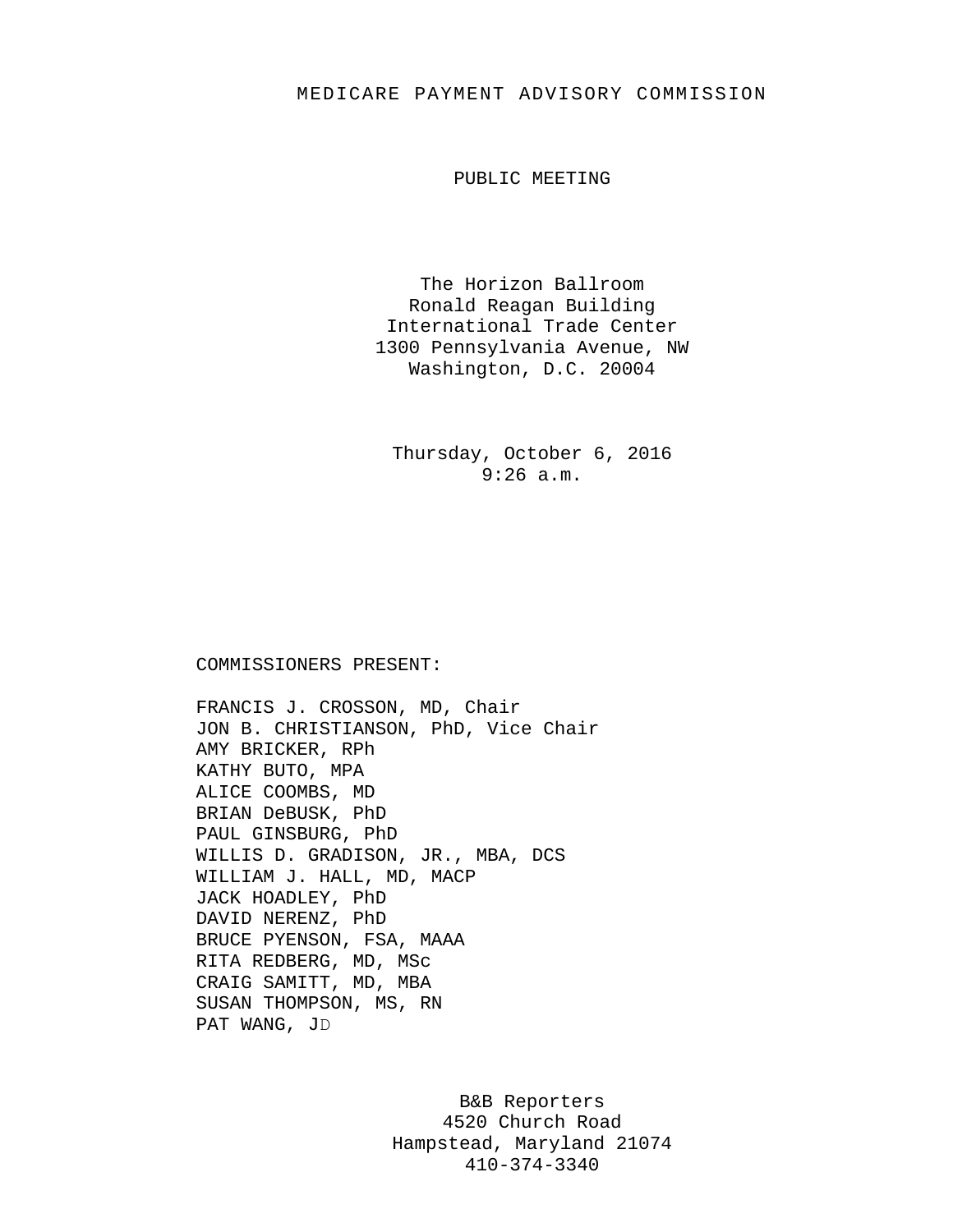## AGENDA PAGE

| Status report on Medicare Accountable Care<br>Organizations<br>- David Glass, Jeff Stensland, Sydney McClendon3 |
|-----------------------------------------------------------------------------------------------------------------|
| Measures of hospital use for long-stay nursing<br>facility residents                                            |
|                                                                                                                 |
| Medicare Part B drug payment policy issues<br>- Nancy Ray, Kim Neuman, Brian O'Donnell136                       |
| Behavioral health care and the Medicare program<br>- Dana Kelley, Kate Bloniarz, Sydney McClendon233            |
|                                                                                                                 |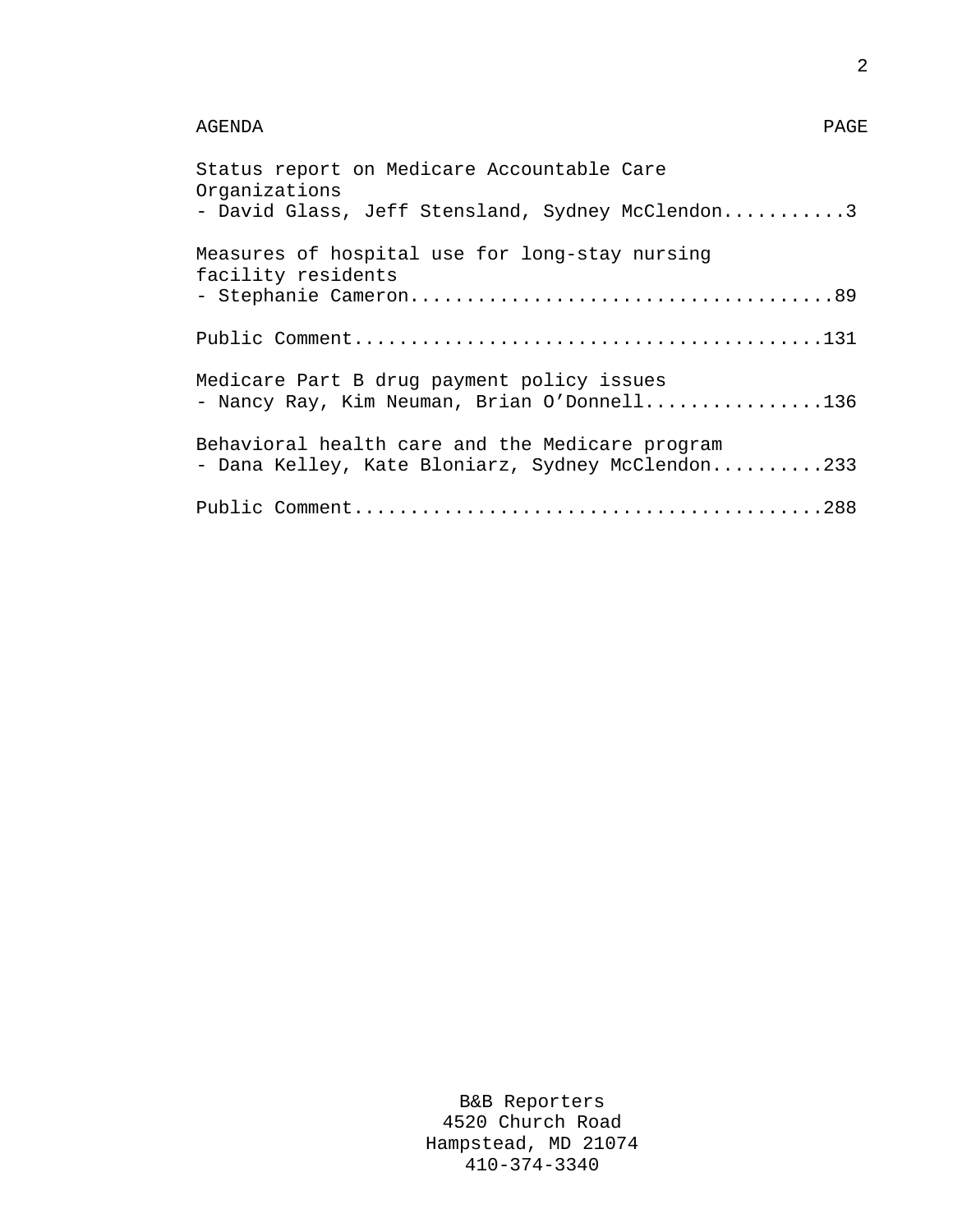| $\mathbf 1$    | PROCEEDINGS                                                  |
|----------------|--------------------------------------------------------------|
| $\overline{2}$ | [9:26 a.m.]                                                  |
| 3              | DR. CROSSON: So David, Jeff, and Sydney are                  |
|                | 4 here. We're going to do our annual status report on -- I'm |
| 5              | sorry. We're going to do a status report on accountable      |
|                | 6 care organizations. Who's going to start? Sydney, go       |
| 7              | ahead.                                                       |
| 8              | MS. McCLENDON: Good morning. I'm here today                  |
|                |                                                              |

9 with my colleagues David Glass and Jeff Stensland to 10 discuss Medicare's accountable care organizations, or ACOs. 11 To give a bit of background, ACOs are 12 organizations in which participating Medicare providers 13 work together to coordinate patient care. If an ACO 14 provides high-quality care while spending less than what 15 would be expected in fee-for-service Medicare, ACO 16 providers have the opportunity to earn part of the 17 generated savings.

18 We'll begin today by providing an overview of the 19 different ACO programs for 2016. We'll then discuss our 20 analysis of the 2015 ACO performance results and finish by 21 discussing the possible implications of these findings. 22 The ACO program has grown since 2015. For 2016,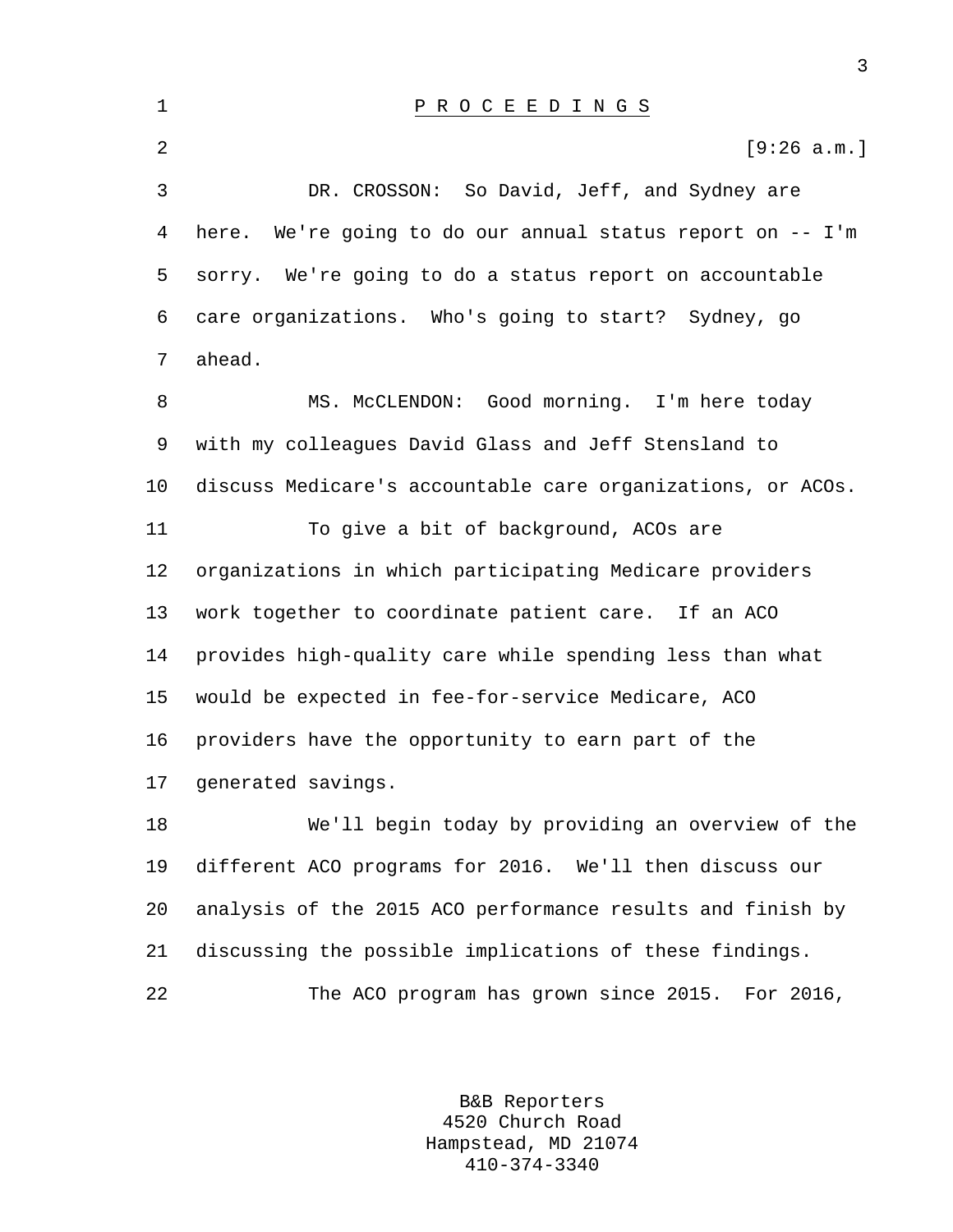1 there are three Medicare ACO programs: the Pioneer ACO 2 Demonstration, the Medicare Shared Savings Program, or 3 MSSP, and the Next Generation ACO Demonstration. This will 4 be the first year for the Next Generation ACOs, and between 5 the three programs there are a total of 470 ACOs serving 6 nearly 9 million beneficiaries.

7 As you can see on the slide, the MSSP program has 8 more than tripled from where it started. While there are 9 ACOs leaving MSSP each year, there is still an overall net 10 increase for 2016.

11 Now we'll explore the differences between each of 12 the ACO programs.

13 The Medicare Shared Savings Program is a 14 permanent part of Medicare and was established in the 15 Affordable Care Act. There are three different tracks an 16 MSSP ACO can choose to participate in. The majority of 17 MSSP ACOs are in Track 1. Track 1 ACOs participate in a 18 one-sided risk arrangement in which they share in generated 19 savings and do not share in losses. ACOs in Tracks 2 and 3 20 are in two-sided risk-sharing arrangements.

21 Beneficiaries are attributed at different times 22 for the three tracks. ACOs in Tracks 1 and 2 are

> B&B Reporters 4520 Church Road Hampstead, MD 21074 410-374-3340

4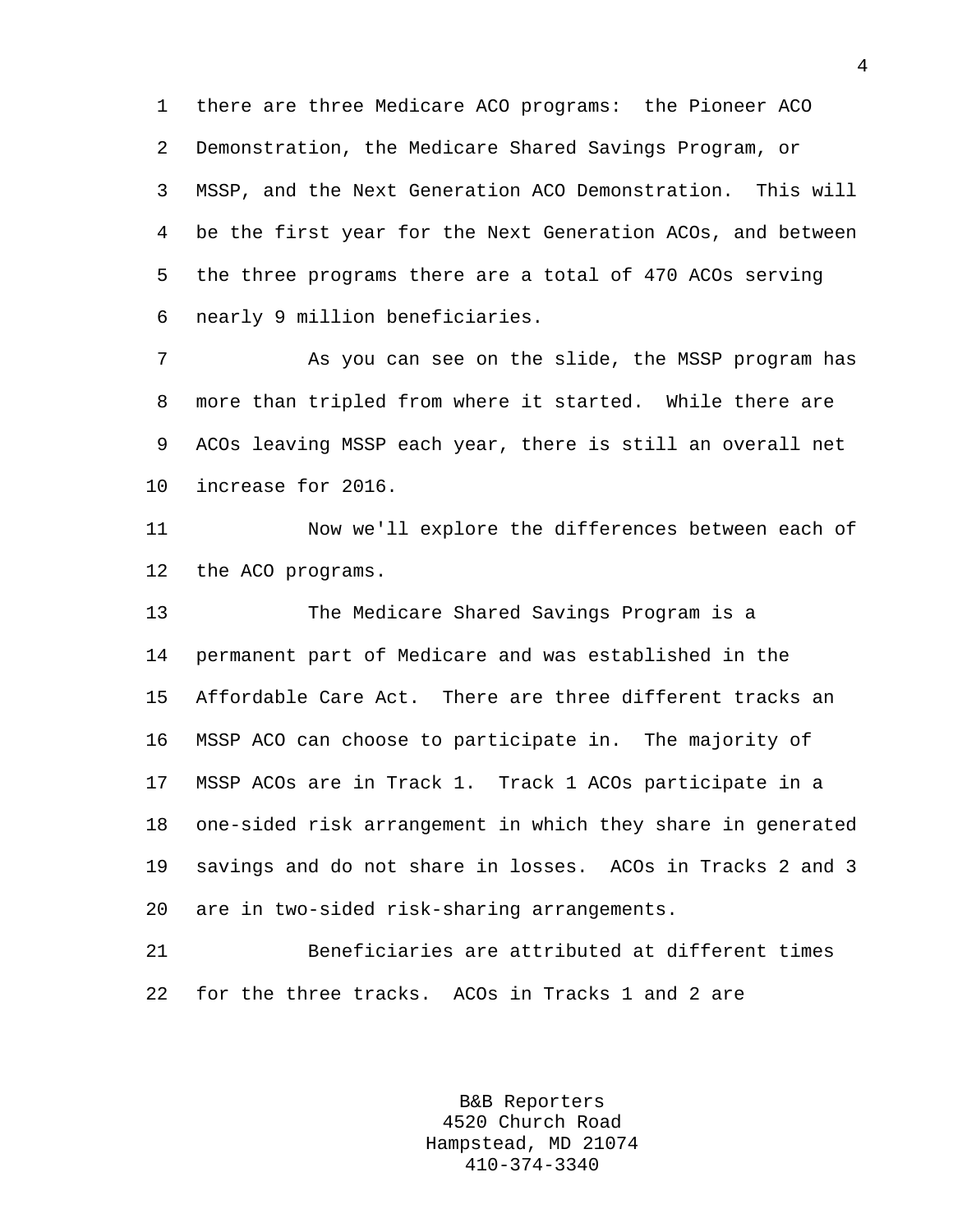1 attributed beneficiaries retrospectively at the end of the 2 year, while Track 3 ACOs receive their list of 3 beneficiaries prospectively. Prospective attribution 4 provides ACOs with more certainty as to who they are 5 responsible for at the start of the year. Finally, all 6 MSSP ACOs are paid through fee-for-service claims.

7 Next we'll look at differences between Pioneer 8 and Next Generation ACOs.

9 Pioneer and Next Generation ACOs differ from the 10 MSSP program in that both are innovative demonstrations and 11 not permanent programs. Both Pioneers and Next Generation 12 ACOs participate in two-sided risk sharing and are 13 responsible for both savings and losses.

14 Pioneer and Next Generation ACOs have 15 beneficiaries assigned to them prospectively but differ in 16 how their benchmarks are set. The NextGen benchmark uses 17 only one year of past claims data and has a built-in 18 discount. ACOs that are efficient receive a smaller, more 19 favorable discount.

20 Finally, Pioneer and Next Generation ACOs vary in 21 how they receive payments for their services. Pioneer ACOs 22 receive payment in one of two ways, the first being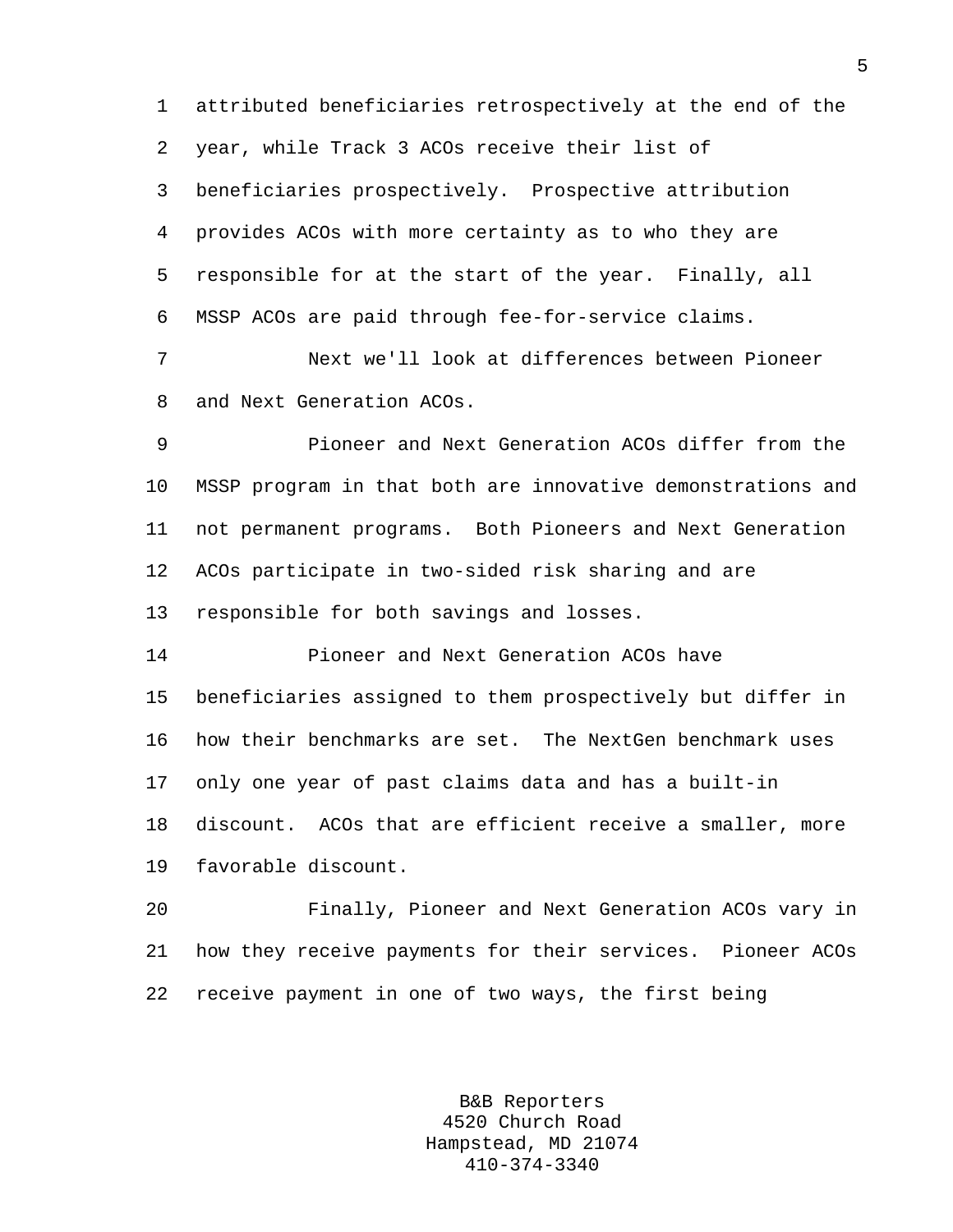1 standard fee-for-service. The second option is population-2 based payments, in which ACOs get reduced fee-for-service 3 payments and monthly per beneficiary payments. Next 4 Generation ACOs have an additional two options which 5 provide them with money upfront. The first of these 6 options is fee-for-service payments with an infrastructure 7 bonus, and the final option is a partially capitated 8 method.

9 We'll now discuss the results of the Pioneer and 10 MSSP ACOs from 2015, beginning with quality scores.

11 According to CMS, both Pioneer and MSSP ACOs 12 scored high on overall quality measures in 2015, with 13 averages above 90 percent. Not only was quality high this 14 year, but it improved from previous years.

15 In a simple correlation, we found that there is a 16 weak, if any, relationship between quality and savings. 17 Pioneer ACOs had a correlation of 0.31 for savings and 18 quality, while the correlation was 0.05 for the MSSPs. 19 Finally, it is important to note that the

20 majority of the quality scores used are still process 21 measures and not outcome measures. While some process 22 measures are important, they should not outweigh patient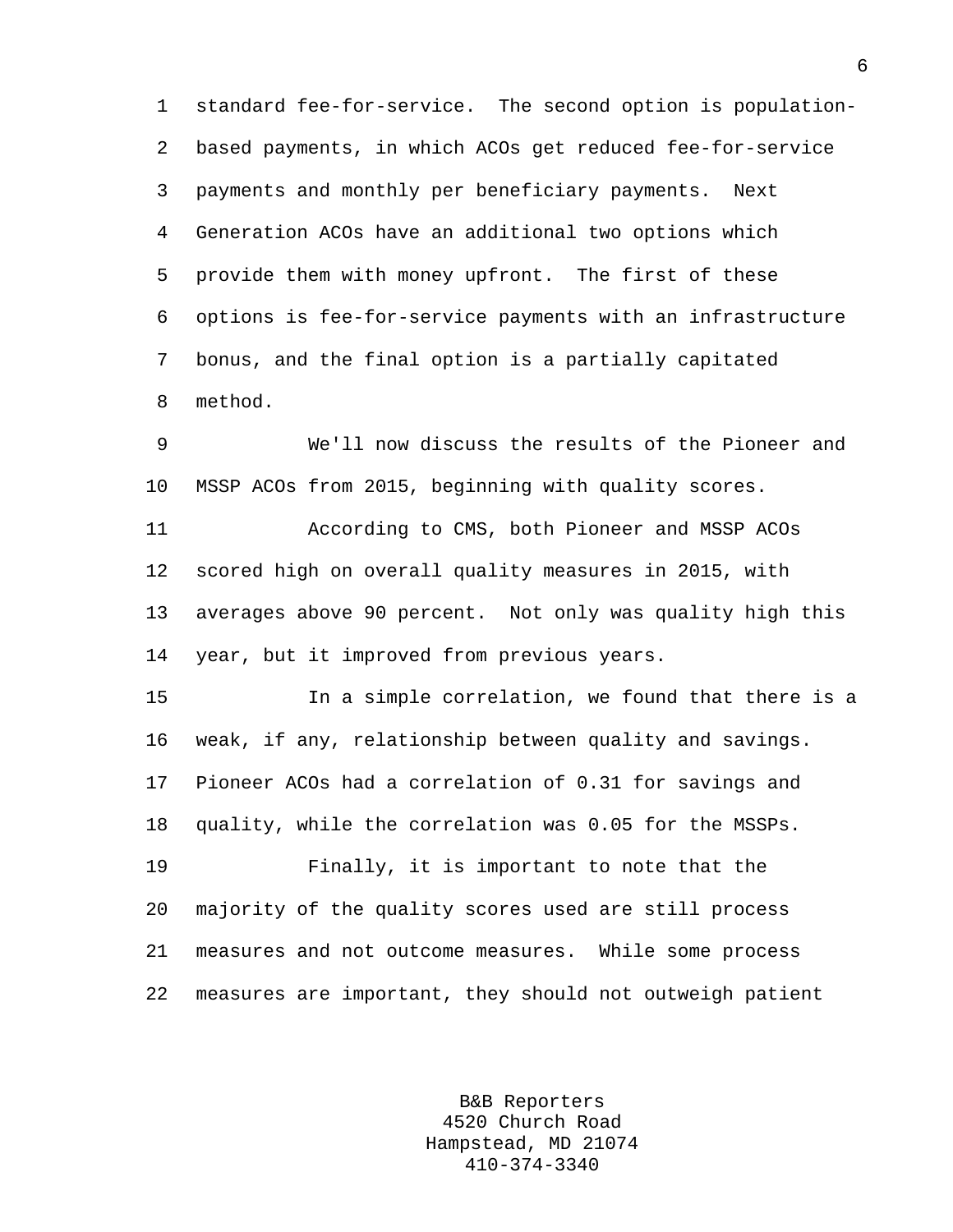1 outcomes.

2 Next David will walk us through the 2015 3 financial results.

4 MR. GLASS: So Medicare set spending targets or 5 benchmarks for ACOs that estimate expected spending. If 6 actual spending is less, the ACO saves and can share in the 7 savings. If actual spending is higher, it has a loss. 8 However, as Sydney just showed, the MSSP ACOs do not share 9 losses.

10 Looking at the Pioneer column first, the 12 11 Pioneer ACOs had aggregate Medicare spending of about \$5.5 12 billion. The actual spending for their attributed 13 beneficiaries was slightly less, so there was an aggregate 14 savings of \$37 million. Medicare paid the ACOs that had 15 savings \$34 million in shared savings, and because this is 16 a two-sided risk model, ACOs that had losses returned \$2 17 million to the program. This all yields a net savings to 18 the program of about \$5 million, which is 0.1 percent of 19 spending, about breakeven.

20 In the MSSP column, many more ACOs, thus a much 21 larger aggregate benchmark and spending almost \$73 billion. 22 Savings were \$429 million, which is similar as a percentage

> B&B Reporters 4520 Church Road Hampstead, MD 21074 410-374-3340

7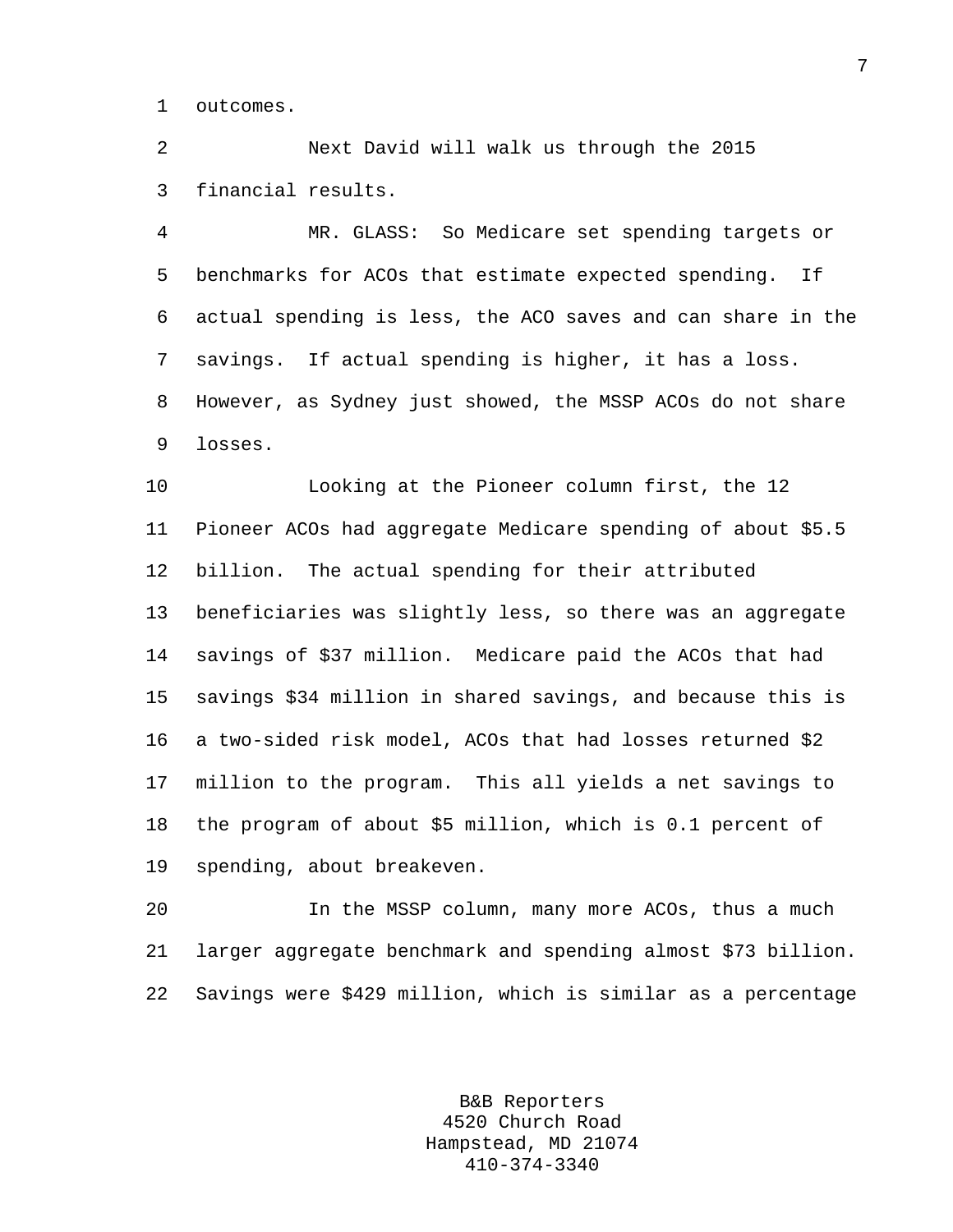1 to the Pioneer at about 0.6 percent.

| 2       | The big difference is that MSSP was almost                  |
|---------|-------------------------------------------------------------|
| 3       | exclusively a one-sided model in 2015, so although the      |
| 4       | aggregate savings were \$429 million, the program paid ACOs |
| 5       | that had savings \$646 million and collected nothing from   |
| 6       | the ACOs that had losses. So, in net, MSSP cost the         |
| 7       | program \$216 million or negative 0.3 percent. So one could |
| 8       | sum up and say, in net, the ACOs had a modest effect.       |
| 9       | We just looked at the average financial results             |
| $10 \,$ | for the ACO programs. We now look at the MSSP results for   |
| 11      | 2015 in some detail.                                        |
| 12      | First, there is a wide distribution of percentage           |
| 13      | savings and losses for the MSSP ACOs.                       |
| 14      | Looking at the distribution of savings and losses           |
| 15      | for the 392 ACOs in the program in 2015, we see about a     |
| 16      | third had savings or losses within plus or minus 2 percent, |
| 17      | and that's the central bar; and the rest were fairly        |
| 18      | normally distributed except there are more ACOs with        |
| 19      | savings of over 5 percent than with losses over 5 percent,  |
| 20      | which accords with the aggregates savings being positive.   |
| 21      | The ACOs also vary in location and type. And by             |
| 22      | type we mean physician ACO if there is no hospital in it    |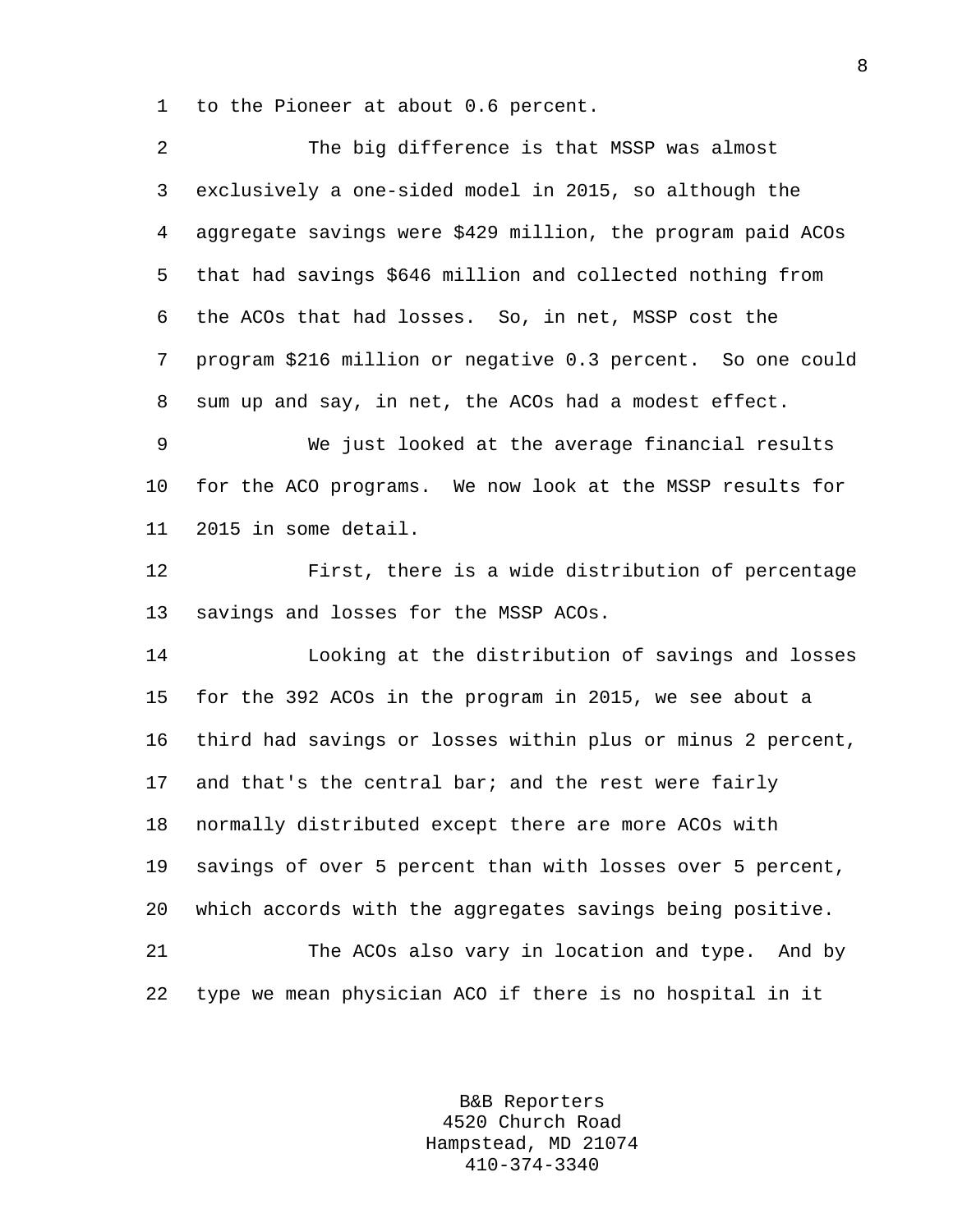1 and hospital-based ACO if there is.

2 We've highlighted the first column, the South. 3 There are 162 ACOs in the South, more than any of the other 4 three geographic areas.

5 In addition, there are many more physician ACOs 6 than hospital-based ACOs in the South. That pattern is 7 reversed in the MidWest and Northeast, which both have more 8 hospital-based ACOs than physician-based. And this is 9 important because it looks like savings are influenced by 10 these characteristics.

11 In fact, what many report and what we find as 12 well is that ACOs with certain characteristics have greater 13 savings than others.

14 First, ACOs in the South tend to have greater 15 savings than ACOs in the rest of the country. And as we 16 noted, there are a lot of ACOs in the South.

17 Second, physician ACOs tend to have a greater 18 percentage savings than hospital-based ACOs. This point 19 has been mentioned by several researchers.

20 And, third, small ACOs, which we're defining as 21 those with fewer than 10,000 attributed beneficiaries, are 22 more likely to have savings than large ACOs with more than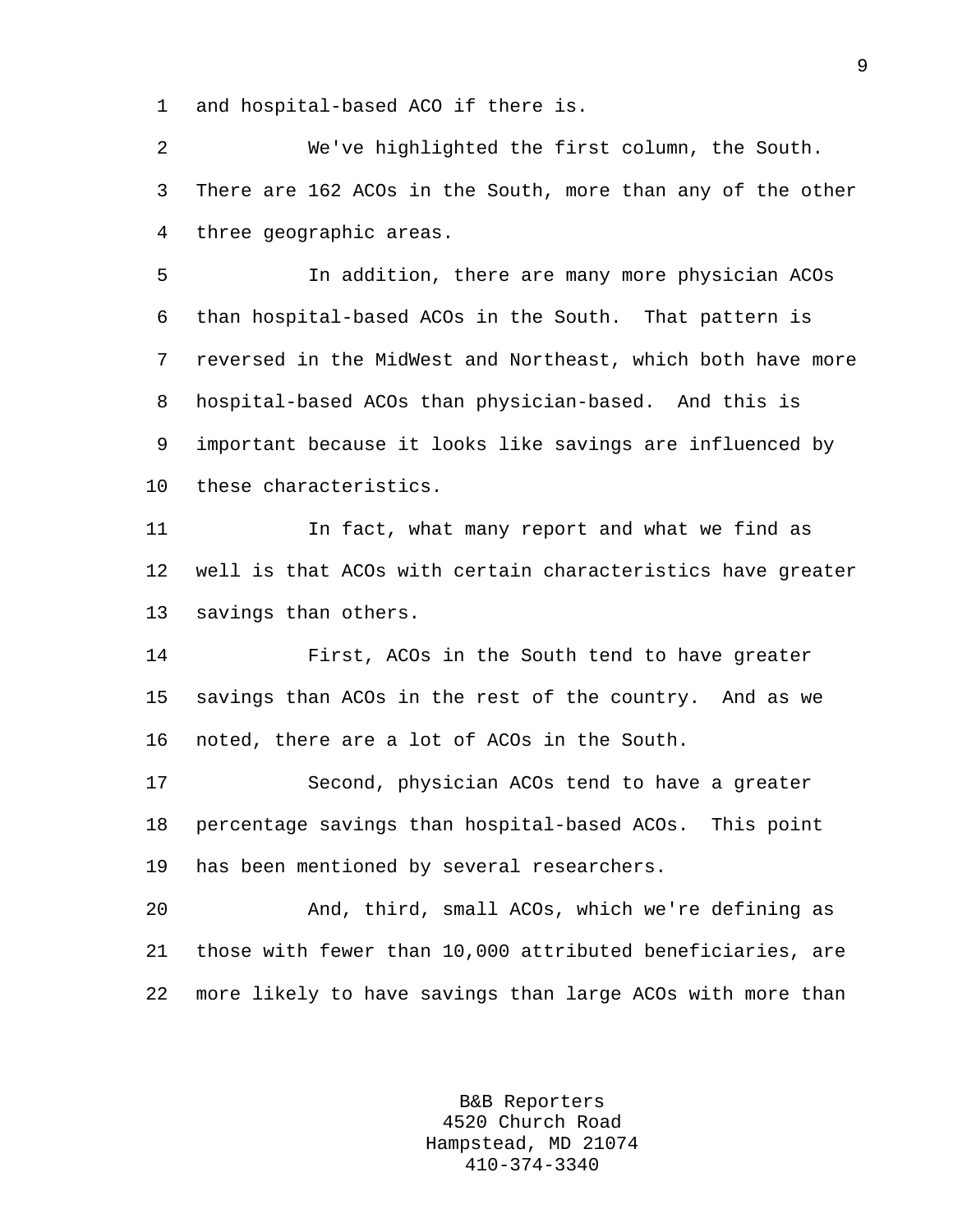1 10,000 beneficiaries.

| 2            | However, a key factor that has not been                     |
|--------------|-------------------------------------------------------------|
| $\mathsf{3}$ | considered in other analyses is an area's historic service  |
| 4            | use relative to the national average. We define relative    |
| 5            | service use for a geographic area as spending adjusted for  |
| 6            | prices and health status relative to the national average.  |
| 7            | By removing the effect of prices and health status we get a |
| 8            | better measure of relative service use. High service use    |
| 9            | in an area is a good indicator that there is excess use     |
| $10 \,$      | there that could be reduced by an ACO.                      |
| 11           | Relative service use has the highest correlation            |
| 12           | with savings of any of the variables we examined and        |
| 13           | explains 18 percent of the variation in savings by itself.  |
| 14           | It is also correlated with other variables.<br>For          |
| 15           | example, it is has a positive correlation with the South    |
| 16           | and a negative correlation with hospital-based and large    |
| 17           | ACOs.                                                       |
| 18           | So to sort out these cross-correlations and see             |
| 19           | what's driving savings, we turned to a multivariate model.  |
| 20           | From the multivariate model, we find that prior             |
| 21           | service use in the area where the ACO's beneficiaries live  |
| 22           | is the dominant factor in predicting savings.               |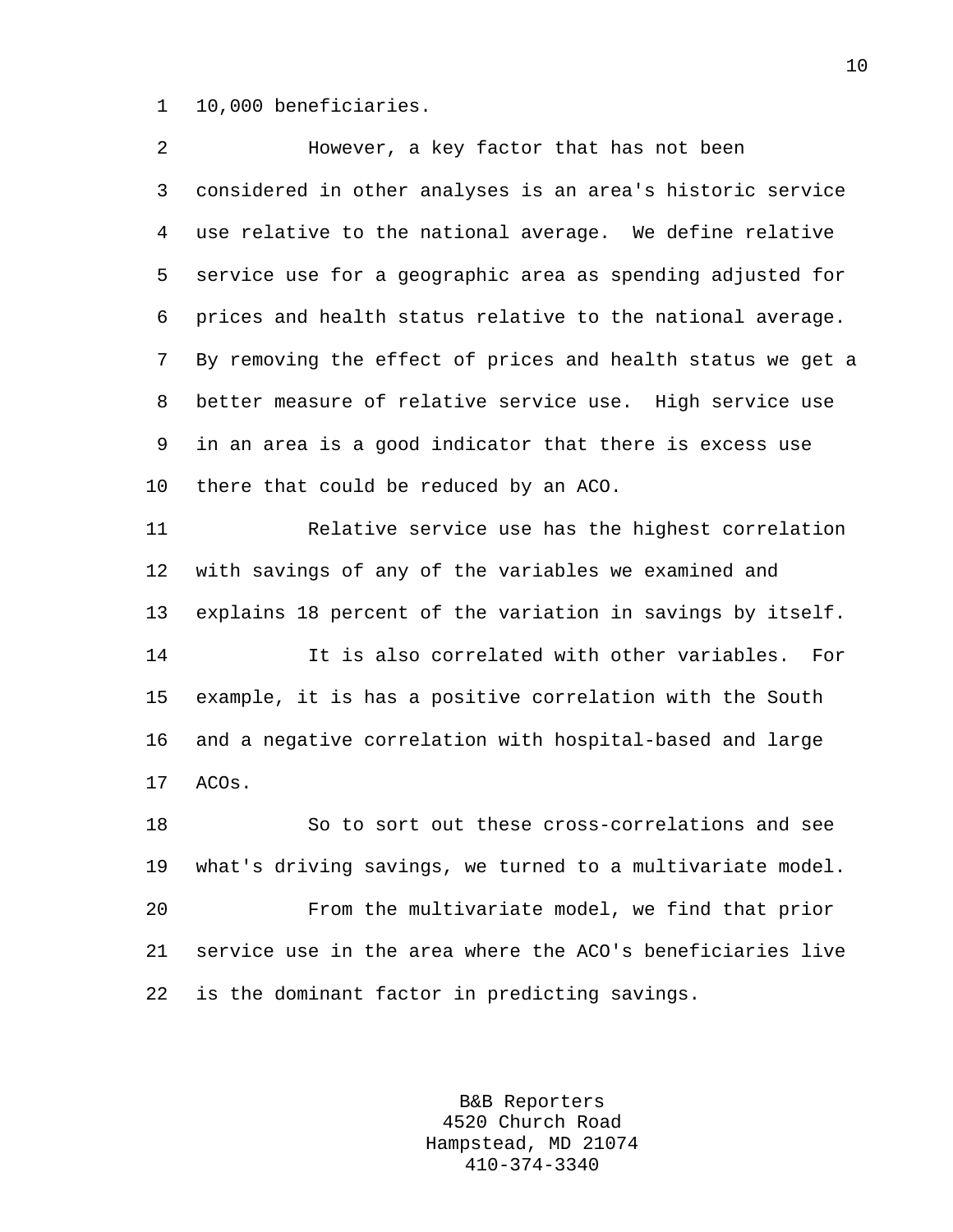1 The parameter estimate for service use, which is 2 highlighted in green on the chart, is almost 0.2, meaning 3 that ACOs in areas that historically had 10 percent higher 4 service use are expected to have 2 percent greater savings. 5 And this is a statistically significant result.

6 Other variables had much smaller effects.

7 The ACO being large, that is, having over 10,000 8 beneficiaries, is significant and negative, and Southern 9 (as opposed to all other regions) is significant and 10 positive. But these two are of lesser magnitude than 11 service use.

12 Being primary care or multispecialty based are 13 not significant, which some may find surprising.

14 To sum up, where you start determines how you 15 finish, which makes sense. If an area has a lot of excess 16 service use to begin with, there is something to reduce. 17 If there was little or no excess service use to begin with, 18 it's difficult to cut it.

19 Jeff can go into detail about these results on 20 question, but the takeaway is prior service use dominates. 21 Visually, we can see that result. In this graph 22 we have ACO savings as the Y-axis and relative service use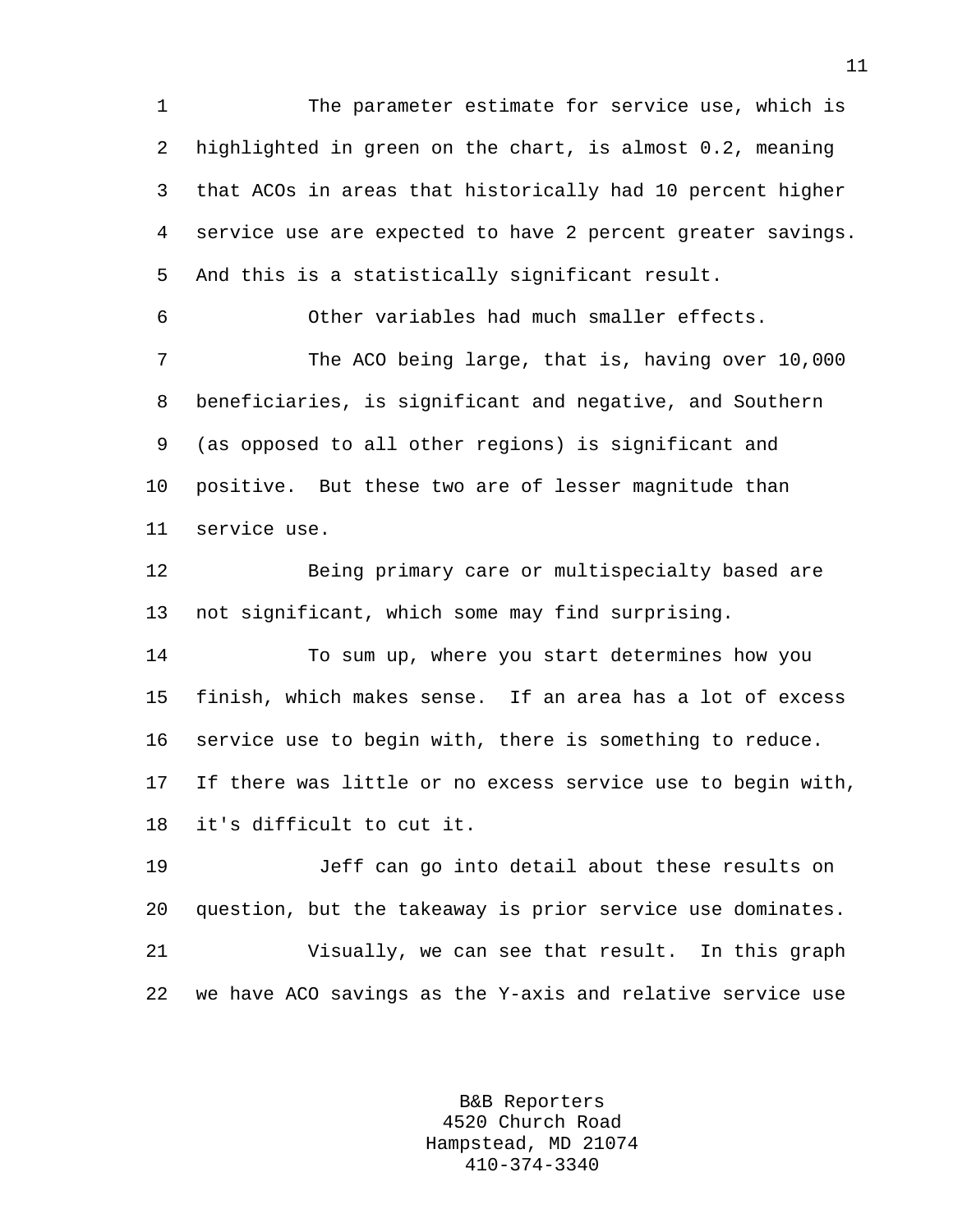1 on the X-axis. If you look at the upper right-hand corner, 2 these are areas that historically had service use 20 3 percent higher than the national average. This shows that 4 every ACO in Miami, Florida, Hammond, Louisiana, and 5 McAllen and Houston, Texas, made money. None are below 6 zero percent savings.

7 Conversely, of the ACOs in areas that had service 8 use below 0.9 on the left side of the slide -- that is 10 9 percent below the national average -- ACOs rarely generated 10 shared savings. And the results, of course, are much more 11 mixed in between.

12 So at this point I am going to pause and make a 13 brief digression.

14 In your mailing we mentioned a white paper that 15 researchers at the Harvard Medical School did for us on 16 Part D and ACOs.

17 Everyone agrees that it would seem to make sense 18 if there were some mutual incentive between ACOs and 19 prescription drug plans to both control drug costs and 20 improve health outcomes. For example, it would be a good 21 thing if physicians in ACOs had some incentive to prescribe 22 generics or if PDPs had a reason to favor drugs that had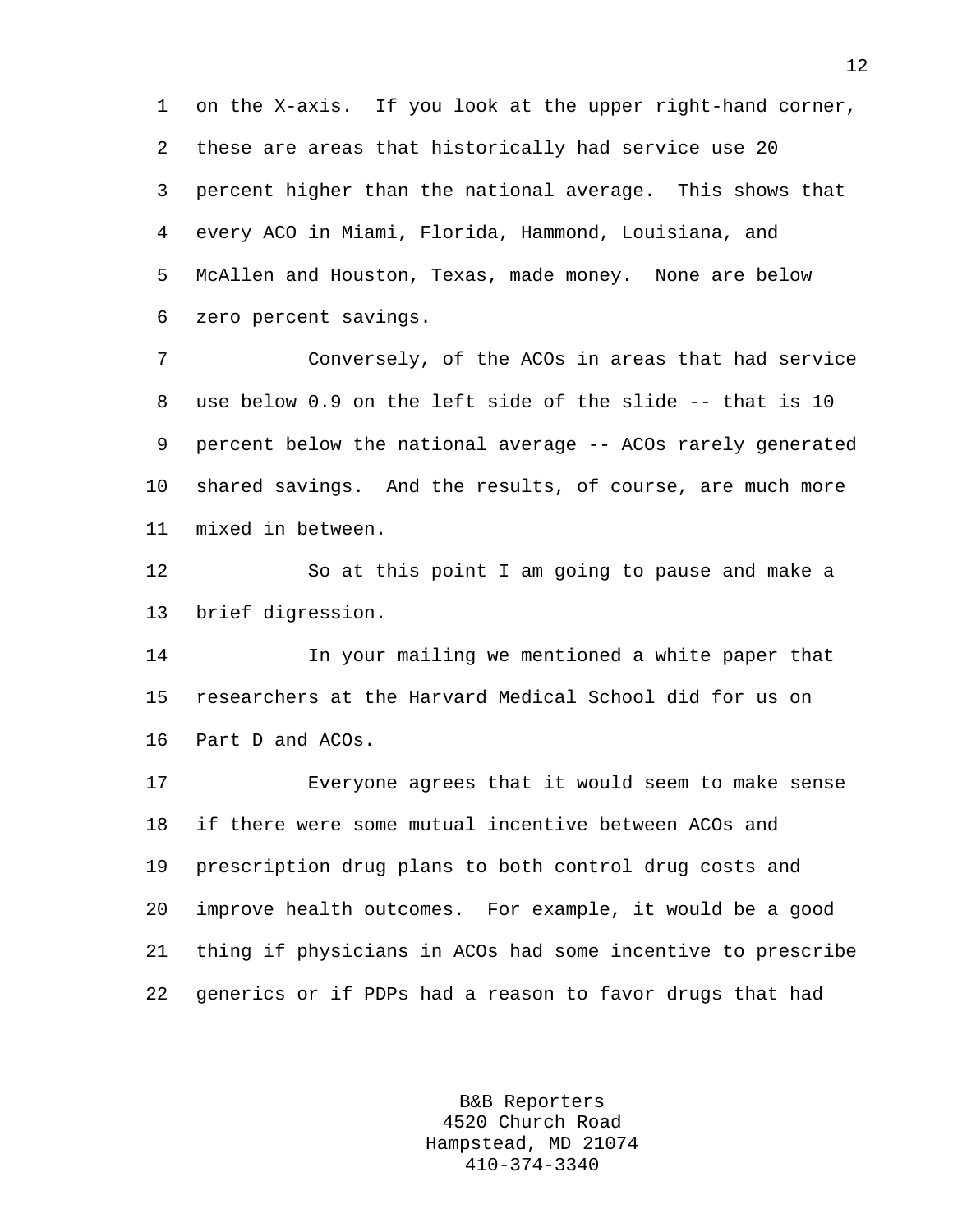1 good long-term effects on a patient's health.

2 However, the paper found two problems with doing 3 this.

4 First, there is a mismatch between beneficiaries 5 in PDPs and ACOs. In ACOs beneficiaries are attributed 6 sometimes not until the end of the year; whereas, 7 beneficiaries enroll in PDPs before the year starts. An 8 ACO can have beneficiaries in multiple PDPs or not in Part 9 D at all, and vice versa for the PDPs, so there is a basic 10 mismatch.

11 Second, risk sharing is very different. Medicare 12 puts the risk on the PDPs and beneficiaries for drug costs 13 and only retains reinsurance risk, so that is really all 14 that Medicare could share with the ACOs.

15 The result is they could find no straightforward 16 approach to align incentive between ACOs and PDPs, and we 17 can talk about this more on question.

18 So back to the findings, in conclusion, we find, 19 as do others, that for the Medicare Shared Savings Program 20 ACOs in 2015, physician-based ACOs (as opposed to hospital-21 based ACOs) small ACOs, and ACOs in the South tend to show 22 greater savings.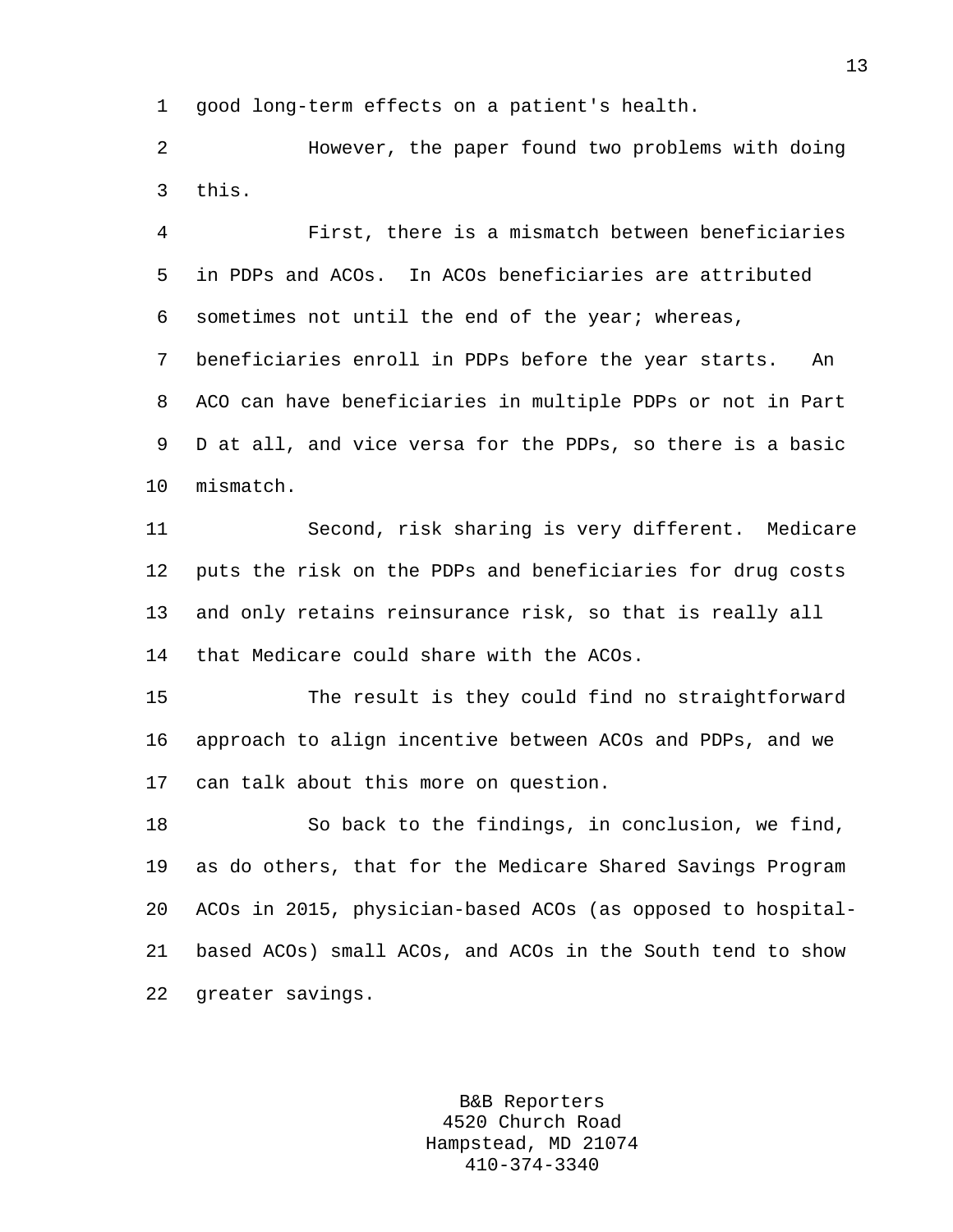1 However, our multivariate analysis finds that the 2 historical service use in the ACO's market area is the key 3 determinant of savings for the ACO.

4 In addition, CMS reports high quality for ACOs, 5 but they use primarily process measures, and we have raised 6 some concerns about that in the past.

7 So beyond these finding, assessing the overall 8 performance of the ACO programs faces some challenges.

9 From the Medicare program perspective, in the 10 case of one-sided models it is difficult to assess. Some 11 ACOs do appear to save money, but Medicare could still lose 12 money overall because it shares savings with the winners 13 and does not collect from the losers.

14 Also, because the program seems to be around 15 breakeven, it may be important to estimate second-order 16 effects before judging overall success. For example, if 17 providers in an ACO change practice patterns to be more 18 efficient, they may treat their non-ACO fee-for-service 19 patients in the same way, and that could generate savings 20 for those beneficiaries as well. If growth in fee-for-21 service spending decreased, that in turn could affect 22 benchmarks for the Medicare Advantage program, creating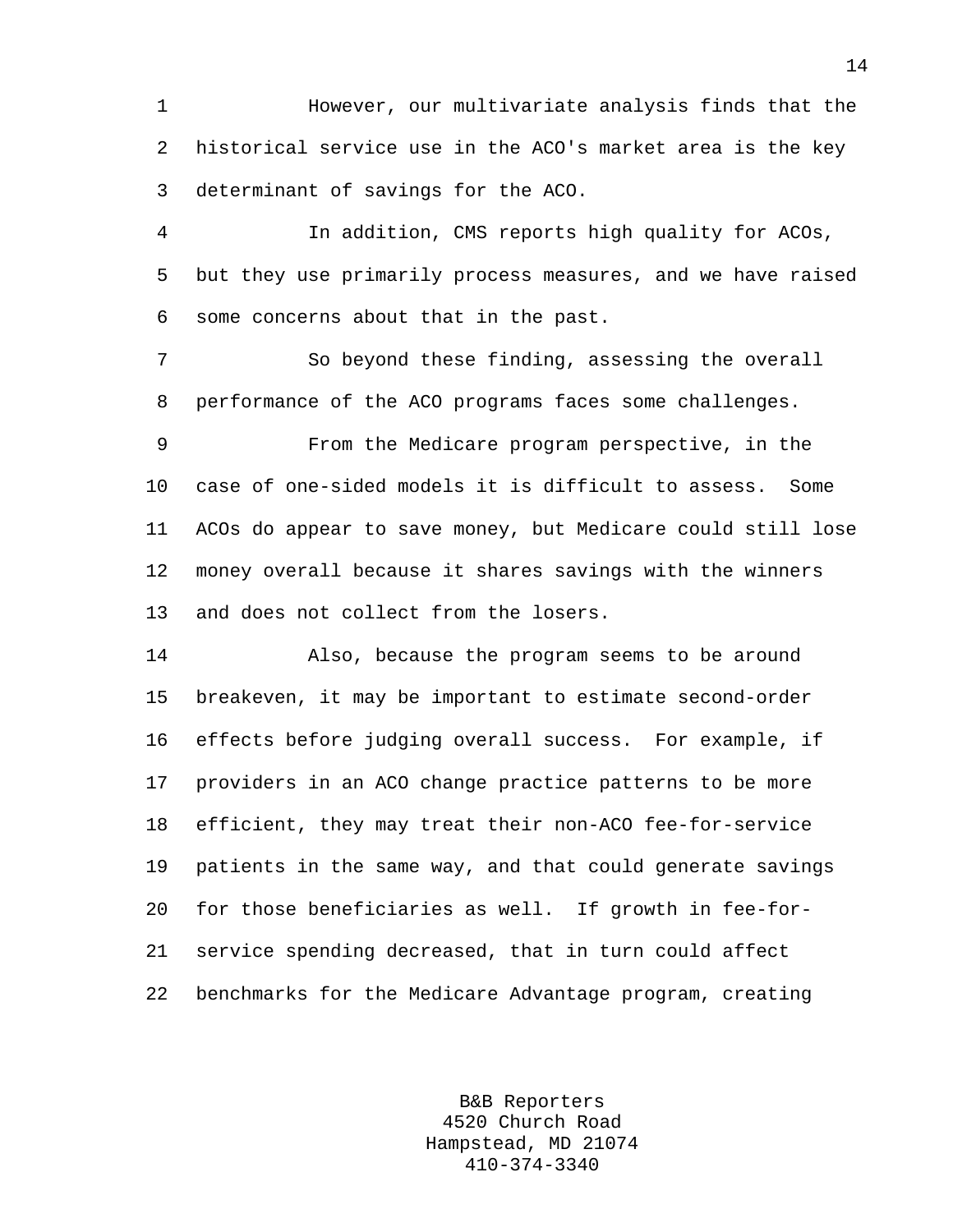1 further savings.

| 2  | Meanwhile, from the ACO perspective, they must             |
|----|------------------------------------------------------------|
| 3  | balance administrative costs -- that is, the ACO's cost of |
| 4  | setting up and running the ACO over and above usual        |
| 5  | practice costs -- against their expected shared savings to |
| 6  | determine whether to participate or not. One could         |
| 7  | consider those additional costs in overall performance.    |
| 8  | So MedPAC has set out some policy principles.              |
| 9  | First, we have said to synchronize the benchmark           |
| 10 | in a geographic market across Medicare Advantage, fee-for- |
| 11 | service, and ACOs.                                         |
| 12 | Second, for ACOs we have said they should move to          |
| 13 | two-sided risk to make incentives stronger and assure that |
| 14 | Medicare benefits, and that ACOs should be large enough to |
| 15 | measure reliably both for spending and quality.            |
| 16 | With those principles in mind, our findings raise          |
| 17 | the following issues:                                      |
| 18 | First, historical benchmarks rebased as ACOs go            |
| 19 | on are not sustainable, as the MSSP has recognized as it   |
| 20 | moves to blend historical and regional benchmarks going    |
| 21 | forward. But what is the endpoint? Should we level the     |
| 22 | playing field, as the first principle would suggest,       |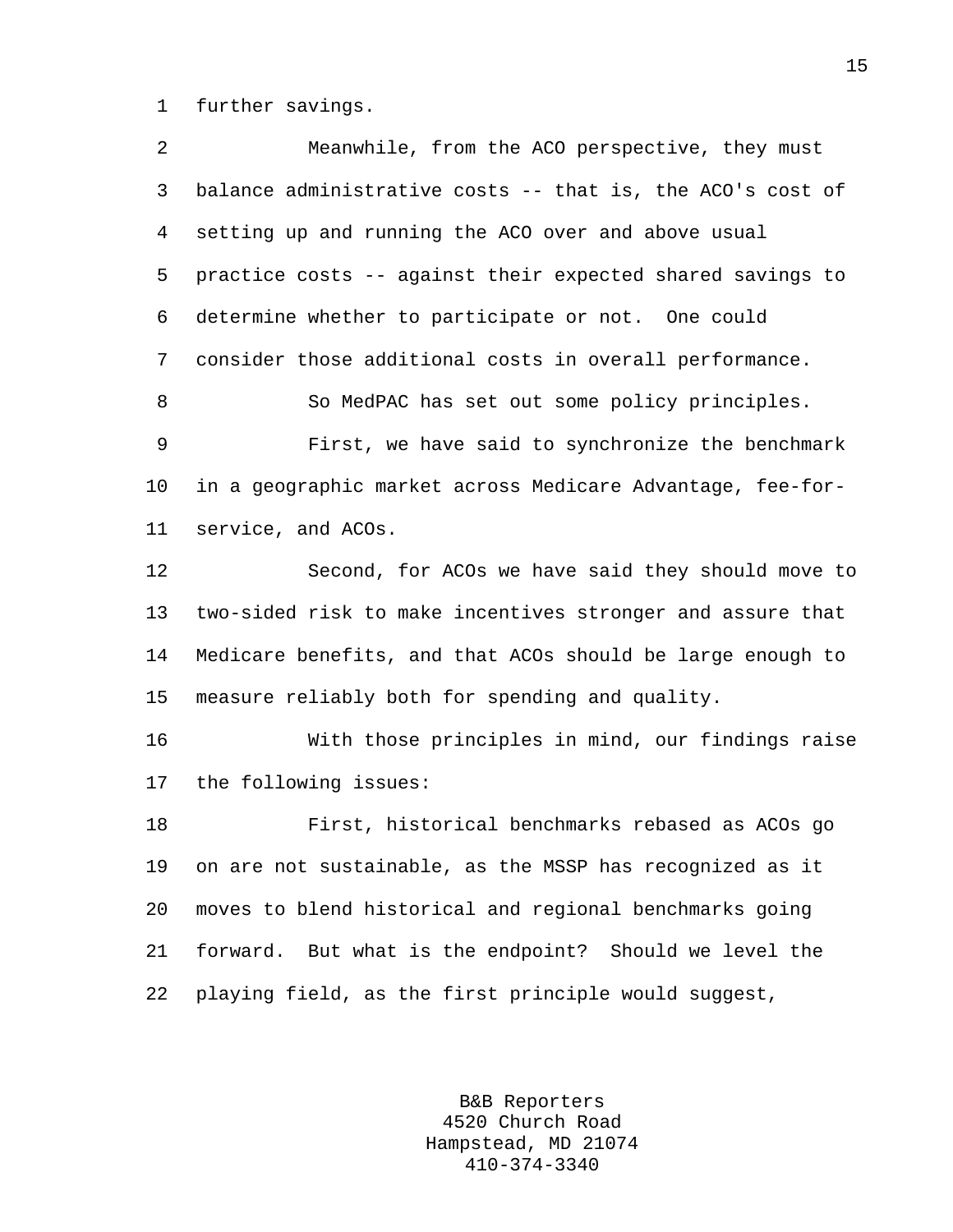1 knowing that ACOs are less likely to achieve savings in 2 areas with a history of low service use and may not enter 3 in those markets? Or perhaps favor two-sided ACOs in low-4 service-use areas?

5 ACOs only in high-use markets would save the 6 program money, but could be an issue if ACOs are being 7 counted on to spur delivery system reform.

8 Second, small ACOs may be more successful, but it 9 is also more difficult to measure their performance 10 accurately, and they may be less likely to want to take on 11 two-sided risk.

12 So it's possible we could aggregate small ACOs to 13 pool risk and increase measurement accuracy. And the 14 markets are kind of doing this already. Some companies 15 providing the back-office functions for small ACOs, thus 16 decreasing their administrative costs.

17 We could also limit risk to encourage movement to 18 two-sided models, perhaps harmonizing that with the 5 19 percent bonus in MACRA.

20 We look forward to your discussion and your 21 questions. Thank you.

22 DR. MILLER: Can I just do two quick things by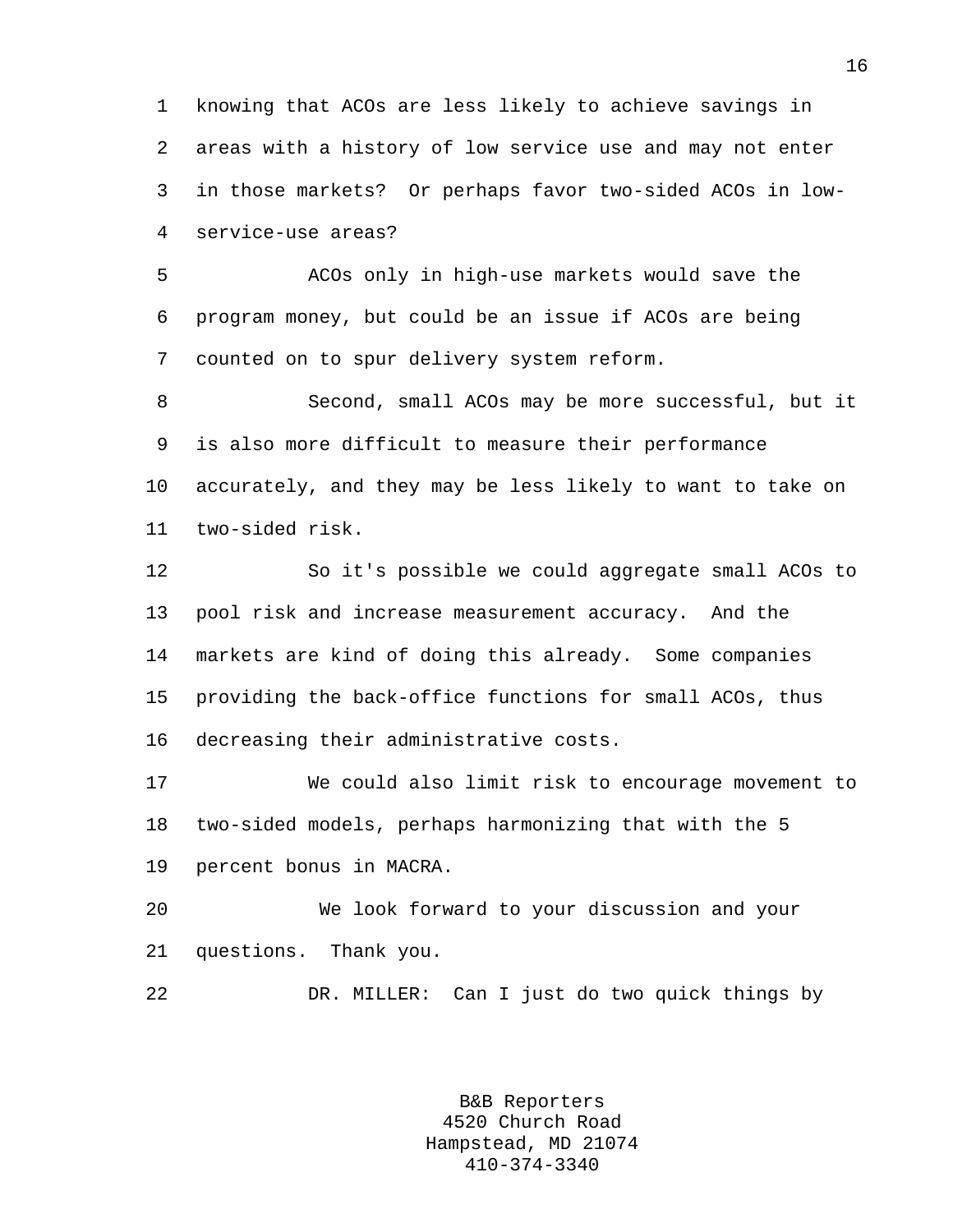1 one clarification for the Commissioners and one for the 2 public?

3 For the Commissioners, the reason you had that 4 little pause in there for Part D is a couple of different 5 times people have said, you know, can we have, will we 6 think about this. So, you know, given our workload, we 7 kind of offloaded this and brought it back into the 8 conversation. I am definitely looking at you because I 9 remember you being one of the people.

10 So there is an issue--oh, no, it's fine. There's 11 an issue there. The complexity of how to solve it I think 12 is what we would need to talk about.

13 And then to the public, I think everybody on the 14 Commission got it, and you have the benefit of the paper, 15 but let me be clear, David. In the general literature, 16 some people are reaching the conclusion that physician ACOs 17 do better. And I think the point of your analysis is don't 18 jump to that conclusion so quickly. It may have -- the 19 dominant effect may be where they started which would be 20 determining how they're actually performing here. Is that 21 fair?

22 MR. GLASS: Yeah, that's correct. Jeff, do you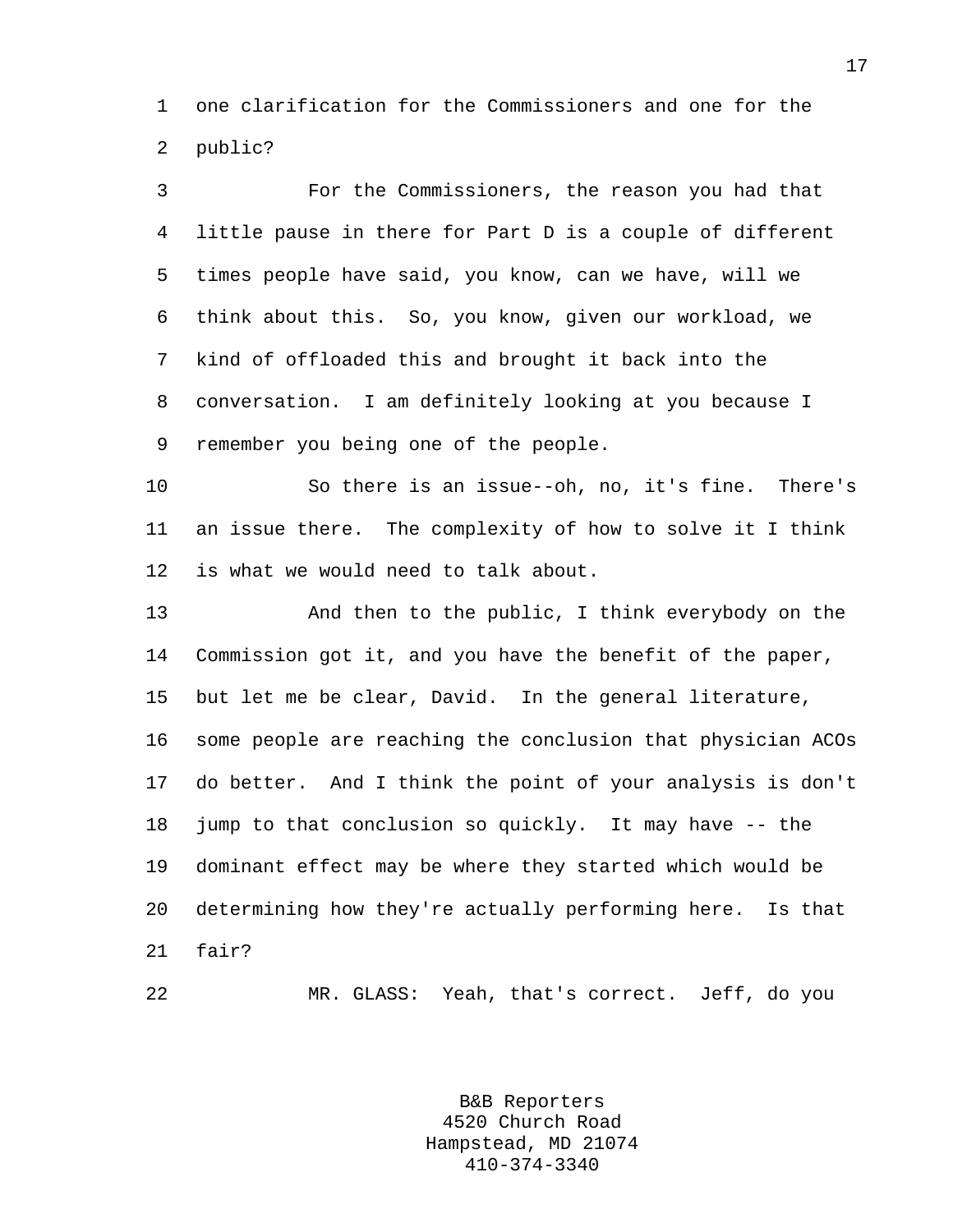1 have --

2 DR. MILLER: Right, and I just wanted to make 3 sure that that clean --

4 MR. GLASS: There are a lot of variables. They 5 tend to be correlated. It's easy --

6 DR. MILLER: And we went through it all very 7 carefully, but I wanted to kind of bring it back down to 8 one sentence for people who might not be as analytically 9 inclined.

10 DR. CROSSON: Okay. Nice work. We'll do 11 clarifying questions.

12 MR. GRADISON: Does the length of time that an 13 ACO has been in business have any correlation to the 14 variables you were looking into?

15 MR. GLASS: A lot of people seem to be reporting 16 that savings is better if you've been in the program 17 longer.

18 MR. GRADISON: I'm sorry. What [off microphone]? 19 MR. GLASS: A number of researchers have reported 20 that savings seems to be greater if the ACO has been in the 21 program longer, and one possibility is that the ones who 22 haven't been successful have left, so it seems like a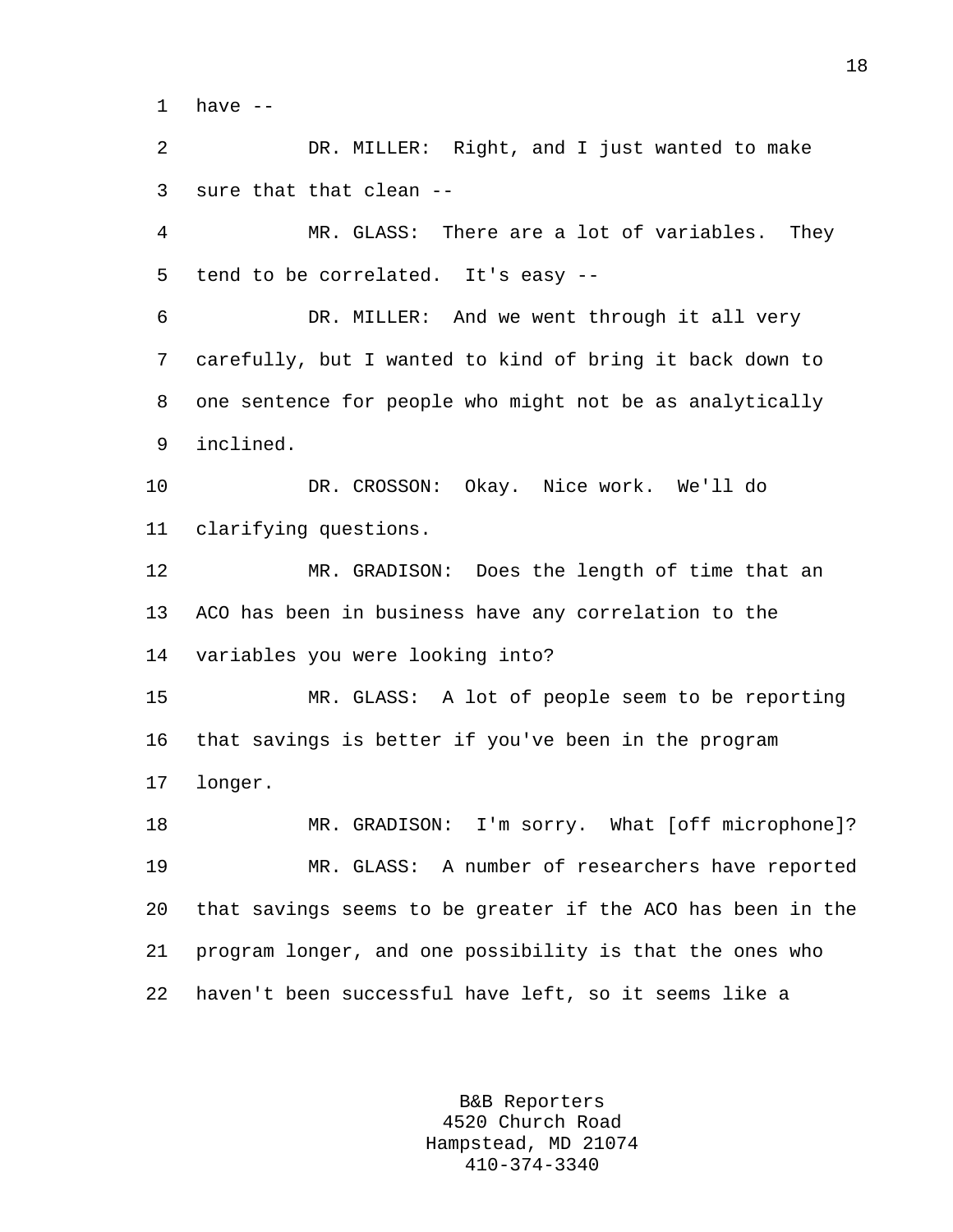1 greater proportion of the ones remaining are doing better. 2 And it also could be where their bench -- how their 3 benchmark was calculated to begin with because they look 4 back three years, and if those three years happen to be 5 higher. So, yes, a lot of people have found that. I don't 6 know that it's that convincing.

7 MR. GRADISON: Thank you.

8 MS. THOMPSON: On that question, is there a 9 corollary to that? Is there a point at which you reach 10 diminishing returns where you've cut costs to the point 11 where there's no longer savings to generate?

12 MR. GLASS: Well, one interesting thing -- do you 13 want to flip back to the overall financial results? So if 14 you look at the Pioneer versus the -- yeah, that's it. If 15 you look at savings, it's 0.7 for Pioneer, 0.6 for MSSP, 16 which might seem surprising given that you have two-sided 17 risk over on the Pioneer side. Well, this is in 2015, and 18 the Pioneer is -- let's see, it was '12, '13, and '14 was 19 their first three years. They then rebased the benchmark, 20 and when they did that, they looked at the three years 21 they'd been in the Pioneer as the new baseline to create 22 the benchmark. And, yes -- and that's your point, I think,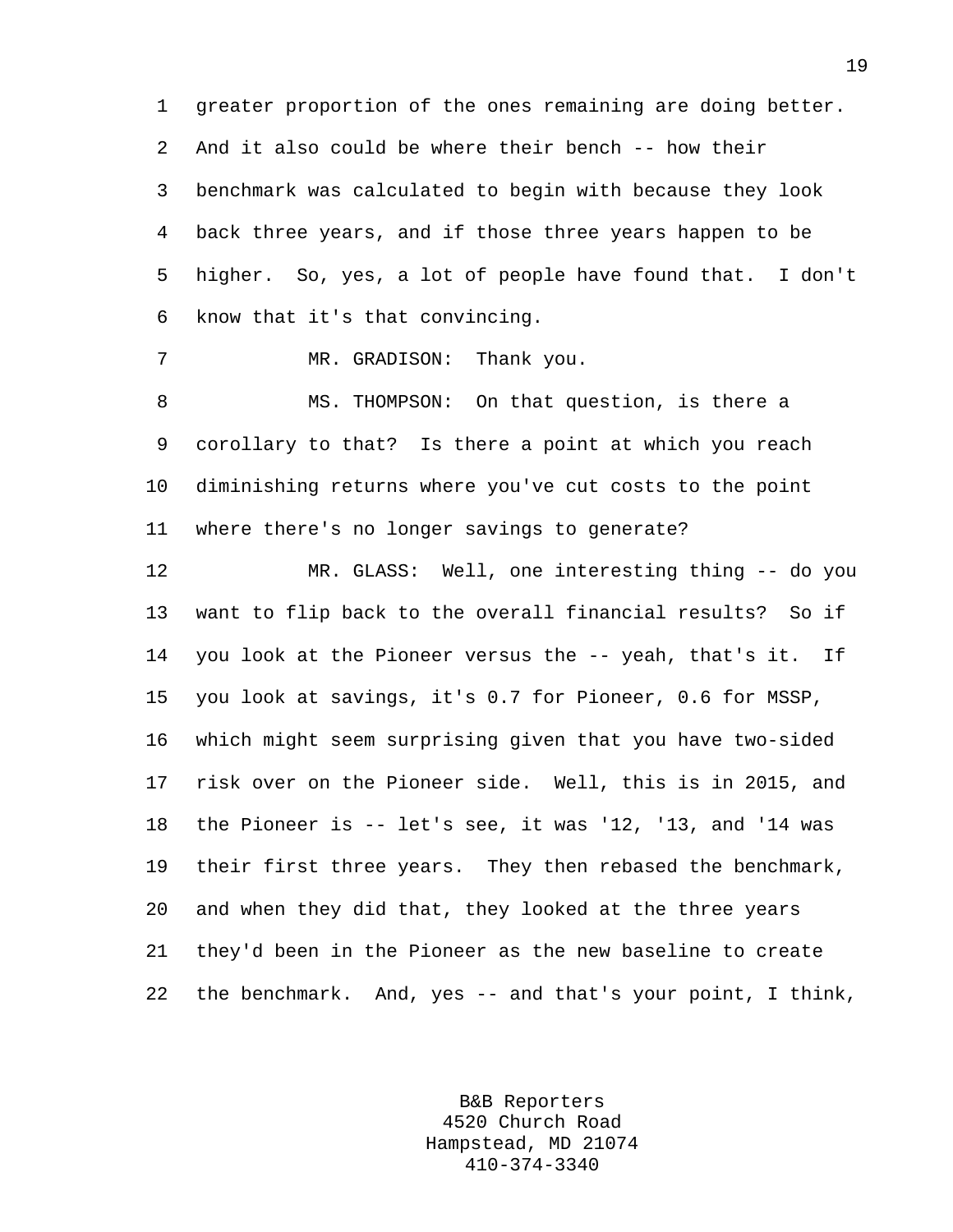1 and it becomes difficult to save after you've saved for a 2 number of years. So I think that might be why you're 3 seeing this result right here.

4 In MSSP, they're changing things a bit so that 5 instead of just looking at the historical for that 6 particular ACO, they're blending in a regional factor into 7 the benchmark.

8 DR. CROSSON: Okay. Let me reboot here for a 9 second because, in terms of hand-raising, up above the 10 head. Okay? Oh, no.

11 [Laughter.]

12 DR. CROSSON: All right. So we'll start again 13 with Bruce.

14 MR. PYENSON: Thank you very much for the 15 terrifically done report.

16 A couple of questions. You had mentioned 17 perspective versus retrospective, and there's a school of 18 thought that says, which you alluded to, the prospective is 19 better because ACOs have a perspective and can plan to 20 manage individuals, and is there any evidence that it 21 actually makes a difference? is one question.

22 And my second question is on what I called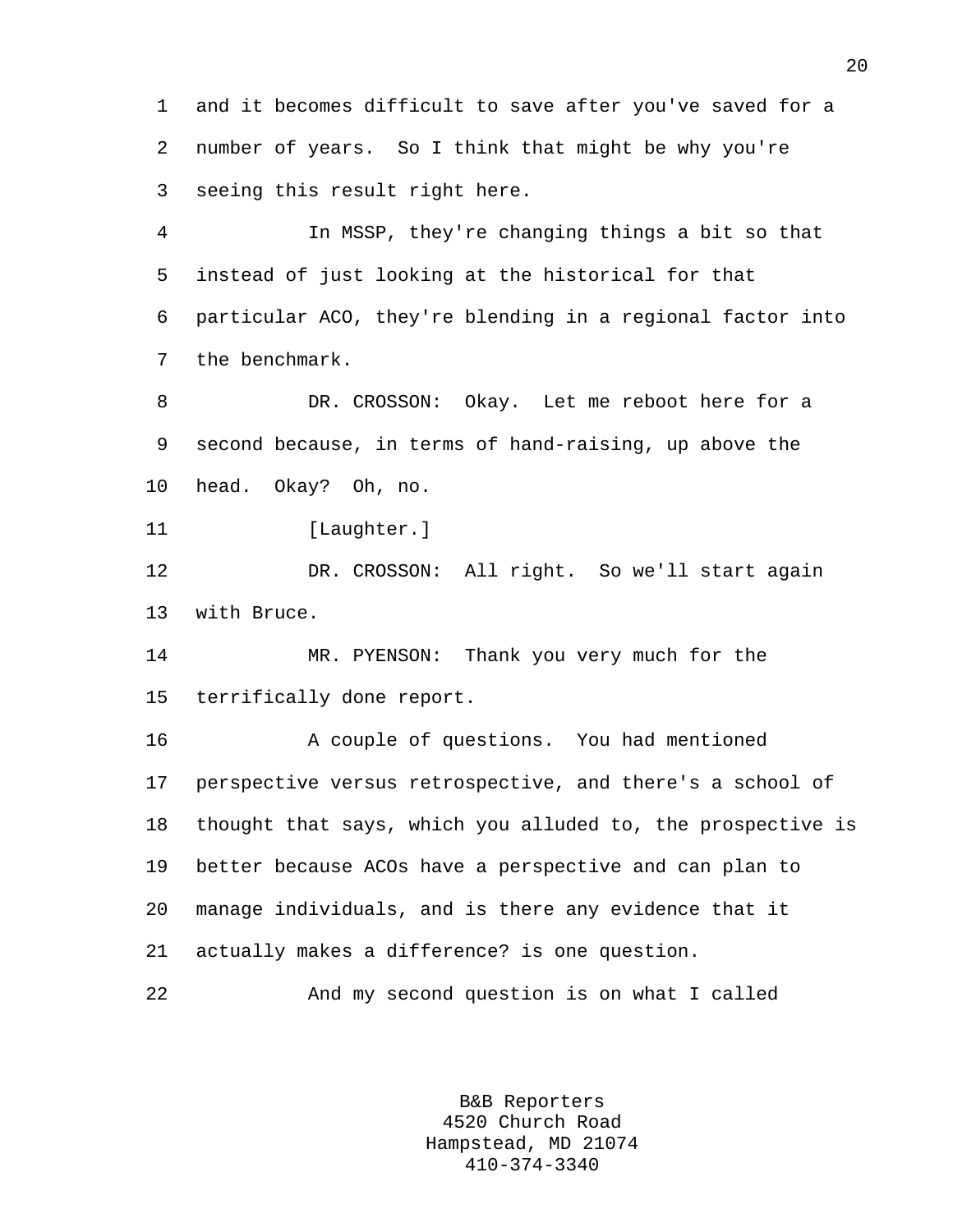1 utilization index, which you had a different term for as 2 the geographical basis.

3 MR. GLASS: Service use.

4 MR. PYENSON: Service use, yeah.

5 Is there any -- how does that connect with the 6 viability of MAPD plans, who have a similar perspective of 7 how can they survive financially, how can they reduce 8 utilization? Is that something --

9 MR. GLASS: I have a simple answer. I have no 10 idea on the MAPD point. I'd have to think about it. We'd 11 have to ask the people who thought about that a little bit. 12 On the prospective versus retrospective, I don't 13 know. Jeff, have we found evidence one way or the other? 14 DR. STENSLAND: I don't think there's any good 15 evidence because, basically, everybody is retrospective 16 except for the pioneers, and then you just have a few 17 observations. But you have lots of other differences with 18 the pioneers and the MSSPs. And I think you just have too 19 many moving variables between the two different groups to 20 pin any sort of pioneer versus MSSP, just on the 21 perspective/retrospective aspect.

22 DR. CROSSON: Having said that, we did hear and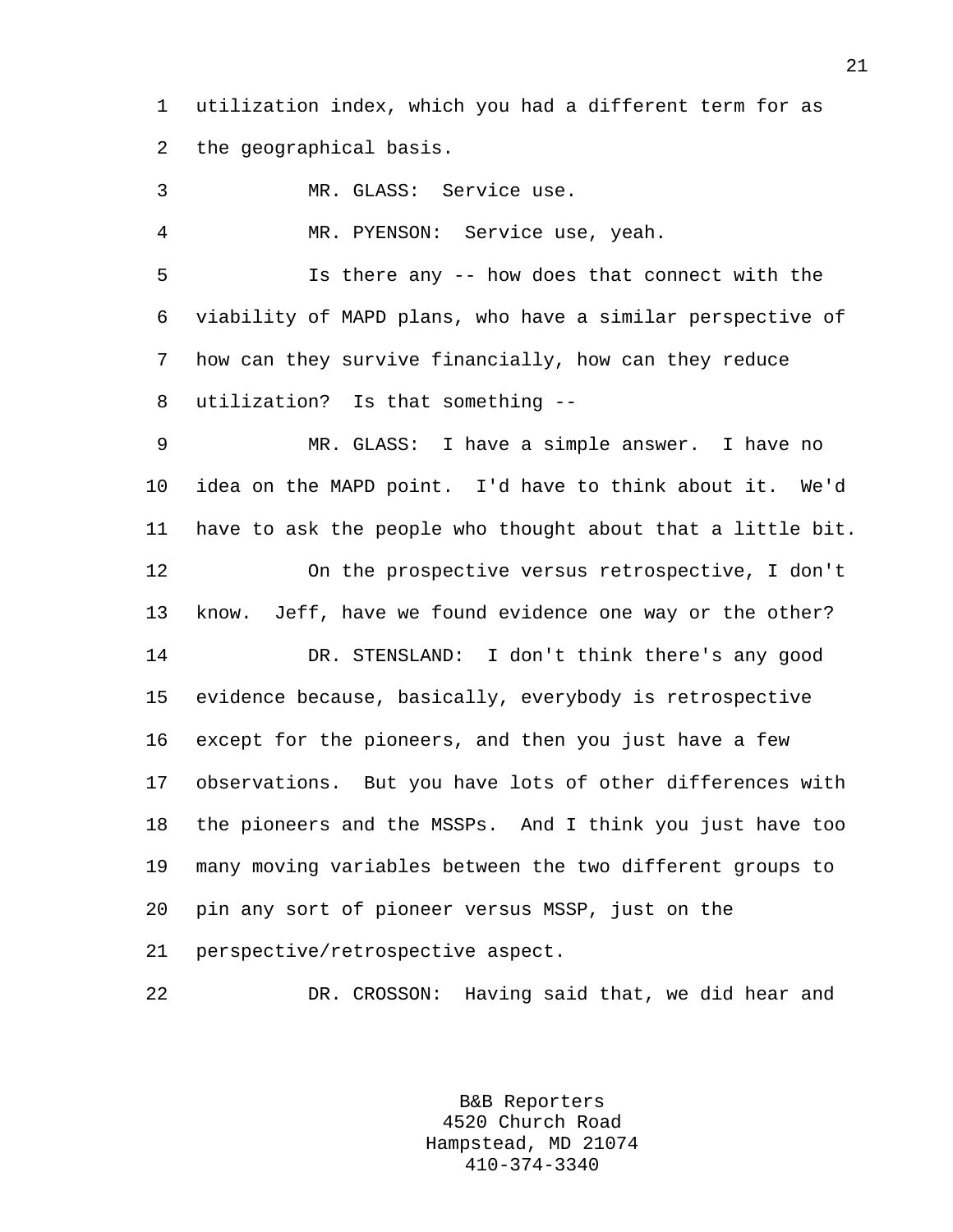1 continue to hear from participants in the ACO program that 2 they have felt historically -- and many still do feel -- 3 that they could do a better job with prospective rather 4 than retrospective. Whether that in fact is the truth is 5 another question.

6 MR. PYENSON: Yeah. I've heard the same thing, 7 and it's exactly the question: Is there any truth to that 8 or evidence for that?

9 DR. CROSSON: Kathy.

10 MS. BUTO: Yeah. I wonder if you could remind us 11 if there are good comparisons of how well ACOs are doing 12 vis-à-vis managing chronic disease or complex patients, 13 since one of the ideas is not just reducing cost vis-à-vis 14 fee-for-service, but coordinating care and improve -- and I 15 know quality measures look pretty good. The question is, 16 Do we have good measures of the management side of what the 17 ACOs are supposed to be doing?

18 And second question is, on the Part D ACO 19 connection, would there be any possibility for better 20 matching of patients enrolled for the prospective models 21 versus the retrospective? In other words, if at least both 22 have prospectively identified patient populations, is there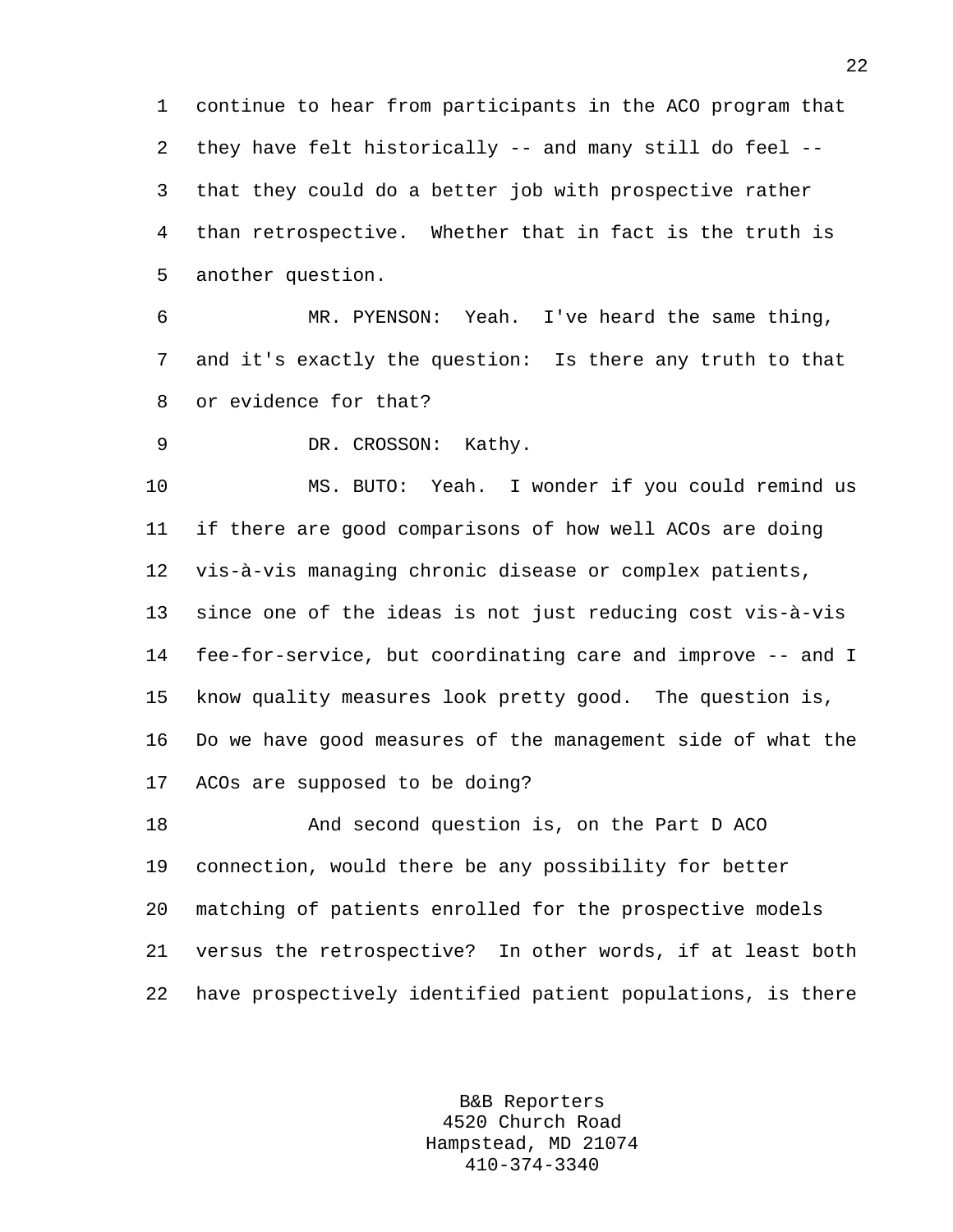1 some way that that is better, a better vehicle, although 2 it's a small sample of patients? 3 MR. GLASS: Right. I mean, they're prospective, 4 but they're not enrolling. 5 MS. BUTO: Not enrolled. 6 MR. GLASS: Yeah. 7 MS. BUTO: Yeah. 8 MR. GLASS: They may not even be aware that 9 they're prospectively attributed to an ACO or what an ACO 10 is. So there's still that issue, and there's still the 11 problem that they could be in multiple Part D plans or not 12 have Part D at all. So I don't think it helps too much. 13 DR. CROSSON: Bill Gradison. 14 MS. BUTO: Well, wait. Can I get -- 15 DR. CROSSON: Sorry. Kathy. 16 MS. BUTO: The question about the coordinated -- 17 the management of patients, any better sense of that? 18 DR. STENSLAND: I don't think we had the data 19 right now that are lined up well enough to determine that. 20 I think we hear a lot of stories of people thinking they're 21 doing good things, but when we look at the savings, we see 22 a lot of the savings coming from things like reducing post-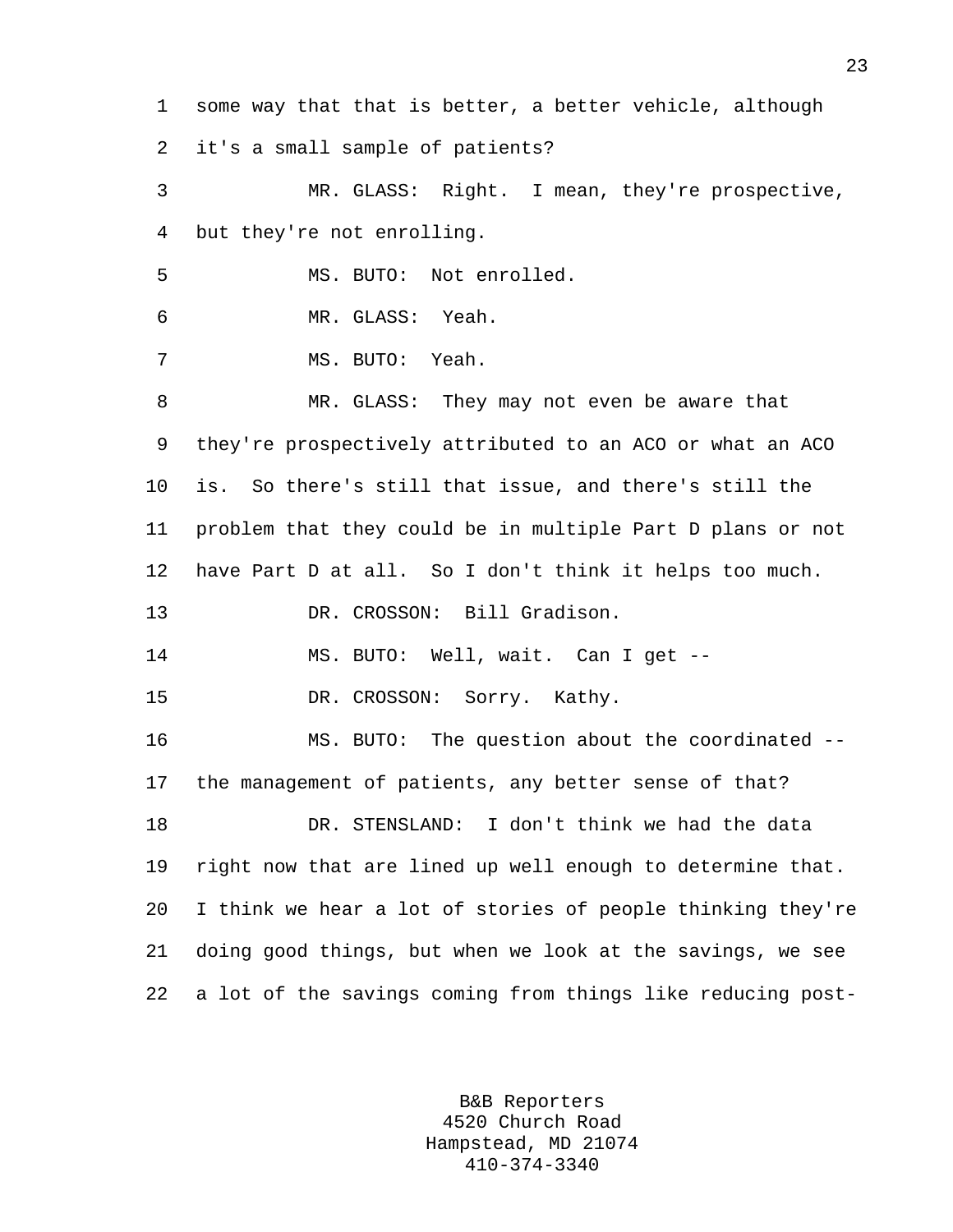1 acute care costs, which were highly variable.

2 We don't see this huge amount of savings of, 3 okay, all of a sudden, our ED visits have gone way down or 4 our admissions have gone way down or those kind of things 5 that maybe there's some programs that can say they've done 6 it, but systematically, we don't have any really clear 7 evidence that says, oh, you know, this is now our example 8 where care management is really working great. 9 MS. BUTO: Just to comment that since other work 10 we've done, we look at ambulatory sensitive conditions and 11 so on. You would think that would be something that could 12 be tracked, and maybe it is being tracked. 13 MR. GLASS: Well, next month, I think we're going 14 to say something about that. 15 DR. CROSSON: Bill. 16 MR. GRADISON: Is there any evidence whether MSPs 17 that have produced savings have resulted in lower Medicare 18 spending and the rest of fee-for-service in their 19 geographic areas? 20 MR. GLASS: The spillover question. Jeff? 21 MR. GRADISON: The spillover. I mean, I've 22 heard, seen things written about that --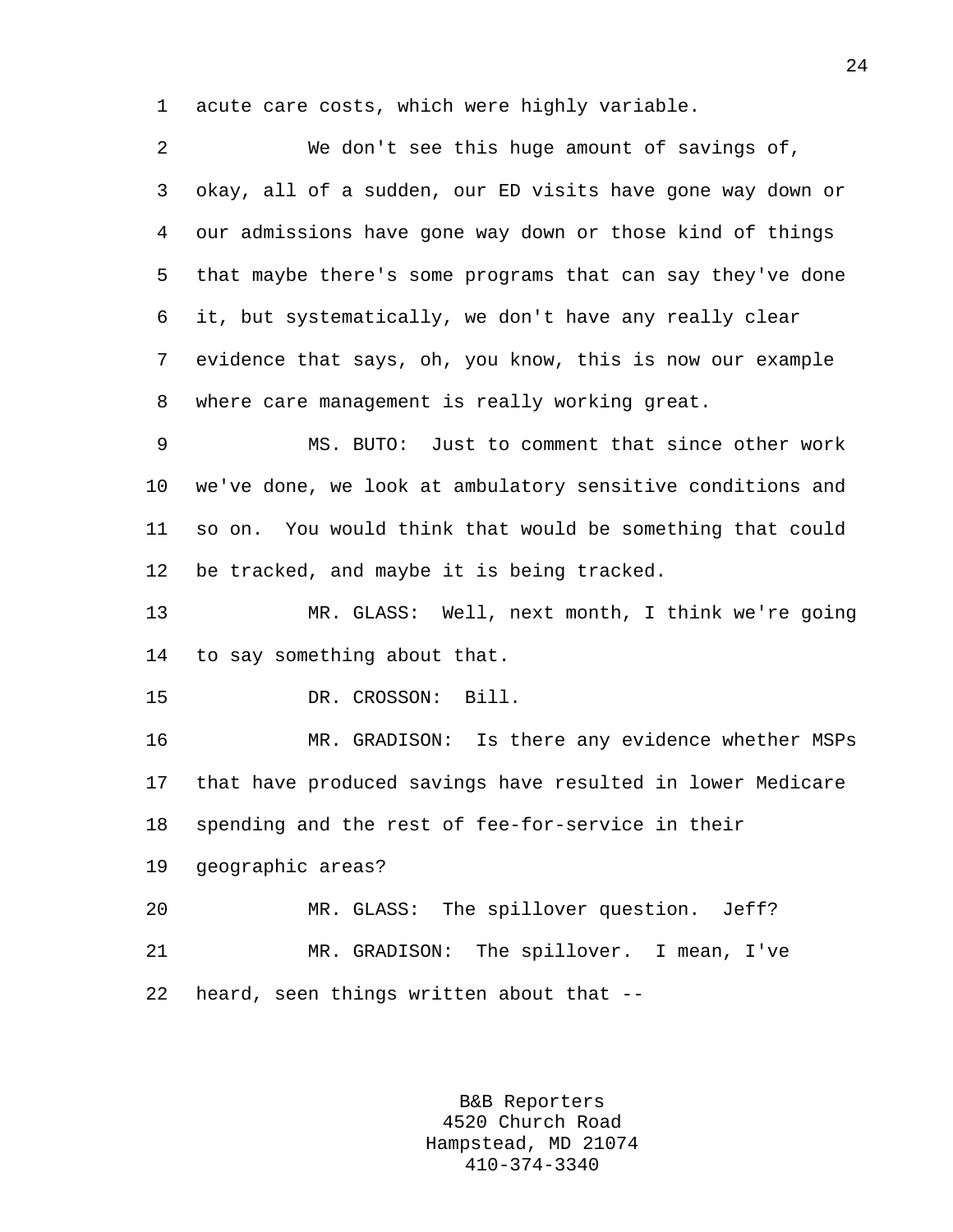1 MR. GLASS: Yeah.

2 MR. GRADISON: -- with regard to MA, but I haven't 3 personally seen anything about the ACOs.

4 DR. STENSLAND: I think we're in the same place. 5 People certainly hypothesized that that's going to take 6 place, and there obviously have been some papers suggesting 7 there's some data on the MA side. But we don't have clear 8 data on the MSSP side.

9 DR. CROSSON: And it's entirely possible this is 10 a timing issue. I mean, MA has been around for a lot 11 longer than ACOs, but particularly successful ACOs. So I 12 don't know how long one would assume it takes for that 13 trickle-down effect or whatever you want to call it to take 14 place, but it might take place, but it might take some 15 time.

16 DR. MILLER: And I would also draw this 17 distinction in your mind. One of the things that David's 18 slide on the savings relative to benchmark versus how you 19 dispose of the dollars, so you can have .5 percent in 20 savings, but to the extent that you give it back without 21 taking any losses, then you're actually on net, putting 22 money back into the stream. And remember a secondary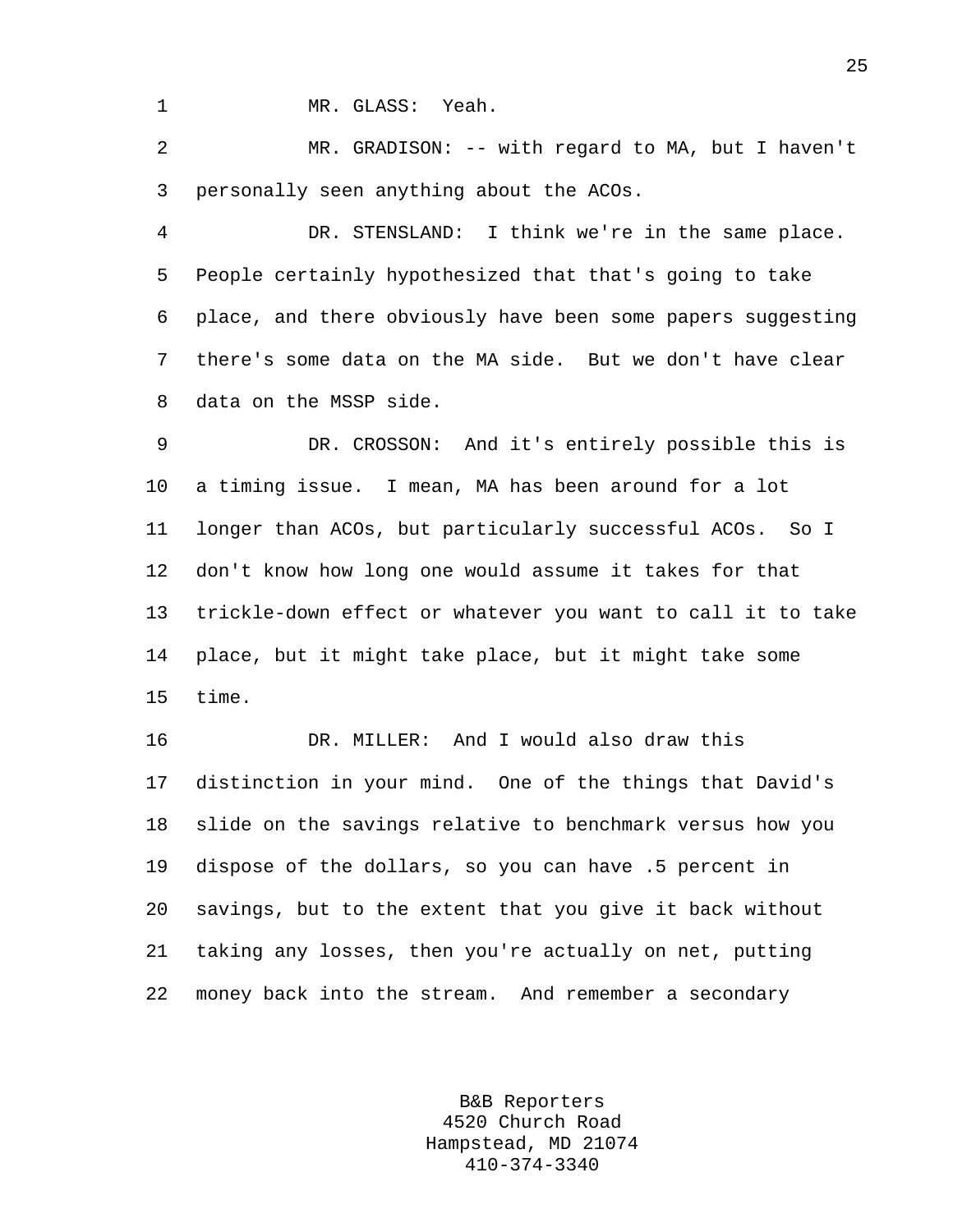1 effect of that is that it links to the MA baseline. 2 I don't know of any evidence that's showing a 3 spillover, but let's say you got a spillover from the 4 savings effect, remember what you do with the money can be 5 recycled back into fee-for-service and recycled back into 6  $MA, SO --$ 7 DR. CROSSON: Great. Bill Hall. 8 DR. HALL: The idea of looking for super 9 performers is always kind of interesting, and the issue 10 about the South doing a little bit better, do you have any 11 speculations on that? 12 MR. GLASS: Well, what the evidence shows is that 13 it's because of service use there was incredibly high. 14 DR. HALL: Right. And nothing beyond that, the 15 service use by vendors -- 16 DR. CROSSON: Craig. 17 DR. SAMITT: So great report. Thanks, and thanks 18 for humoring us in terms of the Part D analysis as well. 19 I'll come back to that in Round 2. 20 Slide 10. I had a question about the 21 multivariate analysis because the finding that confused me 22 was the small versus large ACO that you commented on in the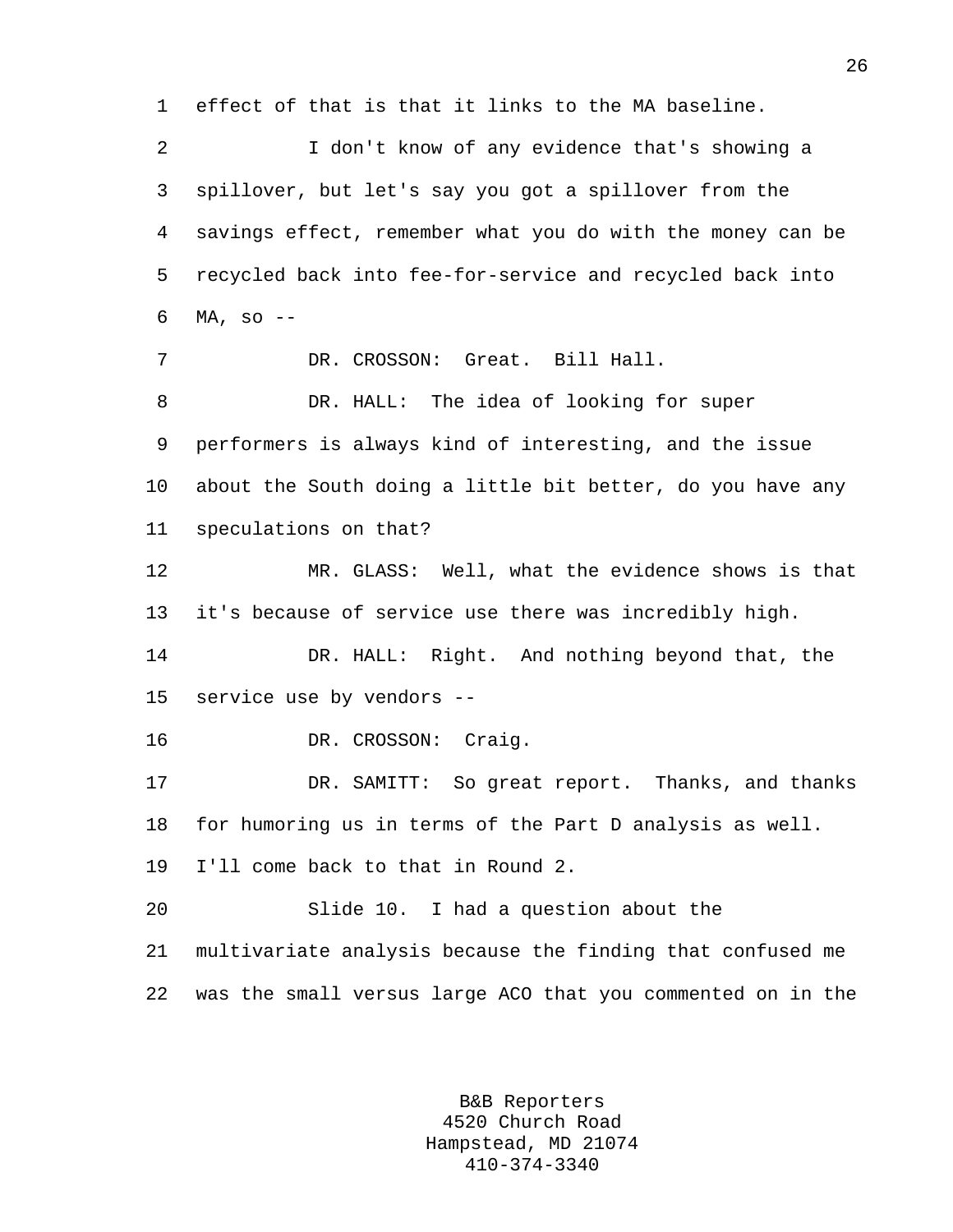1 reading materials. But one of the correlations you didn't 2 comment on, for example, was the high correlation between 3 large ACOs and hospital ACOs, and so then I began to wonder 4 how much have we teased this apart.

5 Are small ACOs predominantly physician ACOs, 6 which are predominantly in the South, and is this really 7 all just about prior service use, without any other 8 determinations that could be drawn? Or are there 9 confounding variables here? You know, it is not small 10 versus large; it's hospital versus physician. I had a hard 11 time really teasing that apart to see what the truth was, 12 so --

13 DR. STENSLAND: So I think that's kind of this 14 purpose of this multivariate analysis is when you look at 15 it, they say, well, there's lots of different groups that 16 are doing better, small physicians, South. So what is 17 really driving that? And so we put all the different 18 variables in this multivariate model and kind of make them 19 all fighting it out and see where the power of explanation 20 goes to.

21 And I think the historical service use comes out 22 as dominant, and once you enter that in, basically whether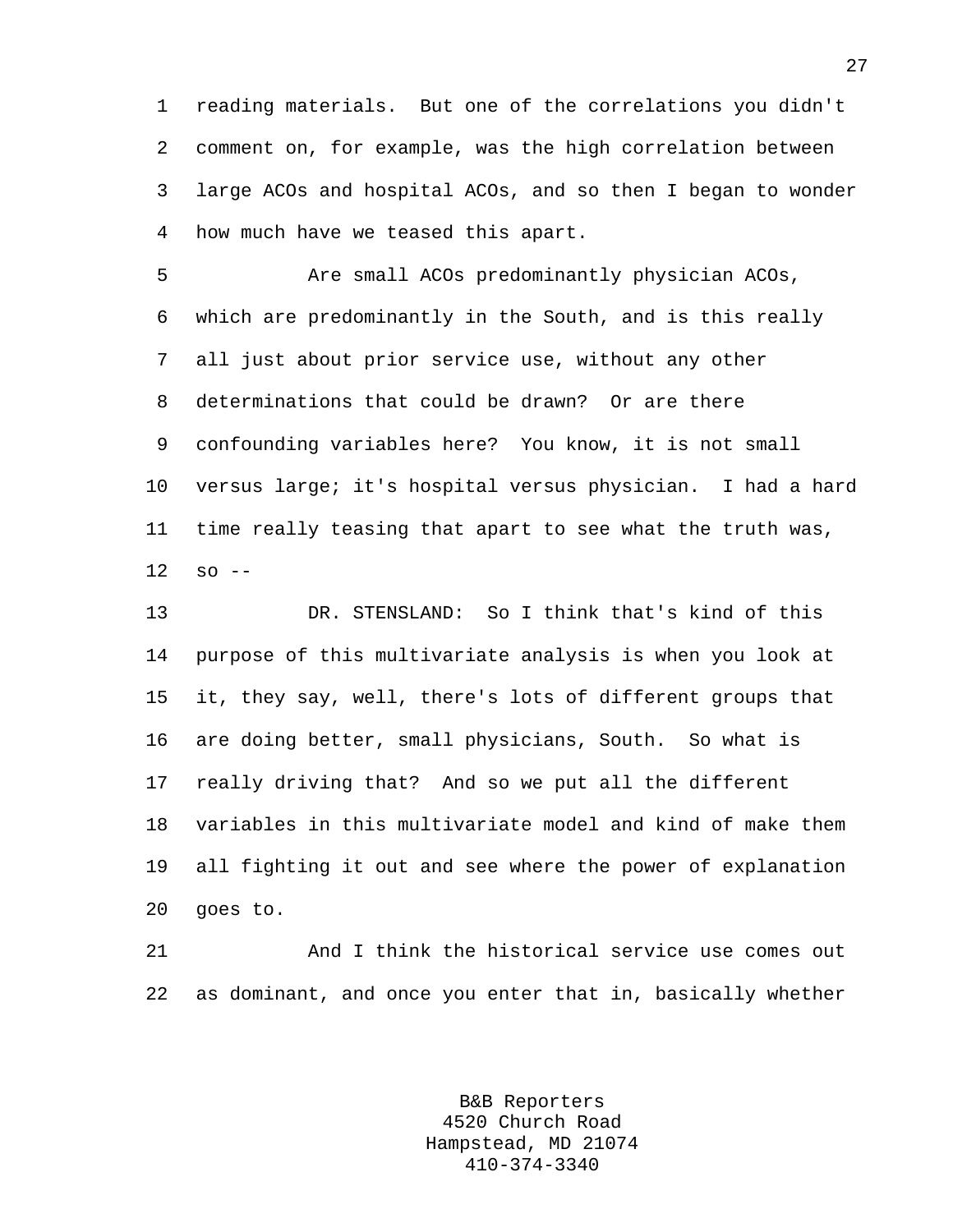1 you're a physician-run ACO or a multispecialty-practice 2 ACO, that kind of goes away.

3 So what does still show up, to some degree, 4 though, a fairly small degree, is that the smaller ones do 5 better, but there could be a couple of reasons for this. 6 One reason could be that, oh, you're just small, and it's 7 easier to manage a small group of physicians; you can keep 8 them all on the same page. Another aspect could just be 9 the incentives. Whether you're a small physician ACO or a 10 small physician hospital ACO, if your pool of the total 11 share of dollars is a small share of it and a lot of it is 12 leaking out, you have a bigger incentive to reduce all that 13 stuff that's leaking out. So the incentives are actually 14 different too.

15 But the summary idea is when we looked at the 16 multivariate analysis, we think whether you're a physician 17 or non-physician kind of goes away being small. It still 18 has a little bit of an effect. Being Southern, for some 19 reason, still has a little bit of a positive effect, but 20 it's barely statistically significant. So I wouldn't put 21 too much emphasis on that.

22 And the main thing is, if you had a whole lot of

B&B Reporters 4520 Church Road Hampstead, MD 21074 410-374-3340

28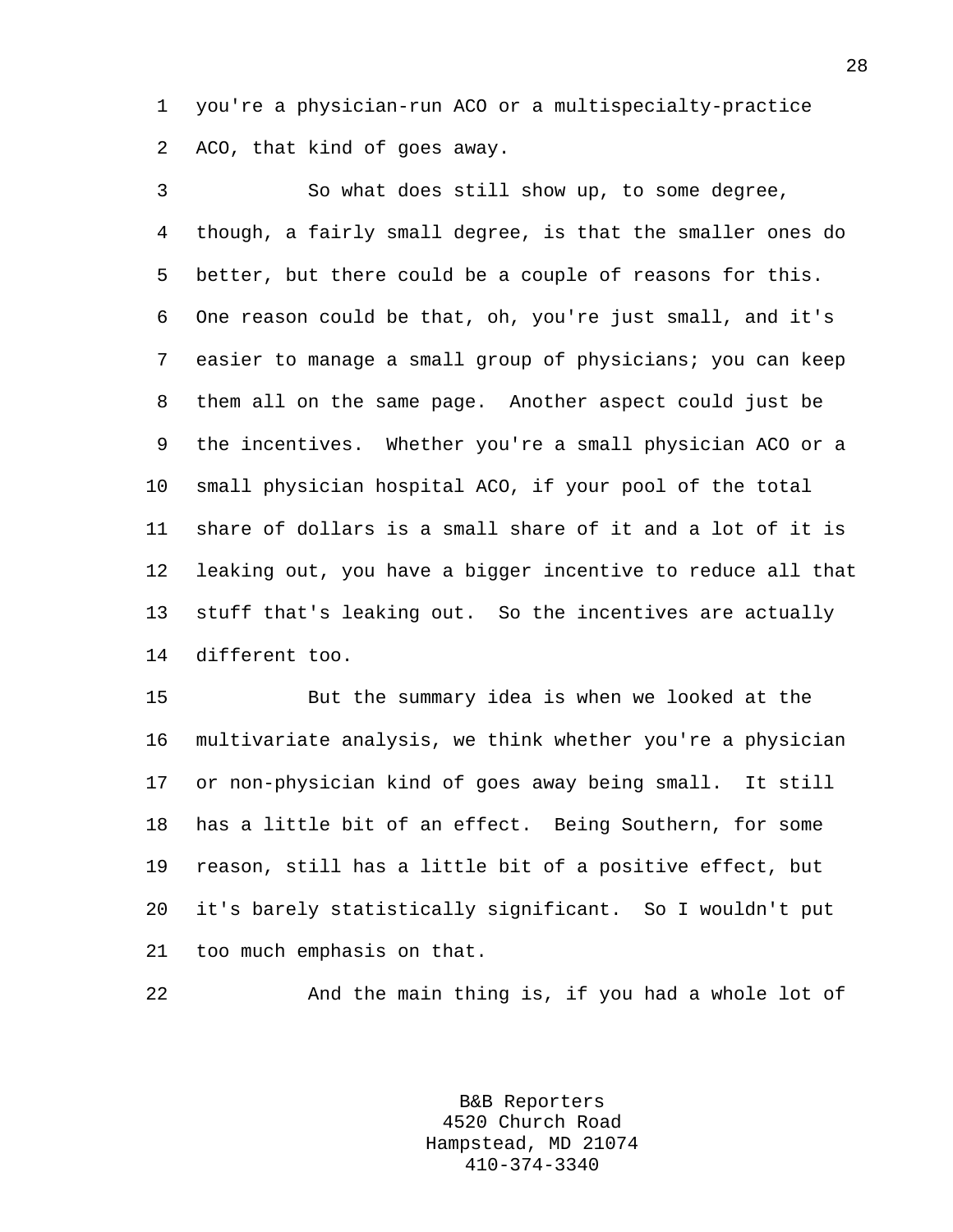1 extra use, you have something to cut.

2 DR. CHRISTIANSON: Jeff, maybe what Craig is 3 asking, in a way, is, Did you fool around with any 4 interaction effects in your modeling? 5 DR. STENSLAND: Yeah. We had various interaction 6 effects, and those didn't really play out as being the 7 explanatory factor. Like if you're small and a hospital or 8 if you're a physician only in small, that's not really 9 what's driving it. It was kind of surprising, actually, to 10 us to see, okay, some of these smaller ones that have 11 physicians and hospitals in them tended to do a little bit 12 better than expected, just given their service use. 13 DR. CROSSON: Sue. 14 MS. THOMPSON: In the discussion regarding 15 service use versus benchmarks, talk to us a little bit more 16 about adjusting by HCC scores, and the focus of my question 17 is around some areas of the country who don't have 18 population where Medicare Advantage has taken effect 19 haven't much track record in HCC scores. So help us think 20 about how you crosswalk from benchmarks to service use, 21 particularly for those areas. 22 DR. STENSLAND: So I'll start with, you know, the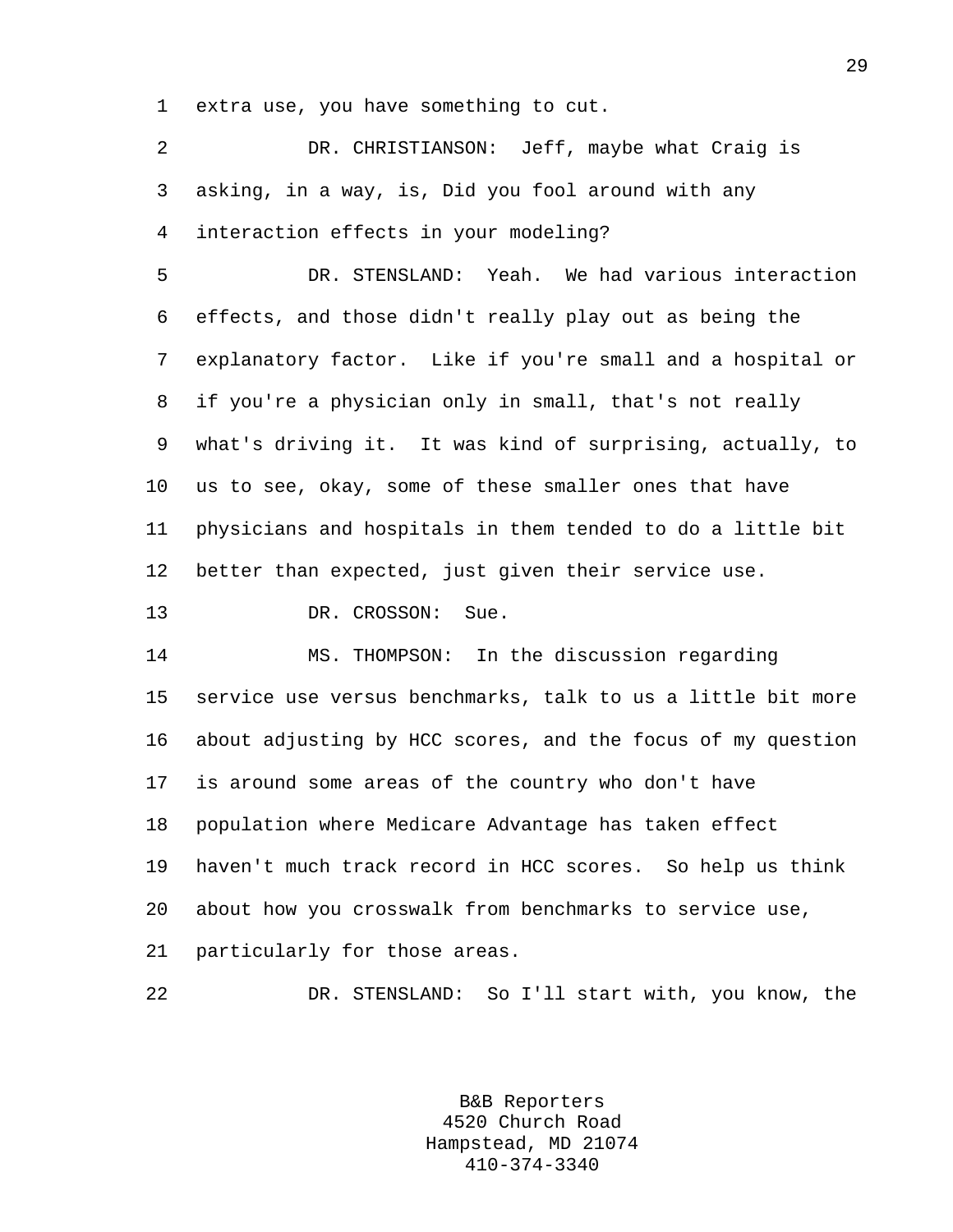1 standard story you'll often hear is somebody will say, 2 "Well, that ACO has a benchmark of \$14,000. Of course, 3 they can generate some savings." But the question is, Is 4 that \$14,000 benchmark high because prices are high like 5 they are in San Francisco, or is it high because their 6 people are really sick? If it's one of those two things, 7 they're not going to have much chance to adjust it, to 8 reduce.

9 So we wanted to convert it into service use, and 10 that is the story such as, okay, you're in Houston, and in 11 Houston, even adjusting for prices and the comorbidities of 12 the patients, people are getting 25 percent more care than 13 we would expect -- or they used to get 25 percent more care 14 than we expect, so we expect you to generate some savings. 15 And, lo and behold, they did.

16 Now, there is the question of our -- this gets a 17 little bit technical, but the question of are people coding 18 equally across the country -- and so, certainly, if you're 19 coding a little heavier in some places like Florida -- 20 Miami has their reputation for maybe coding a little 21 heavier, and in some other parts of the country, maybe you 22 were coding lighter. So there could be some effect there,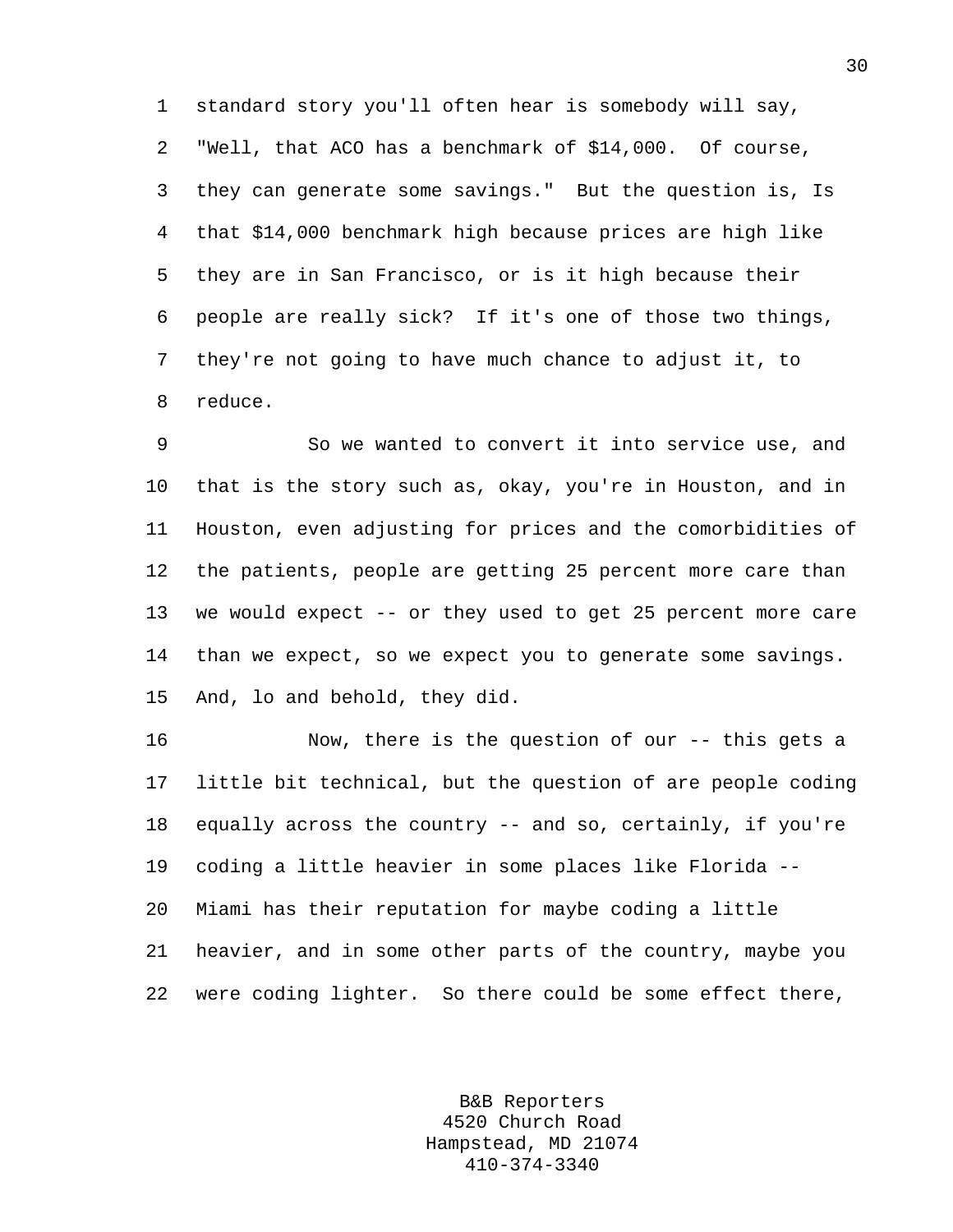1 and to the extent that that's going on, we would probably 2 be actually underestimating the effect of service use a 3 little bit.

4 But we did try to do some -- the way we adjusted 5 for service use, it gets technical, but we tried to adjust 6 it a little bit like that. We just didn't divide by the 7 HCC score. We put in some dummy variables for the 8 different markets, which helps us from over-adjusting for 9 the HCC score.

10 So I think if you look at our method versus some 11 others, we'll be a little bit, in essence, giving Miami a 12 little bit less credit for their high HCC score than some 13 other people do. I hope that helped.

14 DR. CROSSON: Clarifying questions. Jon. 15 DR. CHRISTIANSON: David, the last slide, last 16 bullet point, could you just expand on that a little bit, 17 please.

18 MR. GLASS: So this is the question of could 19 limit risk to encourage two-sided and harmonize with APM 5 20 percent bonus. So that is pretty cryptic.

21 [Laughter.]

22 DR. CHRISTIANSON: Thank you.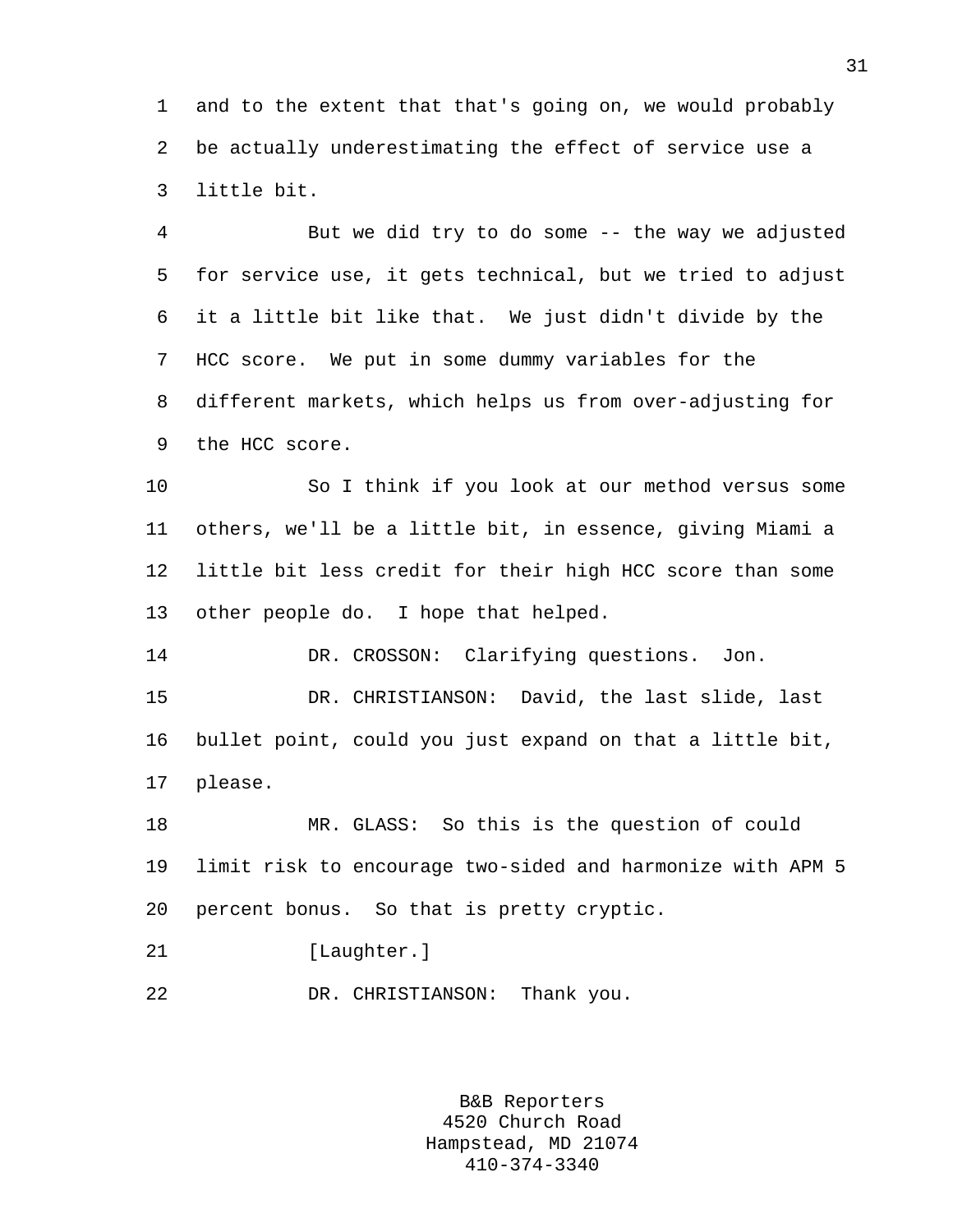1 MR. GLASS: So it has a couple ideas packed in 2 there. One is that -- this is particularly for -- say 3 you're a small ACO. They may be very reluctant to take on 4 two-sided risk, particularly say you have a primary care-5 based, small physician-only ACO. They are actually only -- 6 their share of Medicare spending, what they get is fee-for-7 service revenue. It is probably only 5 to 6 percent. So 8 putting them at risk for the 100 percent of total fee-for-9 service spending may seem particularly onerous to them.

10 And so this is as thought about, well, so maybe 11 you tailor the amount of -- you know, the maximum amount of 12 risk they can take to something perhaps approximating their 13 fee-for-service revenue or some function of their fee-for-14 service revenue, and then there's this question of the APM 15 5 percent bonus floating around. And that could -- if 16 that's limited to two-sided, that could be a further 17 inducement to go into a two-sided risk.

18 DR. MILLER: Just to make a process point -- and 19 we probably should have said this a little more at the 20 setup. So there's a two-step process here. The purpose of 21 today's session was to kind of set the table -- here's the 22 results, here's what we're seeing out there, that type of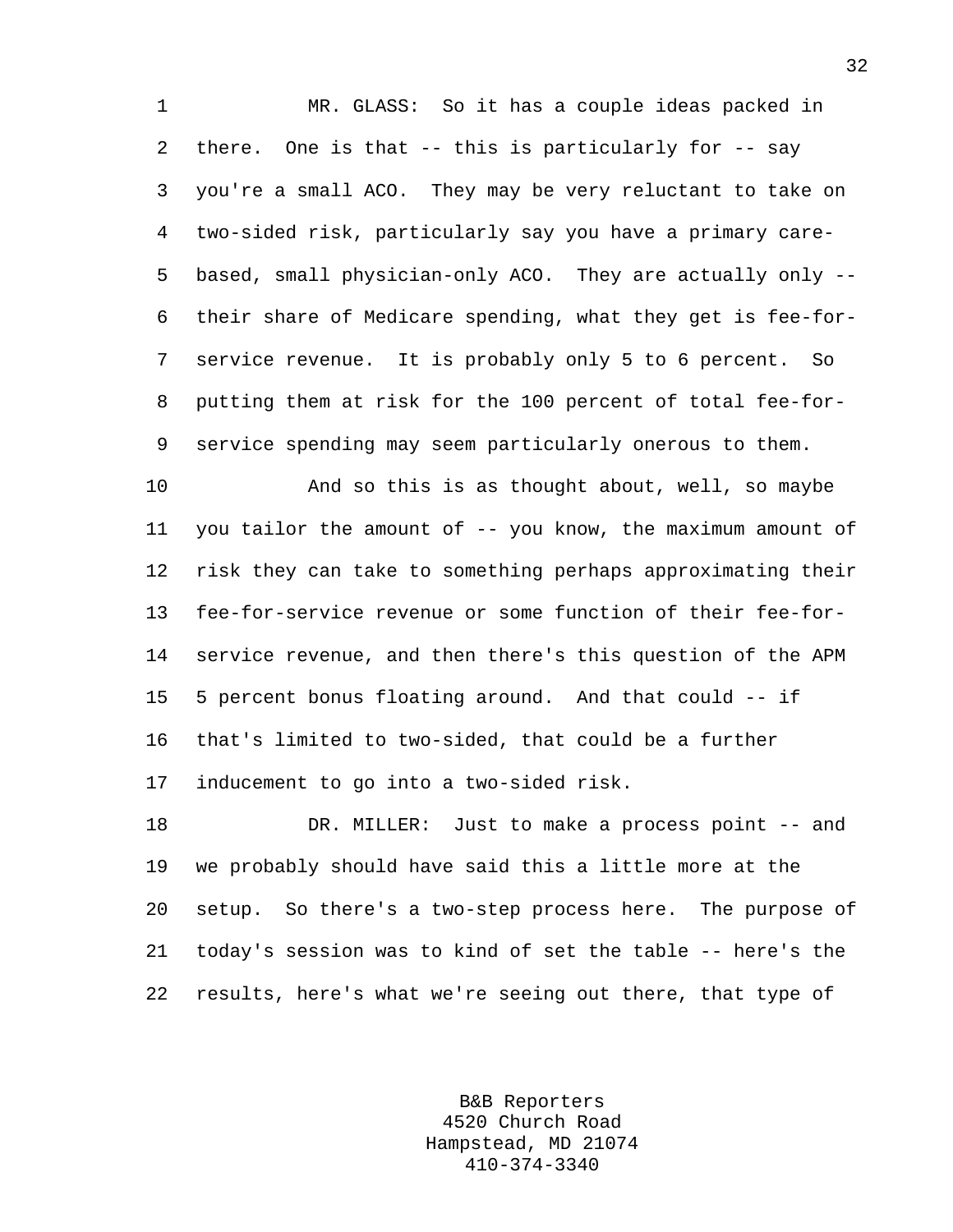1 thing -- because there were some statements made in other 2 meetings about looking back at the risk structure in the 3 ACO world to address issues like small ACOs and that type 4 of thing. So the idea is to stage that conversation 5 following it and to begin to really unpack ideas like this 6 and put them in front of you. It's fine for you to do what 7 you're doing here, but that's the setup for where we're 8 headed.

9 DR. CHRISTIANSON: Yeah. I didn't understand the 10 "harmonize with the 5 percent bonus" part.

11 MR. GLASS: So that's the extent of our thinking 12 so far on that.

13 DR. CROSSON: Brian.

14 DR. DeBUSK: Bringing us back to the South for 15 just a moment, I understand that the Southern ACOs perform 16 better, but something that stands out on Chart 9 -- and if 17 you could speak to this, I'd appreciate it -- it would also 18 appear that there are more ACOs in the South and that they 19 are by a ratio of 2:1 more physician-led.

20 So my first question is -- I mean, it sort of 21 looks like there's something here that maybe they know that 22 we don't know, and if you could speak to that, I realize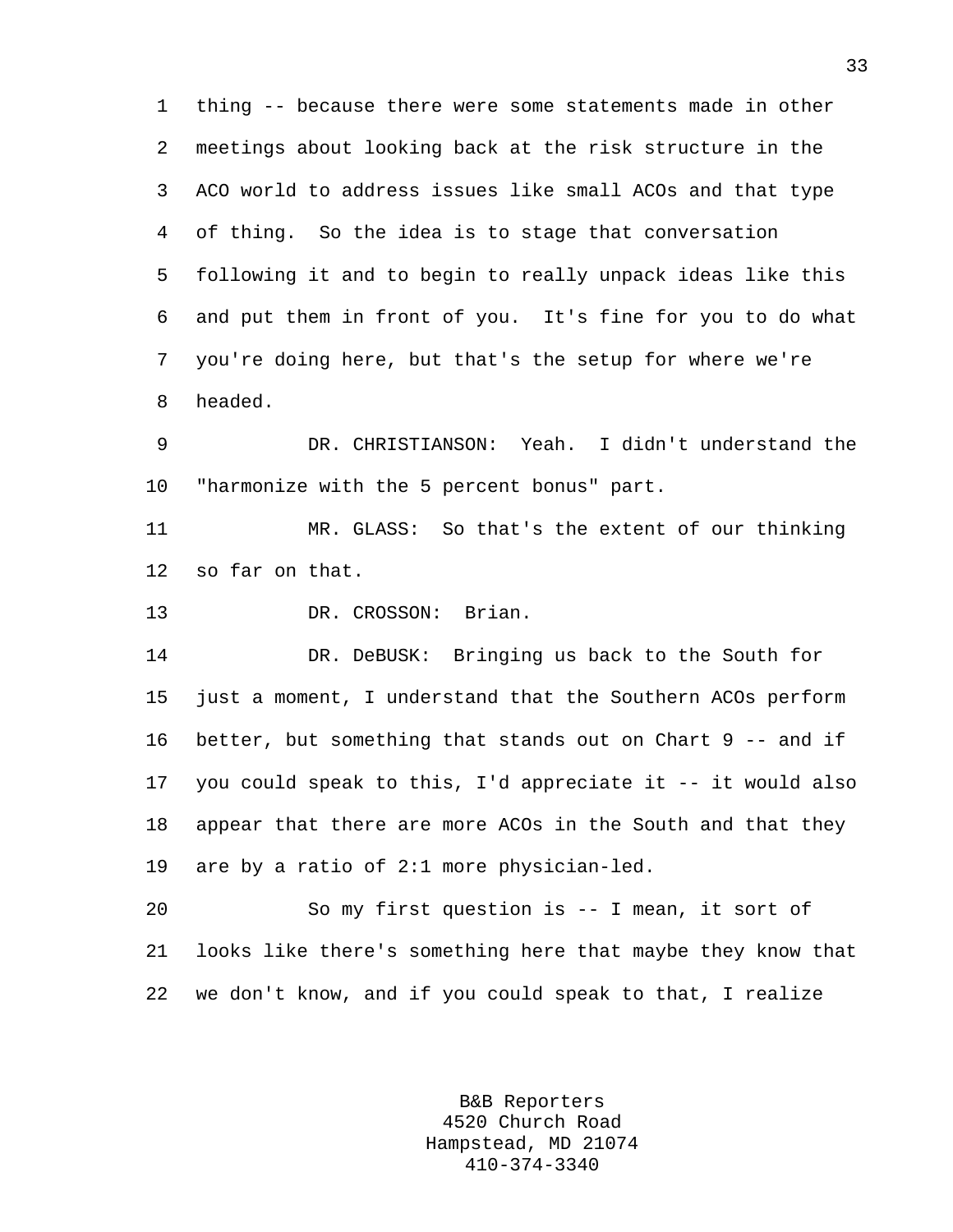1 these variables, there's a huge causality issue here. But 2 you've had the benefit of playing with the data, so I'd 3 really appreciate your input.

4 And then my second question is, Do we have a feel 5 for how service use and the pricing of those services 6 correlate to ACO success? For example, have we looked at 7 something like maybe the wage index? Would the wage index 8 in a particular region be a predictor of ACO success? 9 Because in theory, it shouldn't, because it should be 10 transparent. But have we explored the idea that maybe some 11 of these services are used in higher amounts because 12 they're underpriced or mispriced?

13 MR. GLASS: Well, that's a question of whether 14 the wage index is defined appropriately, I guess, and we've 15 actually opined on that in the past, though it's been many 16 years ago, about better ways of doing the wage index. So 17 there could conceivably be some effect there.

18 Here, we're essentially -- the service use 19 essentially removes the wage index from the --

20 DR. DeBUSK: It would be interesting if you 21 looked at ACO success to see if the wage index itself would 22 be a predictor because, again, in theory, it shouldn't have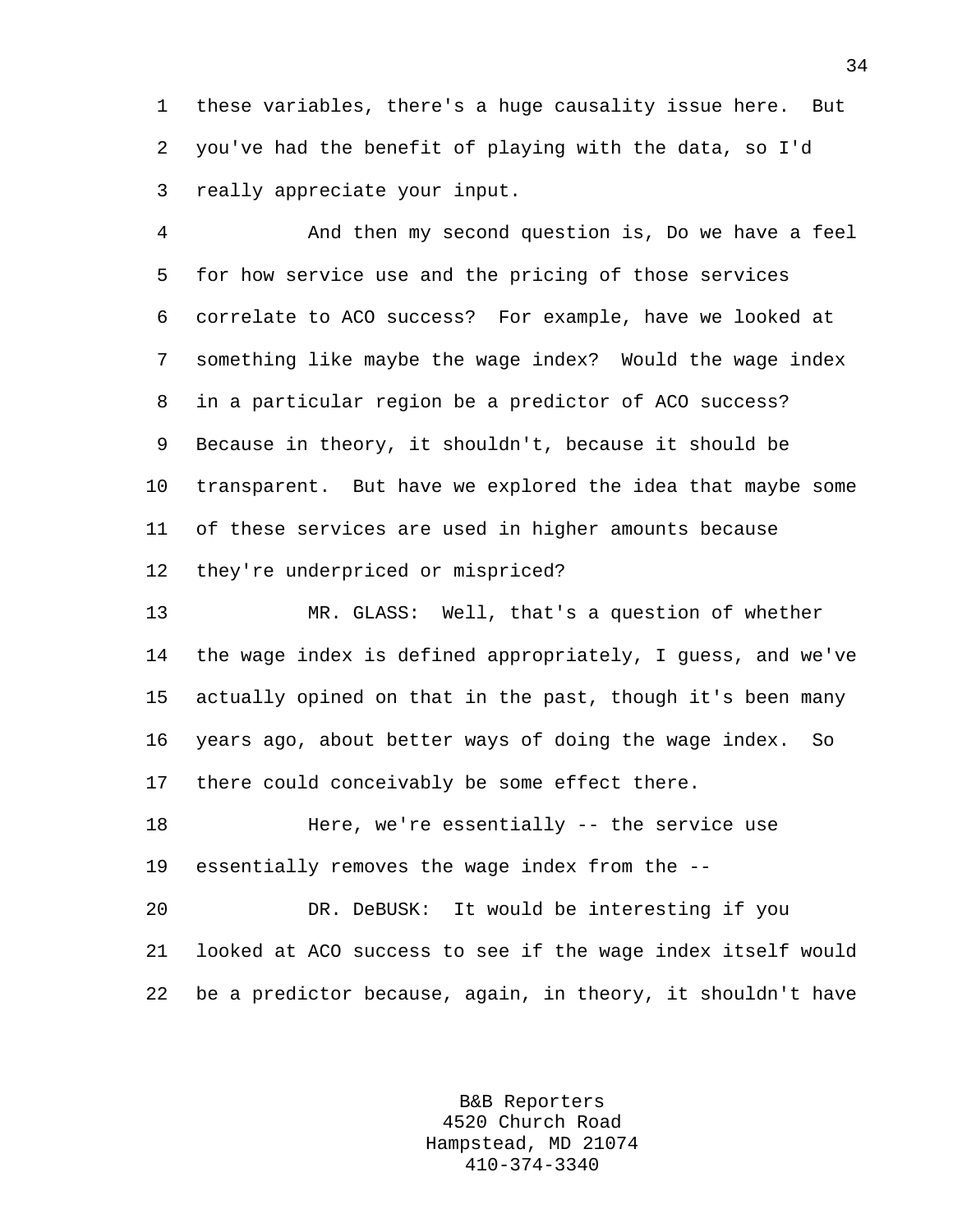1 any predictive value.

2 MR. GLASS: Yeah, that's true. 3 And as far as it would be -- it seems entirely 4 rational for a lot of ACOs to be set up in places where 5 they might succeed. So I think, yeah, maybe they do know 6 something we don't know -- or that we perhaps to know -- 7 that you should set up someplace where you have a good 8 chance of success in those places or those with high 9 service use. 10 DR. STENSLAND: And I think we were actually 11 surprised at how few there were in the South. Like in the 12 first couple rounds, we thought, oh, my gosh, people are 13 just going to be lining up in Miami to start doing this

14 because we have all this extra service use -- or in 15 McAllen. And, in the first year, they really weren't all 16 lining up, but now we see -- after a couple of years, you 17 see more and more movement to the South. And I think part 18 of that is they kind of caught on that, oh, okay, the 19 savings are going to be easier down here.

20 DR. DeBUSK: So they're moving where the money 21 is.

22 DR. STENSLAND: Yeah. It's stupid.

B&B Reporters 4520 Church Road Hampstead, MD 21074 410-374-3340

35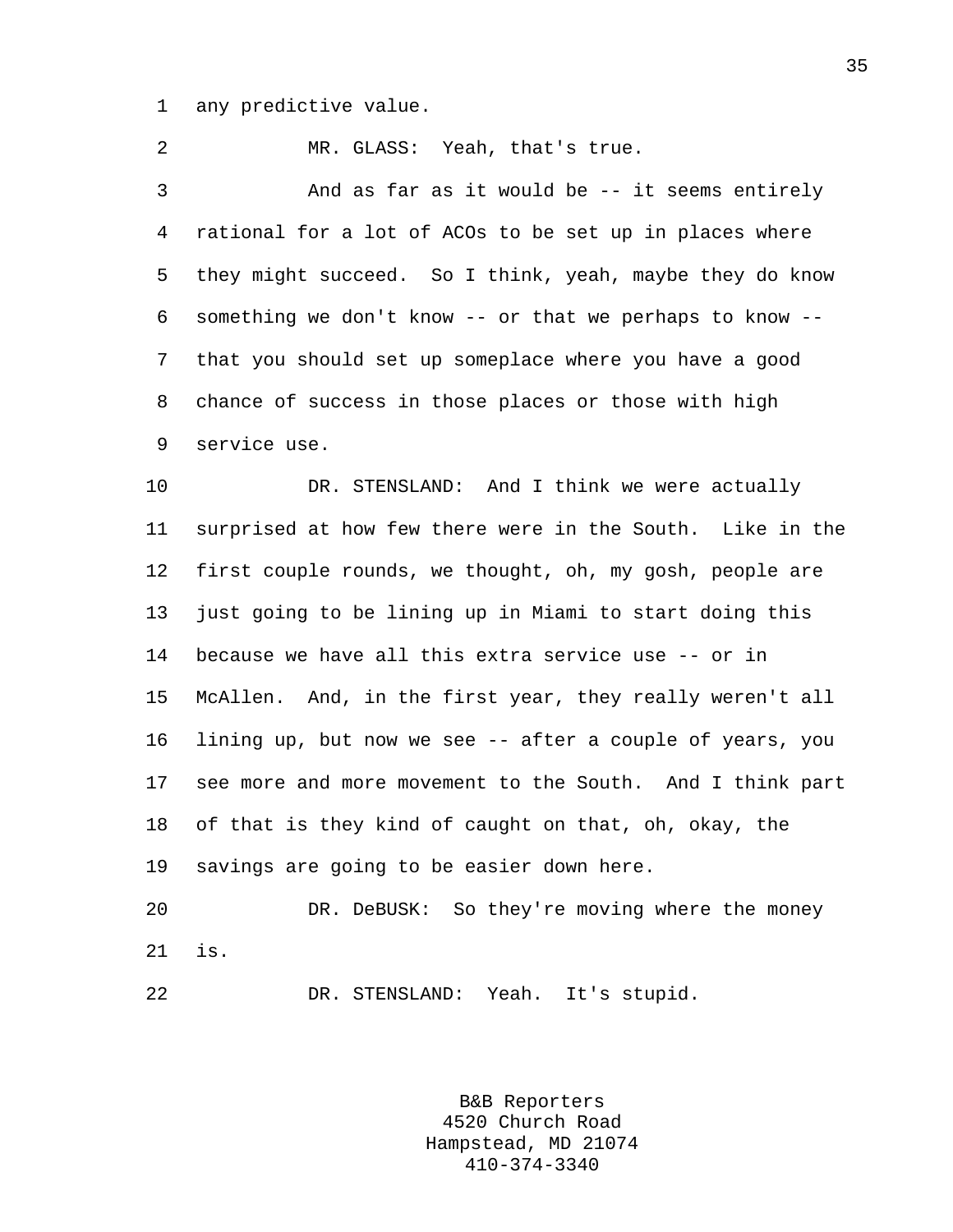| 1  | DR. CROSSON: Funny about that. Okay. Alice.                |
|----|------------------------------------------------------------|
| 2  | DR. COOMBS: So Slide 7, we're making an                    |
| 3  | assumption that the spend per beneficiary is exactly the   |
| 4  | same in these two -- the Pioneer and the MSSP. I mean, I   |
| 5  | don't see numbers, the denominator for the aggregate cost. |
| 6  | MR. GLASS: Oh, you want a calculation of what              |
| 7  | the benchmark per capita is in the two programs?           |
| 8  | DR. COOMBS: Right, right.                                  |
| 9  | MR. GLASS: We can do that.                                 |
| 10 | DR. COOMBS: Well, the problem I see right now is           |
| 11 | that you look at the benchmark, you look at the actual     |
| 12 | spending, and you look at the savings. What I'm interested |
| 13 | in is how is the spend per beneficiary, comparatively      |
| 14 | speaking, between the two. And I don't know if you can do  |
| 15 | that, but that would be something that I would be          |
| 16 | interested in.                                             |
| 17 | We can give you the average benchmark<br>MR. GLASS:        |
| 18 | in each of the programs.                                   |
| 19 | DR. COOMBS: Okay. Because they're not equal,               |
| 20 | right? The two columns are different.                      |
| 21 | MR. GLASS: It's easy to calculate, and we can              |
| 22 | give you the number.                                       |
|    |                                                            |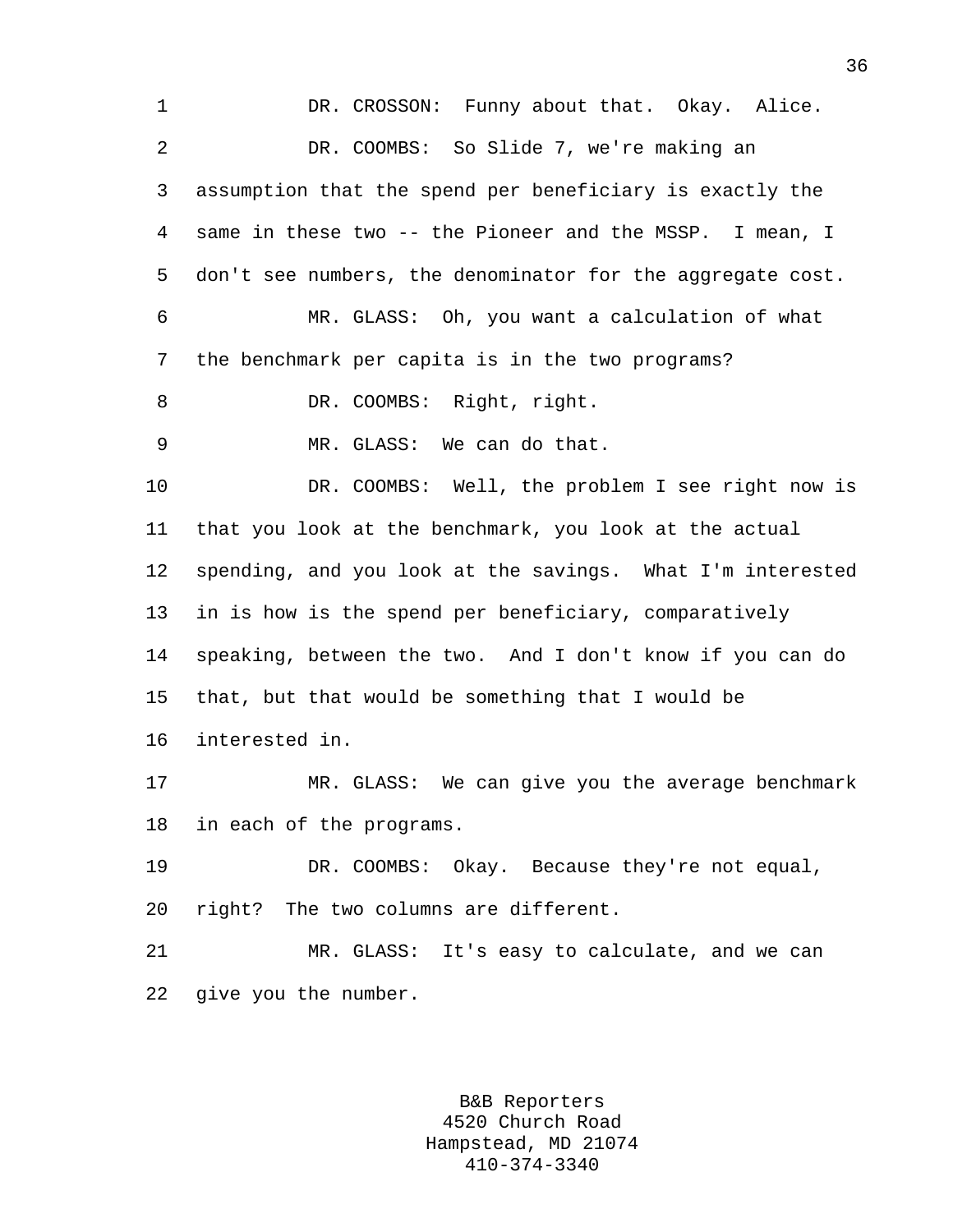1 I mean, I can tell you, though, that it will 2 depend on the fact that a lot of -- for instance, a lot of 3 the Pioneers are in Boston, and they're going to have the 4 higher, you know, spend.

5 DR. COOMBS: Which leads me to the next question. 6 [Laughter.]

7 MR. GLASS: That's one of the reasons we move 8 away from this when we look at it.

9 DR. COOMBS: I was going to say in slide -- go 10 back to the slide we just had, Slide No. 9. So Craig said 11 something, and I'm thinking along these lines, that there's 12 some confounding variables here. And if you were to 13 regress and take out the South and look at the Northeast, 14 you probably would find large ACOs, hospital-centric, and 15 you'd have probably a larger degree of consolidation within 16 the area. There was a journal article in the New England 17 Journal that talked about physician-led ACOs versus 18 hospital-led ACOs.

19 And what may be at work here is the actual 5 20 percent cost of increased health care spending in areas 21 where there's a lot more consolidation. So I'm wondering 22 if that's a factor for the ACO success.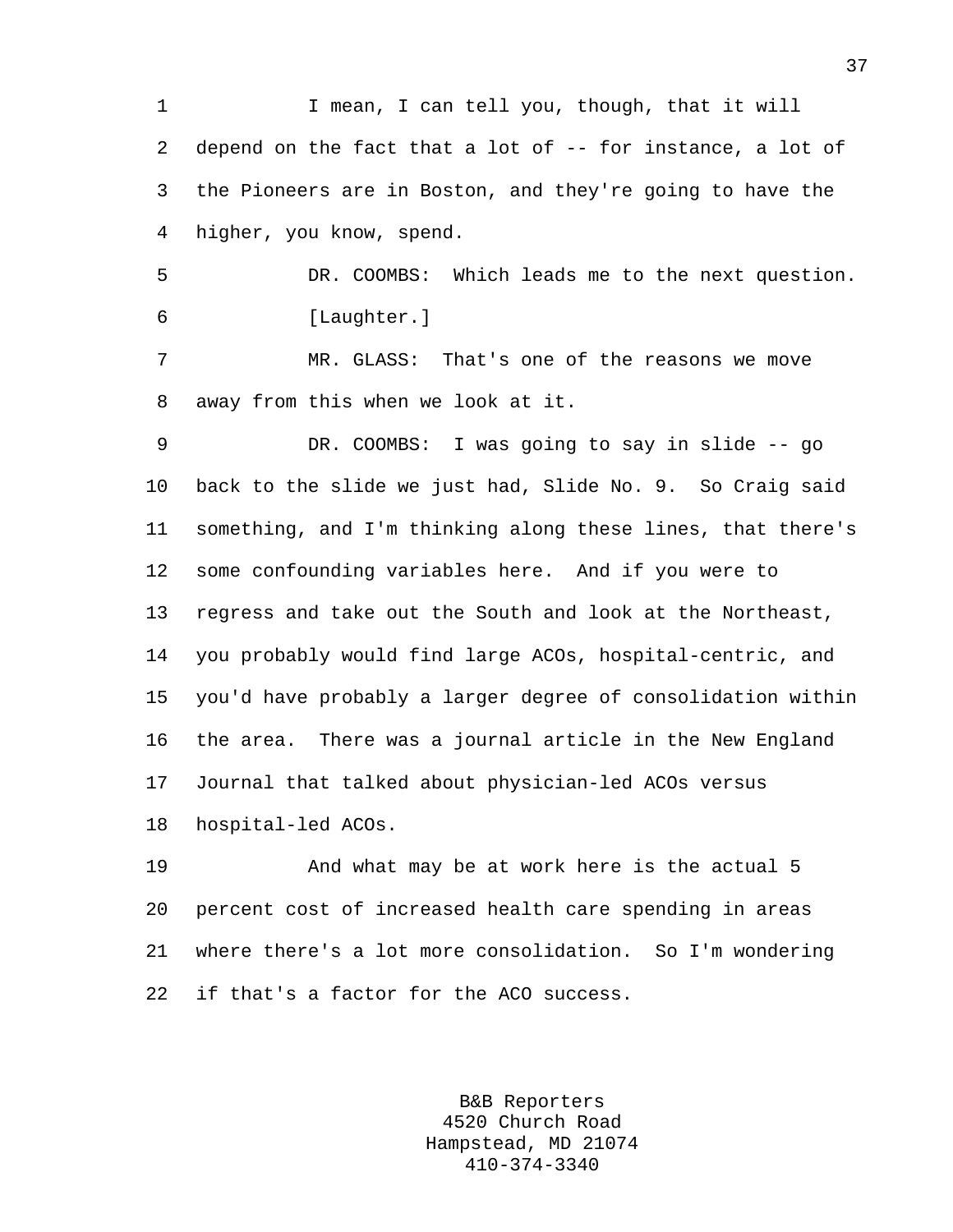1 And then I think we've talked about this several 2 times over the years. Lastly, have we looked at the 3 Pioneer dropouts, the ones that didn't graduate, to see 4 what their rate-limiting step was for their failure? 5 MR. GLASS: Well, I think some of them wouldn't 6 say it's a failure because they moved to the NextGen model. 7 DR. COOMBS: Right, but not all of them moved --8 MR. GLASS: And some of them moved to MSSP. 9 DR. COOMBS: Right, whichever -- so NextGen I 10 would think would be comparable, but for the MSSP 11 conversions, what would -- would it be just purely the risk 12 and the costs being prohibitive? 13 MR. GLASS: Well, it could also be that they get 14 a different benchmark. If the calculation of the benchmark 15 is from a different period and a different way of doing it, 16 they may just have felt they'd get a much more favorable 17 benchmark in one than the other, which would be perfectly 18 rational, and they might have switched for that reason. 19 DR. COOMBS: And is it something about the risk 20 adjustment and how it's done in the different entities in 21 terms of over what period of time the risk adjustment is

22 looked at?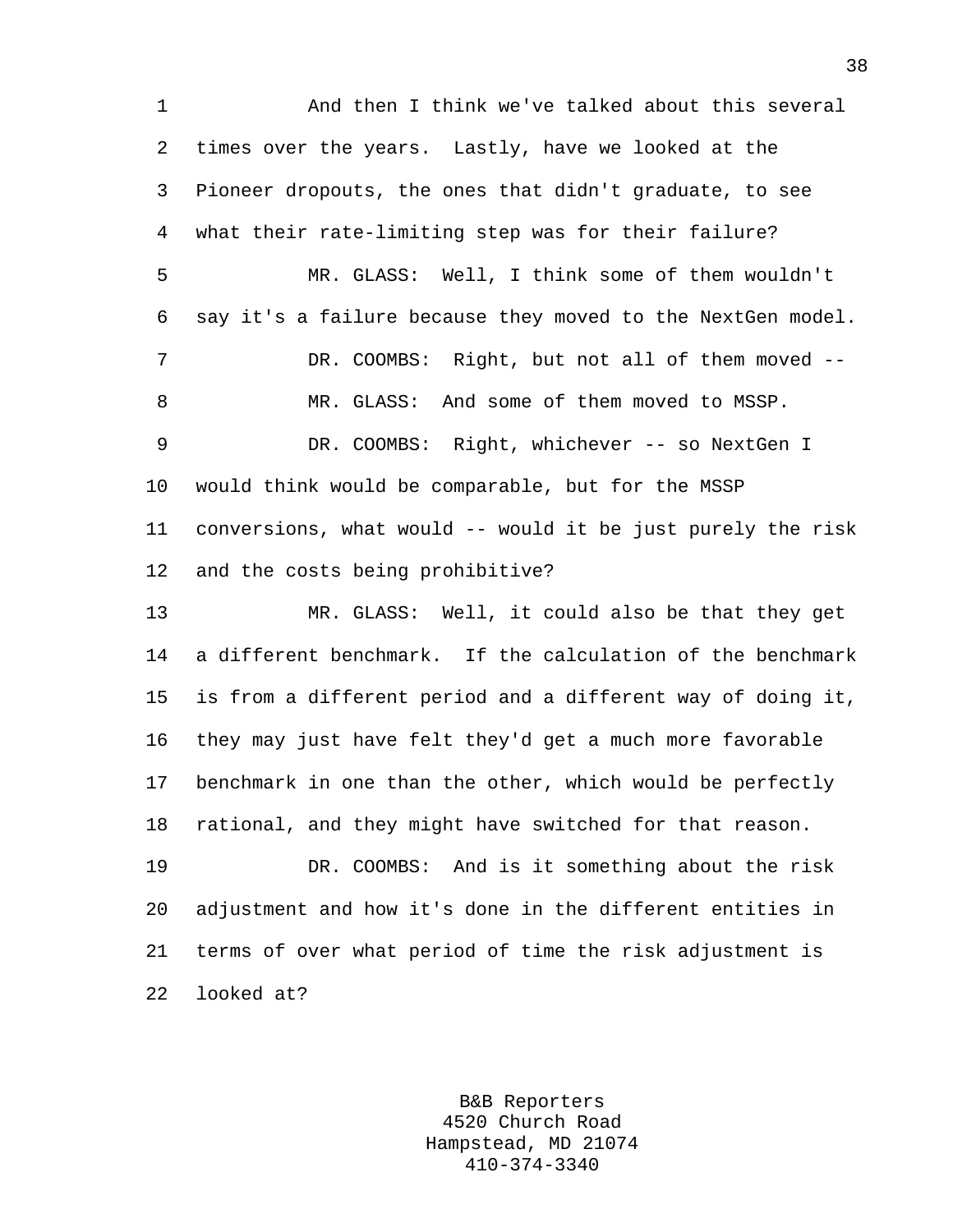1 MR. GLASS: The risk adjustment is very -- that's 2 a very complicated question, and I don't really know the 3 answer to how they would assess whether they'd be better 4 off in one program or the other because of the risk 5 adjustment. I think the risk adjustment is kind of moving 6 toward each other. Actually, I think the Pioneer switched 7 to look more like MSSP, or the other way around. Do you 8 remember which it was, Jeff? I think it was they switched 9 to look more like the MSSP. But that gets very 10 complicated, and I don't know that even the ACOs would be 11 able to model how that was going to work. 12 DR. CROSSON: Pat, on this point? 13 MS. WANG: Not really on this point. 14 DR. CROSSON: Oh. Did I miss you? 15 MS. WANG: No. No, I'm just -- 16 [Laughter.] 17 MS. WANG: I just want to get into the queue. 18 That's all. 19 DR. CROSSON: All right. 20 DR. HOADLEY: So two questions, one of which has 21 already partly come up. One, on Slide 5, you mentioned 22 some of these new payment approaches, the population-based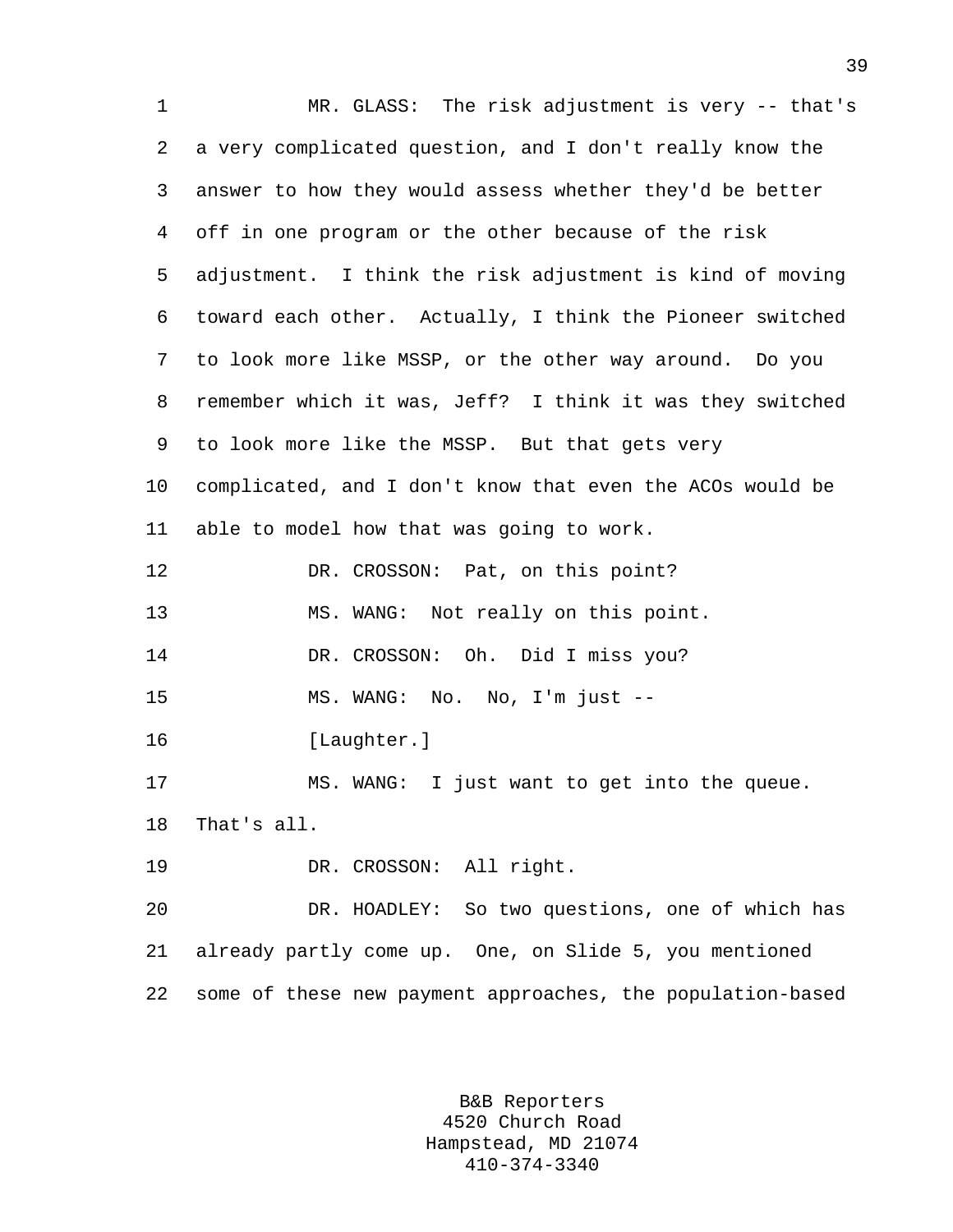1 and the partial capitation. Do we have any information on 2 how many -- or whether there has been much takeup on those 3 alternatives? Or is it -- do we have information on that? 4 MS. McCLENDON: At least in respect to the

5 Pioneer ACOs, we had three over the course of the years 6 that they've been able to select this go to the population-7 based payment. So we still see the majority taking the 8 fee-for-service track. I don't know that we necessarily 9 have the numbers yet on NextGen as to which payment track 10 they've chosen.

11 DR. HOADLEY: It would just be interesting to 12 know whether -- is this one of those things where it's out 13 there but nobody really ends up interested in it, or -- 14 MR. GLASS: This is the first year for Next 15 Generation, and some of these I don't think are available 16 in the first year.

17 MS. McCLENDON: Yeah.

18 DR. HOADLEY: Okay. So maybe that's a question 19 for the future.

20 And then the second actually picks up from where 21 Alice was, which is the dropouts, and not just the dropouts 22 from Pioneer, but I think you talked about a fair number of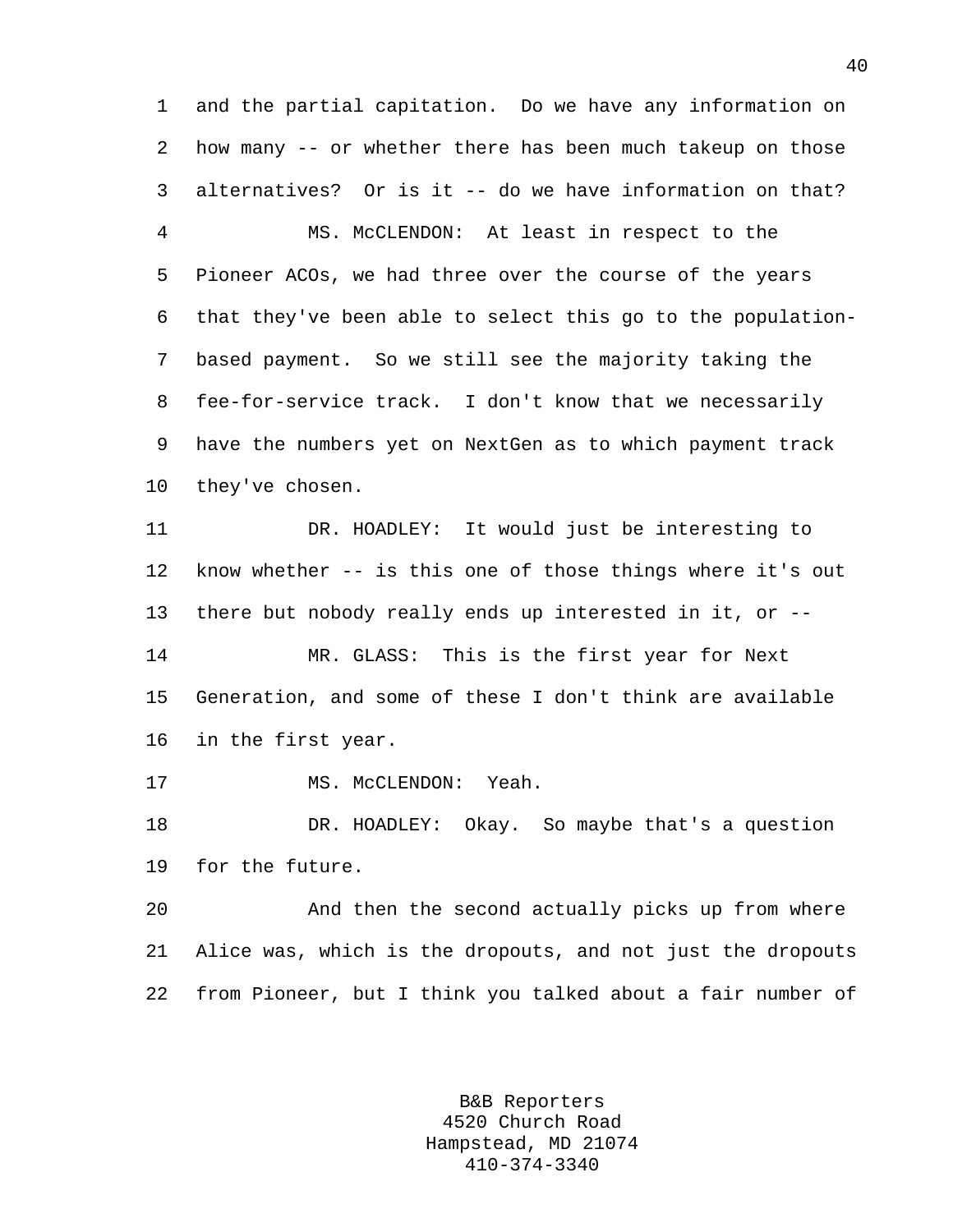1 dropouts out of MSSP. And I think at some point in the 2 past you looked at some of the early dropouts, but, you 3 know, it seems to me that they're -- I don't know if 4 there's been any literature looking at this or anything 5 you've looked at, but it seems to me they could be 6 responding to a variety of factors, including sort of 7 designed benchmark kinds of things that you were just 8 alluding to, a basic failure, organizational failure, they 9 just couldn't figure out how to do it, how to change 10 practice patterns in a way to get a response. Or they 11 could be pure financial decisions. We did not make money, 12 we didn't have any savings to share, whatever. And I don't 13 know if there's been any literature yet, or if it is, 14 again, too early to sort of have the experience to do that. 15 DR. STENSLAND: I think the last one is the 16 dominant. If you look who drops out, it's they didn't make 17 money. If you made money, even if you don't know why, you 18 stay in.

19 DR. NERENZ: Thanks. This is really good. Two 20 quick things.

21 On Slide 7, please, bottom right-hand corner, I 22 just want to confirm something that Mark said. The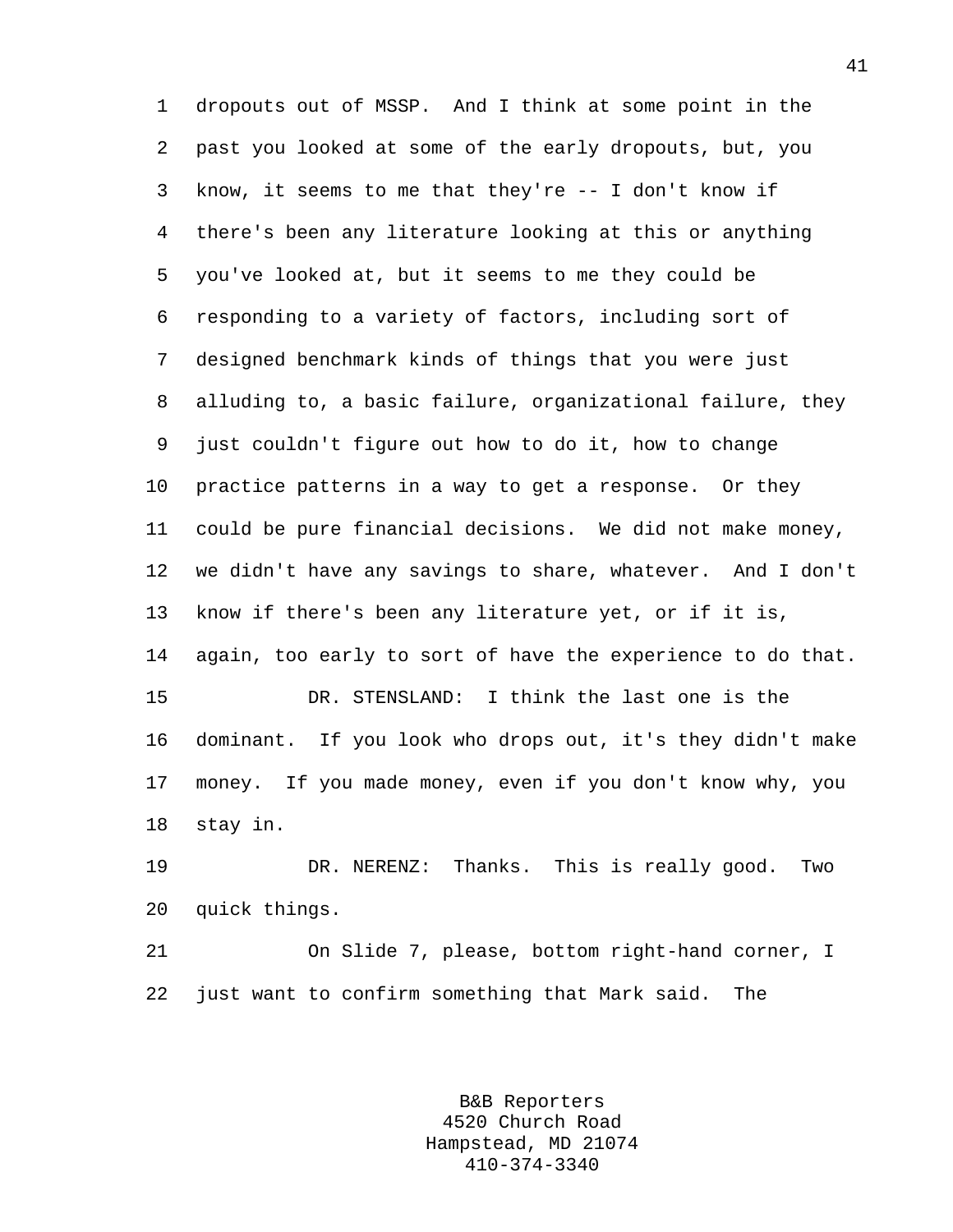1 negative sign there means that in 2015 the Shared Savings 2 Program cost the Medicare program money. That's what that 3 means.

4 MR. GLASS: Right. We're now looking at any 5 second-order effects.

6 DR. NERENZ: I understand. I understand. It's 7 not big. But we don't hear that very much, but I just -- 8 okay.

9 And also, Slide 13 -- and, David, you were 10 pointing to the upper right quadrant, and you used the term 11 "made money." I just want to clarify. What they did in 12 the upper right quadrant, they generated shared savings, 13 but we don't know if they made money.

14

15 MR. GLASS: They beat their benchmark.

16 DR. NERENZ: I understand, but that's not the 17 same--

18 MR. GLASS: That's all we can say, because some - 19 - if it's really close, they didn't even share savings. If 20 it's within 2 percent, they don't even share savings.

21 DR. NERENZ: Exactly my point. We don't know if 22 they made money unless we know their operating costs.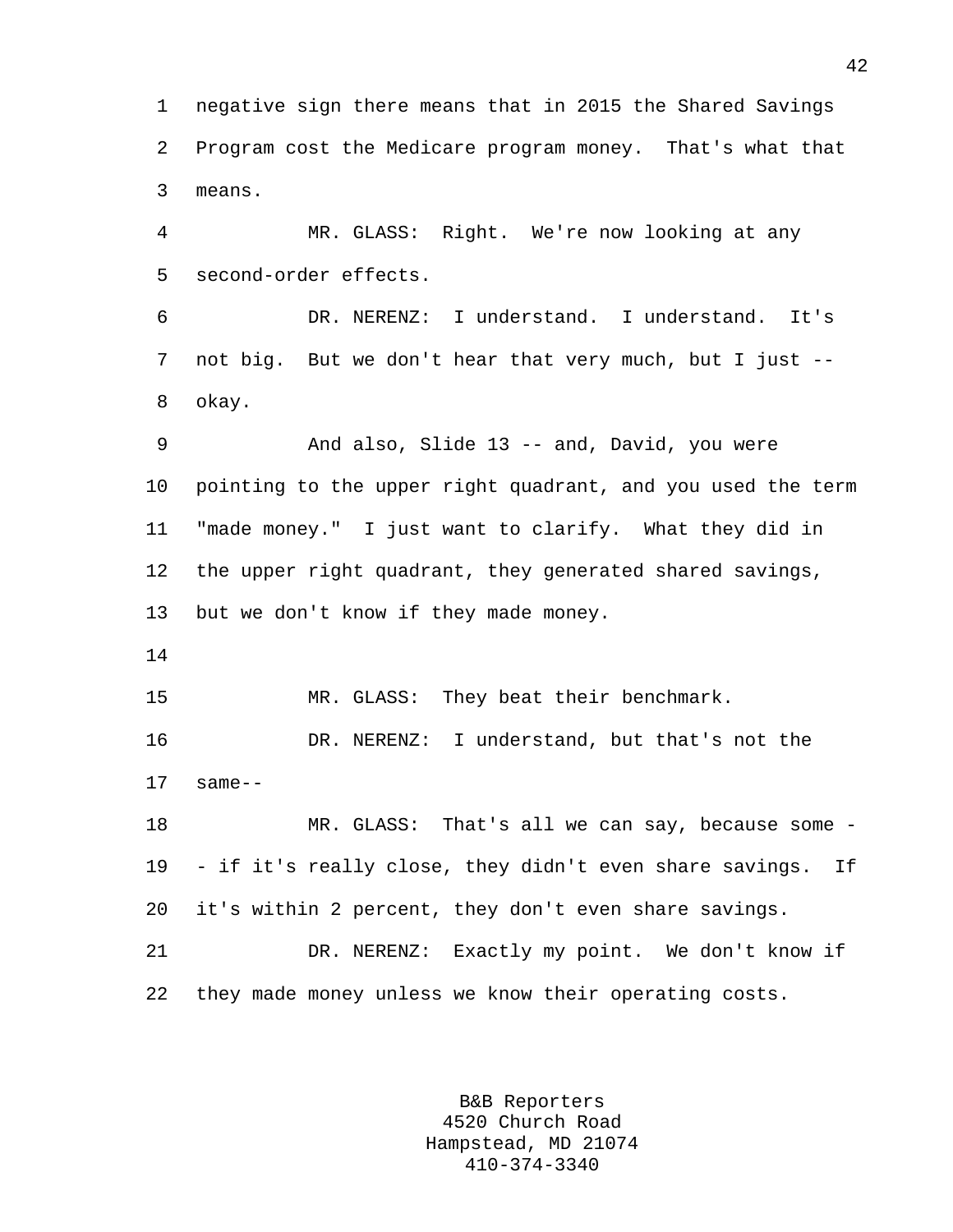1 MR. GLASS: Right.

2 DR. NERENZ: Okay. The language is important 3 because I think later the concept of "made money" that we 4 just had here is important, and I just want to point out 5 that's not reflected up there. 6 MR. GLASS: Okay. 7 DR. NERENZ: Thank you. 8 DR. REDBERG: Thanks for an excellent chapter, 9 and I think actually my question follows on David's last 10 comment because I wanted to get at, I guess, operating 11 cost. Is that in the actual spending number? Like what 12 you had to do to start the ACO. 13 MR. GLASS: No. 14 DR. REDBERG: So that's not there at all? 15 MR. GLASS: No, that's not there, because that's 16 -- I mean, the ACO has to make that consideration: Does it 17 want to be in this game or not? It does not show up in 18 this. 19 DR. REDBERG: But I'm interested if we have any 20 data on how much those costs were and how much they varied. 21 MR. GLASS: It's kind of -- 22 DR. REDBERG: And were they related to predicting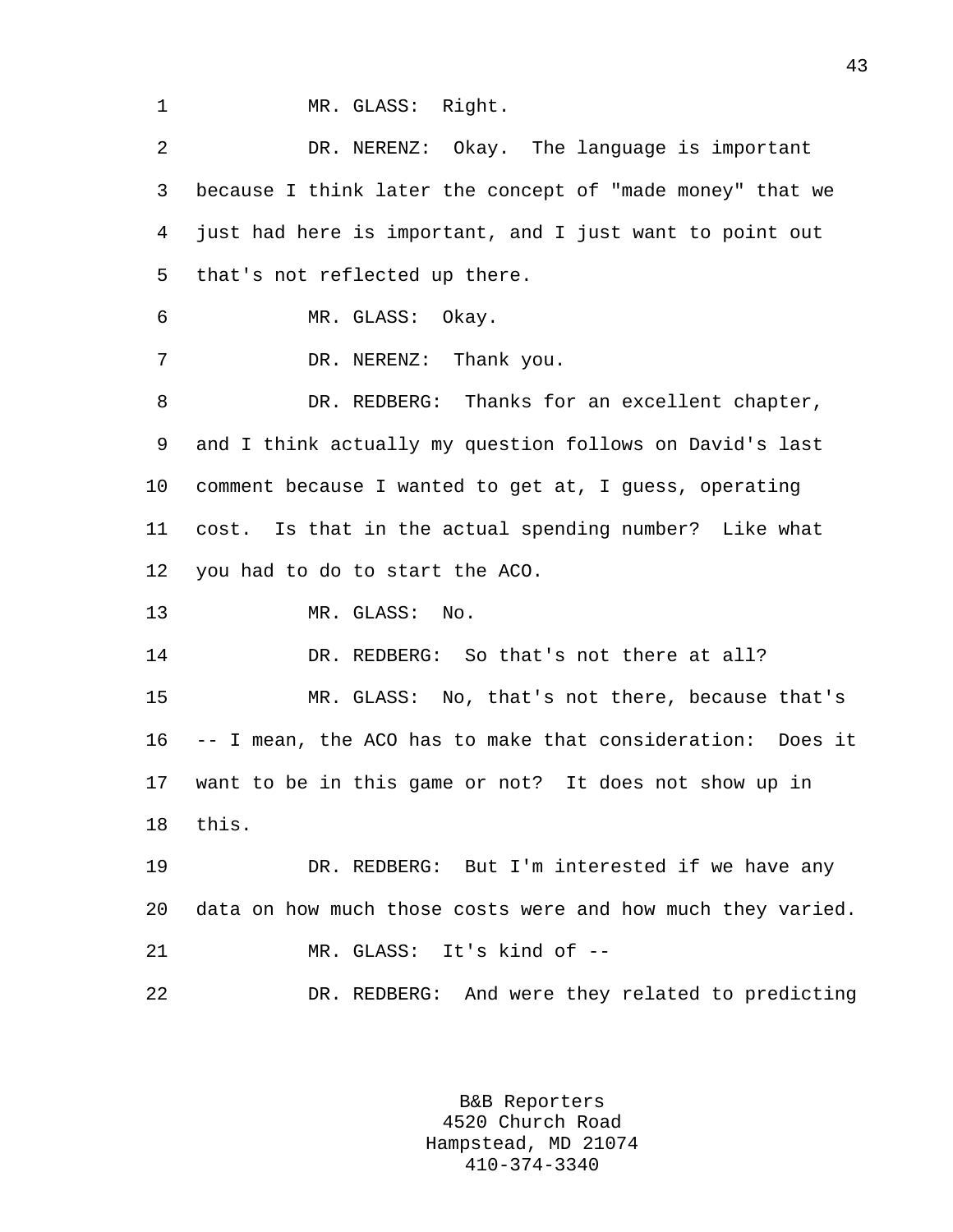1 savings? Like if you had a bigger, you know,

2 infrastructure, did you do better? Because those I assume 3 would be fixed costs, and then these would all be variable, 4 or somewhat.

5 DR. STENSLAND: We don't have data on all the 6 individual ACOs' internal costs of operation, and sometimes 7 when we talk to them, they're not exactly sure either what 8 their internal costs of operation are, because, you know, 9 oh, we have some people, they work part-time on the ACO, 10 they work part-time on something else. But the National 11 Association, when they do surveys, it used to be a little 12 higher, but now it's getting down toward around 1 percent, 13 and sometimes a little over 1 percent. Some people have 14 told us under 1 percent. You know, there's a lot of 15 variation there.

16 DR. REDBERG: One percent of their total budget? 17 DR. STENSLAND: One percent of the beneficiaries' 18 annual cost of care. So then, you know, if you would have 19 to basically generate 2 percent savings, according to CMS 20 metrics, so that then you would get half of that, or 1 21 percent, it would then pay back your overhead costs. But 22 if you do look at this slide, almost everybody's savings in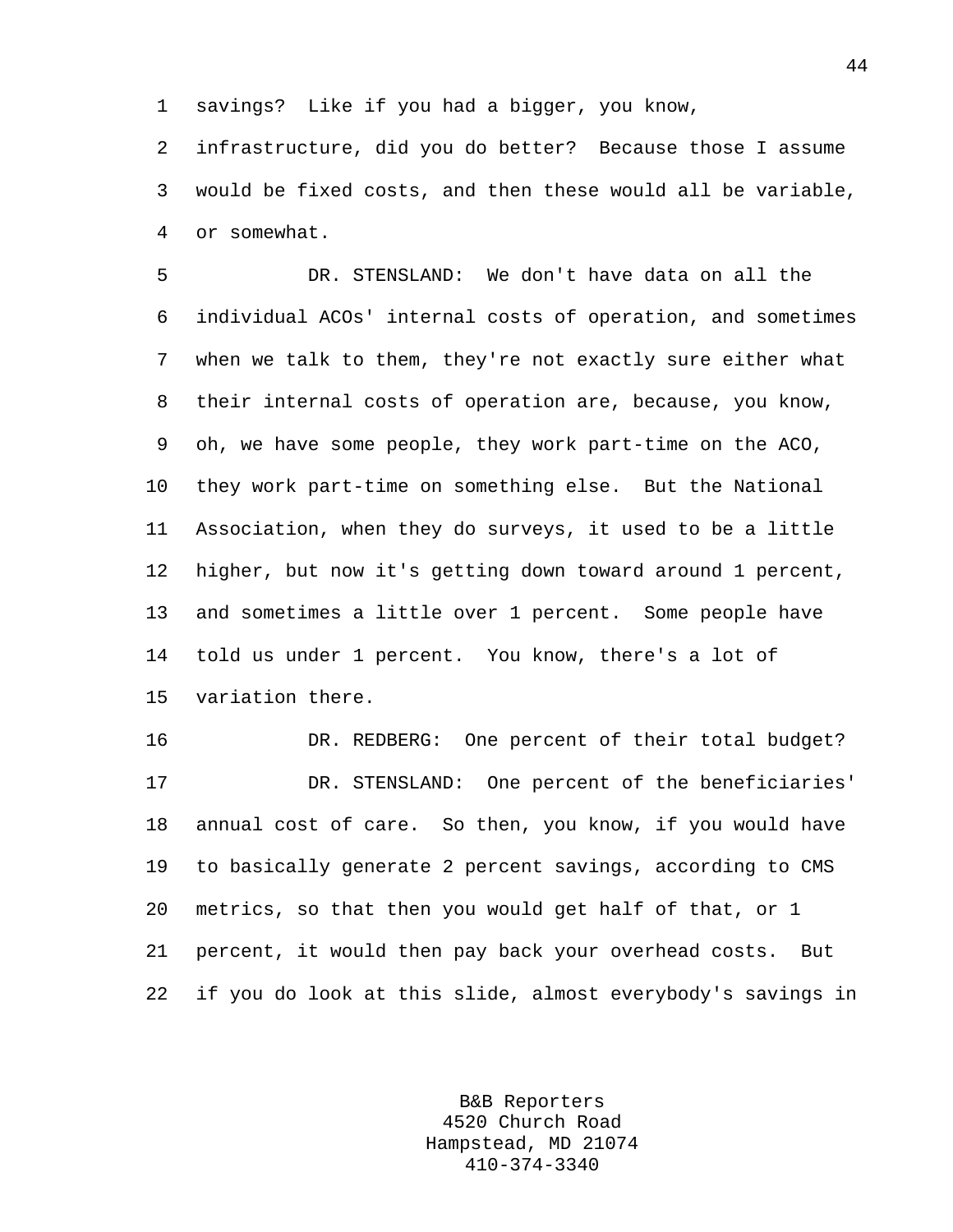1 that quadrant are, you know, way over the 2 percent marker. 2 So most of that people are going to actually be able to 3 make enough money to cover their administrative costs. But 4 certainly if you are close, if you are more like the people 5 in the middle, it's important.

6 MR. GLASS: The other interesting thing is the 7 market is kind of -- this may not be a clarifying answer. 8 The market is kind of moving into this space and providing 9 the back-order analytics -- back-room analytics for ACOs. 10 So there are companies that will -- your ACO doesn't have 11 to set up an analytic shop to figure out all the data and 12 figure out what they're doing. There's actually companies 13 now that will do that for you. So it could be as time goes 14 on the administrative costs will drop because these other 15 companies will get into it and it will become a commodity. 16 DR. REDBERG: Thank you.

17 MS. WANG: On Slide 16, can you share more of 18 your thinking about the possible issues one and two, 19 historical benchmark, not sustainable, blend with regional 20 average. What is the region, what does that mean, and how 21 that relates to the second bullet, leveling the playing 22 field? What are you thinking?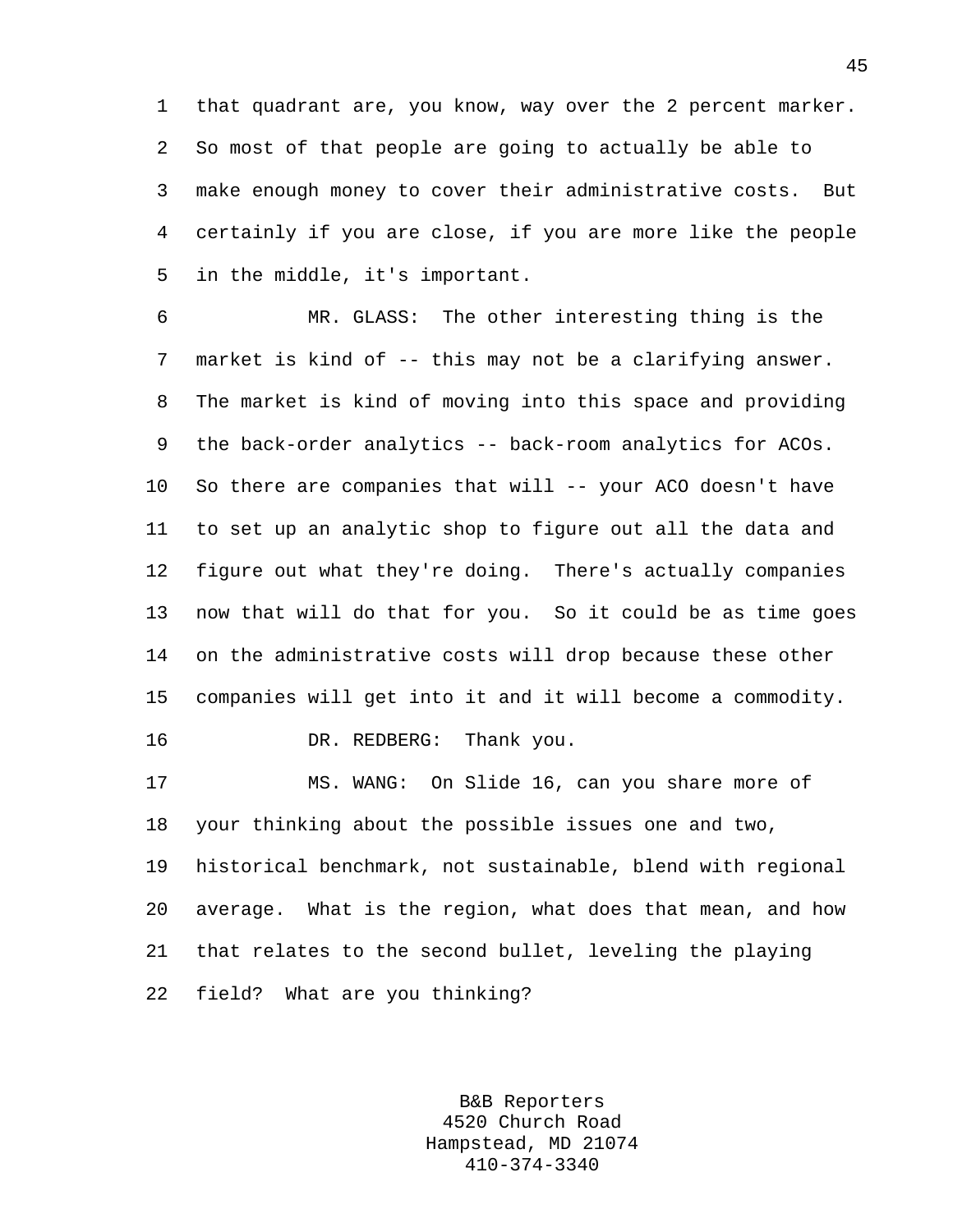1 MR. GLASS: So the historical benchmark, not the 2 -- well, this is the question of after three years in an 3 ACO program, your baseline is recalculated to become your 4 new benchmark, and it uses your last three years of 5 experience. And if you've been in the ACO program and 6 diligently, you know, working away to reduce service use -- 7 MS. WANG: [off microphone].

8 MR. GLASS: Right, it's going to be pretty low, 9 and it may be difficult to achieve further savings. So the 10 way the MSSP program is now doing it -- and they hadn't 11 done this in the past. I'm not sure which year it starts. 12 But they're going to recalculate -- when they recalculate 13 the benchmark after the first three years, they're going to 14 factor in -- and I forget what percentage it is exactly -- 15 regional spending. So if you're in, say, Houston and the 16 regional spending is an average of 10,000 a year and your 17 ACO has worked down to 9,000, and if you average your last 18 three years, you would have had a 9,000 benchmark, they're 19 going to factor -- they're going to blend those two 20 together. So say they've blended 50-50, 9,500 would be 21 your new benchmark.

22 MS. WANG: And just to clarify, the region is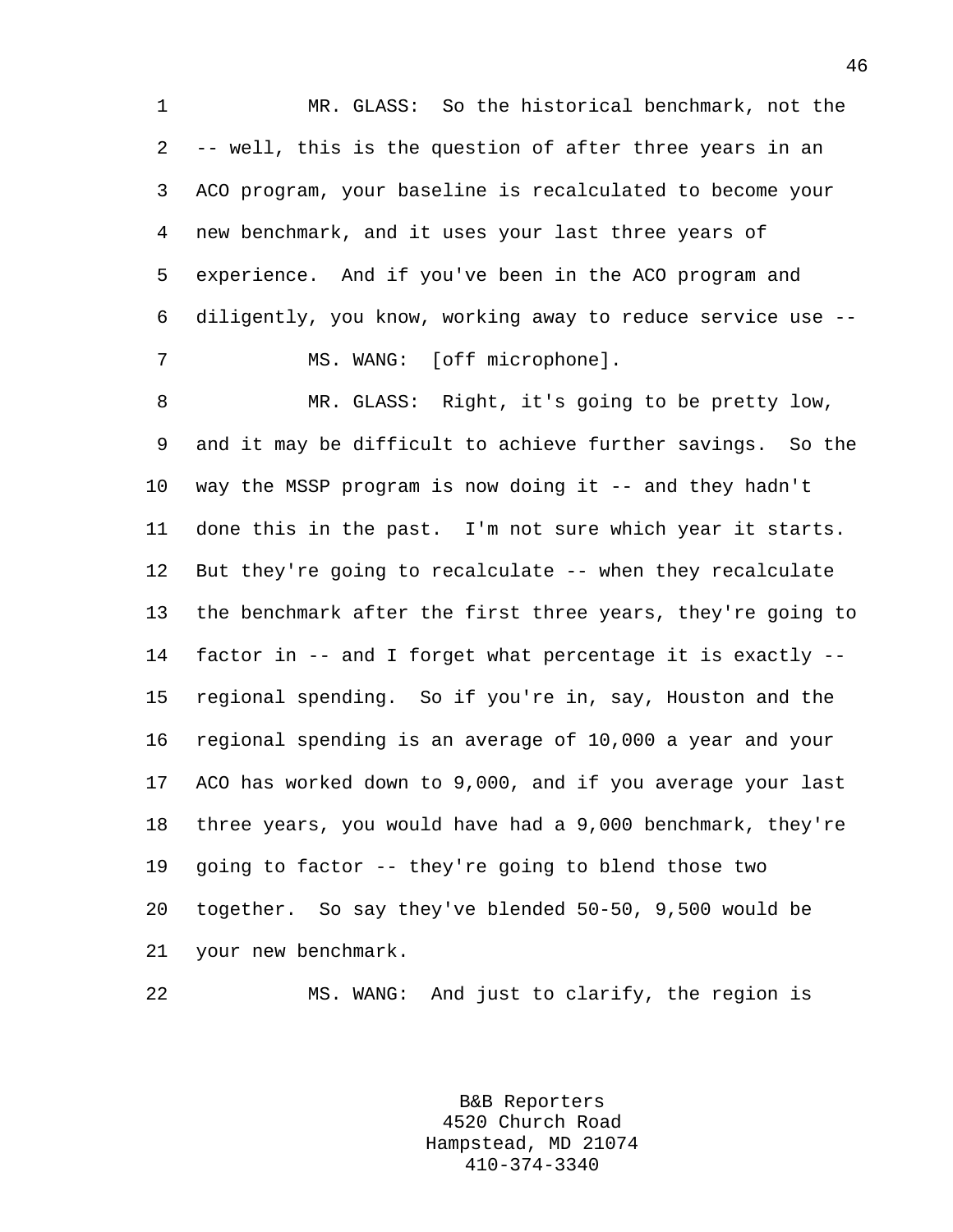1 defined as?

2 MR. GLASS: The counties where your beneficiaries 3 live.

4 MS. WANG: Okay, county specific -- 5 MR. GLASS: Weighted by the number of 6 beneficiaries in each county, I believe.

7 MS. WANG: And so your second bullet in low-use 8 markets, do you have thoughts about how you would level the 9 playing field across these programs? Because in low-use 10 markets, in theory anyway, the MA benchmarks would be, 11 let's say, above 100 percent. Would you -- I mean, that's 12 not scientific, but it exists, right? What would you do? 13 Do you have --

14 MR. GLASS: Yeah, so, I mean, that would be one 15 way of doing it, would be to, you know, mimic something 16 like in the MA program where -- they're doing it on 17 spending. I think we'd prefer to do it on service use 18 rather than spending. But you could mimic something like 19 that and give them some advantage for being there.

20 Now, again, the Medicare program saves money when 21 you set up an ACO in a high-service-use area and reduce 22 service use. If an area already has low service use, it's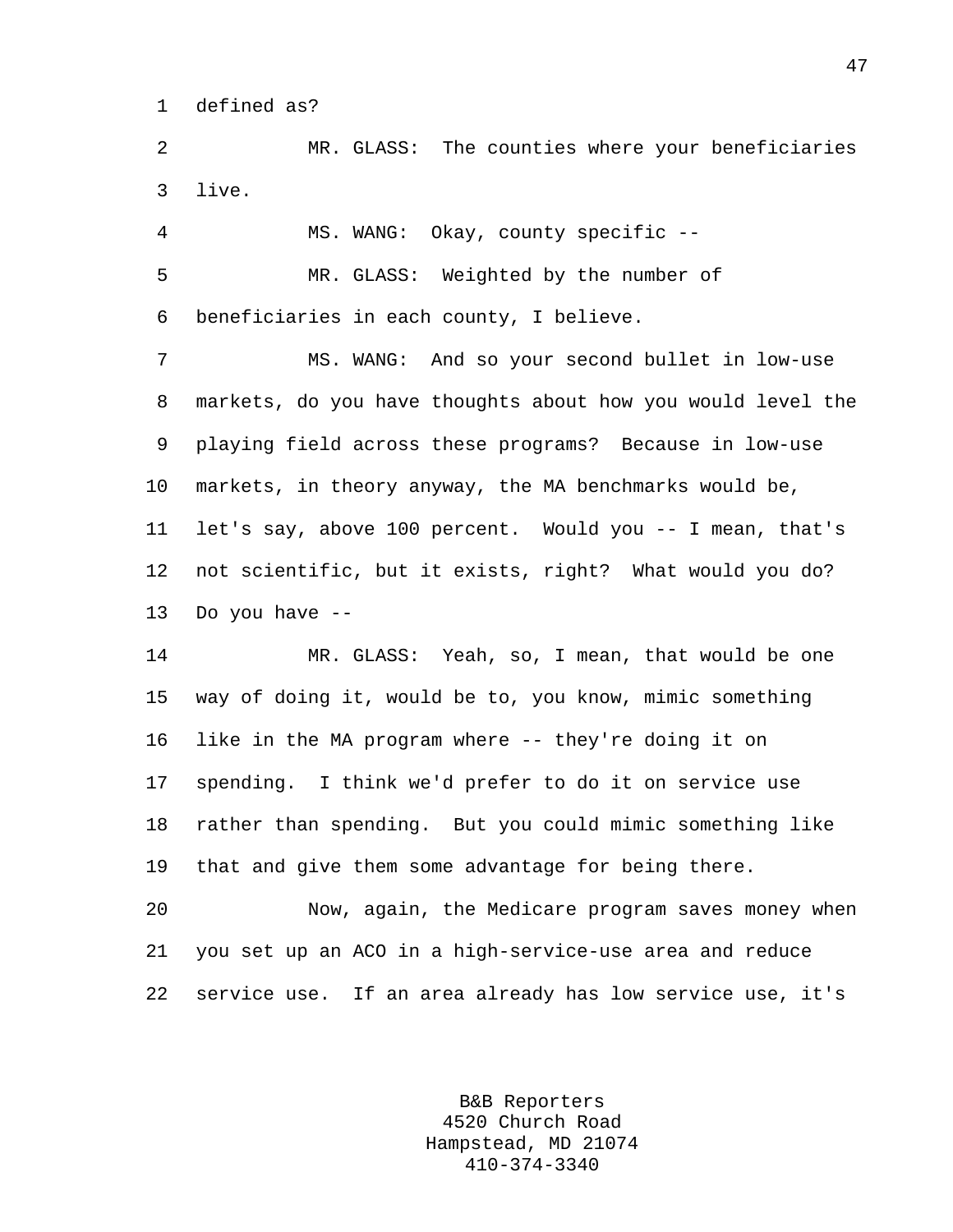1 not clear Medicare program saves by having people in ACOs, 2 but maybe you do it for some other reason. But that's what 3 the Commission would have to think through.

4 DR. MILLER: Right, and I think, you know, this 5 starts to segue into bigger questions, and maybe the timing 6 is right, if we've done the clarifying. There's always 7 this instinct, and you saw it in MA and you're going to see 8 it here, and I think as a Commission you're going to have 9 to grapple with it, which is, okay, you know, if you do a 10 historical benchmark and you bring it down, then you've 11 maxed out. So what do you do at that point? And you also 12 have MA and fee-for-service if you're thinking about the 13 market, you know, broadly. There will be lots of instincts 14 of, like, well, okay, we'll adjust the benchmark up so that 15 they still have some headroom; or if you're in a high-cost 16 area, adjust the benchmark down, you know, that type of 17 thing, you know, that people will want to tinker with it to 18 support a given model. And, you know, the Congress has 19 done that, and those are reasonable thought processes. 20 But the other question is if you are going to be

21 thinking about fee-for-service and MA and ACOs from a 22 payment policy point of view, are you going to have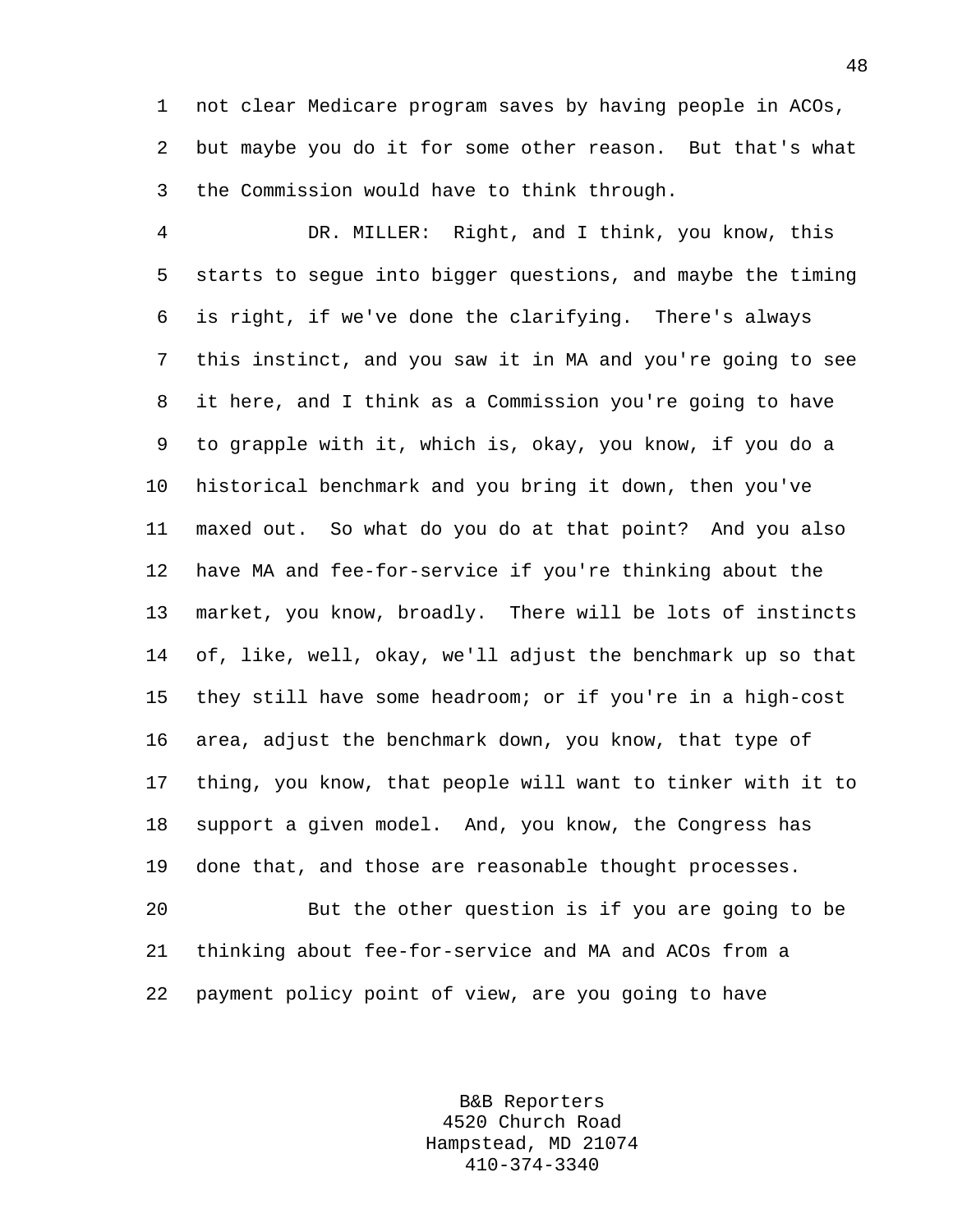1 different standards for each one of them? Are you going to 2 be adjusting to try and promote different things in 3 different markets? And at what point do you have, you 4 know, a system that has a lot of arbitrage opportunity, for 5 lack of a better word, anyway?

6 And so a question when we come back and start 7 talking -- and we can start it today and talk about what to 8 do about setting risk. That will be an inherent tension 9 around all of this because a lot of people will say, well, 10 I want to create an environment where people are willing to 11 take risk, which generally means giving them headroom. But 12 then you're sort of tinkering with this.

13 And so a question you'll eventually have to come 14 back to or starting today is: How do you want to think of 15 those marketplaces? And a real raw way to say it is you 16 set a benchmark -- and let's just assume we all know what 17 that means for the moment. That's complicated in and of 18 itself, like service use or dollars. And then you let the 19 chips fall where they may. Or do you have these 20 adjustments in order to, you know, try and bring people 21 into models? I think that will be an inherent tension that 22 runs through all of your conversations. And I think that's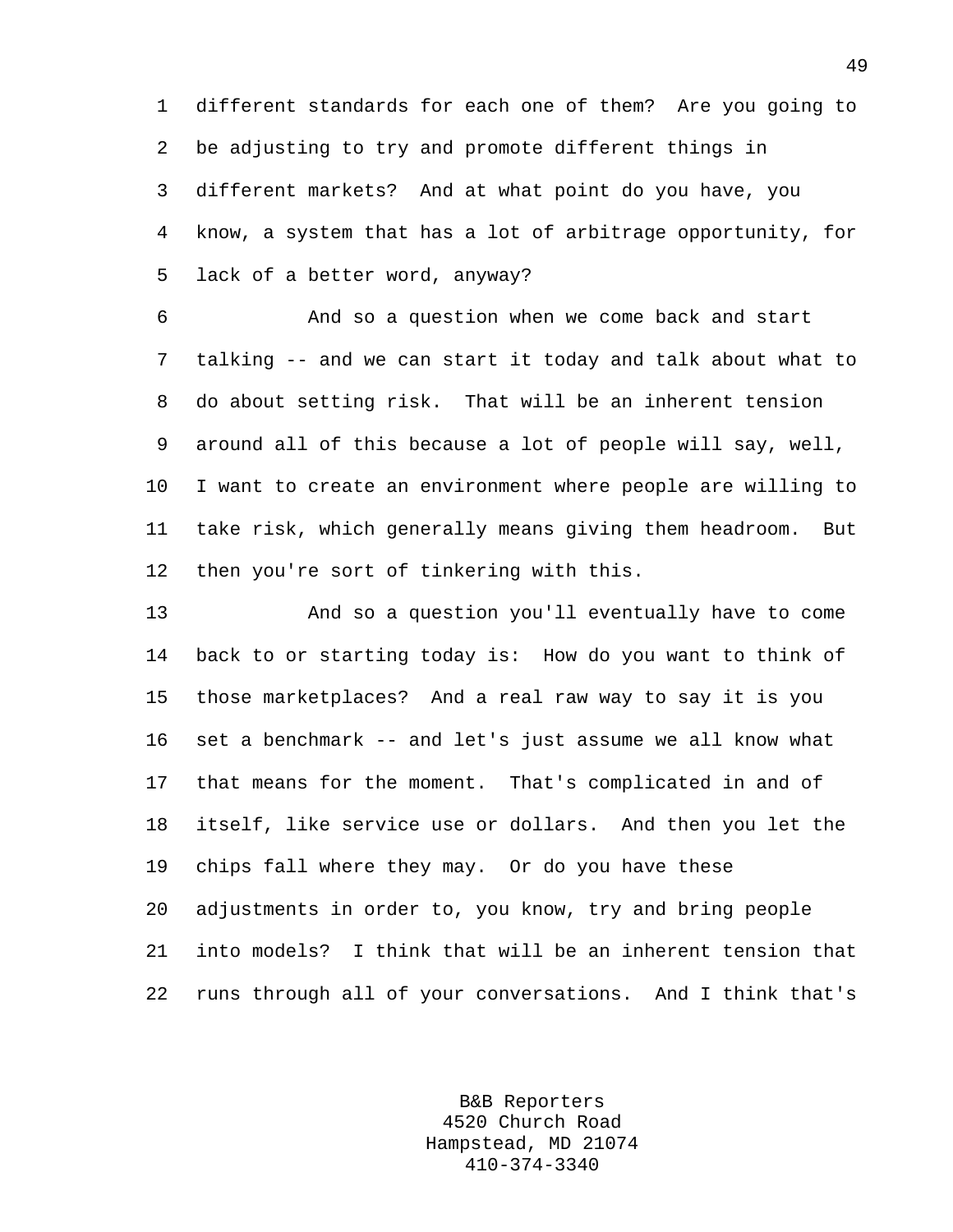1 an -- what did you say? -- oblique way to try and say that. 2 It wasn't intentionally oblique.

3 DR. CROSSON: Okay. Seeing no more hands, we'll 4 start the general discussion, and Paul is going to kick 5 off.

6 DR. GINSBURG: Thanks. First, I wanted to really 7 praise the staff on bringing in the area service use 8 variable, and particularly for using a multivariate 9 analysis. You know, there are so many -- you've really 10 just, you know, shown another instance of where a straight 11 descriptive analysis is potentially very misleading. And 12 at the Center for Studying Health System Change, we put out 13 a lot of descriptive information. Initially, what we would 14 do is we would only publish it if we had -- considering the 15 audience, if we had done a multivariate analysis and they 16 had stood up. If they didn't stand up, then we wouldn't 17 publish it as a descriptive thing.

18 Then we got more sophisticated and started just 19 doing regression-adjusted means and publishing them, and 20 that really solved the problem. So, really, you know, 21 besides praising the staff, talking to the broader fields, 22 you know, we need to get our act together when we deal with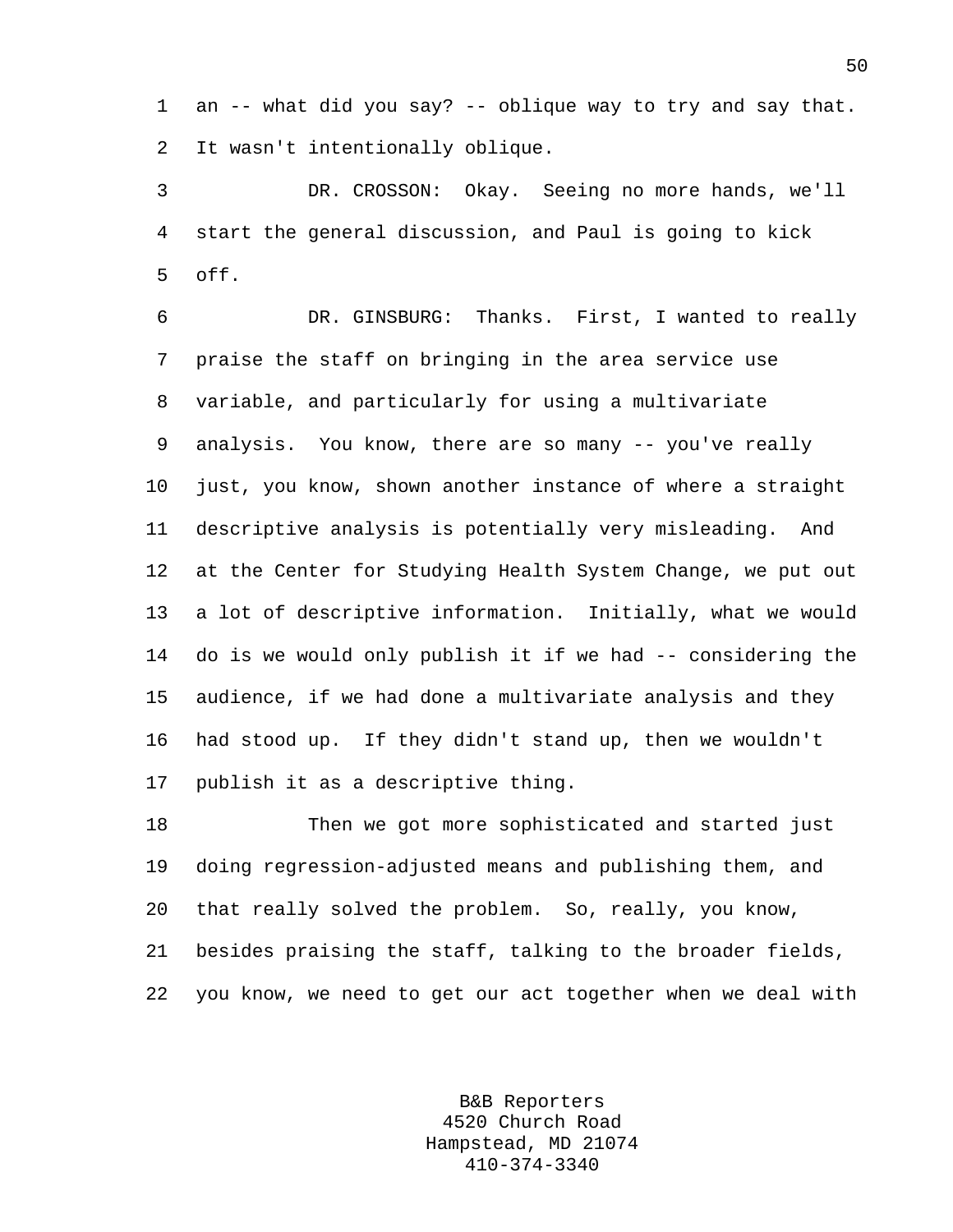1 descriptive data, because I'm concerned about all the 2 misleading results that are out there that your analysis 3 showed really didn't have much behind them.

4 So then I had a thought about the two-sided risk, 5 which is that for physician-led ACOs, I mean, I think that 6 to get them to take two-sided risk for this entire thing is 7 not realistic. In California, where there was all this 8 success with the delegated model, the IPAs and 9 multispecialty groups that are at risk, never took risk for 10 hospital care. They didn't even want to take risk for 11 prescription drugs once those prices started becoming less 12 predictable. And I think that with CMS having long tried 13 to be supportive of physician-led ACOs, they could develop 14 -- and we could suggest -- a two-sided risk model for 15 physicians that was lower risk on both sides, both the 16 upside and the downside. We don't want to reduce -- limit 17 the risk to just physician spending because, you know, some 18 of the data I've seen shows that they tend to spend more on 19 primary care services and they save it in hospitals. So 20 you want them at risk for the entire body of services, but 21 maybe it just needs to be scaled down in those cases. 22 And, finally, I had some thoughts about Part D,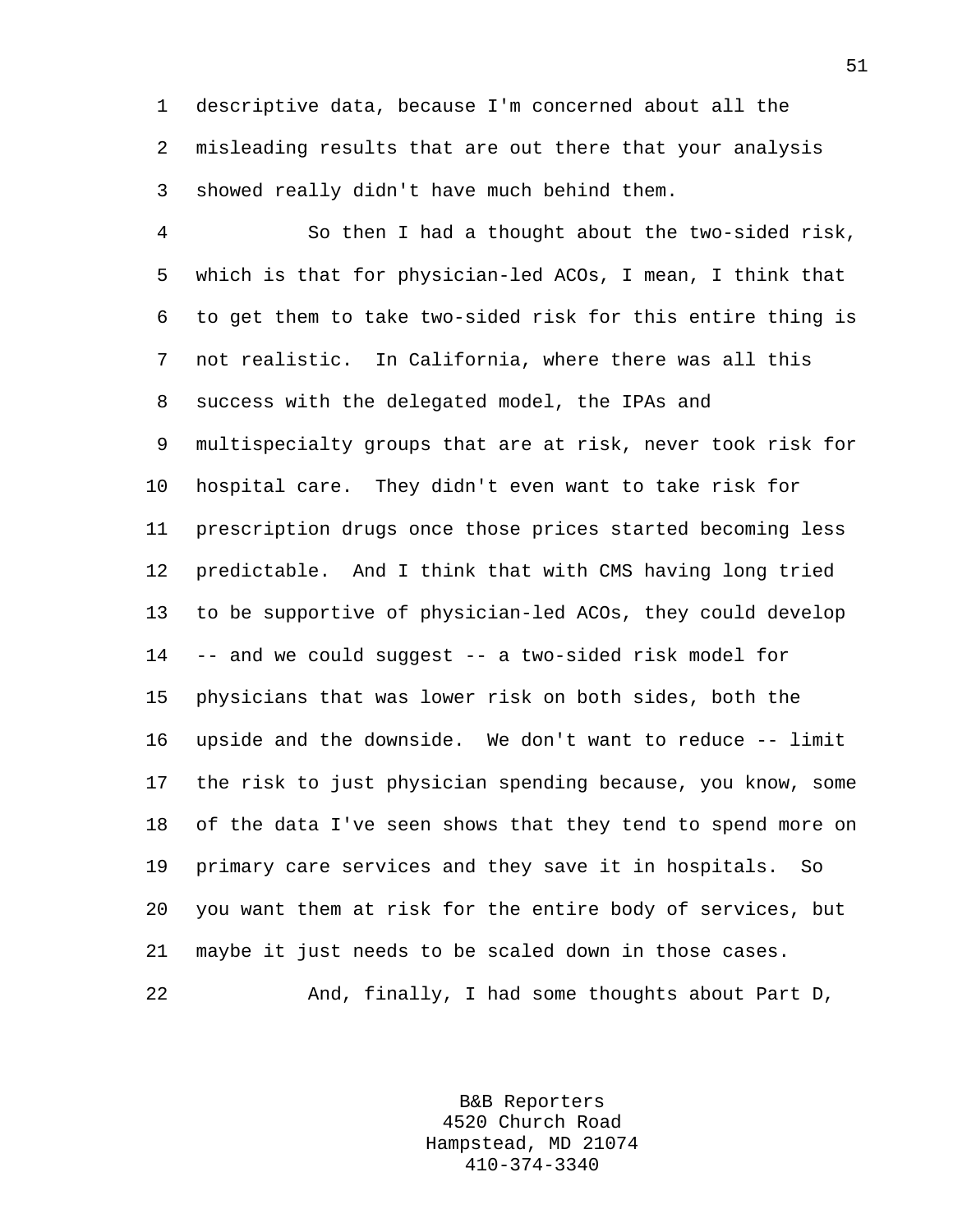1 the digression, and I'm a little bit more optimistic about 2 the potential for bringing Part D into ACO calculations. 3 And it's not based on having studied it for a while, but 4 it's more based on, after I read your material, I said, 5 well, how might I do it? And the notion I would do it is 6 that, first of all, I wouldn't bother with sharing savings 7 or losses with either the Part D plans or the beneficiaries 8 who enroll in them. And all I would do is that for the 9 beneficiaries attributed to an ACO, I would go and find out 10 what their Part D spending is from the plan. And, you 11 know, if the plan gains or losses, Medicare's going to get 12 it back in a future round of benchmark settings for Part D. 13 But you mentioned the incentives to use less 14 expensive drugs. I'm also concerned with what we've heard 15 from the pharmaceutical companies for years about greater 16 use of drugs can have significant offsets in Parts A and B. 17 And, you know, given what many of the ACOs are doing to 18 foster better care management, that probably does include, 19 you know, better management of diabetics may mean more Part 20 D drug use.

21 So in a sense it's something that could almost -- 22 you could actually be imposing higher costs on the Part D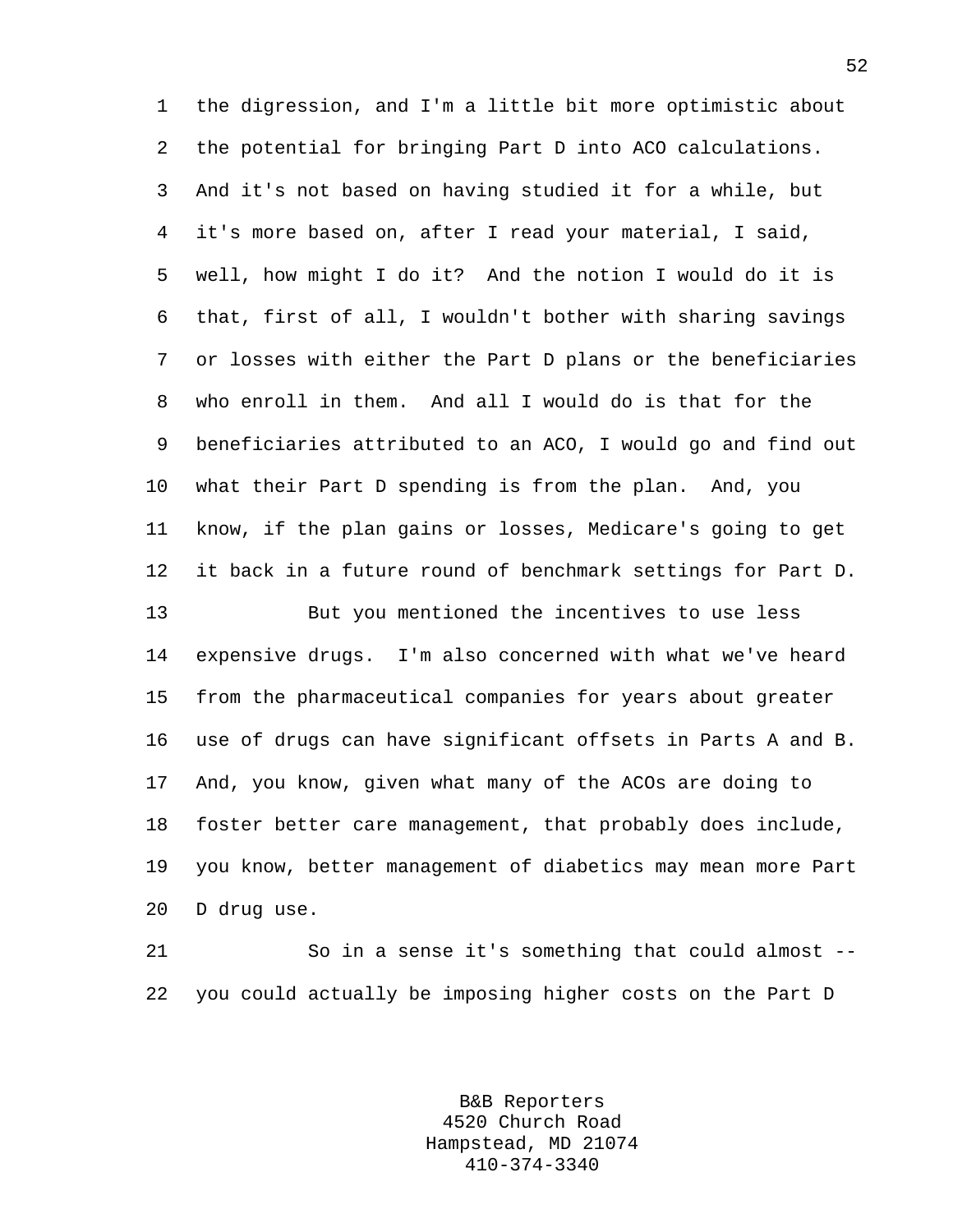1 plans, but ultimately that will be resolved, and this way 2 the ACO can actually get some credit or shared savings if 3 they actually use drugs in a more effective way and 4 actually do save Parts A and B in the process.

5 DR. CROSSON: Just to comment, Paul, to agree 6 with you on the notion that -- and I guess this is not 7 MedPAC policy as much as it is -- well, maybe it is. But 8 to the extent that the breadth of risk can be expanded, you 9 know, in other words, the ACO. and even at the level of the 10 individual physicians, has an understanding that it really 11 is accountable for the entire spend dollar, that's a good 12 thing. But that's a separate issue from how much risk -- 13 what percentage of whatever measure you want to use, income 14 or whatever, is at any given time in the evolution of an 15 ACO at risk and how much gain and how much loss is likely 16 to take place and what degree and what different sorts of 17 risk-sharing arrangements could, in fact, be constructed 18 for CMS while the breadth is being expanded I think is a 19 key point as well.

20 Let's see hands. We've got a fair number of 21 hands, so I'm going to start over here and go this way. 22 Brian.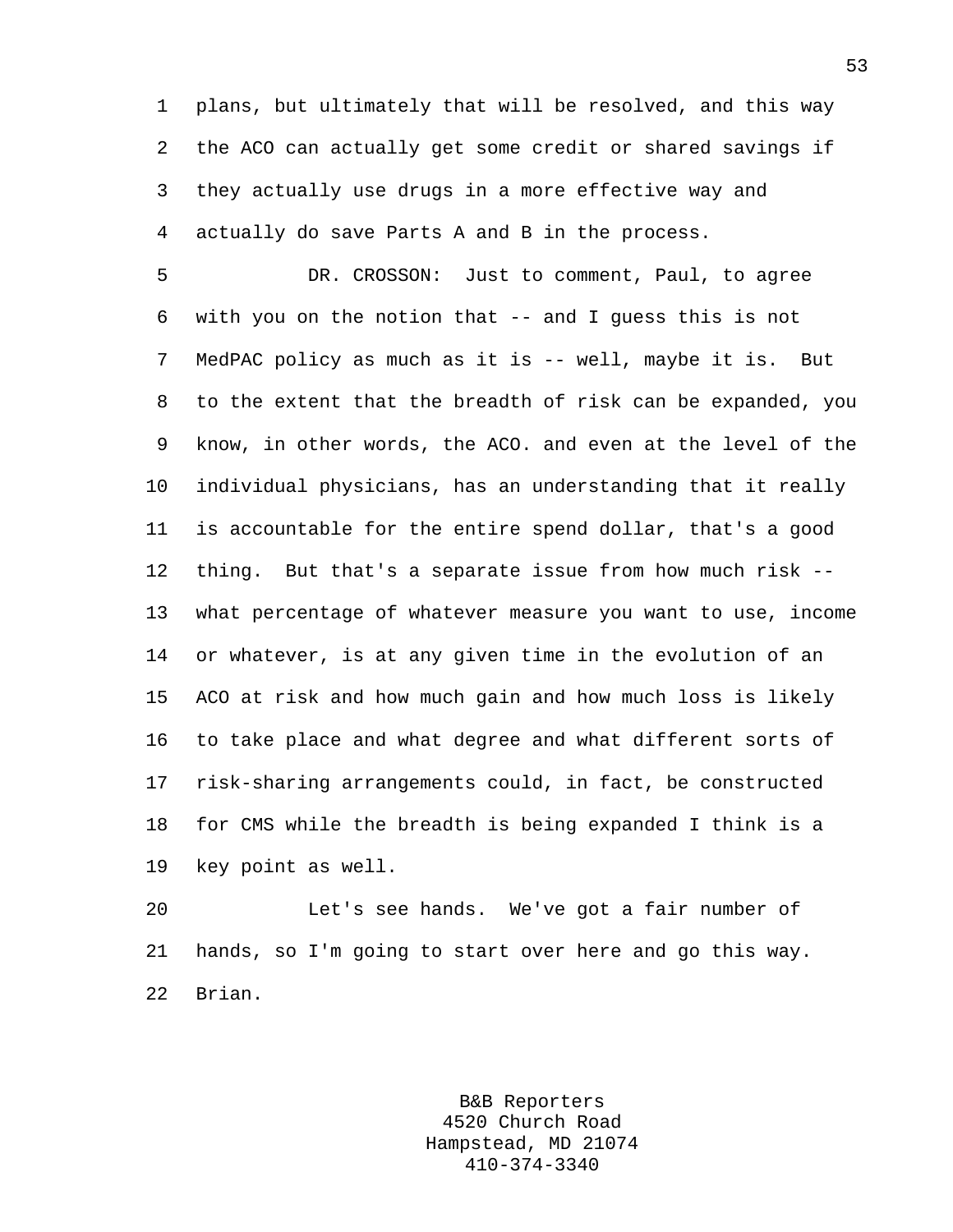1 DR. DeBUSK: First of all, I'll say these ACO 2 results are fascinating because I do think there's a 3 message in the data, and I do want to applaud the staff on 4 the development of this service use measurement. I think 5 it was very novel.

6 But it addresses the analytics. I mean, it helps 7 us sort through the data, but it doesn't address the 8 underlying issue of selection by, and skewing, who chooses 9 to participate in the ACO, and I think that's going to come 10 back to the benchmark.

11 So as I was reading the summary, leading up to 12 this meeting, there was this inescapable feeling that we're 13 going to have to circle back and address the benchmark, 14 because I think until we get that right, even though we can 15 develop the analytics to see through the problem, what 16 we're going to continue to do is skew the people who choose 17 to participate in these types of programs.

18 The other thing I'd like to point out, I think 19 the South is a really interesting laboratory, because it 20 gives us an opportunity to address the relationship between 21 the service use and the pricing of those services. I just 22 -- I find it hard to believe that the South just simply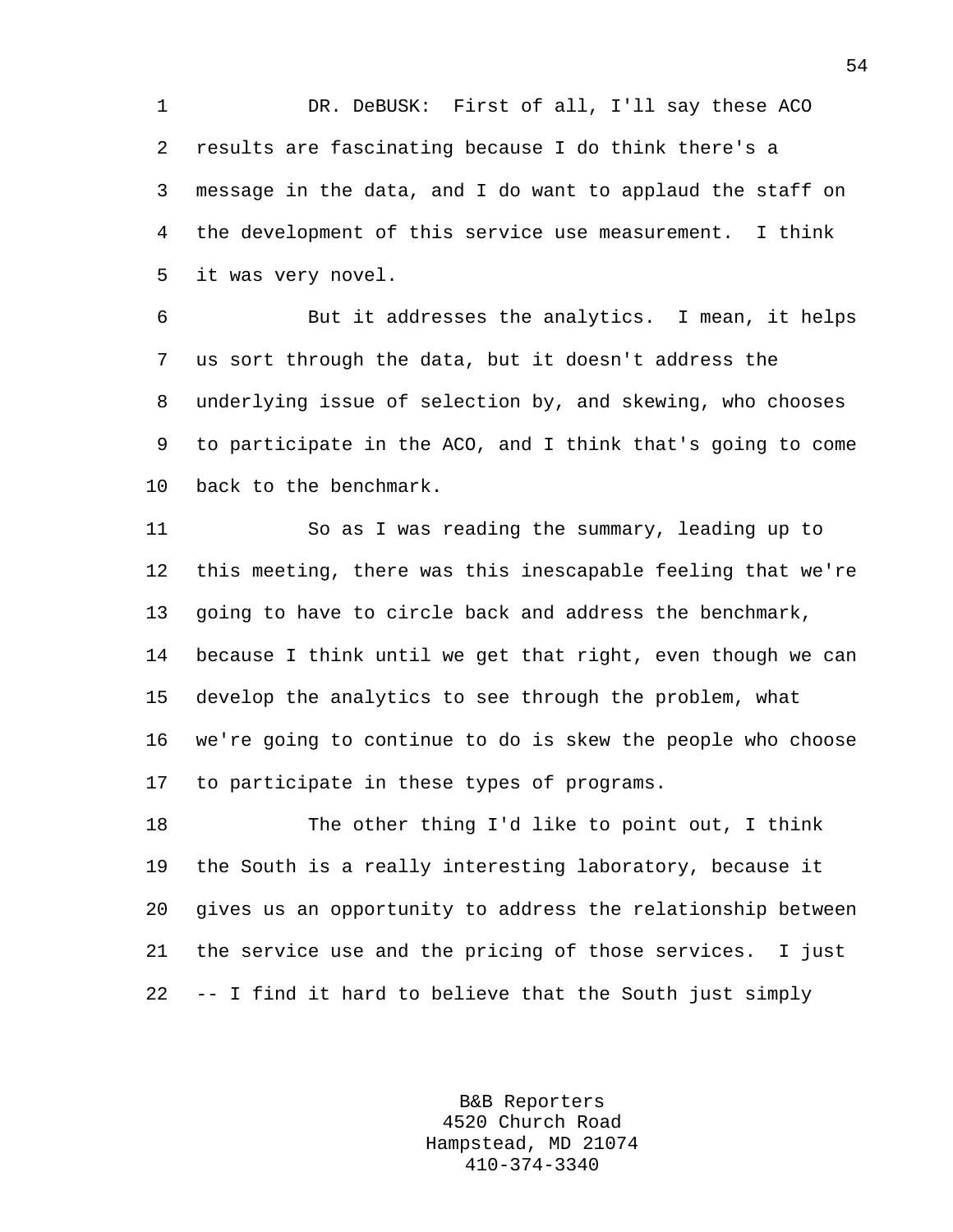1 uses more, because. And I'd like to explore this idea that 2 maybe what we've done is mispriced or undervalued some of 3 those services, at least in select markets, and they're 4 making up the difference on volume. And I'm not quite sure 5 exactly how to get to that but it would be nice to see the 6 relationship there between the service use and the service 7 price.

8 Thank you.

9 DR. CROSSON: Alice.

10 DR. COOMBS: Thank you very much, and any good 11 report generates more questions.

12 [Laughter.]

13 DR. COOMBS: So I thank you.

14 First of all I want to speak to the physician-led 15 ACOs versus hospital-led ACOs. I think most of us have an 16 understanding of some of the nuances that happen in the 17 grassroots level in terms of hospital-based ACOs and the 18 need to support the infrastructure of a large institution. 19 That being said, there are also some environments

20 where consolidation has taken a preeminent role, and, 21 therefore, this consolidation, in and of itself, may drive

22 some of the health care spending.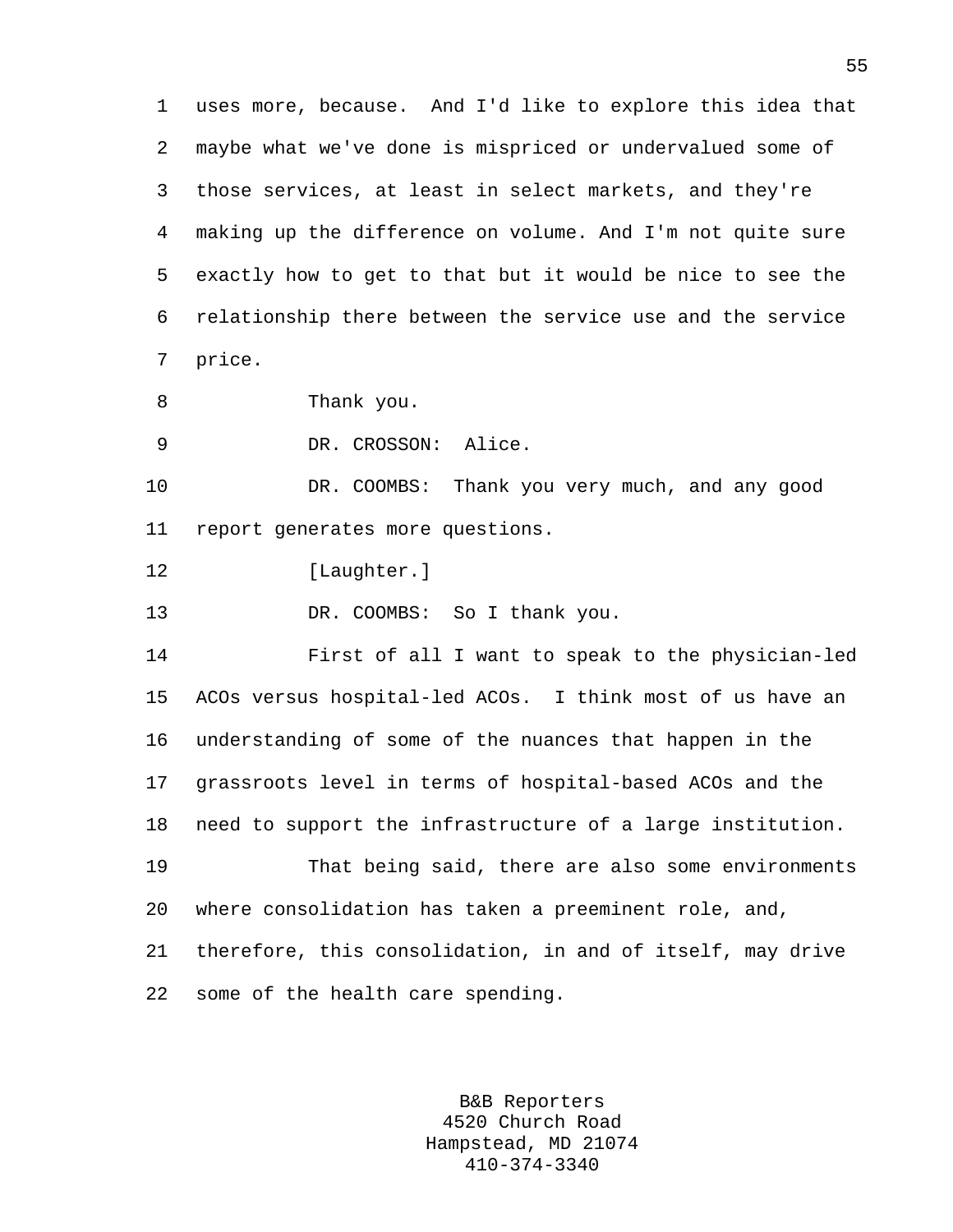1 I would say that we have an opportunity to 2 consider the clinicians -- the doctors and the nurse 3 practitioners and PAs -- who are in the trenches, in that 4 there is something occurring in the culture. If we can 5 embellish that in any way to support ACOs being led by the 6 clinicians, that drives the culture of quality and also 7 drives the culture of, you know, consideration in terms of 8 cost containment and how, you know, evidence-based 9 guidelines are implemented.

10 And recently I spoke to some physicians and one 11 of the issues they had was that when they're on a ticker 12 and a time limitation, they feel that there's a reluctance 13 to really take the time that's necessary to kind of sort 14 out some of the symptomatology and chronic disease 15 management, and they may be more apt to order tests that 16 are not necessary.

17 So that being said, ACOs are supposed to provide 18 an environment whereby they can do what they do best in the 19 office, and that is to really take histories and examine 20 patients, and I think that the ACO should be that kind of 21 environment where it happens, and that there's less 22 tendency to order unnecessary tests.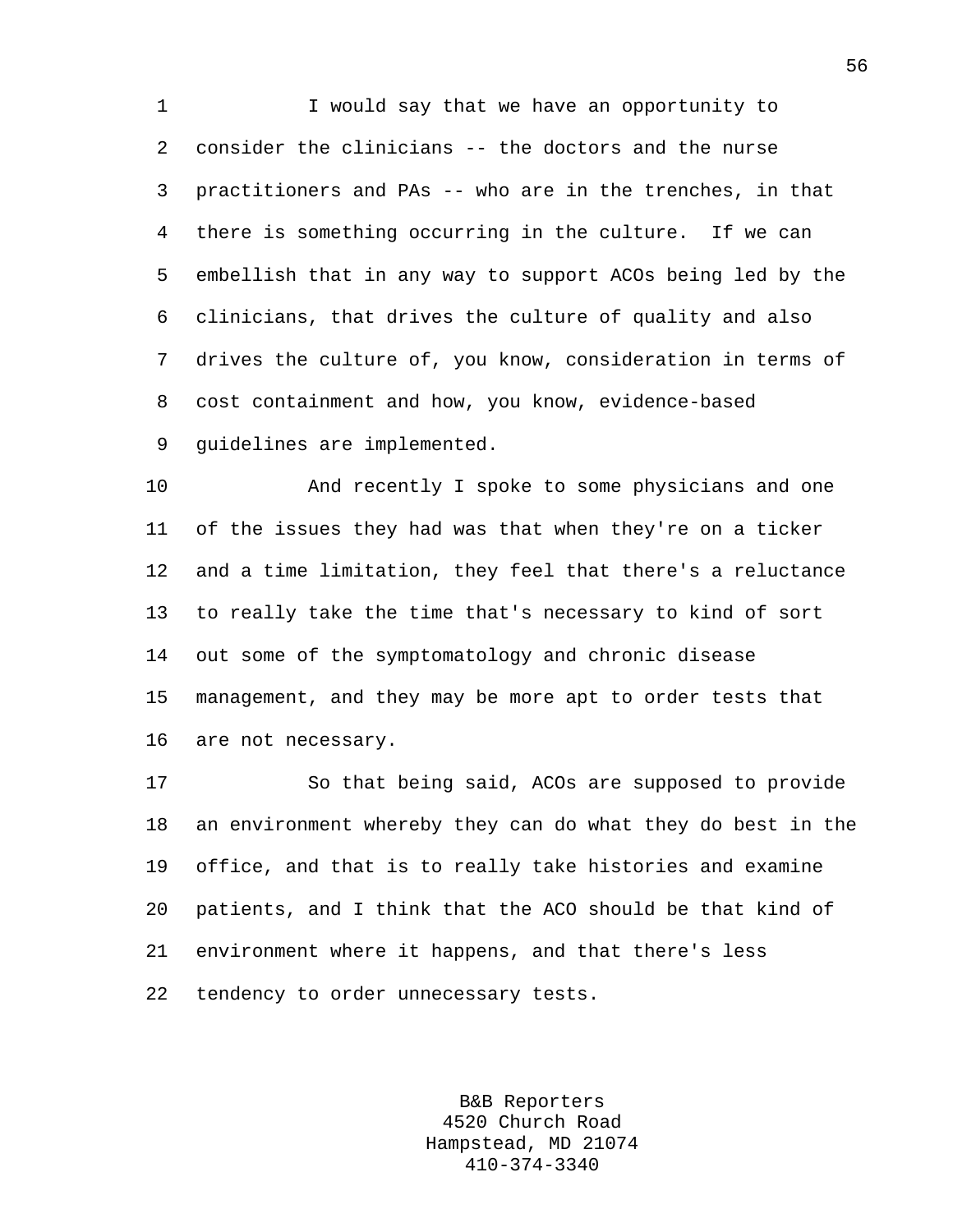1 This is where the rubber meets the road, in terms 2 of cost and spending. I mean, I could take a history and 3 all of a sudden decide that, no, I'm not going to get a CT 4 scan because I've taken an adequate history, and it changes 5 the whole paradigm of the discussion when it comes to 6 health care spending.

7 So I don't want us to forget that there's 8 something that happens, the chemistry that happens in the 9 office, that changes the bottom dollar, and for us to 10 really consider that in the discussion of, you know, the 11 cultural factors that happens because we enhance the 12 delivery of health care by the clinicians.

13 So the other piece of it is, I agree about the 14 benchmark but I also think that one issue is a risk 15 adjustment and how we look at risk adjustment, because that 16 really kind of deciphers those little incremental changes 17 that we're talking about, in terms of how you consider 18 yourself in terms of the bottom spend dollar. That's 19 really important.

20 What happens in the South is really -- it's 21 understood, by what you've explained in the chapter. What 22 happens in the Northeast, I think it's explained a lot by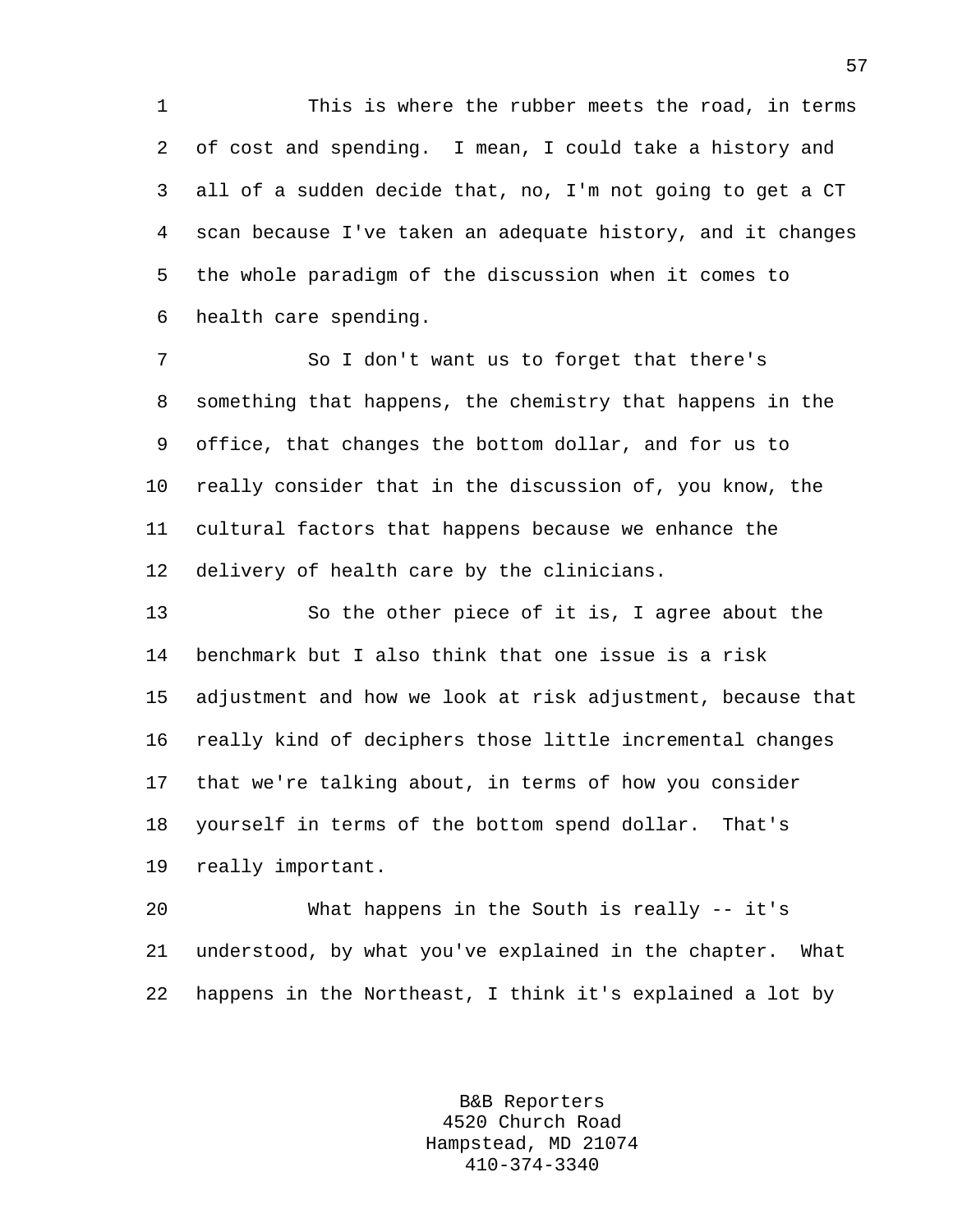1 the consolidation. And it would be interesting to take 2 someone from New Orleans and put them in Wisconsin and see 3 how they would fare. But I think a lot of it is explained 4 by the socioeconomic situations that are prevailing, as 5 well as the economic situations that are prevailing in high 6 urban areas where there are lot of academic centers and 7 there's lots of consolidation.

8 DR. CROSSON: And then there's the question of 9 how they would like the food.

10 Jack.

11 DR. HOADLEY: So, again, thank you for this 12 paper. It's really, I think, thought-provoking, and I 13 certainly take the point and agree that, you know, we need 14 to think more about sort of the service use and the 15 benchmarking and some of that.

16 I wanted to focus, however, on two points. One 17 is, actually, kind of picks up on what Alice was talking 18 about. It seems to me one of the questions is, what's 19 really going on in these organizations to make them work 20 where they do work? You know, is it simply that if you 21 focus on an area that's high use and you just sort of don't 22 really do much of anything, there's a good chance you can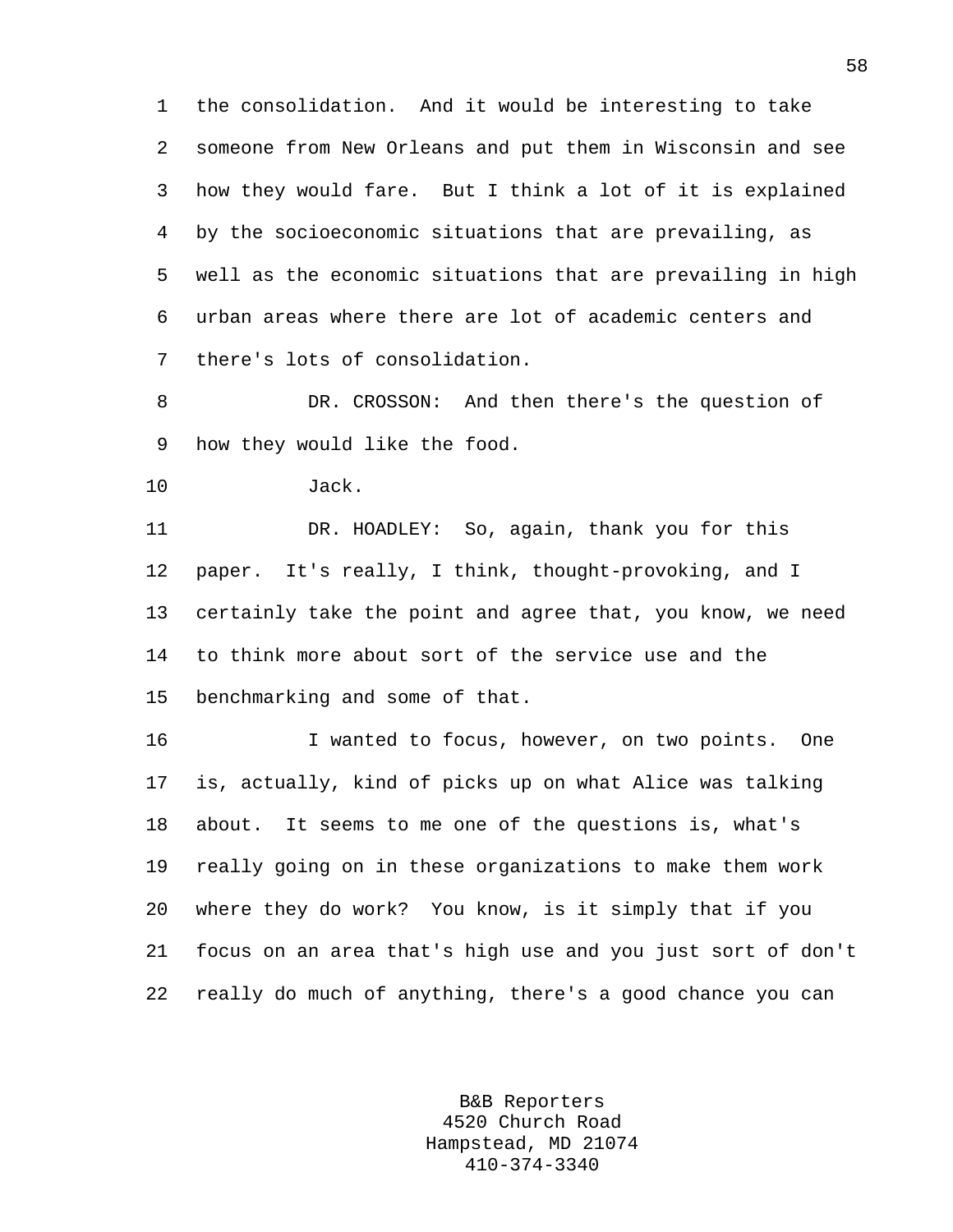1 have a little bit of an impact, or are we really seeing 2 this kind of culture change, organizational dynamics? And 3 I don't know if anybody's sort of done looks inside 4 successful -- I know some years ago you all did some 5 interviewing of some of the ACOs, and I don't know if 6 there's a plan to sort of do any more of that, or if 7 anybody else has done that.

8 But, you know, I'm just interested in, you know, 9 what is it, you know, how does risk translate into the kind 10 of messages that -- and how might that be different in a 11 bigger or smaller organization. How does it translate into 12 the kind of messages that go out to the individual 13 providers? Do they, you know, hear something about how the 14 risk is going to be reflected in their own incomes? Do 15 they -- is it more of a, you know, kind of integrated 16 approach? And you can see that, you know, within a smaller 17 organization where there could be that kind of dynamic. In 18 a larger organization, you know, have they come up with 19 other ways to sort of organize?

20 So I think getting some sense of what's going on 21 dynamically in the organizations, particularly the ones 22 that have succeeded and shown something would be helpful,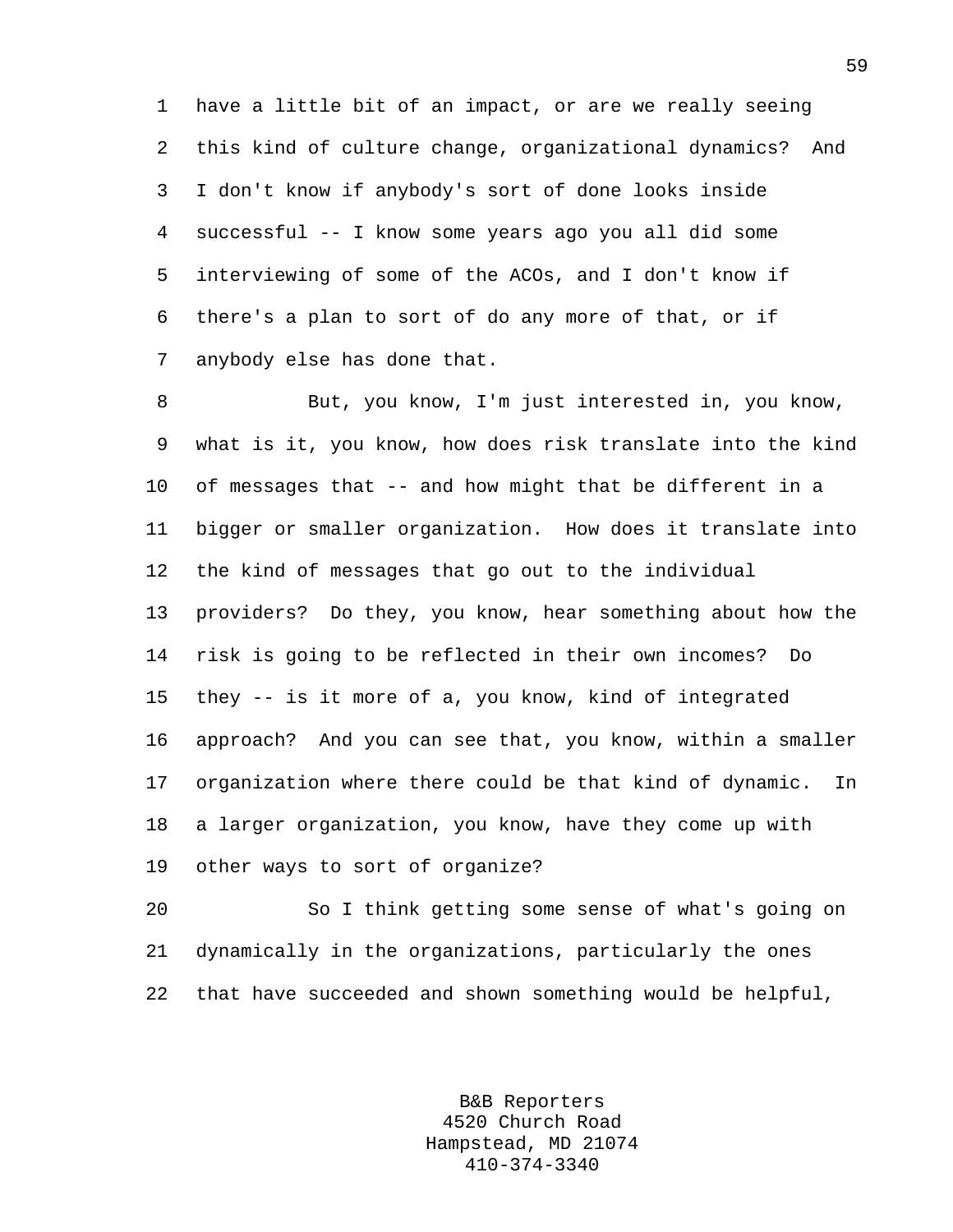1 and maybe gives us a sense, then, of feedback to how 2 important the benchmarks play and sort of are we expecting 3 different behaviors in a high-use area versus a low-use 4 area, or is this something we ought to be able to -- I 5 mean, if there really is an attention to dynamics, they 6 ought to be able to do something in a low -- in low service 7 use area as well, to make a difference, to eliminate. We 8 know there's lots of unnecessary care sort of in all areas. 9 So it just seems to me that's a useful direction.

10 The other area I wanted to comment on is on the 11 Part D savings, and like Paul, I think there -- I mean, I 12 completely agree that the conclusion, there's no 13 straightforward approach to the sort of broad thing of 14 linking in because of the nature of enrollment and the 15 nature of the risk structure. But I do think there are 16 some intermediate steps.

17 And I would mention the CMS request for 18 information, the RFI that was out a couple of years ago, 19 and I took a quick look at the summary document that they 20 have online -- CMS has online, with all the comments, and 21 there are a lot of ideas in there. I didn't have any time 22 to actually go through and sort into them in any way. But,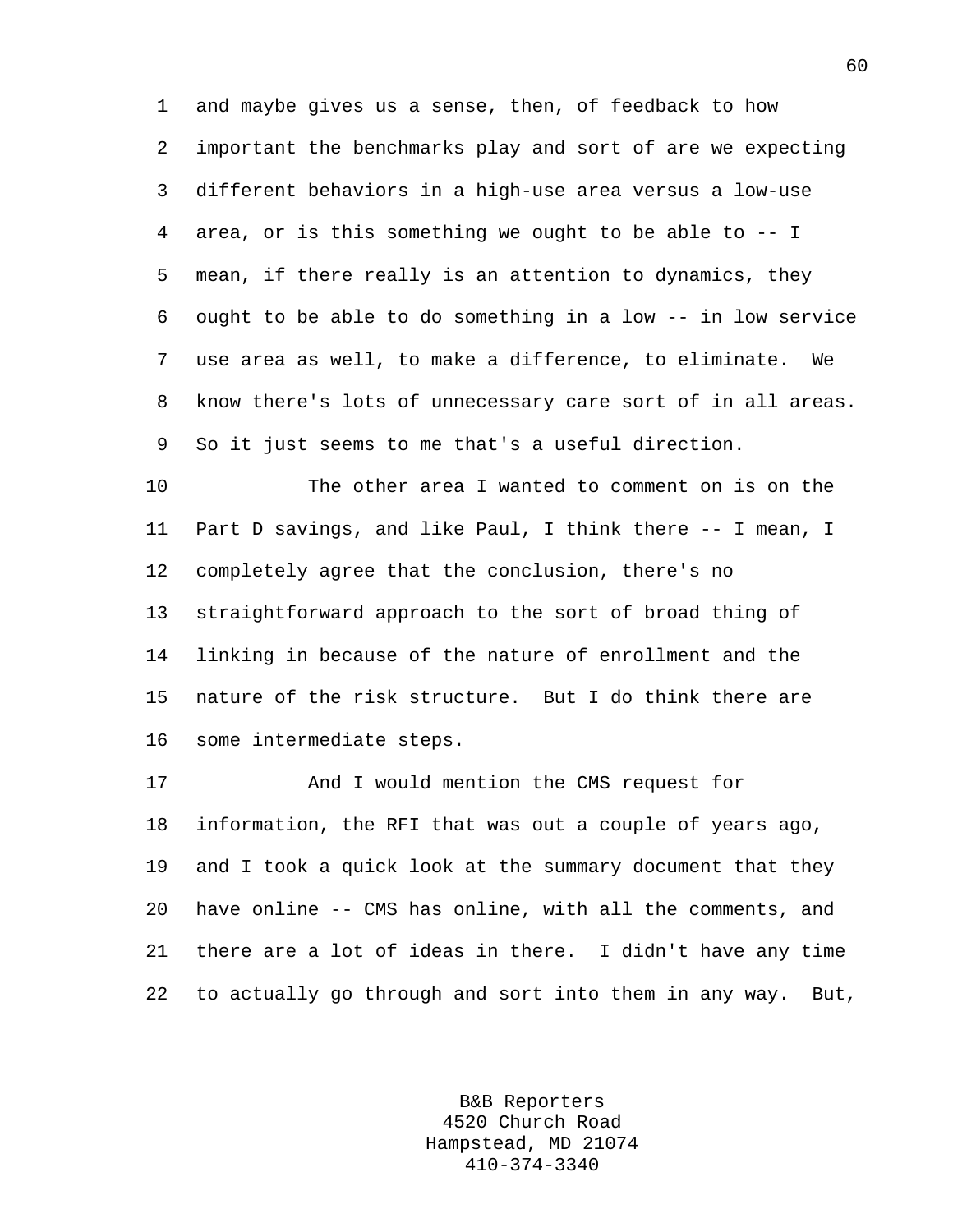1 you know, I think -- and again, Paul brought some of this 2 up -- you know, some kind of data-sharing. We've already, 3 you know, heard discussion of CMS, thinking about what's 4 the right kind of data-sharing between PDPs, and that's 5 more on the question of their getting data on the A/B use 6 of their drug plan enrollees. But it seems like there's a 7 natural counterpart of, you know, should there be access to 8 some data for these ACOs, in terms of the drug use of their 9 people.

10 And again, you can think about, so what should 11 they be doing with that? Obviously there are cases where 12 more drug use is going to mean better care. There are 13 other cases where cutting back on unnecessary drug use both 14 could have downstream effects but also just an effect on 15 the drug span.

16 So even if it just starts with some information-17 sharing, but I think there are probably other kinds of ways 18 that, you know, more attention to the prescribing behavior 19 and needing that information, even given the sort of 20 fundamental disconnect in terms of the Part D plan model 21 and how it -- the lack of, as, the word used, 22 straightforward approach, to sort of truly linking those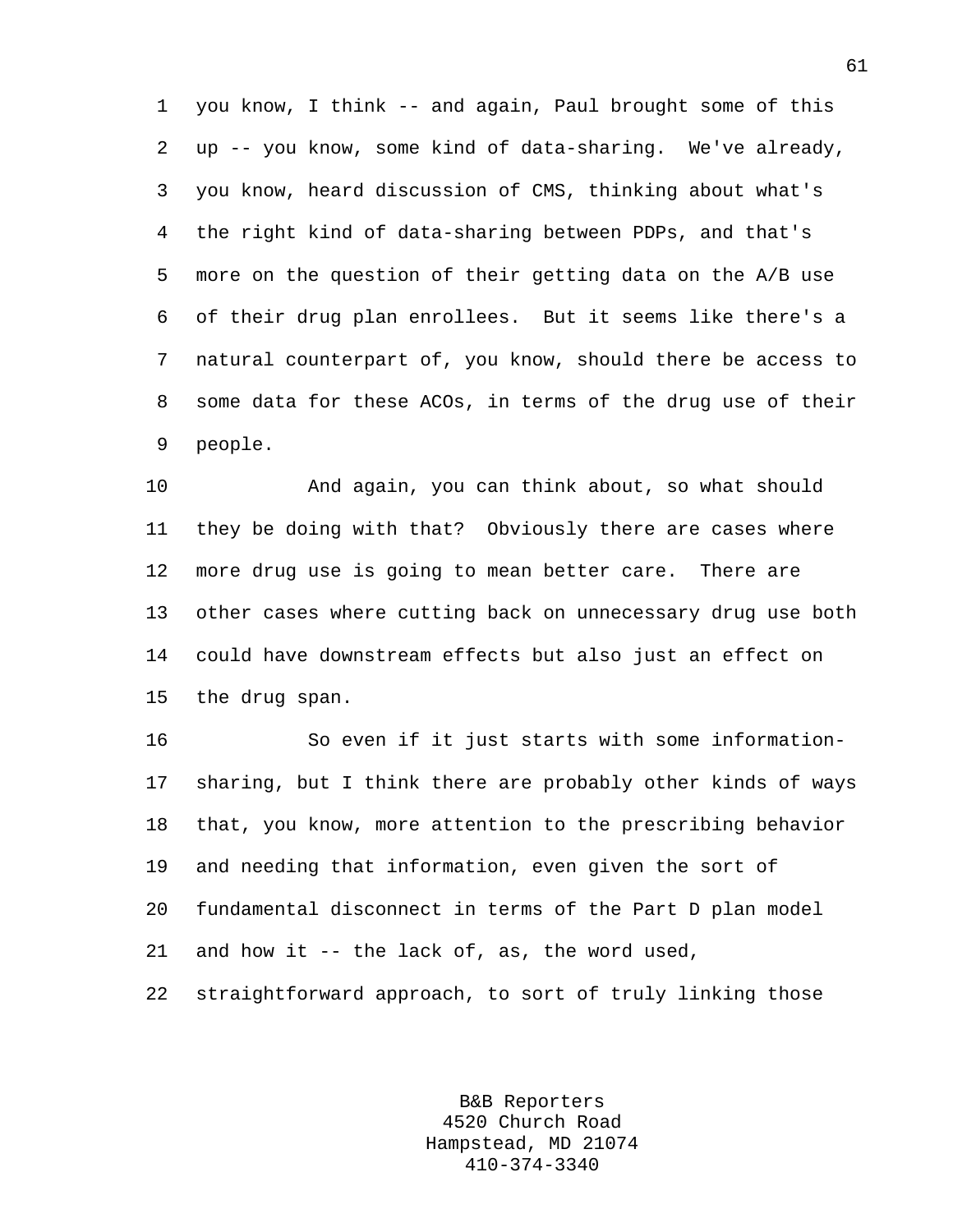1 up. So something that I think maybe we can continue to 2 noodle on, even if it's mostly as a digression and not as 3 the core of what we're looking at.

4 DR. CROSSON: David.

5 DR. NERENZ: Thanks. Just two thoughts, now, on 6 the policy side, I guess speaking to the last slide.

7 In a lot of our discussions, aside from this 8 particular session today, I think we've said things about 9 it being desirable from the beneficiary perspective, that 10 there be choice between traditional fee-for-service, ACO, 11 MA, essentially everywhere. And if we haven't said that 12 quite explicitly, we've often taken, as a premise, that 13 that situation exists. So, for example, tomorrow one of 14 our sessions talks about situations in which you've got 15 those three things present in markets, and then we talked 16 about the dynamics.

17 Now what I've heard this morning suggests that 18 that may not be how we envision the future, that -- 19 particularly in the ACOs -- that ACOs in certain areas can 20 be beneficial to the program because they generate savings, 21 and they can also make some money themselves because they 22 generate enough savings to cover their operating costs.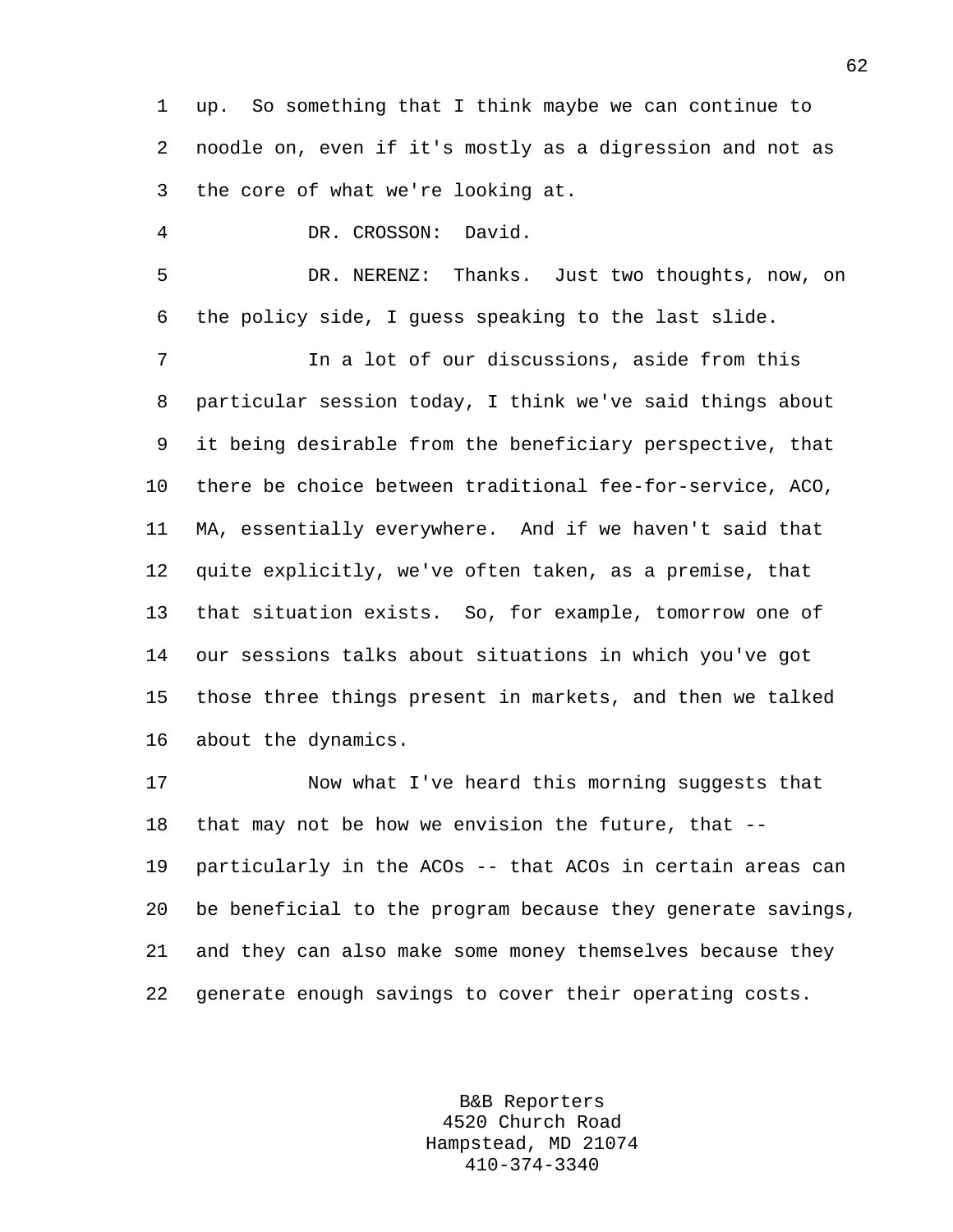1 But that's absolutely not true everywhere, and it may be 2 that we decide that the ACO model is a desirable thing 3 somewhere, but it is not necessarily desirable everywhere, 4 and that that's how we think about this.

5 Now I guess I'd observe that that end point, 6 meaning they exist somewhere, doesn't really require policy 7 change because it's probably going to happen anyway. If 8 you have to have greater shared savings payment than you 9 have operating costs, that will occur, by my calculation, 10 in about a quarter to a third of the ACOs that currently 11 exist. The rest are losing money, and they probably won't 12 lose money forever, and so they will remain in places where 13 they're providing value to the program, and they will fold 14 and fail elsewhere, and maybe that's fine, but at least we 15 ought to think about it that way, I think.

16 And -- but if we want ACOs to be everywhere, then 17 we really have to think about how some of these current 18 factors have to be changed, because that's not the 19 environment that we currently have.

20 Okay. So second point, then. It relates to the 21 second bullet here, and I agree to the -- favoring moving 22 to two-sided models. As a just pure general principle I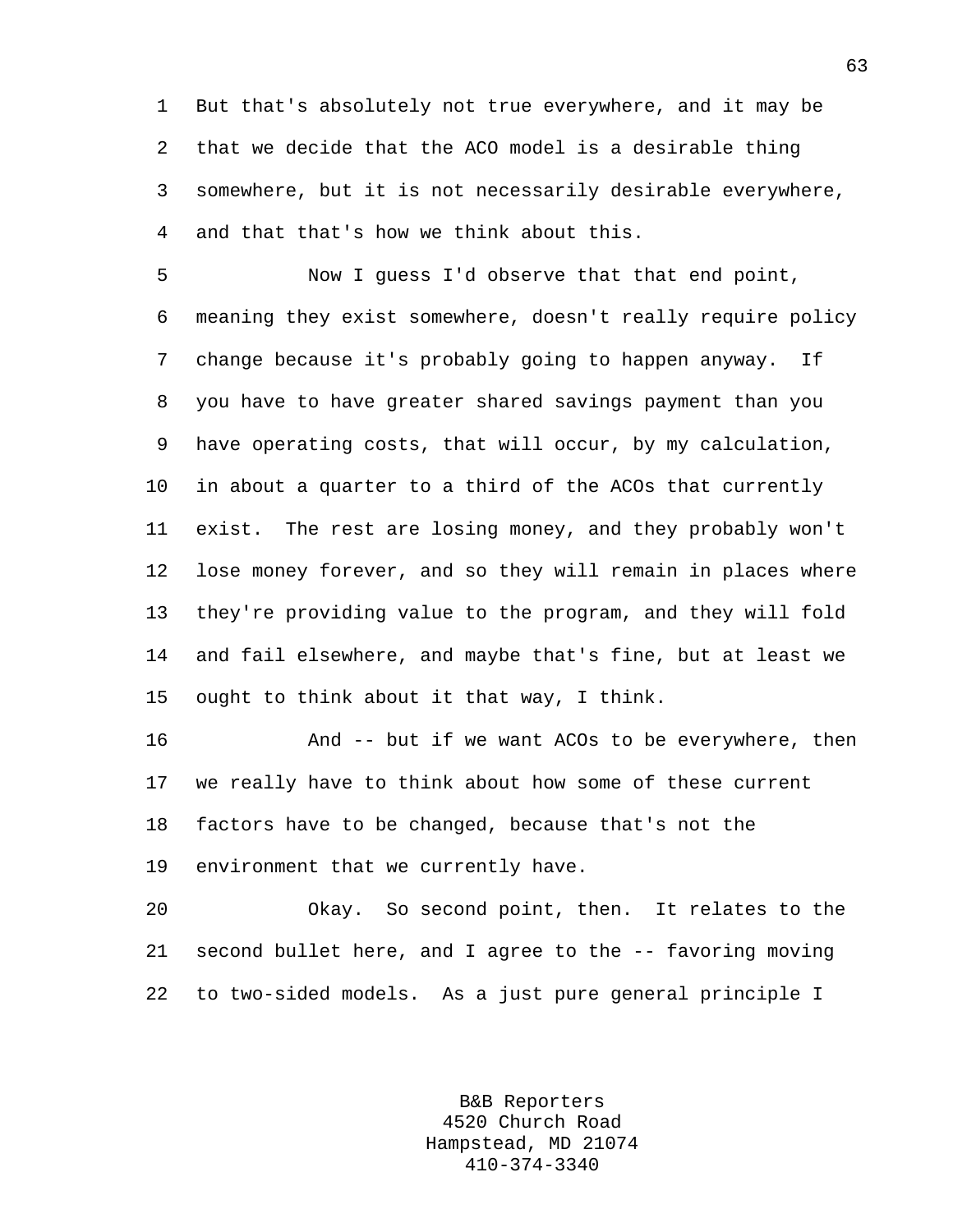1 think that's fine and I've agreed with that. But given 2 everything we've heard this morning, I have no idea how 3 that's ever going to happen. ACOs -- the majority of ACOs, 4 by everything we've seen, are losing money now in one-sided 5 models. They can't cover their operating costs with shared 6 savings payments. How in the world they would be attracted 7 to two-sided models escapes me.

8 So again, if we think this is desirable, I think 9 we have to do some creative thought about how that's going 10 to happen, because it doesn't -- it seems unlikely now.

11 Thanks.

12 DR. CROSSON: Yeah. Oh. I was going to make -- 13 probably going to make the --

14 DR. MILLER: Might be reaction to the same.

15 DR. CROSSON: Yeah. I agreed with the end part 16 of your discussion, with respect to -- or the end part of 17 the first part of the discussion, and that is essentially 18 that in a given area, if a certain model doesn't work, you 19 know, with the payment system and a set incentives that 20 exist, then that's what's going to happen.

21 I'm not sure I completely agreed that our 22 intention, as a Commission, or our policy is that each one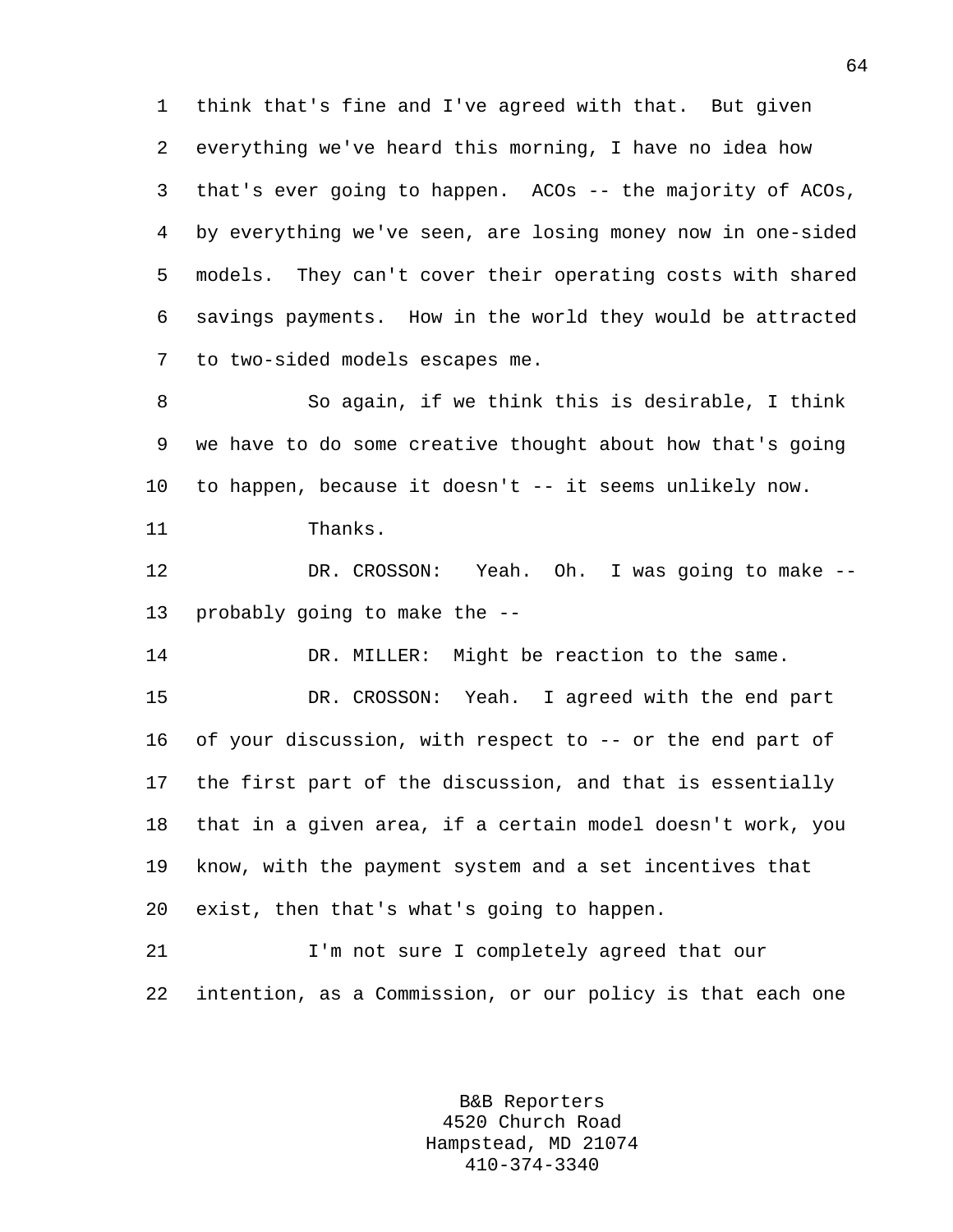1 of these three models ought to be present everywhere. I 2 think what we have said is that to the extent it's possible 3 -- and it's very complicated -- we'd like to have a 4 relatively level playing field created, with respect to the 5 choices made by beneficiaries, and then allow, you know, 6 some sort of market phenomenon to take place, and to the 7 extent that models either succeed, or ACOs, or MA, or fee-8 for-service succeeds, or doesn't, then that's the way it 9 is. So --

10 DR. NERENZ: That's okay, and I fully accept 11 that. I probably tried to exaggerate a bit to get an issue 12 on the table and make the point. But I would accept that 13 that's a better statement of it.

14 DR. CROSSON: Okay.

15 DR. MILLER: It is what I was going to address, 16 and the only, you know, adjustment or different way of 17 expressing it -- it's the same point. I think the 18 Commission supports choice, but not necessarily at any 19 cost, and that kind of gets you to the second part of your 20 comment which is, well -- and we went through, and I think 21 Jeff was leading the analysis at that point in time, and 22 actually showed how market-by-market, you know, MAs versus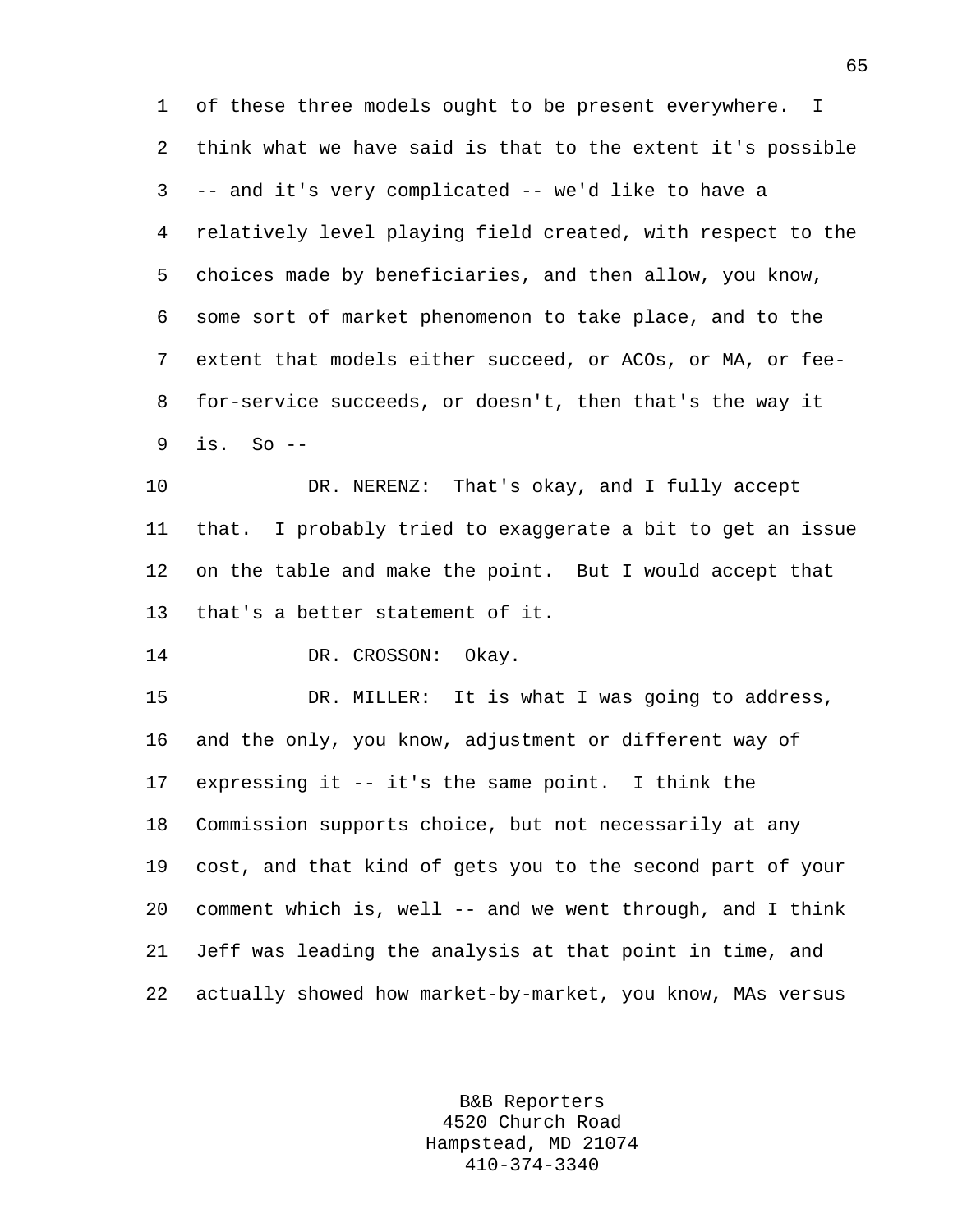1 ACO versus fee-for-service, you had very different 2 outcomes. And at that time, it was very much along the 3 lines -- at the end of your comment you were saying where 4 it was like, well, maybe all these models don't exist in 5 all of these markets.

```
6 Thank you.
```
7 DR. CROSSON: Okay. We are going down this way 8 and then we're coming up to Bruce.

9 MR. PYENSON: Well, thank you very much. I've 10 got a few requests and questions. Mark and David, you both 11 used the term "maxing out on savings," and that's a concept 12 that's unusual in the context of continuous quality control 13 and other industrial engineering concepts. I've certainly 14 heard it -- I've heard maxing out back in the 1990s, with 15 hospital admissions. So if we're going to use that concept 16 I'd like to see some description on whether we think that's 17 a real idea or not, rather than assuming that it is.

18 Another concept in the success or failure of ACOs 19 from a business standpoint is what -- what's an acceptable 20 failure rate. We should not be -- except that, I think, 21 that all ACOs are going to succeed, and it's certainly the 22 case that that hasn't been the case with Medicare Advantage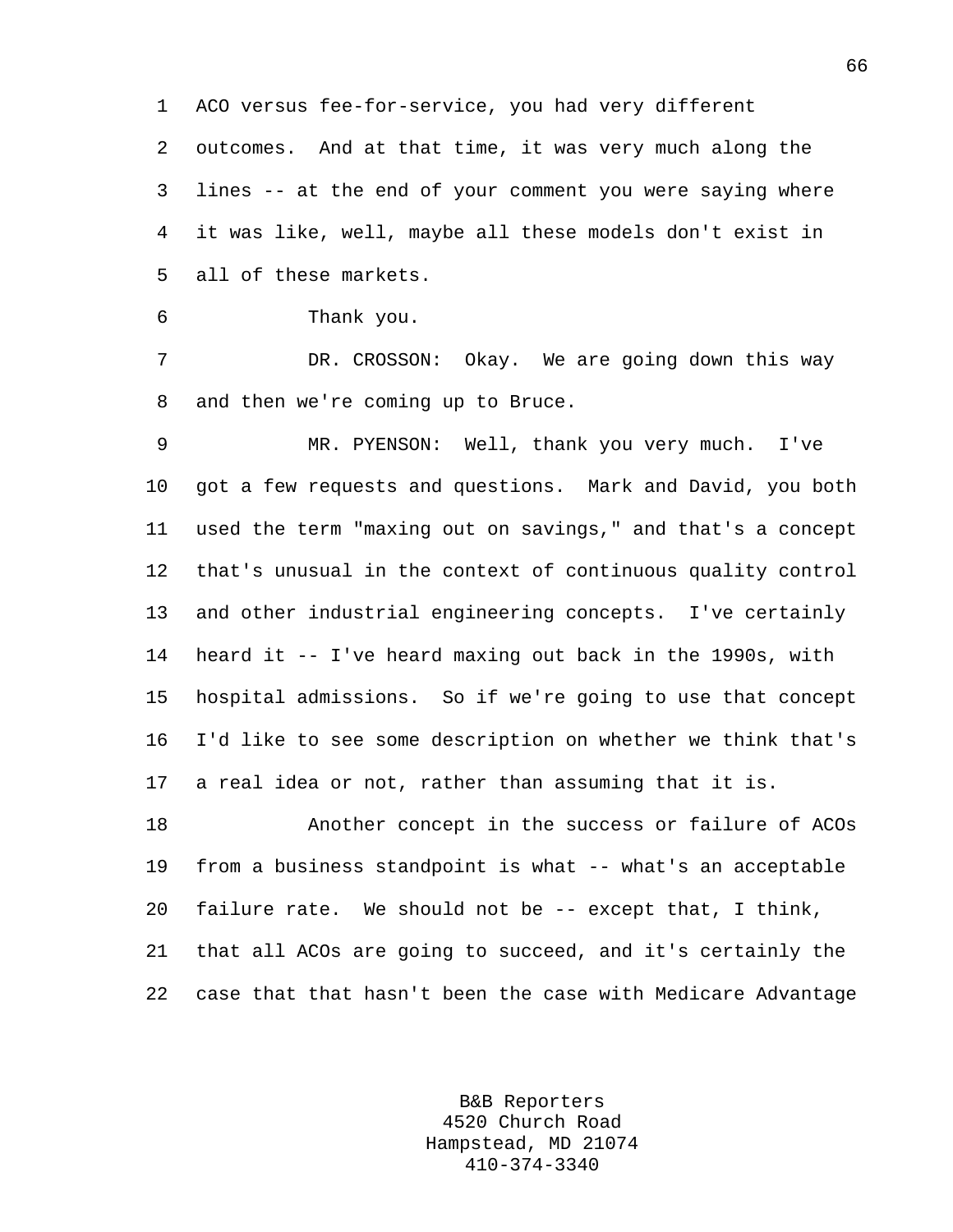1 plans or exchange plans or others. So what's our tolerance 2 for success there?

3 On the Part D issue, I think a reference to the 4 CBO study, that was concerned with generic dispensing, and 5 pointed out that if generic dispensing is hurt by increases 6 in copays that would have a negative effect on Parts A and 7 B. So a natural link might be a connection of a generic 8 dispensing rate for ACO attributed members as an outcomes 9 or quality metric.

10 And finally, I think the analysis you did, which 11 is superb, is a stochastic analysis. It's a thermodynamic 12 analysis in the sense that geographic is not destiny. So 13 the -- I think you can find, in the cloud diagram, outliers 14 were doing very well who aren't in the South, and 15 organizations in the South who are doing very poorly. And 16 I think that's important because the key determinant, I 17 think, that underlines ACO is the ability of management in 18 an organization to become operationally successful, and 19 that's probably much more important than the other 20 determinants. So identifying those outliers as compared to 21 thermodynamics is destiny, I think is important.

22 DR. CROSSON: Kathy.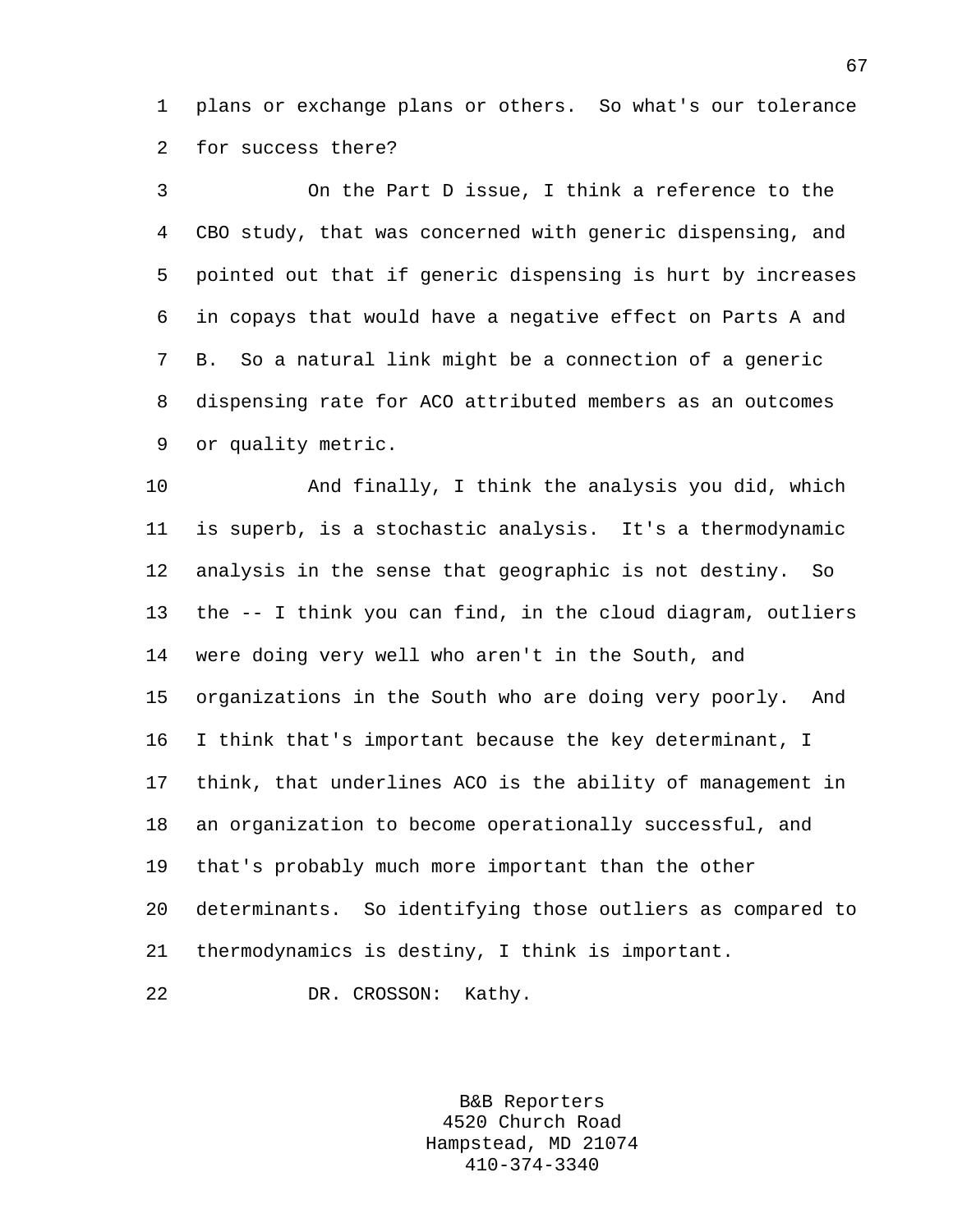1 MS. BUTO: So this work has really been very 2 thought-provoking, I have to say. It's not only the 3 service use issue but I think generally it's caused me to 4 think about what is the point of the MSSP ACO. And I 5 understand that it's saving modest amounts of money, and 6 there are many, many of them, but because of the one-sided 7 risk arrangement it's costing the government money, and I 8 don't see any possibility that's going to change.

9 So if it's costing more money, and it's not clear 10 whether some of the other benefits -- and maybe we'll get 11 greater clarity -- like better management of patients and 12 so on, is happening, then I guess I question whether we 13 ought to be more aggressive than saying that we think ACOs 14 should move to two-sided risk and really try to imagine 15 what the next phase or the transition would be for the 16 MSSP. I think it's confounded by the alternative payment 17 model issue on the physician side, because there CMS is 18 clearly articulating an interest in really staying with the 19 two-sided type of ACO for purposes of an alternative 20 payment model.

21 So this feels like training wheels that were 22 designed to eventually go away, but from experience I can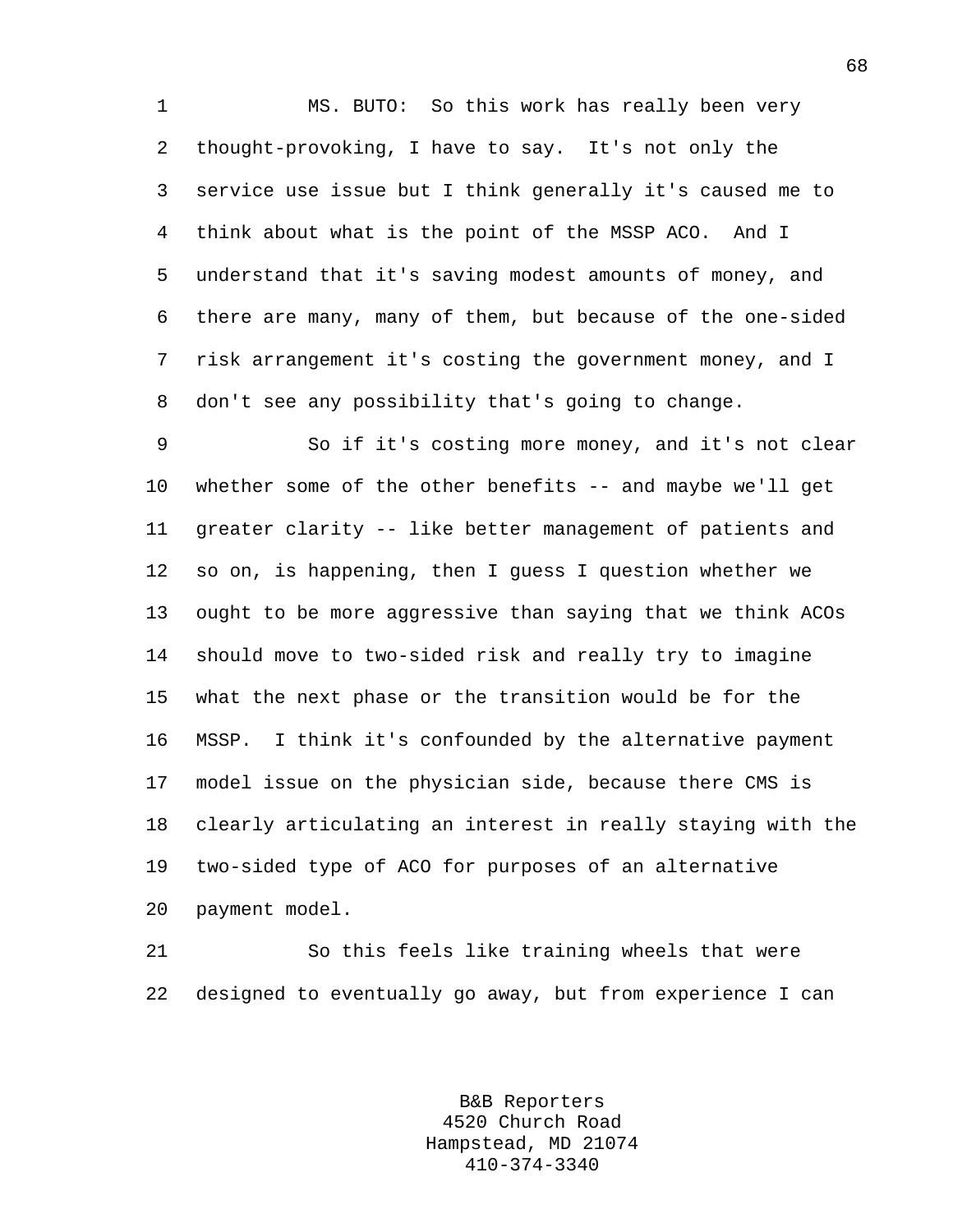1 tell you the longer they exist, the harder they will be to 2 transition to anything else. So I'm just saying that I 3 think we ought to think, as a Commission, as to whether we 4 want to be a little more aggressive about recommending what 5 the phase -- next phase should be for the MSSP model, which 6 are, you know, substantially most of the ACOs.

7 For the Part D drug issue, really, there are two 8 issues. One is that, I think as Jay pointed out, there may 9 be drug expenditures that actually save on service 10 expenditures, on the ACO side. There's also the issue that 11 ACOs are managing the Part B drug expenditure. You know, 12 that's part of the benchmark, but not D. So the -- you 13 know, the tradeoff between self-administered and physician-14 administered drugs is not taking place as part of the 15 calculation.

16 So I think that, like I think Paul and Jack, I 17 hope we can think about ways that that can be brought more 18 in alignment, recognizing that the ACOs will not become 19 Part D plans.

20 I like Bruce's idea of using -- potentially 21 coming up with metrics for assessing Part D plans' success 22 in kind of coordinating care, because I don't think it's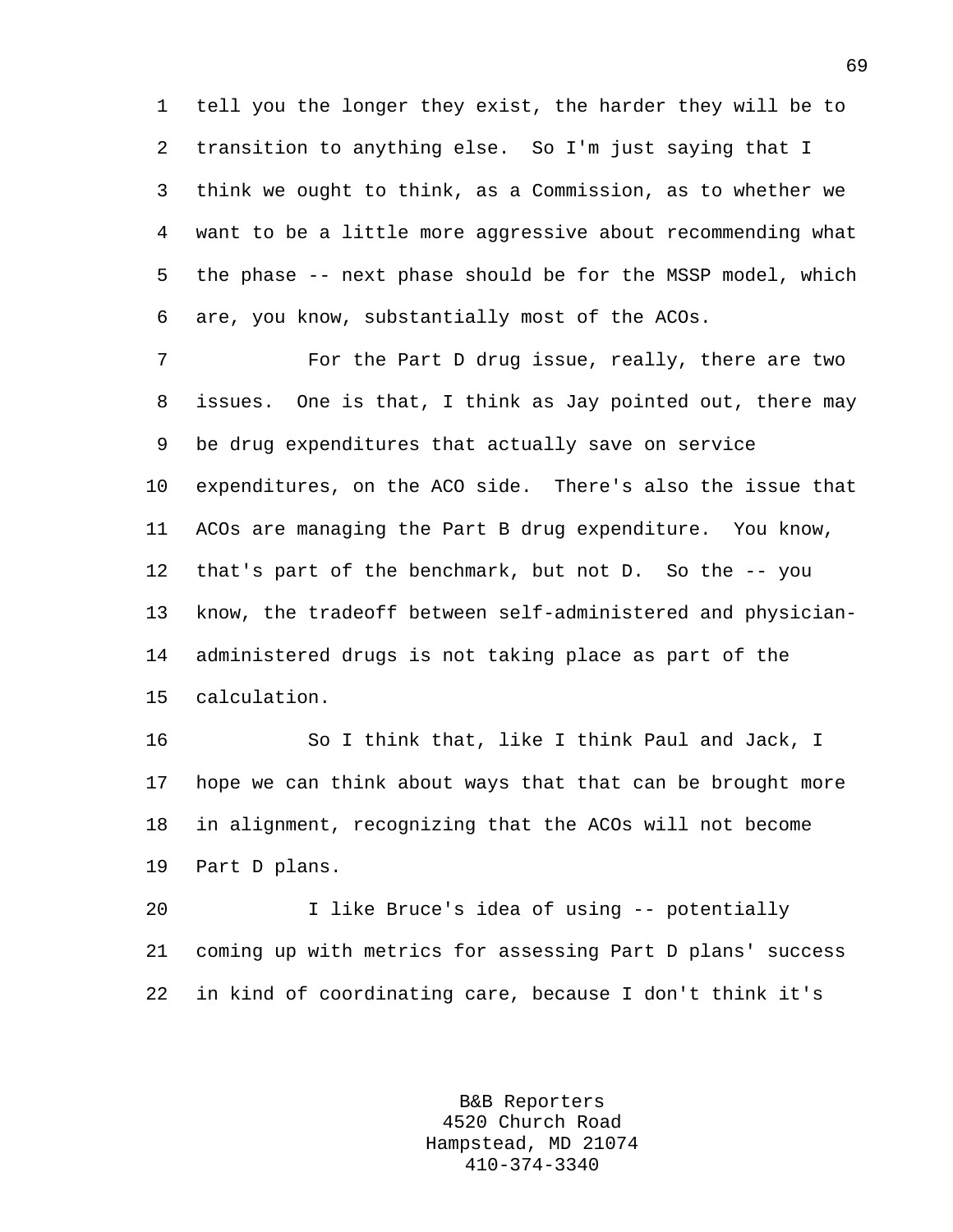1 always going to be managing costs down. It might be 2 managing costs so that service use goes down. But some 3 metric that captures that interaction between service and 4 drug prescribing, and giving Part D plans credit if they're 5 actually in -- working with ACOs on that particular thing.

6 The other thing I wondered about, and I think 7 this is probably way out there, is whether there would be 8 any mechanism to have Part D plans make an arrangement with 9 ACOs, particularly two-sided risk ACOs, with a prospective 10 assignment, to take on the Part B management for the ACO, 11 understanding ACO is going to be held accountable. But is 12 there some way that the drug plan can manage B and D drugs, 13 if you will, or self-administered and physician-14 administered drugs, in such a way that those tradeoffs are 15 made together rather than separately, by the physicians on 16 one side and the drug plan on the other side? So 17 recognizing physicians are also on the other end of the 18 drug plan. It just feels like there ought to be some way 19 for that tradeoff to occur more in --

20 MR. GLASS: Do you know if that's happening in 21 MAPD plans, with --

22 MS. BUTO: I don't. I don't know if any of our -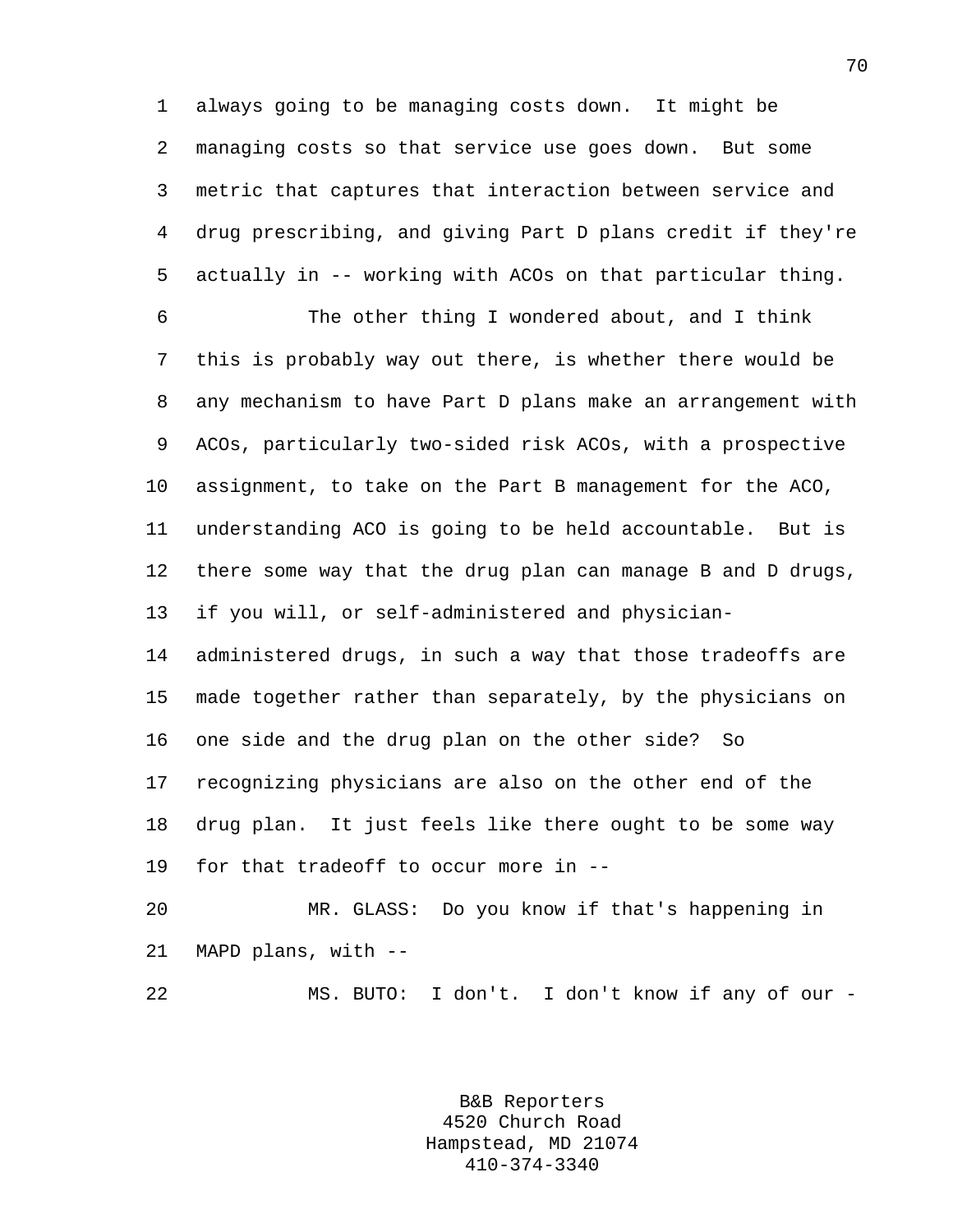$1 -$ 

2 MR. GLASS: It would kind of make sense. I mean,  $3$  if that's  $-$ 4 MS. BUTO: They ought to be able to do that. 5 MR. GLASS: -- you would think they would be

6 doing it.

7 MS. BUTO: Right?

8 MR. GLASS: Yeah. I don't know that.

9 MS. BUTO: I think that's worth looking into, if 10 we might check into that, to see if some of the plans are 11 actually already doing that in some way.

12 So it's just a matter of using -- maybe there's a 13 reward system or a quality metric that D plans can be given 14 credit for to help with this overall crossover issue. But 15 it's tough, but I think we ought to try to go back to that. 16 MR. GLASS: And I think, Bruce, you were saying 17 the other way around. Give the generic prescribing -- 18 MR. PYENSON: Yeah, just measure the attributed 19 lives and just for the ACO ignore the Part D plans, was my 20 thought.

21 DR. MILLER: I think you're saying the same 22 thing. That was the clarification I wanted to tease out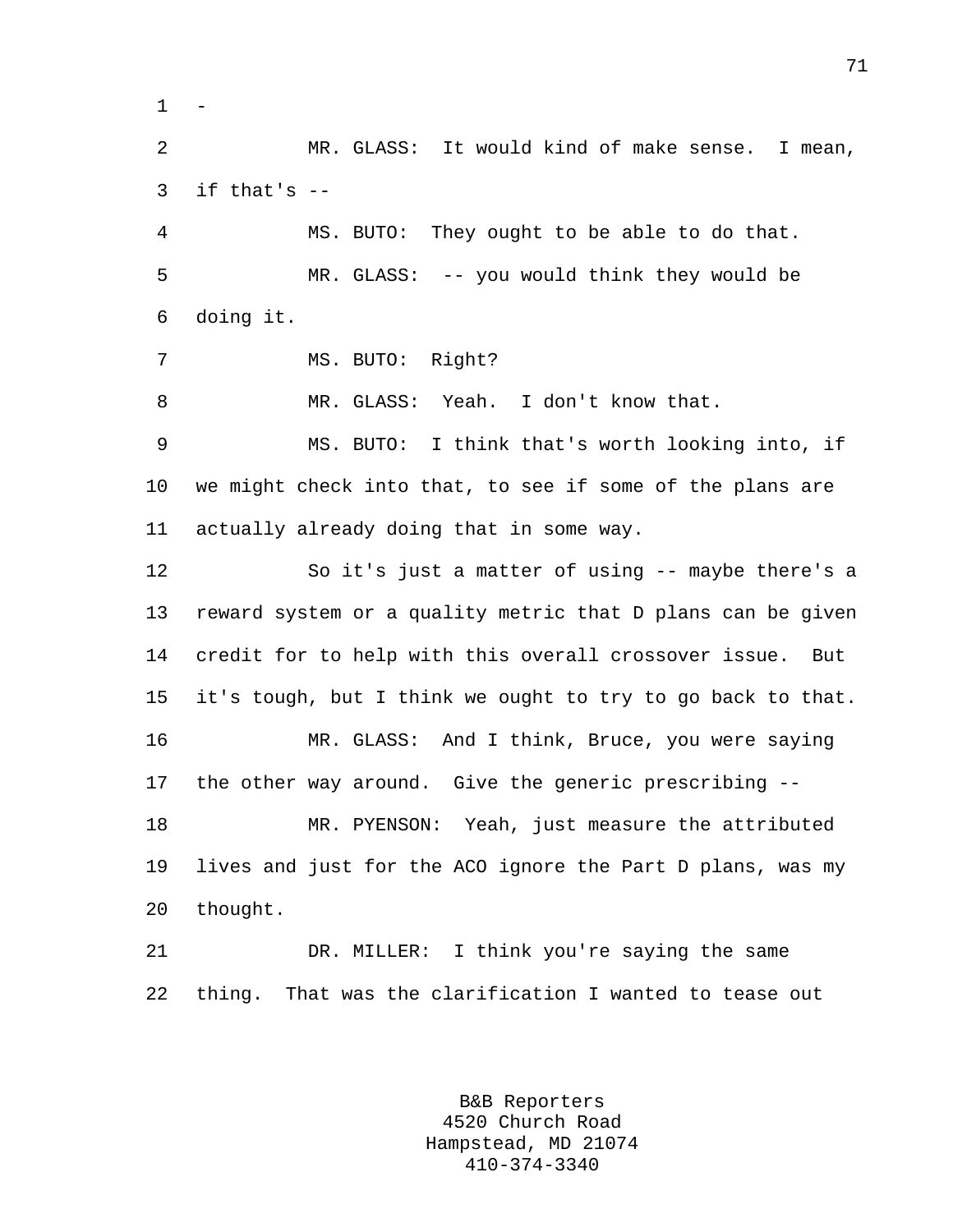1 because I think Paul said a version of this. Somebody over 2 there maybe have said it too, and then Bruce said a 3 version. And then you turned it a different way. I took - 4 - just to make the point, I took Bruce's GDR point -- the 5 generic dispensing rate thing -- metric as saying if you 6 had a low GDR for your ACO population, the ACO would get 7 some credit. Was that what you were saying, Bruce? 8 MR. PYENSON: Yes. 9 DR. MILLER: And, Kathy, you flipped it. So, at 10 some point, we'll have to talk through -- I am going to 11 want to talk to you about -- 12 MS. BUTO: Yeah. And, as I said, I don't -- and 13 I don't think we -- this is really off the top of the head, 14 so I'm thinking let's just think more about how we can link 15 these two together in a meaningful way, whether it's that 16 approach or other approaches. I just think it's not 17 impossible, and we ought to figure out something. 18 DR. MILLER: I completely hear you. 19 DR. CROSSON: Okay. Hands? Bill, Bill Gradison. 20 MR. GRADISON: I'm glad we have the ACOs out 21 there. I think a big mistake was made to create so many 22 and to make them -- because I didn't think -- I don't think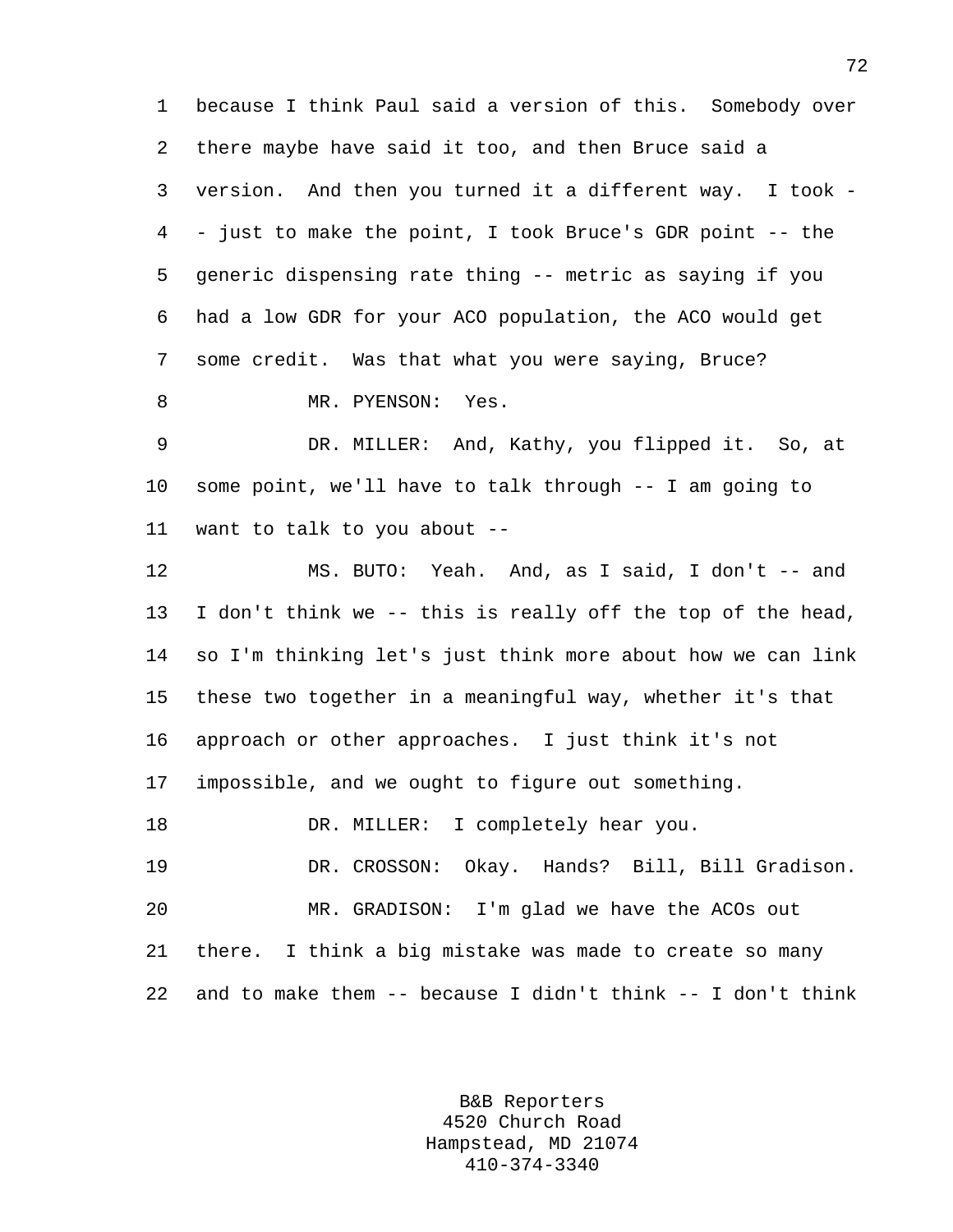1 as a demonstration that such large numbers were necessary, 2 and it also makes it, as I think Dave or Kathy -- I'm not 3 trying to put words in your mouth -- may have suggested -- 4 I will definitely say I think that it's going to make it 5 impossible ever to get rid of them. That wouldn't be a bad 6 thing if we had confidence that the measurements were 7 telling us what we really want to know, which is whether 8 they are achieving savings and improving quality at the 9 same time. In many ways, I think it's such a random matter 10 that maybe -- to say there's savings as sort of an artifact 11 of how the baseline is created.

12 And I think there will be pressure over time by 13 these institutions to change the bench line or maintain a 14 bench line, to their benefit, which is perfectly

15 understandable.

16 I had hoped long term from a strategic point of 17 view that ACOs, as many have talked about, would be a step 18 in the direction of MA, and at the very least, I would hope 19 over time that you could monitor, to the extent you can 20 find that out, how many ACOs that dropped out of the 21 program do so by moving the other direction; that is, in 22 the direction of becoming MA -- the number may be zero. I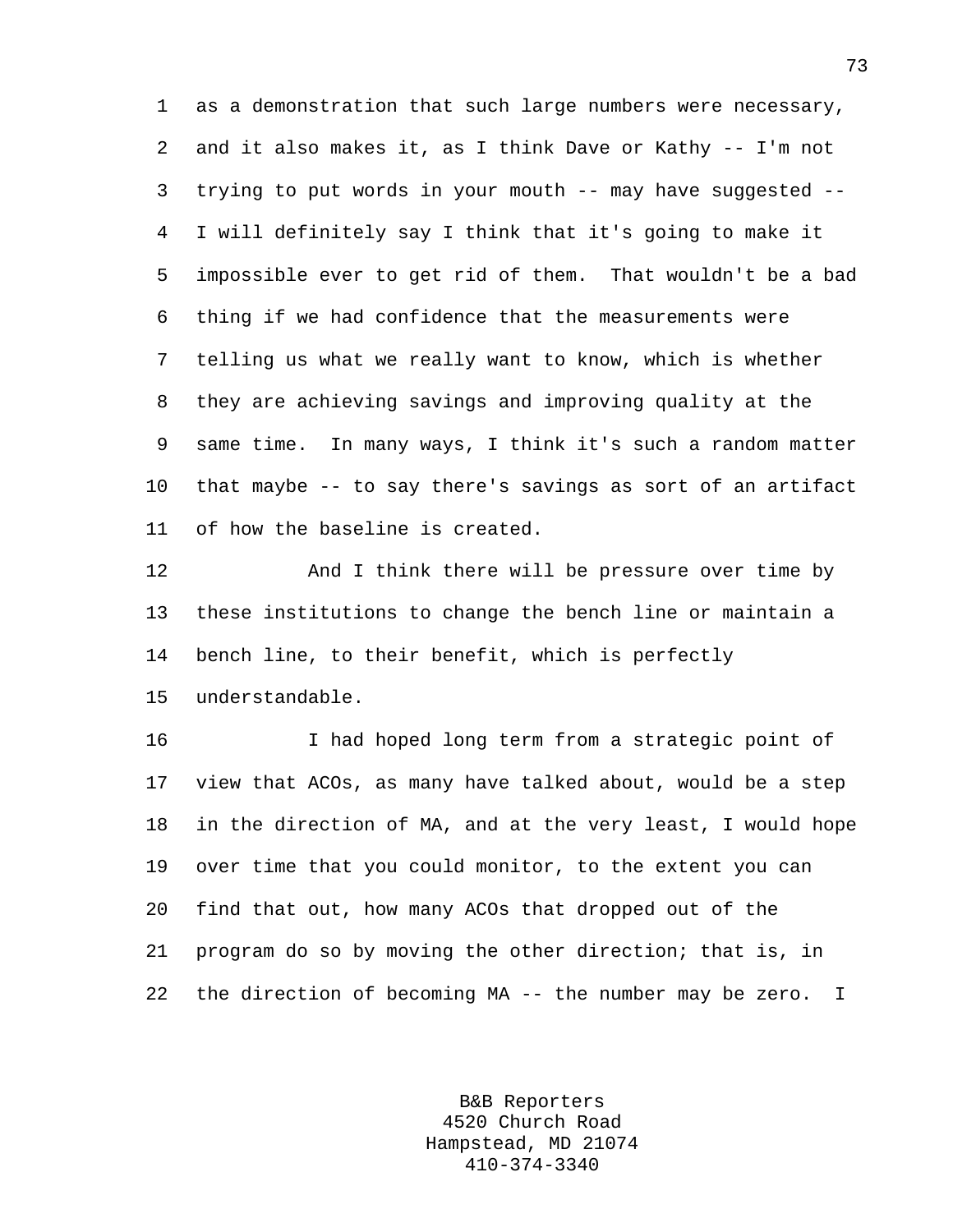1 really don't know, but I think that that would be extremely 2 useful to see and to attract over time.

3 Bottom line, I think as a policy that there 4 should be something to nudge these institutions in the 5 direction of having to make that choice, and the only way I 6 can think of is ultimately to require a two-sided risk -- 7 and with a meaningful number. I mean not just some nominal 8 1 percent or something, but enough to make it interesting 9 and force them to make a choice. And I believe that the 10 recommendations that we made should be consistent with that 11 nudge idea.

12 DR. CROSSON: Bill Hall.

13 DR. HALL: Interesting discussion and probably an 14 extremely important topic for us in the next year -- or 15 some of you in the following year.

16 I think there are three models that we have to 17 look at. There is the hospital-based ACO. There's the 18 physician-based ACO. Then, as Bill Gradison just 19 mentioned, there is the MA plans around the country. 20 In communities that have a very strong MA 21 penetrance in Medicare, like where I come from, 75 percent, 22 there's very little interest in ACOs. Physicians, while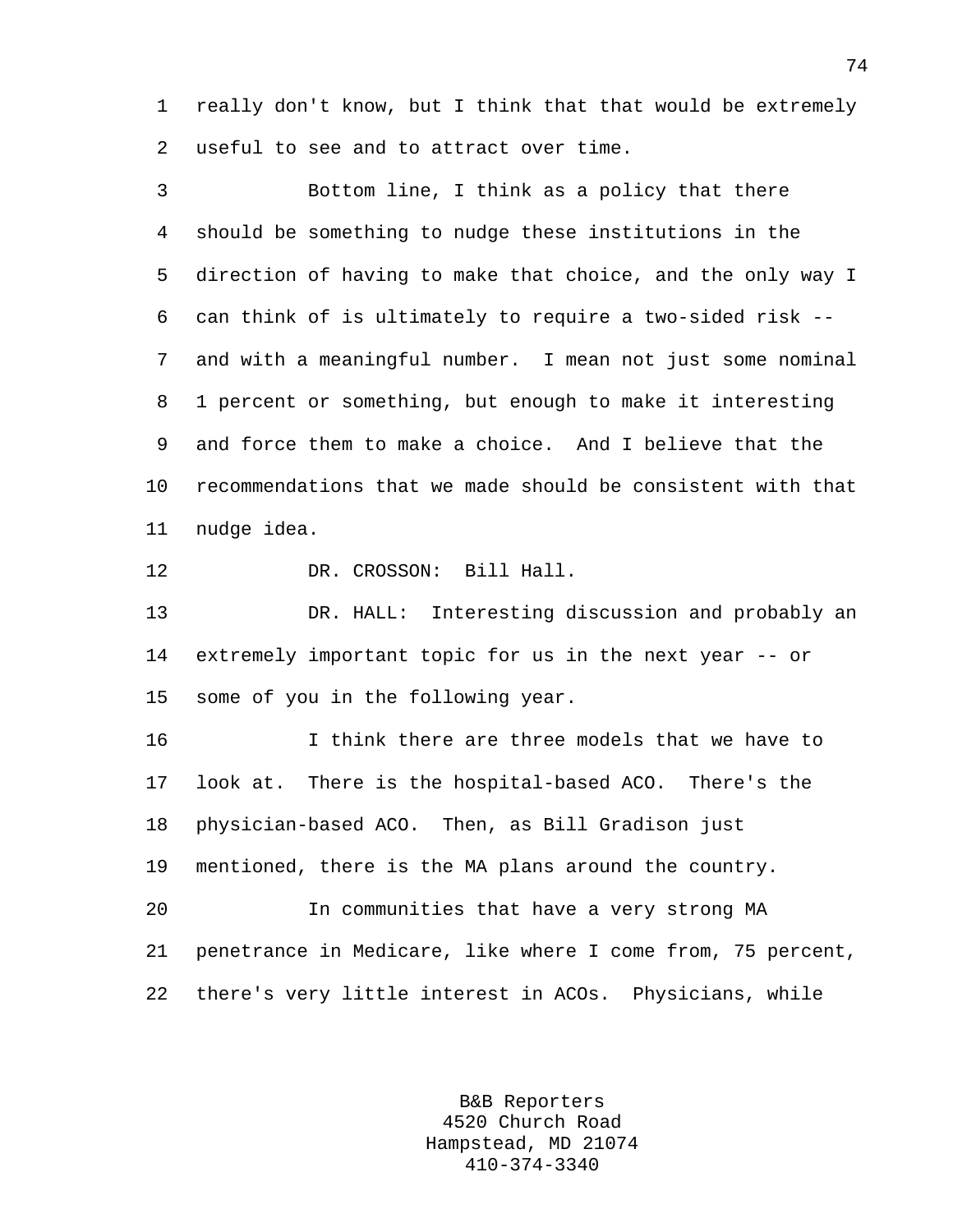1 they may bridle a little bit by the increased

2 administrative burdens, understand that it's a modification 3 of fee-for-service medicine. They feel the sense of 4 control. They can make decisions, and by the -- they 5 assume it's a two-sided model. Just like life, sometimes 6 you win and sometimes you lose.

7 And I find that in other parts of the country, 8 the hospital-based systems tend to be very regimented. 9 They tend to much more look at health care providers as 10 integers than to a system of care, and that they can be 11 replaced by other providers. And I think it's caused a 12 certain amount of change in the physician culture.

13 I think maybe Alice maybe mentioned something 14 about this. So what's in it for the provider? It's not 15 only the money, but what is the nature of medical practice? 16 And I think we need to look at that somehow. I'm not quite 17 sure how we do that.

18 I think we could learn a lot, at least for the 19 moment, of really looking again at the super ACOs, the ones 20 that seem to work really well, particularly the physician-21 based ones, and see exactly why they are successful. I 22 don't think it's all going to be financial. I think it's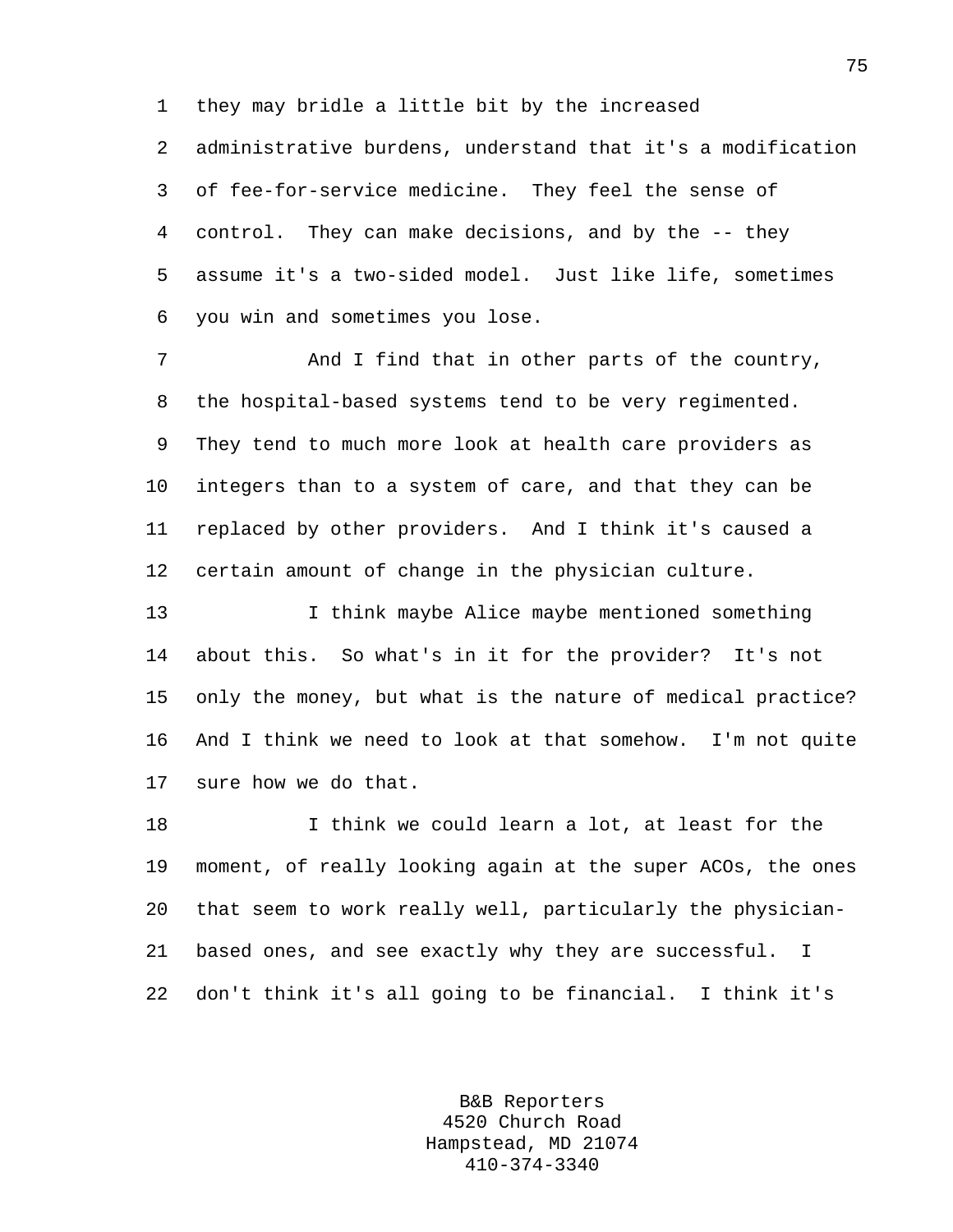1 going to have a lot to do with the nature of the practice 2 of medicine, and I think at some point, we really need to 3 take that into consideration.

4 Basically, I hope what our goal here is is to 5 enhance the value proposition of quality care to Medicare 6 patients, irrespective of what initials we use for the 7 system. I don't think there's going to be one system 8 that's going to win this battle, nor should there be. I 9 think there's going to be some heterogeneity in practice 10 around the country, but as a start, I would really look at 11 the successful physician-led organizations and see what we 12 can learn from them.

13 DR. CROSSON: Thank you. Craig.

14 DR. SAMITT: So thank you again for the excellent 15 report. I must say, though, that I found the results 16 incredibly unsatisfying, to tag onto what others have said. 17 I think the reason we've all encouraged to 18 others' points, ACOs is really to drive growth of delivery 19 system accountability for quality and cost, not just 20 volume. And my concerns with the results is it feels like 21 we're not making the progress that we would like, most 22 certainly not the progress we tend to see more in the MA

> B&B Reporters 4520 Church Road Hampstead, MD 21074 410-374-3340

76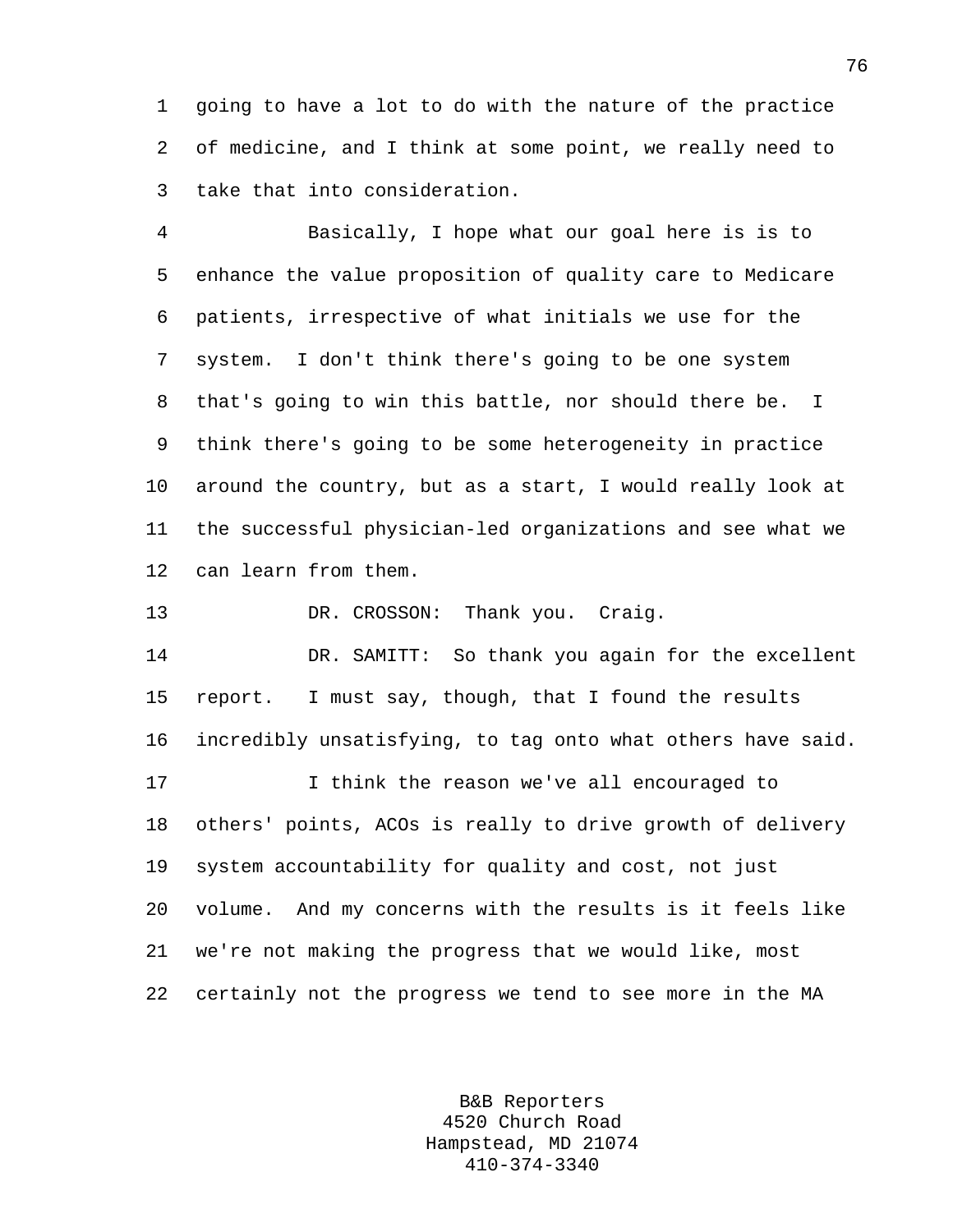1 space.

2 And I'm concerned that the reasons are there are 3 two attributes that are kind of necessary for us to make 4 sure that ACOs are successful. One is a clear 5 understanding of what the super performers are doing versus 6 the non-super performers, and the second is sort of a clear 7 path forward that really inspires and motivates other 8 organizations to move to the next step, either move into 9 the ACO programs or to move to two-sided risk or to move to 10 capitation.

11 And so the first part about understanding, just 12 it was remarkable to me, even the results, that Pioneer 13 versus MSSP are not significantly different. Even Pioneer 14 is not achieving savings. It's 1 percent versus the 15 benchmark, and some of the higher-performing MA plans are 16 double digit. So 1 percent is sort of a drop in the bucket 17 versus the waste that we suggest exists in the industry. 18 So it feels, to other points, that it may not be working. 19 But, also, some of your analysis suggests it's 20 not the benchmarks that are the differentiator. It's not

21 prospective attribution versus retrospective. It's not 22 even two-sided risk versus one-sided risk. So it feels to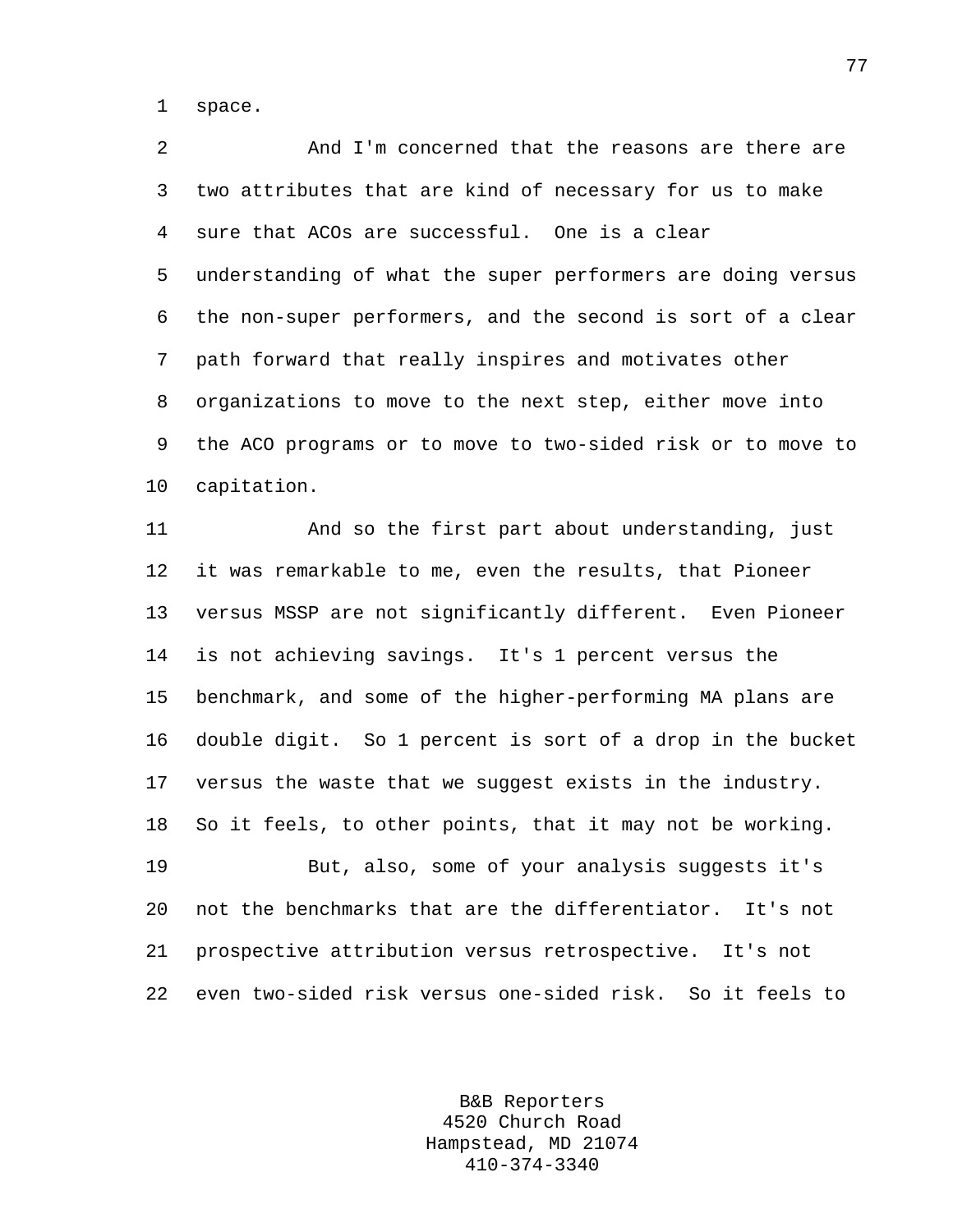1 me, to Bill's point, we need to be going deeper to 2 understand what are the real attributes that are 3 determining the winners and the losers.

4 We've been studying this within the Anthem ACO, 5 and one of the things that we may find is it's not just 6 about the payment model. It's about the capabilities 7 within the practice, whether it's leadership or data 8 availability or technological solutions or care model 9 designs, and so it feels to me that the correlation 10 analysis doesn't quite get at the variables that 11 distinguish the best from the non-best. And I think we 12 have to go deeper. So that's the understanding.

13 The sustainability piece is even more concerning. 14 If we essentially say that the best correlate is service 15 use, well, once the service use comes to a better baseline, 16 then what will motivate these practices to continue in the 17 ACO program?

18 So, to my point about a clearer path forward, we 19 need something that either offers more flexibility, more 20 attractiveness, future opportunities for these delivery 21 systems to keep -- move down the continuum, or I just think 22 that we're going to see regression. And then, at the end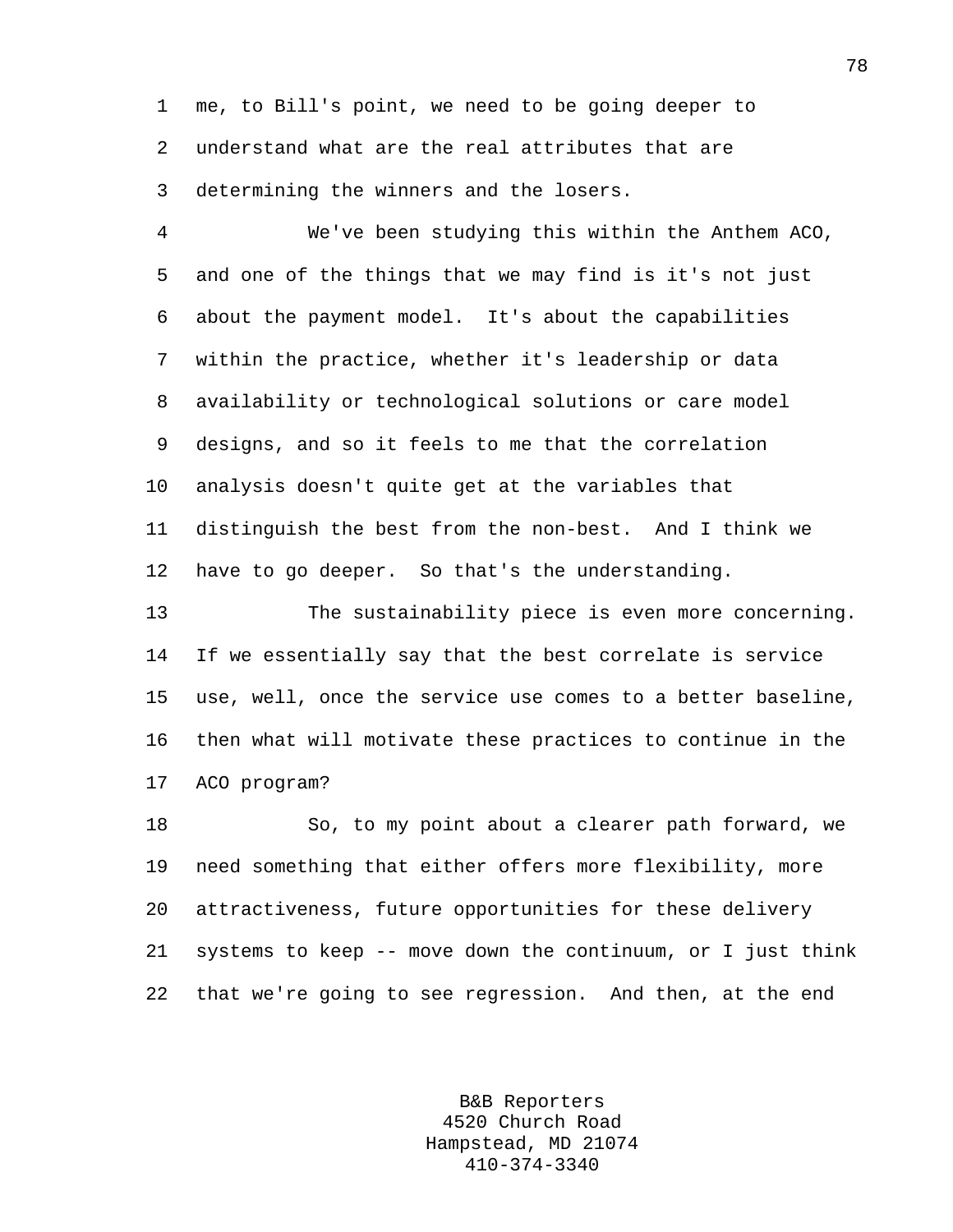1 of the day, I think we'll see traditional fee-for-service 2 plus its variations under MACRA or MA because I don't see 3 longevity to the program unless we do something to keep 4 moving things forward.

5 And then, in terms of Part D, I guess I'd echo 6 Paul and Jack's comments. I'm not willing to give up. I 7 don't remember if we did the analysis of Part D cost in 8 ACOs versus MA, but I think the aspiration or the belief is 9 that there is an important component to controlling drug 10 costs to have clinicians care about generic prescribing and 11 other utilization measures of drug. And so the value of 12 this is tremendous. I think we have to find a way to make 13 it work. Given the various suggestions, I just think we 14 should stick with this and come up with suggestions to link 15 Part D, to some degree, with ACO.

16 DR. CROSSON: Sue.

17 MS. THOMPSON: Thank you for this chapter, one 18 that I was very, very interested in and I'm excited to make 19 comment on.

20 As a recovering Pioneer and now finding herself 21 in the middle of the NextGen world, I am really worried 22 we're going to throw the baby out with the bath water here,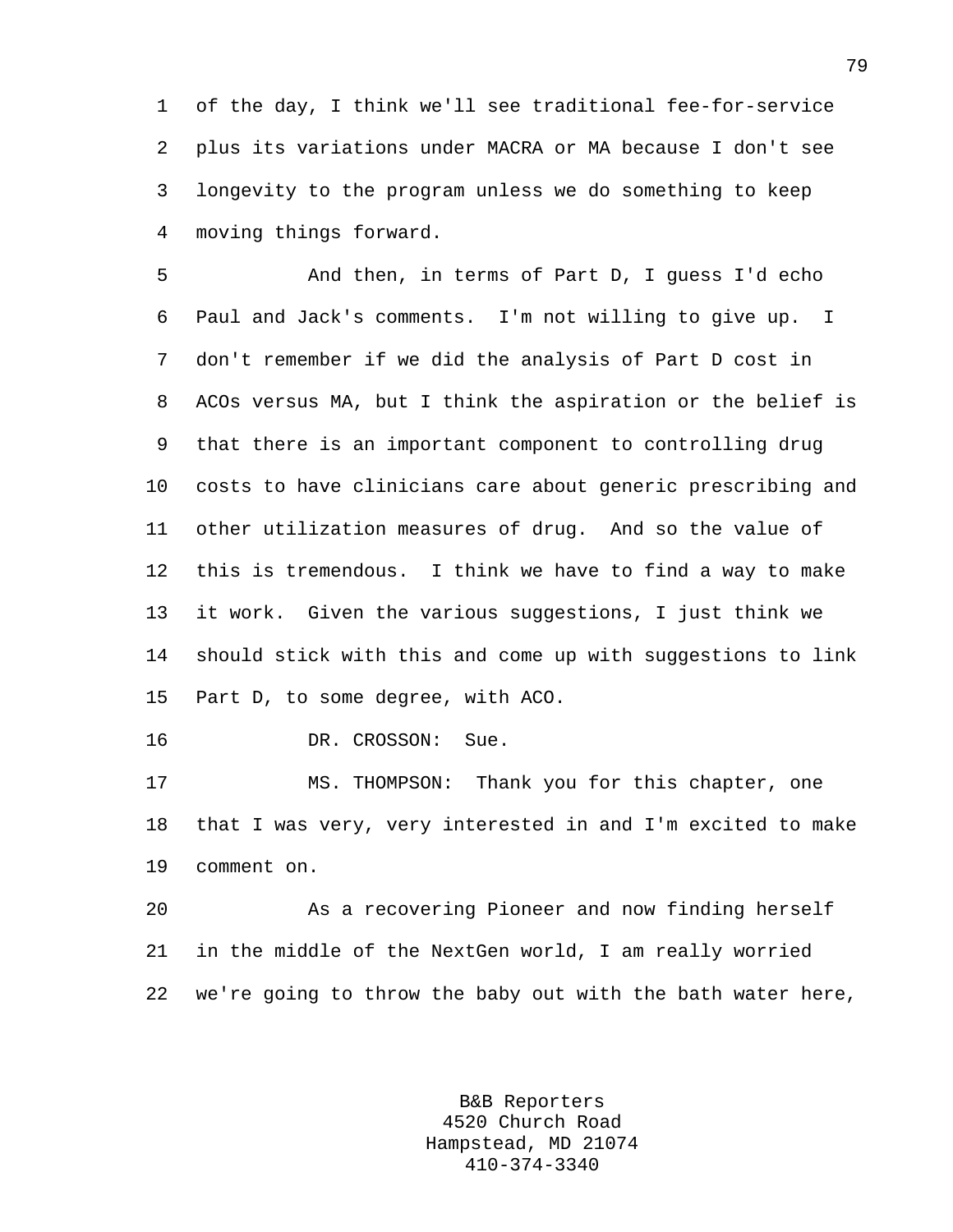1 and even the tone of our conversation, it feels heavy and 2 discouraged.

3 Alice referenced chemistry that occurs when you 4 take on the work of moving a system who has been 5 orchestrated to succeed in a fee-for-service model to 6 become one team and work together to deliver a care-7 coordinated product to patients, and oh, by the way, we may 8 be able to demonstrate on the process metrics that we've 9 improved quality and reduced cost.

10 But in the challenge that we face in terms of 11 improving the Medicare product for our country, the 12 opportunities that reside within this ACO work, I just feel 13 very strongly we can't throw them away. And to state -- 14 and contrary to one of the opinions expressed, I don't 15 think we have enough folks involved in this work, and I 16 think perhaps what we need to be thinking about is how do 17 we create an environment that encourages physicians to want 18 to participate in these models and not be afraid of taking 19 risk.

20 Most recently, with the MACRA proposed rules, I 21 mean, we, being in an advanced alternative payment model, 22 thought we had a great opportunity to get out, talked to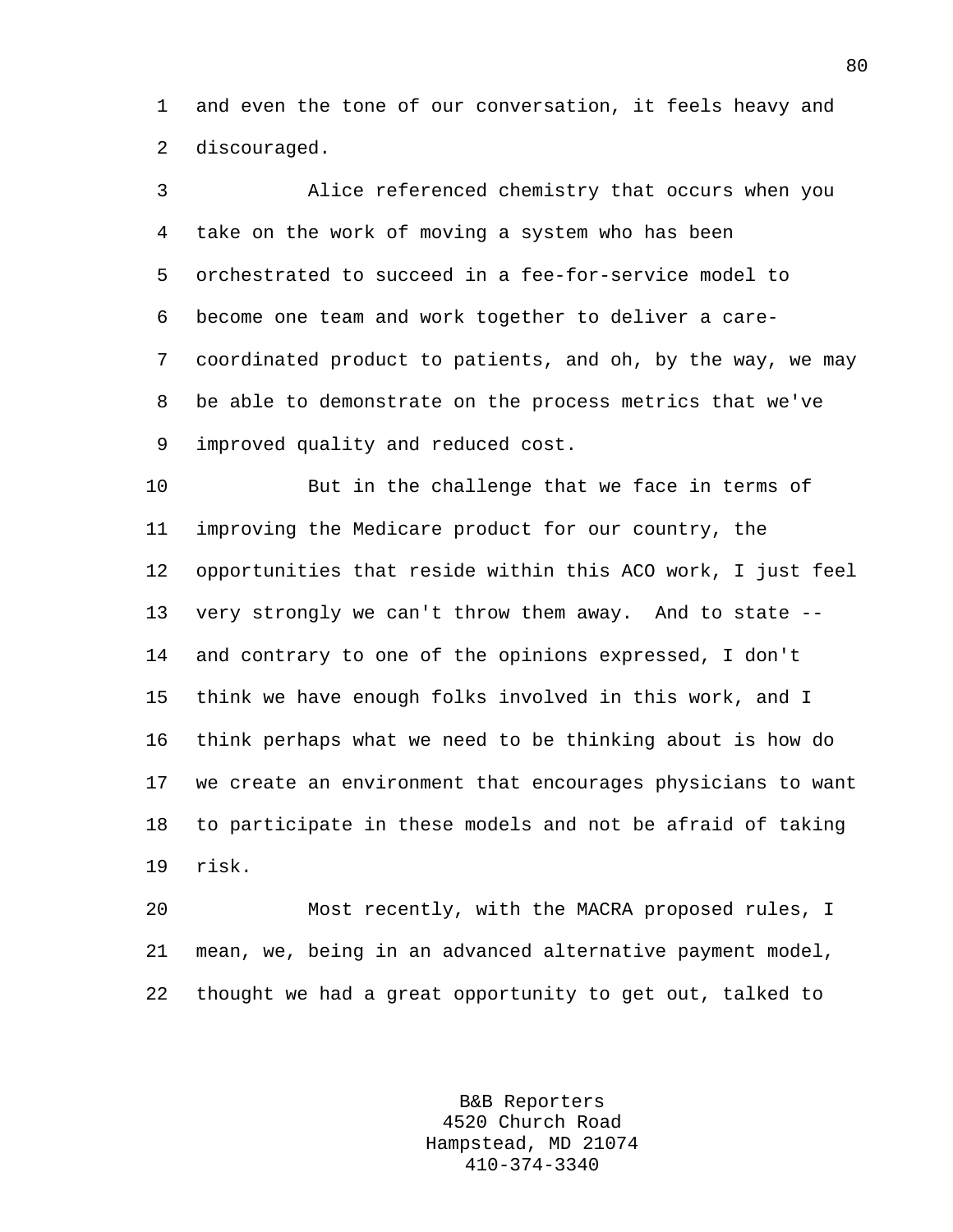1 physicians about becoming involved. And I must tell you, 2 they'll take the risk and the additional work of MIPS 3 before jumping into this risk business because there's not 4 enough benefit. There's not enough carrot there yet.

5 So, as an alternative to getting into the 6 minutia, I really encourage us to think at a high level and 7 be encouraged to continue in this work and think about how 8 do we create an appetite for more providers, including 9 physicians, to take the lead, because I couldn't agree with 10 Alice more. We need physicians leading this work, but 11 creating enough motivation and inducement to them to want 12 to take on this work. So whether that is in how we 13 benchmark, whether that is in the kinds of incentives we 14 can offer to the beneficiaries to become part and 15 participants in the journey of their health care, whether 16 it's in relief from some of the regulations that can be 17 given to particularly the early adopters, the organizations 18 that get out there in front and that have stayed in here, 19 not because they're making any big margins -- I mean, for 20 every dollar you save in assured savings program, you've 21 likely taken two dollars off your top-line revenue in the 22 fee-for-service world to get there. So there is a mission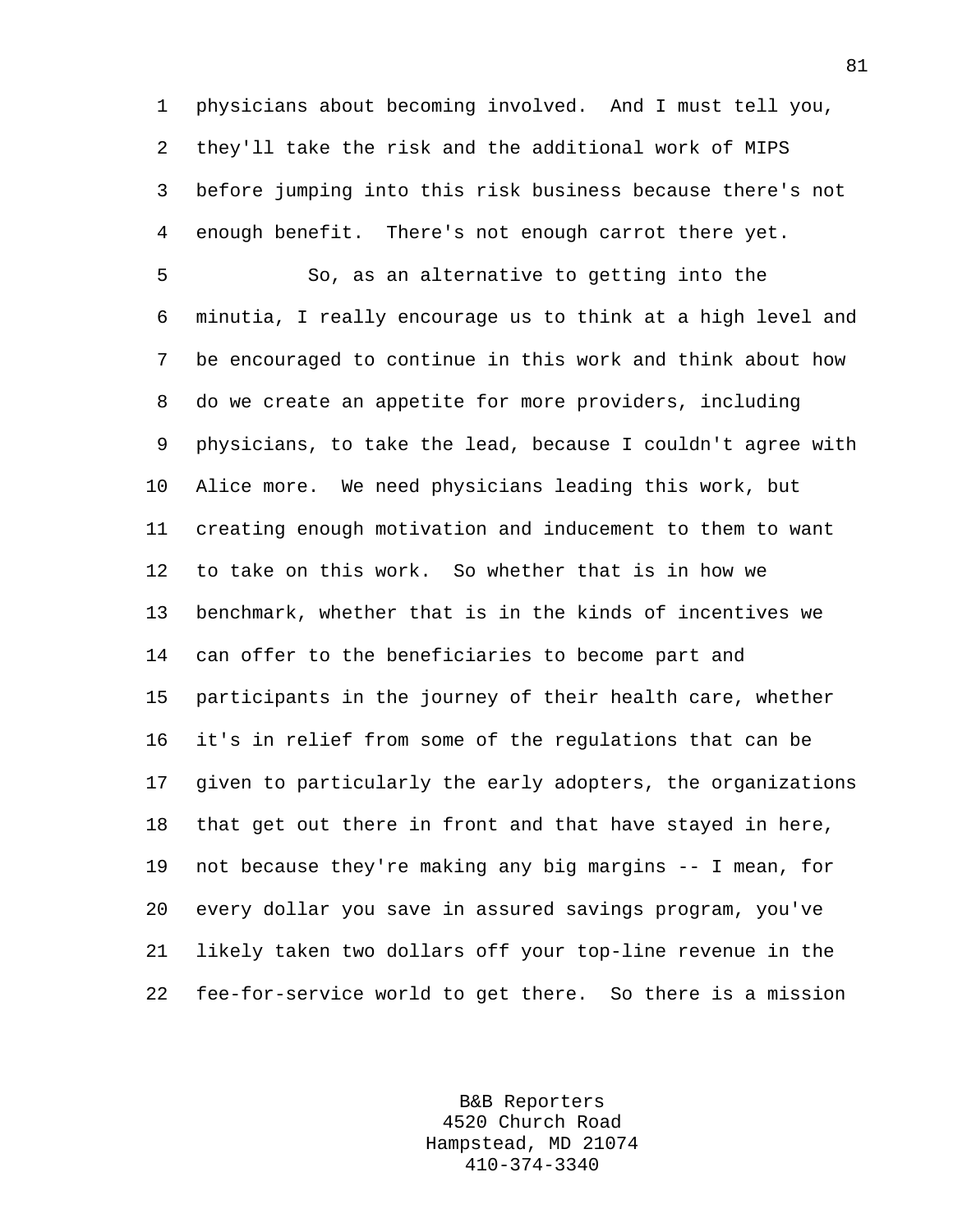1 motivation here that has kept many of these providers in 2 the game, and I would suggest that we better understand 3 what is motivating folks to continue to want to do this and 4 can we make it affordable that they can say in the 5 business. So I offer those very passionate thoughts that 6 we need to stay in this game.

7 And last but not least, I think if we think about 8 the ACOs being in the same -- or the upside-downside risk, 9 ACOs being in the same game as MA, then let's make the 10 playing field level between NextGen ACO and MA. Those 11 would be my comments.

12 DR. CROSSON: Great. Paul and then -- 13 DR. GINSBURG: I find the discussion of my 14 colleagues very, very thought provoking. On the one hand, 15 I think that we don't want to continue long term with the 16 one-sided risk model. As Kathy mentioned, it's losing 17 money. But I've always thought that one of the factors 18 behind the very low participation in two-sided risk has 19 been lack of confidence in the model. So I'm wondering if, 20 in a sense, we could come up with something that combines 21 our exacerbation with a one-sided risk model -- we don't 22 want to continue it forever -- and use that to actually get

> B&B Reporters 4520 Church Road Hampstead, MD 21074 410-374-3340

82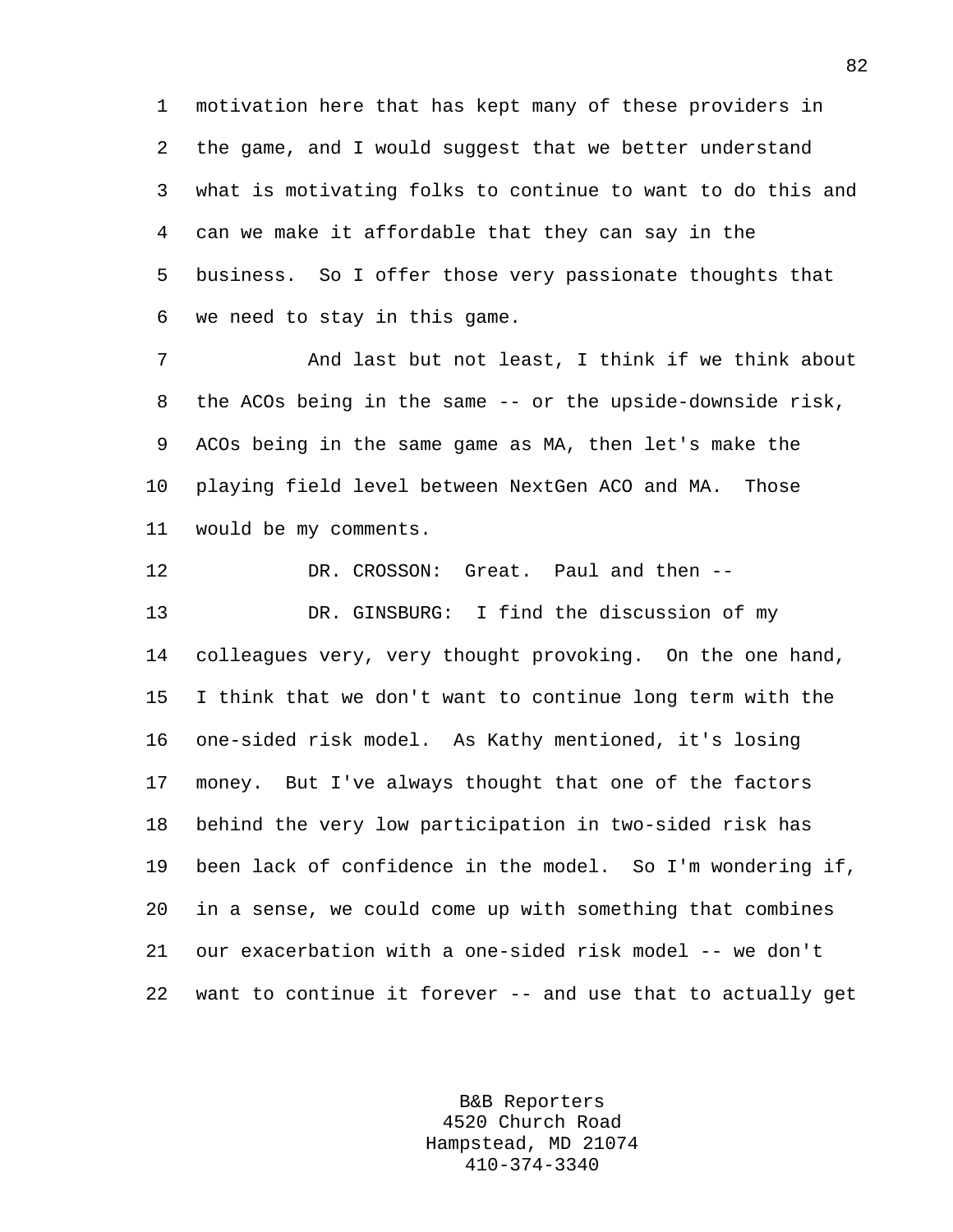1 people to grapple with how can we improve the model.

2 There's certainly been improvements that have 3 been reflected in NextGen. I'm concerned that the 4 improvements are not getting into MSSP, and ultimately, we 5 should probably talk about can this model survive without 6 beneficiary engagements where beneficiaries actually choose 7 an ACO to affiliate with, have incentives to be steered to 8 the ACO, ACO's network of physicians, of specialists and 9 the like, and facilities. You know, maybe this is a time 10 to really bring this up, the need for some significant 11 improvement of the model, because we're afraid of one-sided 12 risk being institutionalized and with a just continued loss 13 to the program.

14 DR. CROSSON: Pat and then Jon, and then we have 15 to wrap up.

16 MS. WANG: I agree very much with so many of the 17 things that have been said, and it's a great discussion 18 stimulated by a great paper.

19 I think the topic brings up different priorities. 20 One that's been discussed is beneficiary choice, and the 21 other that's been discussed is really delivery system 22 reform.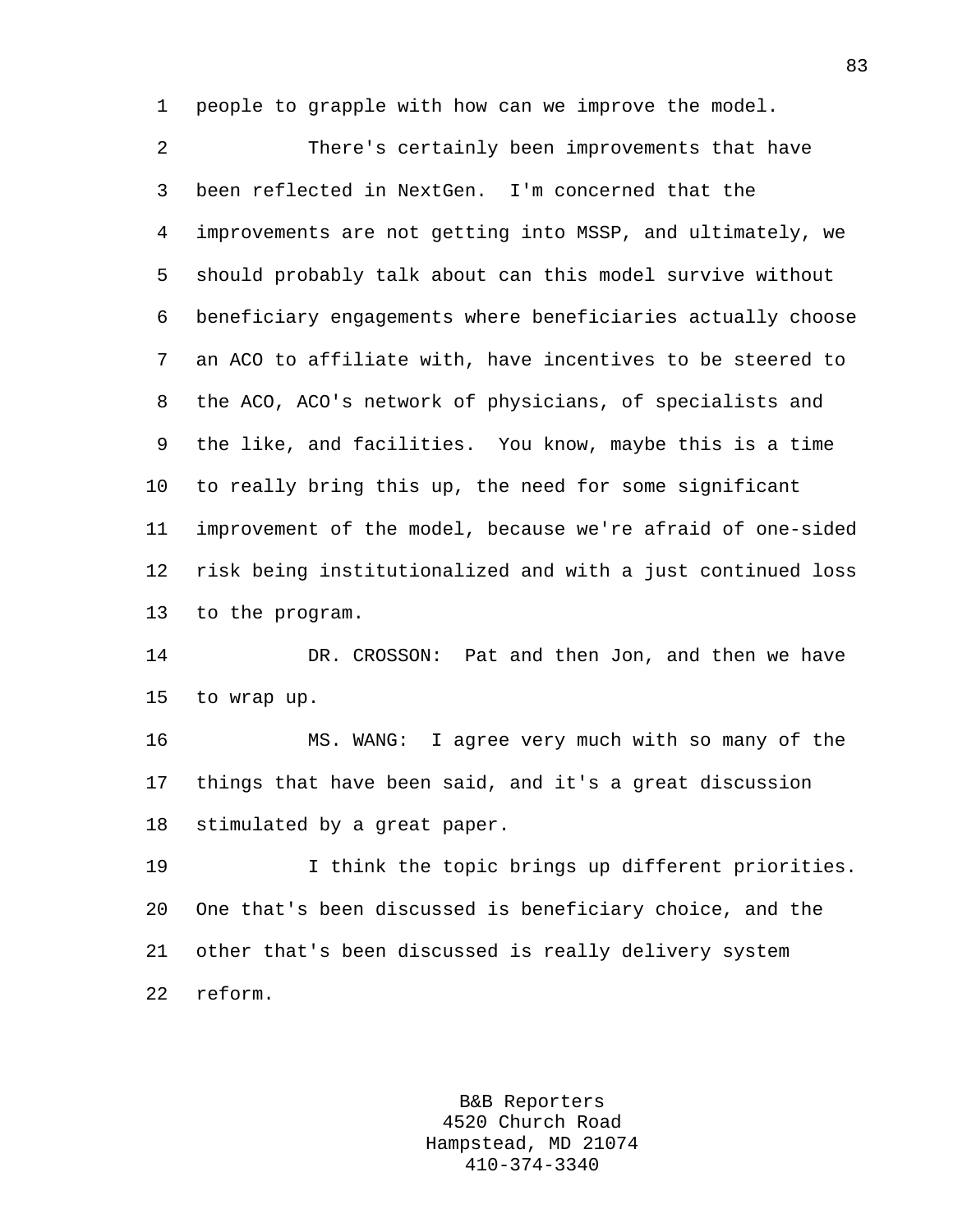1 As far as beneficiary choice is concerned, there 2 are really only two choices. There's MA, and there's fee-3 for-service -- because most beneficiaries don't choose to 4 be in an ACO. They really don't even know that they're in 5 it, and those choices, I think, continue to exist, no 6 matter what. MA plans, if they're good, they will sell 7 themselves. People who want to stay in fee-for-service, I 8 think the goal is to have a delivery system that is more 9 able to implement population help, better practices in a 10 fee-for-service world.

11 As far as delivery system reform is concerned, to 12 the point that some have made here, I do think that -- 13 personally, I feel that ACOs are quite important, despite 14 the lack of overwhelming excitement with what they've 15 produced so far, because in order to sort of turn the boat 16 or turn the ship, especially for hospital systems, which 17 may show modest savings or success, it's critically 18 important to have programs that encourage that because 19 you're talking about cultures and embedded processers that 20 are very, very difficult to change.

21 So, to me, within the constraints of budgetary 22 considerations for the Medicare program, this is a very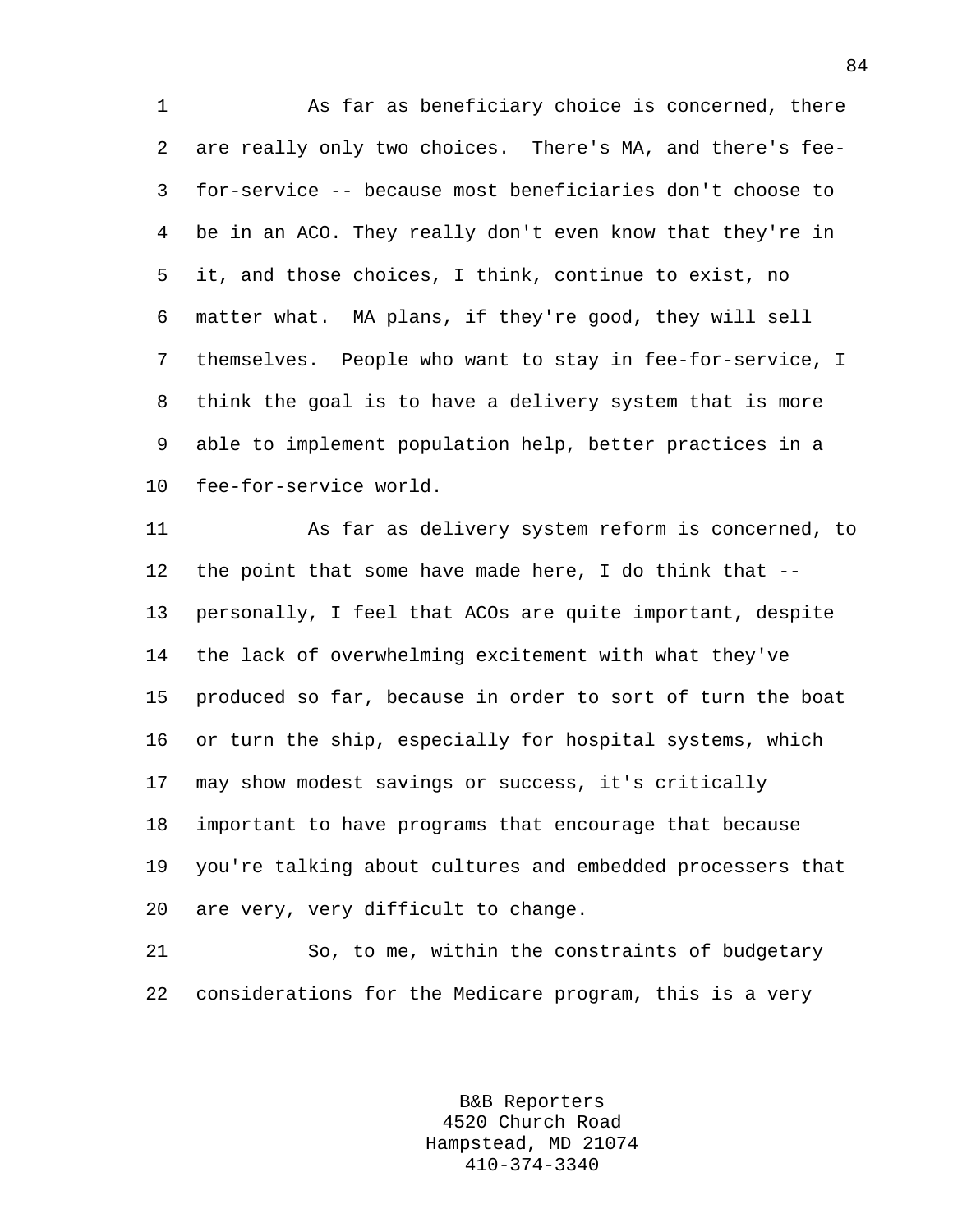1 high priority. I think that delivery systems, providers 2 who become really, really good at it, will go to MA. I 3 mean, that's the natural progression. But for those who 4 are still in a predominantly fee-for-service environment, 5 this is a very worthwhile effort.

6 I think the discussion on Part D is so incredibly 7 important. I don't have any suggestions about how to link 8 incentives and sort of financial ties and reporting. That 9 sounds kind of complicated. Maybe it's something that 10 people can think about, but at a minimum, I think it's very 11 important to update the evaluation of the per-beneficiary 12 spend or the overall spend with the information from Part 13 D. Whether it's generic substitution rate, total cost of 14 care, or medical costs lower because Part D spend is 15 higher, which may be completely appropriate, I don't think 16 you can evaluate the cost without including the drug spend 17 in there.

18 There are quality metrics that MA plans are held 19 to that are very, very heavily weighted -- medication 20 adherence, high-risk medication management, things of that 21 nature. From a quality perspective, you could introduce 22 those or consider introducing those into ACO models just to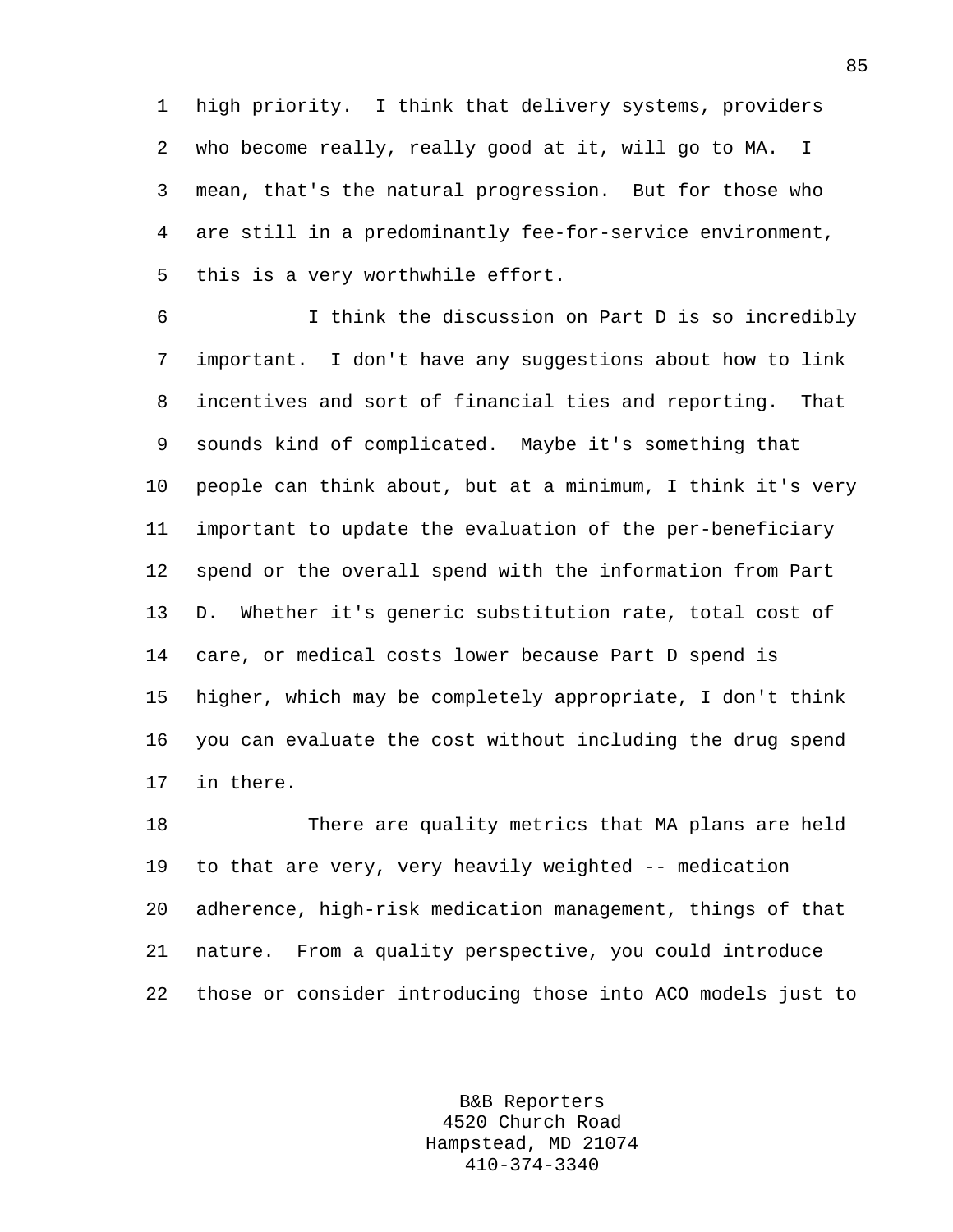1 see is there a better result for the beneficiary as a 2 result of more attention to prescription drugs. I think 3 that would make the analysis much more robust and our 4 understanding of what is success and what is not success a 5 little bit more nuanced.

6 As far as the benchmark issue and sort of the 7 concern about the cost to the Medicare program, I do think 8 that there's been a lot of good discussion here that should 9 be the basis of further thinking about maybe it -- it's not 10 such a small thing that we're judging success or failure 11 according to the current baselines or the current 12 benchmarks. I think the benchmarks do -- to the team's 13 discussion here, do need to be more refined because, if you 14 just keeping comparing against yourself, at a certain 15 point, where are you? It's sort of a point of diminishing 16 returns. There should be at least some comparison. What's 17 the MA benchmark in the area? What's the regional fee-for-18 service spending in the area? How do these numbers compare 19 to those other freestanding, independent benchmarks? I 20 think it would be very important to -- but, again, I think 21 it's important to keep thinking about how to make ACOs 22 successful, because I think they're very important. You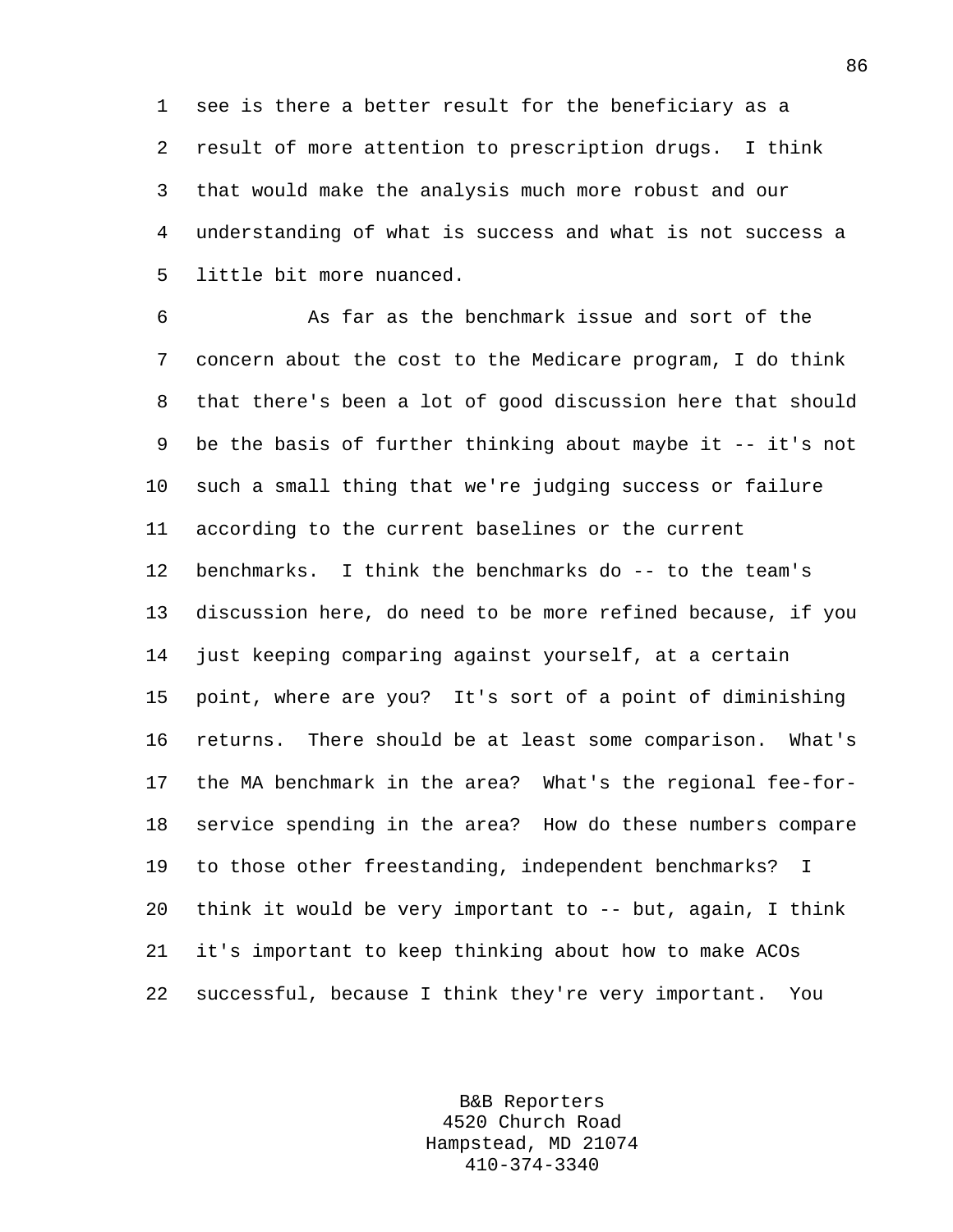1 have to stay within the budget, but they're very important 2 for delivery system reform.

3 And I think they're equally important -- people 4 are focused on physician-led. That's fine. There's a 5 reason that physicians don't want to take risk for the 6 hospital side. Hospital systems have to have incentives to 7 change their culture, change themselves, or frankly, none 8 of this works. They have to have some skin in the game, 9 and they have to feel that there's some benefit for them to 10 move in that direction. 11 DR. CROSSON: Thank you. Jon. And then I'm 12 sorry. 13 DR. CHRISTIANSON: I'll -- 14 DR. CROSSON: I'm sorry. We've run over our 15 time, and we've got barely enough time for the next topic. 16 I will sum up very quickly. ACOs are important. 17 We all believe that. I believe it. 18 Disappointed with the progression so far. If

19 you'd have asked me ten years ago or even seven years ago 20 when we put out our first ACO report, would it be this 21 situation right now, I would have been very disappointed. 22 On the other hand, I think the points that have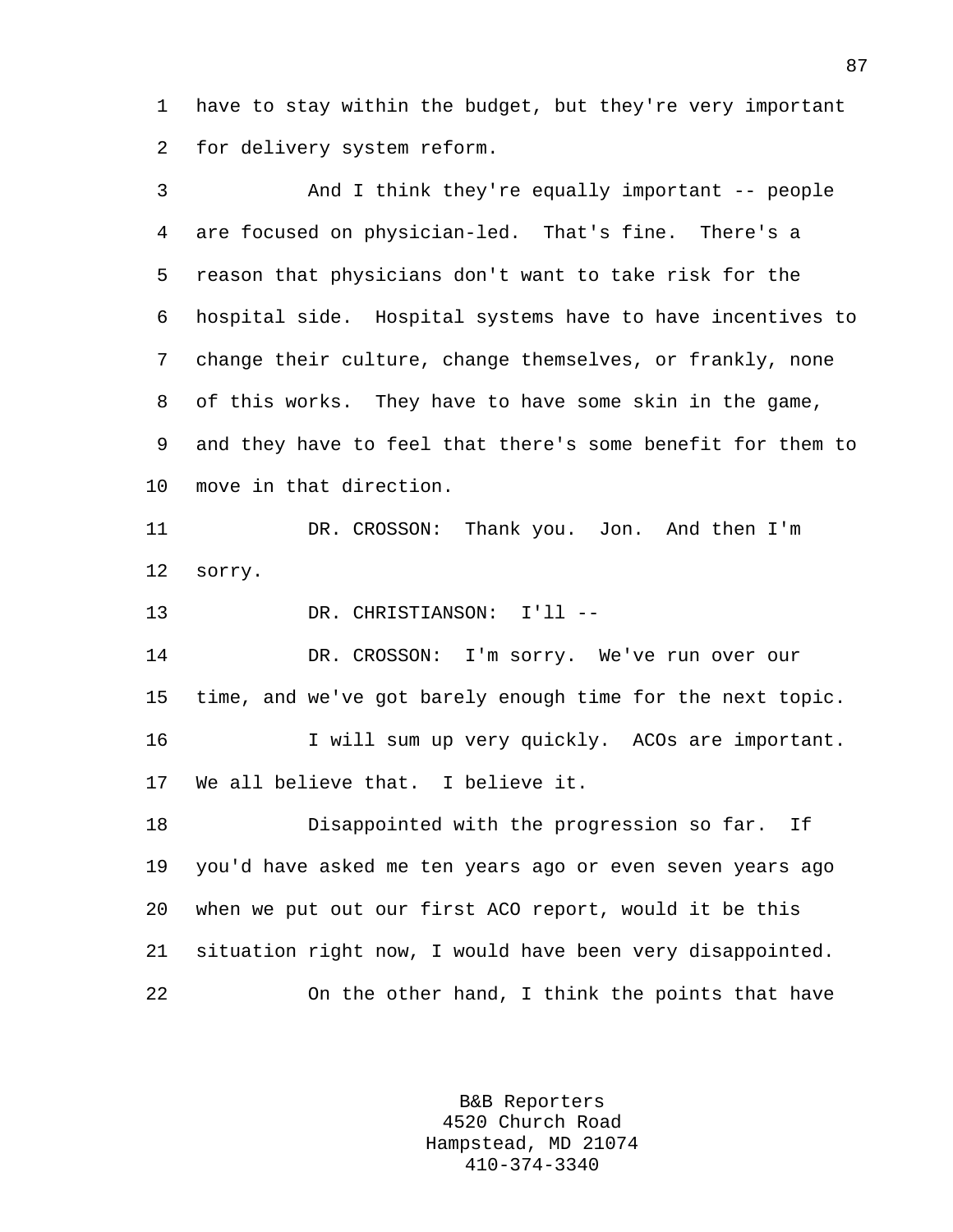1 been made here are right on. This should succeed. It will 2 succeed. It's going to take a long time. There have been 3 perhaps some design missteps. We need to continue working 4 on those to the best we can.

5

6 I completely agree with that -- the successful 7 models that hopefully will evolve need to create 8 opportunities for shared savings, which are more robust 9 than what exists right now, and that the key to that -- or 10 keys to that are the issue of the hospital fees, because 11 when you think about it, there's only so much potential 12 gain or savings that can come out of physicians' own part 13 of the pie here, even with respect to referral costs and 14 high-cost procedures and all the rest of that.

15 Most of the opportunity really exists in managing 16 the downstream cost, hospital care being principal among 17 that, post-acute care and pharmaceutical cost, and the 18 models we have right now are inadequate. I mean, if a 19 hospital is working off a fee-for-service, fill-up-the-beds 20 model and the physicians or even an ACO associated with the 21 hospital are trying to work in the other direction, it's 22 not going to work.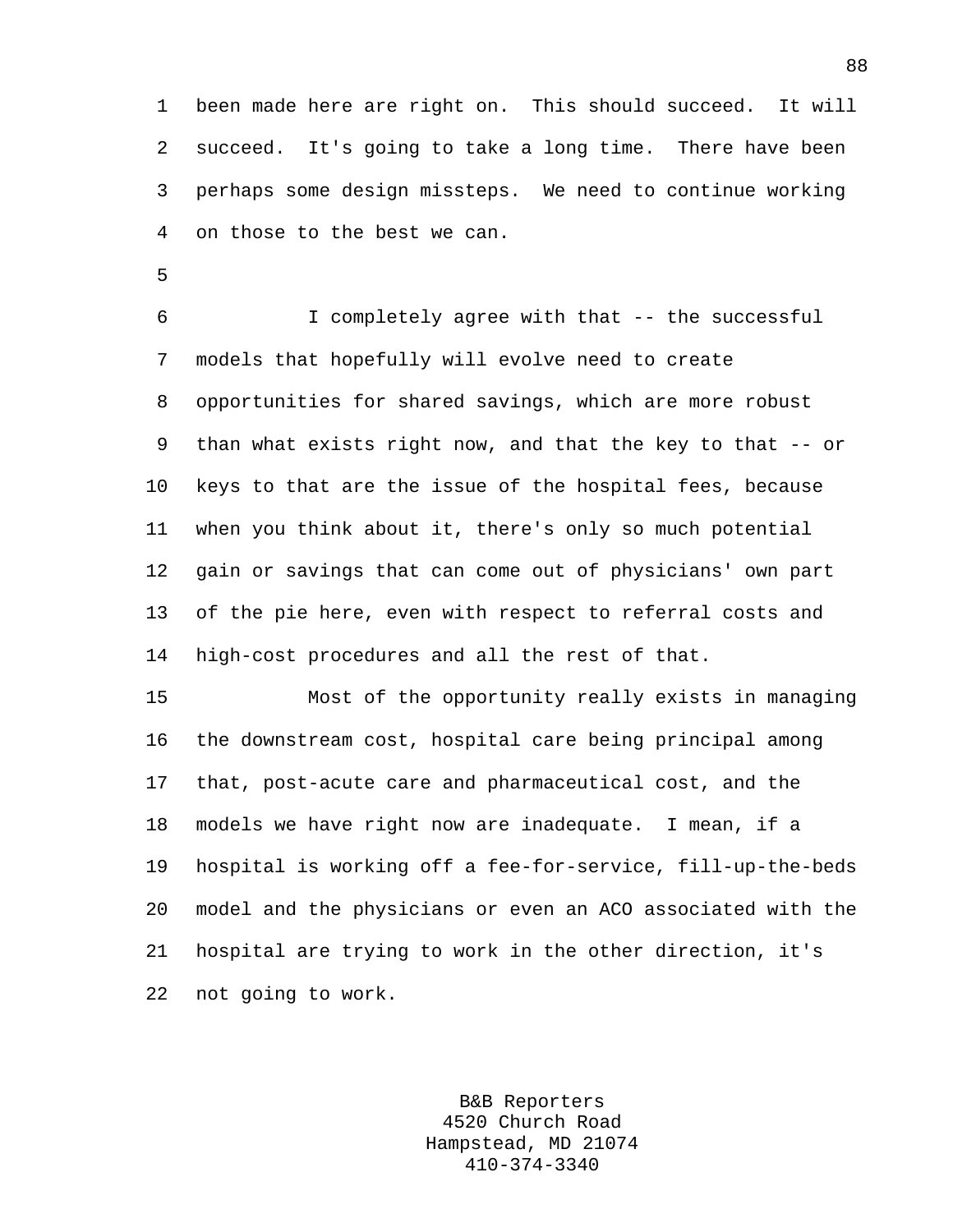1 And so to the extent that as a commission, we can 2 come up with ideas -- and this is going to take some time - 3 - you know, even ones that are perhaps a little sharp-4 edged, as some comments have been, then I think that's 5 appropriate to our role. And I do apologize that we have 6 to end this discussion. 7 Yes, Mark. 8 DR. MILLER: You'll get another chance. We will 9 have a set piece where we talk about the risk. So all this 10 conversation will be brought back, and we'll start working 11 up some thinking on Part D as well. 12 DR. CROSSON: Okay. David, Sydney, Jeff, thank 13 you so much. 14 **I**Pause. 15 DR. CROSSON: We're going to push right ahead 16 here. We're going to take a look at the issue of measures 17 of hospital use for long-stay nursing home facilities, and, 18 Stephanie, it's your ball. 19 MS. CAMERON: Good morning. Before we begin, I'd 20 like to thank Carol Carter for her contributions to this 21 work.

22 Today's presentation focuses on findings related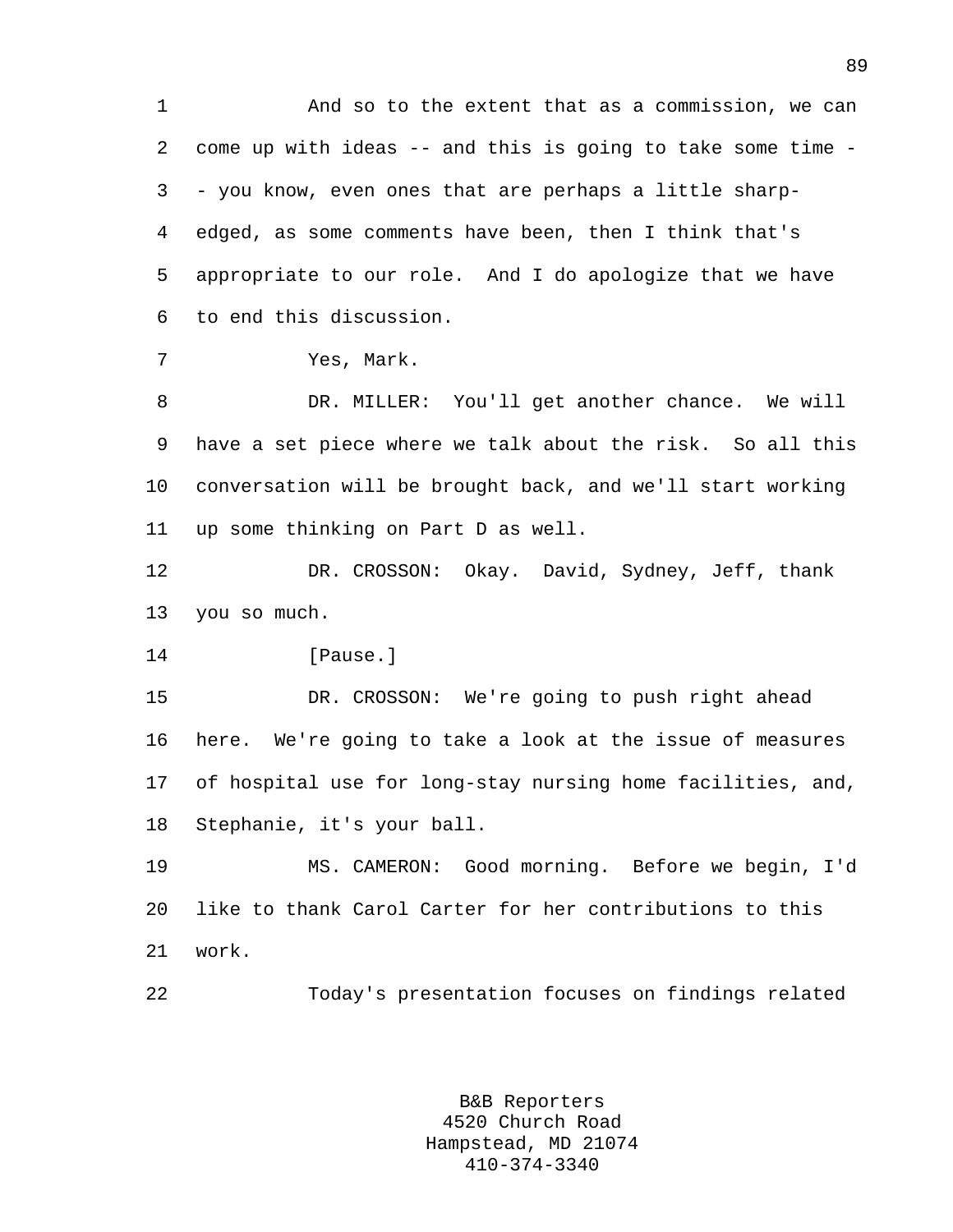1 to the development of risk-adjusted measures of hospital 2 and skilled nursing facility use for long-stay nursing 3 facility residents as follow-up from our September meeting. 4 As you'll recall, last month we discussed strategies 5 nursing facilities use to reduce avoidable hospital use and 6 some outcomes to date from recent initiatives to reduce 7 hospital use among the long-stay nursing facility 8 population.

9 As we discussed in September, a majority of long-10 stay nursing facility residents are Medicare beneficiaries, 11 creating an easily defined population to target for better 12 care coordination and quality of care. This population is 13 primarily comprised of residents who are dually eligible 14 for both Medicare and Medicaid. While the facilities that 15 we are discussing today are typically the same facilities 16 who provide care under Medicare's skilled nursing facility 17 benefit, the measures we developed are focused on the long-18 stay resident population.

19 Existing literature has shown that a substantial 20 portion of hospital admissions of long-stay nursing 21 facility residents may be avoidable through better 22 prevention or management by the nursing facility.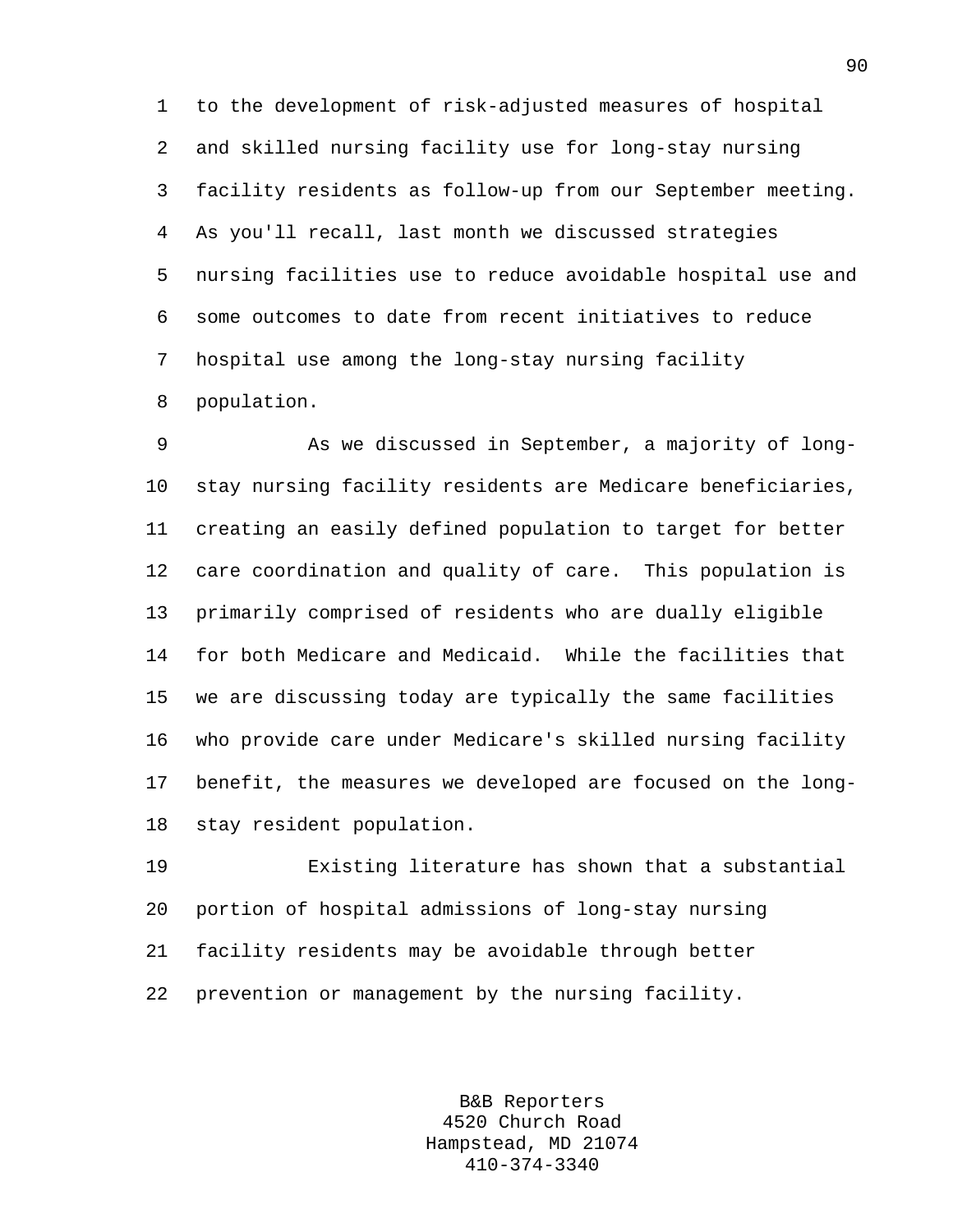1 Transferring these residents to a hospital for conditions 2 that could have been prevented exposes beneficiaries to 3 several health risks and unnecessarily increases Medicare 4 program spending.

5 Last month we discussed a broad spectrum of 6 topics related to hospital use of long-stay nursing 7 facility residents. Today I will focus on the measures we 8 developed to capture the rates of hospital use and use of 9 the SNF benefit for this population. Specifically, I will 10 present the rates of potentially avoidable hospital 11 admissions, all-cause emergency department visits and 12 observation use, and skilled nursing facility use. I will 13 also discuss spending implications associated with hospital 14 and SNF use of this population. Please note that my 15 discussion on Slides 7 and 11 will include refinements 16 since you received the mailing materials. We seek input 17 regarding your interest in incorporating a measure of 18 avoidable events, such as potentially avoidable hospital 19 admissions, into a SNF quality reporting or pay-for-20 performance program.

21 First, a brief description of the measures used 22 for this analysis. For reference, a detailed discussion of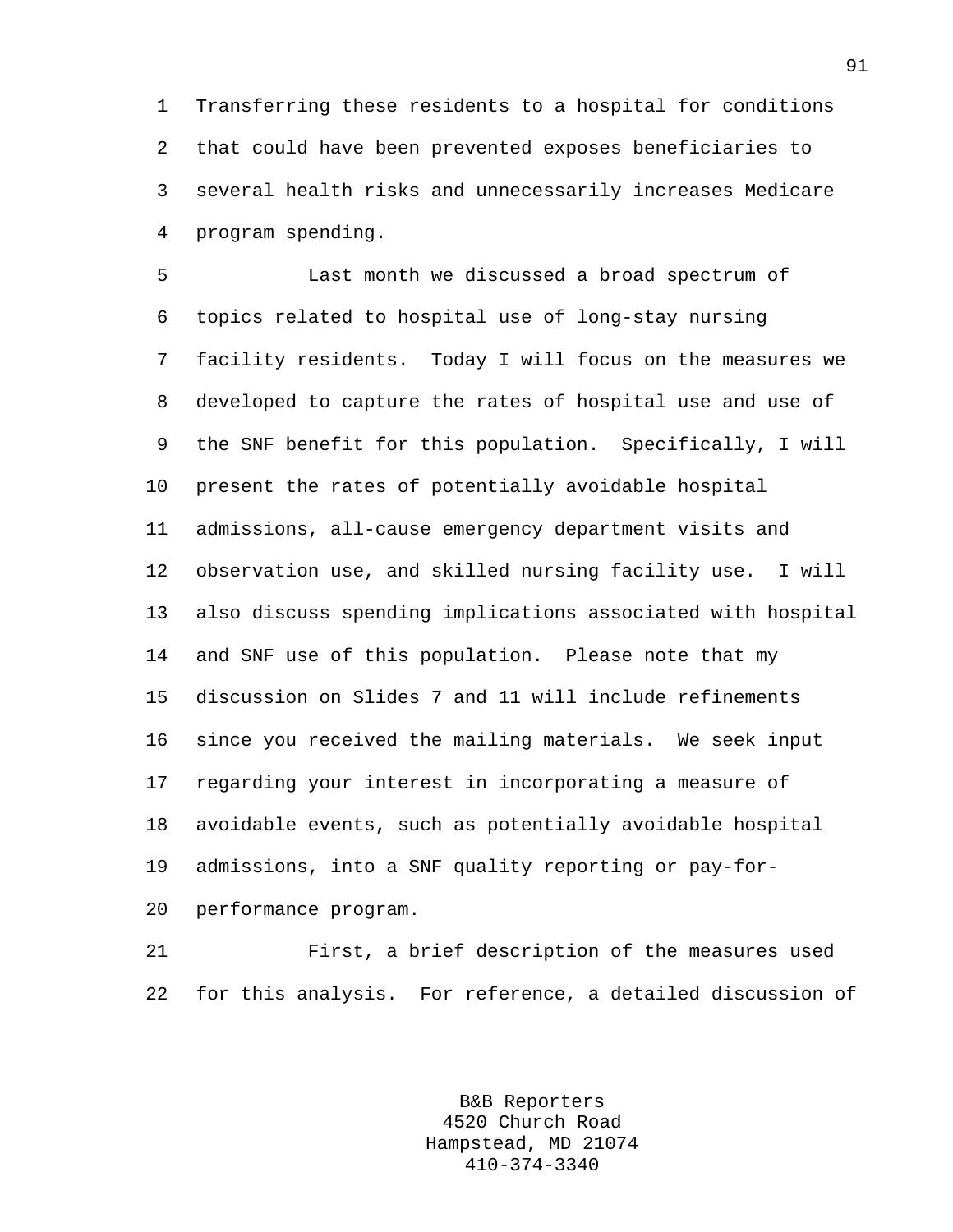1 these measures was included in the October mailing 2 materials.

3 We created a measure of potentially avoidable 4 hospital admissions based on 20 categories of conditions we 5 reasonably expect to be managed or prevented in a nursing 6 facility with high-quality care. I want to note that the 7 goal of this measure is not for nursing facilities to 8 become acute-care hospitals. Instead, facilities with high 9 rates of potentially avoidable hospital admissions could 10 adopt practices currently being conducted at facilities 11 with lower rates, including the increased use of physicians 12 and other health professionals and access to ancillary 13 services including on-site laboratory services and X-rays 14 which are available in about 80 percent of facilities. 15 It is important to keep in mind that included

16 conditions are considered "potentially avoidable," not 17 necessarily "always avoidable." Therefore, we do not 18 expect the rate of potentially avoidable hospital 19 admissions to be zero, even at facilities that provide the 20 highest quality of care.

21 Another dimension of hospital use is the 22 frequency of ED visits and observation stays. We created a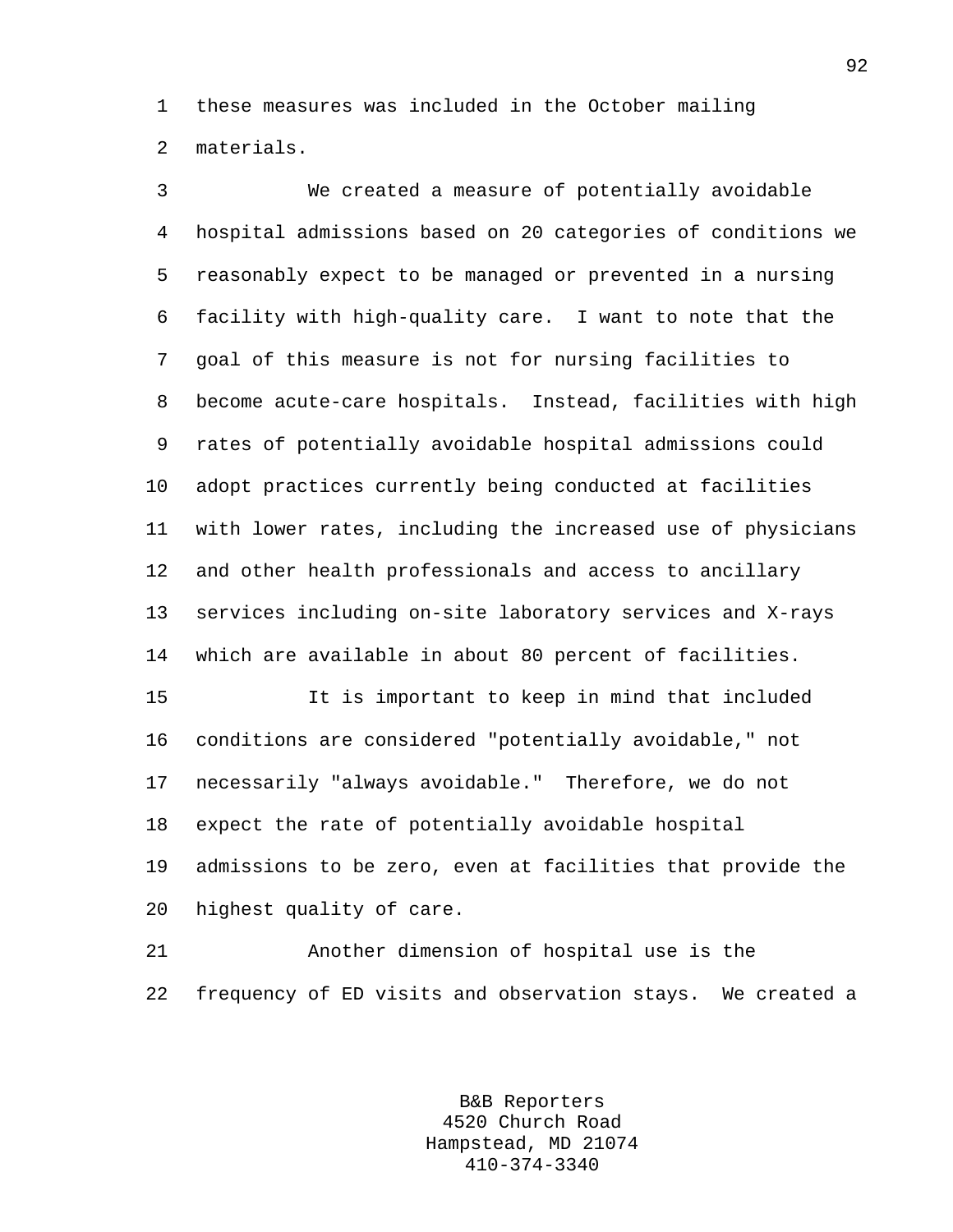1 combined measure of emergency department visits and 2 observation use to capture instances where a beneficiary 3 was transferred to a hospital for diagnosis or treatment 4 but not admitted as an inpatient. Some researchers contend 5 that services provided to long-stay nursing facility 6 residents in the emergency department could have been 7 prevented through timely access to on-site ancillary 8 services, and for this reason we included all ED visits and 9 observation stays in this measure for purposes of our 10 discussion today. We recognize, however, that the 11 Commission prefers measures where the provider has some 12 level of control and again stress that we do not expect the 13 rates of ED and observation use to be zero, even at the top 14 performing facilities.

15 Next we looked at two measures of SNF use to 16 detect whether some facilities are attempting to maximize 17 Medicare revenues. Facilities can increase Medicare 18 revenues from SNF use in two ways: increasing the number 19 of SNF days per stay and increasing the frequency of SNF 20 admissions. Facilities with a high number of SNF days 21 indicates that the long-term residents either used the SNF 22 benefit longer than average or more often than average.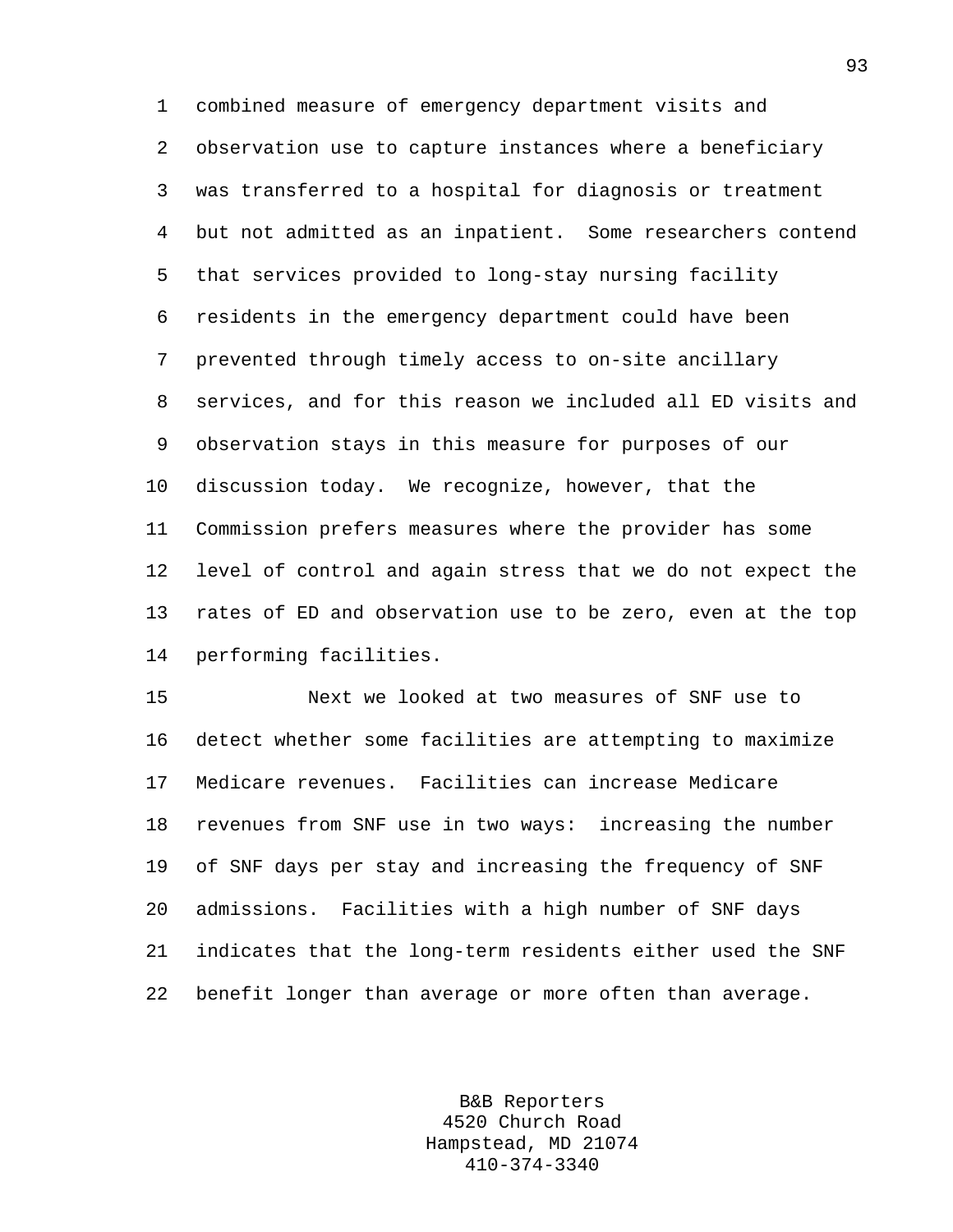1 Jack, last month you asked about a measure of SNF 2 use triggered by a hospital admission. For this, we 3 developed a second measure that focuses on the average 4 number of days between when a beneficiary was eligible to 5 trigger a new benefit period and the hospital stay that 6 triggers SNF use, or a measure of "gap" days. Facilities 7 with a high rate of gap days indicates more frequent use of 8 the SNF benefit. Our regression model for this measure was 9 unable to explain the variation across facilities, with a 10 calculated r-squared close to zero; therefore, we are not 11 providing any detailed analysis for this measure.

12 We risk-adjusted each facility's rate based on 13 its mix of resident characteristics including conditions, 14 function, and comorbid diseases. Consistent with our past 15 approaches, we did not include socioeconomic status out of 16 concern that adjusting for SES might mask the quality of 17 care provided to poor patients. The Commission is, 18 however, concerned about the fairness to providers. Thus, 19 for purposes of payment policy, the Commission has 20 previously stratified providers by SES to make comparisons 21 fair across providers.

22 We found that beneficiaries identified as long-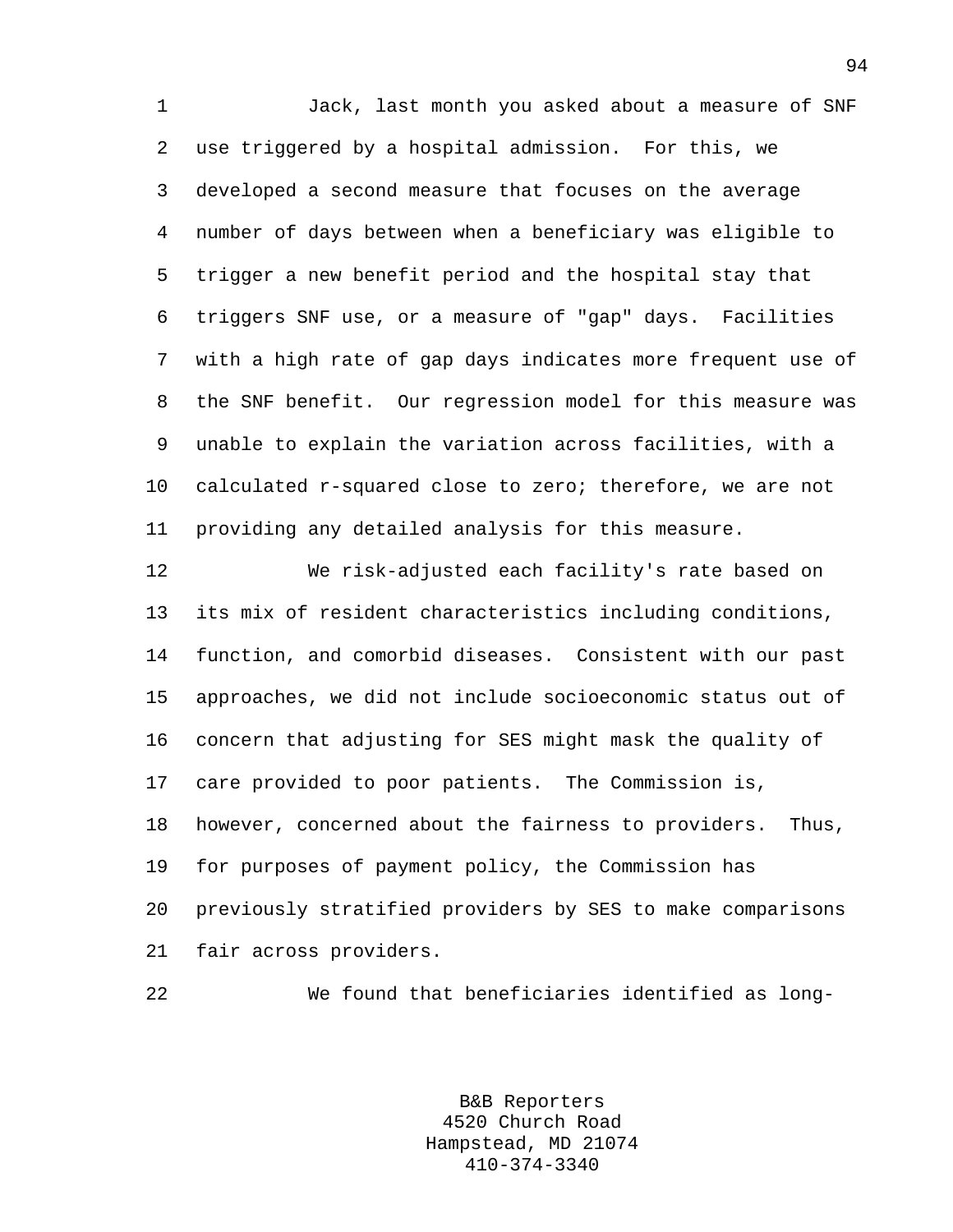1 stay residents in nursing facilities had just over 200,000 2 potentially avoidable hospital admissions in 2014. This 3 represents about 46 percent of all hospital admissions for 4 this population. We found that long-stay nursing facility 5 beneficiaries had about 500,000 ED visits or observation 6 stays per year and used about 20 million days of SNF care 7 annually. These 20 million days of SNF care represents 8 about 400,000 stays.

9 On average, the risk-adjusted rate of potentially 10 avoidable hospital admissions of long-stay nursing facility 11 residents equaled 0.8 per 1,000 long-stay beneficiary days. 12 We found wide variation across facilities. For example, 13 the lowest performing facilities -- those with the highest 14 rates of potentially avoidable hospital admissions -- had 15 rates three times higher than the best performing 16 facilities. To provide a sense of what a potentially 17 avoidable hospital admission rate means, the average 100- 18 bed facility with a rate 0.8 would have about 20 19 potentially avoidable hospital admissions per year. A 20 facility at or above the 90th percentile would have over 30 21 potentially avoidable hospital admissions per year. 22 We also found wide variation across the measures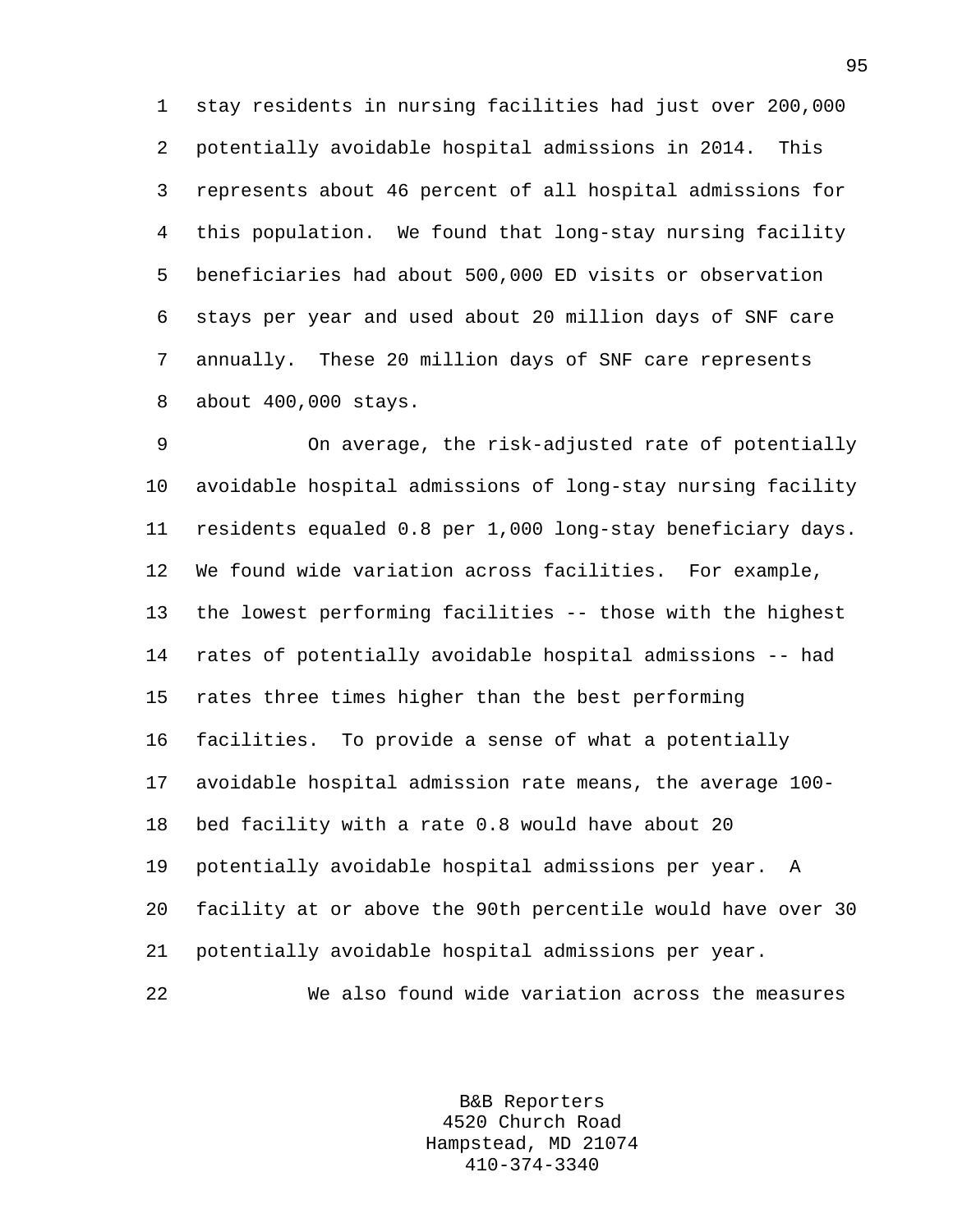1 of ED visits and observation use and SNF days. For 2 example, the rates of ED visits and observation stays for 3 the worst performing facilities were almost four times the 4 rates of the best performing facilities. This variation 5 was even more extreme across the measure of SNF days where 6 the rates of the worst performing facilities were ten times 7 higher than the rates of the best performing facilities.

8 Using an r-squared, we tested our models to 9 determine how well they explained variation in rates across 10 each of the measures. We found that the percent of 11 variation in rates explained by our risk-adjustment model 12 for potentially avoidable hospital admission was about 30 13 percent. The calculated r-squareds for the other measures 14 were less than 20 percent.

15 Given the volume of cases, strength of the model, 16 and similarities of characteristics across the measures, 17 the rest of this presentation will focus on the measure of 18 potentially avoidable hospital admissions.

19 We found minimal differences in the rates of 20 potentially avoidable hospital admissions across our usual 21 categories of stratification. Instead, we compared 22 characteristics of facilities in the best and worst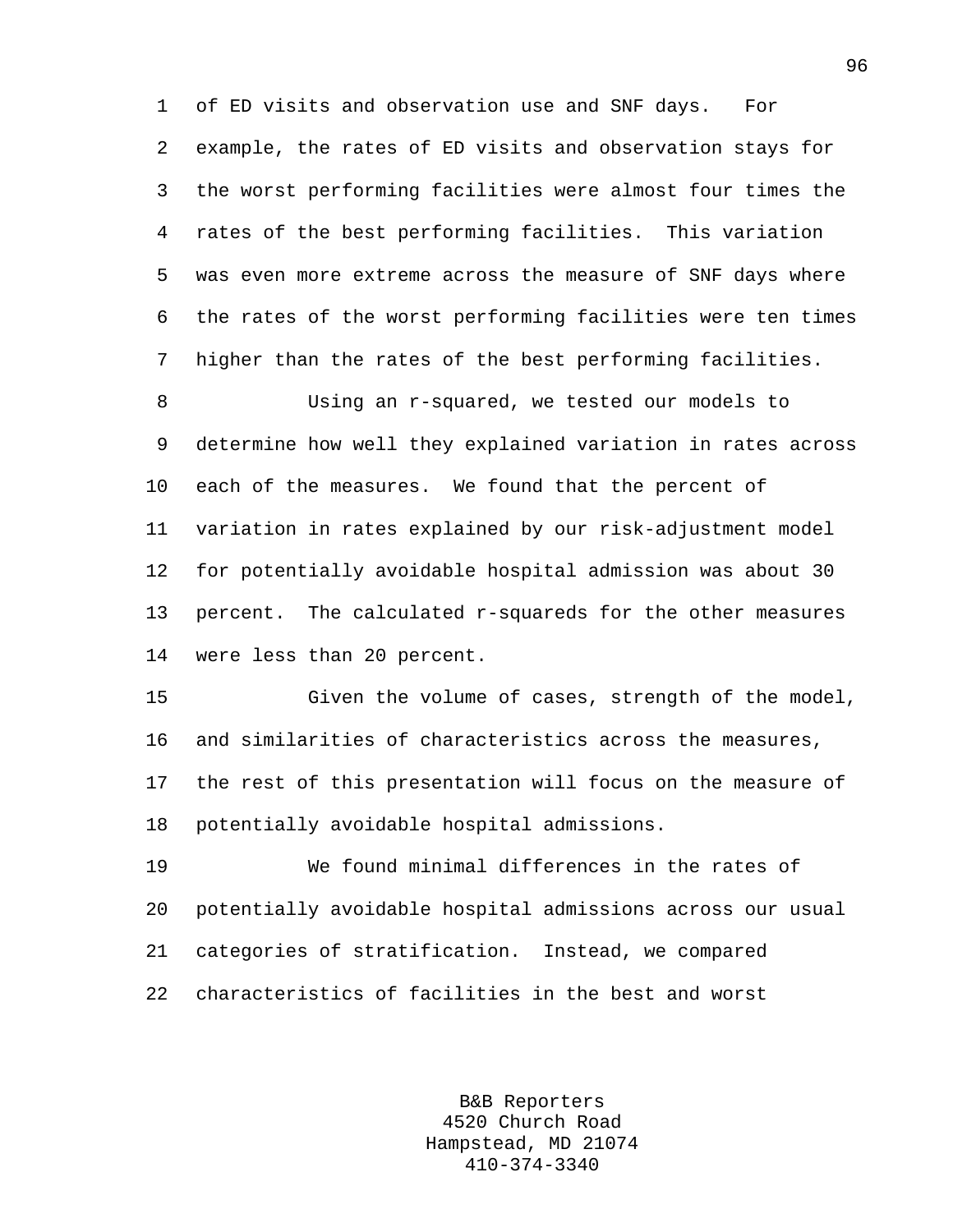1 performing deciles. We found that a disproportionate share 2 of urban facilities had rates in the best performing 3 decile, while a disproportionate share of rural facilities 4 had rates in the worst performing decile. We also found 5 that facilities with 100 or fewer beds were more likely to 6 have potentially avoidable hospital admission rates in the 7 worst performing decile.

8 We did find that several facility characteristics 9 affected the potentially avoidable hospital admission rate, 10 even if the effects were small. Facilities with the 11 highest portion of hospice days or access to on-site X-ray 12 services had lower rates of potentially avoidable hospital 13 use, while facilities with the highest use of licensed 14 practical nurses and the lowest frequency of visits from 15 physicians or other health professionals had higher rates 16 of hospital use.

17 Given the lack of variation in the facility-level 18 rates across our typical categories of stratification, we 19 considered stratifying the rates based on state as a proxy 20 for numerous state-level policies that could be 21 contributing to the rates of potentially avoidable hospital 22 admission. We found two-fold differences across the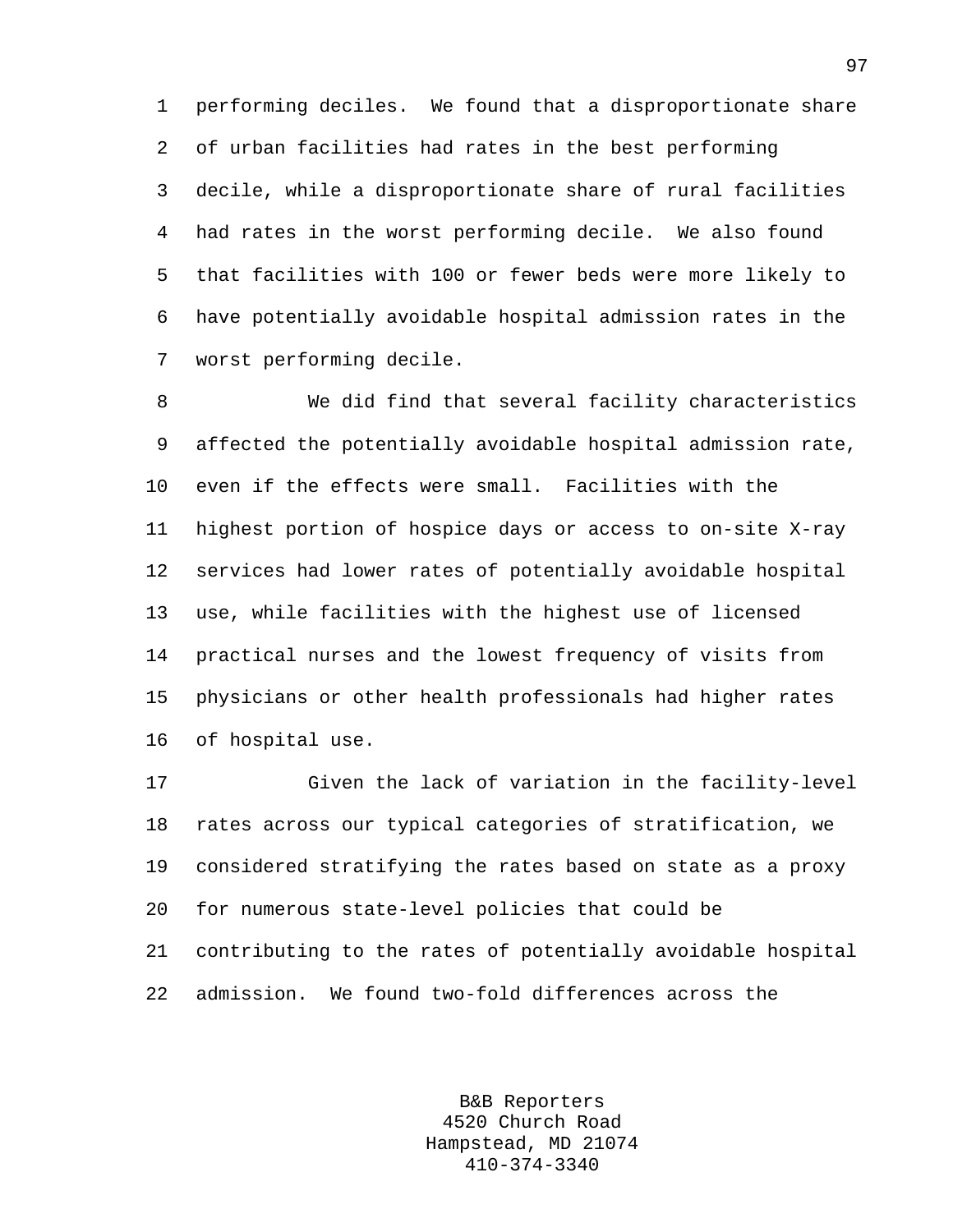1 average rates of potentially avoidable hospital admissions 2 and three-fold differences across the rates of ED visits 3 and observation stays and SNF use. Many factors may 4 contribute to this state-level variation including staff 5 requirements, culture regarding end-of-life care, and other 6 state-level policies. These state-level characteristics 7 may work in opposite directions, and since we did not test 8 each of these variables independently in the models, we do 9 not know the degree that each one contributes to the 10 state's average rates.

11 We found just over 200,000 potentially avoidable 12 hospital admissions per year for this population, and we 13 roughly estimate that these hospital admissions cost about 14 \$1.4 billion in 2014. This estimate excludes any 15 additional spending on SNF care following a hospitalization 16 or clinician billing during the hospital admission. Using 17 aggregate data, we estimate that physicians and other 18 health professionals bill about \$200 million annually to 19 care for long-stay nursing facility beneficiaries during a 20 potentially avoidable hospital stay.

21 Brian, last month you ask about the financial 22 incentives nursing facilities have to transfer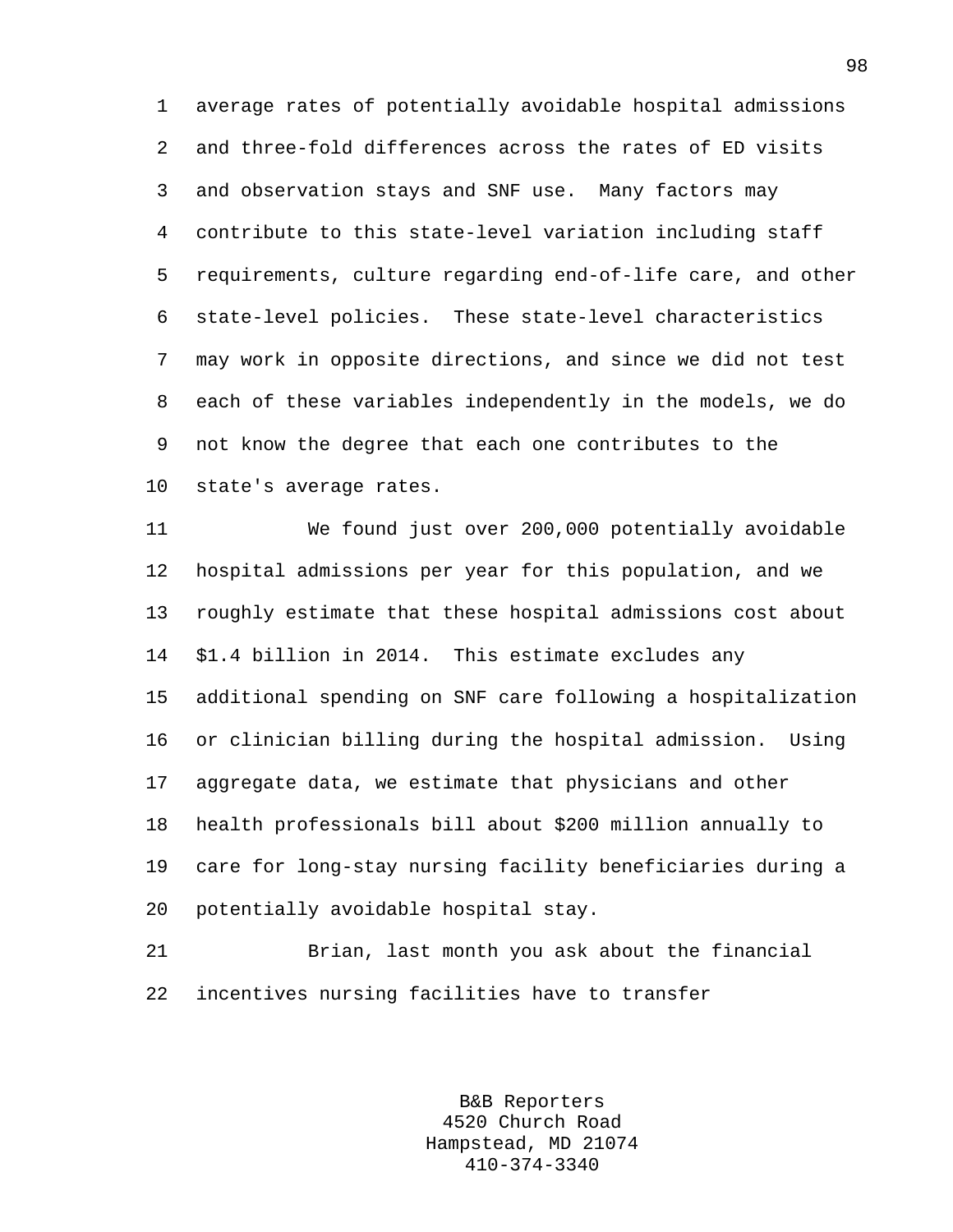1 beneficiaries to a hospital for treatment. If we consider 2 the post-acute care SNF stays for this population, it would 3 not be unreasonable to expect between \$2 and \$3 billion in 4 SNF spending associated with potentially avoidable hospital 5 admissions each year, given that the average Medicare 6 payment per SNF stay exceeds \$18,500. This \$2 to \$3 7 billion represents between 7 and 10 percent of all SNF 8 spending.

9 We estimate just under 500,000 combined ED visits 10 and observation stays in 2014 which totaled about \$300 11 million in spending. This means that spending on hospital 12 use for potentially avoidable hospital admissions, ED 13 visits, and observation stays totaled about \$1.7 billion 14 for long-stay nursing facilities in 2014.

15 We are interested in the Commission's feedback 16 regarding the measures we presented today and input 17 regarding future use of these measures. Improving the 18 quality of care provided to Medicare beneficiaries residing 19 in nursing facilities aligns with the Commission's desire 20 to move toward population-based outcomes measures. To the 21 extent that potentially avoidable hospital admissions 22 occur, the Medicare program is responsible for that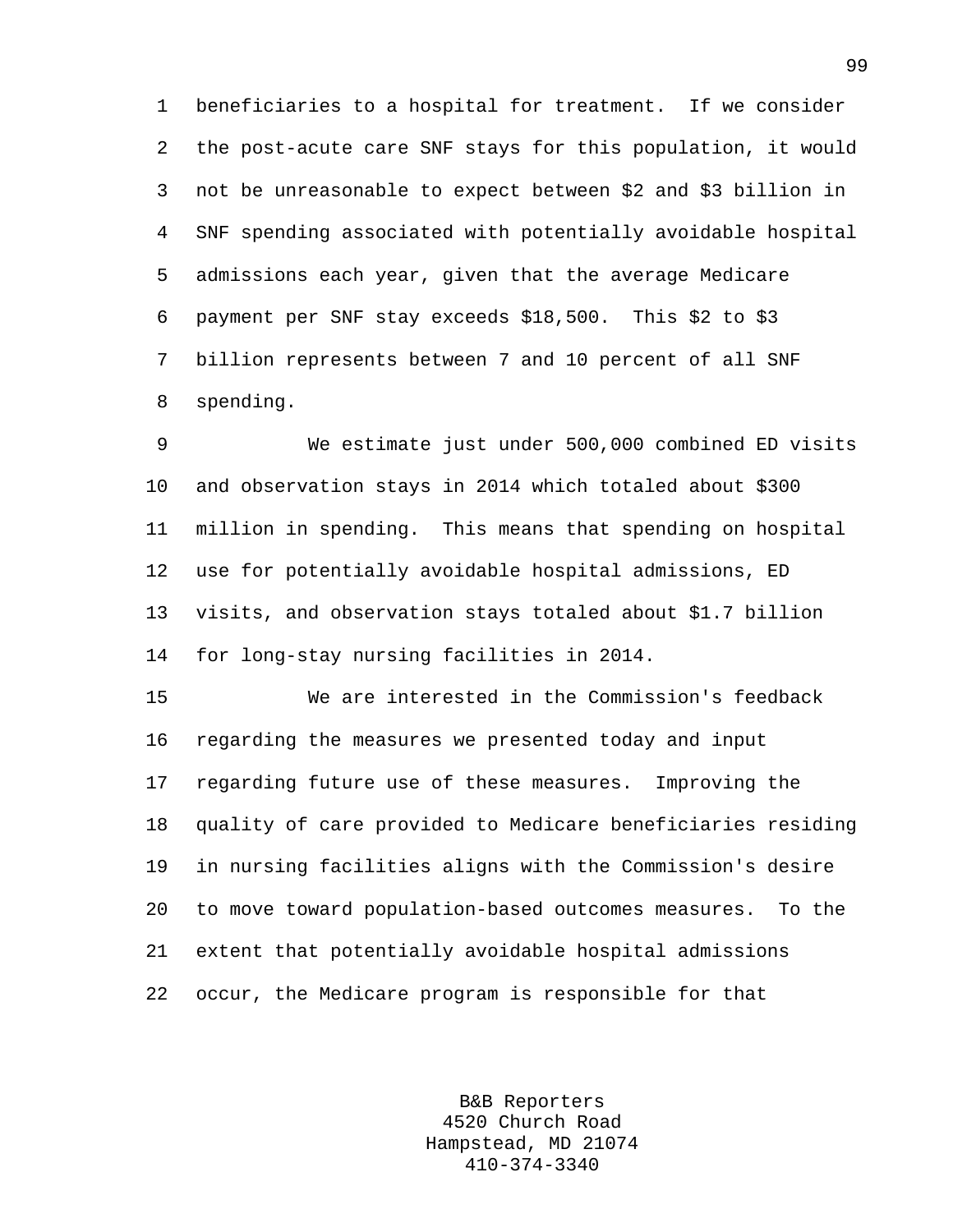1 spending. Because we are focused on the Medicare 2 population and most nursing facilities provide care to both 3 short-term post-acute-care beneficiaries using the SNF 4 benefit and long-stay nursing facility residents, we could 5 consider incorporating the measures we developed for the 6 long-stay nursing facility residents into two existing 7 vehicles used by the Medicare program.

8 First, facilities are required to report on 9 measures for the SNF quality reporting program. These 10 measures are published on the Nursing Home Compare website, 11 and more than half are targeted to the long-stay resident 12 population.

13 Second, Congress enacted a SNF value-based 14 purchasing program as part of the Protecting Access to 15 Medicare Act of 2014. Congress designed the SNF VBP 16 program to use a measure of SNF readmissions. Facilities 17 will begin publicly reporting an all-cause, all-condition 18 measure beginning in October of 2017, and the payment 19 adjustments as part of the VBP program will begin in 20 October of 2018. Adding other measures to the SNF VBP 21 program would require congressional action.

22 We seek input regarding your interest in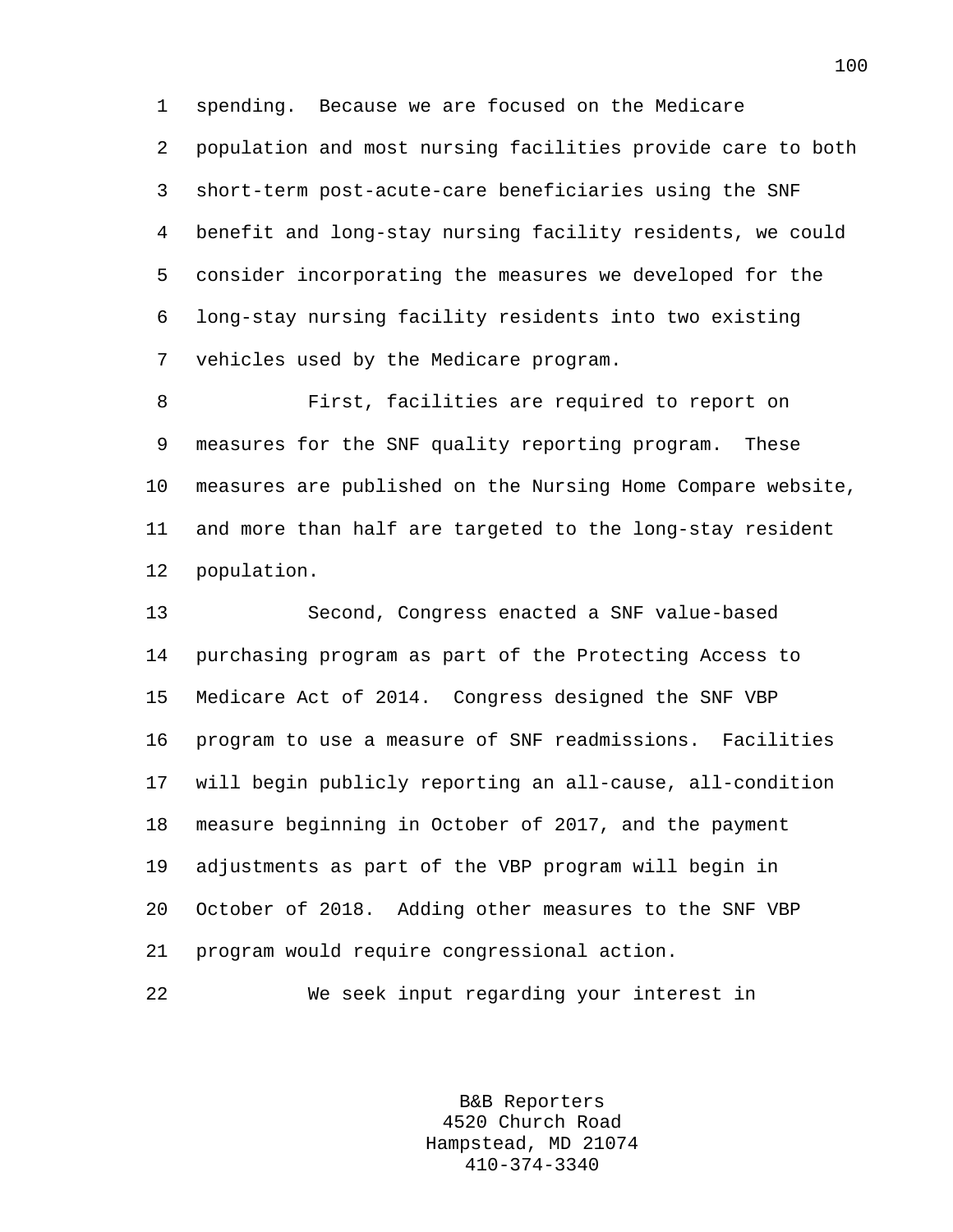1 incorporating a measure or measures we developed, such as 2 the potentially avoidable hospital admissions, into the 3 current SNF quality reporting program, value-based 4 purchasing program, or other suggestions you would like us 5 to pursue moving forward. And with that I turn it back to 6 Jay.

7 DR. CROSSON: Thank you, Stephanie. Very clear. 8 Thank you to Brian for your question last month. I guess 9 \$2 to \$3 billion seems like real money. So I guess there's 10 something here. Let's start with clarifying questions.

11 MR. GRADISON: It sounds that some of the problem 12 here may -- I stress the word "may" -- be a result of some 13 of the SNFs not having a sufficient -- or making sufficient 14 use of somewhat more highly trained staff than they are 15 doing right now, for example, the number of hours from MDs 16 and the level of training of the nurses. Have you made any 17 estimate of the increased cost to the SNFs if that is a 18 factor that could help to improve performance, the 19 increased cost to the SNFs of improving their performance, 20 and what impact that might have on the costs over time on 21 the cost reimbursement to SNFs under the present payment 22 system?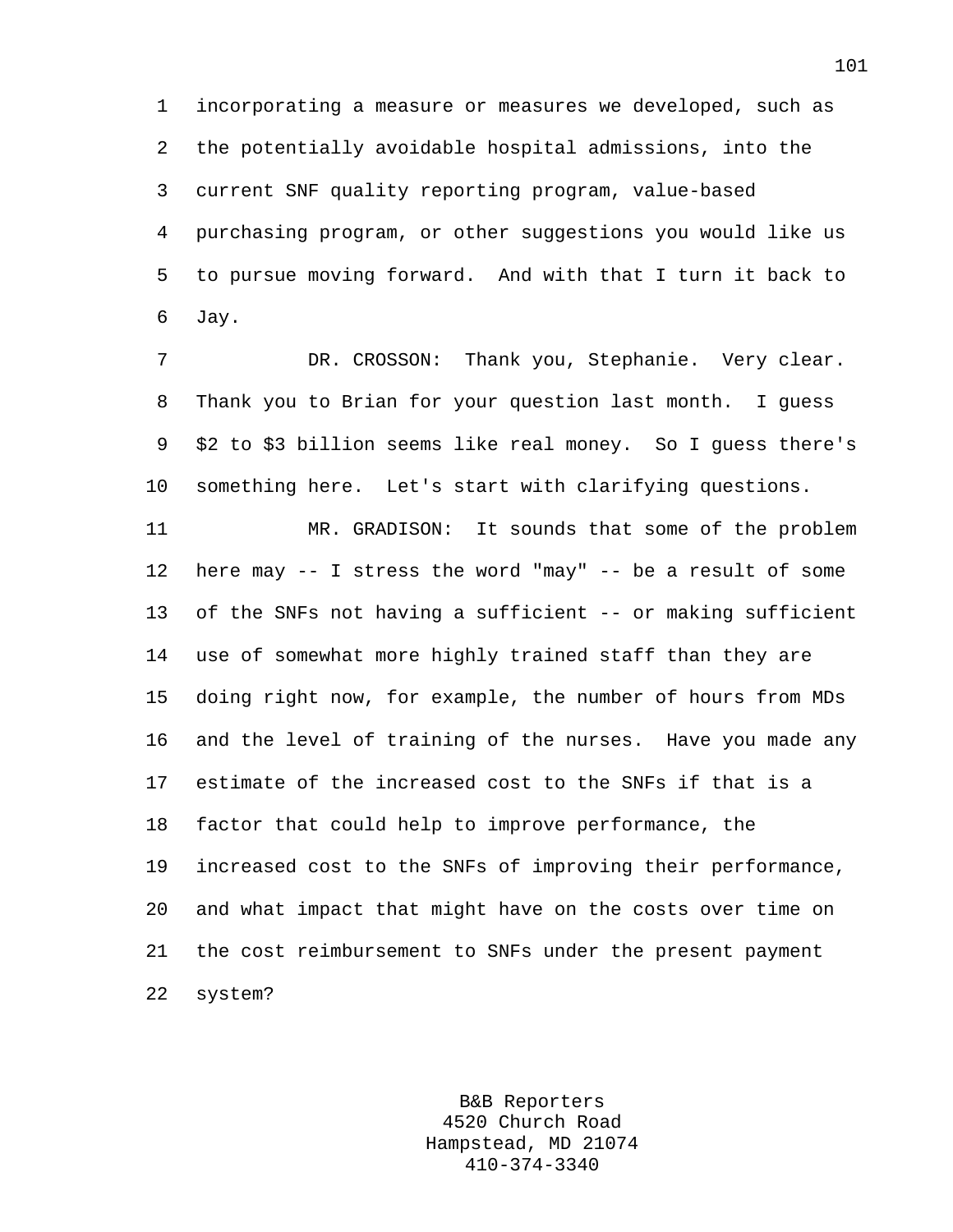1 MS. CAMERON: We have not looked at the impact of 2 additional nursing staff on the nursing facilities' bottom 3 line or in terms of how they would pay for that. When 4 physicians or other health professionals, including nurse 5 practitioners, visit a patient in a nursing facility, they 6 bill for that separately. That doesn't fall under the SNF 7 consolidated billing.

8 We also did not include an estimate of any added 9 cost for additional physician visits or visits from other 10 health professionals from the Medicare program's 11 perspective.

12 DR. MILLER: The only thing I would just 13 interject in this, you pitched all of your comments from a 14 SNF point of view, and I know the facilities, both the SNF 15 and a nursing facility -- but then, you know, you could be 16 talking about the SNF population and the SNF bottom line as 17 it's paid for through Medicare, or you could be talking 18 about the nursing facility bottom line, which would then 19 kind of start to move you into the Medicaid world. So I 20 just wanted to make sure that you had that distinction in 21 your mind.

22 MR. GRADISON: Well, I mean, I'm sure the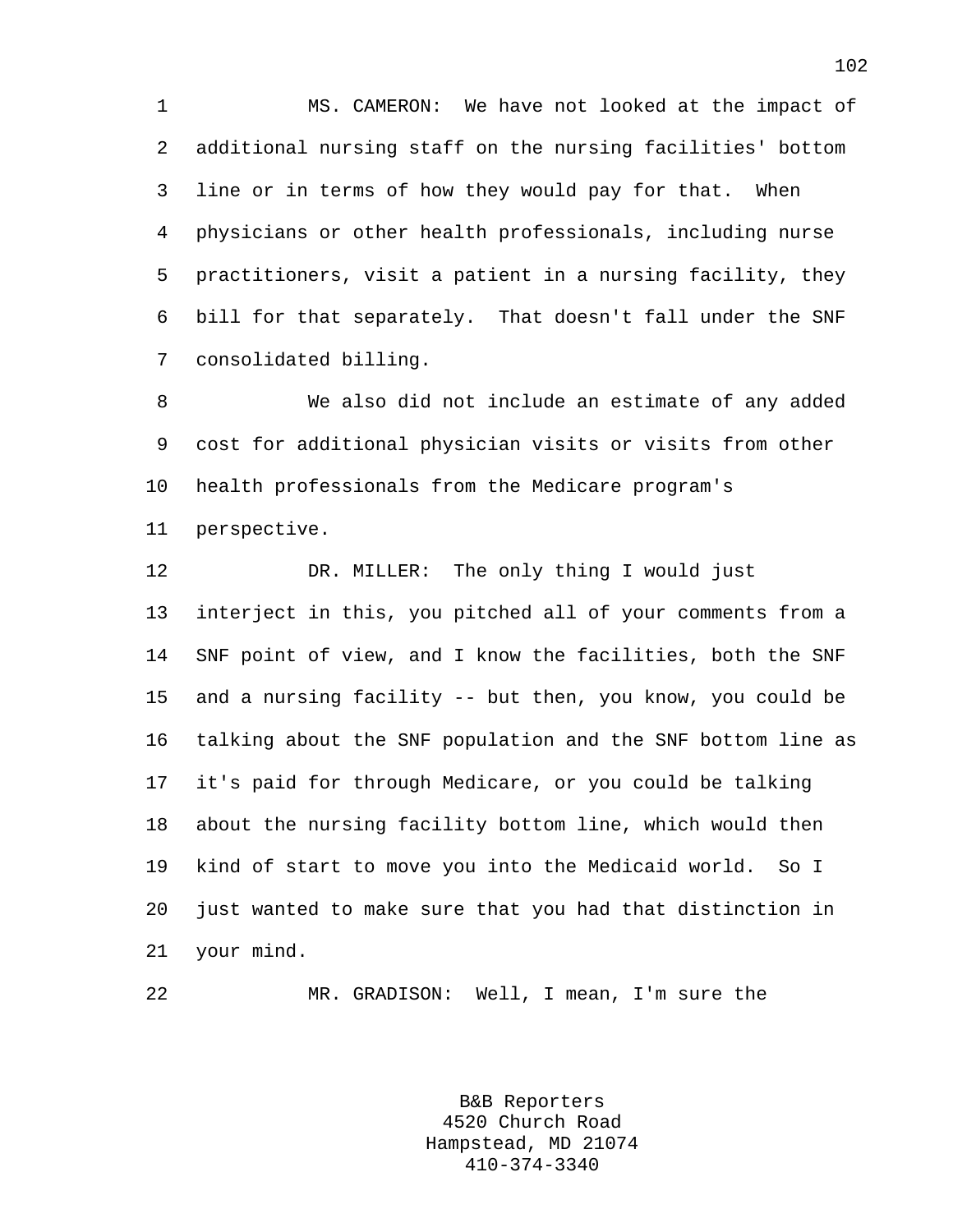1 discussion from others will get into this, but I'm trying 2 to understand why is there this 2:1 or 3:1 ratio, and 3 possibly it has to do with the training and skill set of 4 the people doing the work or the frequency -- or, you know, 5 the staff ratios or something of that kind. And so all I 6 was really trying to say is it may be that there are extra 7 costs that would have to be incurred within the system in 8 order to reduce the hospital readmission rate to an 9 acceptable level. I'm just kind of curious what that 10 tradeoff might be. 11 DR. CHRISTIANSON: So for clarifying questions, 12 we'll come around this way. 13 DR. HALL: This is going to be a valuable 14 contribution. I'm worried about the term "potentially 15 avoidable." That opens up a huge snake pit here. In the - 16 - am I pronouncing it right, Providigm? What is the 17 company you used to -- 18 MS. CAMERON: Providigm. 19 DR. HALL: Providigm. Is there a little more 20 granularity available in terms of what these potentially 21 avoidable admissions are, just categorization by type of 22 disease or something? I think we really need to see that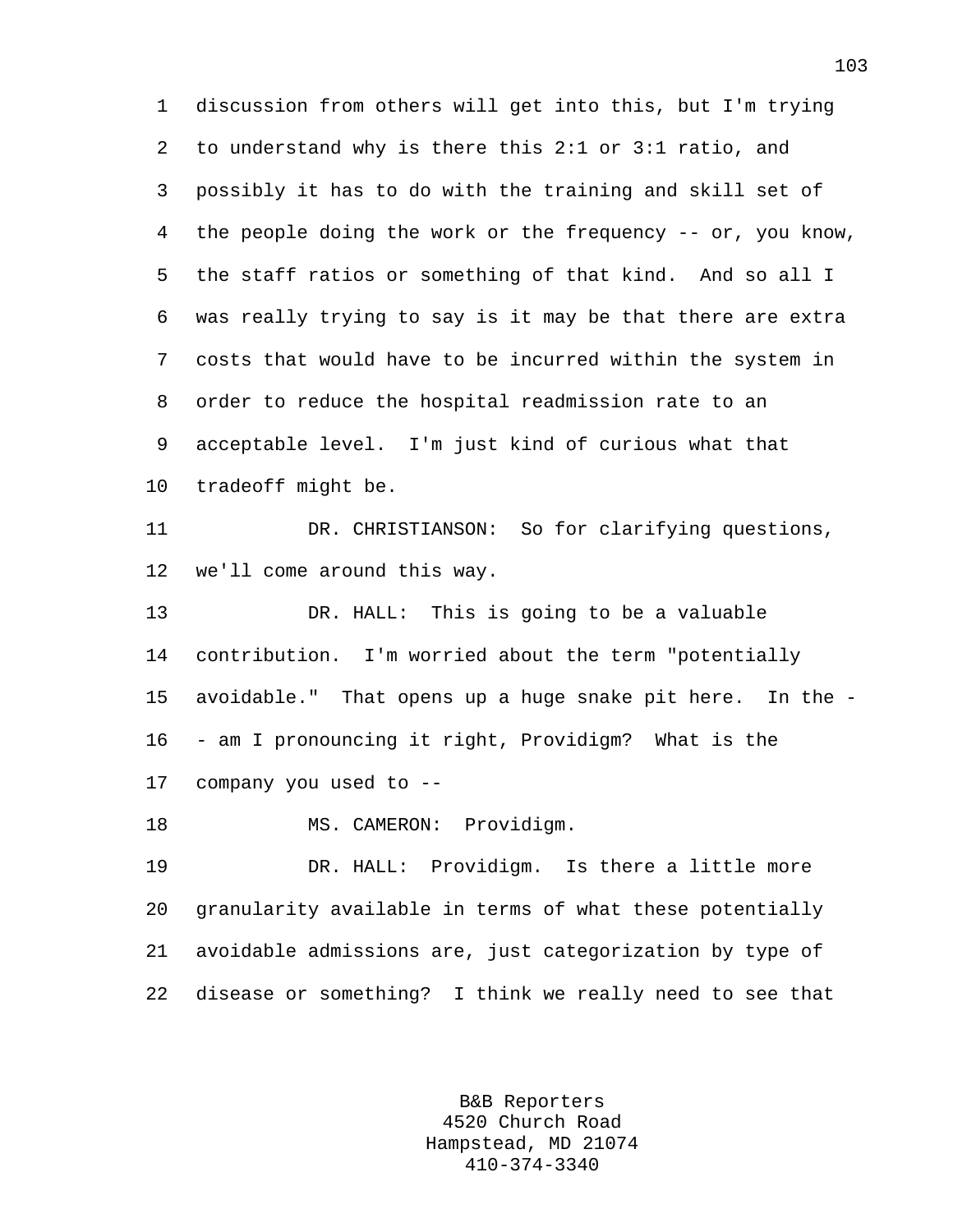1 in order to know whether we've got the right mousetrap here 2 to catch the rats in the system.

3 MS. CAMERON: Absolutely. So in the appendix to 4 the mailing materials, I did provide the broad -- the 5 categories of conditions that were included in potentially 6 avoidable. If you're interested, I do also have the ICD-9 7 codes, if you're interested in providing that.

8 DR. HALL: That's what I'm thinking about, yeah. 9 MS. CAMERON: Absolutely.

10 MS. THOMPSON: Stephanie, thank you. Do you know 11 or can we determine what's the variation state by state in 12 terms of staffing requirements for nursing facilities and 13 SNFs? Because I'm just wondering what's the variability in 14 terms of LPN versus an RN 24 hours, et cetera.

15 MS. CAMERON: So I don't have any state-level 16 minimum staffing requirements. You know, as you're well 17 aware, there are 50 states plus D.C., and they all have 18 different state-level policies. And even for a state-level 19 policy one might consider as simple and straightforward, 20 for example, the bed hold policy, it's really not because 21 they're very nuanced in terms of who it applies to, for how 22 long, what's the payment rate for those days. So it's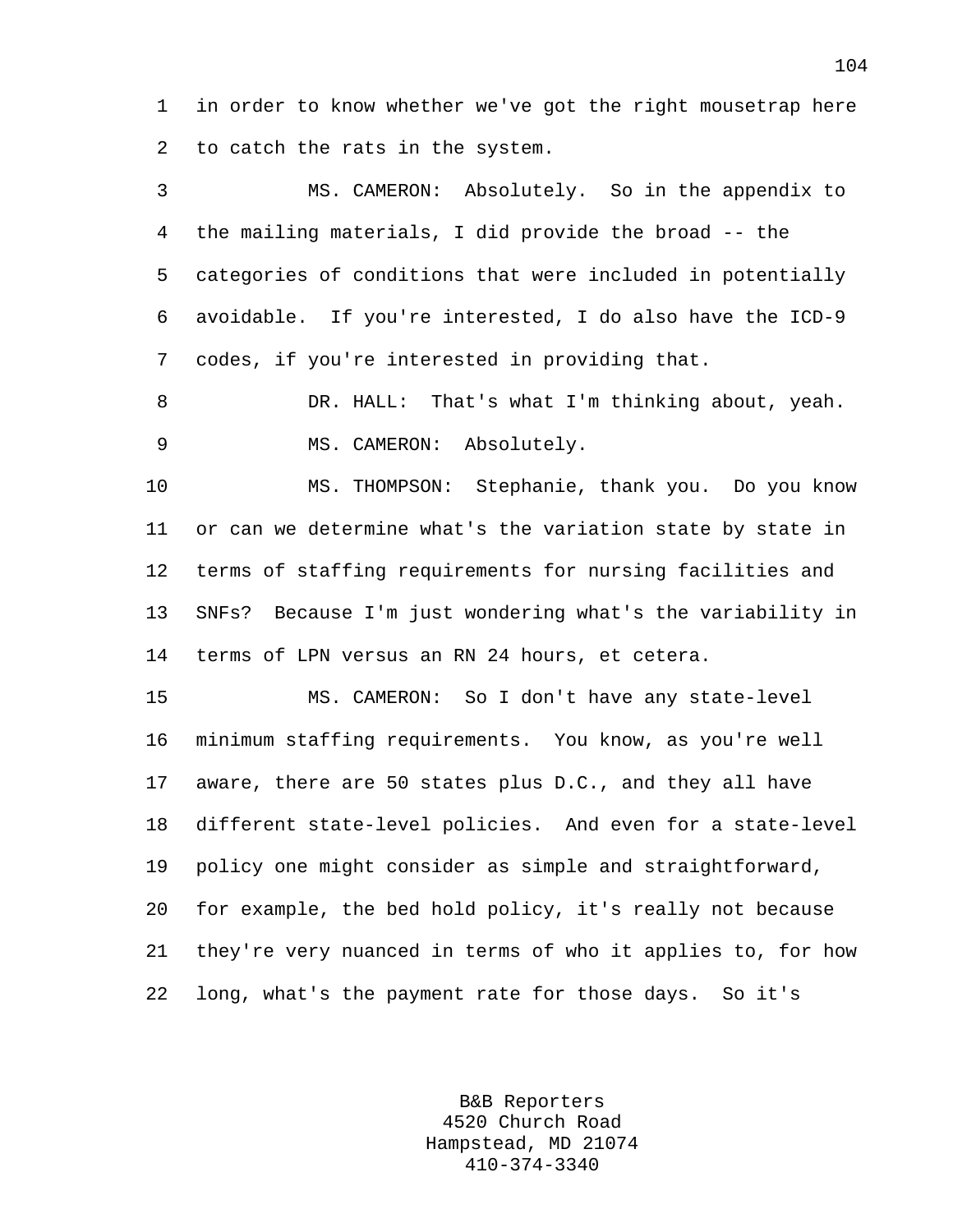1 quite a bit of work doing this state-level piece.

2 That said, you know, I think depending on what 3 direction we take today, we could consider that for the 4 future. But for this presentation, I don't have that 5 information.

6 DR. GINSBURG: I'm not sure if this is a 7 clarifying question or a very substantive question, so let 8 me just raise it, and you can just do the clarification 9 first.

10 You know, what struck me is that this is about 11 long-stay facility patients and the costs they impose on 12 the Medicare program when they're hospitalized or go to the 13 ED more than they should. But Medicare doesn't have any 14 tools to really get at the long-stay facilities because 15 it's not paying them. In a sense, it only gets in if the 16 patient happens to be in a SNF and the SNF is perhaps in 17 the same organization as a long-stay; maybe something could 18 be done. But, you know, I wonder if this is something 19 where we should really be thinking about how to engage the 20 Medicaid programs into their doing value-based purchasing 21 for long-stay facilities where the costs imposed on 22 Medicare are particularly large criteria.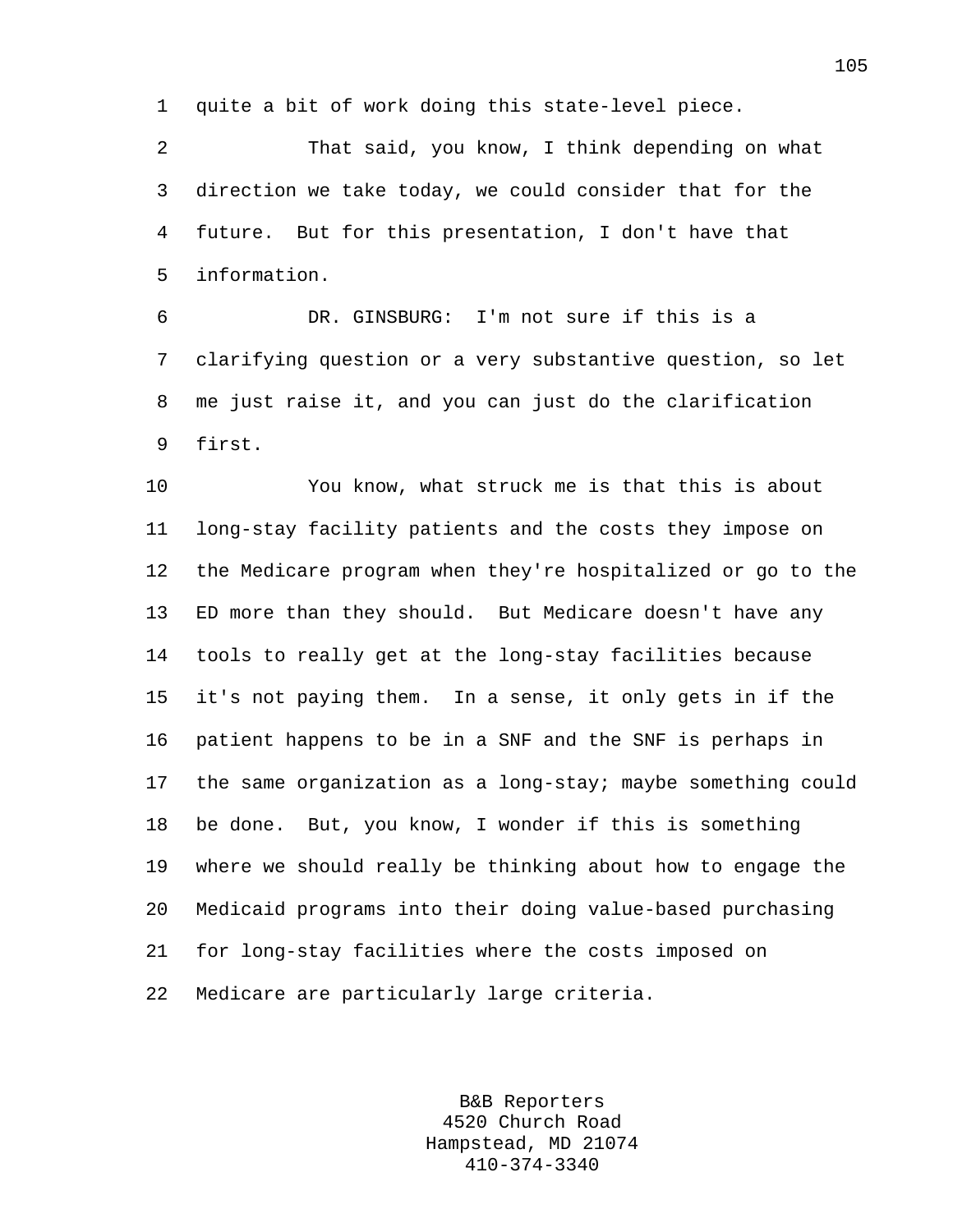1 MS. WANG: You touched on this, Stephanie. Is 2 there a way to see, in the states that had the higher 3 ratios of inpatient admissions and then, you know, 4 retriggering the SNF benefit to bed hold policies of any 5 type? I understand that there are a lot of nuances 6 underneath it, but just as a first cut. Because just, for 7 example, Paul, in response to the question that you raised 8 -- because this is really the confusing part, right, 9 because Medicaid programs have different requirements, and 10 they have different payment rates, and, you know, all of 11 the rest, but in terms of the tools that Medicare has, 12 those are two of them.

13 But, you know, another one -- I'm just making 14 this up on the spot -- is that if there was -- if we did 15 feel that there was a pernicious interaction in states that 16 somehow the Medicaid bed hold policy was creating a higher 17 rate of, you know, potentially avoidable admissions that 18 retriggered the SNF benefit, maybe Medicare should pay less 19 for the SNF stay in those states that had those policies. 20 I mean, it's a very indirect way of getting there. But to 21 you point, that that's what Medicare has control over. It 22 doesn't have control over what Medicaid pays.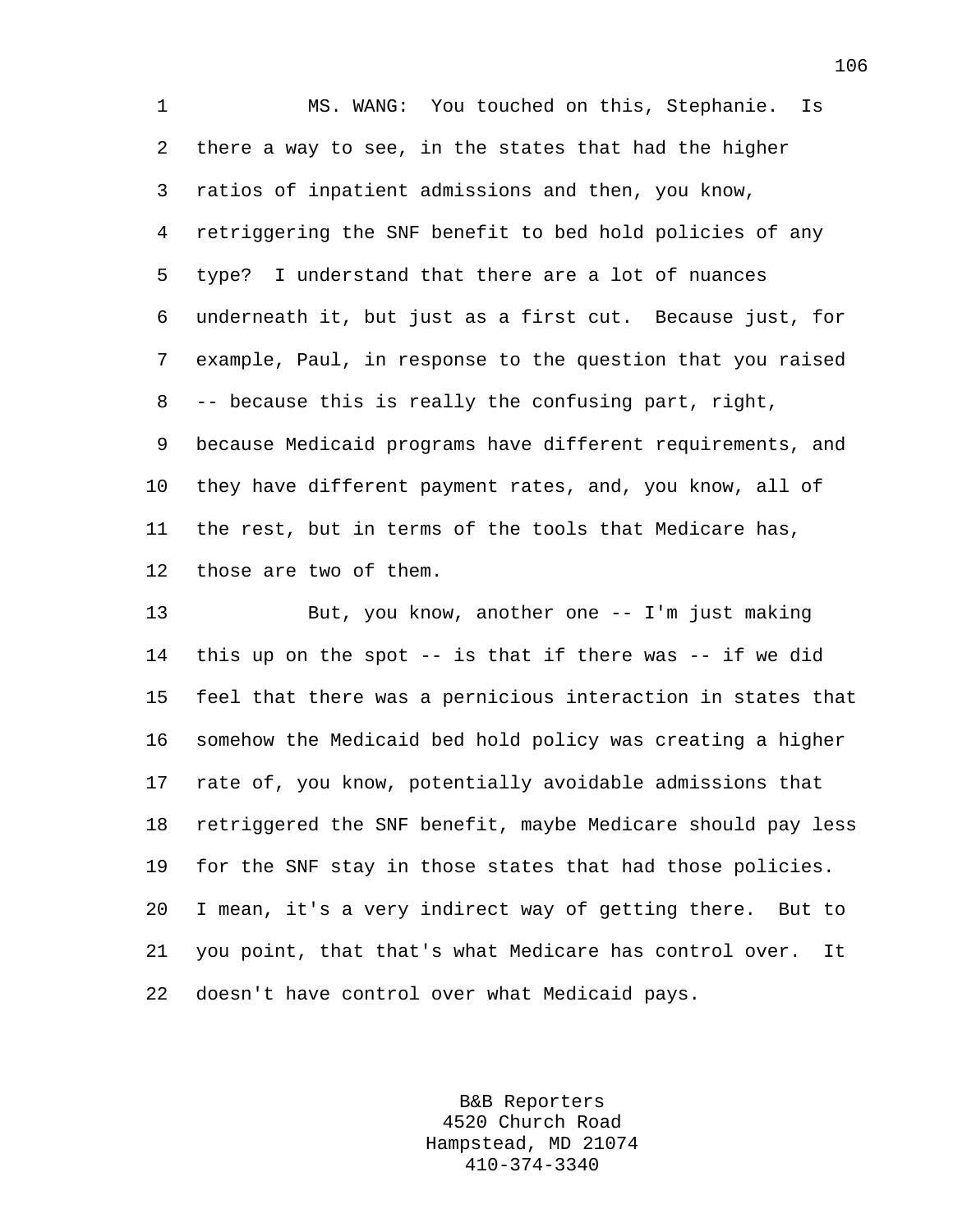1 MS. CAMERON: So there's quite a bit of 2 literature about bed hold policies and whether it's 3 readmissions for the SNF population or admissions for the 4 long stay population. David Grabowski has done quite a bit 5 of research in this area, and has found statistically 6 significant effects of state bed hold policies relative to 7 the rates that I mentioned.

8 I did a very brief analysis -- and again, it was 9 a very top-level of classifying states into yes or no bed 10 hold policies, and I caution that for reasons I just 11 mentioned, and I think you would probably agree with New 12 York, maybe on paper there is a policy. But there was a 13 policy that has been fading out, and I think at the time of 14 this data it might have still been in play. But they are - 15 - they vary very much.

16 But I did briefly look, and I did note that if 17 you look at kind of the states with the highest level of 18 hospital admissions, more of them had a bed hold policy 19 than the states in the lower levels. So we did see what 20 has been shown in the literature, and again, I caution it 21 was not a -- you know, we did not build it into the model, 22 but at first glance there was a trend there.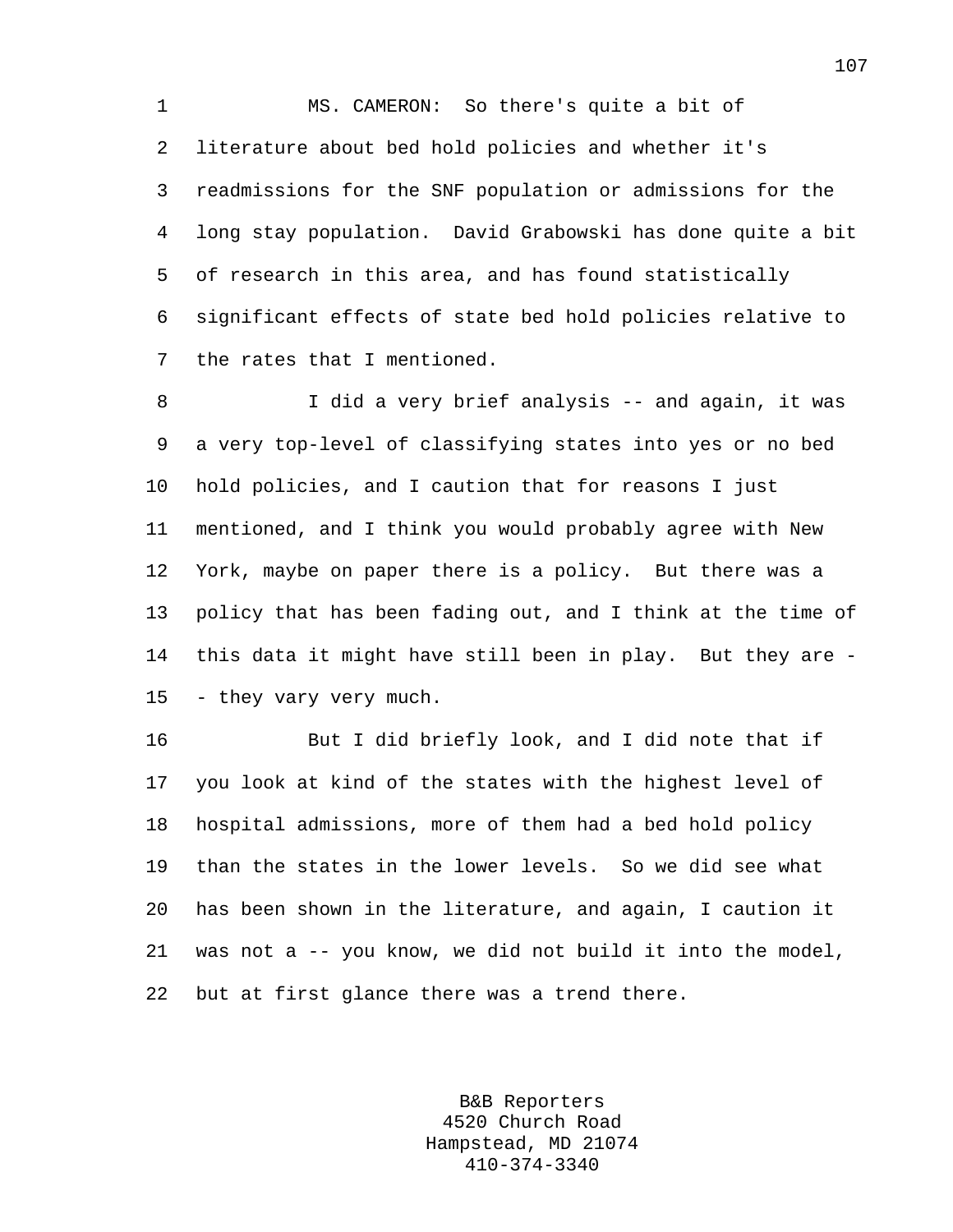1 DR. CROSSON: Clarifying questions going around. 2 Brian?

3 DR. DeBUSK: First of all, thank you for the 4 presentation.

5 Could you speak specifically to -- and I know 6 Bill touched on this, but for some reason I can't resist a 7 snake -- could you speak specifically to the incremental 8 value of using the avoidable inpatient, or the admission, 9 versus using an all-cause admission indicator? What's the 10 incremental value, number one, in this situation, and then 11 what are the tradeoffs between using a more broad process 12 measure versus something more specific to nursing and 13 facilities?

14 MS. CAMERON: Sure. So we built this model based 15 on underlying conditions. We defined potentially avoidable 16 based on a series of underlying conditions, and I think, 17 you know, one could agree that there are likely going to be 18 admissions in that potentially avoidable category that are 19 not, in fact, potentially avoidable, and there are likely 20 going to be potentially avoidable admissions that we didn't 21 capture by this measure. I think, historically, the 22 Commission has preferred measures that tend to be more in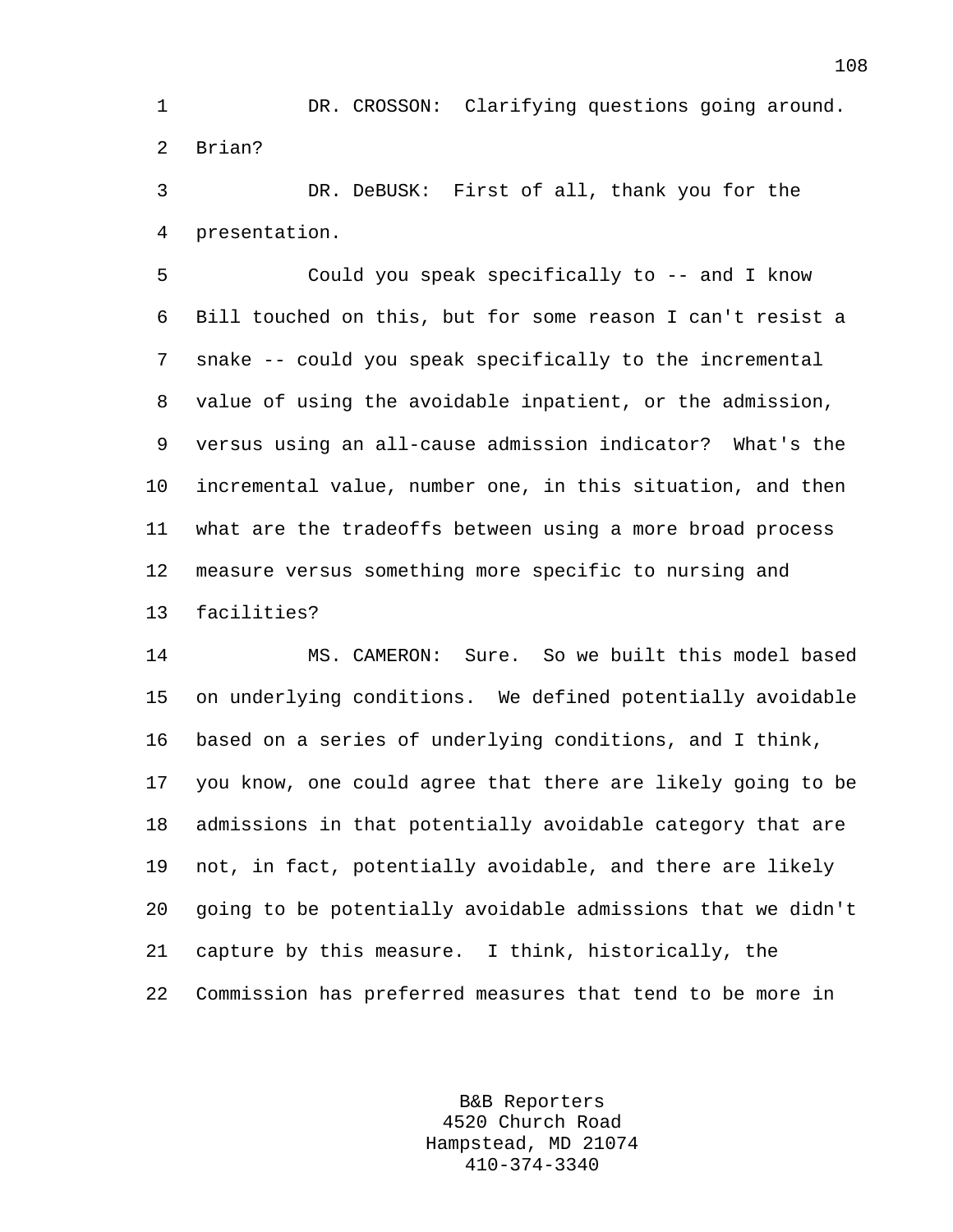1 the provider's control, and we have tended toward

2 potentially avoidable for that reason.

3 In this instance, when we looked at the all-cause 4 measures, when I compared the facilities with rates at the 5 10th percentile compared to those at the 90th, there was 6 about a two-fold difference -- that's all-cause two-fold 7 difference. But when we looked at the potentially 8 avoidable, there was a three-fold difference. And to me 9 that suggests that there is -- because there is more 10 variation, there can be likely more control over those 11 admissions.

12 The Commission has also done other work in the 13 hospital realm, looking at hospitals readmissions, and 14 found that following the implementation of the hospital 15 readmission program the rates of those considered 16 potentially avoidable did go down faster than kind of all-17 cause.

18 DR. GINSBURG: Can I follow up on that? 19 DR. CROSSON: Yeah. I was going to do it too. 20 So, admittedly, Brian, there's also a -- in addition to, 21 you know, potential financial differences, an topics piece 22 here, which is, you know, it's more understandable to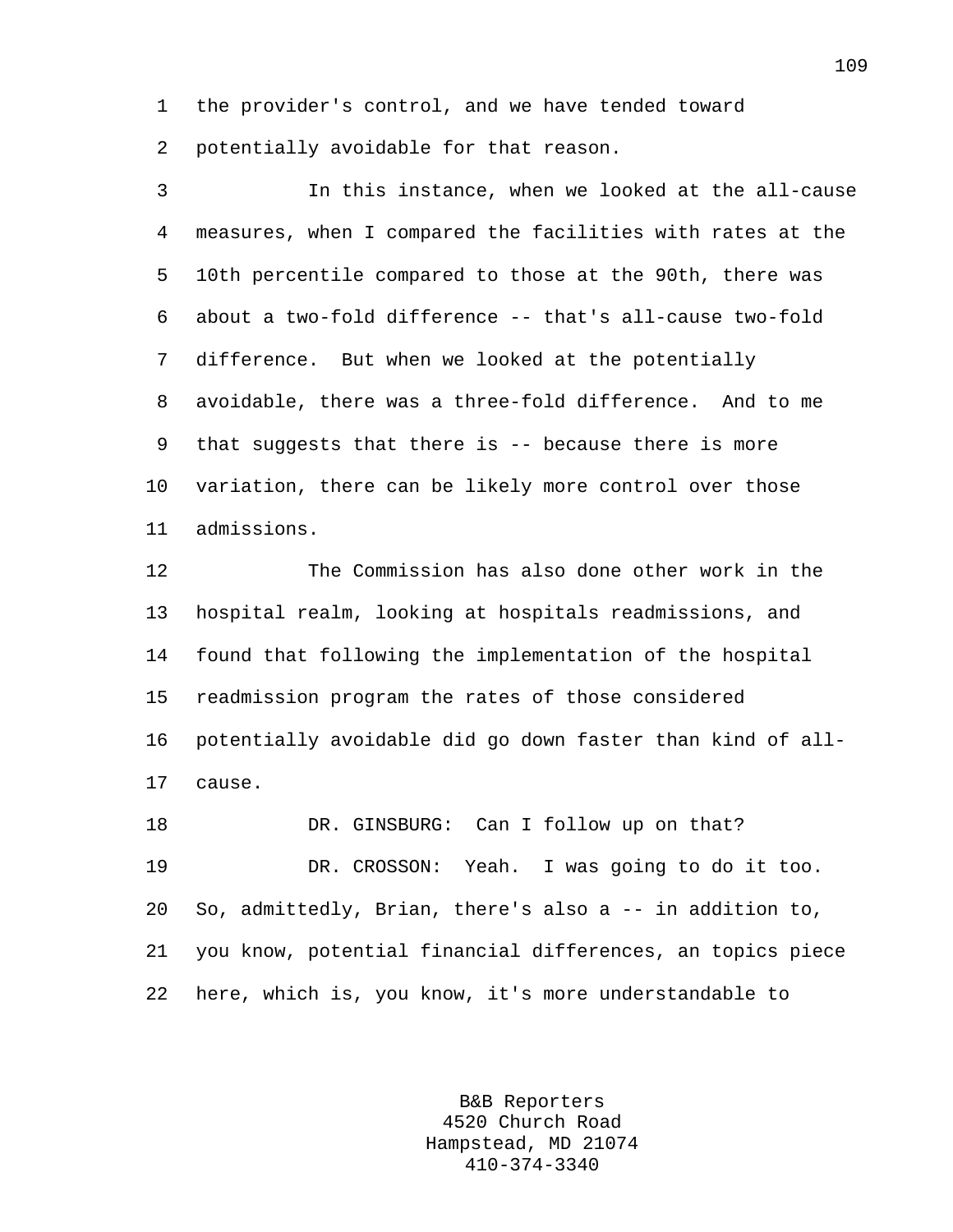1 people who are put in the position of having to manage 2 this, that they're being expected to manage things that are 3 potentially avoidable, and the expectation is to manage 4 things that are not potentially avoidable.

5 DR. DeBUSK: Well, my thinking was just around, 6 as we try to use broader measures, you know, for example, 7 opposing condition-specific measures, I was wondering what 8 the incremental value -- and what I'm hearing Stephanie say 9 is that there is increased specificity in going with that 10 all -- with the condition-specific measurement of inpatient 11 admission versus an all-cause.

12 I'm just trying to think of this in the larger 13 picture of, you know, if every time we look up an inpatient 14 admission I need a definition behind it of what 15 specifically causes that admission or readmission, I'm just 16 trying to wrestle with the tradeoff between having 17 something that's broad and generic and easily used. To 18 your point earlier, this is a -- I wouldn't say imperfect, 19 but there will be condition-specific things here that will 20 still result in an admission. This is a -- this is never a 21 theoretically zero value.

22 So knowing that we can never drive this value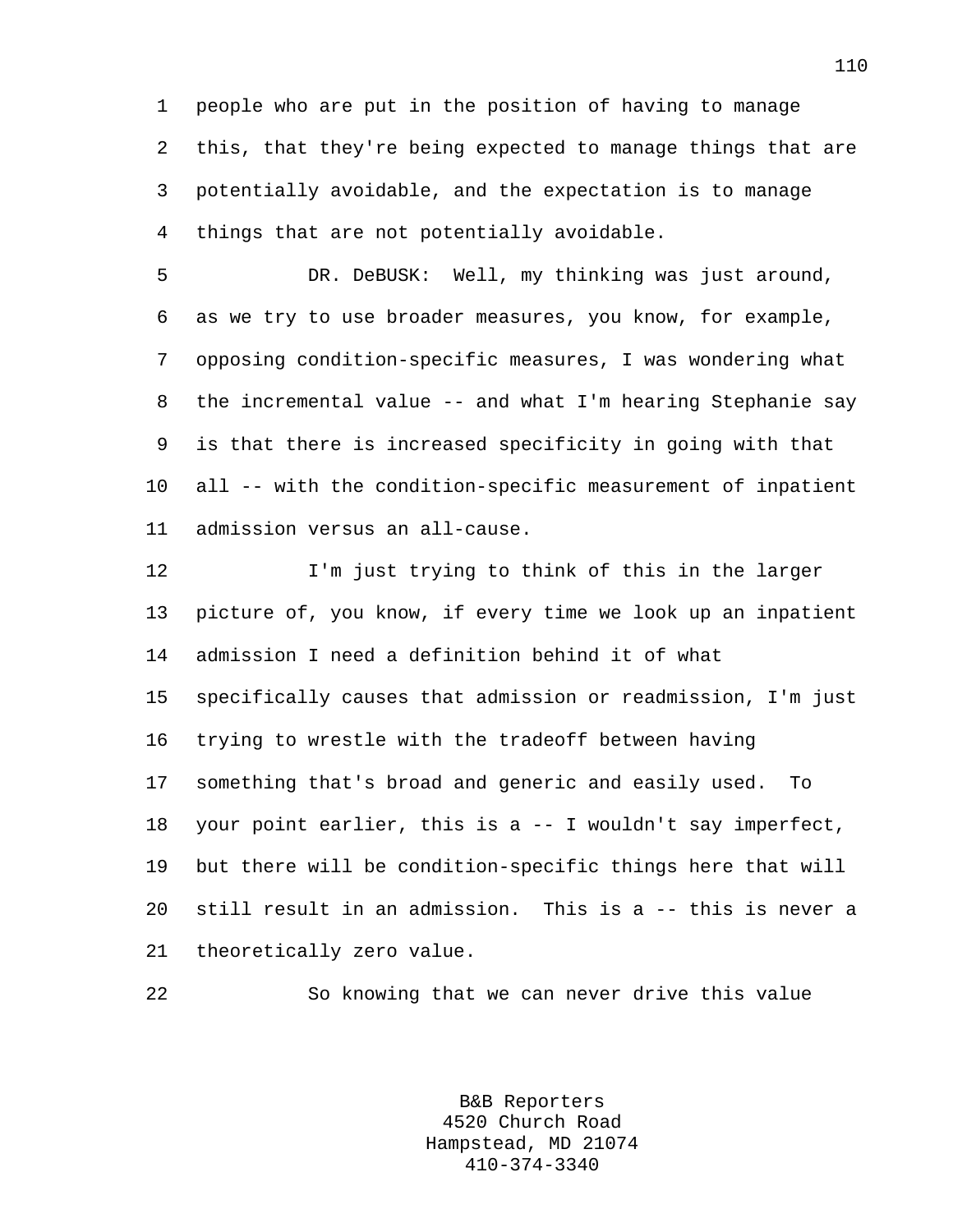1 truly to zero, I would sort of call it an imperfect 2 measurement, and I don't mean that in a pejorative sense. 3 It's just imperfect in that there will be admissions, even 4 when quality care is provided. Knowing that it's an 5 imperfect measurement to begin with, it makes you wonder if 6 we're better served falling back on a more generic 7 measurement that everyone understands, that could be easily 8 traced.

9 DR. CROSSON: Okay. Paul on this point. 10 DR. GINSBURG: Yeah, pretty much what you said, 11 Jay. I was just going to use the term "political 12 feasibility." I think it's much more feasible, you know, 13 to use a potentially avoidable because of the -- you know, 14 just the lower use of penalizing people for things they 15 shouldn't be penalized for, even though I agree with you 16 that we would accomplish more if we were focused on all-17 cause. 18 DR. MILLER: And if I could just follow-up. 19 Sorry, I don't want any of it on the record, so -- 20 [Laughter.]

21 DR. MILLER: -- whenever I'm thinking out loud. 22 I do -- I just want to comment on, you know, the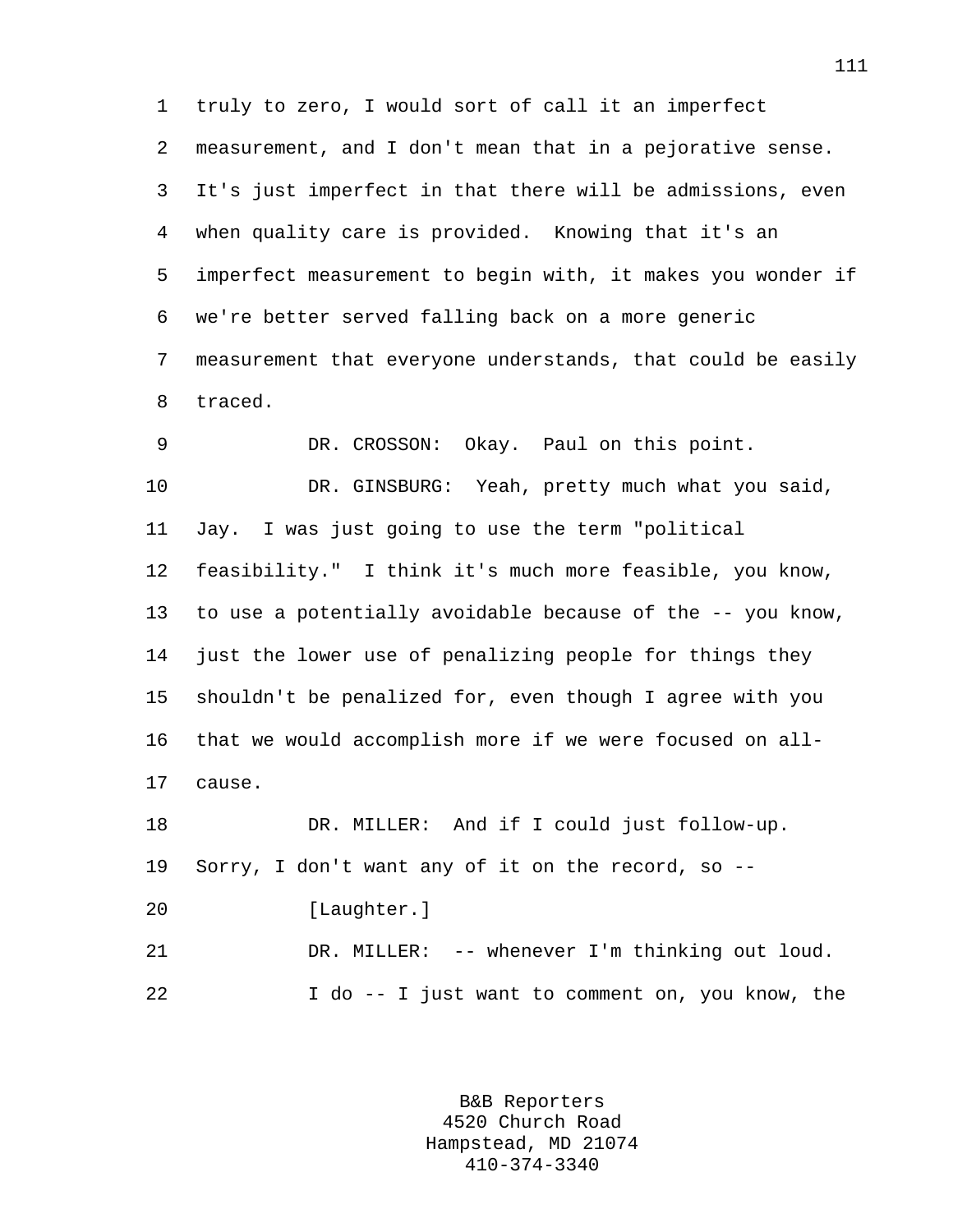1 -- I would call it the fairness issue, and at risk of 2 opening David up on his favorite topic, you know, it is 3 part of this whole package of when you're looking and 4 trying to measure quality, trying to take a fairness 5 posture relative to the provider. And, you know, you could 6 think of the conversations we've had elsewhere on, you 7 know, SES, but this is also on the whole continuum of when 8 you're asking people to respond, trying to do it in a fair 9 way, and in my mind I classify it in that same vector of my 10 brain, where's like, well, we're doing it for that -- in 11 part, for that reason, which is not inconsistent at all 12 with what the two of you were saying.

13 The second thing I would get you to focus on is 14 you were imperfect and, you know, harder to understand, 15 perhaps. I want to kind of draw you back up and remember 16 how this would end up being used and executed. And I just 17 wanted to drive -- Stephanie said this but I want to drive 18 this home. None of this would be a case by -- well, I'm 19 sorry. One other sentence before I say that. You know, if 20 you go to an all-cause one, it will also never be driven to 21 zero.

22 You know, so, you know, that -- I don't see that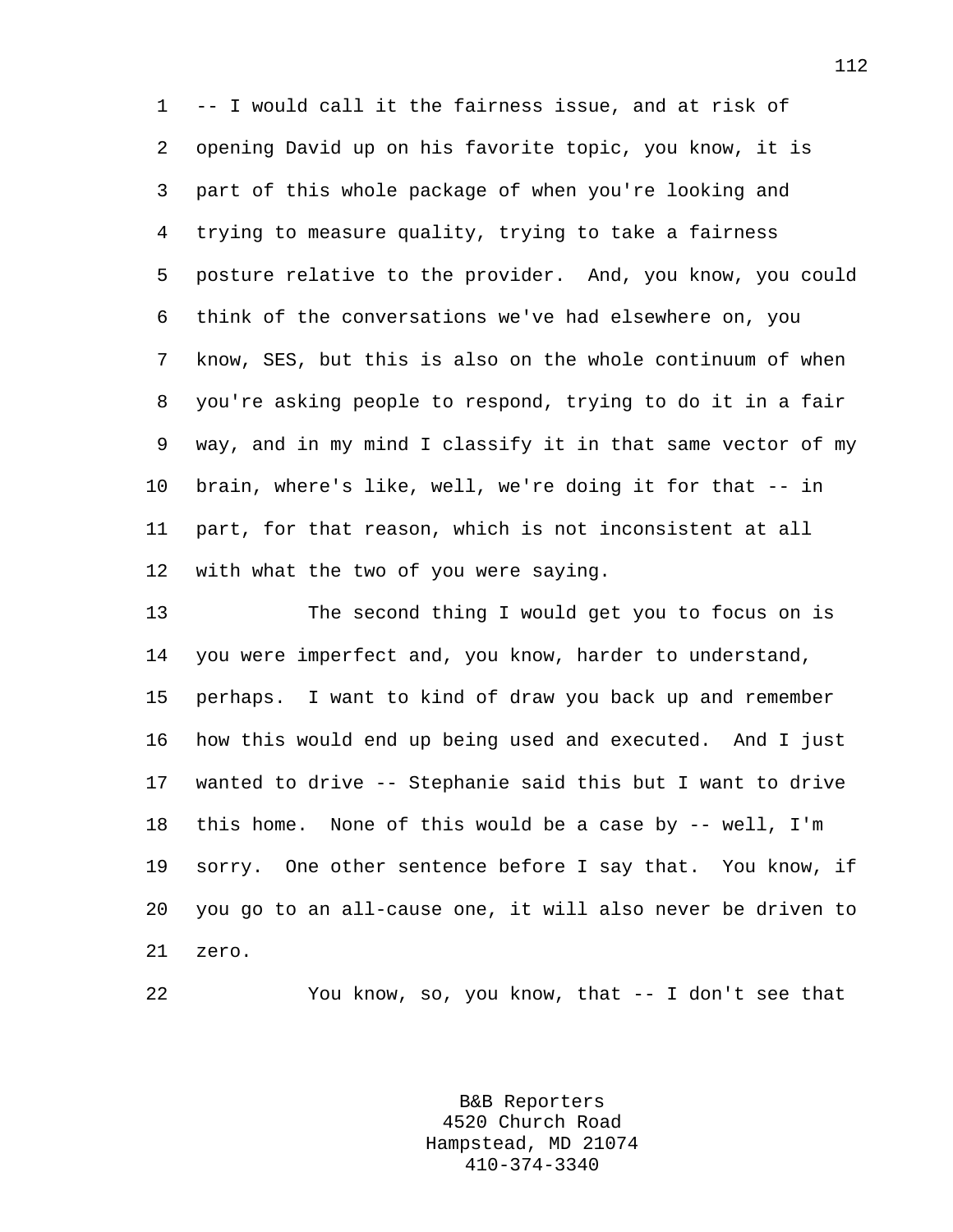1 as a distinguishing characteristic. It's more a question 2 of -- or the point I wanted to make is, it's never a case-3 by-case calculation. We're not asking people to think of 4 this case-by-case. Any measure you use, all-cause or 5 potentially preventable, will be a rate, and then whatever 6 that distribution is, whether it's all-cause or potentially 7 preventable, you'll look at the distribution and say, 8 "Here's the threshold, and above that you're okay, and 9 below that you're not." So, in a sense, any imprecision or 10 difference in the measure, you can deal with in the fact 11 that you're dealing with it as a rate and thinking about 12 where, on the distribution of that measure you're going to 13 set the threshold and say that's the performance standard. 14 So I think, in my mind -- and I'm not telling you 15 how to think -- a lot of this kind of back-and-forth on the

16 potentially preventable, all-cause, starts to fall away, 17 and then it reduces to really the comments of do providers 18 see it as fairer that they've been asked to focus on things 19 that some clinician or somebody said "I think you could 20 have had the opportunity to prevent these kinds of things." 21 Sorry about that.

22 DR. CROSSON: Kathy, did you have a point on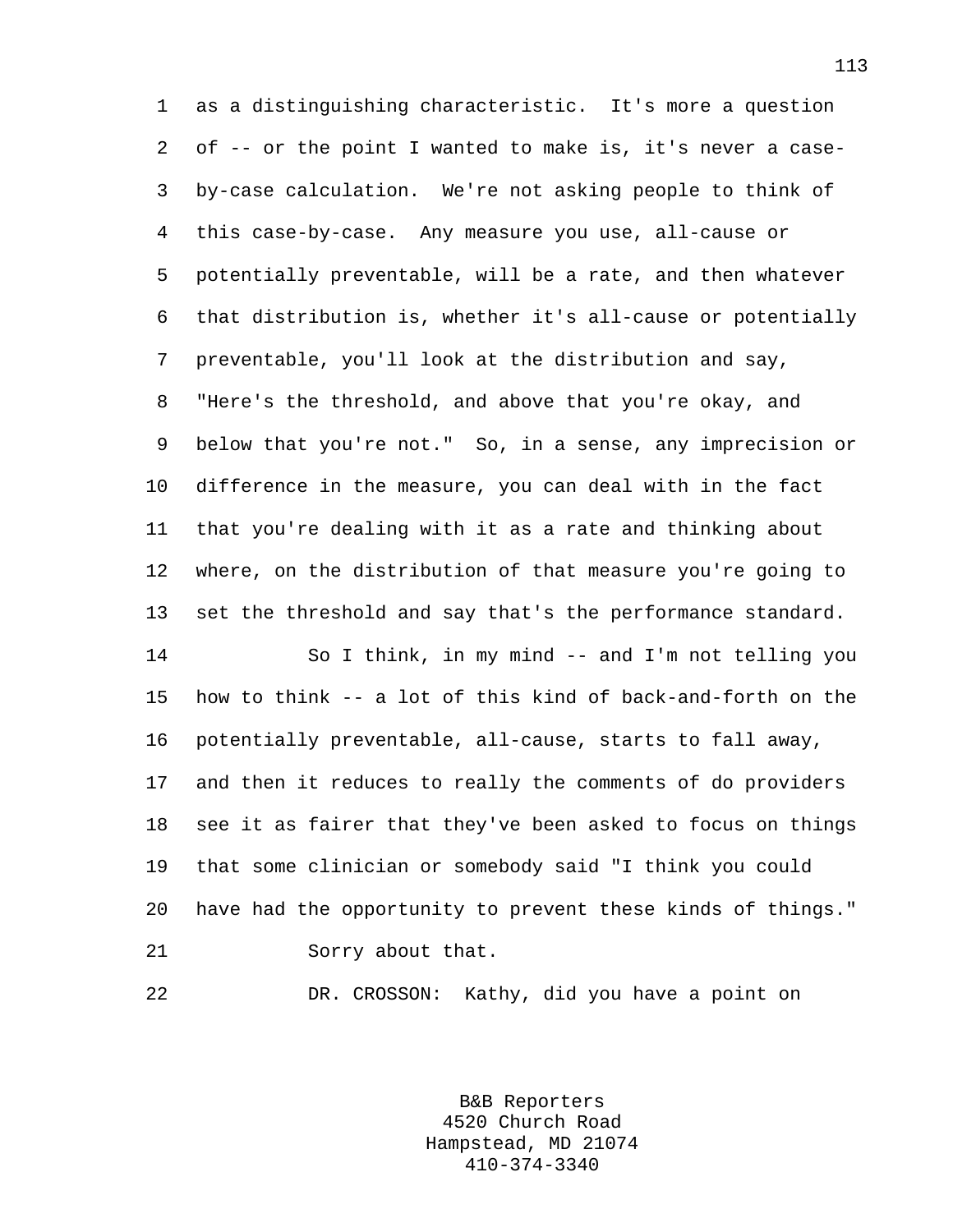1 this, or are you just getting in the queue? 2 MS. BUTO: Getting in the queue. 3 DR. CROSSON: Okay. Alice. 4 DR. COOMBS: So I had a question after looking at 5 -- thank you very much, Stephanie. Excellent work. 6 Looking at the appendix and the conditions, I remember 7 doing some work at the Board of Registration, where we 8 looked at hospital fall rate, and I noticed that in your 9 Appendix A, is the fractures and musculoskeletals, does 10 that represent fall rate, that they fell out of bed? 11 MS. CAMERON: It should encompass that. 12 DR. COOMBS: So there's some falls that -- and I 13 think maybe it might be better to have just fall rate, 14 because if an institution needs to transfer them back to 15 work up -- if they don't have x-rays, like you mentioned in 16 the paper -- they wanted to do a CT scan for someone who is 17 on Coumadin who needs to be ruled out for subdural 18 hematoma. So that would be, okay, I cannot allow this 19 patient to sit here if there's an off chance they've got 20 dementia and a couple of other mitigating, comorbid 21 conditions, where you couldn't decipher, neurologically, 22 what was going on with them. You might transfer them, get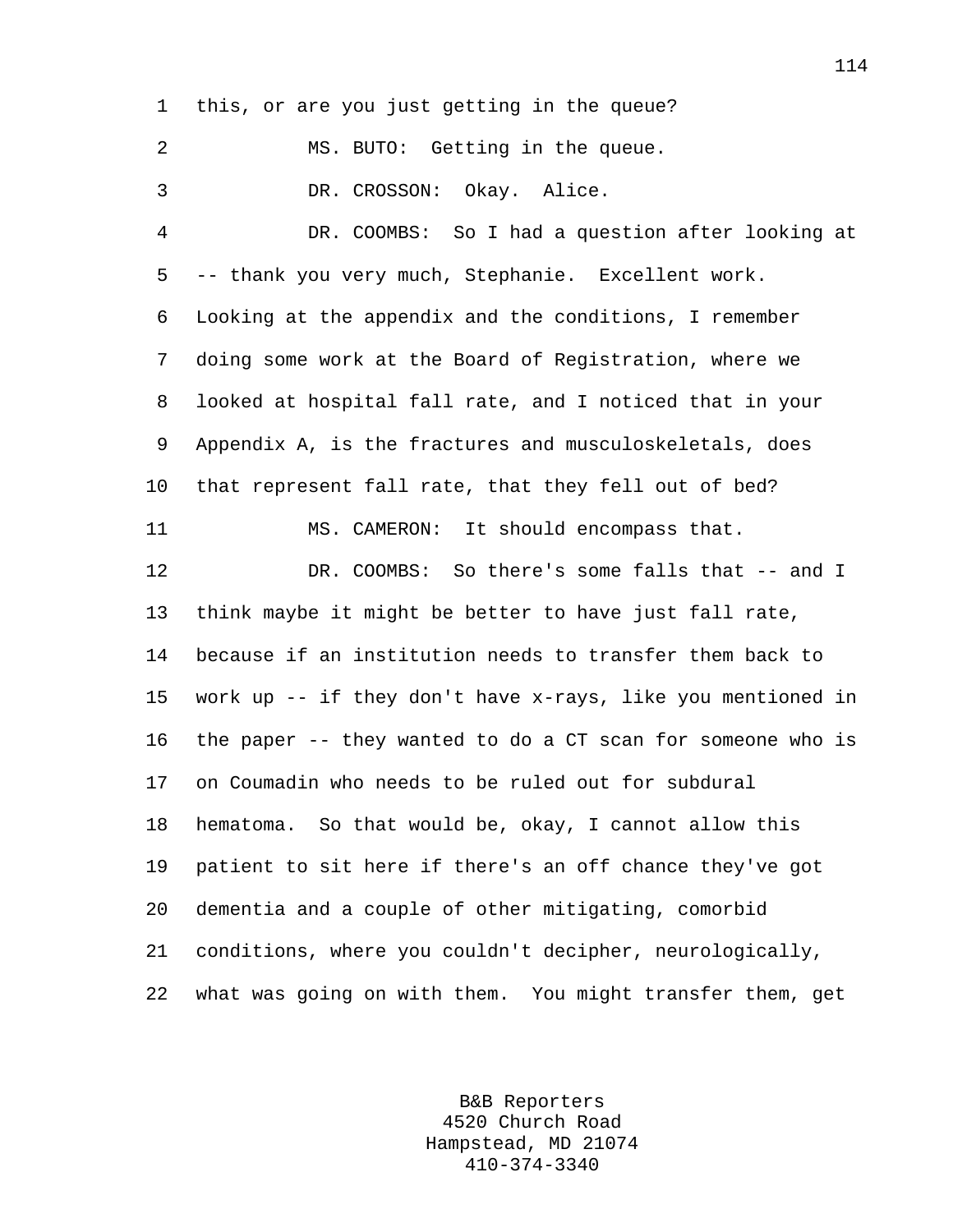1 a CT scan, and they go back to their bed.

| $\overline{a}$  | So falls is a category where I could see where              |
|-----------------|-------------------------------------------------------------|
| 3               | that could result in a lot of admissions to acute care      |
| 4               | facilities. So I wonder if falls, by itself, deserves a     |
| 5               | line by itself, because of the increased propensity. And I  |
| 6               | know, even in acute care hospitals, falls are huge. I       |
| 7               | mean, there's some institutions where it's like 4 or 5      |
| 8               | percent. So, I mean, it may be something that falls out.    |
| 9               | And that's a safety issue, because in our                   |
| $10 \,$         | hospital we have bed monitors, you know, if someone gets    |
| 11              | close to falling out. There's also a workforce issue, in    |
| 12 <sub>1</sub> | terms of the number of FTEs you have working, the nurse --  |
| 13              | licensed nurse practitioners who are on the shift, you      |
| 14              | know, the ratios are down.                                  |
| 15              | So thank you so much for this.                              |
| 16              | MS. CAMERON: So just a clarifying question to               |
| 17              | your question. There currently is a fall measure that's     |
| 18              | separate and reported on nursing home compare for the long- |
| 19              | stay population. When you say break out, are you            |
| 20              | interested in seeing kind of the associated codes with      |
| 21              | that, or looking at a rate? $I$ -- just, what are you       |
| 22              | generally looking at?                                       |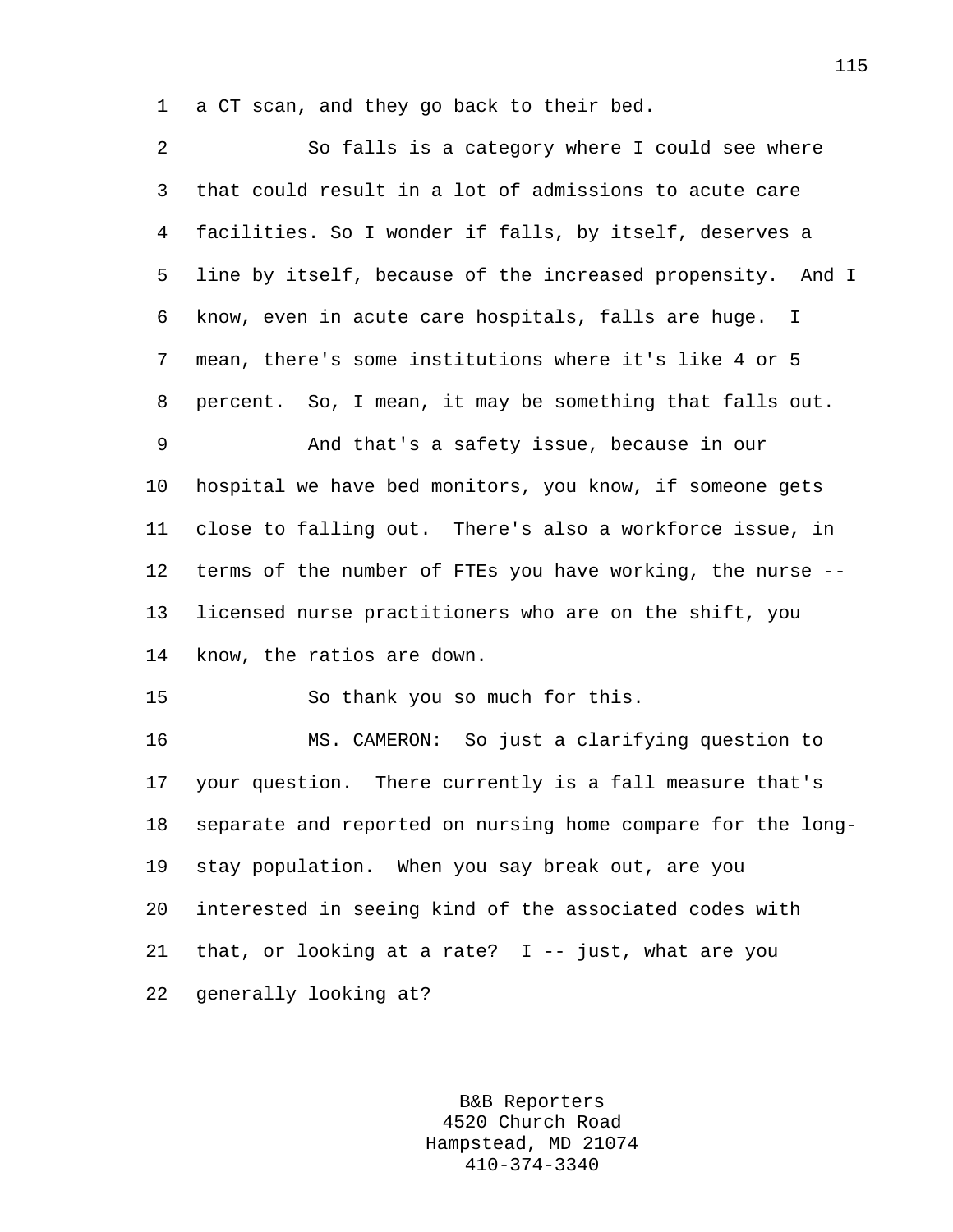1 DR. COOMBS: So when they combine -- say, for 2 instance, you had a conglomeration of all of these things, 3 and that if you put falls in as a cause for readmission, 4 would that push you over the -- would that push you over 5 the margin? I mean, they're going back to the hospital, 6 and I don't know how -- how does it fall out if you have a 7 fall and that's the diagnosis for which you are going back 8 to the hospital? Would that fall out under this category, 9 under this appendix?

10 MS. CAMERON: That should be captured by that -- 11 by the conditions in that line, and all of that would be 12 added into the facilities rate. Because, again, we're not 13 looking at each hospital admission on a case-by-case basis. 14 So, I think all of that should be kind of incorporated into 15 a facilities rate. And then to the extent that you would 16 either include or exclude, I think this goes back to what 17 Mark was explaining, where, you know, if falls were 18 excluded from this rate then the rate -- the distribution 19 would all come -- or the rates in each part of the 20 distribution would come down and it would depend where you 21 set --

22 DR. COOMBS: It depends on --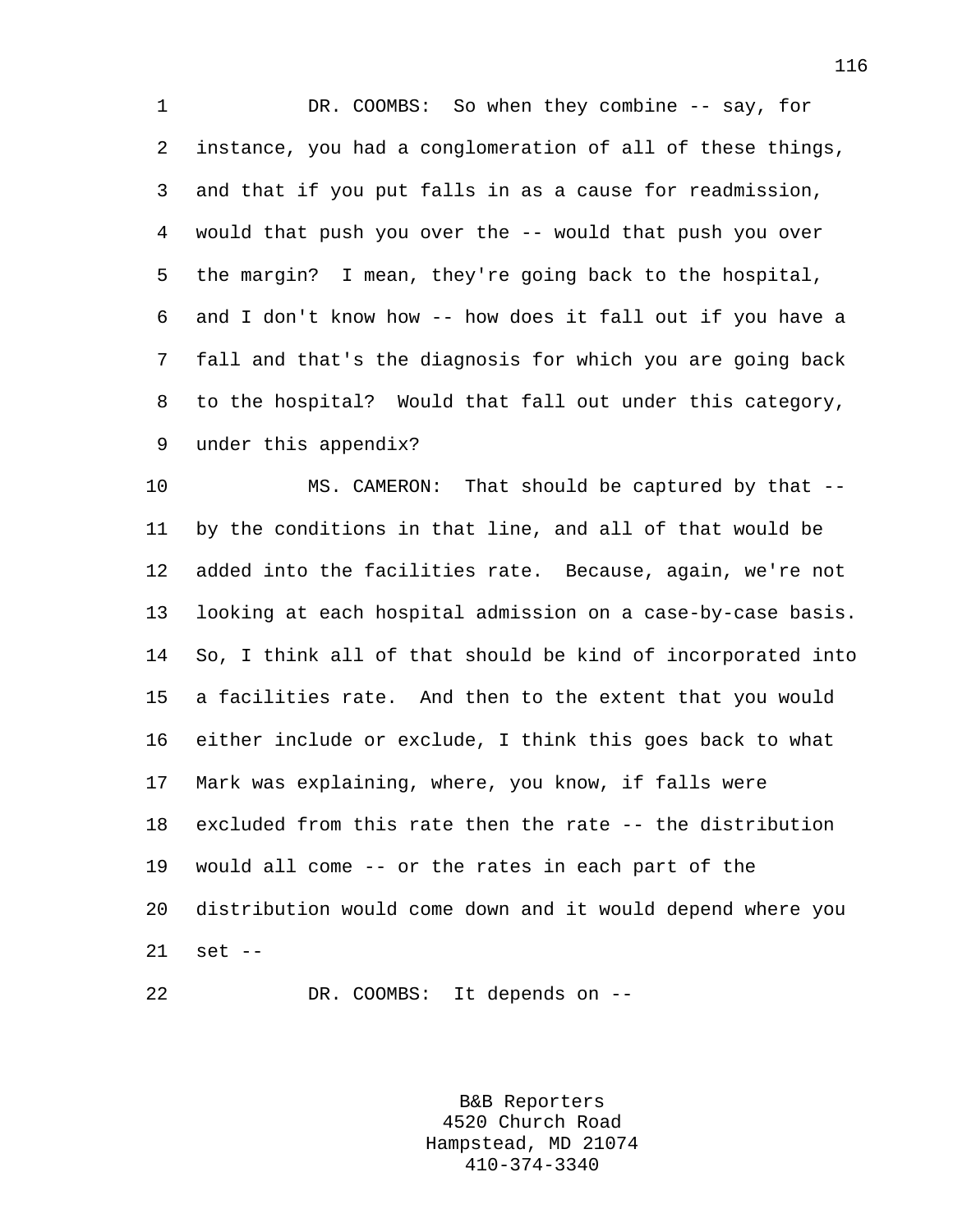1 MS. CAMERON: -- the threshold. 2 DR. COOMBS: That would depend on the 3 institution, because some institutions may have more falls, 4 based on their -- 5 MS. CAMERON: That's right. 6 DR. COOMBS: So my question is, should that be -- 7 for fairness, to be included in that? So, say, for 8 instance, if you take out falls as a cause for hospital 9 admission, there are some institutions that would -- are 10 going to fare a lot better than others. 11 12 MS. CAMERON: That -- that may be true. Yeah, 13 that may be true. 14 DR. CROSSON: Questions? Amy. 15 MS. BRICKER: So back to Bill's point, around the 16 physicians and the impact that a physicians has on a 17 facility. Is it possible to determine which have access to 18 telemedicine, and while not widespread -- I don't even know 19 what percent do -- if they would look more like those do or 20 do not have a physician presence? I realize in the rural 21 setting maybe it's just there aren't enough physicians, and 22 if those facilities had access to a physician virtually,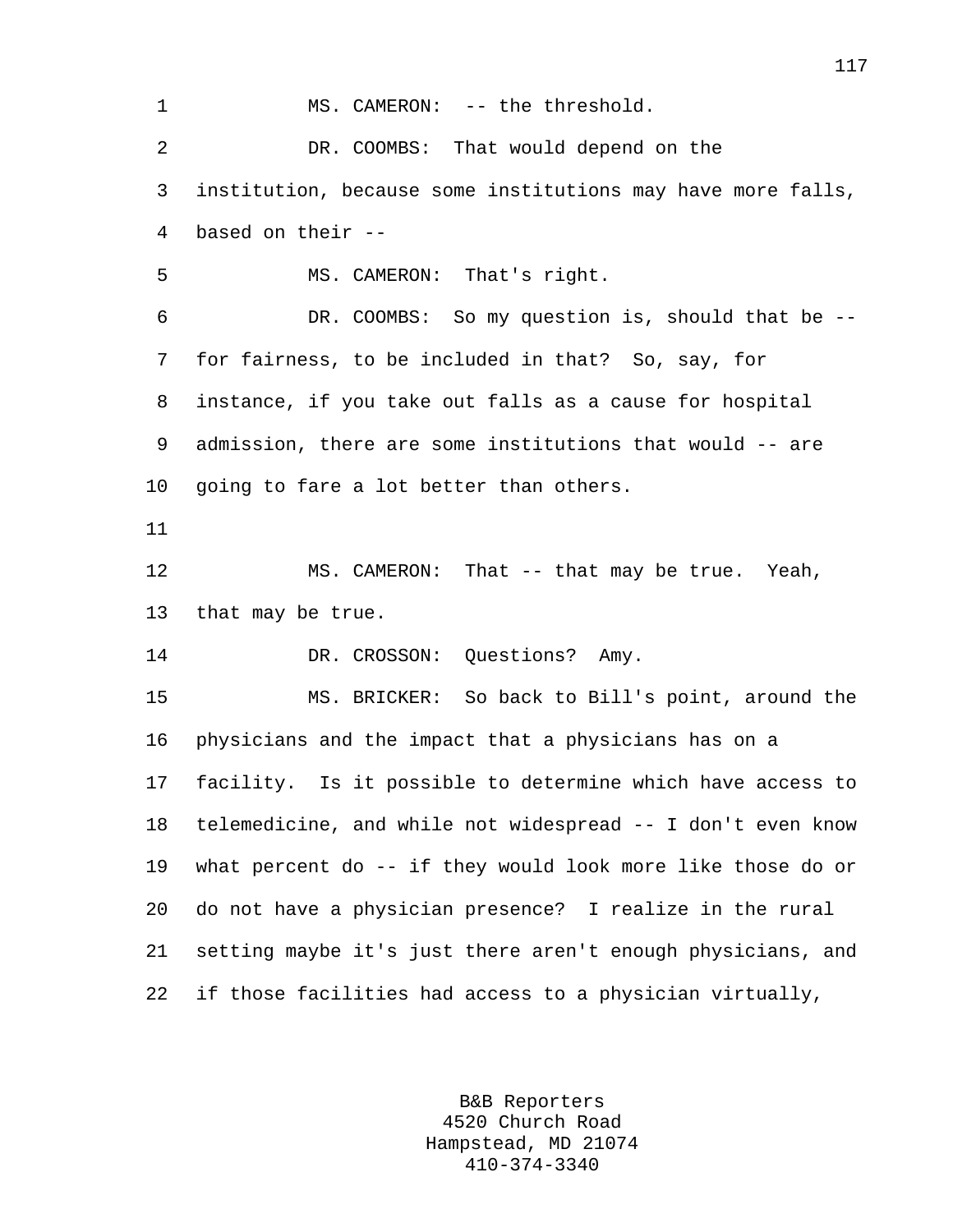1 would they see and fare like those that had a physical 2 physician present?

3 MS. CAMERON: So the only data I know is from the 4 CMMI demo that we discussed last month, and that -- one of 5 those sites did use, and is still using, telemedicine. It 6 did not seem to have a high level of take-up, and it seems 7 to be a fairly new technology, especially in these 8 facilities. There have been some studies that have 9 recently come out discussing this point, and the results 10 seemed promising. I am not remembering offhand how many 11 facilities they looked at, but I'm happy to get back with 12 you with that information. I think it is something we can 13 consider, moving forward.

14 MS. BRICKER: Thank you.

15 DR. CROSSON: Kathy.

16 MS. BUTO: I'm just trying -- Stephanie, one of 17 the things I was really surprised to see was this section 18 on dual eligibles, where -- and I don't know if you were 19 surprised, but I was surprised to see that dual-eligible 20 status does not appear to be associated with either higher 21 avoidable hospitalizations or ED visits, and was actually 22 associated with a lower use of SNF days. I think the -- I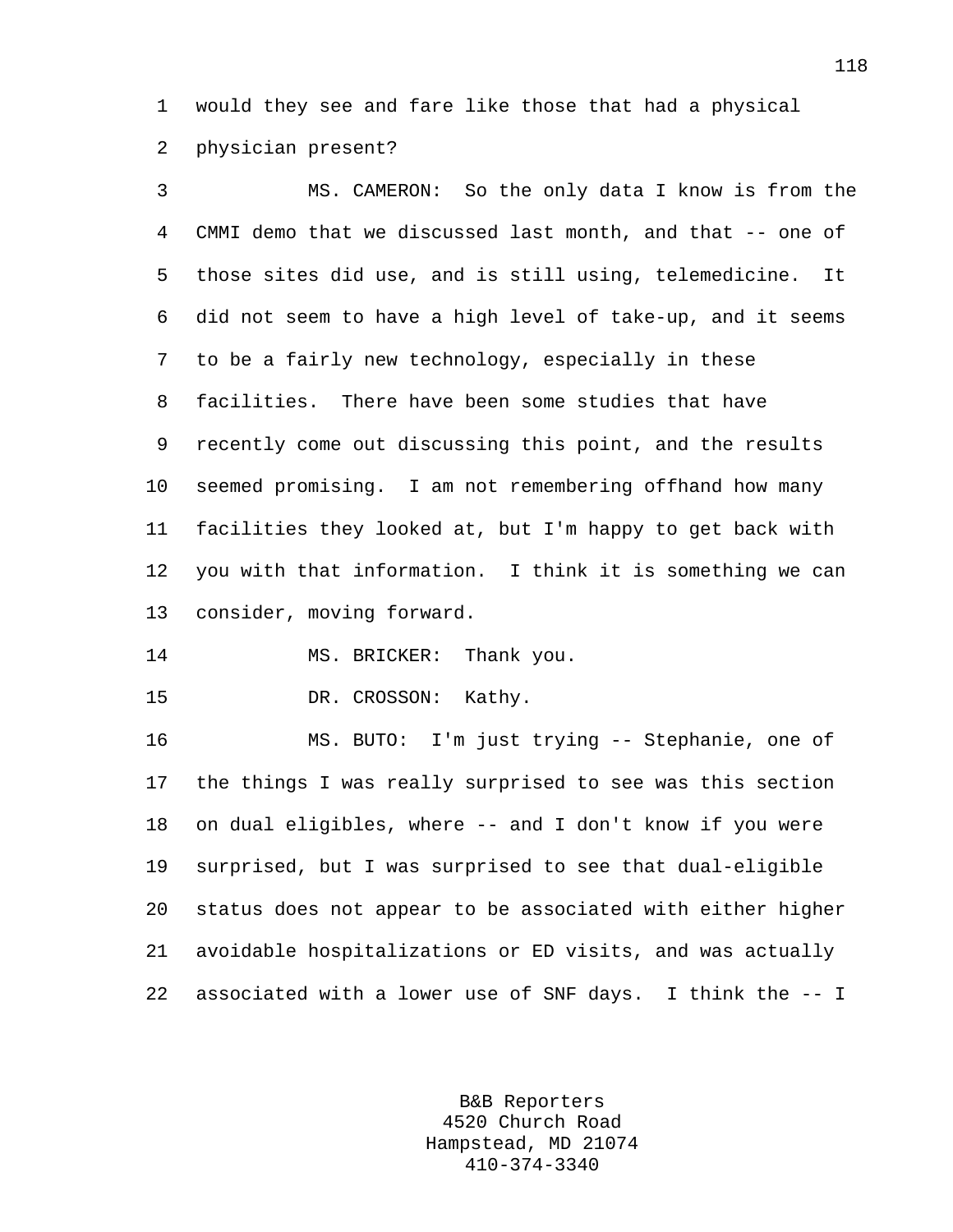1 mean, I can remember some time ago testifying for the 2 Agency, and one of the big questions was aren't facilities 3 using Medicare, essentially, to offload Medicaid costs by 4 getting patients -- having patients admitted to the 5 hospital, going into a Medicare stay and then going to SNF 6 days? And what we're finding is that doesn't appear to be 7 true, based on what this section shows.

8 MS. CAMERON: Well, what we found, in terms of 9 the dual eligibles was that other things in the model 10 appear to be capturing the characteristics of the dual-11 beneficiary population, whether it's relative frailty, 12 certain comorbidities, age, for example. So we did include 13 those, and then when we looked at it with dual eligible, it 14 didn't make a difference one way or the other.

15 One thing I do want to caution about, in the kind 16 of last column of that table of SNF use, is we don't know - 17 - because of the way that was measured, we don't know if 18 that means that facilities with a high kind of number of 19 dual eligibles have fewer SNF stays or lower -- shorter SNF 20 stays for that population.

21 MS. BUTO: Okay.

22 MS. CAMERON: So that part isn't clear, and we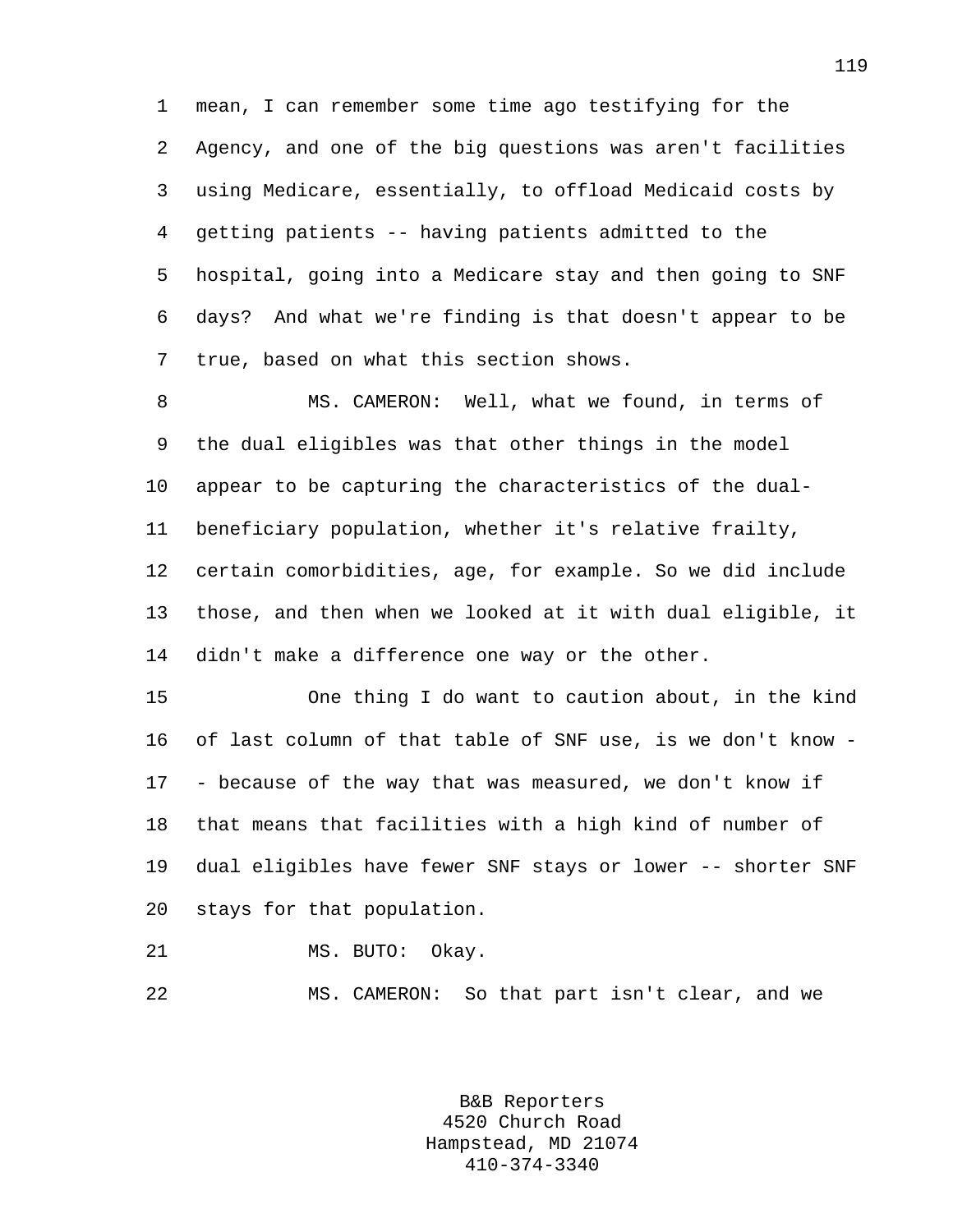1 tried to get at, I think, what you're getting at, through 2 that measure of gap days, which ended up not --

3 MS. BUTO: Not showing anything. Right. 4 MS. CAMERON: Right.

5 MS. BUTO: Yeah. I just think that's, you know, 6 at least the urban myth goes in the other direction, which 7 is that NFs, nursing facilities, or SNFs -- NFs really have 8 an incentive to -- for duals to have the least -- whatever 9 reason there is for a hospitalization to occur, have them 10 admitted to the hospital so they go into Medicare stay. 11 And that, from at least this analysis, does not seem to be 12 a strong indication.

13 DR. MILLER: I would just say this -- what you 14 two just said to each other, if I had to say one sentence, 15 it doesn't disprove what you're saying. She's just saying 16 that the fact -- when you go through a multivariate model, 17 the factors that may be associated with the dual model are 18 picking up the variation and the dual --

19 MS. BUTO: Right. Right. But what I was saying, 20 implying more of an intent on the part of nursing 21 facilities, and this is the implication in many of these 22 hearings that you attend, that there is a nefarious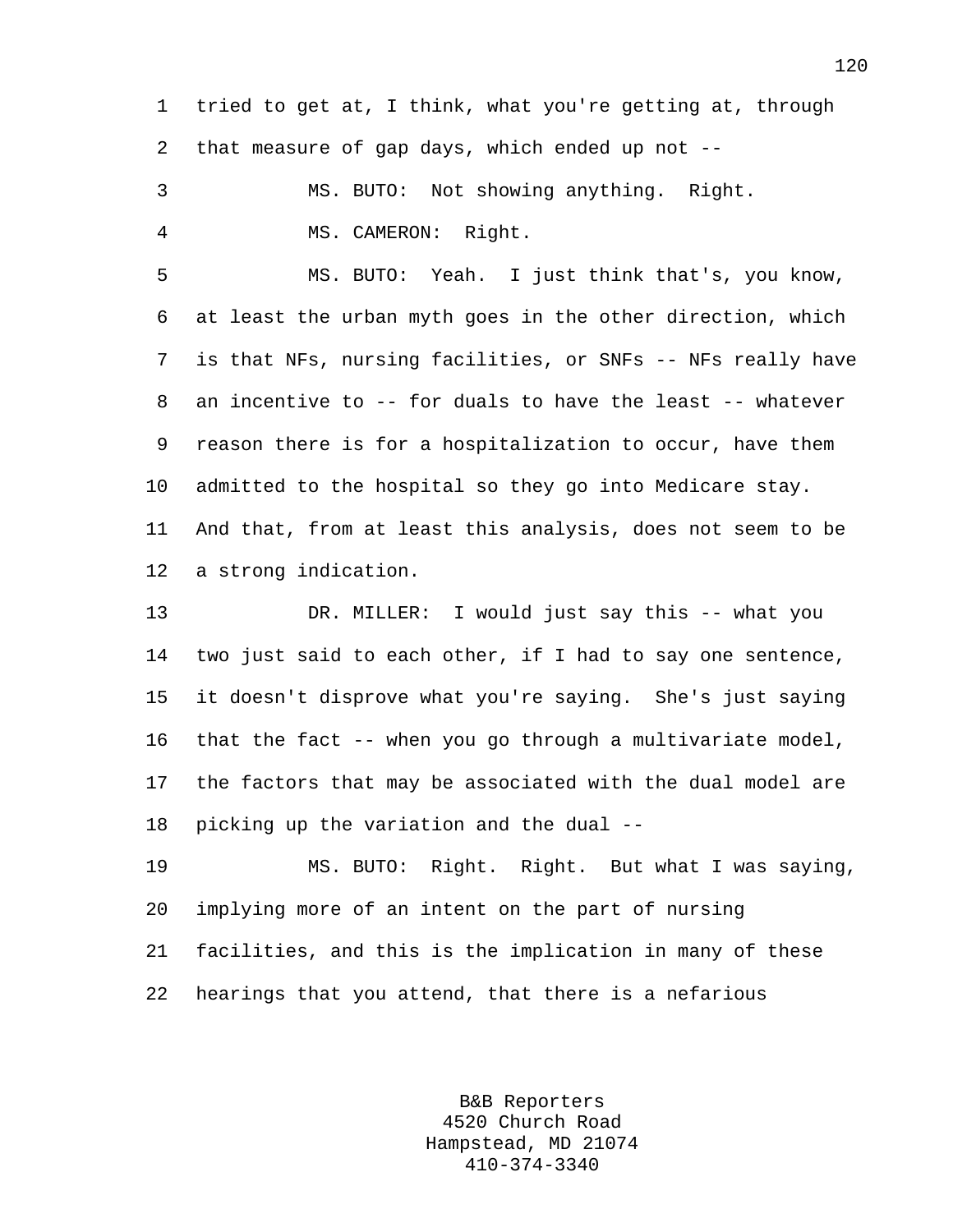1 motivation to get Medicaid -- Medicare to pick up the cost 2 and to take -- reduce the cost in the nursing facility of 3 those dual eligibles, at every opportunity where there's a 4 possible hospitalization.

5 I don't see that here. The frailty and other 6 factors would be legitimate reasons, potentially -- or not, 7 depending on what we think about the avoidable conditions - 8 - for admitting those patients to the hospital or ED.

9 But I thought Stephanie was addressing the SNF 10 days, whether it's a matter of a short stay or more days, 11 or whatever.

12 DR. MILLER: The other thing I would say -- and 13 this is always really dangerous because I feel like I have 14 some sense of what's gone on here but not as much as I 15 probably should to ask this question.

16 But your nursing facility population here is also 17 -- it's like people who have 100 days?

18 MS. CAMERON: That's right. So the population we 19 started with was you had to have at least 100 days in the 20 facility, and then starting at Day 101, that's when our 21 measures began counting, if you will, or that's when -- how 22 the measures were developed, after that 100th day. And you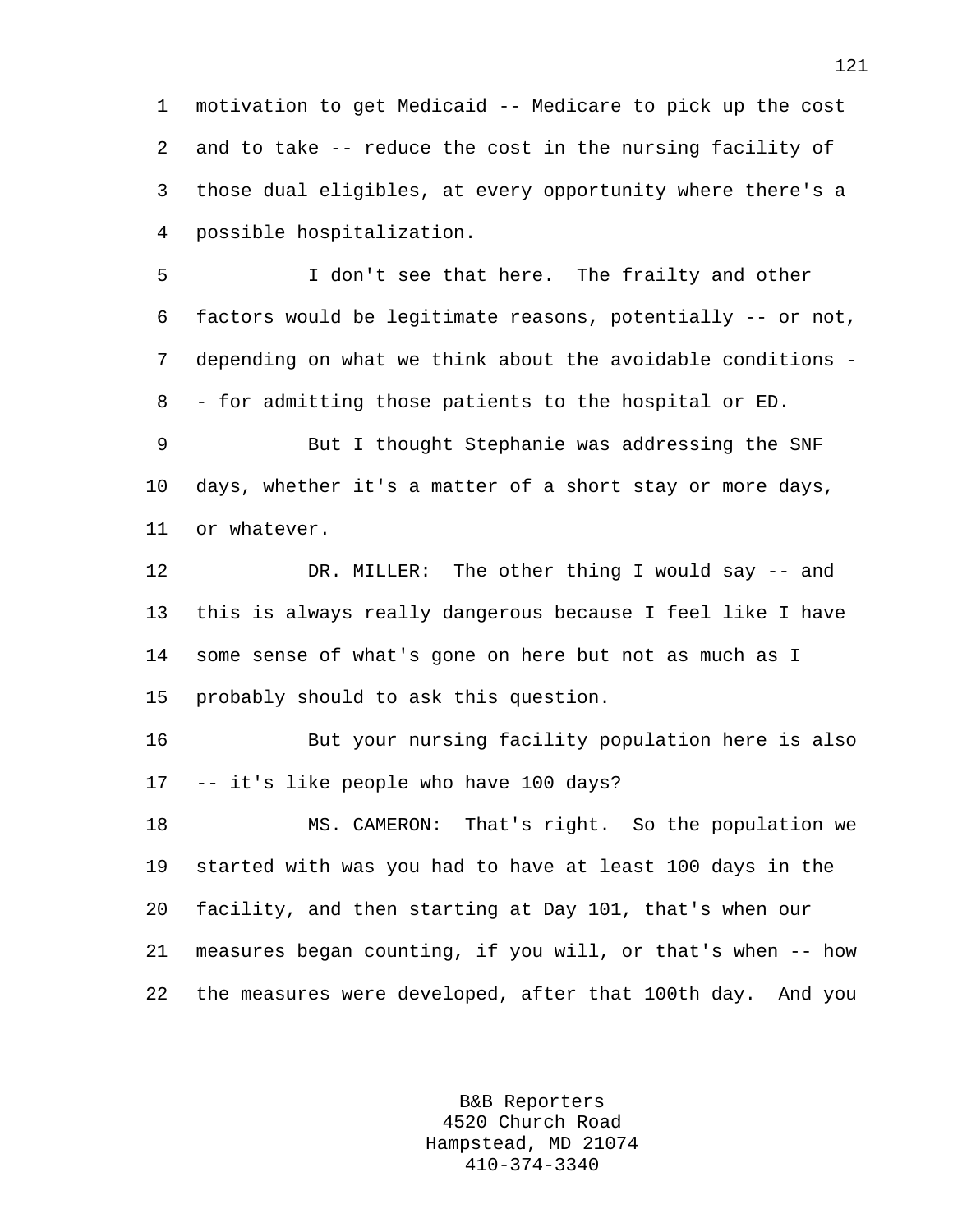1 will find there was a very high percentage of dual

2 eligibles in that population.

3 DR. MILLER: And if I could right there, I wanted 4 -- the other thing I want -- I still don't think this myth 5 has been -- I don't think it's a myth. Let me just put it 6 that way.

7 And I think some of the conversations you and I 8 have had, Pat, I think, I think it is a true phenomenon. 9 Whether every state and every patient and all the rest of 10 it, I'm not saying that, but I do think it goes on.

11 And I think another thing to keep in mind here, 12 there's a certain segmentation of the population because 13 we're focusing on long-stay nursing facilities. So you're 14 not looking at the whole distribution, and so I think that 15 could also be playing into some of the results that you're 16 seeing here. To the extent that it makes it very heavily 17 dual, you're not getting variation in dual-ness to go, 18 "Aha! Look, the dual is making a difference."

19 MS. BUTO: Yeah. But duals are most of this 20 population is what you're saying.

21 DR. MILLER: Yes. We're not very -- 22 MS. BUTO: I gotcha.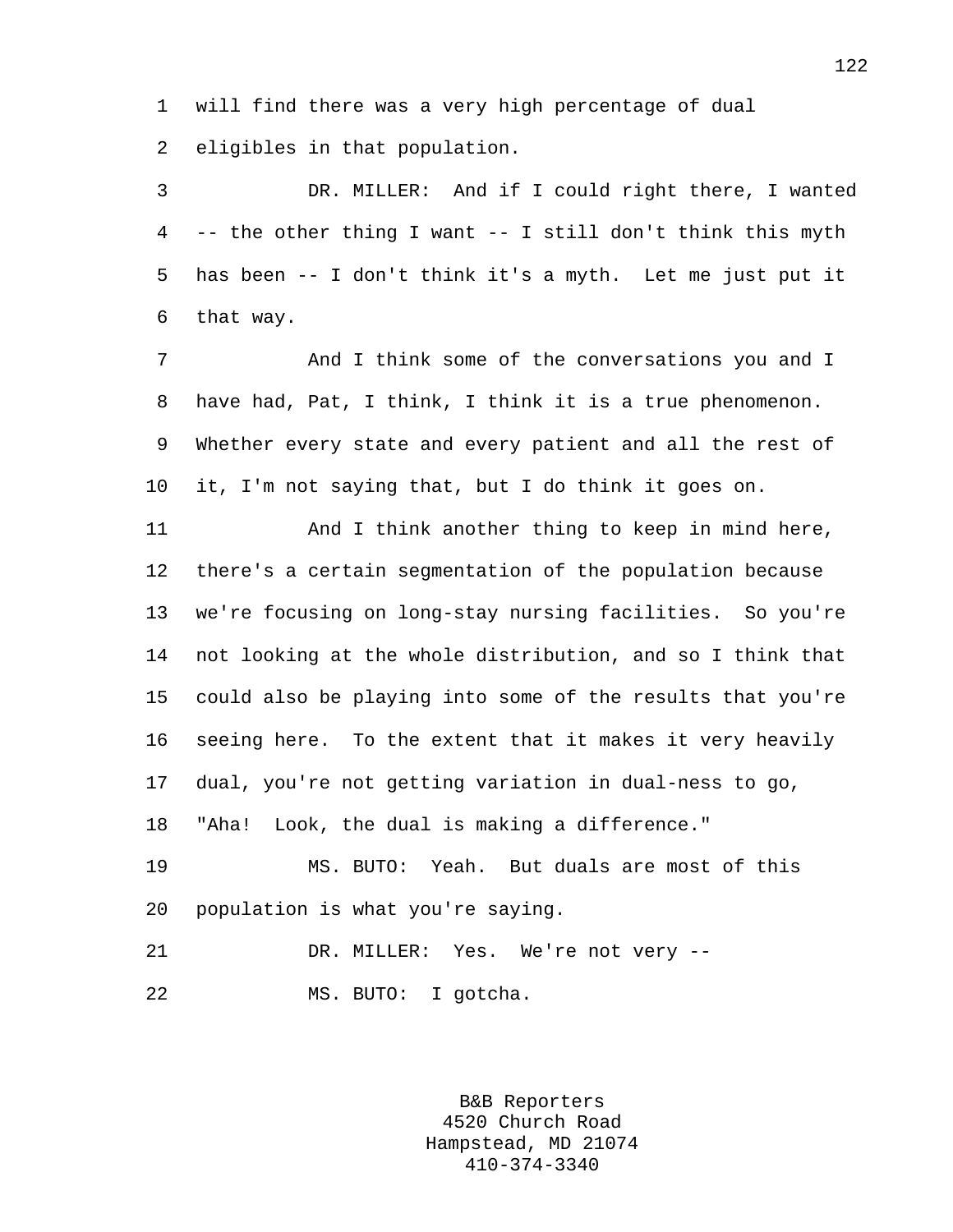| $\mathbf{1}$   | DR. MILLER: But you're with me, right?                      |
|----------------|-------------------------------------------------------------|
| 2              | MS. BUTO: Yeah, yeah.                                       |
| 3              | DR. CROSSON: Pat, on this?                                  |
| $\overline{4}$ | MS. WANG: Yeah. That was really my question.                |
| 5              | Seventy-eight percent of the long-stay residents are dual.  |
| 6              | So I don't really know how meaningful it is that, when      |
| 7              | compared to the 22 percent who were not, that there was no  |
| 8              | discernible difference. They're driving the result.         |
| 9              | DR. CROSSON: Okay. We're going to get into the              |
| 10             | general discussion. Again, we have, unfortunately, run      |
| 11             | close on time here, so I am going to ask Bill Hall to start |
| $12 \,$        | off. And then I would ask you, in terms of comments, to be  |
| 13             | as succinct as possible and to focus them on the questions  |
| 14             | on Slide 12: yes, no, and why. Bill.                        |
| 15             | DR. HALL: Yes, no, and why, huh?                            |
| 16             | DR. CROSSON: I know that's a hard construct.                |
| 17             | DR. HALL: That's a hard concept for me.                     |
| 18             | Okay. This is a very complex population.<br>The             |
| 19             | average stay in long-term care facilities, I believe, is    |
| 20             | something like in excess of 2 years, but it's not 10 years  |
| 21             | or 20 years.                                                |
| 22             | The most probable outcome of staying in a nursing           |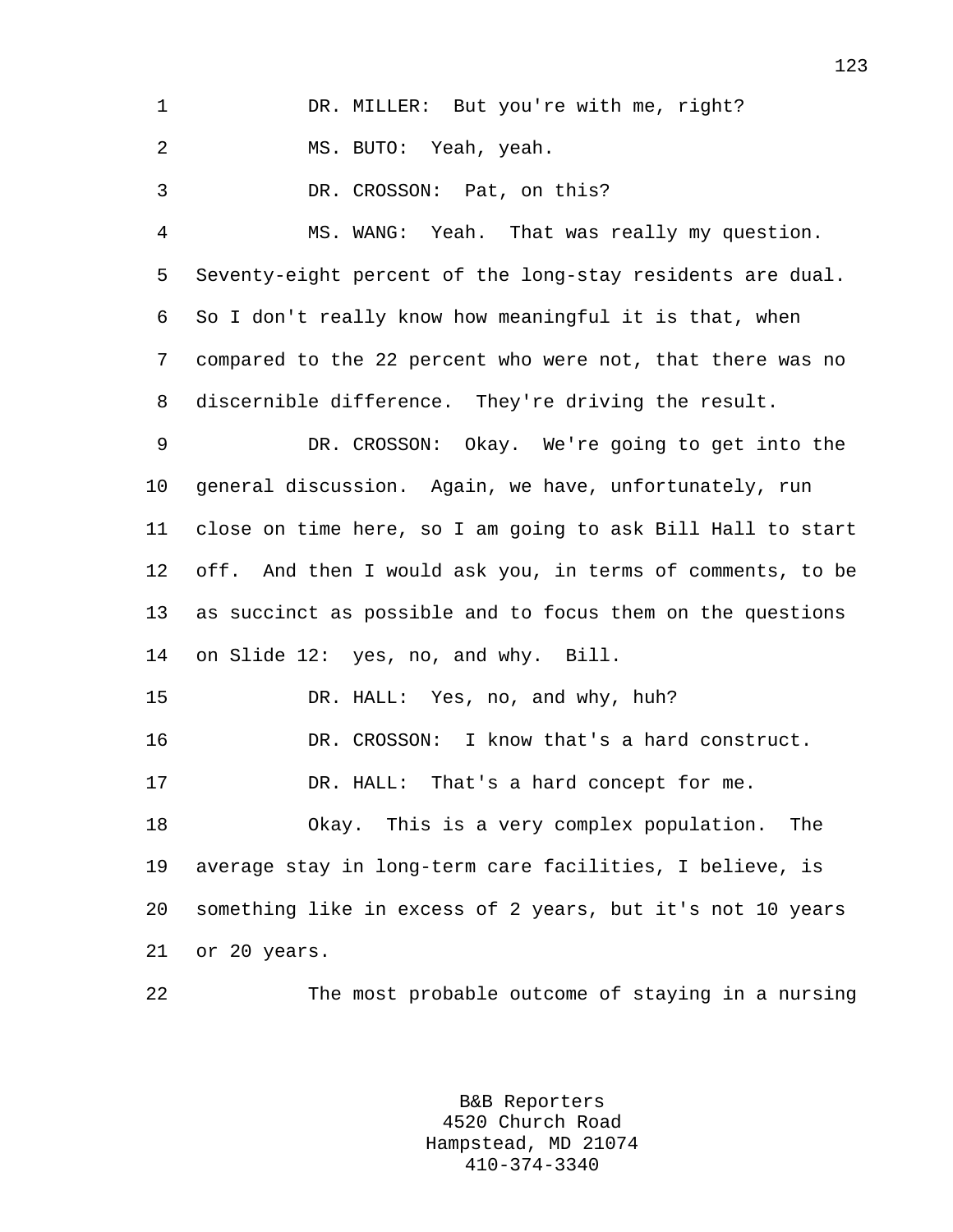1 home is death, over 90 percent.

2 So things change a little bit when you look at 3 this population, and the fact that we have a high 4 penetrance of either dualism or people who are eligible for 5 Medicare creates a number of perverse incentives that we 6 need to look at, I think.

7 First, if you are running a nursing home and 8 somebody gets really sick and you want to provide the best, 9 excellent care for them, no matter what you do, it's going 10 to cost some money this is not in the system right now. 11 You can enhance the staffing levels. You can get more 12 physicians in. But it's probably expeditious, if that 13 money isn't there, to send them to a higher level of care, 14 which is almost always an emergency room plus or minus a 15 hospitalization.

16 Many hospitals are incentivized, if they can get 17 a Medicare admission in the hospital, if they have 18 available beds, treat them, and send them back to the 19 nursing home. So that the path of least resistance here is 20 inevitably going to focus on the nursing home and the 21 receiving acute care system to accept these patients. 22 So whatever we come up with, I think it's not so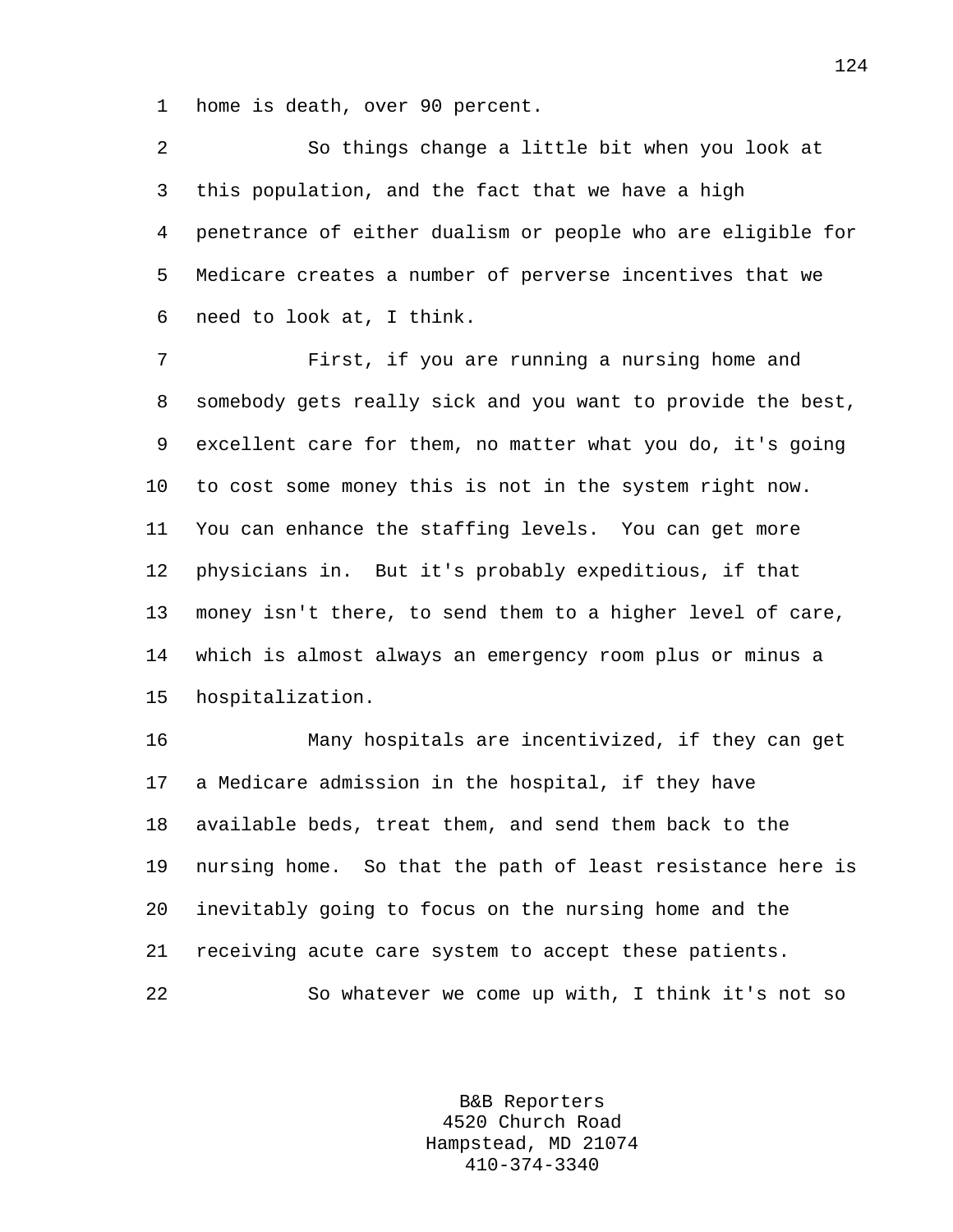1 much that there's a lot of perversity in the system or 2 people are gaming the system as it is that the incentives 3 are quite logical of why people are doing what they're 4 doing. So I think we need to focus some of our attention 5 on that aspect.

6 That's why I thought, getting a little more 7 granularity in terms of what this population looks like, it 8 would give us some additional insight into this.

9 DR. CROSSON: Thank you, Bill. Can I see hands 10 for comments?

11 [Show of hands.]

12 DR. CROSSON: Okay. So not that many. So let's 13 start with Pat. Pat, Sue, and Bruce. Okay, Pat.

14 MS. WANG: So I think this is a very important 15 paper because what we're talking about is quality and 16 beneficiary experience of care. Going to the hospital, 17 even if it's an ED or not, it's like not a good thing, and 18 you pointed that out.

19 My concern is that whether or not facilities are 20 staffed to prevent potentially avoidable hospitalizations 21 is very dependent on state licensure laws, staffing 22 requirements. What does Medicaid pay as the per diem for a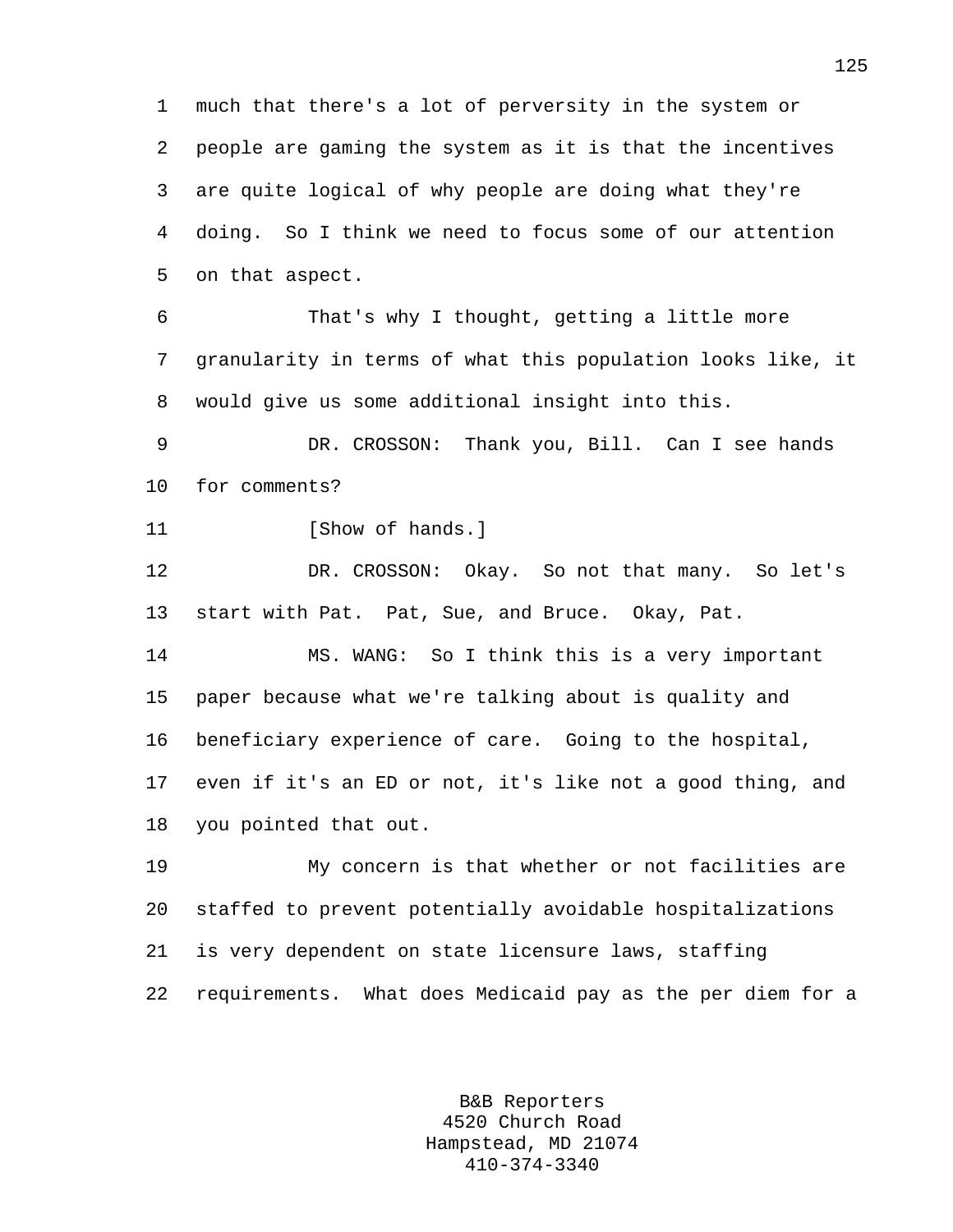1 long-stay resident, because they're the one who's picking 2 up the bill, to support what we would like to see as 3 quality?

4 So I'm hesitant about incorporating the measure 5 into VBP because I feel like it's a little unfair based on 6 the state of the nursing homes. I may be mistaken, but I 7 don't think that there are sort of national staffing 8 requirements that you can have a common expectation about 9 things being avoidable.

10 That said, I think that including it into nursing 11 home compare as sort of a consumer transparency tool is 12 fair because somebody should know that if they're putting 13 their mother into a particular facility, then her chances 14 of getting admitted to the hospital are higher, maybe 15 through no fault of the facility, but they may want to know 16 that if it's potentially avoidable. They may want to know 17 that. So I think that that transparency has value.

18 The third thing -- so, yes, this is part of the 19 yes now -- have we ever -- I mean, I am -- so there's 20 quality, and then there's the sort of maybe pernicious 21 incentives that affect overutilization of hospital settings 22 in order, perhaps, somehow in somebody's consciousness to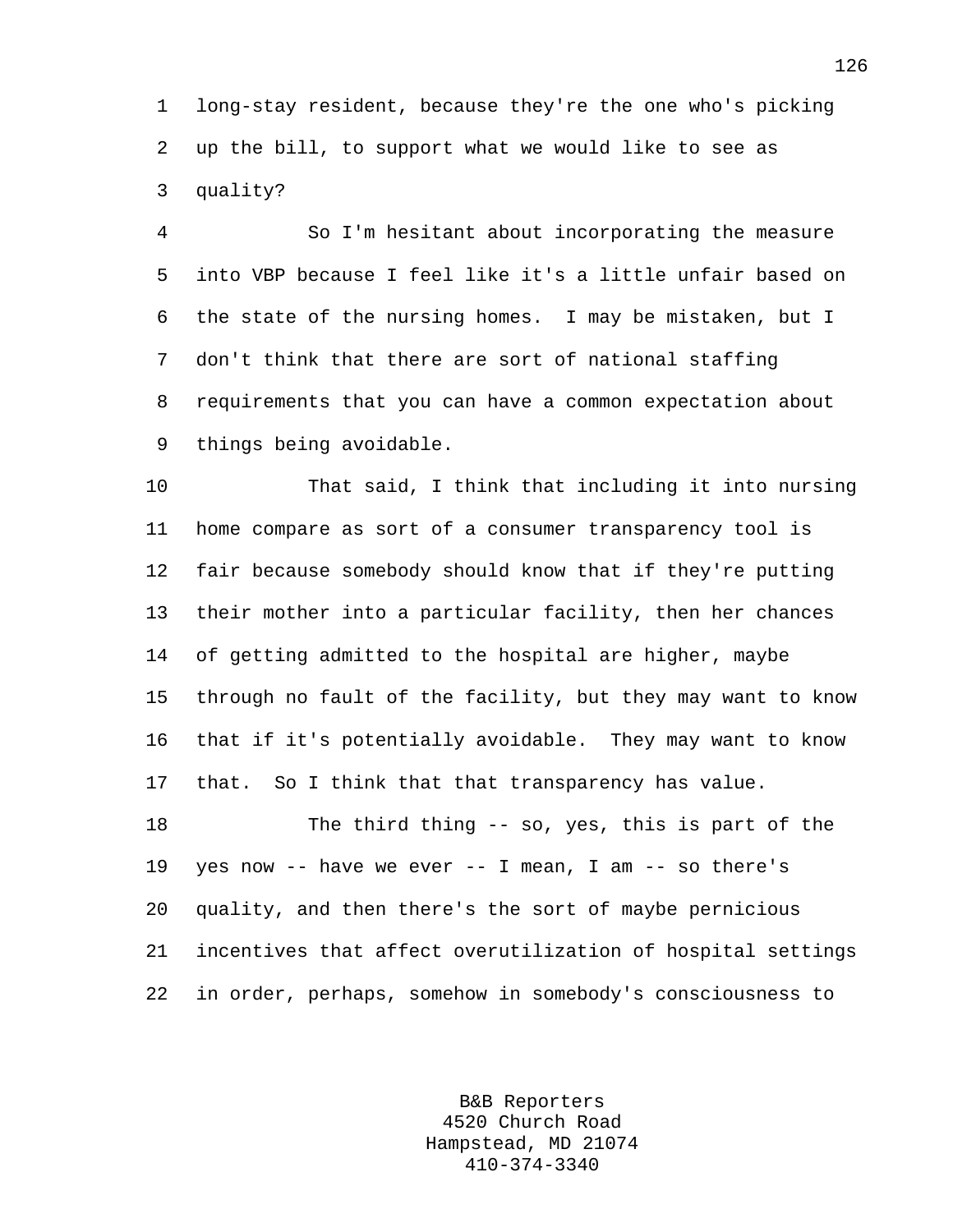1 trigger a higher rate of SNF payment, and States have 2 incentives here, too, because they shift costs to Medicare 3 when Medicare picks up the SNF tag. Whether the Commission 4 has ever considered modifying payment for a SNF stay 5 according to State policies on Medicaid bed-holds -- I 6 mean, I made it up before in response to Paul's question, 7 but I'm actually wondering whether that might be something. 8 DR. MILLER: If I followed the second point that 9 you were making -- and if I didn't, redirect -- we did make 10 a recommendation for a readmission penalty for skilled 11 nursing facilities, and in a sense, if a State has a policy 12 that's encouraging that, then those facilities would be 13 likely to be hit more. I mean, all else equal. So, in a 14 sense, it's sort of saying -- and, again, I'm making this 15 up as I go, but, in a sense, if the state has policies that 16 encourage frequent readmission and churning on the SNF 17 side, then that SNF is going to take a hit for that, 18 roughly.

19 But the thing I would be careful about is, in all 20 instances, when you think about Medicare policy, whether 21 you scale it specifically to State policy, that I would 22 always want you to slow down and think very carefully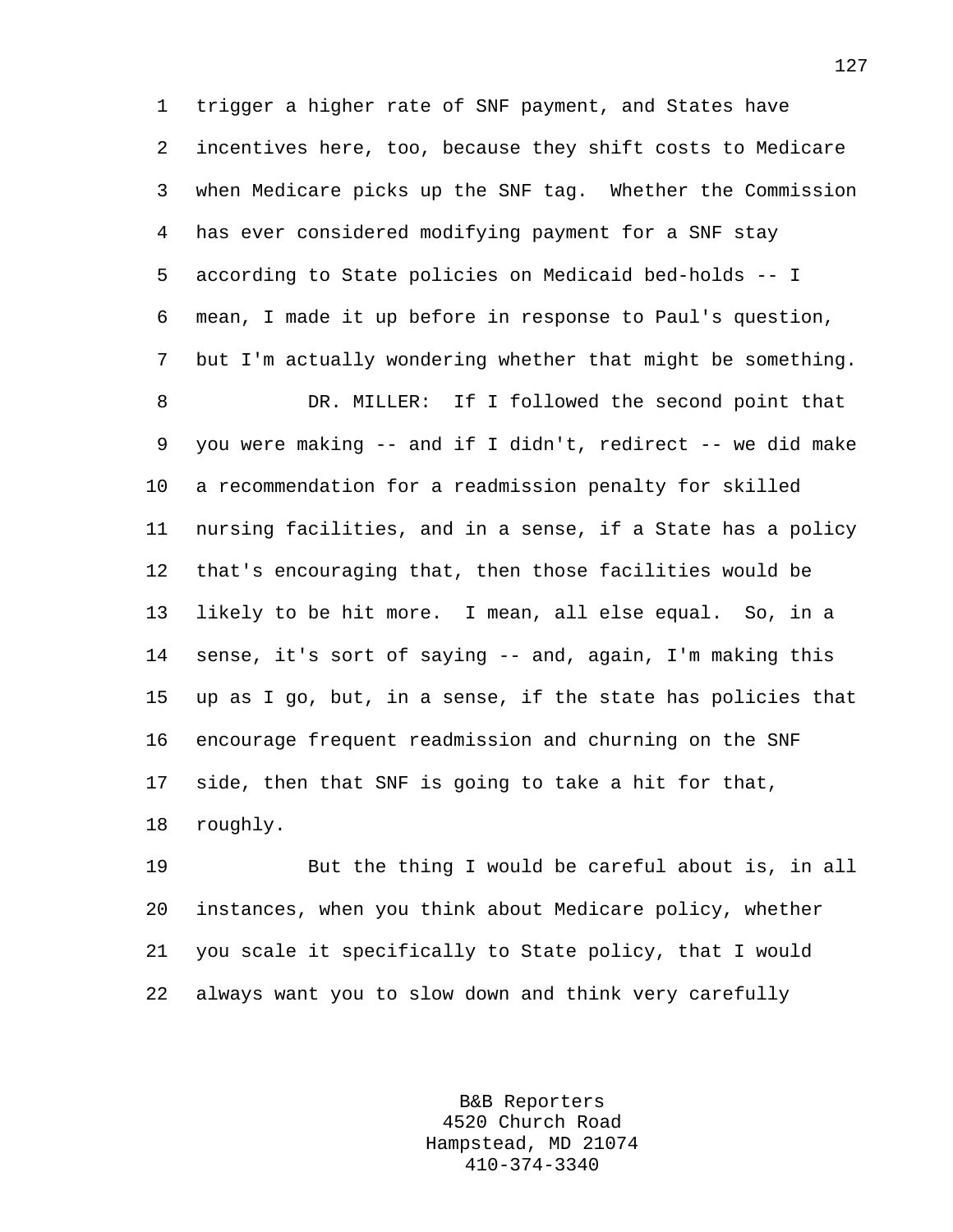1 through it because you could be really creating winners and 2 losers in ways that you would want to think through or 3 create incentives for States to change, which you may want. 4 But the externalities, I think you would want to think 5 through the second and third order.

6 DR. CROSSON: Sue.

7 MS. THOMPSON: I'll be quick. Again, thank you. 8 I'm quite supportive of incorporating these 9 measures into quality program monitorings, and beyond, I 10 would love to have you work with your three peers, who just 11 presented on ACOs, because I think there are many wonderful 12 long-term care facilities out there that are quite 13 interested and intrigued in becoming part of the continuum 14 of care.

15 I think we referenced in the last discussion 16 where the greater opportunity is to get the bucks out of 17 what's going on within the hospital costs. I would suggest 18 there's a great opportunity in this environment as well, 19 and I think to continue to think about how do we put these 20 pieces together would bring some value.

21 Additionally, I'd be real curious if there's any 22 information available to us yet for long-term care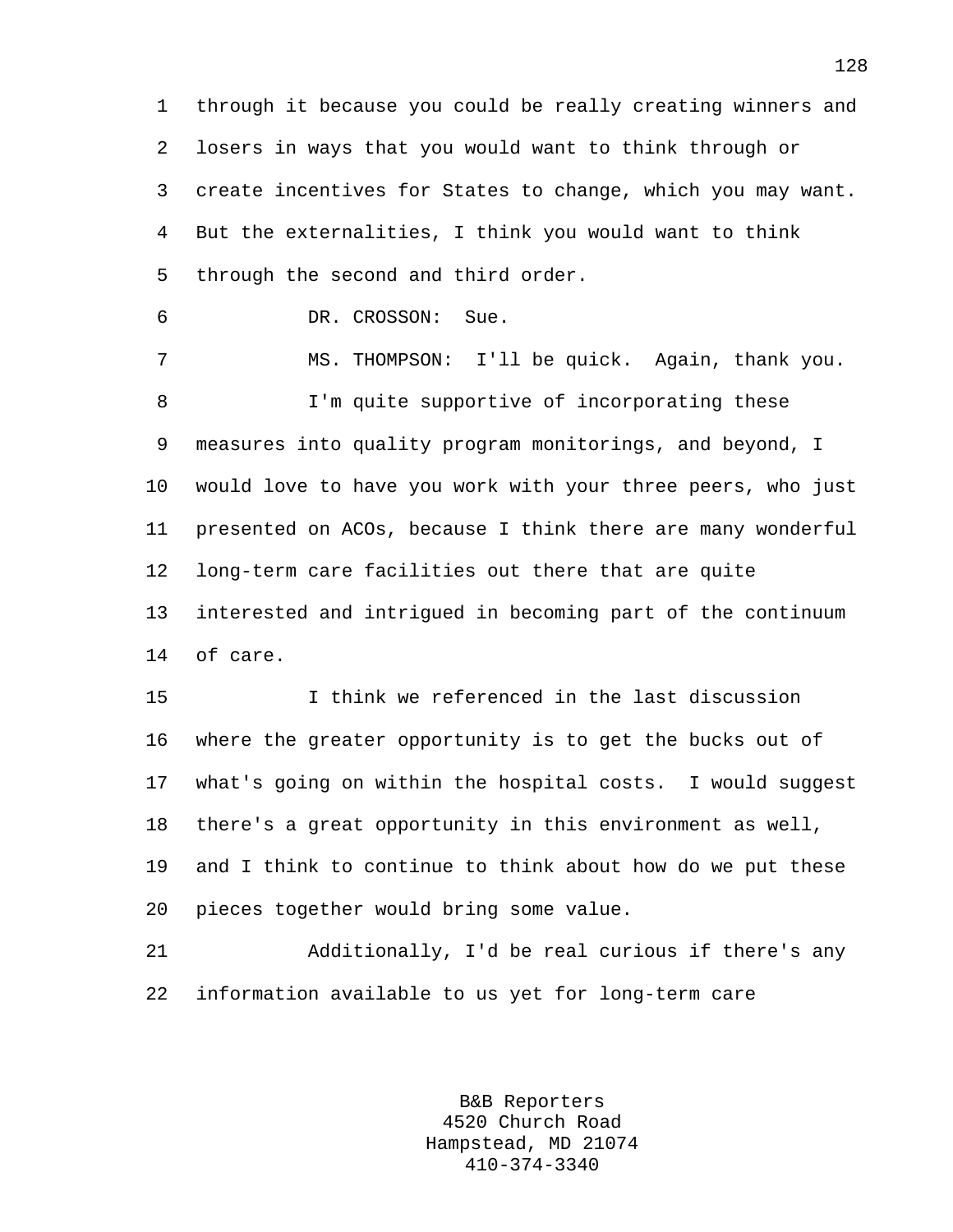1 facilities that have engaged in outpatient palliative 2 medicine programs because, if we've taken the time to have 3 conversation with many of these residents about their 4 desires and their wishes and their thoughts about their 5 journey, there would be a lot of these readmissions that we 6 would be avoiding. So I'm wondering if we have enough 7 information out there now about the palliative. I don't 8 know. I just think it would be something to start taking a 9 hard look at because there's some great work going on 10 there. 11 DR. CROSSON: Bruce. 12 MR. PYENSON: Thank you very much, Stephanie. 13 I vote yes on the measures and the suggestions. 14 I would like to request, if it's feasible, that 15 we correlate the -- see if there is a correlation between

16 the potentially avoidable hospitalizations and the margins 17 that show up in a Medicare cost report. I suspect there 18 won't be any correlation, which might suggest that it would 19 not be a hardship to reduce potentially avoidable

20 hospitalizations.

21 DR. CROSSON: Thank you. Amy. 22 DR. BAICKER: Just a brief comment about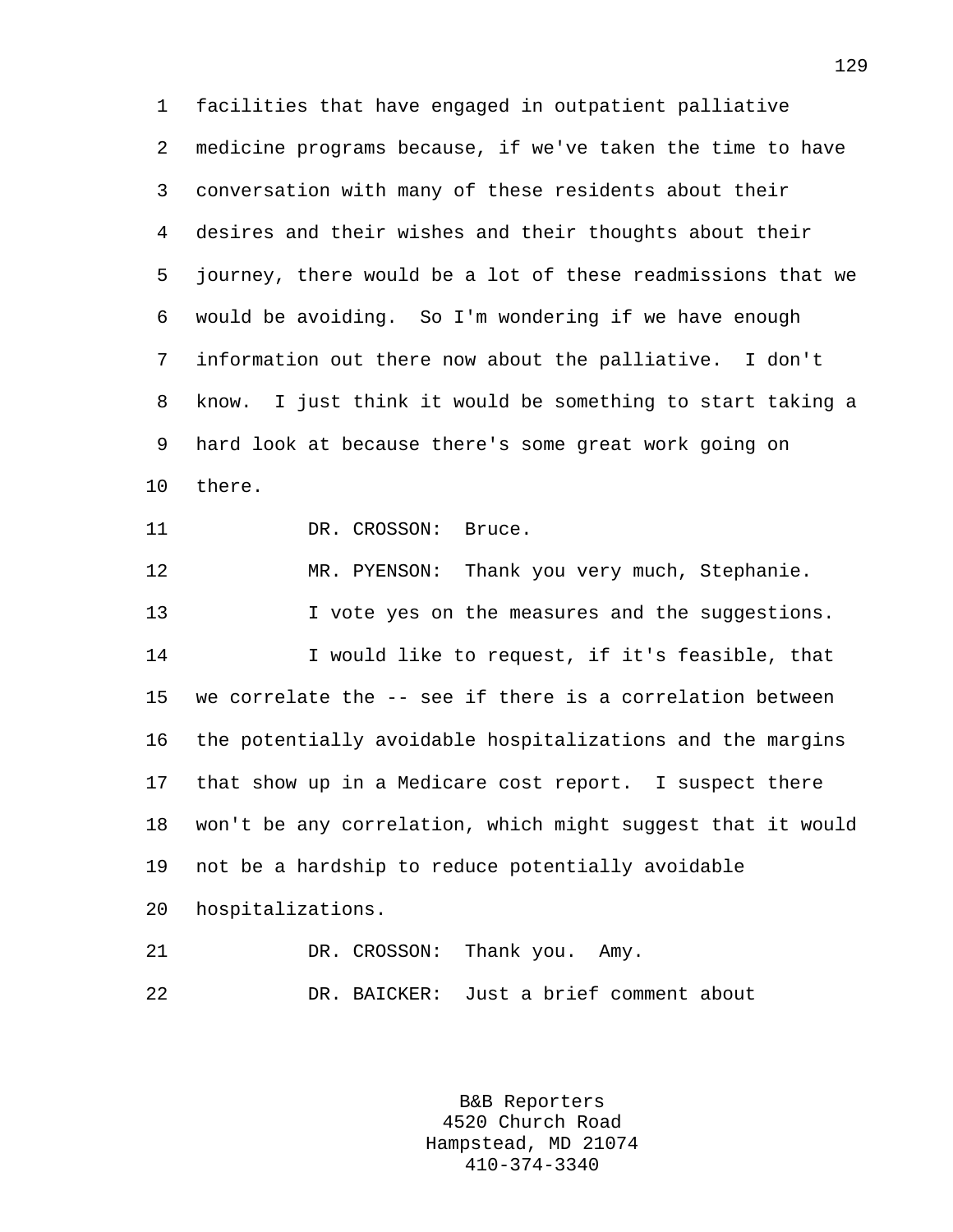1 something that Pat said around how State requirements would 2 influence staffing, and I certainly agree with that point. 3 But it would be valuable to have the information to compare 4 with in a state how those facilities are performing, which 5 have the same requirements from a staffing level. So I am 6 in favor of those measures being provided as part of the 7 external value-based purchasing program.

8 DR. CROSSON: So, Amy, the range of variation 9 intra-State, is that what you're saying?

10 DR. BAICKER: Right. So, yes, there is a 11 difference between the State and another State based on -- 12 you know, they require X number of staff, and I'm not 13 suggesting that you would penalize someone that didn't have 14 the same requirement, given outcomes, but it would be, I 15 think, interesting to know within a State, given they have 16 the same State requirements, how then those facilities 17 perform.

18 DR. CROSSON: Thank you.

19 Other comments?

20 [No response.]

21 DR. CROSSON: Okay. Good discussion. I don't 22 want to put words in anybody's mouth, but I hear a fair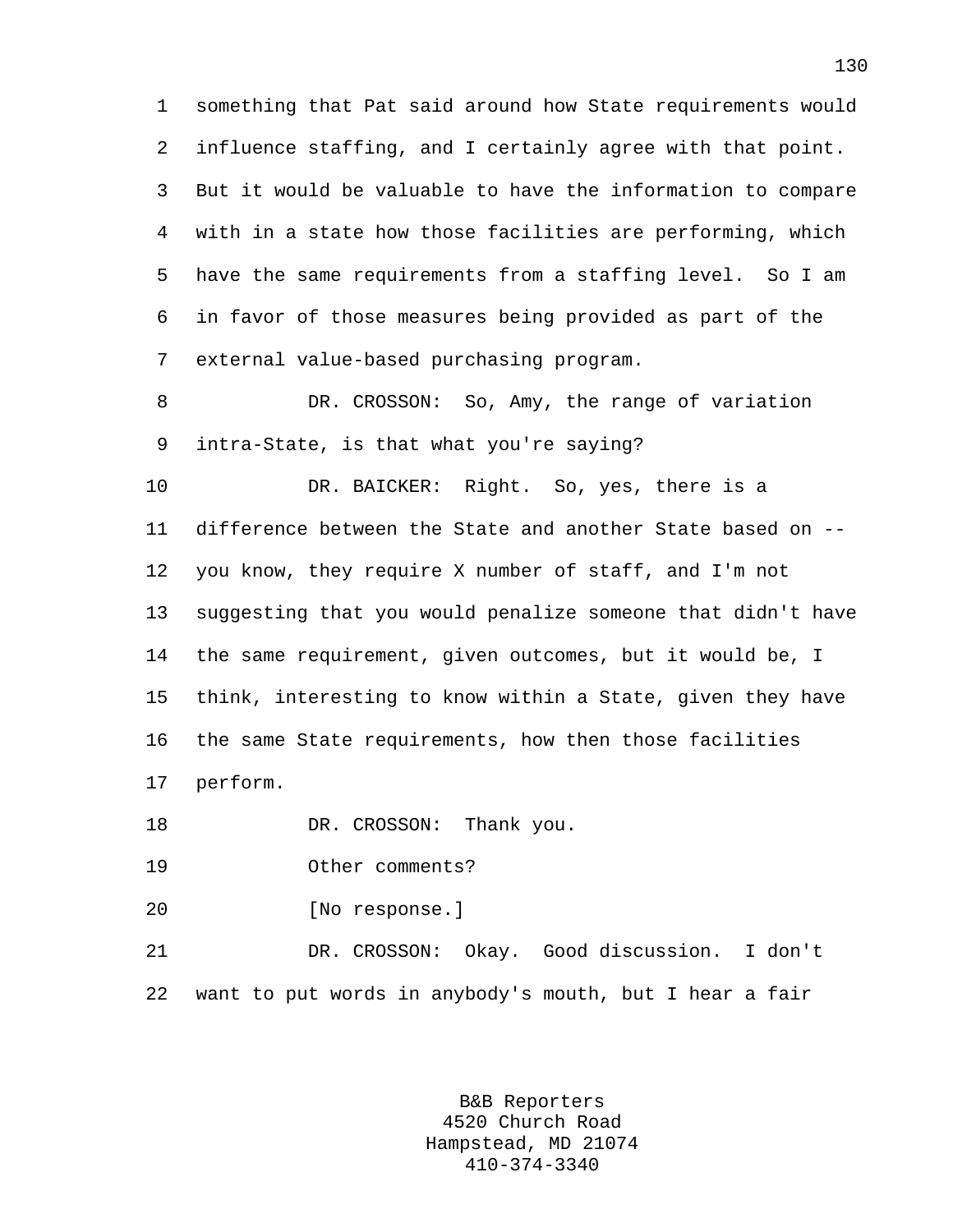1 degree of support here for this direction. And so we will 2 continue moving this way.

3 Now we have time for the public comment period. 4 If there are individuals who wish to comment, could you 5 please come to the microphone, so we can see. Okay. 6 So, again, a little bit about the ground rules 7 here for public comment. Please give us your name and your 8 affiliation, if any. We'd ask you to keep your comments to 9 two minutes. When this light goes back on, the two minutes 10 are up. And just note that there are other ways to provide 11 input to MedPAC and its staff through the website, through 12 direct connections to Mark and his staff, and those 13 opportunities can occur before the discussion. But please 14 proceed. 15 MR. LIND: Thanks. Keith Lind, AARP. 16 I just wanted to drive home the distinction 17 between preventable -- potentially preventable admissions 18 and all-cause admissions. If you use all-cause admissions 19 as a measure, it creates incentives to delay or avoid 20 necessary admissions and potentially increase unnecessary

21 complications and death.

22 Thanks.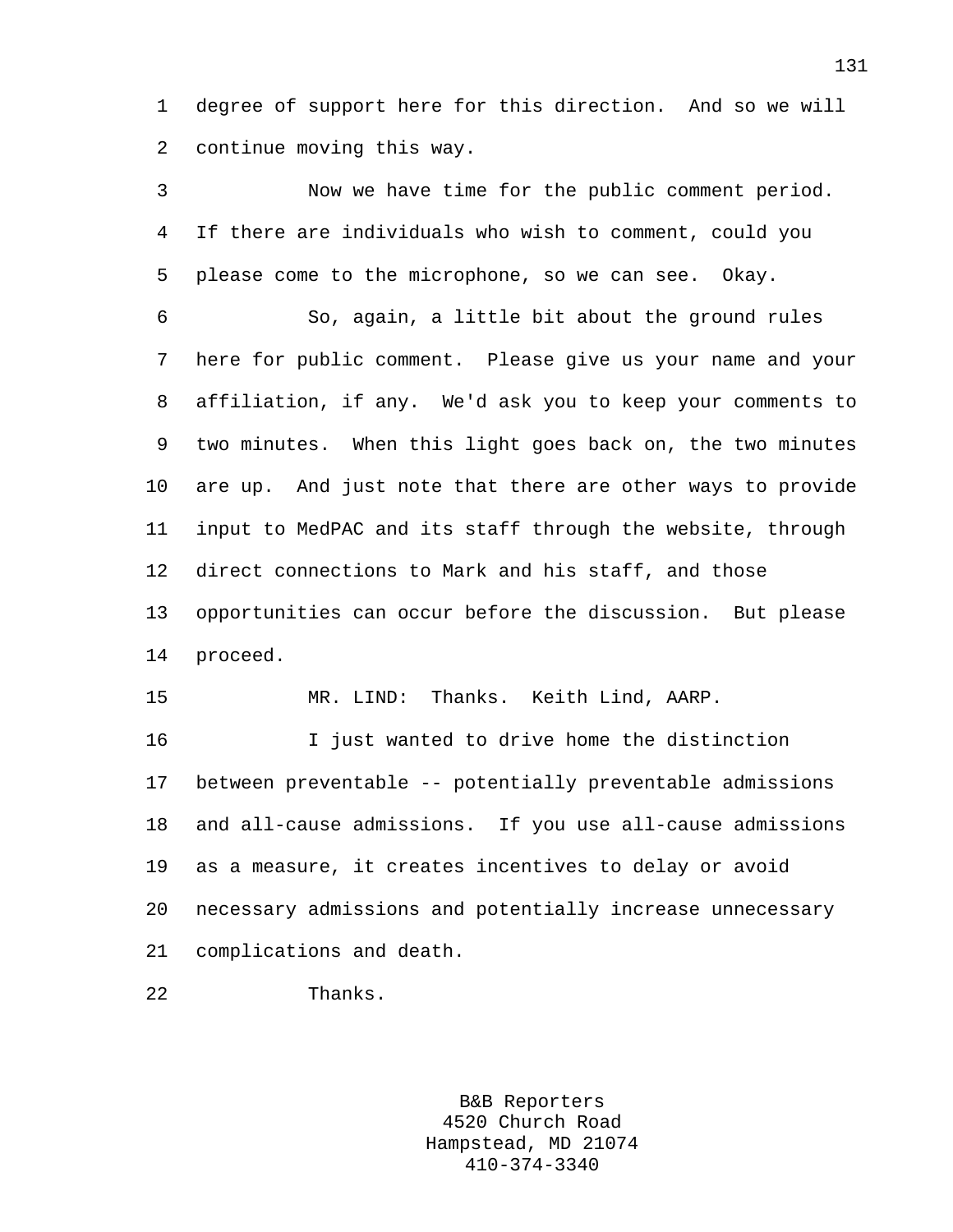1 DR. CROSSON: Thank you.

2 MR. MULLER: James Muller from the American 3 Health Care Association.

4 We have a measure currently partway through and 5 have endorsement, recommended for endorsement of an all-6 cause measure of long-stay hospitalizations for nursing 7 home residents based on the MDS.

8 One thing that you said, for quality assurance 9 performance improvement work, the work that goes behind it, 10 the nursing home compare measures, the MDS-based ones, end 11 up in the CMS QIES system that gives patient-by-patient 12 enumeration of who is driving the numerators for them to 13 root-cause down the rates. And so I would say the need for 14 sort of just keeping it aggregate, there is a real tradeoff 15 between going with something like the MDS, where you can do 16 that, and not doing so.

17 And the last thing, I would just sort of support 18 the idea of using discharge MDS assessments for this. They 19 are quite reliable, it turns out. Thank you.

20 DR. CROSSON: Thank you.

21 MS. BRENNAN: Good afternoon. I'm Allison 22 Brennan with the National Association of ACOs, and I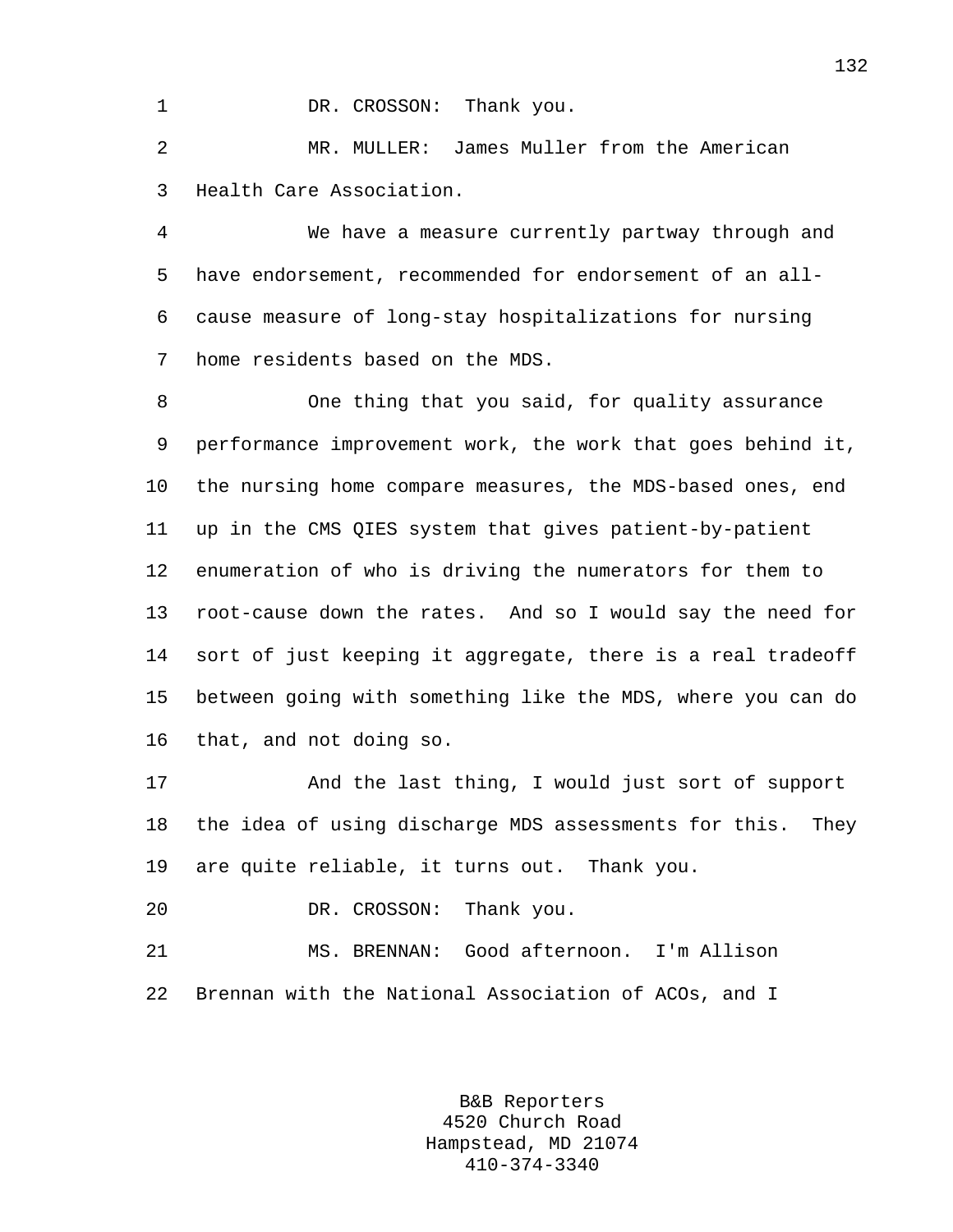1 thought it was an absolutely wonderful discussion about the 2 ACO program, very spirited.

3 Just a couple of comments that I wanted to make, 4 I think we're all struggling with trying to understand 5 whether or not the ACO program is or is not a success, and 6 at this point, I feel like it's the analogy where everybody 7 is holding a different piece of an elephant. And they're 8 just describing what's in front of them or what they can 9 see. So it does encourage us all and everybody here to 10 give it a little bit of time so that we can step back and 11 sort of see that full picture rather than just kind of 12 grabbing onto one statistic or one number and thinking 13 that's the full picture.

14 **I** think we are starting to see some early 15 analysis in the industry. Michael McWilliams recently put 16 out some research about the 2014 performance, and the thing 17 that was really interesting about that is that rather than 18 comparing ACOs to their benchmark, he was looking at 19 comparing ACOs over time and also looking at comparing ACOs 20 to fee-for-service beneficiaries in their area. I think 21 that's the real key, that we need to dig into that more, 22 but again, we just need a little bit of time.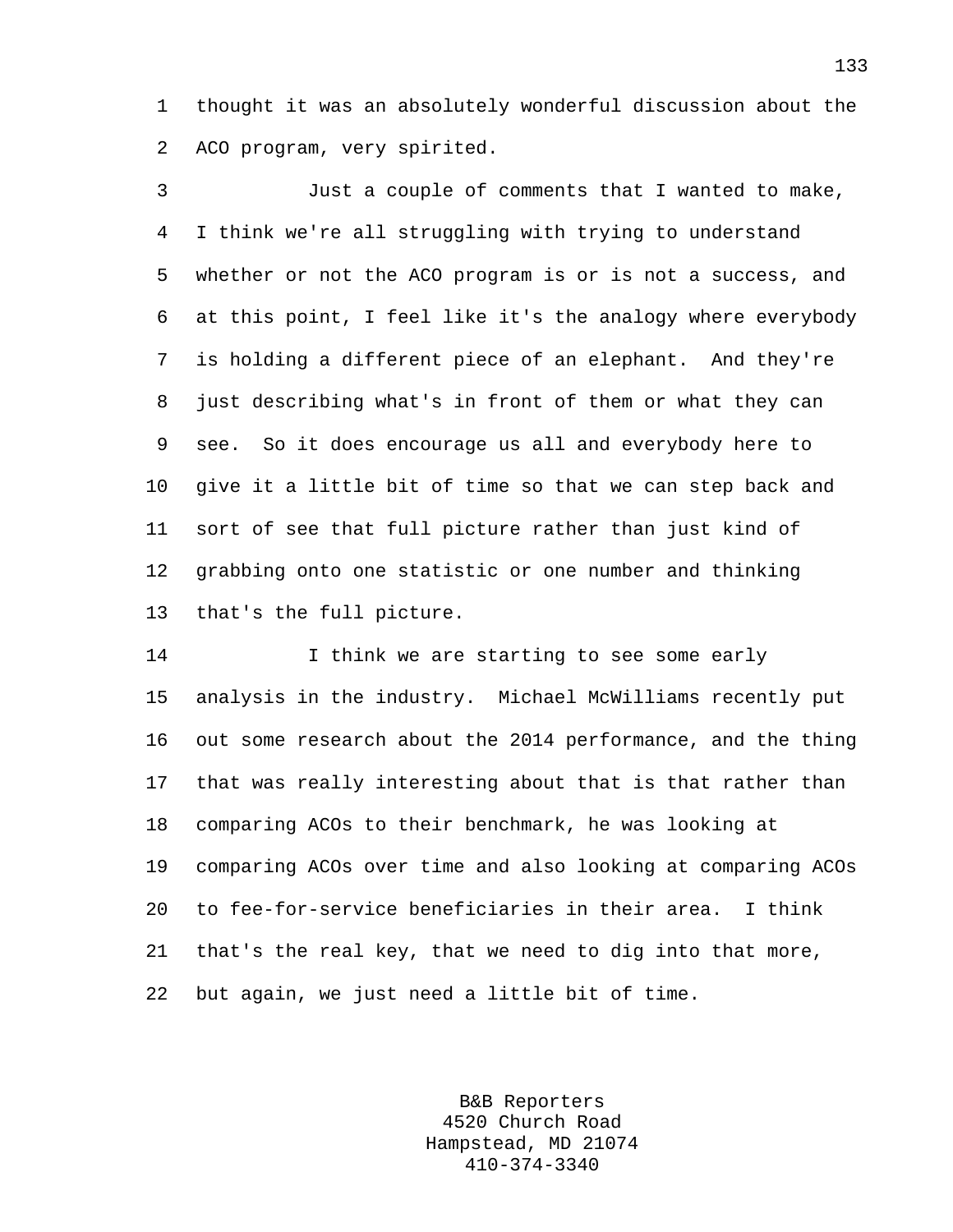1 Focusing just on those benchmarks as a 2 determinant of success, I think is going to be a real 3 downfall in some of the analysis, especially because we're 4 still figuring out the best way to set those benchmarks, 5 and that recently is evidenced by CMS's modifications to 6 the regional benchmarking. Those go into effect as early 7 as 2017, but actually early adopters in the program won't 8 see the regional benchmarking until 2019. So, if they 9 started in 2012, they have to stay in the program until 10 2019, at which point they would see their benchmark 11 comprised of either 25 or 35 percent of regional 12 expenditures. So that's a big concern for ACOs who have 13 been in the program longer, feeling like they're kind of 14 being penalized by not being able to move to that regional 15 benchmark.

16 I'm going to be real quick, that we doubly are 17 interested in the conversation about developing new risk 18 models with a more realistic amount of risk as sort of like 19 a glide path into risk, so thank you.

20 DR. CROSSON: Thank you.

21 MS. GRAHAM: Hi. Emily Graham representing the 22 Alliance of Specialty Medicine. Just some really quick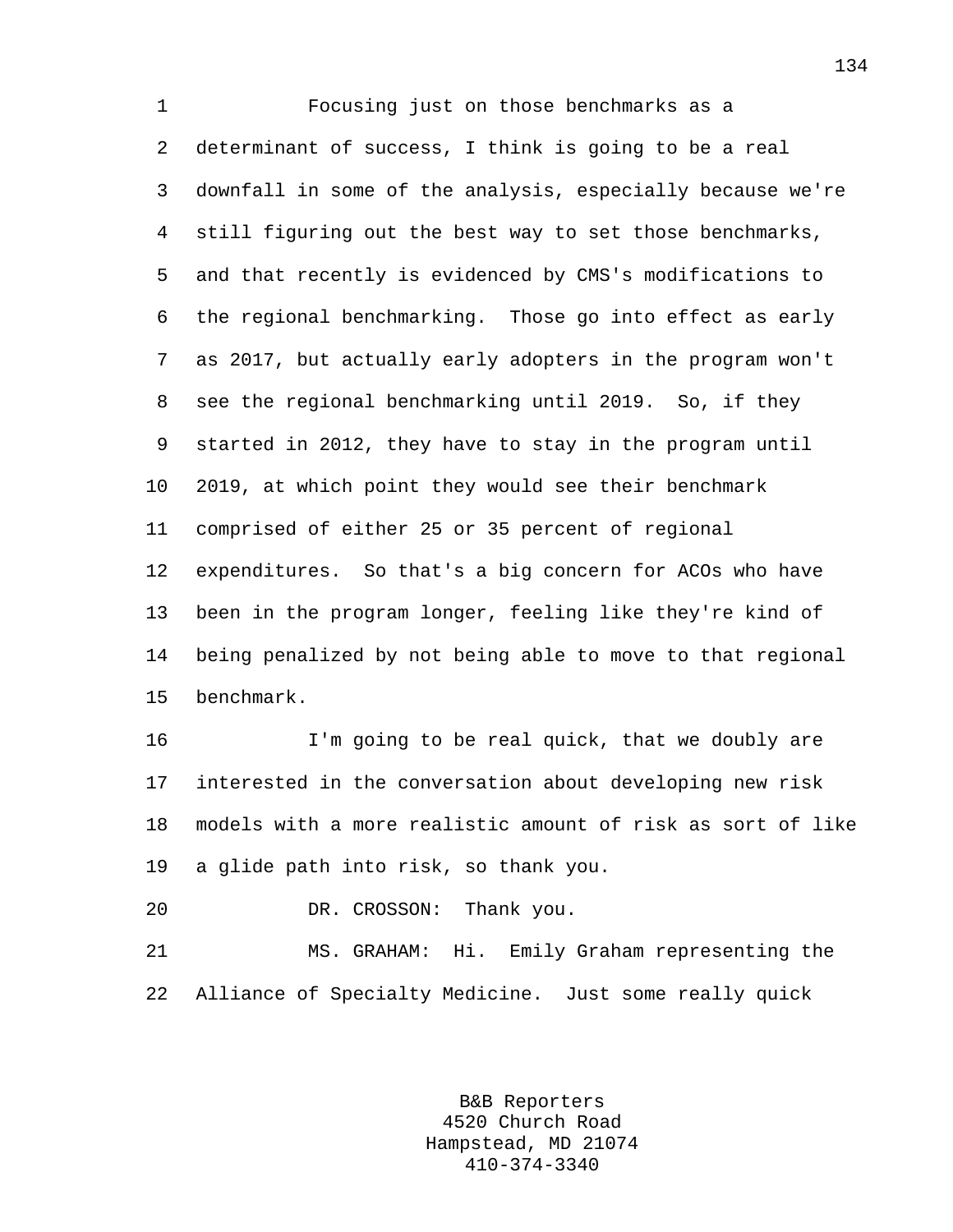1 comments about the ACO report.

2 Thank you so much to the staff and to the 3 Commission for a very thought-provoking discussion. We're 4 really interested in the role of specialty medicine in 5 accountable care organizations, and that seems to be a 6 missing piece of the conversation, quite frequently, in 7 these conversations.

8 We are very interested in seeing some of the 9 future conversations, what the breakdown of specialty 10 engagement is in accountable care organizations. We've 11 actually been asking CMS for this data for some time, and 12 it's been very challenging to get. So maybe if MedPAC can 13 help with that, that would be terrific -- and also maybe 14 some of the referral patterns.

15 Thank you so much.

16 DR. CROSSON: Thank you.

17 Seeing no one else at the microphone, we are 18 adjourned until 1:15.

19 [Whereupon, at 12:15 p.m., the meeting was 20 recessed, to reconvene at 1:15 p.m. this same day.] 21

22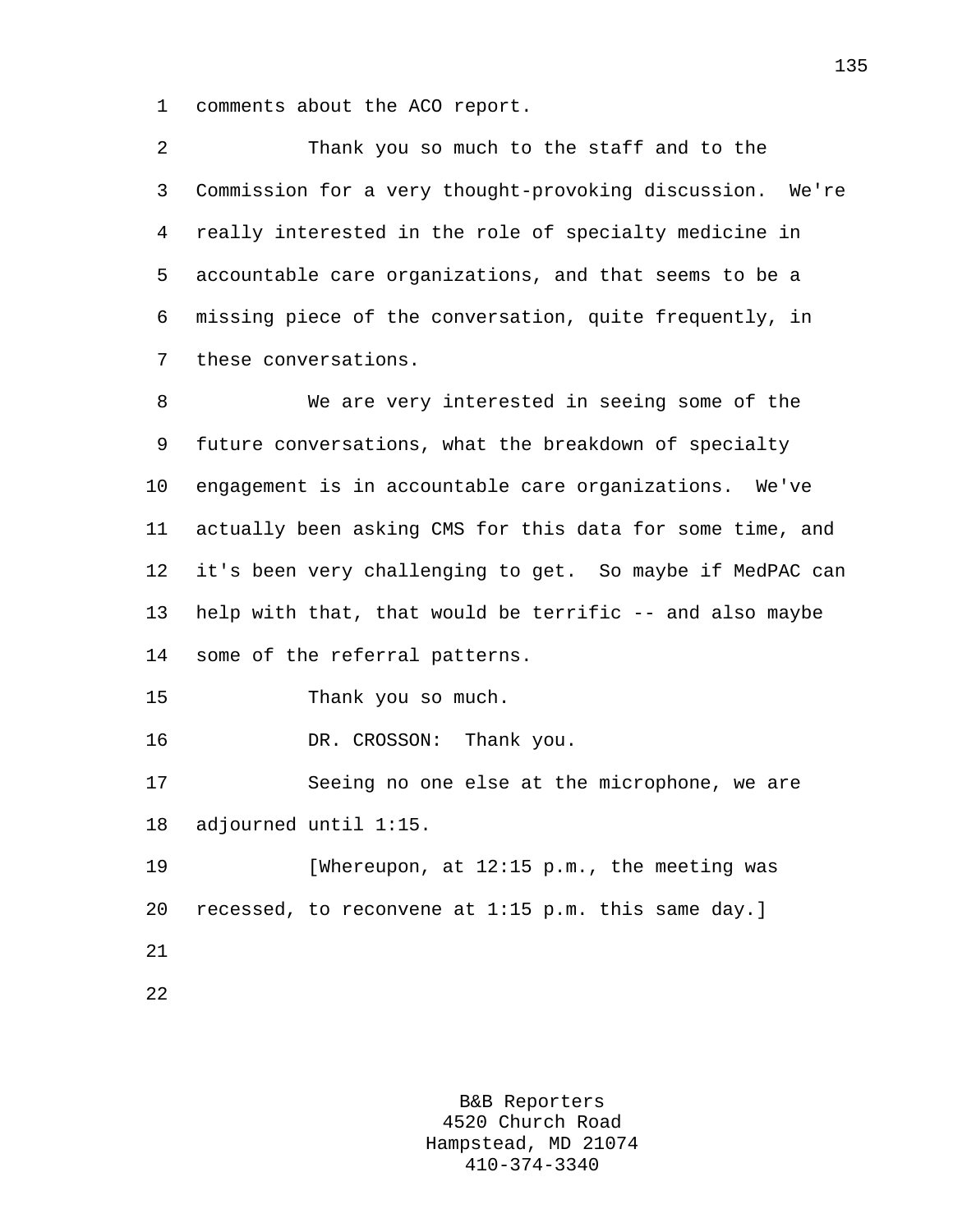| $\mathbf 1$    | AFTERNOON SESSION                                           |
|----------------|-------------------------------------------------------------|
| $\overline{a}$ | [1:16 p.m.]                                                 |
| 3              | Okay. Good afternoon. I think<br>DR. CROSSON:               |
| 4              | it's time to get going. To open the afternoon, we're going  |
| 5              | to return to our issues and potential policy options with   |
| 6              | respect to payment for Part B drugs. And we've got Nancy,   |
| 7              | Kim, and Brian here, and who is going to lead off? Nancy.   |
| 8              | MS. RAY: Good afternoon. In this session, we                |
| 9              | are continuing to examine the way that Medicare Part B pays |
| 10             | for drugs and biologics under the average sales price       |
| 11             | system -- ASP. The Commission has been working actively     |
| 12             | over the last two years on this topic.                      |
| 13             | Your briefing paper includes details of six                 |
| 14             | policy options, which is the focus of today's presentation. |
| 15             | The first three options -- consolidated billing             |
| 16             | codes, ASP inflation limit, and a restructured drug         |
| 17             | acquisition program -- seek to increase price competition   |
| 18             | among Part B drugs and address price growth. These options  |
| 19             | were discussed in our recent June 2016 report to the        |
| 20             | Congress.                                                   |
| 21             | The fourth option seeks to improve the current              |
| 22             | ASP payment formula for Part B drugs, which was also        |

B&B Reporters 4520 Church Road Hampstead, MD 21074 410-374-3340

136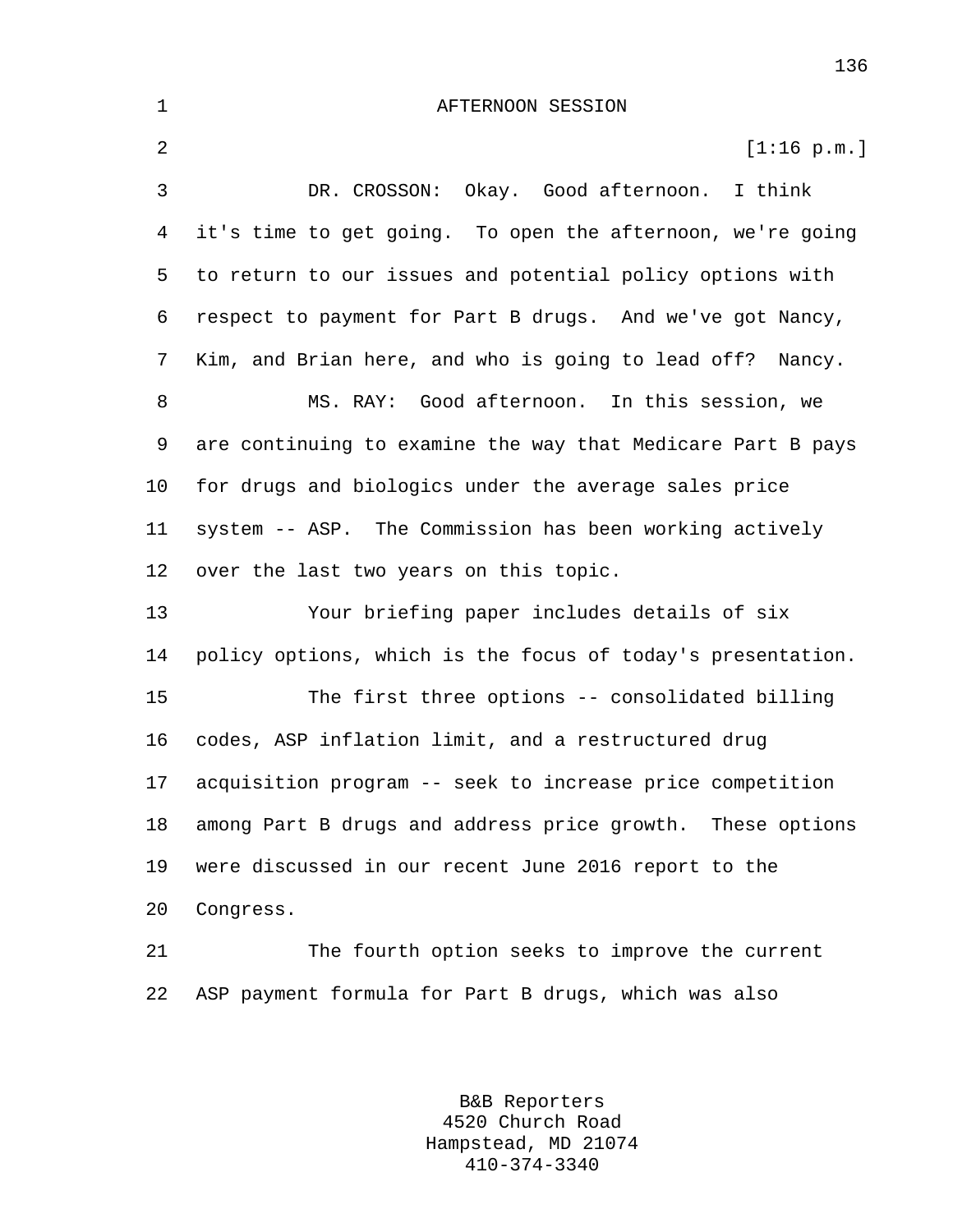1 discussed in our June 2016 report. The fifth and sixth 2 options are new to the Commission. They were recently 3 raised in a prior discussion, and these options look at 4 modifying how Medicare pays for drugs that lack ASP data 5 and strengthening manufacturer reporting requirements for 6 ASP data.

7 We seek Commissioners' guidance about each policy 8 option so that we can refine them. The Chairman's goal for 9 this coming cycle is to develop policy recommendations for 10 Part B drugs based on policy options of interest to 11 Commissioners. Before moving on, I would like to thank 12 Joan Sokolovsky for her contribution to this work.

13 You've seen this slide with background on the ASP 14 payment system before.

15 In 2014, Medicare and beneficiaries spent about 16 \$22 billion on Part B drugs. Of that, \$4 billion was 17 beneficiary cost sharing and \$18 billion was program 18 spending.

19 Medicare Part B drug spending has grown at an 20 average rate of more than 8 percent per year over the last 21 five years. About half of that growth has been due to an 22 increase in the average price paid per Part B drug.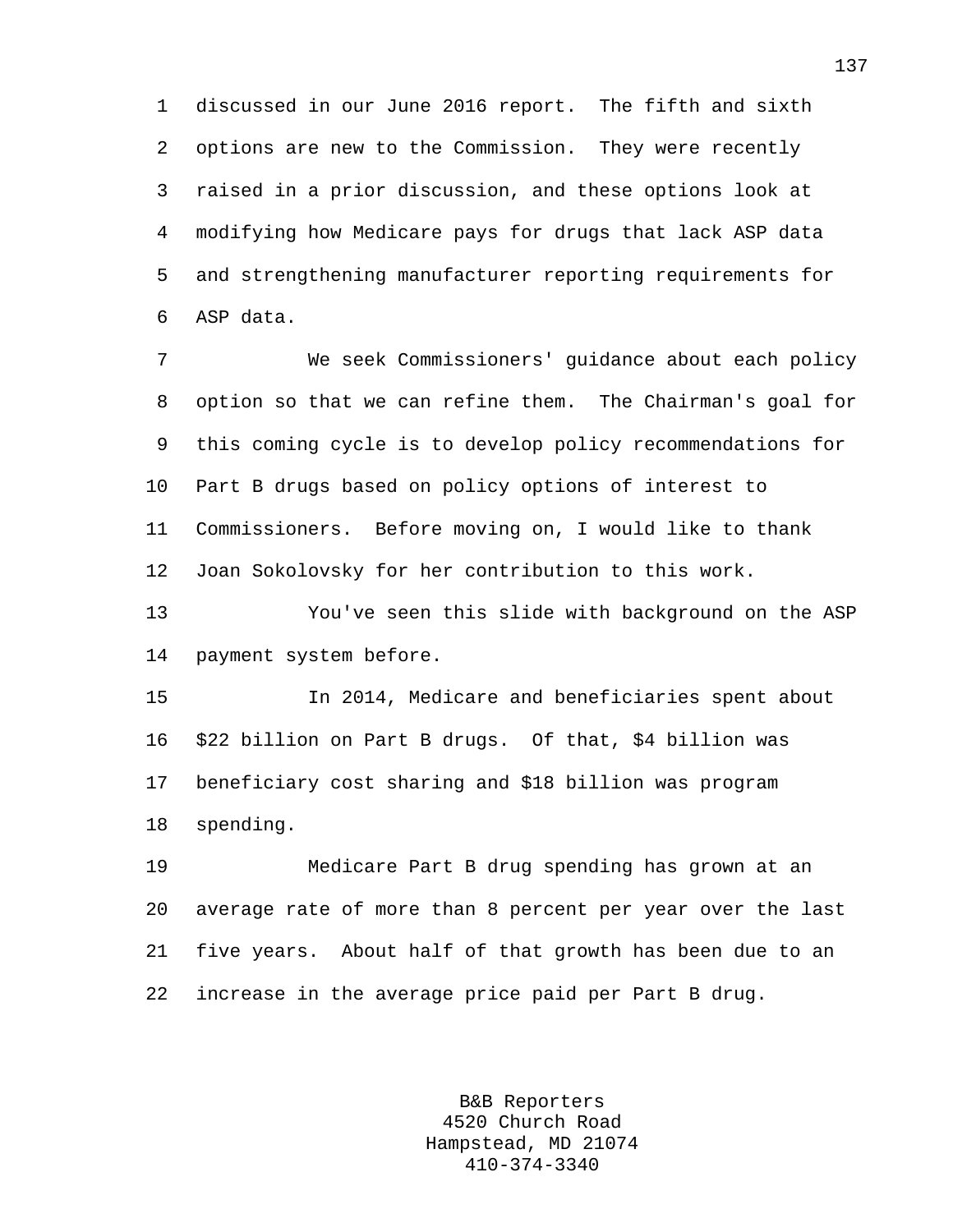1 Most of the drugs covered under Part B are 2 infused or injected in physician offices and hospital 3 outpatient departments. Medicare pays for most Part B 4 drugs at a prospective rate equal to 106 percent of the 5 average sales price.

6 ASP is the drug's price from the perspective of 7 the manufacturer, and it is based on sales to all types of 8 purchasers with some exceptions, and it is net of rebates 9 and discounts.

10 So moving to our first policy option, 11 consolidated billing codes. Most single-source drugs and 12 biologics receive their own billing codes and are paid 13 based on their own ASP. The two exceptions of this policy 14 are listed on the slide.

15 Having drugs with similar health effects in 16 separate billing codes may not always promote the strongest 17 price competition. Your briefing paper includes examples 18 of high-expenditure drugs for which price competition under 19 the ASP payment system has been relatively limited, 20 including products used to treat anemia and products used

21 to treat macular degeneration.

22 The Commission has held that Medicare should pay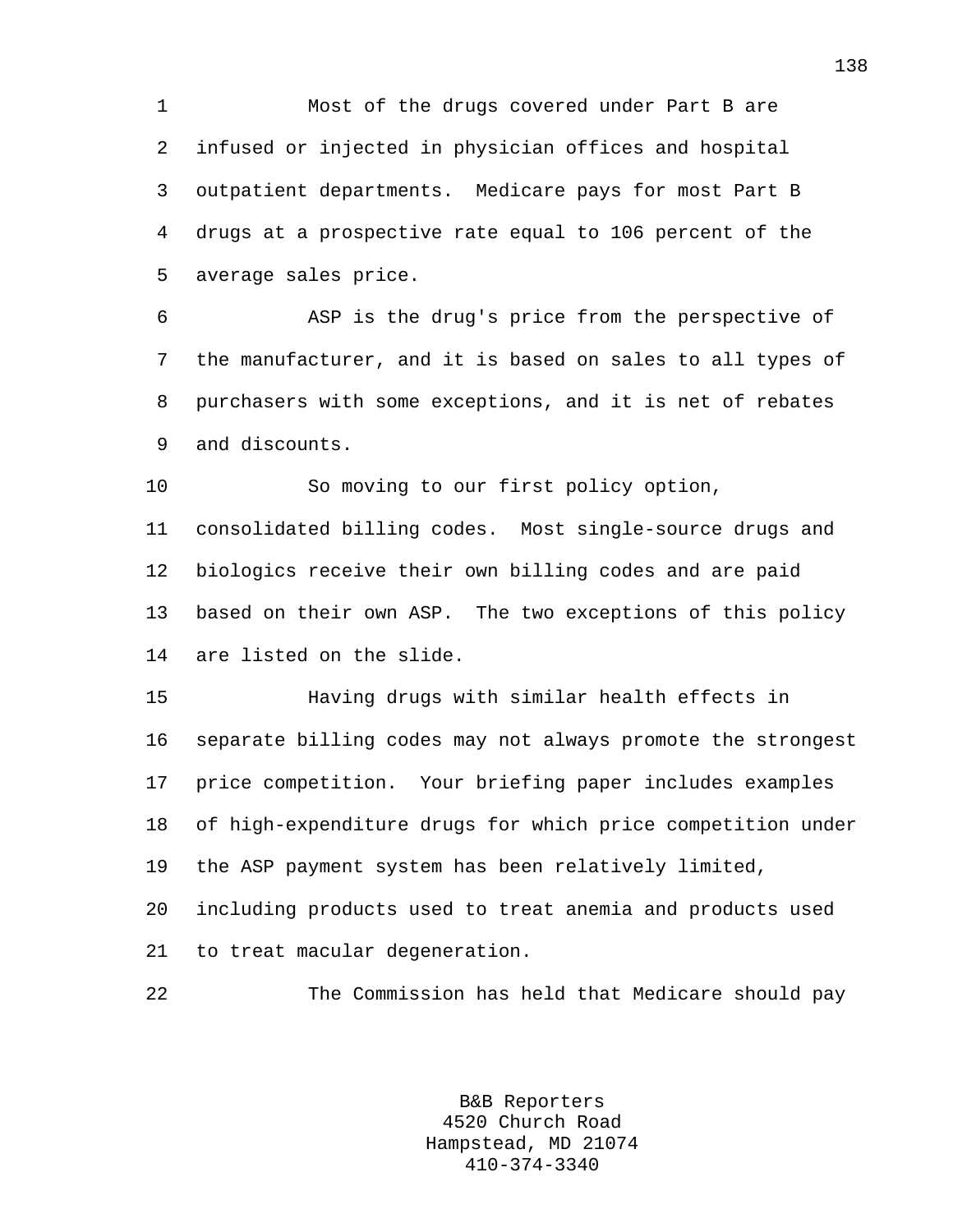1 similar rates for similar care. With respect to drugs and 2 biologics, that principle may suggest that Medicare use a 3 consolidated billing code when paying for a reference 4 biologic and its biosimilars and products with similar 5 health effects. Doing so would be expected to generate 6 more price competition among products than separate codes.

7 So that leads us to the policy option of giving 8 the Secretary the authority to place drugs and biologics 9 with similar health effects in the same billing code and 10 pay them the same rate based on the volume-weighted ASP for 11 the products in the code.

12 First, this policy could be considered for a 13 reference biologic and its associated biosimilars. Right 14 now, the reference biologic remains in its own code, 15 separate from its associated biosimilars. Under this 16 option, all these products would be included in one code. 17 There is currently one biosimilar that was launched in 18 September 2015 and is paid for under Part B in a separate 19 code from its associated reference biologic.

20 Second, this policy could apply beyond 21 biosimilars to therapeutic classes in which there are 22 several products with similar health effects. Included in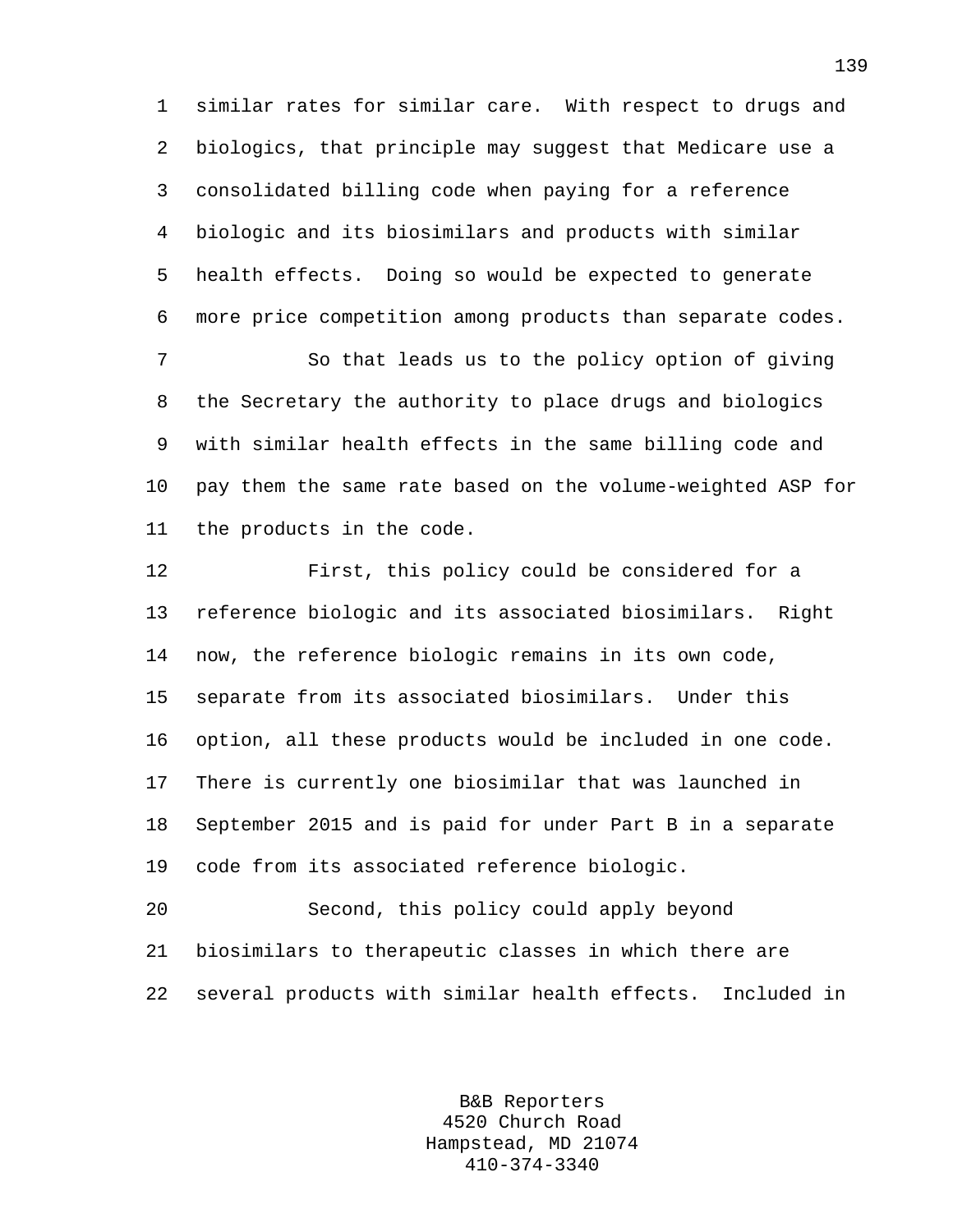1 your briefing material are examples of therapeutic classes 2 for which the individual products are each paid based on 3 their own ASP.

4 So we cannot give you a direct estimate on the 5 effect of this policy on Medicare and beneficiary spending. 6 Putting products with similar health effects in the same 7 billing code is anticipated to generate savings for 8 beneficiaries and taxpayers. Your briefing materials 9 modeled the effect on Medicare spending by including the 10 one marketed biosimilar Zarxio in the same billing code 11 with its reference biologic Neupogen. Because the payment 12 rate is based on a weighted average, savings would be 13 gradual but would be expected to increase over time as the 14 price of the products decline due to increasing 15 competition.

16 In terms of issues, to implement this policy for 17 the reference biologic and its biosimilars, the Secretary 18 could rely on the FDA approval process to determine what 19 products to group together.

20 Implementing this option beyond biosimilars would 21 require the Secretary to have a process to identify drugs 22 with similar health effects. It would be important that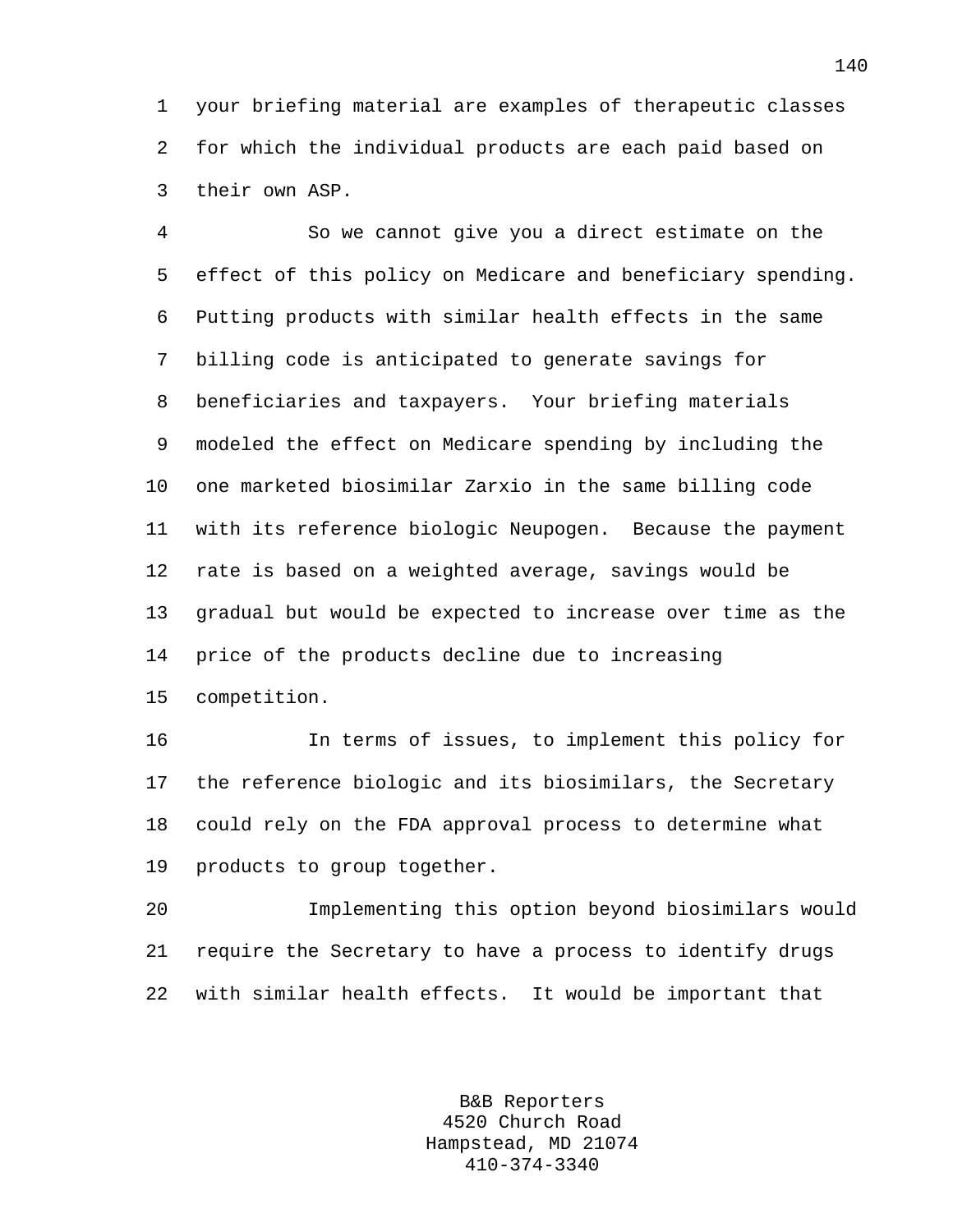1 such a process be transparent, solicit input from clinical 2 experts, beneficiaries, other payers and stakeholders, and 3 be designed to avoid conflicts of interest.

4 During the question and answer period, we are 5 happy to discuss stakeholders' reactions to this policy 6 which is summarized in your briefing materials.

7 Kim will now take over with a discussion of the 8 ASP inflation limit.

9 MS. NEUMAN: The second policy option is an ASP 10 inflation limit.

11 Growth in the ASP+6 payment rates for individual 12 drugs are driven by manufacturer pricing decisions. In 13 theory, there is no limit on how much Medicare's ASP+6 14 payment for a product can increase over time.

15 Median ASP growth across the 20 highest 16 expenditure drugs was slower than inflation in the early 17 years of the ASP system, but has exceeded inflation since 18 2010. For example, in the last year, 10 out of 20 of the 19 highest expenditure Part B drugs have had an increase in 20 their ASP of 5 percent or more.

21 A policy option that could be considered would be 22 to place a statutory limit on how much Medicare's ASP+6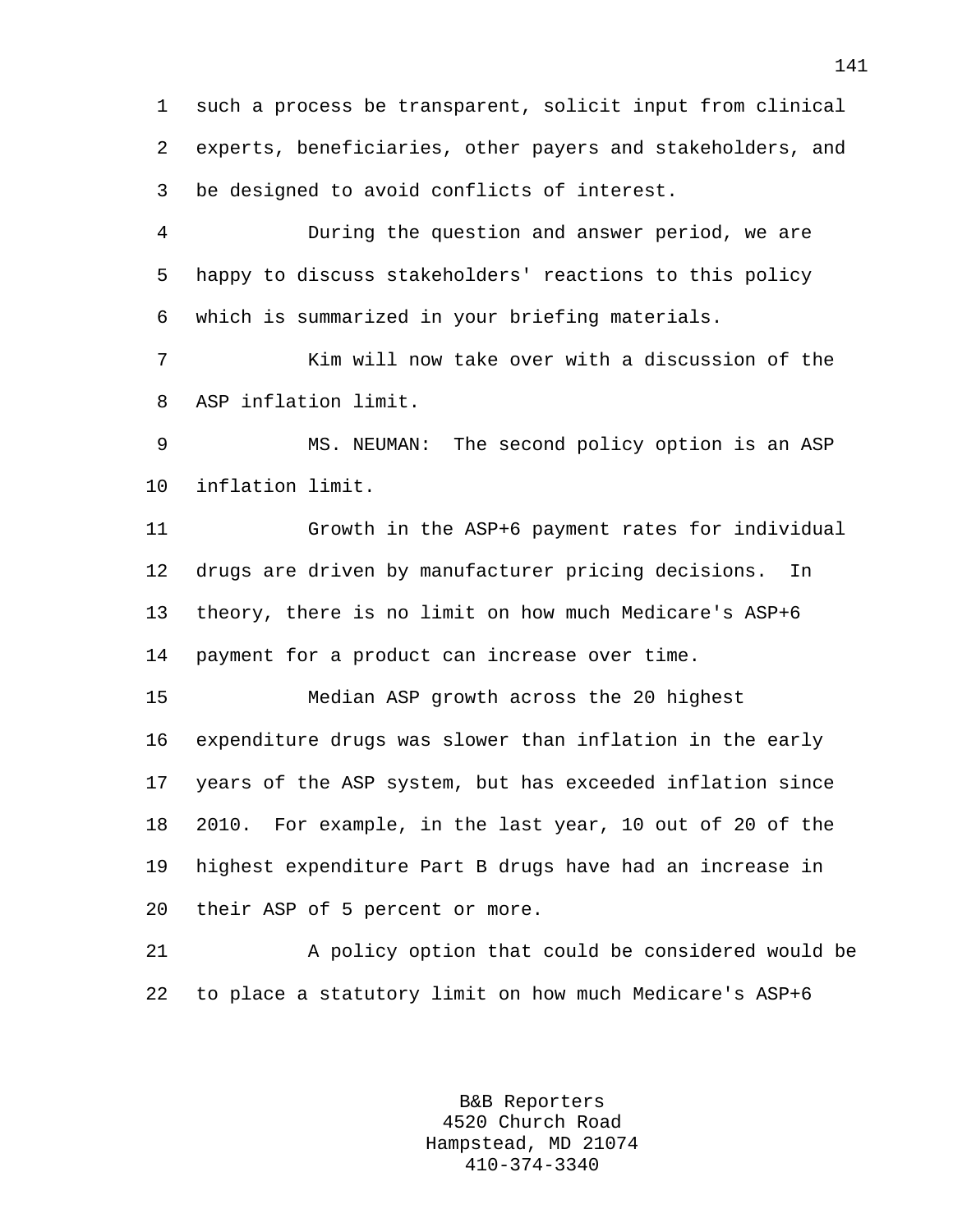1 payment can grow over time. This could be done by

2 requiring drug manufacturers to pay a rebate when ASP 3 growth for a product exceeds an inflation benchmark. Under 4 this approach, rebates could be shared with beneficiaries 5 by basing the beneficiary's cost sharing on the lower 6 inflation-adjusted ASP.

7 With respect to provider add-on payments, the 6 8 percent, there are options for how that could be handled 9 under a rebate approach. They could continue to be based 10 on the reported ASP, or they could be based on the lower 11 inflation-adjusted ASP.

12 As you'll recall, we've previously talked about 13 other versions of an ASP inflation limit where the 14 providers instead of the drug manufacturers are at risk for 15 price increases. And if you'd like, we can discuss that on 16 question.

17 An ASP inflation limit would be expected to 18 generate savings for beneficiaries and taxpayers. To get a 19 sense of how much, we simulated the effect of a 20 hypothetical inflation limit policy in 2014 and 2015, using 21 first quarter 2013 as the baseline period from which ASP 22 growth and inflation growth are measured and assuming CPI-U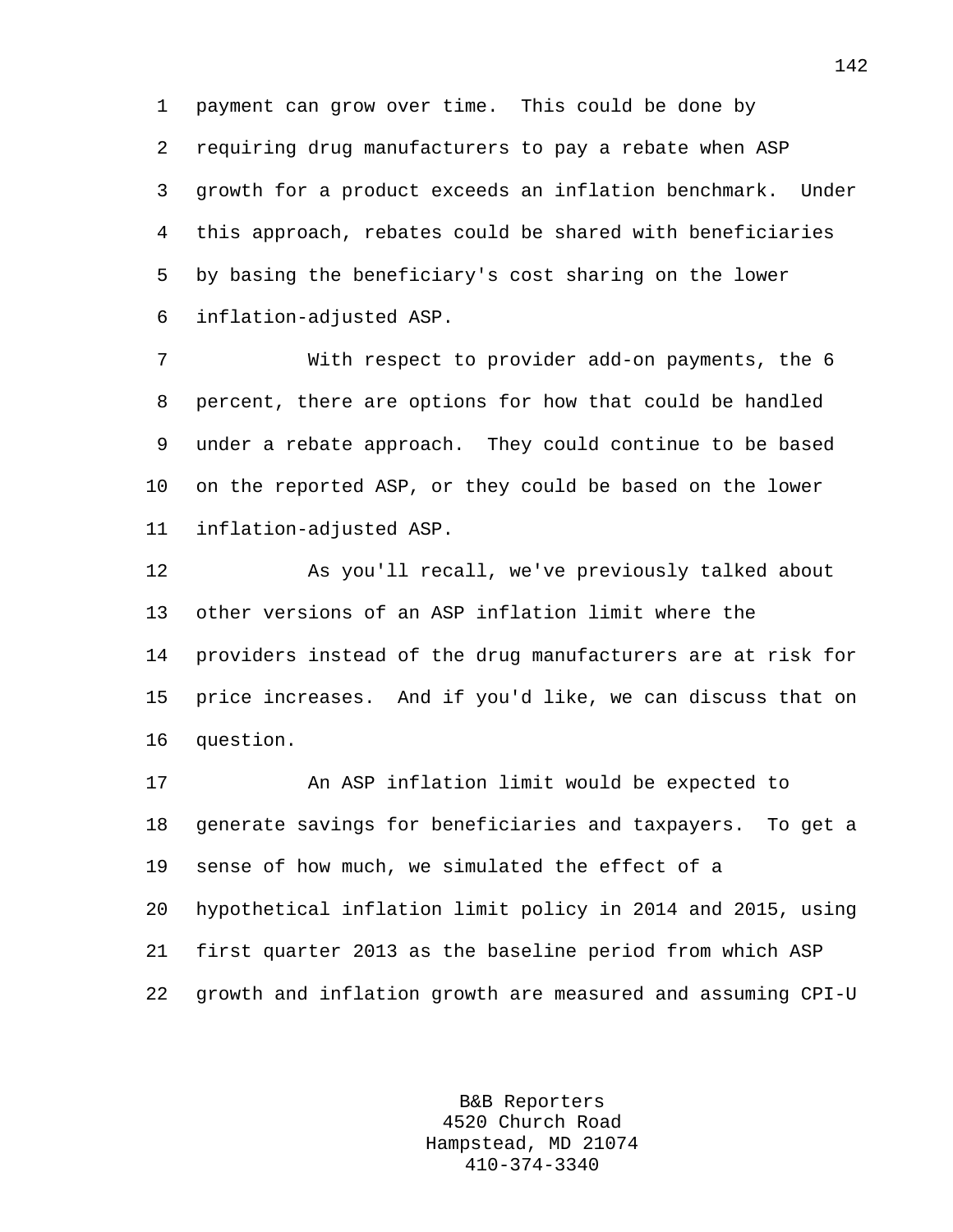1 is the inflation benchmark similar to the inflation portion 2 of the Medicaid rebate.

3 Under these assumptions, we estimated rebates 4 would have been about \$750 million in 2014 and more than 5 \$1.25 billion in 2015. Twenty percent of these rebates 6 would go to beneficiaries in the form of lower cost 7 sharing.

8 In terms of issues, some stakeholders have 9 asserted that manufacturers might respond to an inflation 10 limit policy by increasing their launch prices for new 11 products.

12 The third policy option is restructuring the 13 competitive acquisition program for Part B drugs. Medicare 14 implemented a CAP program from 2006 to 2008. Physicians 15 who chose to enroll in that program could obtain drugs from 16 a vendor rather than buying and billing Medicare directly 17 for the drugs. The program faced challenges due to low 18 physician enrollment and the vendor having little leverage 19 to negotiate favorable prices.

20 Although the CAP program faced challenges, the 21 concept underlying the program -- to eliminate financial 22 incentives for prescribing Part B drugs -- still has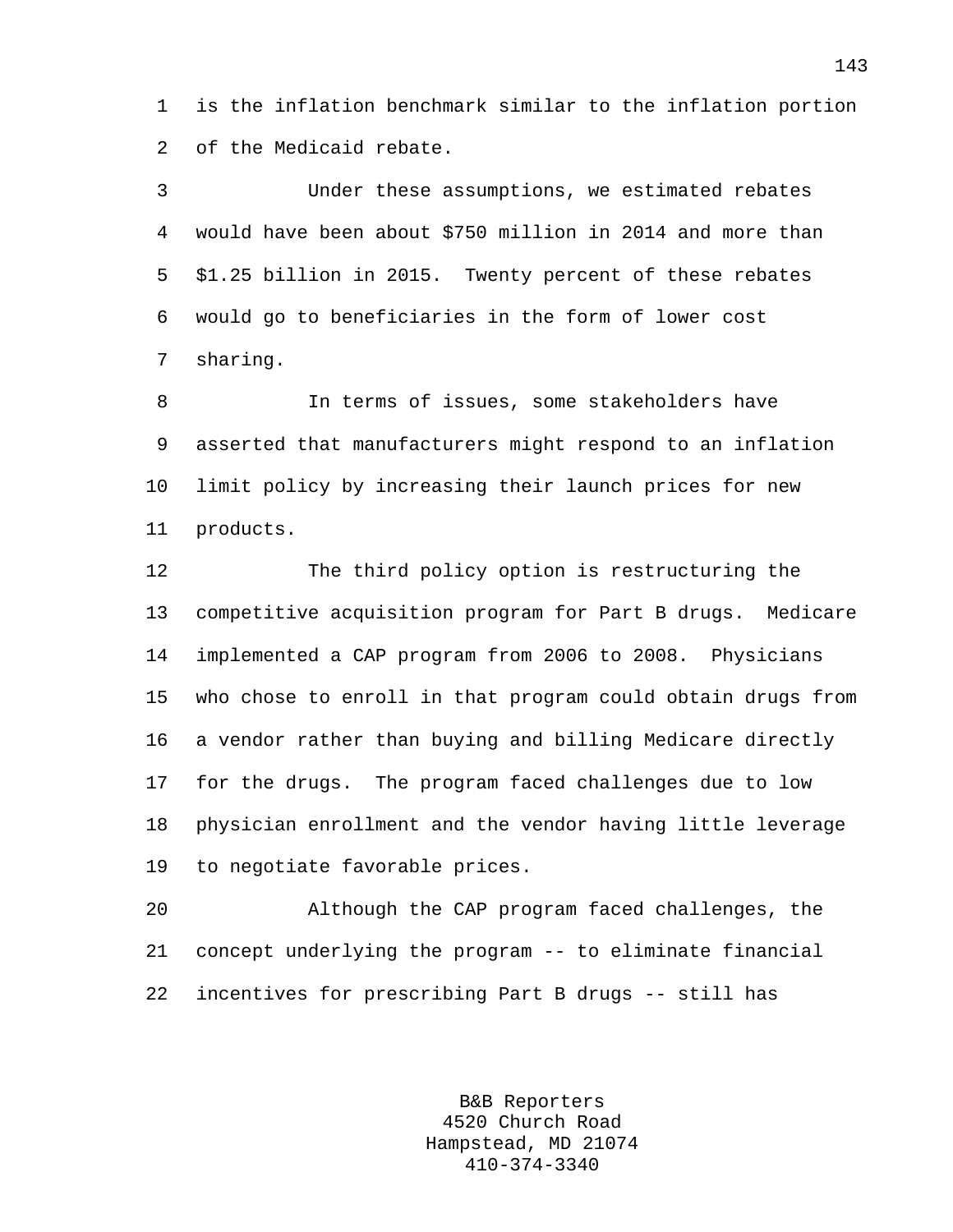1 appeal. An option that could be considered is to give the 2 Secretary the authority to implement an improved CAP 3 program.

4 In developing a new CAP program, potential goals 5 could include garnering more participation, obtaining more 6 favorable prices, and bringing greater provider 7 accountability for drug spending.

8 To design a new improved CAP program, decisions 9 would have to be made about a number of issues. We've 10 listed a few of the key design issues on this slide, but, 11 of course, there would be more design questions beyond 12 these. Think of this as a starting point.

13 The first design question would be: Will the 14 program be mandatory or voluntary with incentives for 15 participation? Will the program include only physicians 16 like the original CAP, or would it also include hospitals? 17 To what extent would the CAP vendors have formulary 18 authority or other utilization management tools? Would the 19 program focus on all Part B drugs or a subset of Part B 20 drugs? How many CAP vendors would participate in the 21 program? And would they be national or regional in scope? 22 And, finally, how would the program be structured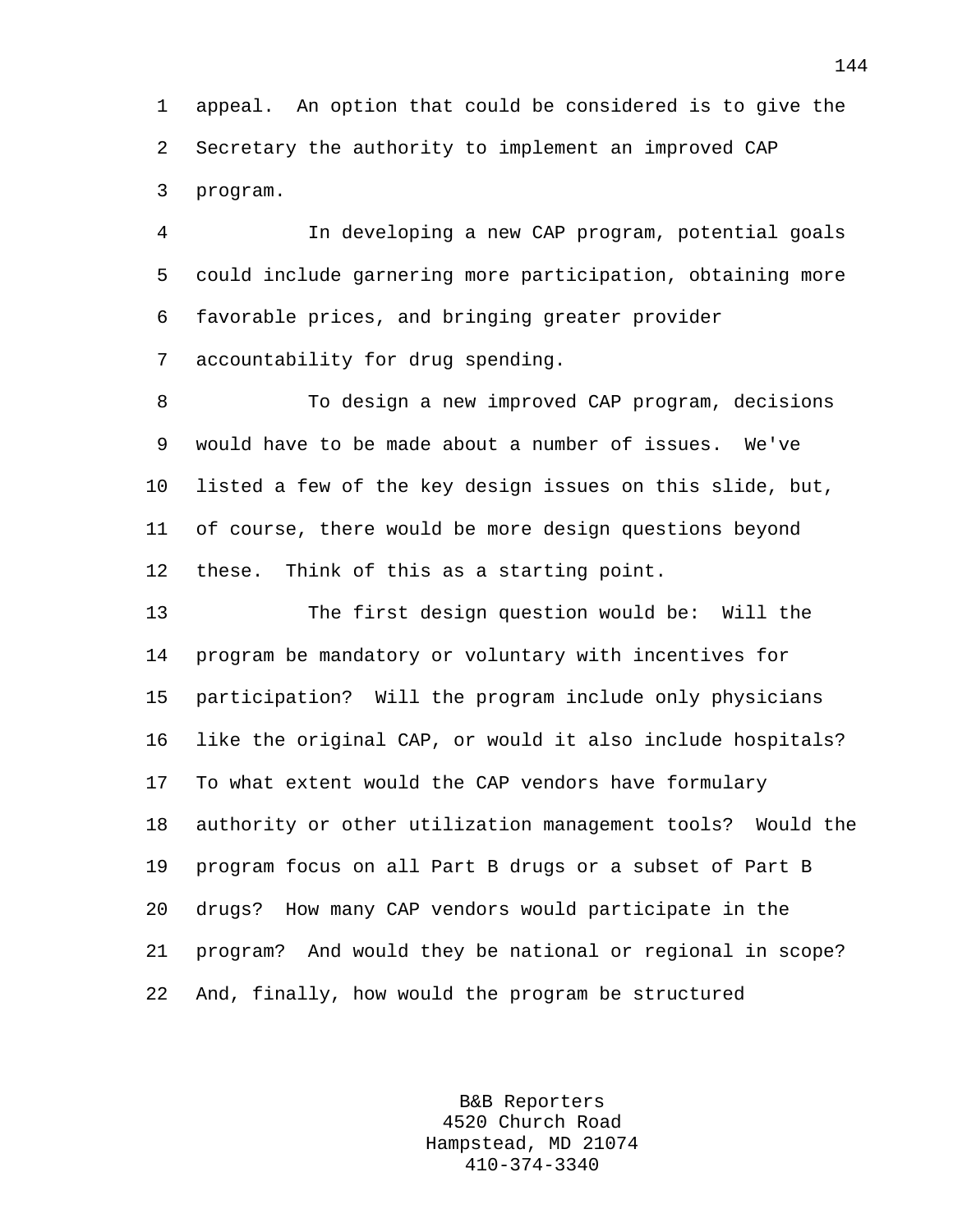1 operationally, for example, a stock replacement model or a 2 GPO model?

3 So with all of these design questions, there are 4 pros and cons, and to start the discussion, what we have 5 done is put together an illustrative example of one 6 possible approach to answering those questions. Other 7 structures are possible.

8 First, under this illustrative example of a CAP 9 program, the program could be voluntary with incentives for 10 participation. Providers could be offered the opportunity 11 to share in any savings from the program. At the same 12 time, the ASP add-on percentage could be reduced in the buy 13 and bill system, making it less attractive.

14 The program could include both physicians and 15 outpatient hospitals so that there is a level playing field 16 across these providers.

17 To give a CAP vendor negotiating leverage, the 18 vendors could be permitted to operate a formulary.

19 Fourth, the program could be used selectively, 20 focusing on a subset of drugs where the management tools 21 available to the CAP vendor would be expected to yield the 22 most savings and where the administrative complexity of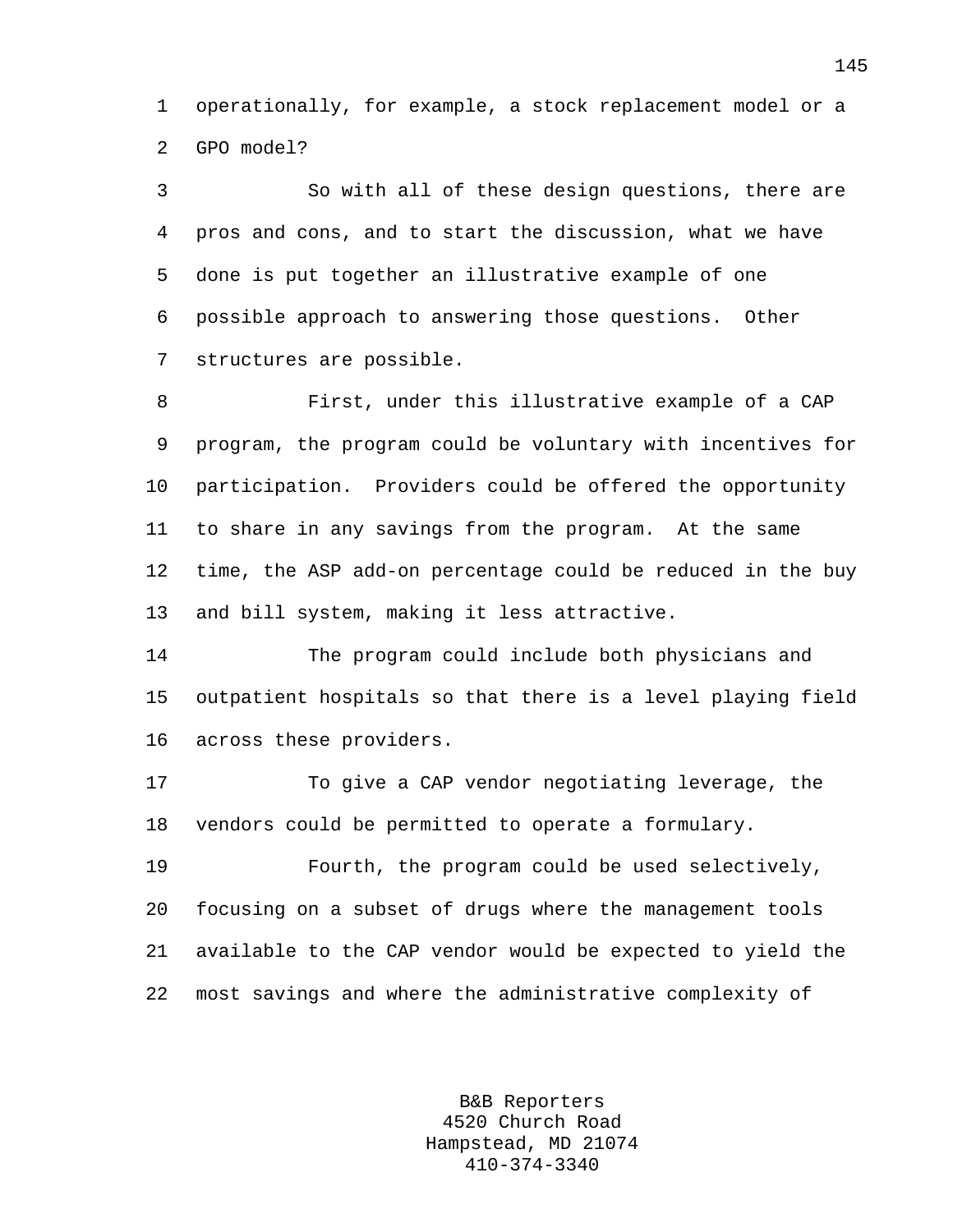1 operating the CAP program is the most straightforward.

2 The model could involve multiple CAP vendors to 3 give providers a choice of which entity to work with. And 4 the vendors could be regional in scope to facilitate more 5 local input into the formulary development process.

6 Finally, the CAP program could structured as a 7 stock replacement model to avoid some of the difficulties 8 the original CAP program encountered with physician advance 9 orders.

10 In terms of the implications of a restructured 11 CAP program, a redesigned CAP with effective management 12 tools and appropriate incentives is expected to save money 13 for beneficiaries and the Medicare program. The amount of 14 savings would depend on many factors, such as which drugs 15 were included, the amount of provider enrollment, how much 16 the ASP add-on is reduced in the traditional buy and bill 17 system, and the extent of formulary authority.

18 In terms of issues, in recent site visits and 19 interviews we conducted with a sample of oncology 20 providers, we heard concern from some providers about 21 administrative burden associated with a CAP program. 22 Some of those concerns related to the logistics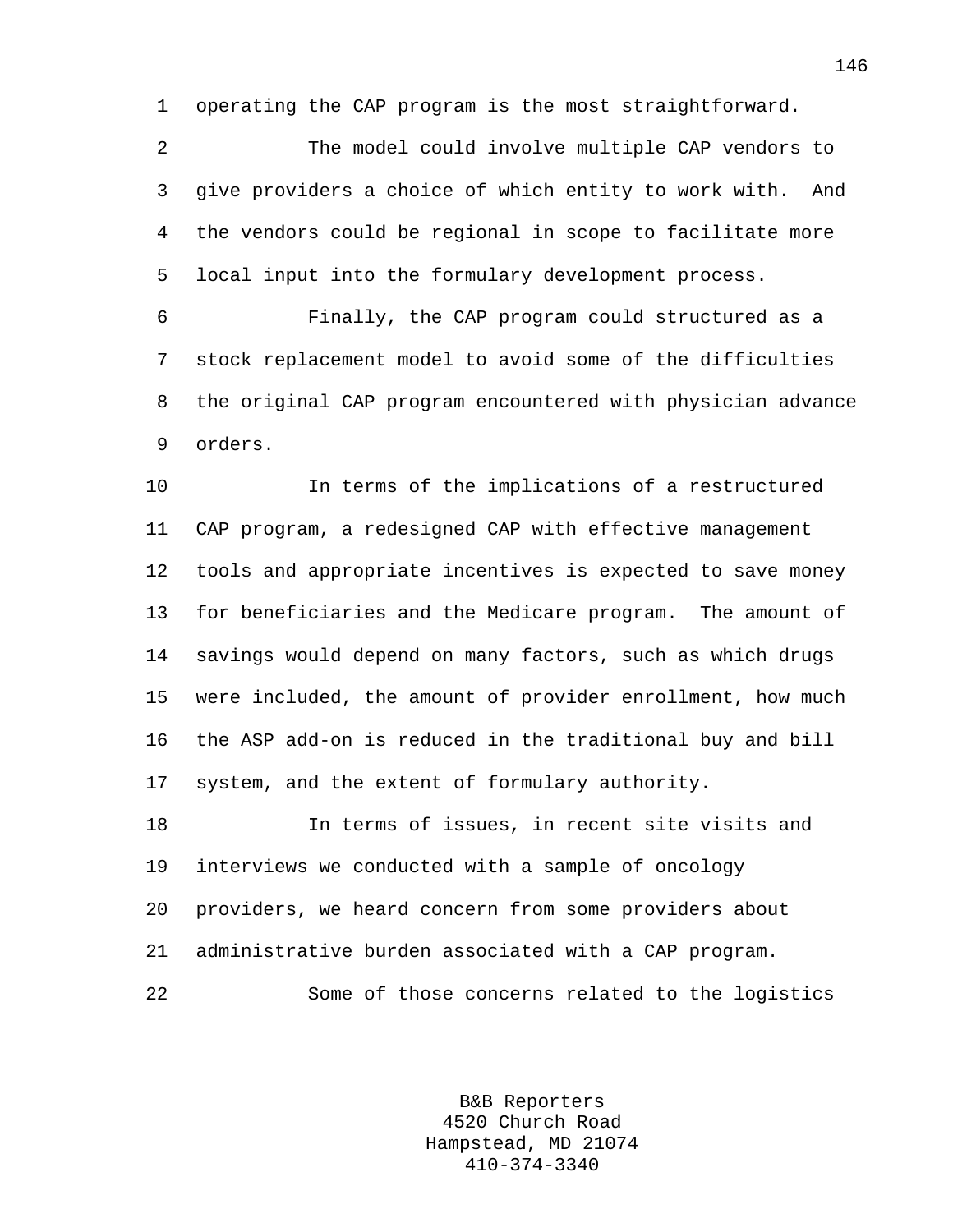1 of ordering drugs from a CAP vendor, particularly the 2 requirement in the original CAP program that physicians 3 place a patient-specific order with the CAP vendor in 4 advance of each patient's visit. Modifying the CAP program 5 to be a stock replacement model or, alternatively, a GPO 6 model could help address that issue.

7 Some providers also expressed concern about the 8 CAP program only applying to their Medicare patients and 9 stated that it was burdensome to operate two different drug 10 acquisition systems -- one for a Medicare CAP program and 11 one for other payers.

12 Finally, we note that a new CAP program would 13 require the Secretary to develop the program parameters, 14 operate a competitive bidding process for vendors, and then 15 oversee the selected vendors' activities.

16 Next we have a policy option to modify the ASP 17 add-on. As we've discussed, the 6 percent add-on to ASP 18 may incentivize use of higher-priced drugs, although few 19 studies have examined this issue.

20 In the June report from 2016, we obtained 21 proprietary data from IMS health on invoice prices for the 22 clinic channel of purchases for 34 high-expenditure Part B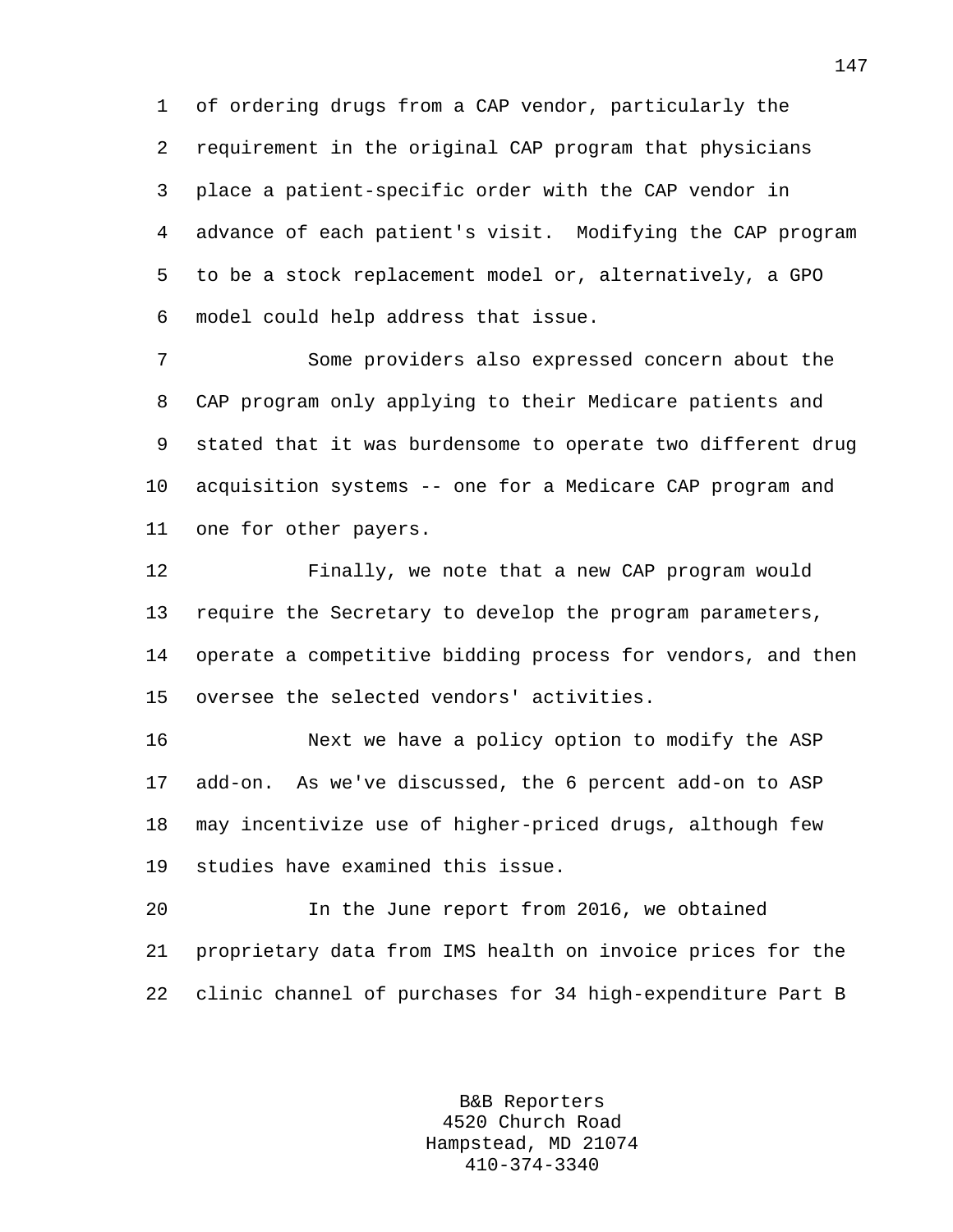1 drugs. We found that for two-thirds of the drugs, at least 2 75 percent of the volume was sold to clinics at an invoice 3 price of less than 102 percent of ASP as of first quarter 4 2015.

5 In the June report, we modeled an option to 6 restructure the ASP add-on into a hybrid percentage add-on 7 and flat fee. That option was 103.5 percent of ASP plus a 8 flat fee of \$5 per drug administered per day. That option 9 would structure to save about 1.3 percent assuming no 10 utilization changes. And under that option, add-on 11 payments increased for drugs with an ASP per administration 12 of less than \$200 and decreased for more expensive drugs, 13 with the effect being that the policy option lessens the 14 difference in add-on payments between high-cost and low-15 cost drugs.

16 So last cycle, Commissioners expressed interest 17 in modeling additional options, so we are coming back to 18 you with those now.

19 First, we have the hybrid option from June that I 20 just talked about.

21 Second, we have something we're calling a 22 modified hybrid. Some Commissioners expressed concern that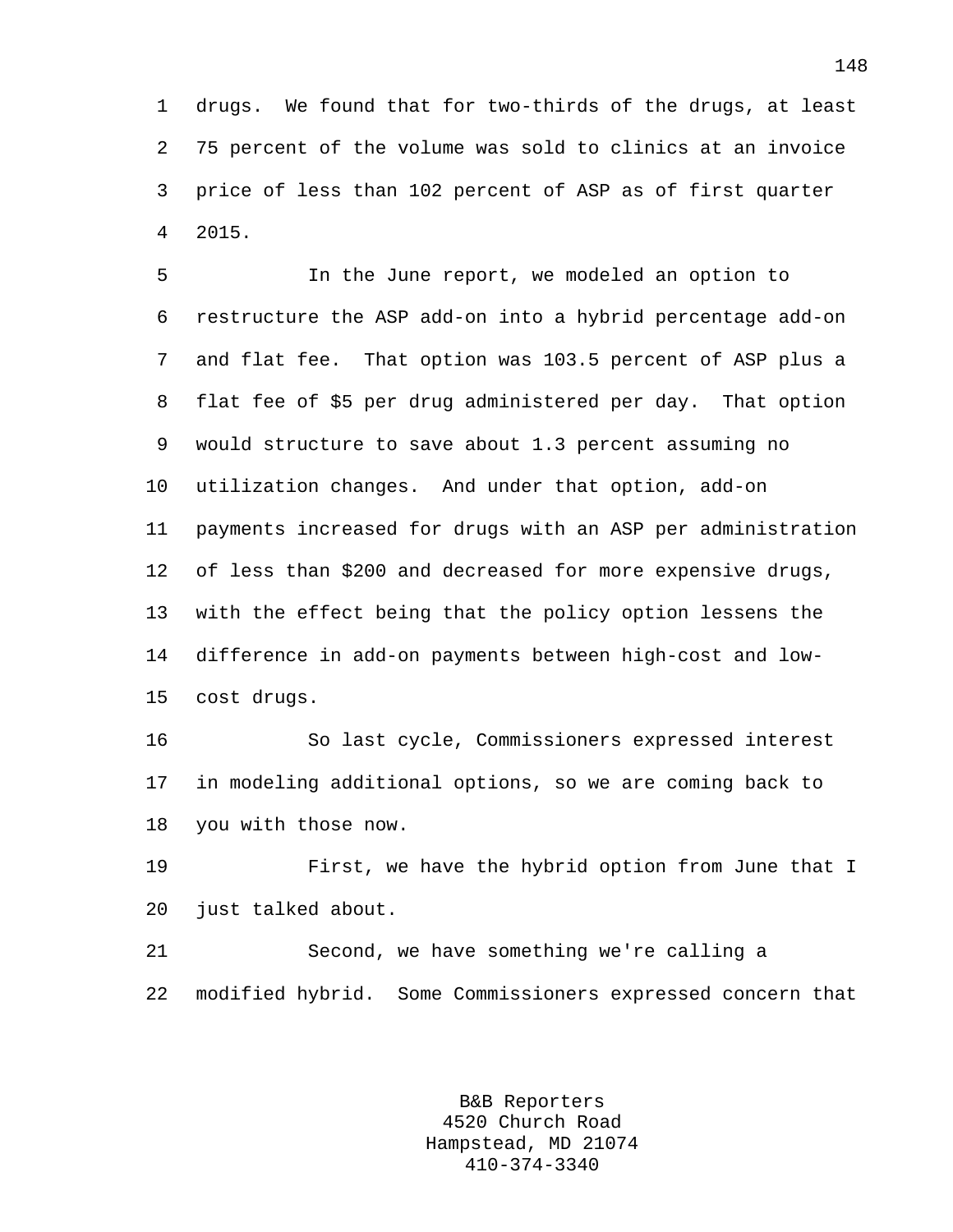1 the \$5 flat fee add-on under the hybrid option increases 2 add-on payments substantially for very inexpensive drugs. 3 And so the second option address that concern by setting 4 the payment at the lesser of the hybrid or 150 percent of 5 ASP.

6 Your paper contains another version of a modified 7 hybrid option that limits the add-on payments for 8 inexpensive drugs even more. For clarity of presentation, 9 we are just presenting this one option here, but I'd be 10 happy to discuss the other on question.

11

12 Third, we have an option that keeps the ASP add-13 on formula as is, but takes one percentage point off, so 14 105 percent of ASP. The idea here is to keep things simple 15 while achieving modest savings.

16 Recall like in the June report these options 17 refer to the pre-sequester payment rates. With the 18 sequester, provider payments would be about 1.6 percent 19 lower.

20 In terms of implications, all of these options 21 would generate savings for beneficiaries and taxpayers. 22 The revenue effects of various options vary across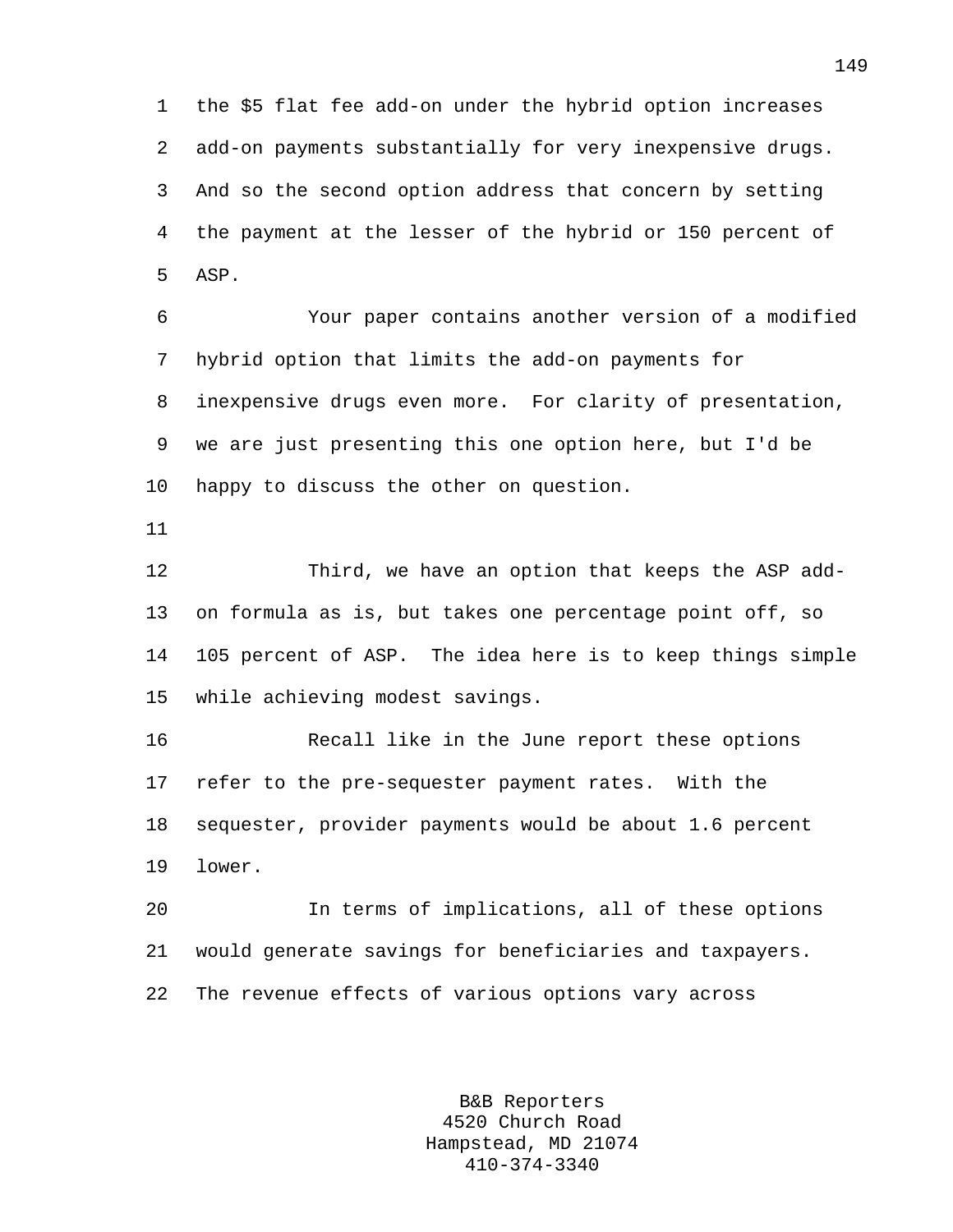1 providers, and I will show you those numbers in a moment.

2 All three options lessen the difference in add-on 3 payments between high-cost and low-cost drugs to varying 4 degrees. For example, the hybrid reduces the difference in 5 add-on payments between differently priced drugs by 42 6 percent; the 105 percent of ASP option reduces the add-on 7 difference by 17 percent. On the margin, a smaller 8 difference in add-on payments across differently priced 9 drugs might increase the likelihood that a provider would 10 choose the least expensive drug in situations where 11 alternative products exist.

12 In terms of issues, some stakeholders assert that 13 reductions to the ASP add-on could contribute to the trend 14 toward more hospital-based care.

15 So here we have some numbers on the effects of 16 the various options. We've modeled the options using 2014 17 data, and for estimation purposes, we assume no change in 18 utilization.

19 Program and beneficiary savings are shown in the 20 first two rows. In the first column, the 105 percent of 21 ASP option has an estimated annual savings of roughly \$190 22 million, \$150 million for the program and \$40 million for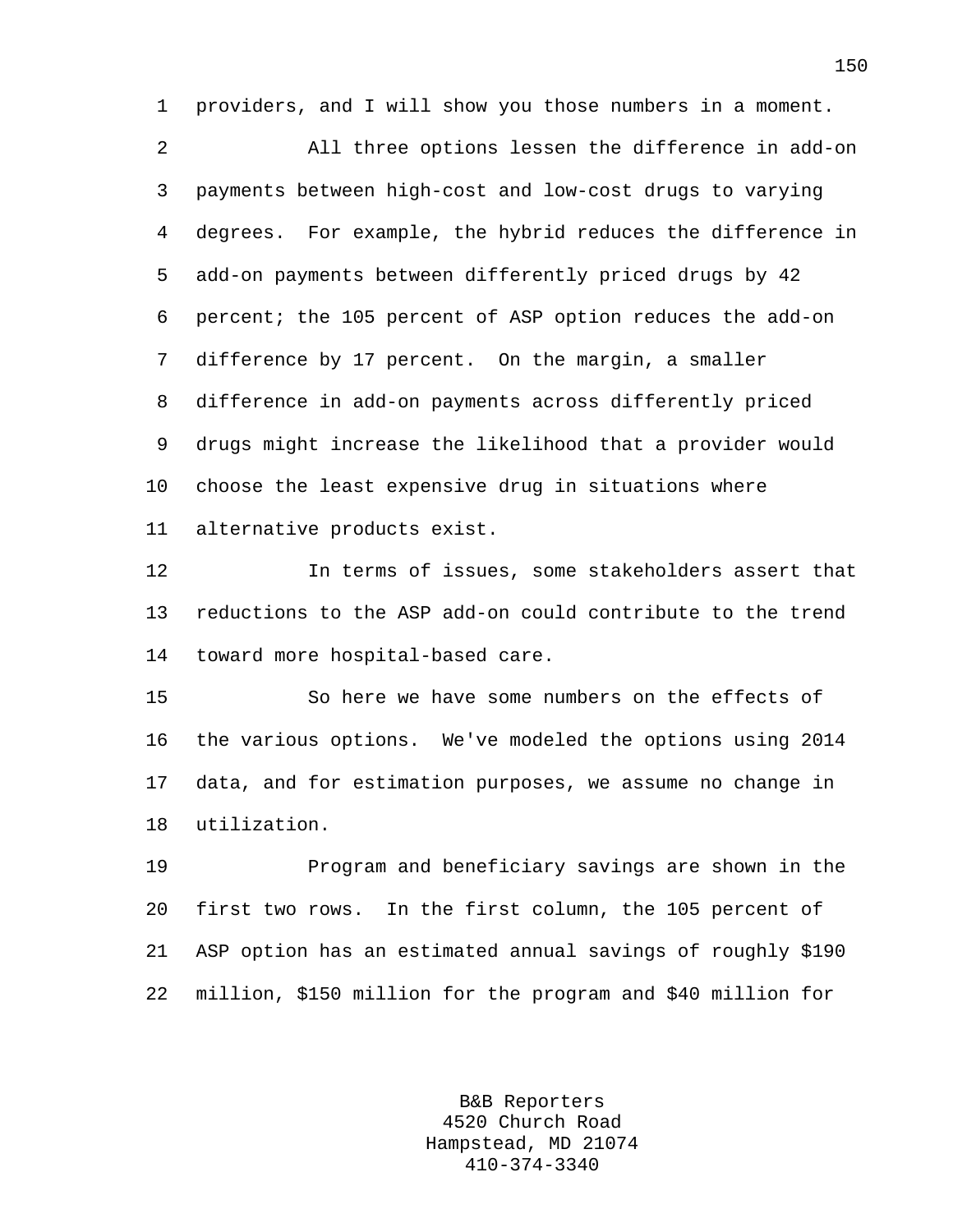1 beneficiaries through lower cost sharing.

| $\overline{2}$ | The hybrid option in the middle column saves                |
|----------------|-------------------------------------------------------------|
| 3              | more, roughly \$270 million for the program and             |
| 4              | beneficiaries. And the modified hybrid option on the right  |
| 5              | has the highest savings estimate, roughly \$355 million.    |
| 6              | The reason savings are higher under the modified            |
| 7              | hybrid is that very inexpensive drugs (in this case, drugs  |
| 8              | with an ASP per administration of less than \$11) don't see |
| 9              | as big an increase in their add-on payments under the       |
| 10             | modified hybrid as they do under the hybrid.                |
| 11             | Looking at the distributional effects in the                |
| 12             | bottom of the chart, we can see in the first column that    |
| 13             | the 105 percent of ASP option has a uniform effect across   |
| 14             | all providers -- about a 0.9 percent reduction in their     |
| 15             | Part B drug revenues.                                       |
| 16             | The effect of the hybrid (in the middle column)             |
| 17             | varies across providers depending on the mix of drugs they  |
| 18             | Specialties that tend to use expensive drugs see a<br>use.  |
| 19             | decrease in their Part B drug revenues while those that use |
| 20             | less expensive drugs like primary care see an increase in   |
| 21             | their Part B drug revenues.                                 |
| 22             | With the modified hybrid, the effect is similar             |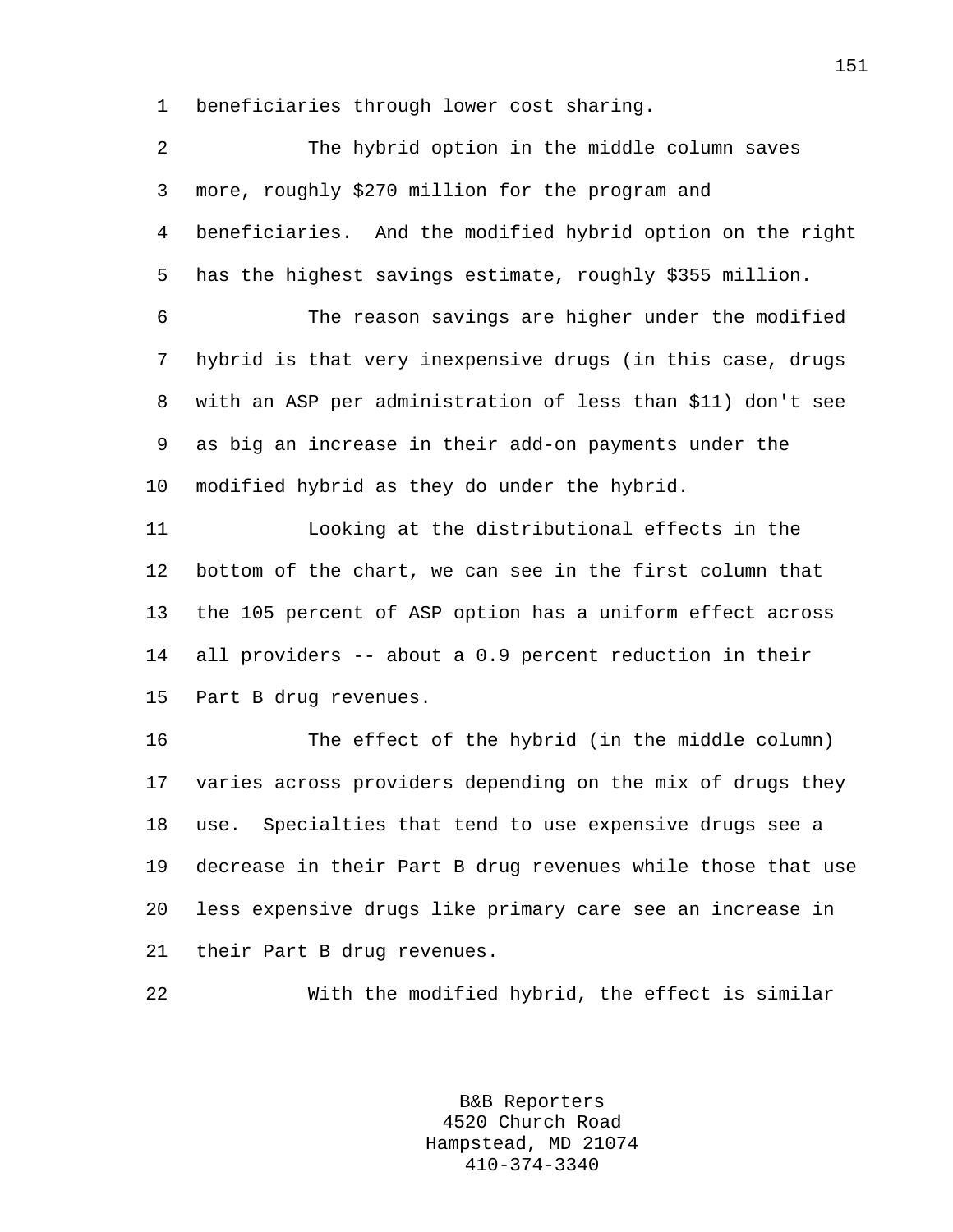1 to the hybrid except that the add-on payments don't 2 increase as much for inexpensive drugs. And if you look at 3 primary care, you can see that. So under the modified 4 hybrid, primary care's Part B drug revenues decline; 5 whereas, under the hybrid, they increased.

6 Now I'll turn it over to Brian to discuss drugs 7 paid based on wholesale acquisition cost.

8 MR. O'DONNELL: Our next issue is drugs that are 9 currently paid at 106 percent of wholesale acquisition cost 10 or WAC+6. Wholesale acquisition cost is a drug's list 11 price, and unlike ASP, does not incorporate discounts. 12 Drugs are often paid at WAC+6 when ASP data is not 13 available. For example, a new, single-source drug can be 14 paid at WAC+6 for nearly three quarters, because ASP is 15 based on the first full quarter of data and there is a two-16 quarter lag due to data reporting.

17 Because the data used to set a drug's initial ASP 18 is based on data from when a drug was paid at WAC+6, we 19 analyzed how prices changed when drugs transitioned from 20 being paid WAC+6 to ASP+6 for a subset of new, high-21 expenditure, Part B drugs.

22 For the drugs studied, we found that modest price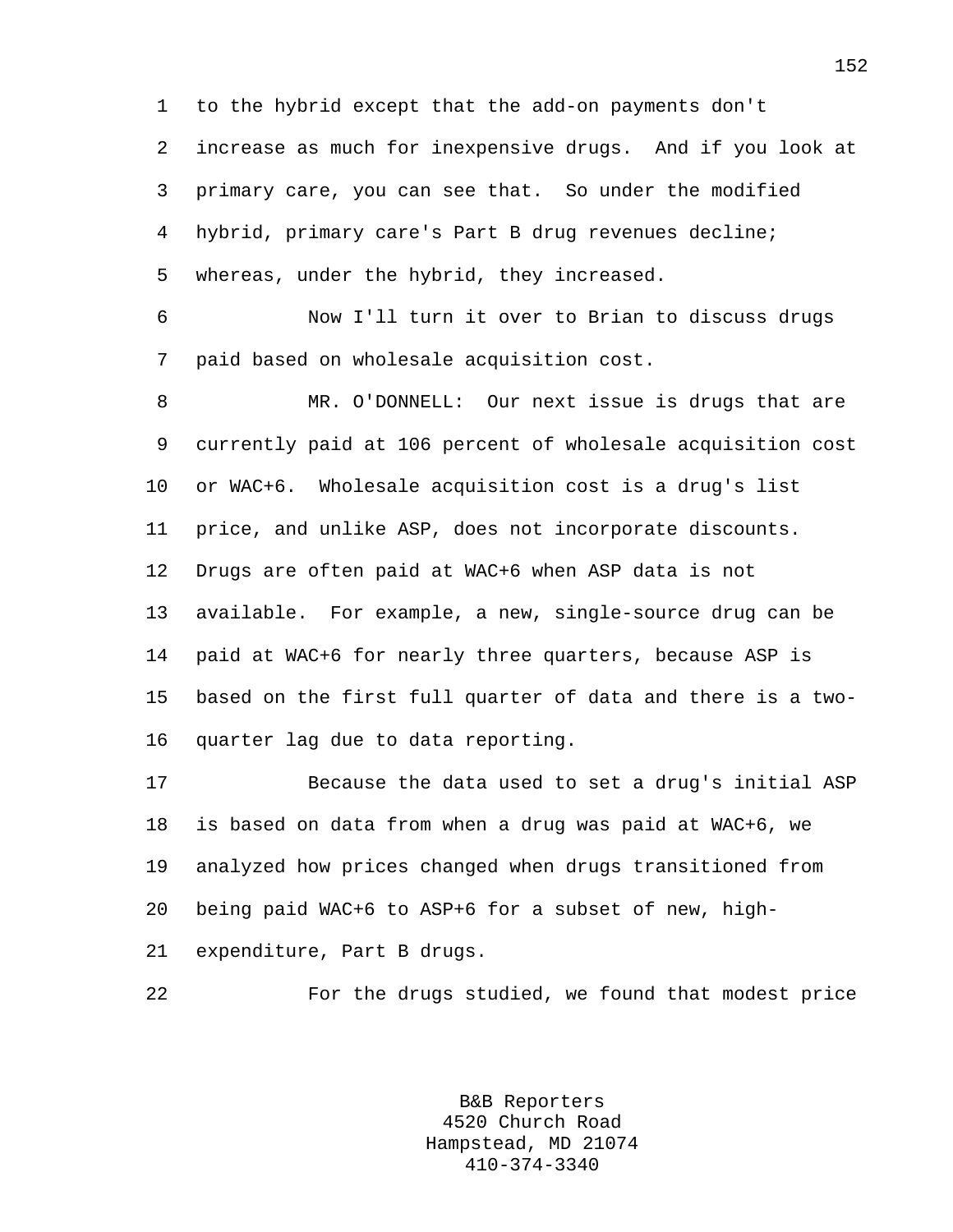1 declines were common. This suggests that discounts were 2 present when these drugs were paid at WAC+6, and that 3 Medicare and beneficiaries paid more than if the drugs were 4 paid at ASP+6. Therefore, a policy option for the 5 Commission to consider is reducing Medicare's payment rate 6 to WAC+4 percent.

7 Additionally, if the add-on payment for ASP-8 priced drugs is changed, a commensurate modification to 9 WAC-priced drugs could be made. For example, if the ASP 10 add-on is changed to 5 percent, as Kim discussed earlier, 11 then lowering the price to WAC+3 percent would maintain a 12 rough parity between WAC-priced drugs and ASP-priced drugs. 13 In terms of spending implications, it's difficult 14 to precisely estimate the savings associated with this 15 policy, because there is often a lag when a drug can be 16 billed under Part B and when a HCPCS code is assigned, 17 which makes tracking utilization difficult. However, we 18 expect a savings to be modest and to vary based on a number 19 of factors, such as the number of new, single-source drugs 20 introduced in a given year.

21 Our last issue involves manufacturer reporting of 22 ASP data. Currently, only manufacturers with Medicaid drug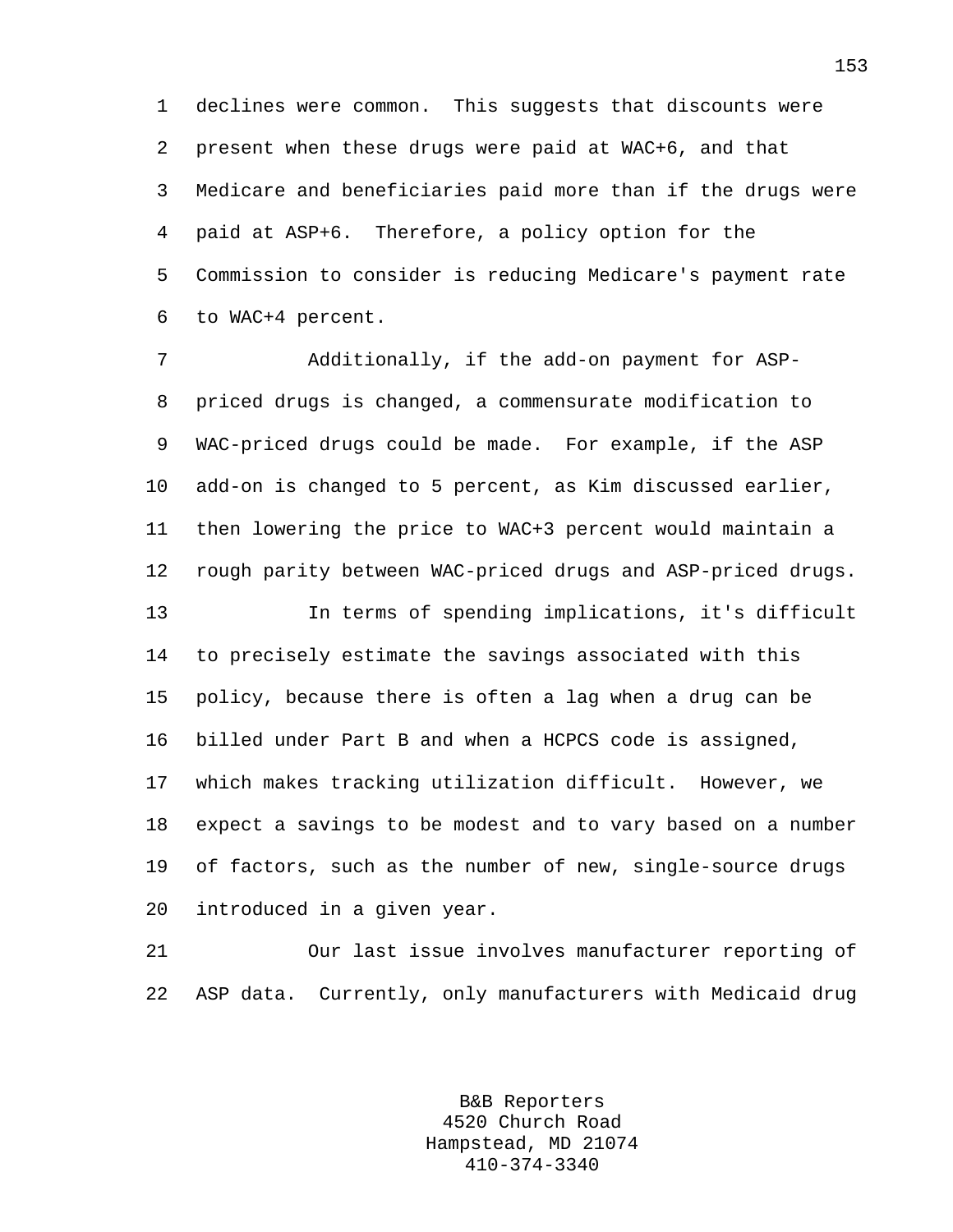1 rebate agreements in place are required to report ASP data. 2 For example, the OIG found that at least 45 Part B drug 3 manufacturers were not required to submit ASP data in the 4 third quarter of 2012, although some did voluntarily.

5 Therefore, a policy option for the Commission to 6 consider is requiring all manufacturers of Part B drugs to 7 report ASP data. This policy could improve data accuracy 8 in general. It can also be viewed as complementary to 9 other policy options under consideration. For instance, 10 universal ASP reporting helps ensure the inflation limit 11 policy discussed earlier has the appropriate data needed 12 for implementation.

13 Finally, please let us know if we can provide any 14 clarifications on any of the six policy options we 15 discussed. And given the Chairman's interest in moving 16 towards draft recommendations, we are seeking the 17 Commission's feedback on which of the policy options to 18 pursue, and within the policy options, preferences on 19 design choices.

20 And with that I turn it over to Jay. 21 DR. CROSSON: Thank you very much. Very clear. 22 A lot here.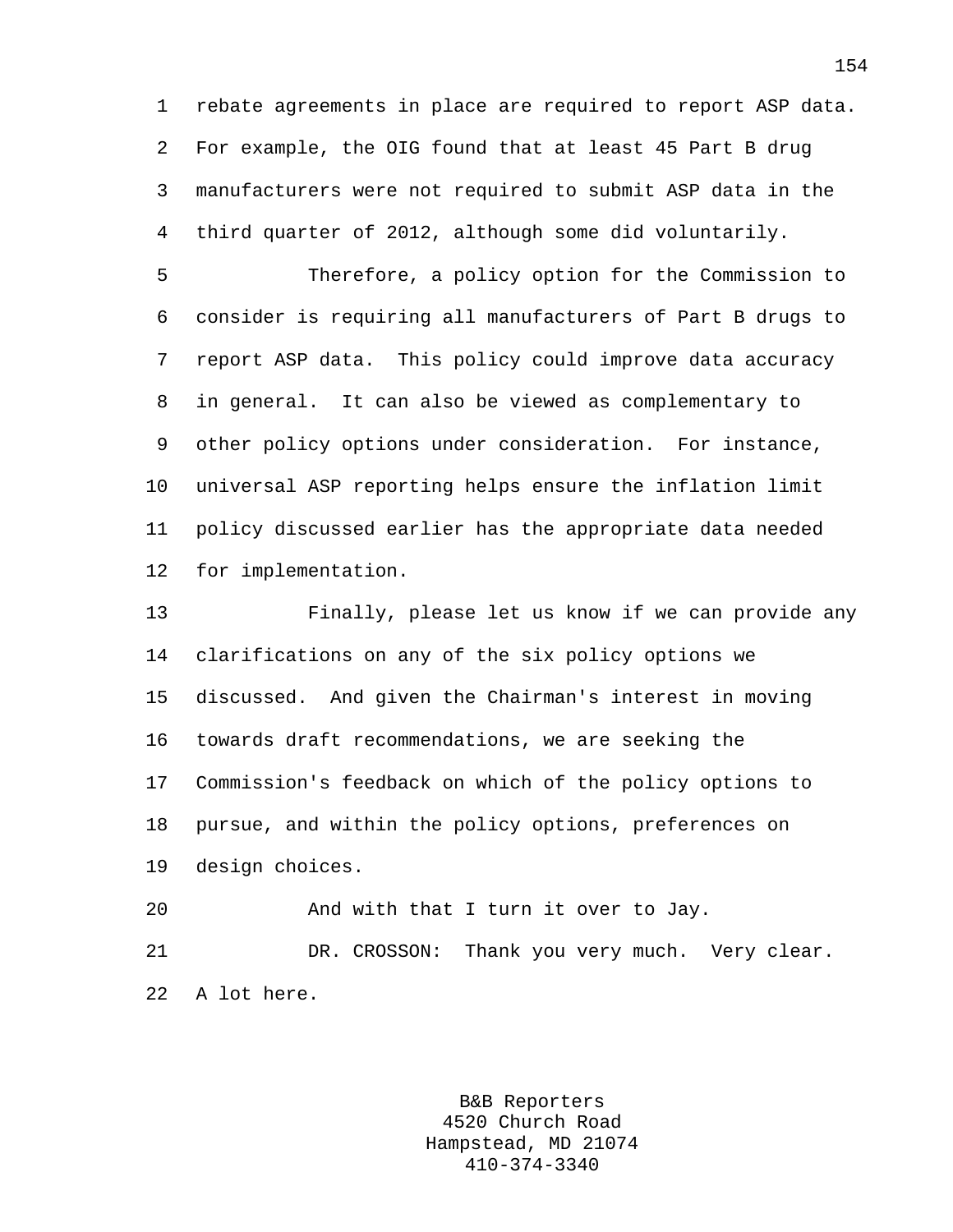1 We're going to do clarifying questions. I'd like 2 to start with one, on Slide 16. So -- and I guess Kim, the 3 numbers we see here, in terms of reduction in revenue, 4 don't necessarily, or wouldn't necessarily translate, at 5 least over time, into reductions in, let's say, the bottom 6 line for physicians, because there are potential behavioral 7 responses here. There's some empirical evidence, I think, 8 that, at least in the past, there's reason to believe that 9 the drug companies might, in fact, reduce how much they 10 charge the physicians as a consequence of one or more of 11 these changes. And, in addition, there are potential 12 behavioral changes by the physicians themselves, based upon 13 a changed set of incentives. 14 Do you want to -- is that -- have I got that sort 15 of right? If I don't, say. 16 MS. NEUMAN: No. I agree. I agree with both 17 points, yes. 18 DR. CROSSON: Okay. Thank you. 19 Clarifying questions? Okay. Kathy, Bill, Rita. 20 MS. BUTO: Jay, do you want us to ask clarifying 21 questions about all six? 22 DR. CROSSON: I'm sorry. Yes, about all six.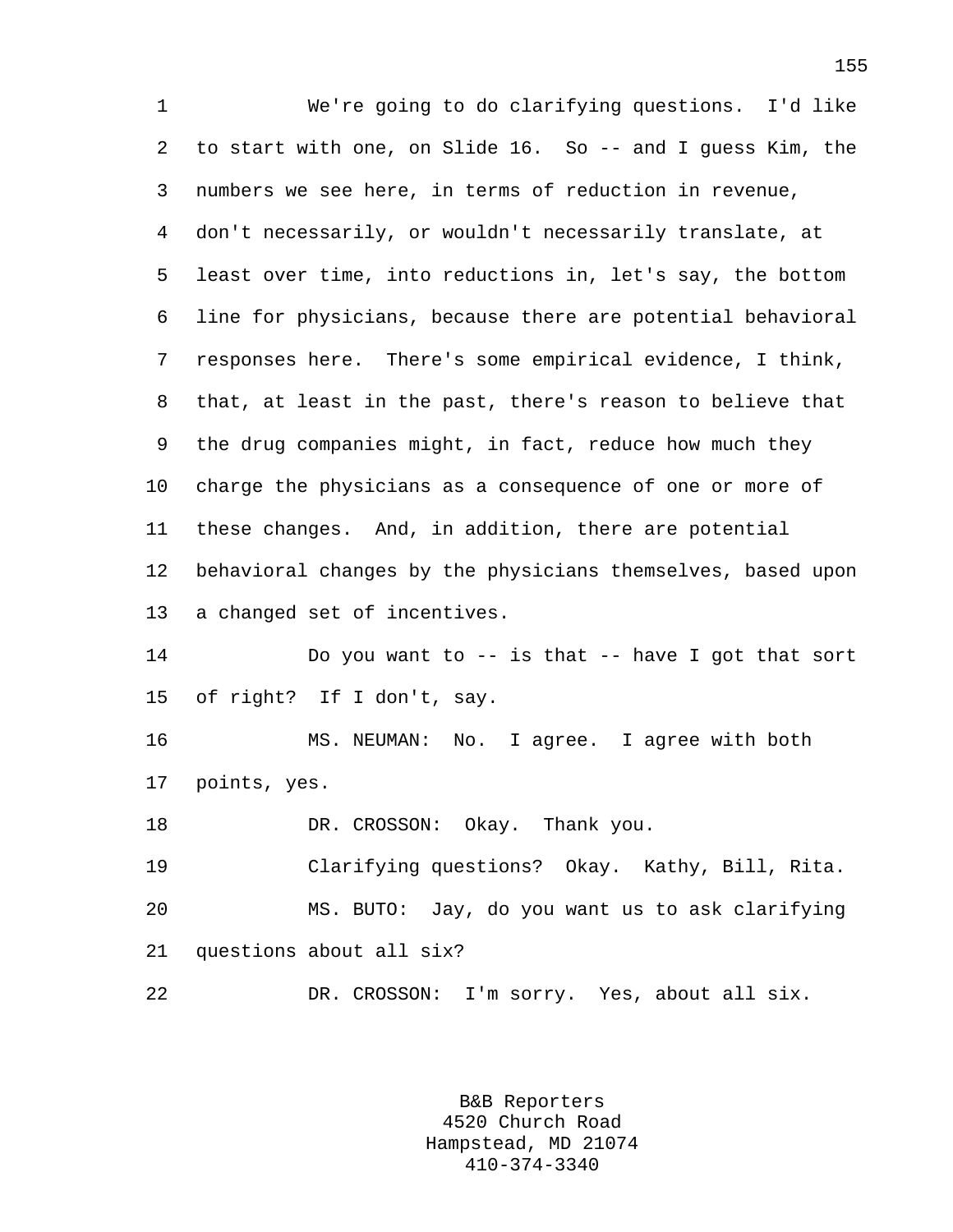1 MS. BUTO: Okay.

2 DR. CROSSON: What's been presented.

3 MS. BUTO: Okay. So I'll try to be quick. So my 4 question -- first, I would be interested, just overall, if 5 you could kind of give us a sense of which are the biggest 6 savers versus -- you know, even though you don't have 7 precise numbers and consolidated codes, versus those that 8 may have less of a savings associated with them. So that 9 would be question 1.

10 Secondly, on consolidated codes, I didn't hear 11 you speak about it, and I don't think we've talked about 12 any kind of appeals process there. Appeals process is a 13 little bit of a strange concept because we're setting a 14 payment rate, but we know it's a payment rate that's below 15 the cost of several of the drugs in a category. So I would 16 just say do you see any circumstances where that might be 17 considered, or is it something that you thought about? 18 And let me just go through my questions and maybe 19 we can --

20 DR. CROSSON: Just one question on that, Kathy. 21 Are you talking about appeals by beneficiaries or appeals 22 by drug companies?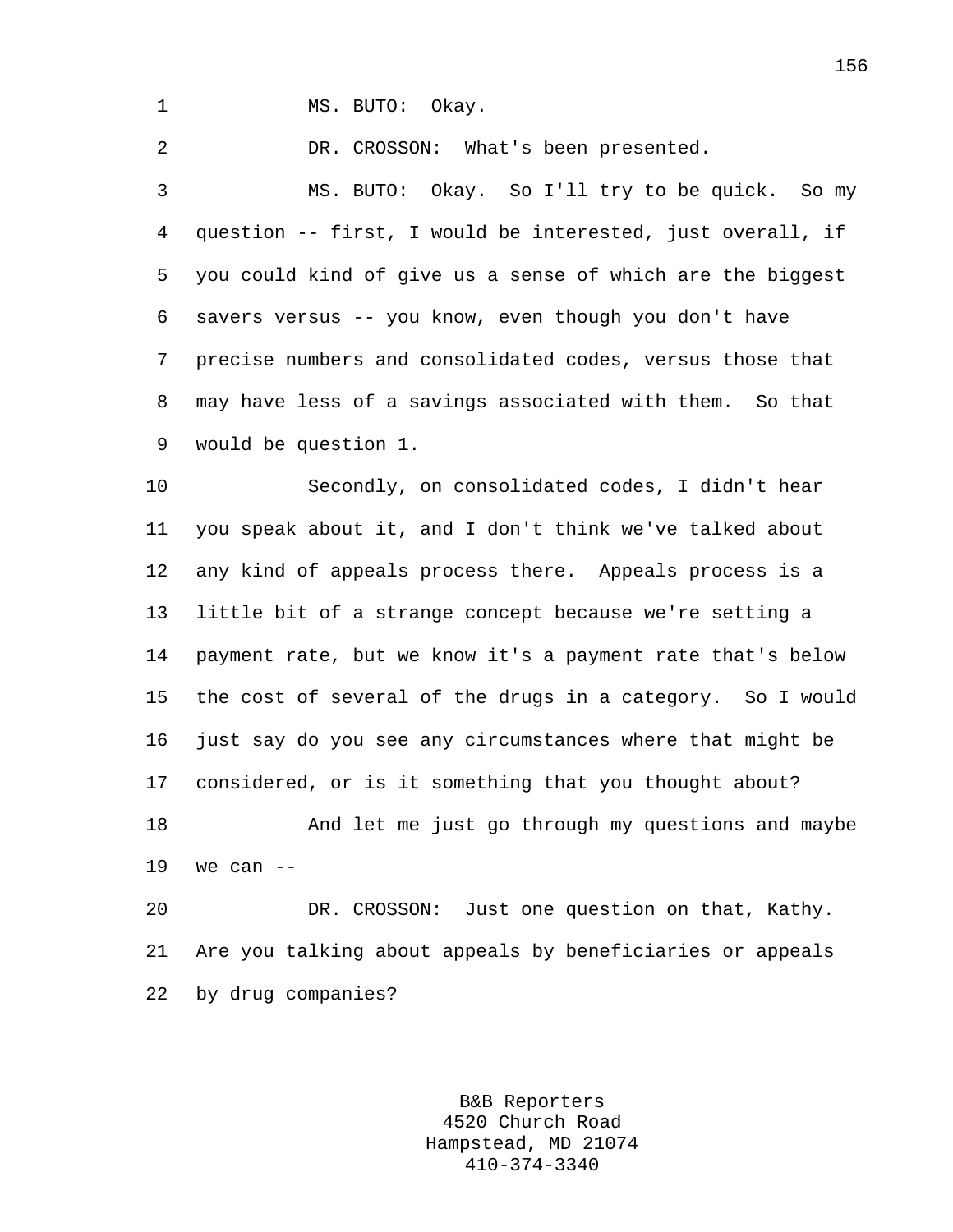1 MS. BUTO: By beneficiaries.

2 DR. CROSSON: By beneficiaries. Okay.

3 MS. BUTO: Yeah. Presumably the physician could 4 prescribe whatever the physician prescribes if he or she is 5 willing to absorb the added cost of a higher-cost drug in 6 that category.

7 On the ASP limit, I'm really curious about -- I 8 understand that we've come down on the side of taking the 9 rebate approach as opposed to taking the approach of 10 limiting the Medicare payment, which, you know, in other 11 words, not -- for Medicare not to recognize the price 12 increases, but, in fact, to get the rebate from the 13 manufacturer. And you can make the beneficiary whole, and 14 you do make the physician whole -- we would make the 15 physician whole. I'm just curious because if we limited 16 the Medicare payment, it seems to me we do have the 17 opportunity to have a simpler application of the limit, and 18 it's more straightforward for the beneficiary and for the 19 program to realize those savings.

20 And sort of related to that is, it's -- I think 21 it's complicated but maybe you could speak to how 22 complicated it would be for CMS to follow the data lag, and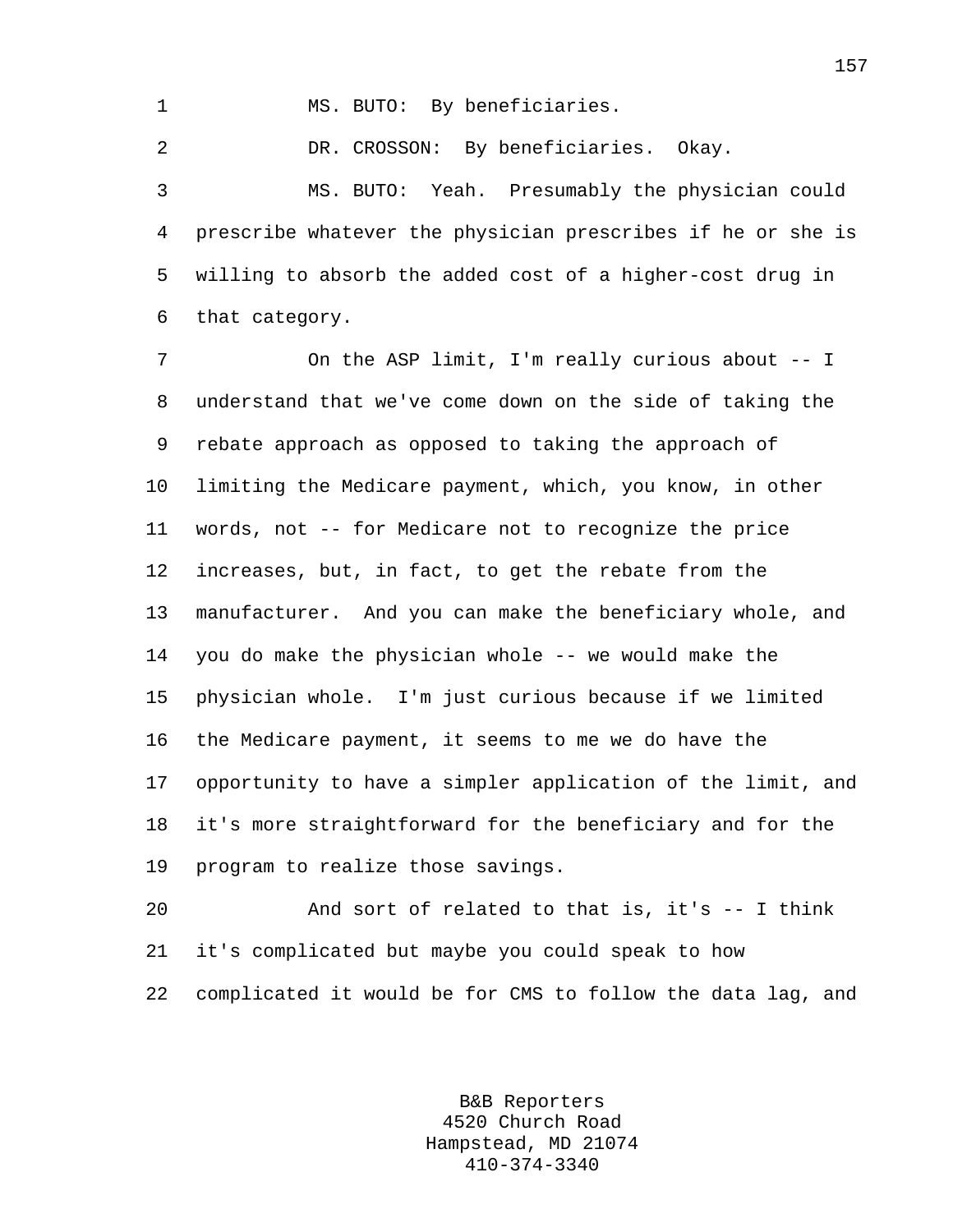1 price increases, and price decreases, and then vary the 2 copayments for the beneficiaries. I mean, there's a lot of 3 behind-the-curtain kind of work that has to be done to make 4 this work. So I'd just be curious, your comments on that.

5 And then -- let's see. I think I have one more 6 question about the ASP add-on. Why not -- why it shows -- 7 I think I now understand it better -- 150 percent of ASP as 8 the hybrid option for the low-cost drugs, versus 106 9 percent, which would have been the lower of the new policy 10 or the existing ASP+6 percent. I think the answer is it 11 really its primary care harder, but it might also -- and 12 I'm just guessing -- relate to our interest in promoting 13 the use of more cost-effective drugs. So that question, 14 why did we go to 150 versus 106.

15 And that's it.

16 MS. NEUMAN: So I think that we have a difficult 17 time telling you which option would save the most. Where 18 we have been able to estimate initial figures, we've done 19 so, and some of them are much more speculative and things 20 that happen in dynamic processes over time. And so to try 21 to speculate about what that steady state might be is 22 pretty hard. We can go back and think if we have more ways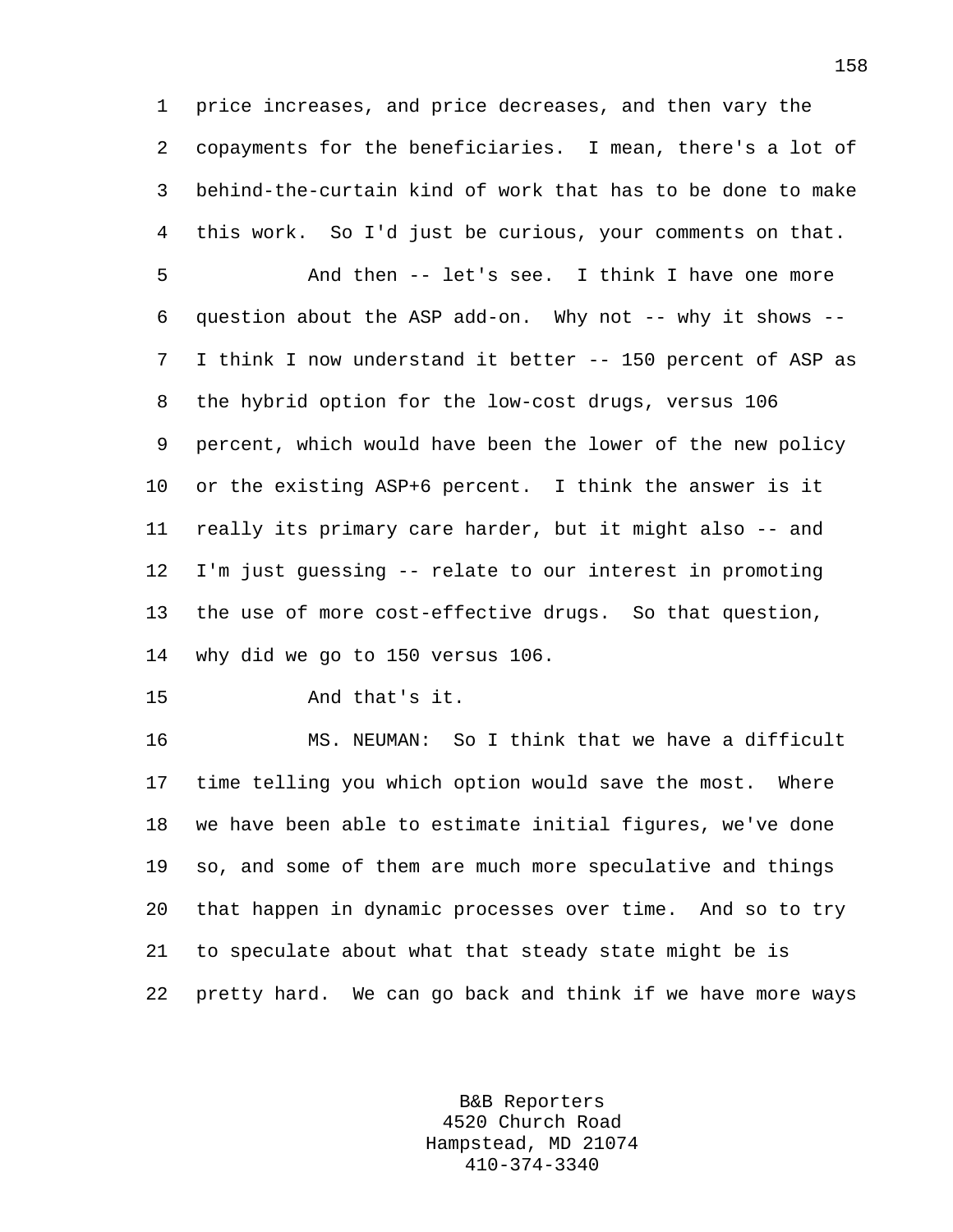1 to put numbers around it, but at this point I don't think 2 we could -- we can say more than we have, about the 3 relative savings of different approaches.

4 I'll skip to the ASP inflation limit and do 5 consolidated at the end?

```
6 MS. RAY: Yeah.
```
7 MS. NEUMAN: Okay. So on the ASP inflation limit 8 -- so there's a policy choice, right, about whether you 9 want to do it through a rebate or whether you want to limit 10 the provider payment rates, and a big part of that choice, 11 for you all, if you pursue this kind of a policy, is sort 12 of who will bear the risk, whether it will be the drug 13 manufacturers or the providers, and that's just a question 14 to decide on.

15 The second piece about complications, in the 16 rebate approach, when you are reducing the beneficiary's 17 cost-sharing to allow them to share in the rebate, you are 18 effect -- what you would effectively be doing is setting 19 the beneficiary cost-sharing at the rate that it would be 20 if you had a payment limit in place, that alternate policy. 21 So there's no difference in work on that piece for CMS, for 22 a rebate versus the provider payment limit approach.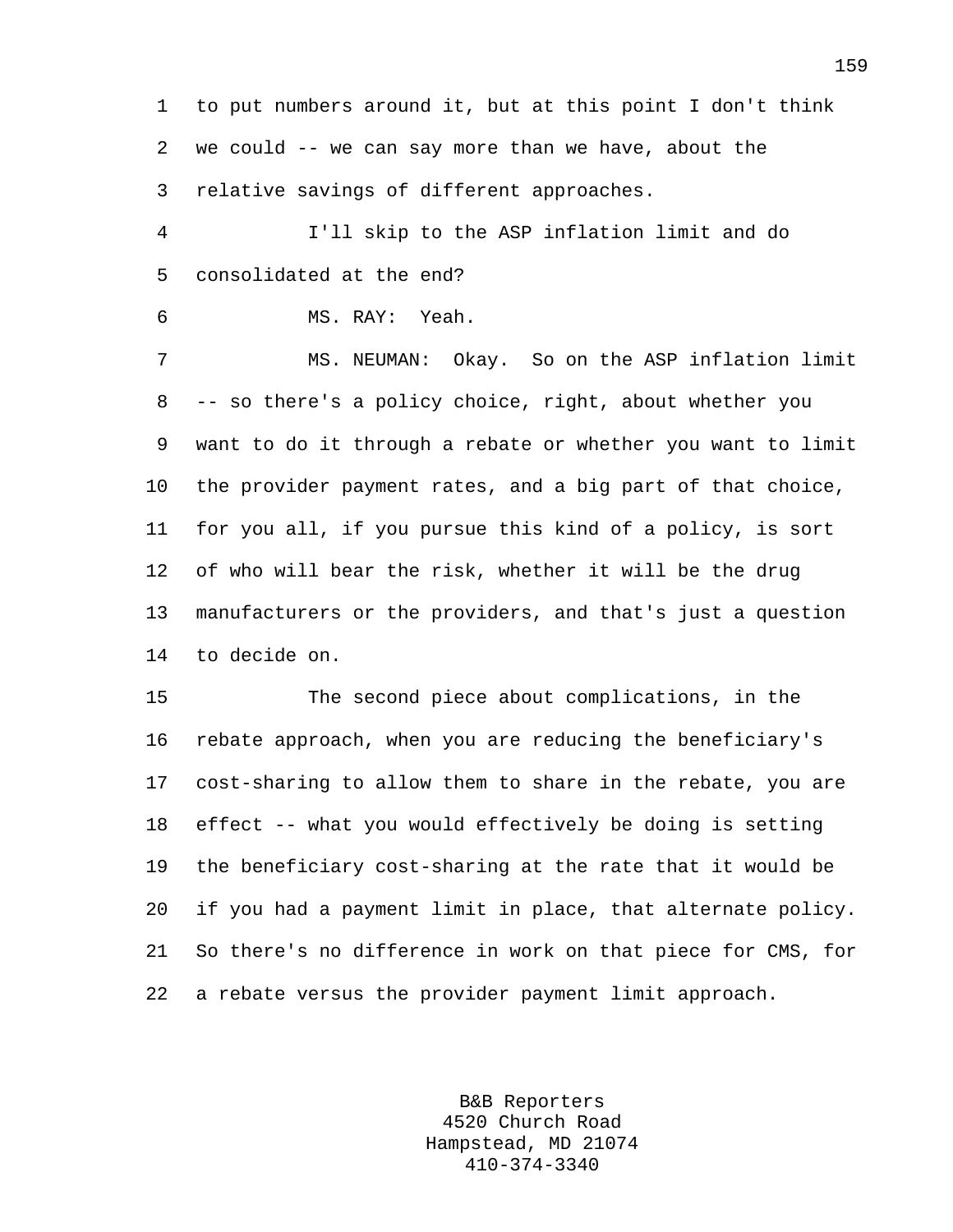1 Now, on the other side, they would have to 2 collect rebates, right? And so there is extra work in that 3 piece. But on the beneficiary cost-sharing, I think it 4 should be the same process, regardless.

5 MS. BUTO: Assuming that the cycle of drug 6 pricing changes follows the same cycle as a payment rate 7 change might follow. Say, you know, quarter to quarter or 8 whatever it is, annually.

9 MS. NEUMAN: Right. I mean, you would have to -- 10 like in Medicaid there's this lag where you're going at 11 look-back periods where you have data available. And so if 12 you could set it up similar to Medicaid, we should be able 13 to keep it tracking pretty well for the single-source 14 drugs, I think. But we can go back and think more about 15 that.

16 DR. MILLER: What you were saying was that basically every 17 time CMS publishes the ASP they would just have the ASP, 18 and they would know an inflation-adjusted ASP, and they 19 would say "and the benes cost-sharing is X." I mean, they 20 have to derive the number, but the signal and what they put 21 out on the street, on a quarterly basis or whatever, should 22 be relatively calculatable.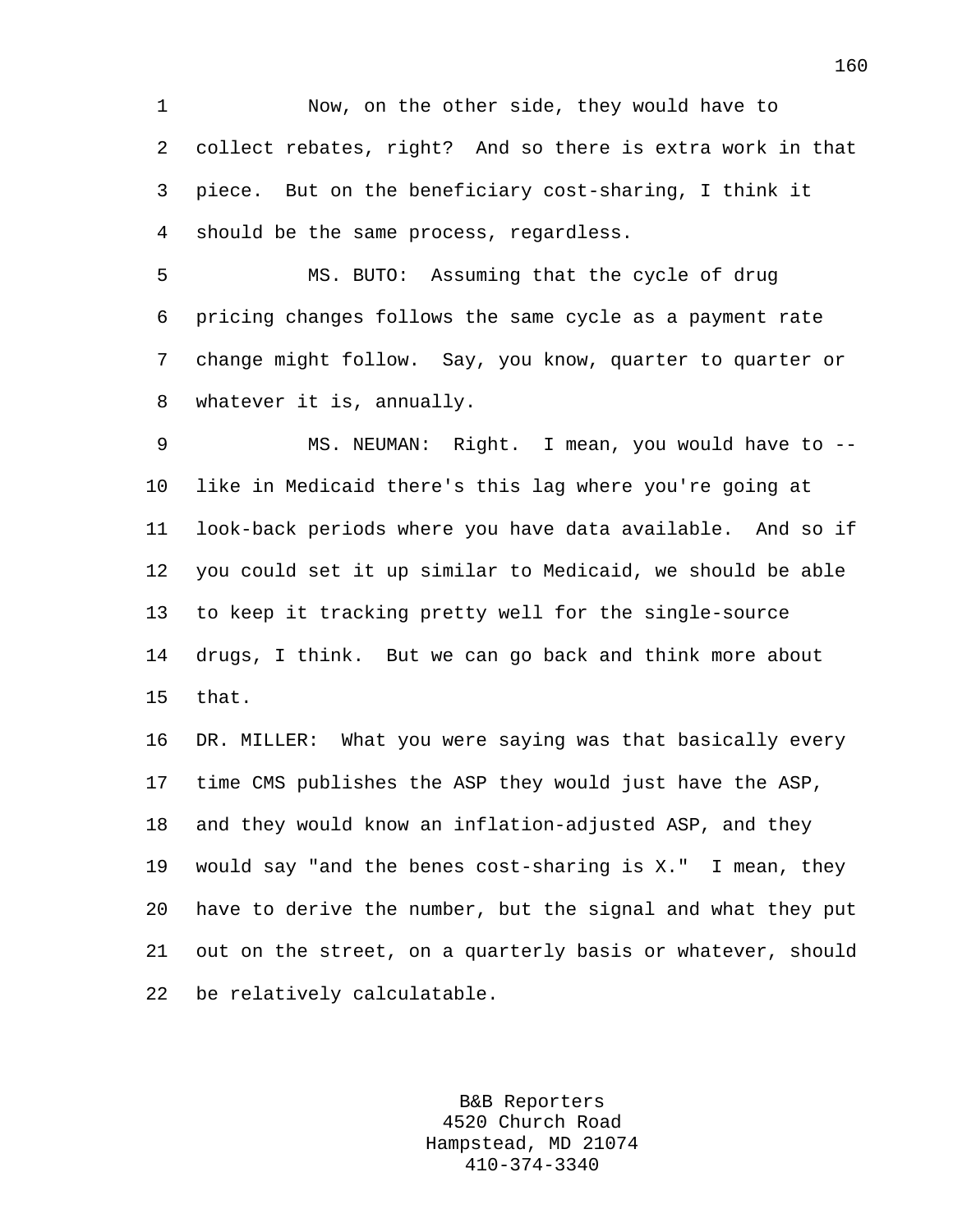1 MS. NEUMAN: Right.

2 MS. BUTO: Yeah, except that ASPs can also go 3 down. They don't always go up. So that -- that 4 calculation would still occur. It's just that it gets into 5 the collecting of rebates and copays, and it's not as -- it 6 sounds straightforward but it's not as straightforward, I 7 think, from a systems perspective as that sounds. 8 DR. MILLER: I hear that. I think -- and Kim hit 9 this point -- but I think the other conceptual 10 consideration that you guys have to discuss is if you say 11 that the provider is at risk, what you're basically saying 12 is the ASP has said here, and if the inflation rate goes 13 above that, Medicare is paying below that amount and the 14 provider is bearing the risk. Alternatively, if you say 15 the -- if the rebate method, the provider gets the higher 16 amount and then the manufacturer has to make the program 17 whole. And I think that's the discussion that you guys 18 should talk through, about who bears the risk. 19 MS. BUTO: And we'll get into this in Round 2. 20 But it's not just the -- let me just turn that on its head. 21 The provider isn't not bearing the risk. The provider is

22 actually being made whole. So the provider's incentives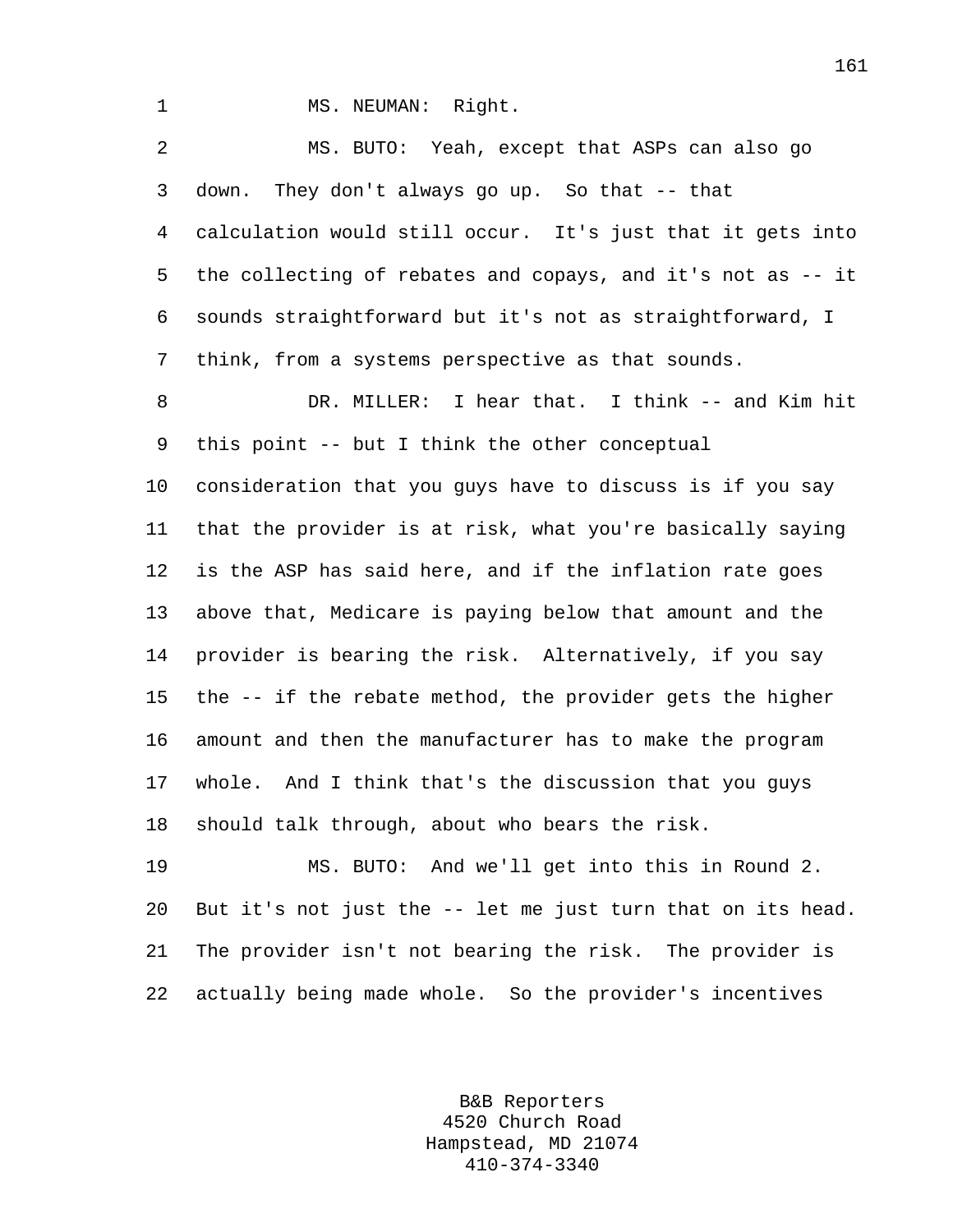1 really don't change at all. There's still some incentive 2 for the provider to pick the highest cost drug in -- you 3 know, even with the price increase, because they get -- 4 they're made whole by the program, both for the copay and 5 for the total price.

6 So I'm just ask -- exploring that issue, because 7 it's not just that they would have to bear a risk. Right 8 now they're being made whole. So I just wanted to make 9 that point. And the beneficiary hopefully will be made 10 whole.

11 DR. CROSSON: I mean, this is Round 2, but Kathy, 12 that also assumes that this particular option is the only 13 one on the -- that is executed in the end, because there 14 would be other incentives for the providers to choose less 15 expensive drugs, arguably.

16 I'm sorry. Sorry.

17 MS. NEUMAN: And the other question was about the 18 -- why -- which -- why we presented one modified hybrid 19 versus the other, the capping the add-ons at 150 percent of 20 ASP or 6 percent of ASP, and again, that's a policy choice 21 that you can decide between, if you go that route. There 22 are pros and cons to the various approaches. I will just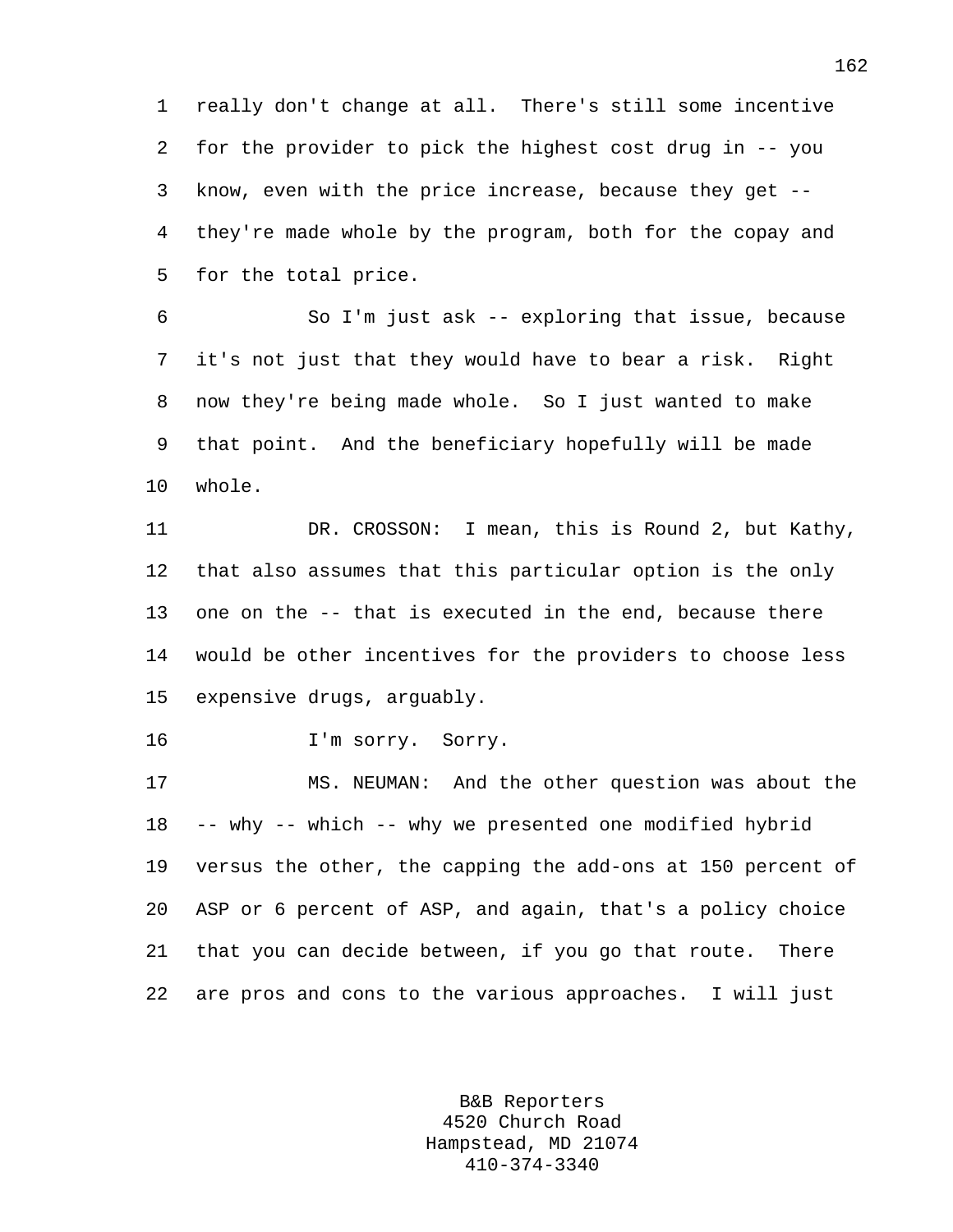1 say, about the 150 percent of ASP cap, the idea there was 2 that the hybrid was intended, or had some motivation, in 3 lessening the difference in add-on payments between higher-4 and lower-cost drugs. And so the 150 percent of ASP option 5 allows the lower-cost drugs to still get a bit of a bump, 6 whereas the 106 percent option does not. 7 So just, you know, one reason why we thought

8 about that. But there is a choice there.

9 And then consolidated billing.

10 MS. RAY: Right. So you had a question -- did we 11 envision an appeals process, and I think that's a policy 12 choice that Commissioners could choose to discuss in Round 13 2.

14 I guess what I would say about it is, I guess, 15 the situation where the provider's acquisition cost is 16 lower than the Medicare payment rate for a given 17 consolidated billing code, I think that would vary from 18 product to product and be hard -- would, of course, be 19 dependent upon the manufacturer's response to the policy. 20 I will say that in the one situation where two 21 products were -- I have -- there is a situation with the 22 ESRD payment bundle, when it was started in 2011, with the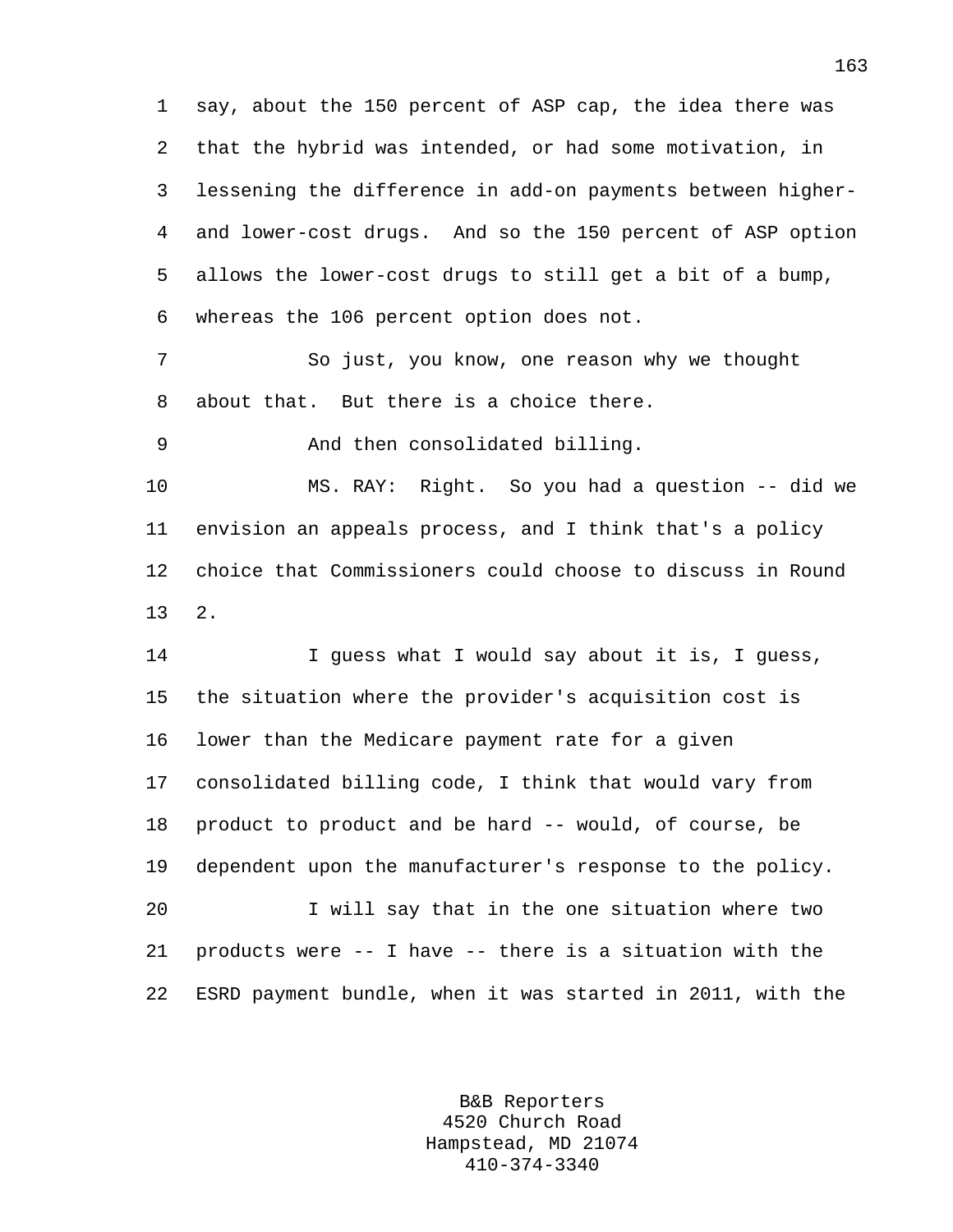1 two vitamin D products. You saw increased competition. 2 You saw prices going down between 2010 and 2015. And you 3 still did see utilization with the higher-priced product. 4 Again, it's not a quite apples-to-apples comparison. It's 5 the best comparison I can give you at this point. 6 MS. BUTO: Thanks. 7 DR. CROSSON: Bill.

8 MR. GRADISON: On page 13 of the mailing, there's 9 a sentence which refers to the development of competitive 10 biosimilars, and it says that manufacturers who wish to do 11 this are able to produce a similar product at lower cost. 12 It's the lower cost question. Is that true? Are you sure 13 that's true?

14 The reason I ask is it's been so slow to see some 15 of these things come along, and they're not chemically 16 identical, that I just want to make sure you -- whether -- 17 accept whatever you say, except I just want to make sure. 18 DR. MILLER: So, I mean, what I would say is 19 we've talked to a bunch of people, okay, and that's a 20 scientific term. 21 [Laughter.]

22 DR. MILLER: And we -- for me, anyway, I don't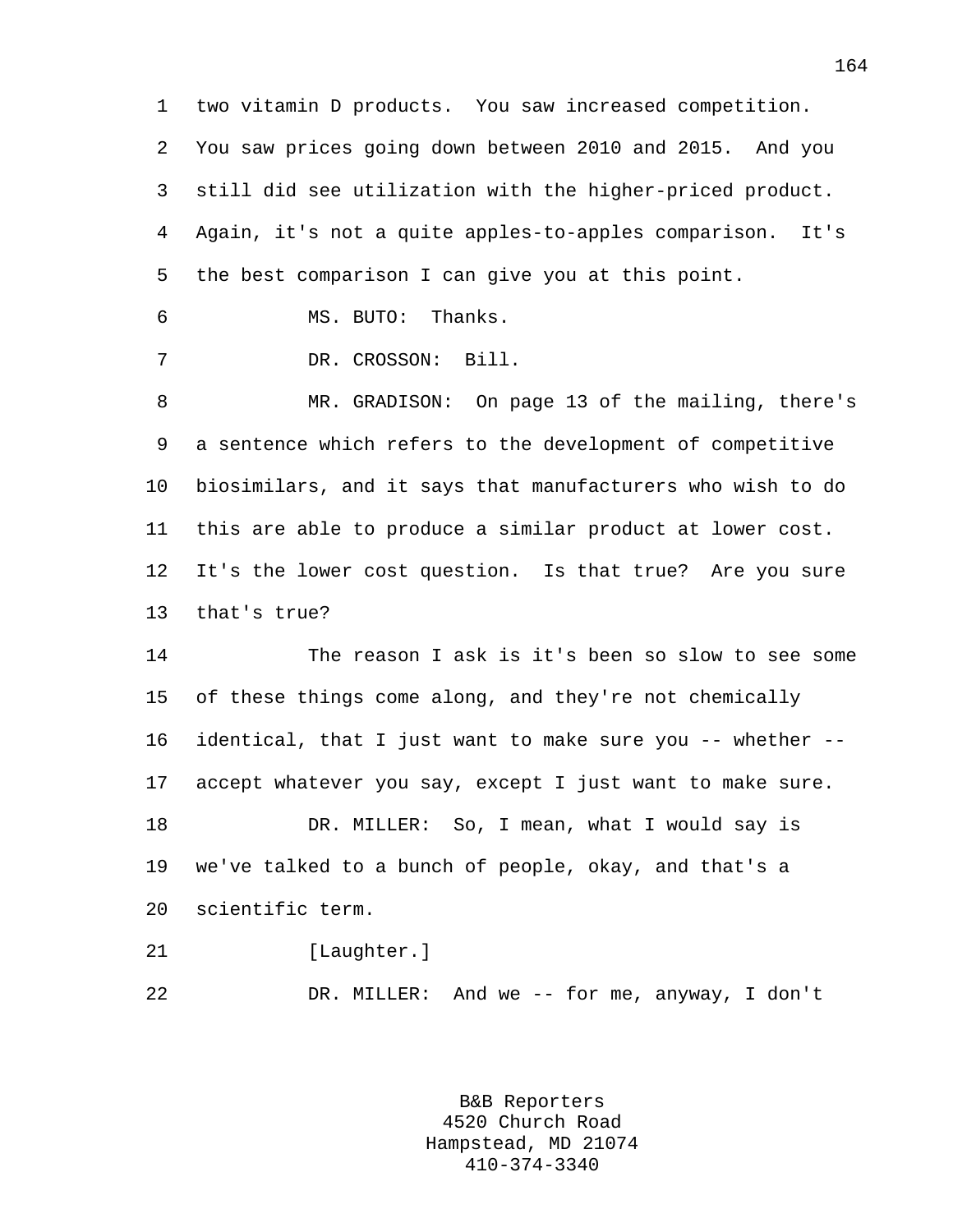1 know who's on point to answer this, but -- if it's Nancy. 2 I mean, my takeaway from those conversations -- and anybody 3 else over in the D crowd that wants to speak up -- you 4 know, my take is we've heard, yeah, you're going to get 5 discounts but the discounts are going to look like this, 6 and I've heard, you know, yeah, you're going to get 7 discounts and they're going to look like this. And I 8 think, you know, big. 9 And so my takeaway from those conversations is, yeah, 10 you're going to see discounts relative to the referenced 11 drug, but whether they're going to be large or large in the 12 near term, I think, is -- 13 MR. GRADISON: That's not my question. My 14 question is to the cost of production. 15 DR. MILLER: I think their starting proposition - 16 - I'm sorry. That was implied in my answer. 17 MR. GRADISON: Okay. 18 DR. MILLER: The starting proposition is that 19 they do think that they can bring some efficiency to the 20 production. Remember, they're trailing on a reference 21 drug's, you know, development costs. 22 DR. CROSSON: Okay. Next I have Rita.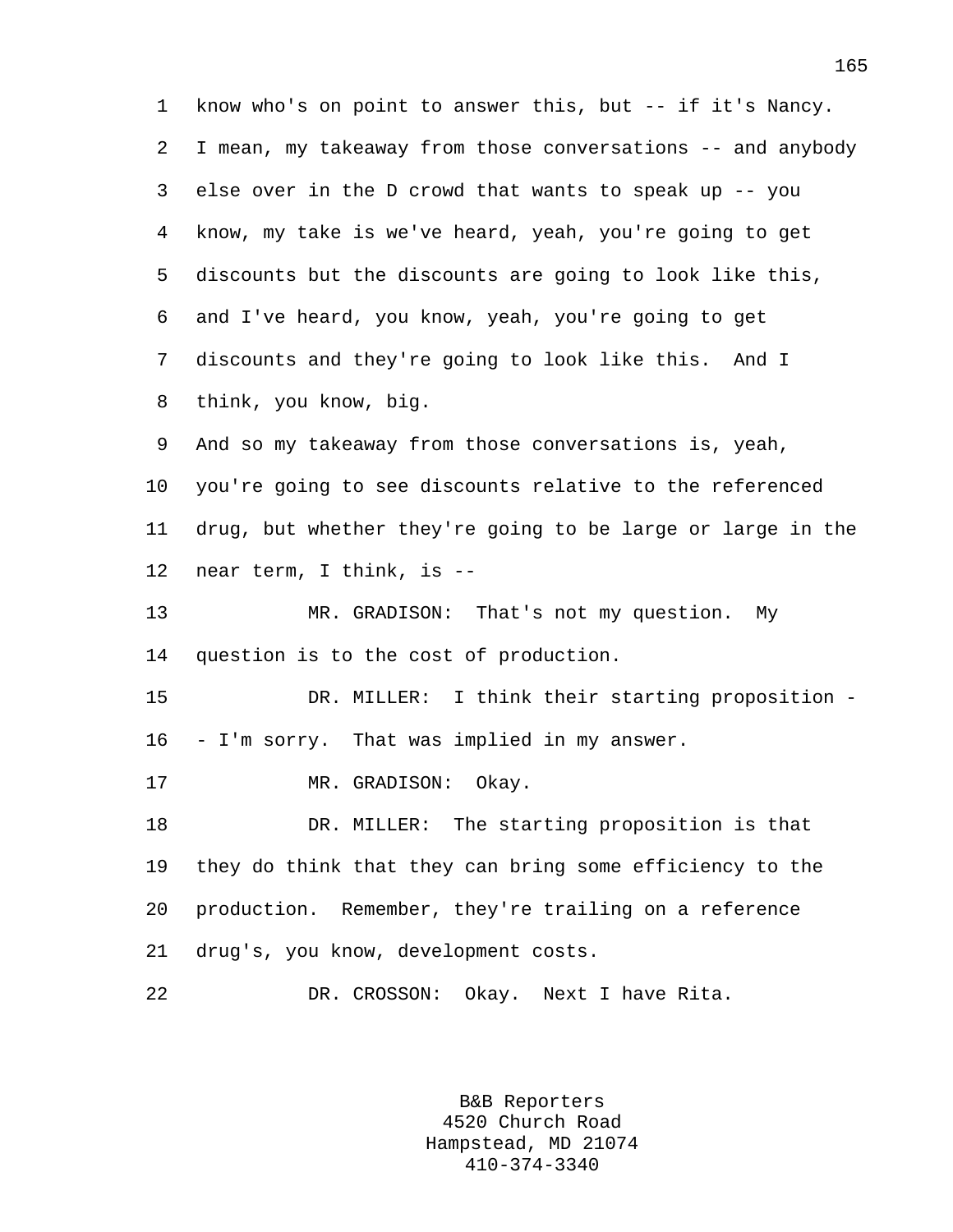1 DR. REDBERG: Thanks for an excellent chapter, 2 and a lot of options.

3 My question -- clarifying question was on Table 1 4 in the mailing materials. I'm interested if you can give 5 us any more detail about those drugs, and the questions I 6 have are do you know how much of the use there was on- or 7 off-label? And then I have two more.

8 MS. NEUMAN: We haven't tried to break this down 9 by on-label versus off-label, not to this point. That is a 10 tough one.

11 DR. REDBERG: Yeah. I don't think -- and also 12 related to that table, do you know how many of these would 13 be called "me, too" drugs as opposed to first-in-class, or 14 whatever we call them? Again, you can come back to me with 15 this. I don't expect any of these you would have at the 16 tip of your fingertips.

17 And the last one on that table was, do you know 18 how many of these have generics available, or are generics? 19 MS. NEUMAN: I think that the only one that's generic is 20 capecitabine, if I'm -- at least in this time period. 21 DR. REDBERG: Okay. Thanks. 22 DR. CROSSON: Okay. Other clarifying questions?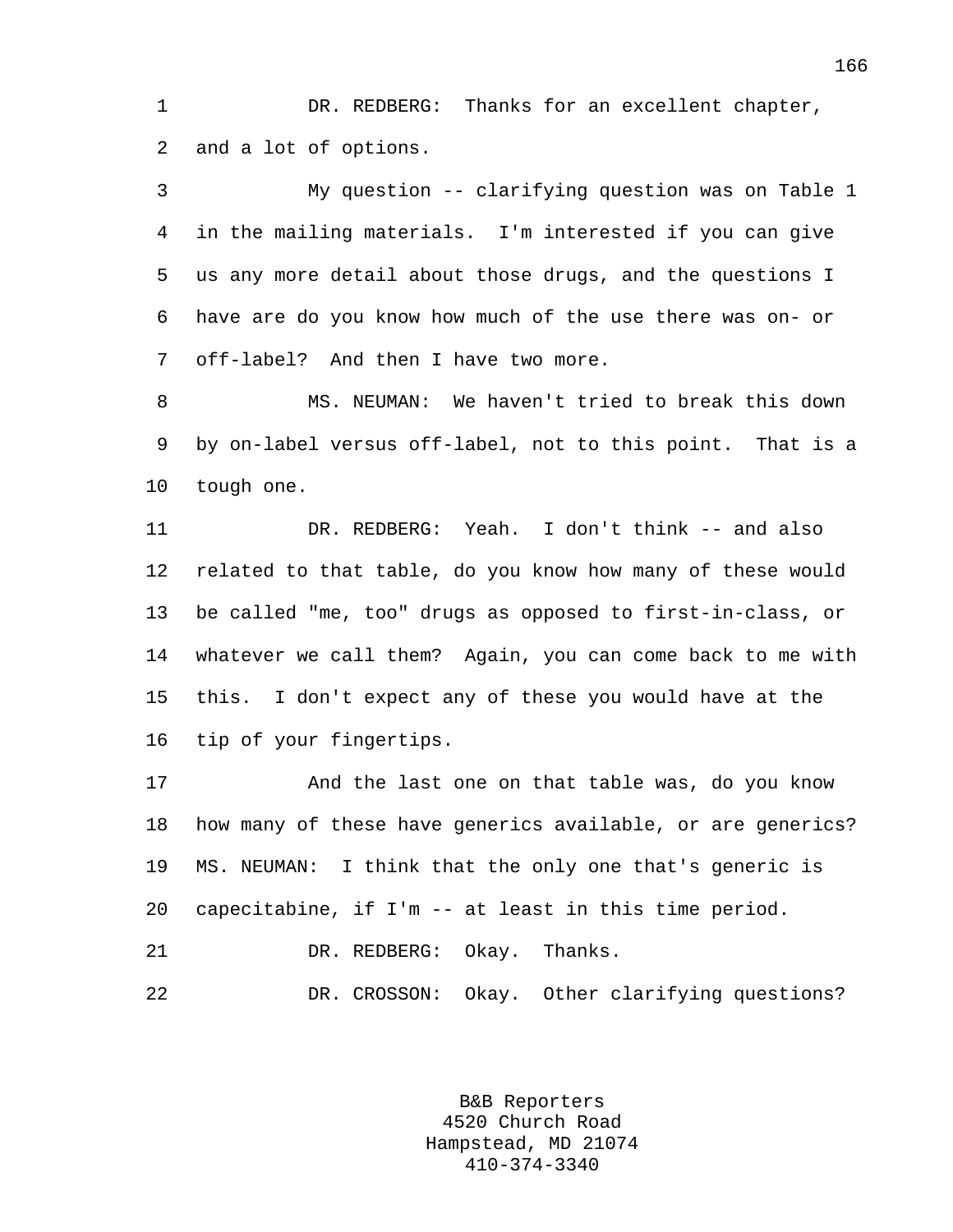1 Bruce.

2 MR. PYENSON: Thanks very much. I think this is 3 a question for Kim on page 16. The various savings there, 4 is that extrapolated to Medicare Advantage plans as well, 5 assuming that the reductions would be built into the 6 benchmarks? 7 MS. NEUMAN: No. This is just a pure change in 8 fee-for-service payments. 9 MR. PYENSON: Thank you. 10 DR. MILLER: This is off of a \$22 billion base? 11 Is that what we're talking about here? 12 MS. NEUMAN: Right. 13 DR. MILLER: Okay. 14 MS. NEUMAN: In that neighborhood. 15 DR. CROSSON: Okay. So now we're going to start 16 the discussion period, and I would like to divide the 17 discussion into two parts. So we'll try to have two Round 18 2s, and for the first one, we'll take the first five 19 options, and then the second round of discussion will be on 20 the cap. 21 As has been mentioned, we have a lot of pieces on 22 the table here. The cap option itself has, as you saw from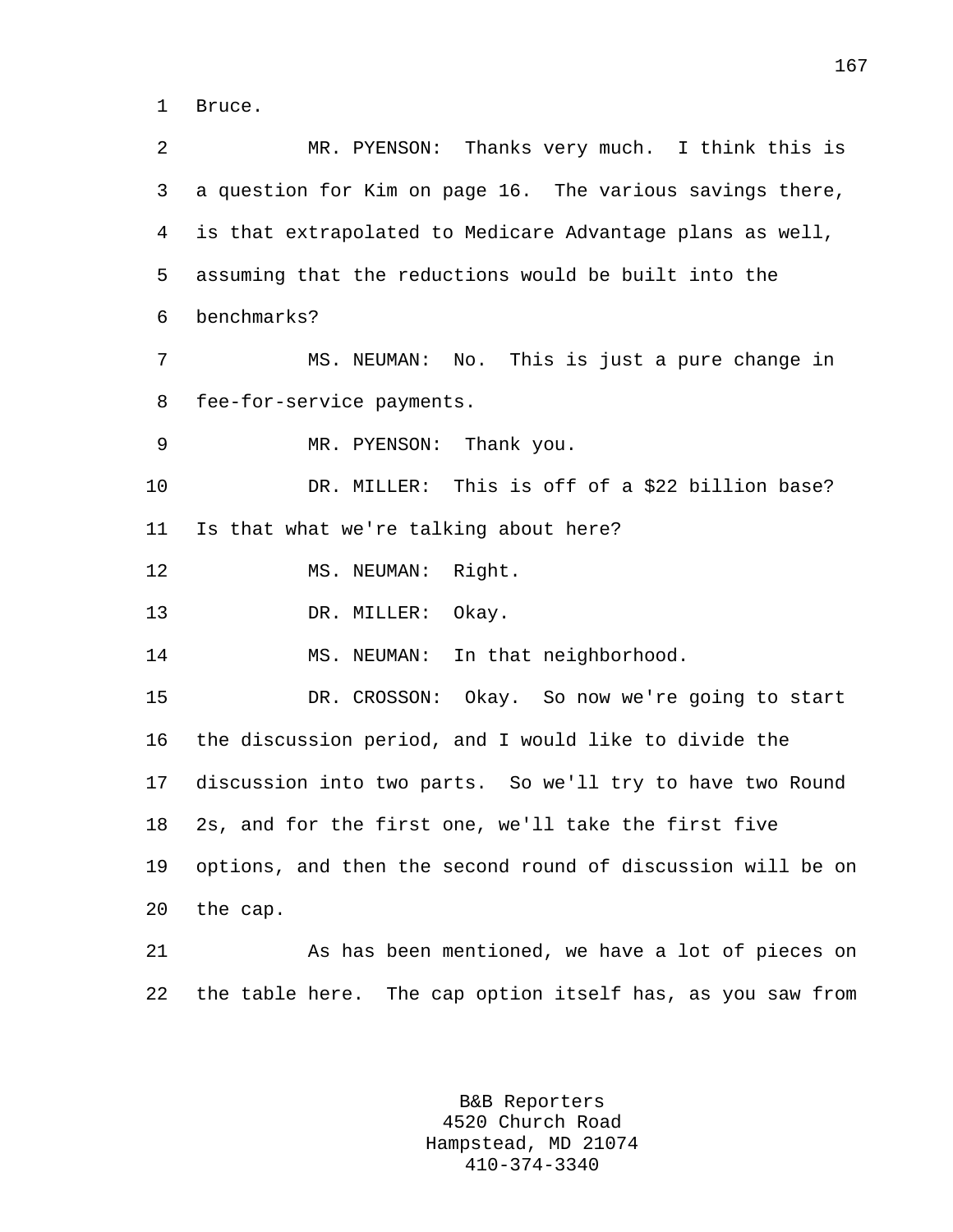1 the presentation, a number of design options inherent in 2 that. In order to keep the discussion sort of organized, 3 let's take comments on the first five in the first round, 4 and in general, in both parts, in both Round 2 discussions, 5 let's go, as best we can, to what we strongly disagree 6 with, we'd like to take off the table, but increasingly, 7 importantly, as we move through this, what we do agree 8 with, and to some extent and as concisely as possible why. 9 Jack, you're going to start off the discussion. 10 DR. HOADLEY: Thank you, and thanks to the staff

11 for great staff work in developing and beginning to sort of 12 narrow and target out list of options. I think we're at a 13 point where we really have a good set of ideas to work 14 with, and what I think we have is an array of tools to give 15 to both Congress and CMS, options that can potentially 16 exert some downward pressure on drug prices in this sector 17 and costs for the program, while as best as possible 18 avoiding consequences, negative consequences for access and 19 sort of other issues.

20 So, I mean, I really do think overall, this set 21 of tools has the potential to meet these goals. In my 22 view, we've got a set of tools that are mostly not in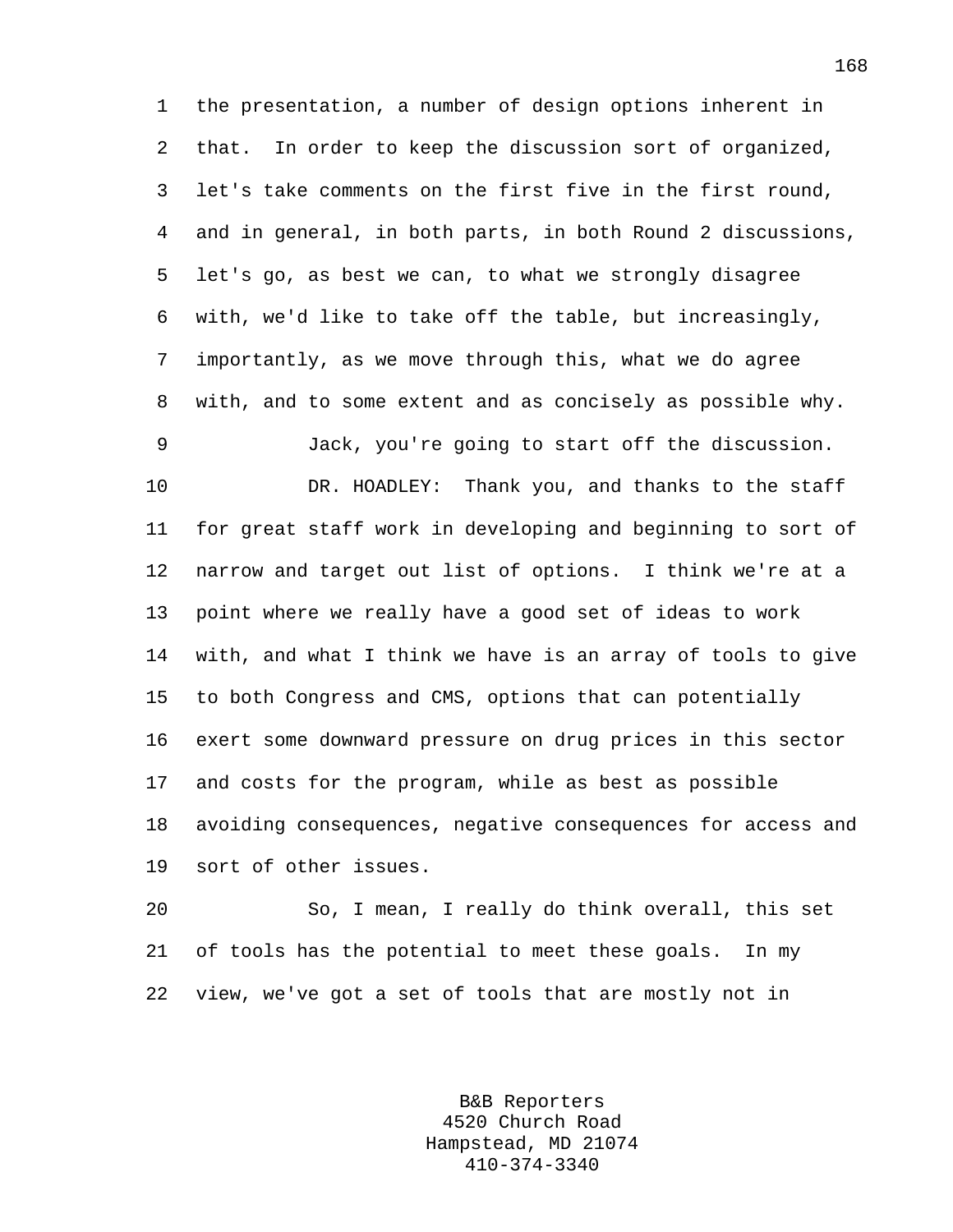1 conflict with each other that could all exist, coexist as 2 options, and they're mostly not interdependent, at least 3 not in the way we talked about last year with the Part D 4 tools, where a number of Commissioners really emphasized 5 and our report emphasized the notion that we really viewed 6 it as a package of things where items here sort of wouldn't 7 work unless another item was done.

8 I think that's not so much the case here. I 9 think each of these may address different pieces of the 10 pricing issue. Together, they may, in fact, create 11 something of a package that addresses a little bit here and 12 a little bit there, so inflation comparison of similar 13 products and so forth, but they also could be used alone. 14 The partial exception -- and, obviously, we'll get back to 15 that -- is the cap, which in some ways is just a different 16 approach, and we'll get to that in the next Round 2.

17 To go specifically on the five, I guess I would - 18 - just following down this list, I like the consolidated 19 billing codes option because of the way it's sort of trying 20 to get it averaging, the pricing for similar drugs. In my 21 view, it's most effective and maybe should be really mostly 22 focused on the biosimilars, and while we don't have a lot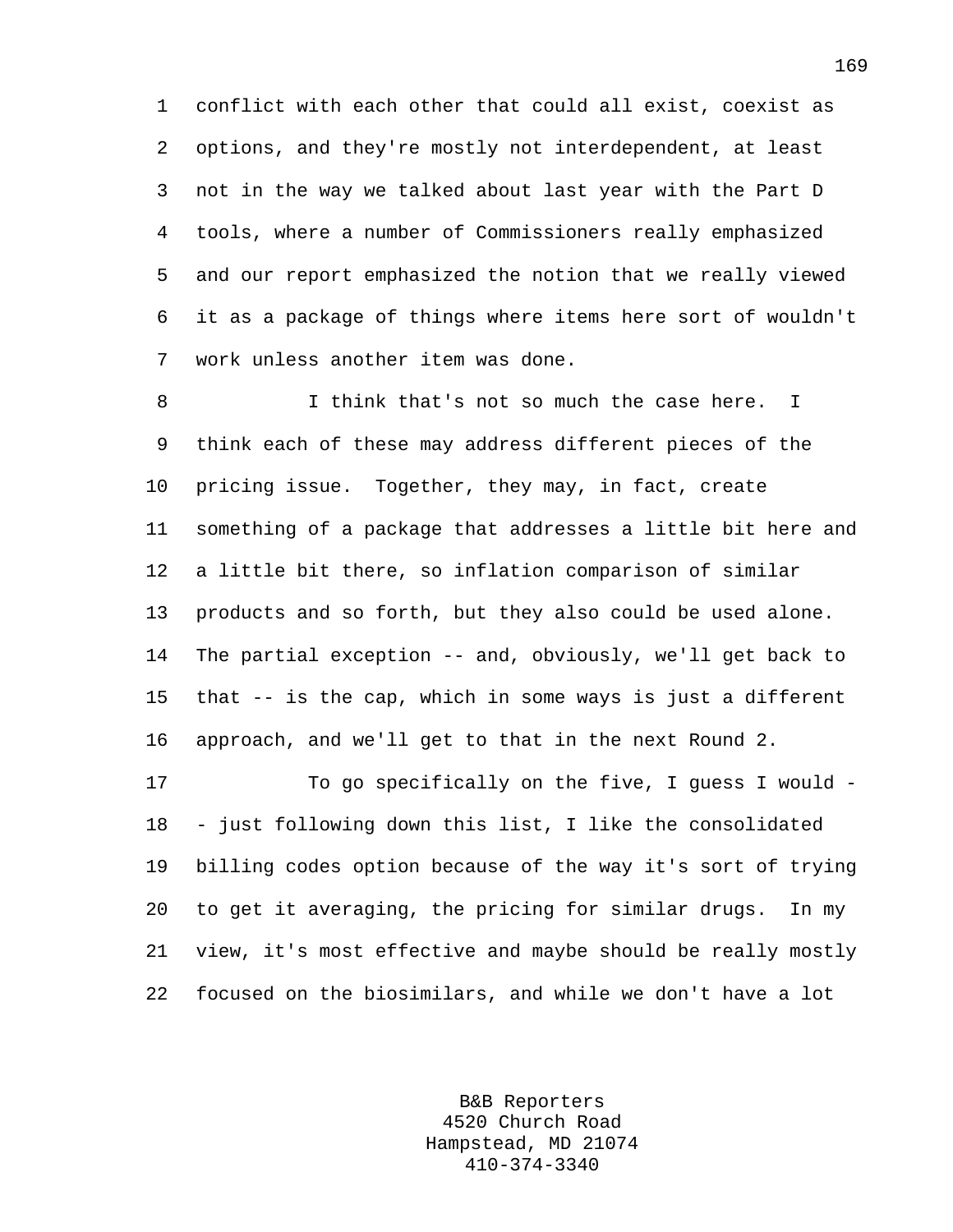1 of those cases today, we think we will have quite a few of 2 them in the relatively near future.

3 The reason I say that as opposed to some of the 4 therapeutically similar drugs is, I think, as was the case 5 in some of the previous policies that exist, that I think 6 in the drugs that are therapeutically similar going to 7 become a constant sort of political fight. So, if somebody 8 says, "Well, these two are going to be put together in one 9 code," providers, manufacturers, patients, whoever, are 10 going to say, "No, that doesn't really work for me." It's 11 going to get challenged in court or politically or 12 whatever, and I think in the end, the chances of having a 13 lot of successes along those lines will be slim, 14 potentially, or at least less than in the biosimilars. In 15 the biosimilar, we at least have some FDA type of 16 certification that these drugs are supposed to do the same 17 thing. So I wouldn't necessarily rule it off the table for 18 the others, but I think our focus in this case, I would put 19 on the biosimilars.

20 On the ASP inflation limit, I like the choice of 21 the rebate approach. To me, that does work better. It's 22 the manufacturer who is the source of the higher price, and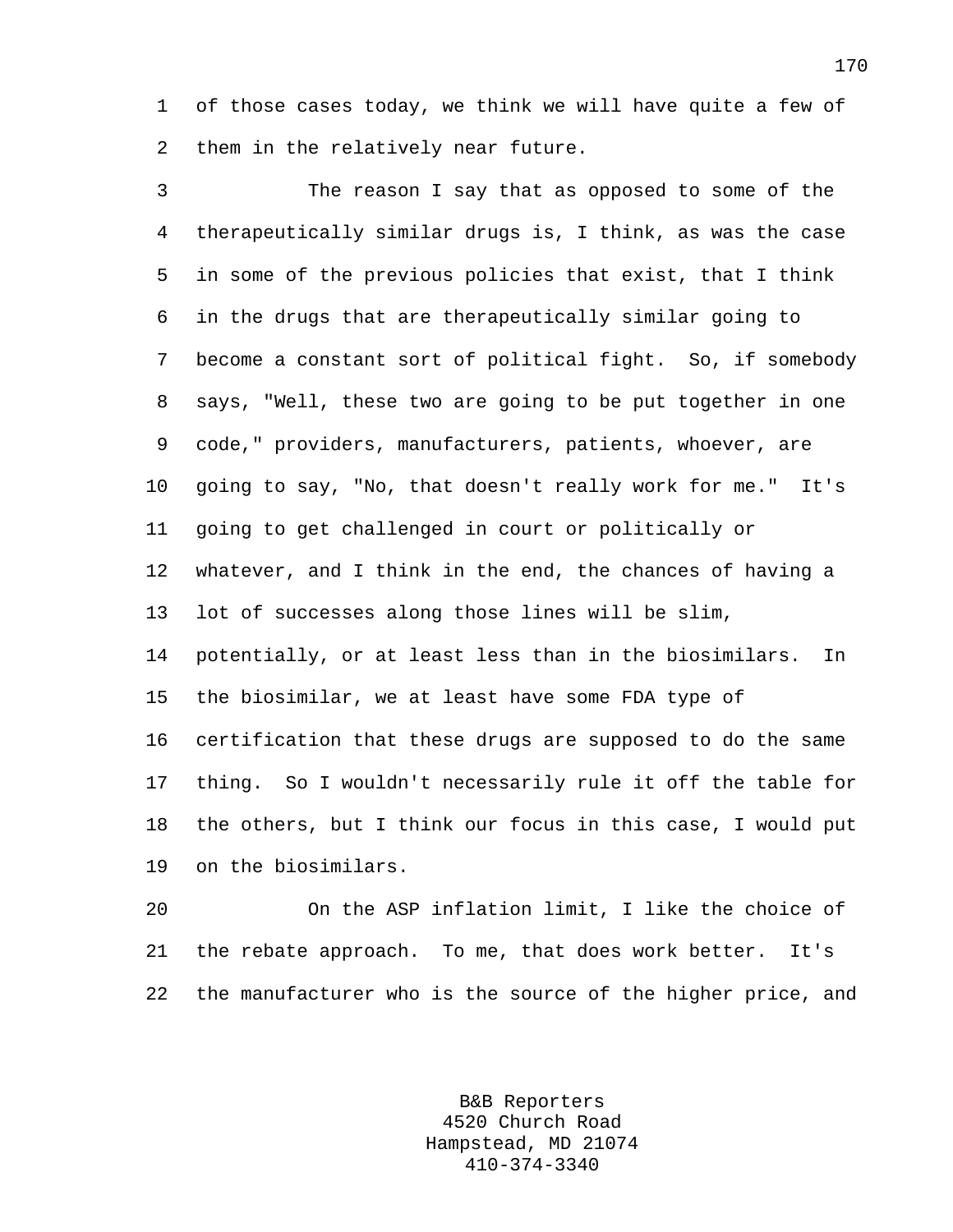1 so that puts the burden or the adjustment on the 2 manufacturer. And we could get into the details that Kathy 3 was raising, but I think those are all workable along the 4 lines that you guys have already said or some other 5 thoughts that I could offer on that.

6 But I do think that it addresses, again, 7 something that we know is a problem, where the prices of 8 these drugs go up, the idea that one of the issues is will 9 this affect launch price. Well, I think there are already 10 plenty incentives to set launch prices high.

11 We've got the same issue on the Medicaid rebate 12 side: Does it create incentive? Yes, it probably does 13 create some incentive, but there are lots of other things 14 that create the incentive. So I don't think it really sets 15 us back very far. So I think that's, again, something I 16 like.

17 The modification of the add-on, again, it's an 18 approach that I like. I'm not fully convinced about my 19 choice among the three alternatives or the four 20 alternatives. I think the straight reduction to 105 21 percent is my least favorite. I think I probably -- right 22 now, my most favored is the modified hybrid approach that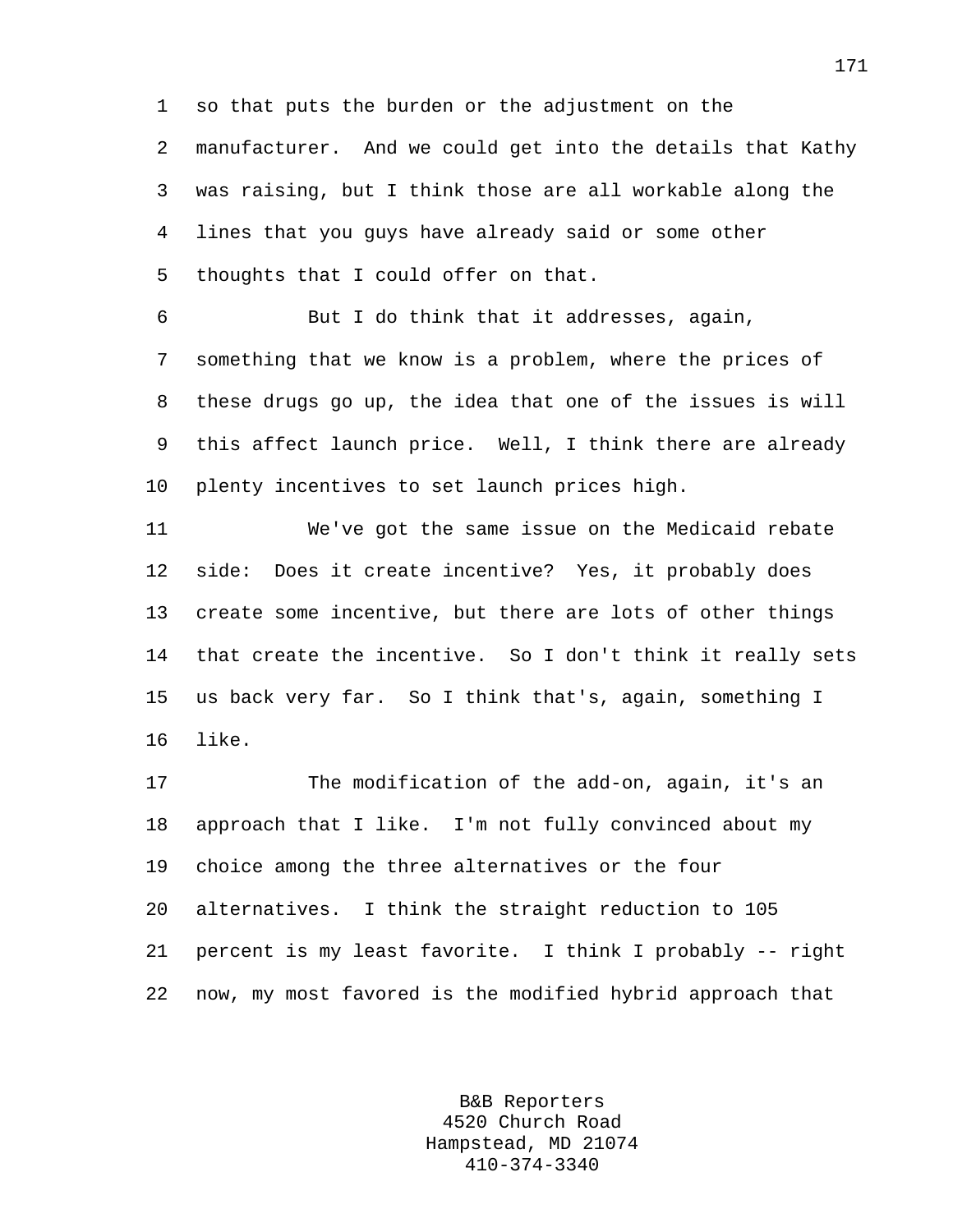1 you had up there for the kinds of reasons that you talked 2 about, but I don't know that to me it's an absolutely 3 clear-cut case, at least between the two, the hybrid and 4 the modified hybrid.

5

6 And I think part of what we may want to do in 7 that is, in the chapter, whatever, assuming we come down 8 and make a recommendation on one particular approach, if we 9 talk about the other approaches, we're also offering 10 policy-makers the ideas because, again, they use our 11 guidance sometimes for doing exactly what we say, and 12 sometimes it's just a starting point for a conversation. 13 So we've already served a value in saying that

14 amongst a variety of approaches, you get these differential 15 effects, both dollar-wise -- I mean, I think the table that 16 was on Slide 16 is just something that will be valuable, 17 even if we end up saying -- and we've settled as our 18 primary recommendation on this one particular option.

19 And then the last two, the WAC and the ASP data 20 reporting, I think, are both good ones. My sense is, to 21 Kathy's question, these probably have the least dollars 22 involved of the five, but they're good fixes. They are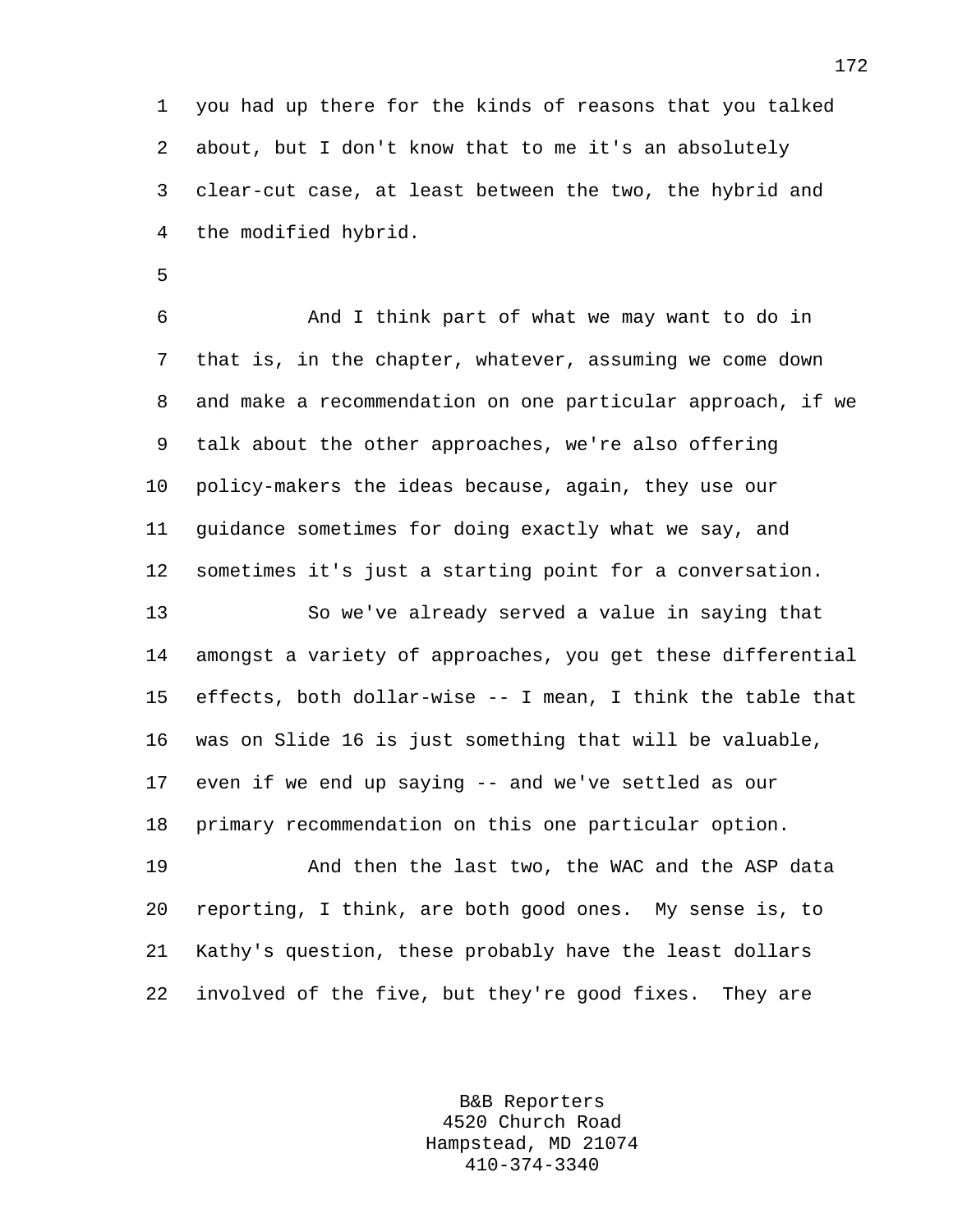1 problems that are out there. What happens in the first 2 year for a new drug? What happens with some of the gaps 3 that we've seen in -- I guess it's either OIG or GAO, as 4 you cited, did a recent report on that, on the data 5 reporting issue. So I think those are good problems for us 6 to identify. Those should be relatively noncontroversial 7 in this discussion.

8 So I think the choices really are on the 9 inflation limit, the billing codes and the add-on, but I 10 think the way you've laid out options puts us in what I 11 think is a good position to do some good things. I think 12 we're making good progress on this.

13 DR. CROSSON: Thank you, Jack.

14 Let me see hands for Round 2, Point 1. Okay. 15 We'll start with this way, this time, and come around that 16 way. Amy, you're first.

17 DR. BAICKER: Again, thank you. It was a 18 wonderful chapter and very thought provoking. I have 19 comments on all of these options.

20 So, unlike Jack, I actually, with respect to 21 consolidation, think that we should not put biosimilars yet 22 in the category of the innovator product. We're all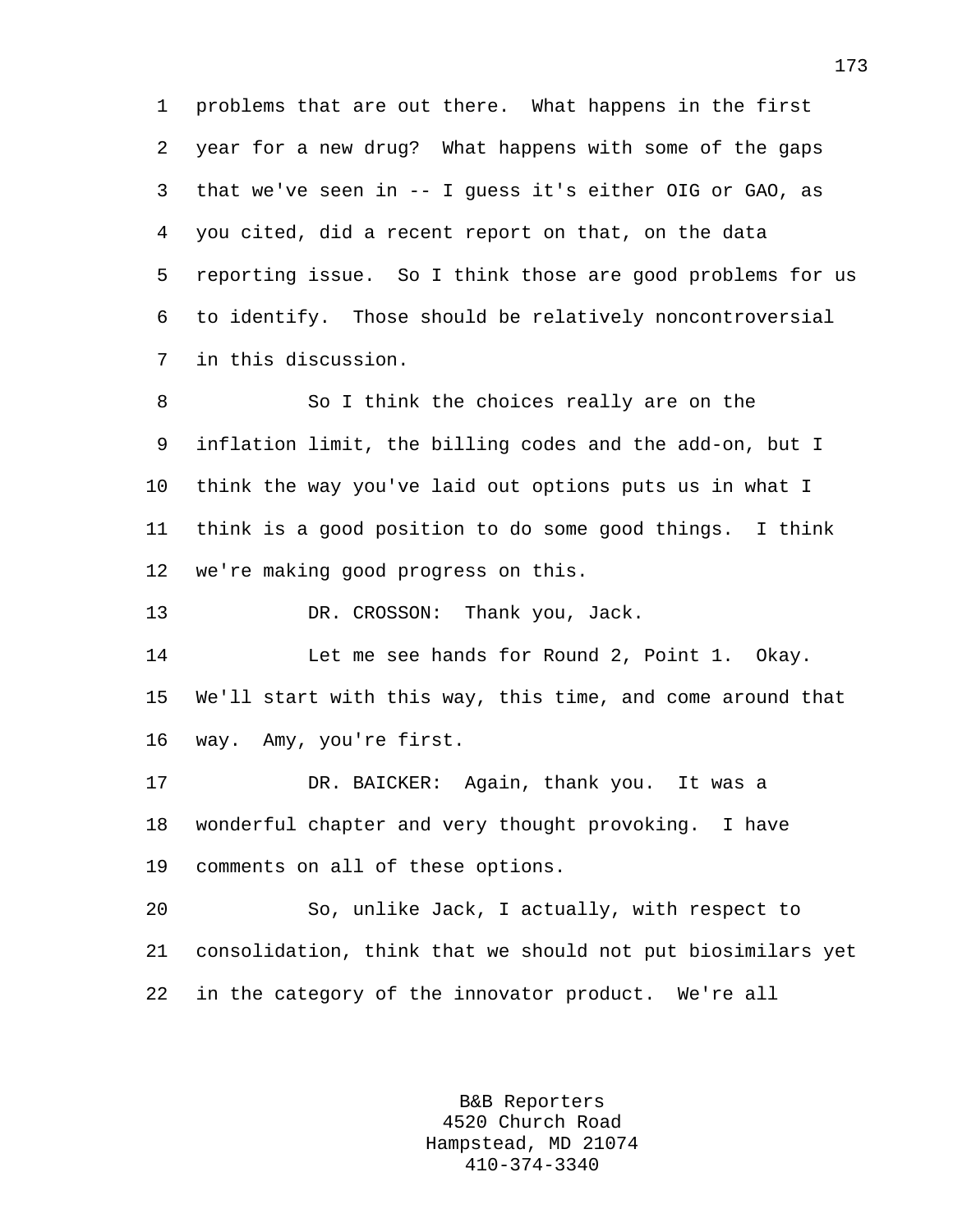1 anticipating a robust biosimilar category, but we're still 2 not there.

3 My fear is that those that are bringing 4 biosimilars forward really are also those that are makers 5 of innovator products, and if we provide too much 6 disincentive for them to continue to invest in this area, 7 we're never going to see the market that we anticipate.

8 So I think it's a good idea. It's probably also 9 intuitive. It's, in my opinion, too soon. We need to have 10 this market and then readdress this.

11 I think there are plenty of ways for us to 12 establish consolidation of those that are therapeutically 13 interchangeable or PBM to this today. We have process for 14 determining how ACE inhibitors or a beta blocker or a pick-15 your-favorite-category are lumped together or are preferred 16 one over another, and so we can use those best practices. 17 We don't have to reinvent the wheel here. So I think that 18 there is a pathway forward.

19 I'm in favor of a base provider add-on payment on 20 the lower inflation-adjusted ASP. In doing so, I wouldn't 21 offer an appeal process. I think when you look at what 22 pressure that would put on the other products in the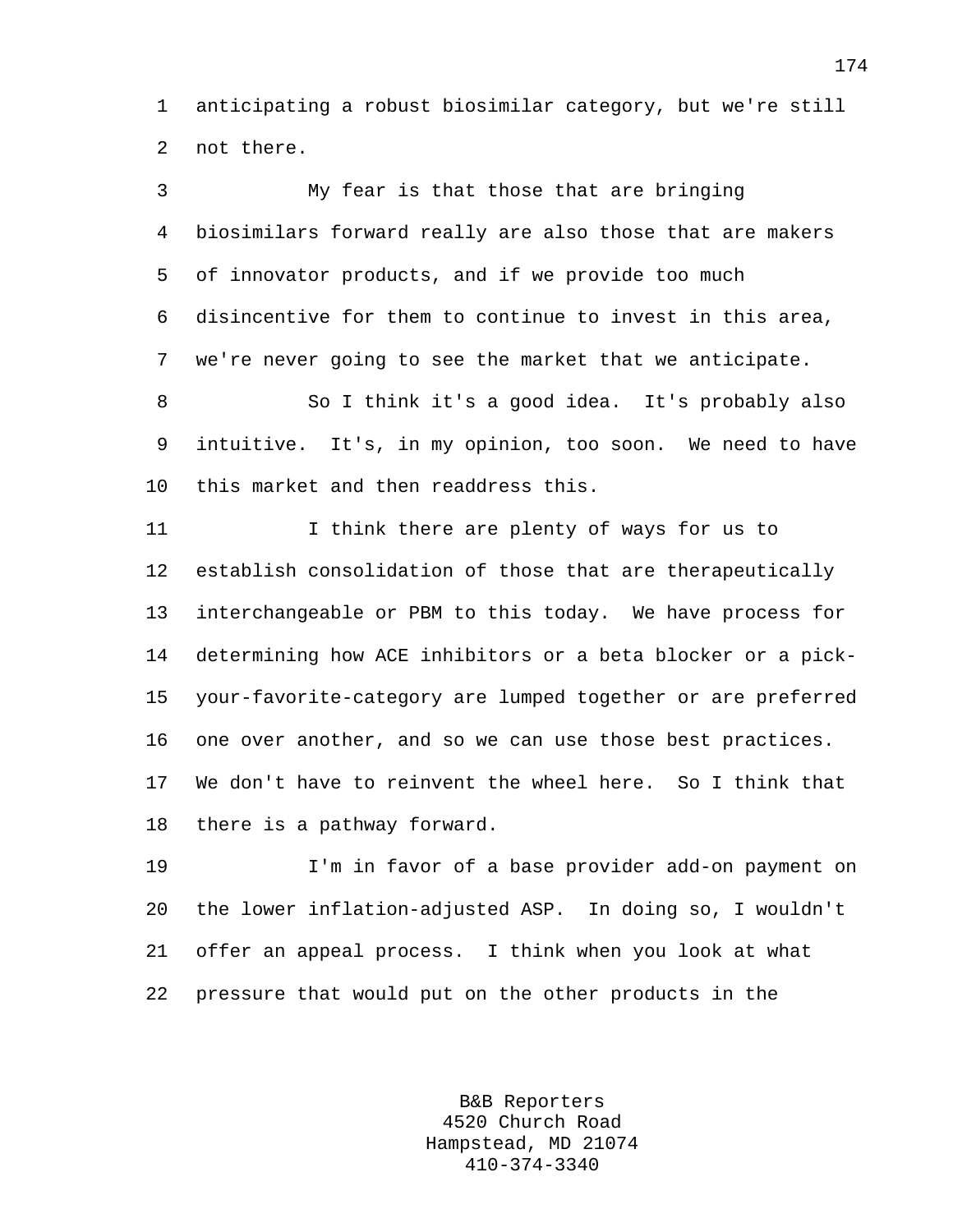1 category, what manufacturers are going to respond to is 2 market share.

3 If providers aren't prescribing product because 4 they're losing money on them, ASP will come down on those 5 products that are inflated. They will, in fact, respond to 6 the fear of loss of market share. So I think in and of 7 itself, it will solve for itself, and not every single 8 product needs to be a profit center for a physician. You 9 make a lot of money on some; you might lose some money on - 10 - I don't think they all have to be in the black, if you 11 will.

12 I think we need to think long and hard on the 13 add-on. I like the hybrid because of what it did to 14 primary care. We had a discussion last month about what 15 about primary care. Maybe this is one way to help the 16 primary care physician. While not costing Medicare any 17 money, we're still saving, and so maybe there's something 18 there I'd like for us to explore further.

19 I'm in favor of WAC+3, not 4, and I'd like to 20 understand Jack's point about those products that are new 21 to market. What happened to, say, the Sovaldi when it was 22 -- maybe that's not the best example, but these high-dollar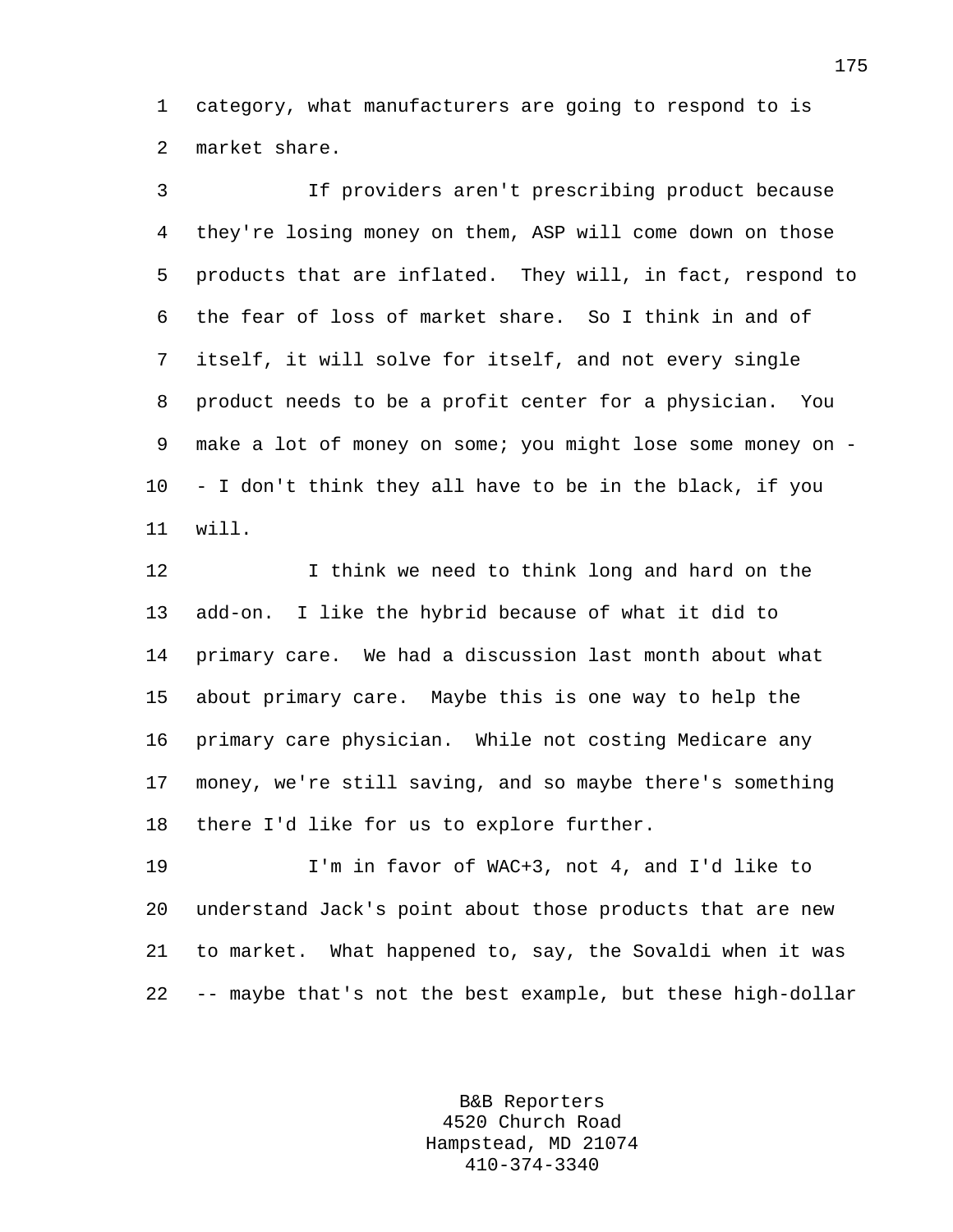1 products when they first come out. I think the future is 2 in specialty. I do fear that if we don't have something 3 aggressive out of the gate, you have a perverse incentive 4 to prescribe these products where you're making a ton of 5 money, and your data proves that, that WAC+6 is far out of 6 market in comparison to ASP.

7 And, lastly, I would require all manufacturers to 8 report ASP, so that then we can -- we can, in fact, 9 implement some sort of inflation protection. I think 10 inflation protection tied with the pressure on the 11 reimbursement to provider is important. You can't just 12 push on one of these areas. It just balloons in another 13 area. You've got to take them all on in concert.

14 So I think they all are doable. I wouldn't say 15 no to any at this juncture. Thanks.

16 DR. CROSSON: Thank you.

17 Coming up this way, David.

18 DR. NERENZ: Thanks. This is a question focusing 19 mainly on the issue of modifying the ASP add-ons and a 20 question to my clinician colleagues here.

21 The estimates we have on Slide 16 are based on an 22 assumption of no change in behavior, and that's okay. I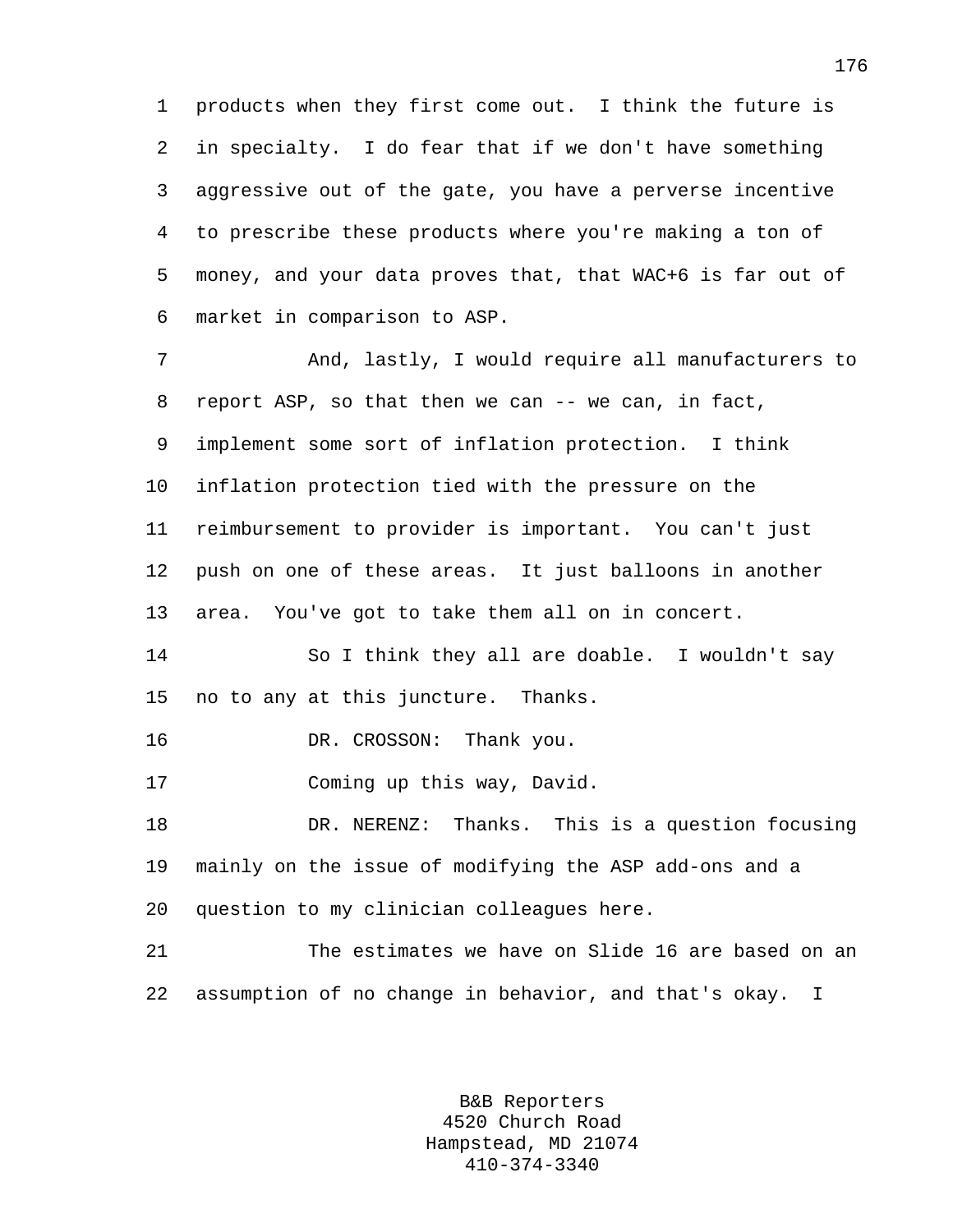1 understand why, because it's pretty speculative.

2 My question is really about how confident are we 3 going forward with that assumption. It seems like when we 4 got into this discussion many months ago, focus on the 5 ASP+6, we have the view that the +6 created an incentive to 6 prescribe more expensive drugs, and there was a little bit 7 of evidence for that.

8 Now, here, the actions we're talking about sort 9 of weaken that incentive a little bit. They don't make it 10 go away because you still make more money with more 11 expensive drugs.

12 My question, though, is what other options might 13 there be if these financial incentives actually matter? 14 And I'm thinking of oncology, and I know you folks know 15 oncology as well too. Right now, if you prescribe two 16 drugs for a particular regimen, perhaps you could prescribe 17 three drugs if the APS+something goes down, and then one of 18 them has complication effects. And so now you need to 19 prescribe antiemetic, and now you need to prescribe white 20 cell-promoting factor. Is it reasonable to be worried 21 about those behavior changes, or on the other hand, are 22 things so protocol driven, so guideline driven, so other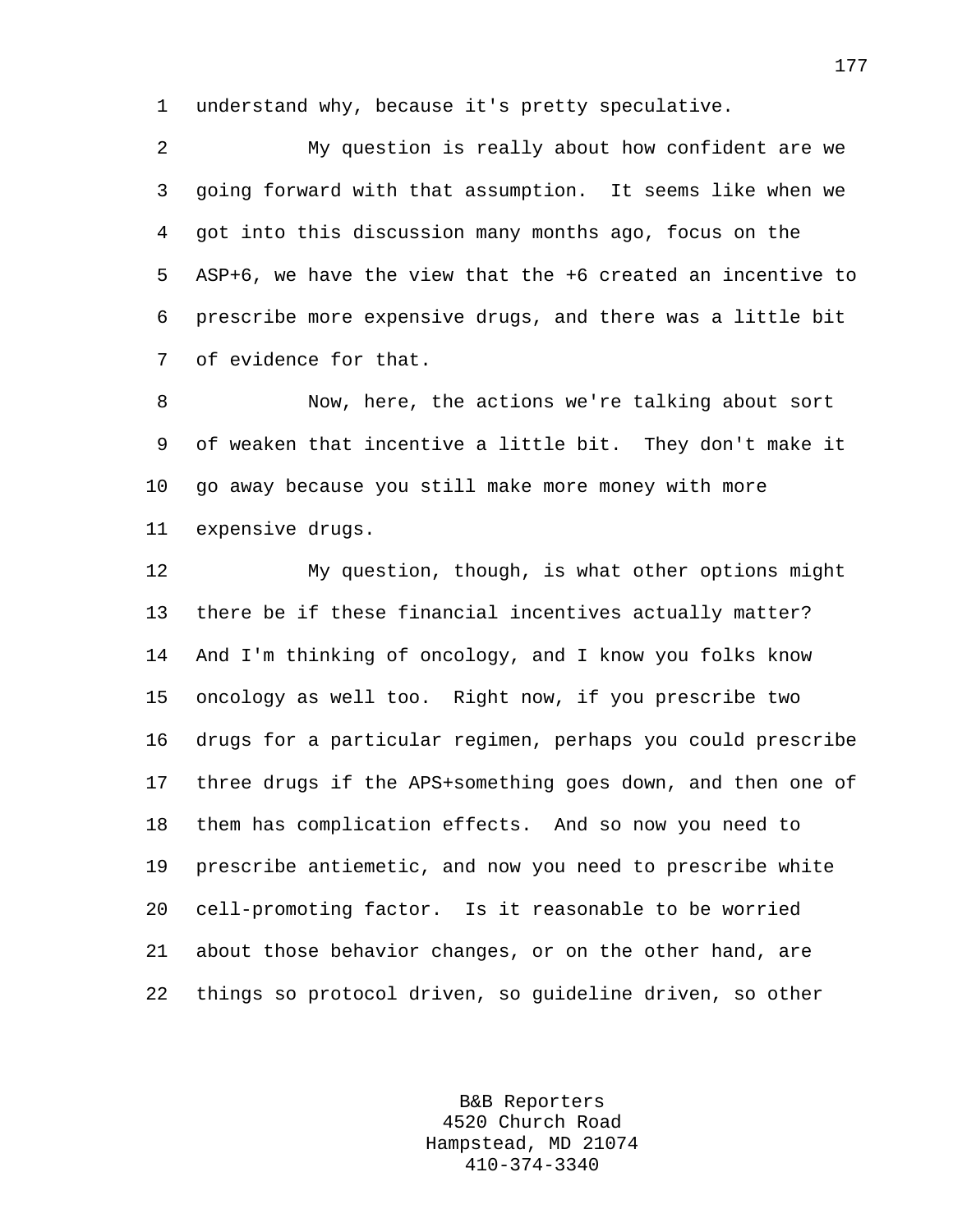1 quality metric control that that won't happen?

2 DR. CROSSON: On this point, Rita, go ahead. 3 DR. REDBERG: As David's clinician colleague. 4 [Laughter.]

5 DR. NERENZ: I did have you as one of those in 6 mind.

7 DR. REDBERG: I was just struck. In particular, 8 I was on a committee last week where an oncologist 9 commented that he thinks a substantial percentage now of 10 oncology drugs are overprescribed and that people would -- 11 inappropriate. And there isn't any kind of recognition of 12 that in this, and I don't know if it's in the bundle. But 13 I'm just trying to think of -- because before you take on 14 price, the first question is, Are patients better off 15 getting these drugs or not? And some of these drugs, 16 clearly the answer is yes, but some, the answer is no. And 17 there isn't any way -- I would think that would ideally be 18 the threshold question.

19 And I don't think we'll necessarily get it with 20 on-label or off-label, and as you know, there's a lot of 21 questions for oncology, which is one of the big ones, about 22 why Medicare has to pay for everything in an NCCN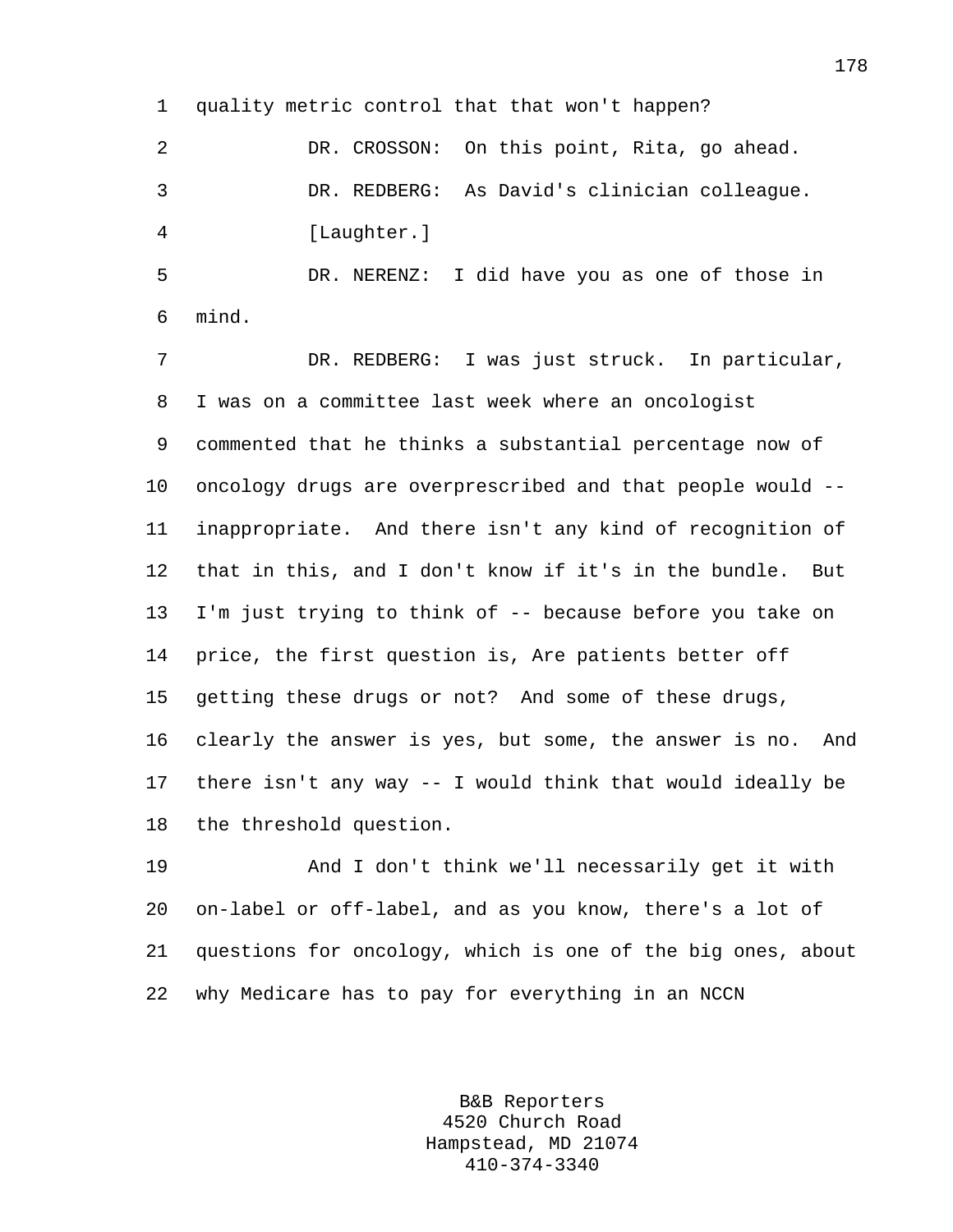1 compendium, which is not an evidence-based compendium and 2 has a lot of conflict-of-interest issues with the people 3 that write it.

4 So I think, getting to the clinical questions, 5 first, ensuring some kind of appropriateness before looking 6 at sales prices would really be a win-win for beneficiaries 7 and for the program.

8 DR. CROSSON: Alice.

9 DR. COOMBS: So, David, you asked a very good 10 question: Is the field of oncology pretty amalgamated 11 into a similar type of protocolized peer? And what you 12 find is that you can be in Rochester, you can be in Boston, 13 but the protocols are very similar.

14

15 What would happen, I think, with some of the 16 reduction in terms of the plus whatever is that -- and it's 17 happening right now -- is that if the provider is dependent 18 upon X for overhead and X for this, that it may reach a 19 critical point where -- and many regions, as in the 20 Southeast region, many oncology practices are purchased by 21 the hospital, so it drives the oncologist to have a 22 hospital-based program.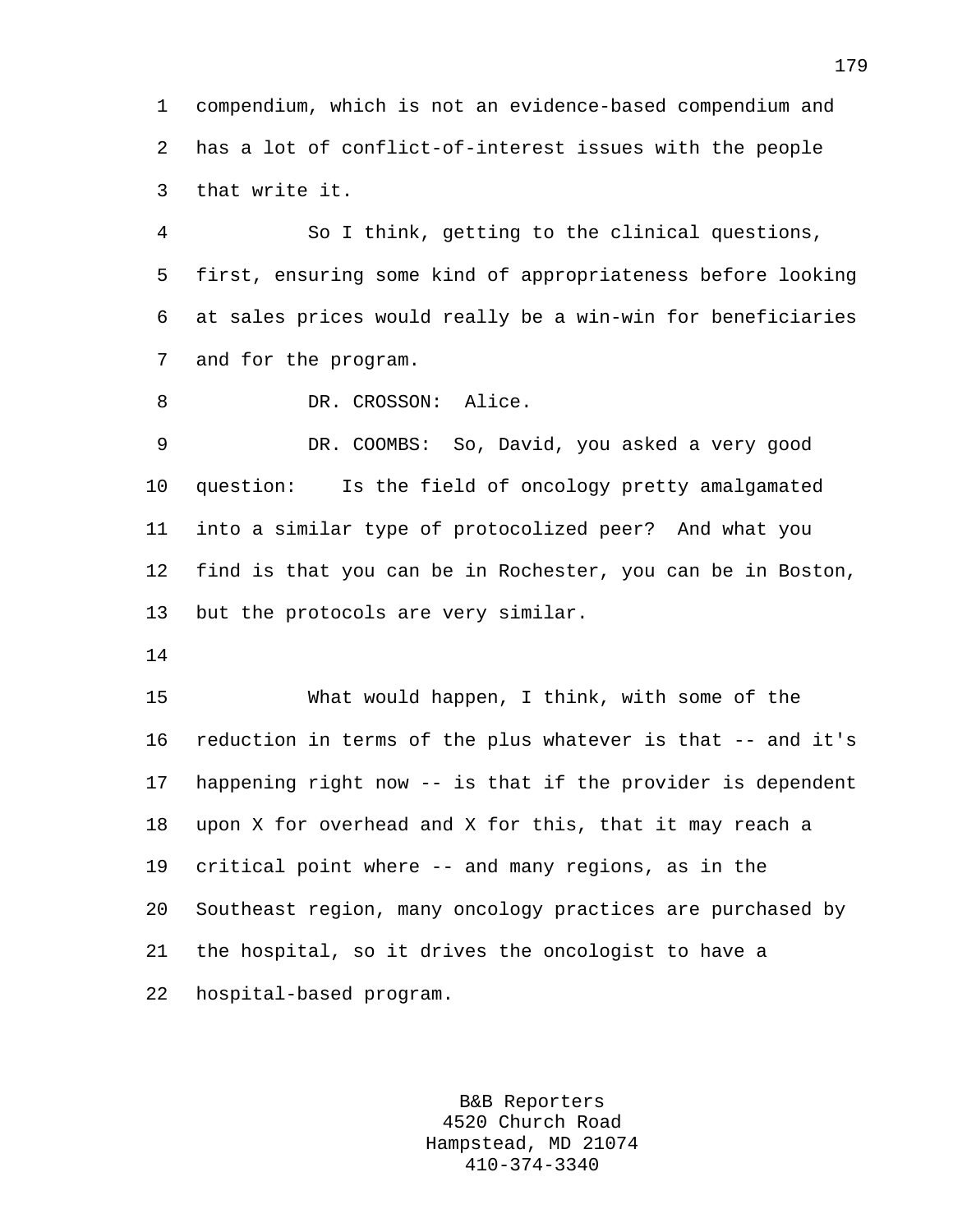1 Now, what does that do for the cost of health 2 care? It drives it up astronomically. So that the 3 unintended consequence with much of what we talk about in 4 terms of the add-ons is really considering what's going to 5 be the tipping point, such that oncologists will say, "You 6 know what? That hospital job looks very attractive," and 7 so that's going to actually affect access and has in some 8 regions where oncology practices have been bought out by 9 hospitals, and therefore, the focus for which they 10 practice, they leave a community. So on oncology group 11 leaving a community leaves all of those beneficiaries there 12 to scramble for the next nearest cancer center. And when 13 they get to that cancer center, there are all the facility 14 charges, which are much greater on a hospital basis 15 situation -- and we studied this in MedPAC -- than if they 16 were to go to the doctor's office and they were to have 17 their agents administered to them in a hospital setting. 18 So that's the big unintended consequences is how it impacts 19 access, purely because the cost of doing business in 20 oncology may become so unbalanced and then the barriers for 21 them to the practice.

22 DR. CROSSON: Brian.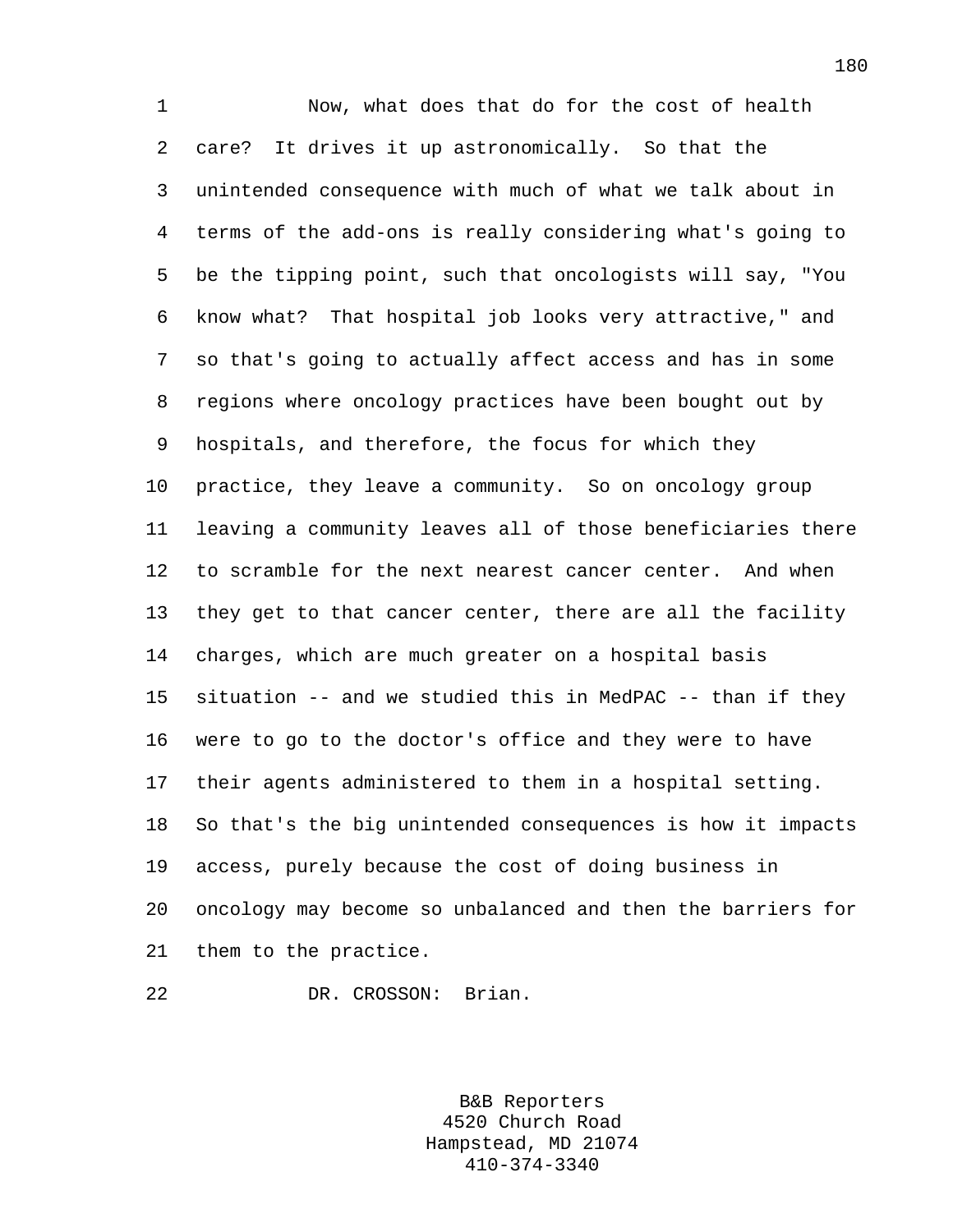1 DR. DeBUSK: First of all, I like all of the 2 ideas that were presented today, and I think there's some 3 really exciting options. So, just for the record, I'd like 4 to support all of the options that the staff presented.

5 Walking through the first three, when you look at 6 the consolidated billing codes, I think that's a very easy 7 option to support because it does support our principle of 8 paying -- of Medicare paying similar rates for similar 9 care. I think that's something that's nonnegotiable.

10 I also like the ASP add-on restructuring. I 11 think for reasons that have been cited earlier that the 12 modified hybrid is an excellent way to go because I do 13 think it buffers primary care a little bit.

14 And then, also, I like the inflation limit. I 15 think those first three options work very nicely together, 16 and I really hope that we get to bring them forwards as a 17 package.

18 Now, in terms of the WAC markup and the mandatory 19 ASP reporting, to me, I see that -- and maybe I'm mistaken 20 here -- I see that more as a launch issue. I think any 21 markup that we apply there to WAC should be uncomfortable. 22 I think, Amy, are we at WAC+3 now? Well, I'll

> B&B Reporters 4520 Church Road Hampstead, MD 21074 410-374-3340

181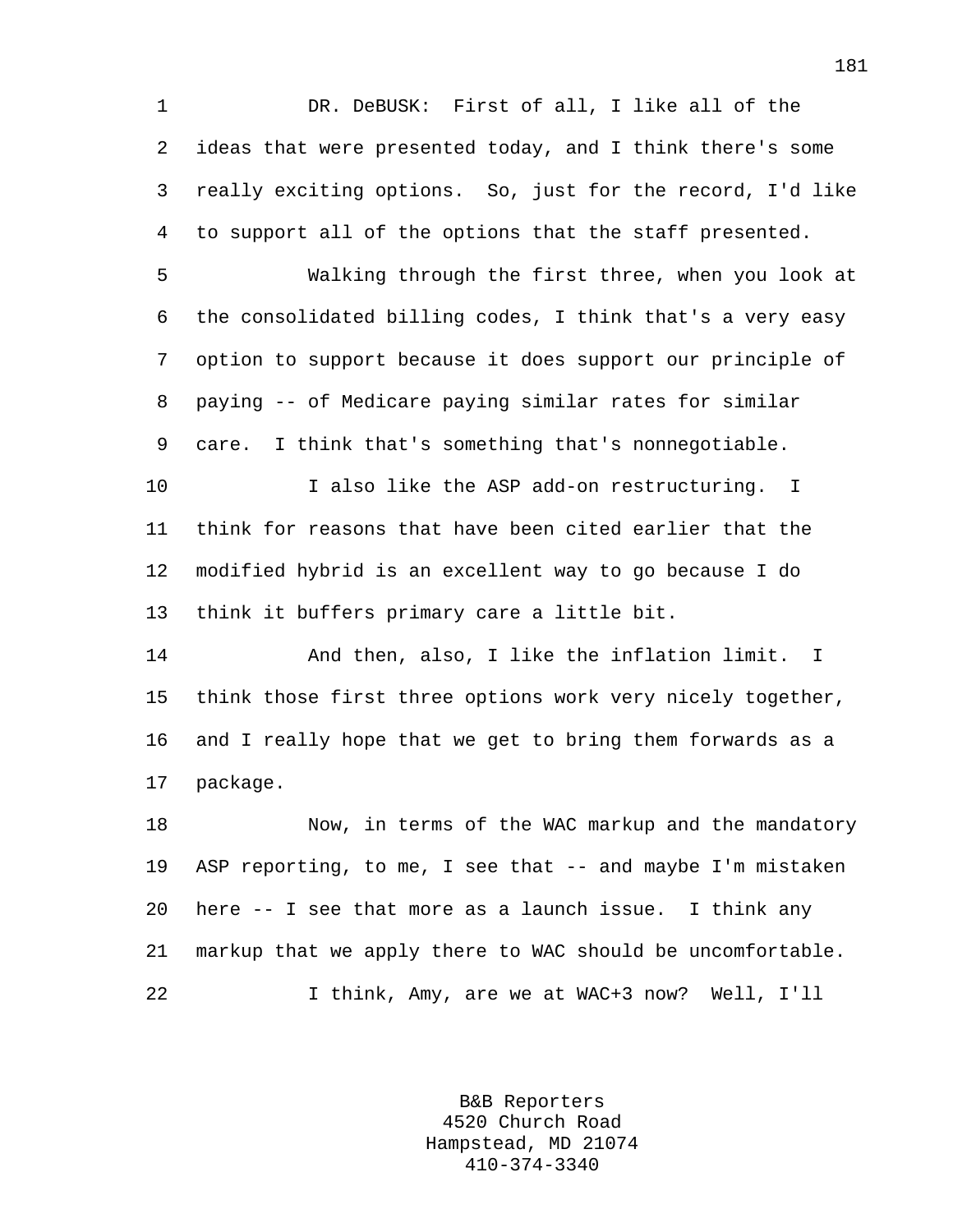| $\mathbf 1$ | raise you to WAX+2 or WAX+1. I think when you look at      |
|-------------|------------------------------------------------------------|
| 2           | mandatory reporting, I think we should make mandatory      |
| 3           | reporting mandatory, but I also think we've got an         |
| 4           | opportunity here if we'll set the markup when we're using  |
| 5           | WAC to an uncomfortable level. Then we can let them come   |
| 6           | to us with the numbers because I don't think it should be  |
| 7           | incumbent on us to chase those numbers down. And I think   |
| 8           | at WAC+0 or WAX+1, I think they'd probably be willing to   |
| 9           | bring some ASP data to us.                                 |
| 10          | Thank you.                                                 |
| 11          | DR. CROSSON: Thank you. Very clear.                        |
| 12          | Alice, on this point?                                      |
| 13          | DR. COOMBS: Yes. I just forgot to give my                  |
| 14          | laundry list too.                                          |
| 15          | DR. CROSSON: Oh, okay.                                     |
| 16          | DR. COOMBS: So I would say I agree with the                |
| 17          | consolidated billing codes, the ASP inflation limit,       |
| 18          | because it puts less risk on the provider and more risk on |
| 19          | what we want to do in terms of the bulk of the cost driver |
| 20          | for pharma in this area.                                   |
| 21          | I would agree that if we were going to do an add-          |
| 22          | on, probably the hybrid might be a reasonable place to be, |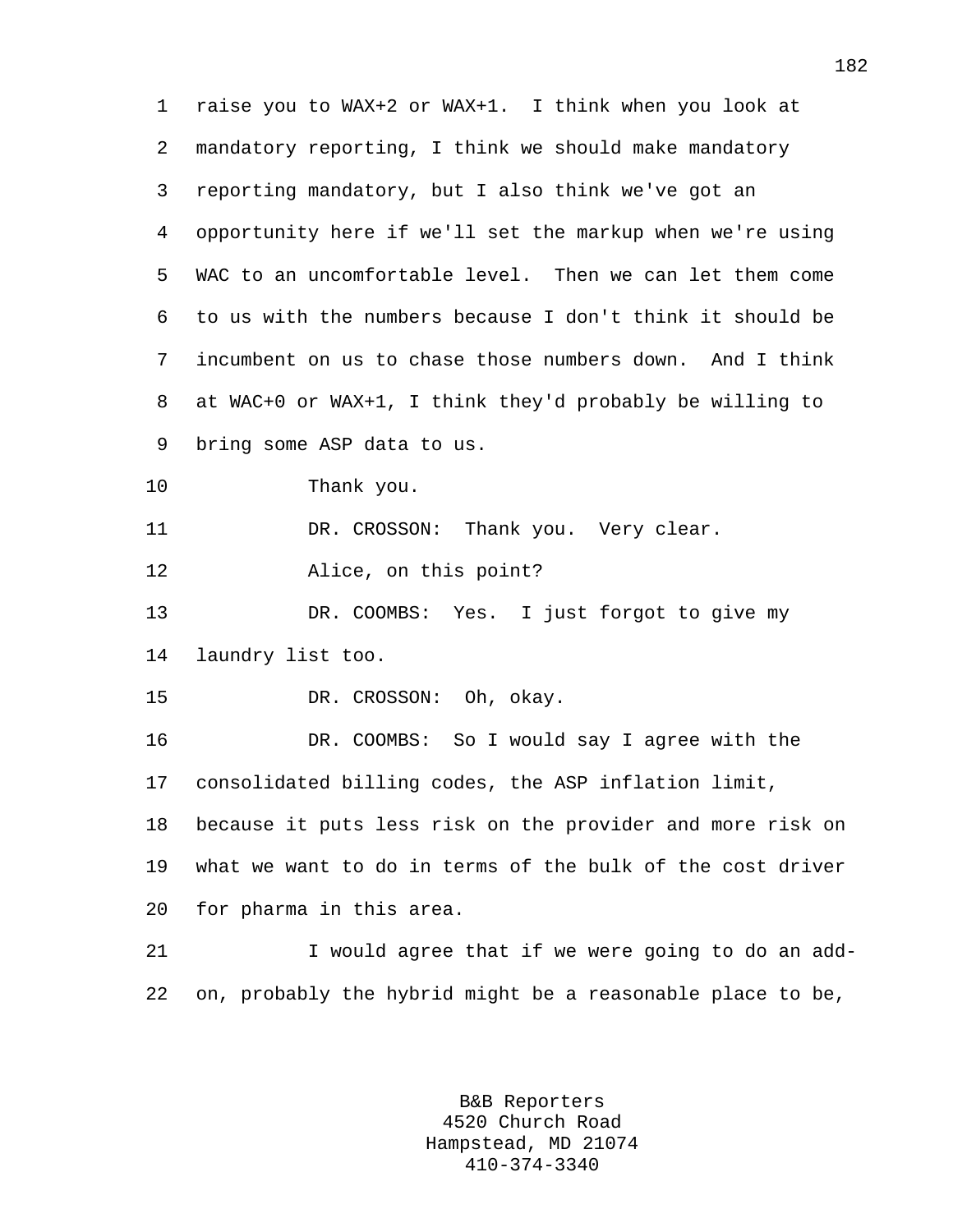1 although I'm not enthusiastic about the add-ons.

2 And the data reporting, I think is -- I agree 3 with that and support that.

4 DR. CROSSON: Okay. Pat.

5 MS. WANG: I really like Brian and Amy's approach 6 towards the WACs. I think those are very good 7 observations, coupled with data reporting. I'm not so sure 8 about consolidated codes. That sounds like -- of all of 9 the options, which are great, that's one I'm the least 10 certain about because it sounds a bit complicated. I'm not 11 sure the lemon is worth the squeeze, I guess.

12 The only other thing, at least at this point in 13 time, in terms of the inflation limit and modifying the 14 add-on, I would say that to me those two things should go 15 together. This could be just like, you know, you pick this 16 one, this -- I don't view them as all independent actors. 17 I think the inflation limit addresses cost of the product, 18 and the add-on addresses the incentive issue that people 19 are concerned about. So I would put them together. I'm 20 not sure that I care so much about whether it's a rebate or 21 whether it's, you know, the product price or what have you, 22 as long as the beneficiary is sort of held harmless there.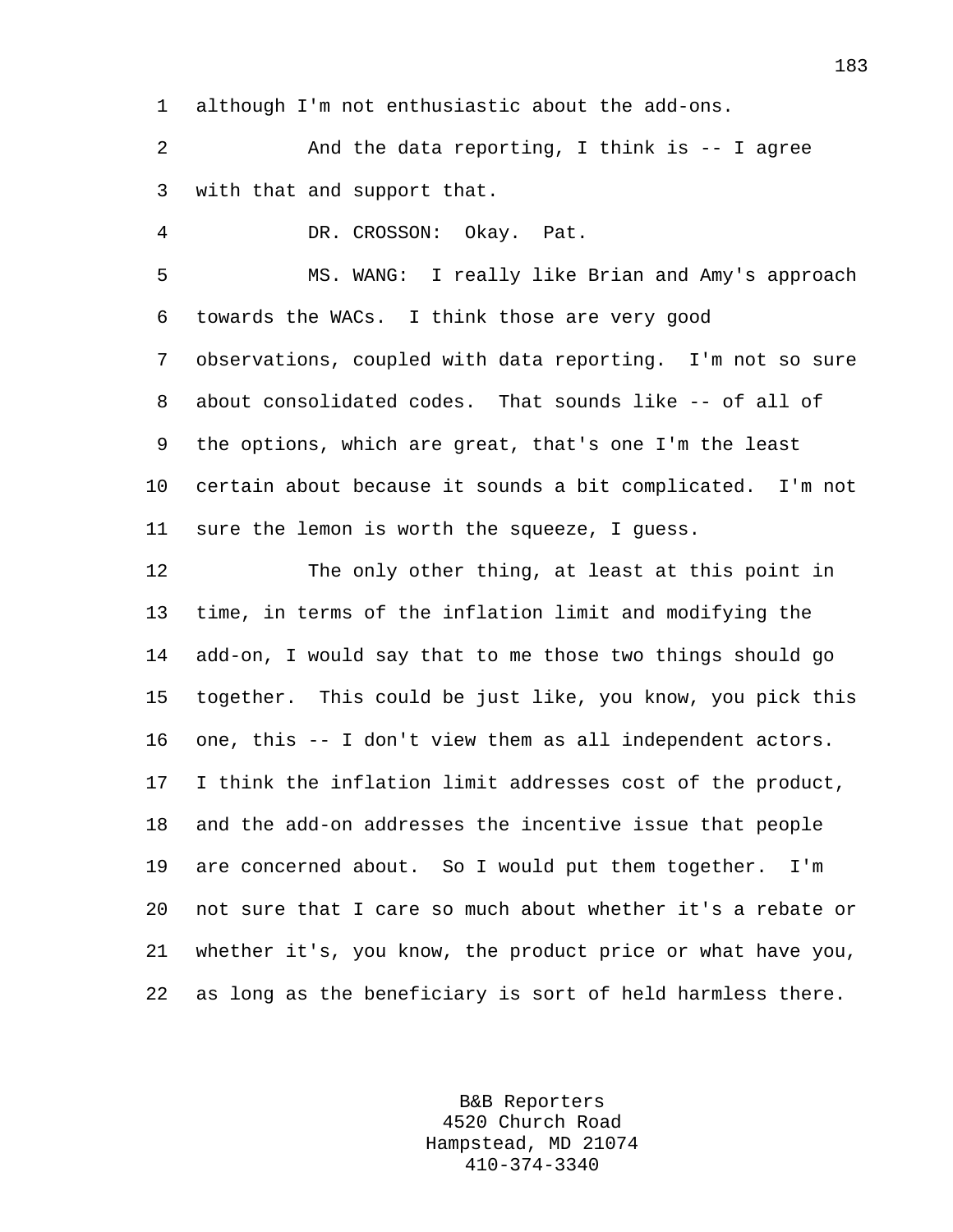1 But that's the only gloss I would put on that.

2 DR. CROSSON: Thank you.

3 DR. GINSBURG: Sure. A couple of thoughts. I 4 think I'm inclined to go in Jack's direction on the 5 consolidated billing. I'm thinking it's more appropriate 6 for biosimilars. And, actually, it seems to me that this 7 is going to be a boon for biosimilar manufacturers because, 8 you know, we're really boosting the incentive for 9 physicians to choose the biosimilars. And it's not really 10 interfering with what they're charging for. They'll do 11 very well.

12 It seems to be a very strong tool for other, you 13 know, potentially therapeutical substitute drugs, and so I 14 think we have to be -- this just may be a stronger tool 15 than we really think it is, and it's worth thinking 16 through.

17 I'm fine with the inflation limit. I think the 18 inflation we're seeing in single-source drugs is a reflect 19 of the change in the demand environments, that, you know, 20 you can get a higher price now than you could have gotten 21 when you launched because so many fewer patients are being 22 prevented from paying the higher price because now they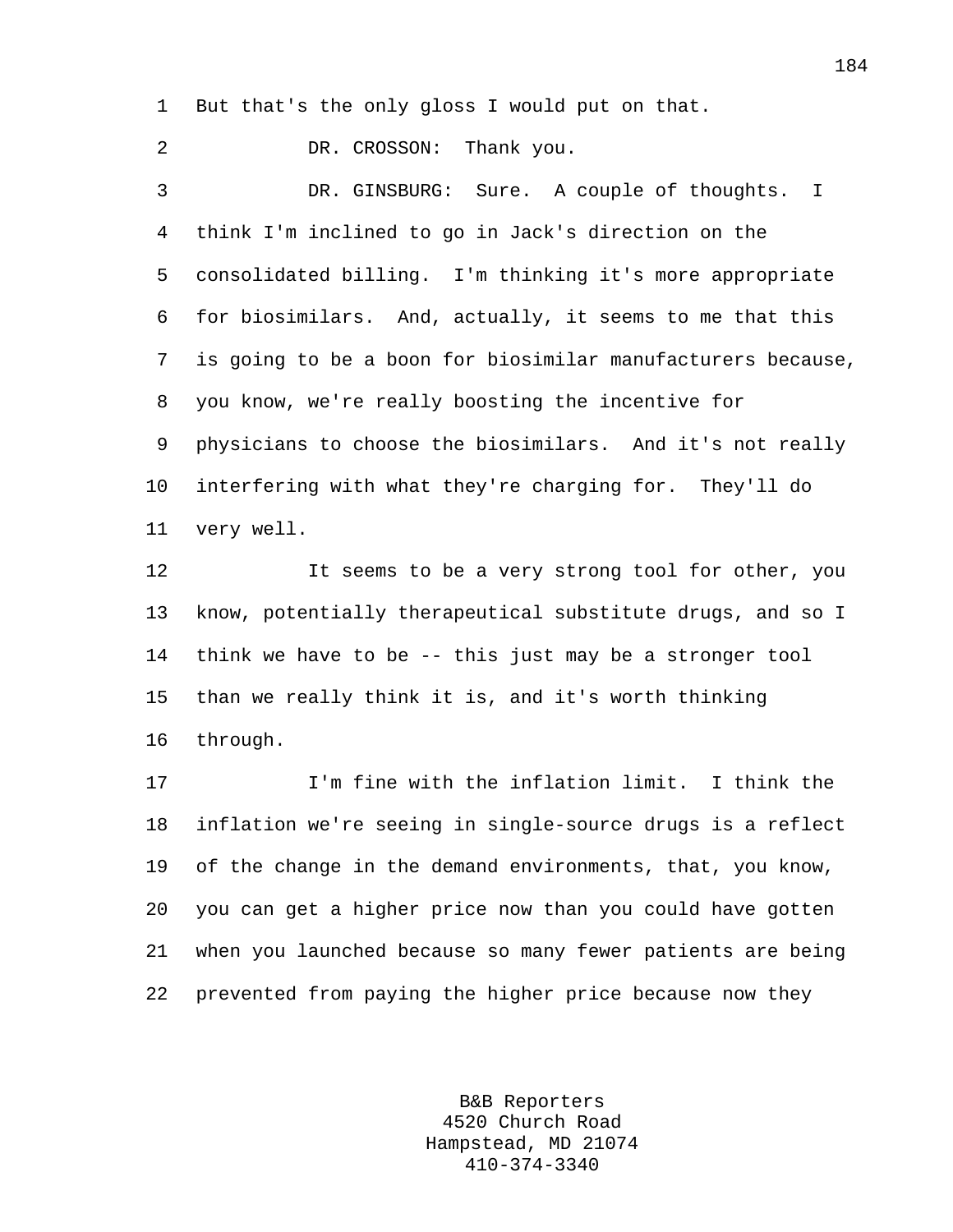1 have more than recovered. They have out-of-pocket limits. 2 And I think there's nothing wrong with -- I mean, I think 3 there will be an offset in somewhat higher launch prices, 4 but I think it's still worthwhile doing.

5 One concern I have with modifying the add-on is 6 that I'm glad the presenters mentioned that, you know, we 7 have the sequester, and what we mean is that we're really 8 talking about closer to starting off with ASP+4. And it 9 means that unless we go to the Competitive Acquisition 10 Program, we probably are going to put some physicians in 11 the position of guaranteed loss on expensive drugs. And 12 with Alice's comment about driving them into hospital 13 practice, you know, I think I'd want to be very cautious 14 about that.

15 I do like the modified hybrid as probably the 16 best way to go on it, and I don't know how long the 17 sequester lasts. I guess indefinitely.

18 [Laughter.]

19 DR. GINSBURG: But, you know, maybe we should 20 start assuming that because of that we just don't have as 21 much room to innovate on the add-on because the add-on is a 22 fact of life much lower than it used to be.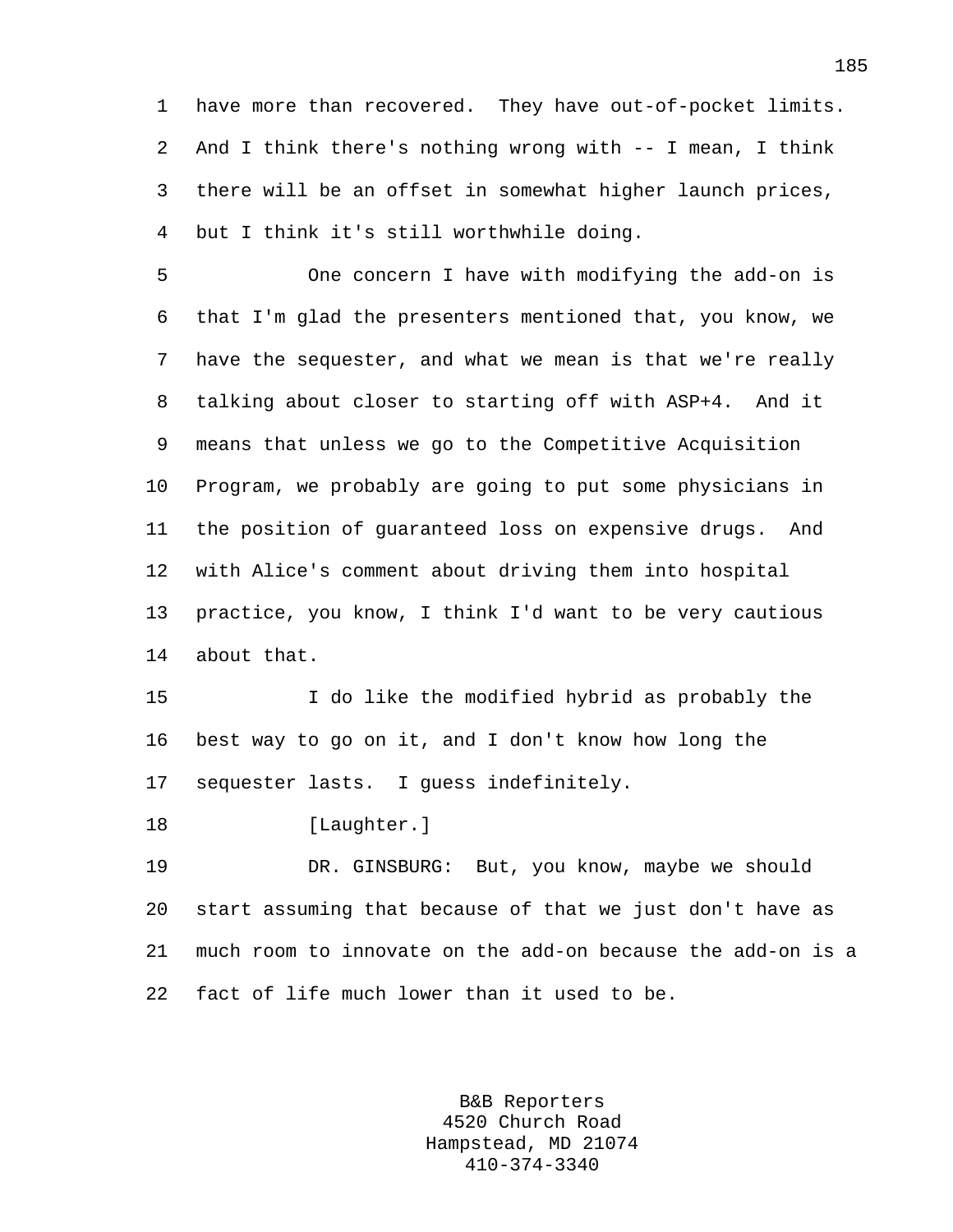1 DR. CROSSON: Thank you, Paul. 2 DR. HOADLEY: Can I follow on that? 3 DR. CROSSON: On that point, Jack? 4 DR. HOADLEY: Yes. Briefly, one thing to think 5 of on that is, as the staff has presented, you know, we saw 6 a price response from the manufacturers to the original 7 sequester, and so in some ways, that is part of -- that's 8 got to be thought of as part of the context, and since part 9 of what this policy option would hope to create or could 10 potentially lead to is, again, a price response from 11 manufacturers. So I think that's just part of the story 12 around how we think about that. 13 MS. THOMPSON: I'll be brief. I remain 14 interested in learning more about Amy's concern about the 15 consolidated billing code. Initially, I leaned toward 16 thinking that was good, but I would just be interested in 17 her subject matter expertise around that. So I would 18 reserve comment.

19 On both of the items around ASP, I also am 20 concerned about the unintended consequences of what would 21 happen in terms of -- because I think in today's world, 22 oncology protocols look pretty similar, as you pointed out.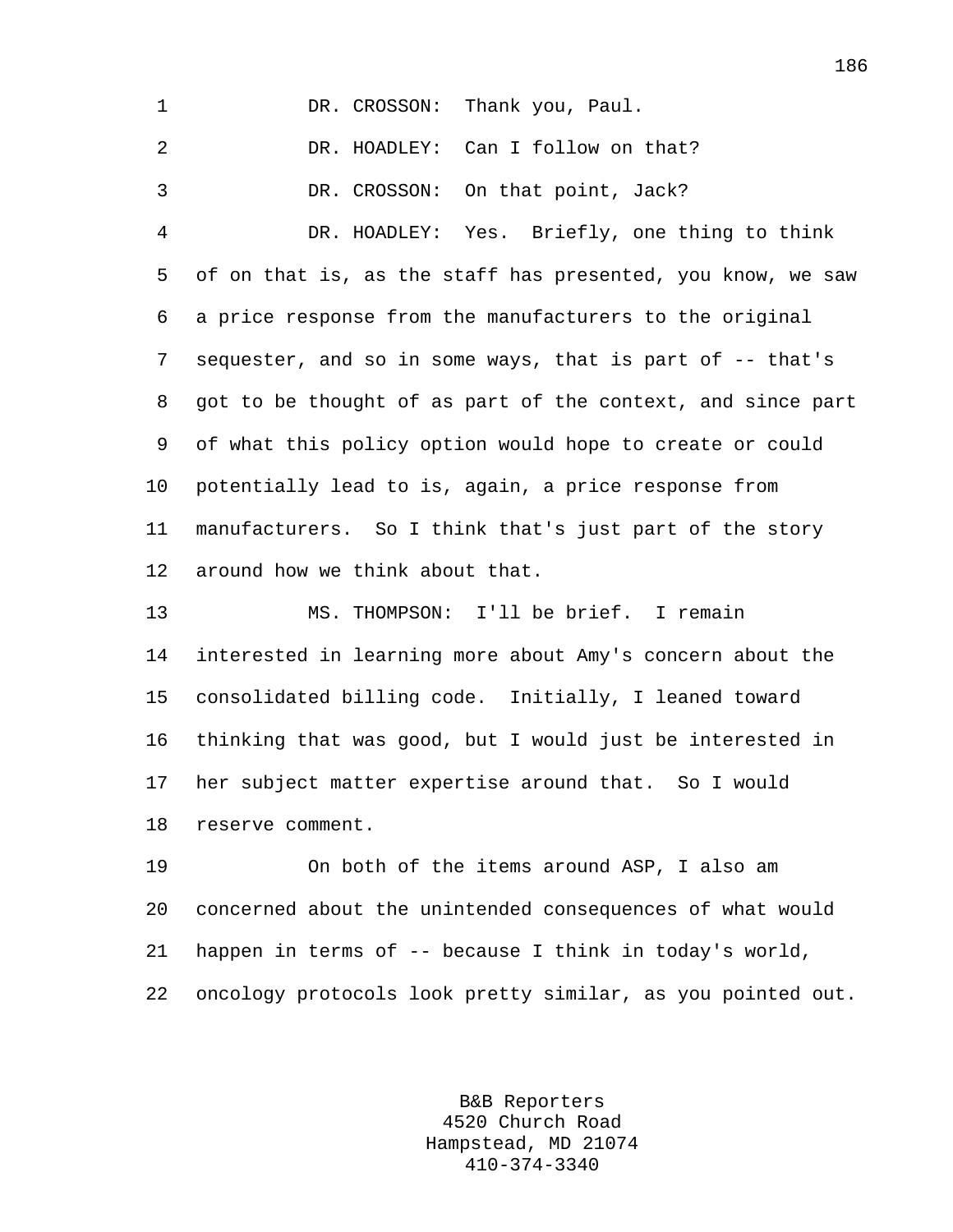1 Is there something that would happen if we mess with that? 2 I'm not sure. But on the WAC+6, 5, now down to 1, I'm with 3 you. And data reporting, absolutely.

4 DR. MILLER: Did you say anything about the 5 inflation?

6 MS. THOMPSON: [off microphone].

7 DR. MILLER: Okay, like Pat was saying.

8 DR. SAMITT: So I'm comfortable with four of the 9 five. The one that I am least comfortable with actually is 10 modifying the ASP add-on. And I'm uncomfortable because I 11 don't know if these changes are going far enough or going 12 too far, because what I'm worried about that one is that, 13 you know, there are potentially perverse incentives 14 associated with the ASP plus anything, either because it 15 could influence excessive prescribing or it could influence 16 prescribing of lower-cost alternatives. And so I know 17 we're not supposed to talk about the CAP, the Competitive 18 Acquisition Program, but I would vote for the four of the 19 five, with replacing the ASP add-on with the CAP.

20 DR. CROSSON: Thank you.

21 DR. HALL: Okay. I think there are merits in all 22 of the plans, and I just want to make kind of a side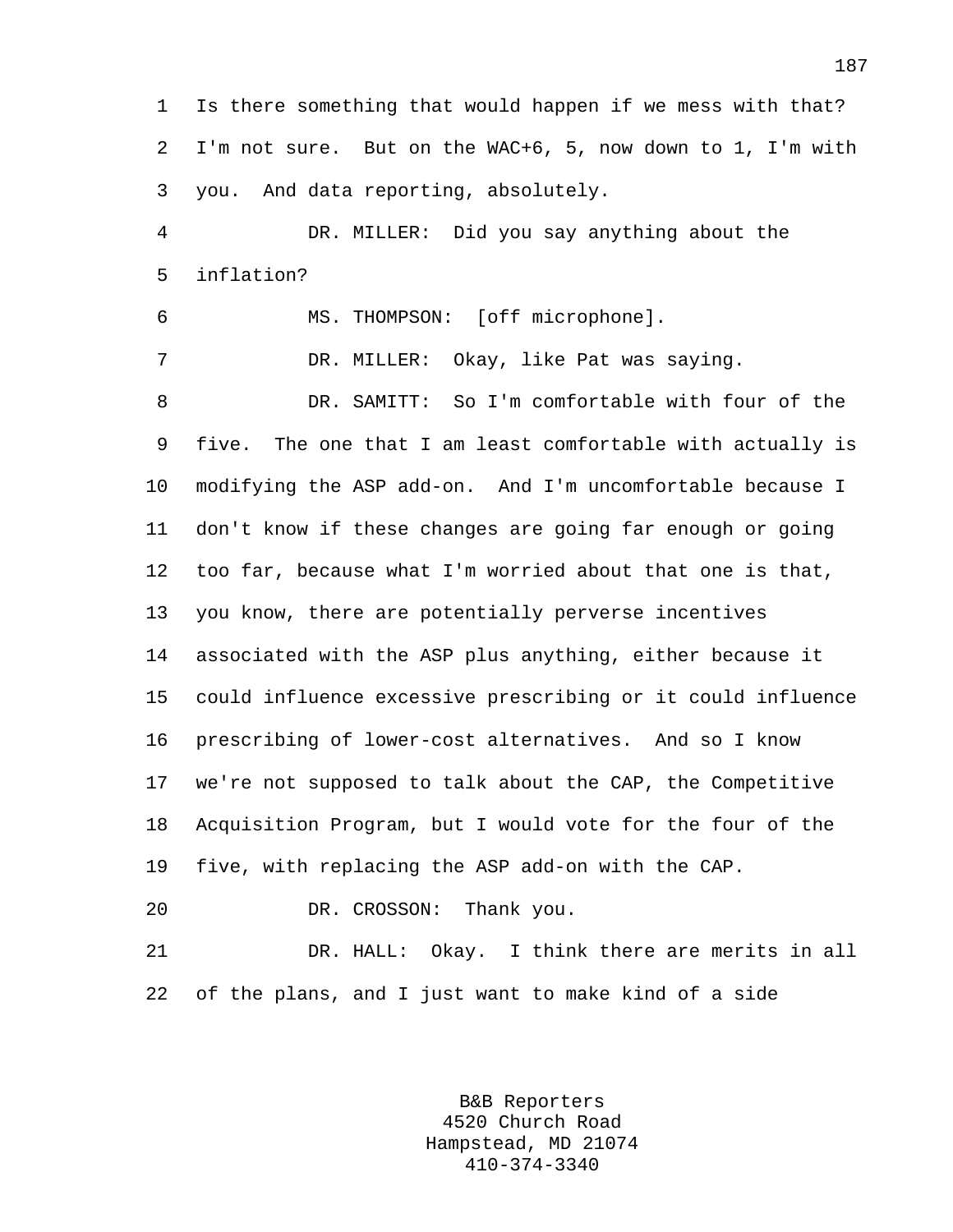1 comment to it, that this is an area where there is 2 significant physician discretion on which drug to use and, 3 where there are similars, how to move in one direction or 4 the other. At the same time, there is a burgeoning field 5 of clinical guidelines in many of these things, which 6 doesn't really enter into all of this, so there is a whole 7 other aspect of this that might help rationalize the 8 process if we also point out that the clinical guidelines 9 are developed or will be developed as these various agents 10 come forward, and that that should be part of any 11 decisionmaking on the payment side. 12 DR. MILLER: Did you have views on the specifics? 13 DR. CROSSON: He said he supported all [off 14 microphone]. 15 DR. MILLER: Oh, he did? I'm sorry. 16 MR. GRADISON: Overall I would not raise 17 questions or object to any of these, so long as the context 18 is that we're giving a range of options and not 19 recommending any over others. But that may be a discussion 20 at another time. 21 I specifically want to say a word about the ASP 22 inflation limit. I think it could be counterproductive in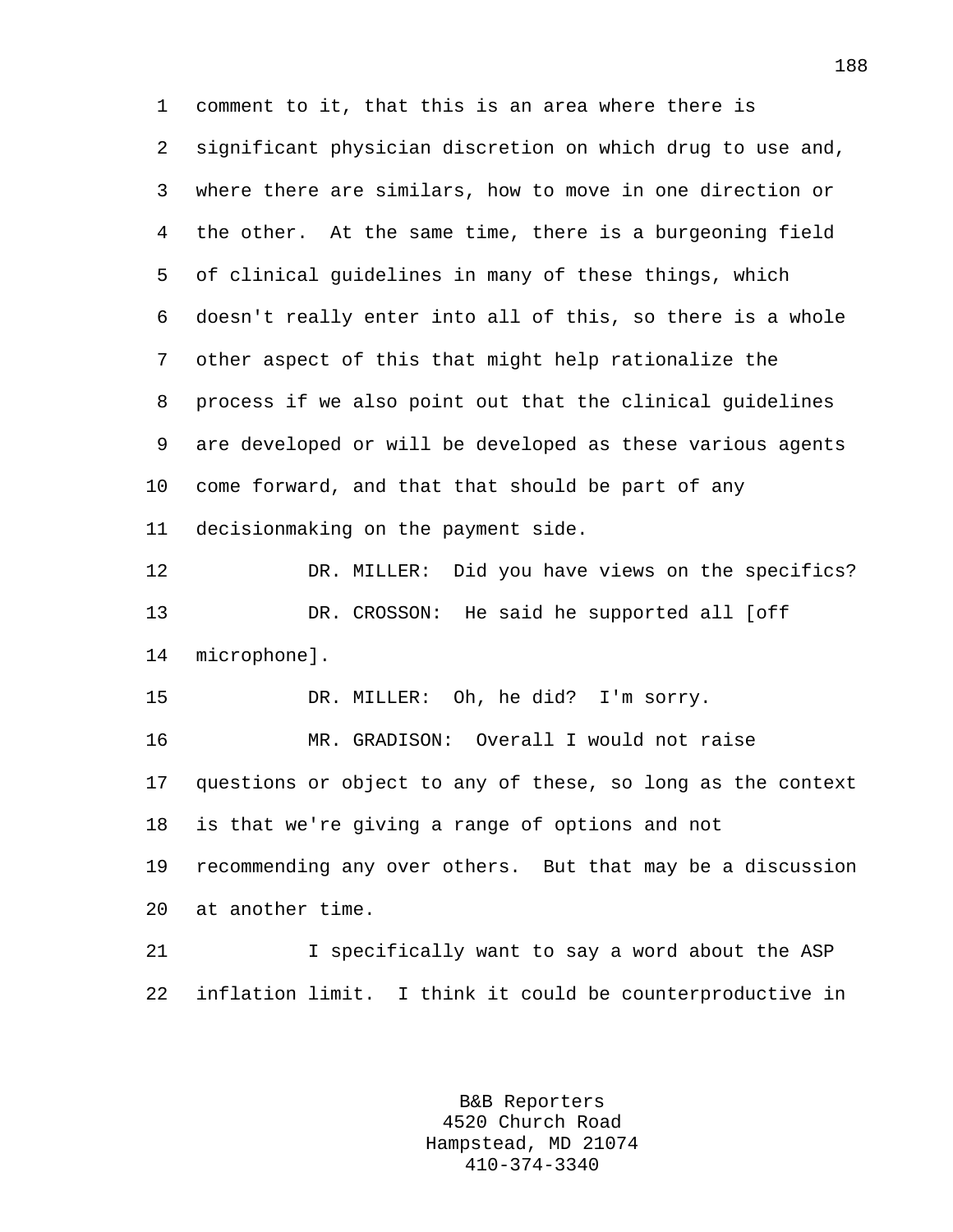1 the sense -- let's take a hypothetical. If the limit was 2 the most recent ASP plus 10 percent, that's a pretty 3 powerful incentive to increase your price 9.9 percent, 4 because if at the end of the second year you haven't 5 increased your price at all in the first year, you can't go 6 up 20 percent. You're still limited to 10 percent in each 7 separate year.

8 Let me give you an analogy. Under the Affordable 9 Care Act, as I understand it, if a premium increase is 10 10 percent or more, there is an enhanced review of it I 11 believe required at the state level, and if they don't do 12 it, I guess the Feds do it. I think that's my 13 understanding of how that provision works. Nowadays that 14 seems quaint because so many of the increases are well 15 above that. But a year or so ago, people were saying, 16 well, we can already see it in some states because they're 17 coming into the state insurance commission with a 9.9 18 percent increase. I think you have to watch this, how it 19 might affect pricing behavior.

20 My other point has to do -- I have a solution to 21 the difference of view between zero up to six, which is 22 simply by the end of the third quarter, at least -- I guess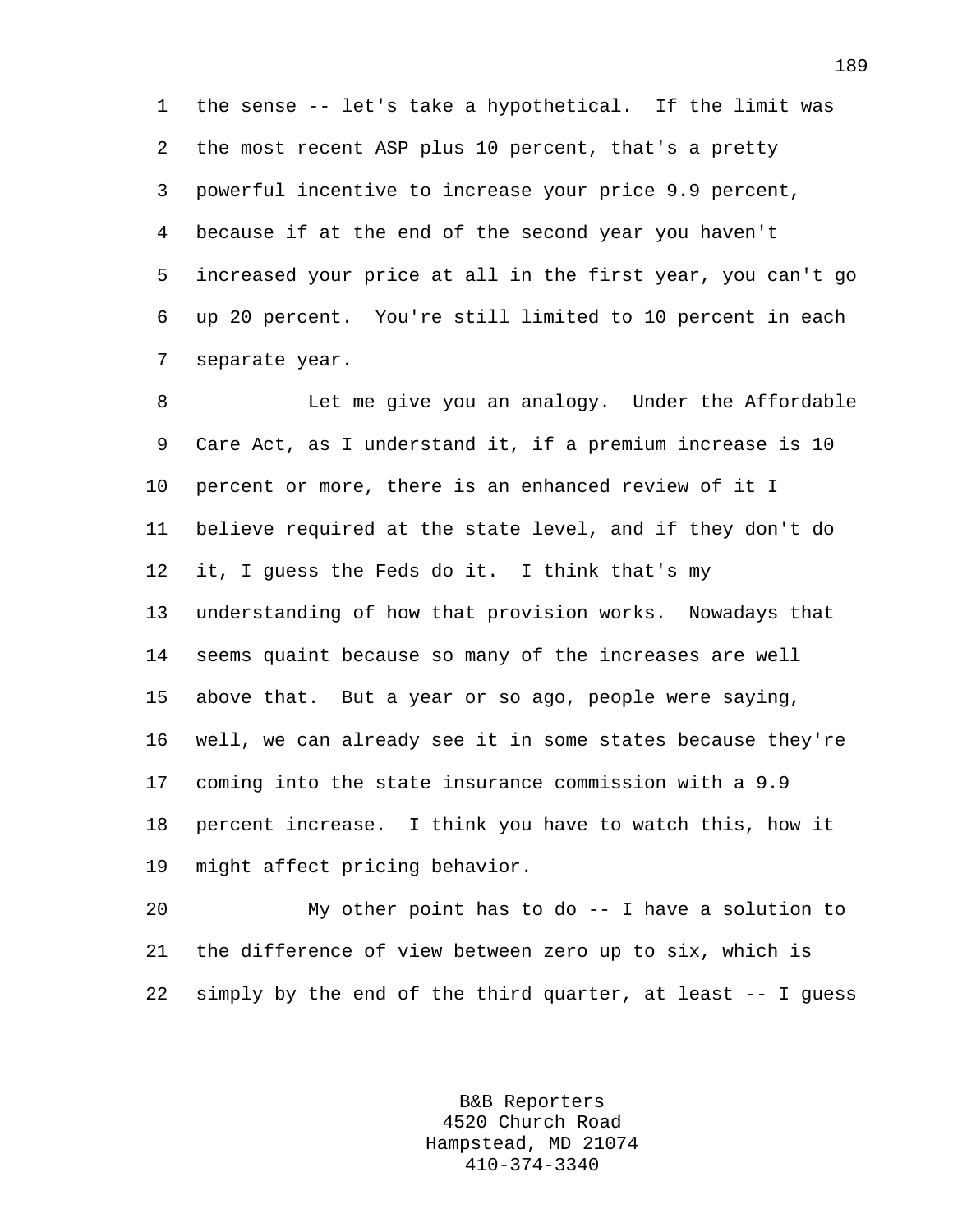1 actually by the end of the second quarter, data would 2 become available with regard to the actual ASP. Why not 3 just go back -- and call it a "clawback" or whatever you 4 want, but go back and readjust those earlier quarters by 5 what was the actual ASP during the first and second 6 quarter, which you didn't know about at the time because of 7 the time lag. I think that is fair. You don't get into 8 the question of behavioral impacts particularly. And I'd 9 just ask that in thinking about -- I think I explained 10 enough. I don't know whether "clawback" is the right term, 11 but something of that kind.

12 Finally, on the inflation adjustment, I think I 13 know the answer to this. I'm not asking for one now. But 14 the assumption when we use that terminology is that there 15 will be inflation and the prices are always going to be 16 going up, which may be true, although I don't think it is 17 in every case. I'm not entirely sure -- I think I 18 understand how this concept would work if prices are going 19 down, but maybe as you go -- if you're going to have an -- 20 let's say you have a cap, you can't go more than 10 percent 21 above something, and the question is: What is that 22 something? When is it measured? That's all. You can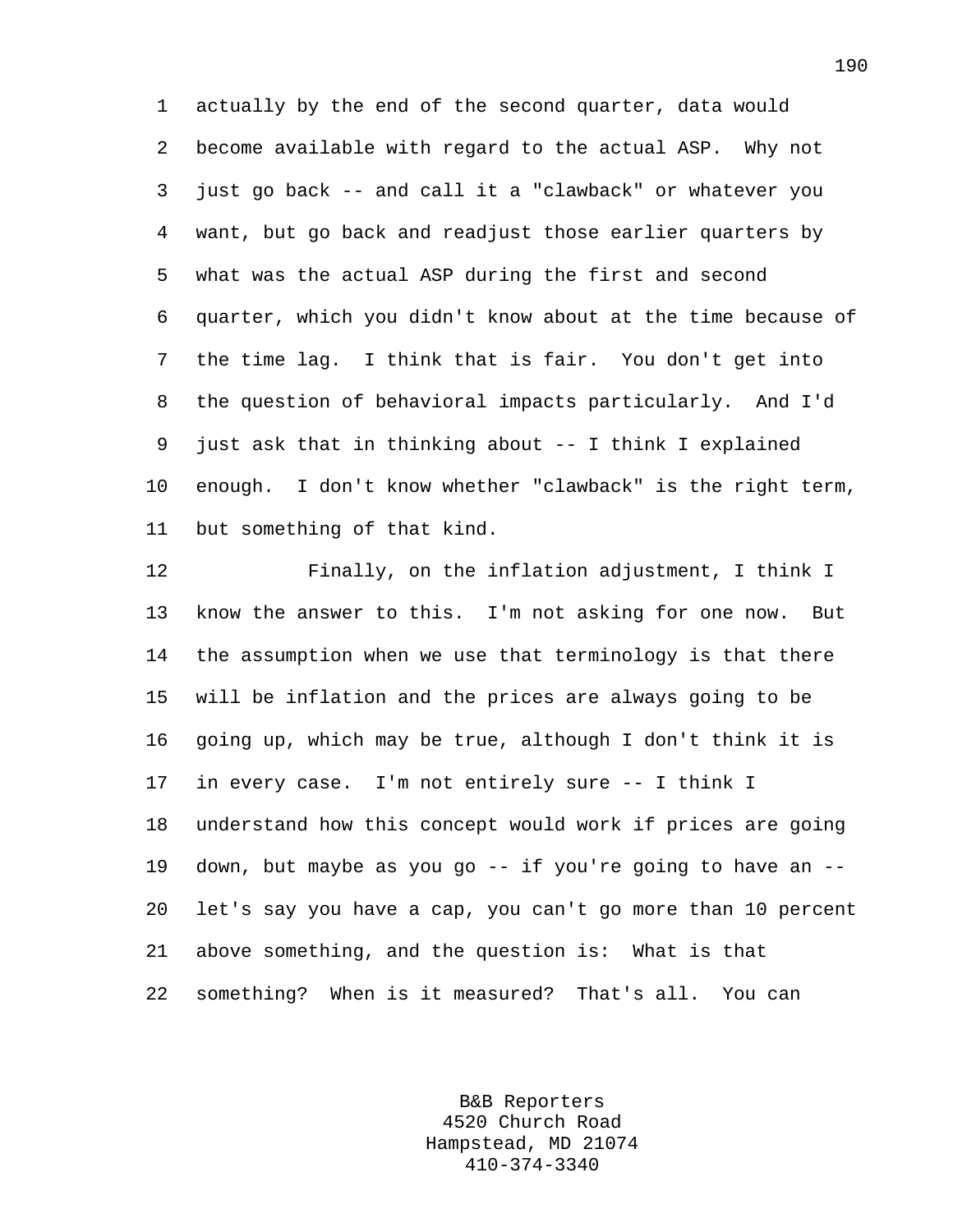1 think that through.

2 DR. CROSSON: Amy, did you have a comment on 3 Bill?

4 MS. BRICKER: Yeah. So I think they're 5 proposing, Bill, CPI, which is, you know, no more than -- 6 it looks like 2.6 in the last few years.

7 [Comment off microphone.]

8 MS. BRICKER: Now it's 0.9. So that might get to 9 it. But I didn't raise this earlier, but I just -- in the 10 commercial space, you don't see pharmaceutical 11 manufacturers agreeing to something this aggressive. So 12 they will come to the table with respect to inflation 13 protection, but nothing to this extent. And so I do worry 14 about what we look for, agreement from the industry, and we 15 need to do something that's -- I don't know what's 16 reasonable, but I think -- I concur that if it's something

17 like 10 percent, you will absolutely see everyone going to 18 9.9 percent.

19 The only other thing that I wanted to comment, 20 when you had mentioned the clawback, how you might then 21 true up with the beneficiary, because their out-of-pocket 22 was based on something -- right, so we have to chase them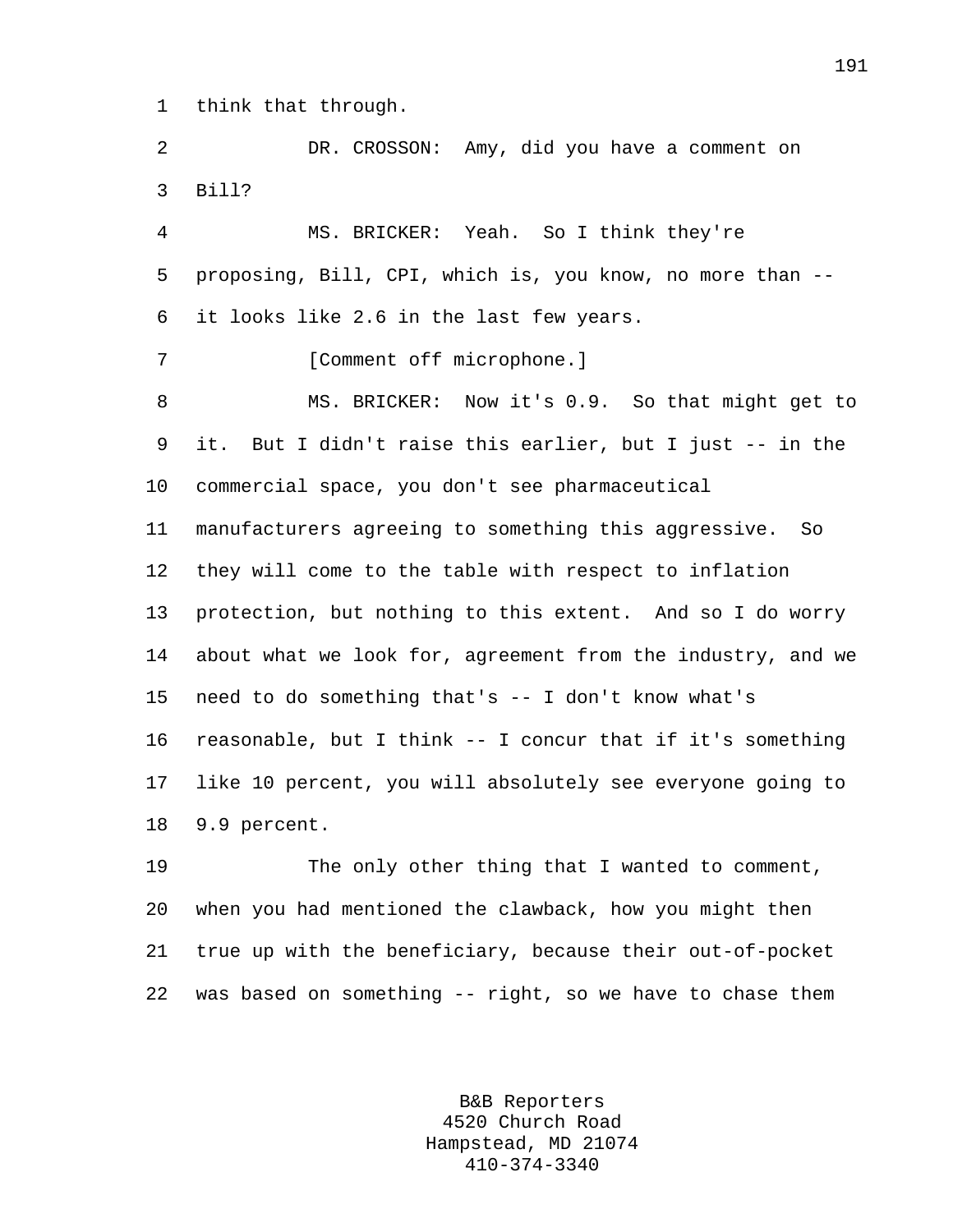1 and adjust their out-of-pocket. But something to consider.

2 DR. CROSSON: Okay. Kathy?

3 MS. BUTO: I think Kim --

4 DR. CROSSON: I'm sorry. You wanted to say 5 something, Kim?

6 MS. NEUMAN: We just wanted to make one 7 clarification about the ASP inflation limit option. So as 8 we wrote it up, it was based on the Medicaid approach, 9 which is to take a base year and then to measure inflation 10 with CPI-U relative to that base year. It wouldn't be a 11 year-by-year like 10 percent or 2 percent or whatever. 12 It's a cumulative percent change from a base year, and so 13 that moderates the sort of fluctuations that can happen 14 over time.

15 DR. CROSSON: Okay. Thank you for that 16 clarification.

17 MS. BUTO: So I strongly support the recommended 18 ASP add-on hybrid approach that you all came up with. The 19 WAC plus some percentage below 6, I don't think we ought to 20 just make it up, I guess is my feeling. We ought to have 21 some feeling of reasonableness, whatever that might be. 22 And ASP data reporting I think should be required.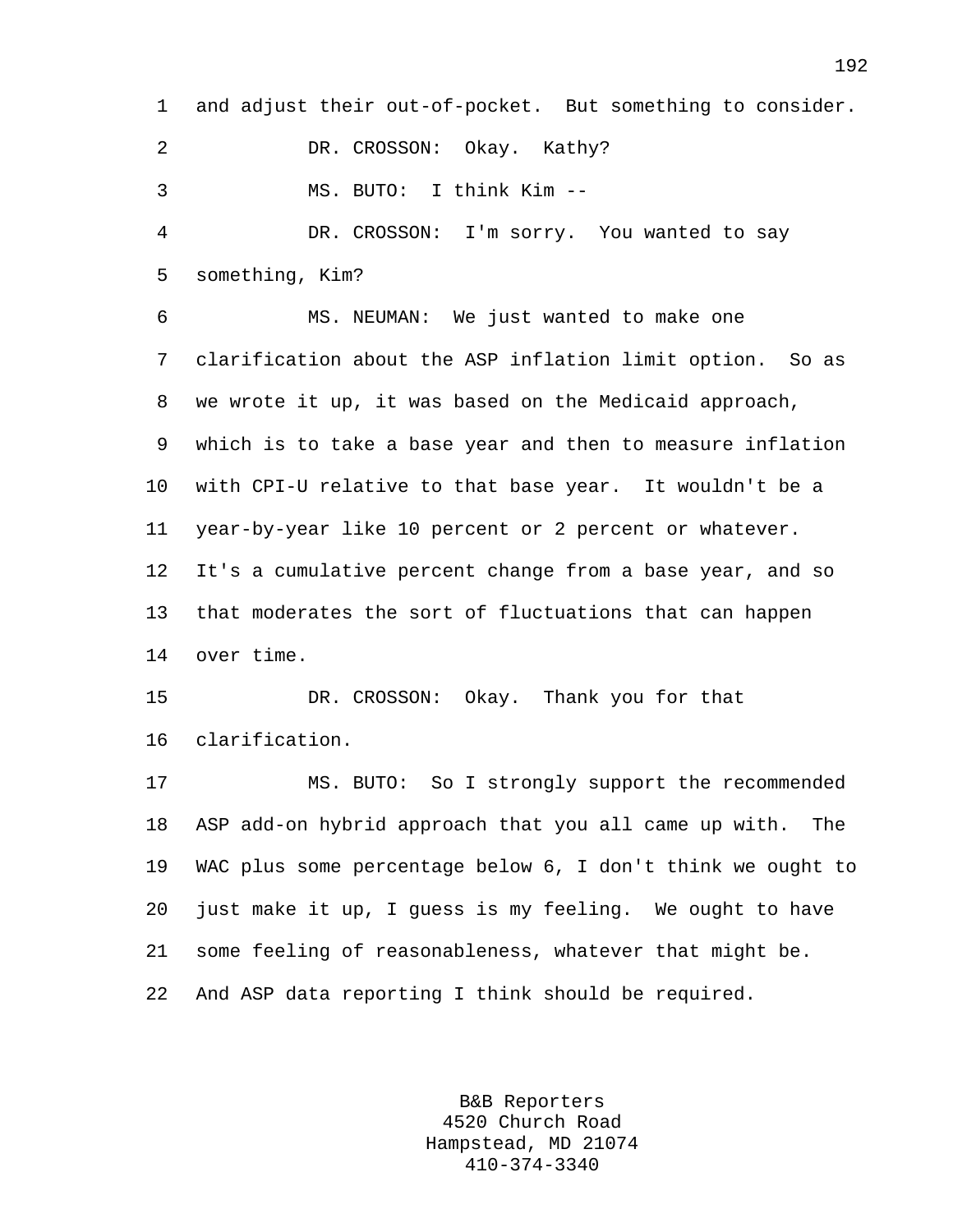1 So my comments really go to consolidated billing 2 and the ASP inflation limit, and let me just say I like the 3 concept of weighted average pricing if it applies to an 4 episode bundle, so if it's bigger than just the drug, 5 because then there's the ability of the provider to trade 6 off other inputs for the right treatment for that 7 individual, yet the overall payment is capped. So I like 8 that idea. I'm very queasy about it applied to 9 "therapeutically equivalent drugs" because it's hard to 10 identify what those are. Some of them are going to be off-11 label versus label. The experience so far has been 12 whenever CMS has done something like this, LCA, least 13 costly alternative, functional equivalence, Congress has 14 come along and limited their authority to proceed. So it's 15 got a little bit of a history there.

16 I agree with Jack that I think if a case can be 17 made for a drug-to-drug consolidated coding, it would be 18 for biosimilars and the reference product. To me that's a 19 decision or a judgment made by the FDA. It's a different 20 body, scientifically based body, and so I think that's one 21 where, again, I think there's -- other people have 22 mentioned this. That's sort of the cleanest, I think,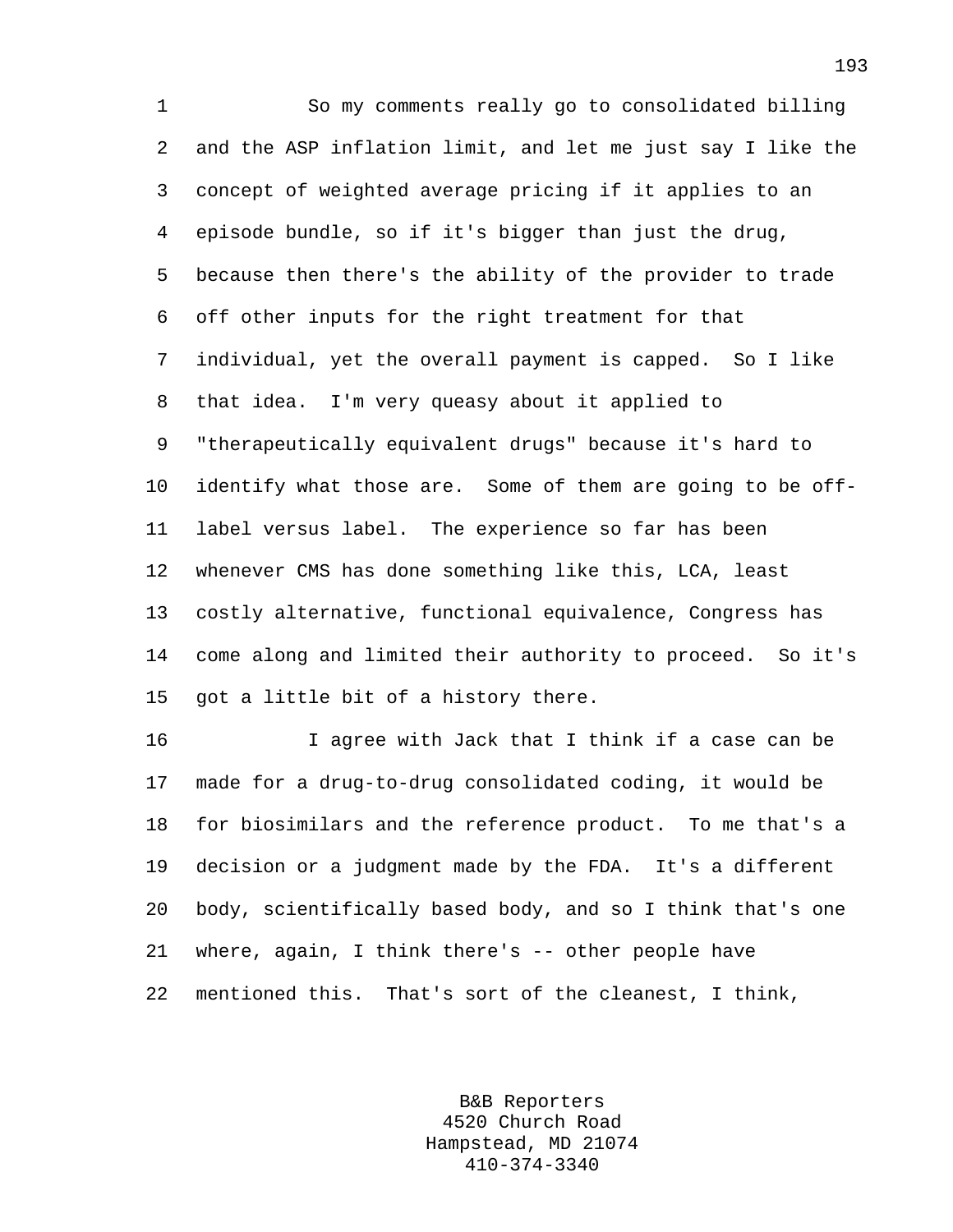1 category. I'm nervous about expanding it further for a 2 variety of reasons.

3 I also think -- and I've said this before -- that 4 a payment below the cost of a drug, even a drug that's 5 needed for an individual patient, is going to drive 6 practice. And I don't like the idea of physicians being 7 driven by their own financial liability to cover the cost 8 of somebody's treatment to prescribe something. So that's 9 just something that I would mention.

10 I think it will affect research in a category, 11 and I happen to think that incremental innovation has been 12 important in the treatment of certain conditions like 13 childhood leukemia, for example.

14 So that's on consolidated billing codes. I like 15 the concept, but in the context of an episode, and then if 16 we were doing it with a drug category, I think the cleanest 17 one is the biosimilar and reference product.

18 For the ASP limit -- and I sort of alluded to 19 this in my clarifying comments -- I really prefer for 20 Medicare to set a payment limit. I think the concept is 21 the right one. Price increases, that there ought to be 22 some limit associated with inflation. I think what will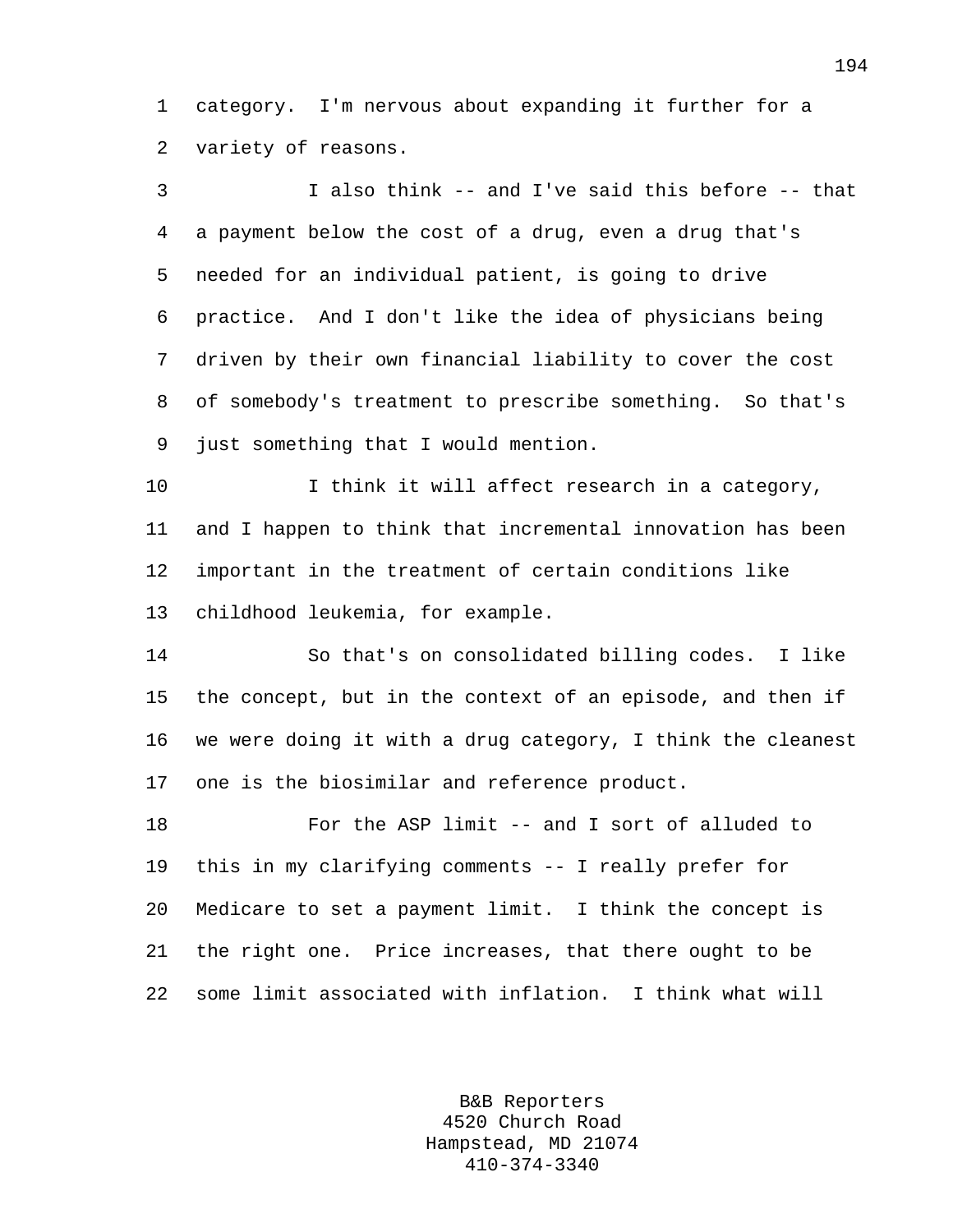1 happen is high launch prices, as you've pointed out, and I 2 also think, knowing from experience, manufacturers will 3 limit their price increases to below whatever that limit 4 is.

5 Do I think setting a payment limit is going to 6 put the physician in a bad position? No. But I think 7 we've seen the experience of the sequestration where what 8 happened when the ASP was dropped was manufacturers 9 negotiated a limit that would allow them to continue to do 10 business with a physician. So I think it has the same 11 impact on the manufacturer. I think it's a lot simpler for 12 the beneficiary to know and to pay, and maybe it's just as 13 simple to do it the rebate way. I don't think so, but, 14 anyway, I actually think at a bare minimum I would really 15 like us to lay both options out and not just choose the 16 rebate option, and mention in passing the other option, 17 which I think is more desirable from both the beneficiary 18 and administrative perspective.

19 DR. CROSSON: Thank you.

20 MR. PYENSON: Thank you very much. I support all 21 the options. Just a few comments on them.

22 On the consolidating billing, I believe the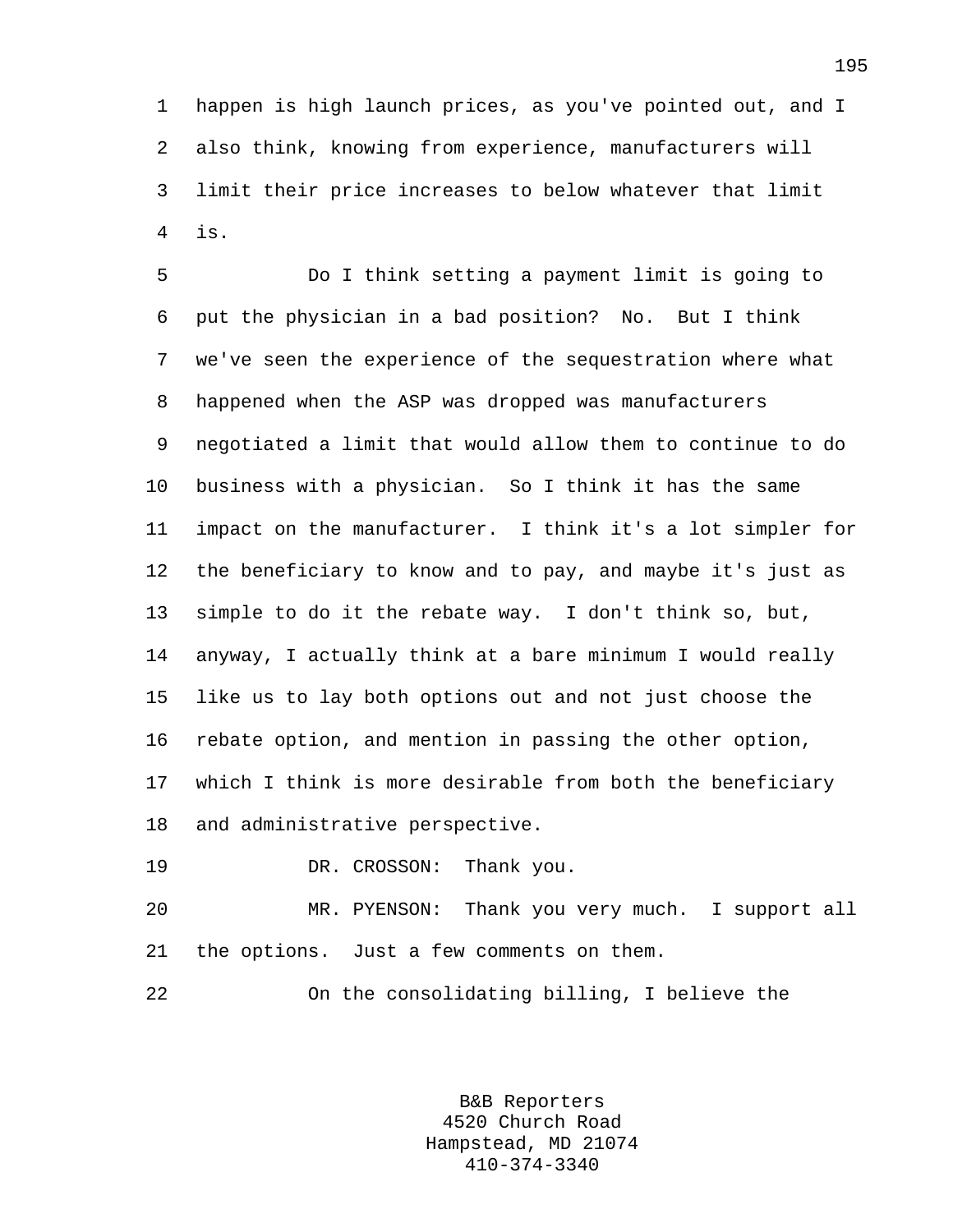1 biosimilars but other categories, hyaluronic acid and 2 things like that, come to mind where there's multiple J 3 codes that seem to be very similar, could be subject to 4 that. And I'm wondering if there could be illustrations of 5 different hypothetical consolidated billing codes, if 6 that's something that could be done for illustration.

7 On the ASP inflation limit, I know the inflation 8 limit everyone thinks about is CPI, the Consumer Price 9 Index. These products do not resemble, in my mind, 10 consumer products. They are not bought by the consumer and 11 you have a doctor putting them in your veins. So I think 12 there's probably other price indexes that might be 13 appropriate, more appropriate, such as Producer Price Index 14 or Wholesale Price Index. And some of those have different 15 characters. So I'd ask for an exploration of potential 16 alternative indices there.

17 I agree with Craig on the ASP add-on. Of the 18 options, I prefer the hybrid. But if there's interest, I 19 would suggest we could probably add perhaps three CPT codes 20 or have add-ons to current infusion where there were 21 categories of extra payment that corresponded to the extra 22 work or extra practice expense for broad categories, and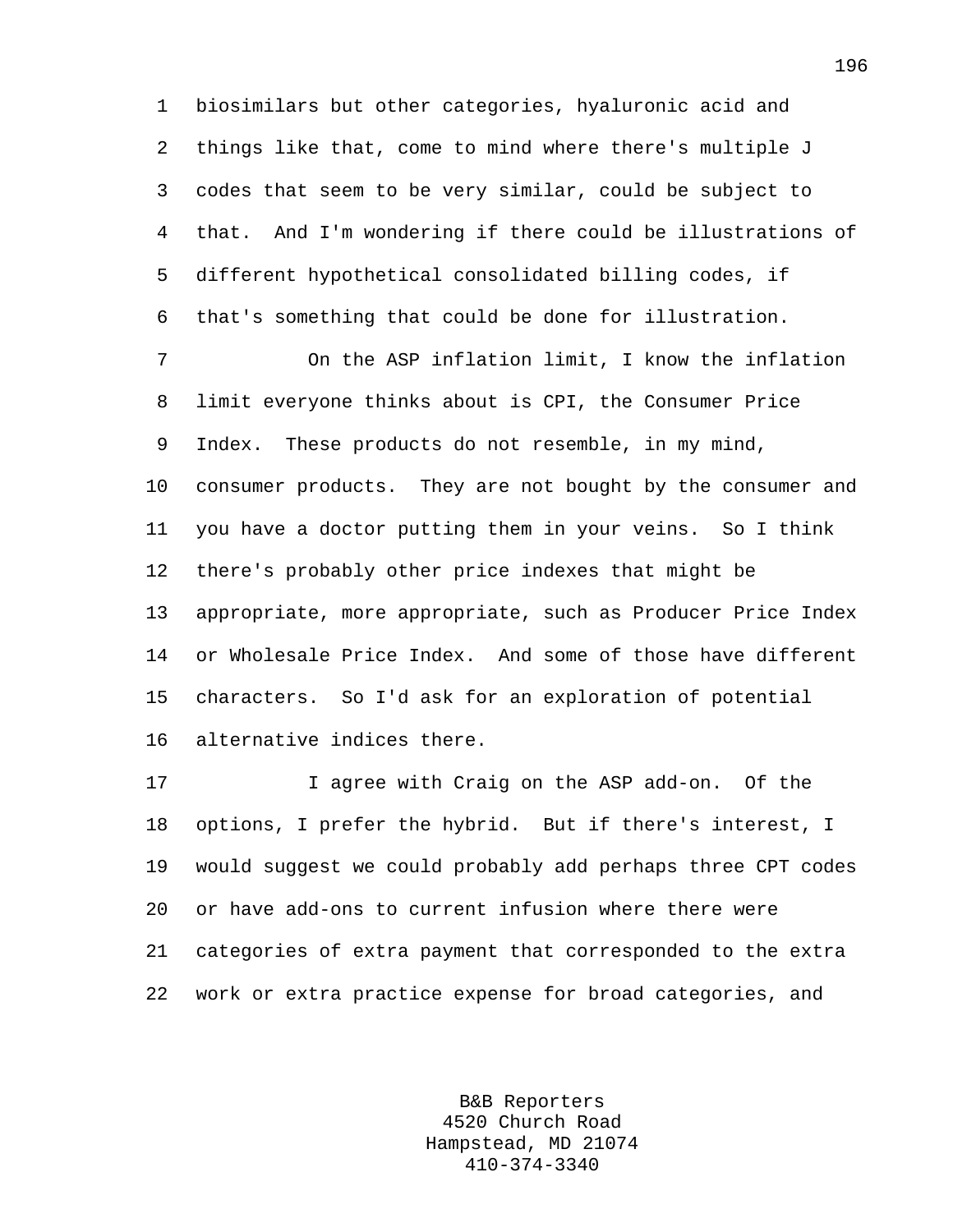1 consider those as perhaps a cleaner approach than a 2 percentage add-on.

3 And, finally -- 4 DR. MILLER: Bruce, would you do that again? 5 DR. CROSSON: The last point. 6 DR. MILLER: Run those last two sentences. 7 MR. PYENSON: As opposed to a percentage add-on, 8 have a -- for different types of drugs, have a modifier or 9 a CPT code that corresponded to the extra practice expense 10 or supervision expense for that type of drug. 11 MS. BUTO: For physician payment [off 12 microphone]. 13 MR. PYENSON: For physician payment. 14 DR. MILLER: For the physician payment. I kind 15 of followed that, and I have a little experience, all of 16 the scarring, in that area. But are you saying that and 17 then in that instance the ASP would not have an add-on? 18 MR. PYENSON: Yes. 19 DR. MILLER: Okay. That's what I wanted to 20 catch. 21 DR. CROSSON: And that would be in addition to 22 the administration fees that the practice is already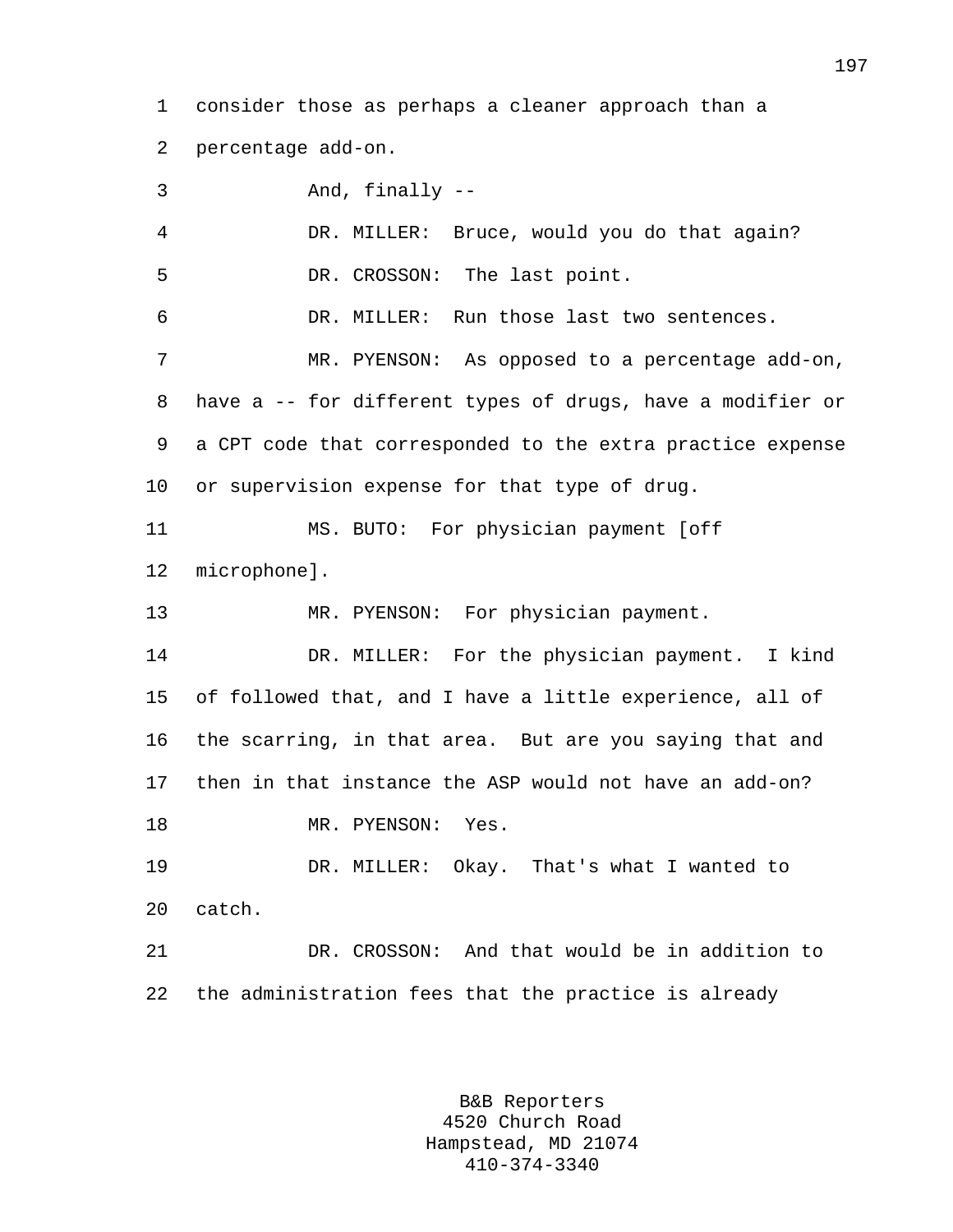1 getting.

2 MR. PYENSON: Right. It might be a modifier on 3 those administration fees.

4 DR. CROSSON: Thank you

5 MR. PYENSON: You're welcome.

6 And, finally, on the ASP data reporting, which I 7 support, there's another part of the food chain that might 8 be important, which is the distributor and wholesaler. So 9 something collecting data, something like what NADAC does, 10 the National Average Drug Acquisition Cost, might be a 11 useful part of the story since physicians and others don't 12 buy directly from the manufacturer, they buy often from a 13 distributor. So if there's interest in that, if we think 14 that's useful.

15 DR. CROSSON: Okay. Thank you very much, Jack. 16 DR. HOADLEY: Just a quick follow-up, if I may, 17 on the -- I've been thinking about Amy's original point on 18 the consolidated codes, and I think one point I think 19 somebody else picked up, which is that -- because I clearly 20 -- we clearly don't want to reduce the incentives for 21 biosimilars to come on the market. I mean, I think that's 22 an important point. But I do think -- and somebody else, I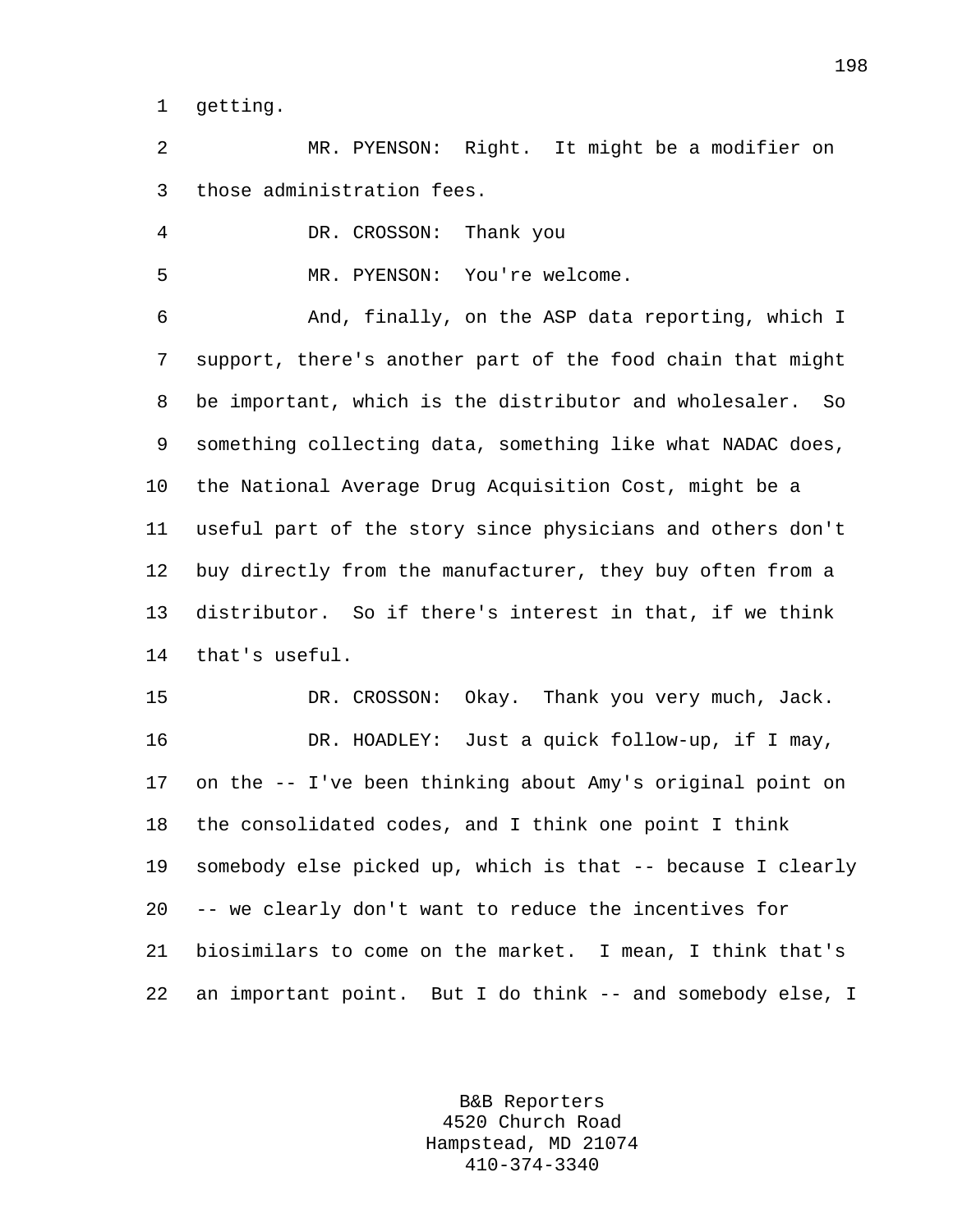1 think, made this -- that the averaging between the original 2 and the biosimilar would actually put to the benefit of the 3 biosimilar.

4 But there's one other thing we could throw in the 5 mix, and not so much as a recommendation, because it's sort 6 of outside of Medicare, but at least to talk about in the 7 next, which is, as was noted somewhere -- maybe it's in the 8 other paper -- unlike, for other drugs, there's no initial 9 exclusivity for the first biosimilar that comes onto the 10 market, which gets us in the small-molecule drugs, the 11 first generic gets a six-month exclusivity, which creates 12 an incentive for them to come in. And we could at least 13 mention that such things are possibilities in this world.

14 And the only other thing I would mention is that, 15 you know, with a lot of the stuff on oncology, I mean, 16 we've had other discussions about ways to think about 17 oncology bundling, and I know we'll, at some point, come 18 back to those. But, you know, this might not be the end of 19 the story for sort of dealing with some of the issues 20 around the oncology drugs.

21 DR. CROSSON: Do you want to comment on that? 22 MS. BRICKER: I do. So I just want to be clear.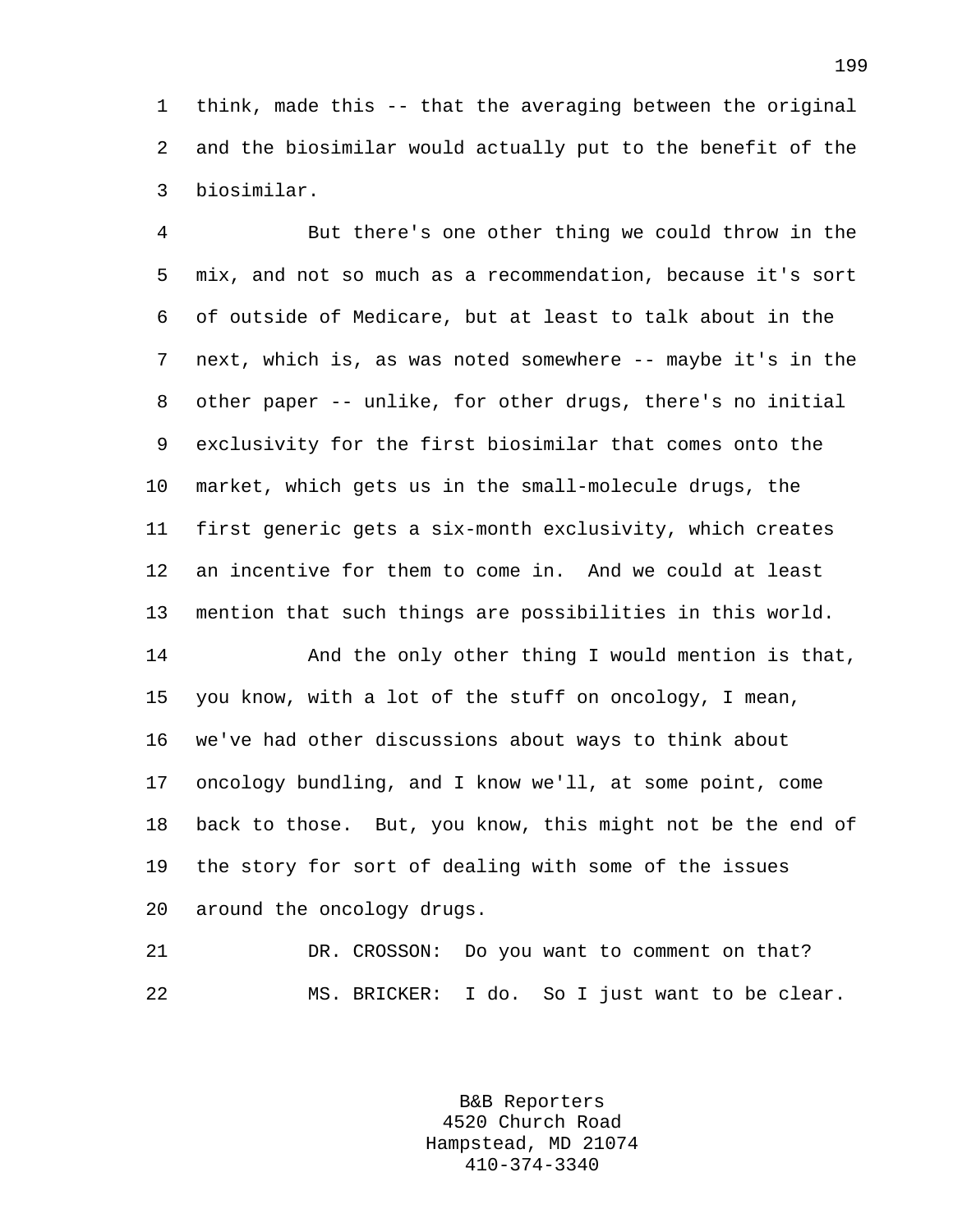1 I am absolutely in support of consolidated billing codes 2 for biologics and biosimilars when there is a market, and 3 maybe, Jack, to your point, we could, you know, not 4 consolidate the billing code until there is more than one 5 product in competition.

6 My fear -- and maybe I wasn't as articulate as I 7 could have been originally -- is that the manufacturers of 8 the products that are biosimilars are, in fact, the same as 9 the innovator product, and you will never see 100 percent 10 conversation from innovator to biosimilar. And what you 11 would be doing, by consolidating the billing code, yes, you 12 would be paying -- you would be incenting the biosimilar -- 13 I agree with that and the economics around that -- but you 14 would be absolutely destroying the innovator product's 15 ability to stay at all viable, and, in turn, the 16 manufacturer of that innovator product, I don't know that 17 they would see a pathway to continuing to put biosimilars 18 in the market if that's immediately the reaction of the 19 market.

20 And so that's my concern. Whether or not it's 21 founded in evidence, we don't -- this is unique, right? So 22 it's just based on, you know, conversations I've had with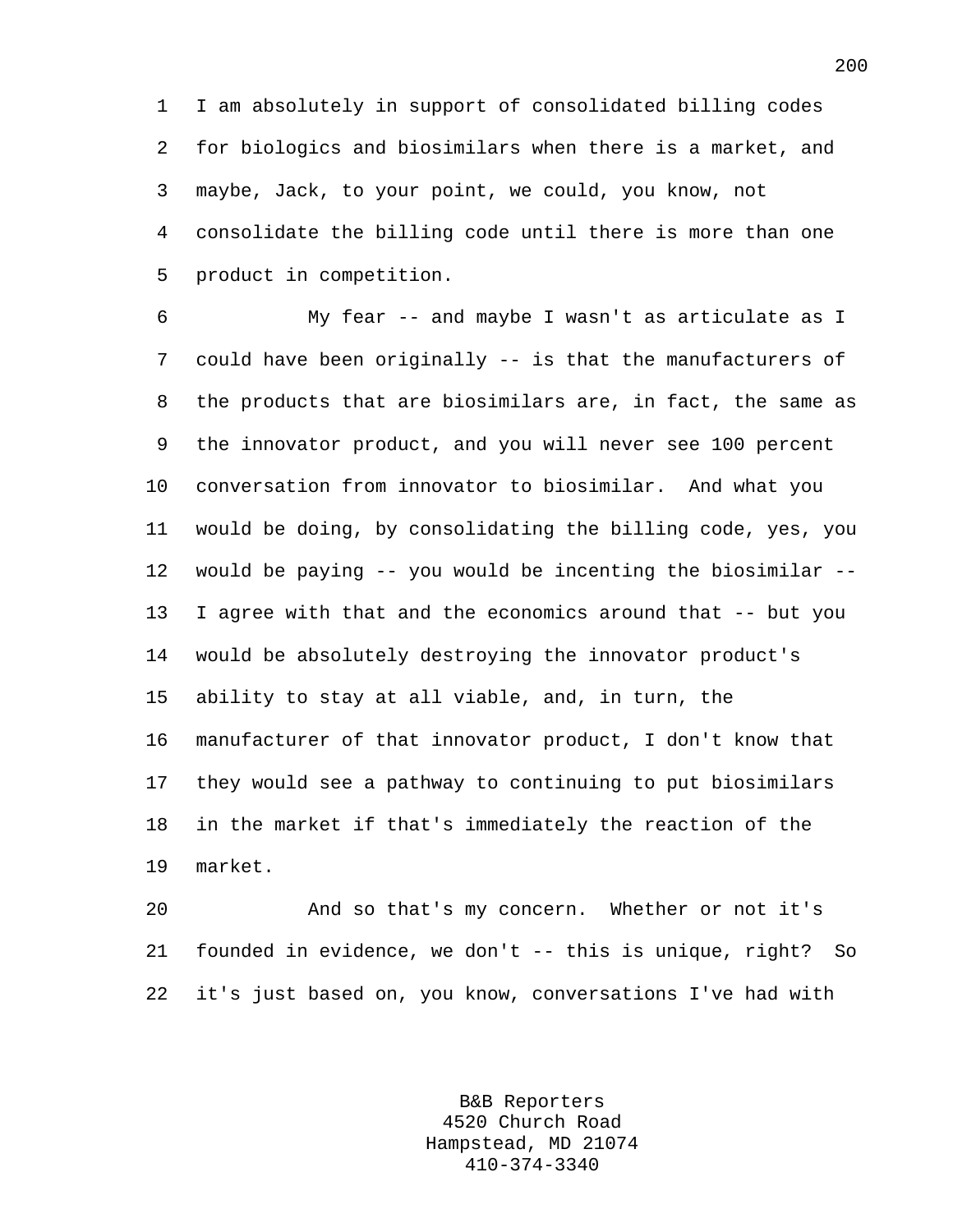1 those in the market. That's the concern raised. And so I 2 thought it prudent to share with the Commission.

3 DR. REDBERG: That depends on, then, that 4 assumption that the biosimilar is coming from the same 5 company that made the innovator product. If that changed, 6 would your --

7 MS. BRICKER: So not necessarily innovator in 8 that exactly biosimilar, but that innovator is making a 9 biosimilar for something else, not the innovator product 10 but a different -- you know what I'm saying? -- not 11 necessarily the authorized generic or the AG of the 12 innovator, but they're in the business of making biologics 13 and so maybe they're going to make a biosimilar of someone 14 else's innovator product. And so that's what I'm concerned 15 about.

16 DR. HOADLEY: I mean, I think it's certainly 17 reasonable to think about whether there could be a lag 18 period of some sort, or think about, you know, does this 19 require three in the market versus two. But part of the 20 response we'd be looking for, I think, is for the 21 originator manufacturer -- the original innovator to be 22 bringing its price down, potentially.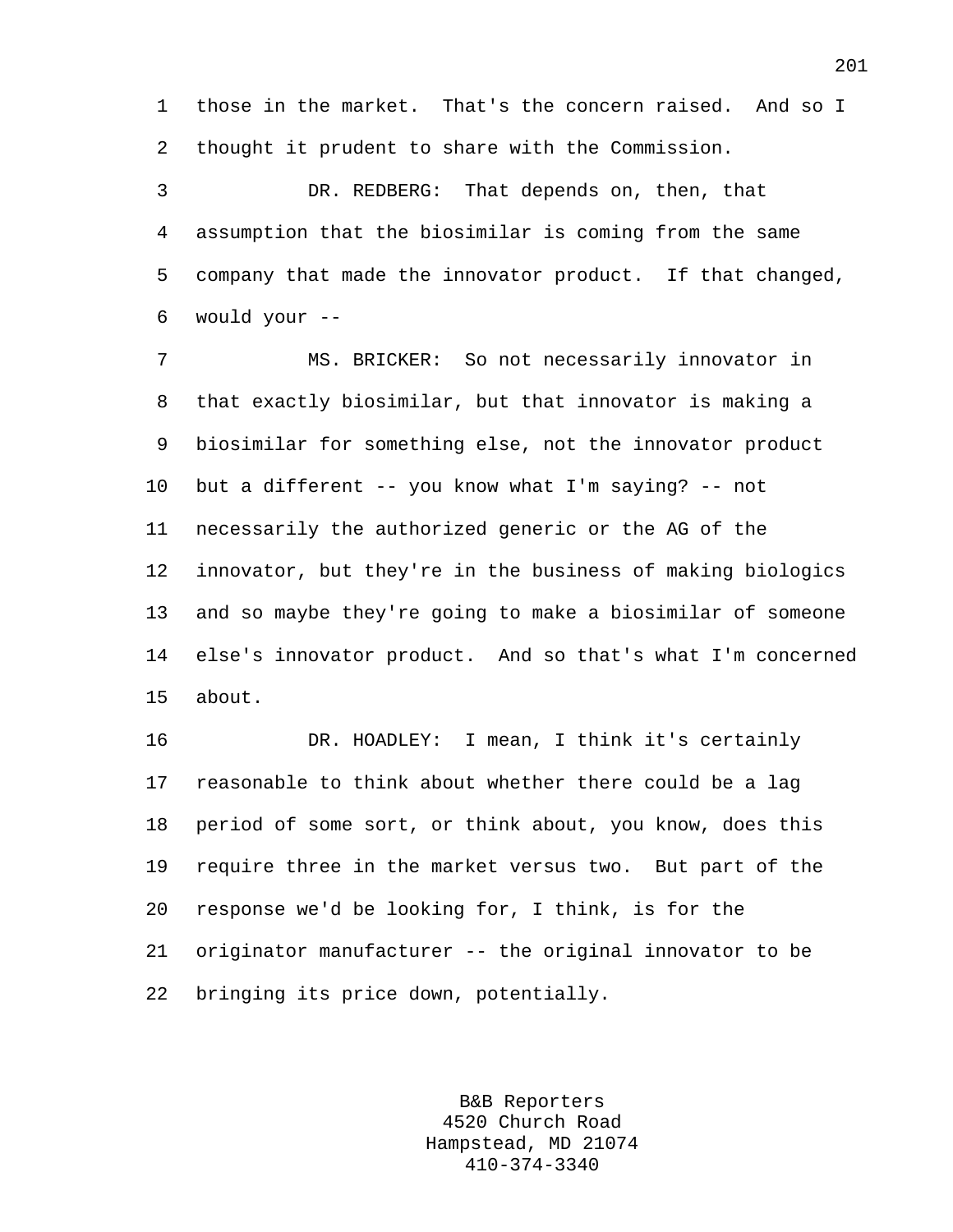1 I mean, that would be a -- one of the potential 2 responses to this kind of bidding, and then they -- that 3 would allow them to stay in the market. They've had their 4 10 years or whatever to be exclusive. They ought to be 5 able to bring the price down at that point, you know, under 6 competition. We don't see that in the small-pill market 7 but you basically just see nobody buys the brand version 8 anymore but it's often still on the market at something 9 close to its original price, which has always been a little 10 puzzling to me.

11 MS. BUTO: I think -- I mean, I'm really -- I'm 12 struck by Amy's point, because I think it was similar -- I 13 was trying to make a similar point with -- it's the general 14 issue of discouraging a market from continuing to develop, 15 and I think it's important for us just to keep that in 16 mind, and which is why, I think, in the last go-around in 17 June, I feel really strongly we ought to be clear that 18 whenever they get into this territory they need to think 19 about those unintended consequences of discouraging other 20 manufacturers from even jumping into a category, because 21 they already see that it's going to be grouped together. 22 So I just think that that's not something to be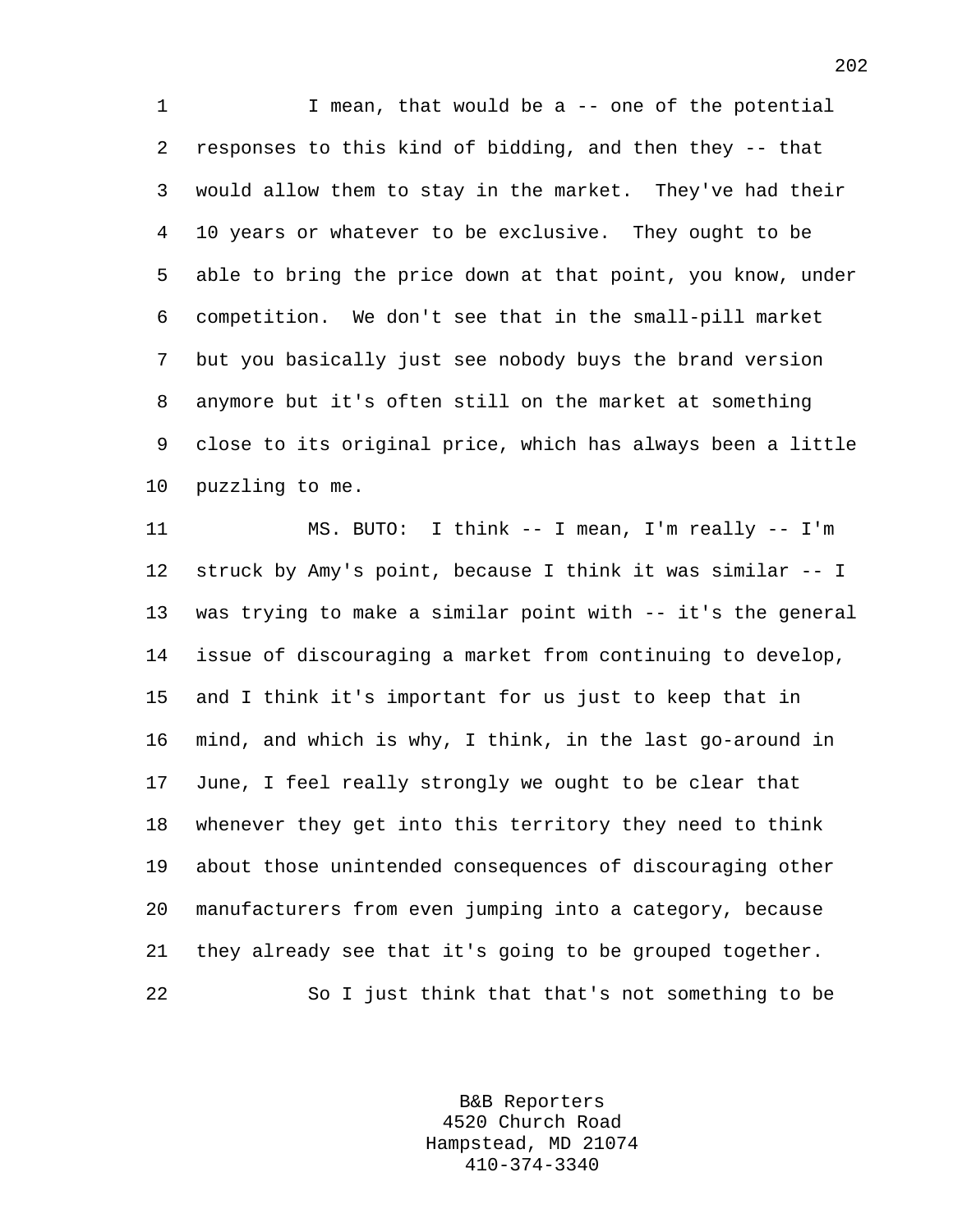1 easily dismissed. We ought to make sure that it's in the 2 criteria when CMS looks at something like this.

3 DR. CROSSON: Okay. Thank you. That was a good 4 round of 2.1. Now we're going to move on to Round 2.2. 5 Let's see. Could we have Slide 12 up please? 6 So this is the proposed policy option for the 7 restructured CAP. On the previous slide, for those of you 8 who are working off paper, we also had, you know, the 9 dichotomy options, for the most part, for each of these 10 two, but these are the recommended ones. 11 So I think what I'd like to do is have a 12 discussion about the general level of support, or lack 13 thereof, for this idea, but also, do people agree with 14 these six bullet points, or would you prefer something else 15 -- for example, mandatory rather than voluntary focus on a 16 subset versus all drugs? Multiple regional CAP? I mean, 17 you can imagine the variety of options there -- so that we 18 and the staff, you know, can begin to hone the model or set 19 of options within the model that people can support the 20 best. 21 So let me see hands for comments here. 22 Okay, I think I'm going to start in the direction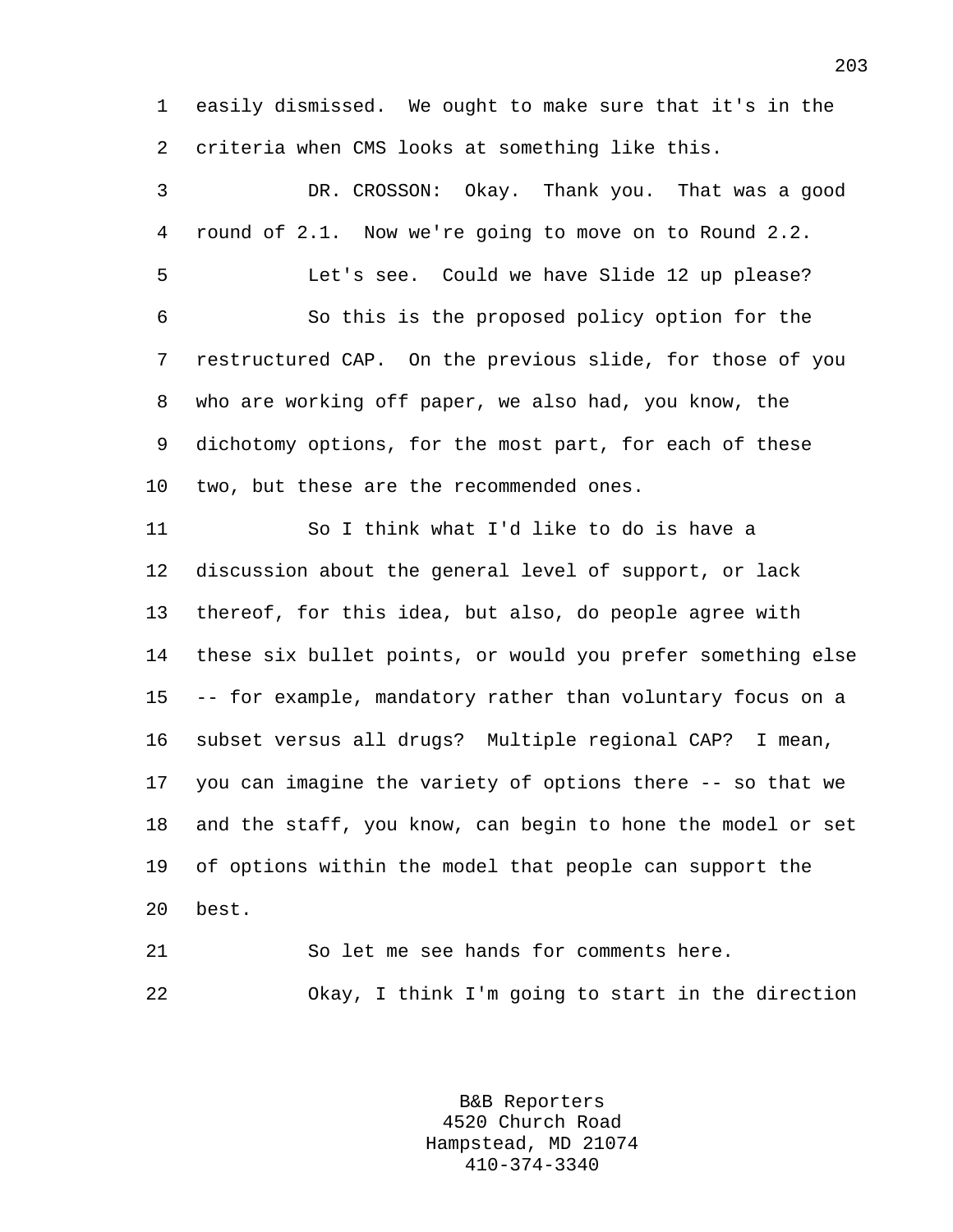1 -- the only direction I haven't done so far today, which is 2 to start here and go that way. Okay. Starting with Craig. 3 DR. SAMITT: So as I mentioned earlier, I'm fully

4 supportive of exploring the CAP model, and I don't mean to 5 dodge your question about each of the sub-elements here, 6 but we referenced earlier the fact that this program was 7 unsuccessful in the past and I think it would be helpful to 8 understand, of these sub-elements, were any of them -- did 9 any of them particular make the prior model unsuccessful?

10 So, for example, the voluntary piece, I would 11 imagine that making the program voluntary is -- may very 12 well be problematic and perhaps that's why there wasn't 13 sufficient penetration the last time around. And the same 14 may be true of some of these other elements. So I think it 15 would be useful to know which of these may have influenced 16 poor success in the past.

17 The other thing I didn't mention earlier, that I 18 would strongly advocate for in the CAP model, is a means of 19 holding the prescribing clinicians harmless, that we're not 20 talking about elimination of revenues that they may have 21 very well become reliant upon through the ASP+6. So have 22 we evaluated that to determine how do we implement a CAP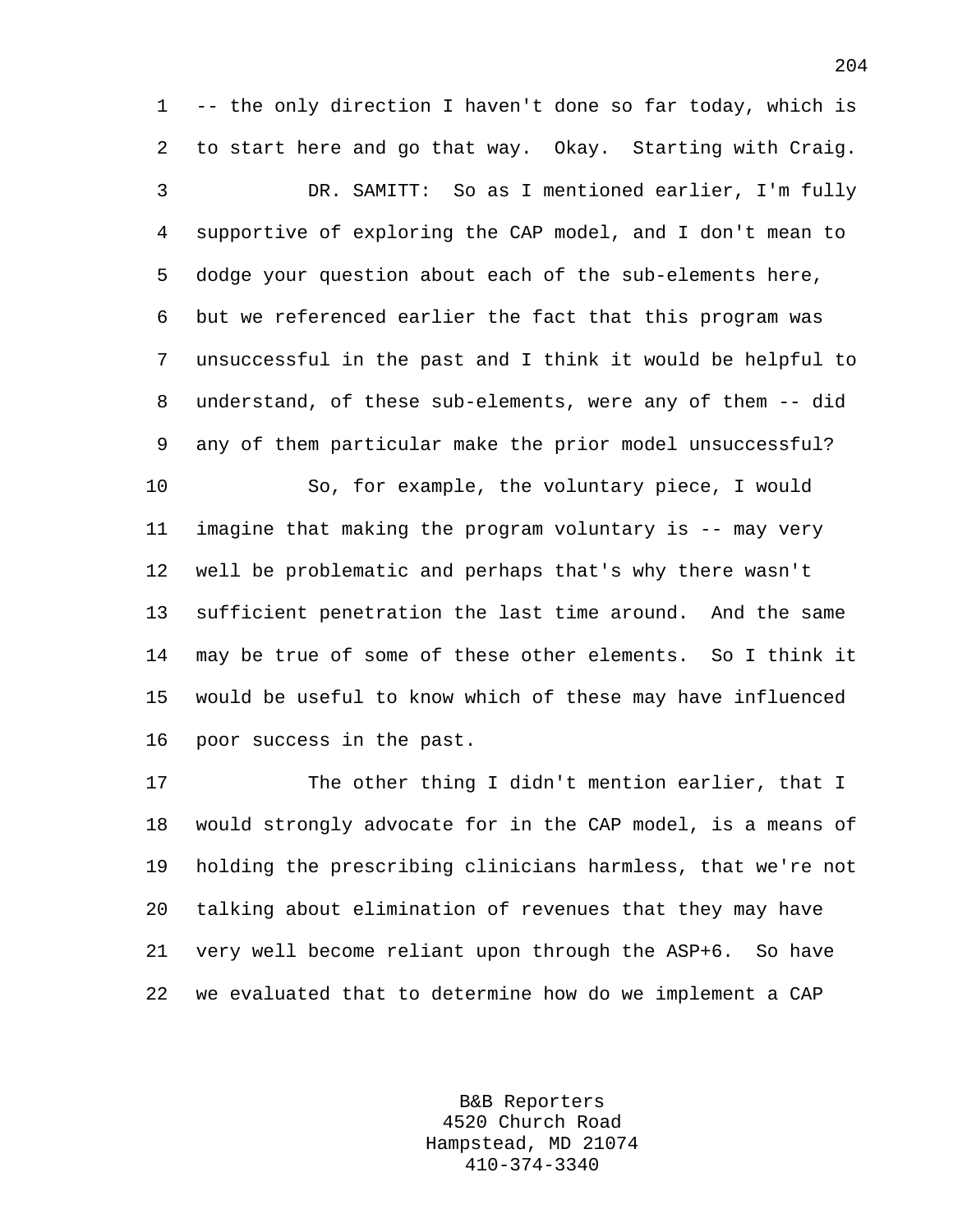1 model which would neutralize any plus payment and yet this 2 may very well be baked within the operating requirements of 3 many of these practices or hospitals. So I'd like to 4 understand that a little bit more, just to make sure that 5 that hold-harmless methodology, whether it's the codes that 6 Bruce described or what have you, would be a way to assure 7 that there was a revenue stream to the prescribing 8 clinicians but not any kind of perverse incentive, one way 9 or the other, in terms of what is actually prescribed. 10 DR. CROSSON: So let me just comment on that, and 11 I'm going to ask Kim, also, to make sure I get it right. 12 So, yes, I mean, entirely here the notion is to 13 provide, through a shared saving arrangement, a revenue 14 flow to physician practices based upon the physician 15 practice undertaking to manage the cost of Part B drugs. 16 One would imagine, or hope, that for practices that are 17 successful in doing this it would be at least as 18 remunerative, if you want to say, as the current model, and 19 for practices who can't do this or won't do it, it would be 20 less. And that's the whole point about it. 21 In terms of the -- of why the other model failed,

22 there were a number of reasons, but as I remember -- I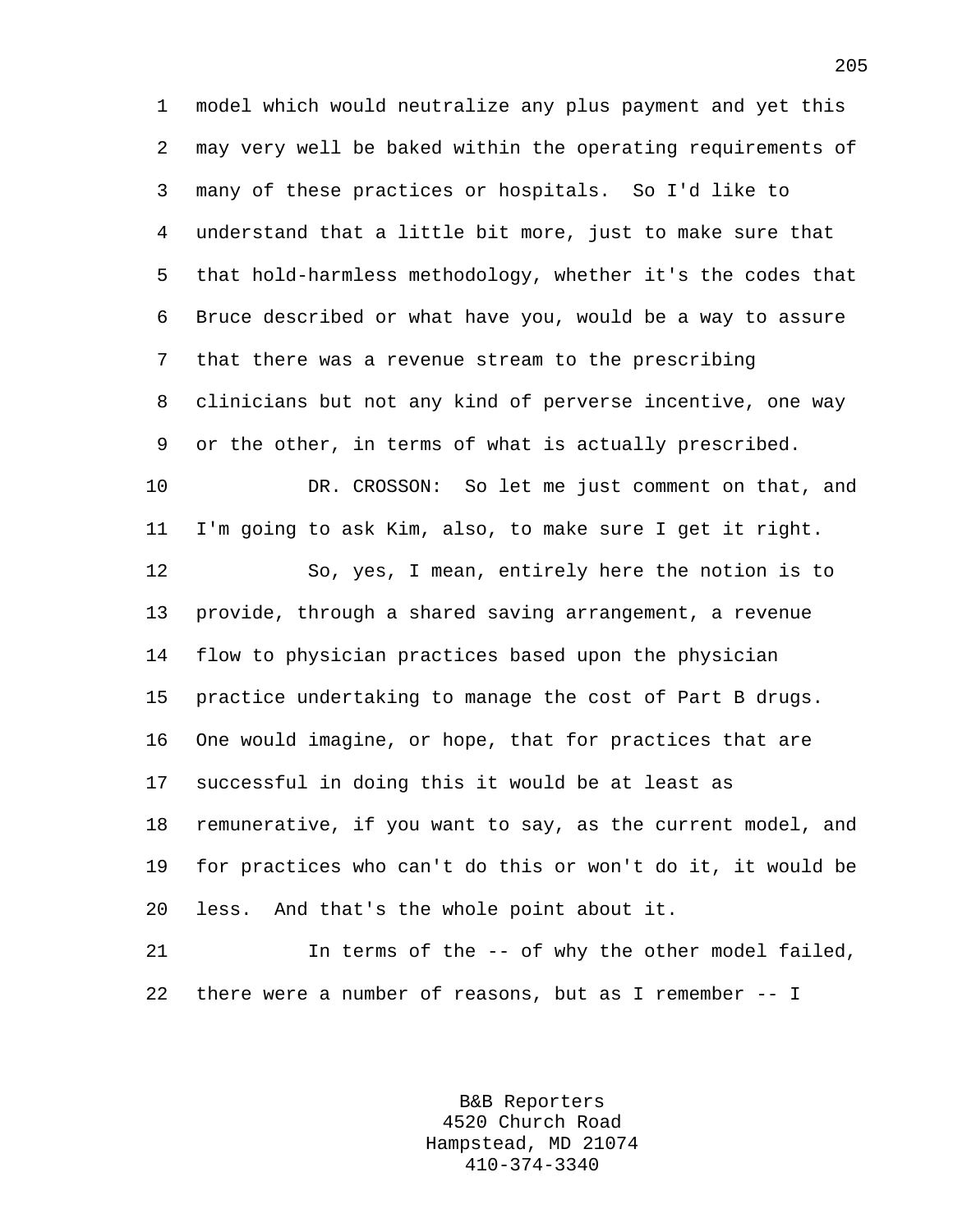1 think we talked about this at a previous meeting -- is that 2 RTI, who did an analysis of it -- and this is my memory -- 3 was that in their commentary they said the absence of the 4 ability to have a formulary, which kind of neutralized 5 negotiating strength for the CAP, was one. And then the -- 6 I'm sorry -- what's the term for the -- not the stock 7 replacement model but the model that was used by the 8 physicians had to order the drug every time the patient 9 needed it, that the administrative burden created by that, 10 those were the two things that, most importantly, those 11 were the two things -- most important things that sunk it.  $12$  Is that  $-$ 

13 DR. REDBERG: That was GPO.

14 DR. CROSSON: No, no, no, no. Kim, can you help 15 with this?

16 MS. NEUMAN: Yes. I don't know if there was ever 17 a term for it, but the way it worked is that the physician 18 was supposed to submit an order to the CAP vendor for an 19 individual patient before that patient's visit, and that -- 20 the logistics of that were bothersome.

21 DR. CROSSON: To say the least.

22 DR. COOMBS: And the patients would show up for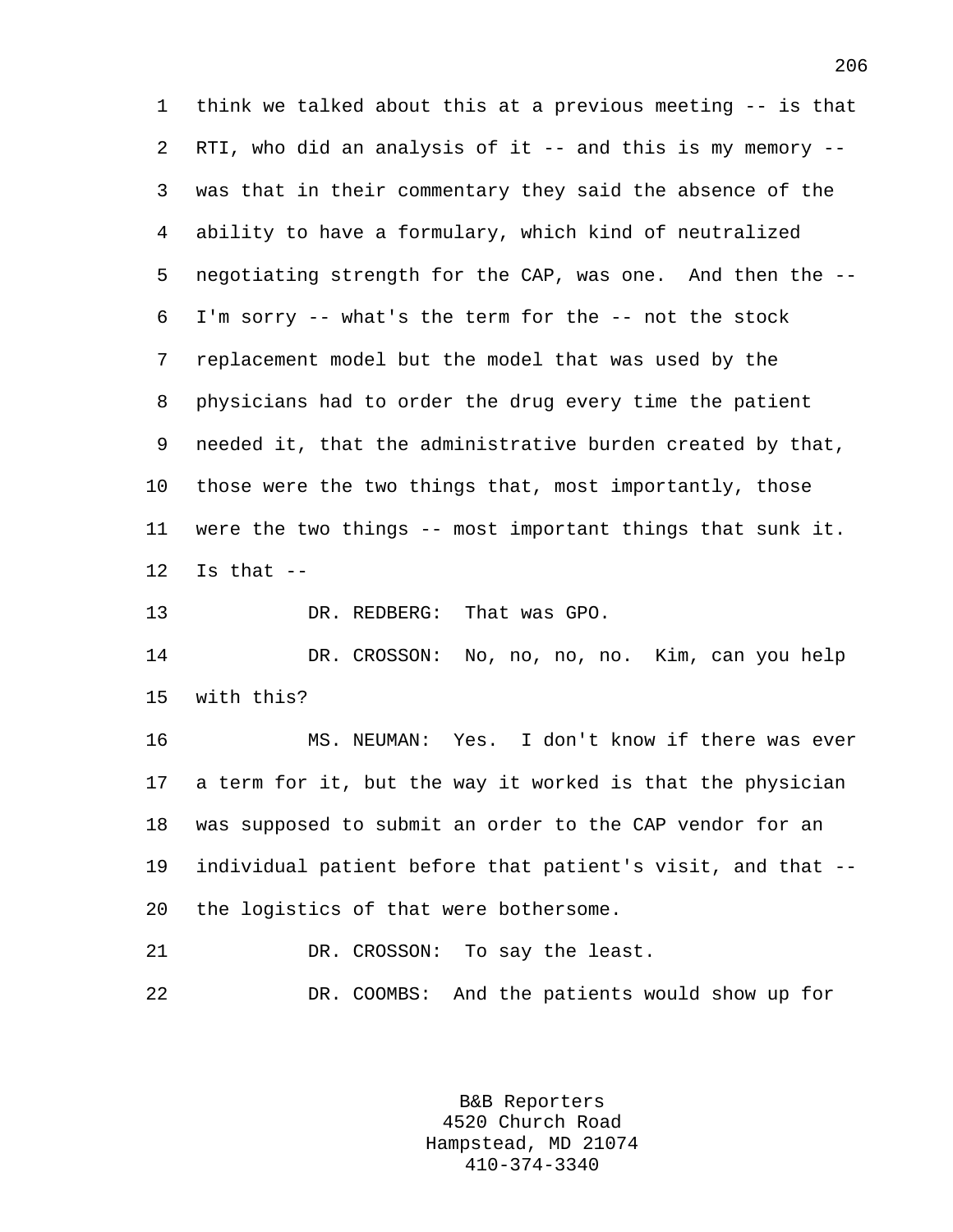1 their designated time to receive a chemotherapy and they 2 wouldn't have --

3 DR. CROSSON: Right. So that is not the option 4 we're talking about, as a stock replacement model, or the 5 GPO model, just to be clear.

6 Do you want to spend just a second describing the 7 stock replacement model and the GPO model?

8 MS. NEUMAN: Sure. So in a stock replacement 9 model, what would happen is the physician would place -- or 10 the hospital would place an order for the drugs that they 11 thought they would need for their Medicare patients over 12 some time period, and then they would have them onsite to 13 use as patients came in. And then if they didn't have a 14 drug that they needed, they could use it from their own 15 stock and then the vendor also would replace that. So 16 there would be those two ways to get the drug to the 17 patient.

18 Under a GPO model, the idea is that a GPO would 19 negotiate prices on behalf of Medicare, and the physicians 20 and providers would get the drugs through their normal 21 process, through distributors and wholesalers, and then 22 there would be a process where Medicare would pay the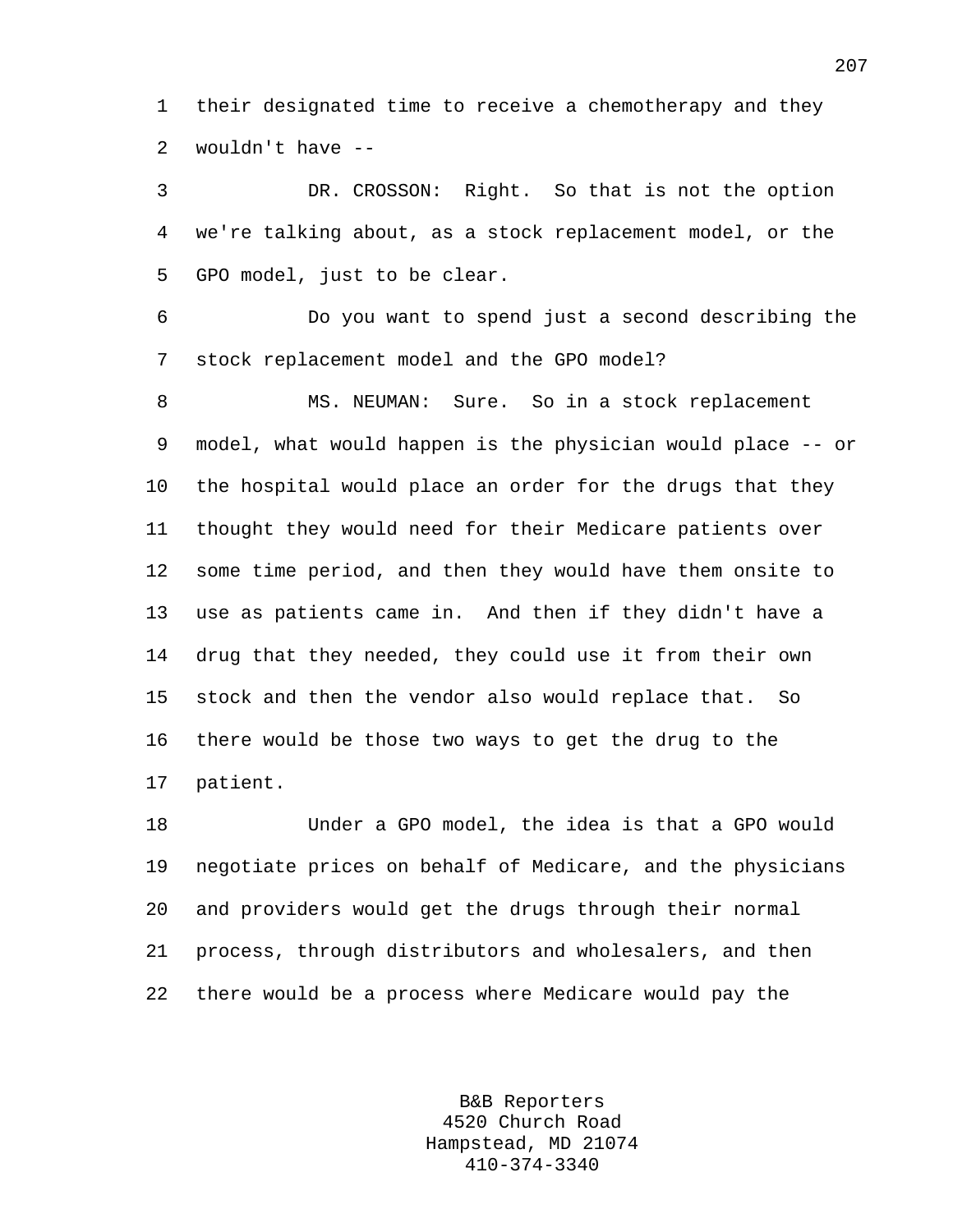1 physician that negotiated rate, and the physician would be 2 trued-up, so that they didn't have any gain or loss. They 3 would be paid exactly the amount that the government had 4 negotiated the price to be.

5 DR. CROSSON: Right, and I would presume, 6 although we're getting down into a level of detail we 7 haven't worked through yet, that in addition to that there 8 could be a shared savings incentive based upon the pattern 9 of practice. Correct?

10 DR. SAMITT: And that was the piece that I was 11 most interested in, is it was just purely a neutral payment 12 -- no risk, no gain, no loss -- that isn't equal to the 13 opportunity that exists today for providers.

14 DR. CROSSON: That's not the intention.

15 DR. SAMITT: Right.

16 DR. MILLER: And I wanted to also just say, I 17 would have said exactly the same thing -- the formulary and 18 the hassle for the physician's office really were the two 19 things. But the thing I would also ask you to keep in 20 mind, as you think about this, sort of the first point. To 21 the extent this happens in the context of the regular buy-22 and-bill framework or system that's there, you know, a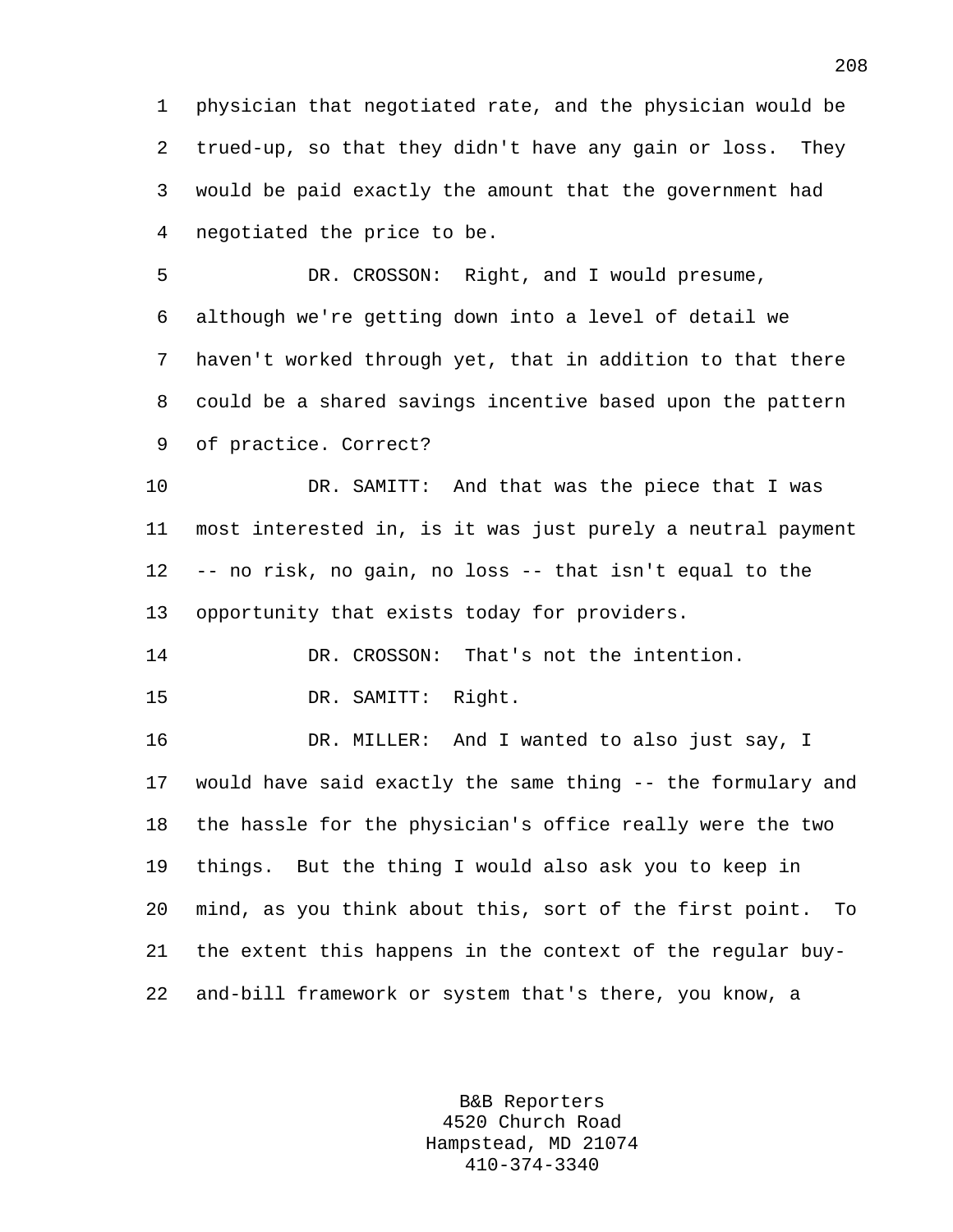1 physician's incentive is going to always be balancing that 2 off. So you can think of voluntary or mandatory but you 3 can also think about what you do on the buy-and-bill side 4 to incent people to move, because -- and when this came 5 along, physicians, I just don't think saw a lot of value in 6 stepping out of the buy-and-bill situation.

7 And then I want to clarify -- and I may be out of 8 a job right after this comment. When he said -- you used 9 the word "hold harmless," and then you sort of agreed. 10 What were you thinking was being held harmless?

11 DR. CROSSON: Okay. So I can't remember. So 12 what comment was that?

13 DR. MILLER: We'll start with him. You said -- 14 what did you think you were -- what was being held

15 harmless?

16 DR. SAMITT: So I guess when we look at the net 17 remuneration to clinicians, given ASP+6, versus the cost of 18 drug acquisition, what is the net effect to the practices? 19 Is it neutralized? Sometimes there's a loss. Sometimes 20 there's a gain, based upon negotiated rates. Or is there, 21 on average, a net gain?

22 And so if -- you know, I don't remember what the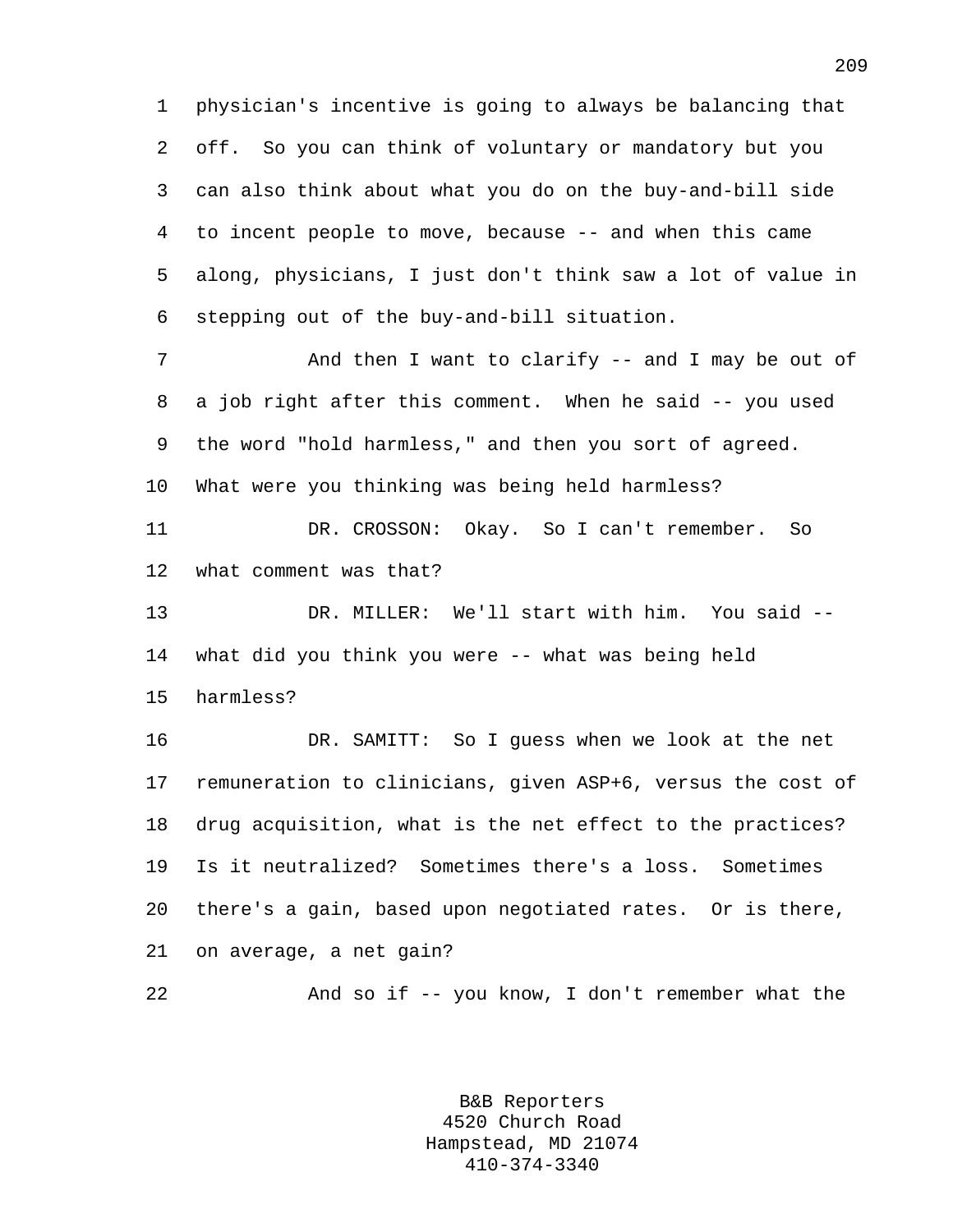1 statistics -- that 75 percent of the drugs are ASP+2, 2 right, or higher.

3 MS. NEUMAN: It was for two-thirds of the drugs 4 we looked at, 75 percent of the volume was at 102 percent 5 of ASP or less.

6 DR. SAMITT: Right. So there's less likely to be 7 a loss, on average, to the clinicians in the dynamics of 8 ASP+6, so that would result in generally a gain to the 9 clinicians as a result of this program. If we put in place 10 a CAP model where there's zero loss, zero gain, then we're 11 going backwards in terms of clinician reimbursement. And I 12 may not be understanding this correctly but that's what I 13 mean by hold harmless, that what is the financial impact of 14 this, on average, to clinicians versus the ASP+6 model.

15 DR. CROSSON: Okay. So let me clarify what I was 16 saying in response to what you were saying. I wasn't 17 saying that I thought this program should hold the 18 physician average revenue at ASP+6. It's hard. We've also 19 got on the table other options to reduce that. What I was 20 saying, though, was that the intention here is to build in 21 -- you know, similar to our efforts with delivery system 22 and payment reform -- incentives for the physicians to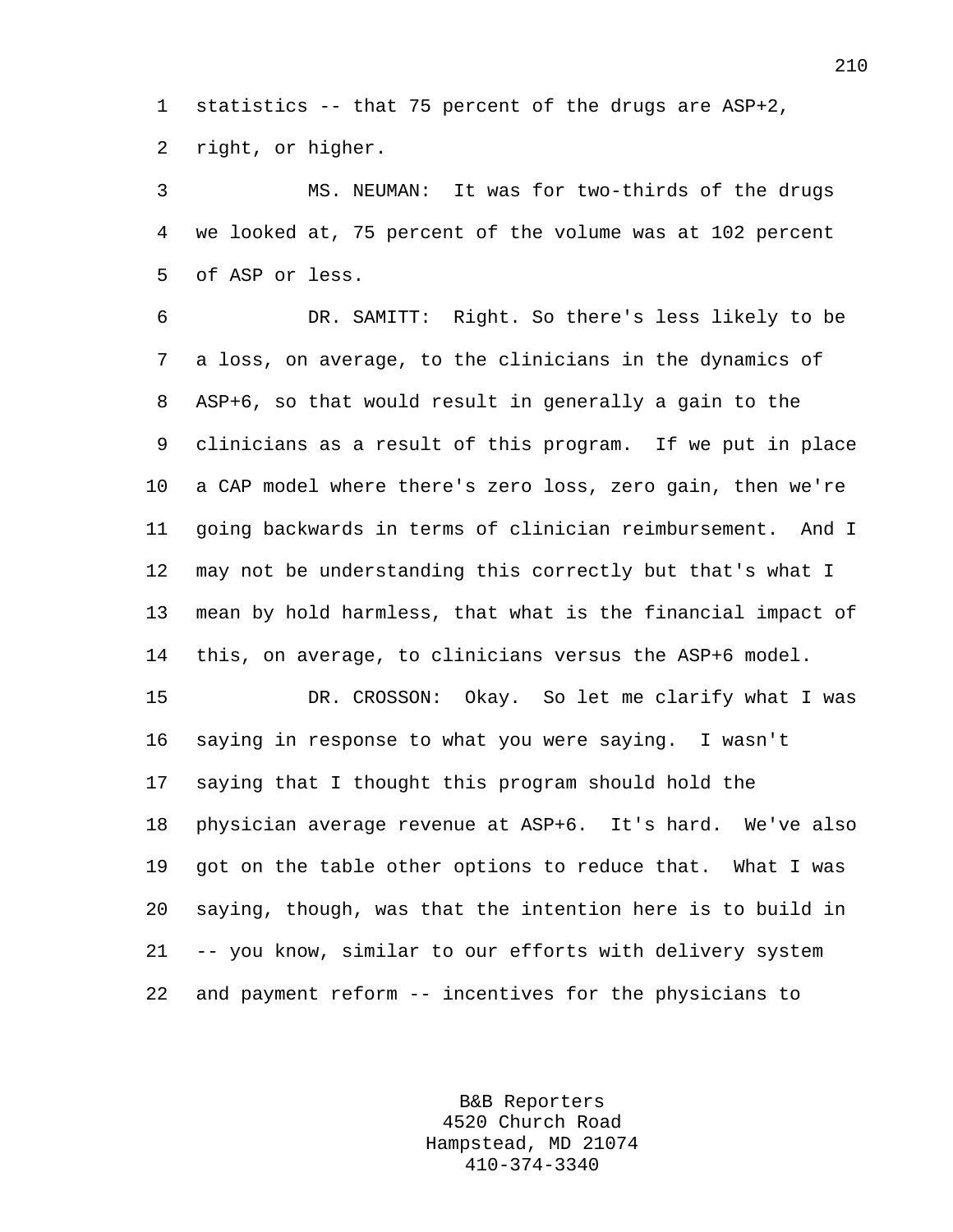1 participate in the management of drug costs, and that we 2 would construct a -- hopefully -- we would construct a 3 model that would provide for physicians who are willing and 4 successful at doing that, to provide, you know, something 5 that would at least cover costs and potentially provide 6 additional revenue, based upon the success in sharing 7 overall savings, money for the Medicare program and money 8 for the beneficiaries.

9 So that was what I was responding to. It may not 10 be exactly what you were referring to.

11 Alice on this?

12 DR. COOMBS: Yes. So I had to check with Jack, 13 but with that 102 percent -- because it sounds like, you 14 know, we're getting down to something that's really, really 15 slim -- we haven't taken into consideration how many of the 16 oncology practices are hospital-associated, and of those 17 hospital-associated practices, how much of that hospital-18 associated practice is participating in 340B programs, with 19 great discounts off of the oncology drugs. So that it's a 20 really complex picture when you look at it.

21 You know, I was just thinking about this. This 22 is not simple. It just -- I think some of the things that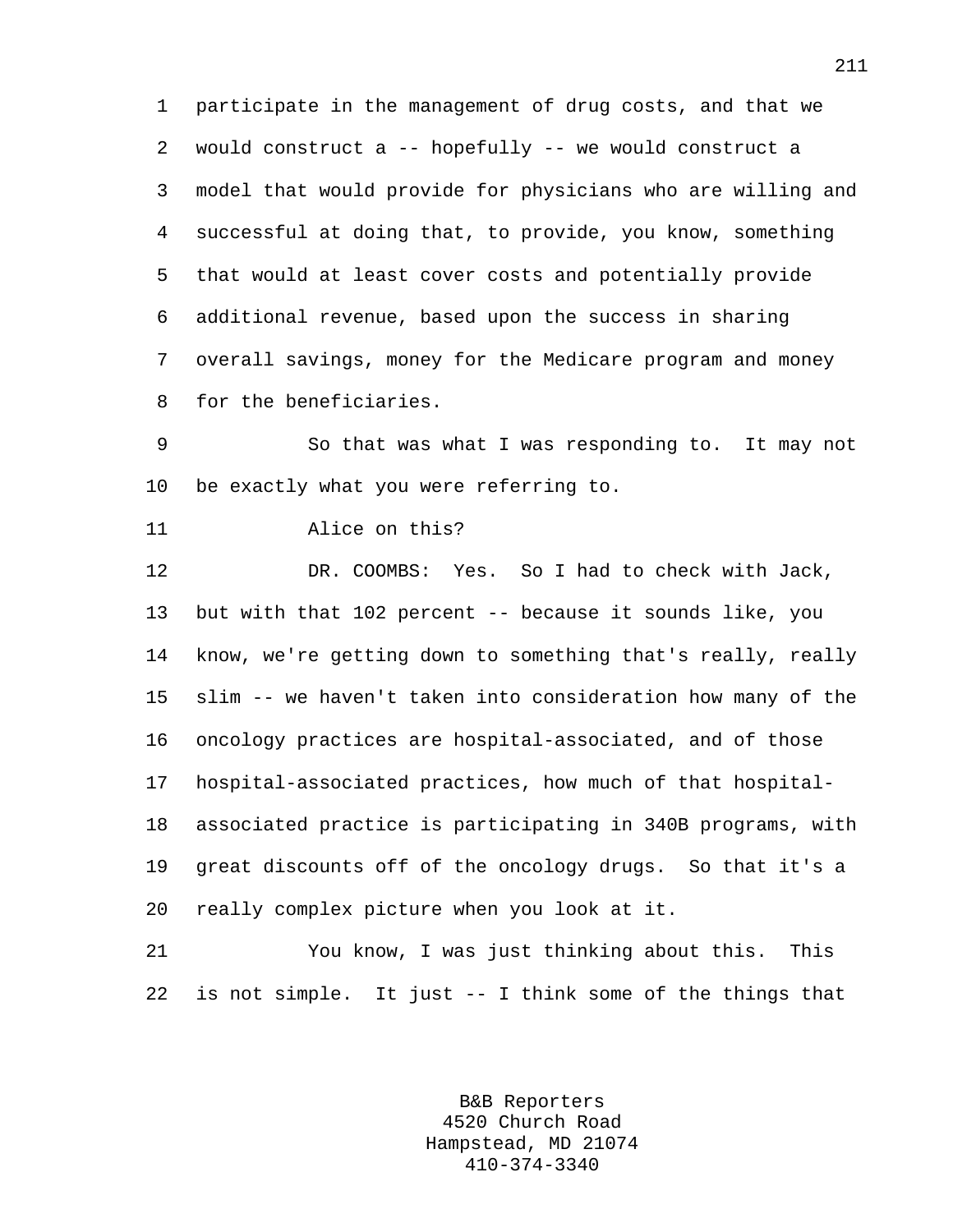1 we're trying to decide here become very convoluted when you 2 talk about a hospital-based oncology practice versus an 3 oncologist in the trenches, doing, you know, everything by 4 themselves.

5 DR. CROSSON: Okay. So, Paul, on this point? 6 DR. GINSBURG: I'm a little confused about 7 whether -- it sounds like the CAP is going to be a hybrid 8 of a company which does what Part D plans do, as far as 9 establishing a formulary and negotiating prices, but also a 10 distribution company, to be physically distributing the 11 drugs to physician offices?

12 DR. CROSSON: It could -- depending on whether we 13 choose the stock replacement model or the GPO model, that 14 would be true or not.

15 DR. GINSBURG: Oh, I see. Yeah, because I think 16 that would be very hard to do, to have one company do both, 17 and I think the big opportunity here is really on the 18 formulary.

19 DR. CROSSON: Yes. I agree. So let me just -- 20 where -- we were going down this way. We had Craig. Now 21 we've got Bill Gradison and then Kathy and then Bruce. 22 MR. GRADISON: I'm trying to sort out what this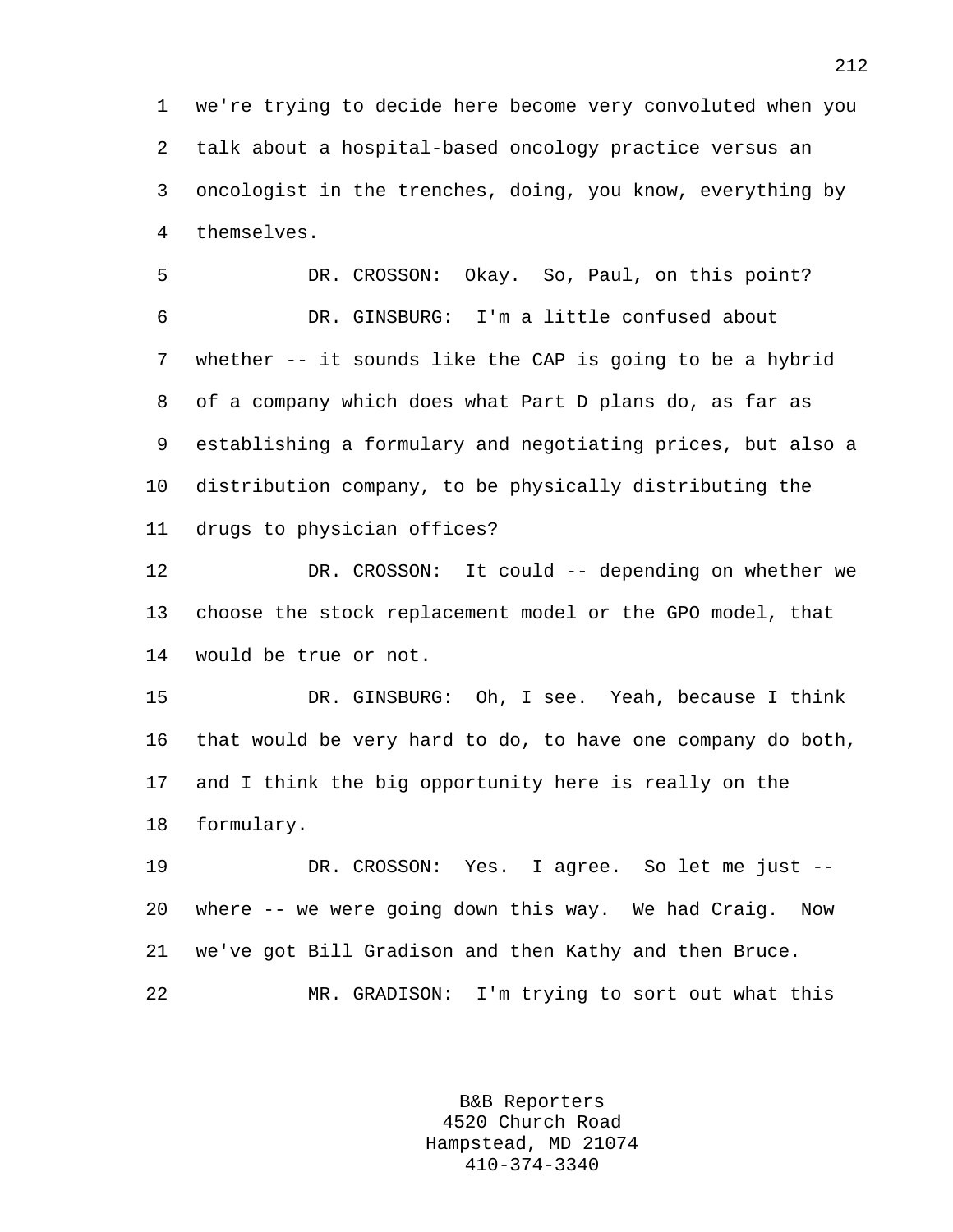1 would add if all of our other recommendations were

2 implemented. I think I understand it but I'm not so sure 3 that it would be worth the complications, not just for the 4 practice but for all the different elements here of moving 5 to this system.

6 I appreciate the desirability of having 7 incentives for physicians to be efficient. There are very 8 direct incentives in MA and in ACOs for them to make wise 9 economic choices in their selection of drugs -- at least I 10 think there are. Well, maybe not. But I just -- so long 11 as it's voluntary, that's -- I'm not going to object. If 12 it were mandatory I'd have a lot of problems with this 13 thing.

14 DR. CROSSON: So, Bill, I'll just -- I mean, we 15 were talking at the beginning about, you know, a set of 16 recommendations. So one crude way of looking at this is 17 that we have on the table a set of administrative 18 solutions, and we have at least one, that is the CAP, which 19 has some characteristics of a market-based solution. And 20 so while it's complex, which I agree with, so is the way 21 that Part D was put together, right, with the creation of 22 new entities, the Part D plans that needed to be stood up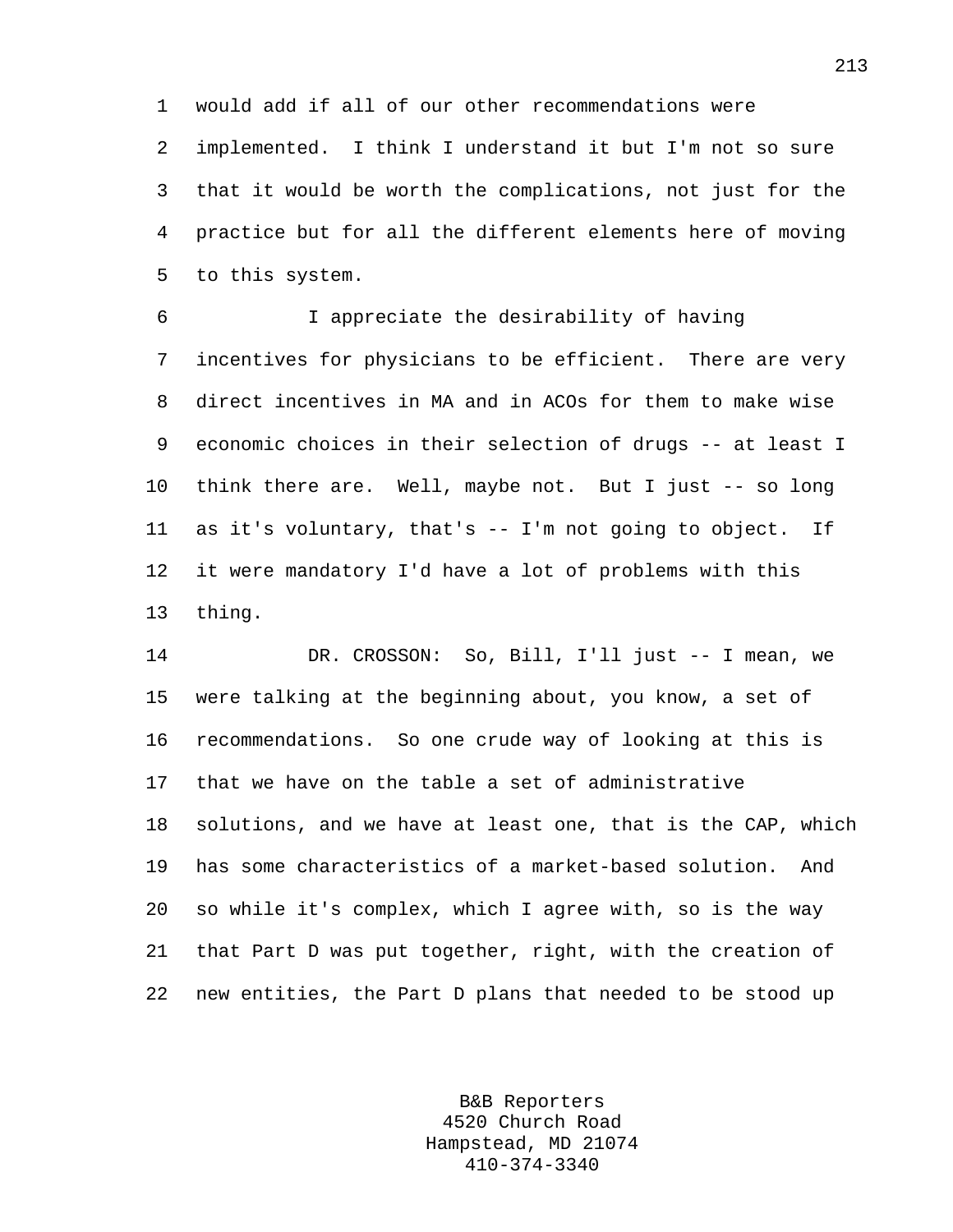1 and managed. This may or may not be the same level of 2 complexity. It could turn out to be more or less. But the 3 notion here is that, you know, arguably, there is a place 4 for a kind of a market-based solution to the issues.

5 Kathy.

6 MS. BUTO: Yeah. I'm sort of, I guess, the 7 mirror image of Bill on this one because I don't think it's 8 going to work unless there is some element of mandatory in 9 it, that as long as it's voluntary, I think back to Craig's 10 point. I'm not sure why physicians would necessarily want 11 to give up ASP plus whatever the add-on is, because that's 12 so sure and attractive and it creates that additional 13 revenue for physicians.

14 So I think this is -- this can be most successful 15 if there is a way to think about it as a replacement for 16 the current buy-and-bill system. How you get there I don't 17 know. I think that's really definitely the hard part. It 18 may be in small increments. It may be that ASP becomes so 19 -- the add-on is so low that pretty soon physicians really 20 can't buy-and-bill, and have that be a viable approach.

21 So I think we have to think about this a little 22 bit more like a, what element of it could be introduced as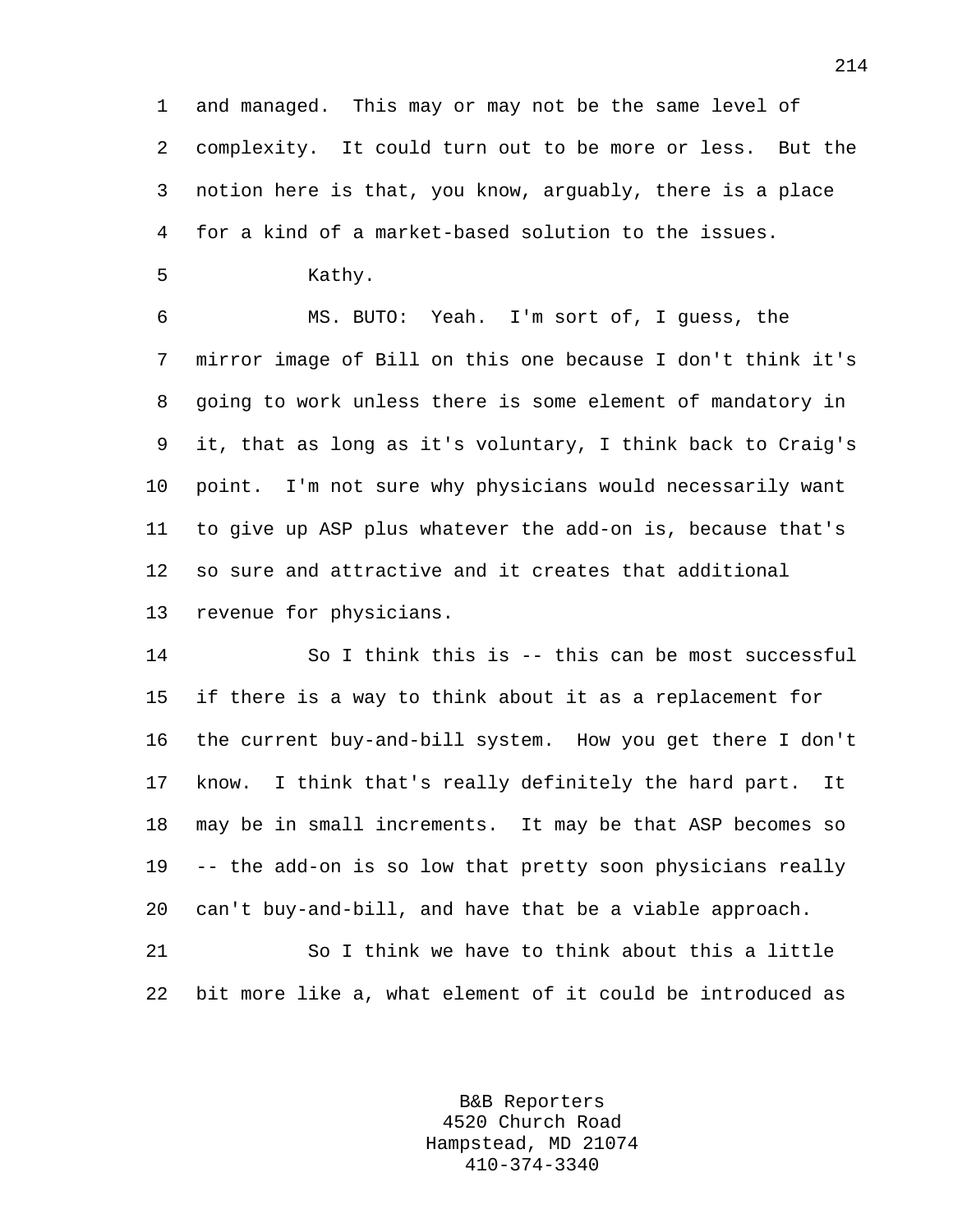1 mandatory for at least some subset of drugs or, you know, 2 some area of great concern, because I think as long as it's 3 left voluntary it will not work.

4 DR. CROSSON: Bruce.

5 MR. PYENSON: I did a quick calculation based on 6 the numbers in the presentation. I think we're talking 7 about something like \$40 per member per month or \$40 per 8 beneficiary per month. Does that sound right? For the 9 scope of Part B drugs, roughly --

10 DR. MILLER: 22 billion on a 600 billion base 11 something like that.

12 MR. PYENSON: Something like that, yeah. 13 So this is probably not enough for a Part D plan, 14 right, or a Medicare Advantage plan, where a total budget 15 of -- I don't know -- \$800, 6-, \$8,000 PMPM, depending on 16 where you are.

17 I say that because what we're creating -- to 18 Paul's point, an intermediary, we're creating an 19 opportunity for new enterprises like Part D. So it's an 20 intermediary that is going to need its own profit and maybe 21 justifies its services maybe through bringing efficiency or 22 not.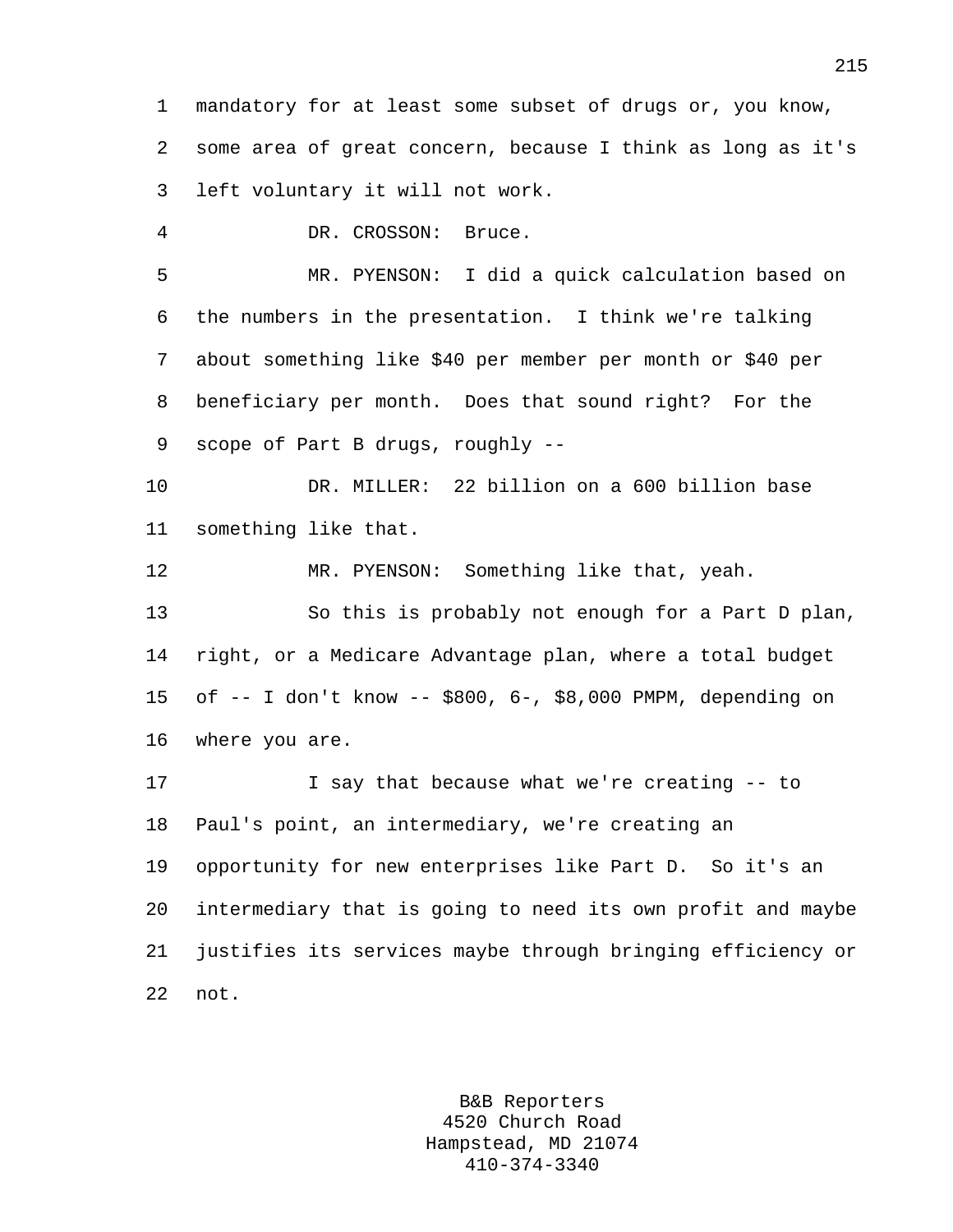1 So, given the relatively low dollars, the \$40 2 PMPM or so, I think, to Kathy's point, this would need to 3 be a mandatory program if it were going to work.

4 So the question, the concern, or puzzle I have is 5 how does this intermediary account for itself. So, if it's 6 truly handling something like \$40 per member per month and 7 if it's handling that on the basis of being a third-party 8 administrator, then a reasonable profit for that is some 9 portion of its administrative expense. If it's handling 10 its intermediary role as though it has possession of the 11 product, then it's a much, much bigger profit, and that 12 raises questions about the viability of the enterprise, 13 financially.

14 DR. MILLER: And so just to walk my way into your 15 comment, \$22 billion in Part B spend off of 550-, \$600 16 billion base, you get about 4 percent, 4 percent of per 17 capita spend. You're ending up with about 400 bucks and 18 dividing that by 12 months, somewhere in there, and then 19 that dollar amount, that's the implication of whether this 20 -- I can't remember the phrase you used, whether it carries 21 itself.

22 MR. PYENSON: Sustainable, perhaps.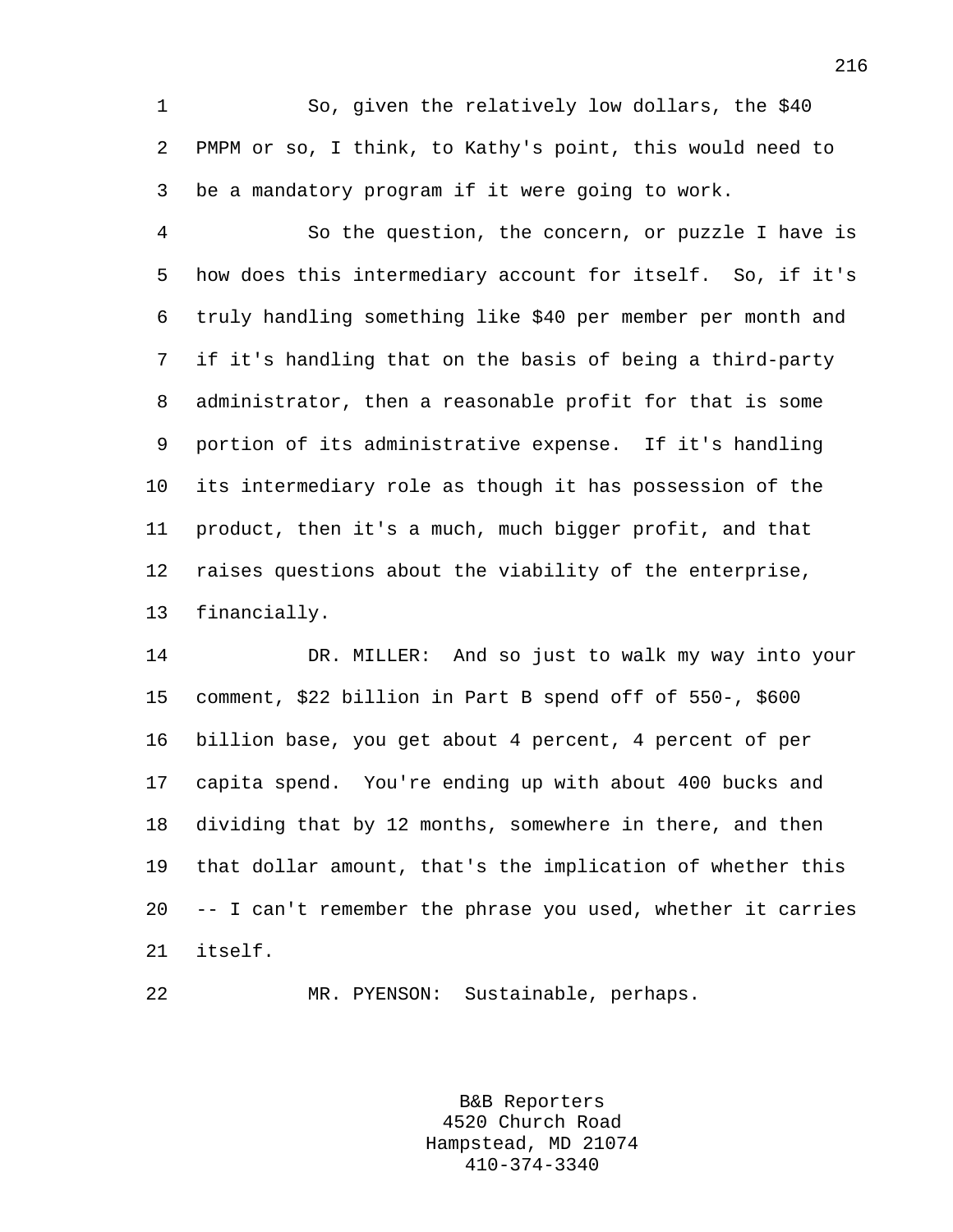| 1       | DR. MILLER: Yeah, there you go. Okay.                       |
|---------|-------------------------------------------------------------|
| 2       | DR. CROSSON: Bruce, are you done?                           |
| 3       | I'm done.<br>MR. PYENSON:                                   |
| 4       | DR. CROSSON:<br>Yeah. Okay.                                 |
| 5       | MR. PYENSON: So I'm neither supportive nor not,             |
| 6       | but there's lots of implications here that from             |
| 7       | establishing this as a new type of business in American     |
| 8       | health care.                                                |
| 9       | DR. CROSSON: Right. So, I mean, one question --             |
| $10 \,$ | and I don't want to get in too far into this, but I said    |
| 11      | new entities, and that could be the situation. But it also  |
| 12      | could be that existing entities, who are now present in the |
| 13      | marketplace performing somewhat similar functionality,      |
| 14      | could in fact absorb this as a business, which would        |
| 15      | arguably require less up-front cost perhaps.                |
| 16      | MR. PYENSON: Well, that was the case with Part D            |
|         | 17 plans, Humana and Aetna and so forth.                    |
| 18      | DR. CROSSON: Right.                                         |
| 19      | MR. PYENSON: In this case, I think probably                 |
| 20      | McKesson or maybe the PBMs could step into this.            |
| 21      | DR. CROSSON: Okay. On this point?                           |
| 22      | DR. DeBUSK: I was going to point out, I like the            |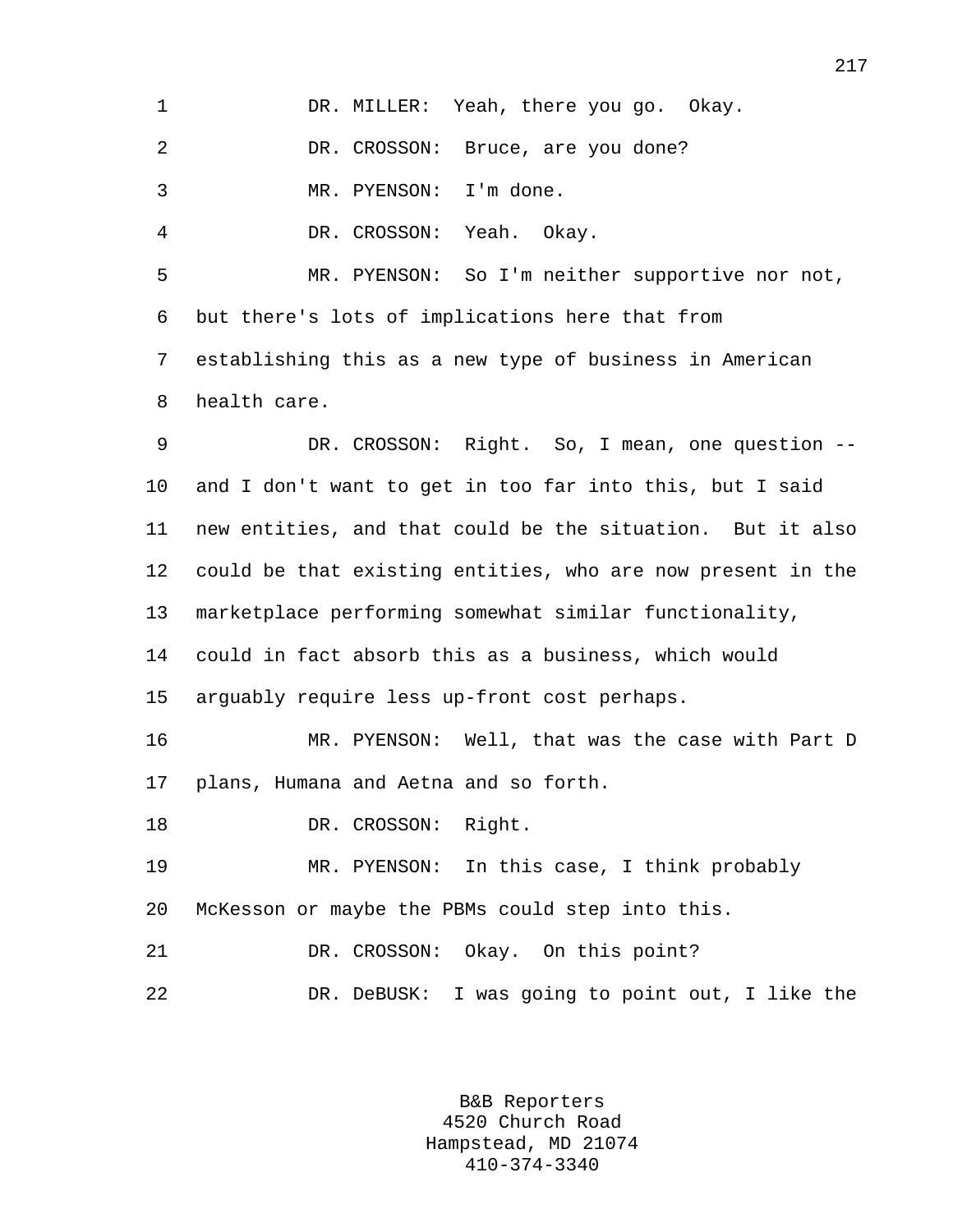1 way Bruce was looking at this, benchmarking the cost of 2 this new intermediary based on a Part D plan. I would 3 benchmark it, but I think I would probably use more of a 4 GPO-type model, which I think you'll come up with a much 5 lower per-member per-month threshold because, to Jay's 6 earlier point, they operate in an entirely different cost 7 point.

8 DR. CROSSON: Now, do we have Amy and Pat on this 9 point? Amy?

10 DR. BAICKER: I have another comment.

11 DR. CROSSON: Another comment.

12 Pat?

13 MS. WANG: So it would be a very big new concept, 14 and to Bruce's point, one of the things that I think could 15 expand the sort of -- the size of the enterprise is if I'm 16 a doc that is Medicare and I'm purchasing through a CAP for 17 my fee-for-service patients, I don't see any reason why I 18 wouldn't extend that activity to my Medicare Advantage 19 patients, which could have sort of a salutary effect on 20 benchmarks over time.

21 I don't know whether -- if this thing really 22 worked, I think that that's a big if because it doesn't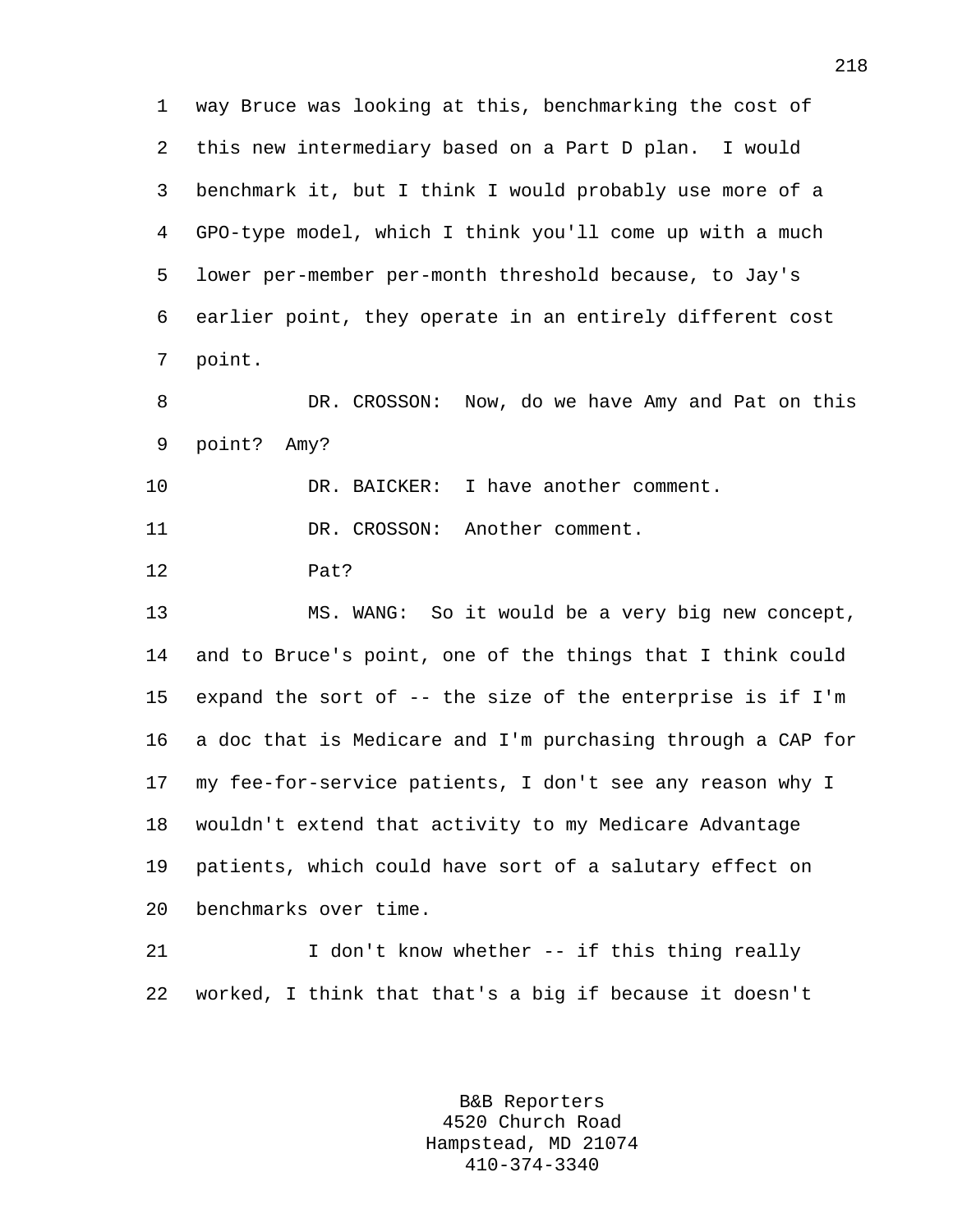1 exist, but if it really worked, is there a reason that it 2 couldn't be available for commercial patients and others? 3 Because if you're an oncologist and you've got a mixture of 4 patients, a payer mix in your practice, I would think that 5 they prefer to purchase from one distribution channel and 6 not three or what have you. So that's a question.

7 In terms of the voluntary versus mandatory, I 8 have to say mandatory -- I don't know. It sounds like a 9 big -- mandatory is not a concept that I think is easy to 10 swallow, even for me just sitting here, because the thing 11 doesn't even exist. So that's a big mandate.

12 But maybe something that should be considered is 13 in sort of shaping what a CAP, a voluntary cap could look 14 like is -- we just went through a whole series of sort of 15 fee-for-service, inflation caps, and ASP+ changes. If one 16 believes that a CAP could purchase at or below the level of 17 the inflation capped Part B approach that we just 18 discussed, perhaps giving an incentive to physicians by 19 saying purchase through the CAP and it's +6 would get a lot 20 of voluntary uptake, without having to tell people, you 21 must do -- I mean, I think that would be big.

22 I understand the need for large numbers, but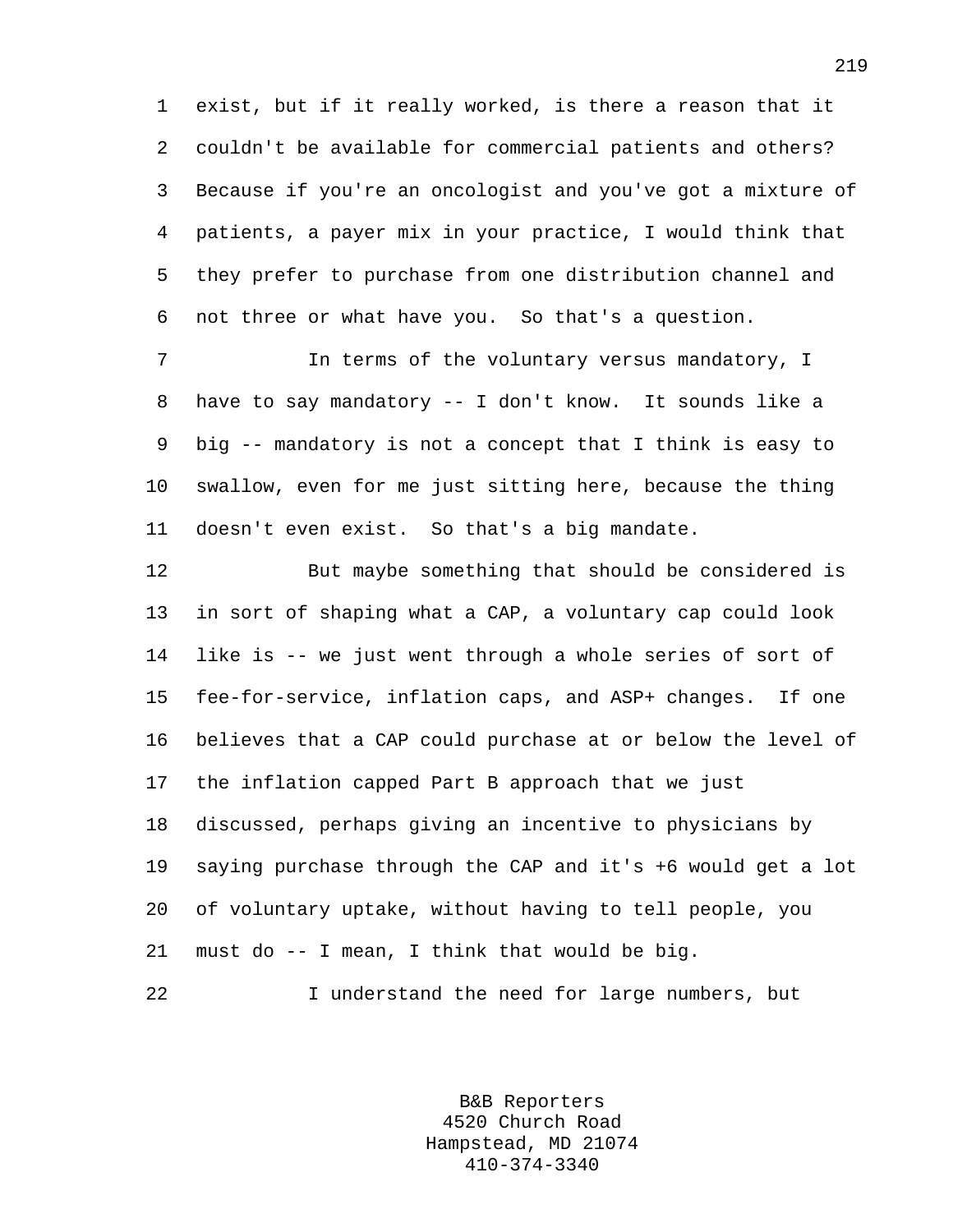1 maybe we should think of ways to encourage a way to get 2 that large number in a voluntary fashion through 3 incentives.

4 DR. CROSSON: Yes. And on your second point 5 about potentially the addition of commercial -- together 6 with Medicare, that brings up an issue we haven't brought 7 up, which is a potential downside of the model for 8 providers, which is the notion of acquiring and billing for 9 drugs in two different ways. And if, in fact, the model 10 proved to be successful in Medicare, I see no reason why it 11 could not be expanded, and that could potentially be a way 12 of resolving that design problem as well.

13 Okay. So how are we going? We're going this 14 way. Amy is next.

15 DR. BAICKER: I'm supportive of a voluntary 16 program. I think the way that you would get participation 17 is by taking the action more aggressively on the fee-for-18 service side, so less carrot, more stick.

19 I think you've got to allow the entity, and 20 again, we don't have to re-create this wheel. You can 21 leverage PBMs from a UM and a formulary perspective. They 22 can also incorporate inflation protection and do all that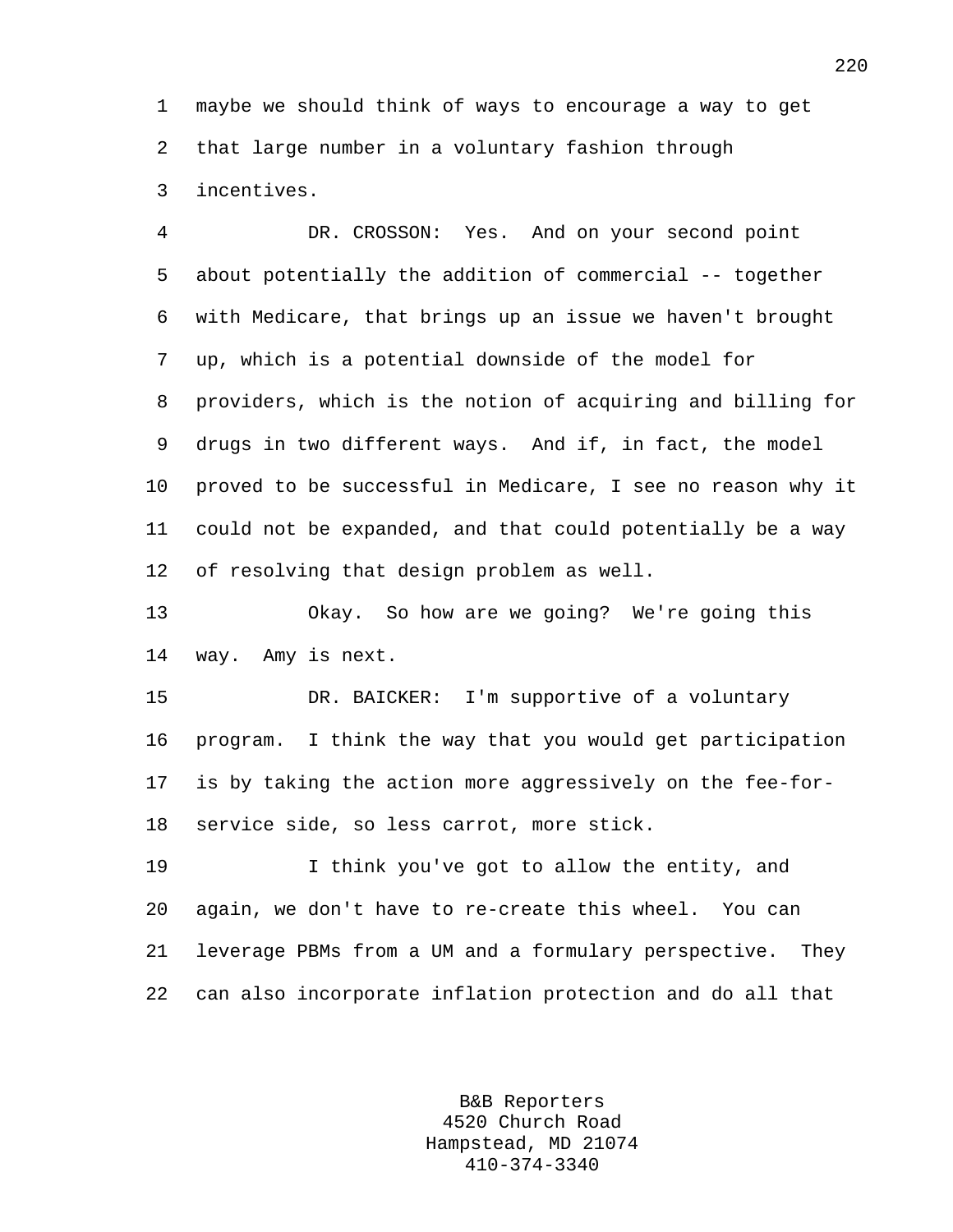1 negotiation on behalf of the program. And I would support 2 a GPO.

3 So this exists today in 340B. You call your 4 wholesaler and you say, "I'm placing an order on my 340B 5 contract versus my acute care contract," and this is very 6 simple. It really isn't that difficult. It's just letting 7 the wholesaler know which contract you're purchasing off 8 of, and you do that in retrospect. Yes, there has to be a 9 true-up and an audit and all those things. The 10 infrastructure has to exist, but you can model it simply 11 after what is done today in 340B.

12 I don't think you have to expand it necessarily 13 to the commercial market. The commercial market today has 14 these levers, not through drug acquisition, but all the 15 other levers are available and are used widely in the 16 commercial market. So we can look to that space to see 17 what maybe best practices are.

18 There's great success that the TRICARE benefit 19 has had in acquiring and -- drug through VA contract. I 20 know that's not what we're talking about here, but the 21 reason they're successful is because about 60 percent of 22 the top 200 drugs are what they are purchasing. They are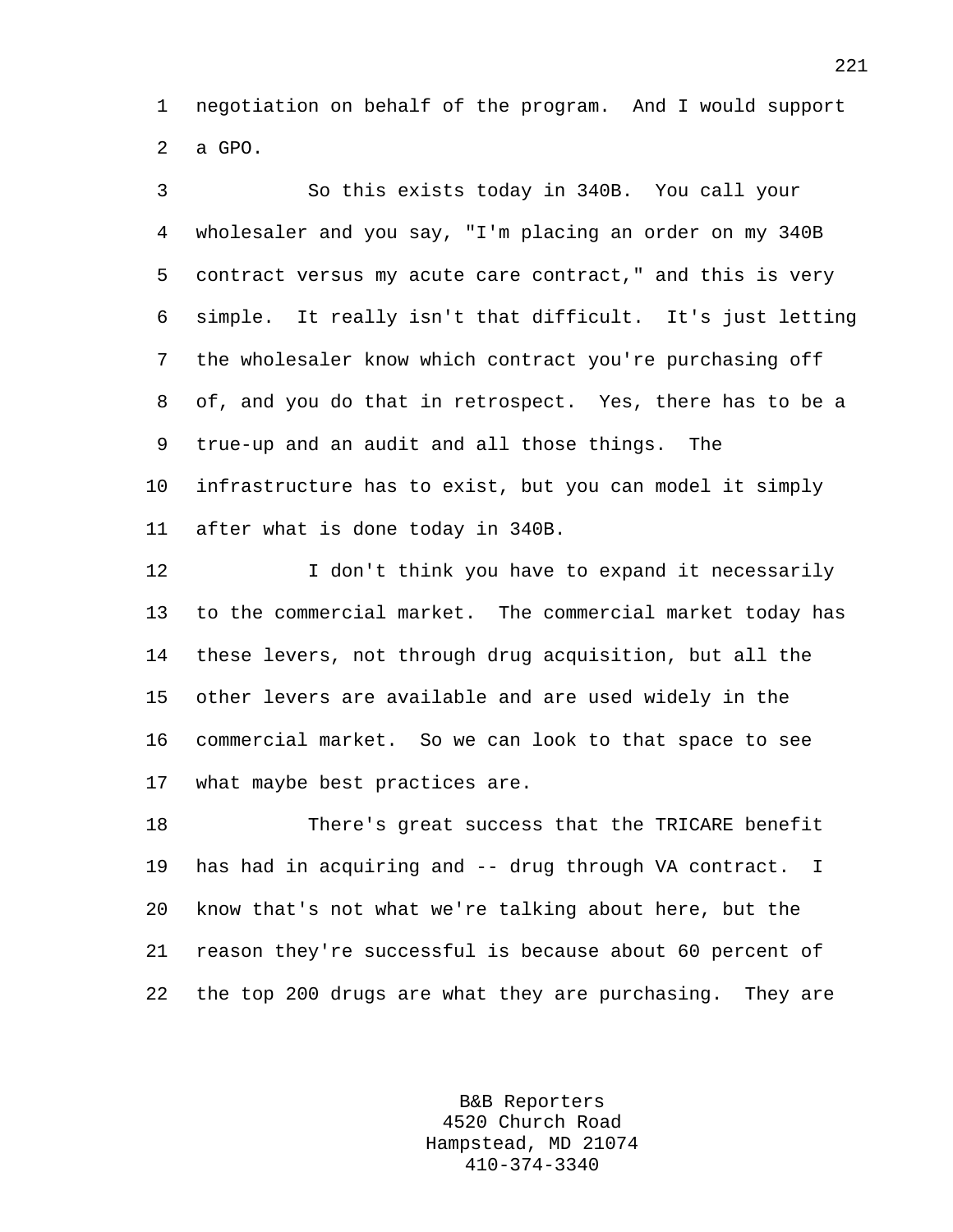1 not purchasing every single drug that's made, and so they 2 have some ability to allow, again, those simple marketplace 3 levers to work.

4 I'm not saying or suggesting that VA contract be 5 in place, but that's just another example of the government 6 allowing -- if you take the handcuffs off the program and 7 you're actually able to select certain drugs by which you 8 would negotiate better pricing with manufacturers, I think 9 there is tremendous savings here to be realized.

10 DR. CROSSON: Thank you.

11 Coming up this way, Jack and then Brian.

12 DR. HOADLEY: So I guess my position on this is 13 skepticism more than opposition, although I would tilt to 14 thinking this has a lot of problems. Again, I guess it's 15 my skepticism that makes me less enthusiastic about it is a 16 better way to put it.

17 And a lot of the points have been made. I guess 18 a couple of things that I thought of among the options are 19 certain of the things -- I mean, first of all, I actually 20 kind of like the set of options you put out here, but then 21 I started thinking about how some of them intersect with 22 each other. So if one of the incentives in a voluntary but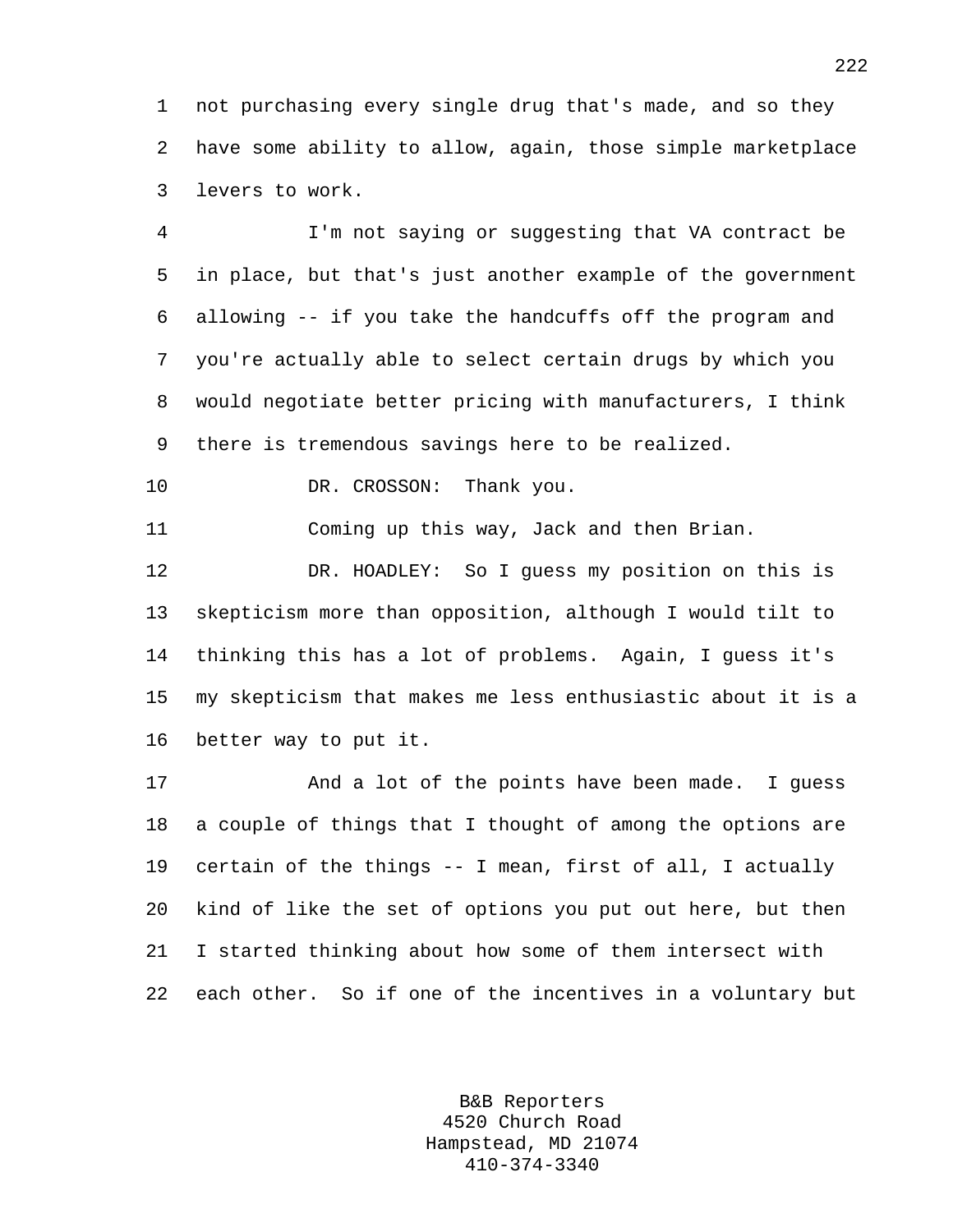1 encouraged participation is that we'd be eliminating buy 2 and bill or really getting away from buy and bill and then 3 we say a subset of the drugs, that means the doctor is 4 going to be -- or the hospital or the clinic is going to be 5 ordering some drugs through the CAP, but still having to 6 maintain a buy and bill operation for the drugs that aren't 7 included. And there's a lot of logic to this subset, but 8 then it sort of means you don't go as far, and you get two 9 sets of systems going.

10 There are a lot of reasons -- and Amy just 11 articulated some of them -- for a formulary, but also 12 similar to our discussion on some of the consolidated 13 billing, within this set of drugs that we're talking about 14 on the Part B side, I am trying to think through how many 15 of them would be sort of conducive to multiple choices that 16 are broadly accepted as options by clinicians. So maybe 17 that's true in some categories of drugs, where you can say, 18 "Okay. There's Drug A, B, and C, and if only one of them 19 is available through the vendor on the formulary, that will 20 be fine." That's certainly not likely to be the case for 21 oncology, where I think generally oncologists look at that 22 whole array of options. And there are relatively few drugs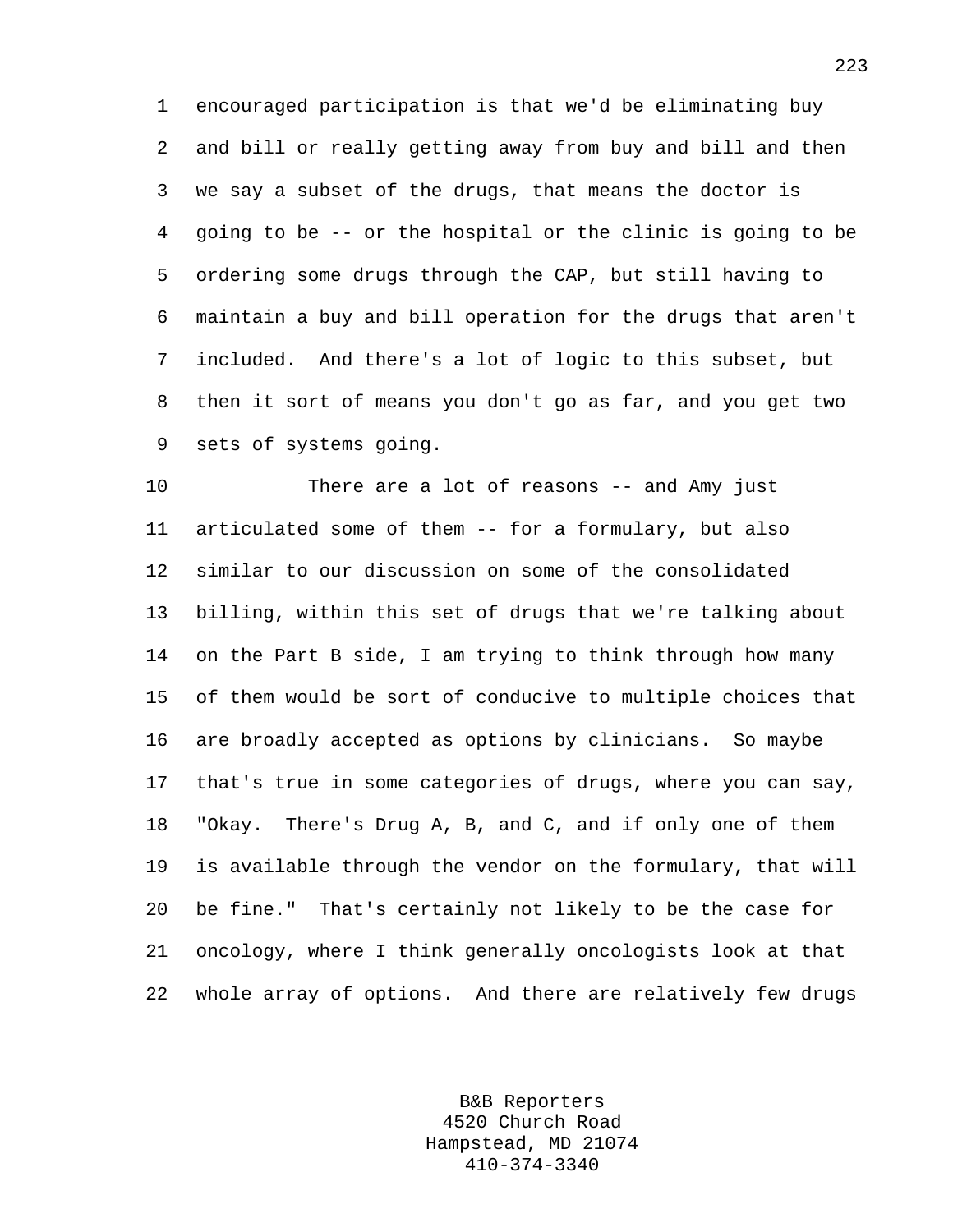1 that are straight substitutes.

2 So I find some issues in how the formulary would 3 sort of play out and whether that goes back to the 4 acceptance. So, if I go with this option, if I'm the 5 oncologist or I'm the rheumatologist going with this 6 option, I say, "Well, yeah, except now I'm constrained by 7 their decision of a formulary," which has this today and 8 could change tomorrow. That's going to be something that's 9 going to maybe make me say, "No, I don't want to 10 participate." And I think you think back to the experience 11 a decade ago, and yes. So we can fix the delivery. The 12 stock replacement model would be a big fix over the per-13 patient kind of ordering system, but I just wonder if in 14 the end, there would be enough concerns about some of the 15 ways these other pieces would operate to end up in a 16 situation where not a lot of clinicians would agree to 17 participate, including the multiple vendors, which, again, 18 I can see the advantages of. But it's going to make a 19 choice.

20 So it's just like the consumer trying to pick 21 between plans, and I have three drugs, and one of them is 22 on the formulary for Plan A. Another one is on the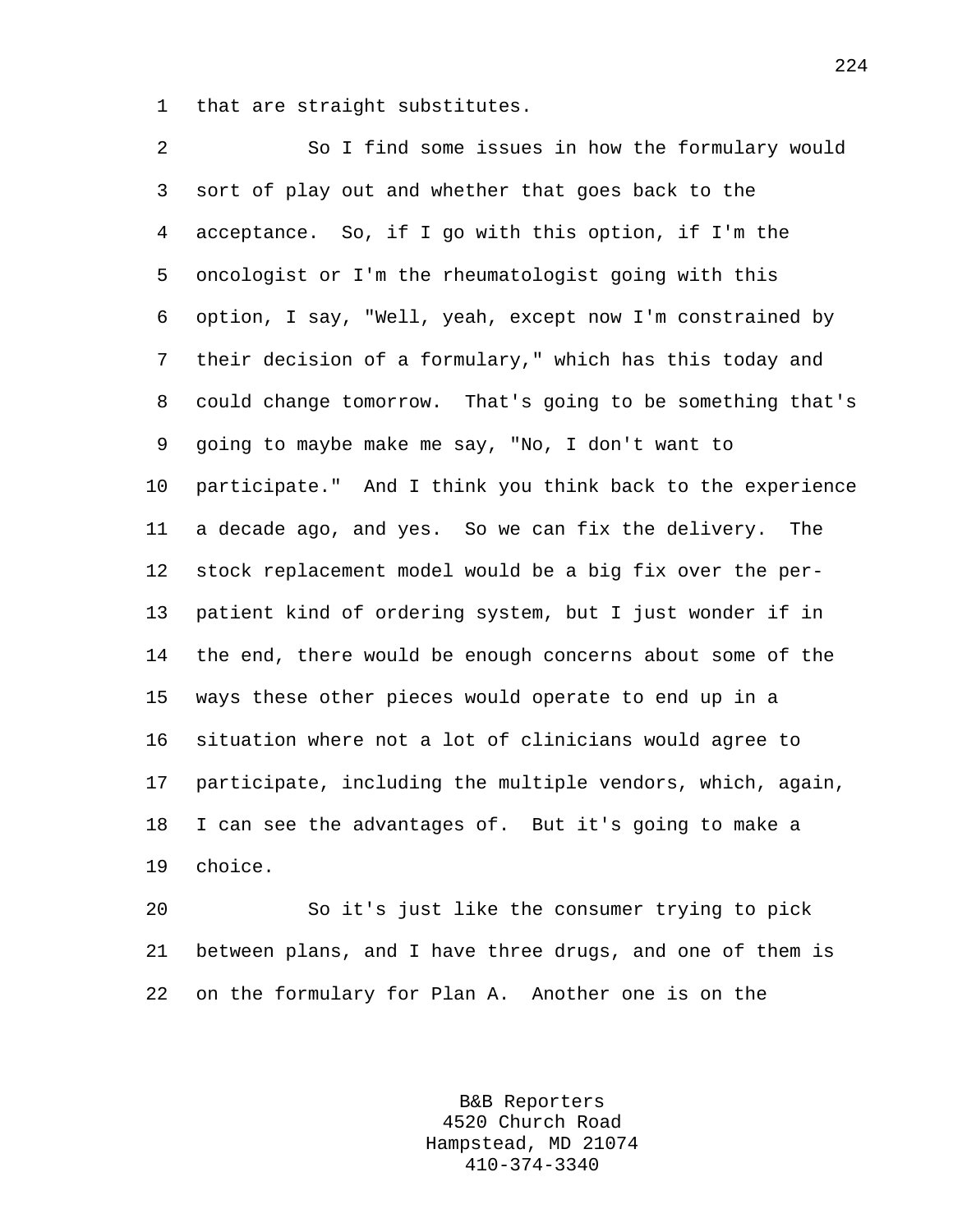1 formulary for Plan B, but I've got to pick one plan. So 2 the doctor is looking, "The drug I like to use for this 3 condition us on Vendor A's list, but the drug I use for 4 that condition is -- so now do I set up a relationship with 5 two different vendors? And I'm worried about a lot of the 6 complexity.

7 So I'm open to continuing to work through how to 8 make some of those things work, but I remain skeptical that 9 we'll end up with something that in any kind of a 10 reasonable time frame we can make work.

11 DR. CROSSON: So just a couple of thoughts on 12 that concern, the primary concern, which I think is a real 13 one, and just a couple thoughts about how that might be 14 mitigated, and drawing from the experience of the narrow 15 network-based MA plans, for example, or the integrated 16 practice MA plans, where the same situation exists, where 17 the physician organization is, in fact, helping to create 18 the formulary but then has to live with it. And the two 19 elements would be, number one, the level of involvement of 20 the physicians in the determination of what's on the 21 formulary, and the better, the higher, the more intense the 22 better, although that is sometimes difficult to arrange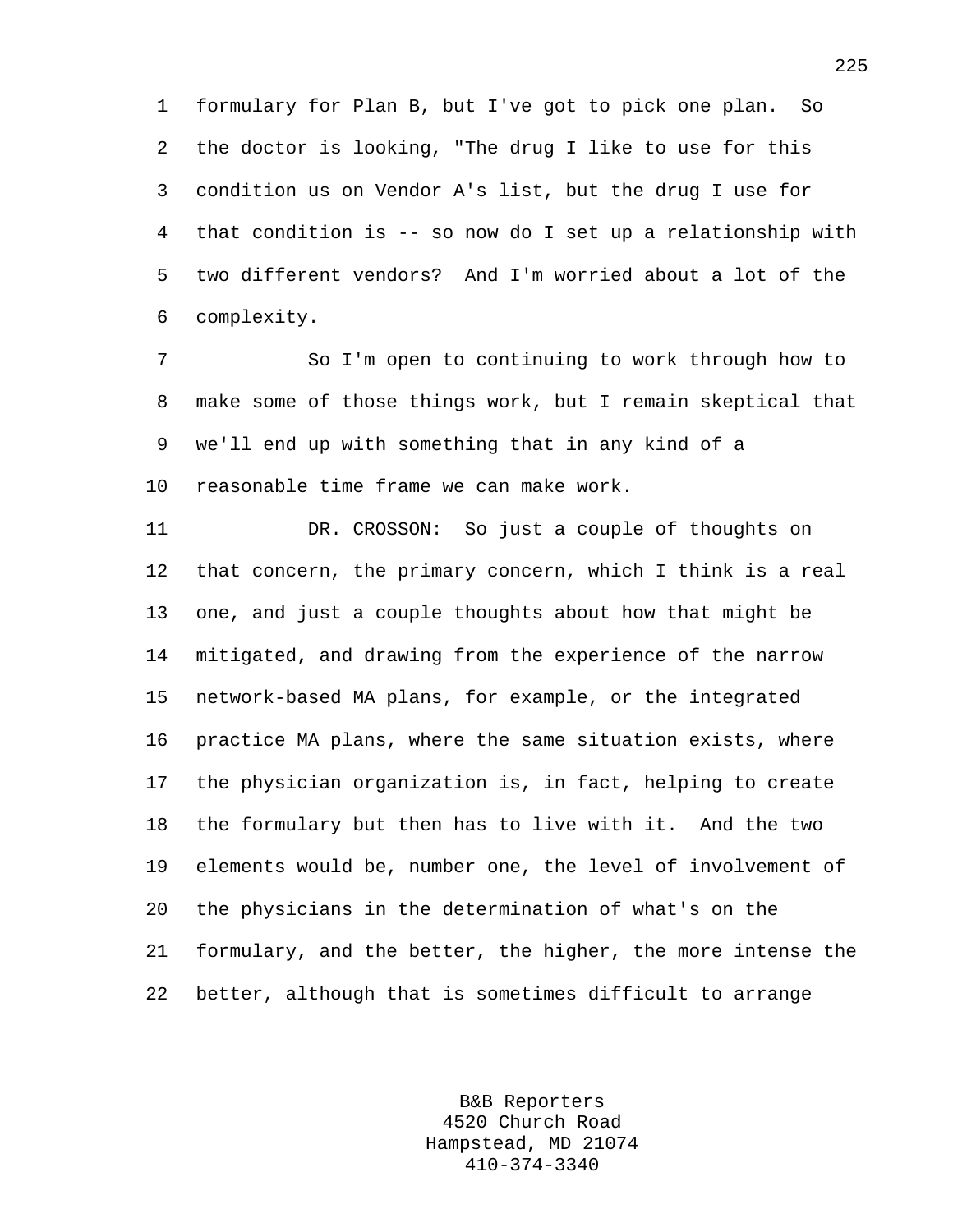1 where the physicians are not part of one entity. I know 2 that.

3 And the second one would be managing an exception 4 process. So, at least in the settings that I'm describing, 5 no formulary is absolute. There is always a patient -- not 6 always, but many times, there's a patient or a few patients 7 who, for valid reasons, need the other drug that doesn't 8 happen to be on the formulary. So, in that model, the 9 determination to include a drug or not on the formulary is 10 not absolute. It's essentially what the physicians are 11 guided to, and then there's usually some process that in 12 the event that a patient needs a different drug and that's 13 justified, then the availability of that other drug can be 14 made possible. So there are ways to mitigate the problems. 15 DR. HOADLEY: Jay, can I just add one thought to 16 that? 17 DR. CROSSON: Yeah. 18 DR. HOADLEY: In prior iterations of this

19 discussion, we had also talked about clinical pathways, and 20 given the nature of the drugs and the Part B class, you 21 wonder whether operating pathways versus operating 22 formularies may actually be a better solution here, because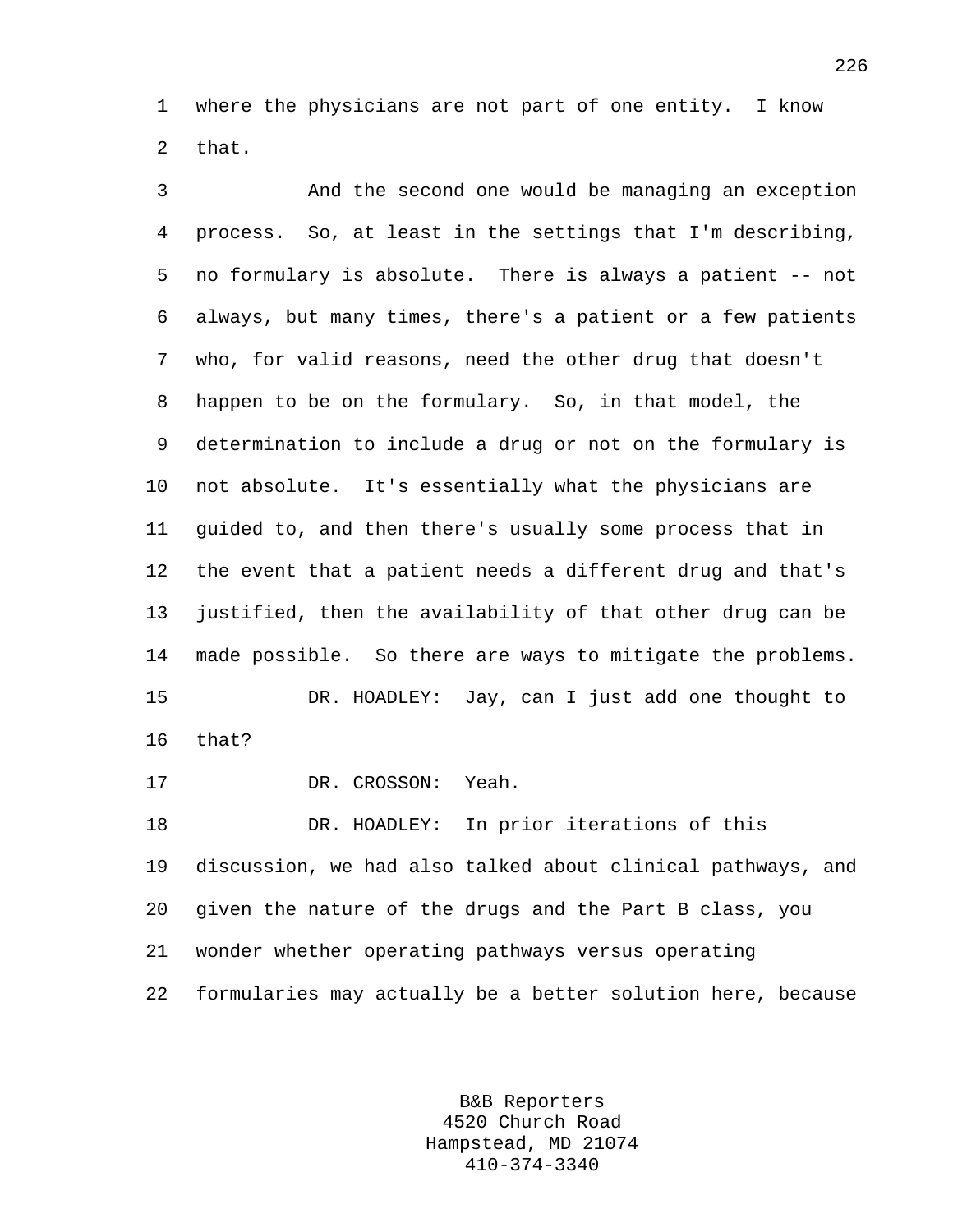1 it would offer that degree of flexibility and would 2 probably also tie even to the notion of the shared savings 3 opportunities for sort of payment for prescribing on 4 pathway versus off pathway. So that may be another 5 consideration that could be folded into the cap.

6 DR. CROSSON: I agree with that. It's very 7 similar to the idea. I mean, where in one case, you get, 8 let's say, a bunch of oncologists together and they say how 9 should we be dealing with small cell cancer of the lung, 10 and they kind of agree that for most patients, these drugs 11 are the ones that we would want to have available, or in 12 this model, here is the recommended pathway for dealing 13 with patients that have this. They both include the notion 14 of the most likely and recommended pharmaceuticals.

15 But then there's always the need and the option 16 for off-guideline, off-pathway, or off-formulary provision 17 of medications.

18 MS. BUTO: Jay --

19 DR. HOADLEY: I think those are --

20 MS. BUTO: -- a follow-on question to Craig's.

21 DR. CROSSON: Yeah, Kathy.

22 MS. BUTO: Is pathway the same thing as using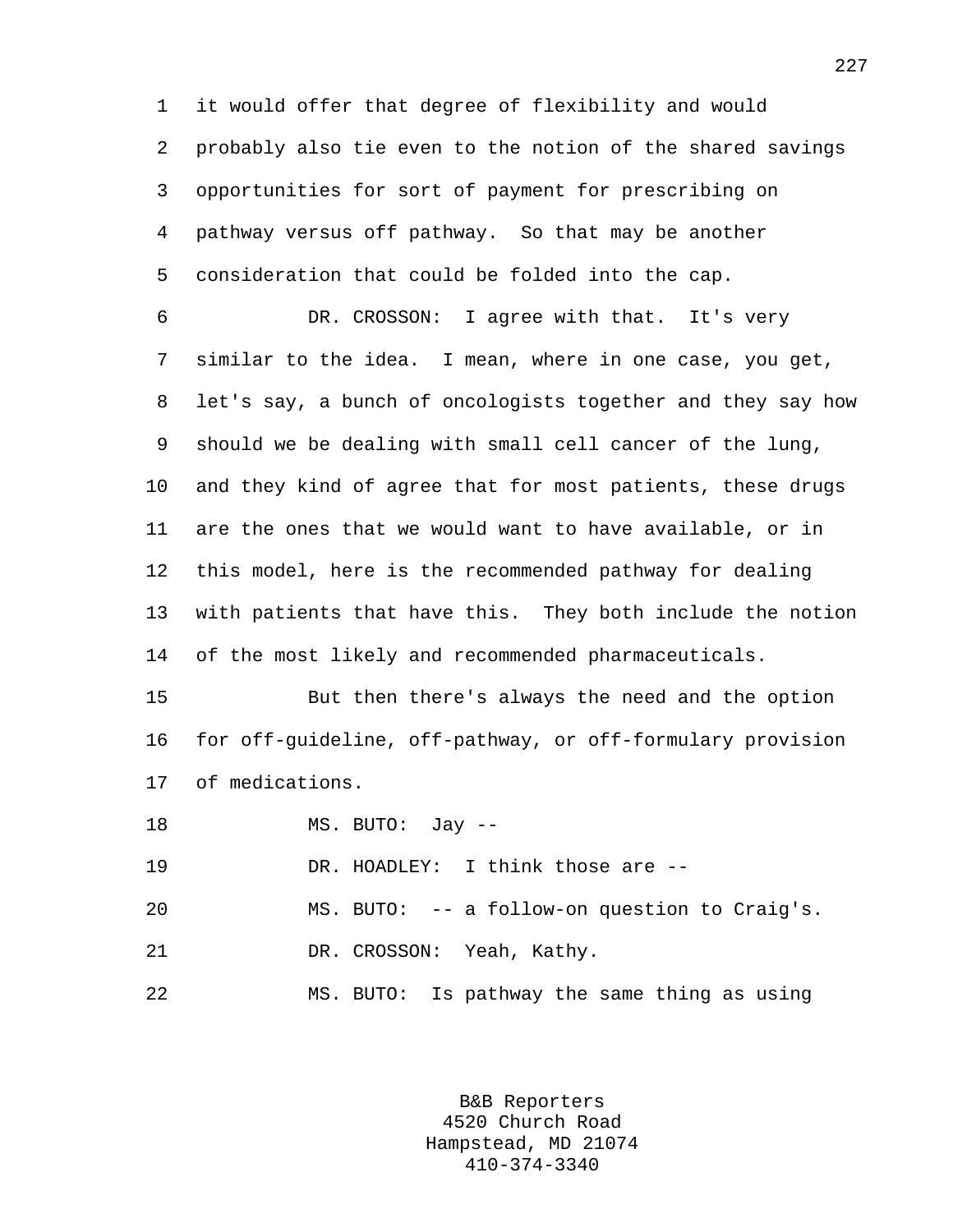1 tools like step therapy in accordance with guidelines, or 2 what is pathway in your definition? I'm just curious.

3 DR. SAMITT: It wouldn't be equivalent 4 necessarily to a step therapy. It would more be that 5 there's a universe of options -- oncology, chemotherapy 6 treatment is probably a really good example. That there 7 are a variety of different combinations and alternatives, 8 but their specialties would designate which combination or 9 which agents would be preferable. And it wouldn't be 10 viewed as a step. That you have to go through A before you 11 go through B, but that the evidence would suggest that this 12 would be the choice that you should --

13 MS. BUTO: Okay. So I just think it would be 14 helpful to mention not just that idea, but some of the 15 other tools that we may not want to actually recommend but 16 should look at, things like step therapy, instead of a 17 formulary, which would be an up or down decision or a black 18 and white, as well as I wouldn't say increase coinsurance, 19 but maybe reduction in coinsurance for some drugs that 20 beneficiaries might -- and doctors might want to recommend. 21 So I think we ought to look at a combination of 22 different potential tools that could be at least mentioned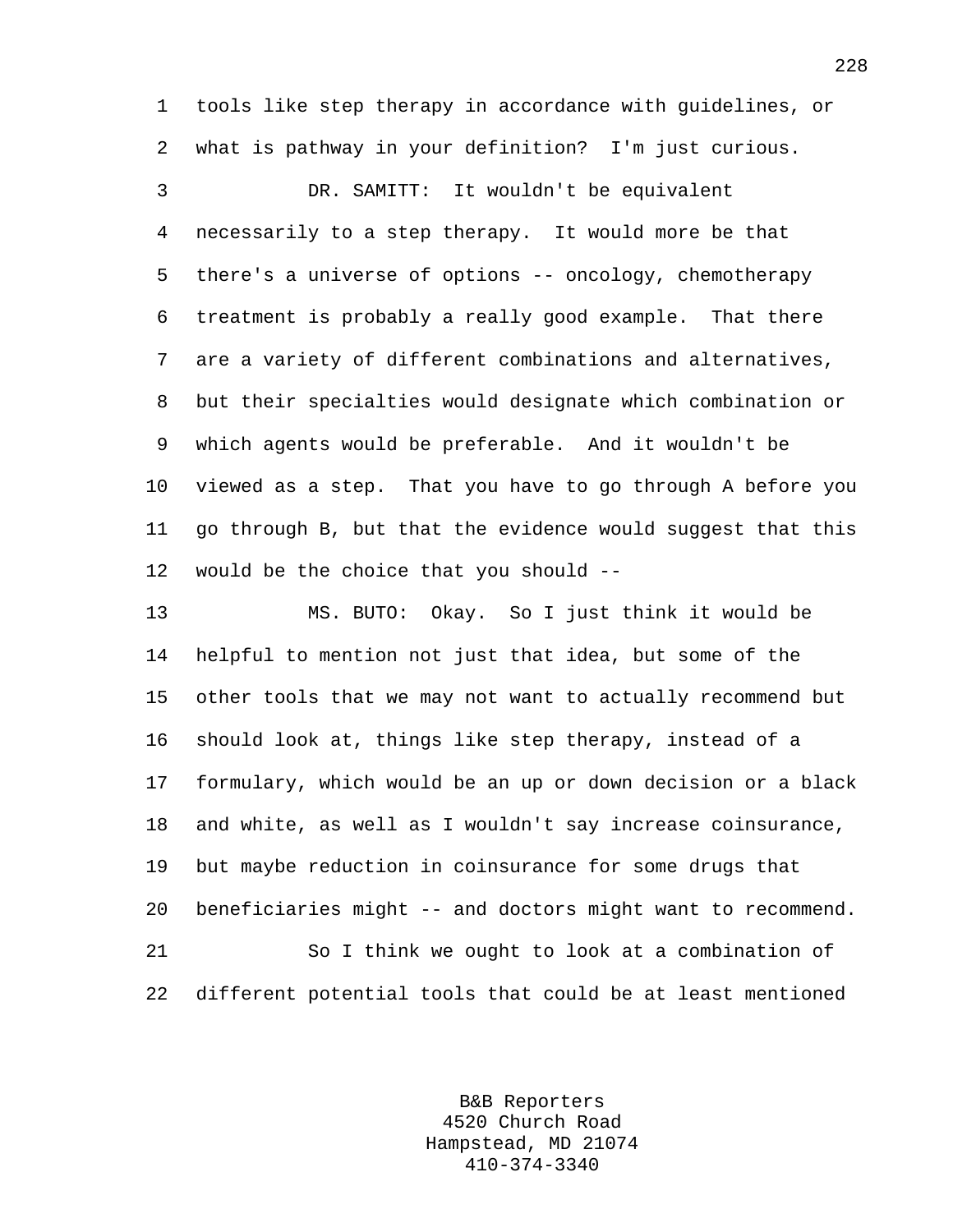1 like that.

2 DR. CROSSON: Jack. 3 DR. HOADLEY: Just following on your comment, I 4 mean, I think what you describe inside an integrated system 5 has worked very well. It's worked very well within the VA 6 system, at least I would argue it's worked very well. 7 I think the question is how does that translate 8 to a broad array of clinicians across a community, and I 9 think, to some ways, the oncology issue seems to be a bit 10 different from some of the other categories and may say we 11 might get more bang for the buck to go back to some of 12 those options we've talked about before about different 13 ways to address bundling or other kinds of things within 14 the oncology world. Maybe there are ways within some of 15 the other specialties. I mean, again, maybe thinking of 16 these things more sort of like specialty, because the set 17 of drugs we're talking about is for a fairly narrow range 18 of health conditions, at least today, so yeah. There are 19 rheumatoid arthritis situations. There are multiple 20 sclerosis -- you know, there are other things where these 21 Part B drugs come up.

22 And thinking about how that fits into these kinds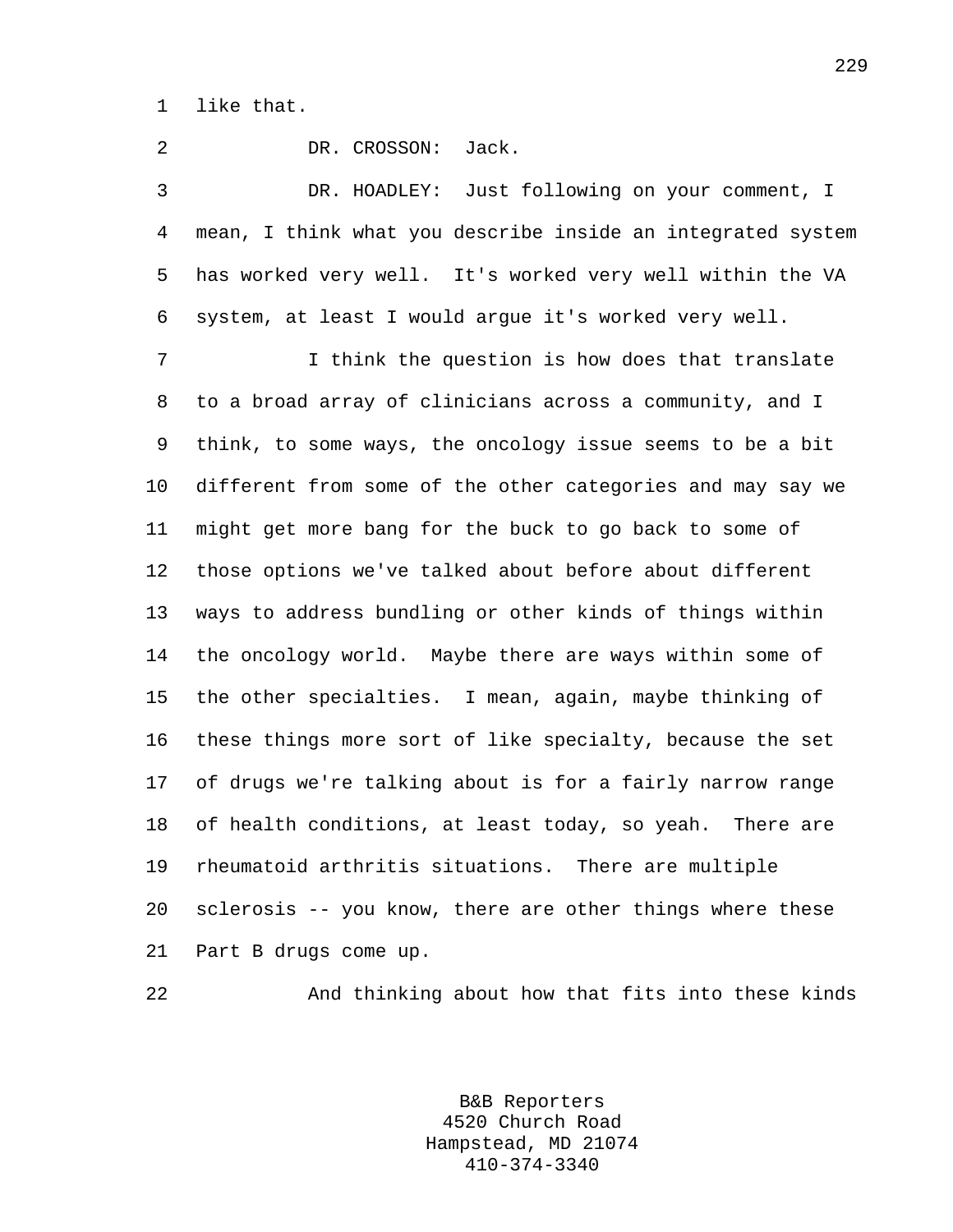1 of models maybe worth thinking -- I just think it's 2 something that's going to take a lot more thinking through 3 to get something that feels like it will end up workable, 4 but it's good for us to begin the thinking. It may be the 5 kind of thing where we could have a good discussion. We 6 had some of this in a previous chapter, but have a good 7 discussion of why this option has potential strengths, has 8 some other potential limitations, and maybe it's one where 9 we'll stop short of a recommendation.

10 DR. CROSSON: Brian.

11 DR. DeBUSK: Well, I'm very supportive of the CAP 12 idea, and I'd like to get back to Slide 12 and at least 13 weigh in on some of the questions that are posed on that 14 slide.

15 We've talked about this before, but I see the CAP 16 as an umbrella for the options that we've previous 17 discussed, things like the ASP limit, things like 18 restructuring the add-on payment. But to me, a CAP is just 19 a nexus of contracts. I mean, it would look like a blend 20 between a group purchasing organization and a Part D plan, 21 and I think it's important to know that to allow whatever 22 this CAP plan is, to not only maintain a formulary, but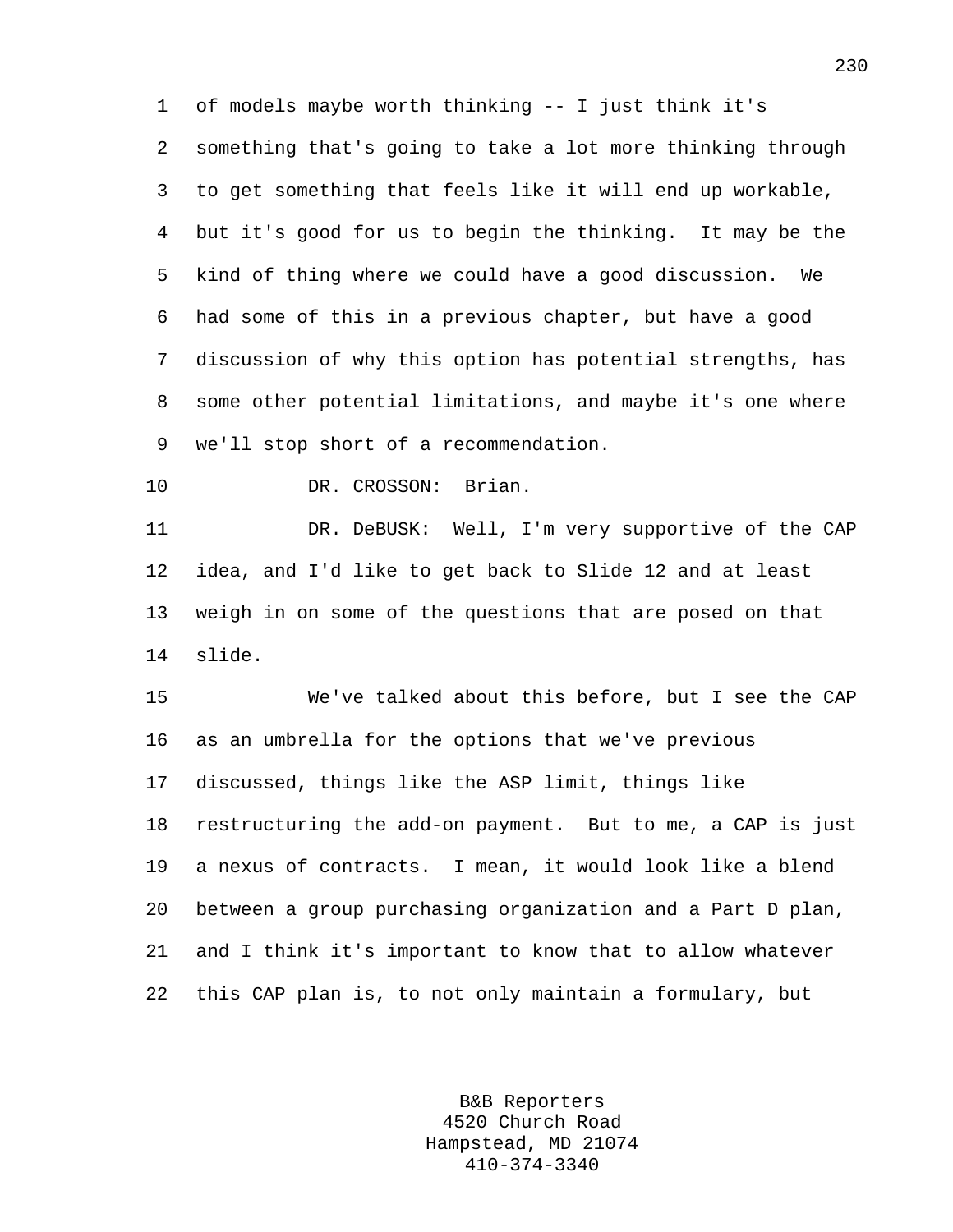1 also have a shared savings program.

2 And I would separate the physical distribution 3 from basically the contracts. So, if a distributor wanted 4 to be a CAP provider, I don't think we would stop them, but 5 I don't think that would be necessary, which gets into this 6 whole idea of a replacement model.

7 You know, we've talked about the stock 8 replacement versus the GPO model. I would propose the 9 business-as-usual model, which sounds a lot like the GPO 10 model, where physicians or hospitals could subscribe to the 11 CAP plan of their choice. The physician or the hospital 12 would order -- much like Amy mentioned -- would order from 13 their wholesale distributor, as they always do, and they 14 would file claims.

15 But I think, much like a GPO, this CAP plan could 16 process the claim. They could calculate the rebate. They 17 can enforce the inflation limit for us and manage the 18 shared savings program, and I think what you would have is 19 a third party that while they're not technically mandatory, 20 I think we could use differential payment. SO, for 21 example, if we were to reimburse at, say, ASP+3 percent and 22 then let you get the other 3 percent back from your CAP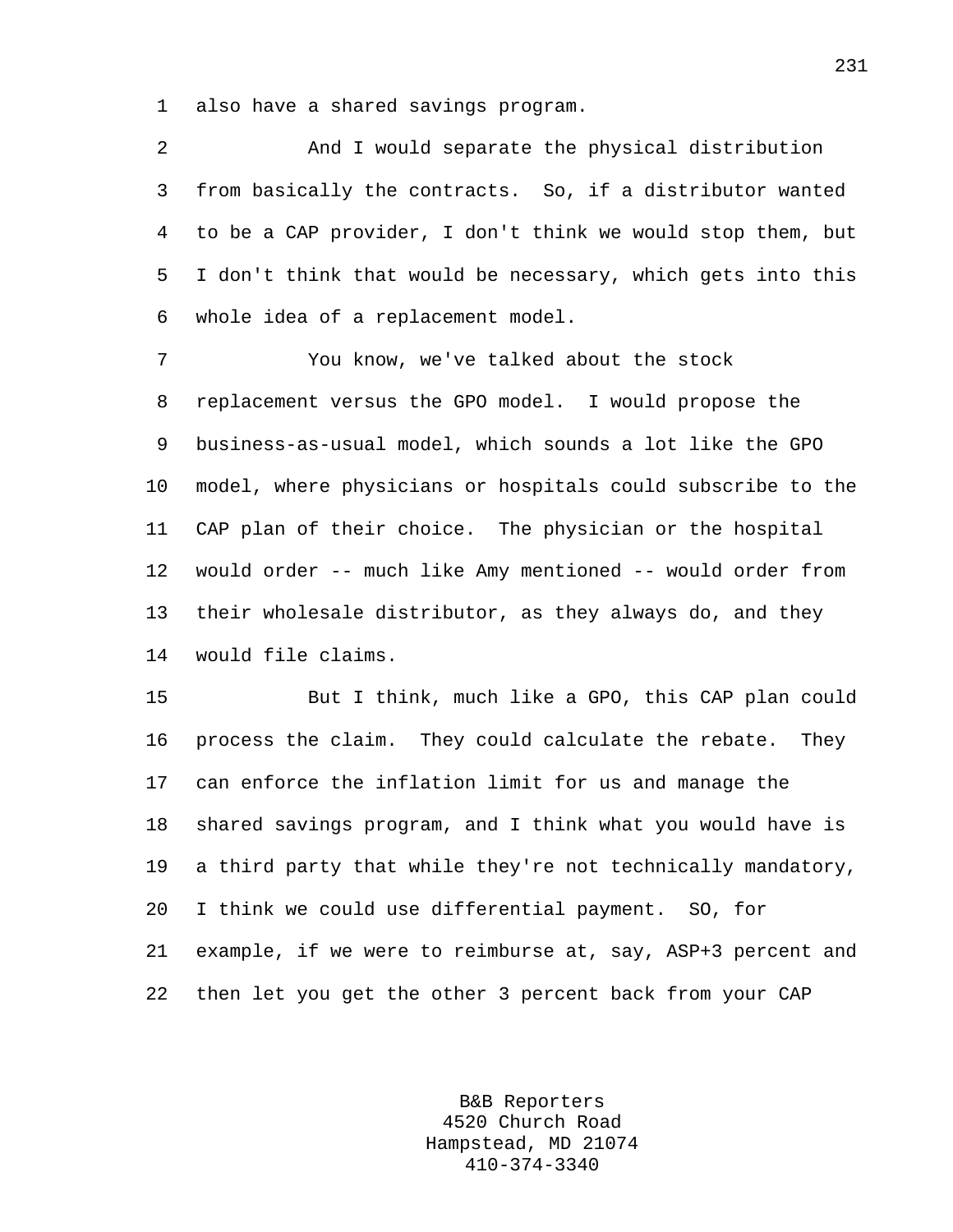1 plan, then it would be incumbent on the hospital or the 2 physician to choose the CAP plan that best met their needs.

3 And I think the other issue was raised about 4 multiple CAP vendors. I want to point out over 60 percent 5 of hospitals use more than one GPO already. So the idea of 6 having to say, "Well, I'm on this CAP plan or that CAP 7 plan," I mean, hospitals do that every day, all day.

8 Thank you.

9 DR. CROSSON: Okay. Thank you, and thanks for a 10 good discussion, not just on this CAP issue, but on all of 11 them. My sense is that I haven't seen any of the members 12 of the presenting team racing for the door either to quit 13 or to start working right away, although I think both of 14 those options still exist. And we look forward to a honed 15 presentation in January. Thank you.

16 [Pause.]

17 DR. MILLER: Is this the second appearance of 18 Sydney in one day? Man, she's bringing it.

19 DR. CROSSON: Yes, indeed. Okay. So now we're 20 going to take up again the issue of behavioral health and 21 have a couple of ideas to bring forward. So, yes, we have 22 Dana, Kate -- and, Sydney, are you a twin, or is this you?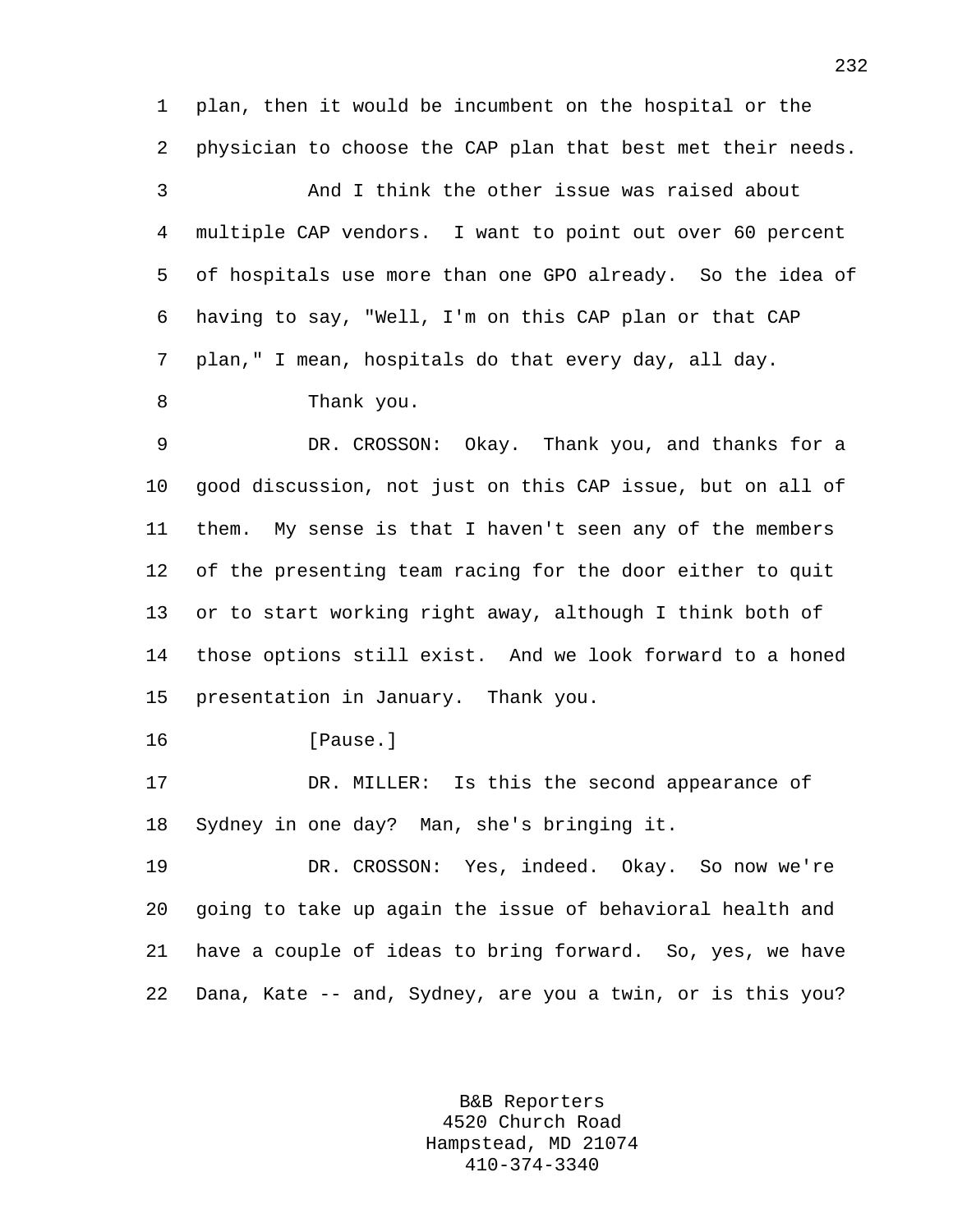1 Okay. Who's going to start? Dana.

2 MS. KELLEY: Good afternoon. Today Kate, Sydney, 3 and I will provide some background information about 4 behavioral health and why it is such an important issue for 5 the Medicare program, but also why it is a difficult issue 6 for Medicare to tackle. Then we will discuss two policy 7 areas related to behavioral health that the Commission may 8 want to explore.

9 At some point in their lives, many people have 10 mental health or substance use problems that may require 11 treatment. Estimates differ on the prevalence of 12 behavioral health disorders, depending on the population 13 studied and on how the disorders are defined and 14 identified. The National Academy of Medicine recently 15 reviewed research on this topic and concluded that between 16 14 and 20 percent of the overall elderly population has a 17 mental health or substance use disorder.

18 An even higher share -- 30 percent -- of all 19 beneficiaries self-report a behavioral health disorder. 20 The discrepancy partly reflects the fact that beneficiaries 21 who are under 65 are much more likely than elderly 22 beneficiaries to have behavioral health disorders.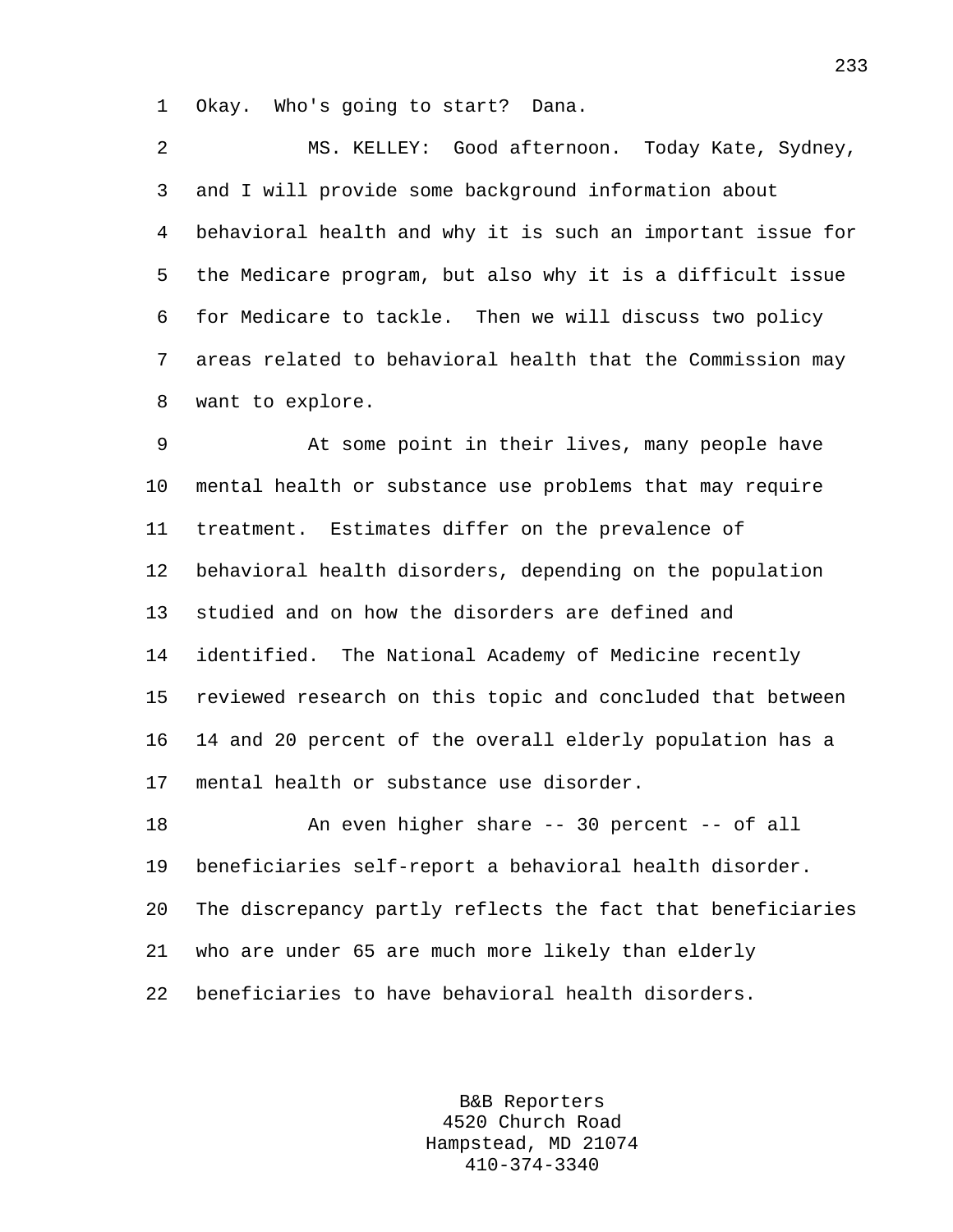1 Beneficiaries who are under 65 are four times 2 more likely to have schizophrenia and over two times more 3 likely to have major depression or other mood disorders.

4 It is clear that people with behavioral health 5 disorders have higher mortality rates. Studies have found 6 that people with these disorders die an average of 8 to 30 7 years earlier than others. Although rates of accidents and 8 suicide are higher in people with behavioral health 9 disorders, the leading causes of death for this population 10 are similar to what we see in other adult populations -- 11 heart disease and cancer.

12 That's because behavioral health disorders tend 13 to exacerbate existing physical health problems and 14 contribute to the development of new ones. In part, this 15 is due to lifestyle factors. People with mental health 16 disorders are two times more likely to smoke. They also 17 are more likely to be sedentary and to have poor diets, and 18 they frequently have co-occurring substance use disorders.

19 At the same time, treatments for behavioral 20 health disorders can themselves worsen physical health. 21 For example, antipsychotic medications are known to cause 22 weight gain, obesity, hyperglycemia, and Type 2 diabetes.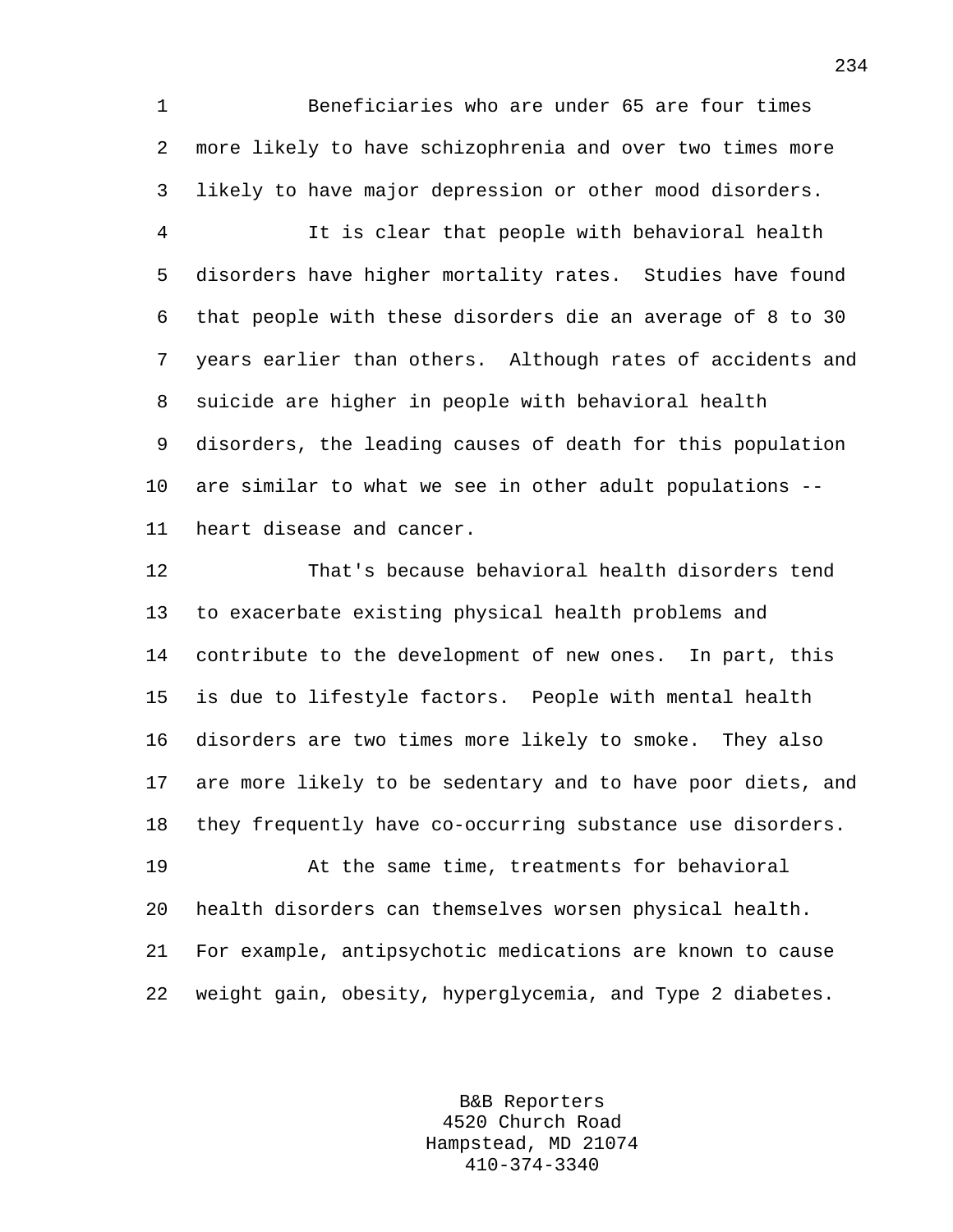1 Also, the presence of a behavioral health 2 disorder can make it more difficult for patients to adhere 3 to treatment, which can complicate care for physical 4 conditions.

5 Overall, the combination of behavioral and 6 physical health conditions in any patient can be 7 problematic, resulting in increased symptoms, greater 8 functional impairment, and decreased length and quality of 9 life.

10 As a result, behavioral health disorders are very 11 costly conditions for beneficiaries and for the Medicare 12 program. Per capita Medicare spending in 2013 was about 13 two times higher than average for beneficiaries with these 14 disorders.

15 It's important to note that the aging process may 16 increase vulnerability to behavioral health disorders. 17 Depression and anxiety can be caused or exacerbated by 18 chronic illness, loss of motor and cognitive function, 19 pain, and grief -- all of which are common in the elderly. 20 In addition, just as some treatments for 21 behavioral health disorders can worsen physical health, 22 drugs prescribed for common physical conditions in the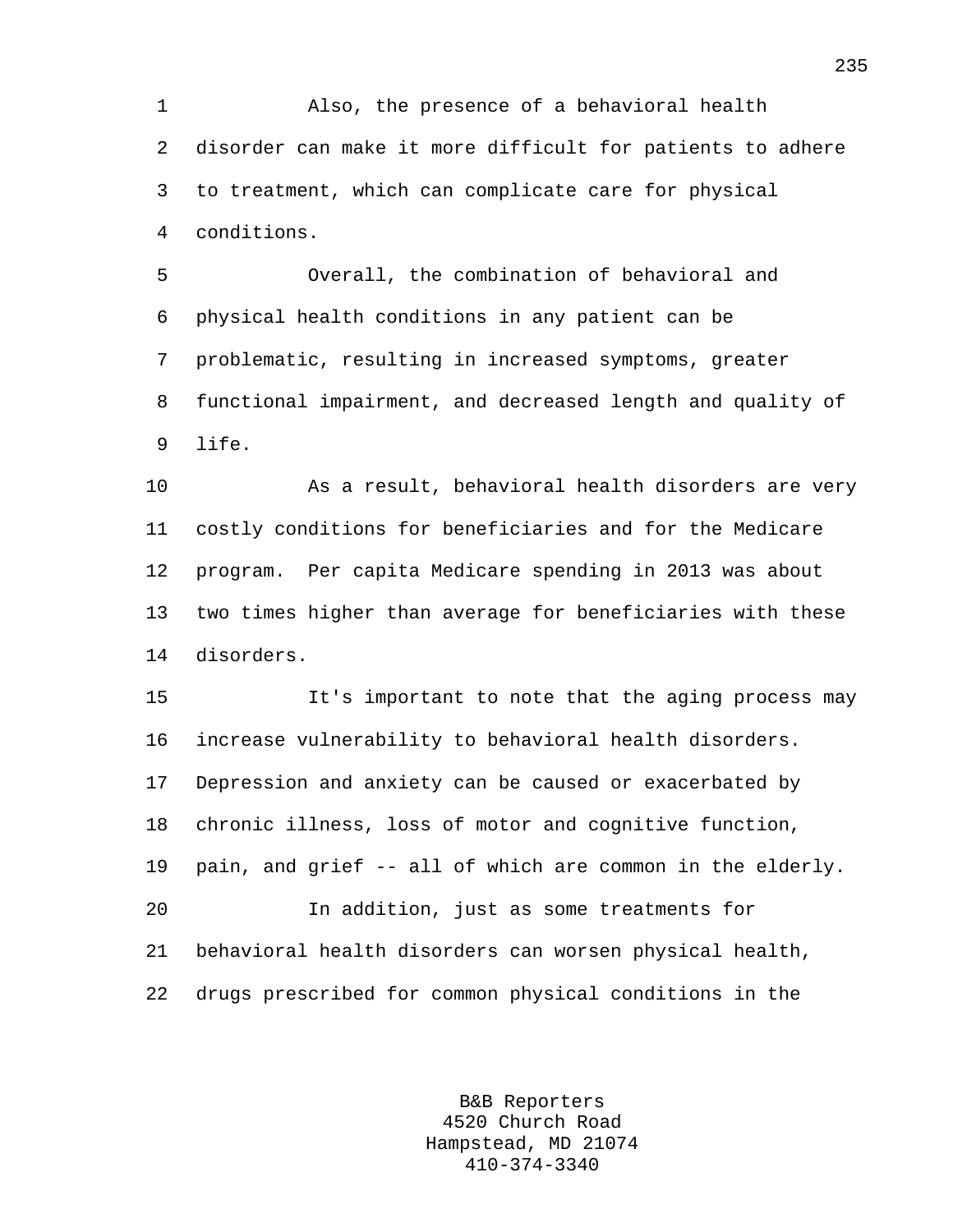1 elderly can cause or exacerbate behavioral health issues.

2 And age-related changes in the metabolism of 3 alcohol and drugs, including prescription drugs, can cause 4 or exacerbate substance use disorders and can increase risk 5 of side effects and overdose.

6 The health care system is widely perceived to be 7 deficient in: identifying and treating new behavioral 8 health disorders; managing the care of patients with 9 ongoing or serious disorders; and addressing crises when 10 they occur.

11 The problems are numerous and systemwide. I've 12 outlined some of the problems here and on the next few 13 slides, and I'll touch on just a few.

14 One problem is that our behavioral health 15 delivery system may have been shaped more by financing than 16 by best care practices. Experts often cite the Medicaid 17 Institute for Mental Disease, or IMD, exclusion as a prime 18 example. The IMD exclusion prohibits federal Medicaid 19 funding for inpatient care for patients aged 21 to 64 in 20 freestanding psychiatric hospitals, including government-21 owned ones. This prohibition likely contributed to the 22 deinstitutionalization movement that downsized and closed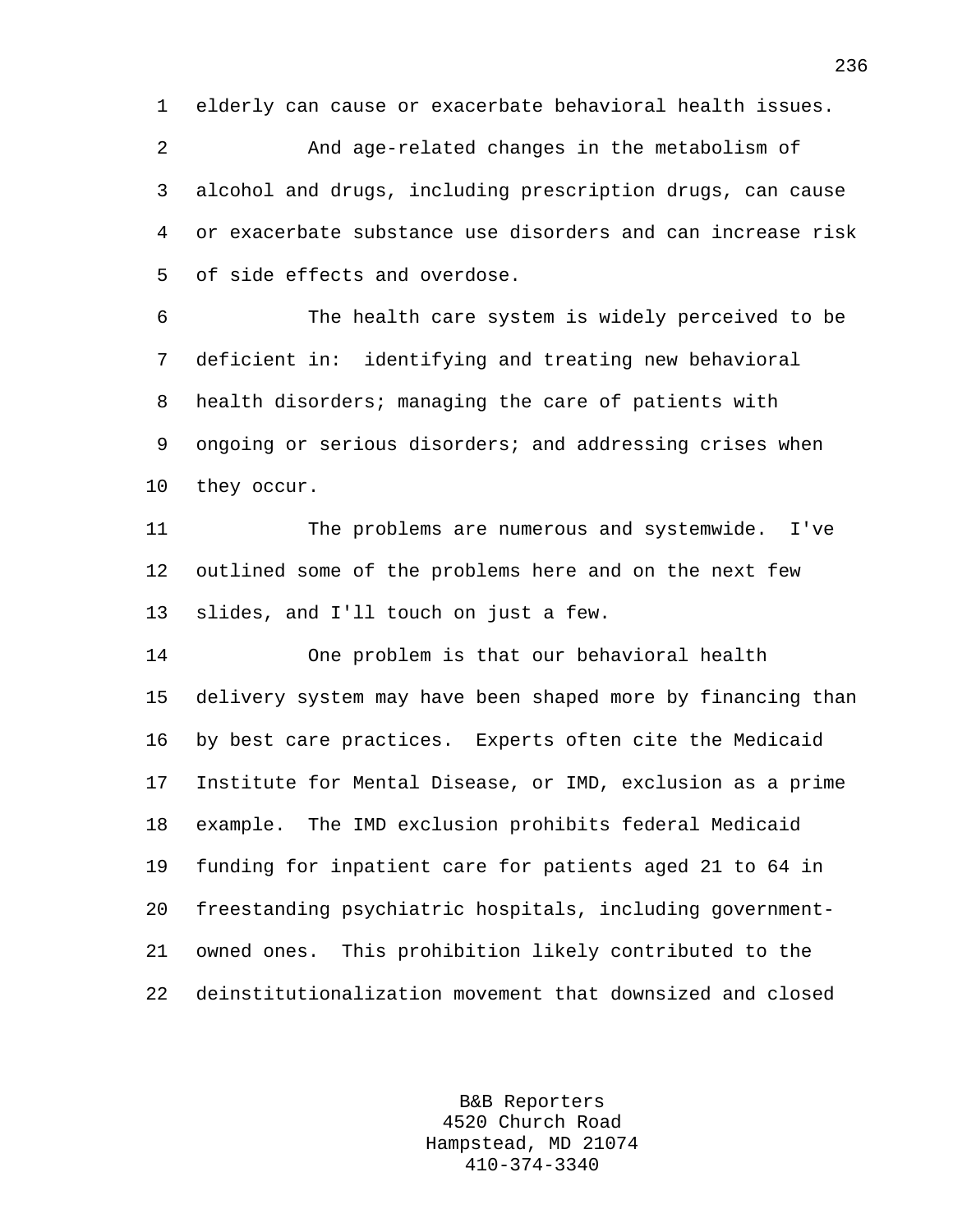1 many state and county psychiatric hospitals between 1965 2 and 1985.

3 Today most experts agree that there is an acute 4 shortage of government psychiatric hospitals, which 5 historically have cared for patients who are the most 6 difficult to treat. Lack of capacity to serve these most 7 seriously mentally ill patients has placed substantial 8 burden on both the health care system and the criminal 9 justice system. 10 System-wide problems also include a shortage of 11 mental health and substance use treatment professionals. 12 Experts also cite an overall low rate of evidence-based 13 medicine in this area. In addition, integration 14 between physical health care and behavioral health care is 15 poor. 16 Another systemwide problem is a lack of 17 coordinated care, especially for the most seriously ill. 18 Patients are frequently discharged from inpatient 19 psychiatric stays without adequate follow-up.

20 These problems are costly for the Medicare 21 program and its beneficiaries. But behavioral health care 22 in the U.S. involves a complex web of payers and providers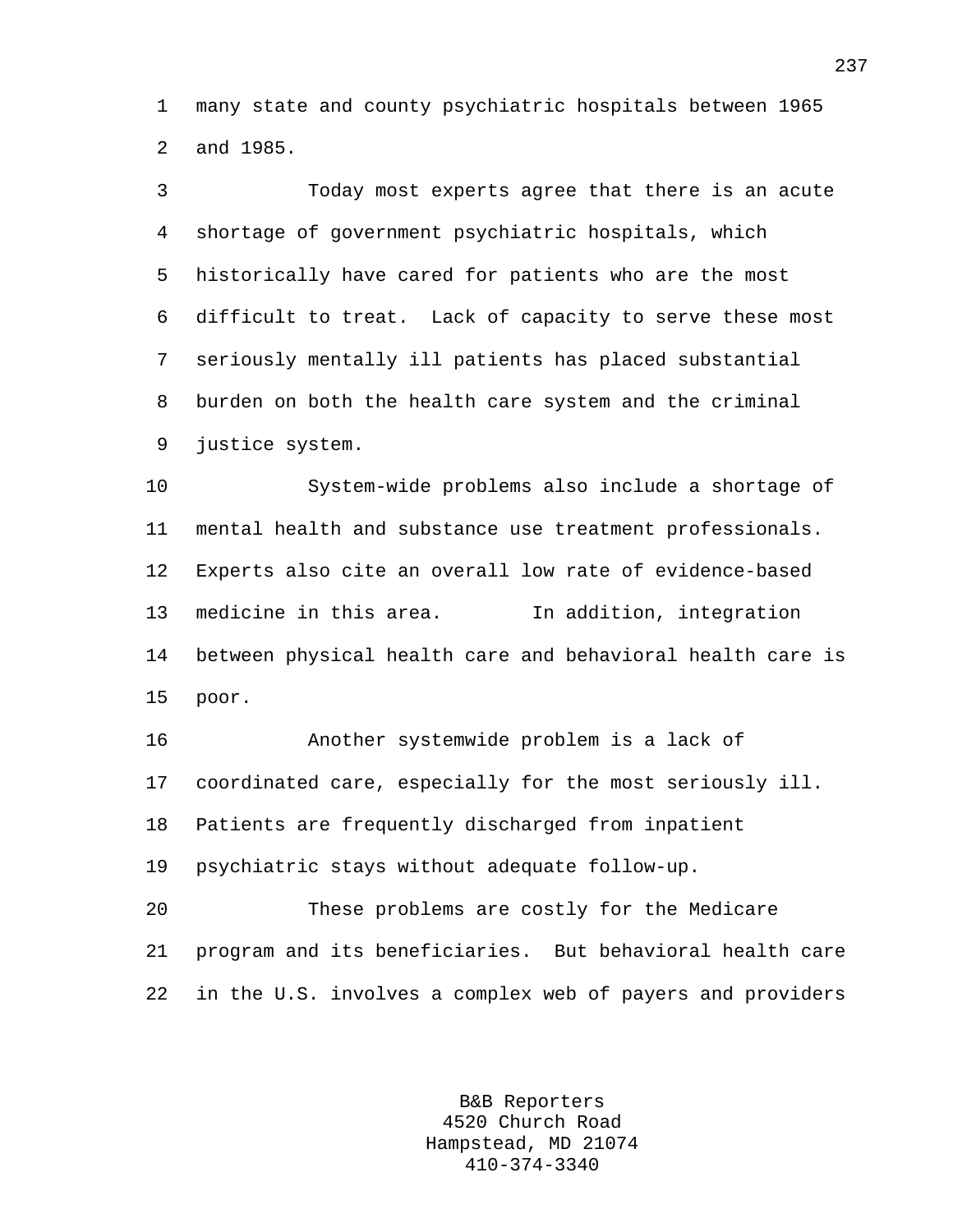1 other than Medicare, and the problems are endemic. It's 2 important to recognize that Medicare may be limited in its 3 ability to effect significant change.

4 Commissioners have long expressed interest in 5 this topic. Since behavioral health care is the province 6 of many and the problems are so pervasive, many of the 7 policy levers lie beyond the reach of the Medicare program. 8 The challenge is to find areas where Medicare might have 9 some traction.

10 The staff has identified two areas that the 11 Commission might consider. The first area -- for 12 beneficiaries with more serious disorders -- includes 13 policies that might improve payment and outcomes for 14 beneficiaries who need inpatient psychiatric care. The 15 second area -- focused more on beneficiaries with mild to 16 moderate behavioral health disorders -- includes policies 17 that could improve access to behavioral health services in 18 the ambulatory setting.

19 Turning very briefly to policies intended for 20 beneficiaries with serious behavioral health disorders, 21 Medicare's PPS for inpatient psychiatric facility services 22 was implemented in 2005. The PPS markedly changed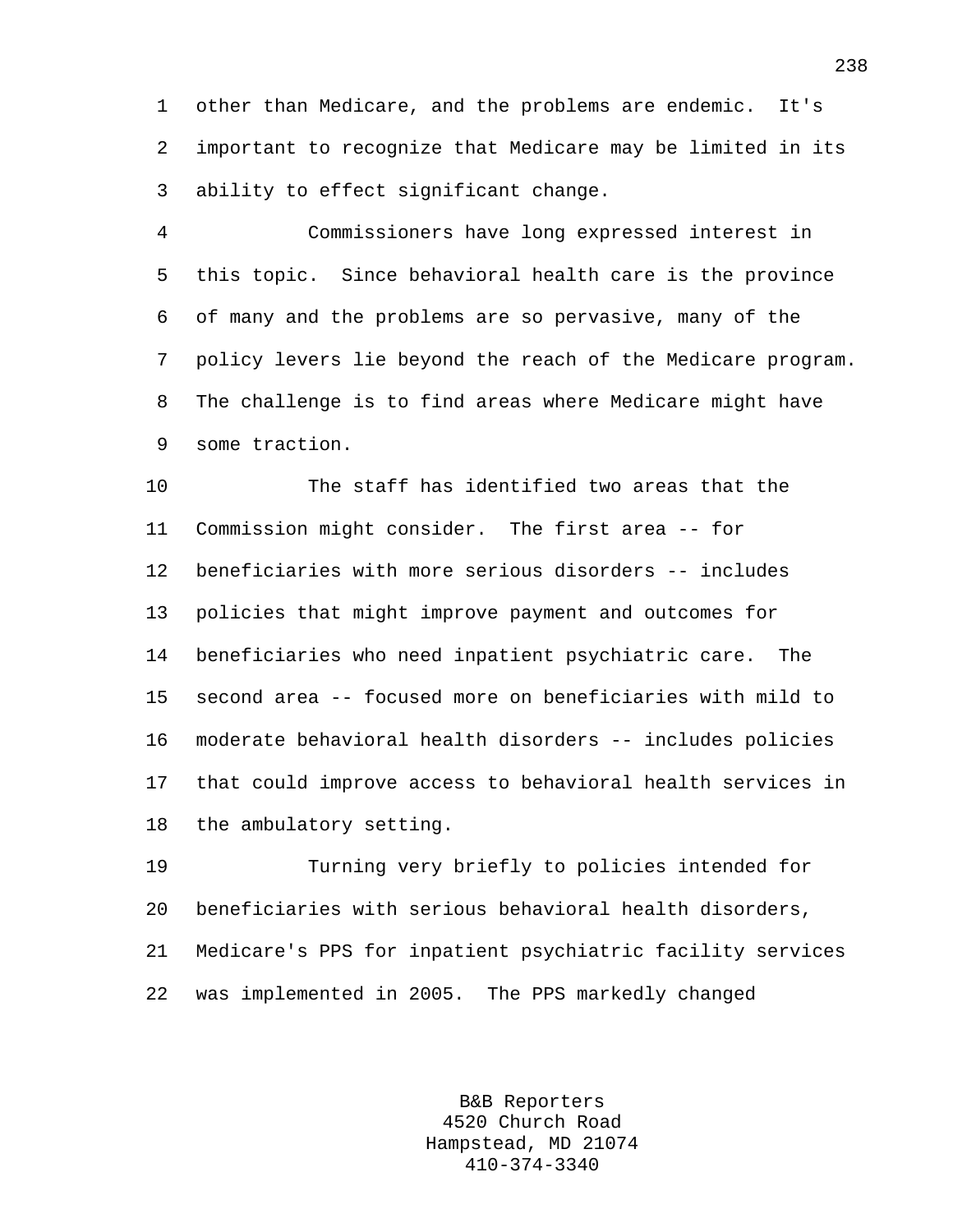1 Medicare's payment for these services, so it altered 2 provider incentives and thus may have affected patterns of 3 care, including the types of cases admitted to IPFs, the 4 services furnished, lengths of stay, and overall quality of 5 care. Exploring changes in beneficiaries' use of IPF 6 services -- and post-IPF services, such as readmissions and 7 emergency department use -- could help identify weaknesses 8 in the PPS that need to be addressed. We also could 9 explore mechanisms to improve follow-up care for 10 beneficiaries after they are discharged from IPFs, 11 including pay for performance and bundling. Better 12 coordination and management of beneficiaries' care after 13 discharge could reduce the need for additional inpatient 14 stays and improve beneficiaries' general health and quality 15 of life.

16 Now I will turn it over to Sydney and Kate to 17 discuss policies that could improve access to behavioral 18 health services in ambulatory settings.

19 MS. McCLENDON: So as Dana just mentioned, Kate 20 and I will discuss how to potentially increase access to 21 behavioral health services in ambulatory settings. This 22 could be one option for reaching individuals with less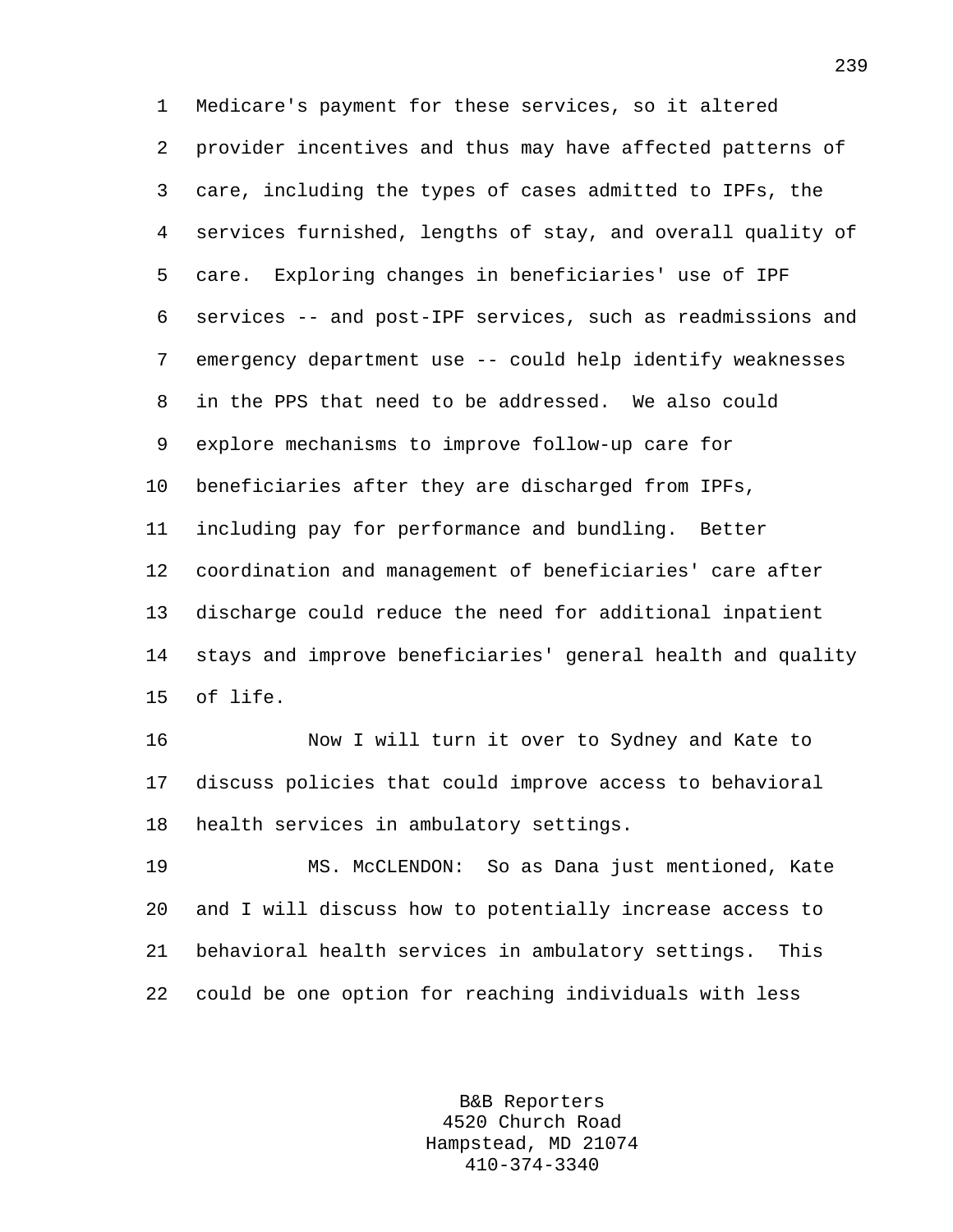1 serious behavioral health conditions.

2

3 As was mentioned earlier, many people experience 4 behavioral health disorders. Unfortunately, most of these 5 individuals do not receive adequate treatment, and this is 6 especially true for individuals age 60 and older. Of those 7 who do seek treatment, many people have begun receiving the 8 majority of their behavioral health treatment from their 9 primary care providers. While increased care access is a 10 step, studies suggest that primary care providers might 11 need more support in diagnosing and treating behavioral 12 health disorders.

13 Previous research has indicated that primary care 14 providers are not always able to detect symptoms of 15 behavioral health disorders, and some primary care 16 providers have said that they are not comfortable treating 17 the complex behavioral health conditions.

18 One potential solution to address these gaps in 19 behavioral health care could be the integration of 20 behavioral health clinicians with primary care providers. 21 Integrating primary care providers and behavioral 22 health providers could be successful for multiple reasons.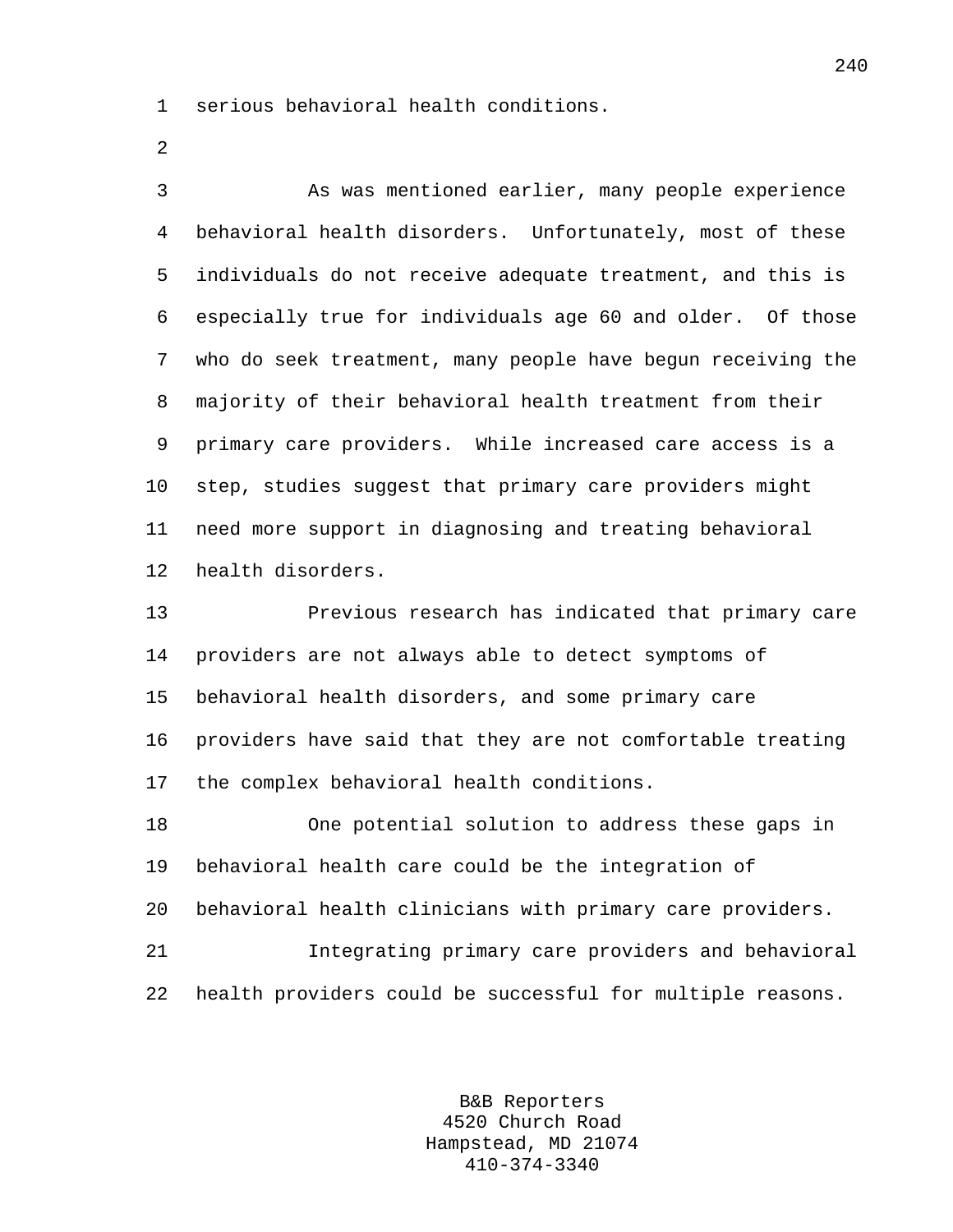1 First, integrated care builds on an existing relationship 2 between primary care providers and beneficiaries. Older 3 adults are often most comfortable with their primary care 4 doctor relative to their own providers and prefer having 5 conditions like depression treated in a primary care 6 setting.

7 Furthermore, integration increases access to 8 behavioral health services by utilizing an existing 9 provider. Primary care providers are already part of the 10 Medicare system, and using them to deliver mental health 11 services would not require the addition of a new provider 12 category.

13 Many primary care providers are already asking 14 questions about their patients' emotional health. This 15 indicates interest in looking at health holistically in 16 order to understand how poor emotional health might 17 exacerbate other conditions.

18 Holistic health management could also potentially 19 circumvent stigma surrounding behavioral health. If 20 beneficiaries had all of their health conditions treated 21 together and equally, it might reduce stigma that prevents 22 some from seeking care.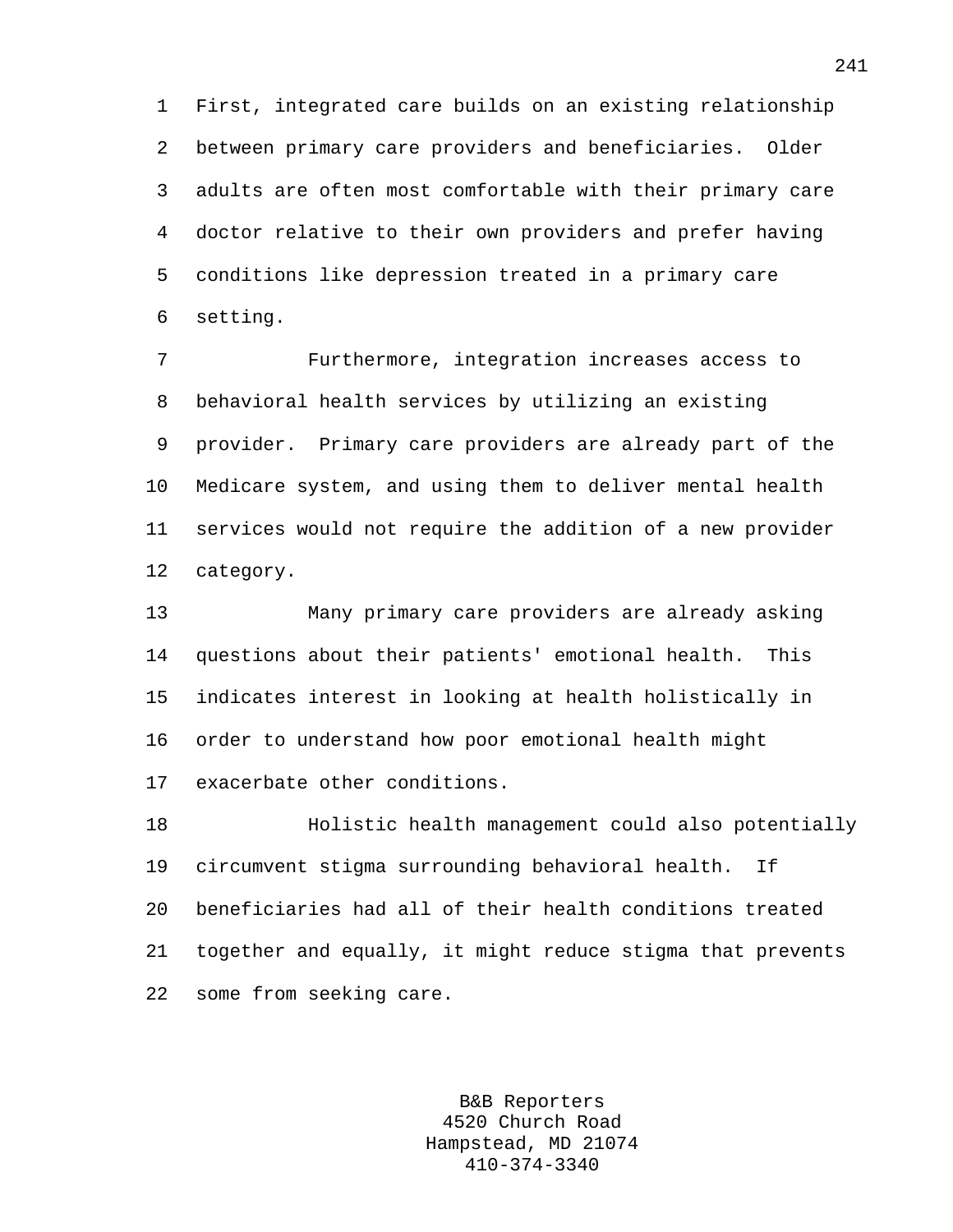1 Finally, as mentioned before, some primary care 2 providers aren't comfortable diagnosing and treating 3 behavioral health conditions. Collaborating with 4 behavioral health clinicians can make primary care 5 providers more comfortable administering needed treatment. 6 While multiple studies have indicated that 7 integrated care can lead to positive patient outcomes, what 8 integration actually looks like varies across practices. 9 One model for integrating behavioral health in primary care 10 is the collaborative care model. The collaborative care 11 model involves three providers: a primary care provider, a 12 behavioral health manager, and a psychiatric consultant. 13 The primary care provider and behavioral health manager 14 collaborate on care decisions while the psychiatric 15 consultant provides weekly treatment plan reviews. 16 The collaborative care model tracks patient 17 progress and outcomes via standardized tools such as the

19 symptoms. Providers utilize tools like these to address 20 treatment plans according to patient progress.

18 PHQ-9, which is a questionnaire that screens for depressive

21 Other models vary from the collaborative care 22 model in how they approach integration. Often these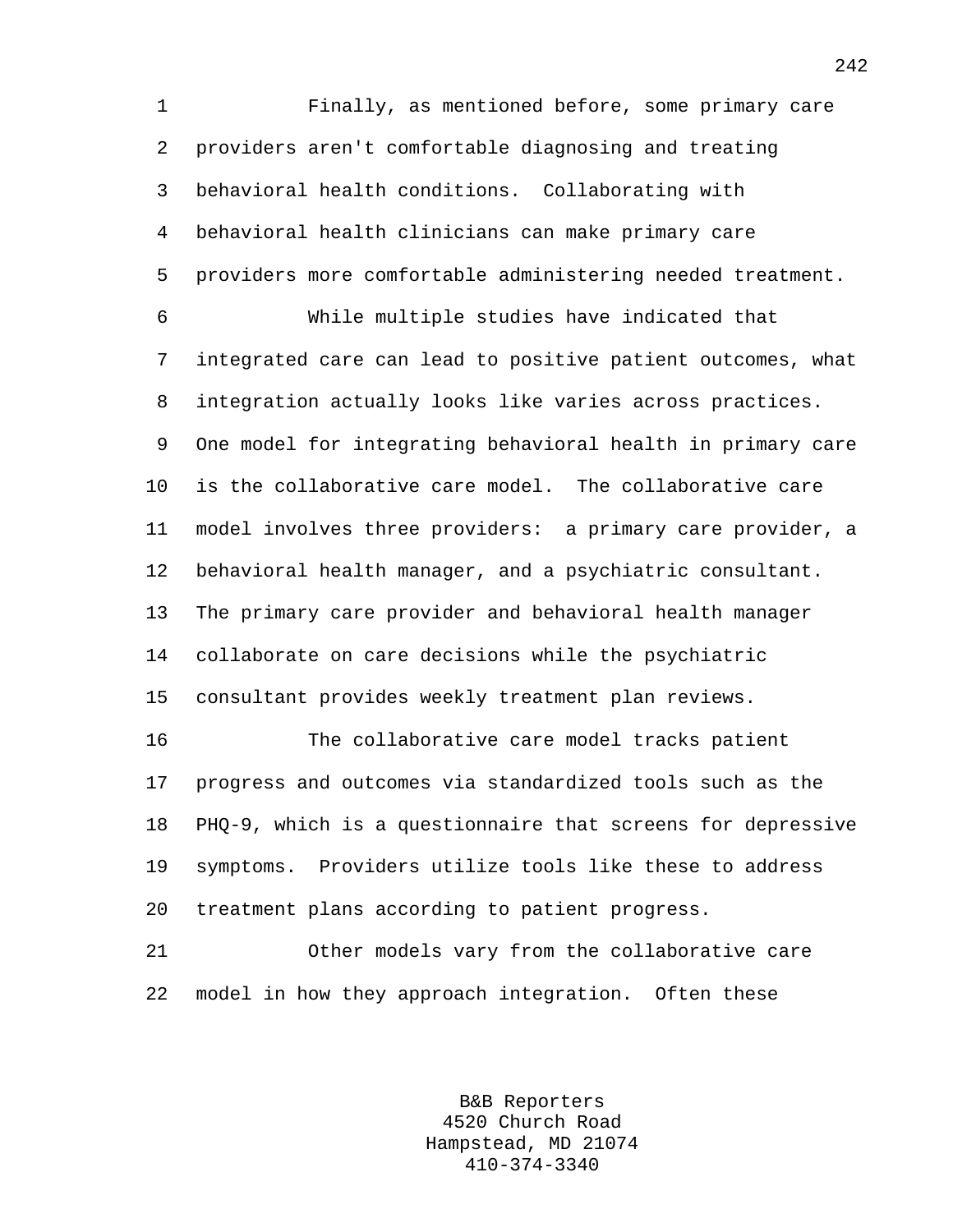1 variations occur in regard to what providers are involved 2 and where they are located. Some models differ from the 3 collaborative care model by only using two providers or by 4 utilizing different providers such as pharmacists. In some 5 practices, the primary care provider is in charge of 6 treatment while in other practices treatment decisions are 7 made collaboratively.

8 Finally, integration can vary based on whether 9 providers are collocated or embedded. Collocated practices 10 simply have providers in the same space. Embedded 11 practices go a step farther and share billing systems and 12 patient records. Regardless of the model, regular 13 communication between team members is an important 14 component in patient treatment.

15 Next Kate will discuss how integration might work 16 within the Medicare program.

17 MS. BLONIARZ: There are a number of issues that 18 would need to be addressed for Medicare fee-for-service to 19 directly pay for these types of integrated models.

20 To illustrate, I'll use CMS' proposal in its 2017 21 initial fee schedule rule to pay for the collaborative care 22 model.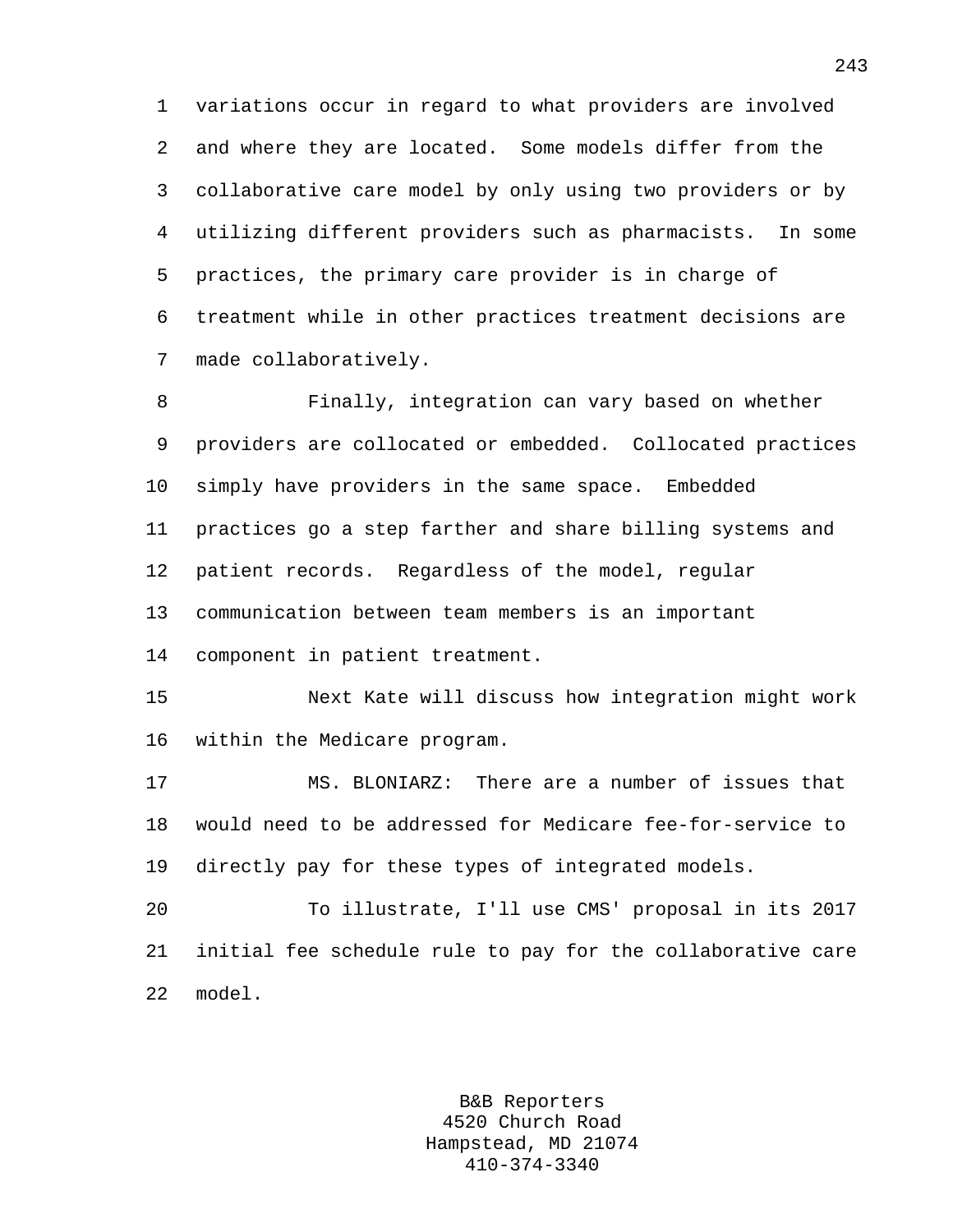1 First, how would Medicare pay for the service? 2 CMS proposed to create new fee schedule codes, paying the 3 billing clinician for the work of the collaborative care 4 team.

5 Second, what are the requirements to receive the 6 payment? CMS' proposal is that the payment would go to the 7 clinicians that meet a set of new coding requirements for 8 the specific collaborative care model that Sydney just 9 described.

10 Third, are there requirements imposed on the 11 clinician or the patient? In CMS' proposal, because it is 12 a regulatory fee schedule action, any clinician specialty 13 could bill for this service, and CMS has proposed no limit 14 on the patients for which the service is covered.

15 And, fourth, are there additional program 16 integrity requirements? CMS in its proposal has not set a 17 limit on the number of services that could be billed per 18 beneficiary per month or the duration of the service.

19 On this slide I'd note a couple of concerns with 20 CMS' proposal. Again, this is their draft proposal, and 21 their final rule will come out this fall.

22 First, CMS' approach codifies a specific care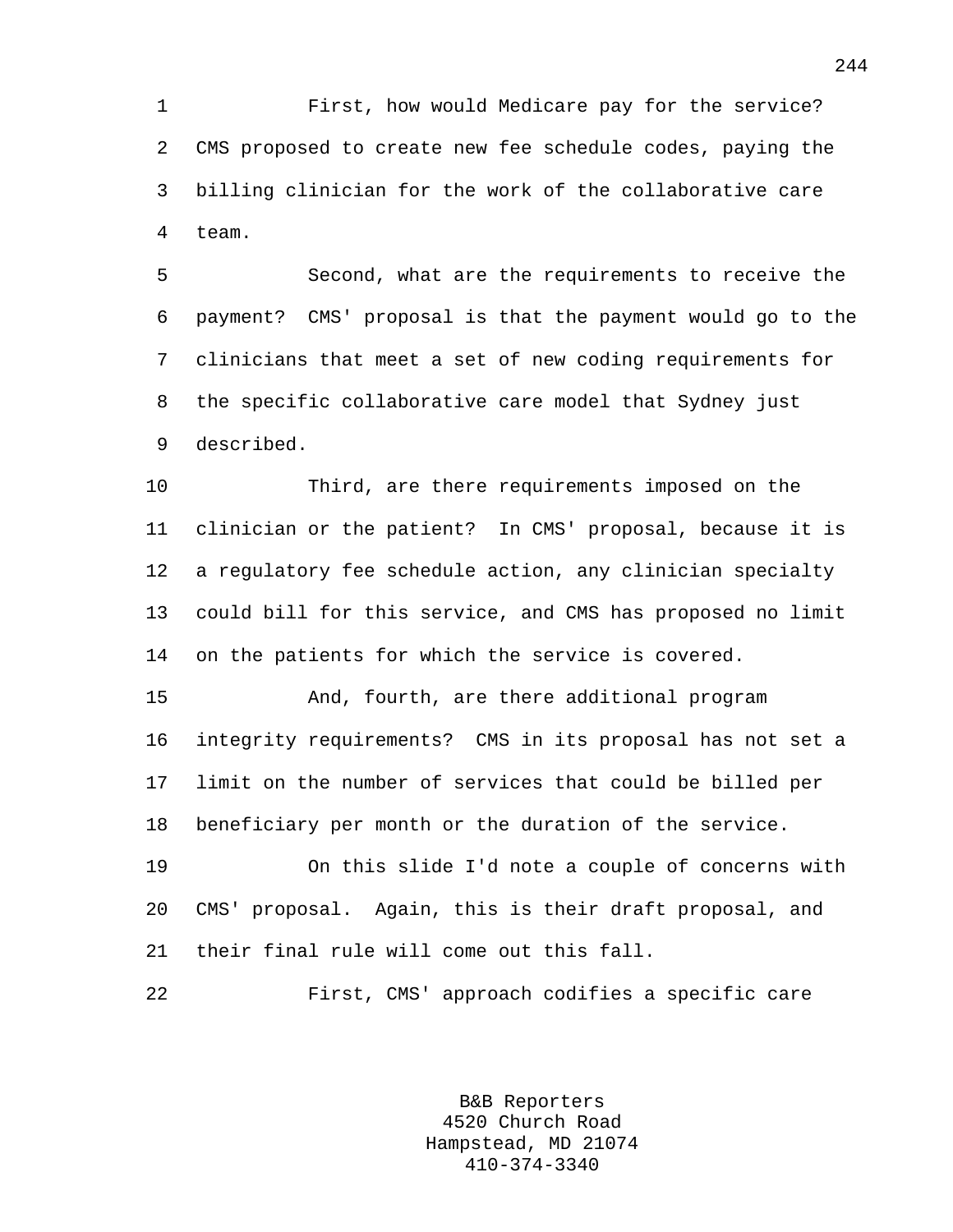1 delivery model into the Medicare fee-for-service payment 2 system.

3 Second, leakage would be a concern, particularly 4 for services like the collaborative care model, where the 5 patient not may not interact with the billing clinician and 6 therefore be less likely to perceive the benefit.

7 Third, the evaluations that Sydney summarized 8 show that the collaborative care model is highly effective, 9 but in the context of structured training in how to 10 administer the model, and strict adherence. This goes 11 beyond the guidelines that are generally included in the 12 fee schedule billing for a code.

13 Fourth, the collaborative care model payment 14 would be made for any covered and provider no matter their 15 existing treatment relationship. And even if all these 16 issues are addressed, there is the overarching issue of 17 making sure that the service is of high value and relevant 18 to the beneficiary. Integrated care models may be 19 appropriate for some beneficiaries -- for example, those 20 with moderate behavioral health needs and a good 21 relationship with their primary care provider. But once 22 the codes are part of the fee schedule, they can be billed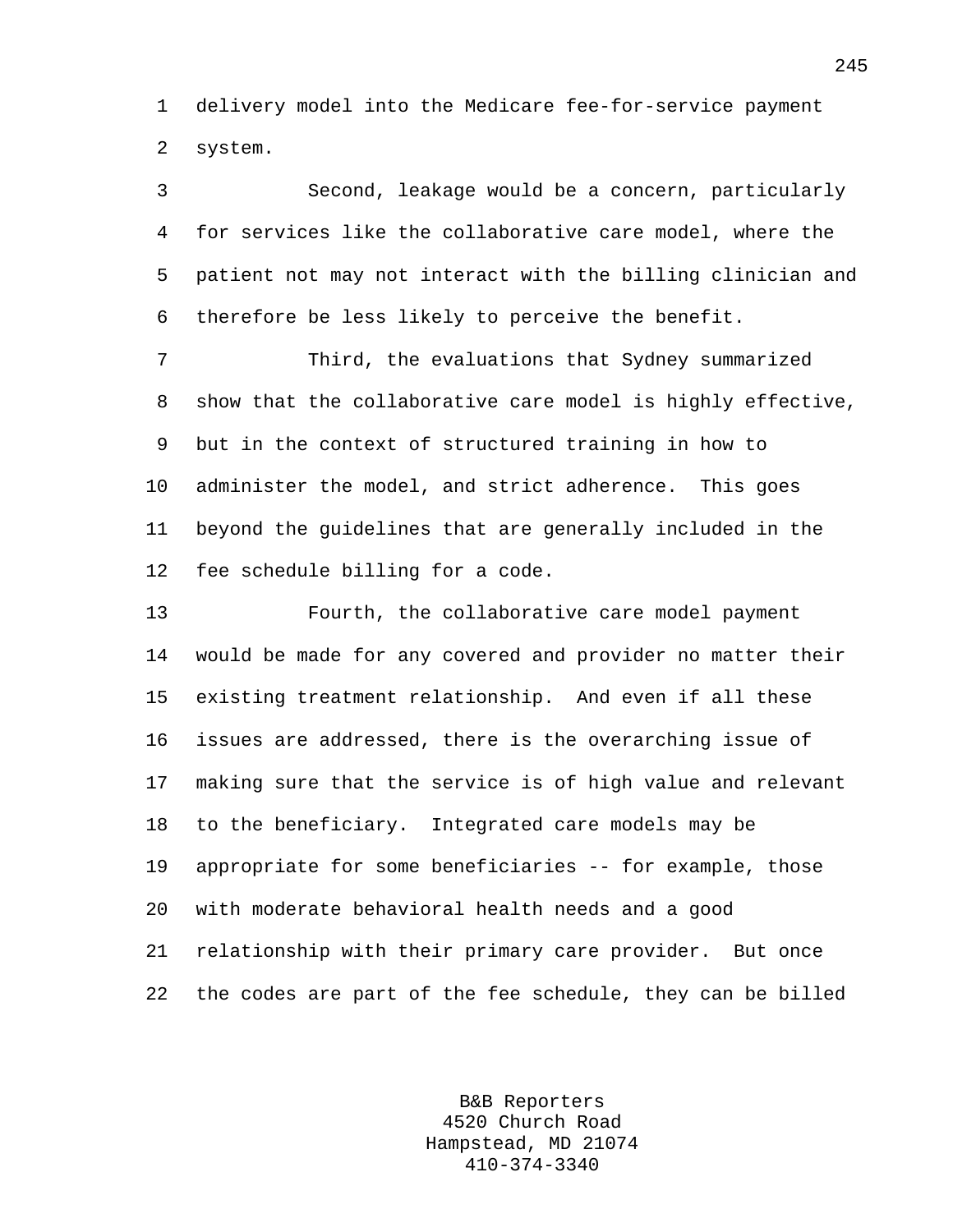1 for anyone.

2 Another component of the ambulatory behavioral 3 health care workforce we wanted to discuss are those 4 services provided by behavioral health specialties. These 5 are clinicians that specialize in mental health and 6 substance abuse diagnosis and treatment. Three provider 7 categories -- psychiatrists, licensed clinical social 8 workers, and psychologists -- make up nearly all of 9 Medicare's behavioral health specialists. The table 10 includes the education, training, and licensure to bill 11 Medicare in these provider categories, the type of services 12 they commonly provide, and the number of providers and 13 Medicare fee-for-service patients covered.

14 Over the coming cycle, we could also spend some 15 time considering policies in this area. But keep in mind 16 some of the issues that Dana laid out earlier. The supply 17 of these services may be affected by policies and 18 structural factors well beyond Medicare payment.

19 To sum up the information that Sydney and I 20 covered, models that integrate behavioral health with 21 primary care may be one way to improve access, but Medicare 22 will still need to decide how to pay for these services in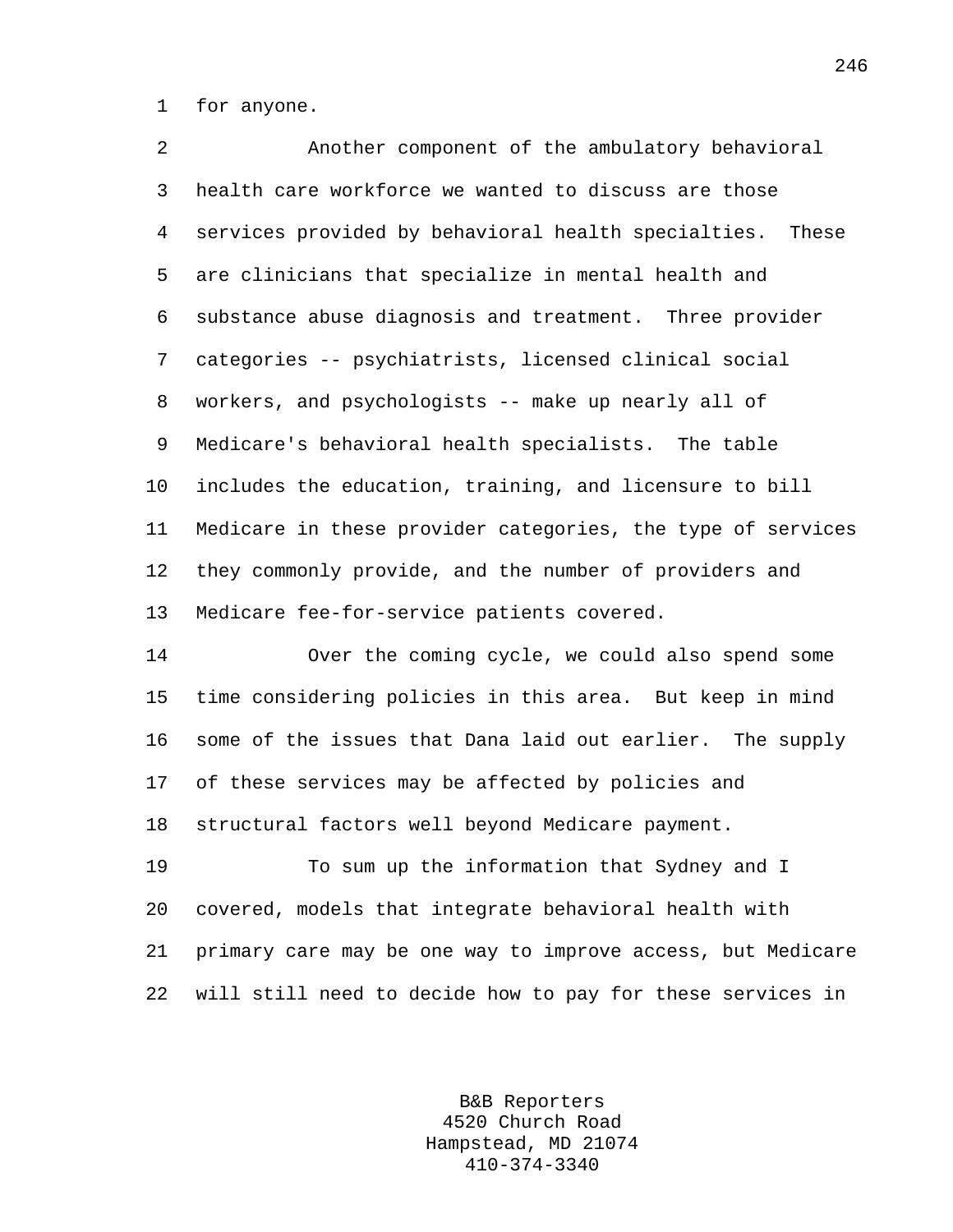1 a way that ensures that the resulting spending is of high 2 value.

3 A second area is to consider policies for 4 Medicare's behavioral health providers. But there are many 5 reasons for the undersupply of specialty behavioral health 6 services, and so Medicare's options may be somewhat 7 constrained.

8 As Dana laid out at the beginning of our 9 presentation, improving behavioral health services is a 10 complex and multifaceted issue, and many of the potential 11 solutions lie outside the Medicare program. What we've 12 tried to do today is to focus on two areas where the 13 Medicare levers are more clear: improving the inpatient 14 psychiatric payment system and improving access to 15 ambulatory behavioral health services.

16 So we would welcome your reactions to what we've 17 presented, can take any questions, and look forward to your 18 discussion.

19 DR. CROSSON: Okay. Thank you very much. We're 20 ready for clarifying questions.

21 DR. REDBERG: Thanks for an excellent chapter, 22 and I think an important topic, and you outlined things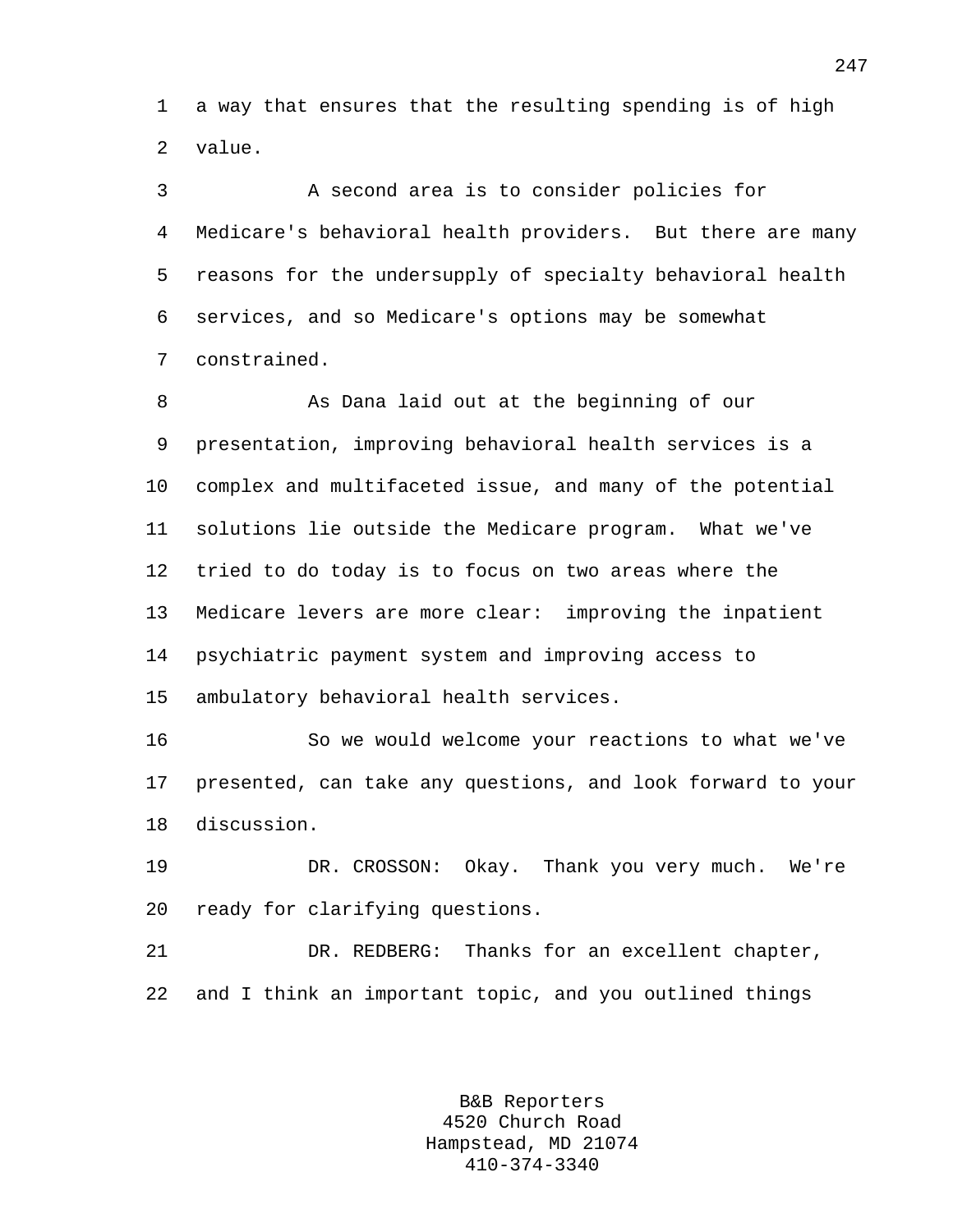1 that perhaps we could for Medicare.

| 2  | My clarifying question is in the mailing                   |
|----|------------------------------------------------------------|
| 3  | materials on Table 4 where you had the three categories    |
| 4  | that you just laid out again. But I'm just curious if you  |
| 5  | could give us an idea of the relative charges or costs,    |
| 6  | whatever, for each of these HCPC codes in there. I'm just  |
| 7  | wondering. Relatively, are they in similar -- it's on page |
| 8  | 24.                                                        |
| 9  | MS. BLONIARZ: Yeah. Let's see. Generally, my               |
| 10 | instinct is to say that the time-based payments are        |
| 11 | probably somewhat similar.                                 |
| 12 | DR. REDBERG: Like psychotherapy would be similar           |
| 13 | to a patient visit?                                        |
| 14 | MS. BLONIARZ: If it was for 45 minutes, right.             |
| 15 | But what I will say is that -- and I think I noted this -- |
| 16 | licensed clinical social workers get 75 percent of the fee |
| 17 | schedule rate. Psychologists and psychiatrists and any     |
| 18 | other medical doctor would receive 100 percent. So there   |
| 19 | is a difference in Medicare's payment. But, you know, I    |
| 20 | could put down what the payment rates are. That's no       |
| 21 | problem.                                                   |
| 22 | DR. REDBERG: Thank you.                                    |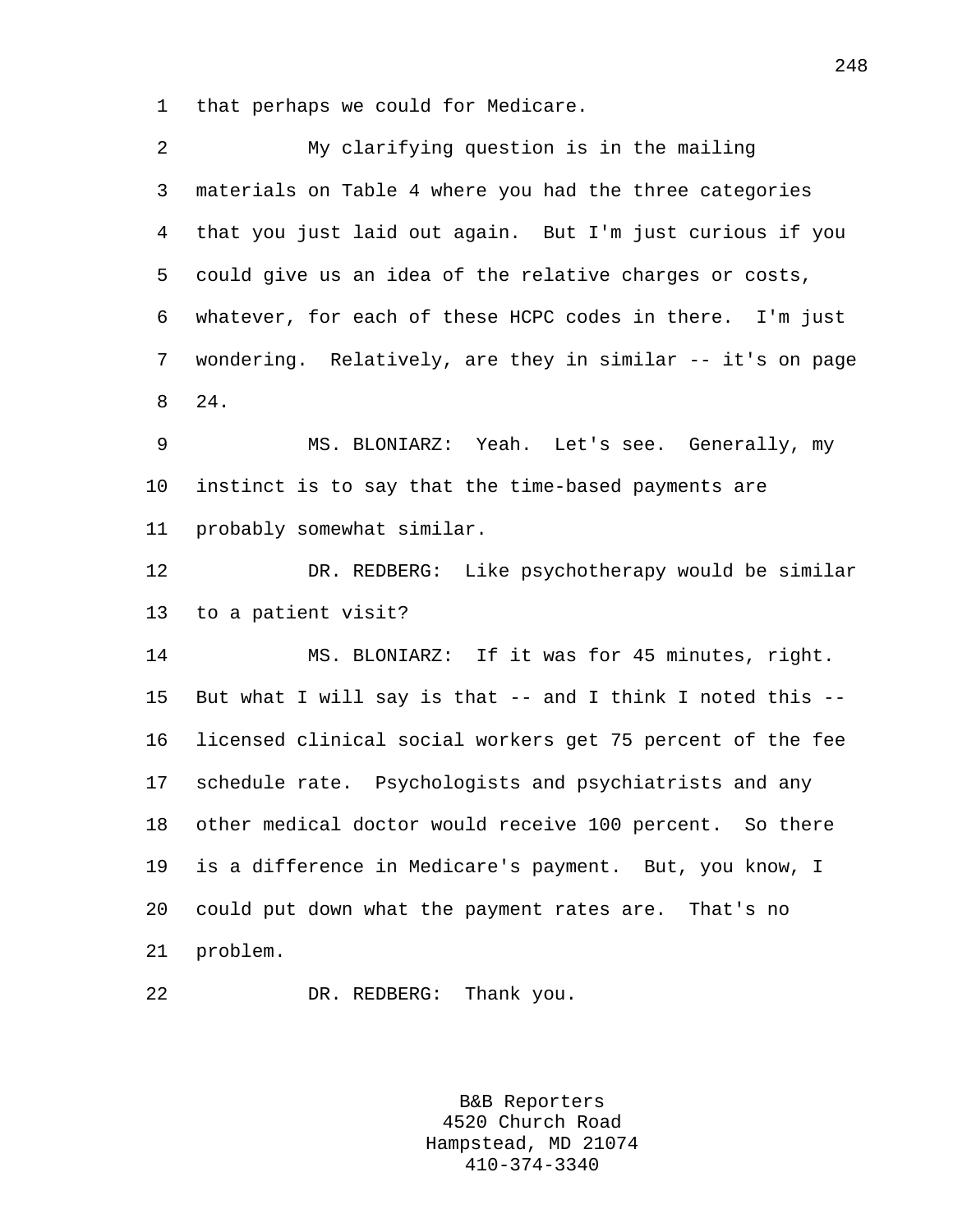1 DR. CROSSON: Jack.

2 DR. HOADLEY: Also on that same question about 3 the codes, are these -- are the -- I mean, obviously, the 4 E&M codes are used by lots of different specialties. Are 5 the psych diagnostic evaluations, psychotherapy, do they 6 tend to be used much at all by ECPs or other --

7 MS. BLONIARZ: I don't think so. I think these 8 are pretty limited to these types of specialties, the 9 psychotherapies.

10 DR. HOADLEY: And on the coordinated care, new 11 CMS proposal, I gather from what you said that's not being 12 proposed as a demonstration. This is just becoming a new 13 piece of how it would work.

14 MS. BLONIARZ: Yeah. CMS is proposing a new set 15 of Level 2 HCPCS codes. The services would be covered 16 starting January 1, 2017, for every -- you know, for 17 Medicare fee-for-service, through the physician fee 18 schedule.

19 DR. HOADLEY: And did they have any estimates in 20 impact -- in their impact statement about how much take-up 21 of these they might anticipate? I mean, we've had so many 22 of these other new codes that then end up having very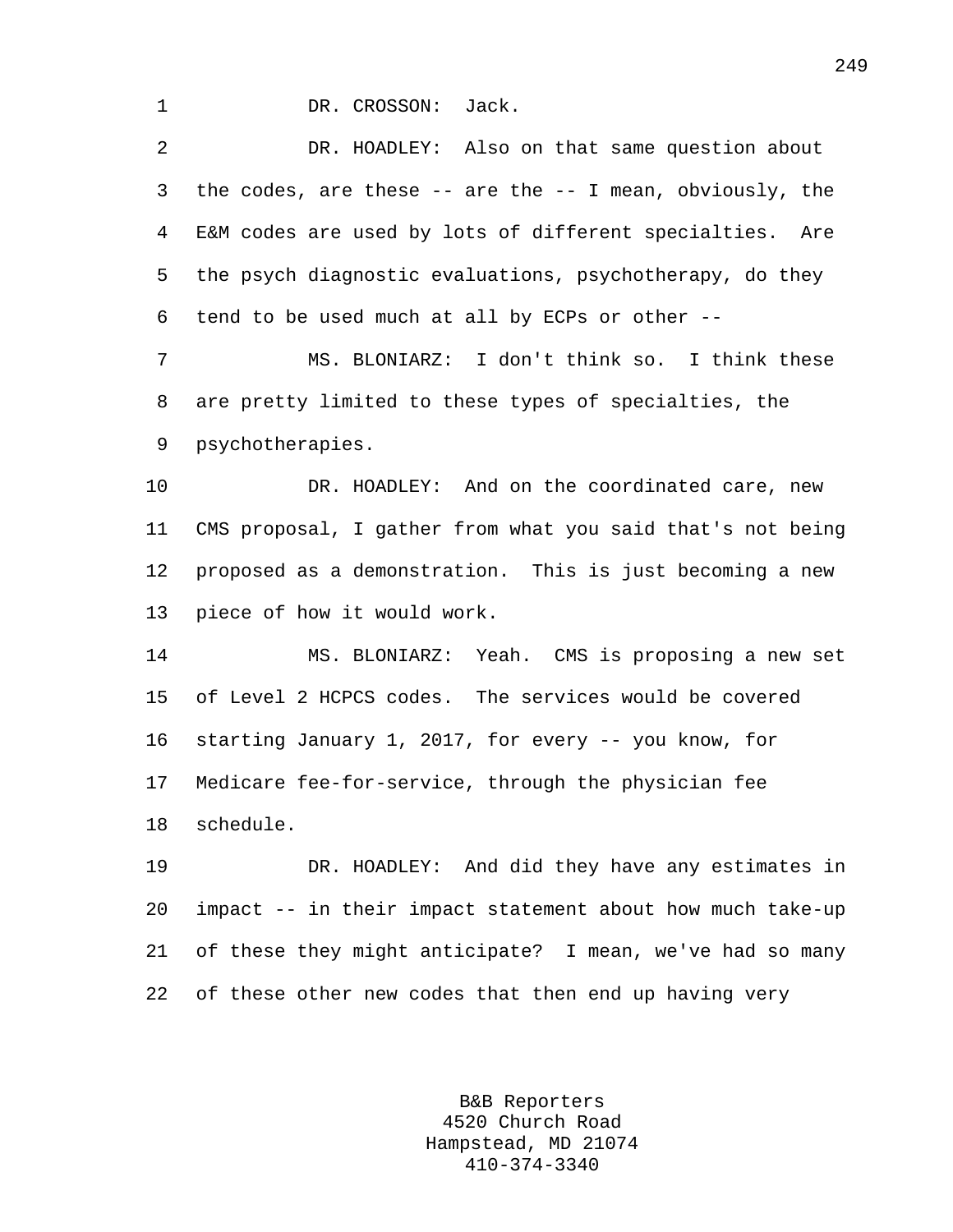1 little take-up.

2 MS. BLONIARZ: They do, but I haven't looked at 3 it, but I'll get back to you.

4 DR. HOADLEY: Okay. Thank you.

5 DR. CROSSON: Kathy.

6 MS. BUTO: On page 34 in the mailing materials, 7 and the prevalence of claims identified, behavioral 8 conditions, did we have anything for dementia or 9 Alzheimer's disease, because you'd think, wow, that's got 10 to be a category that -- and a growing category that we 11 ought to be aware of.

12 MS. BLONIARZ: So this was deliberate. You know, 13 there are -- we could easily present information on 14 dementia and Alzheimer's disease incidence and spending. 15 We took it out. We had talked about including it 16 initially, and feel that, at this point, the topic seems so 17 broad, and to kind of have so many different facets, that 18 dementia and related disorders are a different disease 19 process, it's a different age demographic, providers 20 involved are very different. It's seemed different enough 21 to us to kind of take it and treat it separately, and just 22 at this point to talk about kind of mental health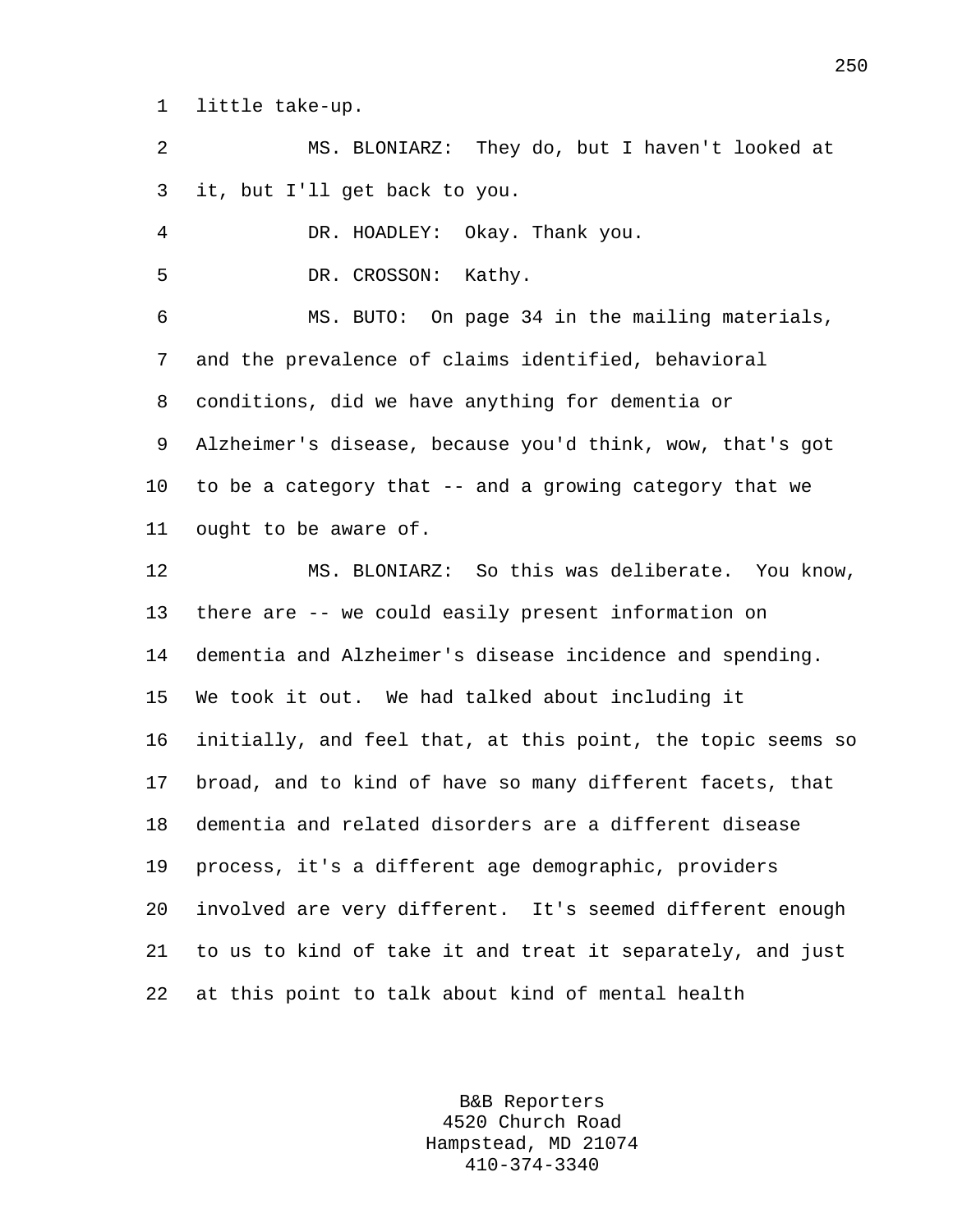1 disorders, you know.

2 MS. BUTO: A lot of which are inpatient and 3 ambulatory as opposed to more of an institutional kind of - 4 -

5 MS. BLONIARZ: That's exactly right.

6 MS. BUTO: So I assume that at some point we'll 7 be looking at that, because I think as we talk about 8 integrated care, and even the dually eligible, melding the 9 payment streams and so on, that that's a category that 10 would fit into both those.

11 DR. CROSSON: I had Pat and then Bill Hall, and 12 then Sue. Okay.

13 MS. WANG: So I thought this was an excellent 14 chapter. It's so incredibly important and it is a very big 15 challenge to figure out what Medicare, especially Medicare 16 fee-for-service can do about this.

17 Twas curious because I think that the change in 18 inpatient capacity for this category of beneficiaries, and 19 I assume that you're not -- you didn't -- substance abuse 20 is a very big problem in this bucket of behavioral health, 21 but are you focused on mental health or -- because you 22 mentioned mental, or is it the whole array?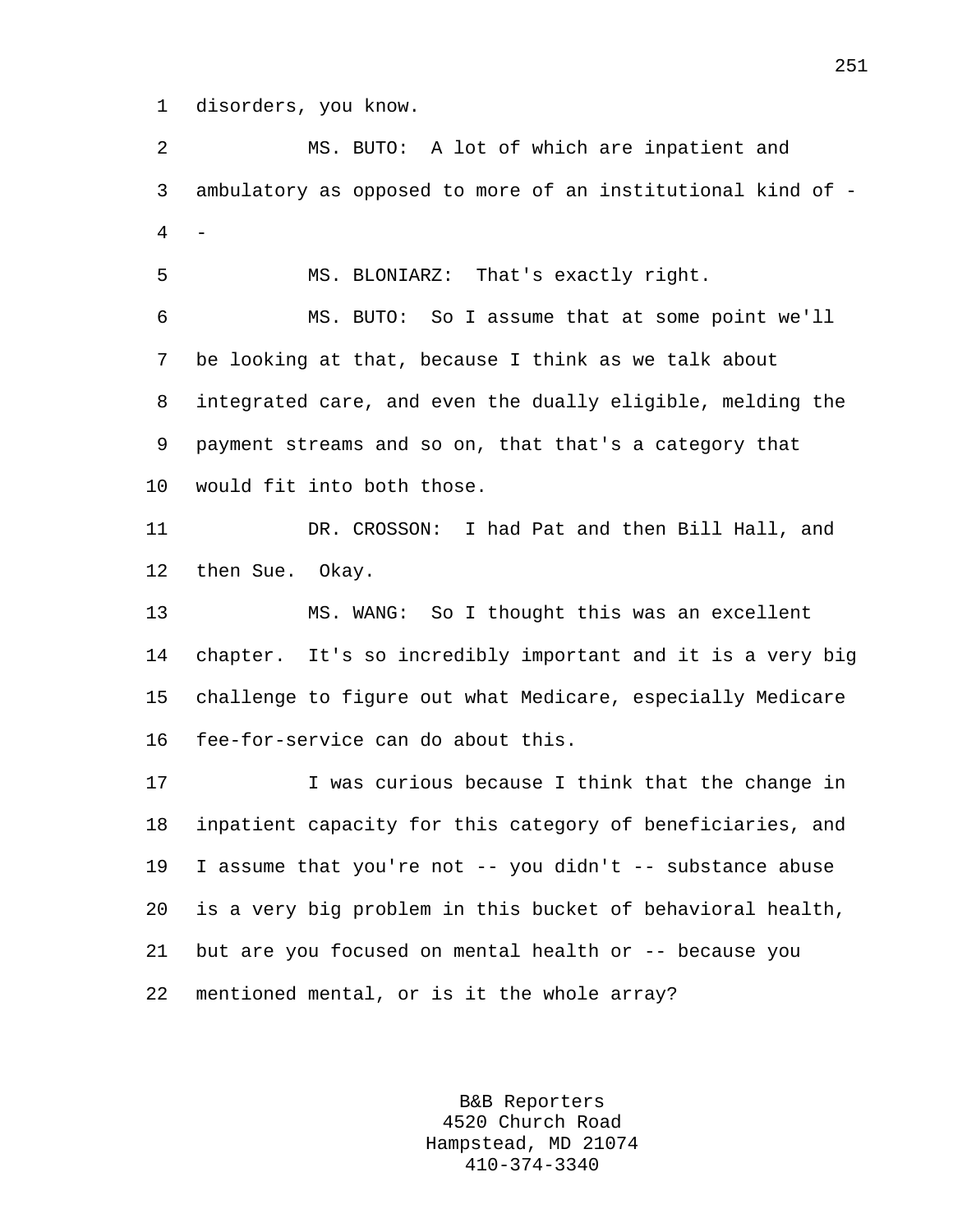1 MS. BLONIARZ: So, I mean, I think this is part 2 of what we'd like to kind of get from you, is, you know, 3 what things seem to fit together here. We did look at kind 4 of coverage for substance abuse and then also some of the 5 data work that I've started. It does include that, because 6 so many of those conditions are comorbid with mental health 7 disorders.

8 MS. WANG: Yes. Exactly.

9 MS. BLONIARZ: There are very special policy 10 challenges in substance abuse treatment, mostly around data 11 sharing and privacy of records and things like that. But 12 we had -- we hadn't excluded it and that's part of why we 13 used the phrase "behavioral health" versus "mental health." 14 MS. WANG: Right. Okay. So in the focus on sort 15 of maybe trying to -- sort of make the inpatient psych 16 reimbursement better -- you know, that's good because 17 that's always a good thing to do. I think that there are a 18 lot of reasons, maybe, that inpatient capacity has 19 decreased over the years. The thing that you were touching 20 on, which was integration, is very important, though. I 21 think that that's the key, the core, and not necessarily, 22 hopefully not an inpatient kind of focus.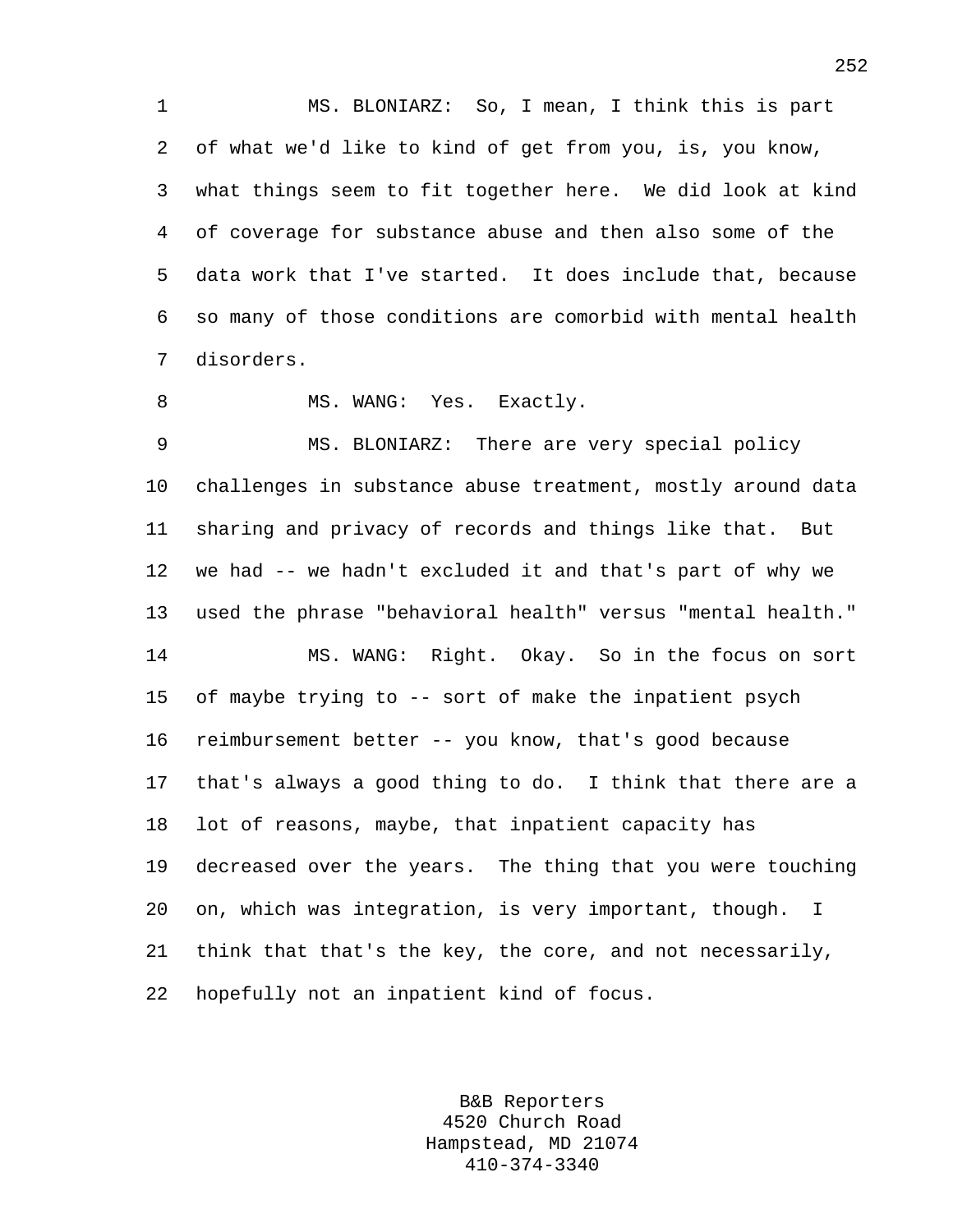1 Do you have specific ideas -- as you think about 2 improving the IPF, do you have specific ideas for an 3 updated system that would include, for example, follow-up 4 care within seven days? I don't know if there are 5 readmission measures right now for psych. I don't think 6 so.

7 MS. KELLEY: No. So this would be the start of 8 exploring many of these issues, including even getting a 9 handle on what the readmission data look like. Of course, 10 there are both medical and mental health readmissions that 11 would need to be considered. But so this would be 12 starting to explore all these issues and thinking about how 13 we could encourage better follow-up care, better 14 coordination. So that could include readmission measures, 15 penalties. We could also consider whether there were 16 opportunities to, say, bundle post-discharge visits with 17 payment for the inpatient stay. These are a number of 18 things we could look at.

19 DR. CROSSON: Bill.

20 DR. HALL: This is certainly a major, major, 21 major problem, and one approach that a lot of communities 22 have taken is to not look at integrated teams, individuals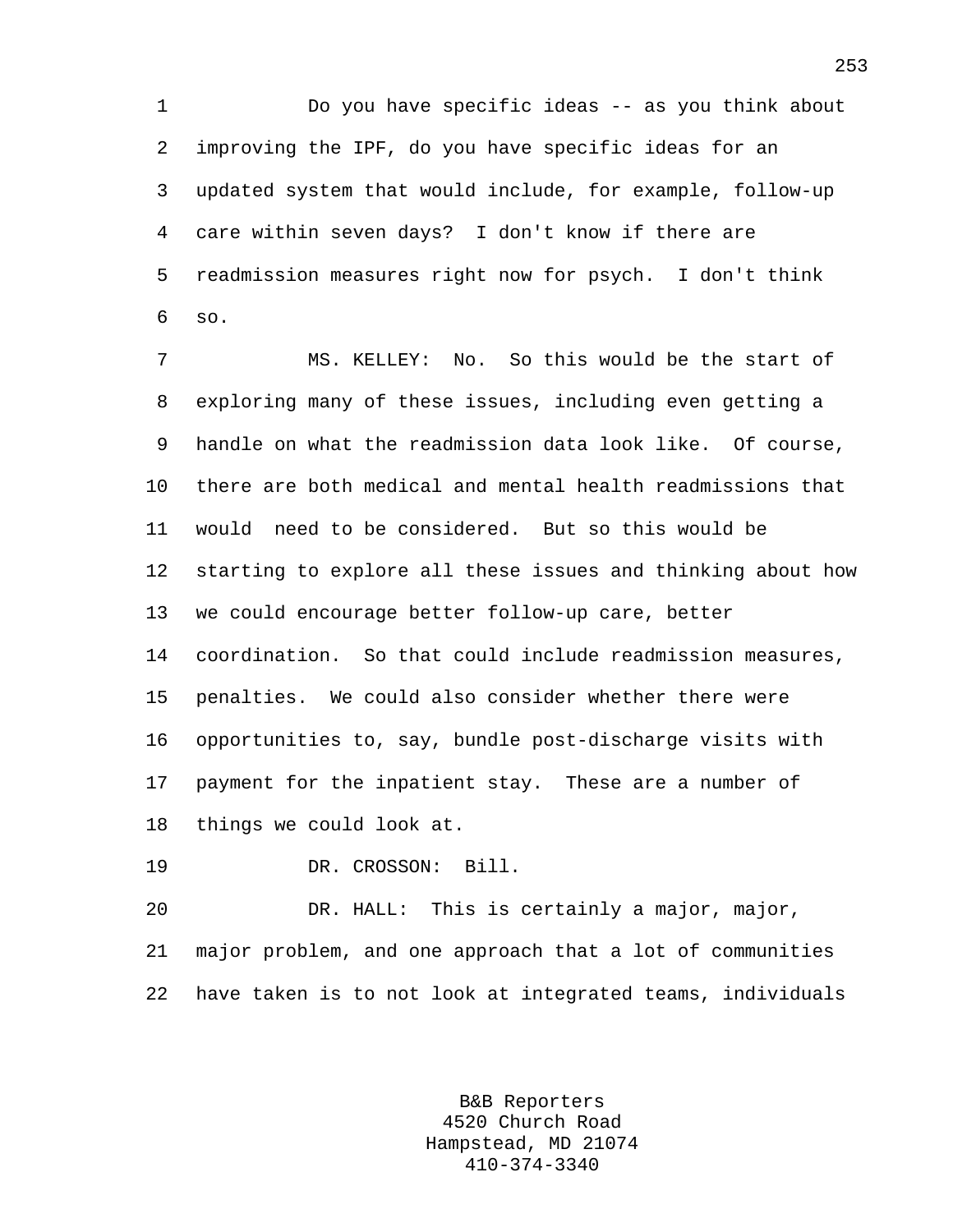1 who would be available, but to look at more at what I guess 2 we would broadly call successful group therapy. Do you 3 find any data on that approach?

4 MS. BLONIARZ: No. Medicare does cover group 5 therapy and it's often provided in partial hospitalization 6 programs. I don't think we have a good handle on how well 7 it works in Medicare fee-for-service, though.

8 DR. CROSSON: Okay. Sue.

9 MS. THOMPSON: Two questions. You mentioned 10 physician, psychologists, and the social workers as the 11 three categories. Is there anything in here that restricts 12 your psych-certified nurse practitioners from playing some 13 role here? I mean, I think they're included as well.

14 MS. BLONIARZ: Absolutely.

15 MS. THOMPSON: Okay.

16 MS. BLONIARZ: Yeah. I should be clear. I 17 pulled the specialties that have a psychiatric focus, and, 18 unfortunately, in kind of Medicare's claims processing, I 19 only know that somebody is an advanced practice registered 20 nurse. I don't know if they're psychiatric -- 21 MS. THOMPSON: -- certified.

22 MS. BLONIARZ: Yeah. That's right. But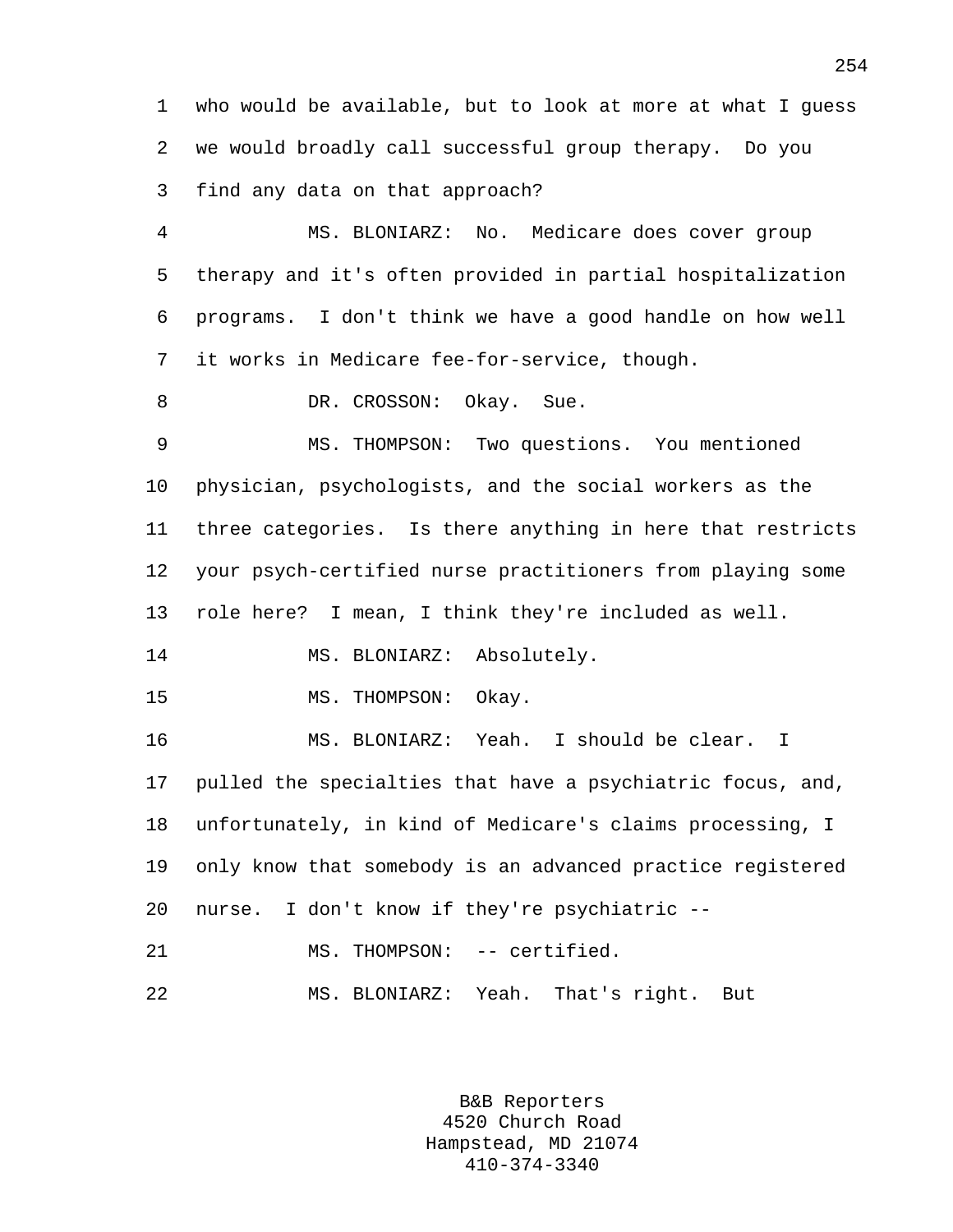1 absolutely they would be part of it and, you know, they're 2 covered like any other nurse practitioner would be.

3 MS. THOMPSON: Well, and it's a lead-in question 4 to my next question, which is, somewhere between 14 and 20 5 percent of the Medicare beneficiary population have a claim 6 related to behavioral health. Is that how I'm 7 understanding that opening?

8 MS. KELLEY: No. That's an estimate from the 9 National Academy of Medicine. Work that we did ourselves - 10 - are you getting your hands on -- it's Table A1 on page 11 34. So --

12 MS. BLONIARZ: I'm not sure we'd want to just try 13 to come up with it. You know, you have 15 percent of 14 Medicare fee-for-service beneficiaries with a claim 15 indicating a depression diagnosis. Like that's one number. 16 But we could get you kind of an unduplicated number.

17 MS. THOMPSON: It's a number that is worth paying 18 attention to.

19 Of that number, do we know how many of those 20 patients do have dementia diagnosis, how many have SPMI 21 diagnosis versus depression/anxiety diagnosis? Because I 22 think we would think about how to care for those very three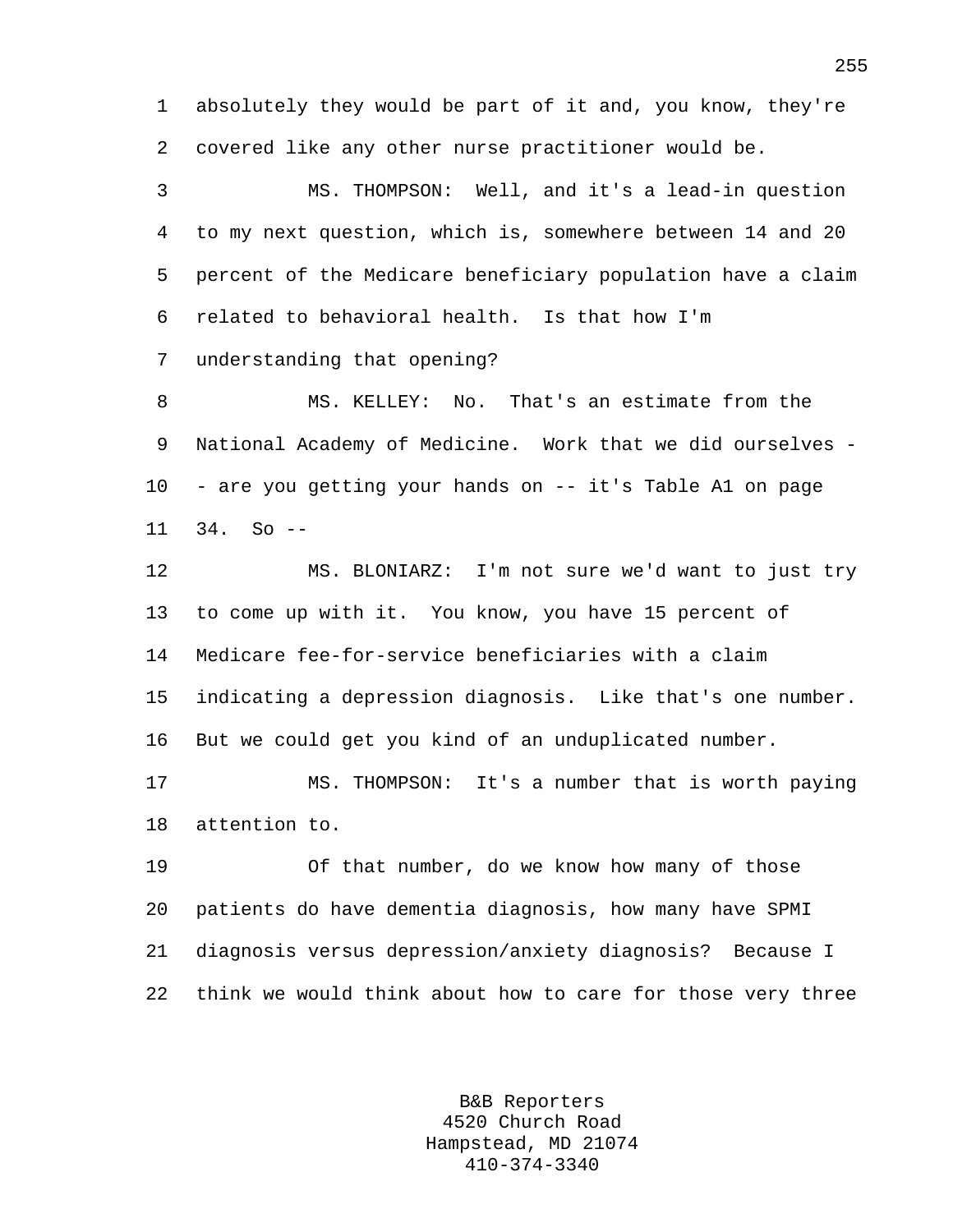1 -- they're very different types of populations -- in very 2 different ways, from the standpoint of just care 3 strategies. So I don't know if that is available, if that 4 could be available, but I would think that would be helpful 5 in terms of understand what and how policy should shape. 6 MS. BLONIARZ: And I think -- right. This goes

7 to the point that we've struggled a bit with getting good, 8 reliable data. CMS creates chronic condition flags that 9 make a lot of data analysis much easier. And I would say 10 that they're -- the number -- the types of information they 11 have for these kinds of conditions lags behind other 12 medical conditions. But I do hope to come to you with 13 information on, you know, what do we think are kind of, you 14 know, people who have a moderate behavioral health need 15 versus people with a seriously persistently mentally ill 16 kind of population.

17 DR. CROSSON: Okay. So just to paraphrase a 18 little bit, if this is behavioral health, and this is what 19 the health care system can do about behavioral health, and 20 this is what the Medicare program can do about behavioral 21 health, and these are not proportionate -- there's no value 22 judgments; it's just the positions my arms take -- what we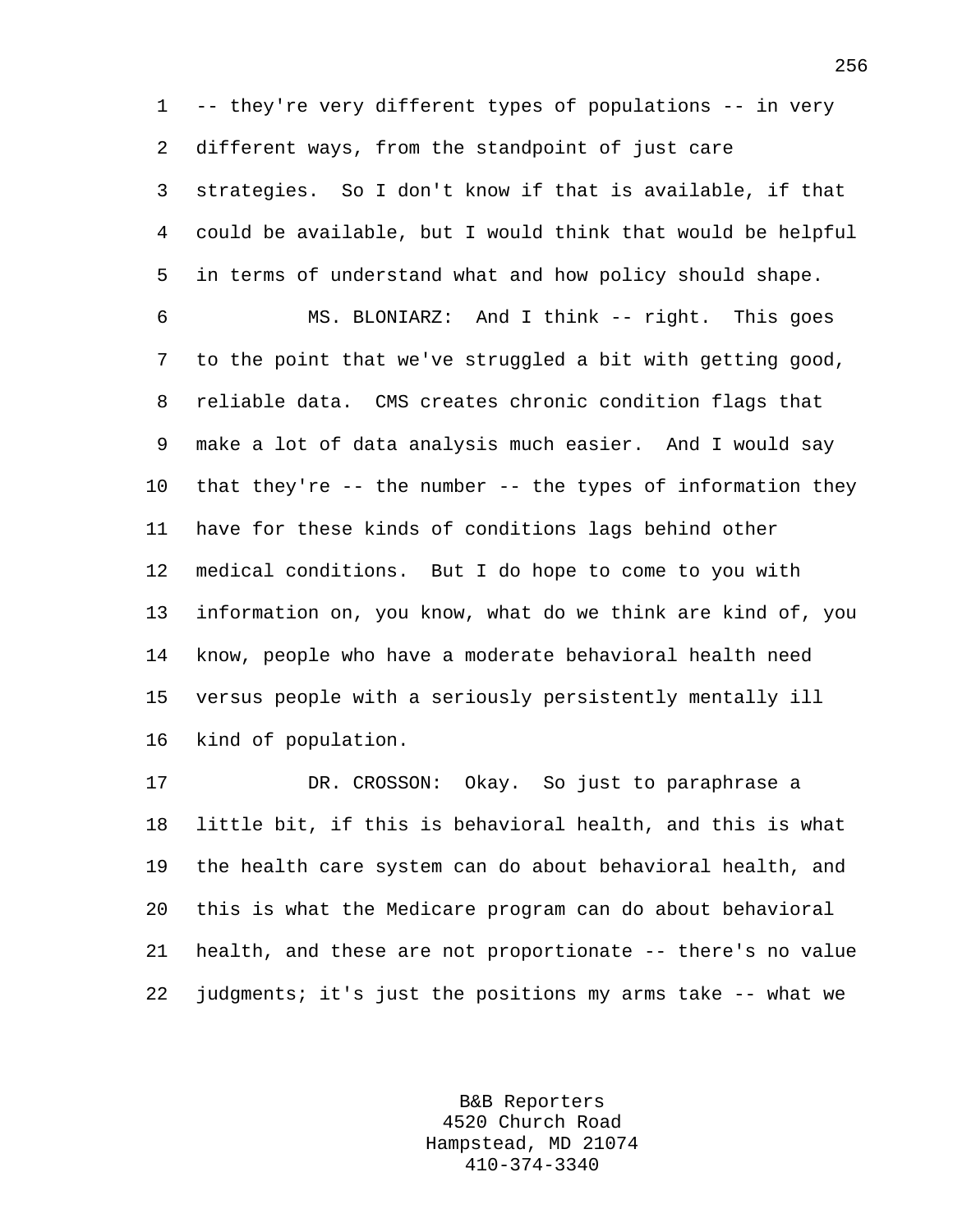1 have here are, I think, two well-thought-through notions 2 about how we, at MedPAC, could help the Medicare program, 3 through its payment system, improve the situation that 4 exists, at least marginally. One is through payment for 5 inpatient psychiatric care and the other one is through 6 perhaps an improvement payment for care coordination, 7 emphasizing team-based care of patients with behavioral 8 health problems.

9 So that being said, I think what we would want to 10 have in the discussion is maybe two-fold. Number one, are 11 these the right two things to be working on, or does 12 someone have an idea that we should be working on something 13 else, other than these two. Absent that, what do you think 14 about these two proposals? Are they things you can 15 support, and how are -- could they be improved in some way? 16 And we have -- we've got -- so we've got, from 17 this morning we've got Bruce and Craig, who have 18 volunteered to start off. 19 Bruce, you're looking surprised. 20 [Laughter.] 21 Craig.

22 DR. SAMITT: I'm happy to go first. I do think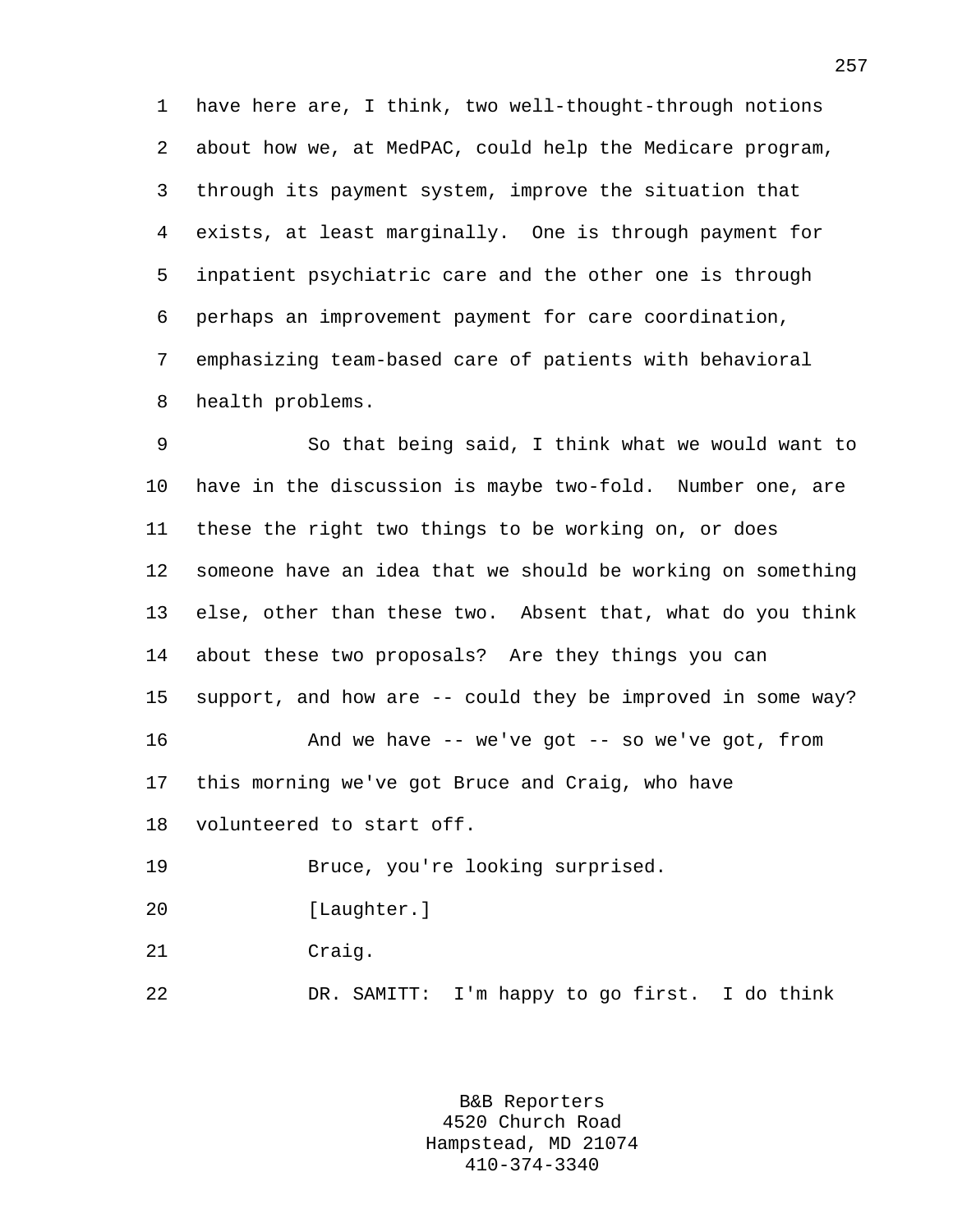1 both of these areas are a good place to start. You know, 2 to your point, Jay, I think this is an area where we've 3 truly failed Medicare beneficiaries, we've failed, I think, 4 all patients, in finding a solution to the behavioral 5 health crisis. But I do think this is as good a place to 6 start as any.

7 I want to concentrate my remarks on ambulatory, 8 because in addition to the concepts presented, I do wonder 9 whether there are two other channels that we could 10 consider. One is, you know, going back to the discussion 11 we had earlier about ACOs, and whether there is some 12 mechanism, either through quality metrics, incentives, or 13 even flexibility in the ACO environment to really integrate 14 medical care with behavioral health, and whether there's a 15 way to explore opportunities there.

16 You know, I would venture to say that if you look 17 at how MA plans manage behavioral health, it probably is 18 quite different than what you would see in fee-for-service, 19 and is there any way that we can integrate some of those 20 methodologies into fee-for-service through the ACO program? 21 The other thing I was surprised not to see 22 mentioned, which is another topic we've discussed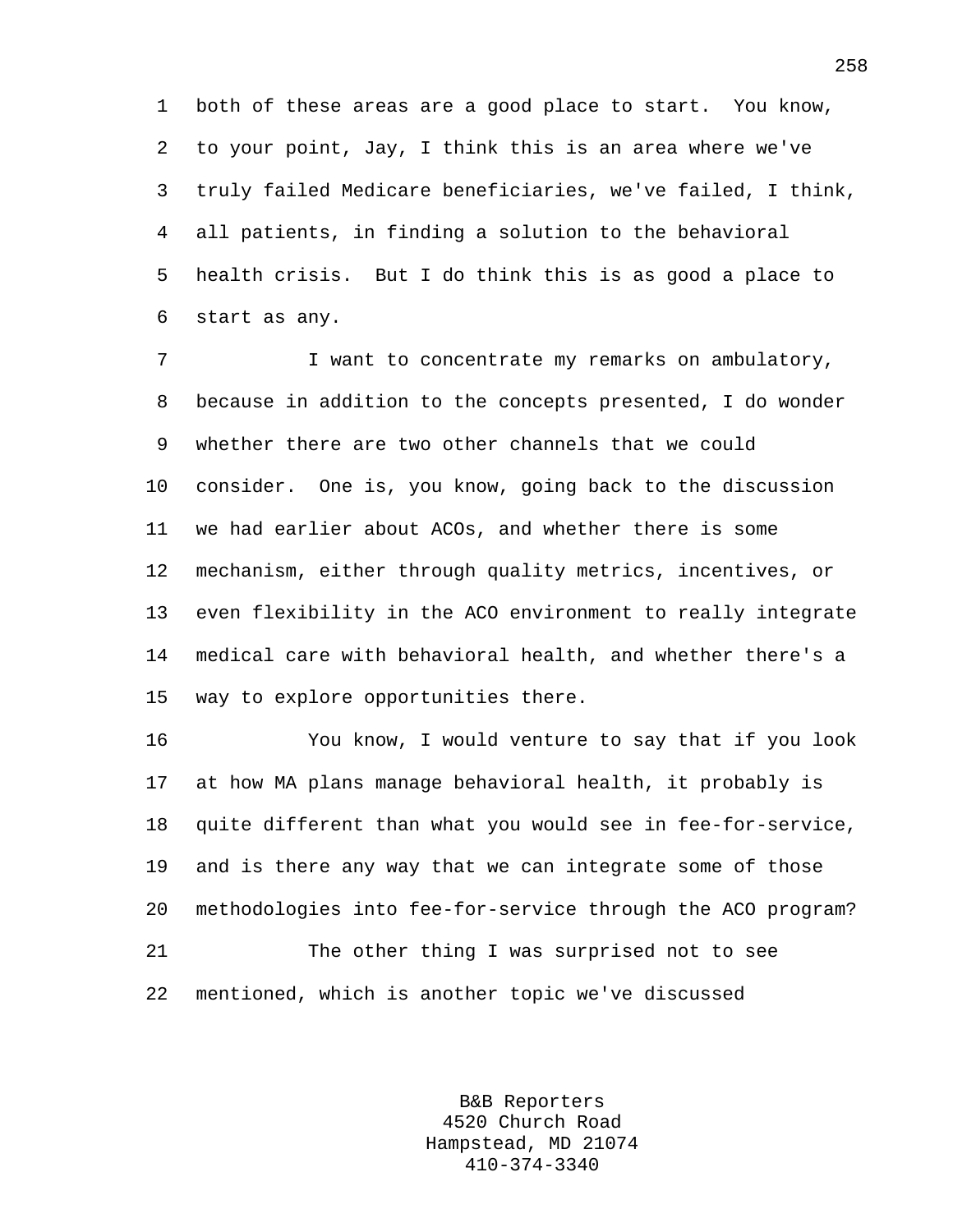1 previously, is the whole notion of telehealth, and the role 2 that telehealth can play in managing behavioral health. 3 You know, I think there are many who believe that, for 4 multiple reasons, telehealth is a really good option in 5 behavioral health, from both an access perspective, because 6 it's certainly virtual, from an expertise perspective, 7 because you're more likely to find available clinicians who 8 can meet the beneficiaries' needs, and also from a stigma 9 issue, you know, in terms of the fact that telehealth, 10 either through avatars or other solutions, may make 11 adherence to behavioral health treatment a bit easier. 12 So we've talked about sort of paving the path for 13 better coverage for telehealth in prior meetings and this 14 may be an area where we very much want to accelerate that 15 thinking. 16 DR. CROSSON: Bruce, did I get it wrong or right, 17 that you wanted to weigh in initially? 18 MR. PYENSON: I wanted to weigh in second. 19 DR. CROSSON: Second. Okay. 20 [Laughter.] 21 DR. CROSSON: You've got it. 22 MR. PYENSON: Thanks.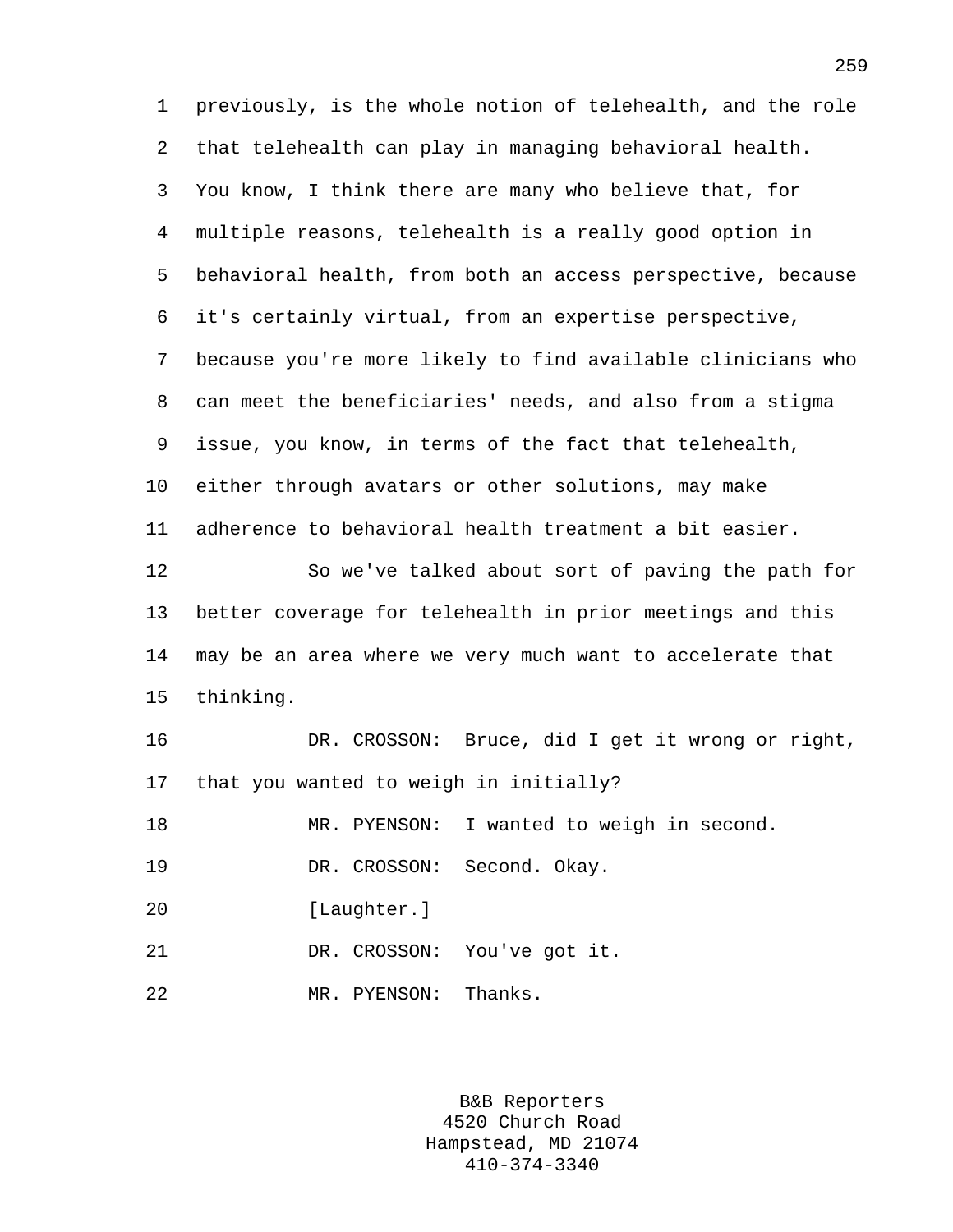1 [Laughter.]

2 MS. BUTO: You got your wish.

3 MR. PYENSON: So I think the -- my interest would 4 be on the ambulatory side, and I'm just wondering if 5 there's a -- the value or the danger of not including 6 dementia and Alzheimer's in the discussion, if it really is 7 such a separate issue. And I think it's going to be on us 8 faster than some may think, looking at the drug pipelines 9 that are coming, addressing amyloid plaque and things like 10 that, that this might be on us pretty fast.

11 So those are my comments. Thank you.

12 DR. CROSSON: Thank you. Okay. So let's open it 13 up. Let me see hands for people who wish to comment. A 14 fair number. So I'm going to start -- go back to what we 15 did originally and start over here with Brian and go down 16 this way.

17 DR. DeBUSK: Just four things come to mind, as I 18 was reading through the summary earlier and listening to 19 the presentations. I do think there's an opportunity to 20 move to a stay-based payment system on the inpatient side. 21 You know, I just -- I see the system described in the 22 mailing as older technology, in terms of payments.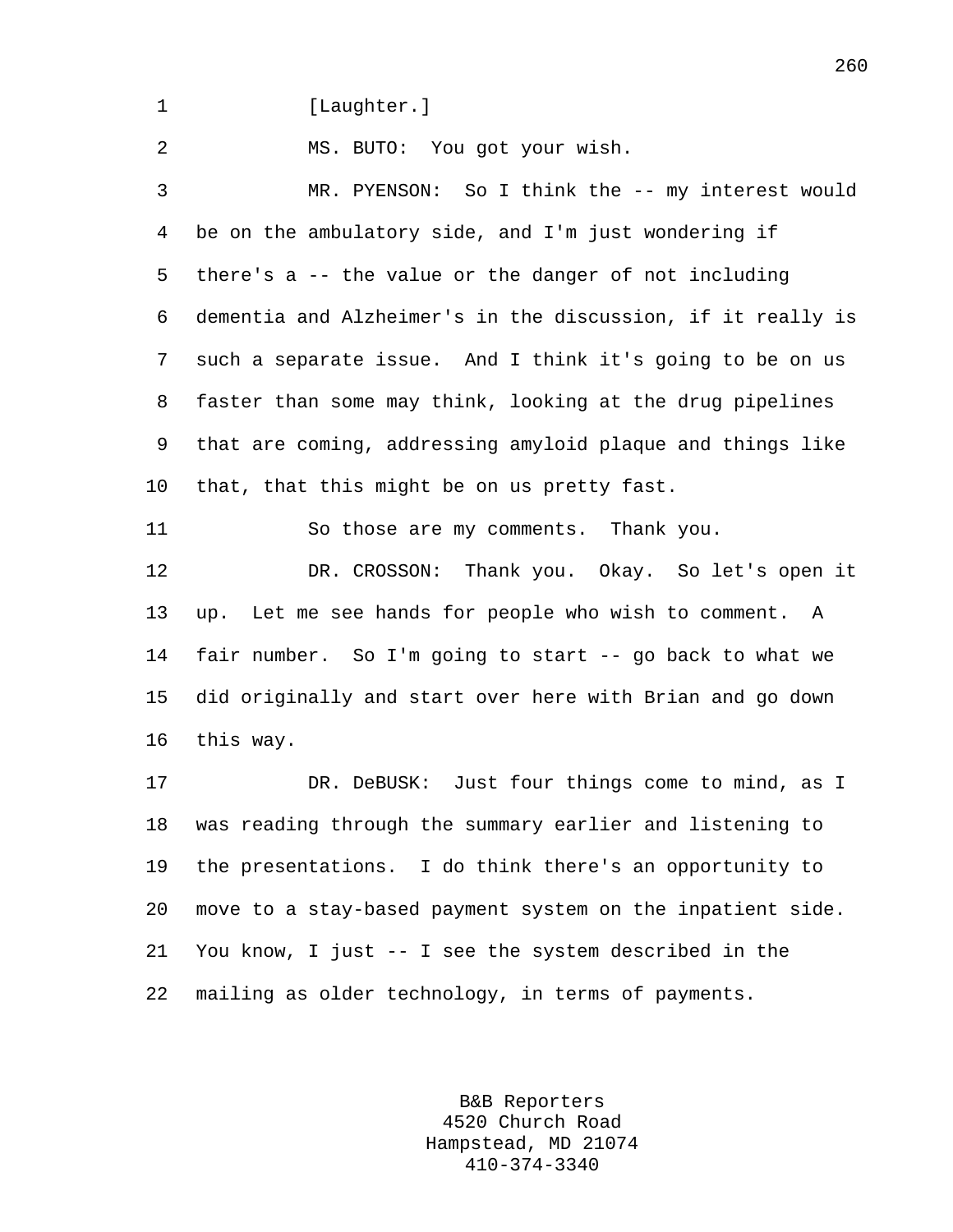1 And I'm also very excited about this behavioral 2 health integration, the cooperative care management model. 3 It sounds like it addresses a lot of the issues that we 4 face.

5 But I noticed, on page 20 of the mailing, there 6 was one thing that got my attention. Have you guys 7 mentioned it? Bundles. And I would be interested in 8 looking at some type of, say, a BPCI-type or some type of 9 model. I know these aren't perfect for bundles. I mean, 10 these aren't like a joint or something like that. But to 11 the extent that we could use that bundle to coordinate the 12 inpatient stay with the post-acute care, because one of the 13 things that really jumped out at me was it seems like we 14 have a lot of problems with that handoff. And even if the 15 cooperative care management model and the new CMS codes, 16 even if that addresses more of the outpatient and non-17 acute, non-inpatient need, I worry that that handoff still 18 isn't in place.

19 And so while I wouldn't want to go just episodic 20 care crazy in this area, I do think this might be an area 21 that bundles would benefit.

22 And then the final thing, and I realize this is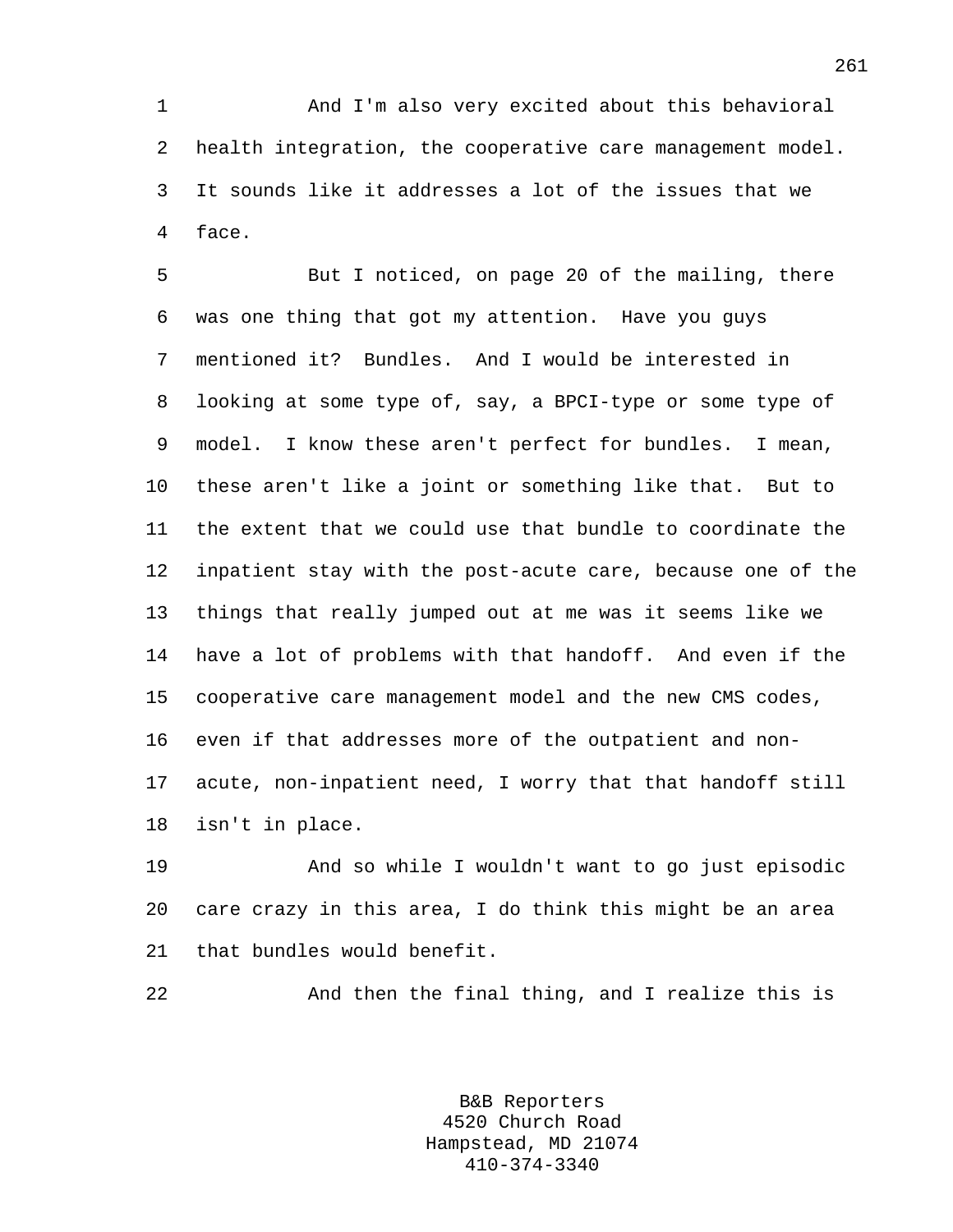1 somewhat beyond the scope of us and Medicare, I do think we 2 should circle back and look at the provider shortages, 3 because I do think even with behavioral -- this novel 4 solutions, again, engaging primary care, I worry that all 5 we're doing is delaying the inevitable if we don't go back 6 and bring more psychiatrists and psychologists online. 7 And that's all. 8 DR. CROSSON: Thank you. Alice. 9 DR. COOMBS: So a few years ago I had the 10 opportunity -- and I think it was around 2010, 2011 -- to 11 go to a psych hospital and spend the day with one of my 12 colleagues. And he actually talked about how they had 13 global payment, and it was operated through the states, 14 located in Jamaica Plain in Boston. And you might take a 15 look at this because it's -- I think it really is a good 16 example of how you can integrate outpatient and inpatient. 17 And it was amazing because when a patient left 18 their facility they had a day program that was kind of like 19 a bridge, so that you wouldn't just be -- you wouldn't just

20 depend on them being hooked into a clinic. They would come 21 back and participate in the day program. They had a, you 22 know, a near 100 percent follow-up because they knew the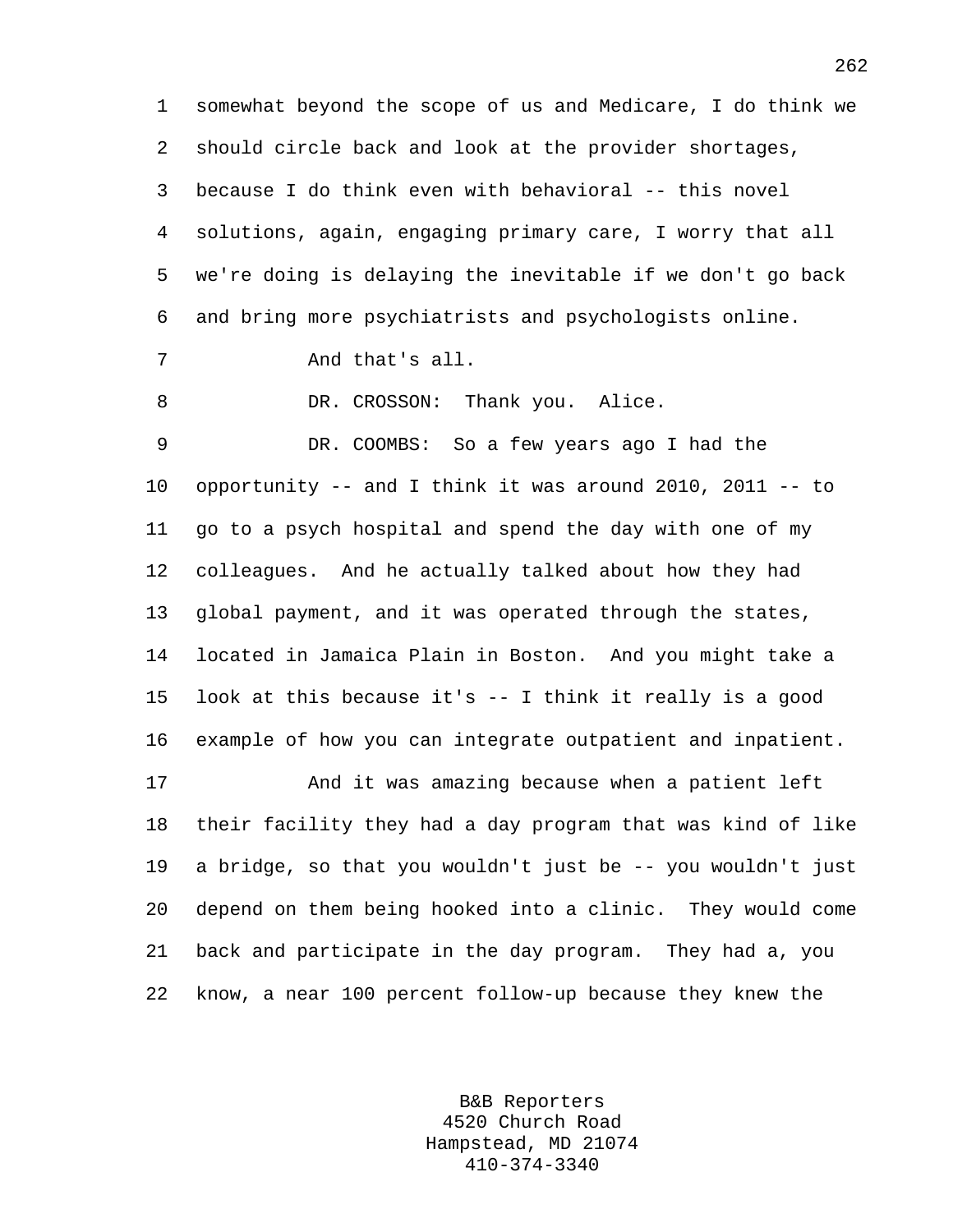1 people that left, and that was part of their quality 2 benchmark, that there was a follow-up for a day program at 3 that same facility where they were discharged.

4 Now, they had a limited number of inpatient beds, 5 and so the rate-limiting step was if you could have the 6 contact to get into the hospital in the first place, during 7 your acute phase of your illness, and it was located right 8 outside of Brookline in Jamaica Plain, which meant that 9 automatically, you know, you have a different type of 10 patient clientele there. I mean, you have still mental 11 health issues but -- and when you talk about socioeconomic 12 status, it's really -- you're really screening for some 13 very different types of patients with those mental health 14 issues.

15 So if you could look at that and see how they did 16 it. But it was interesting in that they had a transition 17 period between the inpatient and the ambulatory, which 18 proved to be successful for them. And I don't know how 19 that works, but from my standpoint -- I'm a hospital-based 20 physician -- I see the inpatient as a really important 21 issue, the point of entry, where there's depression and 22 there's attempted suicides, and there's substance abuse.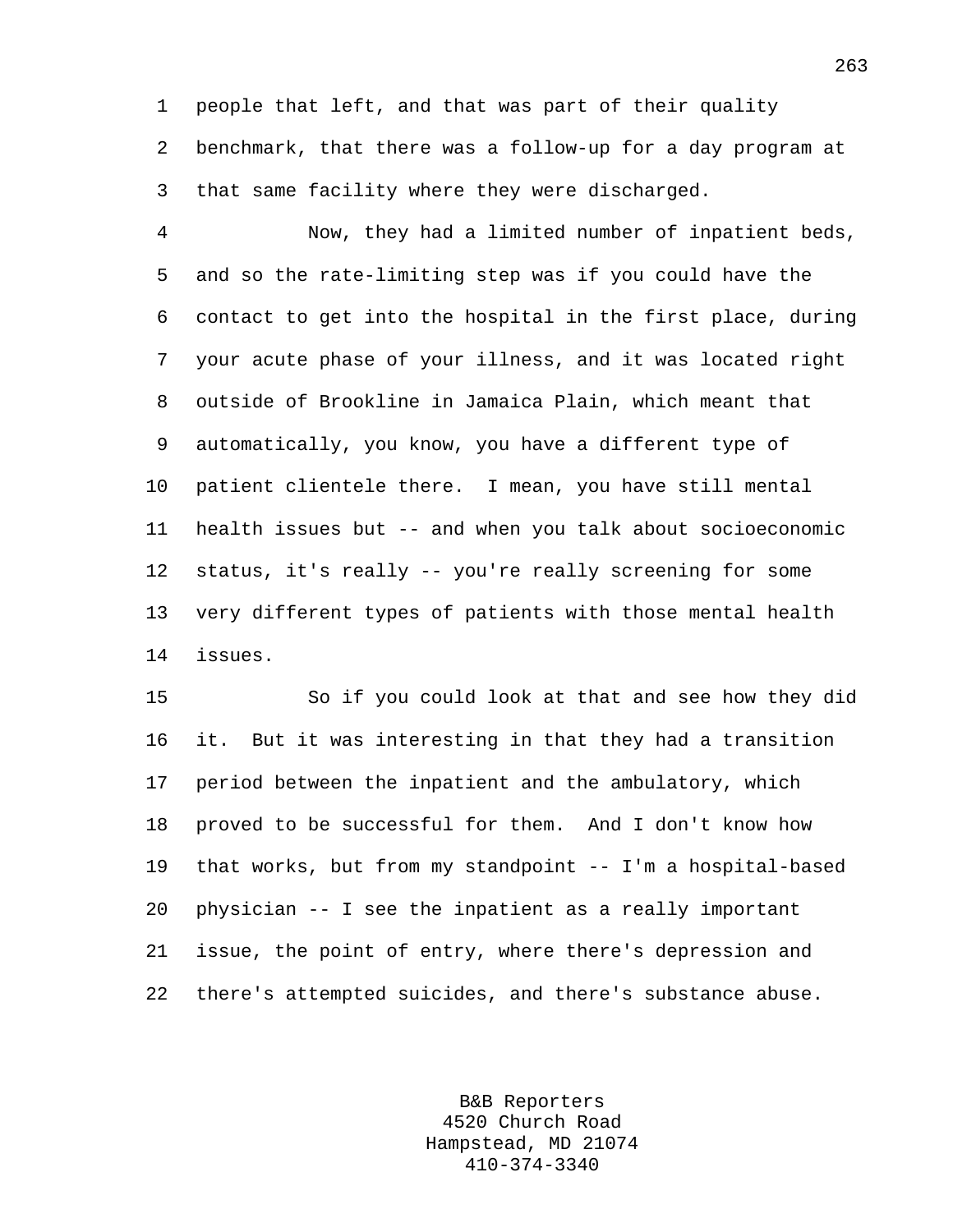1 So right now, in the ICU, someone can come in that's 2 unresponsive, and I'll do what's necessary to get them 3 extubated and awake. I actually have to wait for a nurse 4 practitioner -- a psych nurse to come in to evaluate them, 5 even for placement, even for the next stage of the 6 transition.

7 So I think the workforce -- and we rarely have a 8 psychiatrist that comes in. It really is a nurse 9 practitioner, a psych nurse that comes in and evaluates 10 them. So right now the workforce is an issue. So I would 11 think that any kind of creative, you know, telemedicine or 12 any of those things are going to be important, even to the 13 point of follow-up and transitioning back into the 14 community.

15 So I think the transition period is really huge. 16 We don't talk a lot about transition for psych patients, 17 but it's huge for mental health, and in that one- or two-18 day period you can relapse and they're back in the 19 hospital, and they get a full course of hospitalization, 20 because there was a lack of follow-up. So I think the lack 21 of follow-up is really key.

22 But, you know, and I would hope that we could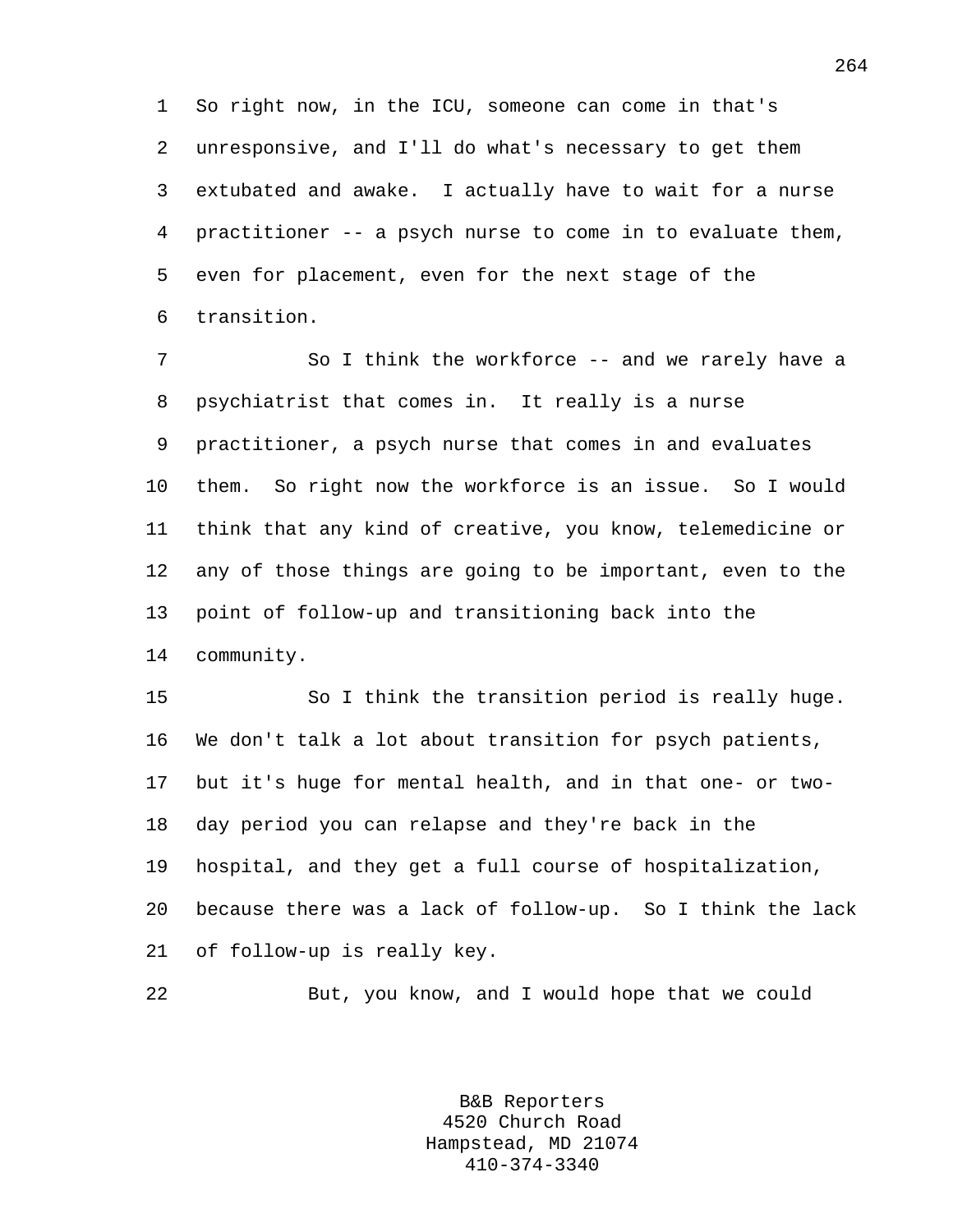1 look and tease out how much of the inpatient

2 hospitalization is related to substance abuse? It could be 3 related to depression and all those other things, but just 4 substance abuse -- medication-related hospitalizations -- 5 with mental health, because I think that's really 6 important.

7 And just one other thing. So I worked on a task 8 force in Massachusetts and we actually looked at mental 9 health beds, and we looked at the distribution of where the 10 beds were, and we looked at where the population was. And 11 I don't know if that's something that's possible, but 12 certainly if one region of the country was more adversely 13 affected by the lack of inpatient beds, then that would 14 tell you that this is really a pressure point for, say, if 15 it was in Mississippi, that they have, you know, next to no 16 mental health beds, so that that becomes a problem in terms 17 of what you see with the whole outcome and inpatient 18 hospitalization.

19 DR. CROSSON: Thank you. Jack.

20 DR. HOADLEY: So my interest is particularly in 21 the integrated ambulatory approaches, and I've had the good 22 fortune to go on some site visits, more on the Medicaid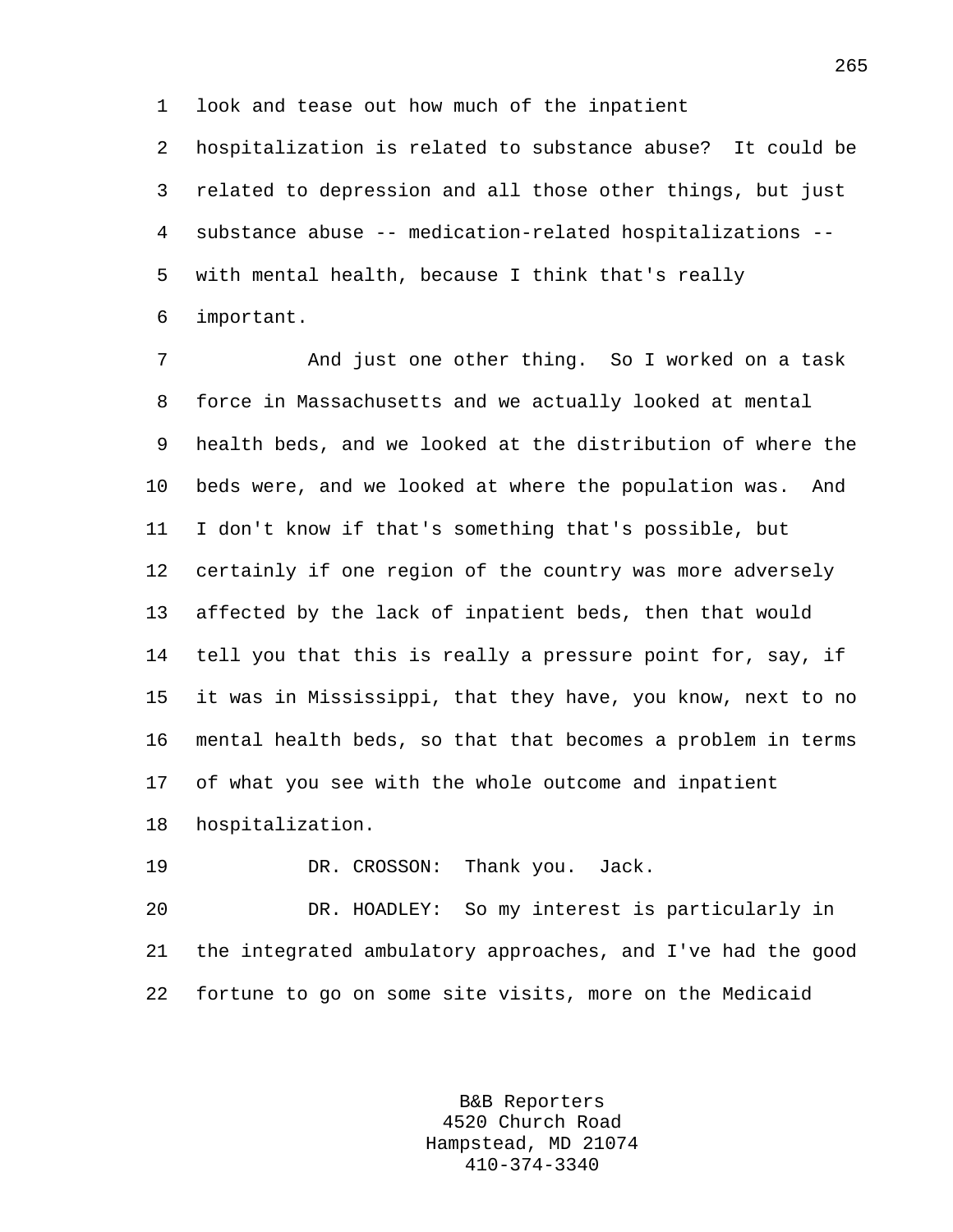1 side of the world, although also on the dual stuff, where 2 we've talked to clinics and things that use this kind of 3 approach. So, I mean, I came away very impressed with that 4 team-based approach, and one of the things that I know got 5 talked about was that once they operate in this approach, 6 the primary care clinicians learn more about diagnosing 7 their patients and screening for depression and so forth. 8 And you talked a lot about some of the discomfort that some 9 of them have in their ability to do this effectively. And 10 one of the benefits of this team approach is when the 11 primary care providers get better at that and more willing 12 to do it, and then make, you know, the warm hand-offs, as 13 they call them, to the mental health professional that's 14 part of the team all in the same day. I know on Medicaid 15 one of the issues has been the ability to pay the second 16 provider on the same day, and, you know, so there have been 17 efforts to try to deal with that.

18 So I guess some of the questions I have as we go 19 forward is, you know, you talked about this new CMS model 20 and some of the limitation, and it clearly doesn't go in 21 all the directions that ideally we would want. On the 22 other hand, I suspect to do it within the fee-for-service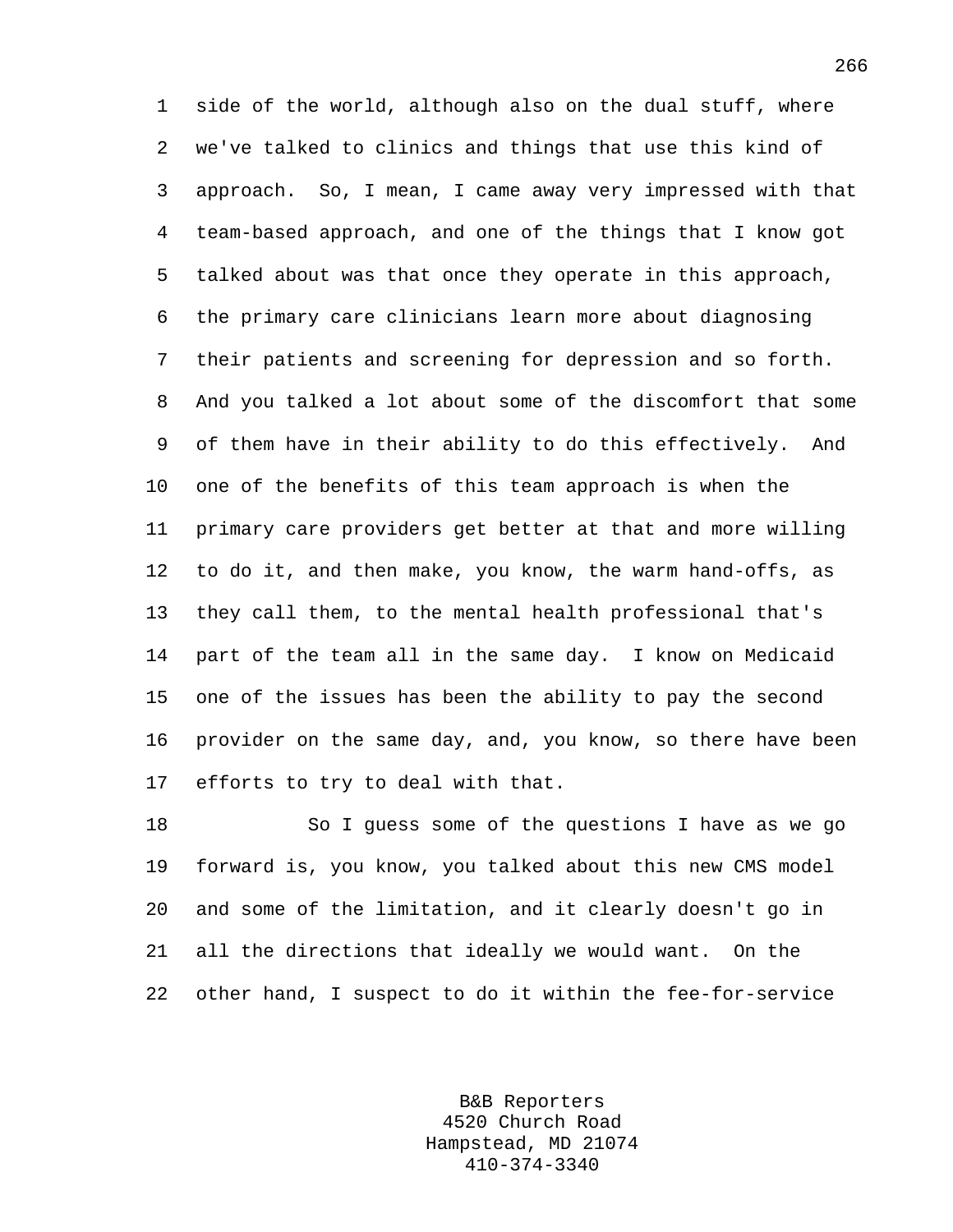1 model would start to be just loaded down with all kinds of 2 rules and regulations, and then it would just not happen.

3 So I don't know if we can try to come up with any 4 ways to fine-tune what CMS has come up with to improve on 5 some of it. But I would also be interested in knowing what 6 Medicare Advantage plans are doing for these comparable 7 kinds of situations. I assume a lot of them are going in 8 and certainly -- I would be almost certain that some of the 9 integrated plans, you know, immediately go into these team-10 based approaches. But even what are they doing within the 11 less integrated Medicare Advantage models where they still 12 are dealing with individual providers and that they come up 13 with payment mechanisms, bundling mechanisms, whatever, to 14 try to encourage this team-based approach. And, obviously, 15 the same with the ACOs. Are any of them trying things sort 16 of within some of these things we talked about this 17 morning, the later options of some kind of capitation 18 payment or other kinds of things might be necessary before 19 you could do anything that kind of breaks out of the box 20 that we can do. But at least if we saw some examples 21 particularly in these sort of -- not so much the fully 22 integrated MA kind of approach but the less integrated or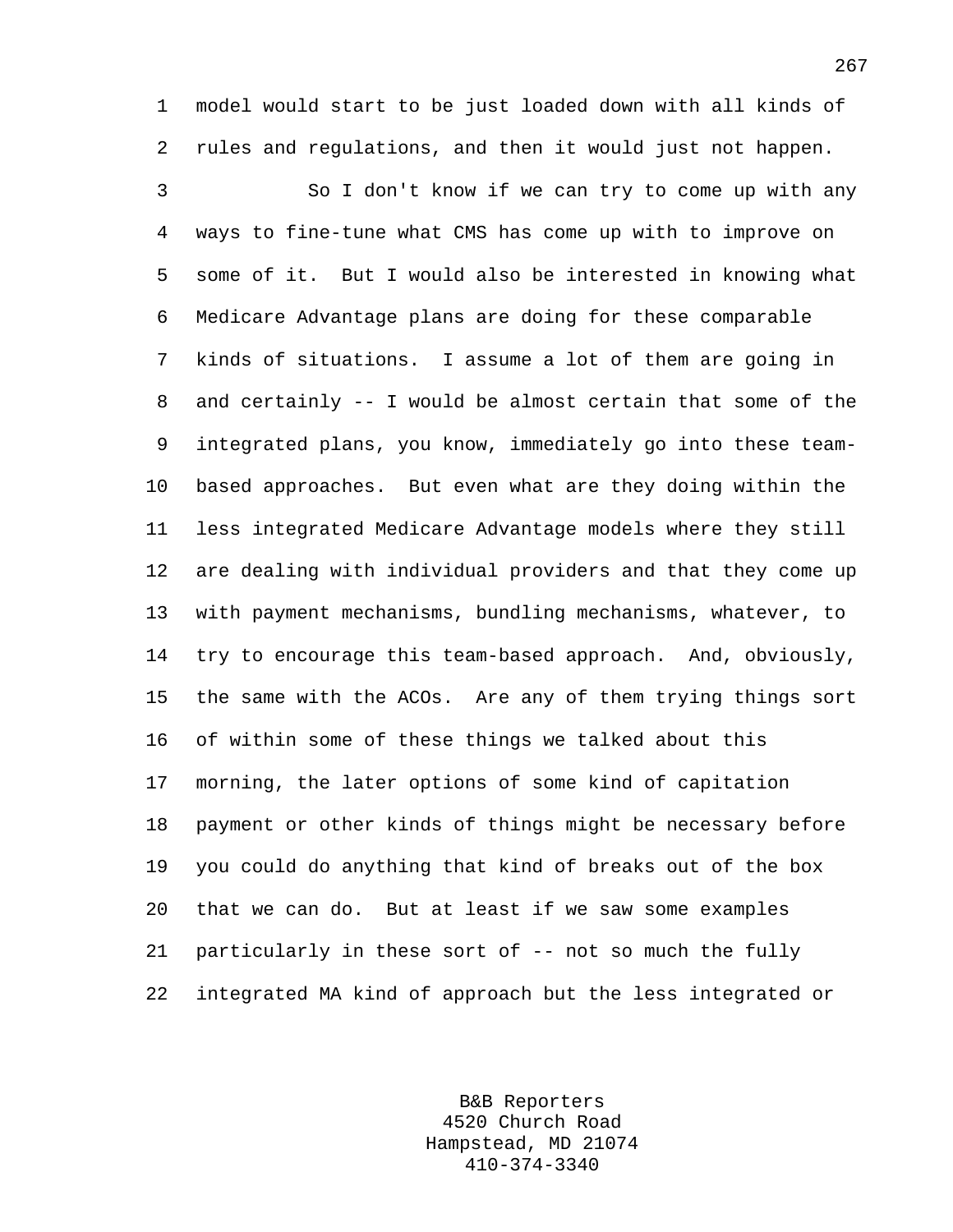1 the ACO, maybe there's a way to generate a concept that we 2 could bring back and use more broadly in the fee-for-3 service.

4 So I think it's a really worthwhile kind of 5 direction to try to think of, but I also appreciate there's 6 a lot of problems getting there. So I hope we can find 7 some creative ideas on it. And the dual demo would be 8 another kind of place because, again, they presumably have 9 a lot of these people, and I don't know whether any of them 10 have particularly gotten in and started to come up with 11 solutions. So add that to the list as well.

12 DR. NERENZ: This is not well thought out. It 13 was prompted by what Craig said about the two things on the 14 list perhaps not being sufficient or we could think of some 15 things in addition.

16 I have been looking at the tables on pages 36 and 17 37 of the chapter and the text on 37, and it seemed 18 interesting that we're looking at prescription refills for 19 patients. We're seeing patients with schizophrenia or 20 beneficiary with schizophrenia are getting like six refills 21 each month, others getting five refills. That's a lot 22 going on. And then the text on the next page says, well,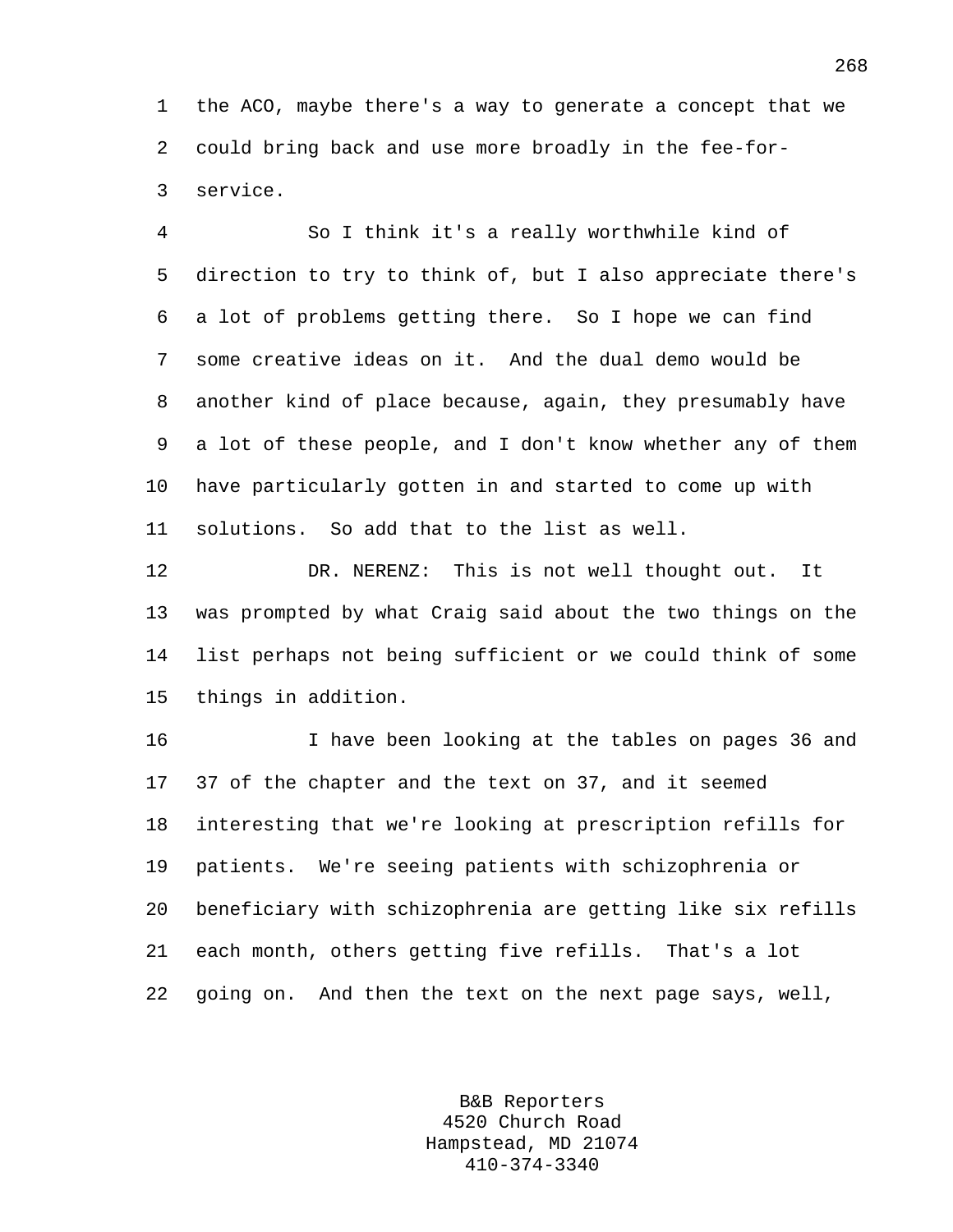1 70 percent of the beneficiaries aren't getting 2 antidepressants or antipsychotics. So these drugs are 3 something else for the most part, which just led me to 4 think in general that something in the domain of care 5 coordination, maybe medical home is an avenue to look at 6 just because there seems to be a lot of medical things 7 going on in these people that we've identified by virtue of 8 the psych diagnosis. And then just to play off Craig's 9 comment, those things are not necessarily just more psych 10 visits. These things are kind of different. Maybe 11 community health worker programs may be something.

12 Okay. So then from that point, I said, well, 13 maybe there's an analogy here to the PACE program where 14 you've got people with some Medicaid paid services going 15 on, apparently a lot of them, given the number of drug 16 fills. But then you've got some psych services, and we may 17 have people leaking over into sort of the community support 18 social program domain that's paid either by Medicaid or 19 perhaps some other state program. And maybe there are some 20 opportunities to do something like PACE where the thing to 21 be created would be a daycare -- that kind of program, and 22 it would be neither of those two things.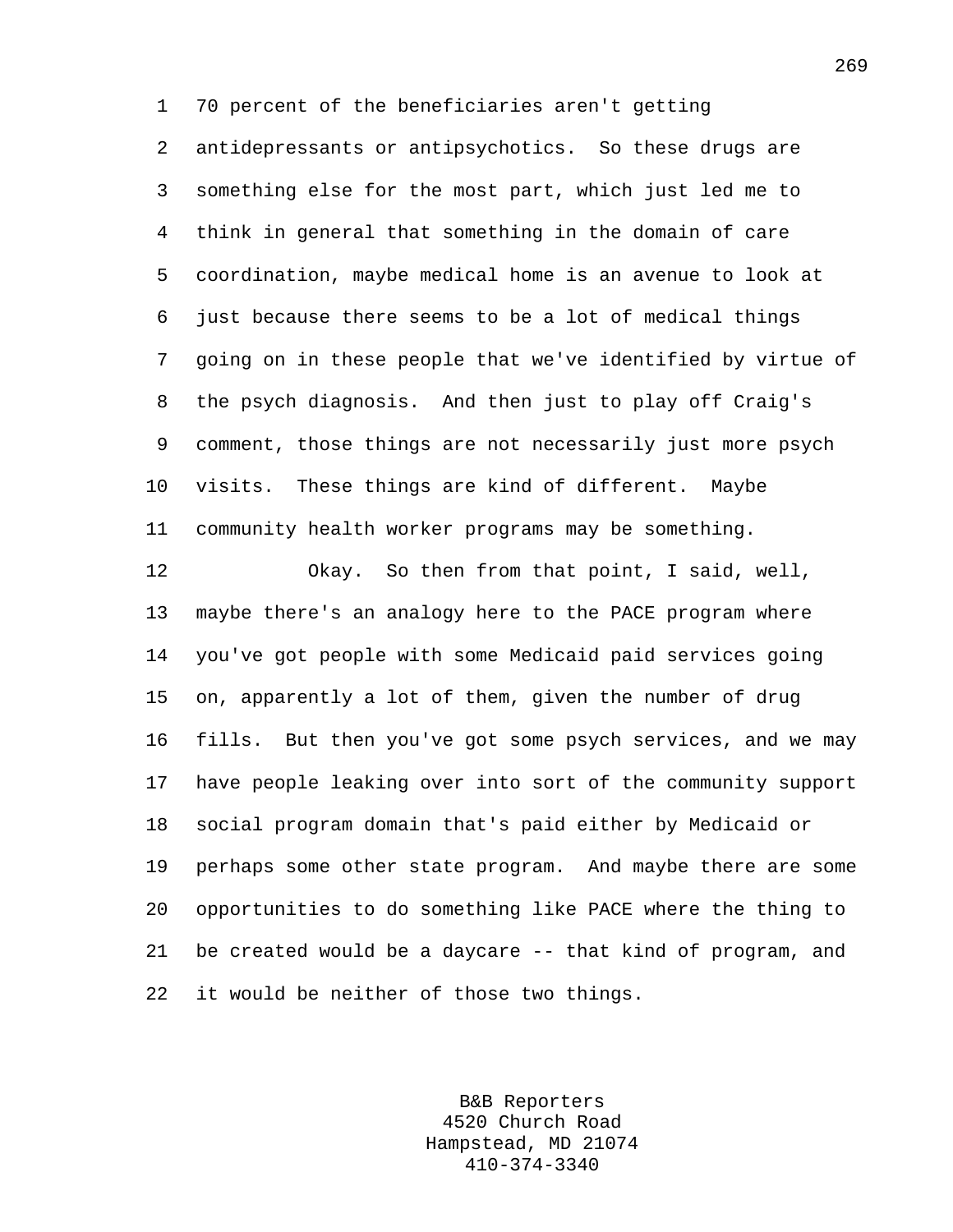1 And then, finally, ending up with Jack, I said, 2 wait a minute, the duals demo. A whole bunch of these 3 people are dual eligibles, and the dual demos presumably 4 are setting a framework formally for combining some of 5 these payment streams. It's done differently in different 6 states. And maybe they're doing some of these things 7 already.

8 So I ended up kind of with where you ended up, 9 that we should at least be looking at that and seeing 10 what's going on.

11 DR. REDBERG: So building on David's comments, 12 you know, I think depression obviously is a big problem in 13 general and in the Medicare population, but it's very 14 intermingled, I think, with loneliness and exacerbates a 15 lot of other problems. And there are other things, I 16 think, that we could do because, you know, at the same time 17 I think we're overdiagnosing depression and certainly 18 there's a lot of data that we're overusing antidepressants. 19 You know, when I looked at this Table A.5 that you just 20 referred to on page 37, I thought, you know, every one of 21 those drugs has so many side effects, and data repeatedly 22 shows that, you know, particularly in nursing home patients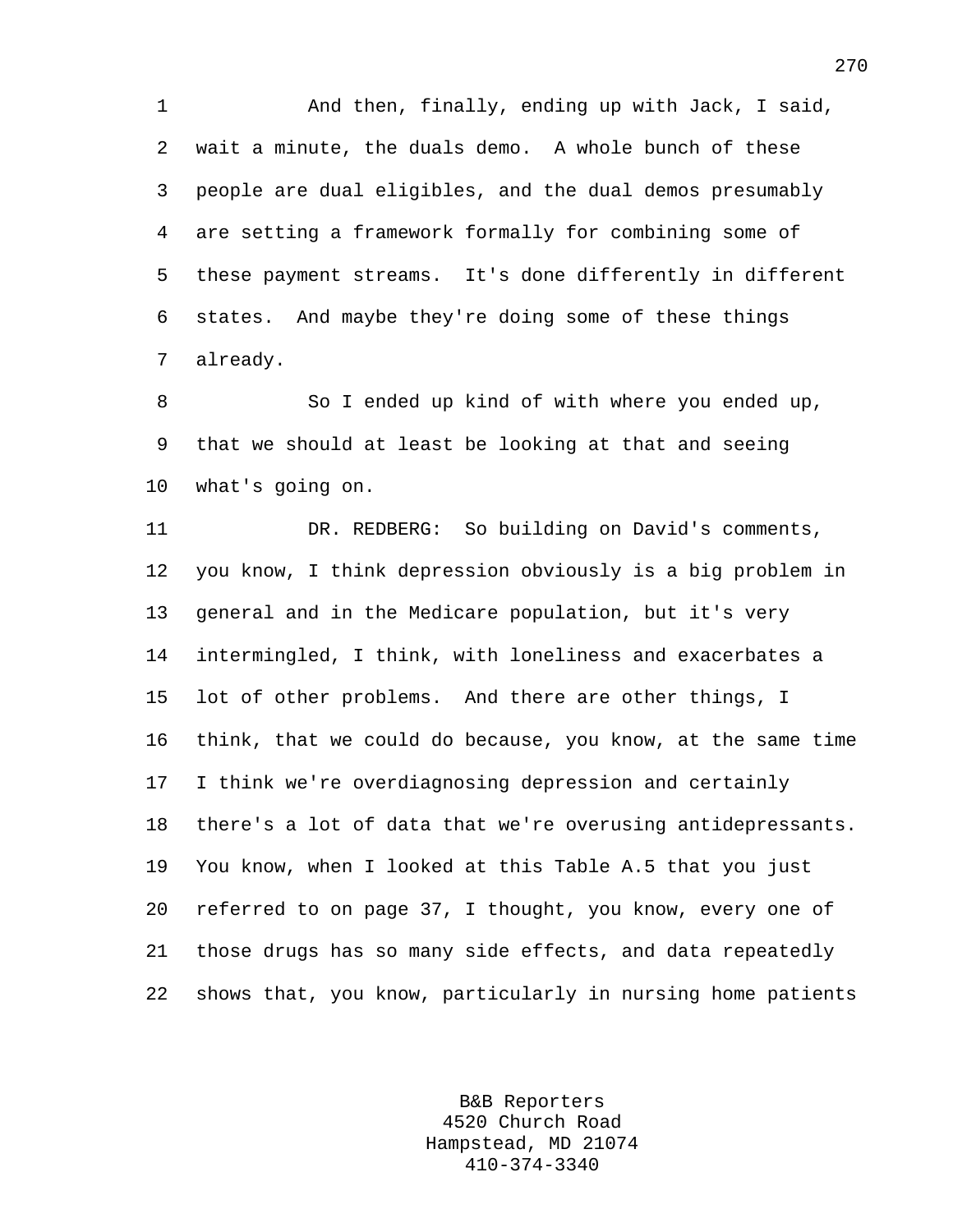1 but also just in ambulatory elderly patients, these drugs 2 are overused and cause big problems.

3 We just published in JAMA Internal Medicine last 4 week that in the teachable moments the overuse of 5 antidepressants in the Medicare population because of the 6 side effects from it, a woman who's a family member had 7 passed away, so grief would be a normal response, but was 8 given an antidepressant and had very untoward side effects, 9 SIADH in this case. And it says one in five 10 antidepressants is overuse, and I think it's probably 11 higher, you know, for these medications here. And we also 12 know that even without isolating antidepressants that our 13 elderly are on more and more medications, which can also 14 lead to sort of dulled cognition and depression, and that 15 just sort of weaning Medicare beneficiaries off the 16 increasing number of medications they're on for very 17 unclear reasons, where that gets started and don't get 18 stopped. A colleague just told me yesterday, he's been 19 telling me for like the last two years that he's worried 20 his father is developing dementia, his elderly father, but 21 he was also -- which he didn't even think about -- getting 22 a fentanyl patch for some nonspecific pain. And, of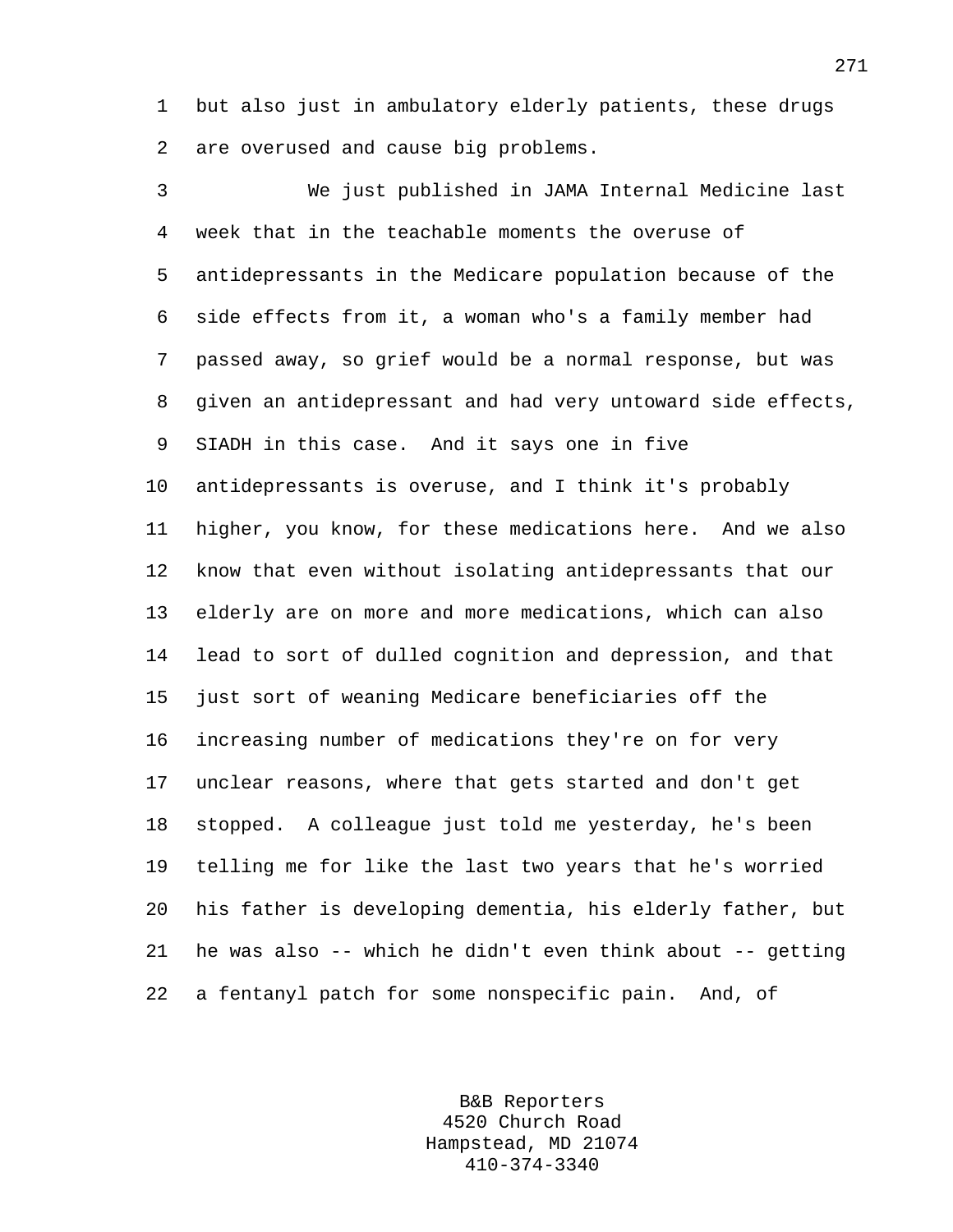1 course, the pain, as it often does, wasn't getting better, 2 so they kept upping his fentanyl patch, and they finally 3 just stopped the fentanyl. He suggested just stop it, and 4 he said his father is now alert and the dementia is gone.

5 You know, I just think that kind of thing -- you 6 know, we have a tendency to medicalize depression, and just 7 a lot of our antidepressants are used inappropriately. 8 Even the diagnosis is inappropriate. That's why I was kind 9 of interested in what the payment was for the cognitive 10 codes. And, you know, it doesn't even have to be 11 psychiatrists. I think, you know, just kind of group 12 therapy -- I mean, I always encourage, and I'm sure you do, 13 too, my older patients to just go out and do things, you 14 know, go to senior centers, see other people. I mean, 15 there's a lot of value to very simple things, get engaged, 16 volunteer, you know, because just getting people out I 17 think reduces the depression and those symptoms from it. 18 So I'd like to build that into our plans for approaching 19 this.

20 DR. CROSSON: Comments?

21 MS. BUTO: I'm just going to build on what Rita 22 said, and I think Jack -- I can't remember -- Jack and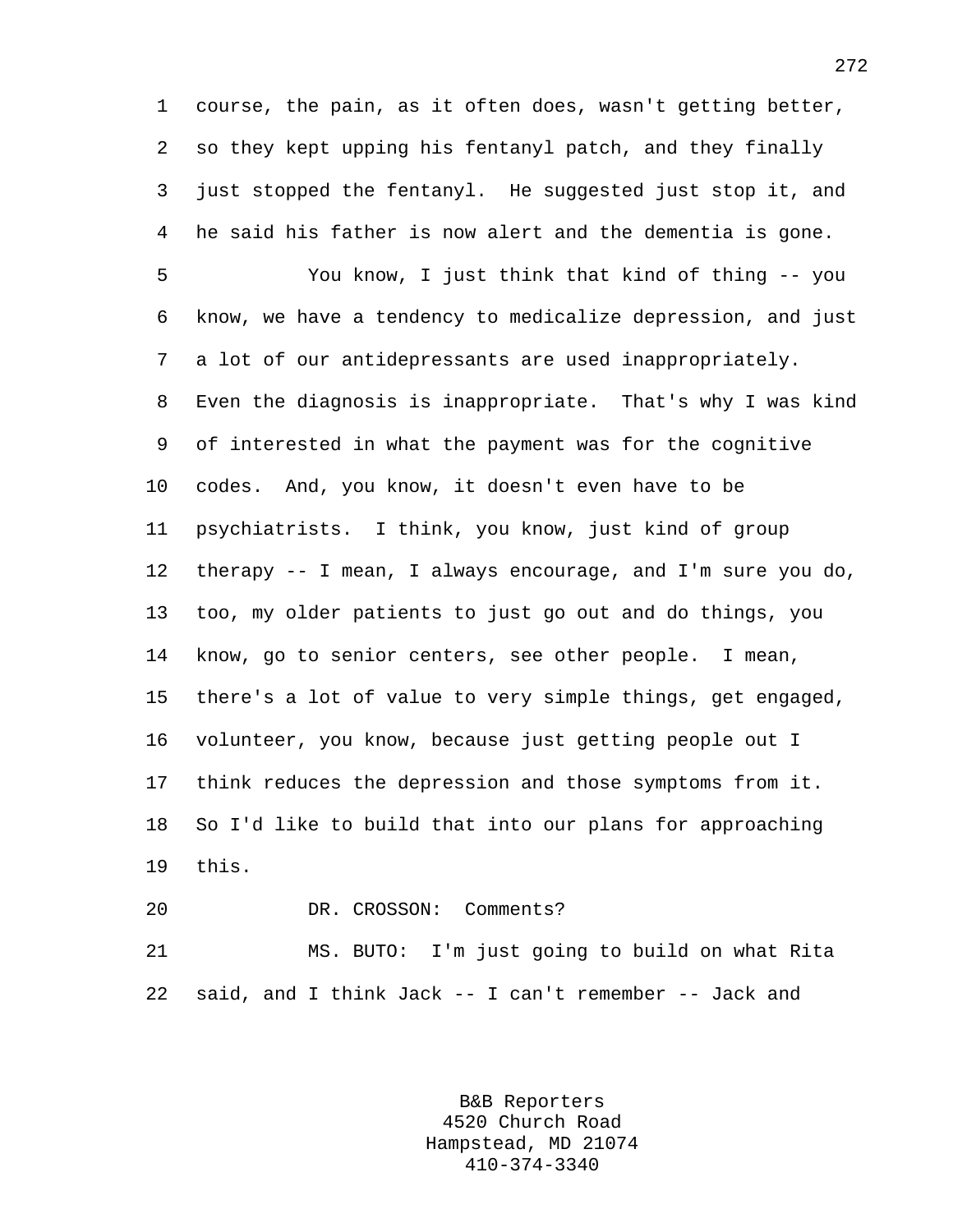1 Dave, that I really do think in addition to these two 2 bullet points, if we could add something about medication 3 management of mental health drugs in this population as 4 part of our overall -- since we're focusing on drugs and 5 population health. And then the fourth bullet would be 6 something about improving the connectivity between Medicare 7 and Medicaid financing and coordination for the dually 8 eligible since Medicaid provides so much of the financing 9 for care for the population.

10 So I think the two would be very helpful in 11 addition because this sounds like it's a little too skimp - 12 - I mean, as important as inpatient and ambulatory is, that 13 it doesn't really cover the whole universe.

14 MR. GRADISON: It comes as no surprise to comment 15 that you can't pick up a paper today without seeing an 16 important article related to this general subject of 17 overuse of opioids, suicides in the VA, the interaction 18 between police and the public through the criminal justice 19 system, the high rate of behavioral health issues in the 20 prison population, and on and on. But you very seldom see 21 a lot written -- I don't say it's zero -- about the 22 prevalence of these conditions and the concerns about them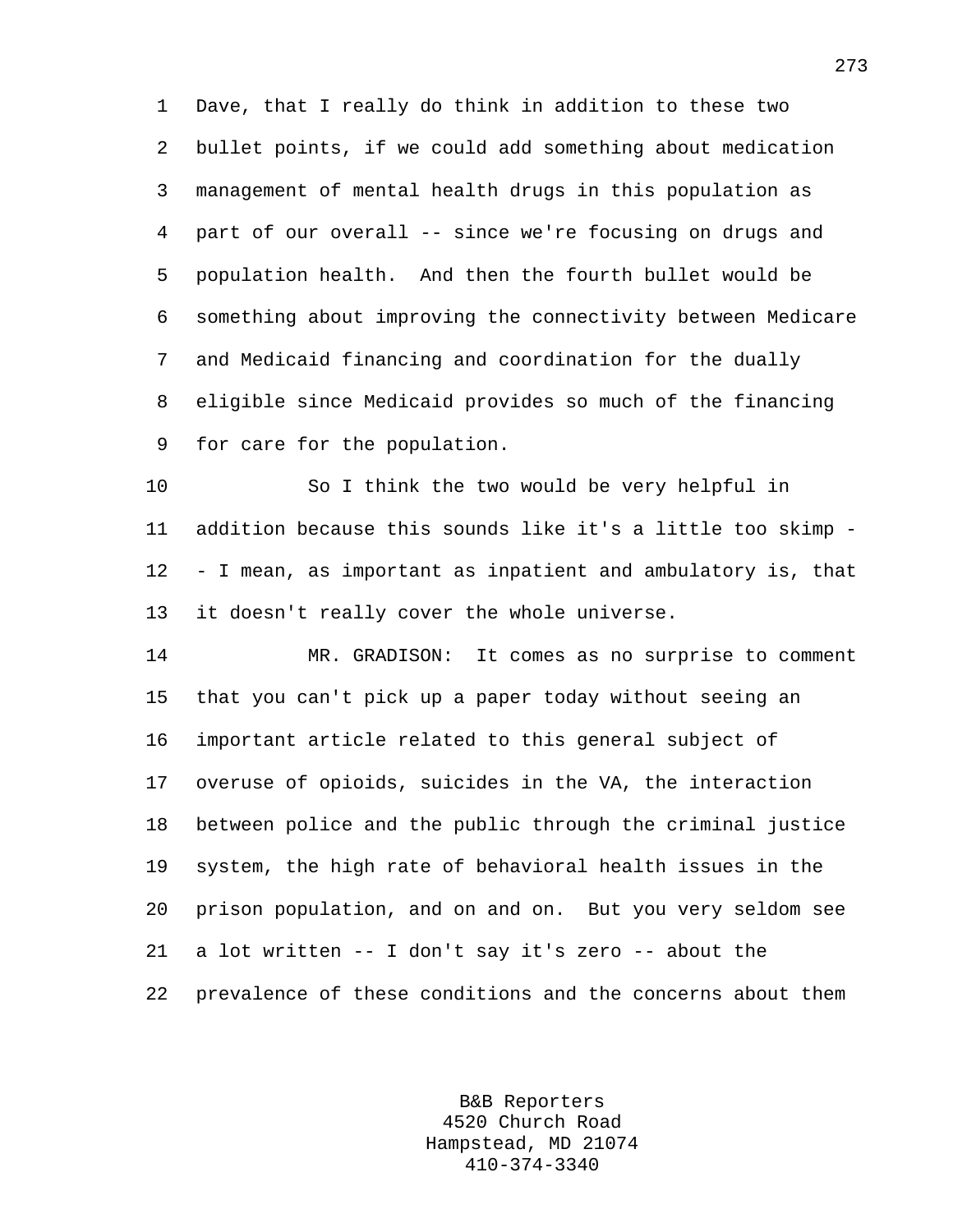1 involving the elderly and the disabled. And it seems to me 2 that this may just be an issue that the Congress might be 3 taking a look at as they're looking around for useful 4 things to do. And I am concerned -- 5 [Laughter.] 6 MR. GRADISON: I couldn't help it. 7 DR. MILLER: As only you can say. 8 MR. GRADISON: It seems to me that we should be 9 thinking about putting a section, a chapter in something as 10 soon as our June report, even if it doesn't have any 11 specifics, just to lay out the issues. And most of that is 12 already written. Yes, it's somewhat strategic, but my real 13 concern is that if they do something -- and think about the 14 growing concern that it's really -- I'm not talking about 15 political issues so much as just if you look at who's 16 saying what, it's a broadly shared concern that something 17 should be done. And I think by putting out a chapter that 18 might become public in June, we might in effect be saying 19 don't leave out the elderly and the disabled from your 20 consideration. That would be the message. We wouldn't say 21 it that way, of course. And by that time, we might be able 22 to get much further along in some of the specifics so that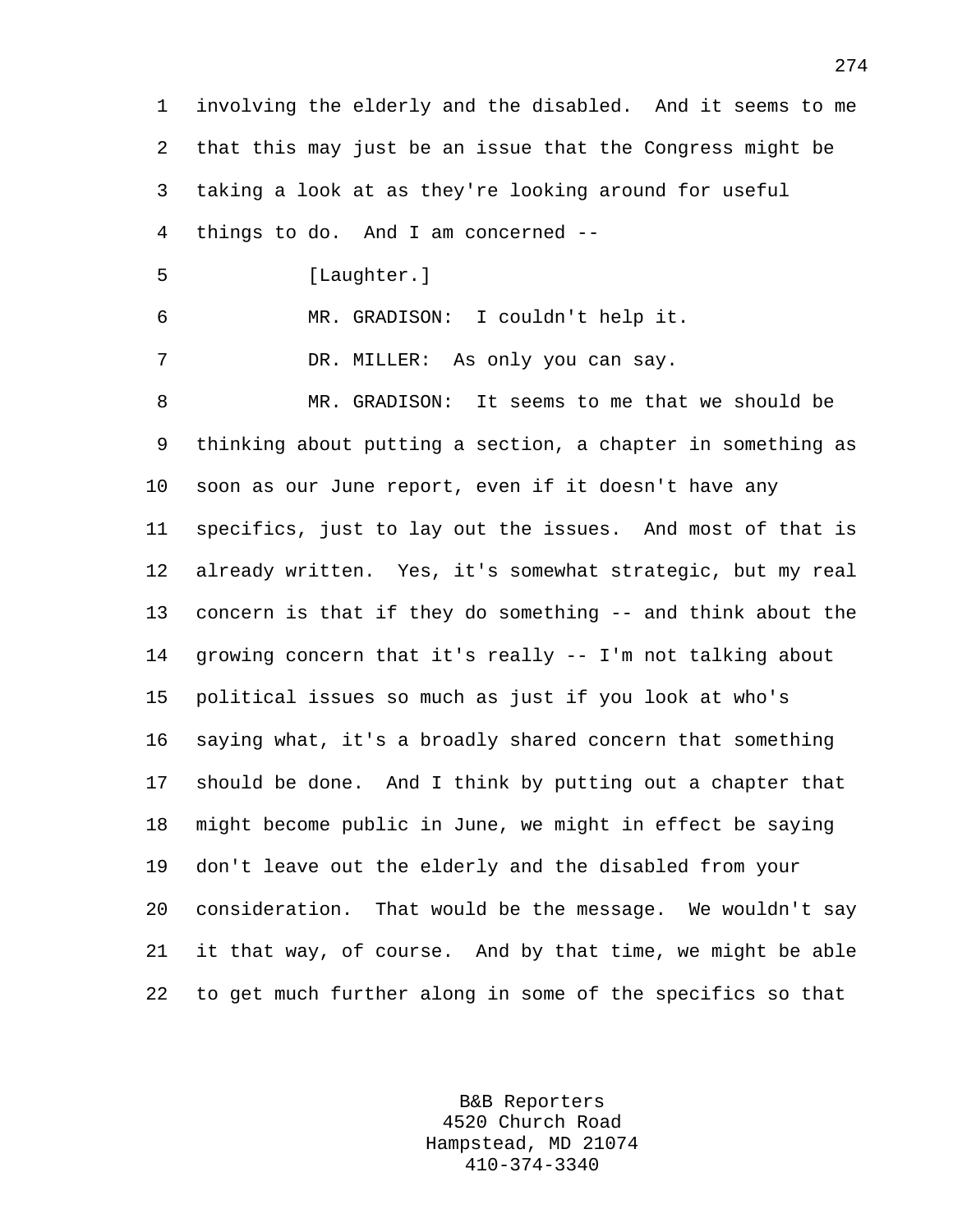1 if somebody in their wisdom were to invite our leadership 2 up there to comment, there might be more specific comments 3 than we're in a position to make at this time.

4 DR. HALL: I agree with a number of the comments 5 that have come forward here, but specifically that 6 concentration on the ambulatory side may be the most 7 productive use of our funds and the very scarce talent 8 that's out there.

9 I also agree with what Brian mentioned about the 10 incredible lack of available manpower in the United States 11 for dealing with any sort of behavioral disorders. I 12 believe it's accurate to say that in the last five years, 13 the numbers of certified psychiatrists that have been 14 trained would be at the very top 20 for the whole country 15 and more like 12. It's not an area of medicine that 16 attracts really good people. A lot of that has to do with 17 the perceived lack of financial reimbursement, but a lot of 18 it is more that it doesn't seem to be on the radar very 19 much. And those that do get trained tend to concentrate 20 themselves in institutions, so the community is really 21 where I think the action is.

22 And when we talk about integrated care, I hope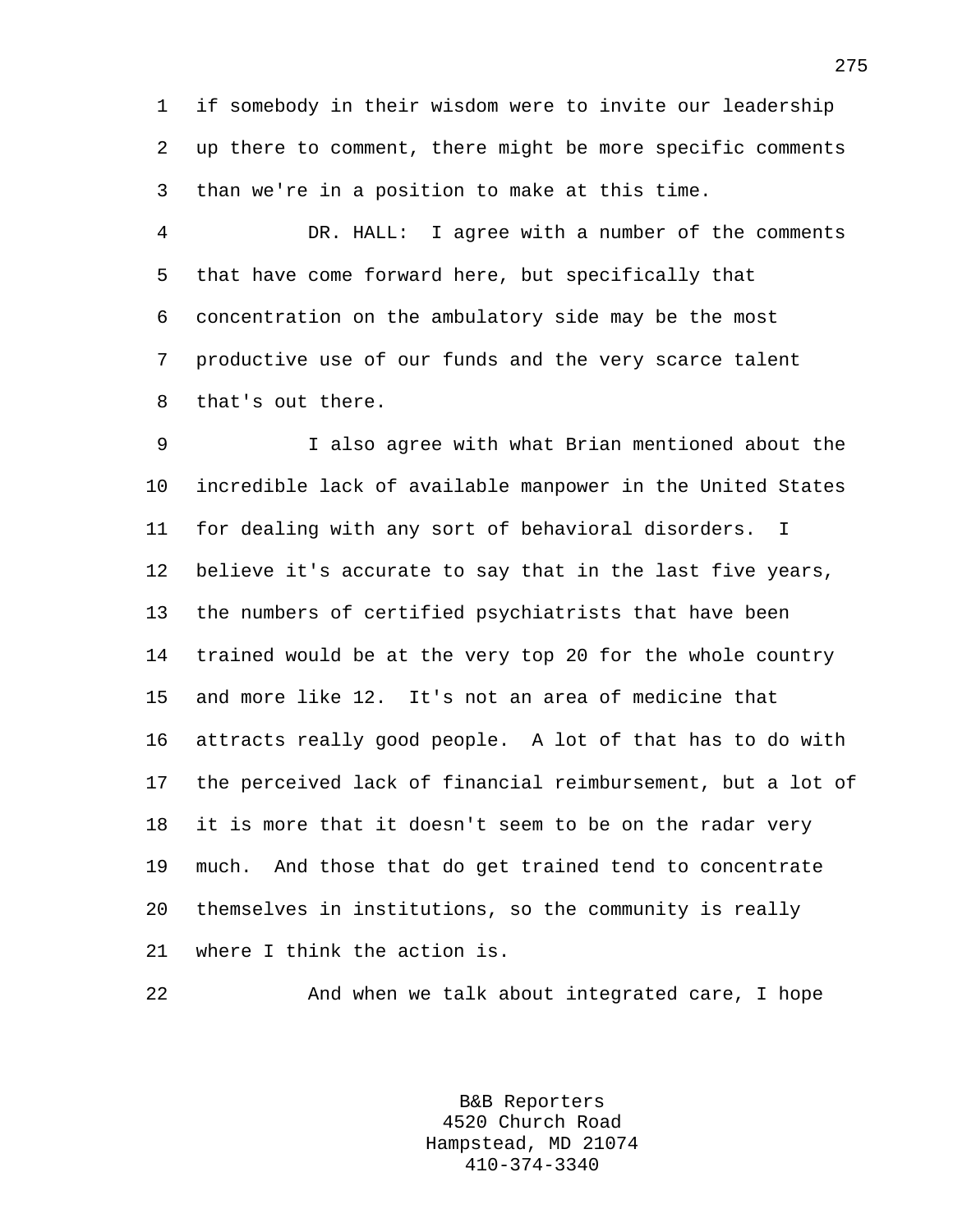1 we'll take a very careful look at integrated care that can 2 deal with volumes of patients, so group therapy, services 3 in places where older people congregate, various community 4 centers, that sort of thing. I think that's really where 5 the action is and would be the most bang for the buck.

6 But I just want to say a word about why I worry a 7 little bit that we're excluding Alzheimer's disease. I 8 know that that's like, you know, swallowing a huge pill, 9 but just a couple of quick statistics if I may. The 10 prevalence of Alzheimer's disease right now in the American 11 population for people in their 70s is about 15 percent, 12 some form of cognitive disorder. In the 80s, it jumps to 13 about 35 percent. And above that it's a slight majority of 14 people. So this is not an incidental little disease that's 15 hanging around here. And while we all hope for a cure 16 tomorrow or the next day, we better be prepared for a long, 17 long slog before that disease goes away.

18 So that brings to mind to me that we ought to 19 take into account what is the short history of, the natural 20 history of Alzheimer's disease. On average, it's about 21 seven years of symptoms before it becomes either the major 22 cause of death or leads to some other form of death closely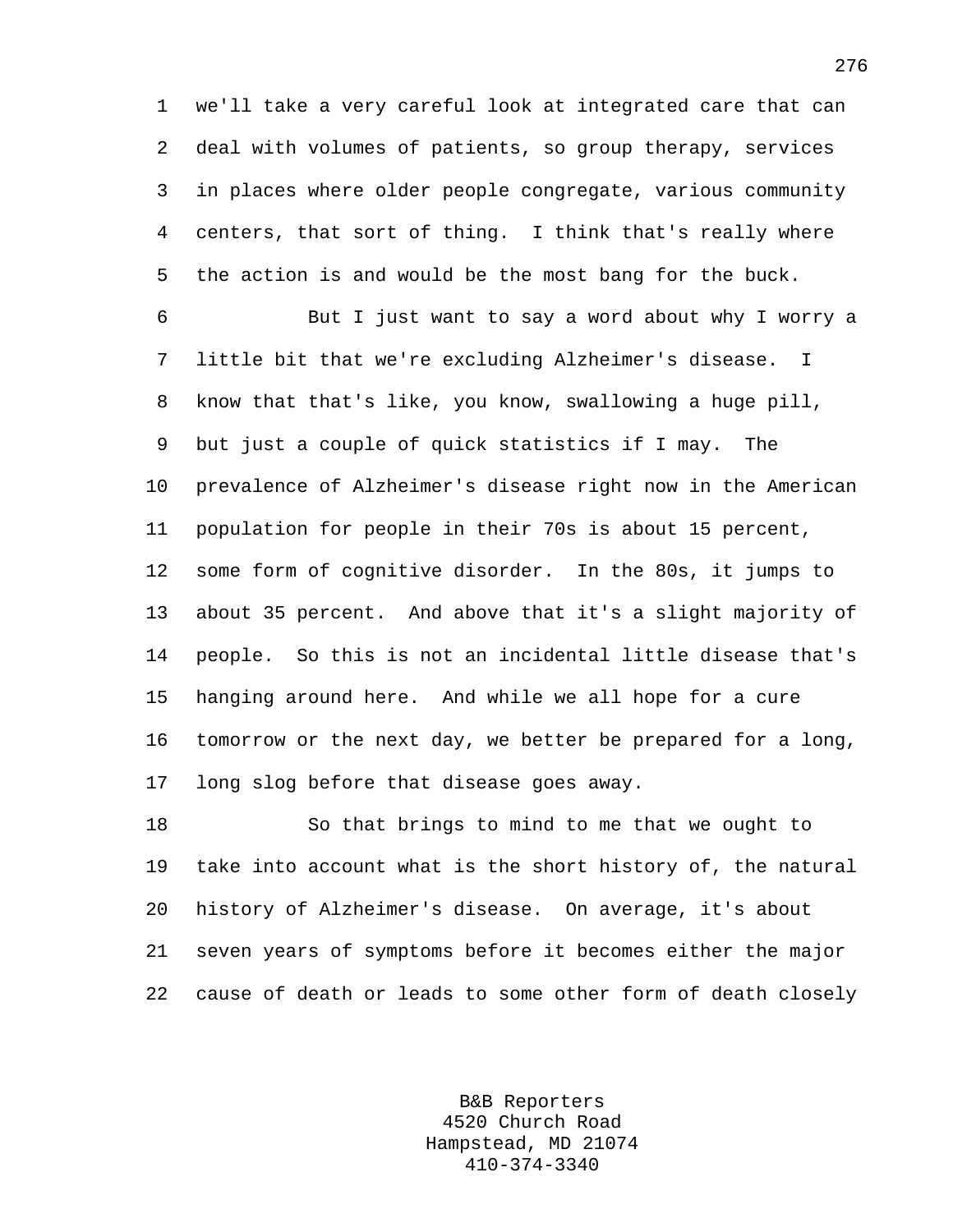1 related. In those seven years, the vast majority of time 2 will be spent in the ambulatory sector. And while the 3 specter of the demented patient in the institution tugs at 4 our heart strings, it really isn't a very terminal stage. 5 In the meantime, these are people that who are passing you 6 in your car. These are people who bump into cones at the 7 grocery store. These are people who leave stoves on, who 8 disrupt family relationships in very subtle ways, mainly 9 because of associated psychiatric disorders which are 10 treatable, particularly require expert people.

11 So I think somehow if we can sneak into this 12 whole Alzheimer's thing, not the institutional ones where I 13 would agree bang for the buck there is going to be fairly 14 modest, but I think taking these ideas in that direction 15 would be a huge, huge boost in the quality of care for 16 older adults.

17 DR. CROSSON: Thank you, Bill

18 MS. THOMPSON: I'll comment, but briefly, on 19 those two areas of consideration.

20 On the inpatient side, I had the unfortunate 21 experience of being part of closing an inpatient psych 22 unit, and the next closest inpatient psych facility in that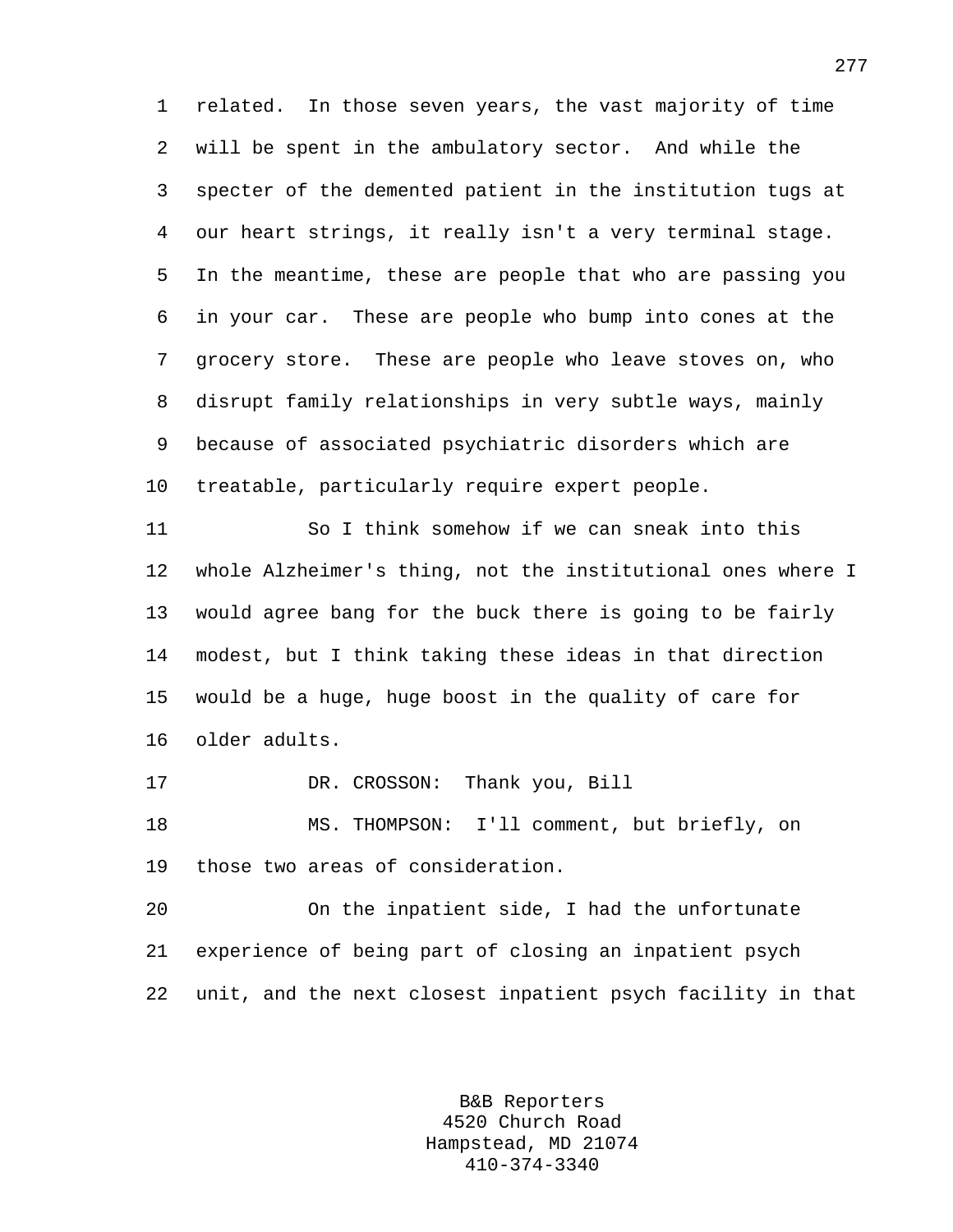1 part of Iowa was 70 miles away. We didn't close because we 2 couldn't make money in inpatient psychiatry. We closed 3 because we were down to one psychiatrist, and he couldn't 4 cover the emergency department 7 by 24. So the manpower 5 issue is, I think, many, many, many times related to why we 6 don't see the availability of inpatient psychiatry. But I 7 think we've made a good point here about the need to think 8 more about what do we do with our manpower deficit and 9 caring for these patients.

10 On the ambulatory side, which I do find much more 11 hopeful, particularly around our Medicare population, 12 within the ACO discussion we had this morning, we have had 13 an integrated health home model, which is a medical home 14 model, integrated ambulatory care, community-based mental 15 health program with our ACO, and have seen some really 16 positive results. I would be delighted to share some of 17 that at some point in time. But, nevertheless, I do think 18 that integrated health home model is very, very positive.

19 Now, the next comment I'm going to make, I'm not 20 even sure MedPAC has authority to speak to this, but one of 21 the obstacles in that integrated health home model or any 22 model which has primary care and psychiatry attempting to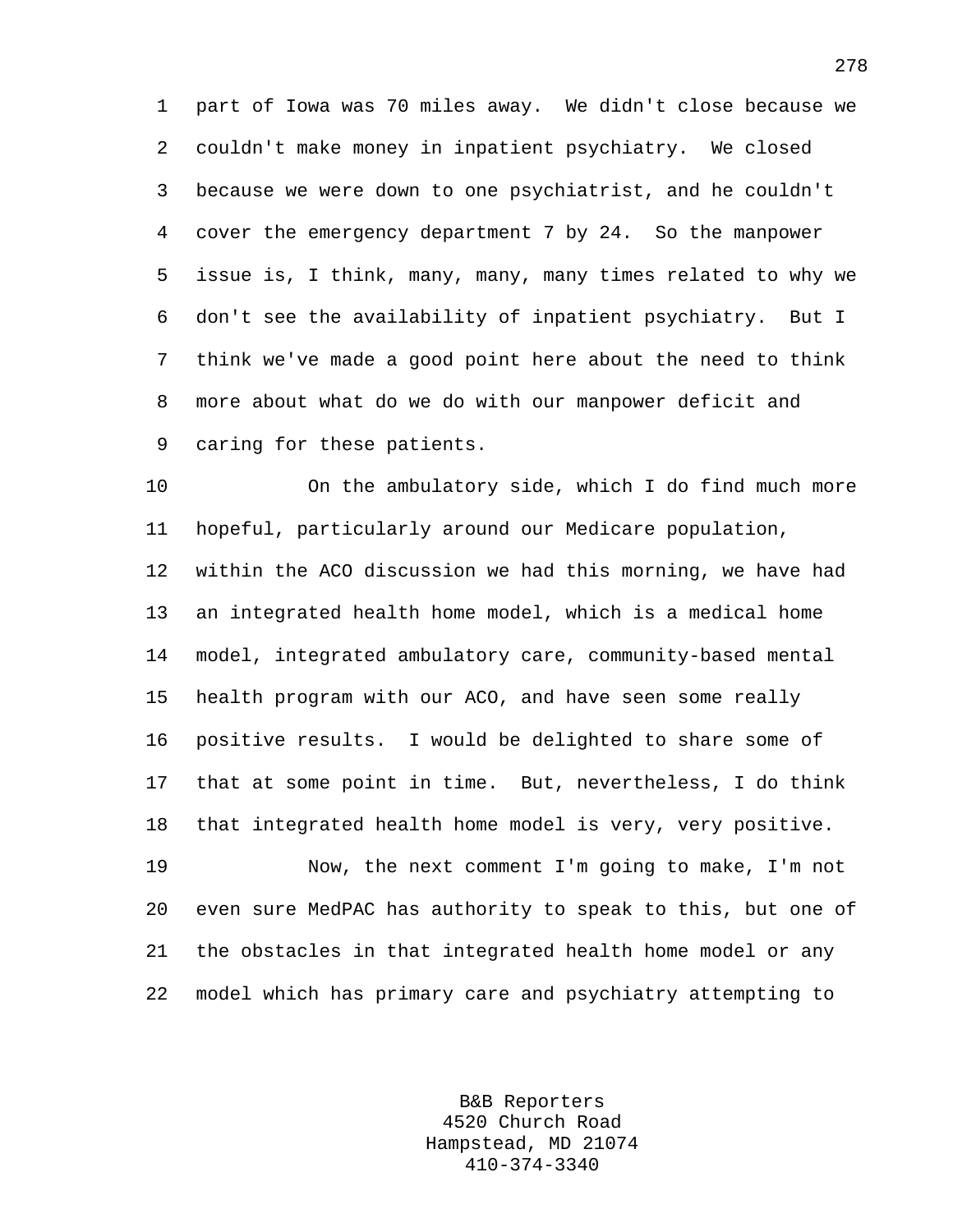1 care for a patient together is the rules around privacy, 2 and the primary care physician or provider not being able 3 to even review the consulting comments by the psychiatrist. 4 So if we're really -- if we want to take on the 5 stigma issues, if we want to take on and be very serious 6 about caring for in a holistic way these issues for our 7 Medicare population, the privacy issues remain a huge 8 barrier. 9 So, with that, I'm delighted we're having this 10 conversation, and I just really encourage us to stay after 11 it.

12 DR. CROSSON: Thank you, Sue.

13 DR. GINSBURG: I'm very enthusiastic about our 14 getting into this area. Perhaps we can get specific 15 recommendations, but even if we can't, I think it will be 16 helpful.

17 I was listening very carefully to Sue's 18 description about the closing of the psychiatric unit 19 because I certainly have noticed this happening. I was 20 concerned that our inpatient acute payment system, you 21 know, leads to relatively unprofitable payment rates for 22 psychiatric admissions, and that may be the case. That's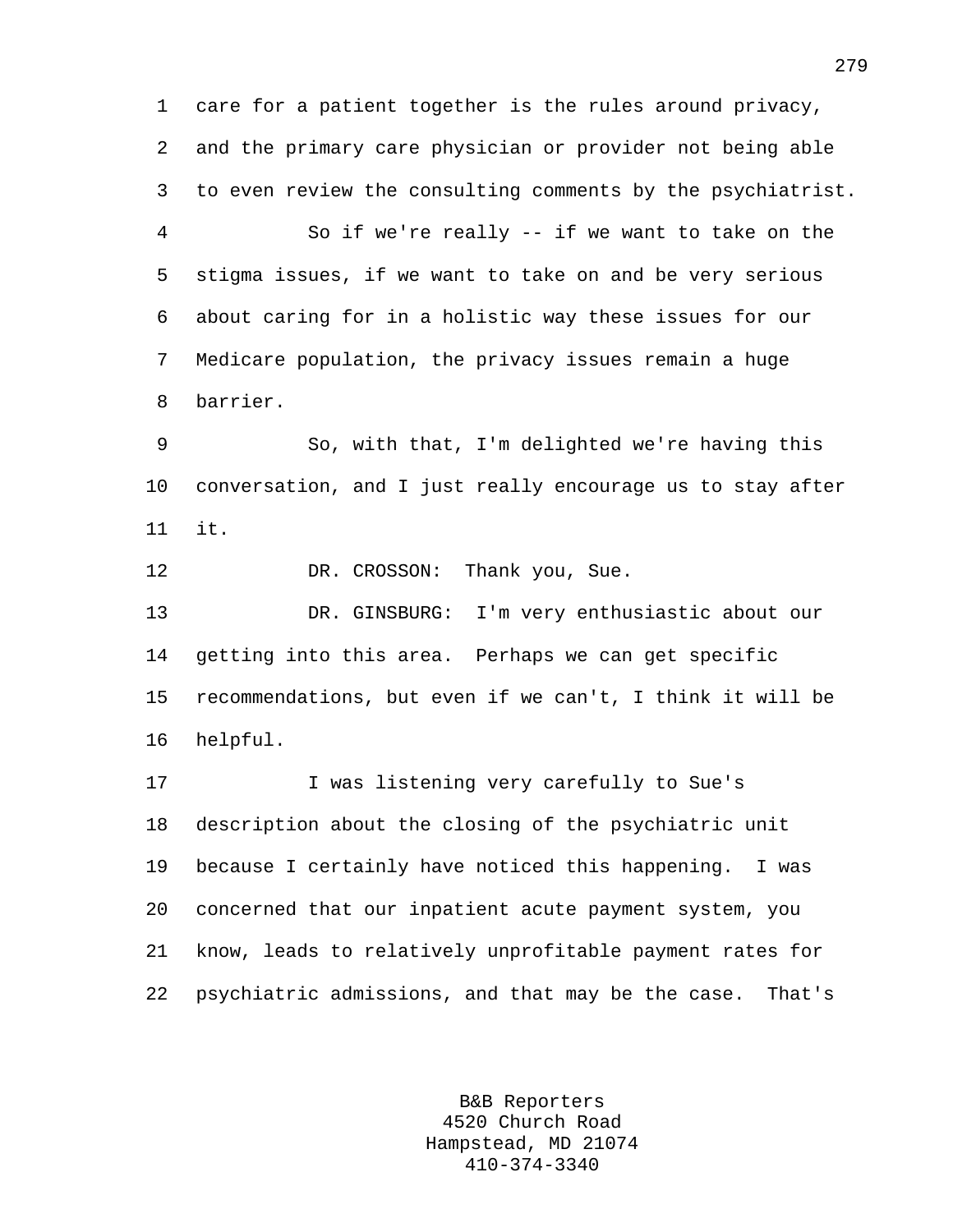1 probably something that's really within our bailiwick to 2 come up with some suggestions to fix.

3 In site visits, I also had heard a lot about the 4 issue Jack brought up in Medicaid about the prohibition 5 against two E&M services in a day. One could be a 6 behavioral health service. Is that an issue in Medicare as 7 well?

8 MS. BLONIARZ: I don't believe it is, as long as 9 there are two different providers.

10 DR. GINSBURG: Okay.

11 MS. WANG: So, you know, we have a very large 12 dual-eligible population in our MA plan in integrated 13 products. We're in the duals demo. We also have a very 14 large Medicaid program that is -- where our state through 15 waiver programs is trying very hard to foster a very 16 comprehensive, you know, completely integrated model for 17 folks with serious mental illness. So I would be happy to 18 tell you what that's about, and I'll tell you in about a 19 year how it's going, because it's a lot.

20 I just want to share a couple of the challenges, 21 I think, for the population. So, you know, the financing 22 and integrating the financing is very, very important, but,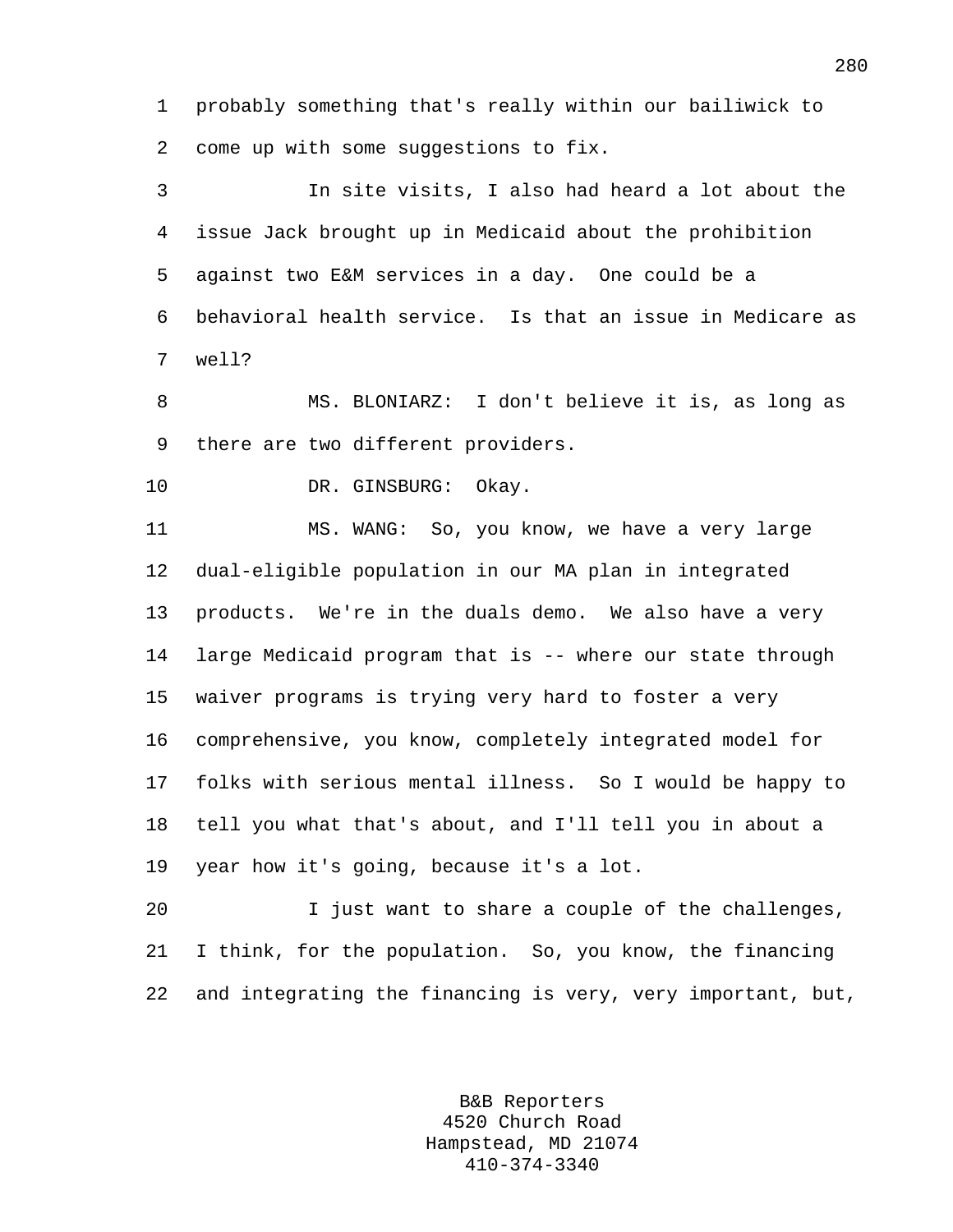1 you know, the delivery system, if you will, for the 2 population is much more complicated to find and to put 3 together. Many of the most important people are non-4 billing entities. They've been grant-funded through state 5 mental health programs, through federal programs. They are 6 unconventional in our -- and one of the advantages, I 7 guess, about being an MA plan is that you have the money so 8 you can decide who you want to pay. So we will use 9 nontraditional providers like peer bridgers and health 10 homes and what have you. You know, there's just a lot more 11 flexibility.

12 I mention this because I think that it is 13 worthwhile. You've observed things for the inpatient psych 14 system, and I'm always in favor of, you know, making things 15 better. So if there are improvements to be made, I think 16 you should go for it. But I think that the goal of that 17 should be less about -- payment accuracy is really 18 important, but the second part, which is, you know, our 19 emphasis and I think that everybody's emphasis who's 20 working in this area is to reduce inpatient utilization and 21 increase ambulatory. That is always the expectation. You 22 are reducing inpatient for psych as well as medical, and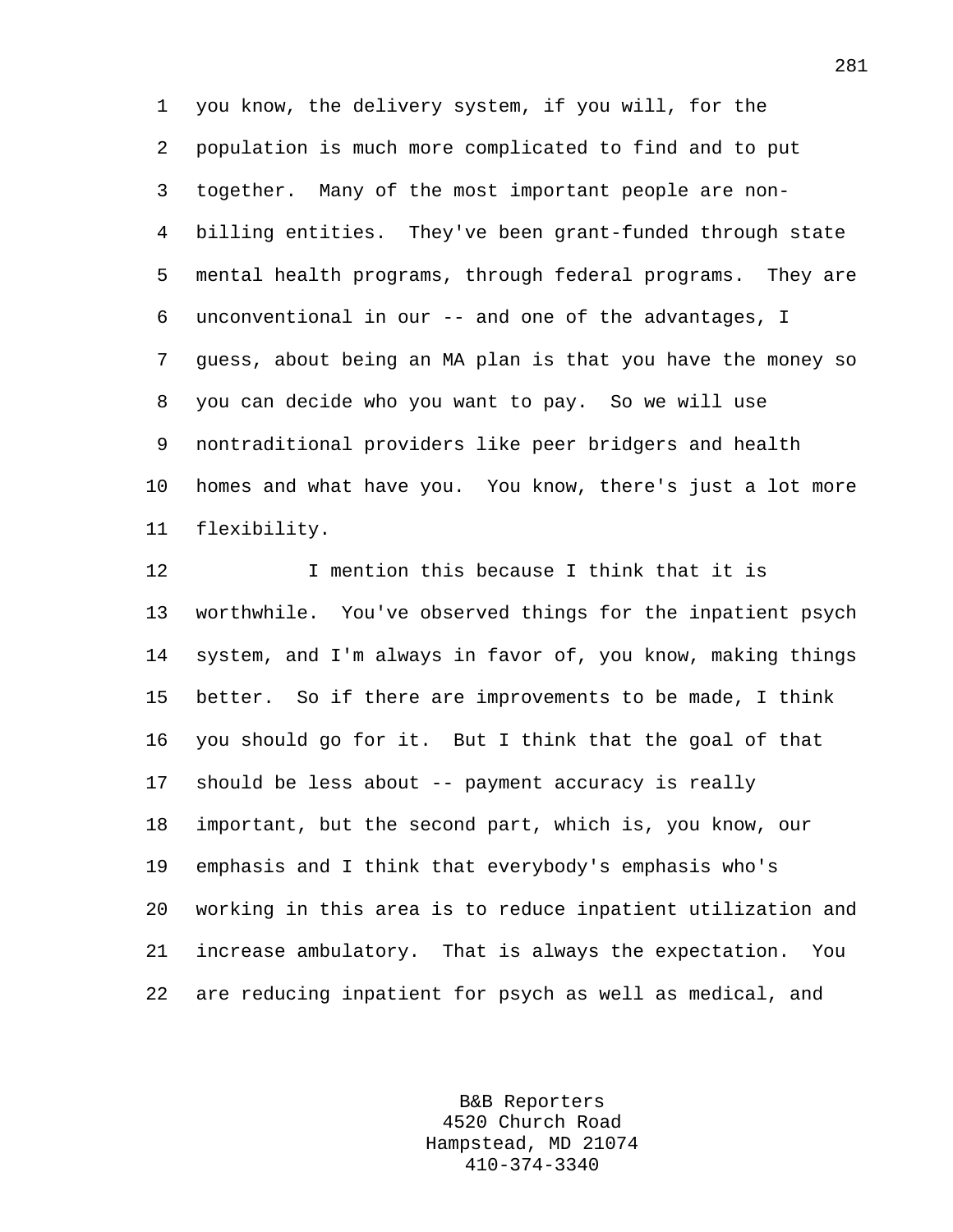1 you're increasing things that go on in the community, 2 including paying for supportive housing if you need to.

3 So I think that one of the goals when you look at 4 updating the inpatient psych system is not to -- you know, 5 by greater efficiencies, and as days come down, is not to 6 lose the money but to find a way to translate that into the 7 next step of getting people back out to the community with 8 the resources they need, whether that's a bundle or 9 something else. I would not be in favor -- the reason I 10 asked about readmission measures was not to suggest that 11 folks be penalized, because I think that a big problem with 12 the population in general is that there are very few 13 resources. And, you know, sort of readmission -- I think 14 follow-up ambulatory care is very important. Readmission 15 measures, though, may be more difficult to hold an 16 inpatient facility responsible for if they don't have a 17 place to -- I mean, there are limited numbers of 18 transitional housing spots. They tend to not be 19 transitional. After awhile, people just wind up staying in 20 them, and it's really a problem.

21 As far as coordinated care is concerned, 22 absolutely. The couple of observations that I would share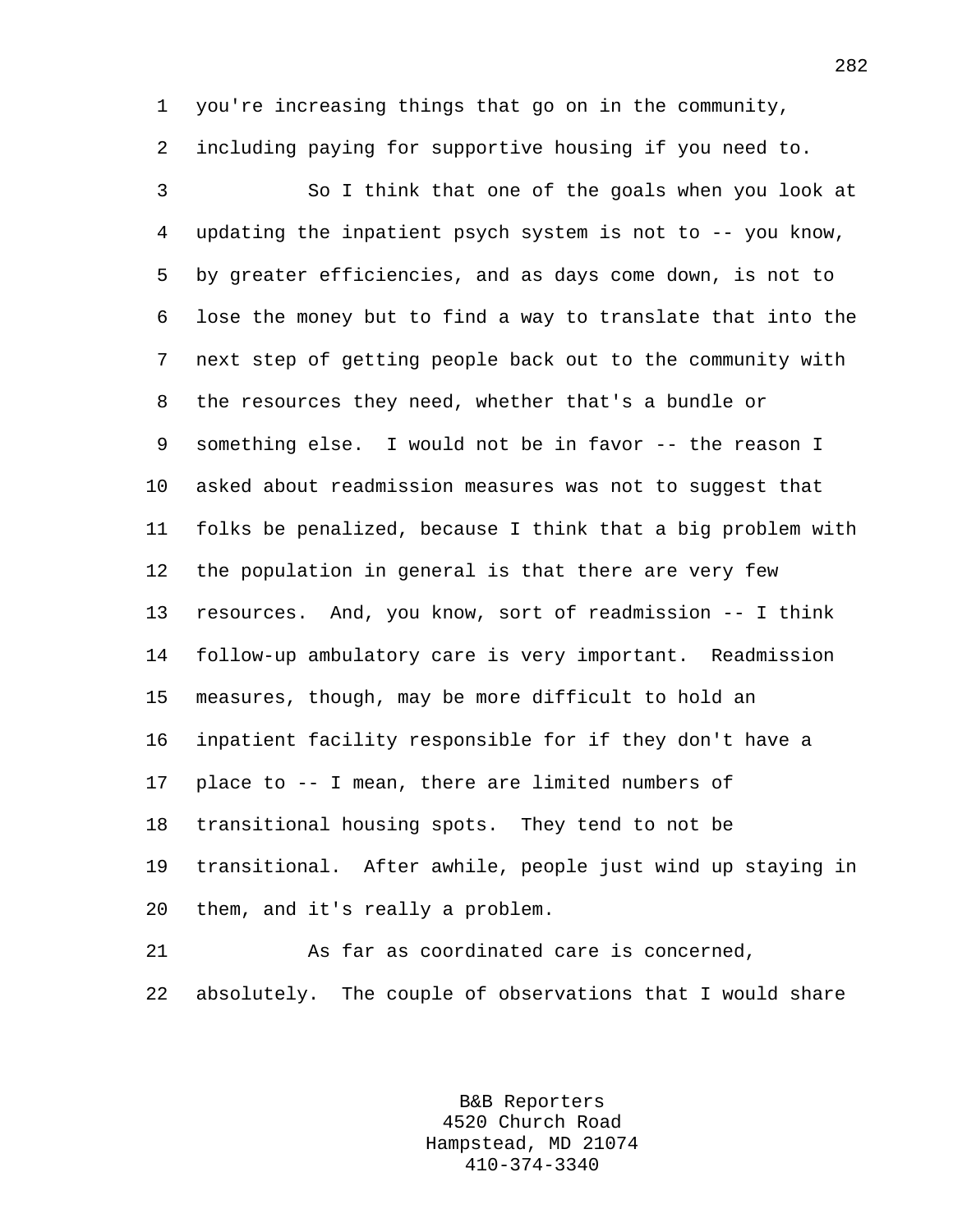1 is I don't think that coordinated care really means 2 physical collocation. That could be the manifestation of 3 it, but you can have physically collocated providers who 4 are not communicating with each other, and that doesn't 5 work. I mean, the goal is communication, and I think that 6 it happens physically collocated, it happens through 7 technology, it happens through cloud-based shared care 8 management systems that bring in, you know, health homes 9 and community-based providers. With clinicians, I think 10 it's a very important area to be looking at. The challenge 11 is that the most effective providers, if you will, in the 12 system are not billing anybody, and they're critically 13 important for the population.

14 You know, the Medicaid home and community-based 15 waiver program supports a lot of these types of providers, 16 so just in terms of greater familiarity it might be 17 something to look at.

18 So it's obviously not a specific set of 19 suggestions, but I think that's the landscape, I think, of 20 what needs to be looked at.

21 DR. CROSSON: Okay. Thank you, Pat. This has 22 been a very good discussion. I did hear a significant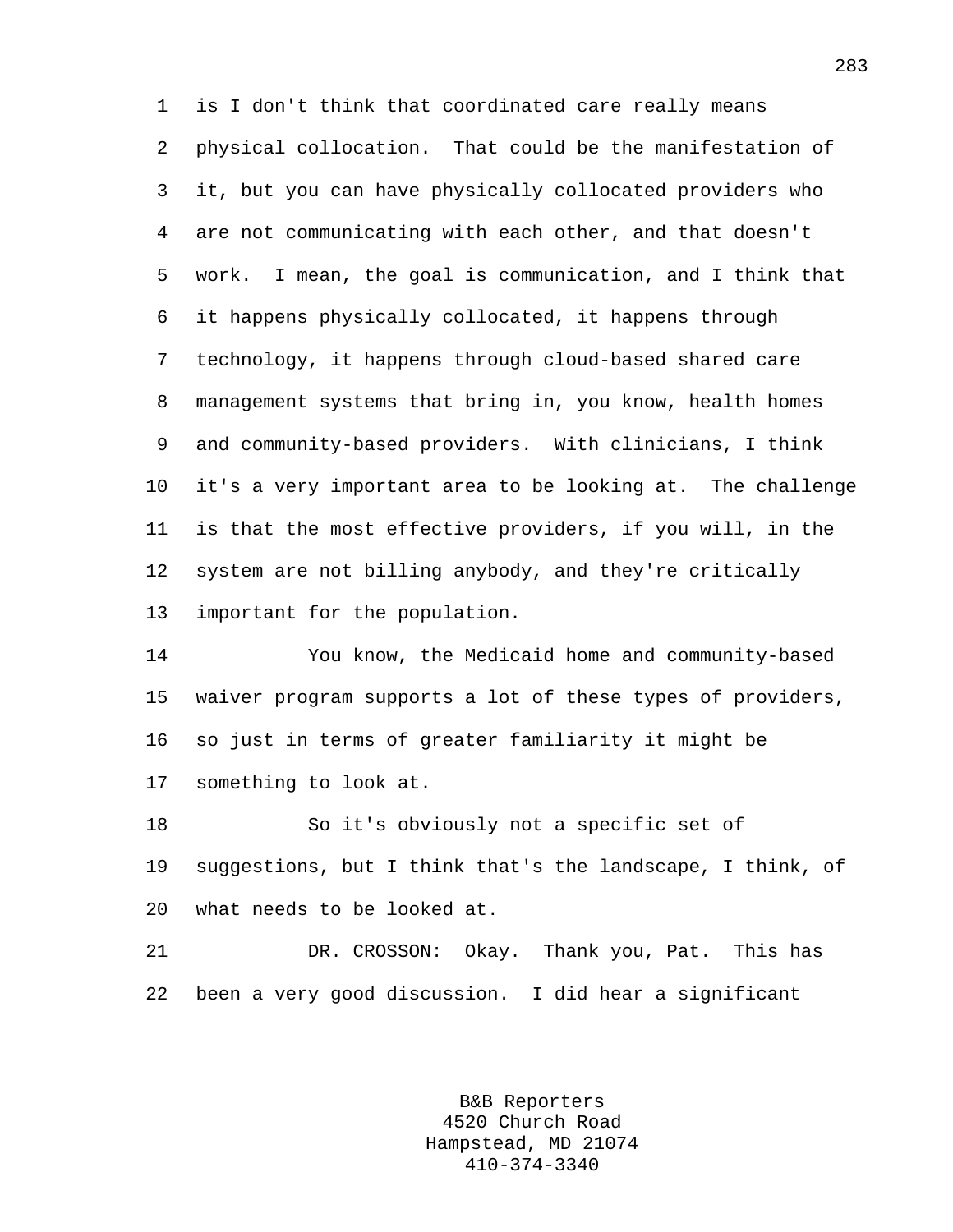1 consensus or close to consensus around focusing on 2 ambulatory care as opposed -- not necessarily opposed to, 3 but as being more important than dealing with the issue of 4 how inpatient psychiatric beds are paid for, not that we 5 would necessarily ignore that.

6 And I also heard in different ways significant 7 concern about the availability and adequacy of providers 8 for behavioral health. While we can't necessarily 9 influence that directly, we can have something to say, I 10 think, about the payment system.

11 I have to say, you know, at least during the 12 times that I've been on MedPAC, we've tended to, you know, 13 kind of include psychiatrists in with other "primary care 14 physicians" or physicians who are being primarily paid 15 through E&M visits. And, you know, maybe there's some work 16 here to think, you know, harder about who are caring for 17 patients with behavioral health problems, to what degree we 18 can learn a little bit more about that and to what degree 19 we think, or don't, that the Medicare program or MedPAC 20 specifically could act in some way to improve the 21 availability of caregivers.

22 So I would say in terms of have we added an

B&B Reporters 4520 Church Road Hampstead, MD 21074 410-374-3340

284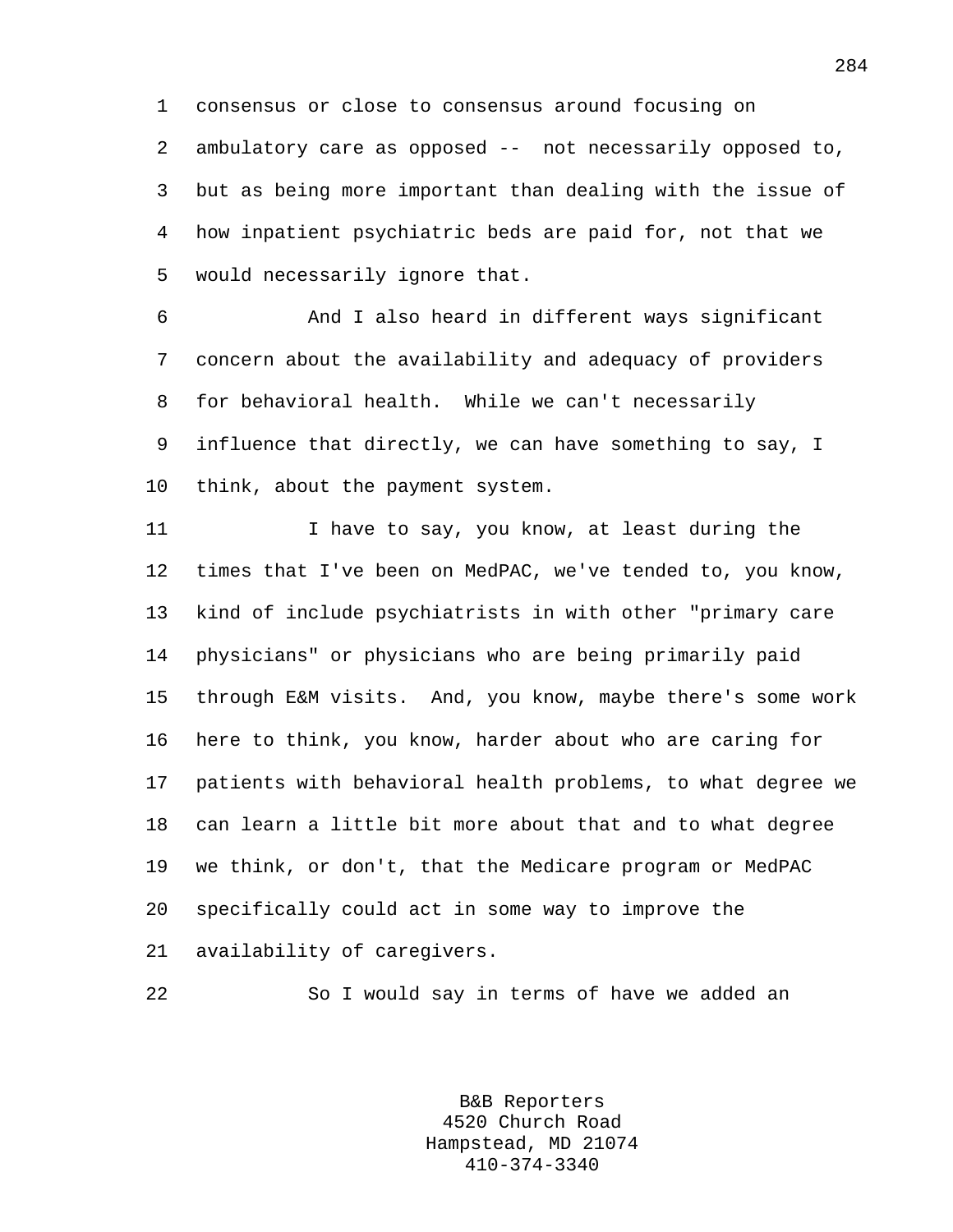1 emphasis, yes, we have. And have we added a new piece of 2 work? Easy for me to say, no offense intended, I think so. 3 So thank you for this good work, and we'll be looking 4 forward to hearing more.

5 MR. PYENSON: I heard a lot of interest in 6 Alzheimer's.

7 DR. CROSSON: Yes, indeed.

8 MR. PYENSON: And I know from several people here 9 in several different ways, you know, I think Bill Hall did 10 a very nice view that Alzheimer's manifestations can be in 11 depression, anxiety, and other things. So I wonder if we 12 could add that to your list.

13

14 DR. CROSSON: Yes. I'm sorry. I didn't mean to 15 ignore that at all. I think we have a decision to make as 16 to whether or not to take on Alzheimer's and dementia as 17 part of this work or as a specific piece of work, and I 18 will leave that to Mark to work out. And, Jon, you have an 19 idea?

20 DR. CHRISTIANSON: No, just another decision to 21 make. I think it was Kathy who mentioned the issue of 22 medication management. And I think that's in our purview.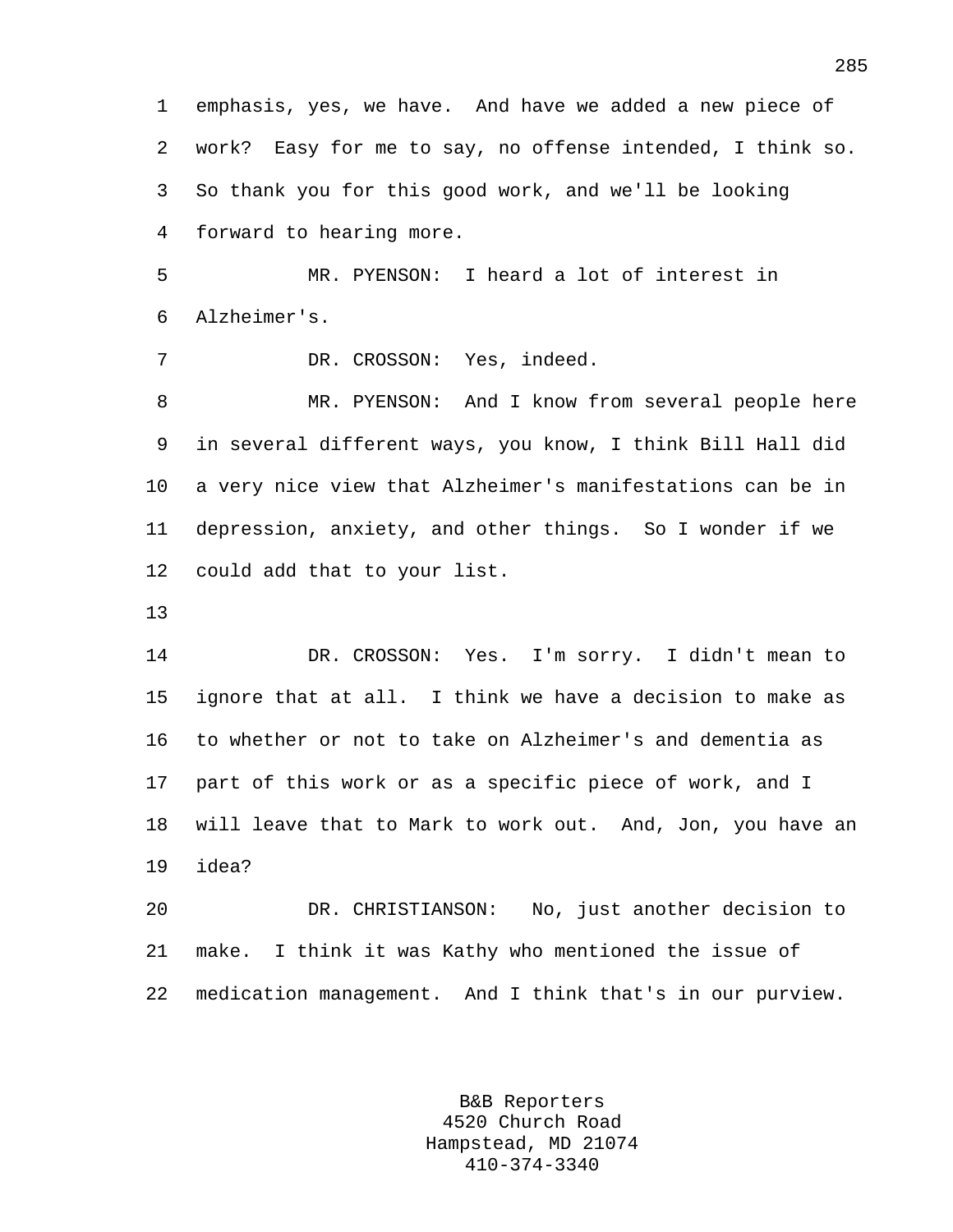1 I think we have data, and I think it could be folded into 2 the outpatient ambulatory care topic. But I think it's 3 really important not to lose it.

4 DR. HOADLEY: Yeah, I wanted to follow up on that 5 point just briefly, too. One of the things that brought it 6 to my mind is that we do have a medication therapy 7 management requirement on the Part D side, one that, you 8 know, the Commission has looked at from time to time and 9 that generally the look has suggested that it's not 10 operating as well as people would like it to, and there are 11 some CMS demos -- a CMS demo in place on it. But it does 12 bring that to mind, the notion that that is one location. 13 I would wonder whether the Part D plans -- how well versed 14 they are in some of the particular issues around mental 15 health issues and mental health implications of drugs or 16 the use of mental health drugs, as well as -- and maybe it 17 goes back to a question of whether there's -- you know, is 18 there a different way to deal with primary care providers 19 in doing comprehensive medication reviews and sort of where 20 would that -- I mean, where would that fall? Obviously, 21 they can do it to some degree within the scope of a normal 22 E&M visit. But, you know, is there a way to encourage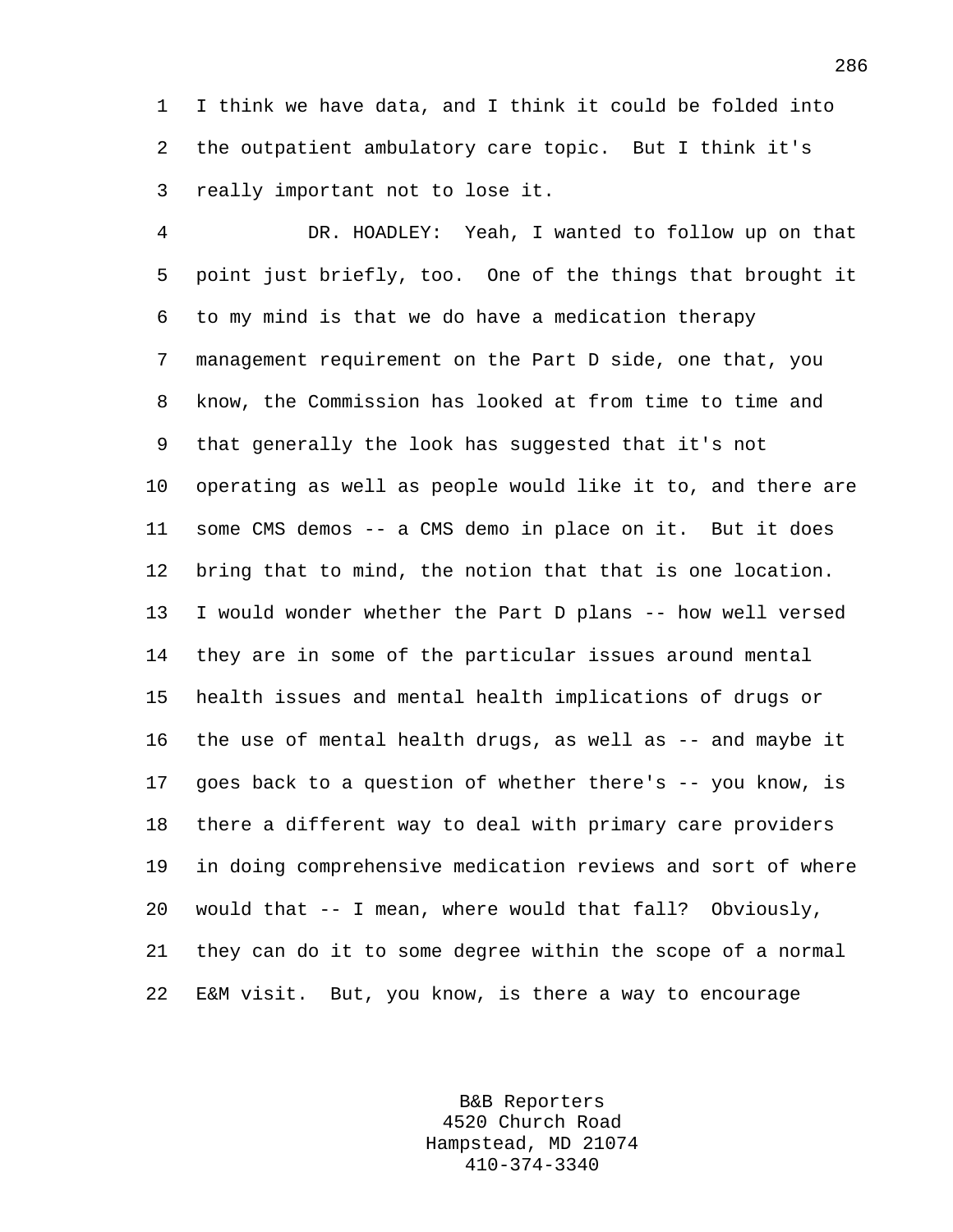1 that? So maybe that's another angle to think of on the 2 medication side.

3 DR. CROSSON: Okay. Great.

4 MS. WANG: Just on that point, it goes without 5 saying that if we were to look at that and make judgments 6 or evaluations, this is all about SES. So I just -- you 7 know, when we look at adherence rates and -- I'm not 8 kidding. This is like a big deal, so I'm just mentioning 9 it.

10 DR. CROSSON: A good place to end. Okay. Well, 11 thank you very much. Great presentation, great work. We 12 are looking forward to more.

13 Okay. We have come to the end of the day and the 14 end of this session, and the time for the public comment. 15 And I see one individual so far at the microphone. So I 16 will ask you, please, to identify yourself and any 17 affiliation you have. Please limit yourself to 2 minutes. 18 When this light comes back on, the time is up.

19 And just to note that there are other ways to 20 provide input to MedPAC staff and the Commissioners through 21 the staff, through the website, particularly if your 22 interest is to have that information provided before our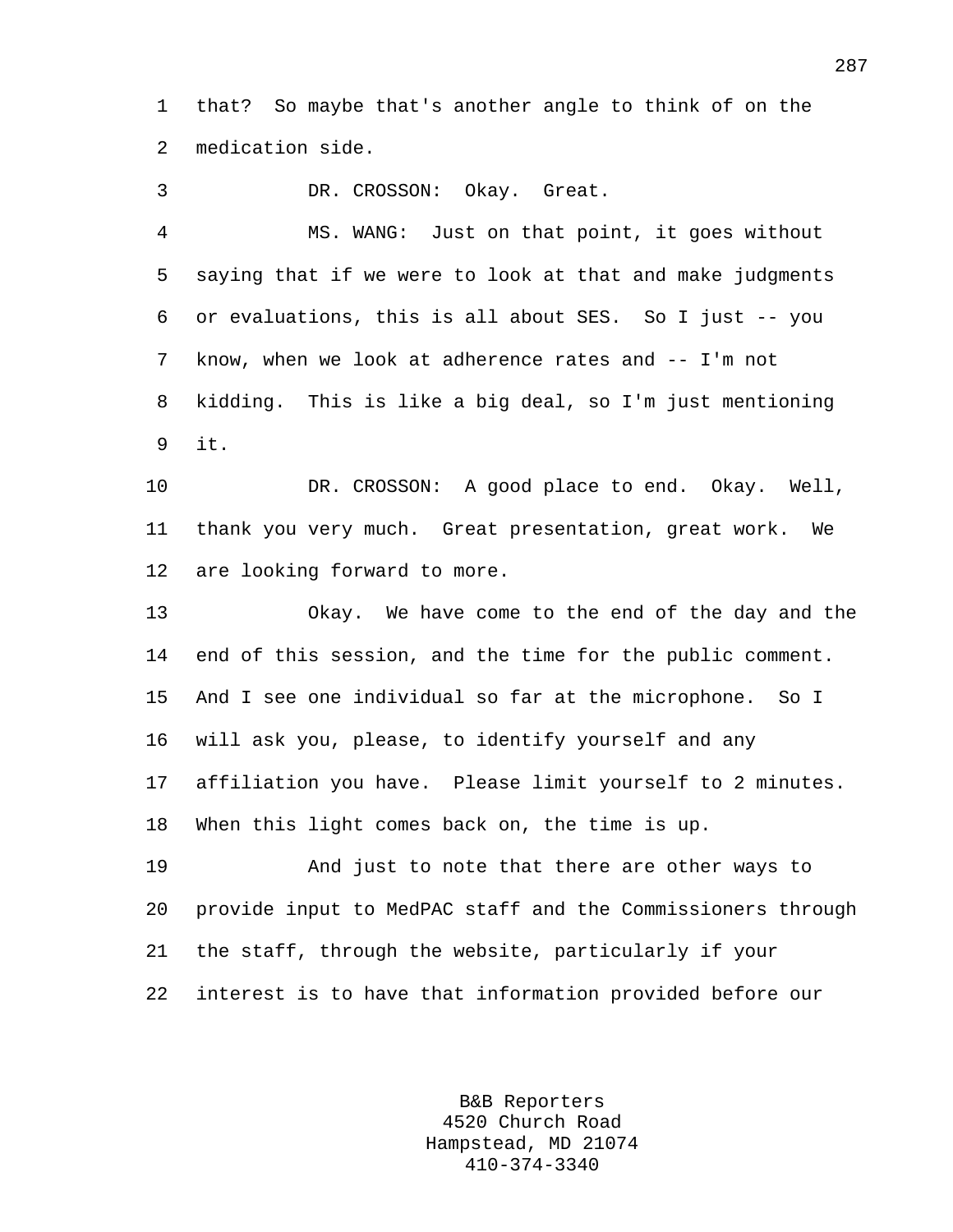1 deliberation, so please proceed.

2 MR. GORDON: My name is Stuart Gordon. I'm with 3 the National Association of State Mental Health Program 4 Directors. That's the association of directors of State 5 mental health agencies in the 50 States and Territories. 6 And let me just raise one more issue that wasn't 7 addressed today that I think should be addressed. Two-8 thirds of the State Medicaid programs cover peer-support 9 specialists. DoD covers peer-support specialists. VA 10 covers peer-support specialists. TRICARE covers peer-11 support specialists. The only program that doesn't cover 12 peer-support specialists is Medicare fee-for-service. 13 Now, those folks provide great services. First 14 of all, in every State, they're certified so that they are 15 -- but they've also got lived experience, which helps them 16 deal with the various issues that the patients are dealing 17 with. They help the patients deal with compliance. They 18 resolve isolation problems. Transition was mentioned here. 19 They help with transitions from the institution into the 20 ambulatory setting and without the question of whether or 21 not the individual is being isolated in a D treatment 22 setting. There are so many reasons to include payment for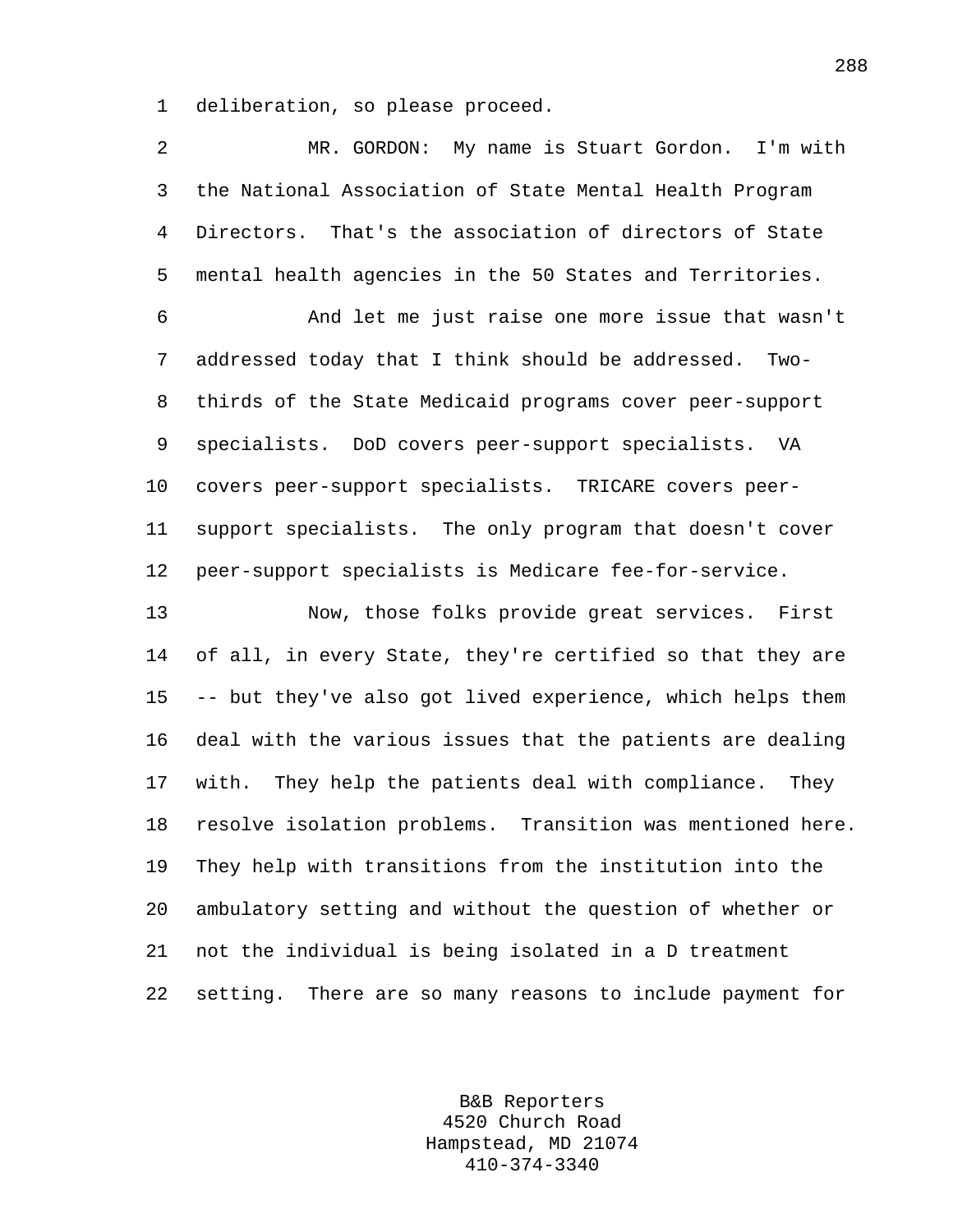1 peer-support services under Medicare fee-for-service.

| 2  | Some MA providers do provide peer-support<br>MA.          |
|----|-----------------------------------------------------------|
| 3  | services. Not all of them do. We recommended to the       |
| 4  | Finance Committee Work Group that was looking at chronic  |
| 5  | care last year that they cover peer-support services for  |
| 6  | fee-for-service under partial hospitalization and under   |
| 7  | managed care as a supplemental benefit. We would urge the |
| 8  | Commission to look at this issue. Thank you.              |
| 9  | DR. CROSSON: Thank you.                                   |
| 10 | Seeing no one else at the microphone, we are              |
| 11 | adjourned until 8:15, tomorrow morning.                   |
| 12 | [Whereupon, at 4:35 p.m., the meeting was                 |
| 13 | adjourned, to reconvene at 8:15 a.m., Friday, October 7,  |
| 14 | $2016.$ ]                                                 |
| 15 |                                                           |
| 16 |                                                           |
| 17 |                                                           |
| 18 |                                                           |
| 19 |                                                           |
| 20 |                                                           |
| 21 |                                                           |
| 22 |                                                           |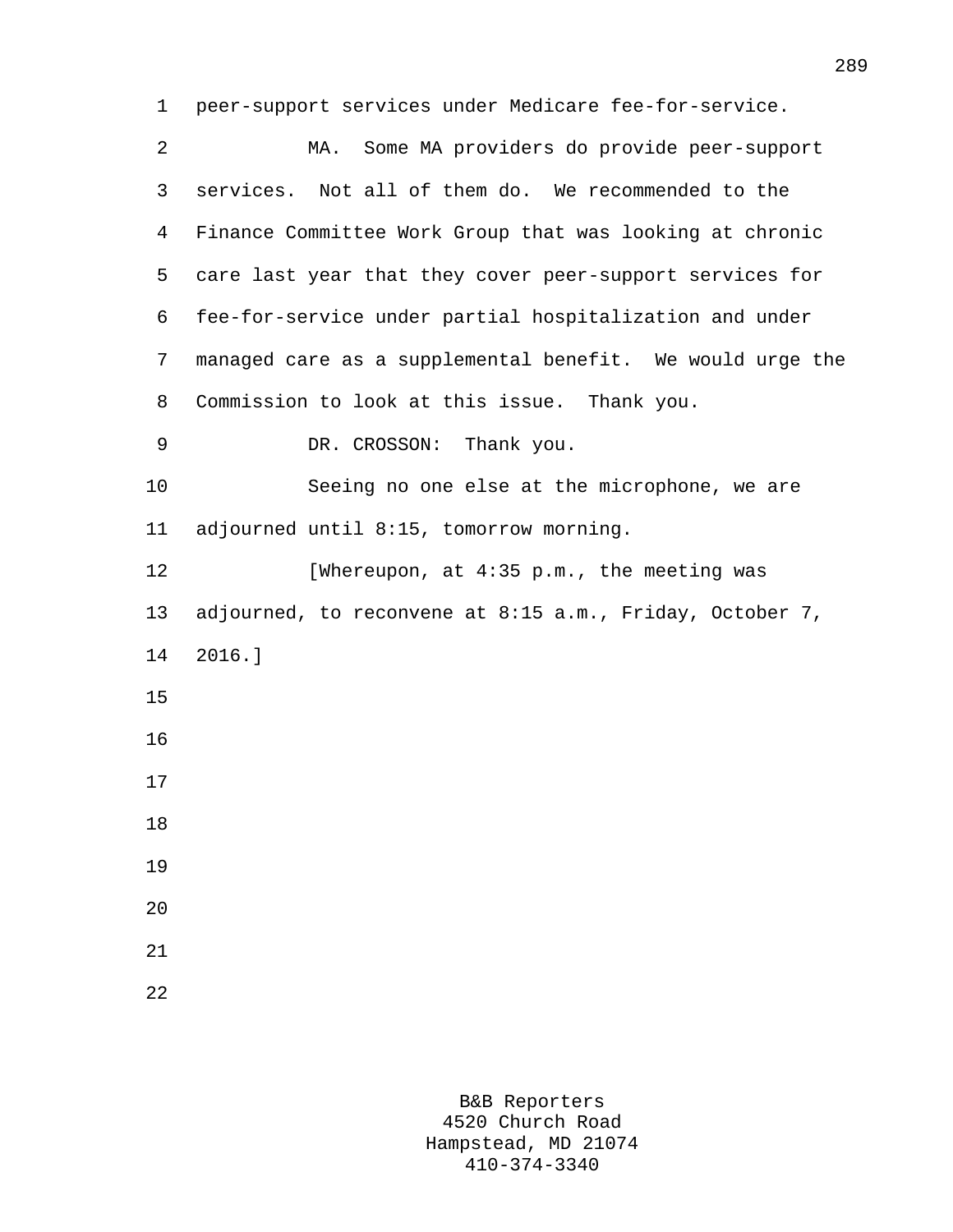## MEDICARE PAYMENT ADVISORY COMMISSION

PUBLIC MEETING

The Horizon Ballroom Ronald Reagan Building International Trade Center 1300 Pennsylvania Avenue, NW Washington, D.C. 20004

Friday, October 7, 2016 8:16 a.m.

## COMMISSIONERS PRESENT:

FRANCIS J. CROSSON, MD, Chair JON B. CHRISTIANSON, PhD, Vice Chair AMY BRICKER, RPh KATHY BUTO, MPA ALICE COOMBS, MD BRIAN DeBUSK, PhD PAUL GINSBURG, PhD WILLIS D. GRADISON, JR., MBA, DCS WILLIAM J. HALL, MD, MACP JACK HOADLEY, PhD DAVID NERENZ, PhD BRUCE PYENSON, FSA, MAAA RITA REDBERG, MD, MSc CRAIG SAMITT, MD, MBA SUSAN THOMPSON, MS, RN PAT WANG, JD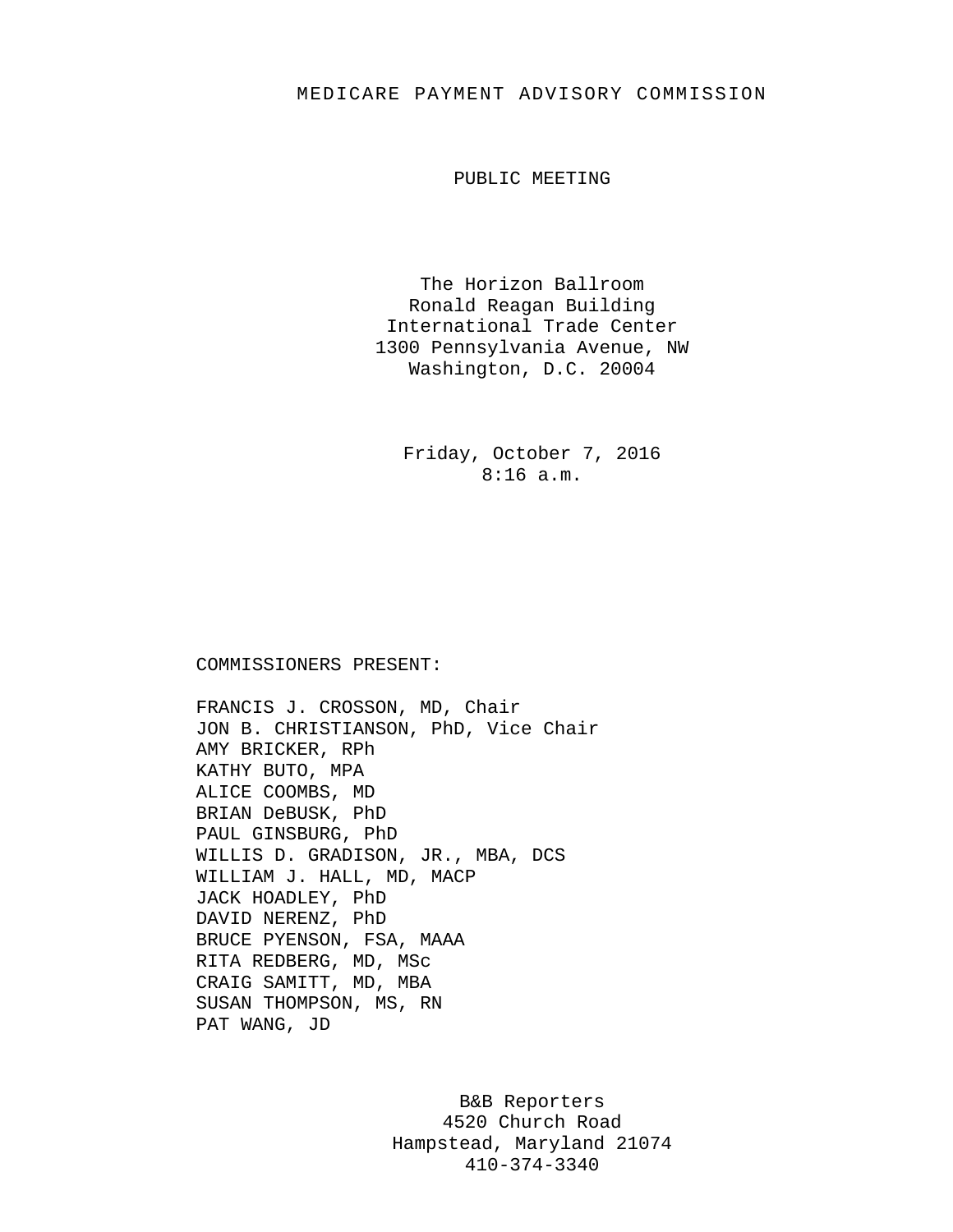## AGENDA PAGE

| Reforming quality measurement and implications for<br>premium support<br>- Ledia Tabor, Carlos Zarabozo3 |
|----------------------------------------------------------------------------------------------------------|
| Biosimilars in Medicare Part D<br>- Rachel Schmidt, Shinobu Suzuki88                                     |
|                                                                                                          |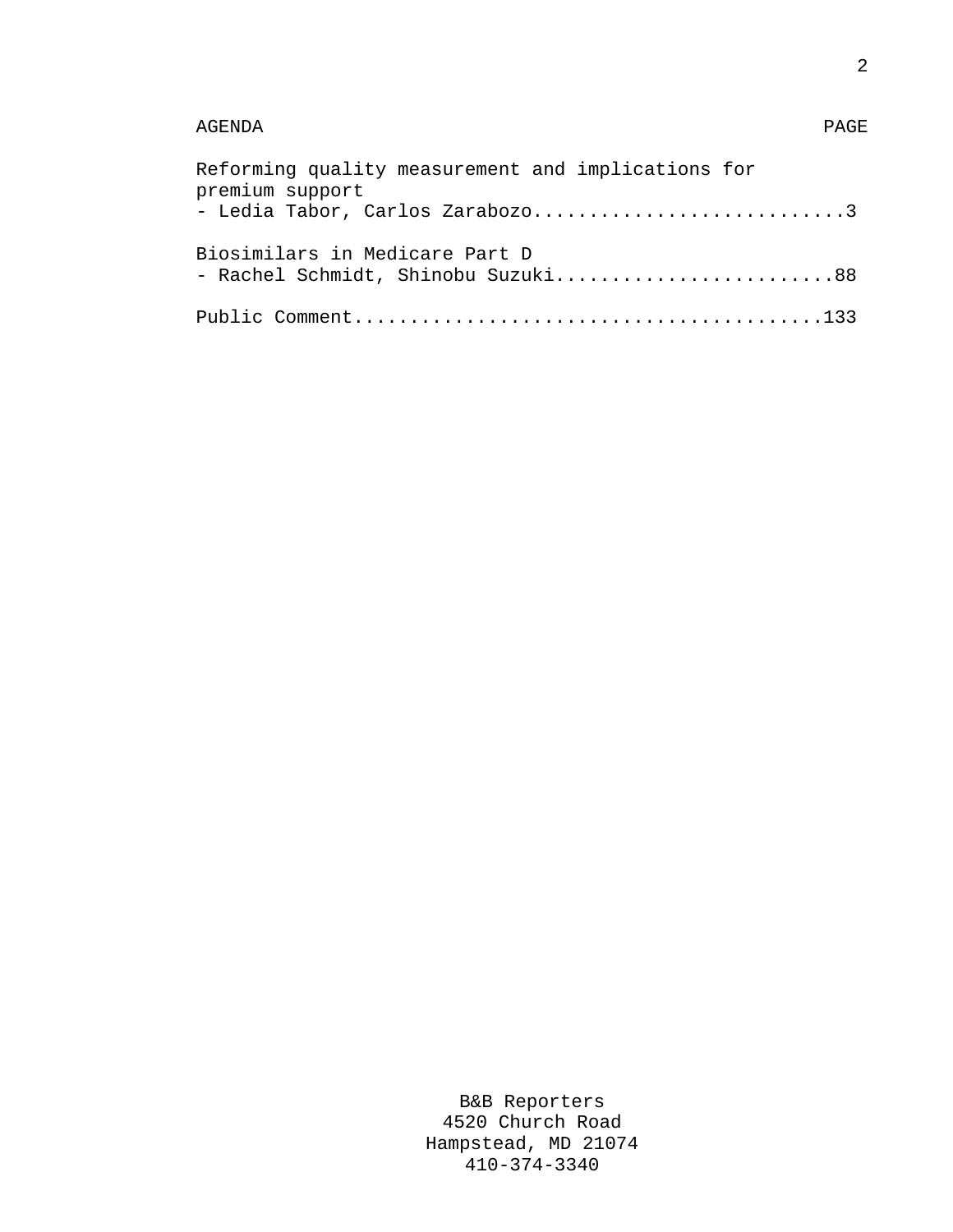1 P R O C E E D I N G S 2  $\sim$  [8:16 a.m.] 3 DR. CROSSON: Okay. Good morning. I think we 4 can begin. Welcome to everybody. 5 We're going to start out the day with a 6 presentation on quality measurement and implications for 7 our ongoing evolution of thinking about what we're calling 8 for these purposes "premium support." Ledia and Carlos are 9 here, and who's going to begin? Ledia? Thank you. 10 MS. TABOR: Yes. Good morning. Today Carlos and 11 I will present ideas about how the Commission's concept of 12 comparing quality across Medicare for Medicare Advantage 13 plans, accountable care organizations, and fee-for-service 14 could be applied to a premium support model in which there 15 are financial rewards for higher quality. 16 Today's presentation is the first of a number of 17 discussions the Commission will have this meeting cycle 18 about issues to consider in designing a premium support 19 model. This presentation is exclusively about how to make 20 sure high-quality care is rewarded and beneficiaries have 21 incentives to choose higher-quality care. 22 First, we will review the Commission's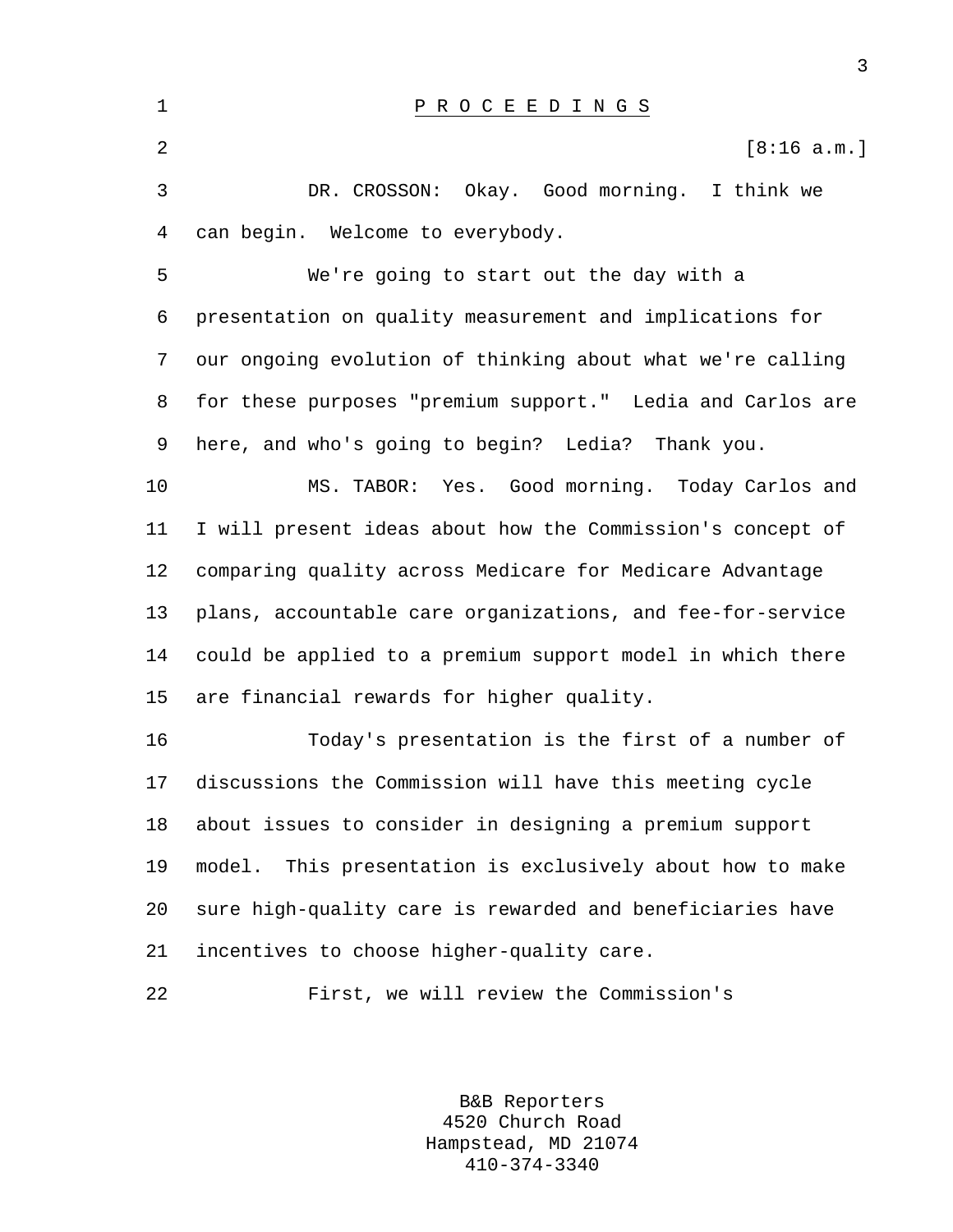1 alternative concept for measuring quality in Medicare. 2 We'll then identify quality measures that can be used to 3 measure quality across plans, ACOs, and fee-for-service in 4 local market areas. After discussing how to reward 5 organized health care entities for high quality, Carlos 6 will discuss plan standards for auto-enrollment in a 7 premium support model that rewards quality. Finally, we'll 8 lay out some specific issues for today's discussion.

9 In the June 2014 report to the Congress, the 10 Commission put forth a concept for an alternative to 11 Medicare's current system for measuring the quality of care 12 provided to the program's beneficiaries. The Commission 13 has become increasingly concerned that Medicare's current 14 quality measurement program was becoming "over-built" and 15 relying on too many clinical process measures that are, at 16 best, weakly correlated with health outcomes.

17 Under the alternative policy, Medicare would use 18 a small set of population-based outcome measures and 19 patient experience measures to compare the quality of care 20 under each of Medicare's three payment models in a local 21 market area. Please note that during today's discussion we 22 use the term "local market area" which is the same the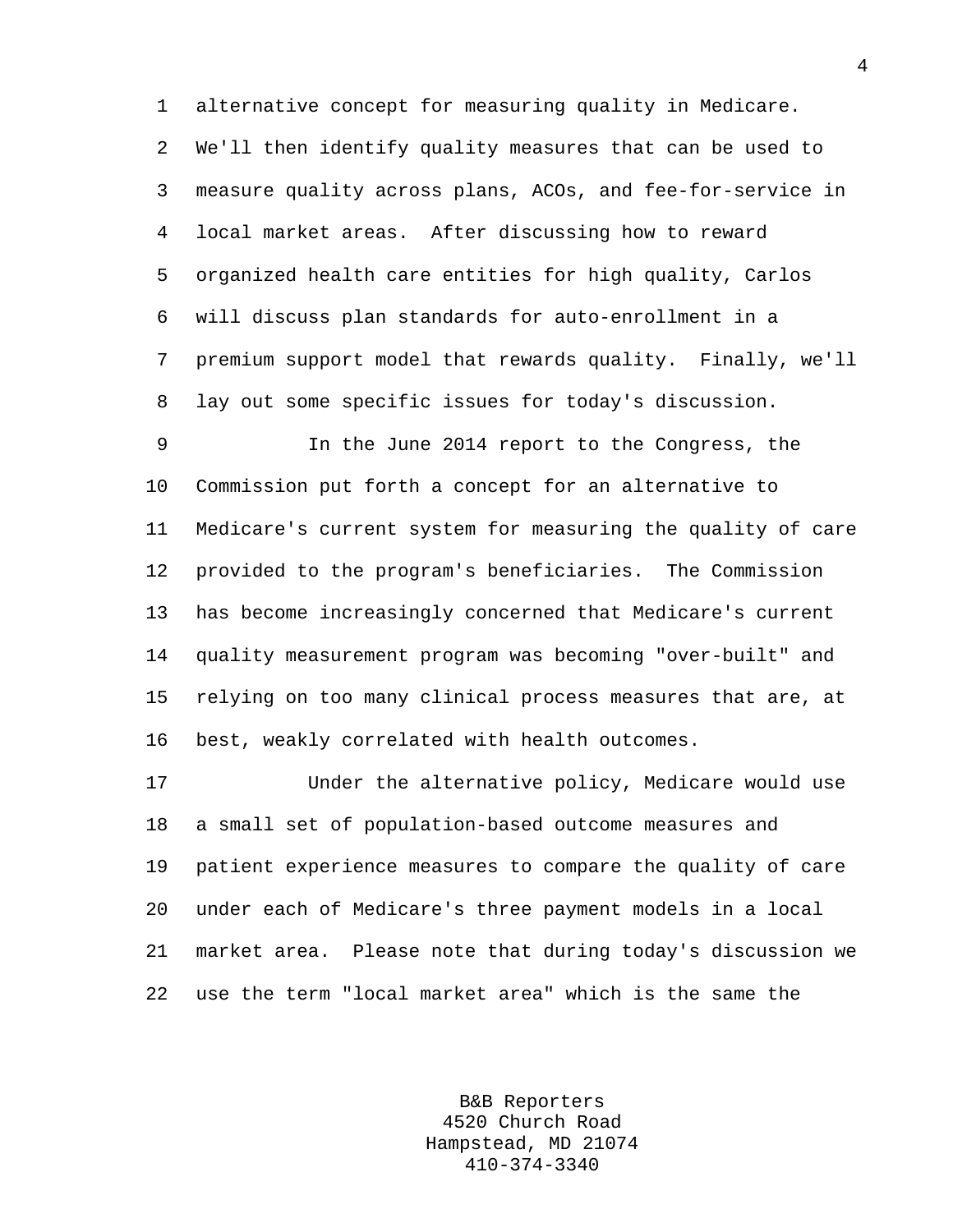1 geographic unit we have used in previous premium support 2 discussions. These market areas best match insurance 3 markets served by private plans.

4 The Commission has stated that the population-5 based outcome approach could be useful for making payment 6 adjustments within ACO and MA models. However, this 7 approach may not be appropriate for adjusting fee-for-8 service Medicare payments in an area because no entity 9 accepts responsibility for the care of a population of 10 beneficiaries. So current provider quality measure 11 programs, such as the hospital value-based purchasing 12 program, continue to evaluate fee-for-service quality.

13 As we'll discuss through the presentation, 14 policymakers will need to work through some issues on how 15 to apply this new quality approach to a premium support 16 model.

17 In the June 2014 report, the Commission presented 18 a small set of population-based outcome measures,

19 calculated with administrative data, that could be used to 20 compare quality across Medicare payment models. CMS could 21 calculate measure results for each MA plan using the 22 encounter data that plans currently report to CMS. They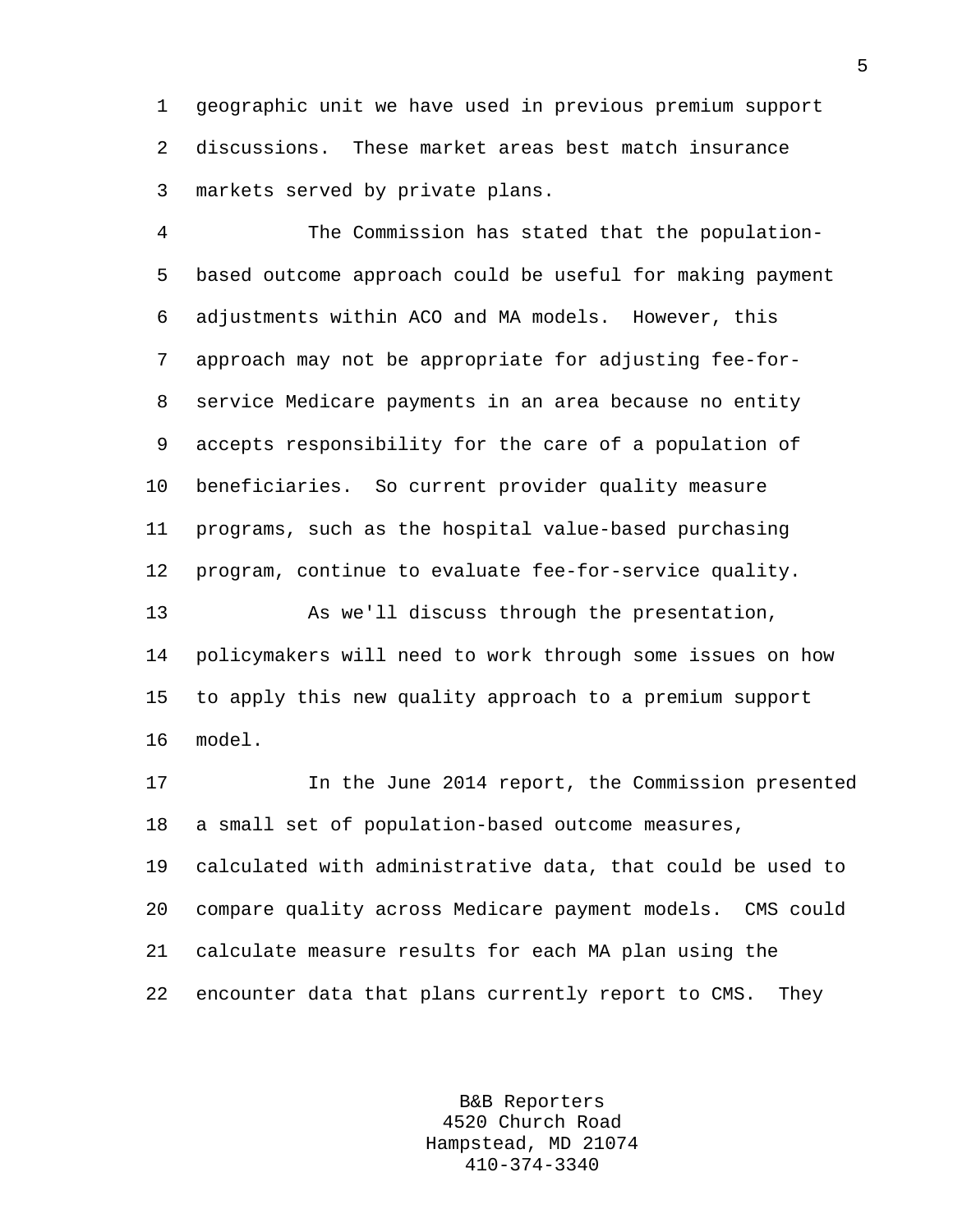1 could also report -- or calculate measures for ACOs and 2 fee-for-service using the claims data CMS currently 3 collects.

4 The first four measures shown on this slide are 5 outcome measures that the Commission currently tracks to 6 identify the poor care or missed opportunities to better 7 coordinate care in the Medicare program. These measures 8 are potentially preventable admissions and ED visits, 9 mortality rates, and readmission rates.

10 The fifth measure -- Healthy Days at Home -- 11 captures the number of days within a year that a local 12 area's beneficiaries are alive and did not have 13 interactions with the health care system that imply less 14 than optimal health. We plan to present an update on this 15 measure during next month's meeting.

16 Last is a measure that was not included in the 17 June 2014 report as a measure to compare models across 18 Medicare. Low-value care is the provision of a service 19 that has little or no clinical benefit, or care in which 20 the risk of harm from the service outweighs its potential 21 benefit. The Commission's work to date has looked at 22 individual low-value measures, such as PSA screenings,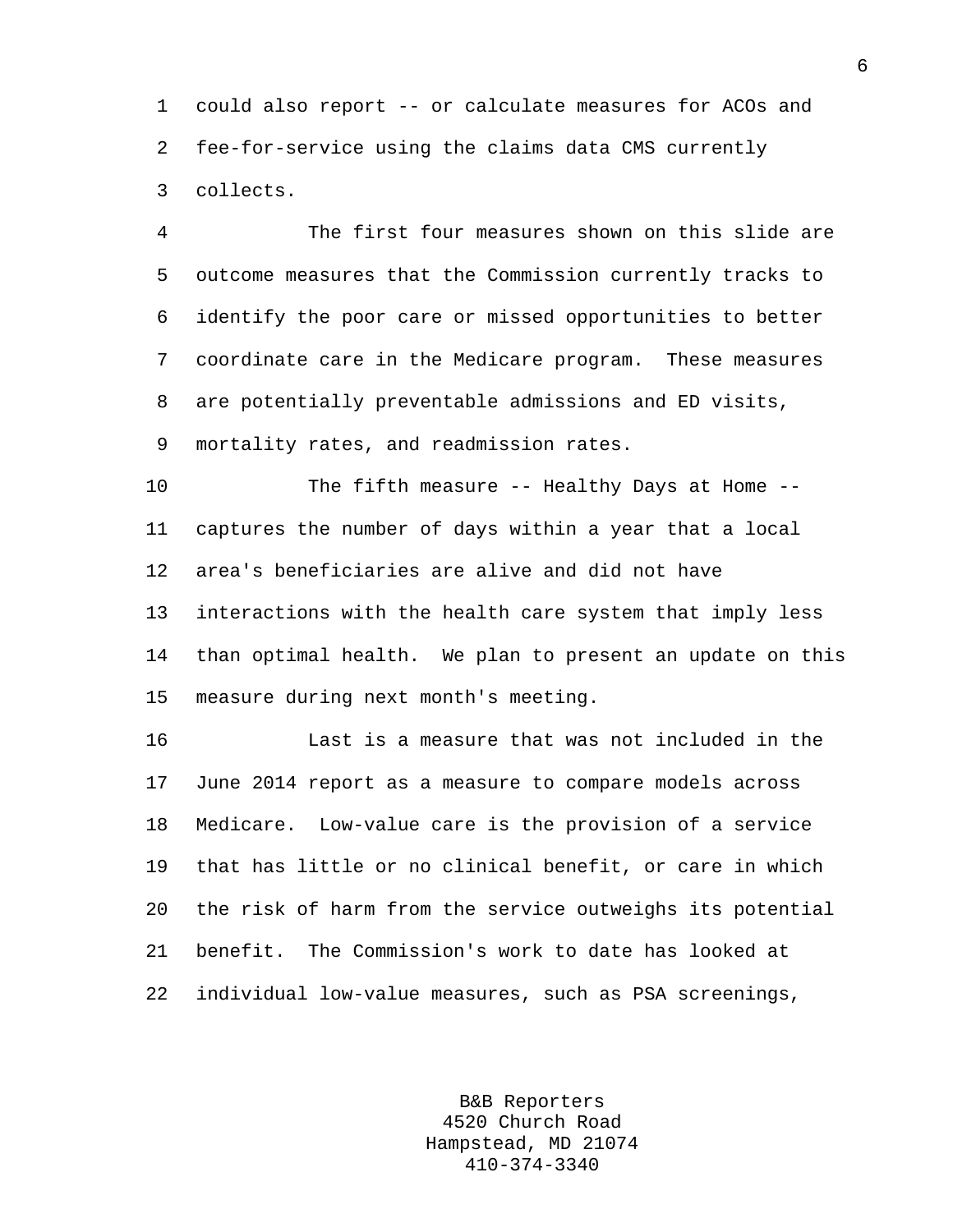1 imaging, and surgical procedures. If the Commission is 2 interested, we could explore creating a composite measure 3 of low-value care to evaluate fee-for-service and MA plan 4 quality in a market area. We know that there would be some 5 issues to work through in developing this composite measure 6 such as small numbers and proper risk adjustment.

7 In addition to the outcome measures drawn from 8 administrative data, the Commission has also expressed 9 interest in using patient experience to evaluate the 10 quality across models.

11 The Medicare Advantage and fee-for-service 12 Consumer Assessment of Health Providers and Systems (or 13 CAHPS) surveys ask the same questions (for example, rating 14 of health care quality, getting needed care, and care 15 coordination). The ACO CAHPS survey items are different 16 than MA and fee-for-service, but the three surveys measure 17 generally the same concepts such as getting appointments 18 and care quickly.

19 In the alternative quality model, MA plans, ACOs, 20 and CMS could continue to collect CAHPS results, but would 21 need to change their current data collection unit to the 22 local market area level. Some work may also be needed to

> B&B Reporters 4520 Church Road Hampstead, MD 21074 410-374-3340

7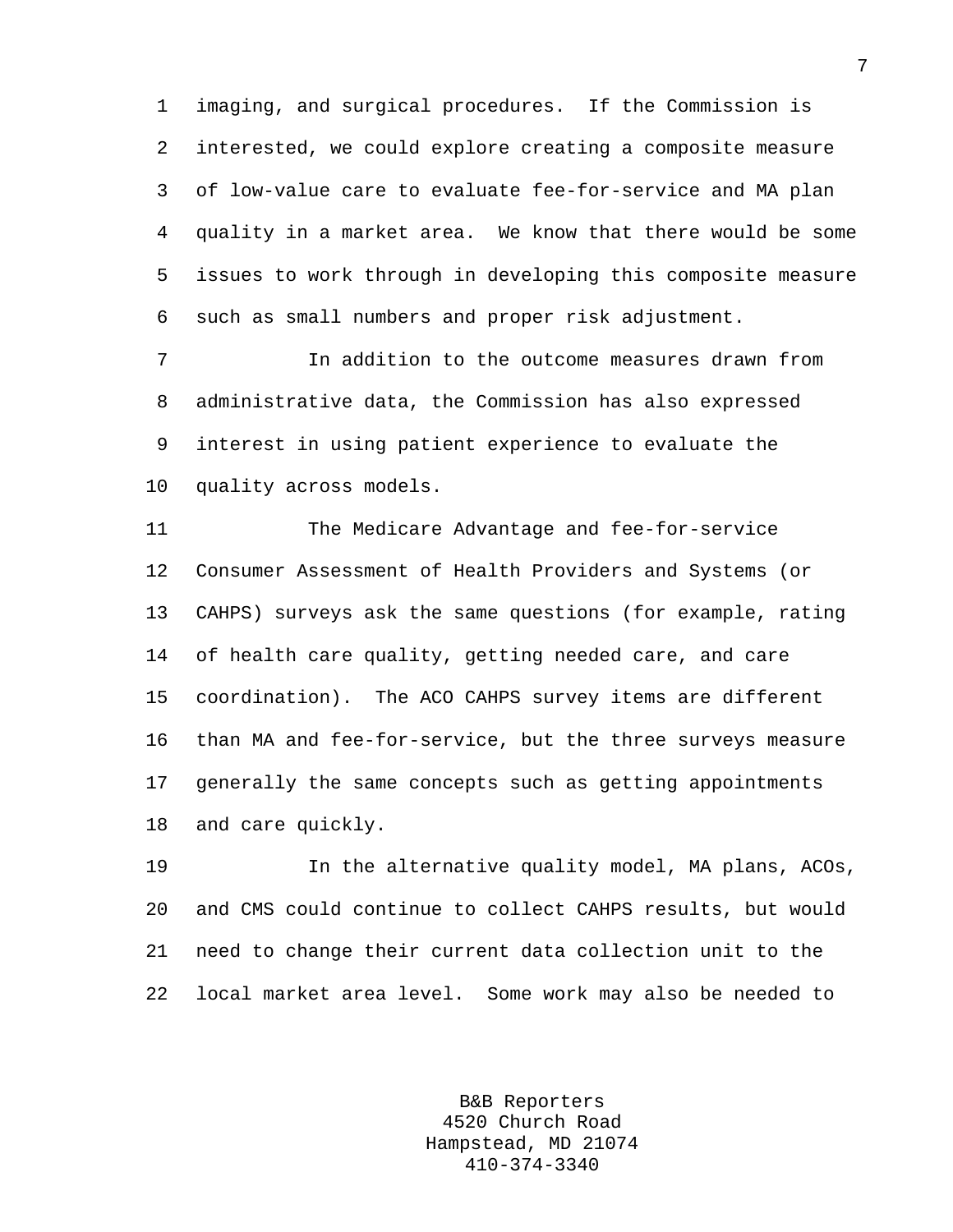1 test the comparability of measures from the ACO survey to 2 the MA and fee-for-service surveys.

3 The following example describes the Commission's 4 2014 alternative quality model that we have described over 5 the past few slides.

6 We have a Market Area A--the black rectangle. 7 We also have ambient fee-for-service or the ACOs 8 plus fee-for-service Medicare quality, which serves as the 9 quality benchmark, or reference, for MA plans and ACOs in 10 the area, this gray box. This benchmark was established to 11 create an ongoing incentive for the ACOs and MA plans in a 12 local market area to continue quality improvement over 13 time.

14 In this model, we then compare ACO quality and MA 15 plan quality to the benchmark, and higher-quality ACOs and 16 plans can be rewarded.

17 As a reminder of how payments would work in a 18 premium support model, private plans state their bids for 19 providing the Medicare benefit package to a person of 20 average health, and these bids are combined with the fee-21 for-service bid to determine the government's contribution 22 towards a beneficiary's health care costs in the specific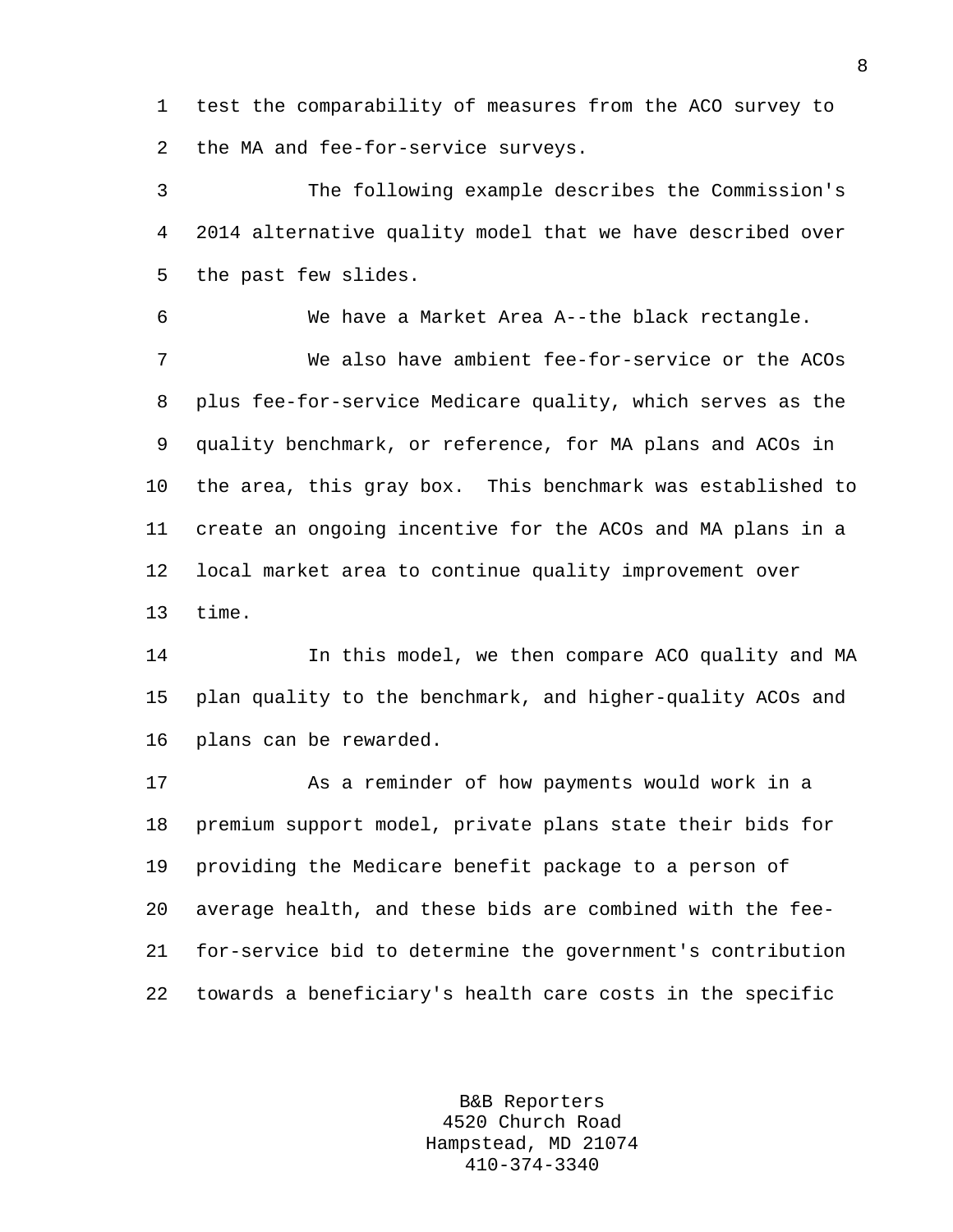1 market area.

| 2       | The fee-for-service bid is the average projected            |
|---------|-------------------------------------------------------------|
| 3       | fee-for-service expenditures for the bidding year.<br>The   |
| 4       | government contribution in the market area could be the     |
| 5       | median bid, as in the Commission's most recent analysis of  |
| 6       | scenarios. A beneficiary choosing a plan that bid above     |
| 7       | the government's contribution level would have to pay a     |
| 8       | premium to join such a plan. A plan bidding at the          |
| 9       | government contribution level would have no premium, and    |
| $10 \,$ | plans with lower bids would give enrollees a cash rebate.   |
| 11      | As mentioned at the start of the presentation, it           |
| 12      | is important to include quality in the premium support      |
| 13      | model so that beneficiaries have an incentive to chose the  |
| 14      | highest-quality option. One way to include quality is to    |
| 15      | vary the government contribution based on quality, using    |
| 16      | fee-for-service as the reference point.                     |
| 17      | Here is an example of how we could use quality to           |
| 18      | reward plans and ACOs in a local market area.               |
| 19      | We again have Market Area A -- the black                    |
| 20      | rectangle.                                                  |
| 21      | Using population-based outcome and patient                  |
| 22      | experience measures, we measure the quality of ambient fee- |
|         |                                                             |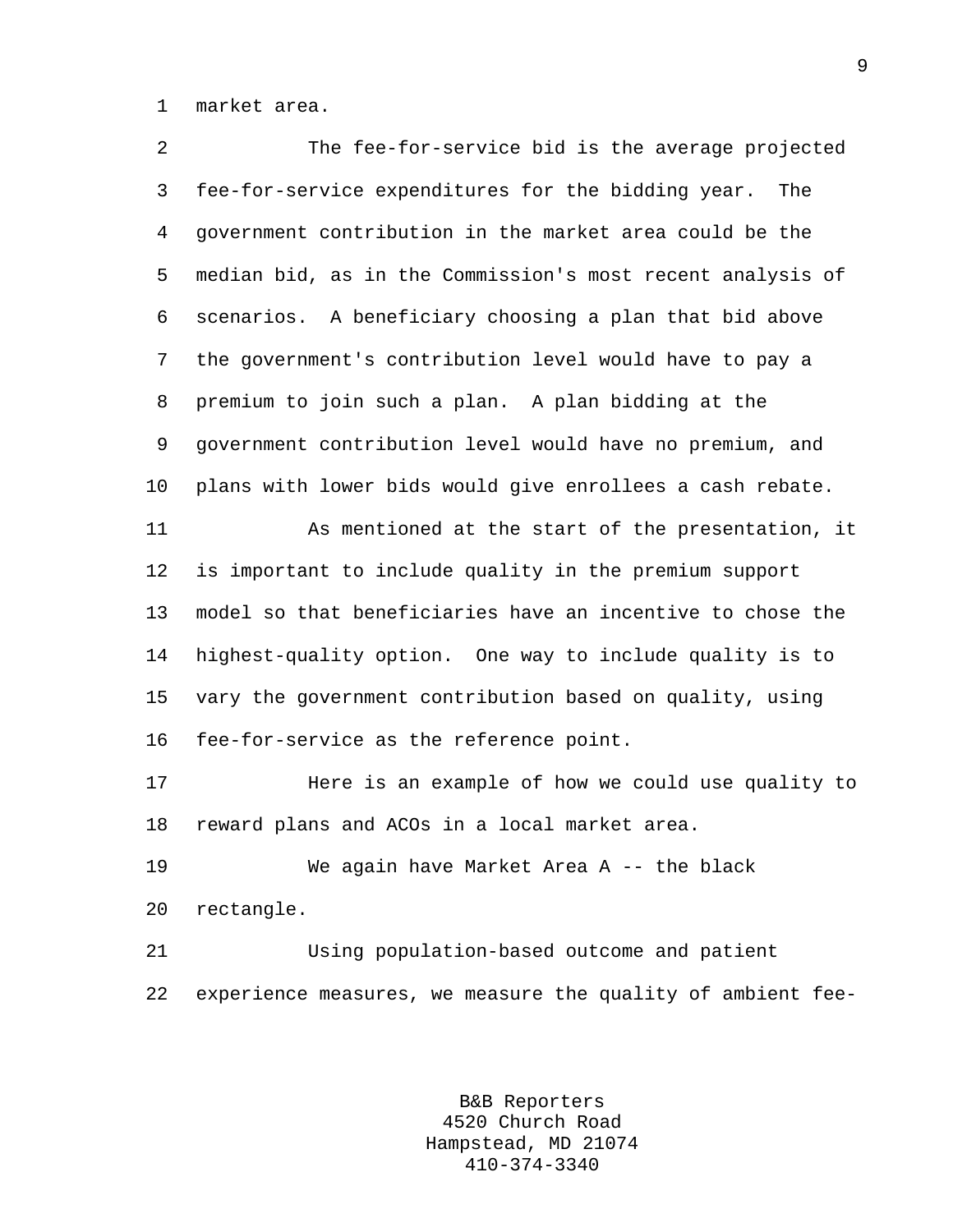1 for-service -- the gray box and dotted line -- and that 2 serves as the benchmark or reference point.

3 We then determine the quality of the three plans 4 and one ACO in the area.

5 Plans 1 and 3 have higher quality than the fee-6 for-service benchmark, so they are rewarded with an 7 increased federal contribution, which would lower their 8 beneficiary premiums and potentially increase the number of 9 beneficiaries selecting their plan. CLICK

10 The ACO and Plan 2 have lower quality than the 11 fee-for-service benchmark, so they are rewarded with an 12 increased federal contribution which would lower their 13 beneficiary premiums and potentially increase the number of 14 beneficiaries selecting their plan. The ACO and Plan 2 15 have lower quality than the benchmark. They would receive 16 financial penalties through reduced federal contribution, 17 in the case of a plan, and for ACOs a reduced expenditure 18 benchmark, which would affect the ACO's ability to share in 19 Medicare savings.

20 The current MA quality program is financed 21 through additional payments made to plans. There are only 22 bonus payments and no payment reductions for poorer

> B&B Reporters 4520 Church Road Hampstead, MD 21074 410-374-3340

10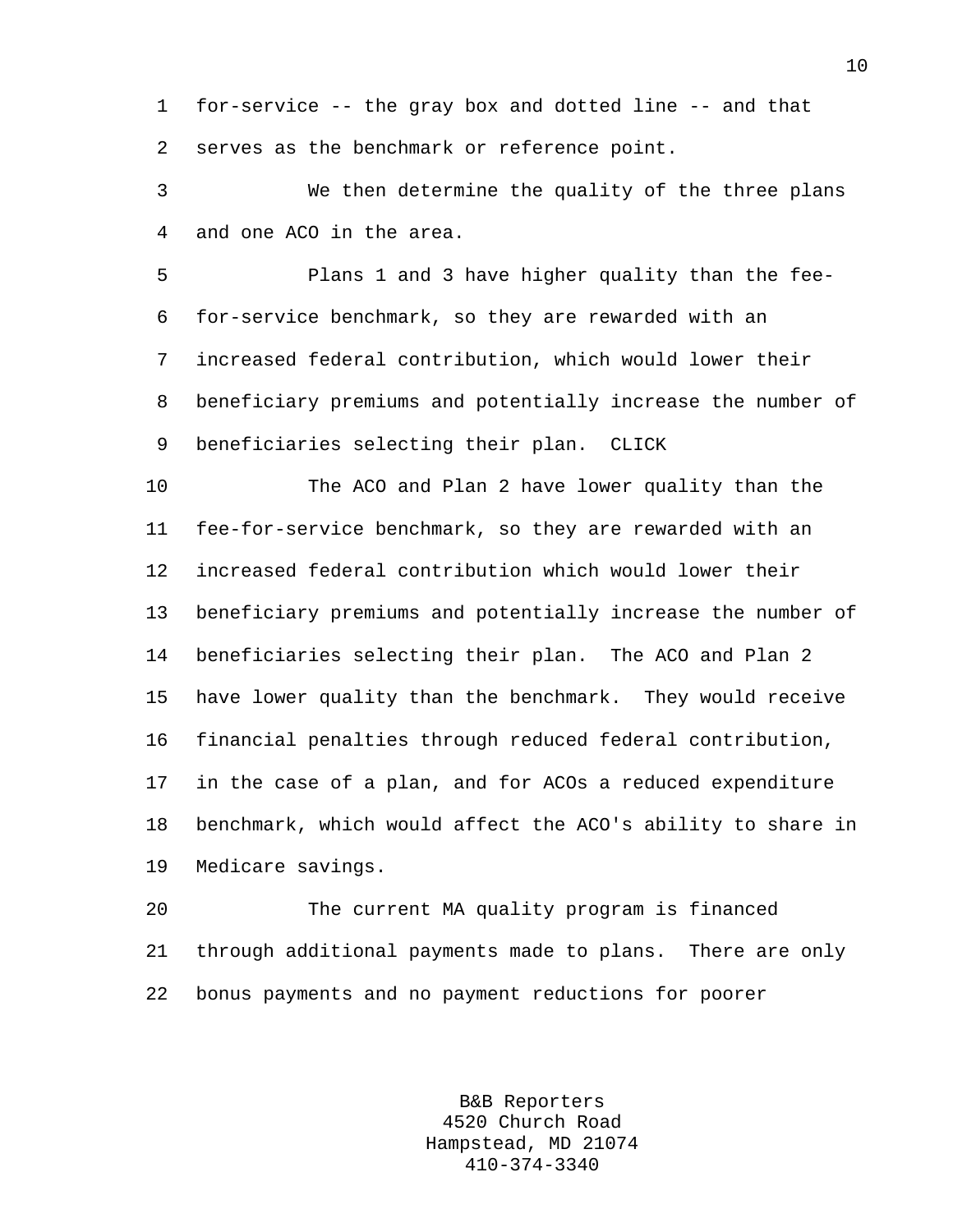1 quality. In fee-for-service, there are both bonuses for 2 better performance and penalties for poorer performance. 3 The current MA program is not budget neutral within MA, nor 4 is it budget neutral in relation to fee-for-service. 5 Higher bonus payments in MA do not result in lower fee-for-6 service payments.

7 A question to consider in premium support 8 discussions is to what extent bonus payments should be 9 budget neutral and what is meant by budget neutrality.

10 When determining the extent of available bonus 11 payments, an option in the alternative quality concept and 12 premium support system is to have budget neutrality at the 13 market area level -- that is, quality rewards would come 14 out of the total fee-for-service (including ACOs) and plan 15 spending in the market. Plans and ACOs with quality 16 exceeding the fee-for-service reference would receive 17 rewards, and those below the reference would have payment 18 reduced.

19 I'll now turn it over to Carlos to discuss plan 20 standards.

21 MR. ZARABOZO: We will now talk about a different 22 but related topic, which is the more general issue of the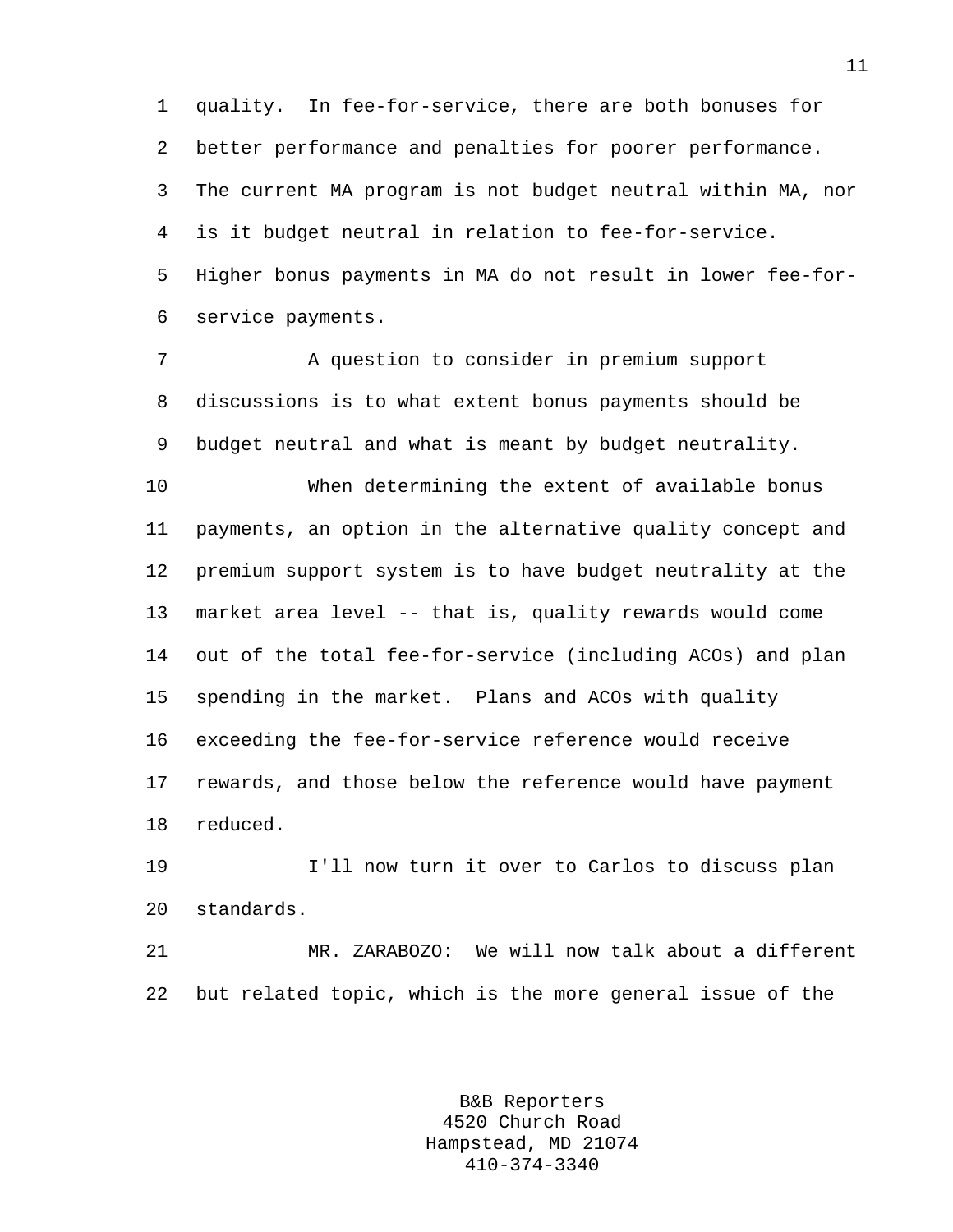1 standards that would apply to plans that wish to

2 participate in a premium support system. Right now,

3 private plans participate in the Medicare Advantage 4 program, so in designing a premium support system, we have 5 an existing administrative structure that can be the basis 6 for determining plan standards. Presumably, the standards 7 such as the requirement that plans be state-licensed would 8 be retained in a premium support system.

9 MA has a variety of types of Medicare contracting 10 private plans, but not all of the plan types may fit 11 ideally in a premium support environment. We would expect 12 HMOs and PPOs to be able to operate in the market areas for 13 premium support, but regional PPOs, which currently bid on 14 statewide or multi-state regions, would most likely have to 15 function more like local plans.

16 There are also subcategories of specialized or 17 limited enrollment plans that are not made available to all 18 Medicare beneficiaries. For example, there are over three 19 million beneficiaries in plans offered only to individuals 20 with employer retiree coverage. The MA bids of such plans 21 tend to be very close to, or at, MA benchmark levels. 22 Consistent with one of the Commission's recommendations,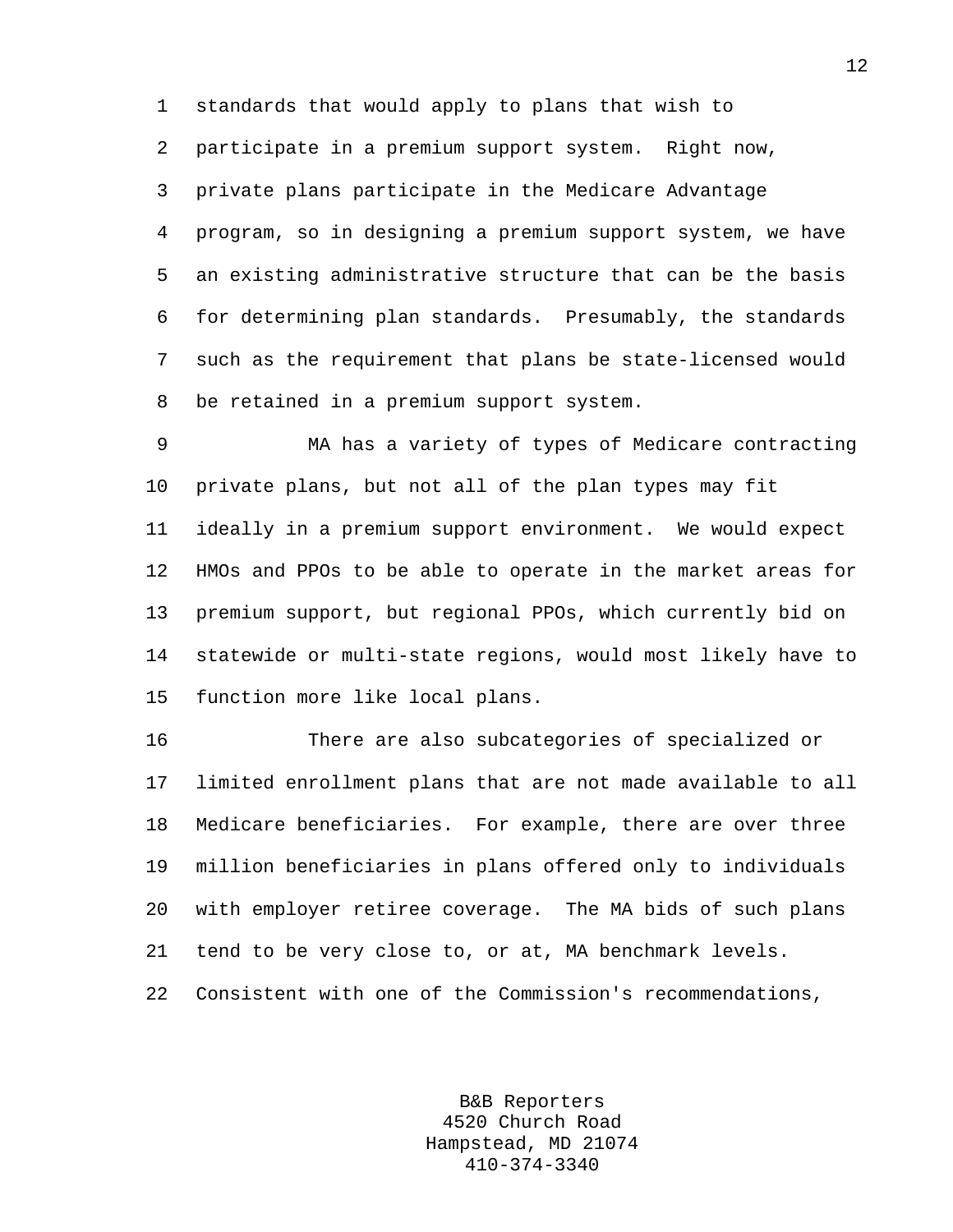1 CMS now treats these plans as non-bidding plans in MA. 2 Their payments are determined by setting their bids at the 3 prevailing bid-to-benchmark ratio for non-employer group 4 plans. Under premium support, employer group plans could 5 be treated in a similar manner.

6 In this slide we discuss auto-assignment of low-7 income individuals. The reason that this is an important 8 matter to discuss is that states and the federal government 9 currently pay the Part B premiums for a number of 10 categories of dually eligible Medicare-Medicaid 11 beneficiaries. Under premium support, the cost of the fee-12 for-service option could rise in relation to what it would 13 have been in the absence of premium support, and the 14 government subsidy would have to rise if that were the 15 option where people would be auto-assigned. However, 16 because there would be less expensive private plan options 17 in such a case, the government could decide to limit its 18 contribution to the premium amounts of less costly private 19 plan options. In the same way that in Part D low-income 20 beneficiaries are automatically assigned to qualifying low-21 cost plans, under premium support low-income beneficiaries 22 could be assigned to low-cost options, but could choose to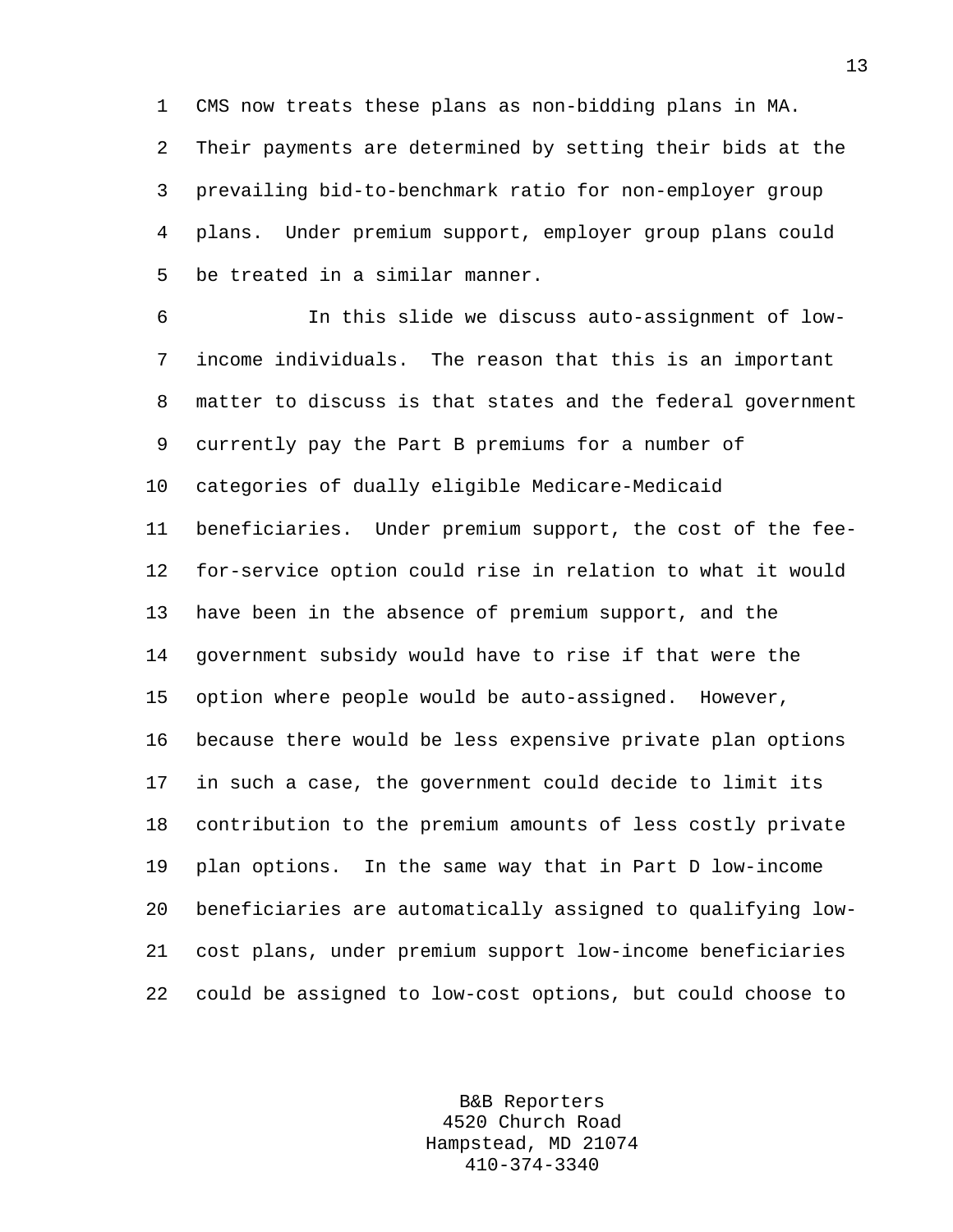1 enroll in higher-cost options by paying a premium.

2 So Part D is one precedent we can look to for 3 deciding how auto-assignment under premium support might 4 work. Under Part D auto-assignment is based only on the 5 relative bid of a stand-alone Part D drug plan. If the 6 plan's premium is at or below the regional low-income 7 benchmark, the plan can receive auto-assigned enrollees. 8 Although Part D plans do receive star ratings that measure 9 their quality, the star rating is not a factor in a plan's 10 eligibility for auto-assignment.

11 By contrast, in the Medicare-Medicaid financial 12 alignment demonstration for dually eligible beneficiaries, 13 plan quality, broadly defined, has been a factor in 14 determining whether a plan could receive auto-assigned 15 enrollees. Plans that had low star ratings or were in a 16 sanction status because of contract compliance issues could 17 not receive auto-assigned or passive enrollment.

18 It is possible to consider both cost and quality 19 when deciding how auto-assignment would work in a premium 20 support system. We can use this slide to illustrate 21 various approaches. The two circles on the right-hand side 22 of the graph show two private plans with quality above that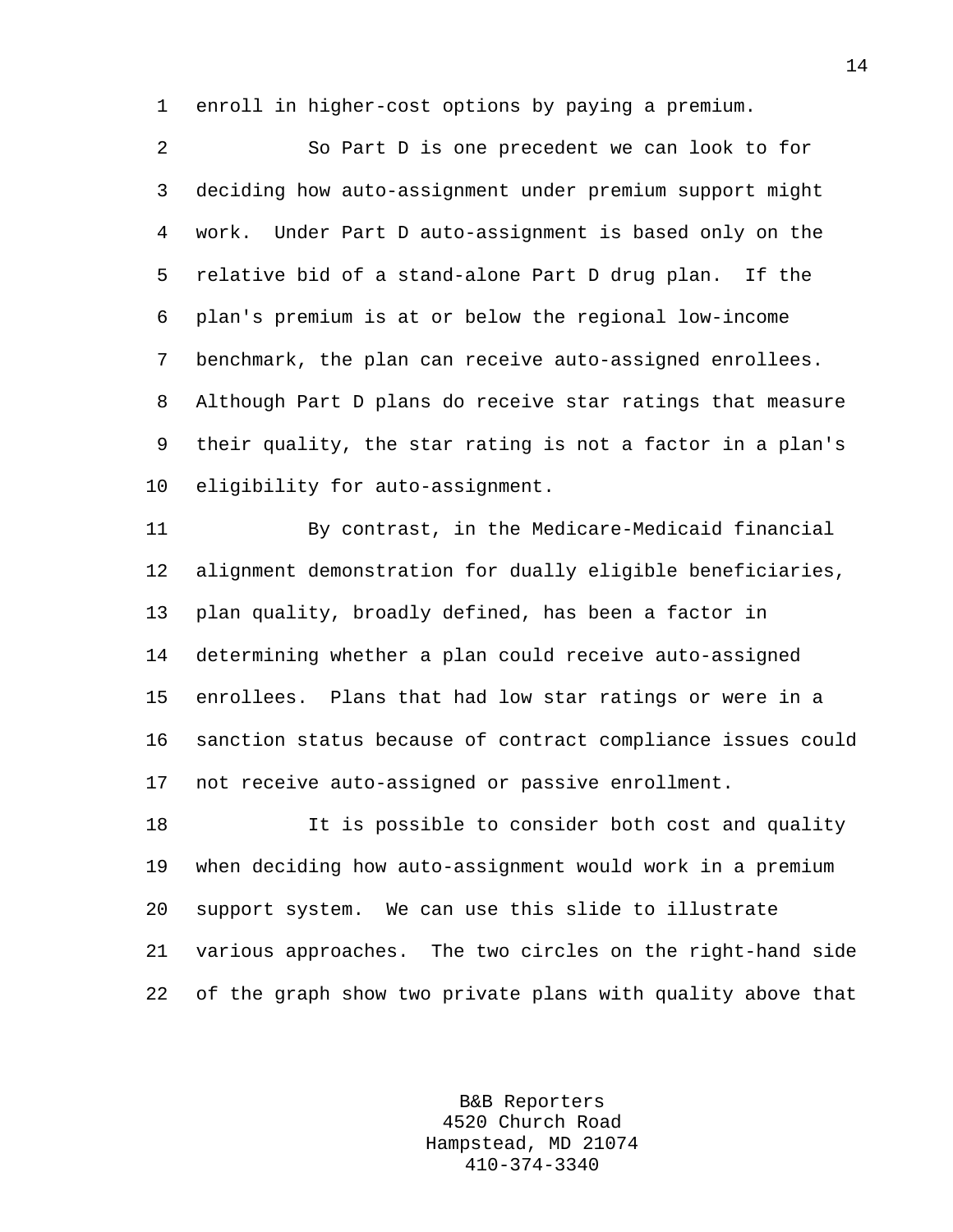1 of ambient fee-for-service. However, only Plan 4, in the 2 lower right corner, has a bid below the government 3 contribution level. Thus, if one were to base auto-4 assignment decisions on both cost and quality 5 considerations, Plan 4 would be the plan receiving auto-6 assigned enrollees.

7 However, there is a potential issue of concern, 8 which is that Plan 4 may not have the capacity to accept 9 all the auto-assigned enrollment. In such a case, one 10 approach is to use the Part D approach, whereby only cost 11 determines whether a plan receives auto-assigned enrollees, 12 in which case Plan 2 would be eligible for auto-assigned 13 enrollees in the lower left-hand corner.

14 Alternatively, if Plan 4 was at capacity and 15 quality and cost were both considered, the next option for 16 placing auto-assigned enrollees would be fee-for-service, 17 with a bid that is lower than the bid of Plan 1 and, by 18 definition, with quality equal to or exceeding the 19 benchmark level of quality, which is fee-for-service 20 quality.

21 Alternatively, treating quality as the primary 22 consideration, one could say that the next plan for auto-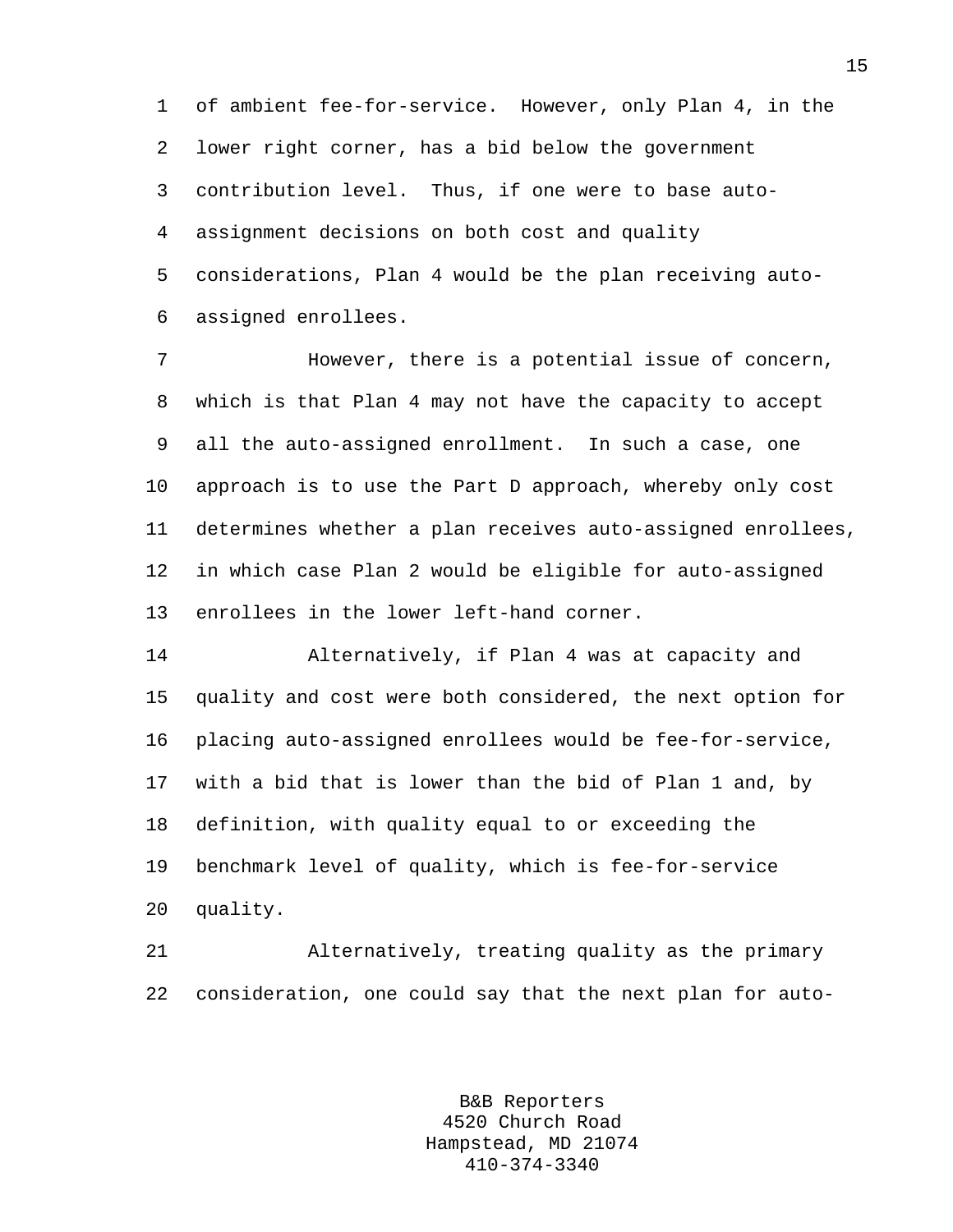1 assignment after Plan 4 should be Plan 1, in the upper 2 right corner, which has higher quality than fee-for-service 3 but which would cost more for the government to subsidize 4 auto-assigned beneficiaries.

5 This concludes our presentation. In your 6 discussion, we look forward to hearing your comments on the 7 major issues we have raised on the subject of how to 8 measure quality, how quality might be rewarded in a premium 9 support system, whether there should be a budget neutrality 10 component, and issues relating to auto-assignment and plan 11 capacity.

12 Thank you.

13 DR. CROSSON: Thank you, Ledia and Carlos. 14 We are open for clarifying questions.

15 DR. HOADLEY: So I'm trying to -- with the 16 different measures that you had on one of those early 17 slides, I'm trying to remember the denominators or the 18 bases we're looking at. So for MA, I think you said -- and 19 that seems clear -- that all members of the MA plan -- and 20 it's going to use the encounter data for that plan.

21 For the ACO, is it all attributed beneficiaries 22 to that plan and then all of their care, regardless of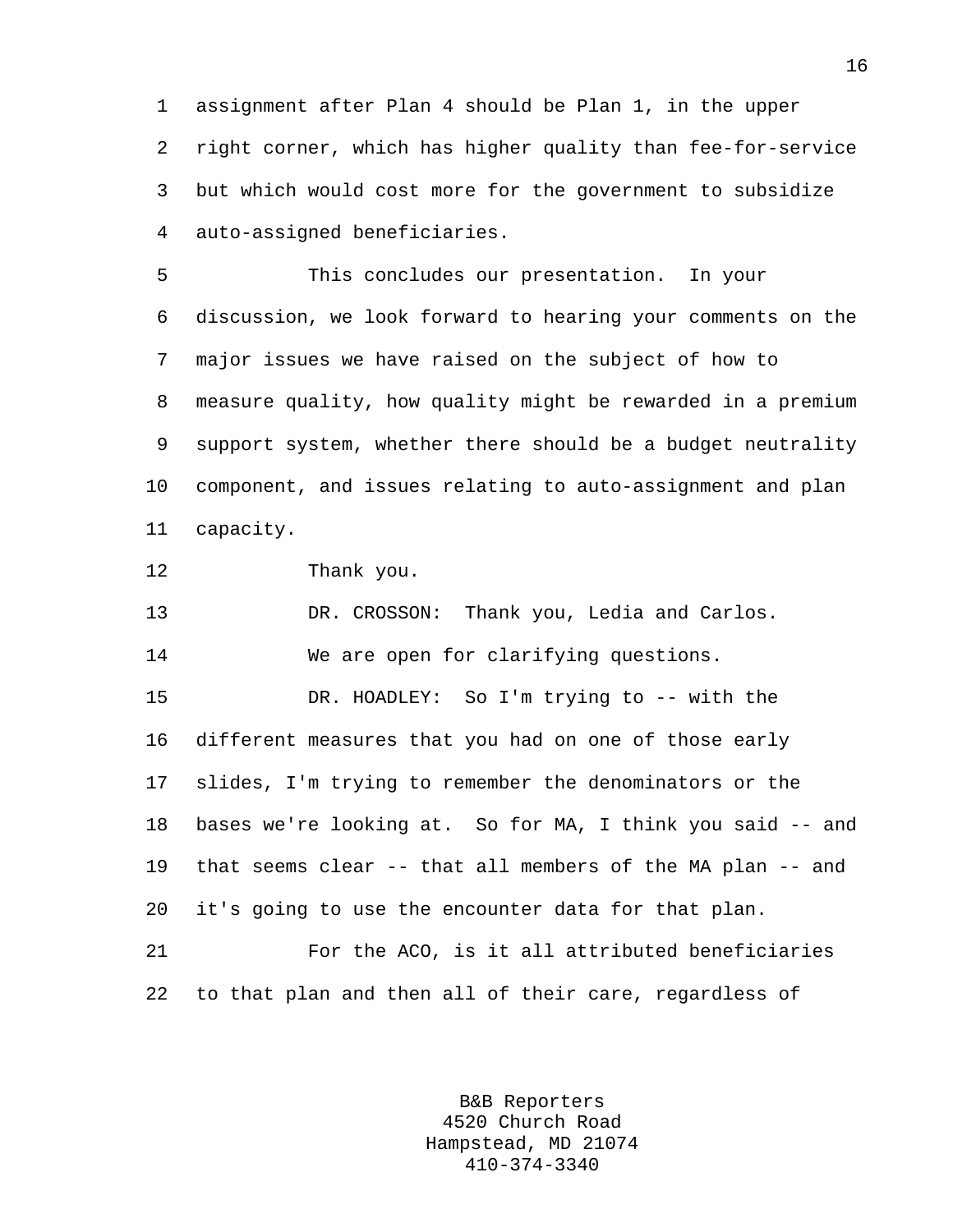1 whether it is within the ACO network or whether it's out of 2 network?

3 MS. TABOR: That's currently how ACO quality is 4 measured.

5 DR. HOADLEY: Okay. And then with fee-for-6 service, are we looking at all fee-for-service, or is it 7 all non-ACO fee-for-service at that point?

8 MS. TABOR: So that would be up for discussion of 9 what the quality benchmark would be, whether it's fee-for-10 service plus ACO or just fee-for-service populations.

11 DR. HOADLEY: Okay. And the market areas, if I 12 read correctly in the appendix, the state boundary is one 13 of the determinations. So in an area like this, you know, 14 D.C. would be one market and the Maryland suburbs would be 15 another. For the beneficiaries in fee-for-service, is it 16 all of their care regardless -- based on where they live 17 regardless of where the care is received? Is that what is 18 generally done on that?

19 MS. TABOR: We would have to define that since 20 fee-for-service quality is not currently measured at a 21 population level. So we could define it either way, such 22 as care provided within the local beneficiary's -- the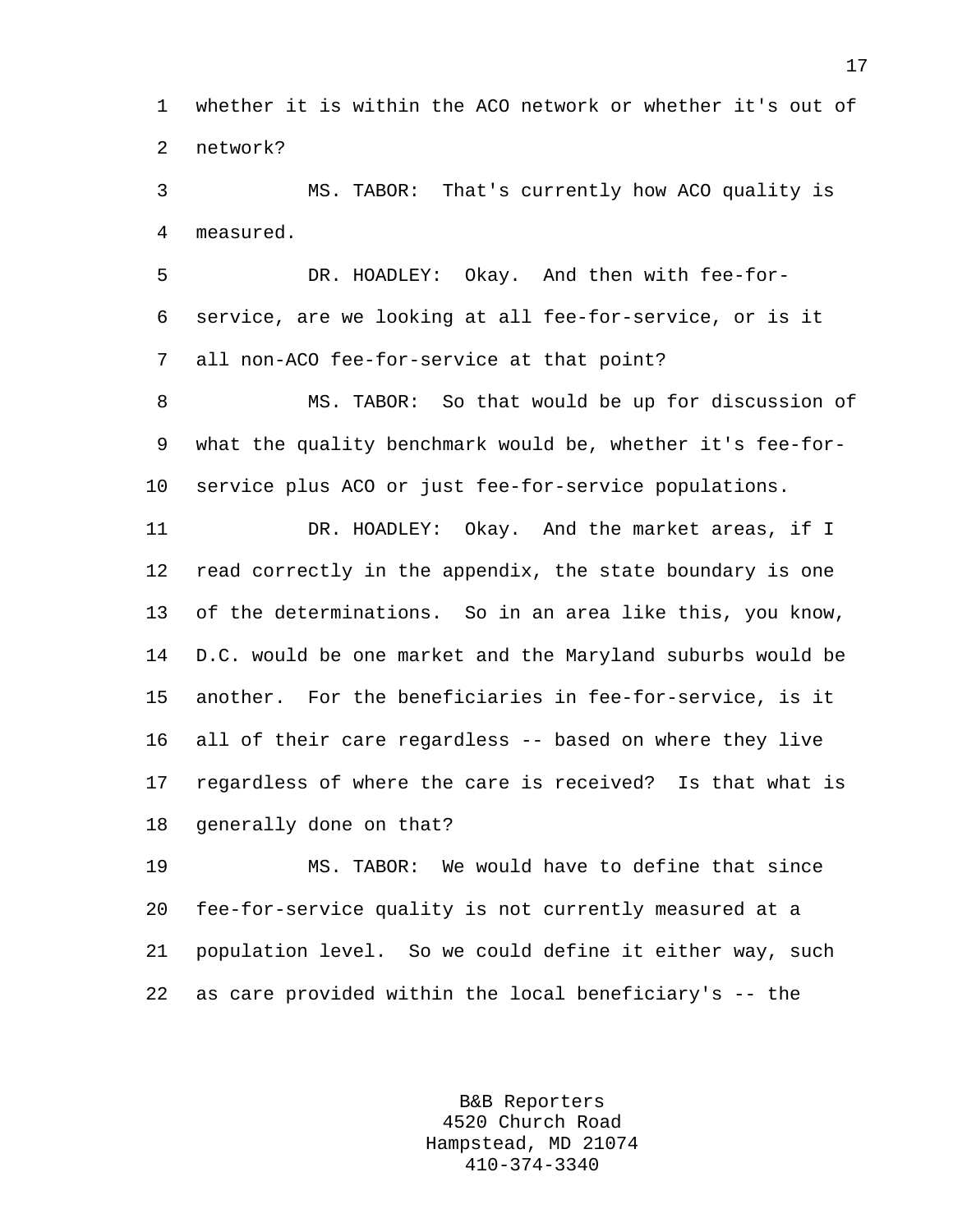1 local market area for any providers that are attributed to 2 that market area, or based on the residence of the 3 beneficiary.

4 DR. HOADLEY: And when we've done some of the 5 data exercises on this, have we tried those different ways? 6 And do we know how much that matters? 7 MS. TABOR: We have not, but we could. 8 MR. ZARABOZO: I would also mention -- excuse me 9 -- that in MA, for example, if there were three market 10 areas and it's private plans, a private plan in the 11 District could use a hospital in Virginia or Maryland. So 12 they have the same kind of issue. 13 DR. HOADLEY: So it would be [off microphone]. 14 DR. CROSSON: Paul, on this point? 15 DR. GINSBURG: Yeah, I was just going to say 16 pretty much all of the analysis of geographic variation in 17 spending is done on the resident basis. 18 DR. CROSSON: Kathy. 19 MS. BUTO: Two questions. Particularly if one 20 approach is to vary the government contribution based on 21 some consideration of quality, but I think as well the

> B&B Reporters 4520 Church Road Hampstead, MD 21074 410-374-3340

22 auto-enrollment issue, how important is risk adjustment,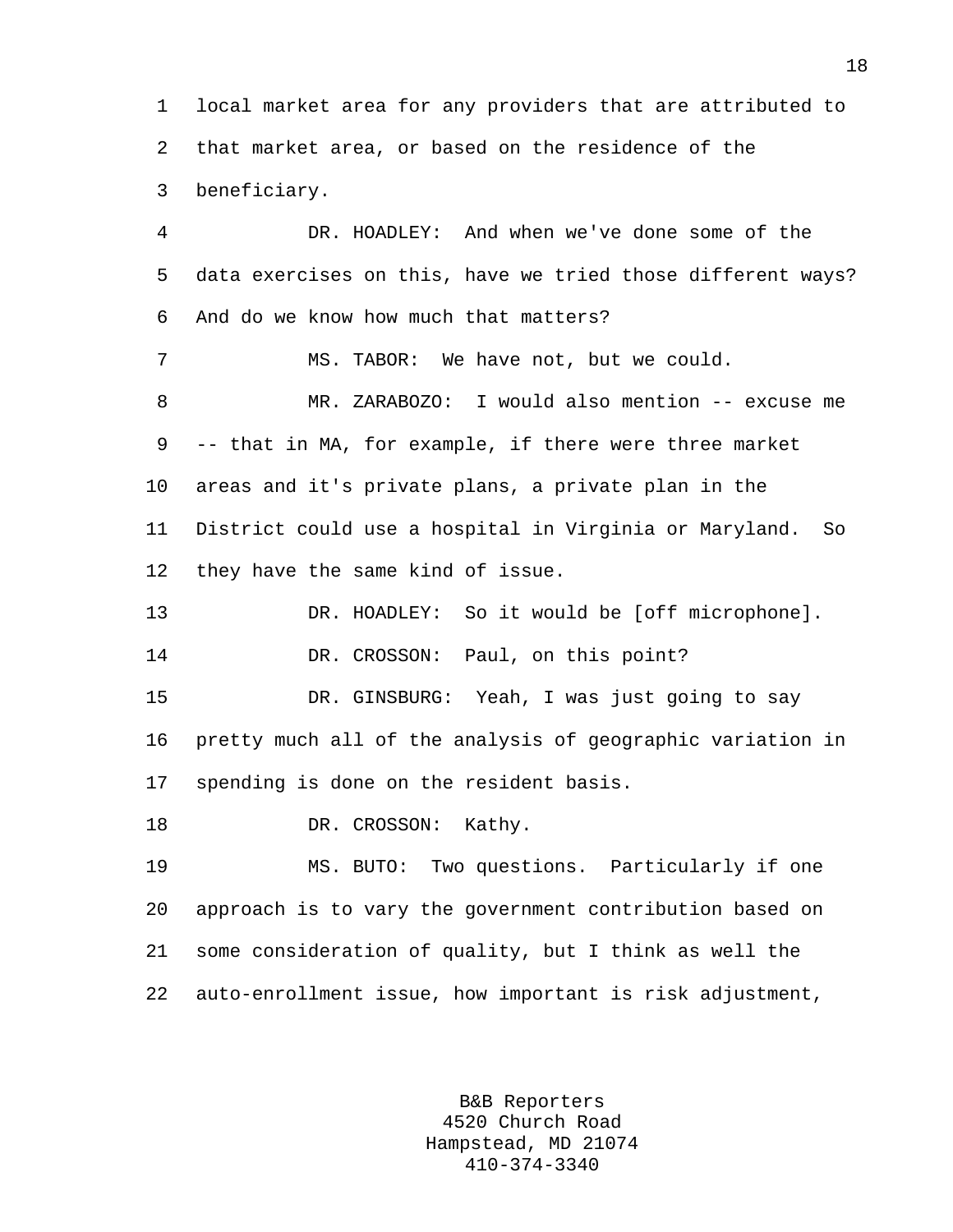1 and have we really thought about how that would be done? 2 So that would be question one.

3 The second question is you mentioned -- and I 4 looked in the paper as well -- the Medicare and Medicaid 5 alignment demonstration, where quality was taken into 6 account. Could you explain what quality measures they were 7 looking at?

8 MR. ZARABOZO: In the case of the demonstration, 9 there were plans that were below three stars that were 10 going to become operating plans in the demonstration. They 11 were not allowed to have passive enrollment. There was 12 also a plan that even though it was a four or four and a 13 half star plan, it was in a compliance status. There were 14 contract management issues with that plan. That plan was 15 also not allowed to pass enrollment. So it's using the 16 current available information about -- yeah.

17 Now, your first question, risk adjustment, do you 18 mean -- we have risk adjustment and payment, right? Is 19 that your question, or risk adjustment and the measures, 20 which gets to the --

21 MS. BUTO: If we're going to be comparing things 22 like preventable hospitalizations, et cetera --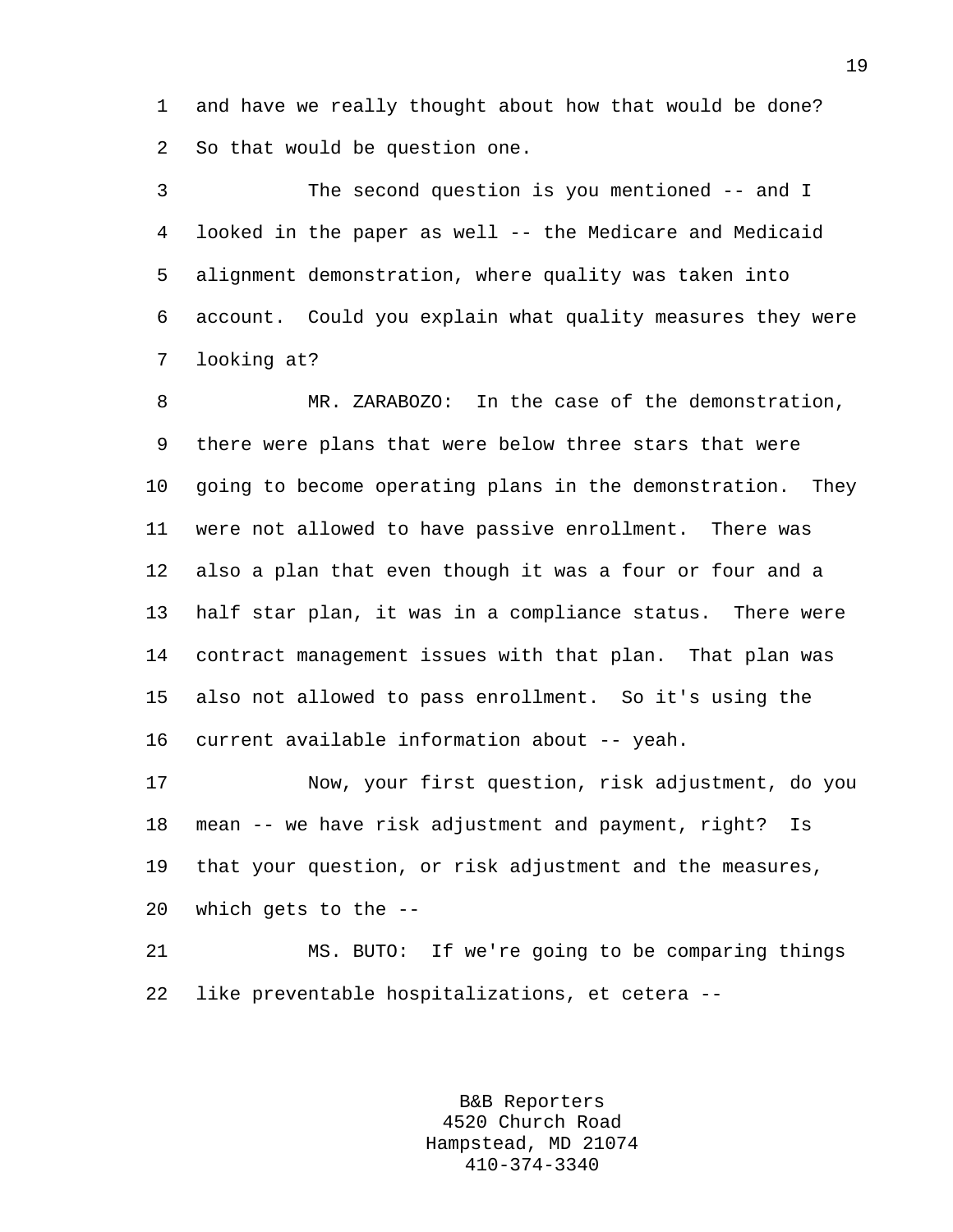1 MR. ZARABOZO: Right. And a lot of those 2 measures are risk-adjusted.

3 MS. BUTO: Okay. So the measures themselves are 4 risk-adjusted.

5 MR. ZARABOZO: Right.

6 MS. TABOR: They're currently adjusted for 7 patient characteristics such as age, comorbidities, patient 8 frailty, and then as far as the healthy days at home, we 9 have been --

10 MS. BUTO: Right.

11 MS. TABOR: -- modeling risk adjustment, and we 12 will be presenting those next month.

13 MS. BUTO: Okay. Because I would think that if 14 we're going to compare across these different approaches 15 that it would be important to have that nailed down.

16 Otherwise, there's a huge possibility we'd be

17 disadvantaging, especially if we bury the government

18 contribution, so thank you.

19 DR. CROSSON: Alice.

20 DR. COOMBS: So I heard with interest the paper. 21 One of the things that came across my mind was the whole 22 intersection of MACRA and the MIPS in terms of being able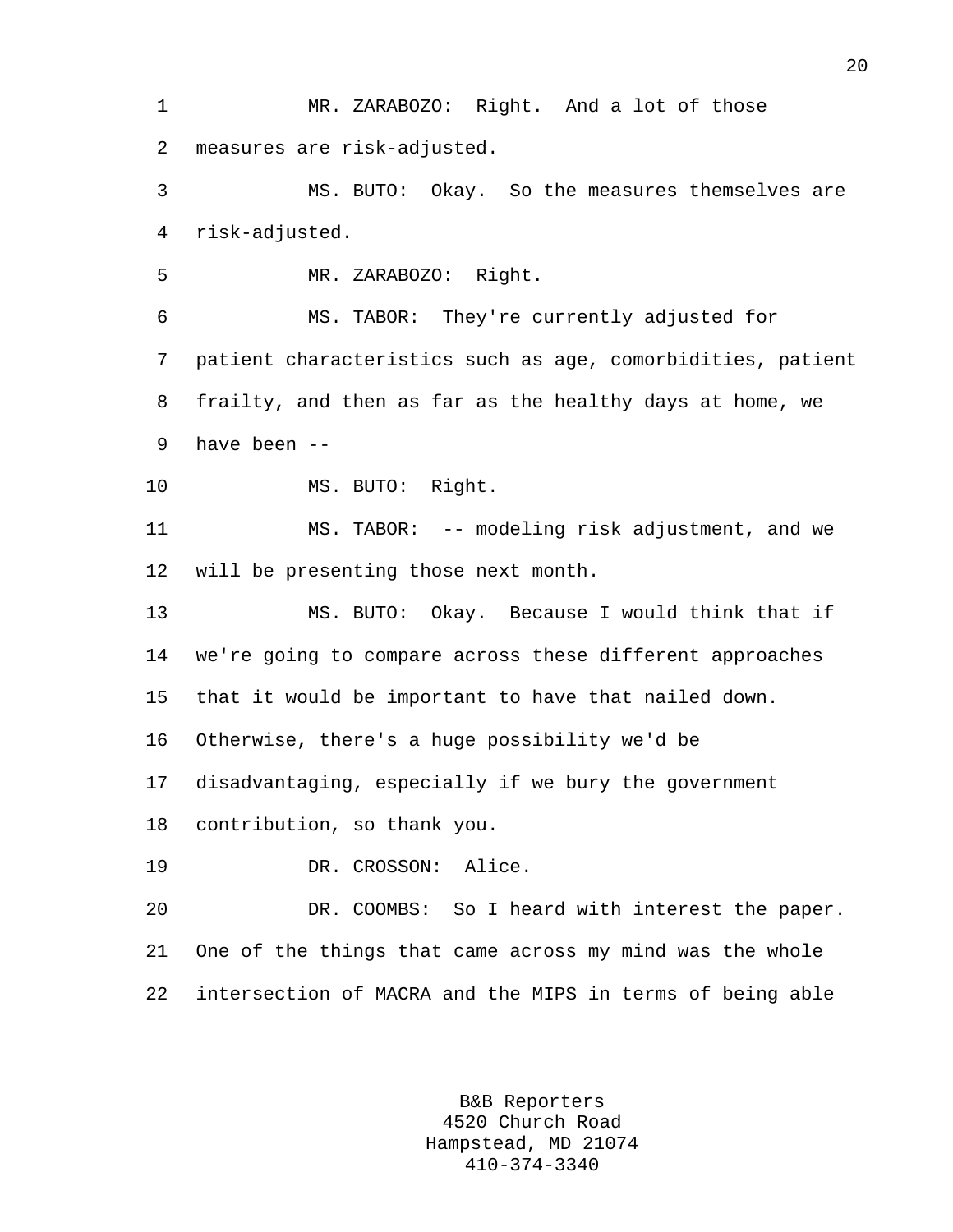1 to project going forward. So I was wondering if you guys 2 actually thought about some of the intersection of what 3 would happen in a MIPS environment with a fee-for-service 4 and how you would establish the benchmarks.

5 MS. TABOR: So I don't think we thought exactly 6 about MIPS, but I think we made the assumption based on a 7 2014 report that quality programs that are in place for 8 providers, such as MIPS, which was formerly the value 9 modifier and the physician quality reporting system, would 10 continue.

11 DR. COOMBS: So there is a part of MIPS, which is 12 you're talking about, a resource utilization. There's some 13 areas of MIPS now that are totally different than just a 14 PQRS program. So I'm just wondering going forward how 15 those other pieces of the quality benchmark or the circle 16 would be inculcated in a picture like this.

17 MS. TABOR: So we could continue to have fee-for-18 service provider-level quality programs continue outside of 19 this premium support and alternative quality model, or 20 perhaps we could consider some of these provider-level 21 measures as part of the alternative quality model. So that 22 would be a question for the Commission.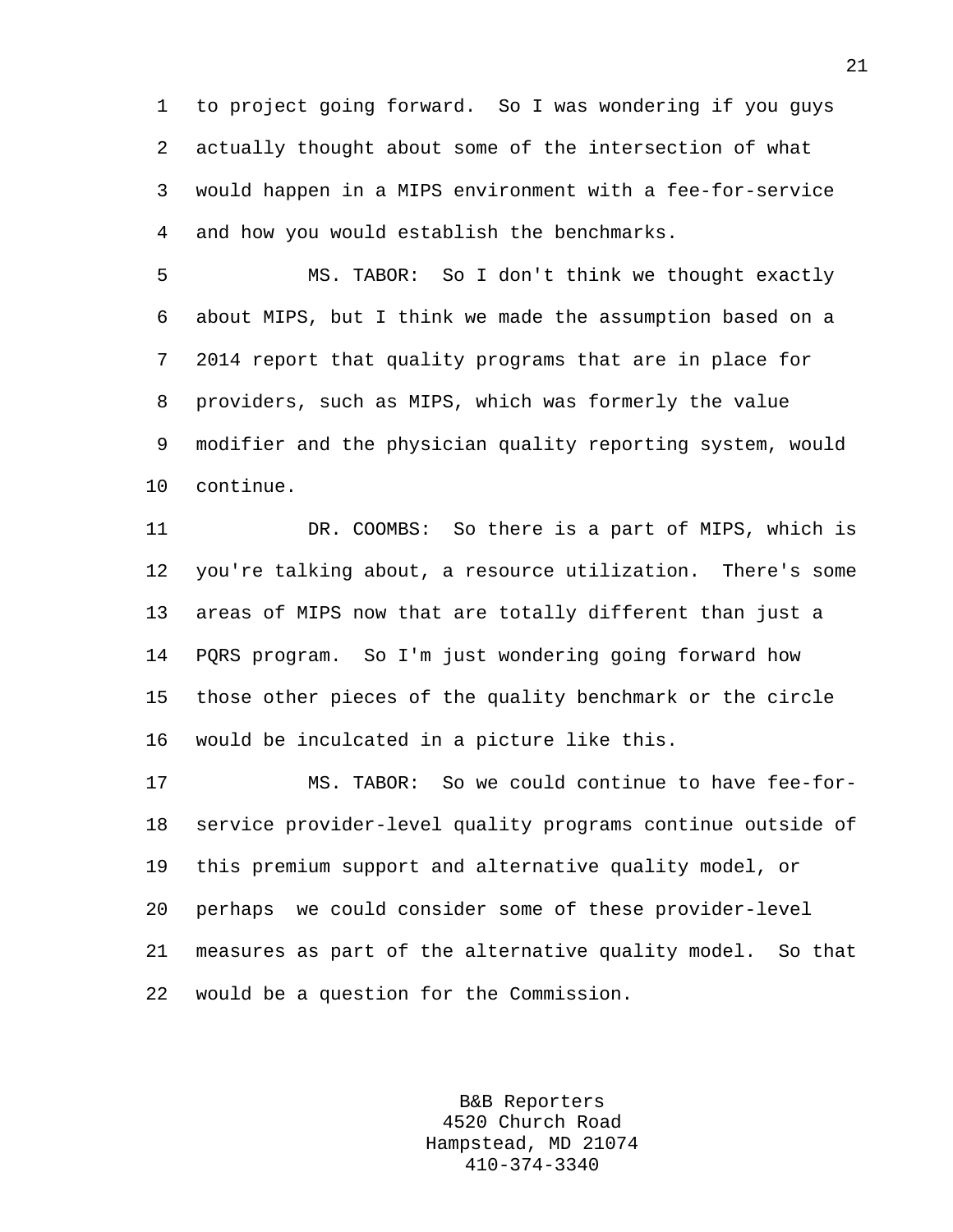1 DR. MILLER: Yeah. And just to -- and I am not 2 going to say anything that's different or inconsistent with 3 that, I don't think. You know, a lot of what we're headed 4 towards here is a chapter in June that kind of goes through 5 high-level design issues, and so exactly all the MIPS 6 interactions and everything. Just to be very direct, for 7 the purposes of this paper, we haven't thought that through 8 yet.

9 And I think the way that deck kind of breaks out 10 -- and some of this has come up in previous conversations - 11 - fee-for-service in these kinds of models is always kind 12 of this difficult, you know, area to treat because you 13 could leave individual MIPS, readmission penalties, that 14 type of stuff running in fee-for-service, but what then 15 you'll also have to always be thinking about is is that 16 creating odd cross-incentives when everybody else is being 17 judged on a different set of measures. And so that's one 18 problem.

19 I'm just going to say some things out loud 20 because this is just conceptual conversation. You could 21 say, "Okay. I'm going to get rid of all that, and I'm 22 going to put fee-for-service on that same list of measures

> B&B Reporters 4520 Church Road Hampstead, MD 21074 410-374-3340

22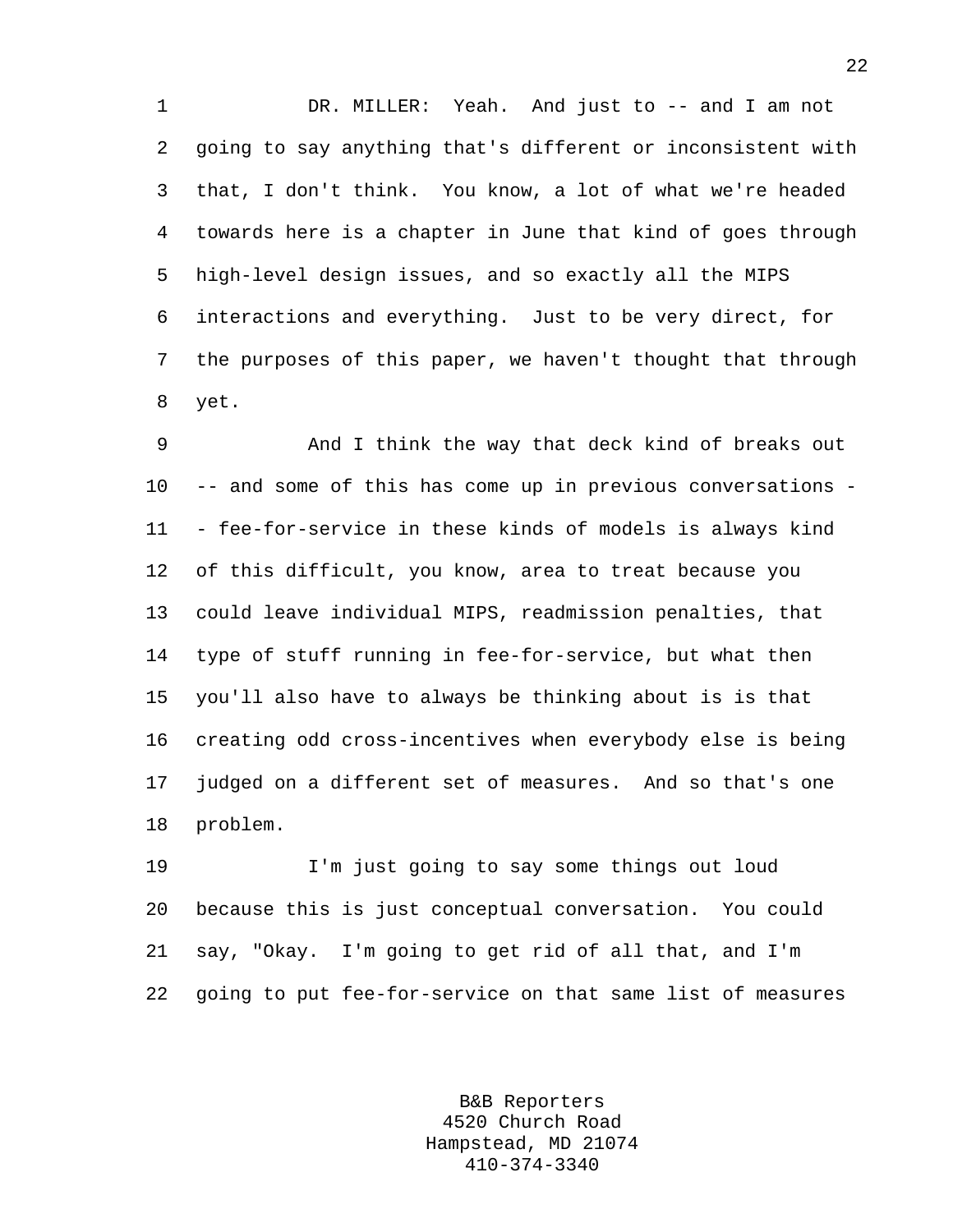1 that she had up there and just say you're eligible" -- this 2 is one extreme position -- "You're eligible for bonuses if 3 you're in an ACO or an MA but not necessarily in fee-for-4 service," or you could say, "You could be eligible in fee-5 for-service, but the real problem" -- and this is something 6 that has come up in your conversations before is if you 7 wanted to reward in fee-for-service, what's the unit? 8 Because the unit then is just the geographic territory of a 9 bunch of people, a bunch of providers.

10 And then you could say, "All right. Some people 11 have said things like this: I am going to create kind of 12 virtual referral areas within fee-for-service." And I 13 think we're going to talk about some of this in a 14 subsequent upcoming conversation, where you might say, 15 "Okay. I'm going to impose some kind of a virtual group 16 even in fee-for-service and reward on the basis of these 17 measures with the point being if you, Mr. and Mrs. 18 Provider, don't like who you've been organized with, then 19 think about an ACO or think about a managed care strategy. 20 And so that whole deck of decisions is kind of 21 embedded in this "What do you want to do with fee-for-22 service?" But the short answer is we haven't cranked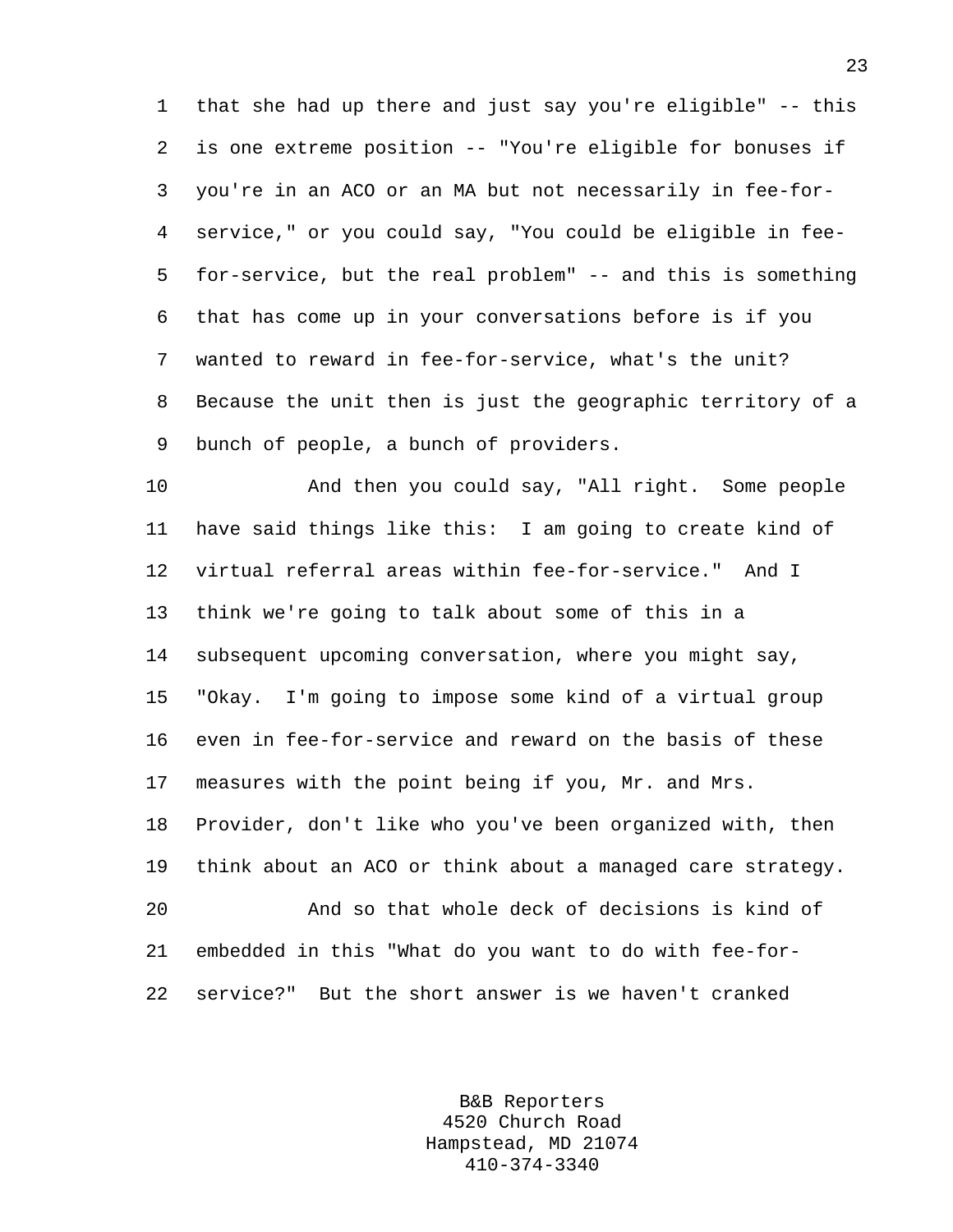1 through a lot of that MIPS stuff, and I think that's some 2 of what we are going to need to talk about here. 3 Sorry, Ledia. I didn't mean to get in the way. 4 DR. CROSSON: Rita. 5 DR. REDBERG: Thanks for an excellent chapter. 6 My question -- I have two questions, I think. 7 One was in the mailing materials on page 17. We were 8 talking about low-performance indicators and that a number 9 of plans have been in that status. I was just wondering if 10 you could give us an idea of how many beneficiaries are in 11 plans that have low-performance status currently. 12 MR. ZARABOZO: Actually, Andy may have that 13 number. 14 DR. JOHNSON: No. 15 MR. ZARABOZO: No. Okay. 16 DR. REDBERG: Get back to me on that one? 17 MR. ZARABOZO: Yes, we will get back to you on 18 that one. 19 DR. REDBERG: And the other was, again, I really 20 like the idea of reducing the number of quality measures 21 and going towards outcomes and not process because I think 22 it is very burdensome and a very unclear benefit to have a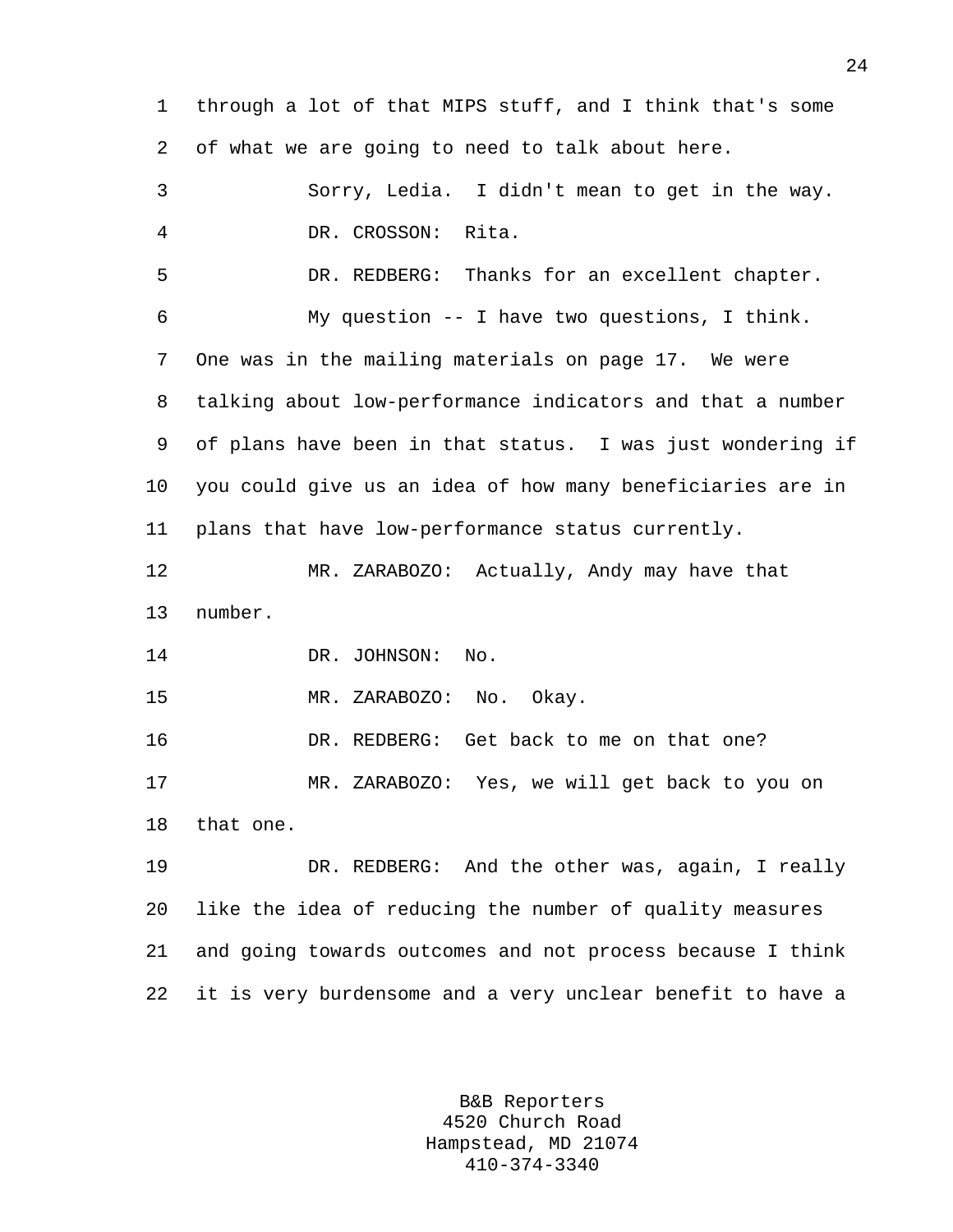1 lot of process measures. But for healthy days at home, 2 when it says "no interactions with the health care system," 3 I'm just -- and maybe we're still going to get to this -- 4 does that mean if you had a visiting nurse day, that would 5 not be a healthy day? If you had an outpatient doctor's 6 appointment, would that be a healthy day? How would we do 7 all that?

8 MS. TABOR: So we'll be discussing in more detail 9 next month, but I can let you know that the measures 10 currently defined as you have 365 days a year, if you had 11 an inpatient visit, post-acute care visit, home health 12 visit, ED visit, then those would not be healthy days at 13 home. But if you had a visit with your primary care 14 doctor, that's considered a healthy day. 15 DR. REDBERG: Thank you. 16 DR. CROSSON: Pat. 17 MS. WANG: Can you say more about the definition 18 of a local market? I read the appendix. I didn't really 19 quite understand what a local market -- how big that was.

20 I mean, I know you had the concept of sort of 21 evaluating hospital areas. I forget what you called them. 22 What about the situation of MA plans that may be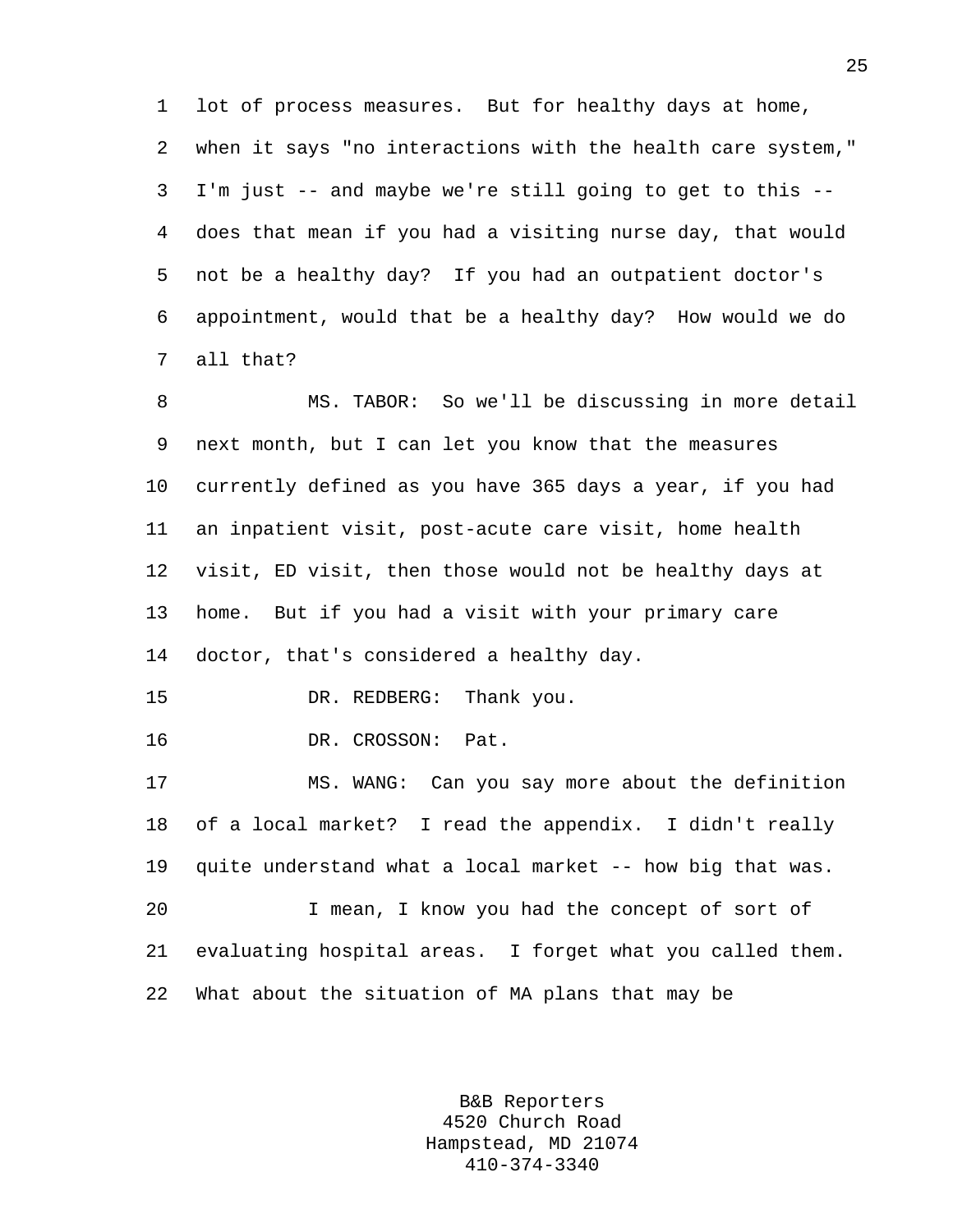1 concentrated in sort of underserved, rural, or urban areas 2 within that large market? I mean, how are you thinking 3 about that?

4 MS. TABOR: I can start off. 5 So defining the local market area -- so there's 6 about 1,200 local market areas in the nation. So we've 7 taken core-based statistical areas, which are generally 8 metropolitan areas, and then taken any of those 9 metropolitan areas that are across state lines and divided 10 those up, so the D.C. area is a perfect example of that. 11 The D.C. area is one entire core-based statistical 12 metropolitan area, but we divided up into Northern 13 Virginia, D.C., and then the Maryland suburbs, so that's 14 three local market areas. 15 And then, within those local market areas, there

16 are hospital service areas, and there's about 3,000 17 hospital service areas.

18 So I'll give a local example of that. In 19 Northern Virginia, which is one local market area, as we 20 define it, there are about 11 different hospital service 21 areas that are generally defined around major hospitals, so 22 Fairfax, Arlington, Falls Church are different hospital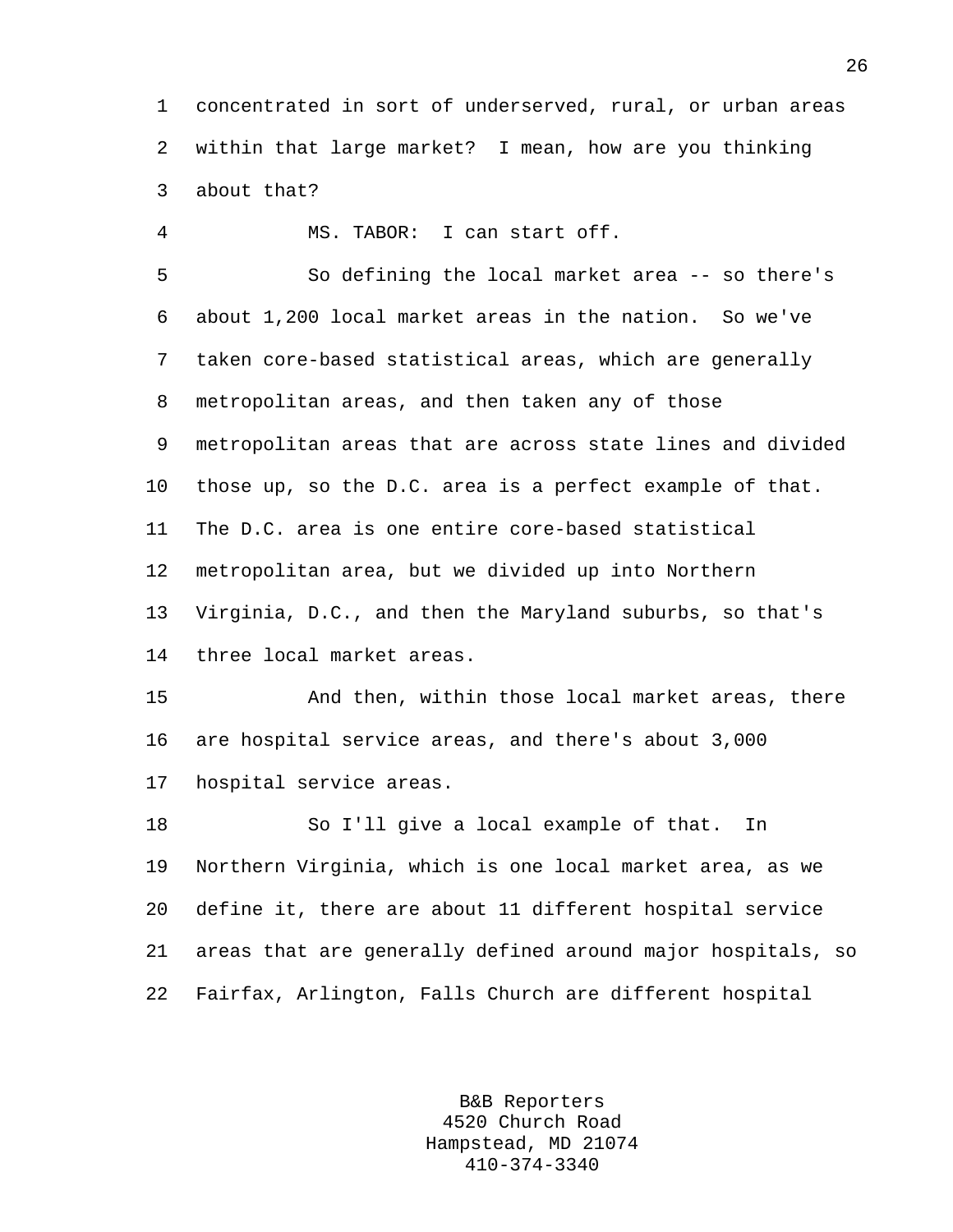1 service areas.

2 DR. MILLER: But for purposes of this 3 conversation so far, the hospital -- like when you put the 4 picture up, the hospital service area doesn't really enter 5 into it. In this exchange between you two, D.C. would be 6 the three markets that she spoke about. 7 I think the HSA is kind of a distraction. No, 8 no. But it could come up in the exchange where if you 9 start talking about what do you want to do about fee-for-10 service, should it be one block market or do you want to 11 divided it up, that's where the HSA probably becomes part

12 of the conversation, if you want to go in that direction.

13 MR. ZARABOZO: But the question on the rural 14 area, what we're looking at is metropolitan areas, 15 micropolitan areas, and then you have other areas that are 16 neither of those. So the rural areas, you have non-17 micropolitan, non-metropolitan areas, and those are grouped 18 into what are also known as HSAs, health service areas, 19 different terminology, that were developed by the National

20 Center for Health Statistics.

21 So you have like one way of doing it. State, for 22 example, is I will take the metro areas and the micro

> B&B Reporters 4520 Church Road Hampstead, MD 21074 410-374-3340

27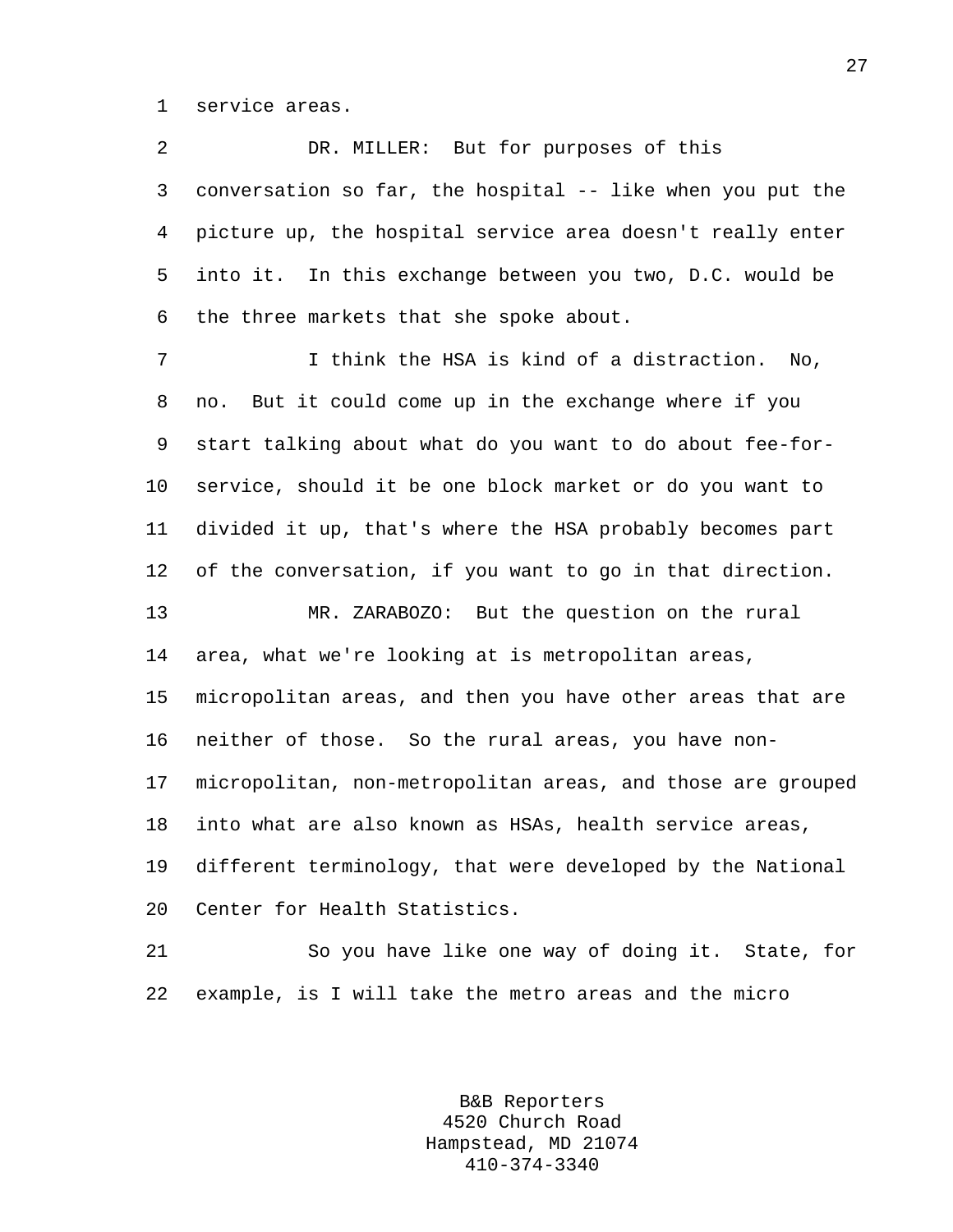1 areas, and then the rest of the State is just the rest of 2 the State. This says, no, the rest of the State can be 3 divided up into geographic areas based on the patterns of 4 care that people receive. So those are the areas. 5 DR. MILLER: So you have two HSA running around -

6 -

7 MR. ZARABOZO: Yeah, yeah.

8 DR. MILLER: -- here, one in the rural areas and 9 then one is the hospital service areas, which are a bit of 10 a different animal.

11 MS. WANG: I just want to ask a clarifying 12 question on the sort of concept of auto-assignment for 13 duals. Are you assuming that auto-assignment would be if 14 an MA plan were the low-cost, high-quality option that they 15 would have to be a dual SNP, or are you thinking duals 16 would auto-assigned to regular MA plans?

17 MR. ZARABOZO: Well, for one thing, we raised 18 auto-assignment as something that might happen. That's a 19 decision that needs to be made. But we did not go -- we 20 did not consider that question of whether or not it had to 21 be a D-SNP and whether or not there would be D-SNPs 22 continuing in a premium support environment. That's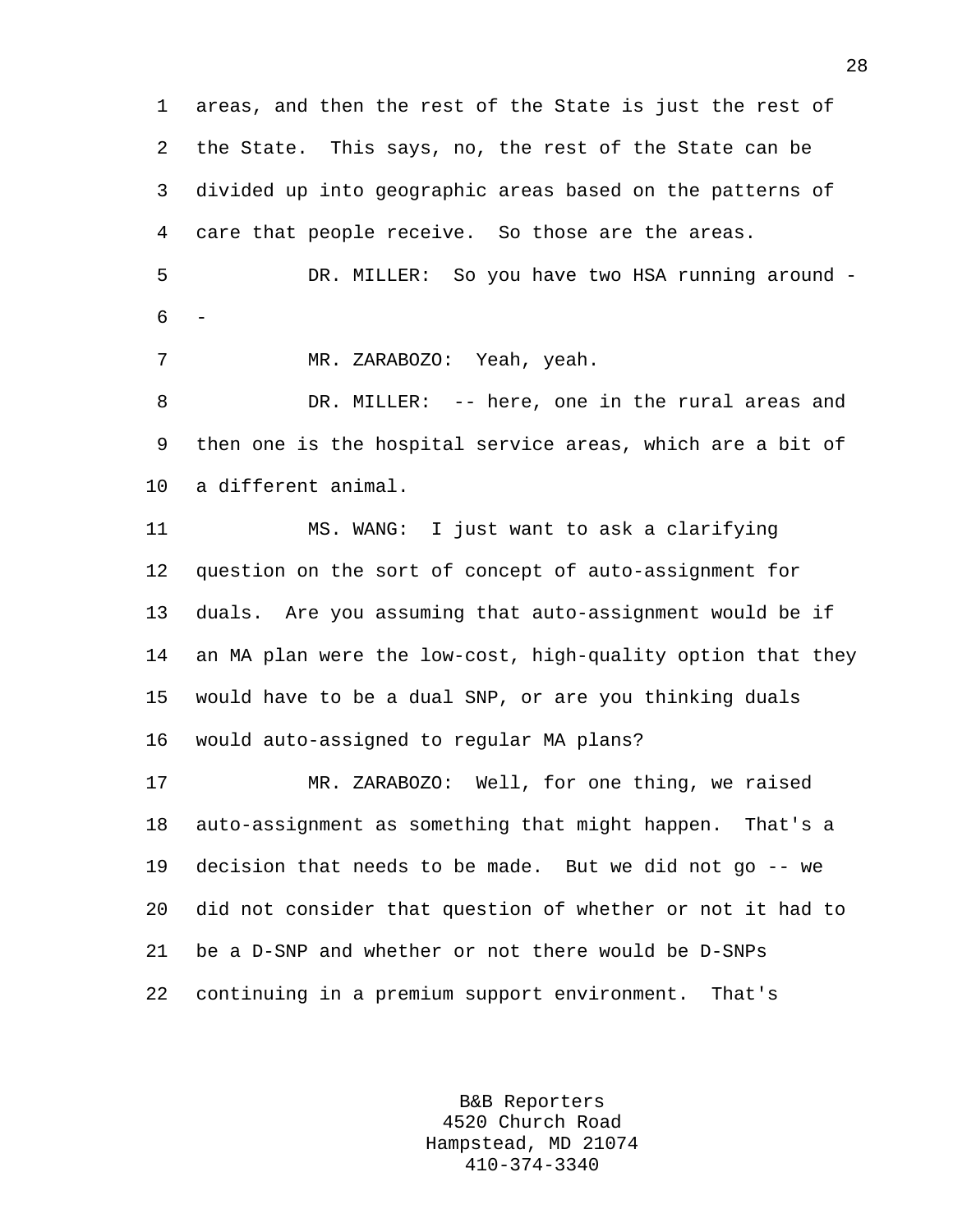1 another -- that's one of those specialized plans. We used 2 employer groups as an example. D-SNPs is another example 3 of specialized plans, would they or would they not continue 4 in a premium support environment.

5 DR. CROSSON: Pat, do you have a point of view on 6 that or just asking?

7 MS. WANG: I mean, D-SNPs, for better or for 8 worse, are required by CMS to meet different requirements 9 around model of care that are supposedly more oriented 10 towards low-income beneficiaries. So it goes to, I think, 11 the point you were making about sort of what do you do with 12 regulatory compliance and how do you fit that in.

13 I mean, currently, CMS kind of likes duals to be 14 going to D-SNPs because it's more specialized to the 15 population. So, you know, I happen to agree with that 16 perspective, but I think it's something to consider, 17 because if the only -- if the low-cost, high-quality 18 option, for example, in an area is, you know, like a PPS-19 type plan that really sort of specializes in a different 20 population, is that the optimal place? I mean, I don't 21 know, especially if you're talking about auto-assignment. 22 DR. MILLER: I also want to ask this. Maybe we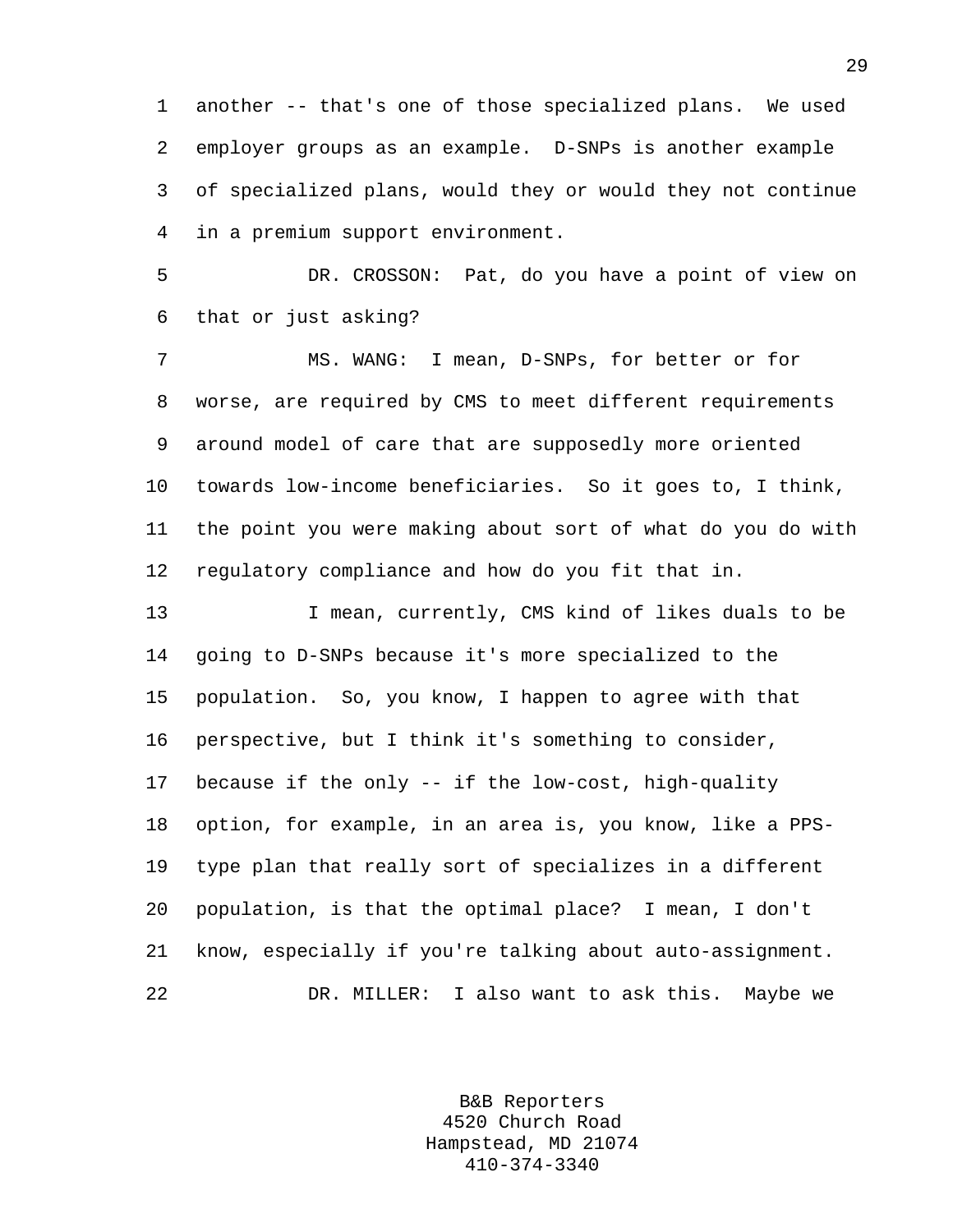1 can surprise Andrew with another question.

2 [Laughter.] 3 DR. MILLER: But of the people who are in MA, the 4 proportion of the duals who are in MA, the proportion that 5 are in D-SNPs versus regular plans, didn't we kind of have 6 this conversation? 7 MR. ZARABOZO: Yeah. I think, I mean, the last 8 number was--like on the full duals, I think 60 percent were 9 in D-SNPs or some larger number were in D-SNPs. 10 And I'll give Andy an opportunity to go to the 11 bathroom before we ask him any questions. So, Andy, did 12 you need to go to the bathroom? Okay. 13 [Laughter.] 14 DR. MILLER: It's generally not how we do things, 15 Carl. 16 [Laughter.] 17 DR. MILLER: The only thing -- point I wanted to 18 make in that exchange is there is a fair block that are in. 19 DR. CROSSON: Bill and Craig, on this point or 20 just in line? 21 DR. SAMITT: In line. Just in line. 22 DR. CROSSON: Okay. So Jon is next.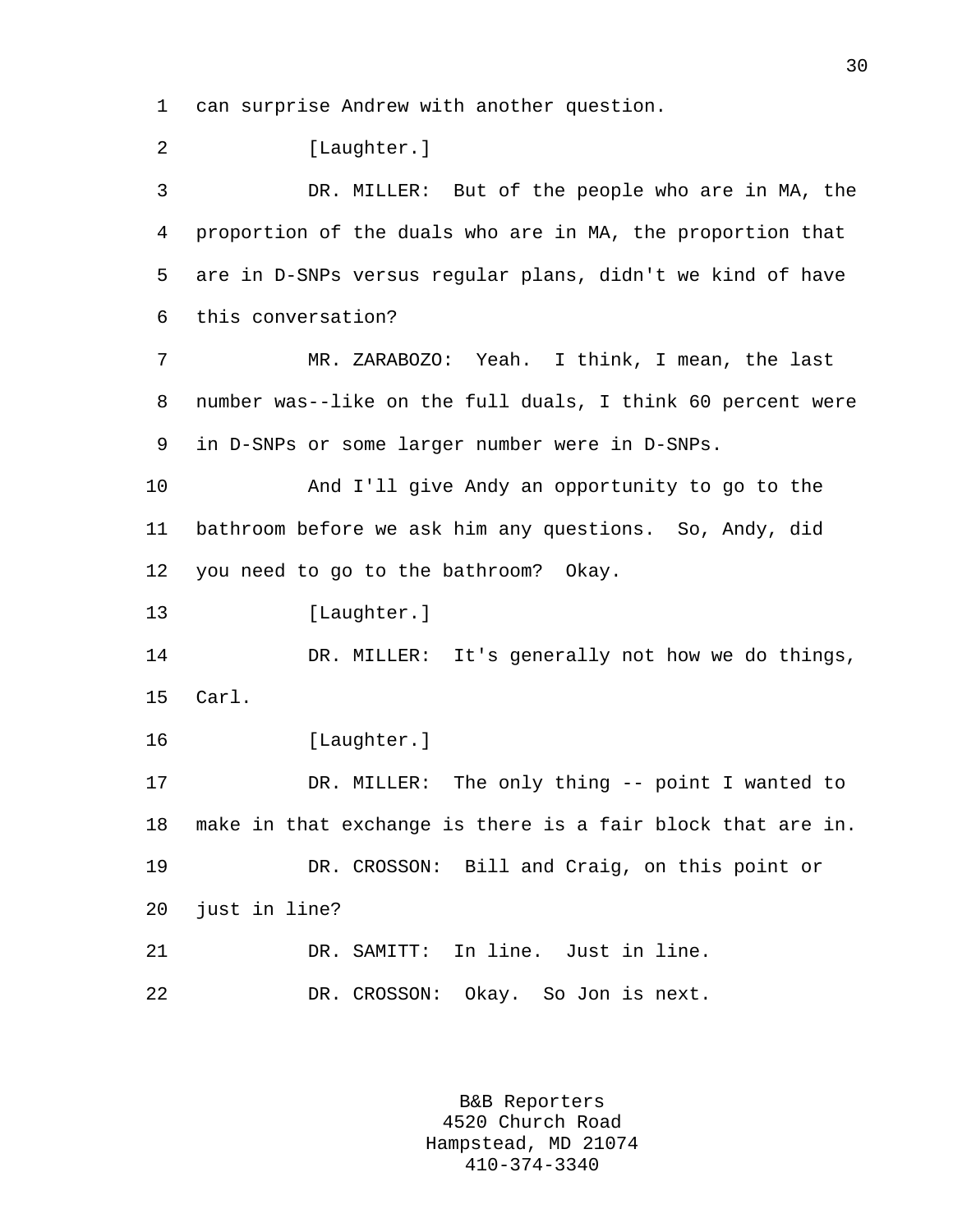1 DR. CHRISTIANSON: I was just going to also ask 2 some questions about the healthy days at home measure, but 3 it sounds like we're going to have another deeper session 4 on that measure, so maybe I should just wait on those 5 questions.

6 MS. TABOR: It's up to you, but, yeah, next 7 month, we're planning to present a detailed update on the 8 measure.

9 DR. CHRISTIANSON: It makes sense for me to wait 10 till next month.

11 MS. TABOR: Okay.

12 DR. CROSSON: Craig.

13 DR. SAMITT: I also had a question about auto-14 assignment. I'm curious about the frequency of auto-15 assignment and passive enrollment, also about the frequency 16 of capacity constraints at the plan level. We talked about 17 that as an issue we need to work through, but I'd be 18 interested in knowing how often this actually occurs.

19 MR. ZARABOZO: When I used to work at CMS years 20 ago, there were certain plans. The group or staff model 21 plans were plans that would have the capacity issues. I'm 22 not sure how common it is now to have a capacity issue.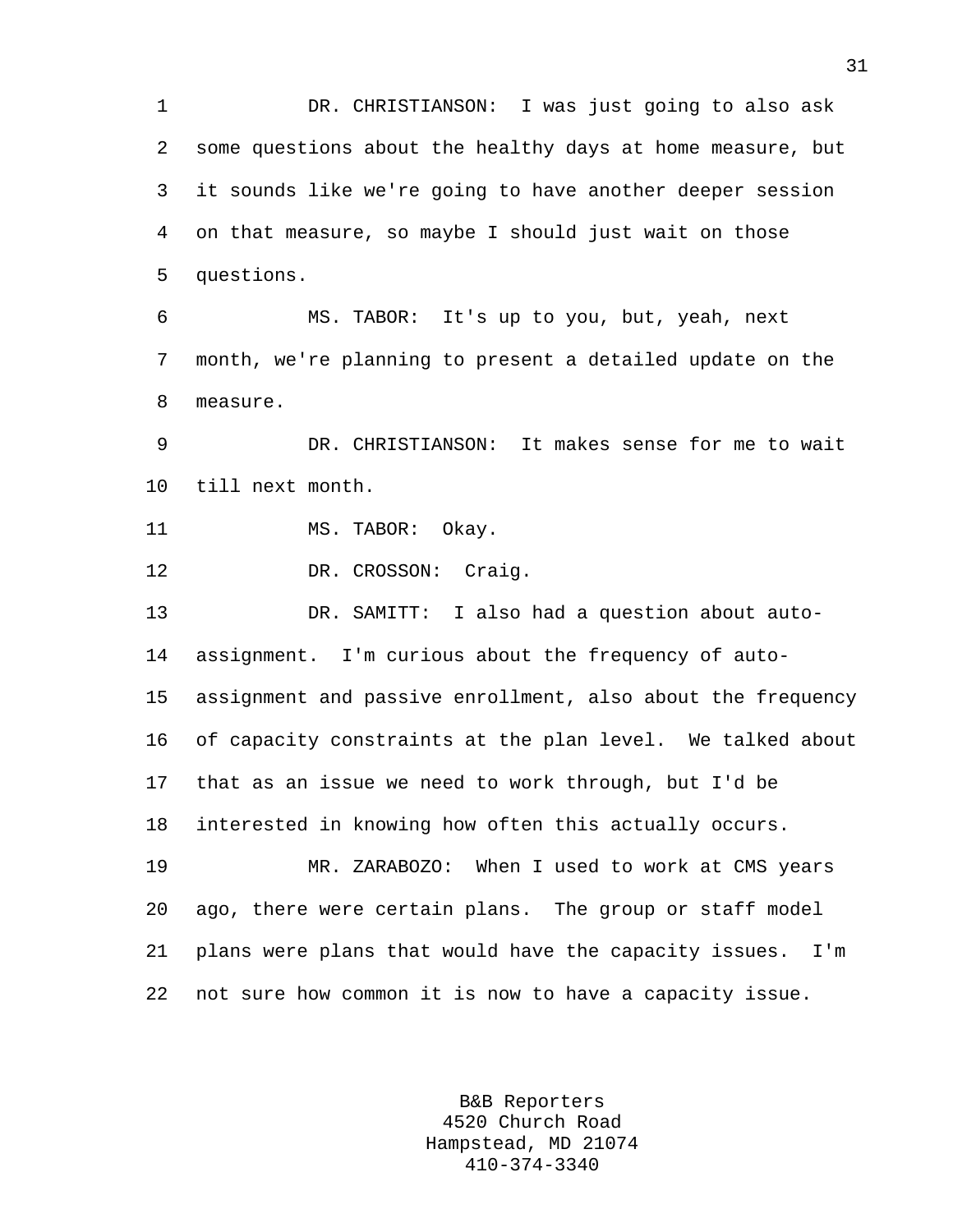1 Now, also, another consideration of capacity can 2 be financial considerations, that too large an enrollment  $3$  and so on, so  $-$ 

4 DR. SAMITT: And frequency of passive enrollment? 5 MR. ZARABOZO: Passive enrollment occurs in the 6 financial alignment demonstration.

7 There is seamless enrollment under Medicare 8 Advantage, where a person who is currently in a plan, in a 9 commercial plan, let's say -- let's say Anthem, for 10 example. If the company has a Medicare Advantage plan, 11 they can enroll that person passively into the Medicare 12 Advantage plan, inform them they are being enrolled. They 13 have the opportunity to opt out.

14 We don't know the frequency of that. In fact, 15 there was recent press coverage of that issue, so CMS is, I 16 think, looking to provide more information about the 17 frequency of that occurring in Medicare Advantage.

18 DR. CROSSON: Bill Hall.

19 DR. HALL: Could we put Slide 12 up again, the 20 2x2 table?

21 So 2x2 tables are really very useful in a 22 qualitative sense, but they tend to fall down on the

> B&B Reporters 4520 Church Road Hampstead, MD 21074 410-374-3340

32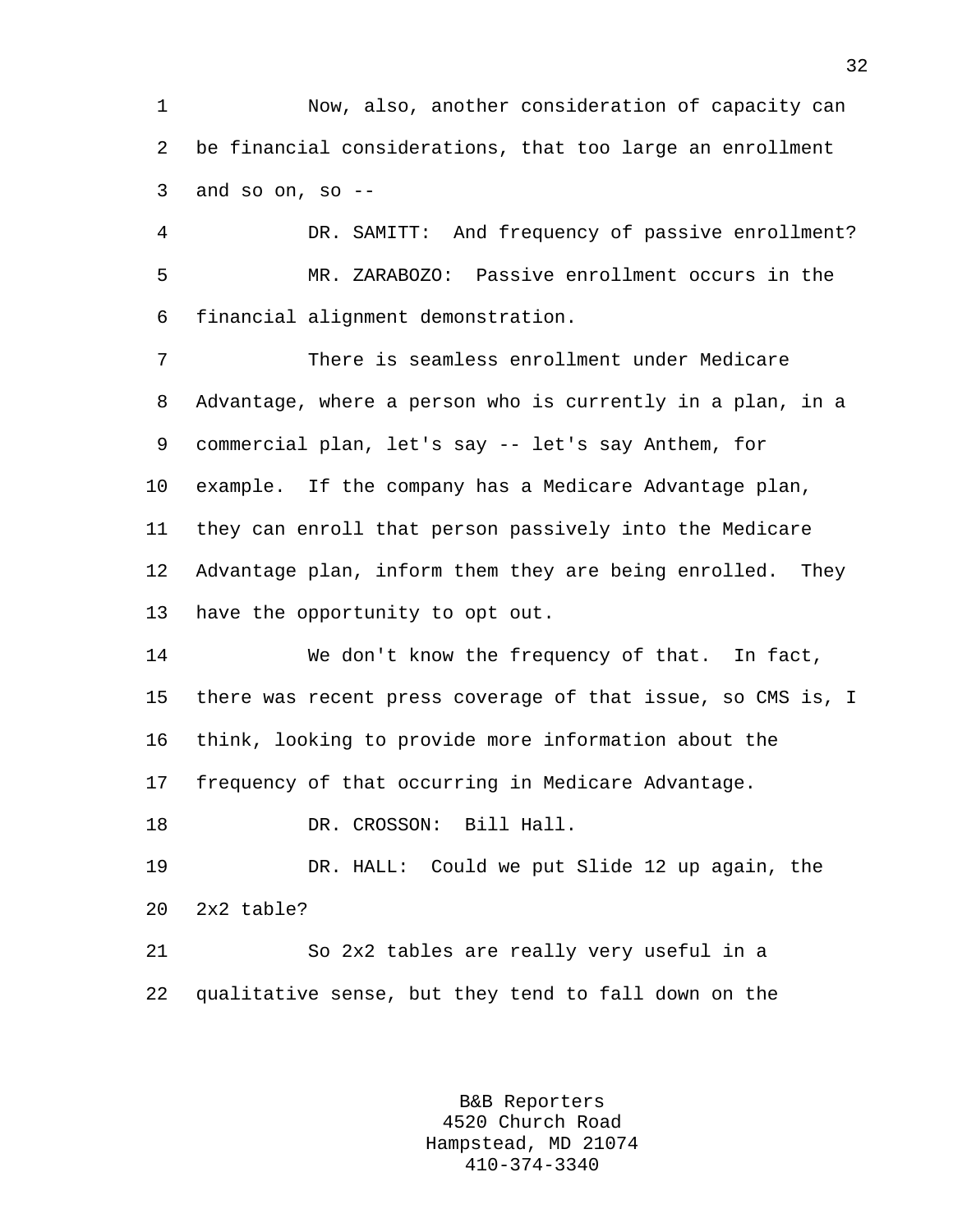1 quantitative side; for example, horizontal access, range of 2 level of quality. That includes all the new measures that 3 we talked about here, but there's a big difference between 4 low quality based on low-value care and mortality in the 5 hospital. They're just totally -- they're not equate-able. 6 So I thought I heard you say that there would be 7 situations on auto-assignment where we would accept lower 8 quality if the price was right. If I were a critic in 9 looking at this 2x2 table, I'd say, "Wow! That's a new 10 concept." 11 MR. ZARABOZO: Again, these are illustrative 12 examples. 13 DR. HALL: Right. I understand that. I 14 understand that. That's what my preface was. 15 MR. ZARABOZO: So the only point there was we 16 have a couple of current precedents for how auto-assignment 17 would work, and the precedent under Part D is below that 18 line, which is it's just cost. So, if you wanted in 19 premium support to say it's just cost, quality, because we 20 are paying the dollars, we the Federal and State 21 government, you could say all plans have at least a minimum 22 acceptable level of quality. You would want to threshold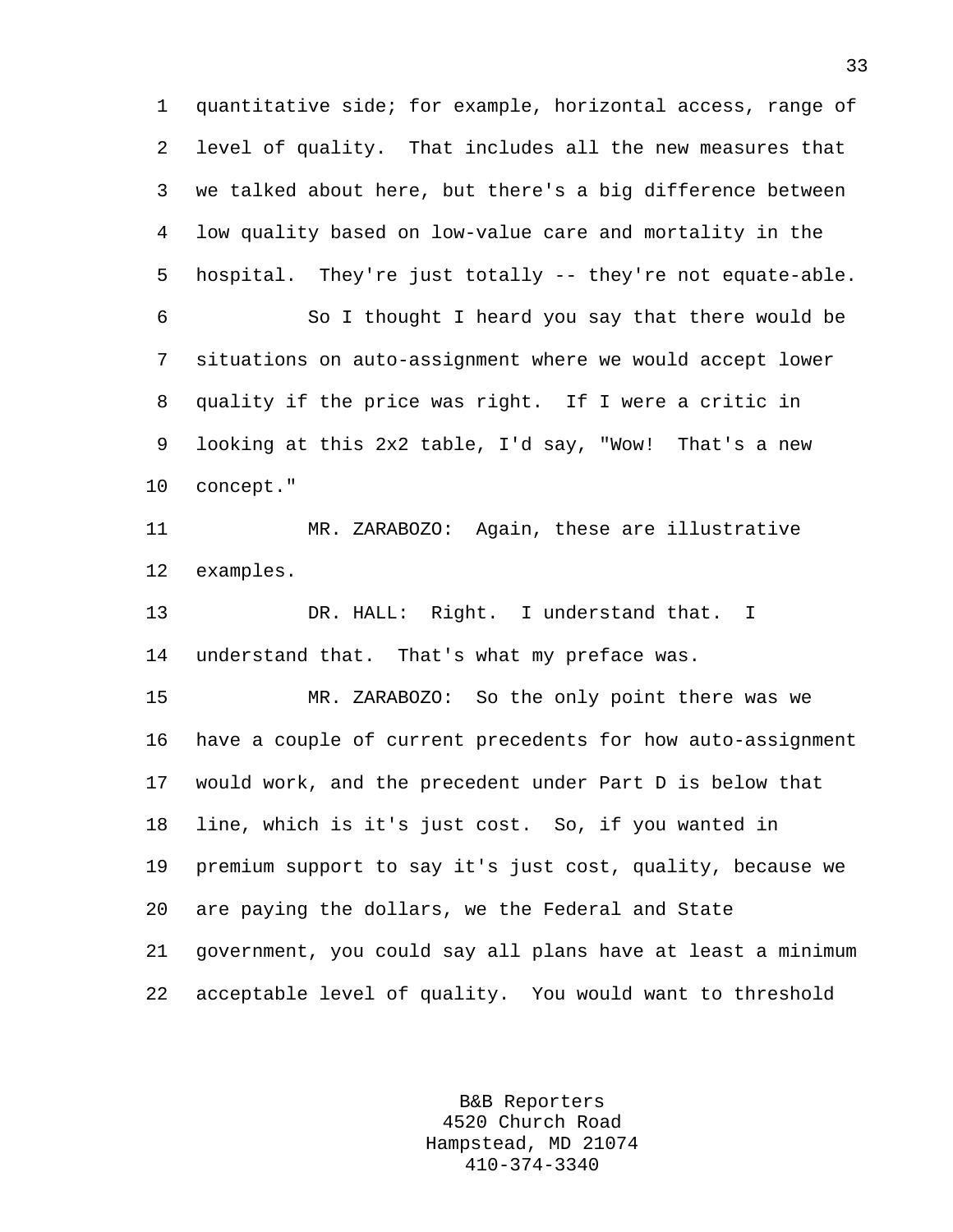1 the quality. But, anyway, it's a decision to be made. 2 It's part of the design of premium support, who will get 3 auto-assignment. 4 DR. HALL: Okay. 5 DR. SAMITT: Just to clarify, auto-assignment 6 today is not below the line. It's on the dotted line, 7 right? So auto-assignment is to fee-for-service, not to 8 plan? 9 MR. ZARABOZO: Right. Today, there is only auto-10 assignment to fee-for-service. 11 DR. SAMITT: Fee-for-service. 12 MR. ZARABOZO: Yeah. That's -- 13 DR. SAMITT: Right. So it's not below. 14 DR. CROSSON: Jack. 15 DR. HOADLEY: On this point, I mean, the one 16 thing I would note is in the Part D world, while you write 17 that quality is not taken into consideration, sanctions 18 are. So if a plan is under sanction, they do not receive 19 the auto-assigned enrollees, but if the plan simply is a 20 low-performing plan with two stars, they would get the same 21 share of auto-enrollment as any plan at any other quality 22 level under current rules.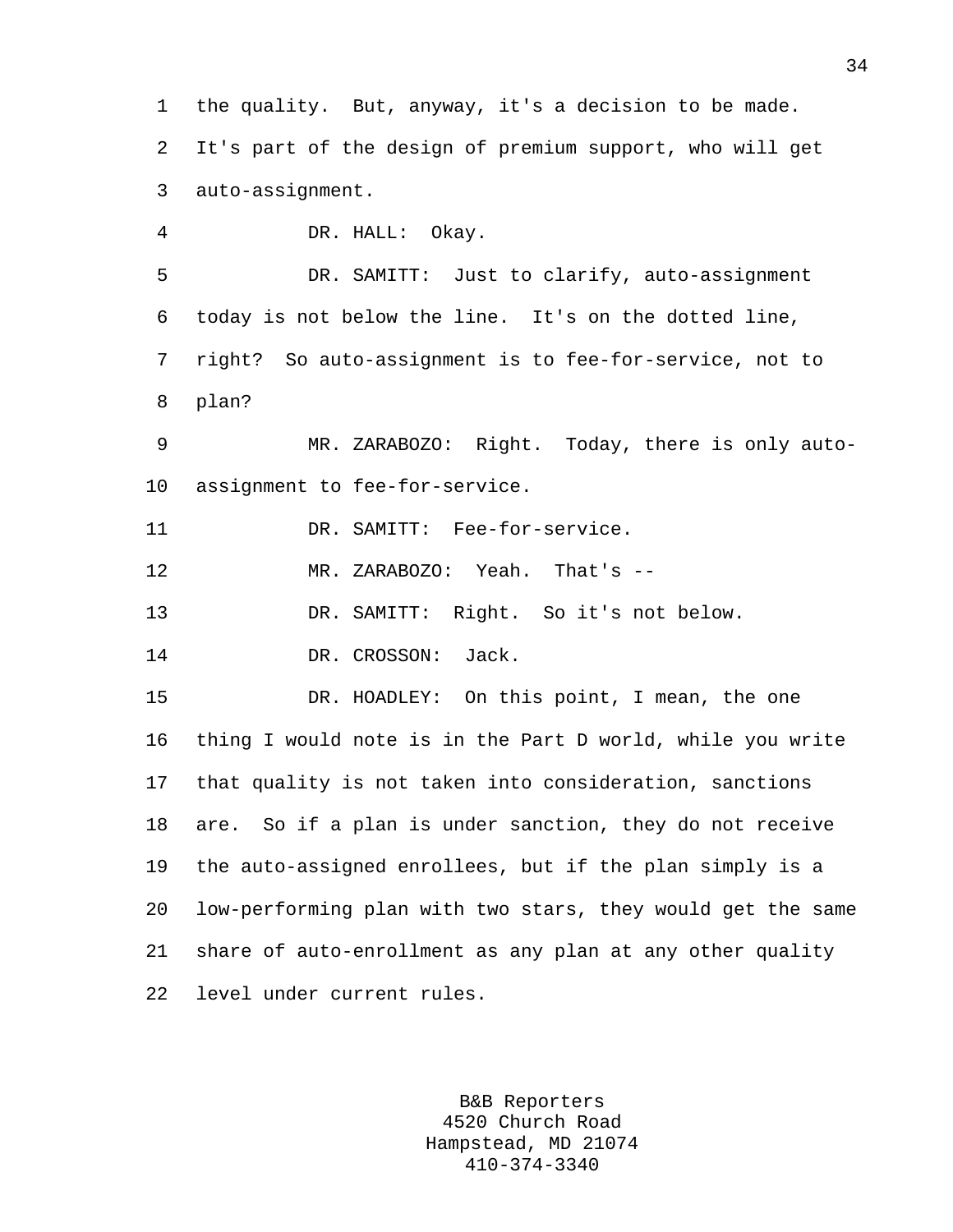1 DR. CROSSON: Sue.

2 MS. THOMPSON: In the reading materials on page 3 9, patient experience measures, and you referenced that 4 there would be an increasing cost to the program to get all 5 this alignment done. Can we talk a little bit about 6 patient experience measures and how much have we looked at 7 correlation between the subjective outcome of a patient's 8 perception and a lot of these other measures? And is there 9 correlation to the outcome measure? I'm just curious. 10 Have we spent any time on relooking at how that all fits 11 together and does not predict the other?

12 MS. TABOR: So, as far as patient experience 13 relating to other outcomes, generally providers that do 14 have high patient experience outcomes do have -- do well in 15 other measures, in other clinical quality measures, so 16 there is a correlation there. We can get you more specific 17 data on that, but that is kind of a general known fact. 18 There's also been some data to look at when we're

19 talking about the validity of the CAHPS survey. There is a 20 recent Health Affairs article that looked at Yelp reviews 21 of hospitals and looked through for keywords of how people 22 define quality within the Yelp review and compared it to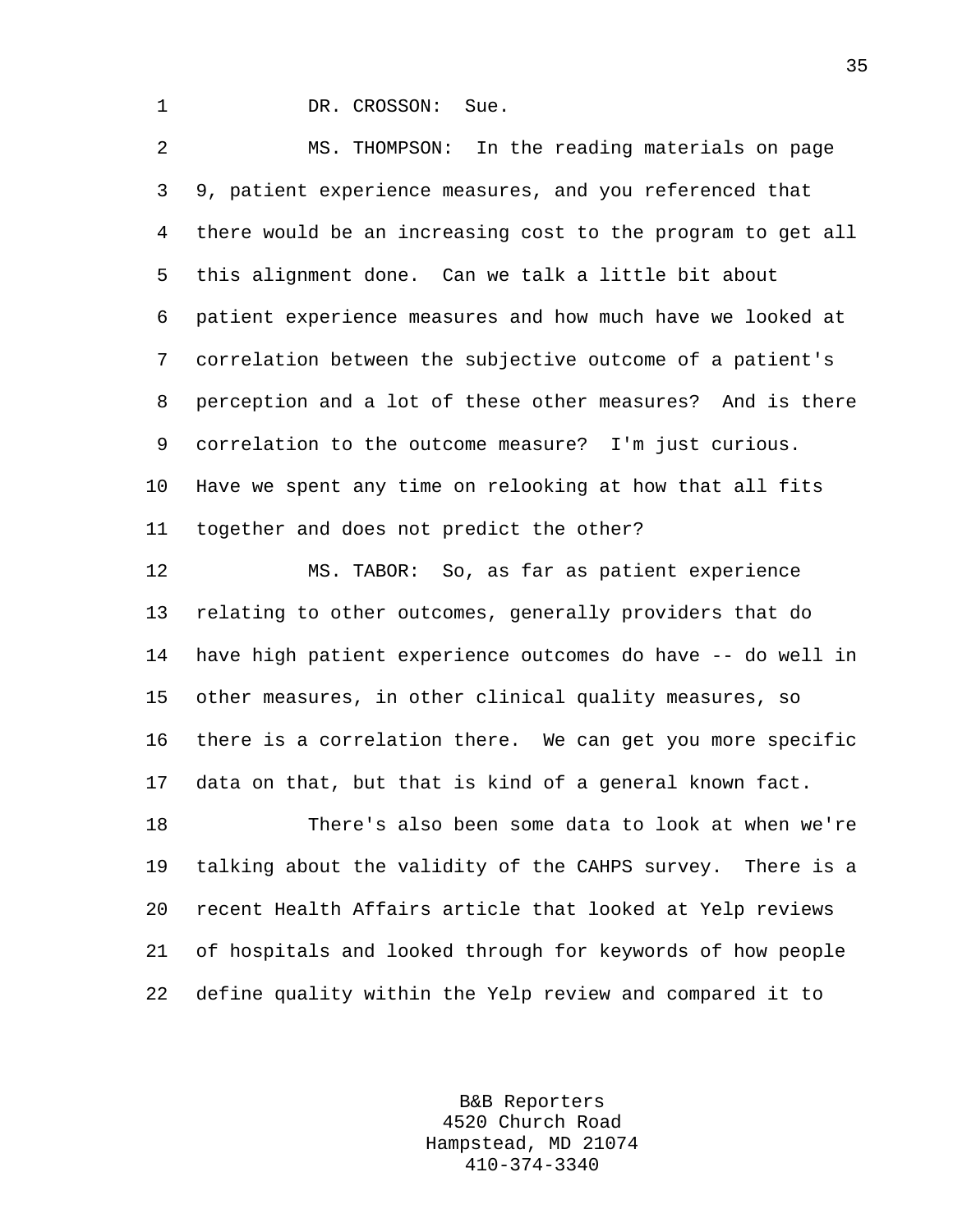1 the CAHPS survey, and there was a very high relationship 2 between how people wrote about quality and the types of 3 questions that are asked on CAHPS surveys.

4 We've also looked at fee-for-service caps versus 5 MA caps, and there are some differences between performance 6 across the different market areas. So I think that 7 provides some inspiration for being able to compare across 8 the market areas using CAHPS.

9 DR. CROSSON: Rita.

10 DR. REDBERG: Just on that point, I think in Tab 11 A, near the end was that Health Affairs summary that 12 suggested that there was some correlation between what 13 people write on Yelp and HCAHPS, although we published a 14 paper a few years in Archives of Internal Medicine that 15 suggested patient satisfaction was actually inverse 16 correlated with mortality, obviously, just an association, 17 but it's a very interesting and unresolved question. I 18 think it's hard for patients to really make assessments, I 19 think, on what they are satisfied with and the actual 20 quality of their care in terms of was it appropriate. 21 DR. CHRISTIANSON: I think the one issue there is

22 why would we expect them to be correlated.

B&B Reporters 4520 Church Road Hampstead, MD 21074 410-374-3340

36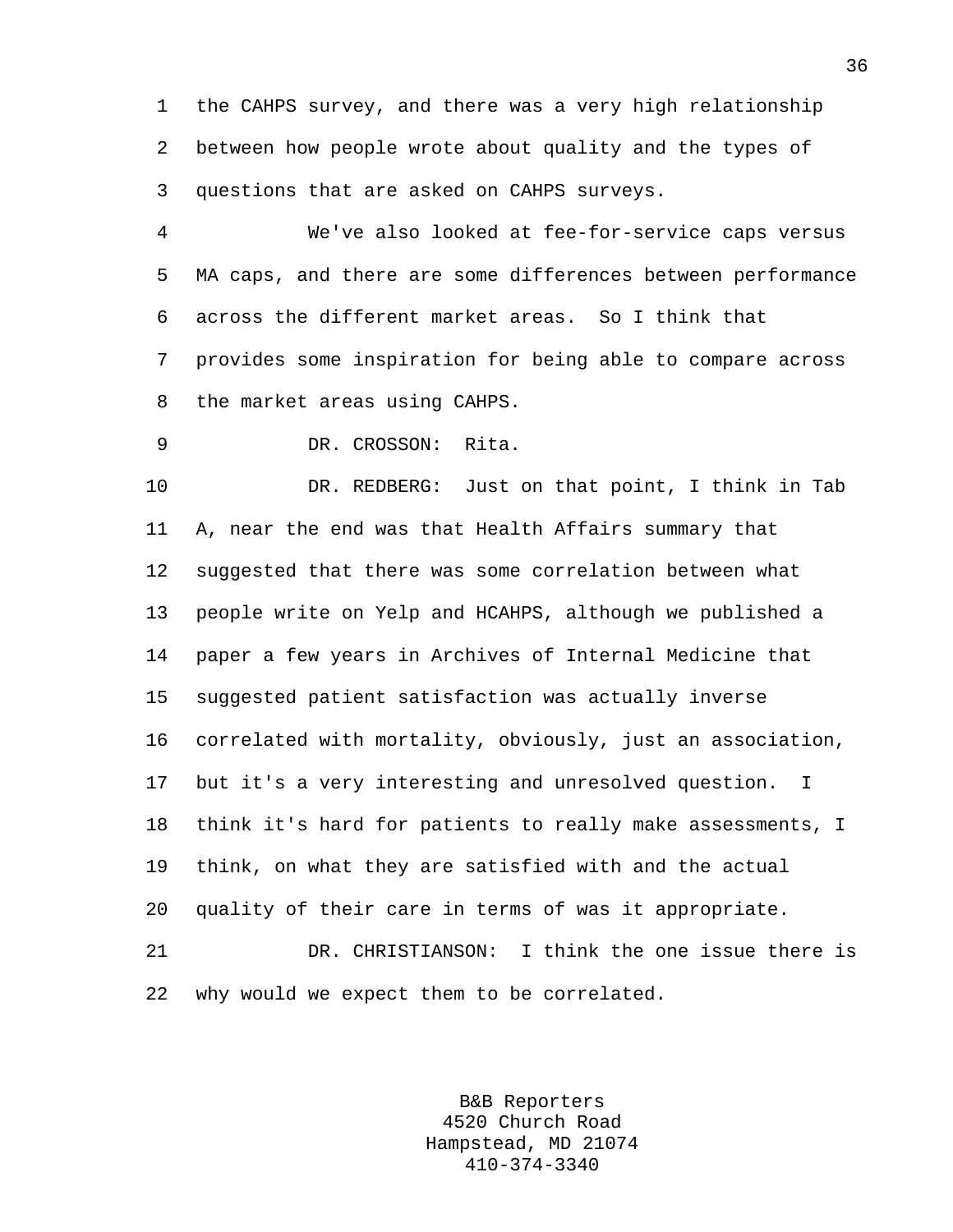1 DR. CROSSON: Okay. Seeing no more questions, 2 could we throw up Slide 13 again?

3 So here are some of the options, I think, that 4 the staff has asked us to comment on, so we'd like to hear 5 preferences to the extent that people have them. And David 6 is going to start the discussion.

7 DR. NERENZ: Thanks. I would like to focus 8 mainly just on the issue of the quality measures and less 9 so how they're used in the program because, clearly, the 10 quality measures are the foundation upon which the rest of 11 this is built. So I'd like to talk about that, and I 12 didn't realize, as I was thinking about this in advance, 13 that you were going to come back next month. So, actually, 14 what I'm going to say, I think, tease out the sort of 15 questions that we can discuss and perhaps you can bring 16 forward in more detail. So that's the spirit of this. 17 I'm going to do a very strange thing, and I 18 didn't know if I should do it, but it may be the last time

19 I ever do it.

20 [Laughter.]

21 DR. NERENZ: I'm going to use just a little 22 visual image to make a point, and I understand this doesn't

> B&B Reporters 4520 Church Road Hampstead, MD 21074 410-374-3340

37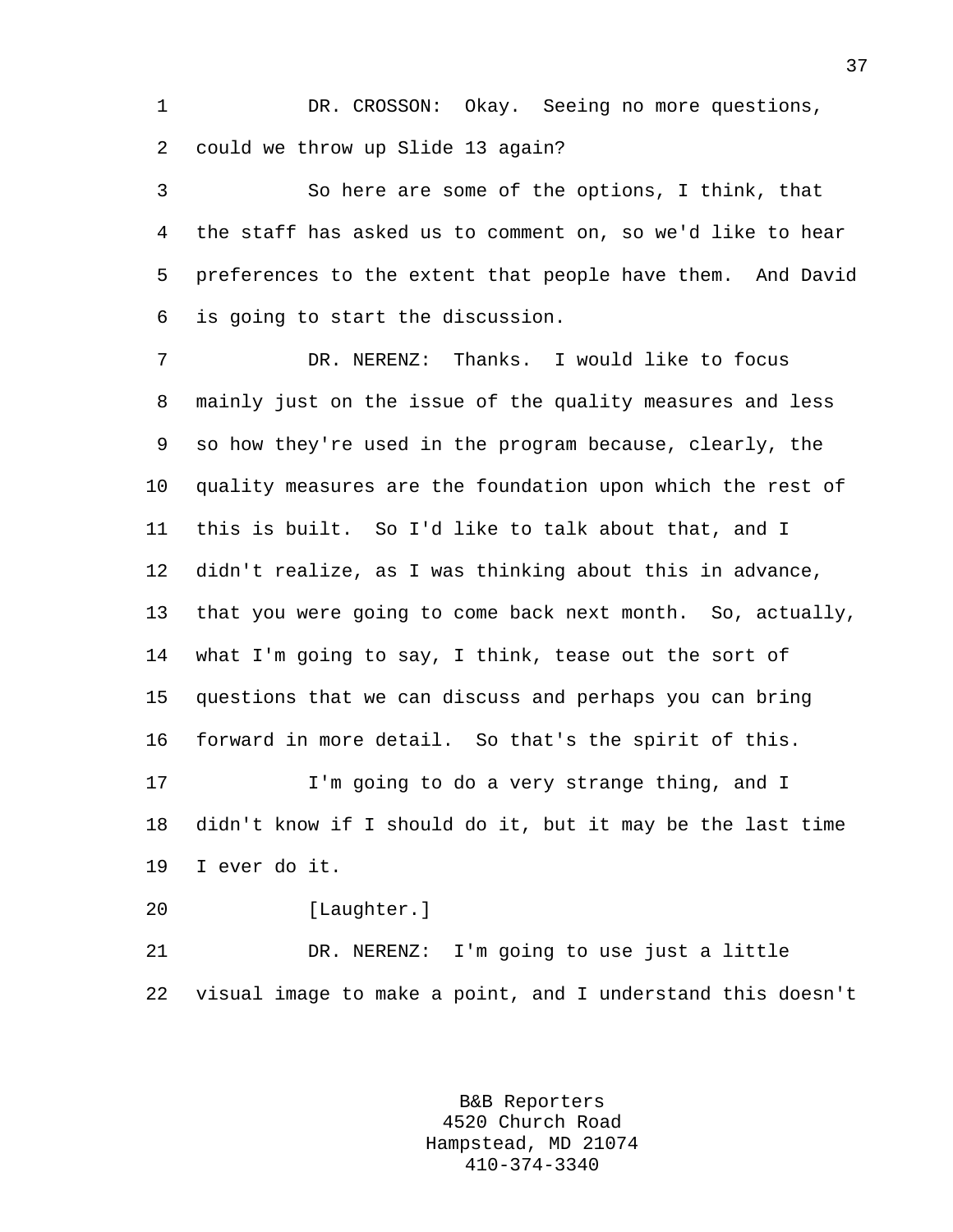1 work on the transcript, but I promise it's not detailed, 2 it's very generic. I will use words for people who can't 3 see this.

4 [Laughter.]

5 DR. CROSSON: Get on with it.

6 DR. NERENZ: I want people just to have in mind a 7 very generic cause diagram, a box and arrow diagram of 8 causes of something. And all I've got in it, all I need to 9 know, is that there are many causes and there's one 10 outcome. I just want people to have that image in mind. 11 I'm going to use it a little bit, and it won't take long. 12 And, you know, it's a classic thing. You've all seen it. 13 It's used in path analysis. It's used -- okay. Lots of 14 causes, causes move left to right.

15 The one thing about this is that the measures 16 we're talking about here -- and I think we've said this 17 before -- they're multiply determined. They're not just 18 the result of one thing. They're the result of many 19 things. And so that's what we need to walk through.

20 So then what I want to go through is where's 21 quality in this. Where's quality and what do we measure? 22 Sort of like, "Where's Waldo?" You know, where's quality?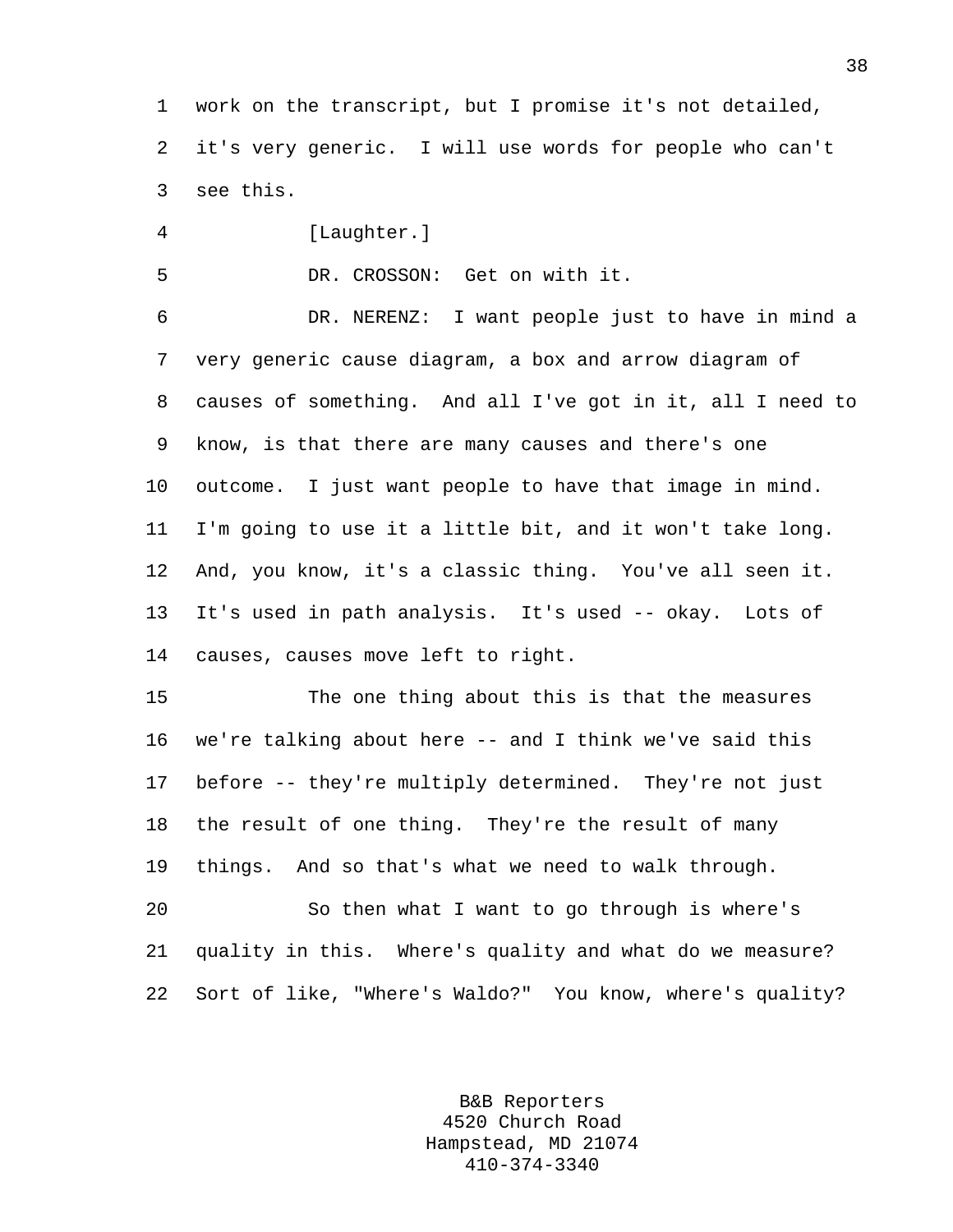1 Okay. Well, one way to do it -- and I've just 2 drawn a big circle around the whole thing. That's a big 3 circle around the whole thing. So the whole thing is 4 quality. We could do that. And this is kind of a 5 Donabedian sort of thing to do because you say, well, the 6 structure and the process things are over in this causal 7 network, the outcome's on the right-hand side, and anything 8 we measure, it's quality.

9 Now, in this context that we're talking about 10 here, I think that causes a few problems because it doesn't 11 make us think sharply about filling in the blank of quality 12 of what. We've talked about quality of care, but what does 13 that mean? You know, do plans do care? Well, no, not 14 really. So I think when we just throw the quality label 15 around the whole thing, we don't think sharply enough about 16 exactly what it is that we think we're measuring, including 17 when we measure the outcome. Okay?

18 All right. So you can draw the circle a little 19 more narrowly, and all I've done, for purposes of the 20 transcript -- and everybody else -- is now I've left the 21 outcome out of the circle. So quality is over in the 22 causal part, but it's not in the outcome. Now, why would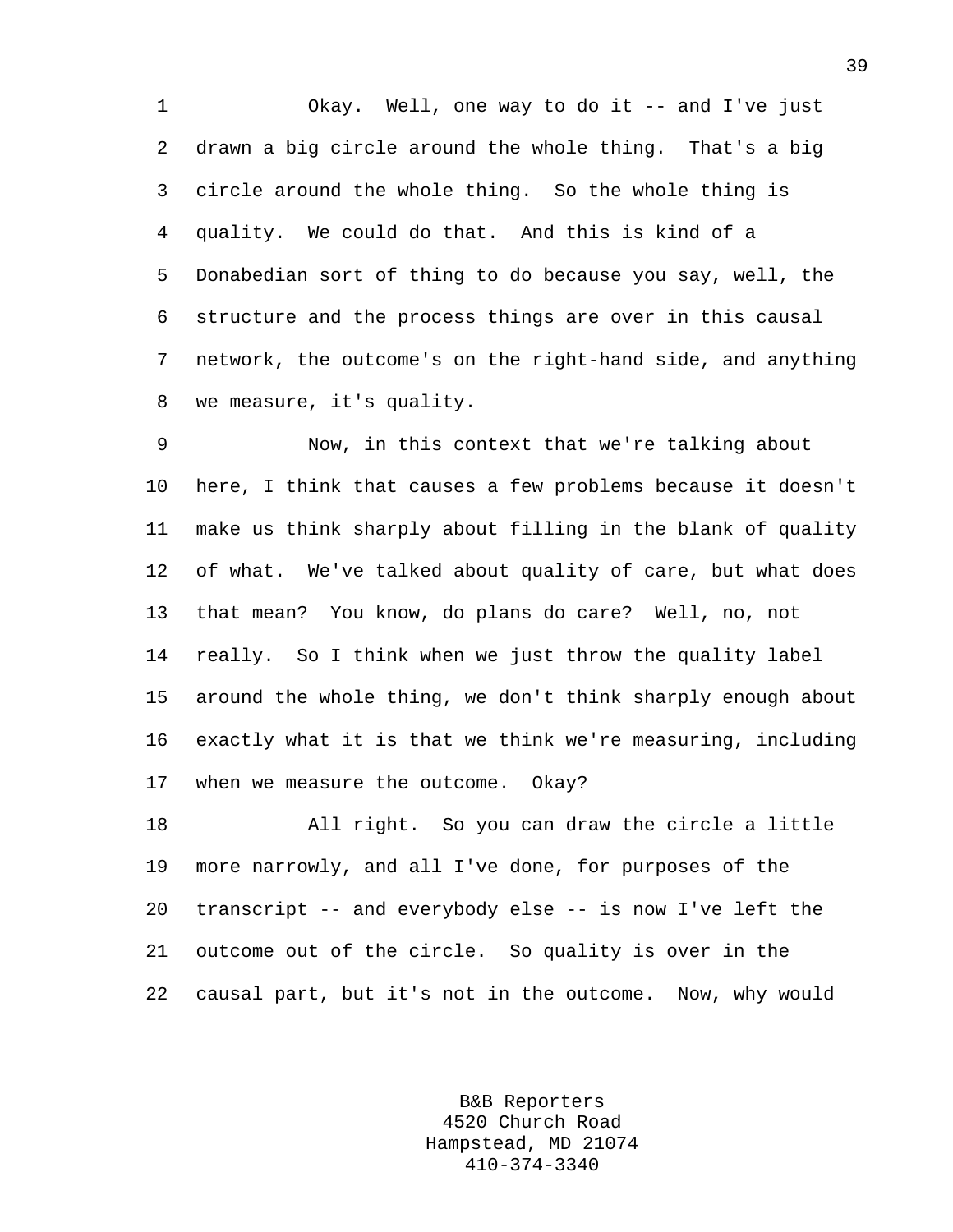1 you do that? Well, what it does is it sort of emphasizes 2 the point that the outcome is a result of quality, it is 3 the effect of quality, but it is not sort of quality 4 itself. And it just reminds us that when we measure these 5 outcomes, we're measuring a property of a person or a group 6 of people. But when we use the measure, we're shifting the 7 reference. Now we're talking about the property of a plan 8 or a property of an ACO. So it's just a visual way of 9 thinking. We can think about this a little differently, 10 and I think in some ways we have to.

11 All right. Last one, I promise. This is 12 actually how I prefer to think about it, and I think it 13 reflects the reality we're in. What I've done now is I've 14 drawn the quality circle much more narrowly. I've only 15 picked up 2 of 20 causal factors. And I said, now, that's 16 quality.

17 Now, why would I do that? Well, think about the 18 measures and think about environment. The measures we're 19 talking about here -- let's take Healthy Days at Home. 20 That reflects in a Medicare population health care, but it 21 picks up 64-plus years of diet, exercise, smoking, 22 drinking, occupational exposure, environmental exposure,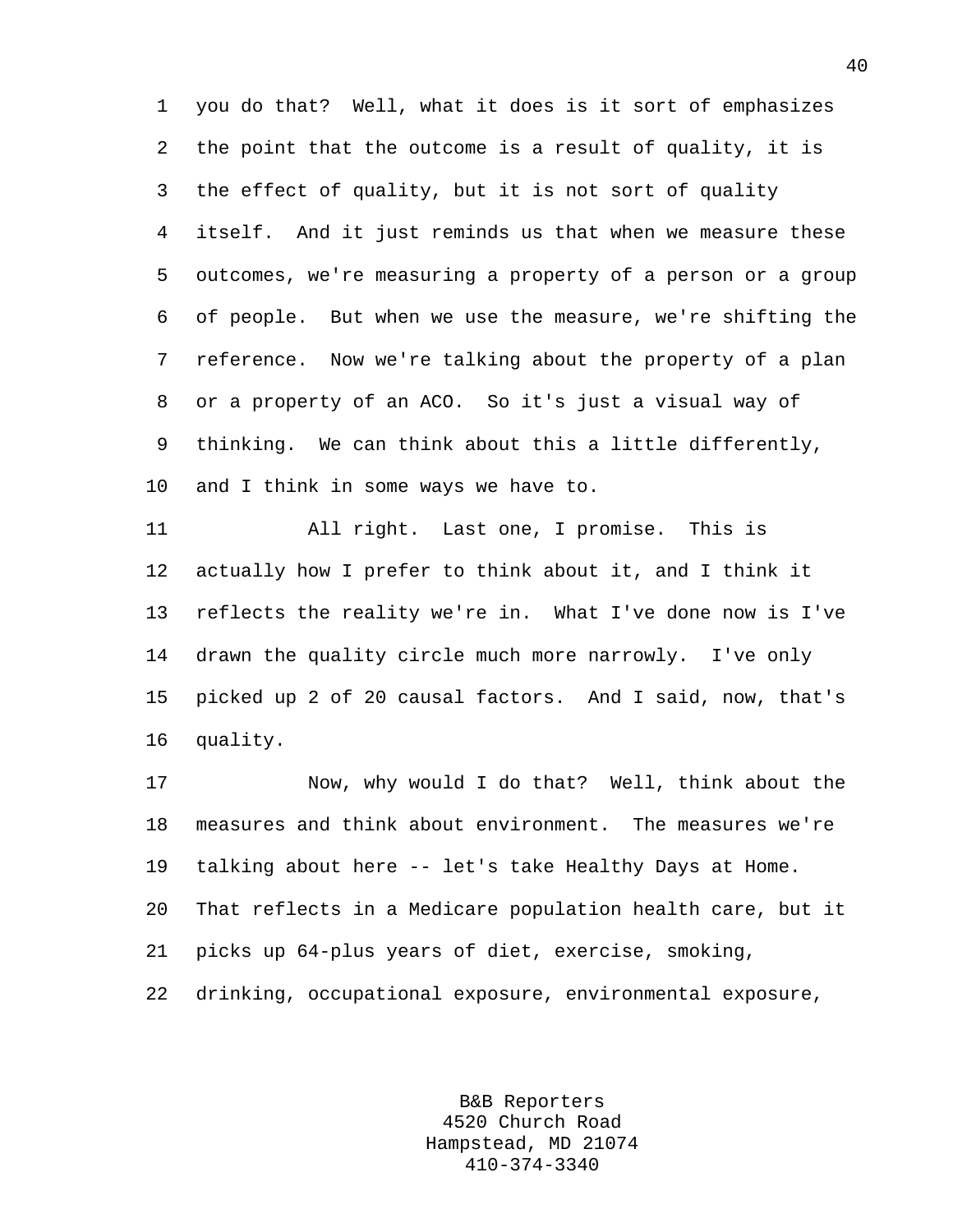1 previous health care, lack of previous health care. Okay. 2 So the point is that then a whole bunch of this causal 3 network in this way of thinking is not quality. It's 4 something else.

5 Okay. So what does that mean? It means now 6 we've got a big signal-to-noise issue because we're 7 measuring the outcome. But there's a quality signal in 8 here that we're trying to detect, but there's a whole bunch 9 of noise. Okay, so -- and the noise has two subparts. 10 There's random noise, kind of white static, just random 11 variation, that doesn't bother us too much most of the 12 time, and we attack that with sample size. We can live 13 with that. But worse than that is bias, that there's some 14 elements of this other stuff that produces movement in our 15 signal. It pushes a number up or it pushes it down and we 16 get it wrong. And there we have to do, as Kathy -- risk 17 adjustment.

18 Now, again, this is nothing new, but I'm just 19 pointing out the intensity of it. And it raises the 20 question that I want us to be looking at in all these 21 measures: What is the signal-to-noise ratio? I think that 22 should be expressed in a quantitative fashion. We almost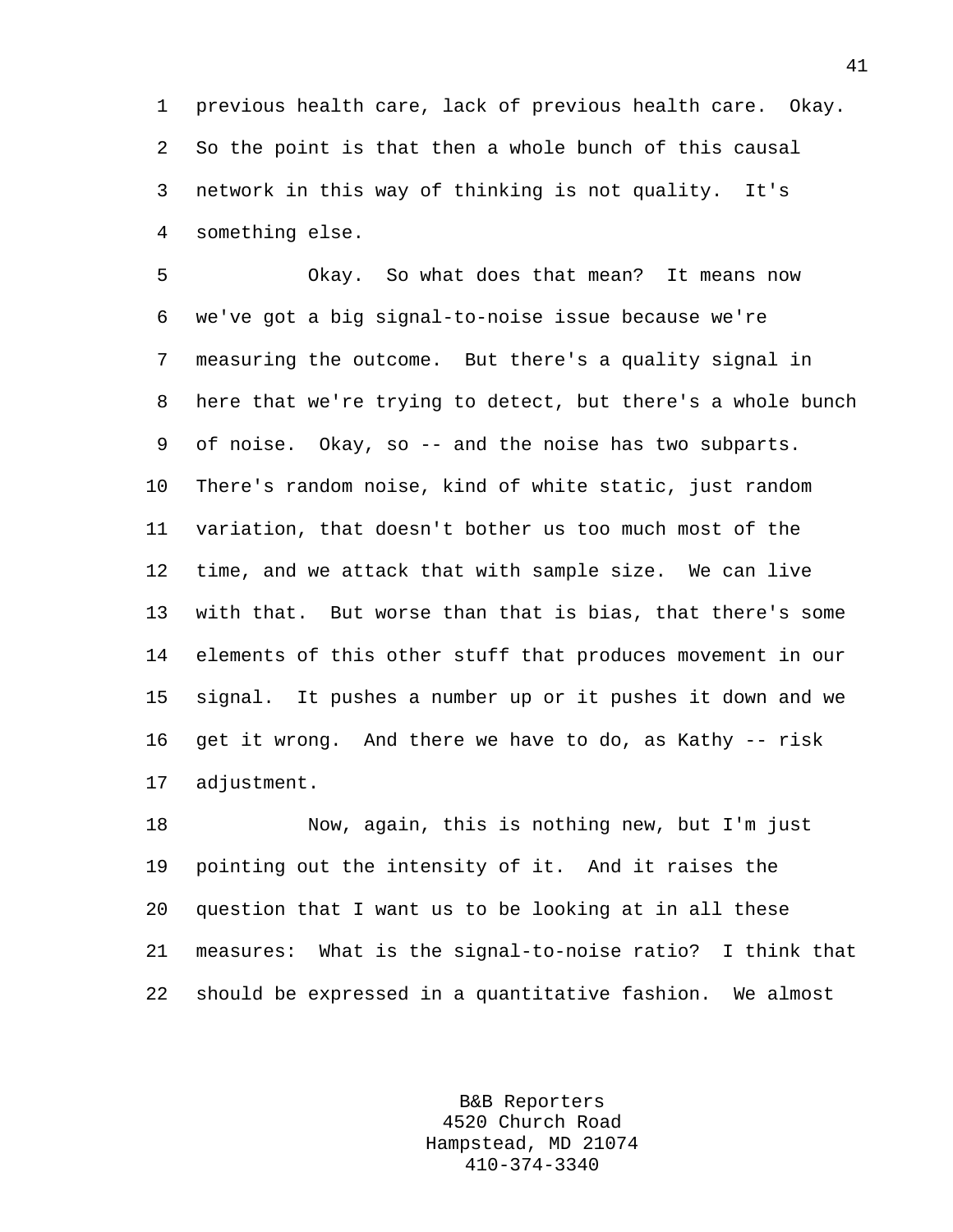1 never ask that about quality measures that we use.

2 Now, in some other domains of measurement, we do 3 know something about this, and it's very sobering, that the 4 -- and we talk about it as weak correlations between 5 process and outcome. But if you just think about it in a 6 signal-to-noise framework, when we measure the outcome, 7 only maybe 5 percent of the variance in the outcome maybe 8 influenced by the signal that we're after. It really can 9 be that weak. And all this other stuff is floating around 10 in there.

11 So I'm sort of using this to sort of emphasize 12 that we have to take the issue of risk adjustment so 13 seriously when we're focusing on outcomes, not so much 14 about process but in doing outcomes.

15 And even our language -- you know, we talk about 16 these things as measures of quality. Well, that to me 17 makes sense if, you know, something like 70 percent or so 18 of the variance in the outcome is explained by the quality 19 things we're after. Then I can say, okay, that's a measure 20 of quality. But as soon as that r-squared starts to drop 21 down, then I think the word "measure" begins not to be 22 quite right. But we keep using it, and we get trapped in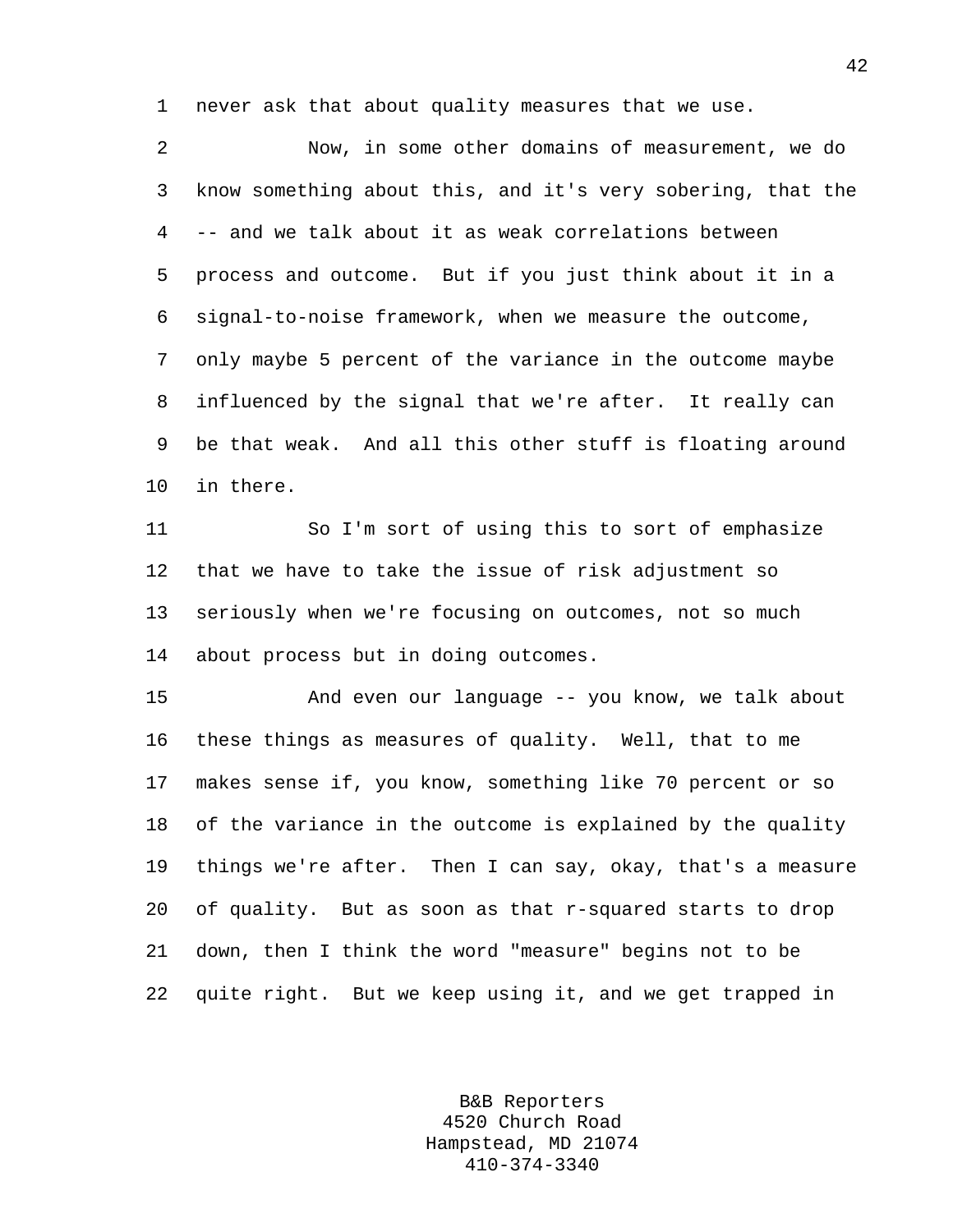1 our language, and we take it too seriously. Yet down the 2 middle, I think maybe we should talk about indicators of 3 quality, not so much measures. And we go way down into the 4 low variance explanation, and I think other words are -- we 5 should talk about hints of quality or glimmers or omens or 6 portents or something. So no more diagrams.

7 Okay. So I think that gets us to five questions 8 that I would like, when we talk about this stuff, we should 9 keep in mind and, actually, if we're coming back next 10 month. One is, I think, for each measure I would actually 11 like to see this diagram laid out with labels. Now, I 12 don't think that's a crazy thing because quality 13 improvement teams do this all the time when they make 14 fishbone diagrams, and that's kind of the same idea. Don't 15 have to do 10 years of research. I just think we should 16 have in front of us what does the causal diagram look like. 17 Then the second question, where do you draw the 18 quality circle? And that's a debatable thing, and I'm not 19 sure we'd all agree on it, but I think it could be a 20 discussion. What elements of the things that we know cause 21 belong in the concept of quality, and then whose property 22 is that?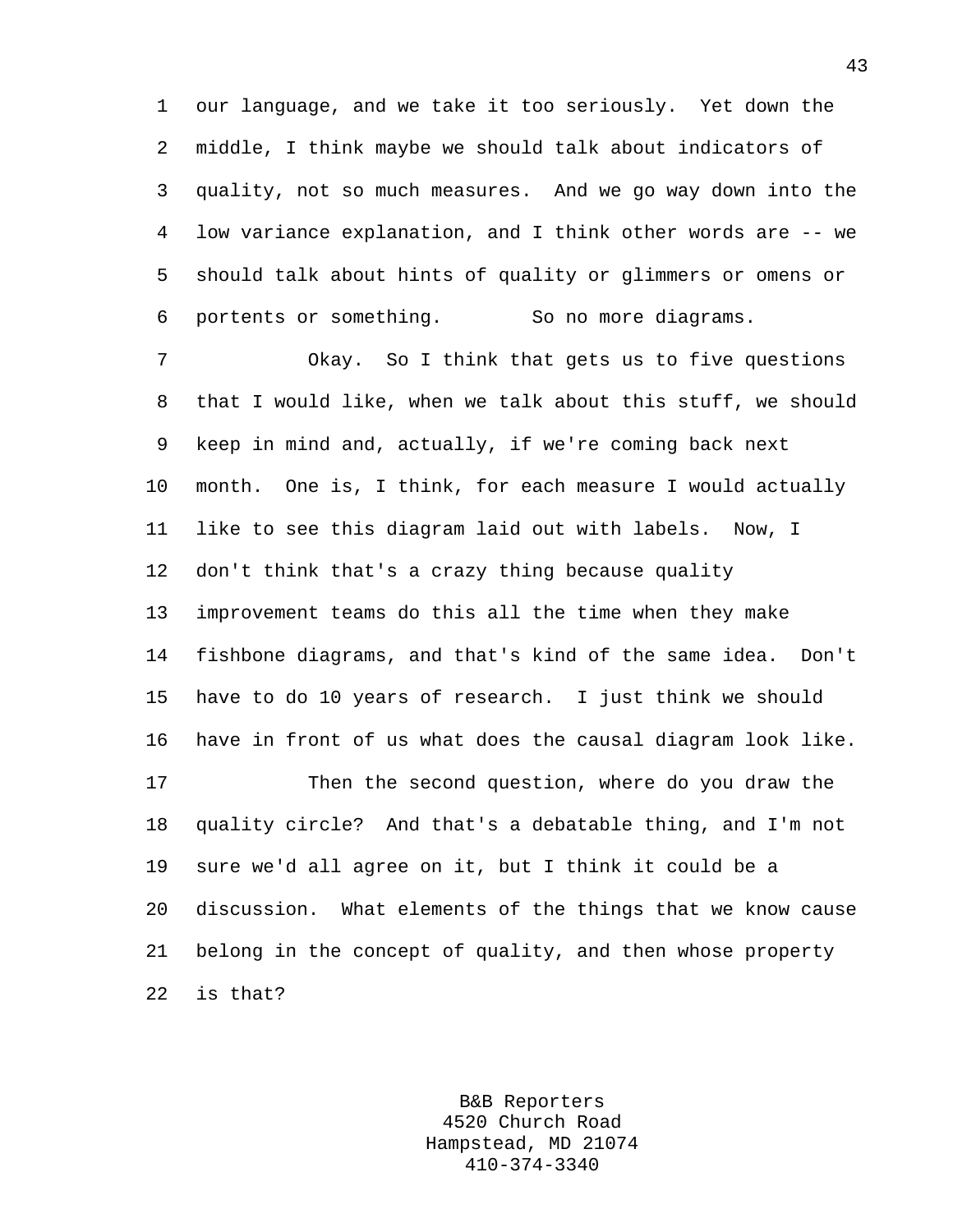1 Now, the third question is: What set of factors 2 do we want to hold the plans or ACOs accountable for? Now, 3 you can frown and say, wait a minute, the second and third 4 questions are the same question. But they're not really. 5 And, in fact, the distinction is part of what fees this SES 6 adjustment debate, that we could say as a matter of policy 7 that plans or ACOs should be formally accountable for 8 things that are not strictly quality of care -- social 9 determinants of health, poverty. We could just say that 10 because we hold plans accountable, we do not adjust for 11 these factors. Or we could say the circle of 12 accountability is the same as the narrowly defined quality, 13 and then we adjust for everything else. So that's -- we 14 see that.

15 Fourth question: What is the signal-to-noise 16 ratio? I think for some of these things that is a 17 quantitative thing I'd really like to see. If we measure 18 the end result, how much of the variance in that is 19 explained by the things we have defined as quality back in 20 the network.

21 And then last question: Then what's the risk 22 adjustment model? And I know you said in some of these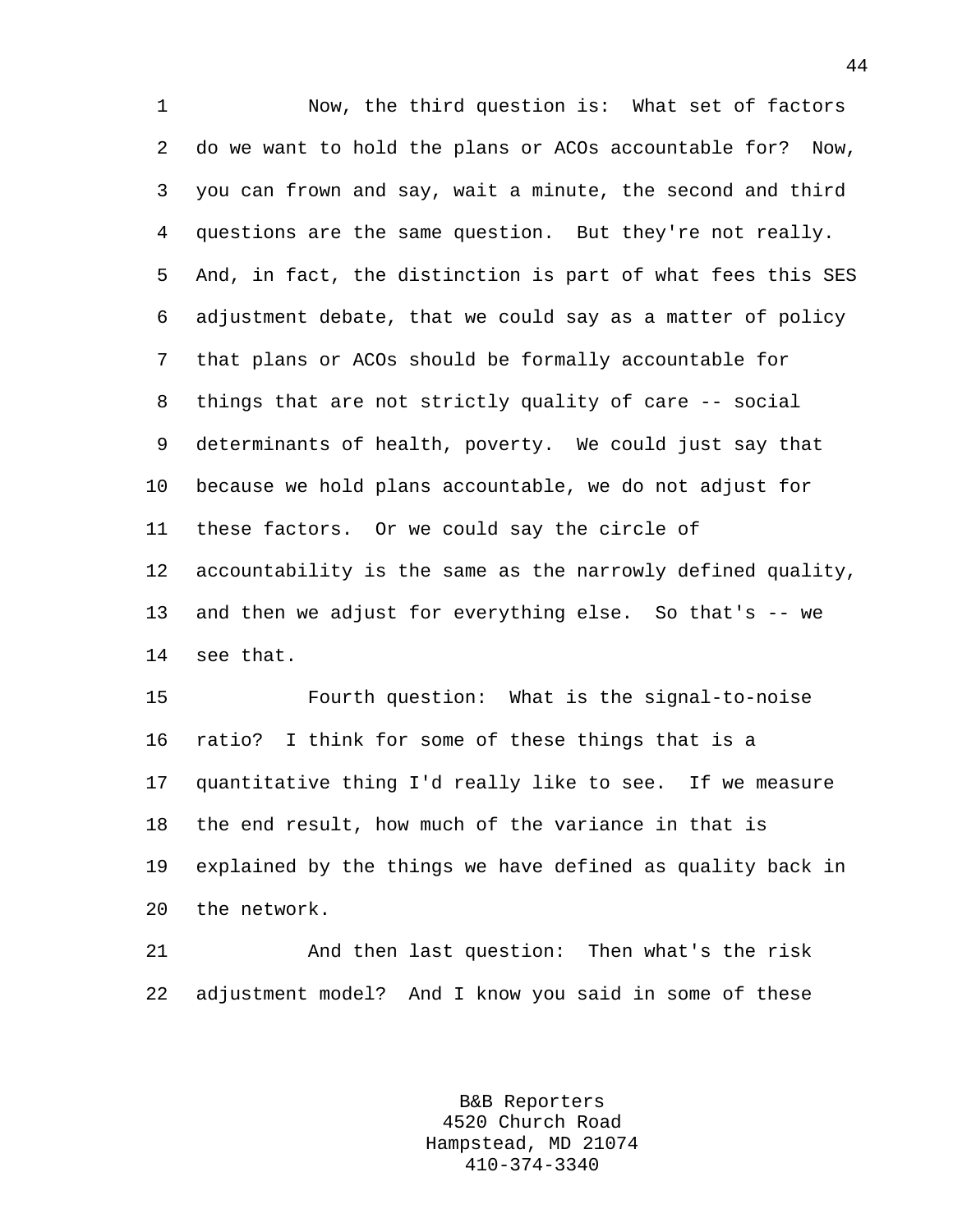1 cases it's percolating and it's there, and that's good. 2 But I'd like to see the variables, I'd like to see the 3 coefficients. And then sort of what happens to the signal-4 to-noise ratio when you adjust?

5 So these are things I'd like us to think about, 6 and I went through this whole song and dance because I 7 think when we talk about quality measures, even outside 8 this context, we usually are not demanding enough about 9 these properties, and we say, okay, this is part of quality 10 so let's measure it. But we end up doing a whole lot of 11 measurement in things that aren't all that information. 12 Thank you.

13 DR. CROSSON: So, David, I just want to poke a 14 little bit, because I think you've brought up a very 15 important point that, you know, kind of reflects the 16 transition that's been going on in the Commission around 17 quality measurement for a few years, which is -- and I'm 18 going to oversimplify, but fundamentally sounds something 19 like this: A lot of quality measurement has been based on 20 process measures, and to some extent, the reason for that 21 is that they're easier to conceive of, in many cases easier 22 to collect, the time frame for their development is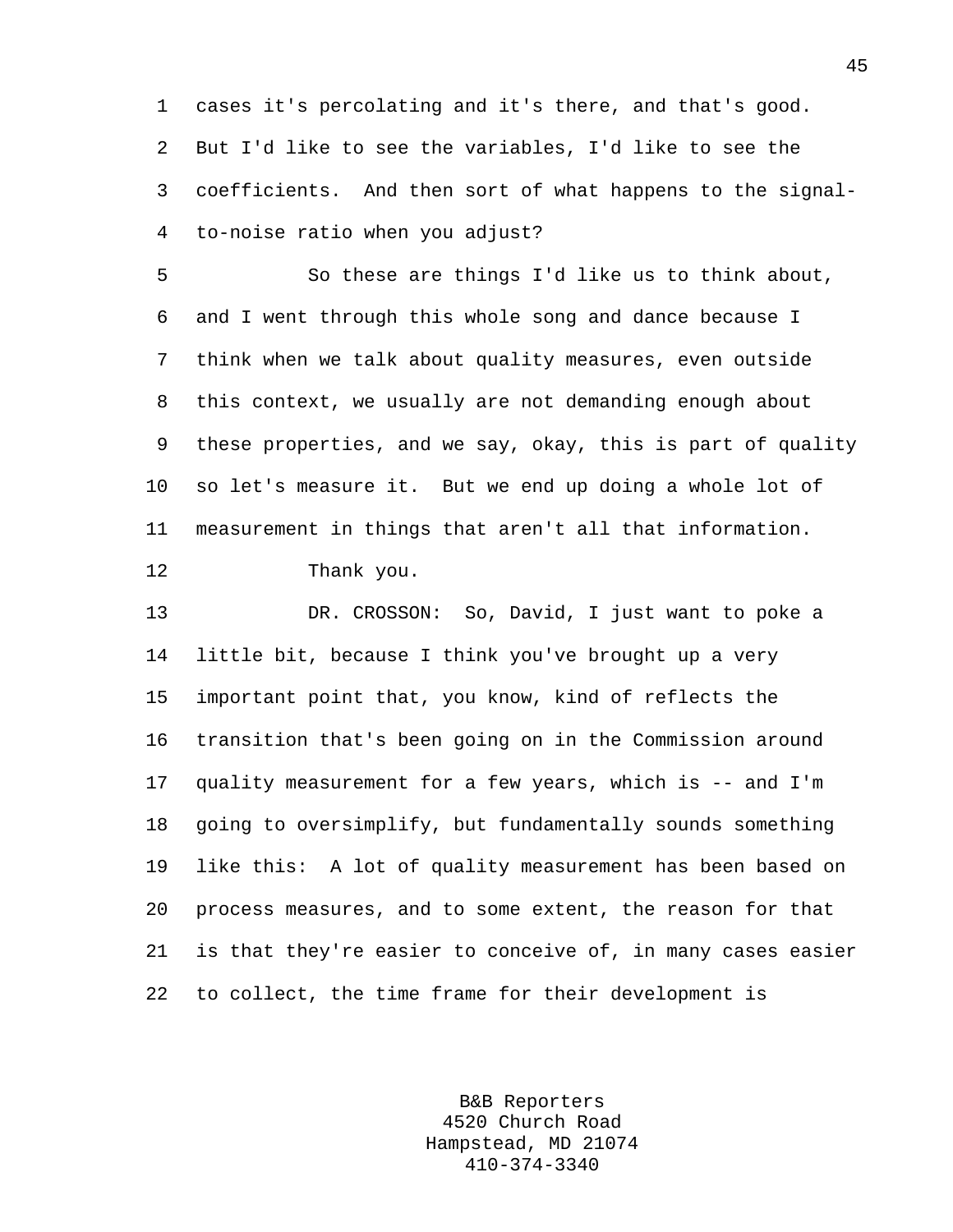1 generally shorter than for outcome measurements. But there 2 are problems. To the extent that one is -- and I won't 3 list all of them, but to the extent that one is using 4 process measures, you can end up with the providers 5 directing all their attention to those specific process 6 measures as opposed to other aspects of care which may be 7 more important. You know, what is important is not 8 necessarily measurable. And so we've had, you know, kind 9 of a philosophical bent that, to the extent that it is 10 possible, we would like to see a transition to outcome 11 measures, broadly defined, I think. And, you know, that 12 then brings in a whole range of issues that you describe, 13 which, you know, is roughly along the lines of if we're 14 going to do outcome measures, how adequate is risk 15 adjustment and how broadly defined should we be considering 16 risk adjustment? And are there areas of outcome 17 measurements that are so contaminated, you know, by 18 confounding variables that they're just simply not 19 appropriate for this purpose?

20 So I wanted just to see, are you thinking that we 21 should be more temperate in the evolution of this notion or 22 that -- and I think what you're saying is that you'd like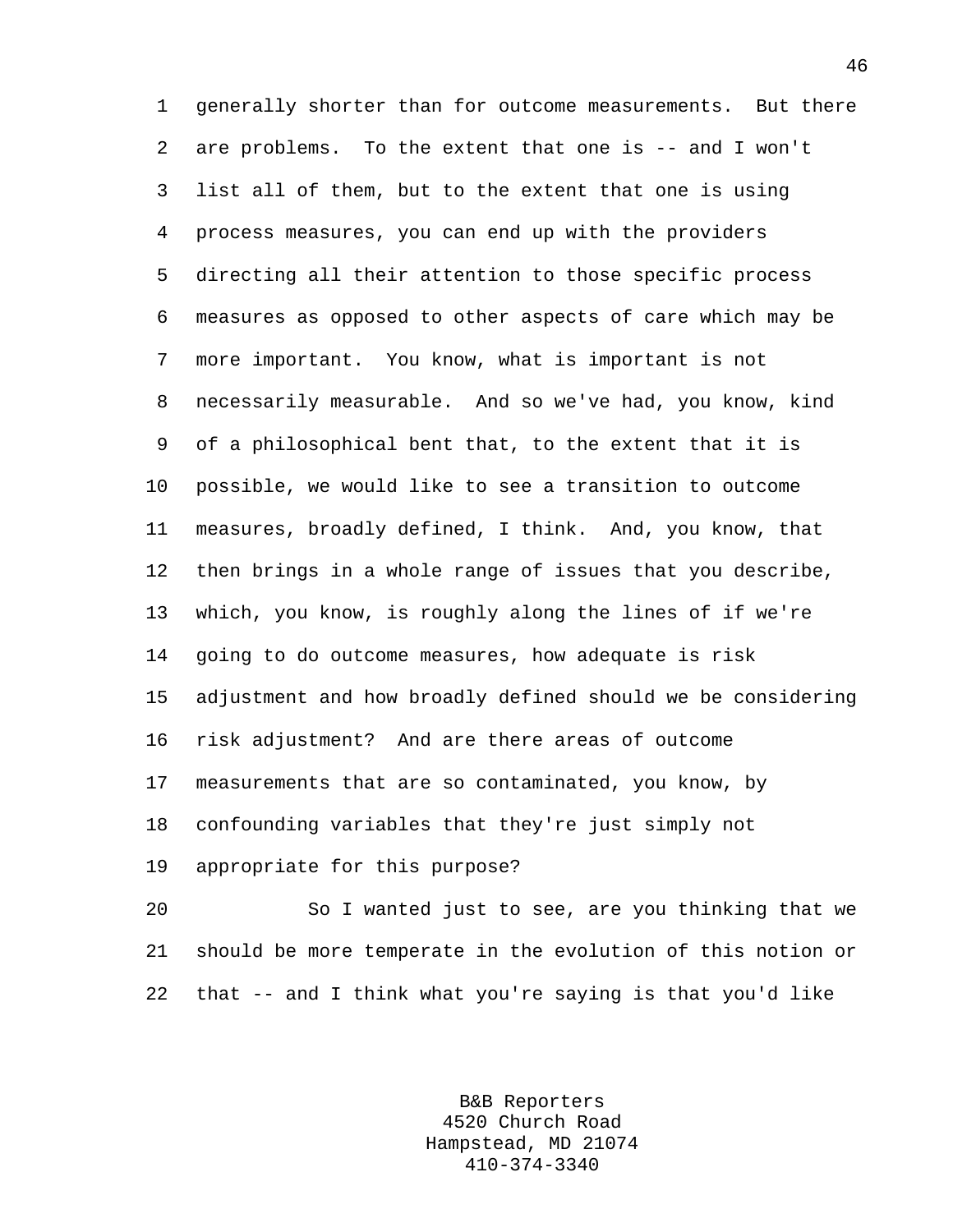1 to see a good deal more analysis and detail around the 2 issues you described before we latch onto particular 3 outcome measures? Is that a fair summary?

4 DR. NERENZ: No, that's absolutely right, and I 5 am a fan of this general direction. I like this direction, 6 I think. But when we go in the direction of using outcome 7 measures, I just think we inherit a set of conceptual and 8 technical problems that we need then to step up to. So I 9 just would like -- that was really the fundamental point, 10 that as we carry this forward, say into discussion next 11 month, or if this makes its way into a June report -- and I 12 understand from her comment this is still a general broad-13 brush thing. But if we're taking these measures seriously 14 -- and I am -- then I think we want to work these things 15 through, so that if we actually build a system on this 16 foundation of measures, it works, that the measures are 17 valid and they are not biased and they actually represent 18 meaningful dimensions of quality that sort of are 19 properties of the entities we're comparing, but also are 20 things that are valued by the consumer.

21 Again, I favor this general direction. I just 22 wanted to lay out as clearly as I could some of the

> B&B Reporters 4520 Church Road Hampstead, MD 21074 410-374-3340

47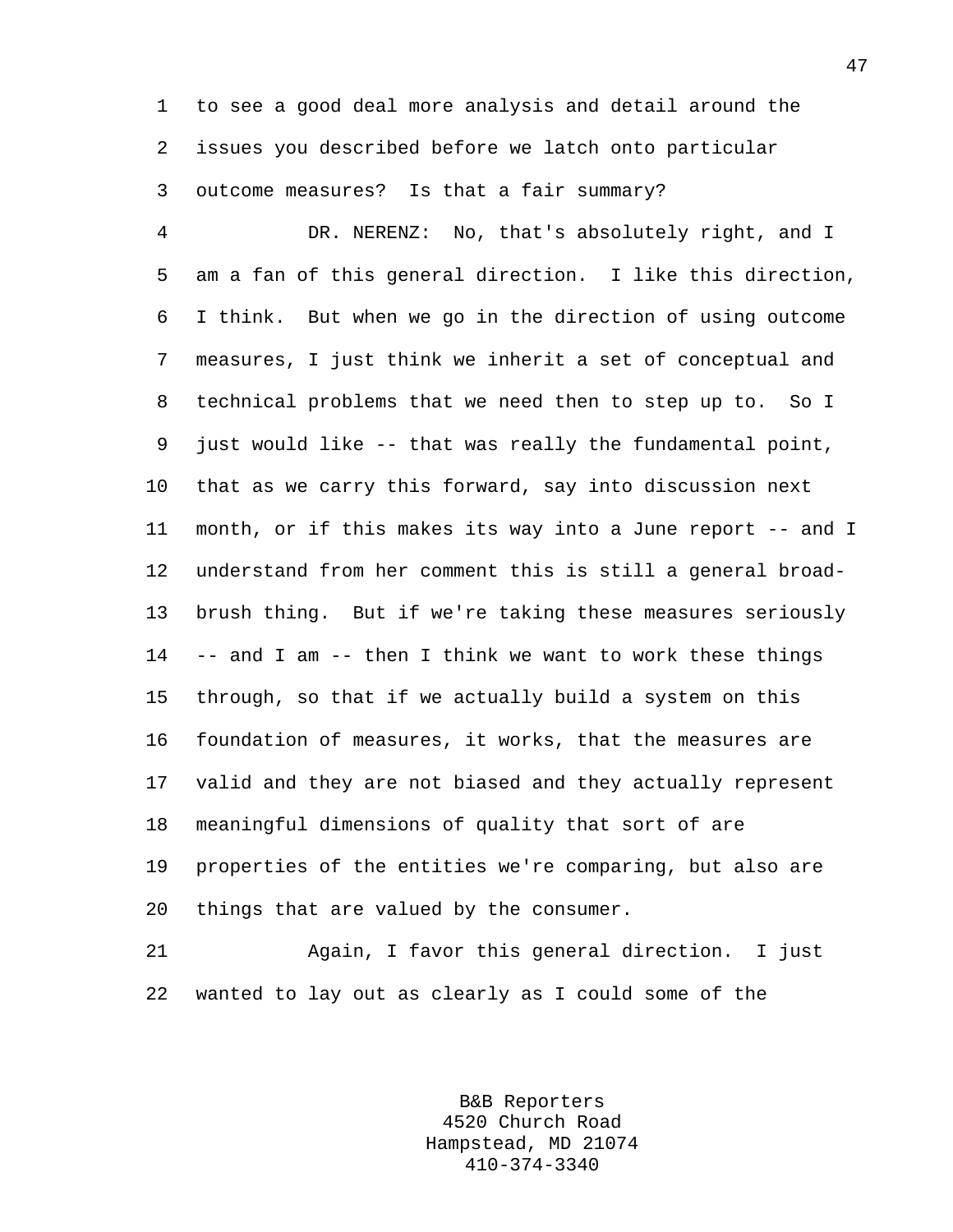1 challenges that I think we inherit when we go there.

2 DR. CROSSON: I think on another point, we could 3 probably -- don't you think we could save money by not 4 having these things?

5 DR. MILLER: I couldn't even see his pictures. 6 [Laughter.]

7 DR. MILLER: It can't be on yellow paper. 8 DR. CROSSON: Okay. So now we're open for 9 commentary, focused on David's point, if you wish, but also 10 on what's on the slide there? I have Jon and Paul so far - 11 - all right. We're going to have a lot, so let's take Jon 12 and Paul -- let's take Jon and then move this way.

13 DR. CHRISTIANSON: Yeah, so one of the arguments 14 against process-oriented measures, as you all know, and 15 we've repeated, is that some of them are not very well -- 16 we don't think they're very well correlated with outcomes. 17 We wish they were, but they weren't.

18 But what about process measures that are? I 19 mean, they have advantages, because then these are things 20 that you would expect a physician, to use an example, to do 21 in their office irrespective of the socioeconomic 22 characteristics of their patient. So you kind of avoid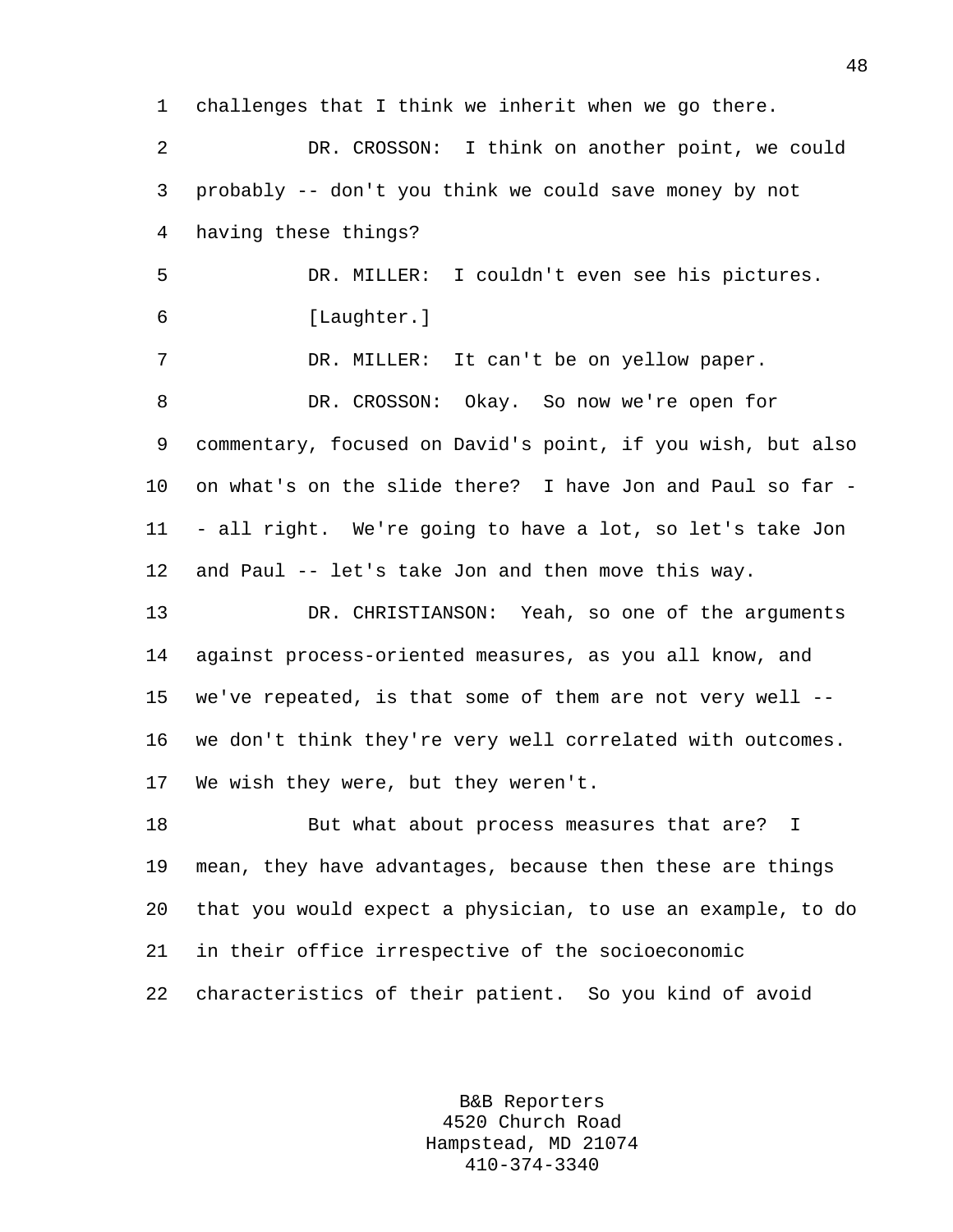1 some of this quagmire of how to adjust for socioeconomic 2 characteristics if you can find process measures that we 3 know are very highly correlated with outcomes. You still 4 have other issues with process measures, as Jay was 5 pointing out, but at least in that -- so is it that we're 6 sort of all in and everything has to be an outcome measure? 7 Or can it be a mix where we identify areas where process 8 measures are the best way to go and some areas where 9 outcomes measures are the best way to go?

10 DR. NERENZ: I think that's a fair statement, and 11 the reason we have a lot of process measures in it is they 12 may be highly correlated, although I think we should be 13 explicit about what "highly" means. You know, a 14 correlation of 0.10 doesn't -- that often stands in this 15 domain for highly correlated. Actually, that's a problem. 16 But I think in this discussion context, we have the issue 17 of are plans and ACOs the entity that are really 18 responsible for process. Now, maybe yes, maybe no. We 19 have gone pretty far down that path already in terms of 20 measures that exist, but we're sort of straying away from 21 that path here. And then is there actual meaningful 22 variability at the plan or ACO level on defined process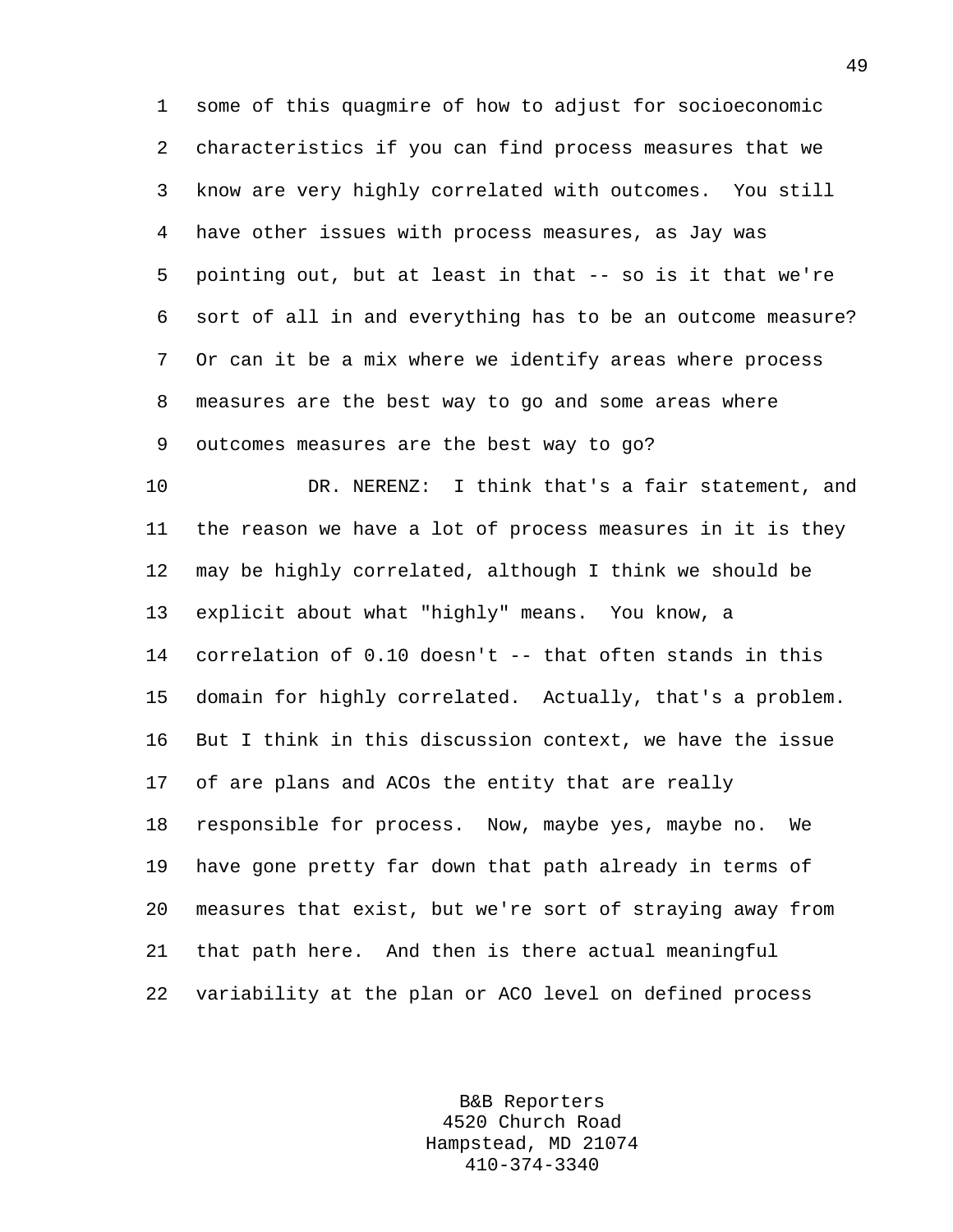1 measures?

2 So the portfolio of measures in this program 3 could eventually include some process, but I would say, I 4 would stipulate, they want to be highly correlated, more 5 than 0.10, and we want to be comfortable conceptually that 6 plans and ACOs are directly responsible for those measures 7 as opposed to just a mathematical collecting point.

8 MS. WANG: I think this is a really important 9 conversation, and I'm glad that we're going to keep having 10 it because obviously there are many, many measures of 11 quality, and it's additive. Nothing seems to come off the 12 list very easily. And since the stakes are becoming higher 13 and higher, whether it's setting ACO benchmarks or plan 14 levels of payment or, you know, conceptualizing that 15 premium support could actually influence, it's very 16 consequential. So I think it's important for us to 17 continue to talk about these.

18 You know, I do observe that many of the process 19 measures that -- or the measurement of quality that existed 20 four or five years ago has shifted from process to 21 outcomes. It has. And while outcomes is the ultimate 22 desirable, the stakes are also higher because, David, to

> B&B Reporters 4520 Church Road Hampstead, MD 21074 410-374-3340

50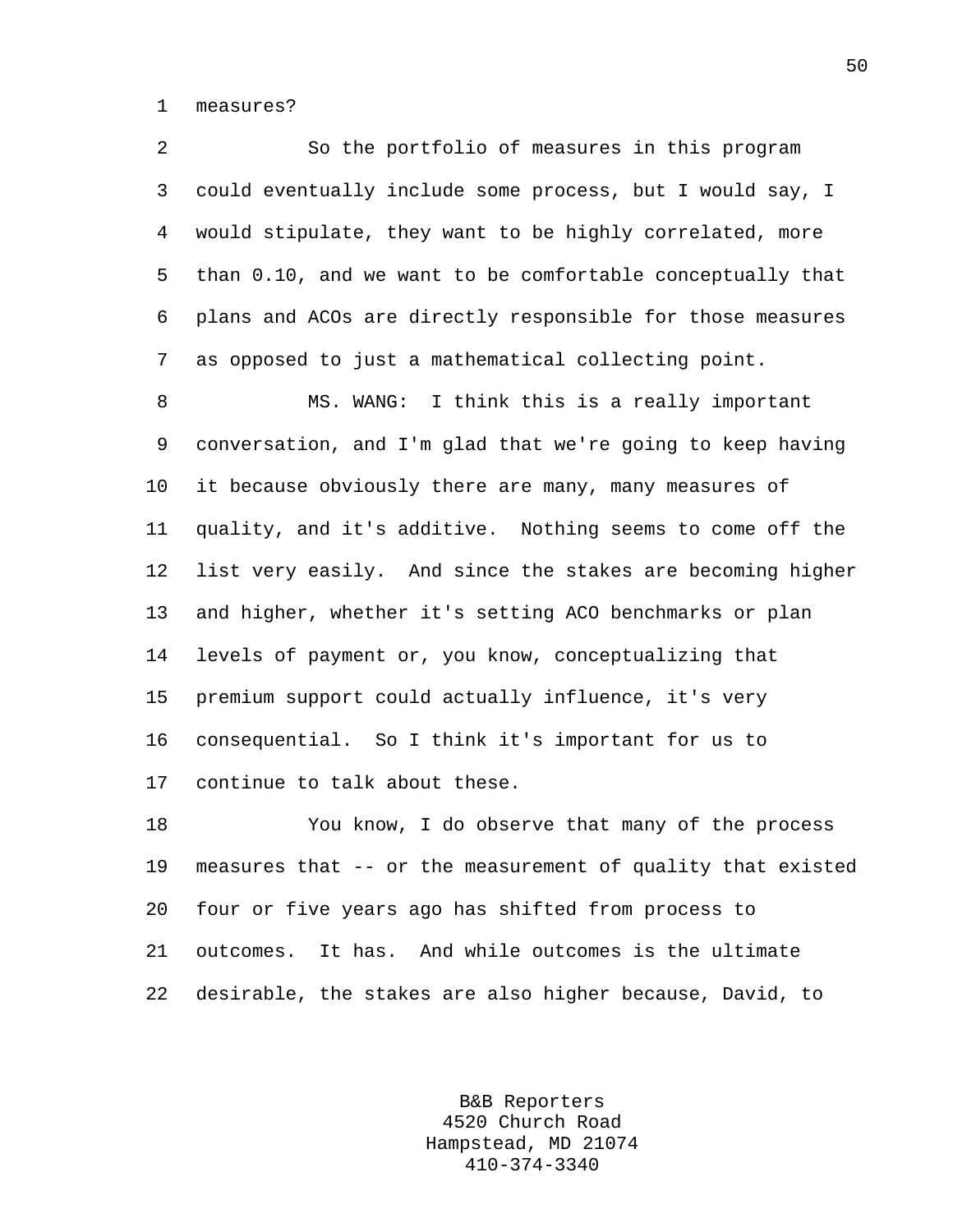1 your point, evidence-based process measures are evidence-2 based, but the outcome -- Health Days at Home is an 3 outcome. That's a big concept that has -- you know, your 4 diagram probably -- you could multiply the number of little 5 circles that were on it. So as we urge moving in the 6 direction of ours, I think that we have to be mindful that 7 what we're endorsing is the real deal and we're really 8 comfortable with it.

9 I want to make a statement just in general about 10 patient satisfaction and CAHPS. I think that CAHPS is very 11 important for people to know. I think it's important to -- 12 a Yelp review is -- you know, it's like, well, this is the 13 buzz around this provider or this whatever. That's fine. 14 I personally feel like we should be very cautious about 15 saying the Yelp review is now going into the assessment of 16 quality for that ACO, because the correlation -- I believe 17 that consumers assume that the health care delivery system 18 they are selecting is high quality, and that is sort of the 19 current focus on, well, how do people -- you know, how 20 satisfied are they, how do they rate this stuff is 21 confounding when it is overweighted as to what -- you know, 22 even though quality measurement is somewhat imperfect, it's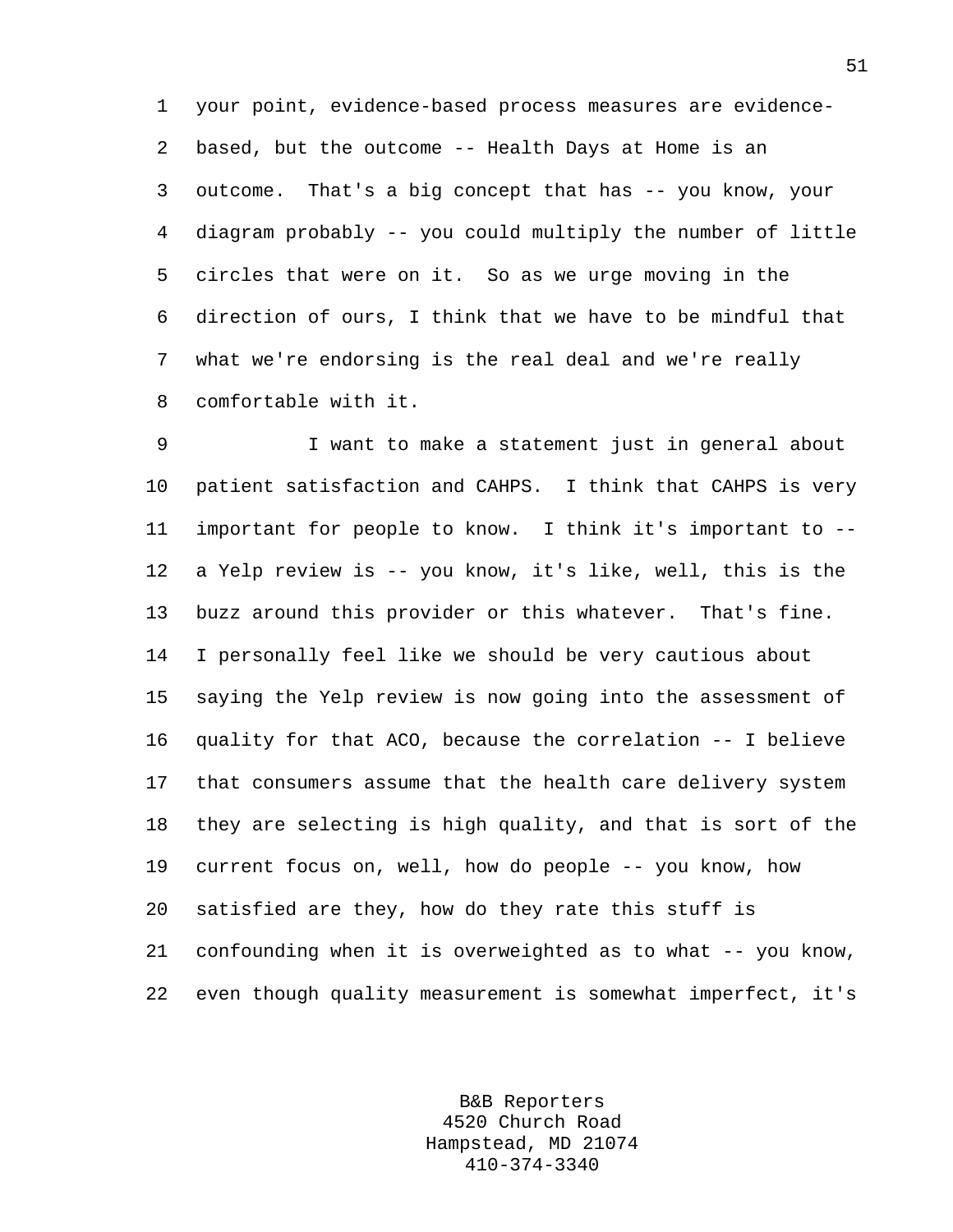1 confounding the overall assessment. I mean, in theory, you 2 could weight CAHPS to such a degree because it seems to be 3 moving in that direction that the actual clinical quality 4 scores of a provider are through the roof, but people are 5 not satisfied for whatever reason. It's a Yelp review kind 6 of thing, and the quality overall gets blended together and 7 presented as something that's mediocre. So I just want to 8 state that.

9 I have some concerns -- I don't really understand 10 some of the -- we didn't really get to talk too much about 11 budget neutrality. I think that one of the concerns that I 12 would raise there in the concept of budget neutrality 13 within a market area is that, you know, you could go to 14 Bill's home area, 75 percent five-star MA plans and say 15 that's budget neutral. You could go to where Sue is where 16 there are no MA plans, there's a great ACO, but it might be 17 in a state of evolution. Are you locking in funding and 18 not giving, you know, the system an opportunity to, you 19 know, rise if you're just recirculating the existing 20 dollars that are locked into a baseline up and down among 21 the various entities there.

22 I really appreciate the discussion about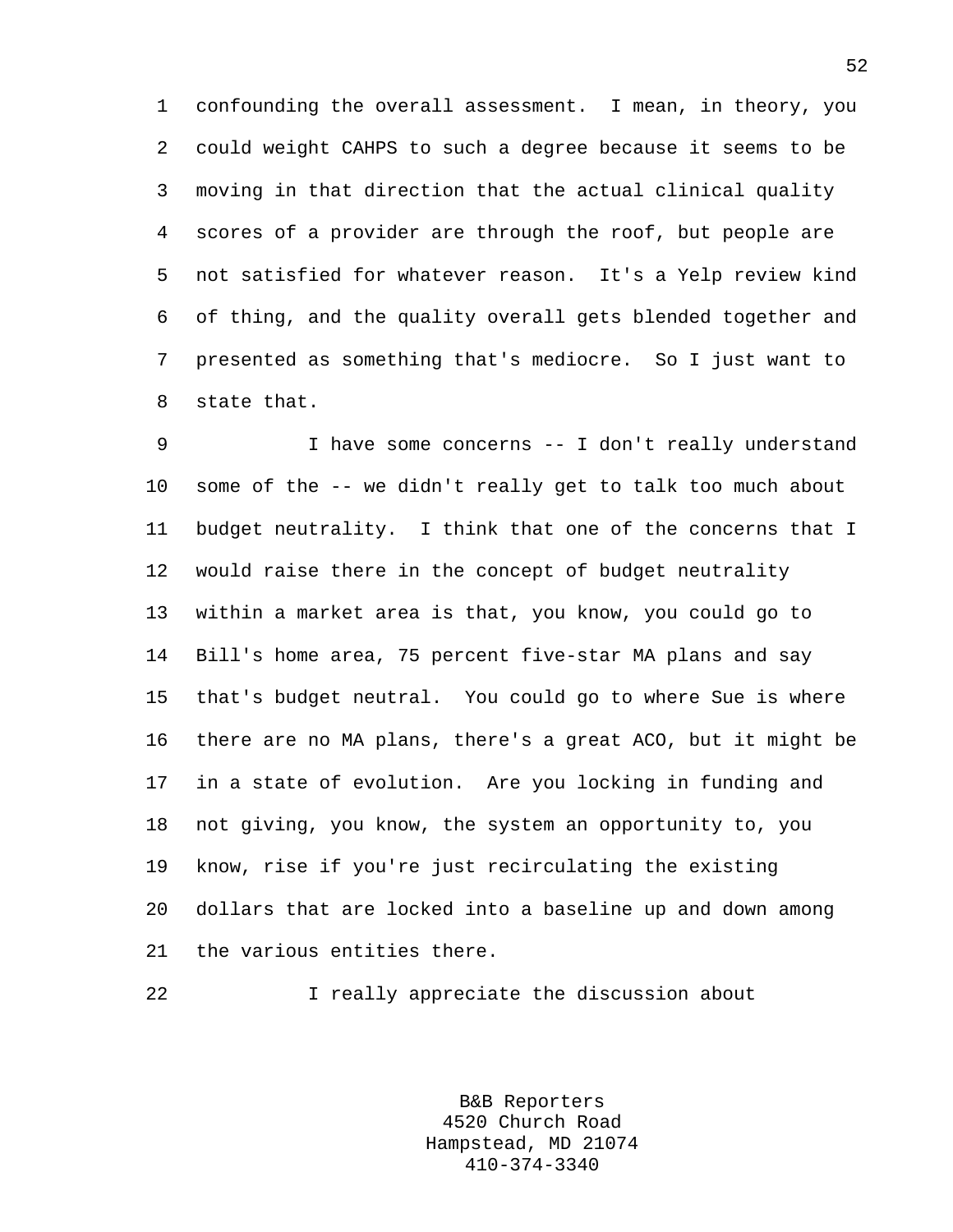1 socioeconomic status adjustment, risk adjustment as it 2 exists. You know, there are certain demographic factors in 3 a lot of risk adjustment measures, but socioeconomic status 4 is really not present in, you know, preventable admission, 5 readmissions, and other key measures that people are 6 focused on. So I think it's very difficult but very 7 important to continue to sort of push at that.

8 And the final thing that I would ask is at some 9 point -- and maybe this is planned by the staff -- to 10 actually test the completeness of encounter data, because 11 if the idea is that, you know, we'll model this stuff and 12 eventually base this on encounter data, it's kind of new. 13 I don't really know if we have an assessment. So I'd be 14 very interested in your assessment.

15 DR. CROSSON: Pat, just let me ask you one 16 question. With respect to -- without trying to adjudicate 17 CAHPS as a measure of whether it's a good one or not, you 18 know, sort of the classical thinking in quality measurement 19 is that the experience of care in some cases -- and the 20 best example probably is labor and delivery, you know, 21 where the outcomes, generally speaking, are good are rather 22 consistent, that the experience of care, in this case for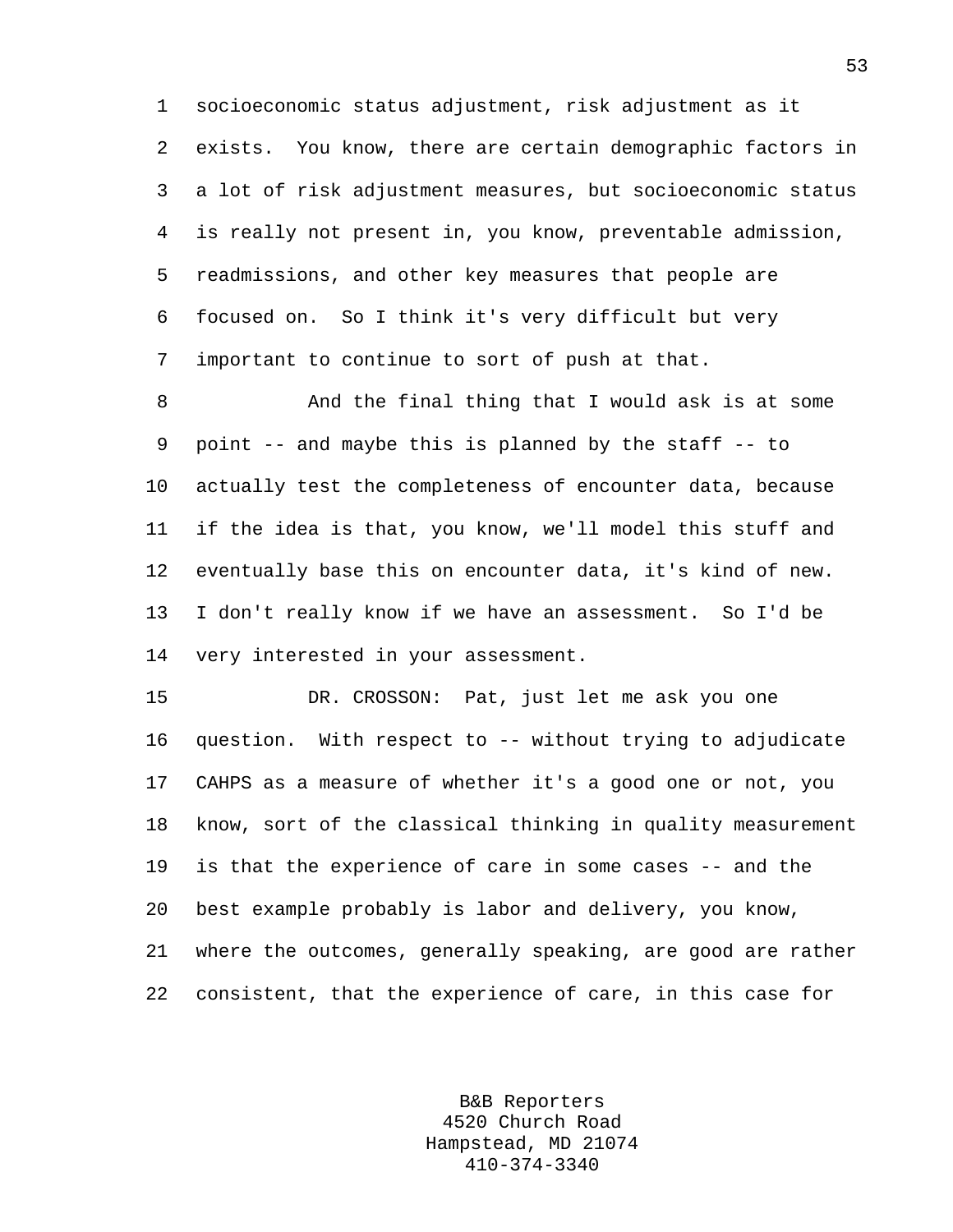1 the mother or perhaps for the baby, is in some ways as 2 important as anything else. So I don't think you were 3 saying, you know, eliminate the experience of care as part 4 of the consideration here. Is that right?

5 MS. WANG: I think the experience of care is very 6 important, but I think that the current composition of 7 CAHPS, I think that we just need to be cautious. It's more 8 a matter of how it's integrated into an overall quality 9 score. It's another confounding circle on his chart. I 10 think it's incredibly important. I think it's important 11 for people to know.

12 So if you're an MA plan that focuses on low-13 income people who live predominantly in health profession 14 shortage areas, they're probably going to rate kind of low 15 their ability to get a doctor's appointment in the time 16 that they want. It is also equally possible that those 17 doctors provide excellent care; there just aren't enough of 18 them. And, you know, when those assessments of like I 19 couldn't get an appointment because the only doctors who 20 are in the area are in clinics or FQHCs or scattered and 21 there's a shortage, that's why it's a HPSA, when that kind 22 of gets integrated into, okay, it's a poor-quality plan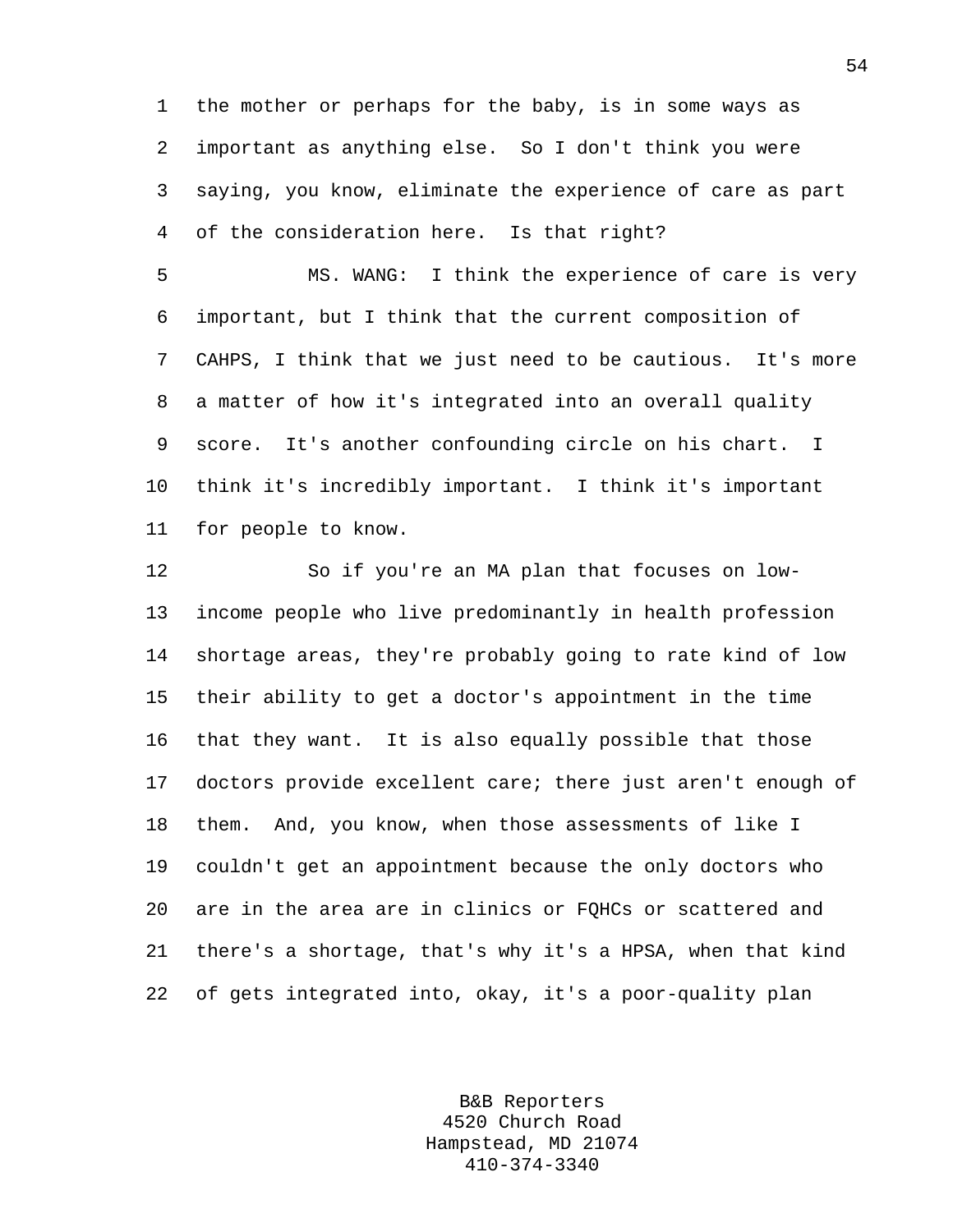1 overall and it has the consequence of, you know, lower 2 premium support -- you know, I just think it's a question. 3 I think -- whether that's the outcome that you want.

4 I mean, one possibility is -- I mean, I think 5 it's important for transparency around those things. The 6 Yelp review, how are people -- what's the buzz? How are 7 people feeling about this? There's definitely a 8 relationship. So it's either a matter of weighting in the 9 total score, which I would favor less rather than more, and 10 transparency and display, because there's definitely a 11 relationship. But to the points that were raised, I'm not 12 really sure whether it's been demonstrated scientifically 13 or empirically that it really is correlated to clinical 14 quality. 15 DR. CROSSON: Thank you.

16 DR. REDBERG: Jay, just a question on CAHPS -- 17 DR. CROSSON: On that?

18 DR. REDBERG: Do you know what percentage of 19 patients fill them out? Because I guess my concern is I 20 think it's very low, and it's a very biased sample.

21 DR. CROSSON: Bill, do you want to comment on 22 CAHPS?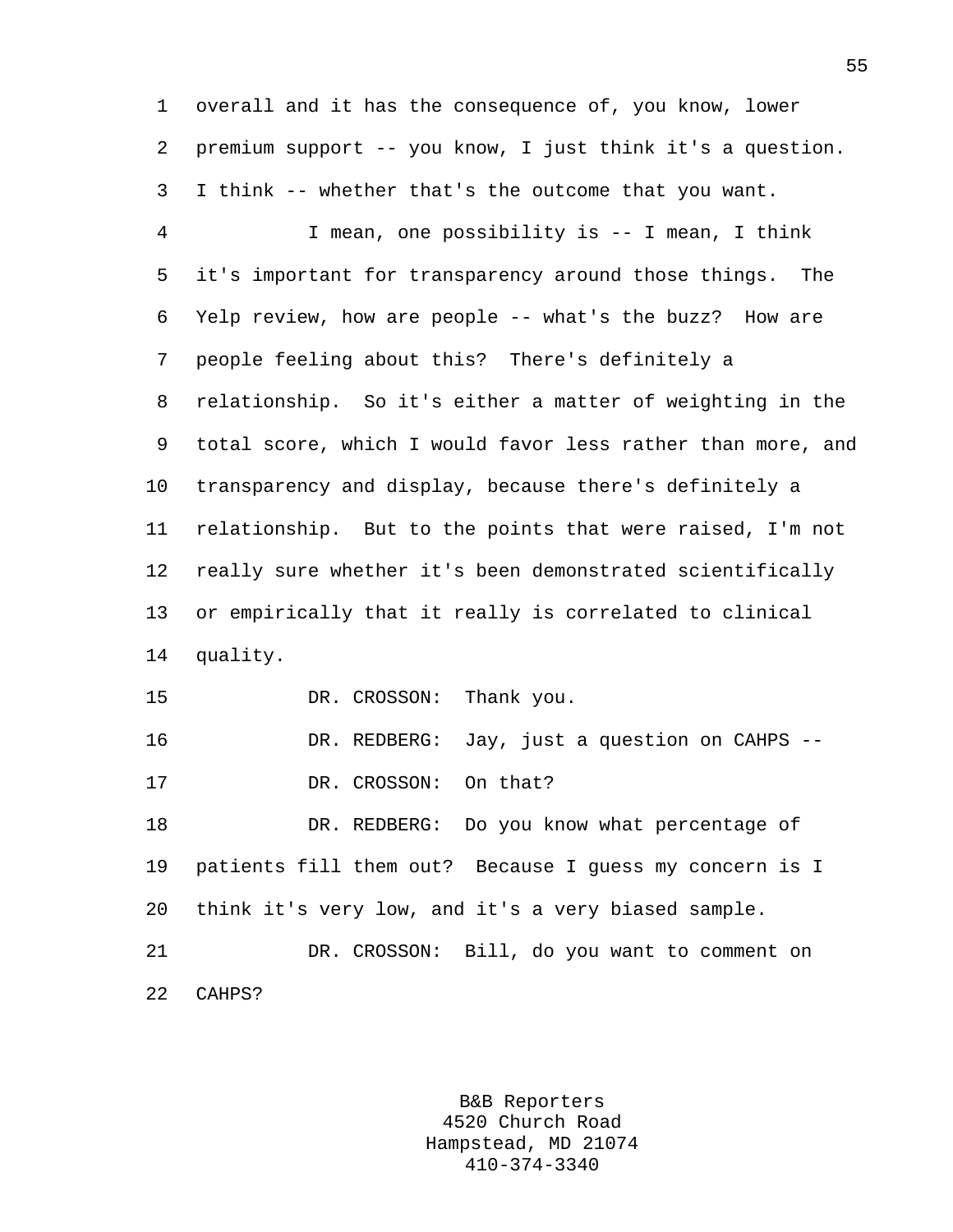1 DR. HALL: Usually, CAHPS scores are accumulated 2 after the patient is discharged from the hospital, and it's 3 often in many cases filled out by not the patient but by 4 someone who is a caregiver, Medicare. So it's probably 5 less than 50 percent of the time the actual patient 6 affected fills this out.

7 The other thing -- I'll wait. I'll have a little 8 more to say about CAHPS later, but that's an answer to your 9 question.

10 DR. CROSSON: Okay. I want to redirect attention 11 to the slide. I mean, these are all good comments, but we 12 want to try to advance this. So there are some options and 13 thoughts up here as about which direction to go.

14 DR. GINSBURG: Sure. Two things I want to talk 15 about. First, the presentation asked for feedback on 16 measuring low-value care, and I want to say that I'm 17 enthusiastic about pursuing that. But I think we should 18 think of it as transparency -- what the audience is for 19 this transparency, and I think the best audience, at least 20 initially, for this type of transparency would be 21 policymakers and other influentials. And I'm somewhat 22 inspired by this because of the experience with price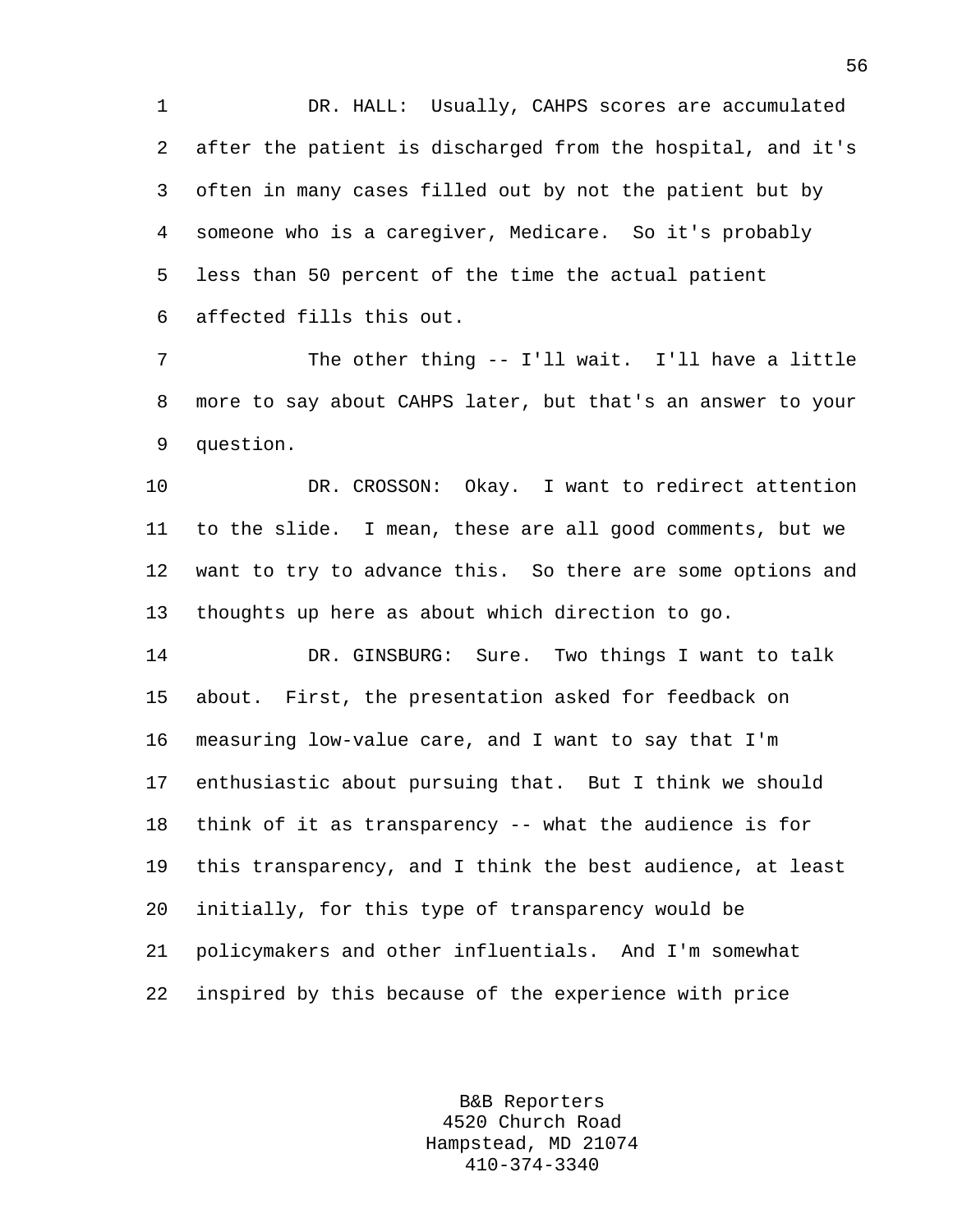1 transparency around the country where it's often been very 2 unsuccessful as far as people don't use the information. I 3 think the greatest examples of success have been 4 initiatives focused on policymakers and influentials, and 5 the one I really have in mind is the Attorney General of 6 Massachusetts' publication of hospital payment rates, those 7 negotiated with health plans, which, from what I could 8 tell, has had a profound effect on policy and behavior by 9 employers in Massachusetts.

10 So I think those are the lines we should think 11 along. It's also safer to do that, because to the degree 12 that what we've indicated we have chosen are controversial, 13 it just fosters the discussion in the policy world. So I 14 think that's worth pursuing.

15 I want to raise a somewhat devil's advocate, 16 somewhat not, question about everything I've seen in the 17 paper and our discussion has assumed that we should be 18 paying more for higher-quality care. And I just want to 19 question what that means. In a sense, what we're saying is 20 that beneficiaries on their own are not going to choose 21 higher-quality providers and it would have been better for 22 them if they did, and we know better through our measures,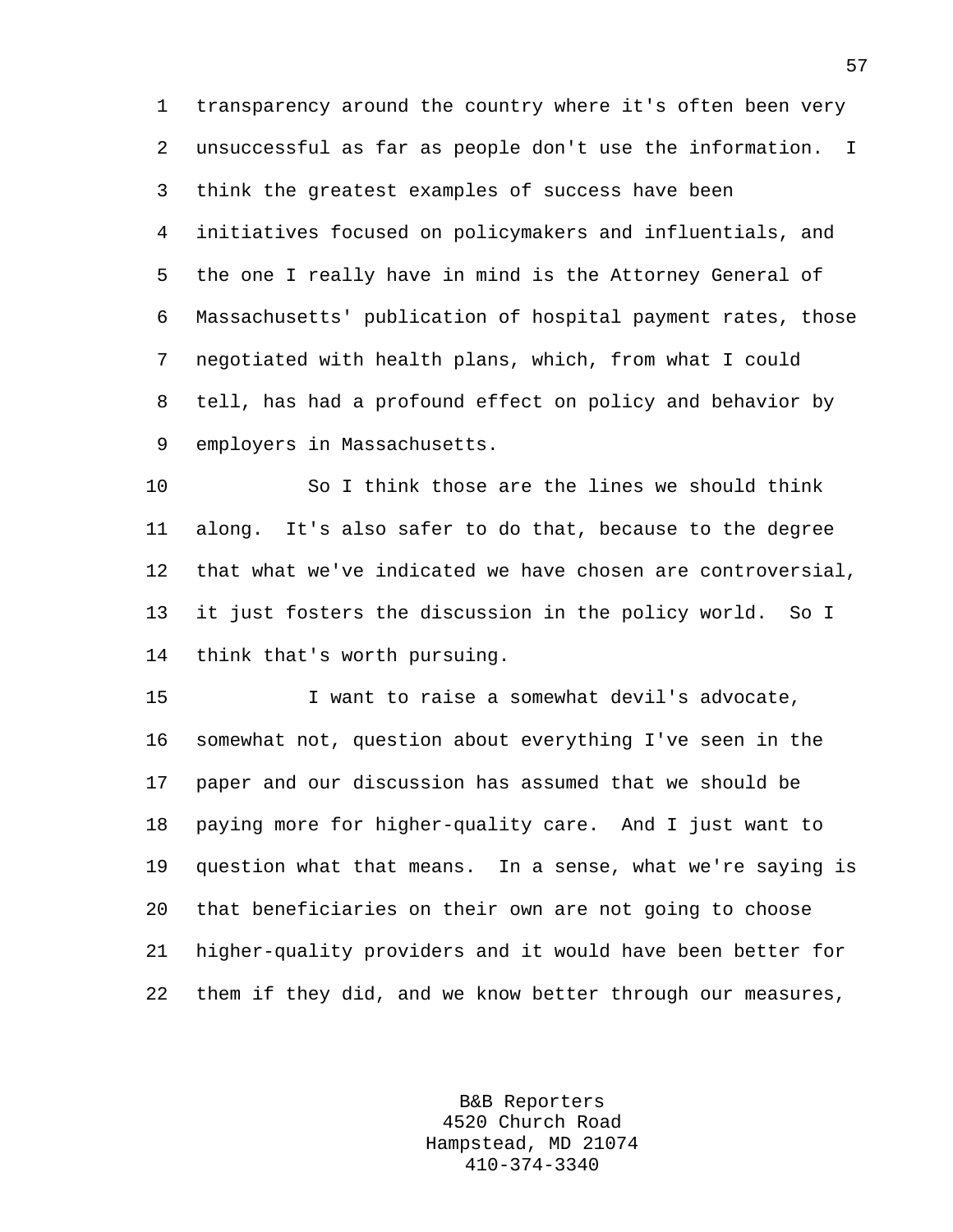1 as flawed as they are, which providers they should be 2 seeing, which Medicare Advantage plans they should be 3 choosing. I think we have to have some more humility in 4 that and be very explicit about what it means to actually 5 be giving quality bonuses and penalties to plans or 6 providers, you know, based on how we measure it.

7 In the plan area, of course, much of our 8 experience is with star ratings in Medicare Advantage 9 plans. I think they came about because of a concern about 10 wanting to encourage more plans to get into the MA space 11 as, you know, a non-budget-neutral add-on, and also because 12 of concerns about quality. And the star ratings I think 13 have really dramatically improved the star ratings that 14 plans get. You know, how much better the beneficiaries are 15 from that, I'm not sure. They've probably outlived their 16 usefulness as bonuses, at least on a non-budget-neutral 17 basis.

18 So the real question is whether quality 19 information should be used as information for beneficiaries 20 to help them make decisions as opposed to taking over from 21 them and saying, well, you know, you don't understand this, 22 you'll never use it, we really think you should be in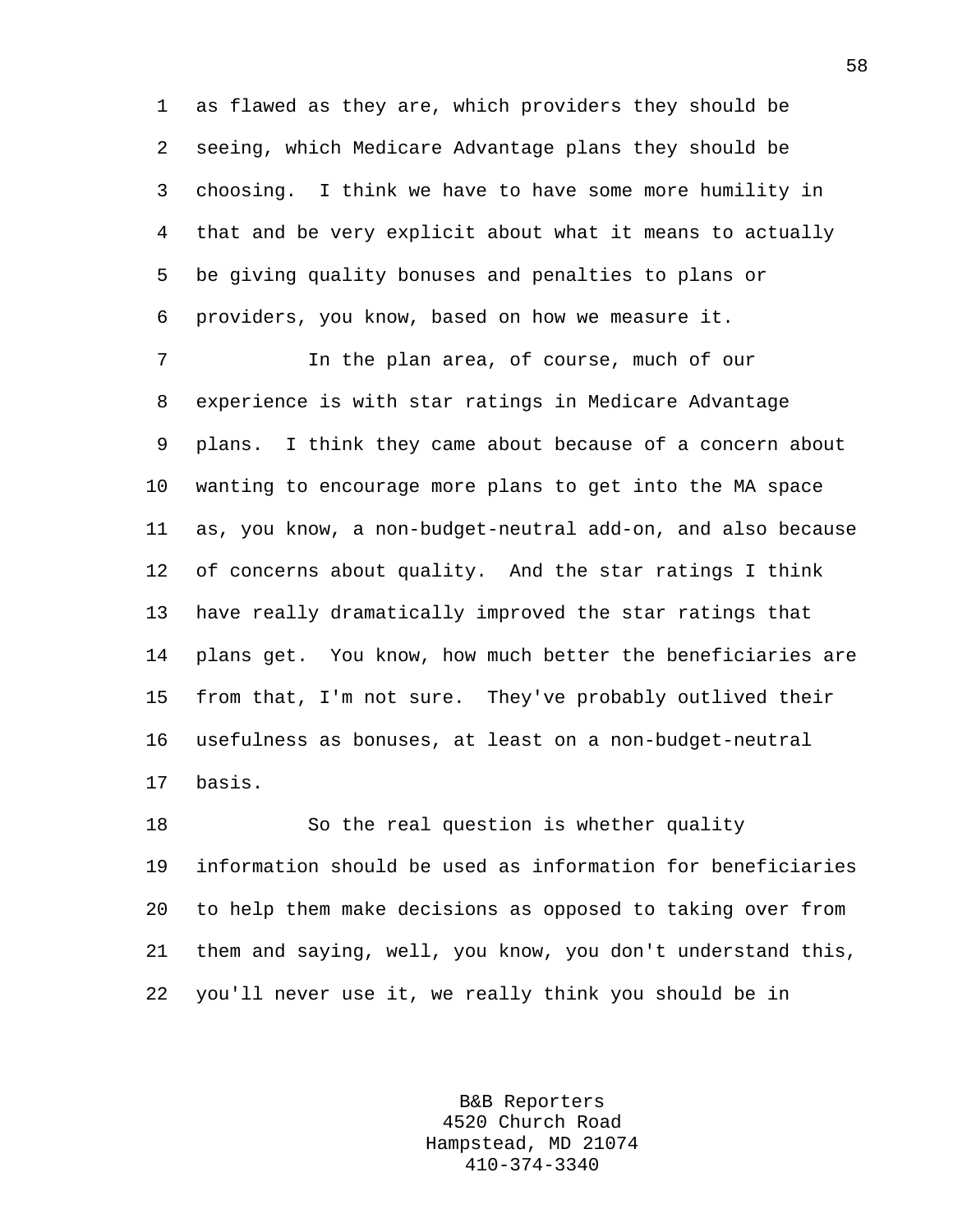1 better quality environments, we will give bonuses and give 2 the plans and the providers a discount to push you into 3 them.

4 So it's this, what I mentioned, a devil's 5 advocate question. I definitely think we should be budget 6 neutral if we are going to pay more for quality. I think 7 we should be paying less for lower quality. I think we'll 8 probably be less aggressive if we're being budget neutral 9 because of all the concerns about the shortcomings of our 10 ability to measure quality.

11 DR. CROSSON: Thank you.

12 MS. THOMPSON: Applaud the discussion and look 13 forward to upcoming discussions. Agree we need to at best 14 be budget neutral. And also in structuring the fee-for-15 service as a reference for reward question mark, MA and 16 ACOs only rewarded, as we structure these ideas around 17 rewarding quality, keeping in mind we need to be rewarding 18 these new -- these payment models that will drive towards 19 reductions in utilization and not continuing to feed fee-20 for-service. So that's just a high-level comment. But I 21 love the conversation and look forward to continuing. 22 DR. CROSSON: Thank you.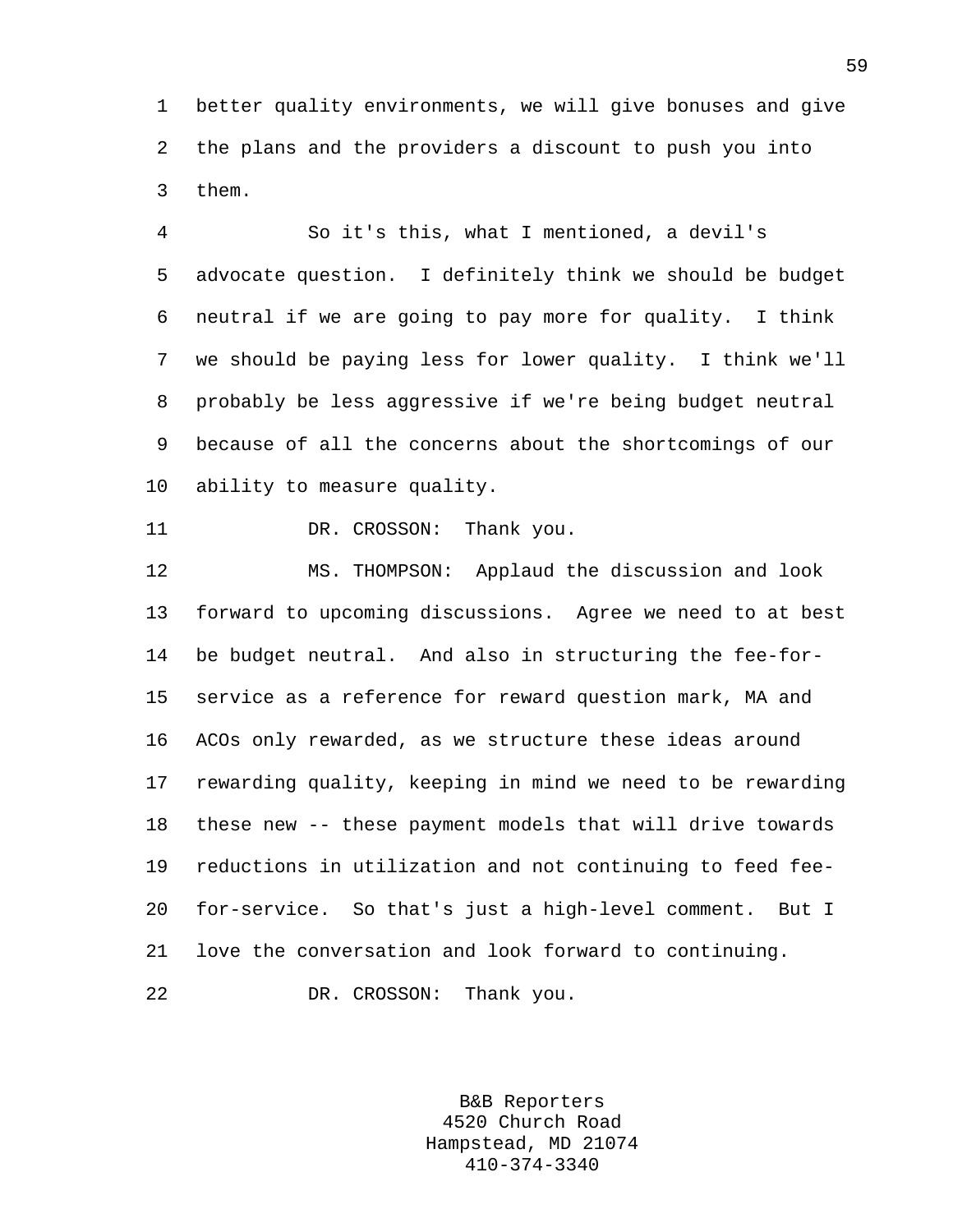1 DR. SAMITT: Great chapter. Thank you very much. 2 You know, I fully endorse actually all that's been 3 discussed, and I know we can get into a very academic 4 argument about how to measure quality and what's included 5 in quality and which are the right outcomes measures. But 6 I kind of want to go back to the purpose of all of this, 7 which is the concern that in a premium support environment, 8 if all we share with consumers is comparison over cost, 9 then I think we definitely do a disservice. And I think 10 the reason we do a disservice is something that someone 11 made that beneficiaries assume quality is equal in the 12 health care environment, I believe, for the most part. And 13 I think the reality is we know that's not true. When we 14 look at the measures that are being proposed for outcome 15 measures, preventable admissions, mortality rates, Healthy 16 Days at Home, we will see great variation in performance 17 from plan to plan. And, frankly, I think that consumers 18 should know that there are differences in quality and that 19 we should help beneficiaries choose for value, not just 20 choose for cost. So I couldn't endorse enough the 21 recommendations that are put forth here.

22 I do want to make a comment. The budget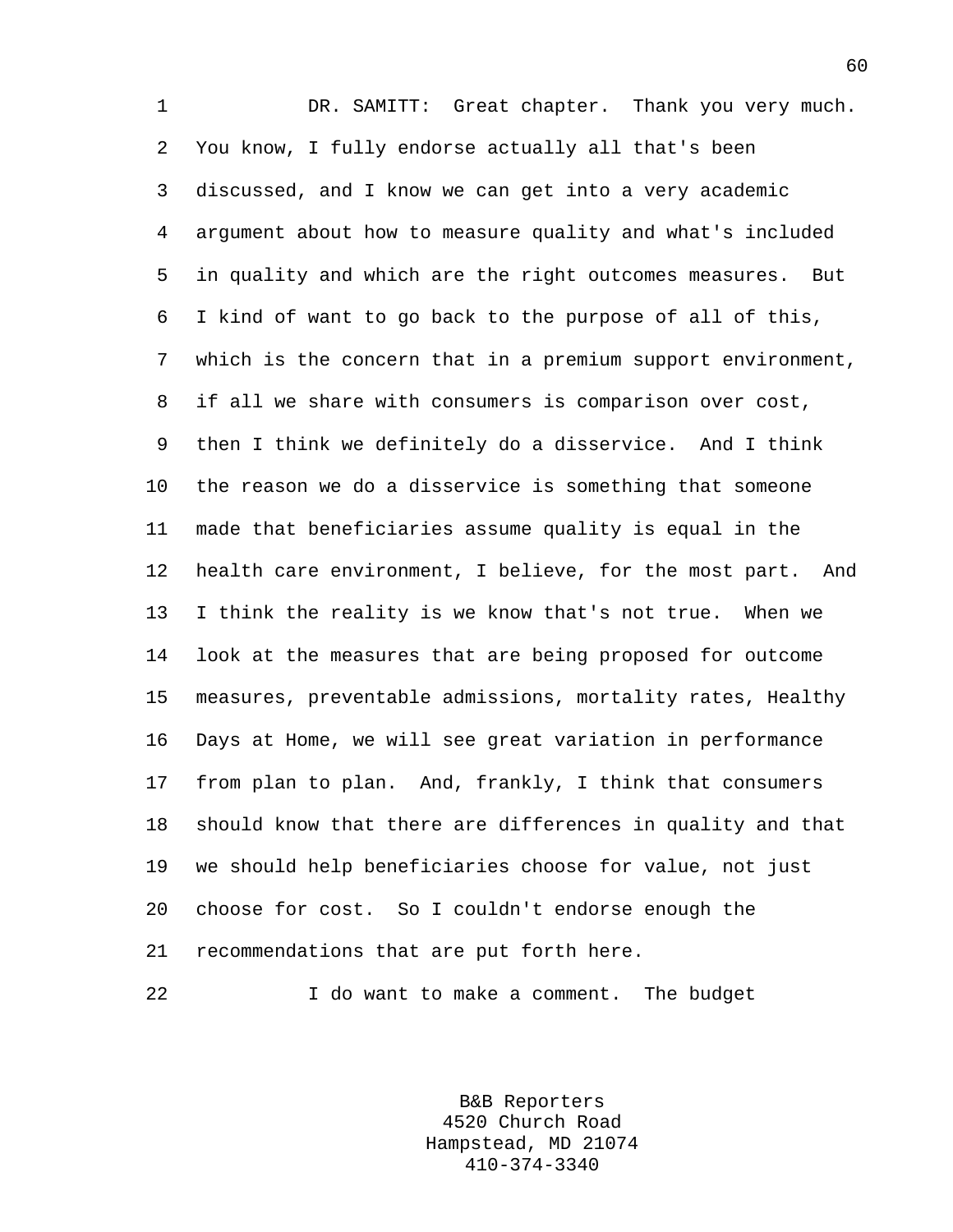1 neutrality, I agree with Paul, you know, it feels that 2 since the decisions that beneficiaries will make are going 3 to be at a market level and in essence it's going to be 4 you're either going to choose high value or low value, it 5 feels that budget neutrality will be crucial because that 6 is the driver of the local based decision by the 7 beneficiary.

8 In terms of consumer satisfaction, customer 9 satisfaction, this is a real tough one for me because I am 10 a real advocate for measuring patient satisfaction, 11 although there's a perception element to this, and what I'm 12 afraid of is an environment -- it all depends on how much 13 we weight customer satisfaction and the quality measure. 14 What I'd be afraid of is that we would guide beneficiaries 15 to a plan that has tremendous patient satisfaction scores 16 or CAHPS scores but terrible quality outcomes and that it 17 could water down the necessary sharing of information with 18 beneficiaries about true quality. So I think it should be 19 counted. I just think it should be counted as a minority 20 and as a variable that consumers get to see, but isn't 21 something that actually can disguise true quality of a 22 plan.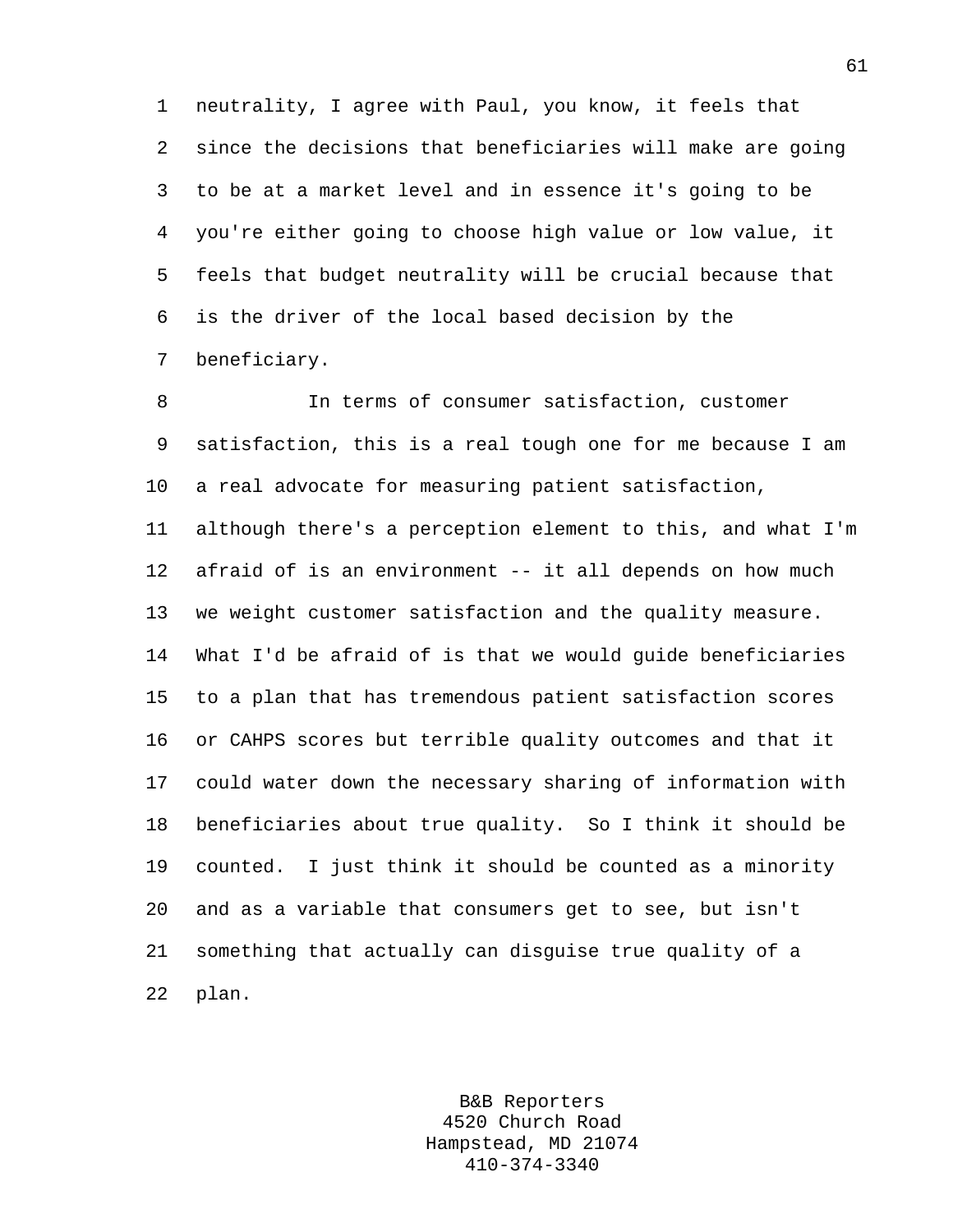1 And then, finally, auto-enrollment, I think we 2 need to auto-enroll over quality as well, with the reality 3 being that if MA plans are of higher value than fee-for-4 service, that beneficiaries are auto-enrolled into those 5 plans as opposed to into fee-for-service. And I haven't 6 thought more about what happens in capacity constraints, 7 you know, beyond the right lower quadrant, as you 8 described, who goes next. Is it the right upper? Is it 9 fee-for-service? Is it the left lower? I would hope that 10 we wouldn't guide people toward low cost, low quality. So, 11 you know, I think we need to think more about that, but I 12 do believe in the concept of auto-enrollment overall.

13 DR. CROSSON: Thank you.

14 DR. HALL: Thank you, Craig, for those comments. 15 I want to just say a word about auto-assignment, I guess. 16 Since I've been on the Commission, we've made tremendous 17 strides in terms of how we are measuring outcomes of health 18 care, and particularly in older populations, the idea of 19 functional state, frailty states, what can they actually do 20 in the real world, these are incredibly important concepts, 21 and I think we've done ourselves proud, particularly over 22 the last four years there. And this is in the same vein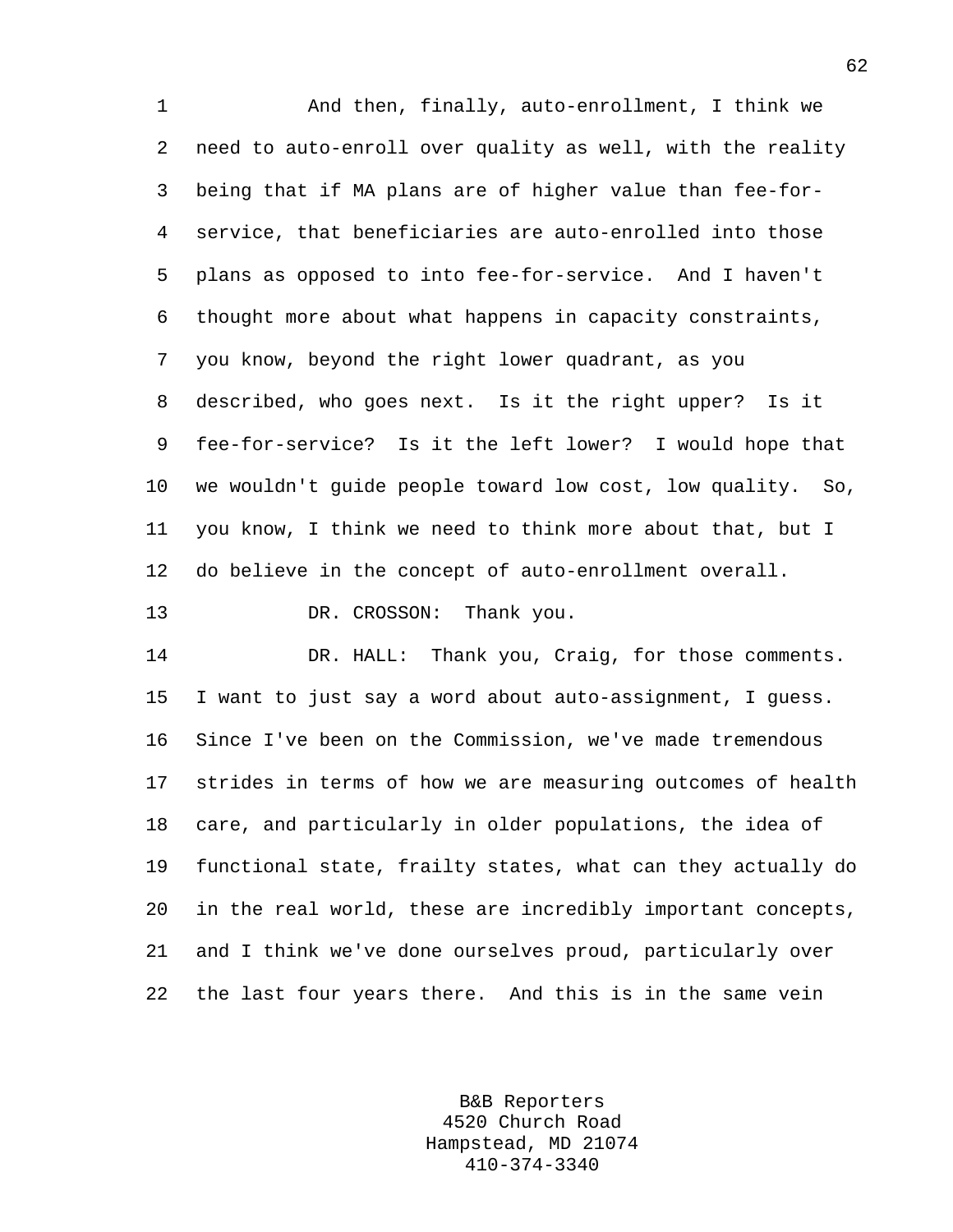1 today.

2 What's bothering me a little bit is that the 3 other major principle that I've been taught in this 4 Commission is that we honor patient choice, that this is an 5 important concept of Medicare. Obviously, there are 6 situations where that has to be modified, and LIS is the 7 one I would like to mention.

8 We can have a system where we say an educated 9 population can have that choice, can understand the 10 differences and the nuances of quality, and can make 11 informed decisions that are right for them. I think that's 12 there. But once we take the responsibility for making 13 these decisions, I think we have an incredibly 14 responsibility to do what I think Craig was talking about, 15 is to make sure that that quality things -- it's not just 16 one integer, either it's quality care or it's not. And so 17 it really falls on our shoulders because we're kind of the 18 shepherds of that population.

19 So that's why when I saw the two-by-two table, I 20 said in an oversimplified viewpoint, it looks very much 21 like that low price trumps quality. I know none of us 22 really believe that inherently, but I think we have to keep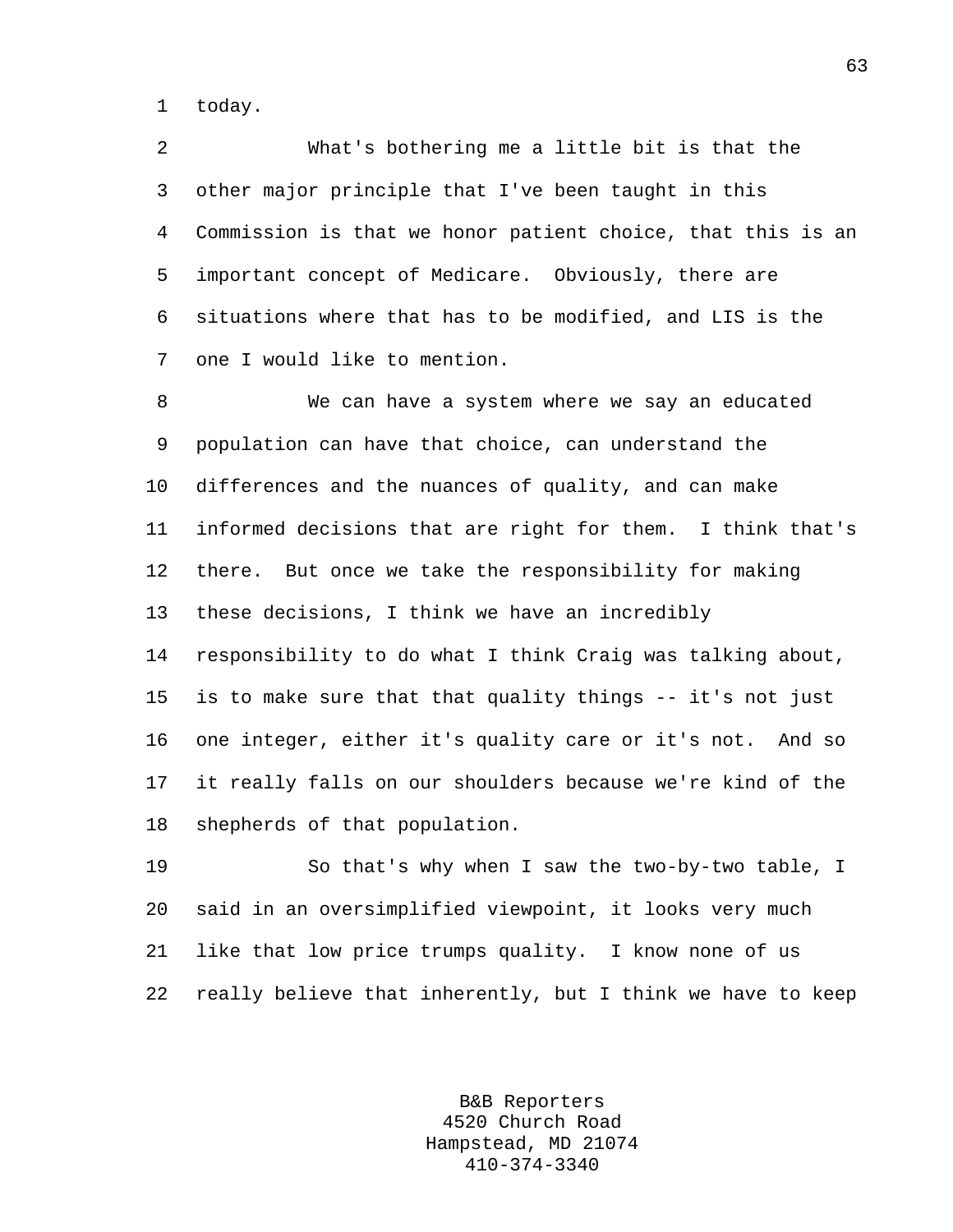1 that foremost in our minds as we make some of these 2 decisions.

3 But this is really great stuff we're doing in 4 this area.

5 MS. BUTO: So I was thinking about this in a 6 similar way to the way Paul was thinking about it, but I 7 have to say, first of all, Dave, I think you've raised the 8 bar on Commissioner opening statements, and I'm trying to 9 think of what cartoon I could bring --

10 DR. NERENZ: Either that, or it's into the 11 quicksand. It's probably more the latter.

12 MS. BUTO: No, I thought that was really amazing. 13 And where I was coming at was slightly different than 14 Paul's, which is it's always bothered me -- and I mentioned 15 this to Carlos before we started -- that we don't have a 16 basic standard of quality built into all of these options, 17 that somehow we immediately go to how do you reward for 18 quality, and that the quality parameters right now go to 19 things like network adequacy, and I've always had a problem 20 with that. I just feel like for hospitals, for nursing 21 homes, for facilities, we have a basic level of standard of 22 quality that is articulated, but we don't for these large

> B&B Reporters 4520 Church Road Hampstead, MD 21074 410-374-3340

64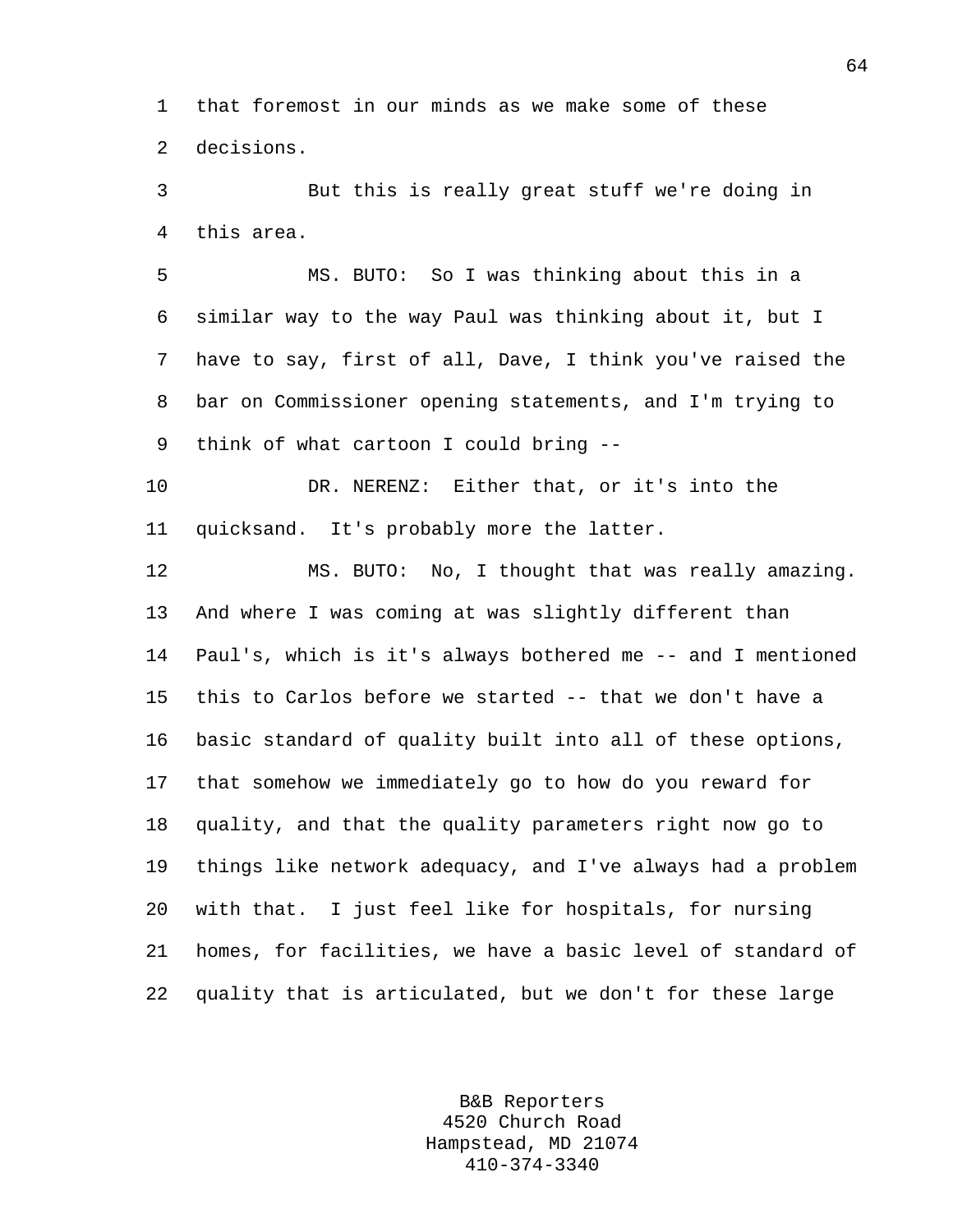1 delivery systems. So I start with that.

2 I started thinking is there an alternative to 3 bonuses that went more along the lines of if you don't meet 4 basic standards for the parameters we've laid out, then you 5 will be disenrolled or terminated after a period of, say, 6 three years or two years of not performing up to standard. 7 In other words, how do we raise the average instead of just 8 rewarding the top performers? So I'm sympathetic to where 9 Paul's kind of devil's advocate position was.

10 And then on Pat's point -- oh, and related to 11 that is I think that disclosure is where we really ought to 12 be focusing rather than really looking at the bonus system 13 per se. I realize we're going to look at that, but I think 14 it's the consumer behavior and what does it take to crack 15 that code of getting beneficiaries to begin to really look 16 at some of these comparisons. And I think the literature 17 is pretty dismal that beneficiaries don't tend to compare 18 for quality.

19 So the question I have is: What will it take? 20 How will we get to them? And I think that's clearly 21 important, not how do we reward those that seem to perform 22 above some sort of standard that we set.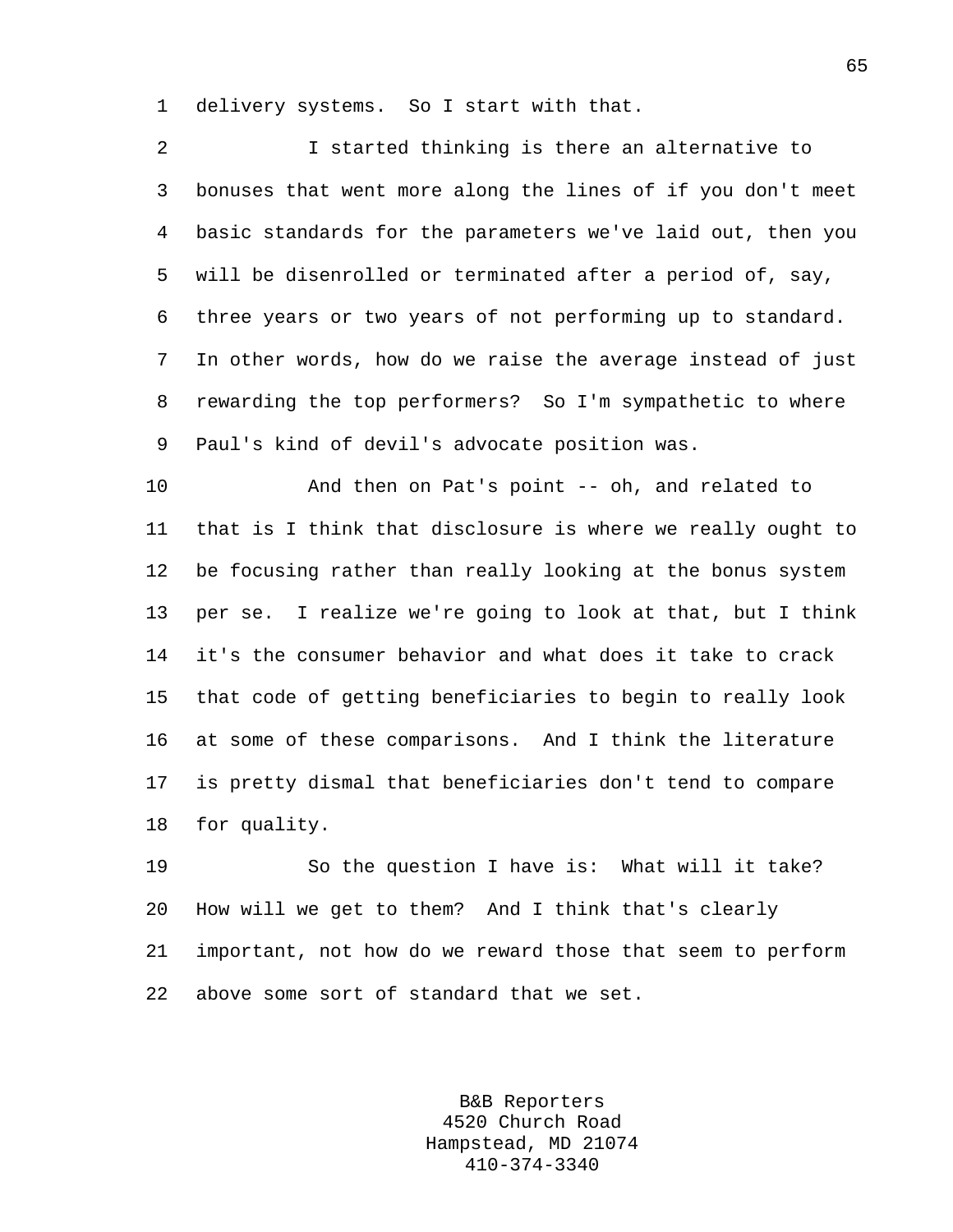1 On Pat's point with the CAHPS survey, I think if 2 you go to more of a disclosure emphasis of consumer 3 education, then CAHPS has a role to play. But it's not 4 actually, you know, affecting, if you will, the rating per 5 se up or down, but it gives information the way you go to 6 Amazon and you look at consumer reviews of products that 7 you're considering buying. So I think it could be put in 8 better perspective in that way.

9 I worry about if CAHPS takes too big a role, as 10 she was saying, that you create a downward spiral, that 11 unless risk adjustment is really good, you're going to 12 create a situation where the plans that get the lower 13 contribution are the ones who need the higher contribution 14 because they're dealing with a more difficult population or 15 a population where access to providers is just not that 16 good.

17 So, you know, I think we have to worry about what 18 happens -- what are the unintended consequences of pushing 19 too hard in one direction? So I would just say that's 20 important.

21 So back to the list, generally I like the idea of 22 the government contribution and using auto-enrollment, but,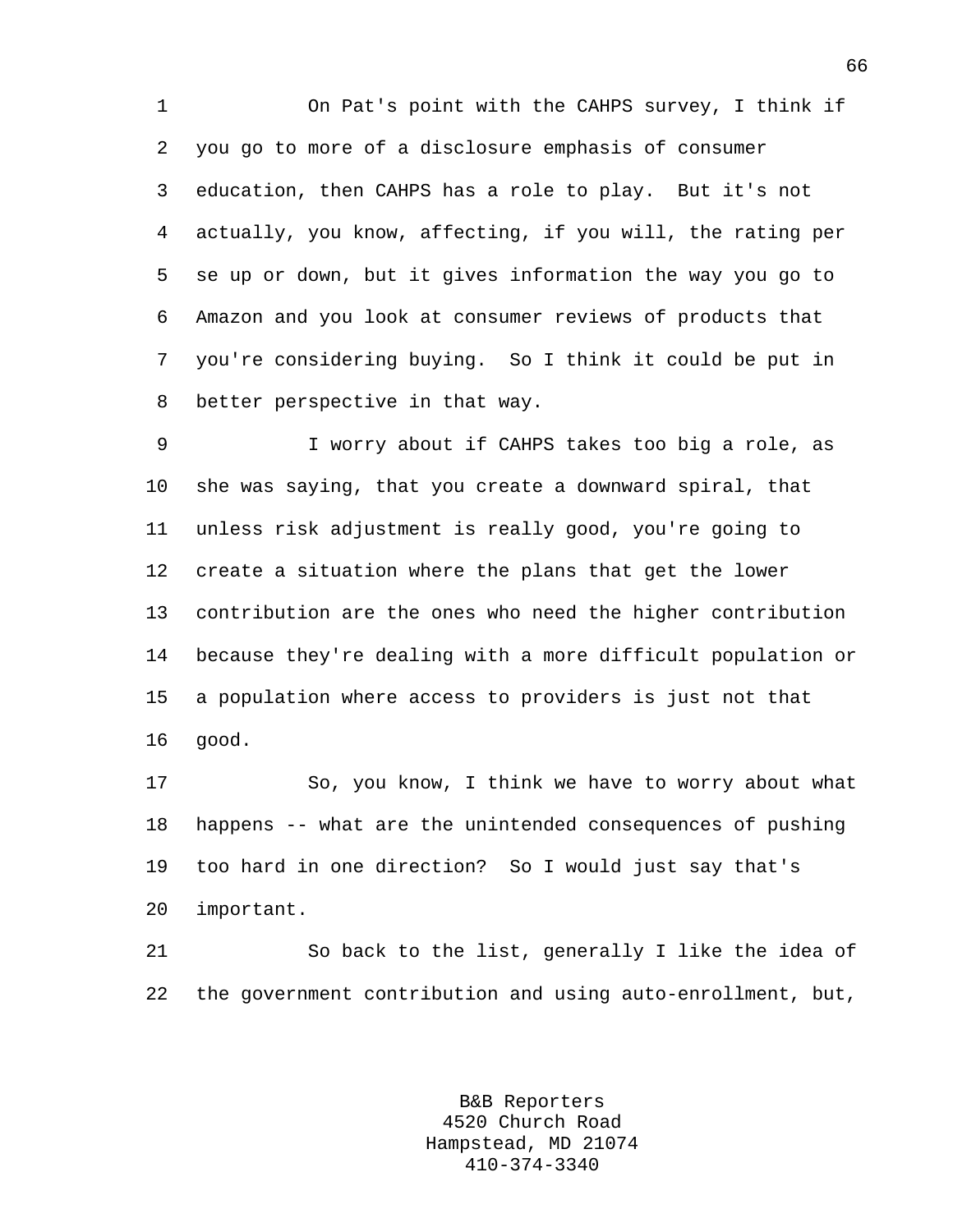1 again, it's with all these caveats of can it be done well 2 and is it even the right direction to go. So I think those 3 are good concepts. I like the fact that they actually are 4 real rewards and may actually stimulate some behavior, at 5 least among the well-performing plans or the plans capable 6 of performing well under those parameters.

7 I agree it should be budget neutral. I would 8 like us to think about whether there are other rewards or 9 penalties, greater flexibility from a regulatory 10 standpoint. Are there things that well-performing plans 11 could do better, particularly if they deal with difficult 12 populations, if they had greater flexibility than the 13 government is now allowing? So what are some other things 14 other than these, which I think are really good, that might 15 be very appealing in this kind of environment?

16 But I'd just ask us to think about getting out of 17 the mindset of quality bonuses is the way to go with a lot 18 of this, because I think there should be a threshold of 19 quality and we shouldn't juts rely on bonuses to achieve 20 that.

21 MS. BRICKER: So I, too, concur with the majority 22 of the conversation and wanted to touch just really on two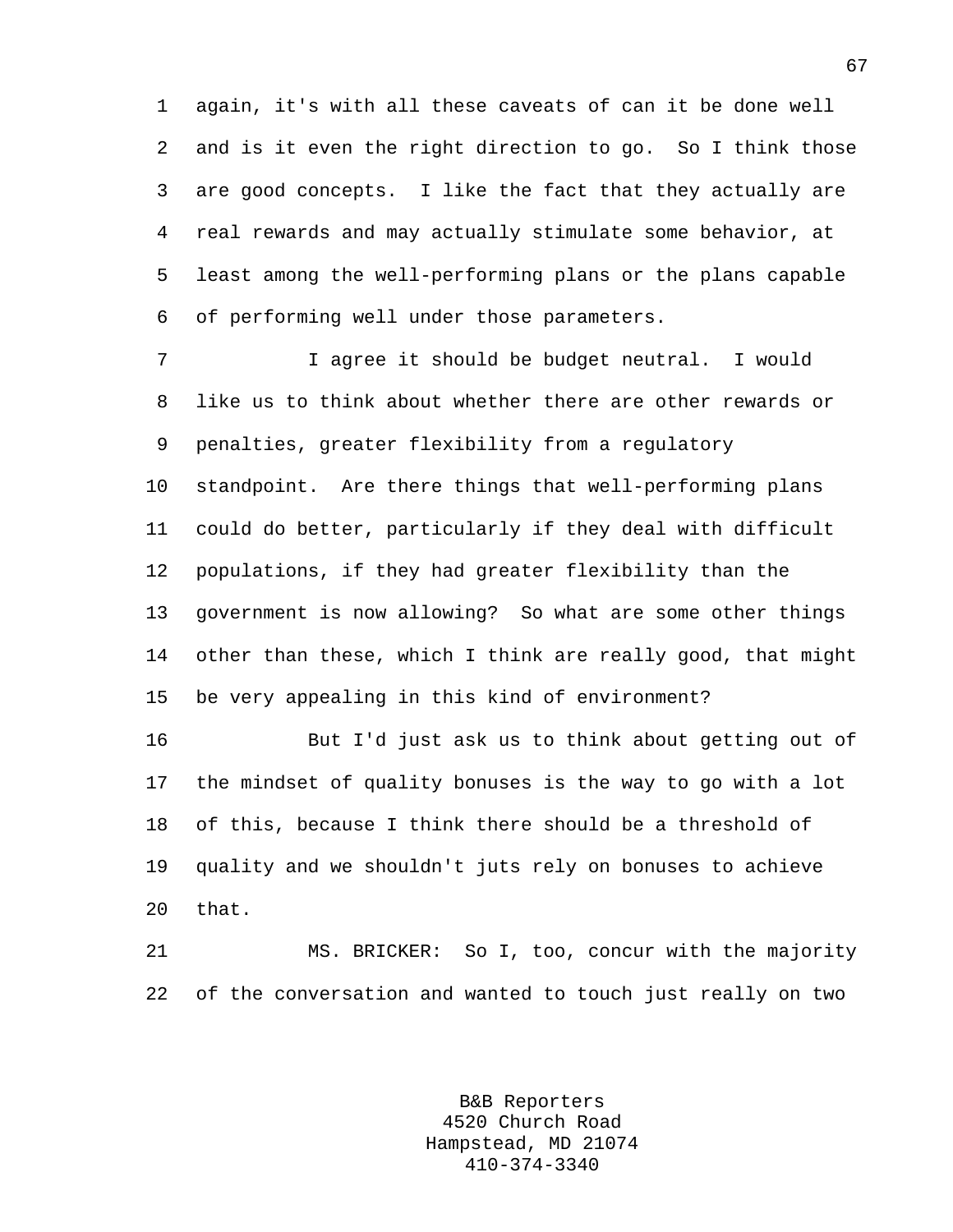1 points, one around budget neutrality.

2 On Slide 8, there's a reference to, you know, the 3 fee-for-service benchmark and then if a plan were to meet 4 or exceed, they receive payment. Is it possible in an 5 ideal scenario where all plans breach this benchmark and 6 receive bonus? So we've got to think about it Dodd-7 Frankly, I think, either force ranking them, the top 10 8 percent -- I'm making this up, but, you know, only a 9 certain percentage of them would receive payment, and if 10 none do, not so much that it's budget neutral but budget 11 positive. You know, again, getting away from -- I think to 12 maybe it was Paul's point, it may have run its course, and 13 I'm not sure that continuing to throw money at it with 14 respect to bonus payment is necessarily the way we should 15 be thinking about it.

16 Secondly, on satisfaction, you see this, if 17 you've ever shopped for a car, right? It's like the expert 18 and then the consumer review. You got to Edmunds or 19 something, there's two different kind of rating systems 20 that you can consider -- people that are just complaining 21 about the fact that they couldn't get their oil changed 22 versus the expert saying, you know, it's a great car. So I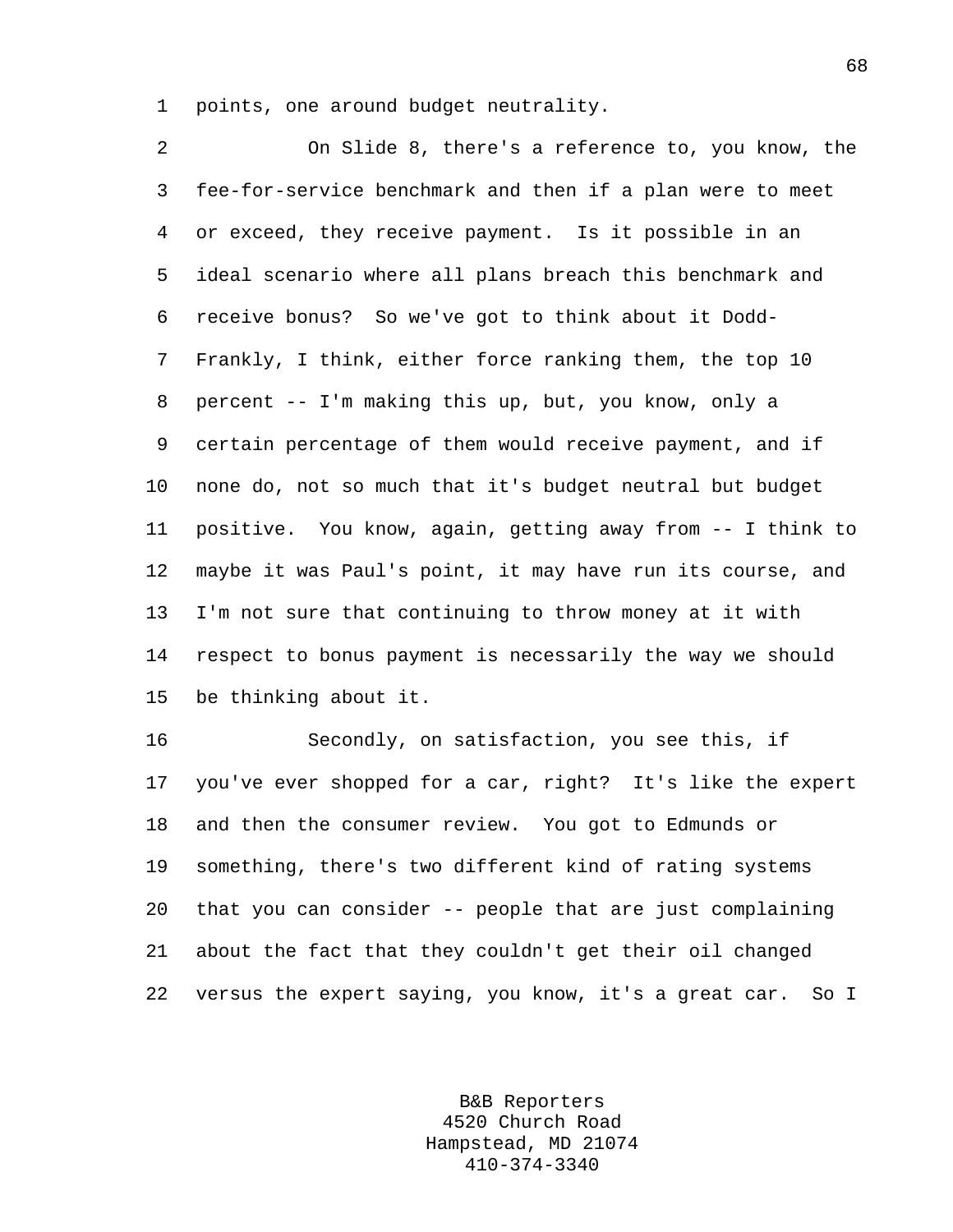1 think people do think about both an experience and kind of 2 the expert's position when shopping, and I think we do have 3 to -- we are in a world now where, you know, we're direct 4 to consumer, and the consumer is looking online for where 5 should I be putting my dollars. And if it's not the 6 patient because maybe they're not as savvy, it is their 7 caregiver that is doing the research and saying, you know, 8 mom or dad or child, this is -- I'm reading about this and 9 I'm concerned.

10 So I think that we do need to appreciate that the 11 world has turned to something that is reliant upon 12 experience and looking for kind of, you know, direction, 13 and if not today, certainly in the next five, six years, 14 the evidence shows that we're heading in that direction. 15 So I think we have to build an infrastructure to appreciate 16 that as people are making decisions directly and not, you 17 know, just relying on, well, I've always gone to Dr. So-18 and-so so I will continue to do so.

19 Thanks.

20 DR. CROSSON: Rita.

21 DR. REDBERG: So I wanted to talk more about the 22 measures and in particular the relationship between process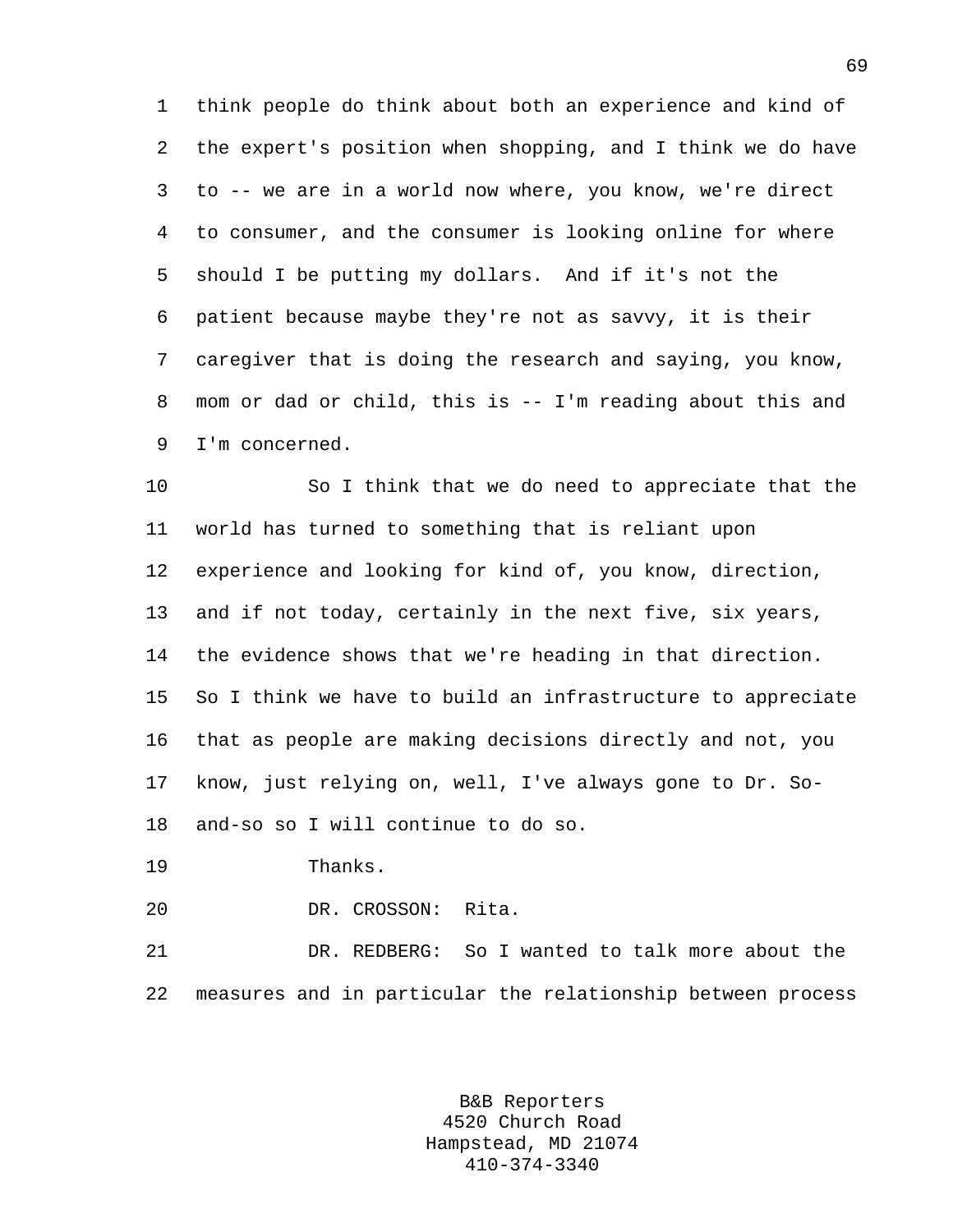1 and outcome because I think it's interesting. We're all, I 2 think, here because we're concerned that we want good 3 outcomes for Medicare beneficiaries, but I guess what I got 4 from your points was that -- and I think it's true -- a lot 5 of the outcome has to do with the 64 years before they got 6 to Medicare. And if that's what we thought, then we would 7 be focusing our measures on improving life, as you said, 8 diet and exercise in those 64 years, which is certainly, I 9 think, an excellent idea but probably not what we're going 10 to work on at MedPAC.

11 And so I was thinking, Jon, when you were talking 12 about process and high quality, I can think of very few 13 process measures that really do have a tight correlation 14 with outcomes, maybe beta blockers for myocardial 15 infarction, and the rates on that are already way above 95 16 percent for everything. So I don't know that we're doing a 17 lot more with -- but I am duly shocked to know, very 18 excited about looking at low-value care because I think 19 that is an area where there is a tight correlation between 20 process and outcome because a lot of those measures really 21 could be process measures, and to me, those are lose-lose 22 measures. We're doing things that are making people worse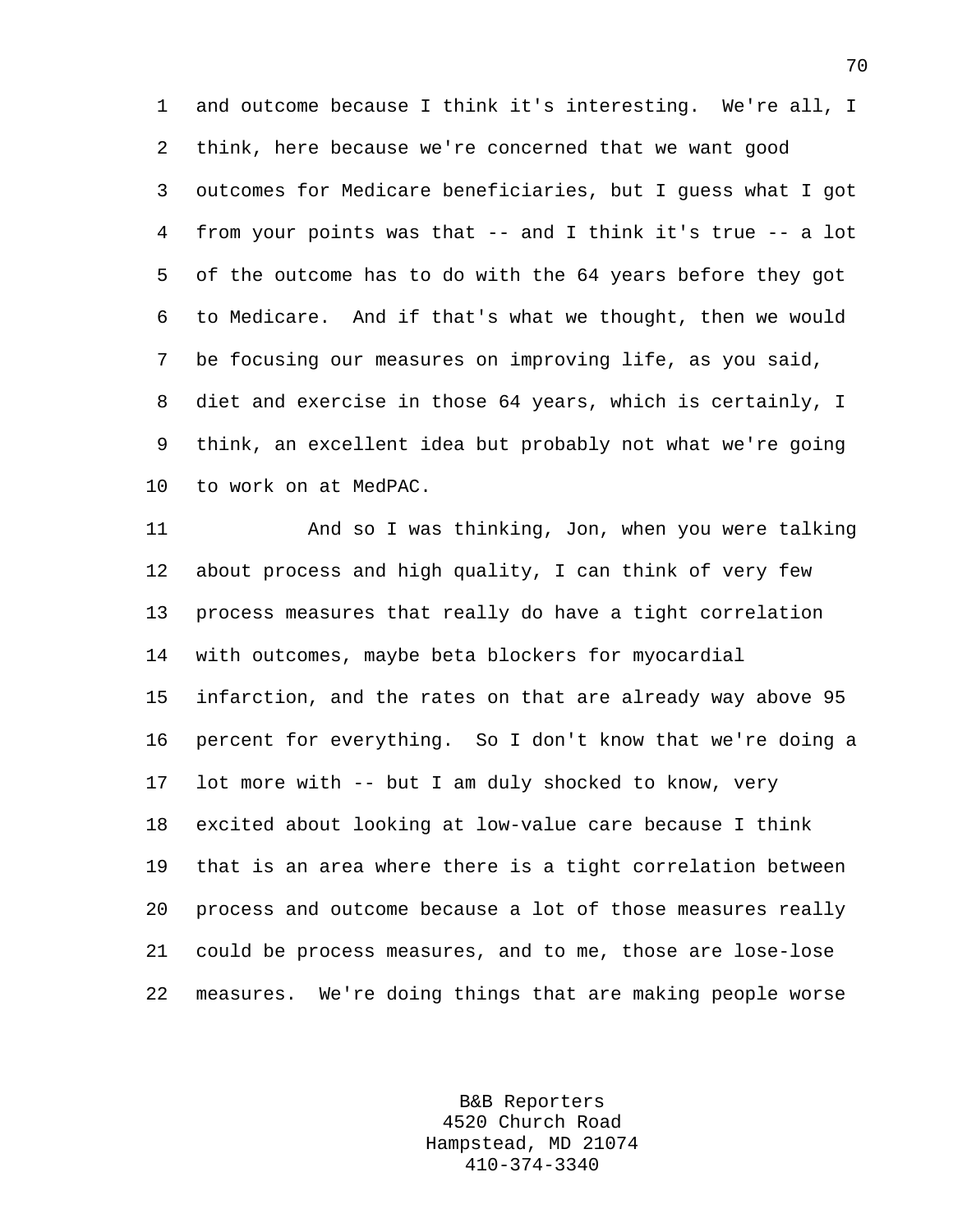1 that they don't need, and it's costing a lot of money, and 2 it's resulting in lower quality of life and sometimes in 3 shortening life.

4 And, certainly, the examples that you included in 5 the mailing materials, the cancer screening, there is a lot 6 of cancer screening that shouldn't be happening in Medicare 7 beneficiaries if you follow the U.S. Preventive Services 8 Task Force, you know, PSA, which is not recommended, but 9 it's still being covered by Medicare, mammography for women 10 over 75. I mean, all of that is only leading to more 11 adverse -- more procedures that aren't needed and clearly a 12 negative correlation between those processes and outcomes, 13 pre-operative testing.

14 I got a question from a colleague just a few days 15 ago asking, saying, "One of my patients who is doing very 16 well, stable coronary disease, was going to have some 17 arthroscopic knee procedure," and do I think he would need 18 another cath before the procedure. And he already has 19 compromised kidney function. I said, "No, absolutely not," 20 but people routinely are thinking that anyone with heart 21 disease needs to have a lot of extra testing before having 22 routine elective surgery. I think a low-value care measure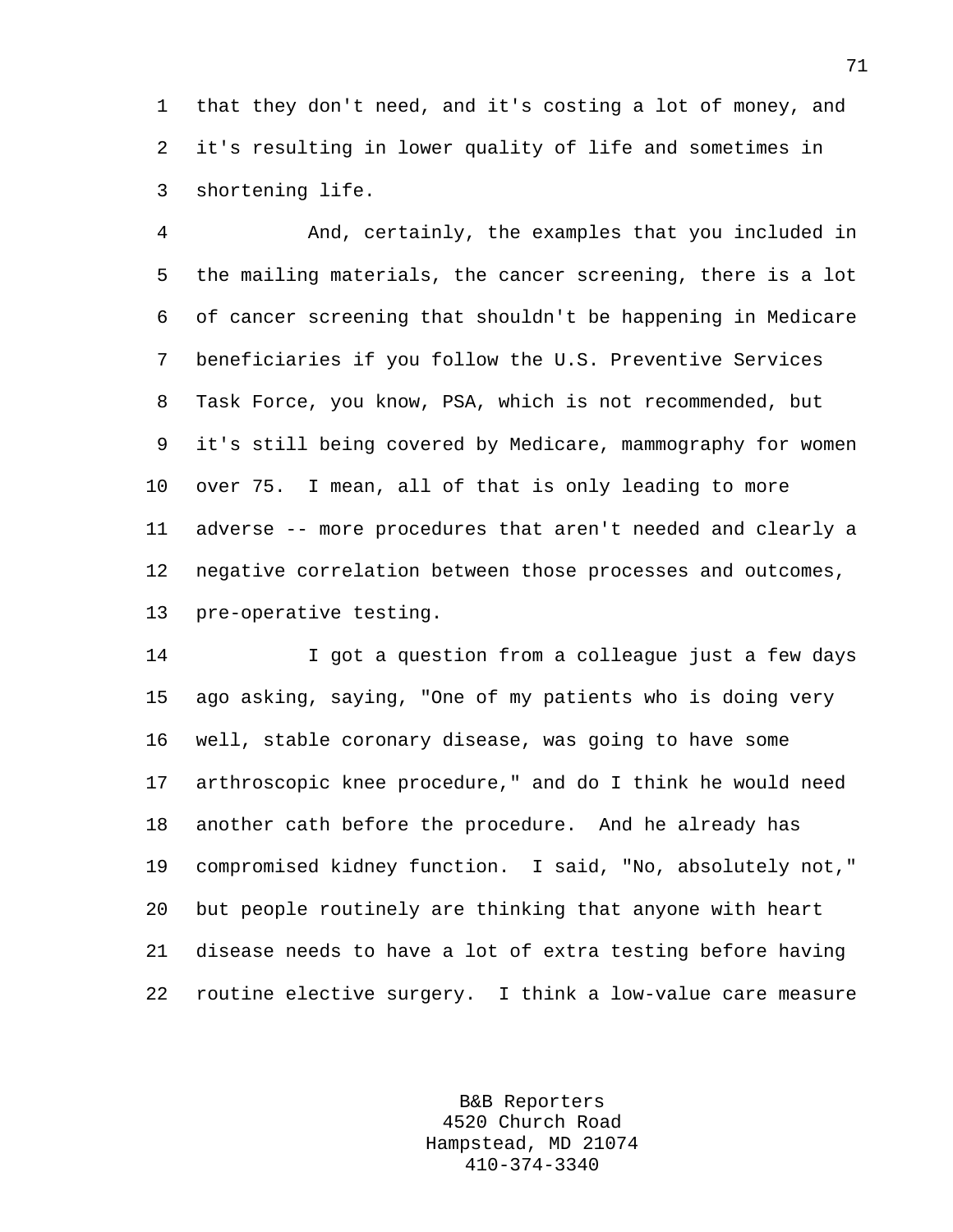1 could go a long way to improving quality and lowering cost. 2 So I am very enthusiastic about pursuing those, and I think 3 as compared to a lot of our other measures, which are 4 harder, those would be very easy to get out of 5 administrative claims data.

6 So I just want to say that I strongly support 7 that move. Thank you.

8 DR. CROSSON: Jack.

9 DR. HOADLEY: So I have been trying to think 10 about these issues from sort of a beneficiary lens and 11 thinking about where some of the potential pitfalls are, 12 and it sort of took me back to what's the value of doing 13 these quality measures. There clearly are a lot of values. 14 I mean, a lot of the purposes of sending signals to plans, 15 that these are an important thing. If we do create a 16 measure on low-value care and put it out there, then plans 17 are going to say, "Oh, I really better pay attention to 18 that," and I think that's where the quality bonuses have 19 seemingly played some role. Whether they've already 20 accomplished that and whether we should move beyond that is 21 a fair question.

22 Certainly, they send a lot of signals to policy-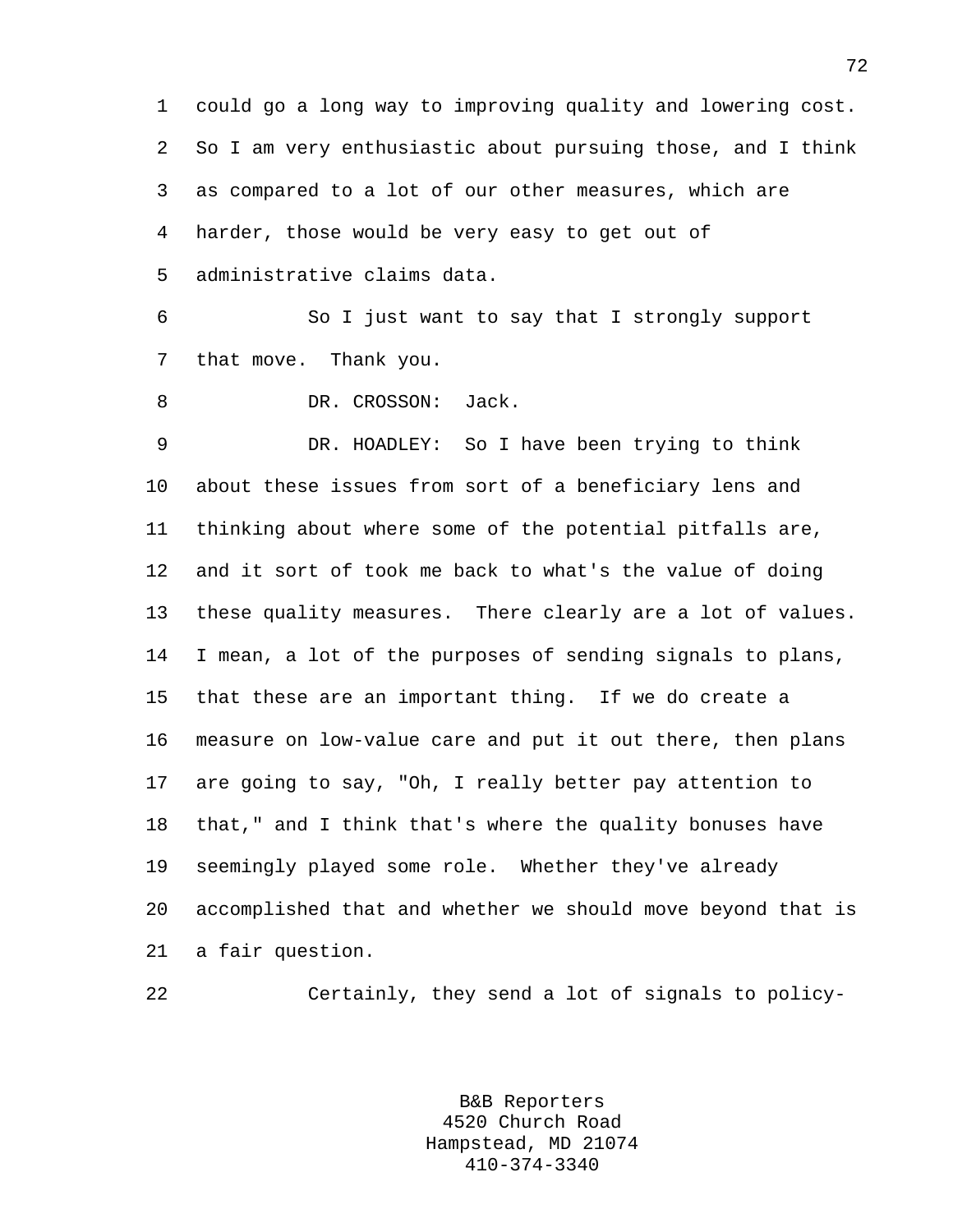1 makers. If you see that the plans out there are all 2 failing on a particular measure, that is a signal that 3 something needs to be done, that just having the measure 4 wasn't enough. Certainly, a sense of where one particular 5 plan is falling down is information that policy-makers and 6 the broader community get.

7 Certainly, there's value in providing this 8 information to beneficiaries. I think there's a lot of 9 questions about how a beneficiary processes this 10 information.

11 In the Part D world, where I know best, there is 12 a lot of thought, and we've had a group of people I've been 13 meeting with. We've had a lot of discussions on this, 14 including people who are SHIP counselors and sort of work 15 in that world, how are beneficiaries using it. And the 16 consensus seems to be that it's kind of a tiebreaker thing. 17 Once I looked at the cost, once I looked at access to 18 pharmacies translated into the MA world, once I looked at 19 the access to my doctors, what's the overall cost to me, 20 premiums and out-of-pocket cost, then maybe the tiebreaker 21 is among those that are relatively comparable in access to 22 providers, access to pharmacies, access to drugs, costs.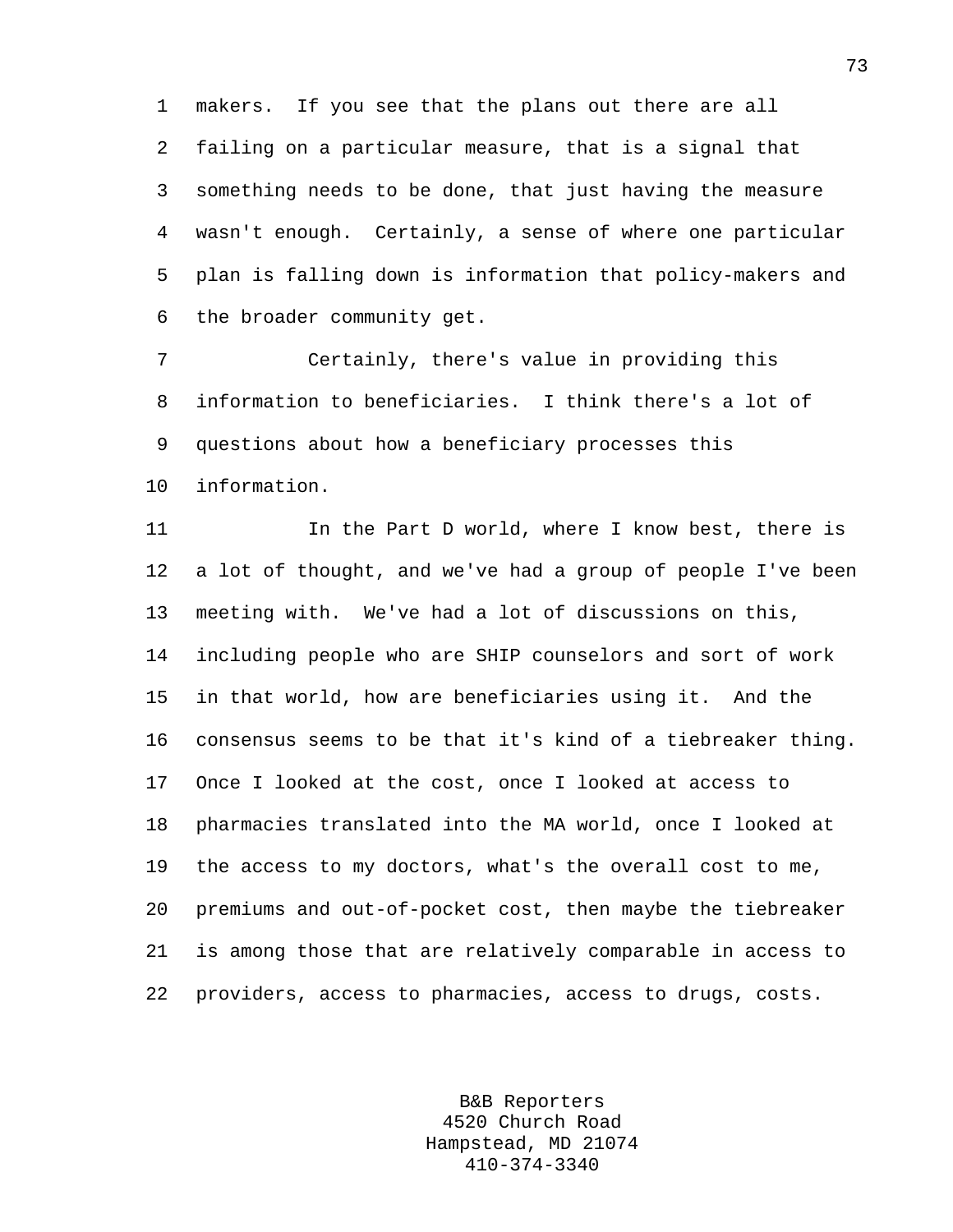1 Then I'll pick the four-star plan over the three-star plan, 2 but without those other things happening, I'm probably not 3 doing that.

4 And so what we're talking about here is sort of - 5 - so I think all those are good things. They work. Some 6 ways, there are flaws. I think what we're moving is 7 another step towards thinking about how to create -- what's 8 the right way to work with rewarding and what's the right 9 way to create the intersection with premium support, and I 10 think that's where I start to have -- start to struggle 11 with how to do this in a way that won't mess things up and 12 worry about we're doing this in a premature way.

13 So, if we still have lots of issues about whether 14 we think our quality measures are really capturing what's 15 going on, if we start to say, okay, I'm going to make this 16 plan less expensive based on a potentially fairly flawed 17 quality measure and therefore a beneficiary who wants to 18 pick the lower-quality plan, but the one that happens to 19 have access to their providers or has other features they 20 like, it's suddenly going to be paying more to get that 21 plan simply because of those quality measures. I don't 22 want to see us doing that unless I really have a pretty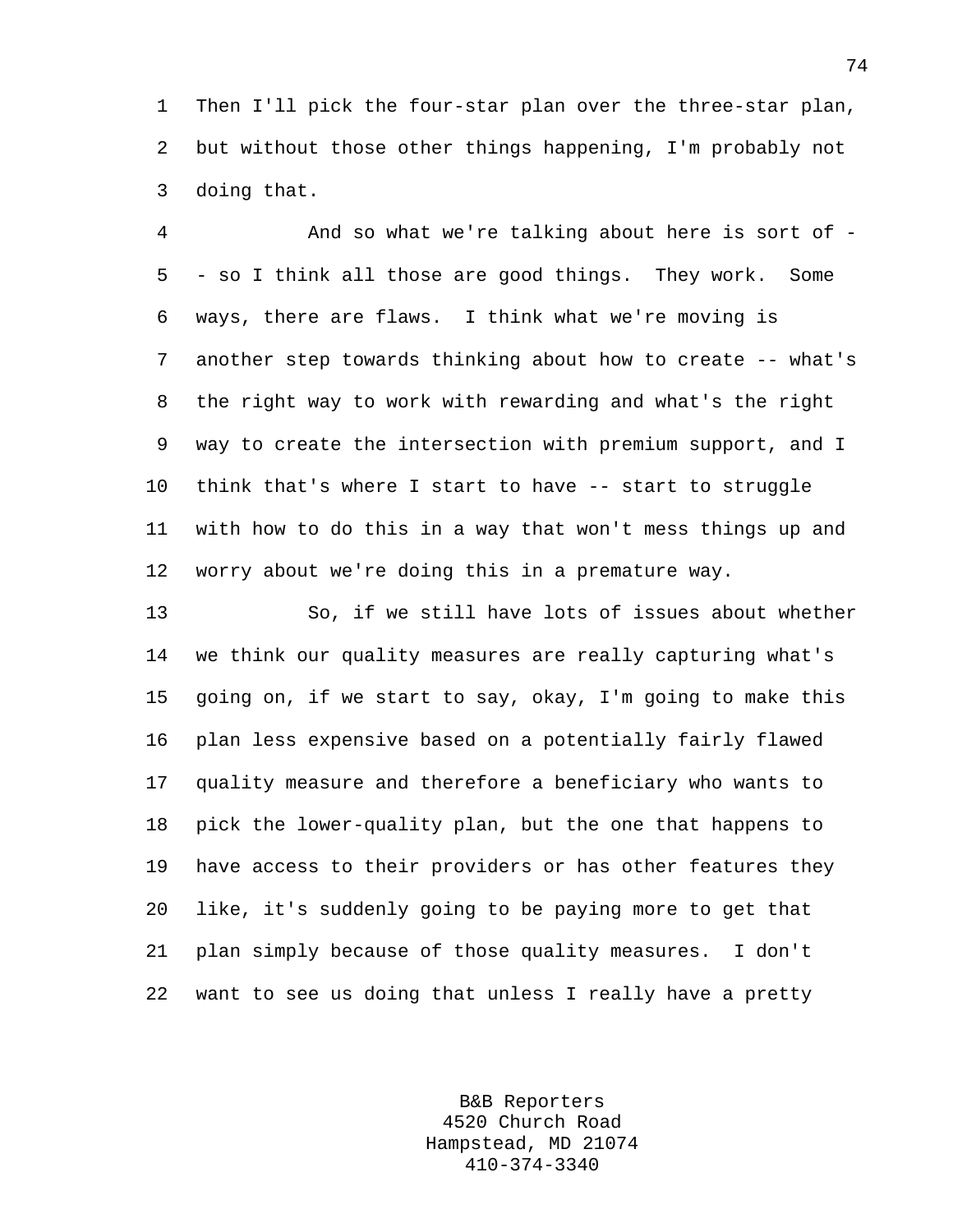1 high level of confidence that those quality measures are 2 really capturing what's important to us in evaluating the 3 system and what's important to consumers as shoppers, and I 4 think right now, that's problematic. And that's even if 5 I'm picking among, say, MA plans, and then with all the 6 other issues we've got in terms of how to measure fee-for-7 service and how to put that into the benchmark, you know, 8 it just feels like we're a long ways from ready to do that.

9 On the auto-enrollment, I guess I think this 10 isn't really -- we haven't really been set up to talk about 11 where auto-enrollment should fit into the system. Right 12 now, we're sort of just putting this in as if auto-13 enrollment is in the system, how would quality play into 14 that. I mean, I think there's a bunch of bigger examples 15 or bigger issues around sort of what's the right role for 16 auto-enrollment.

17 Right now, we do it, as you've talked about, in 18 Part D for low income, but then it's really just about 19 protecting people's subsidies, making sure they're in a 20 zero premium plan. And so there are no cost consequences. 21 If I assign you the Plan A versus Plan B, it's going to be 22 a zero premium either way. The dual demos, there's no cost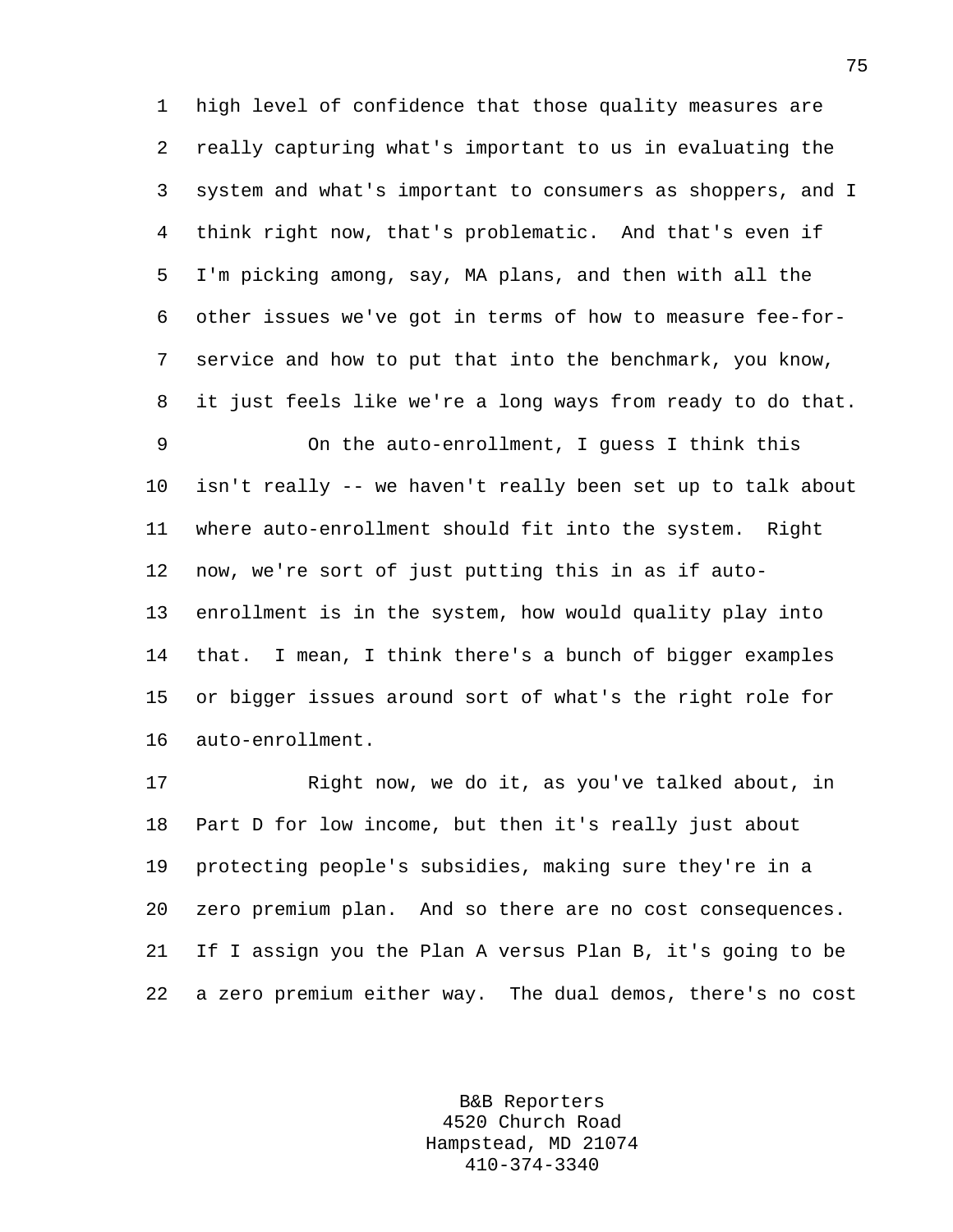1 consequences by putting you in a plan. We're either just 2 trying to make sure you get into a plan, you don't stay out 3 of the system, and maybe, depending on how a particular 4 State does it, they're trying to put people in plans that 5 have some kind of match with providers and other things or 6 tilt them towards quality.

7 So, I mean, I certainly think there's a role -- 8 and again, using the Part D as the example -- to think 9 about whether once we're randomly -- right now, we're 10 randomly assigning people among a set of plans that will be 11 free to the consumer to let quality enter into that, again, 12 if we think -- and I'm skeptical about whether our current 13 star ratings in Part D would really be robust enough to do 14 that. But if we can make them robust enough, then to tilt 15 more people or say that if you're below a certain star, you 16 don't get random assignment or auto-assignment, that might 17 make sense.

18 I think in the world we're moving into in premium 19 support, I try to think through what's -- so, if I'm going 20 to auto-enroll people in a bunch of plans where we're not 21 talking about fully subsidized enrollment, would I be auto-22 enrolling, you know, me into a plan that is going to cost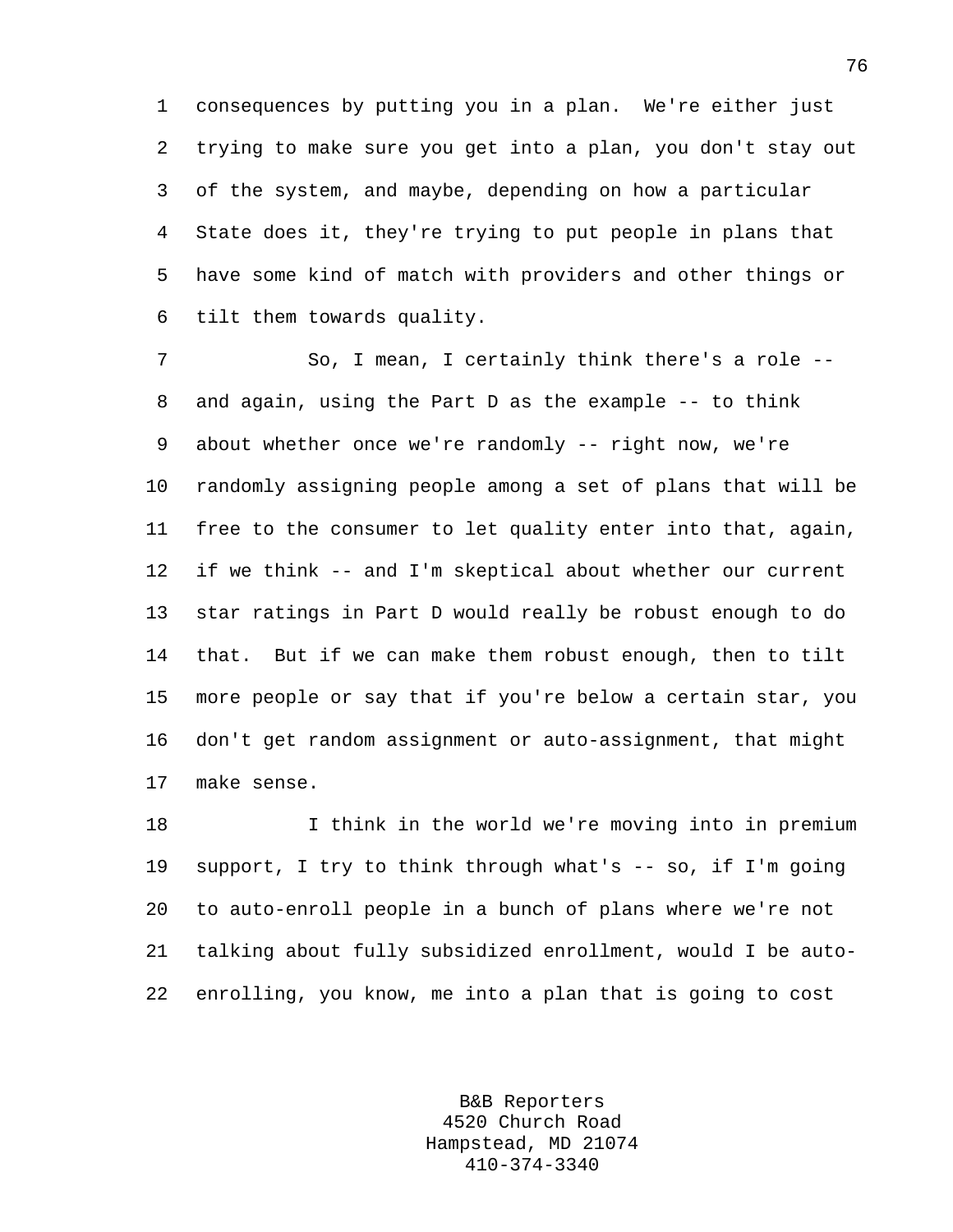1 me \$40 a month and my brother into a plan that's going to 2 cost \$60 a month based on some kind of consideration around 3 the quality scores? I think we really have to think about 4 what does that mean in terms of the cost consequences to do 5 that.

6 If we're talking about auto-assigning among a set 7 of plans that are equal in cost or in a subsidized world 8 where we're just talking about people who are subsidized to 9 keep it free, that's a different situation than we're 10 talking about a broader population where there's a whole 11 lot of cost measures going on.

12 So I think those are some of the issues that I 13 would see that we need to think about as we go forward on 14 this.

15 DR. CROSSON: Okay. Alice.

16 DR. COOMBS: Yes. Thank you very much, and I, 17 too, would like to thank David. This was one of the most 18 inspiring discussions I have had -- I mean I've listened 19 to, and the deliberation has been really refreshing, and I 20 thank you for the extra effort and the vision that you've 21 poured into that diagram.

22 DR. NERENZ: I spent hours and hours on it.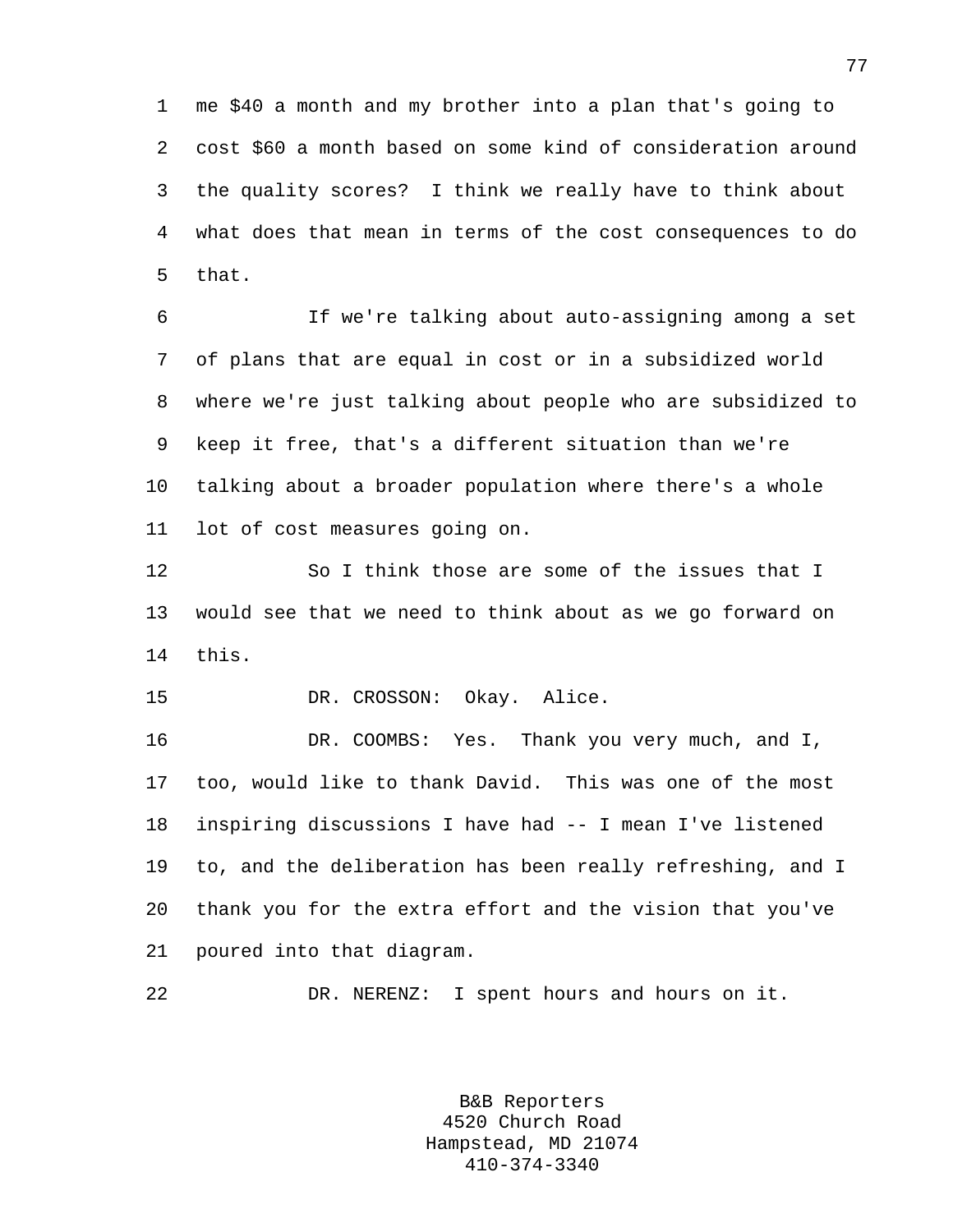## 1 [Laughter.]

2 DR. COOMBS: First of all, I work from the bottom 3 up. In terms of plan capacity, I have some mixed feelings 4 about that because, in our area, I've seen where the 5 enrollment for a certain plan is scheduled to be in a place 6 where it's inconvenient for most people. It's not on the 7 bus line. It's in an inopportune place where you could 8 predict the socioeconomic status of the people that are 9 going to enroll in the open enrollment. And so the harsh 10 reality is that I would like to look more at plan capacity 11 and what is that capacity, i.e., are they at capacity 12 because they have too many dialysis patients? Are they at 13 capacity because they're just not taking any more patients, 14 period?

15 So my question would be what does that look like, 16 and if there's elements of selection in regional areas, 17 then it's a problem because it speaks to other issues that 18 I don't think we've addressed yet.

19 So auto-enrollment, I agree, but I also think 20 that we should have -- there should be some element of 21 choice and education in the process of the auto-enrollment, 22 and so that the low income would have an access to maybe a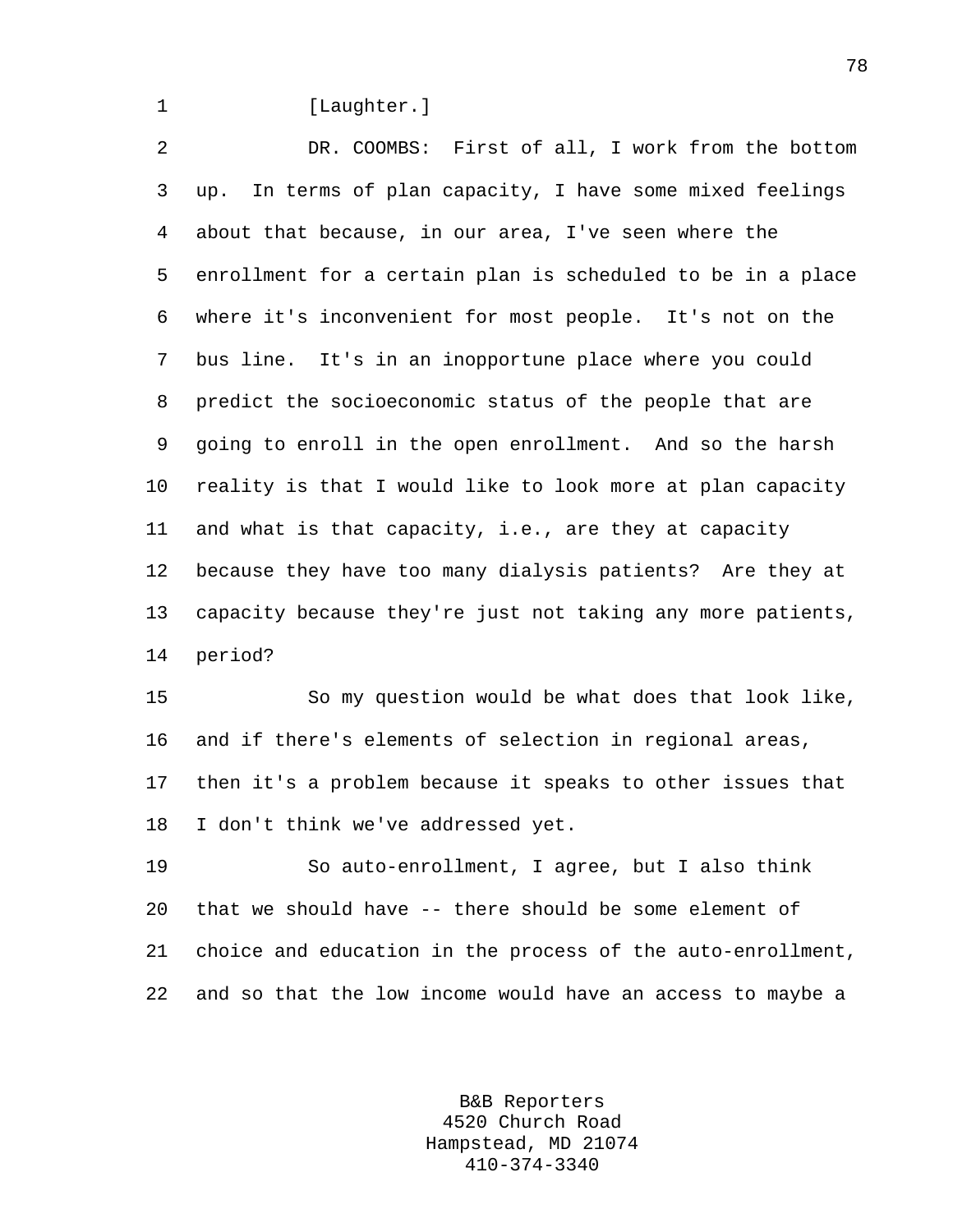1 tool set that would allow them to make decisions in the 2 process of the auto-enrollment.

3 For instance, if you said these two plans were 4 available and these are the scenarios for which you have a 5 choice in terms of the people listed, the providers listed 6 on each of the plans, do they fit into what you need to do 7 to actually be compliant with the plans' requirements, 8 because that's the other piece of it too.

9 So I think there's two things going on. When we 10 think about the beneficiary, we also have to think about 11 the plans and some of the requirements of the plan and how 12 you get to the plan and the geography and things like that. 13 The budget neutrality, I had another thought, and 14 it wasn't so much as -- well, I agree with overall budget 15 neutrality, but I don't think there's a problem with having 16 regional areas that have been high cost with dropping them 17 so that that area in and of itself doesn't have to be 18 budget neutral, because if you feel that there's one area 19 that, say, Sue's area really needs help and they come out 20 to be non-budget neutral when you add up all the pieces of 21 the puzzle, if that's better quality for that area, I think 22 that maybe that we should -- not a lot of Robin Hood, but

> B&B Reporters 4520 Church Road Hampstead, MD 21074 410-374-3340

79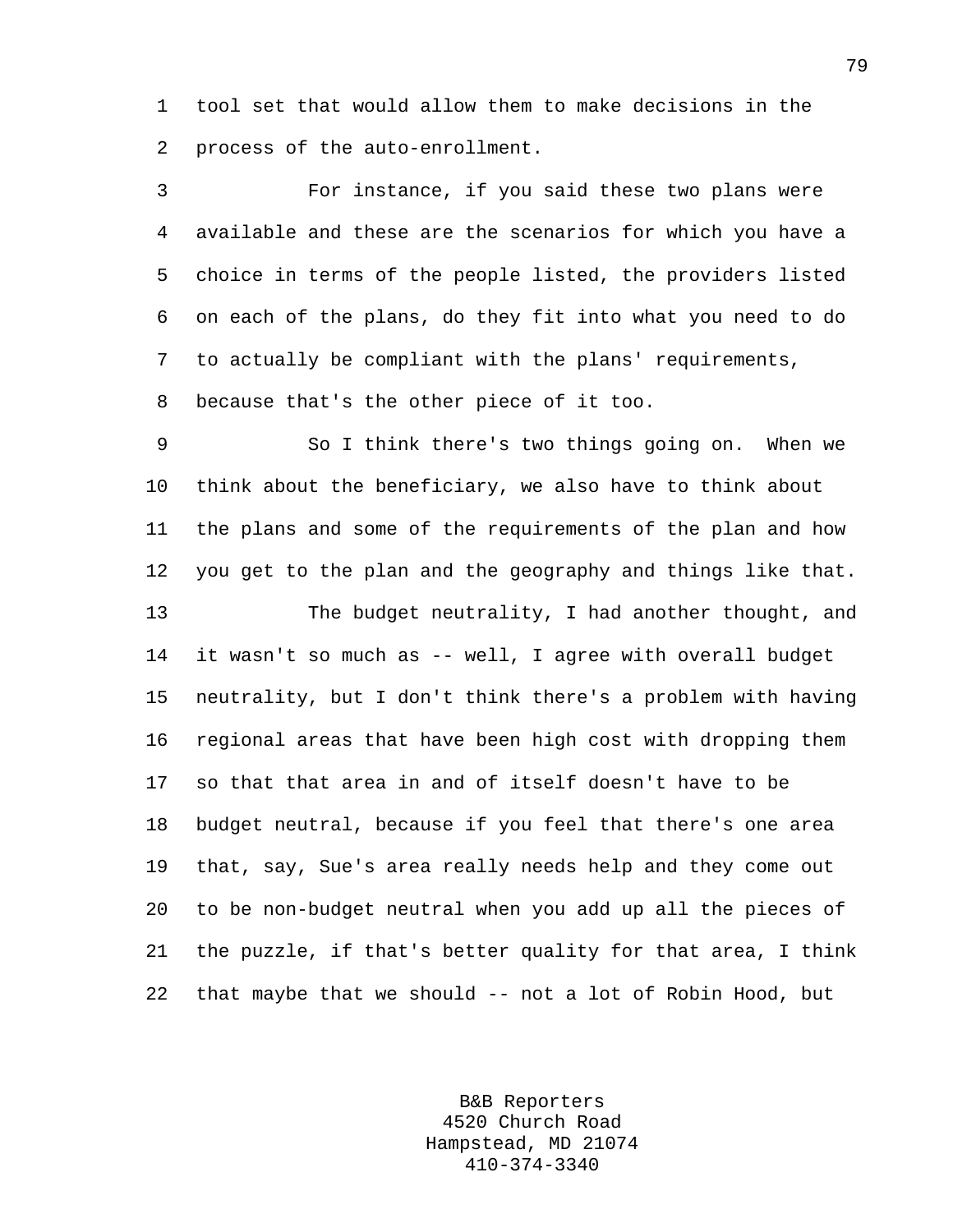1 overall some Robin Hood going on at the local level and 2 then the budget neutrality on the larger scale.

3 I think I agree with everything everyone said, 4 and I especially appreciate something that you said, Pat, 5 about the CAHPS scores and the hospital when you have pain. 6 When the patient has pain afterwards, you can do everything 7 perfect, but your CAHPS scores are going to be in the 8 bottom of the trash. And it could be the pain because of 9 many reasons, but that skews your CAHPS scores in every 10 other aspect. So you can be pretty good on most parts, and 11 then you get to pain, and then your overall score is 12 affected by pain. And so that lends itself to something 13 that you can't control.

14 And one other thing I wanted to say about quality 15 for the plans and how we use readmission rates, ED rates, 16 and -- the plans may not be -- and something that David 17 said, the plans may not be totally responsible for 18 admission rates per se. We've taken the readmission rates, 19 and we've put it in the plans 100 percent, just like we do 20 with some of the other entities, like the hospital.

21 The hospital and the PACs, they have 22 proportionality, a greater control over those things than

> B&B Reporters 4520 Church Road Hampstead, MD 21074 410-374-3340

80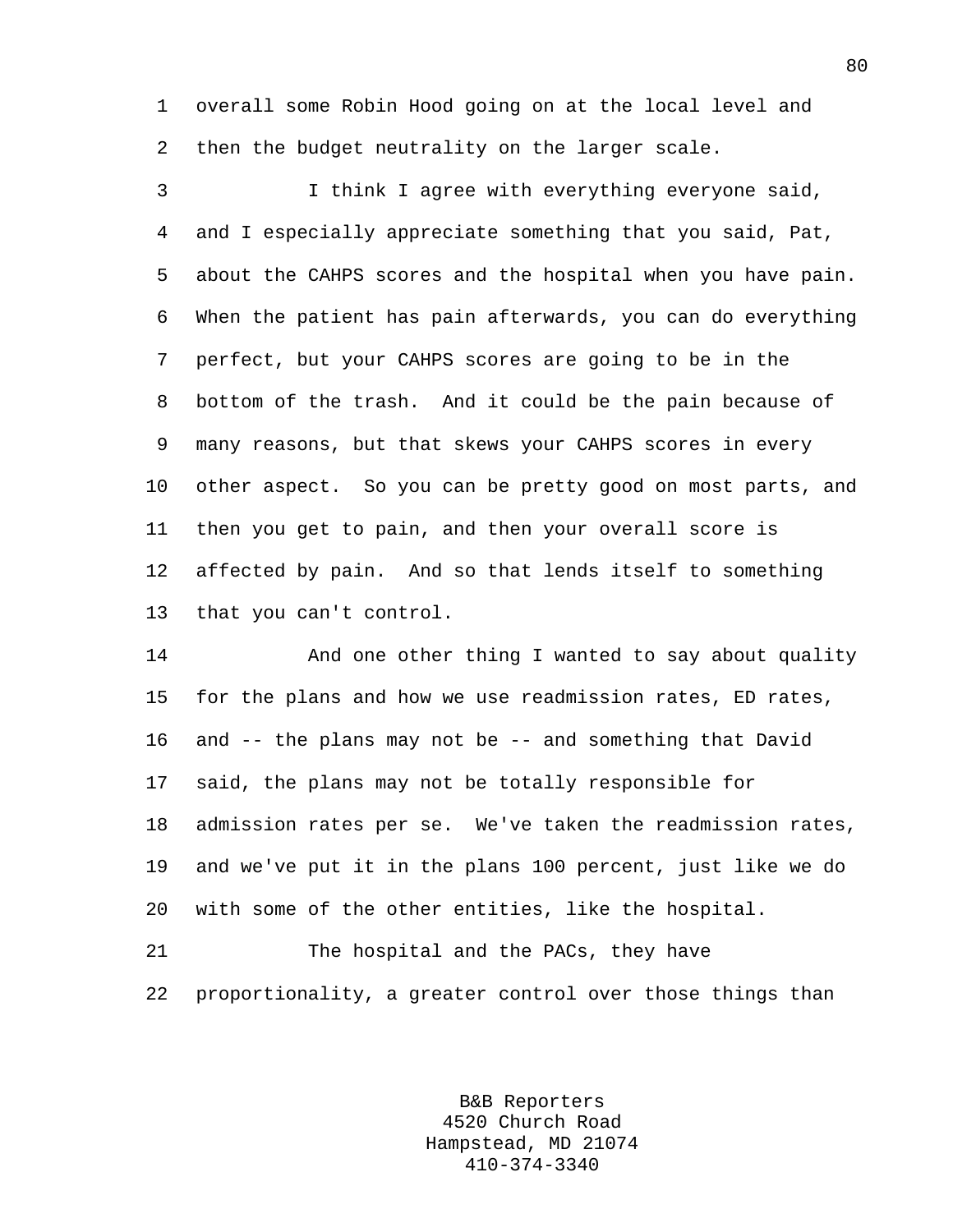1 the plans do. I don't know if we thought about it, 2 actually assigning a proportionality to the contribution to 3 some of the outcome measures that we're looking at, 4 especially when it comes to things like readmission rates 5 for hospitals. I don't know if we've ever talked about 6 that, but I almost feel like after David's discussion today 7 and looking at all the components that contribute to 8 readmission rates, mortality, maybe there should be some 9 kind of attribution to some of these things as we look at 10 them. 11 DR. CROSSON: Well, Alice, you make an important 12 point here, which is that the number and size of Vicodin 13 prescriptions is not part of the patient experience measure 14 that we would anticipate being valid. Thanks. 15 [Laughter.] 16 DR. CROSSON: Brian. 17 DR. DeBUSK: Thank you. 18 I get really excited about the idea of premium 19 support and MA synchronization because I think it's one of 20 those big powerful ideas that could fundamentally change 21 the system. So I hope we keep doing the high-level design 22 on that.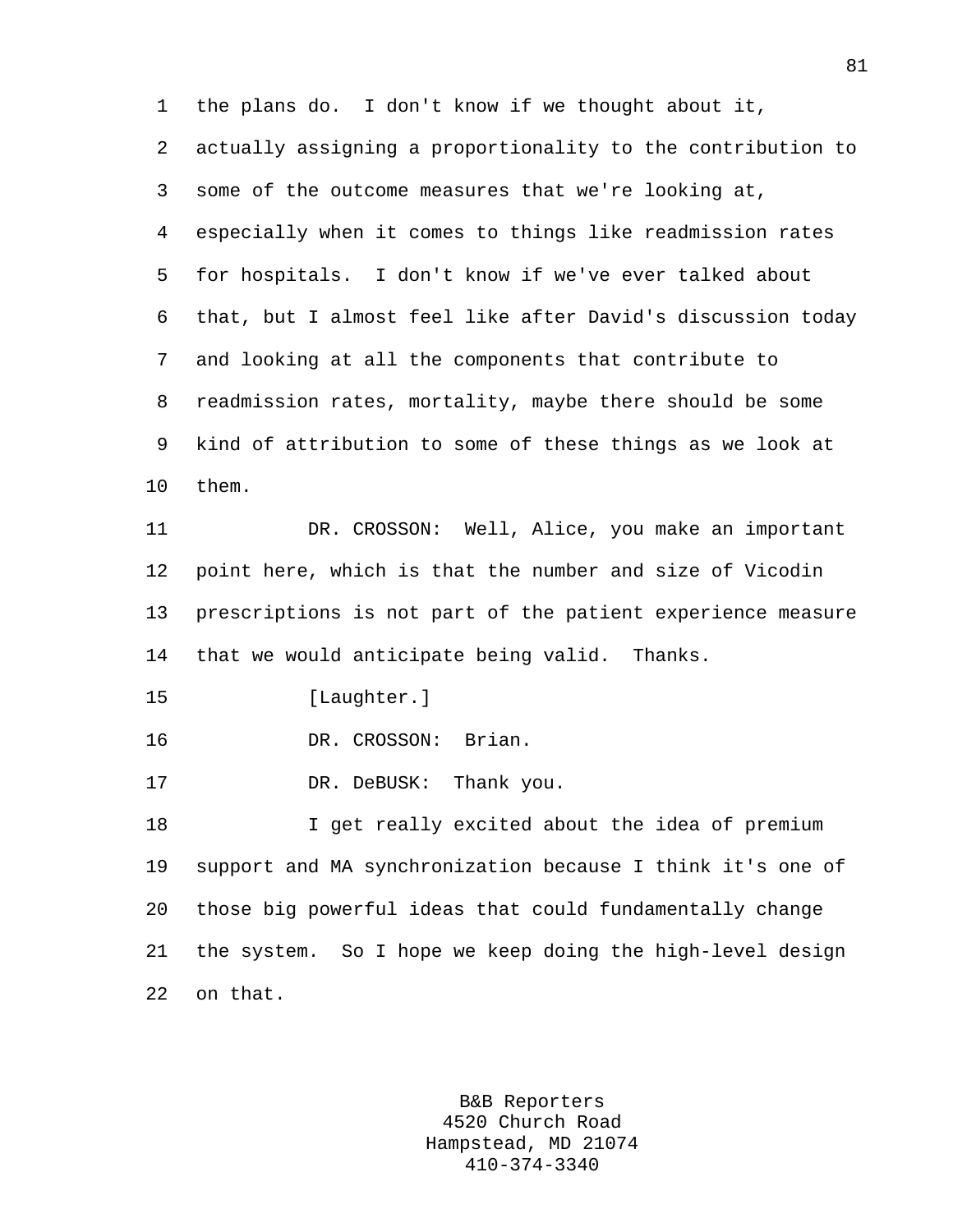1 As far as the specifics here, I do think that the 2 quality should affect the government contribution, and I do 3 believe it should be budget neutral. I mean, I don't think 4 one program, for example, MA, should be receiving positive-5 only bonuses and others be taking bonuses and penalties.

6 I also get excited about this idea of auto-7 enrollment, and I think the bigger idea there is driving 8 the beneficiary to have some type of contact with the 9 system, even if it's to declare their intent to stay in 10 fee-for-service. I mean, could we do something? And this 11 may be heresy, but could we do something as simple as 12 building an extra \$20 into the premium when someone ages 13 into Medicare until they make contact with the system, even 14 if it's to declare their intent to stay in fee-for-service? 15 I think something that drives that initial contact would be 16 beneficial.

17 Then, finally, I'd like to end on one point. I'm 18 probably going to be the standards guy on this Commission 19 for the next 6 years because I think everything needs to be 20 standardized, and I know I'm oversimplifying this. But I 21 would love to see the sum of the stars equal the star of 22 the sums, and I know that's probably overly ambitious. But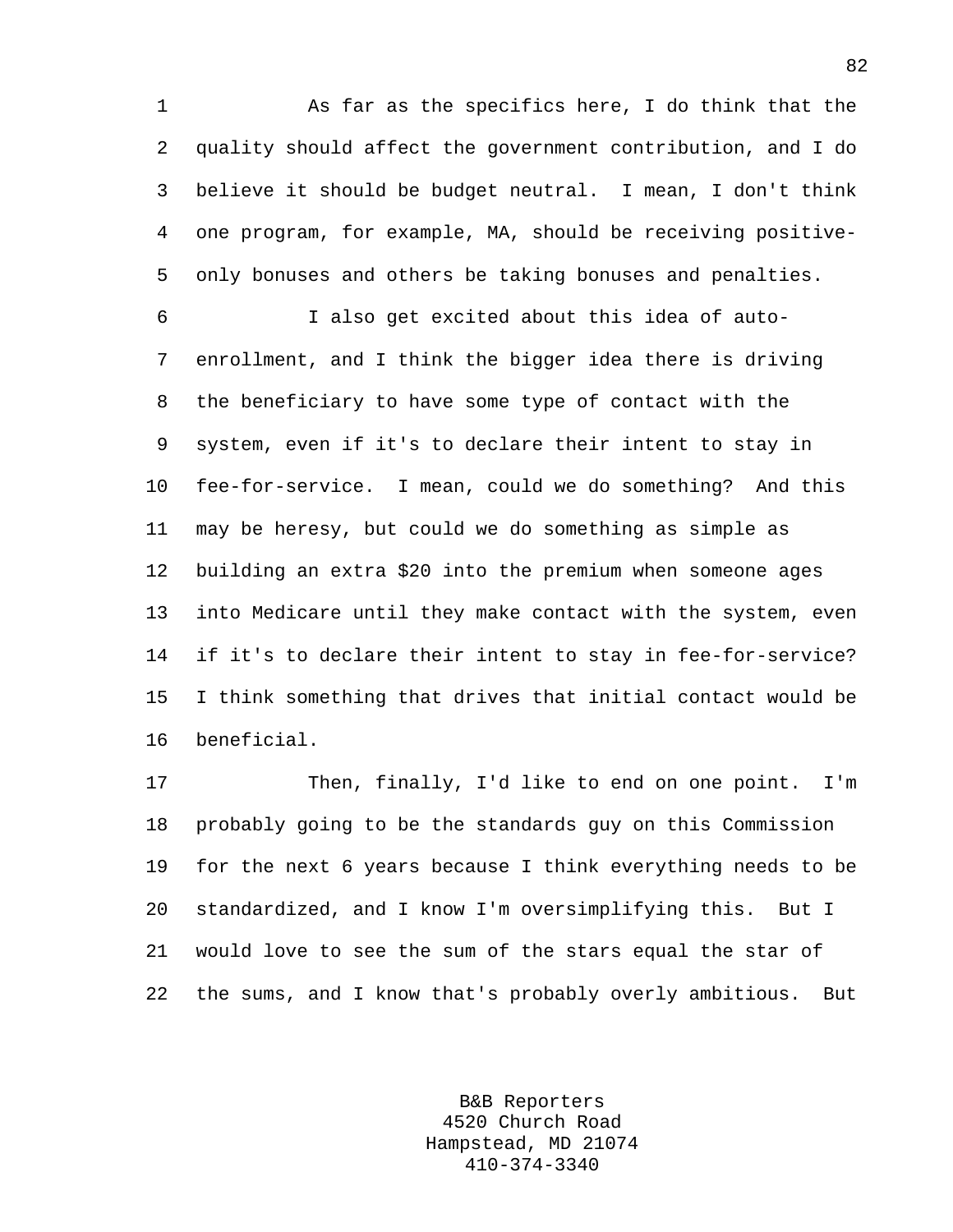1 I hope that there's a healthy undercurrent, particularly 2 with the staff.

3 Anytime you see, for example, those CAHPS scores 4 -- you know, we were talking about how we could make modest 5 changes to those and have them synchronized across all 6 three platforms. I think anytime that we get the 7 opportunity to recommend a standard and just quietly push 8 everything together, I hope we do that, even as we do the 9 high-level plan design. So I could see it really as two 10 different pushes, the high-level plan design, which could 11 take years, but then this undercurrent of trying to drive 12 everything toward a common standard, because, again, I am 13 thoroughly convinced that a mediocre standard that's 14 uniformly applied is much, much better than the best 15 standard that we could develop in here that's just 16 intermittently applied. 17 Thank you. 18 DR. CROSSON: Thank you. 19 Paul, last --

20 DR. GINSBURG: I have a couple of thoughts, as 21 the comments have gone around.

22 I was thinking a lot more about auto-enrollment,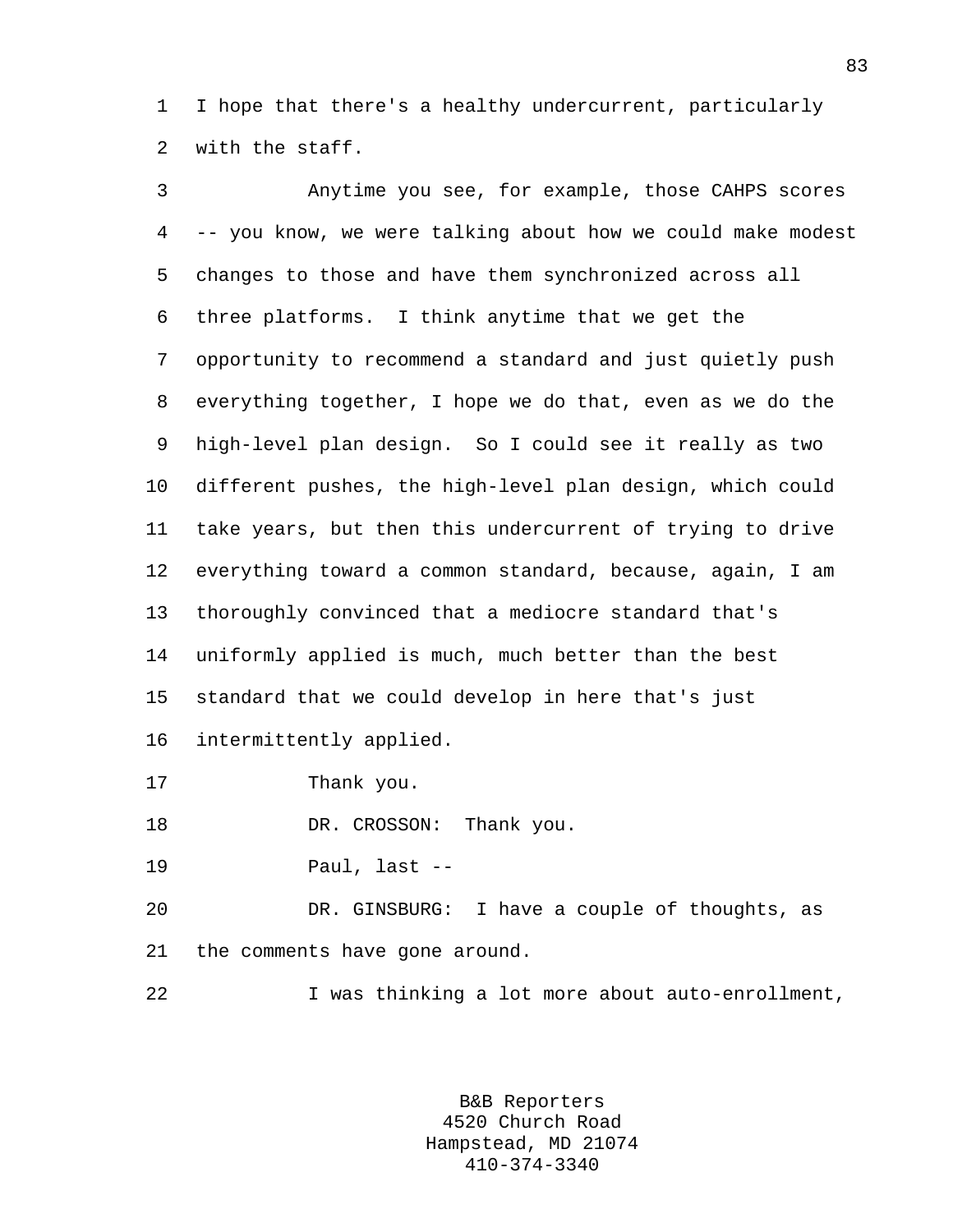1 and I think in a premium support system, that could be very 2 useful doing it by geographic area. So if in this 3 geographic area, the Medicare Advantage plans in aggregate 4 are either lower cost or lower value, if we want to 5 integrate the quality in, then we would have an auto-6 enrollment process of which the beneficiaries can opt out 7 of and stay in fee-for-service or they can even -- once 8 this gets them going, they might choose another plan and 9 actually stay in Medicare Advantage but actually make an 10 active choice. And I think that could address a lot of the 11 criticism of premium support about the people that never 12 pay attention, that never make any choices. It's really 13 going to be hard to do risk adjustments to reflect the fact 14 that they're probably more expensive than average.

15 I also had a couple of thoughts about plan 16 capacity, and I think that in any auto-enrollment process 17 or even a choice, I think unlike the Part D space where the 18 capacity of plans is probably not really a factor, I think 19 in physician hospital benefits, the capacity is an issue 20 obviously in the staff and group model plans, but even in 21 the network plans that networks have capacity problems. 22 And you don't want to overwhelm a network, which means that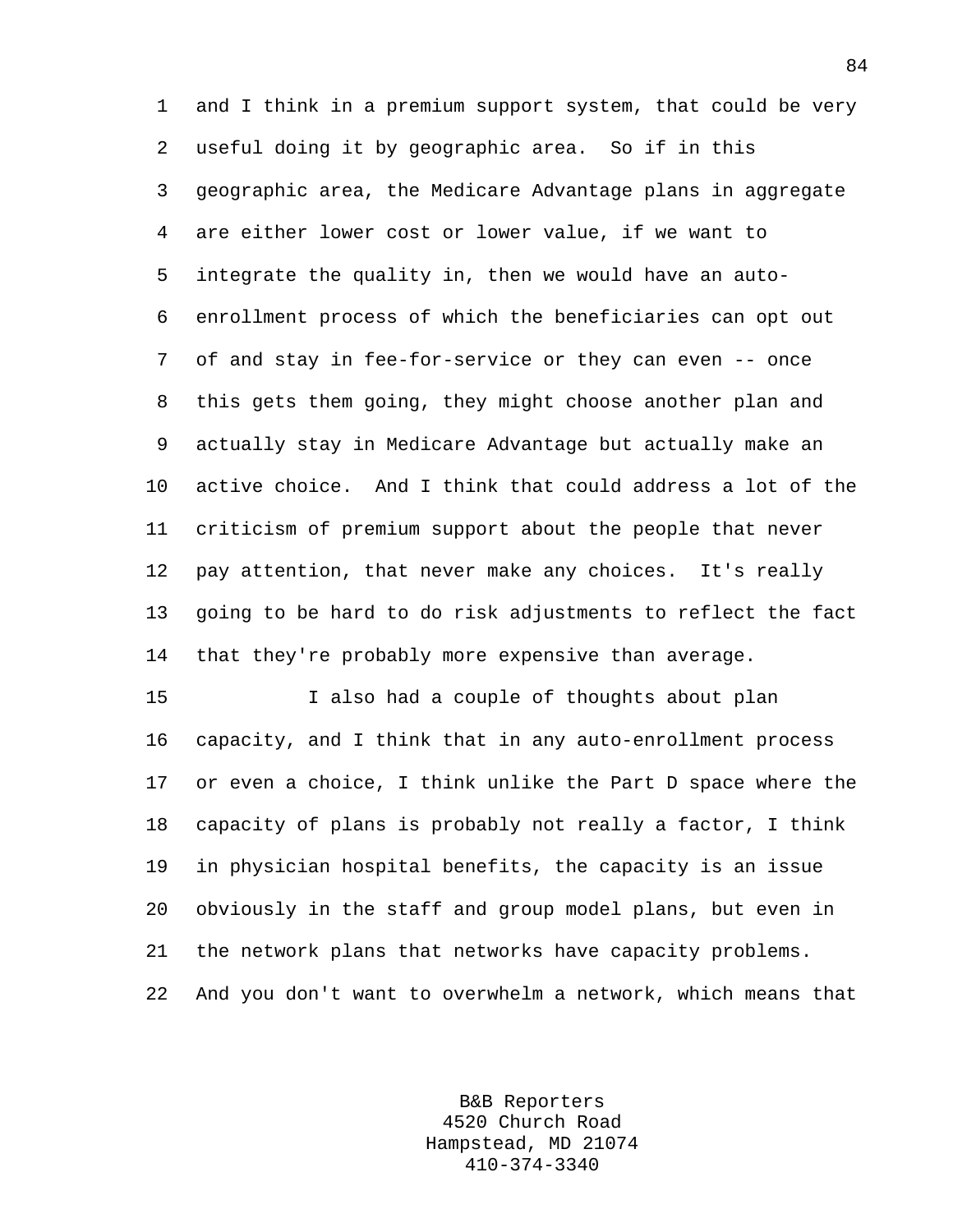1 people aren't going to be able to get to see the physician 2 in a timely basis.

3 So I think it's fairly simple, although Alice 4 raised some very interesting dimensions that are really 5 worth thinking about. Basically, at the beginning of the 6 process, each plan says, "This is my capacity, X thousand 7 enrollees," and to actually protect the plan from being 8 overwhelmed. And, obviously, it would be we would have to 9 think of the process. If there is excess demand for that 10 plan, who gets it? Is it the people that just go through - 11 - presumably, the people who go through the enrollment 12 process earlier get that, and that actually might be a 13 motivation for people to get into the enrollment process.

14 And a final comment is that even though ACOs were 15 very prominent in the paper and the presentation, they have 16 had little mention in the discussion, and I think maybe 17 this is a reflection of the fact that premium support is 18 really about MA and fee-for-service, with ACOs a part of 19 fee-for-service. If we actually evolve the ACOs in such a 20 way that there was an affiliation or enrollment dimension, 21 then we would have to -- but now it's just -- and, 22 hopefully, ACOs will be successful long term and make the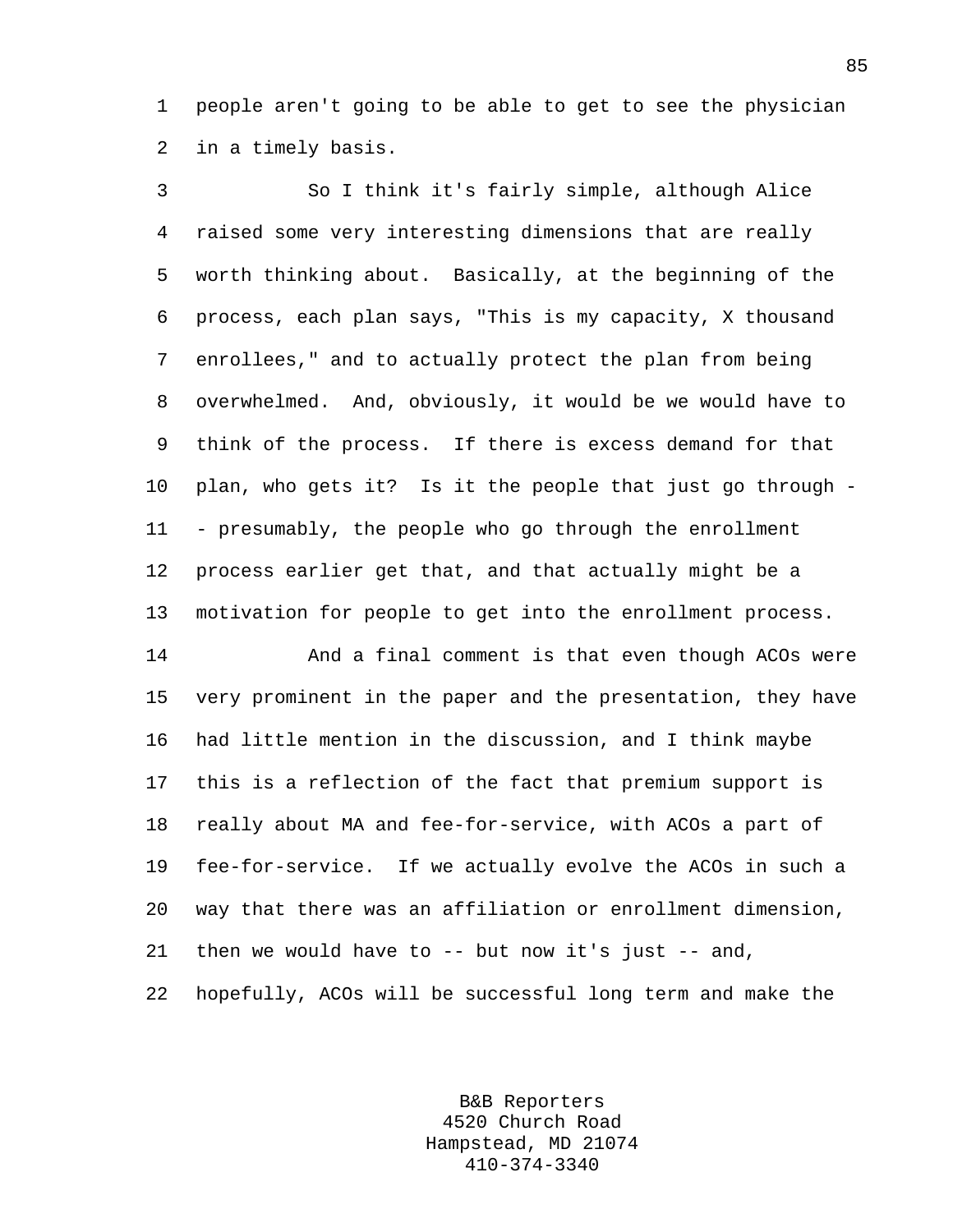1 fee-for-service world in general more successful, but I 2 don't think we need to spend too much time speaking 3 specifically about them now when we talk about premium 4 support.

5 DR. CROSSON: Jon.

6 DR. CHRISTIANSON: I just wanted to comment on 7 something Rita said because I think it's got some real 8 potential. The outcome measures that we use for plans, 9 they're really provider outcome measures that we attribute 10 back to plans because we think plans have mechanisms to 11 influence provider behavior, and we want to encourage them 12 to use those mechanisms.

13 But I think with respect to the overuse, misuse, 14 the strength of the mechanisms that plans have to influence 15 provider behavior is much stronger because you say, "We're 16 not paying," as opposed to "We'll give you a 5 percent 17 bonus to increase this or that activity within a plan." So 18 I think focusing some attention on those misuse measures 19 makes a lot of sense because I think there's more leverage 20 for plans, financial leverage, and therefore, we might be 21 able to actually see some results.

22 DR. NERENZ: And also, just a friendly minute, on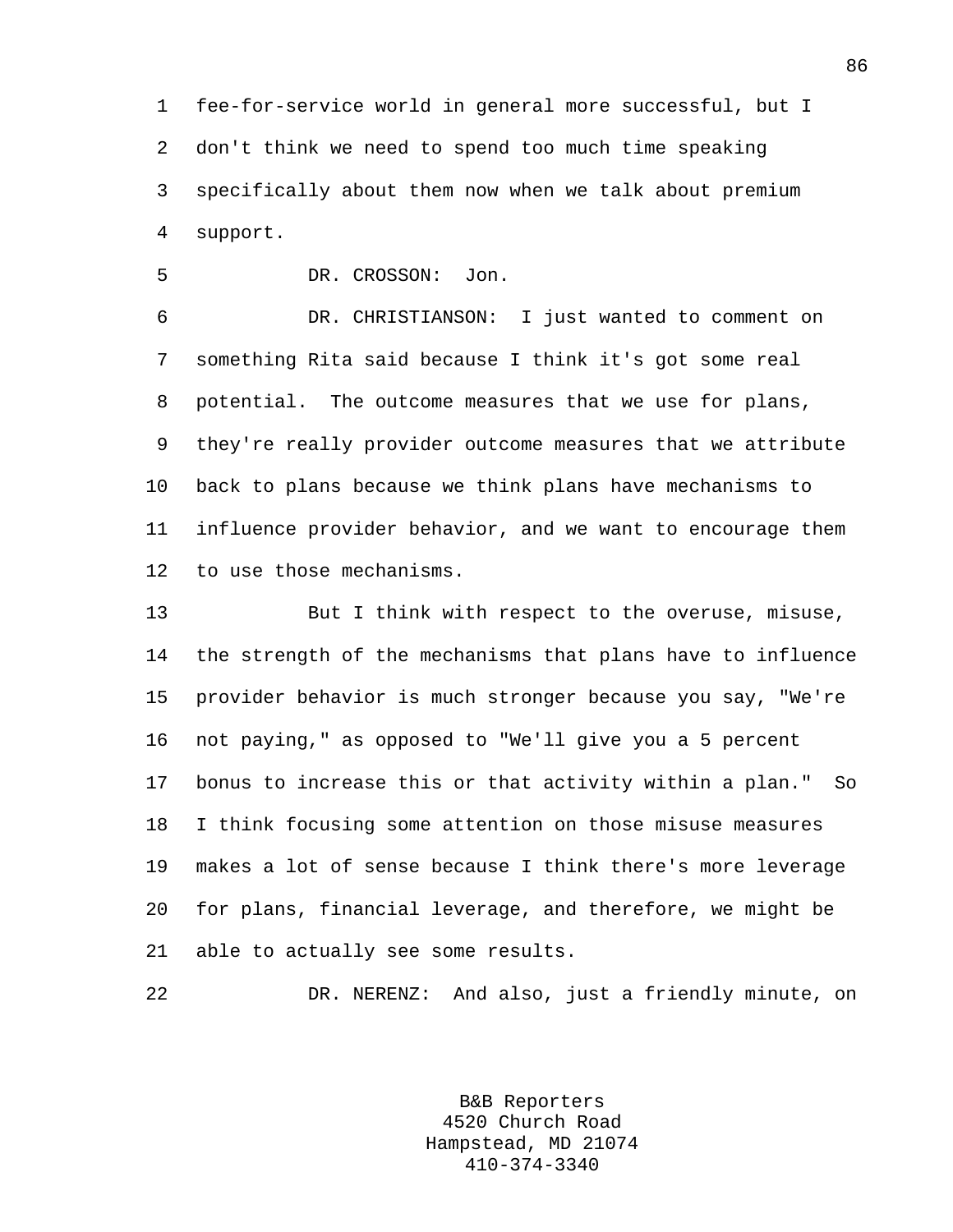1 that point, the causal network, I think, is also less 2 complex, so that's another reason why. 3 DR. CROSSON: And plans also can exercise choice 4 in terms of -- 5 DR. CHRISTIANSON: Who the -- 6 DR. CROSSON: Yeah, who is on the network from 7 year to year. 8 Okay. Seeing no further comments, Ledia, Carlos, 9 thank you very much. Nice job. 10 And we will move on to the next presentation. 11 Okay. For our final presentation and discussion 12 for October we are going to, at the end of the summer, take 13 another dive into the donut hole, a donut hole dive. 14 [Laughter.] 15 DR. CROSSON: Rachel and Shinobu, I just wanted 16 to compliment you on the chapter. I do this all the time. 17 I know it's getting boring but it's -- it was very clear, 18 and also extremely readable and concise, and thank you for 19 that. 20 So we're going to talk about the issue of 21 biosimilars, evolving issue in Medicare Part D. And it 22 looks like, Rachel, you're starting out?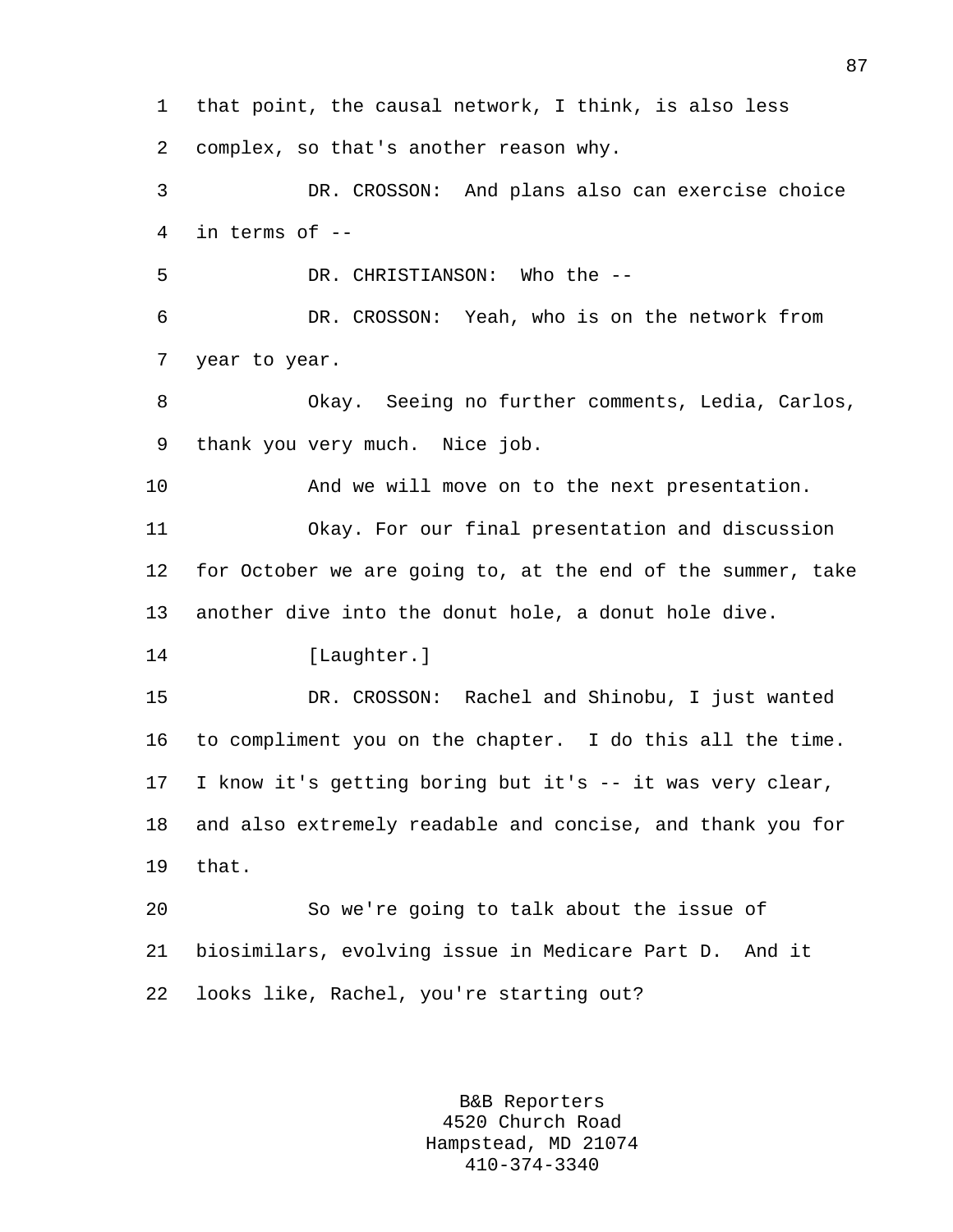1 DR. SCHMIDT: I am, yeah.

2 Good morning. Yesterday you discussed incentives 3 behind Medicare's payments for Part B drugs, many of which 4 are biological products. Today Shinobu and I are going to 5 present information about biologics and their follow-on 6 products, called biosimilars, within the context of Part D, 7 Medicare's outpatient prescription drug benefit.

8 There are a number of biosimilars products that 9 are beginning to enter the market. This is an introduction 10 to the topic, thinking through the extent to which 11 biosimilars might help to improve access to therapies and 12 moderate growth in Part D spending in the way that generics 13 have.

14 I'll provide background about biologics and 15 biosimilars, and then we'll walk you through issues related 16 to how the market entry of biosimilars could play out in 17 Part D. We'll discuss recent use of and spending for 18 biologics within Part D, factors that affect whether 19 prescribers and patients begin to use biosimilars, and 20 guidance that CMS has provided to Part D plans about 21 biosimilars. Biosimilars are excluded from Part D's 22 coverage-gap discount, and we will describe how that might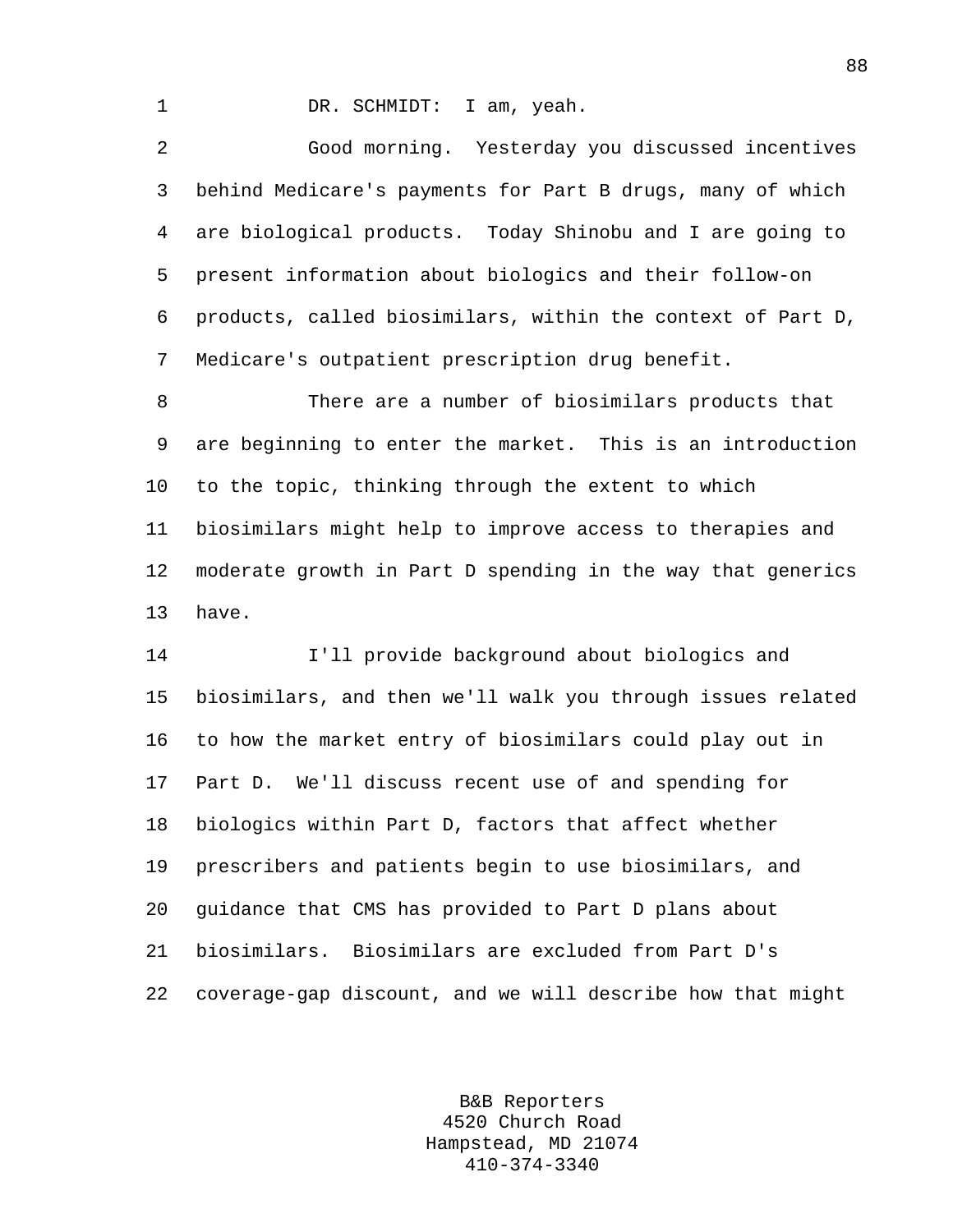1 affect incentives for using biosimilars. Then we'll open 2 things up for your discussion.

3 Most medicines are small-molecule drugs 4 manufactured through chemical processes at relatively low 5 cost. After a brand-name manufacturer has marketed their 6 drug for a period of time, others can enter the market and 7 produce what are nearly identical generic versions at much 8 lower costs.

9 However, the biopharmaceutical industry has moved 10 toward developing large-molecule biologics, which are more 11 complex and are made from living organisms or tissues. A 12 wide range of products fall under the term biologics 13 including vaccines, insulin, and therapeutic proteins. 14 They are used for conditions such as cancers, multiple 15 sclerosis, and inflammatory diseases like rheumatoid 16 arthritis. Biologics are typically injectable or 17 infusible, and they often require special handling such as 18 refrigeration.

19 The term "biosimilar" is used for follow-on 20 products that have "no clinically meaningful differences" 21 from a reference biologic in terms of safety, purity and 22 potency. Biosimilars are like generics in the sense that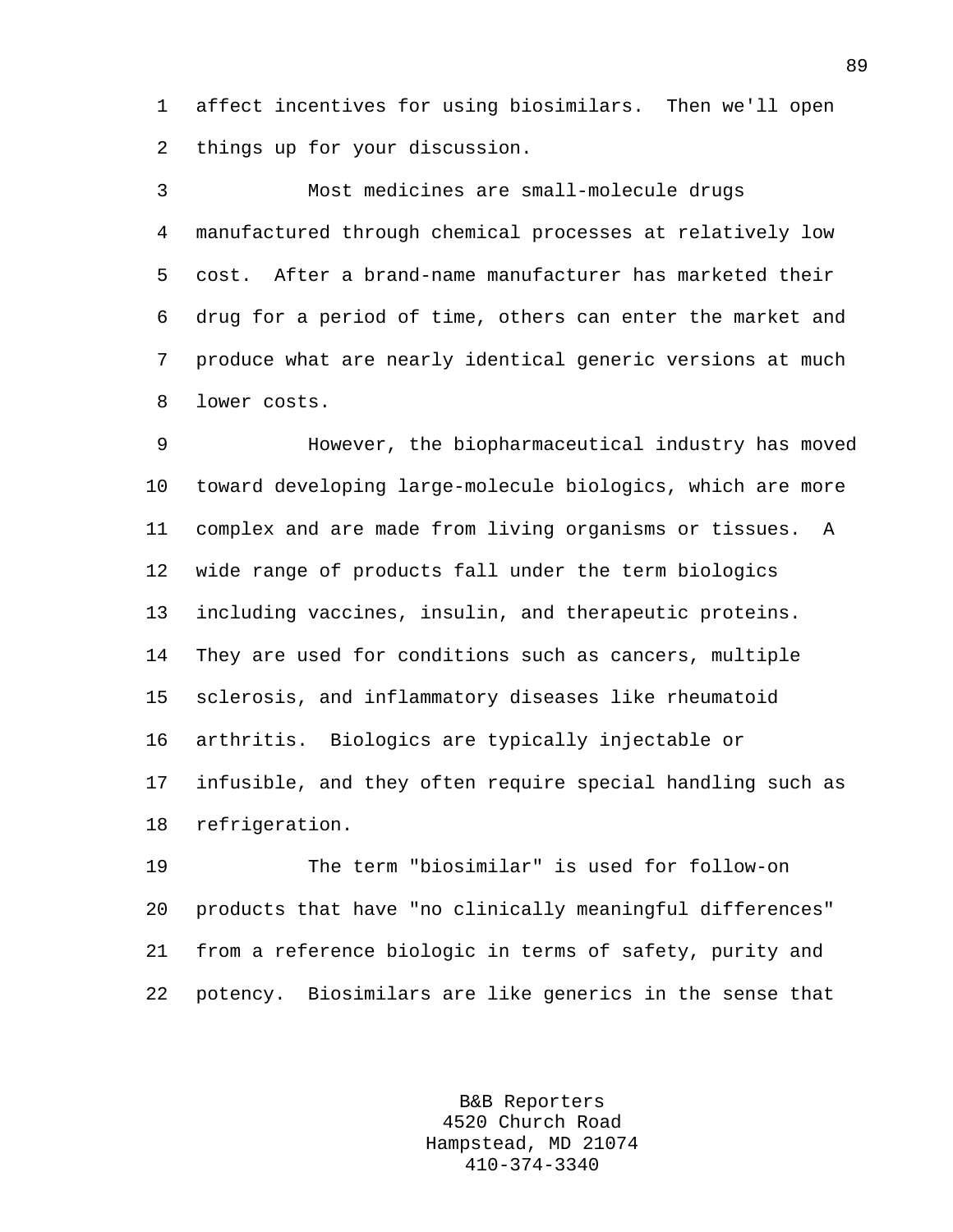1 they can introduce price competition for the reference 2 product. However, biosimilars are different from generic 3 drugs in important ways. Because of their complexity, 4 manufacturers of biosimilars cannot make exact duplicates 5 of the reference product. Even a manufacturer of a 6 reference product may see small changes in their product 7 over time. Also, biosimilars are more expensive to develop 8 and manufacture than generics. And unlike generics, the 9 process for getting FDA approval of a biosimilar may 10 involve clinical trials, which can be expensive.

11 Biologics and their biosimilars tend to be 12 specialty drugs that have high prices. For example, some 13 biologic medicines for multiple sclerosis may have cash 14 prices at the pharmacy counter on the order of \$6,000 for a 15 one-month supply.

16 Relatively few individuals take biologics, but 17 they account for a vastly disproportionate share of 18 spending. One paper from 2015 estimated that nationwide, 19 biologics made up 1 percent of all prescriptions filled but 20 28 percent of spending. IMS estimates that spending growth 21 for biologics has outpaced spending for small-molecule 22 drugs, and biologics' share of total drug spending has been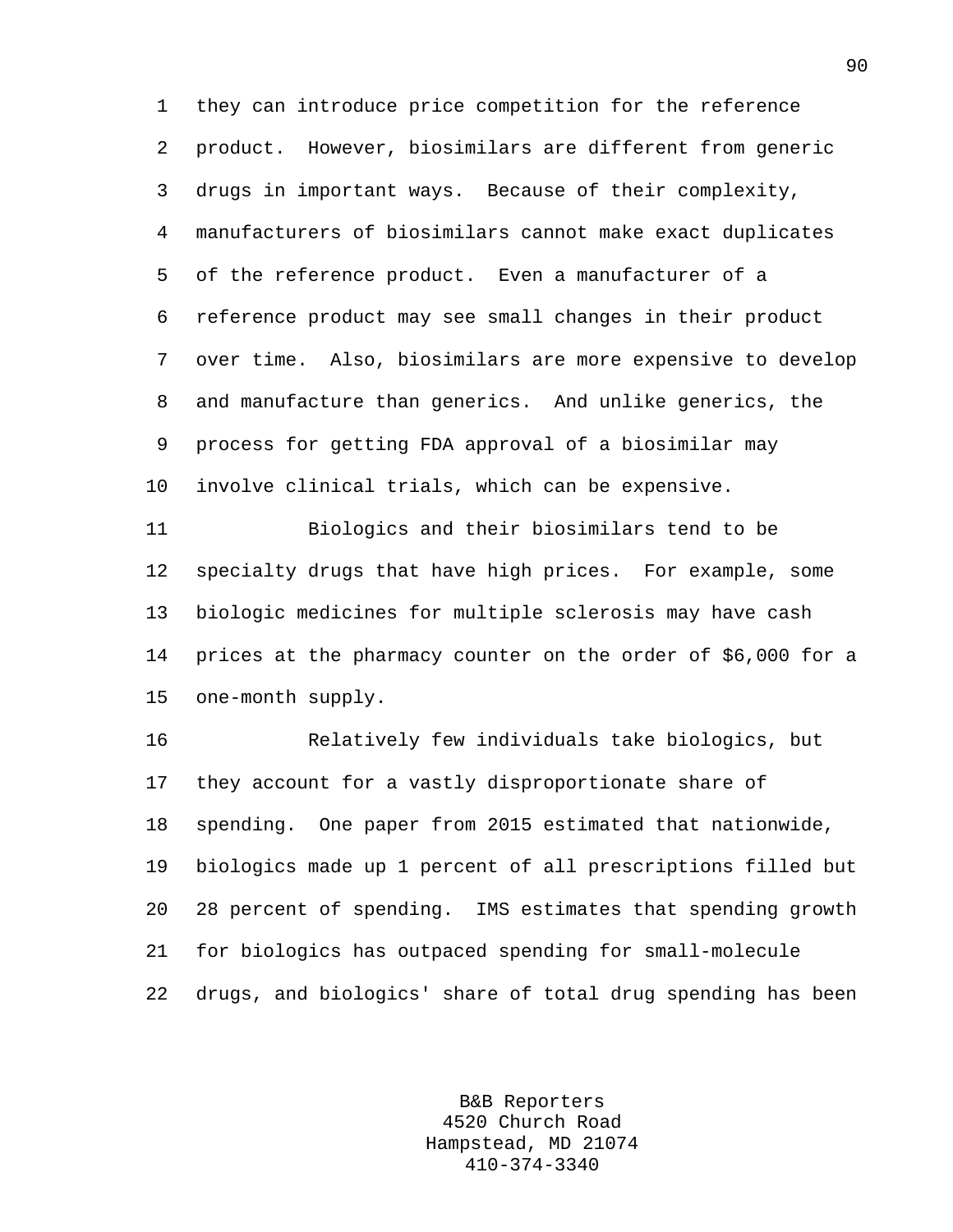1 increasing.

2 Those trends raise concerns within the context of 3 Medicare Part D. First, enrollees who take these medicines 4 face high out-of-pocket costs, especially at the start of a 5 benefit year before they reach the out-of-pocket threshold. 6 And second, as more biologics are introduced and as their 7 prices grow, that puts upward pressure on Part D program 8 spending, and I'll elaborate on this in a minute. 9 Remember, Medicare Part D pays for biologics and 10 biosimilars in a very different way than Part B. In D, 11 Medicare doesn't pay a clinician to administer a drug. 12 Part D covers biologics that are self-injectable and 13 dispensed through an outpatient pharmacy, typically a 14 specialty pharmacy. The patient must be an enrollee in a 15 private Part D plan. That plan includes its estimate of 16 the enrollee's annual spending for biologics as part of its 17 bid -- of the bid it submits to Medicare for delivering all 18 outpatient drug benefits. Medicare pays the plan a monthly 19 capitated amount based on bids, and Medicare also pays for 20 80 percent of spending above Part D's out-of-pocket 21 threshold through individual reinsurance. From the 22 combination of Medicare's payments and enrollee premiums,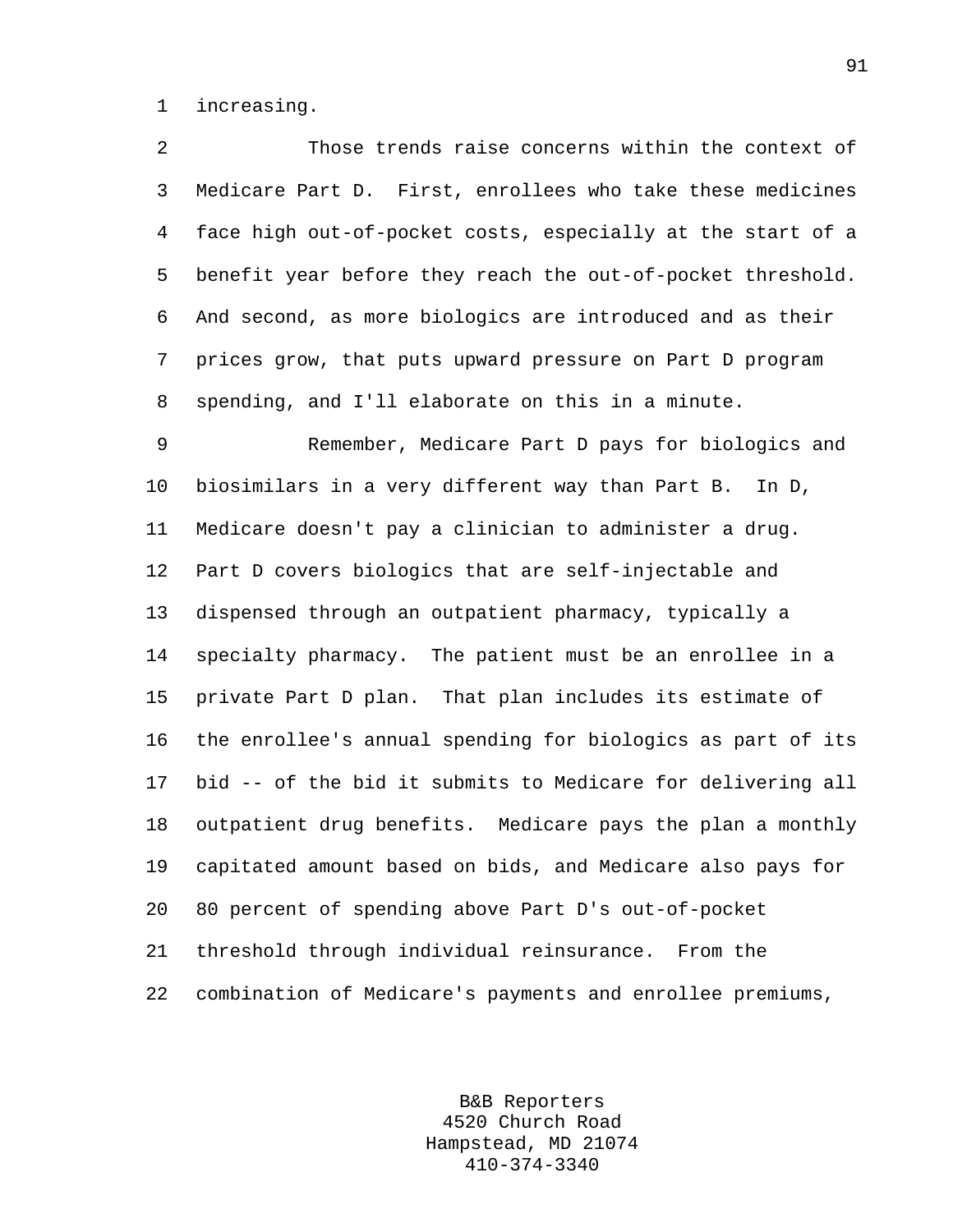1 plans pay pharmacies rates they've negotiated with the 2 pharmacy for the prescriptions their enrollees fill, and 3 plans also negotiate with drug manufacturers for rebates. 4 Enrollees who use high-priced biologics tend to 5 reach Part D's out-of-pocket threshold, often early in the 6 year. After that, they pay 5 percent of the price, which 7 can still be a lot of money. For example, above the 8 catastrophic threshold, that \$6,000 per month multiple 9 sclerosis drug would cost \$300 per month out-of-pocket. 10 Medicare pays for 80 percent of the price for the remainder 11 of the year, so the taxpayer is bearing most of the cost. 12 Last April, the Commission recommended a package of changes 13 to Part D that was intended to give plan sponsors greater 14 incentives and tools to manage spending for high-cost 15 enrollees.

16 In 2014, gross spending for biologics in Part D 17 totaled more than \$15 billion or about 13 percent out of a 18 total of \$121 billion. Between 2011 and 2014, biologics 19 spending grew by an annual average of 31 percent, compared 20 with 13 percent for total Part D spending.

21 The chart shows you the makeup of biologics 22 spending in Part D by treatment category. You can see at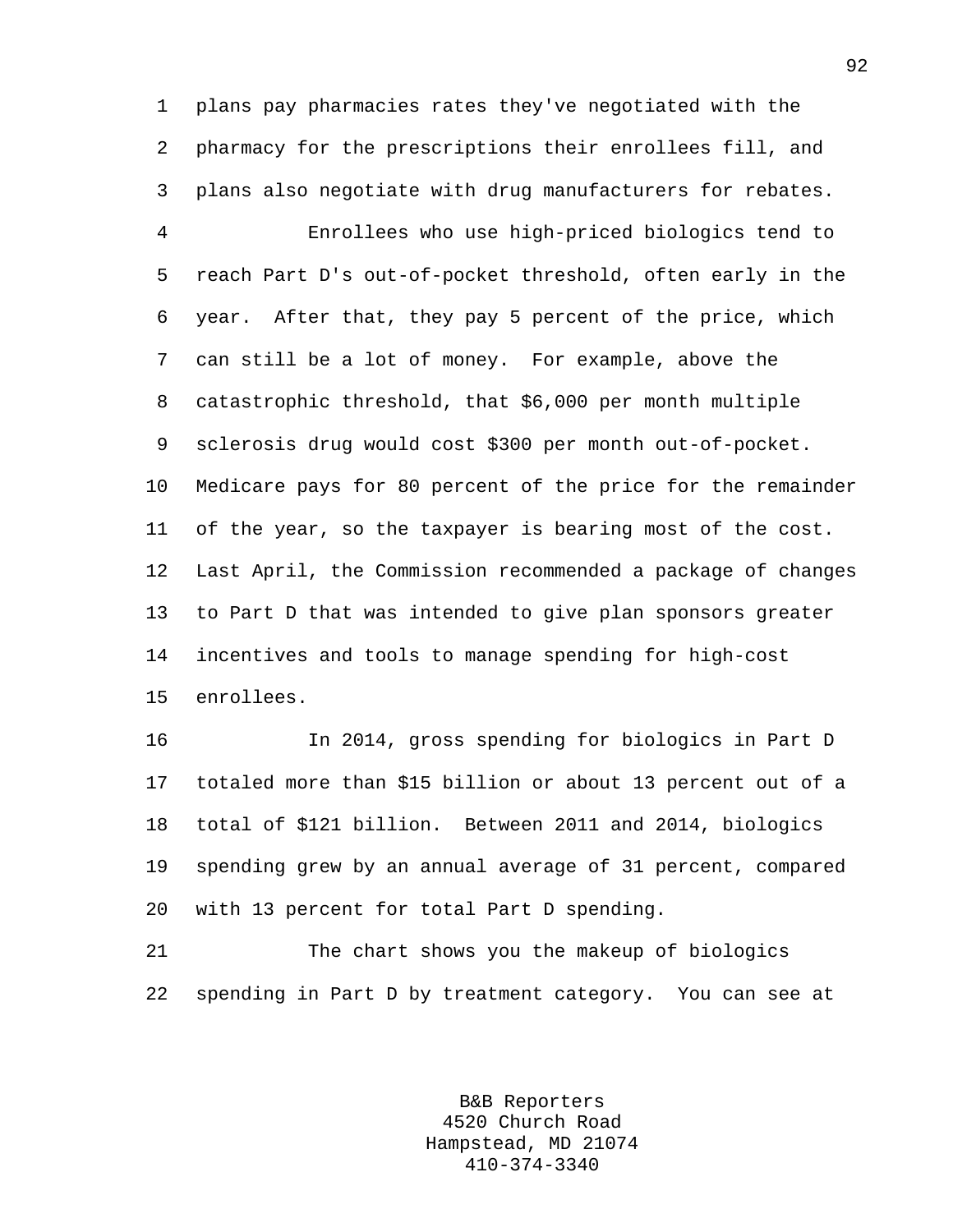1 the top that insulin makes up the largest share, almost 60 2 percent in 2014. Insulin products have lower prices per 3 prescription compared with other biologic treatments, but 4 we have lots of enrollees on insulin. The other two 5 largest categories of biologics spending are for multiple 6 sclerosis, in yellow, and inflammatory diseases, in red, 7 like rheumatoid arthritis. While these two categories have 8 fewer patients taking the biologics, average prices for 9 their prescriptions are much higher. Between 2011 and 10 2014, average prices for medications in the top three 11 categories grew by 16 to 22 percent annually, reflecting 12 price inflation and the move to newer products and newer 13 delivery mechanisms such as auto-injection pens.

14 In Part D, we've seen that encouraging 15 beneficiaries to switch to generic drugs can help control 16 drug spending and expand access. When many generic 17 manufacturers enter the market, prices of treatment can 18 fall by 70 percent or so. However, analysts caution us not 19 to expect as dramatic an effect from biosimilars. For 20 example, in 2008, CBO estimated that prices for biologic 21 treatments might fall by 20 to 40 percent, with different 22 effects across treatment categories and over time. CBO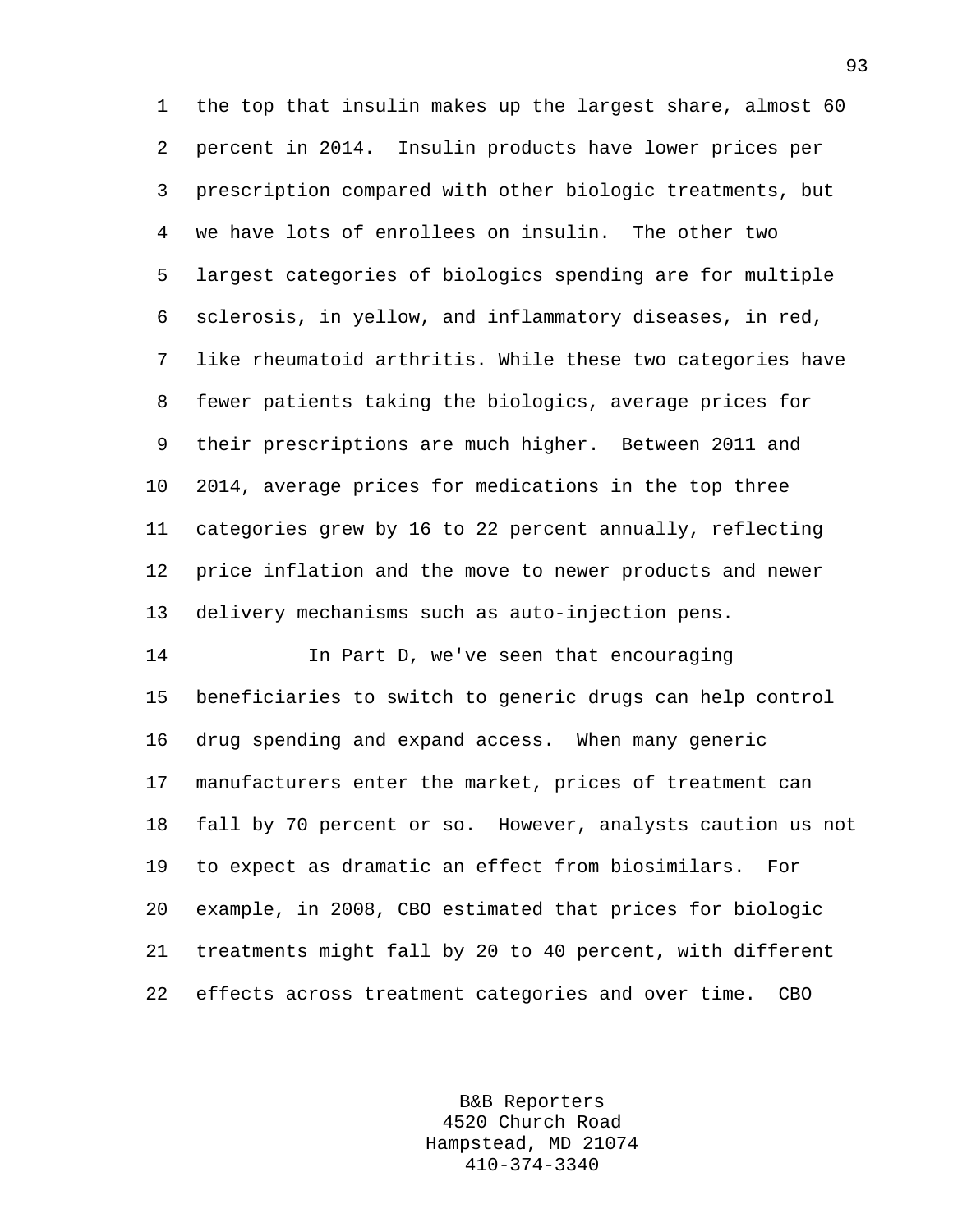1 expected use of these medicines to expand as prices went 2 down, but they still expected some net savings from 3 biosimilars.

4 Countries in the European Union have been using 5 biosimilars for a decade. The effects of the market entry 6 of biosimilars vary by country, but prices within some 7 treatment classes have fallen by 20 to 30 percent, even 8 northwards of 50 percent. The countries with the largest 9 effects have different institutional approaches than we do. 10 For example, in some countries these therapies are 11 delivered in a hospital setting and they hold "winner take 12 all" procurement competitions among biologic and biosimilar 13 manufacturers. In other countries, individual prescribers 14 have more influence over which drug is used. Studies 15 suggest that the entry of biosimilars has a larger effect 16 in countries with policies that encourage biosimilar use, 17 such as by conducting effectiveness studies and then 18 sharing the results with prescribers and patients.

19 In the U.S., for 2017, recently one major insurer 20 and a large PBM separately announced that they're putting 21 biosimilar products on their commercial formularies and 22 excluding the reference biologics. This means that they're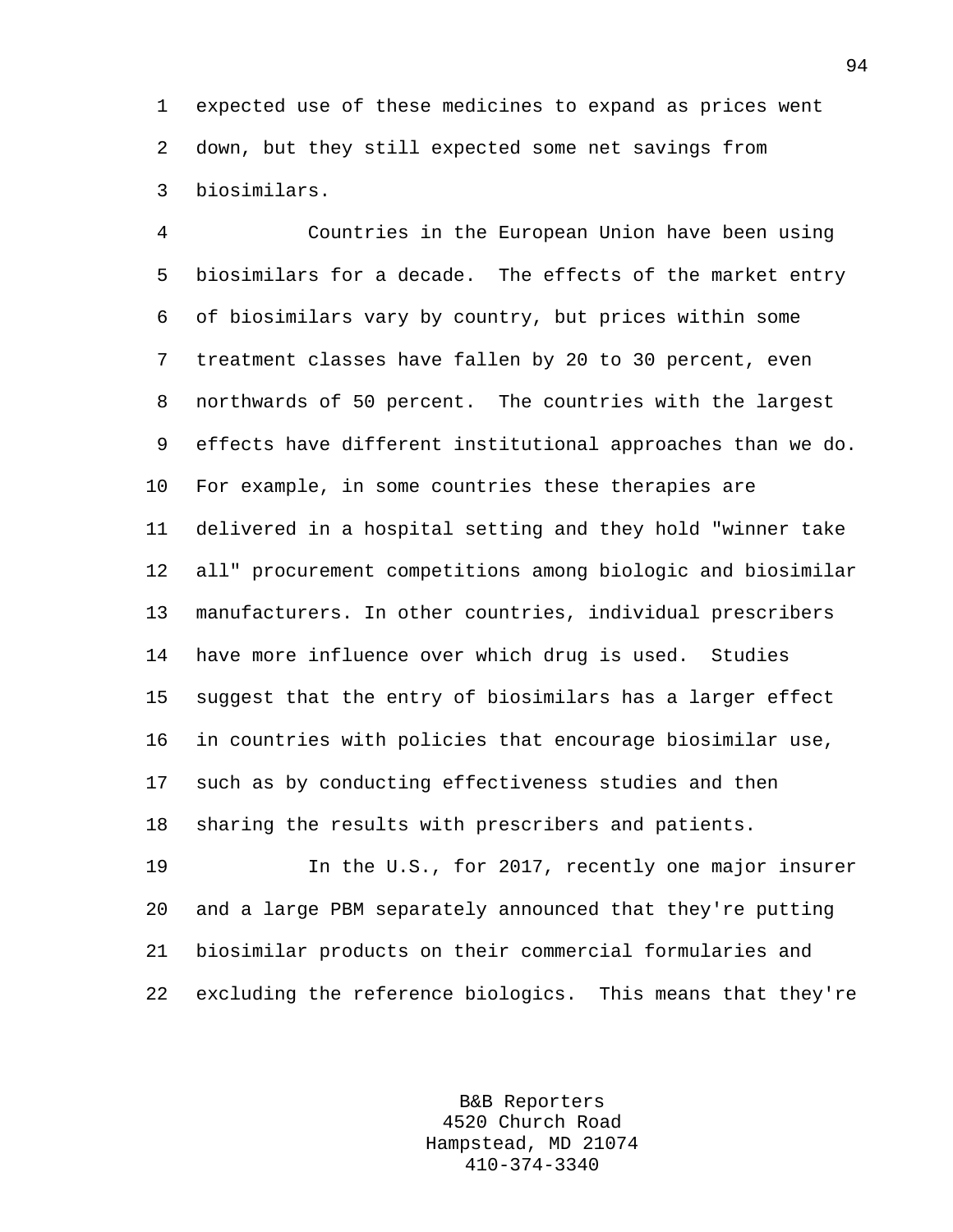1 using the market entry of biosimilars to negotiate for 2 bigger rebates and lower prices.

3 The effects of biosimilar competition are going 4 to depend on the extent to which prescribers and patients 5 begin to accept and use those products, and take-up will 6 depend on a number of factors.

7 One factor that could affect acceptance of 8 biosimilars is immunogenicity. Because biologics and 9 biosimilars are large-molecule drugs, the human body may 10 create antibodies to them, often with benign results, but 11 sometimes with clinically very significant effects. The 12 structure of a biologic is very sensitive to how it is 13 manufactured, and in turn that could affect the propensity 14 for an immune response. Some stakeholders are concerned 15 that biosimilars may have more variants in immune response. 16 But the same issue affects reference biologics. For 17 example, the reference biologic that comes off the 18 production line of a new facility is likely to be slightly 19 different.

20 The law distinguishes between biosimilars and 21 interchangeable biosimilars. FDA hasn't yet released 22 guidance on how to demonstrate interchangeability, but the

> B&B Reporters 4520 Church Road Hampstead, MD 21074 410-374-3340

95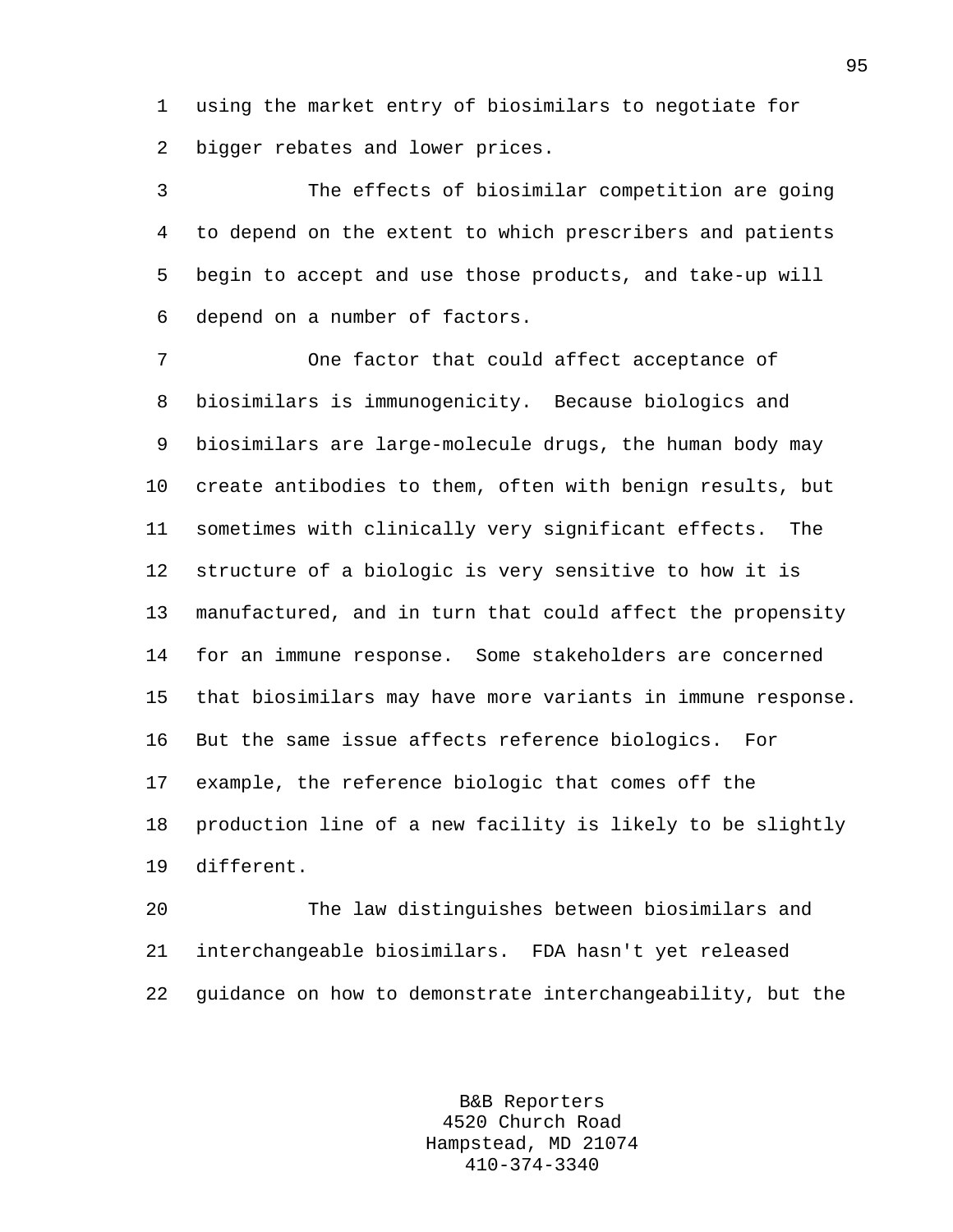1 idea is that there is no difference in clinical result or 2 higher safety risk if you were to switch a patient from the 3 reference biologic to the biosimilar, or vice versa. 4 Federal law says that pharmacies can automatically 5 substitute interchangeable biosimilars without involving 6 the prescriber. For small-molecule drugs, the big reason 7 generic use expanded rapidly was that pharmacies can 8 substitute a bioequivalent generic automatically. No 9 biosimilars have been designated as interchangeable yet, 10 but almost half the states have already passed laws about 11 automatic substitution that go further than federal law. 12 Some require the pharmacy to notify the prescriber and the 13 patient before substituting a biosimilar.

14 Naming conventions could also affect take-up. 15 The FDA supports adding a four-letter suffix to the 16 nonproprietary name of a biosimilar to help identify the 17 manufacturer and trace use of the product. However, the 18 FTC, the Federal Trade Commission, says this approach isn't 19 necessary and will encumber competition by causing 20 prescribers to believe that the products have clinically 21 meaningful differences.

22 Other key factors that will affect take-up are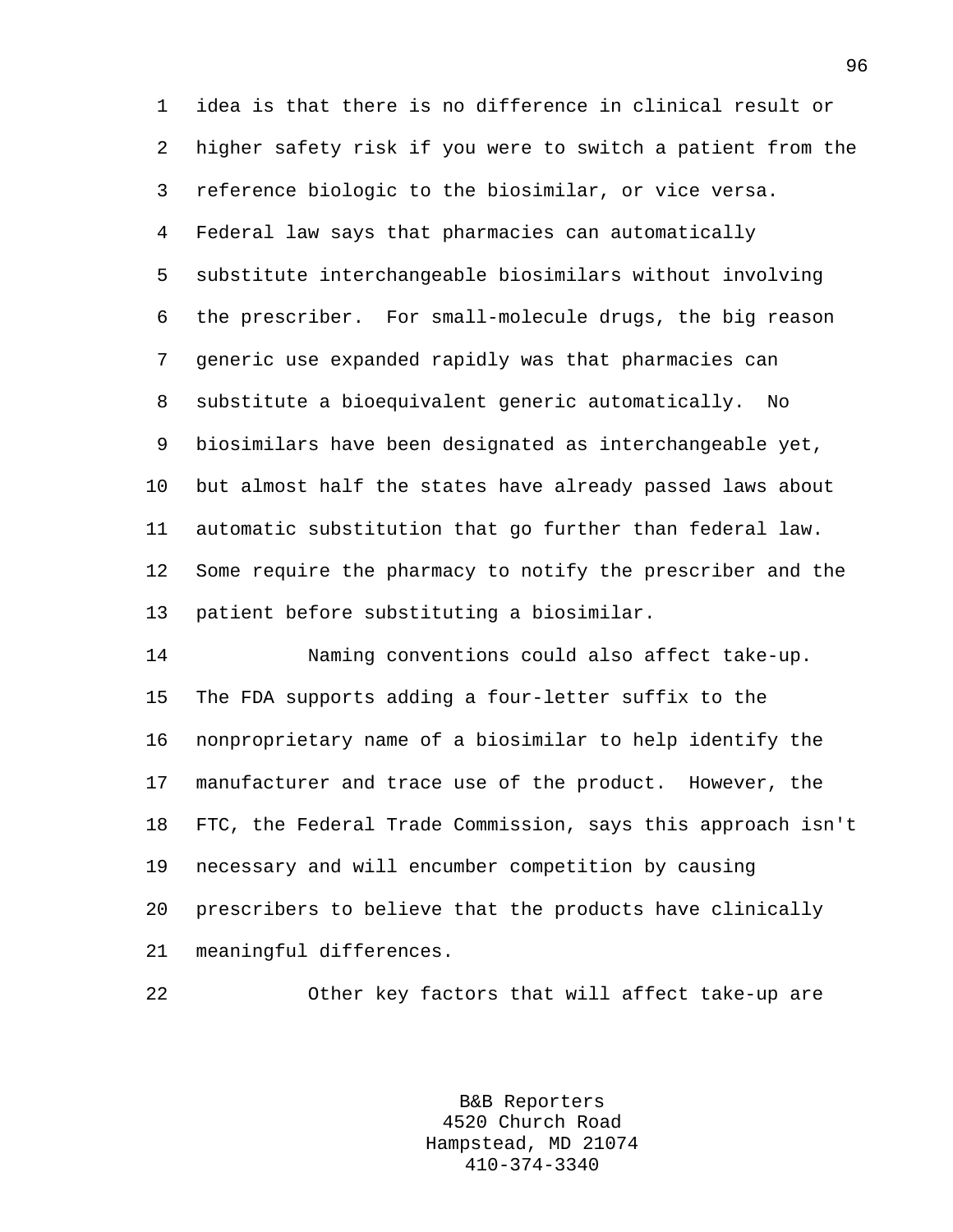1 the relative prices and out-of-pocket costs to the payer 2 and patient, and another set of factors are aspects of Part 3 D law and regulation, which we'll cover over the next few 4 slides.

5 MS. SUZUKI: The first area relates to CMS' 6 formulary reviews.

7 Formulary is a key tool used by plan sponsors to 8 manage enrollees' drug spending. Current CMS guidance does 9 not treat a biosimilar and its reference product as 10 distinct drugs for purposes of satisfying the requirement 11 to cover two drugs per class. But they are considered as 12 separate drugs for transition fills. That is, a transition 13 supply for an enrollee taking a reference biologic has to 14 be reference biologic, and the same holds true for an 15 enrollee taking a biosimilar.

16 When a new, less expensive drug enters the market 17 midyear, plan sponsors may want to add that new drug on the 18 formulary during the benefit year. For small-molecule 19 drugs, adding a new drug and removing the brand version is 20 considered a routine maintenance change, but adding a 21 biosimilar and removing the reference product is treated as 22 a non-maintenance change, and that means those formulary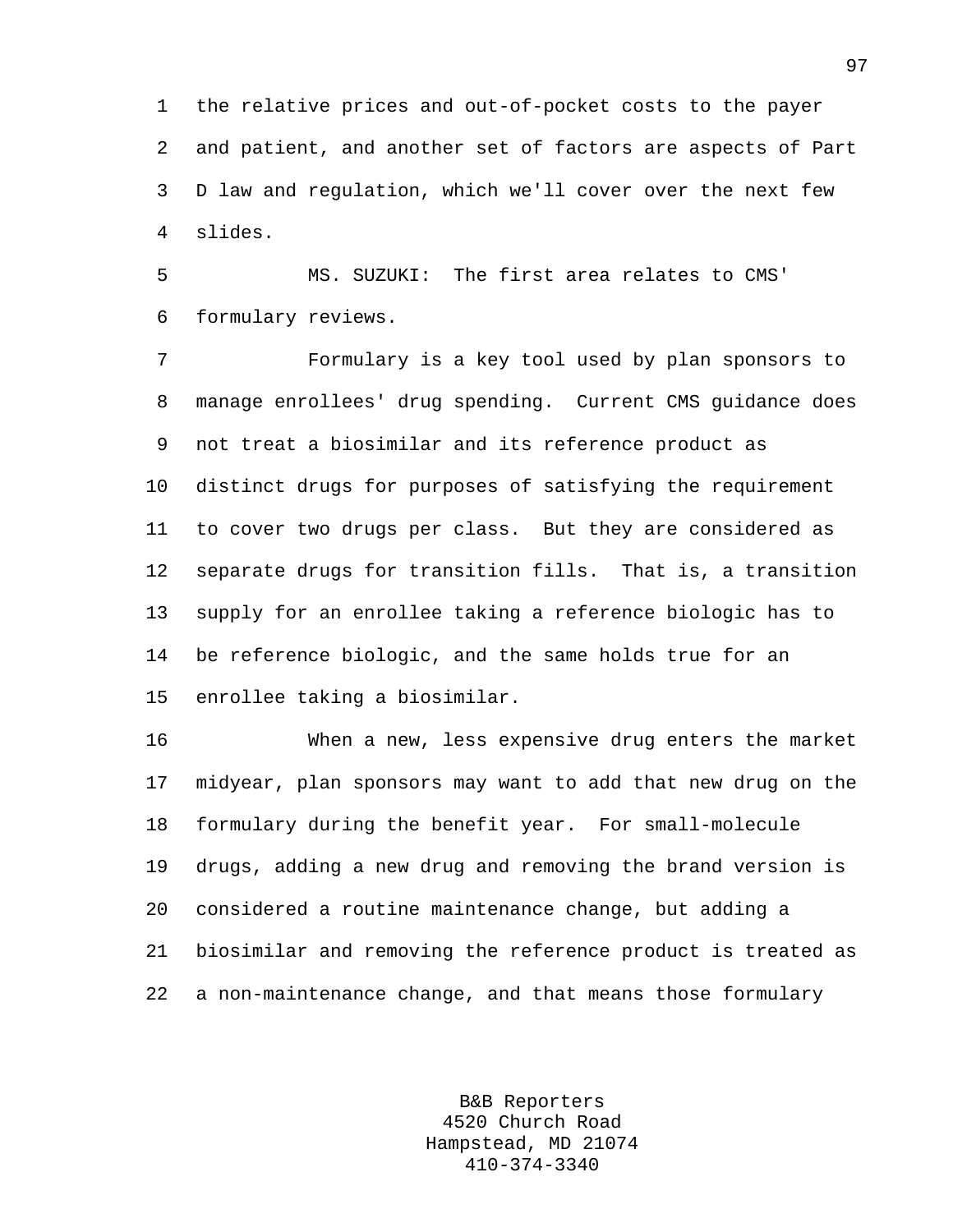1 changes would be more difficult, requiring case-by-case 2 review by CMS and the plan's Pharmacy and Therapeutics 3 Committee.

4 Another potential obstacle for biosimilar use in 5 Part D is related to copays for low-income subsidy 6 enrollees. In Part D, LIS copays are set in law -- a lower 7 amount for generic or multi-source drug and a higher amount 8 for brand-name drugs. The same brand copay amount applies 9 to both biosimilars and reference biologics. So LIS 10 enrollees would not have the financial incentive to choose 11 a biosimilar even if it is on a tier with lower cost 12 sharing. Partly because of this situation, the Commission 13 recommended in its June 2016 report that the Congress 14 modify LIS copayments to encourage the use of lower cost 15 drugs, including biosimilars.

16 The last area relates to the coverage gap 17 discount that brand manufacturers pay, including 18 manufacturers of reference biologics, but not the 19 manufacturers of biosimilars.

20 Currently, manufacturers of reference biologics 21 provide a 50 percent discount in the coverage gap. Because 22 of the gradual phase-out of the coverage gap, in the near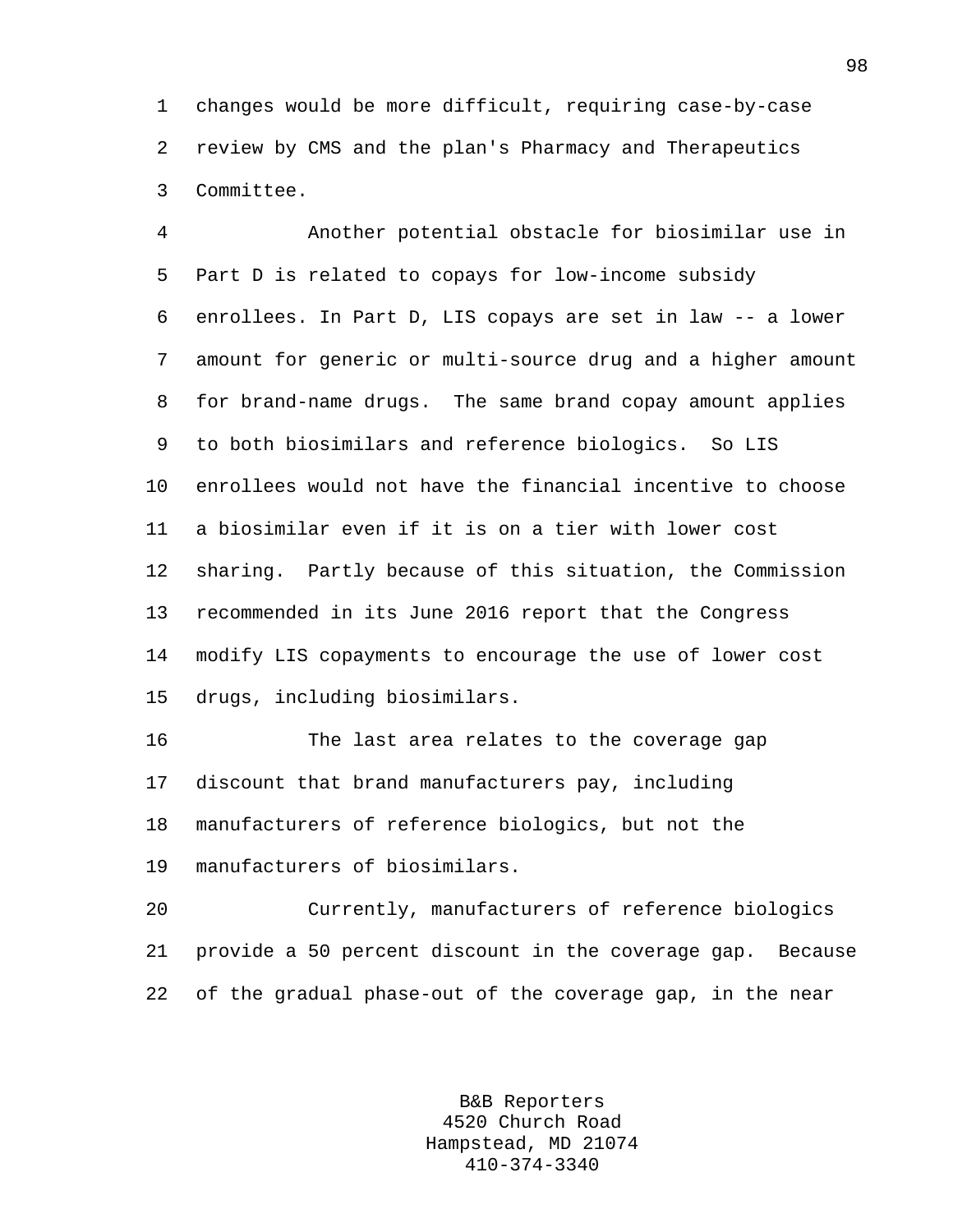1 term, that 50 percent discount lowers the effective 2 coinsurance rate beneficiaries pay on reference biologics 3 relative to biosimilars. Once the coverage gap is closed 4 in 2020, the coinsurance rate will be 25 percent for both 5 reference biologics and biosimilars.

6 But the 50 percent discount has another effect. 7 Because it's treated as enrollees' own out-of-pocket 8 spending to determine when he or she has reached the out-9 of-pocket threshold, an enrollee using a reference biologic 10 would reach the out-of-pocket threshold more quickly, with 11 lower out-of-pocket costs, compared to a similar enrollee 12 using the biosimilar. This effect will continue even after 13 2020.

14 For plan sponsors, the gap discount lowers the 15 costs of reference biologics, and because enrollees reach 16 the out-of-pocket threshold more quickly, there's less 17 spending in the coverage gap and more spending in the 18 catastrophic phase of the benefit, and this could 19 potentially result in situations where overall costs to the 20 plans are lower when enrollees use the reference product 21 rather than its biosimilar with lower prices, and I'll 22 illustrate that with using a numeric example on the next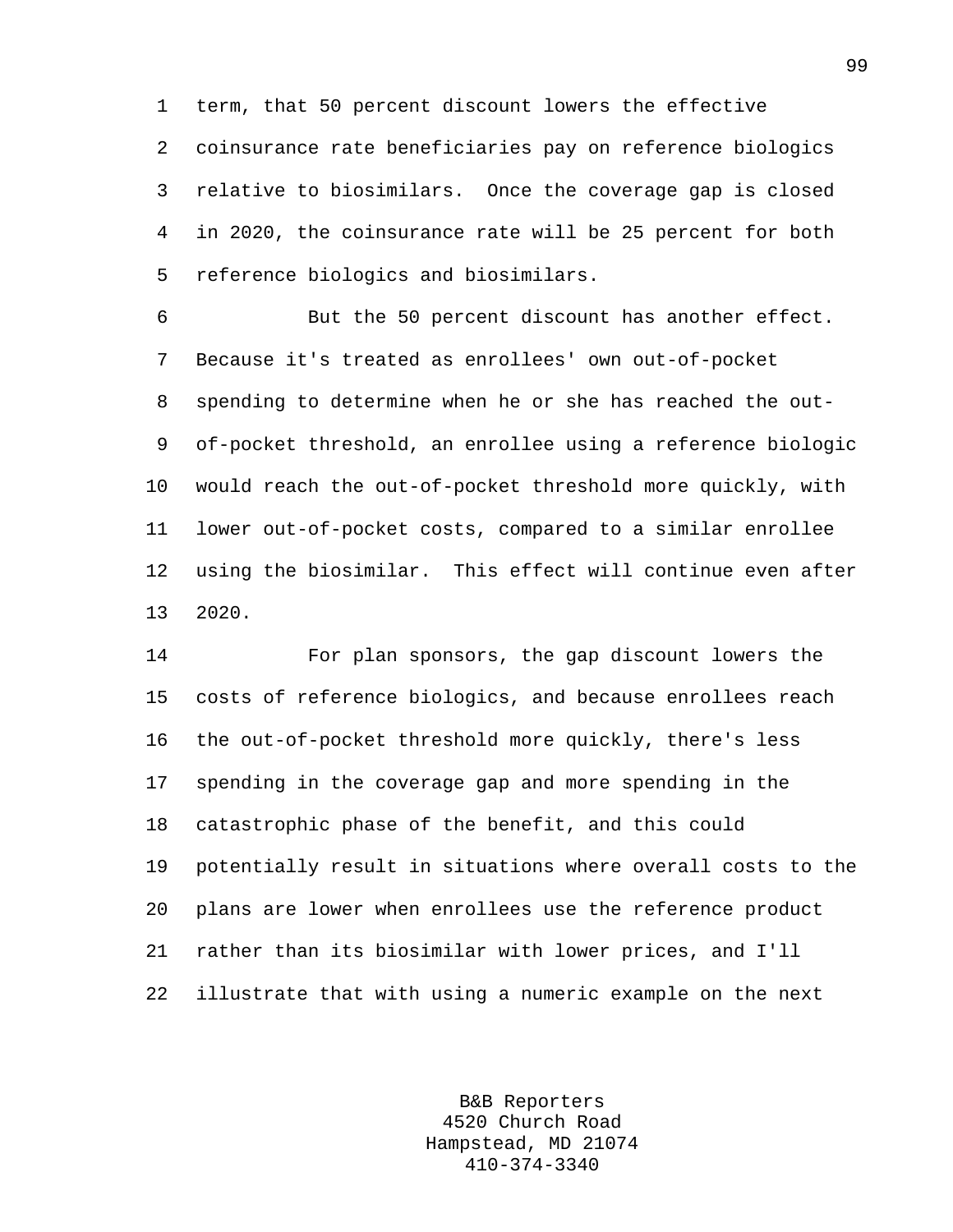1 slide.

2 This hypothetical example looks at the financial 3 implications of using a reference biologic that costs 4 \$3,000 per month and a biosimilar that costs 15 percent 5 less, or \$2,550.

6 The first column shows the benefit structure in 7 2020, when coverage gap is fully phased out and Part D 8 benefit covers 75 percent of the costs. For reference 9 biologics, that benefit cost is split between plans and 10 manufacturers. Plan pays 25 percent and manufacturers pay 11 50 percent in coverage gap discount. In comparison, plan 12 liability is 75 percent for biosimilars. It's higher 13 because they are not subject to the gap discount. So even 14 though the biosimilar has the lower price, the plan would 15 pay less for the reference biologic than for the 16 biosimilar.

17 Finally, because the gap discount is counted as 18 true out-of-pocket spending, \$2,250 count as true out-of-19 pocket spending if an enrollee used the reference biologic, 20 but only \$638 if that enrollee used the biosimilar. This 21 means that an enrollee will have shorter duration in the 22 gap phase and reaches the catastrophic phase more quickly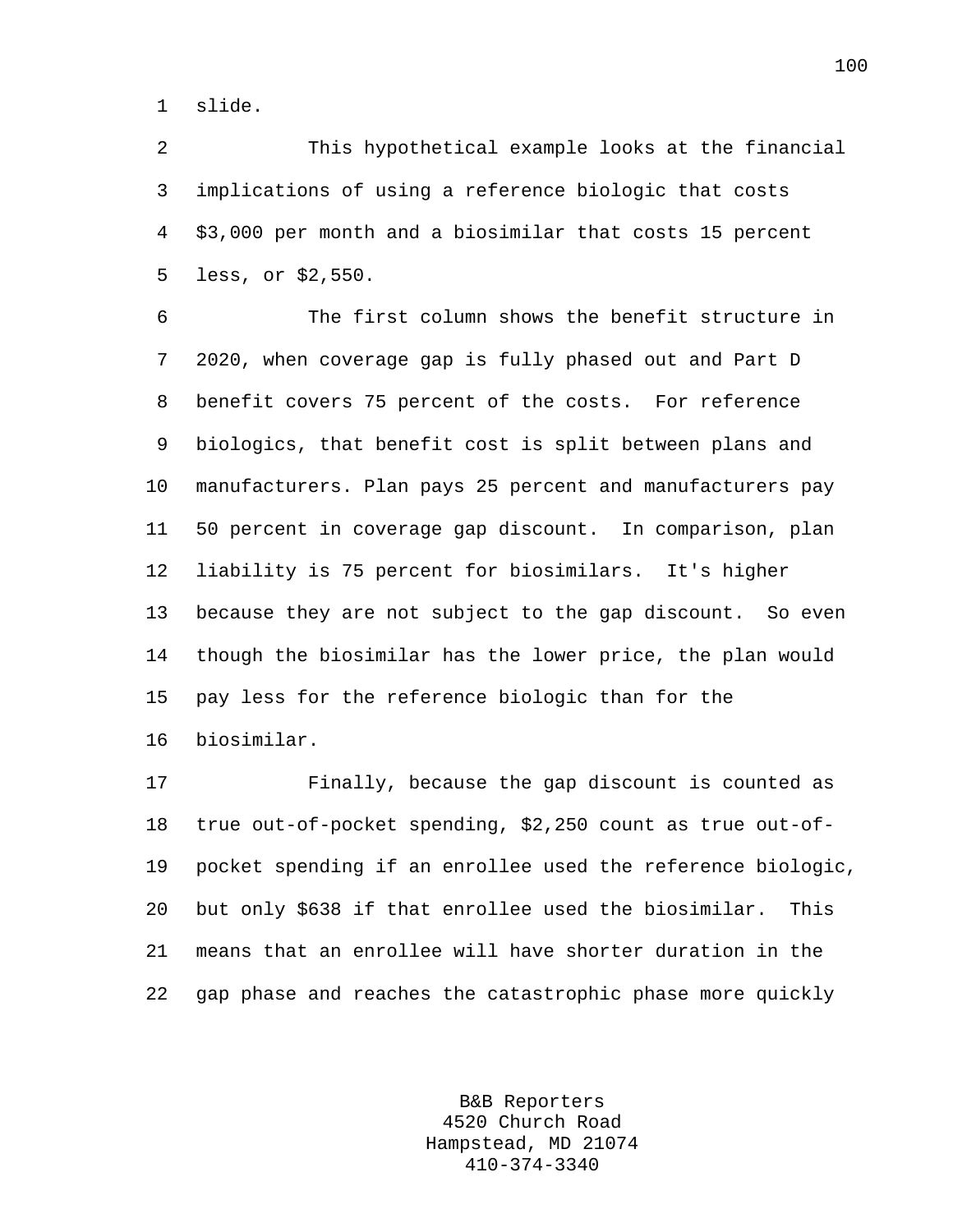1 if he or she used the reference biologic, and this is the 2 benefit phase where the plan liability is reduced to 15 3 percent because Medicare picks up 80 percent of the costs 4 in reinsurance. So the use of reference biologics could 5 mean lower costs for the plans relative to a biosimilar, 6 and at the same time, higher reinsurance costs for Medicare 7 and the taxpayers.

8 So the coverage gap discount and the price 9 distortion it causes could leave plans with mixed 10 incentives when deciding whether to include a biosimilar or 11 its reference product on their formularies. Generally, 12 plan sponsors want to encourage their enrollees to use 13 lower-cost products such as biosimilars to keep premiums 14 low. But as we just saw, there could be financial 15 advantages to using reference biologics because of the way 16 the gap discount is structured.

17 One way to eliminate this price distortion is to 18 apply the gap discount to biosimilars. This would 19 strengthen plan incentive to encourage the use of 20 biosimilars. And as you may recall, the Commission's June 21 2016 recommendation would exclude the gap discount from 22 true out-of-pocket spending.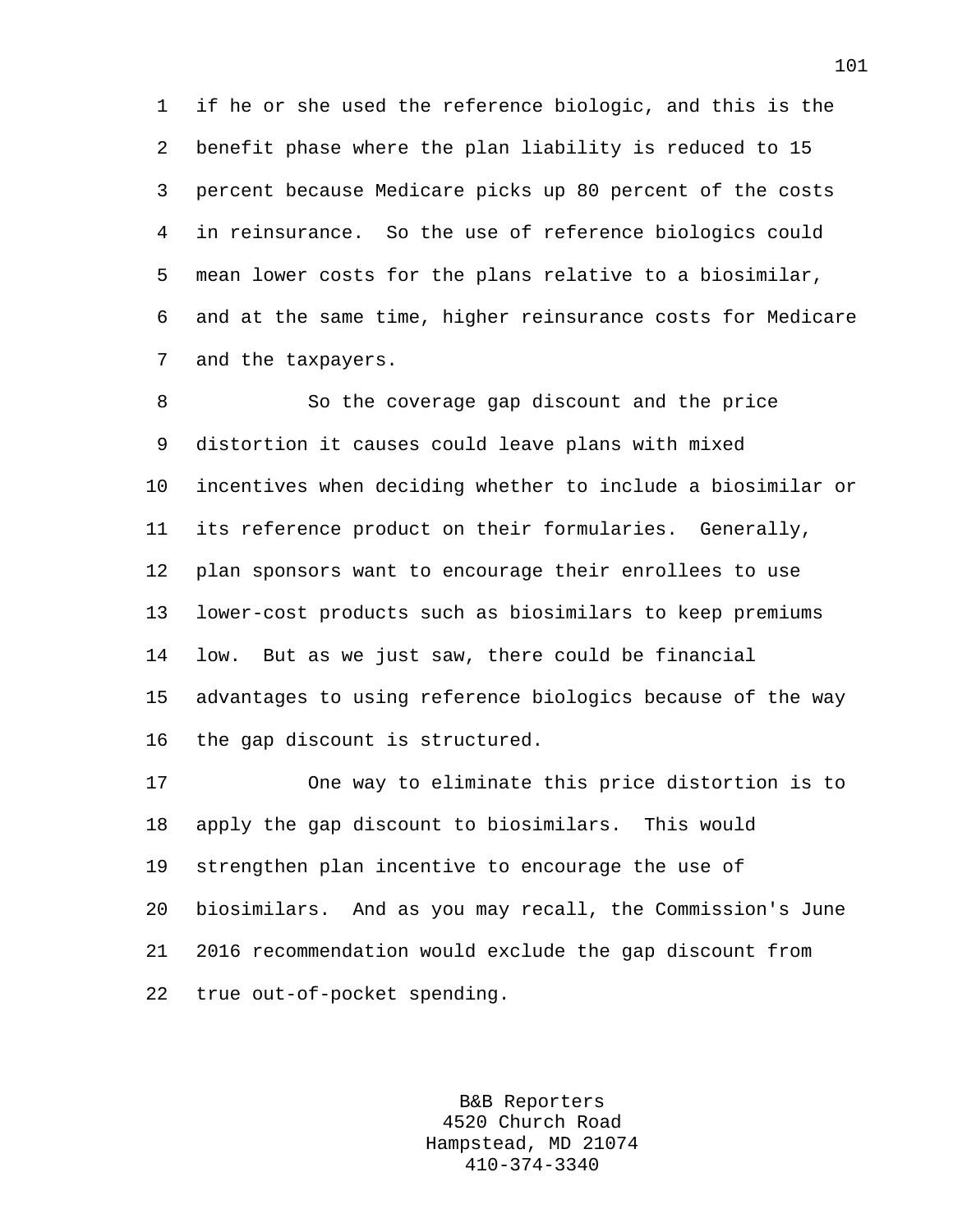1 So the application of gap discount to biosimilars 2 would standardize the treatment of all drugs and biologics 3 in the coverage gap and ensure plans' incentive to use 4 lower-cost products, including biosimilars.

5 Here's a summary of what we discussed today. 6 Part D spending for biologics has been increasing 7 rapidly, and given the pipeline, it is expected to continue 8 to grow.

9 While some biologics offer significant 10 improvements in treatment, their high prices raise concerns 11 about beneficiary access and long-term financial 12 sustainability of the Part D program.

13 To the extent that biosimilars have lower prices 14 than their reference biologics, their market entry could 15 help address these concerns. The key question would be how 16 much take up would we see in Part D? Prescriber and 17 patient acceptance would be an important factor, but just 18 as important is Part D law and regulations that affect 19 incentives faced by patients and the plan sponsors.

20 We'd be happy to answer any questions you may 21 have. We would also like to get your feedback on the level 22 of interest in further investigating formulary rules and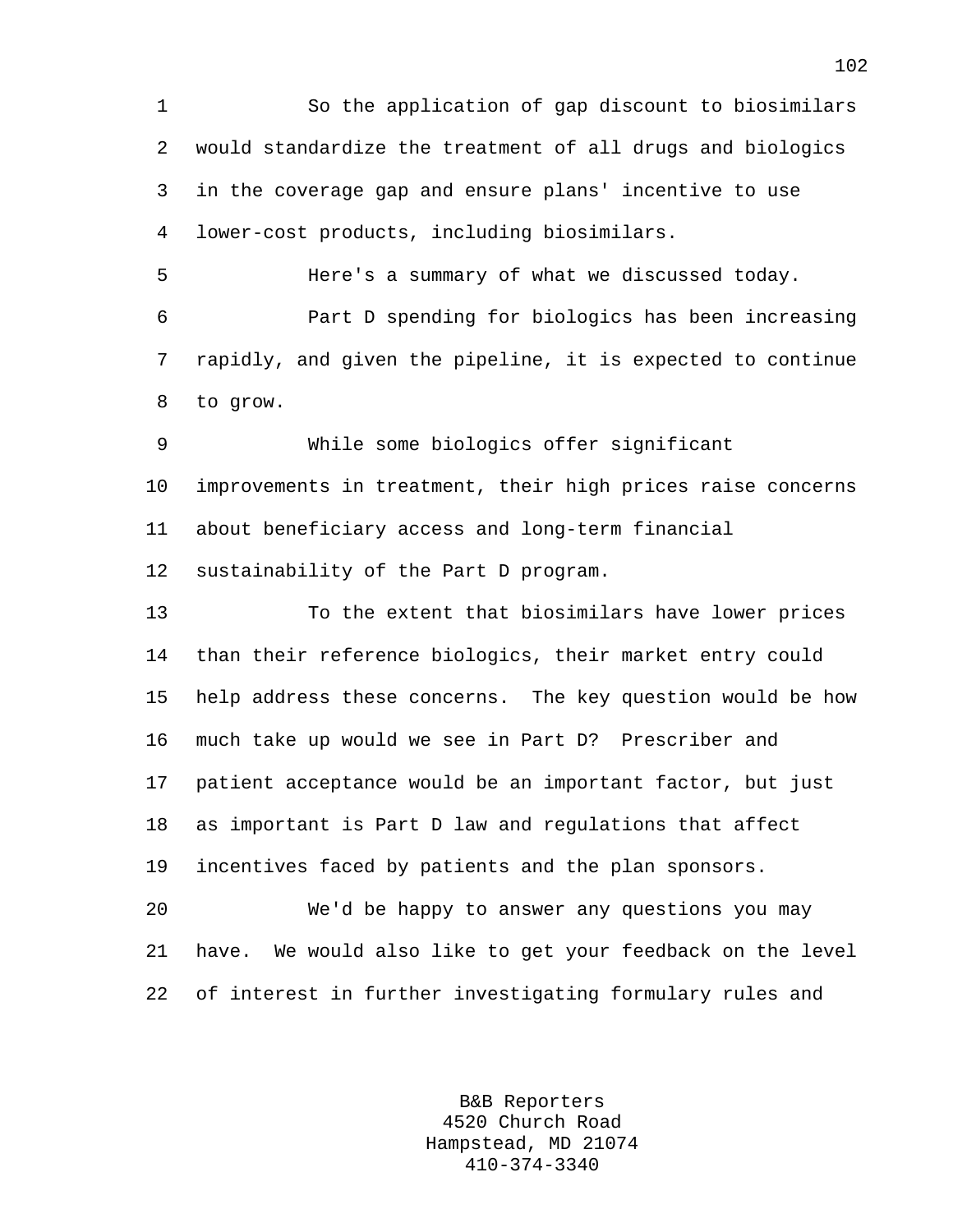1 the coverage gap discount, or any other related issues. 2 With that, we are happy to answer any questions. 3 DR. CROSSON: Thank you, Rachel and Shinobu. 4 So we have the opportunity for clarifying 5 questions.

6 DR. DeBUSK: Yes, on Slide 7 and in the mailer, 7 there's a reference to the European experience and what 8 they've done with biosimilars because they do appear to be 9 significantly ahead of us. Have we dug into any best 10 practices? Are there any things that we could learn from a 11 specific country's experience with biosimilars?

12 DR. SCHMIDT: It's always a little bit difficult 13 in these cross-country comparison because, you know, the 14 way they operate is quite different from what we do.

15 In terms of just trying to get to lower prices, 16 there are some countries that, as I mentioned, do kind of 17 these "winner take all" approaches. They have these tender 18 procurements, and there's direct competition between the 19 reference product's manufacturer and the biosimilar 20 manufacturer. And it's in those situations where you're 21 seeing the greatest degree of price drop. And it's not 22 always the biosimilar that's lowering its prices actually.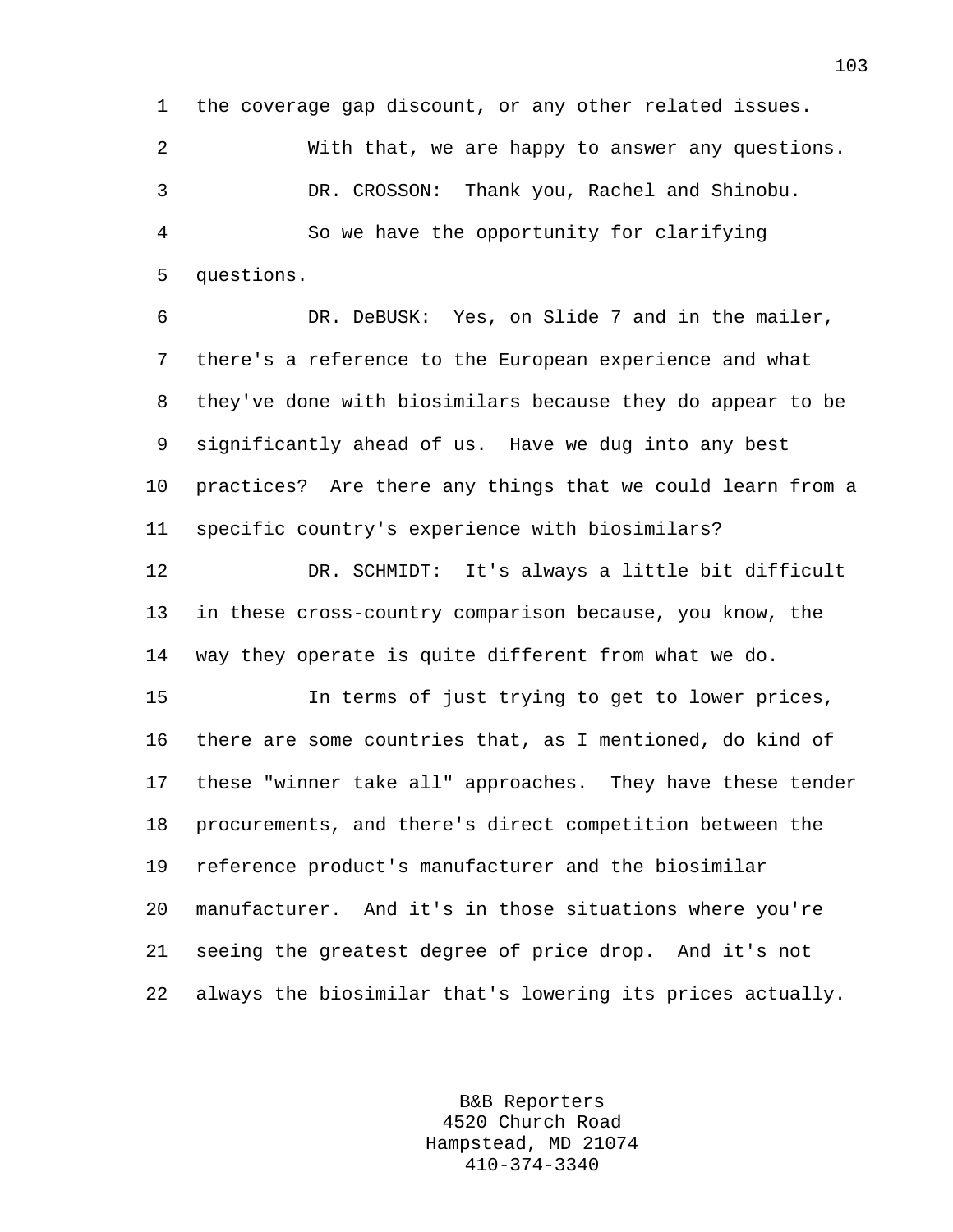1 But in other countries where they may have, you 2 know, partial tenders where prescribers still have a little 3 more control over what exactly -- which product they 4 choose, and even in there, there's some degree -- the 5 entrance of biosimilars has led to somewhat lower prices. 6 It seems like over time interest in using biosimilars has 7 increased among prescribers as they become more comfortable 8 seeing them prescribed. Sometimes it may be for naive 9 patients just starting treatment as opposed to switching 10 someone who's already on an established regimen. 11 So I'd say that the countries that are involved 12 in trying to do more interchangeability studies, 13 effectiveness studies, and then just putting that 14 information out there for prescribers and patients to see, 15 I think that's had an effect. 16 MR. PYENSON: Thank you very much. Excellent 17 report. A question on page 3. There's a statement that 18 biosimilars are more expensive to develop and produce, and 19 just focusing on the production side of that, my 20 understanding is that protein synthesis has become much, 21 much cheaper each year, and I'm wondering if there are any 22 indices for that from outside the pharmaceutical industry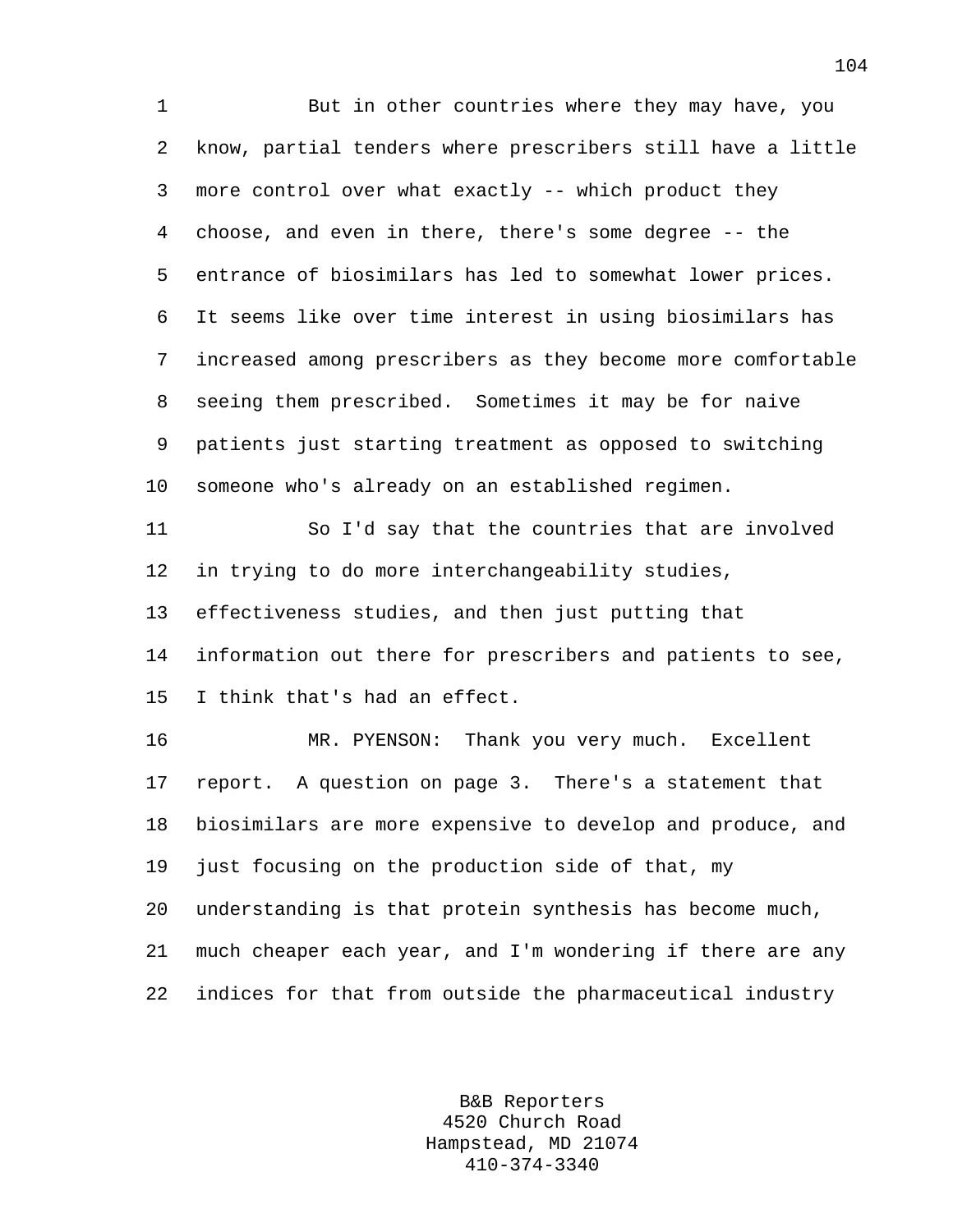1 that could be used as a reference to know how much more 2 expensive are these products to manufacture. So just a 3 question there.

4 DR. SCHMIDT: In terms of the development costs, 5 they're, I think, clearly higher because of the issue of 6 potentially needing to do clinical testing. In terms of 7 manufacturing costs, I have not seen indices of the kind 8 that you're mentioning. I've seen financial analyst 9 reports that compare production costs, manufacturing costs 10 for a reference biologic producer relative to biosimilar 11 manufacturers. And I think you're right, the processes are 12 becoming more standard. They're tending to use in some 13 cases the same contract manufacturers, and prices do seem 14 to be coming down. But I don't have good data to compare 15 them to the production costs of generics.

16 MR. PYENSON: So but, for example, we're very 17 close to seeing generic insulins, or perhaps there's 18 generic insulins that are out already, and as a reference, 19 insulin is perhaps as a standard point has been around for 20 decades.

21 DR. CROSSON: I'm not sure what that was, a voice 22 from somewhere.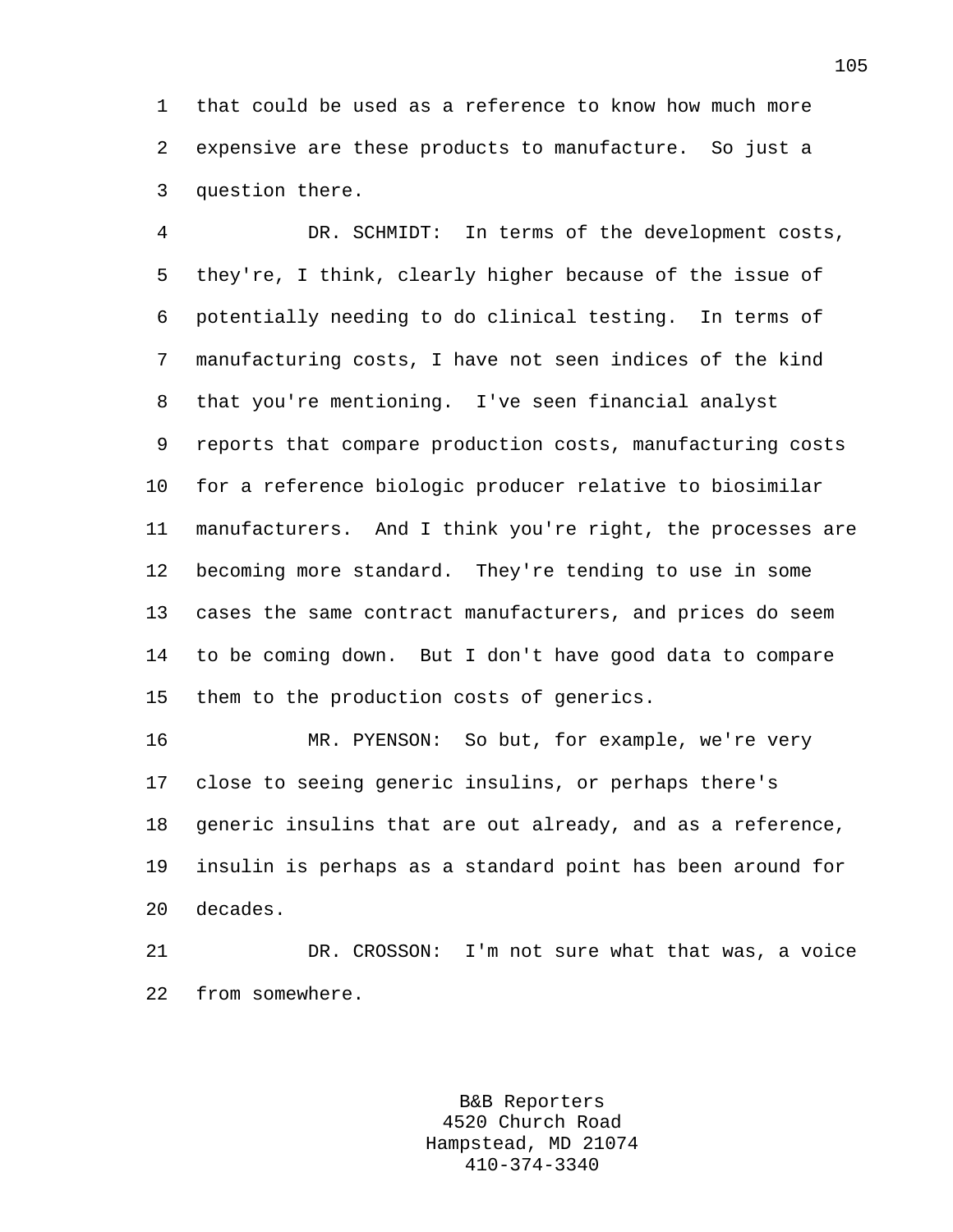1 [Laughter.]

2 MS. BUTO: A disembodied voice.

3 MR. PYENSON: So maybe one point of reference 4 could be what's happened to insulins and some of those that 5 have come to the market.

6 Another question on page 6. Of course, insulins 7 are a big dominant item here, and as you said in the note, 8 that rebates aren't included here. Do you have any source 9 of information? Could you come up with net-of-rebate 10 estimates for this?

11 DR. SCHMIDT: Well, I have seen some approaches. 12 We ourselves do not have access to the Part D rebate data 13 except at the aggregate level, so we can't parse it out 14 drug by drug, that sort of thing. But I know organizations 15 like IMS have gone to SEC filings and the like and looked 16 at revenues reported, if they can find it, you know, on a 17 product level, and compared it to gross sales to try and 18 get a stab at what the rebates might be. So I know guess 19 using an approach like that would be a possibility.

20 MR. PYENSON: Thank you. One last question on 21 page 7, to follow up on Brian's question on the European 22 experience. One piece of evidence that might be useful in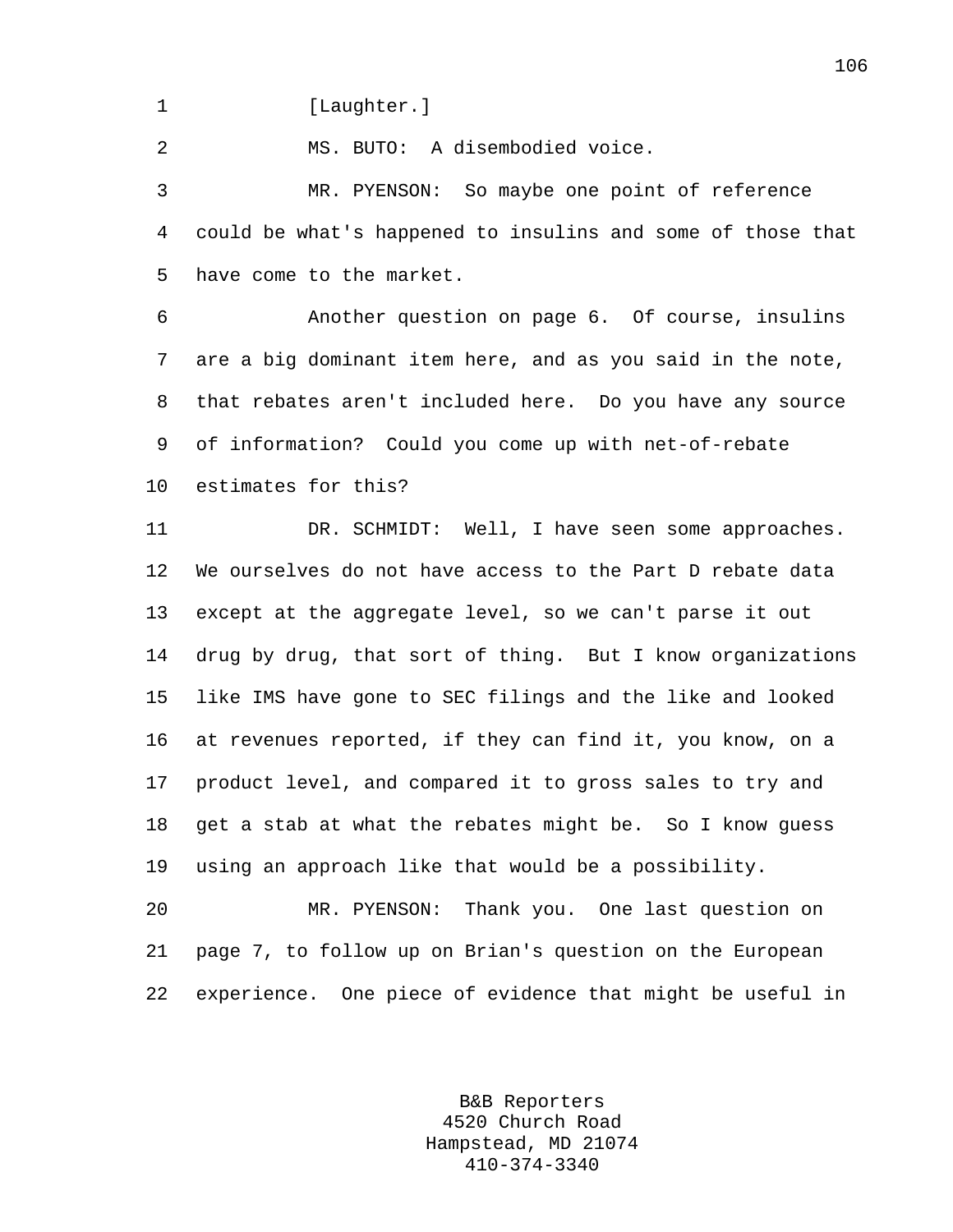1 the discussion in the U.S. is where there was large-scale 2 non-medical switching, whether there were increases in 3 reports of adverse outcomes. And I don't know if that 4 information is available or if it has been studied, so it's 5 a question I have on the quality side.

6 DR. SCHMIDT: So, in general, we've heard that 7 the European Medicines Agency hasn't pulled any products. 8 You know, they've approved 21 biosimilars so far, I think, 9 and they haven't pulled any because of safety issues that 10 we know of. But we could look in more detail at some of 11 those large procurement tender awards and switching to see 12 if there's anything further on that.

13 MR. PYENSON: Thank you.

14 DR. CROSSON: Thank you.

15 MS. BUTO: On Slide 12, the one with the arrow 16 which says "standardized treatment of all drugs and 17 biologics in the coverage gap, ensure plan incentives to 18 encourage the user of lower-cost products," did we 19 recommend -- I cannot remember -- in the June report that 20 generic manufacturers also provide the 50 percent discount? 21 Is that what you're recommending here, or in addition to 22 biosimilar manufacturers?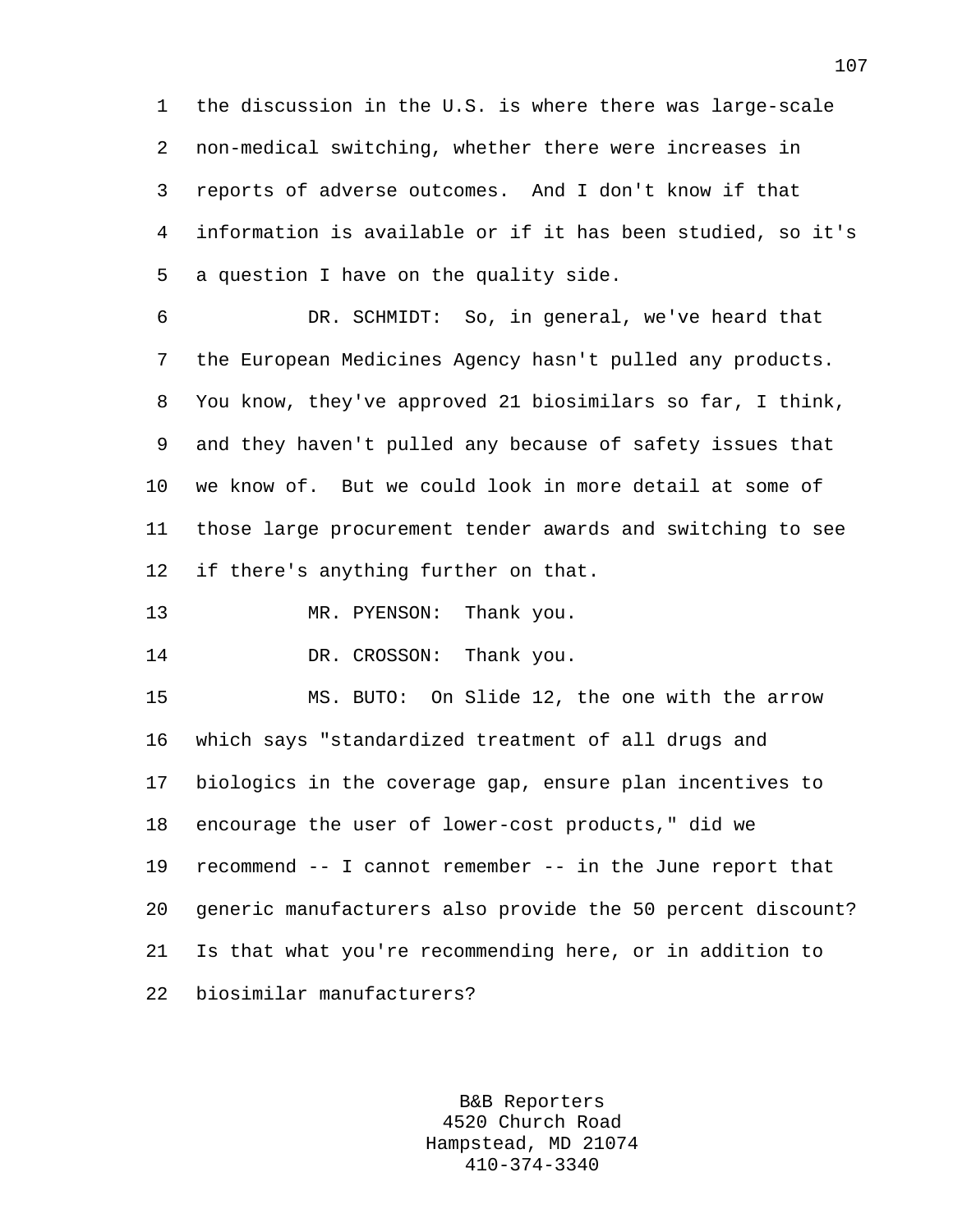1 MS. SUZUKI: Generic was not part of the 2 recommendation, and here we're just repeating sort of along 3 the lines of the example that we gave, applying the 50 4 percent discount -- 5 MS. BUTO: To the biosimilar. 6 MS. SUZUKI: -- to the biosimilar, is what we -- 7 MS. BUTO: Because I'm just wondering, 8 particularly as some generic drugs are increasing in cost, 9 whether that might be something that we want to think 10 about. 11 And then the second one is I think we did talk 12 about the difference between what Part D plans are paying 13 for biologics versus our negotiated rates for biologics 14 compared with Part B. But I can't remember what the 15 difference was. Do you remember, ASP plus roughly -- do we 16 have any idea in the aggregate? I know we don't have it 17 drug by drug, but I thought we had some IMS data on that. 18 DR. SCHMIDT: I'm not familiar with that. 19 MS. BUTO: Okay. 20 DR. SCHMIDT: They tend to be different drugs for 21 the most part. There's a little bit of overlap in some of 22 the drugs, and I'm not remembering the comparison price.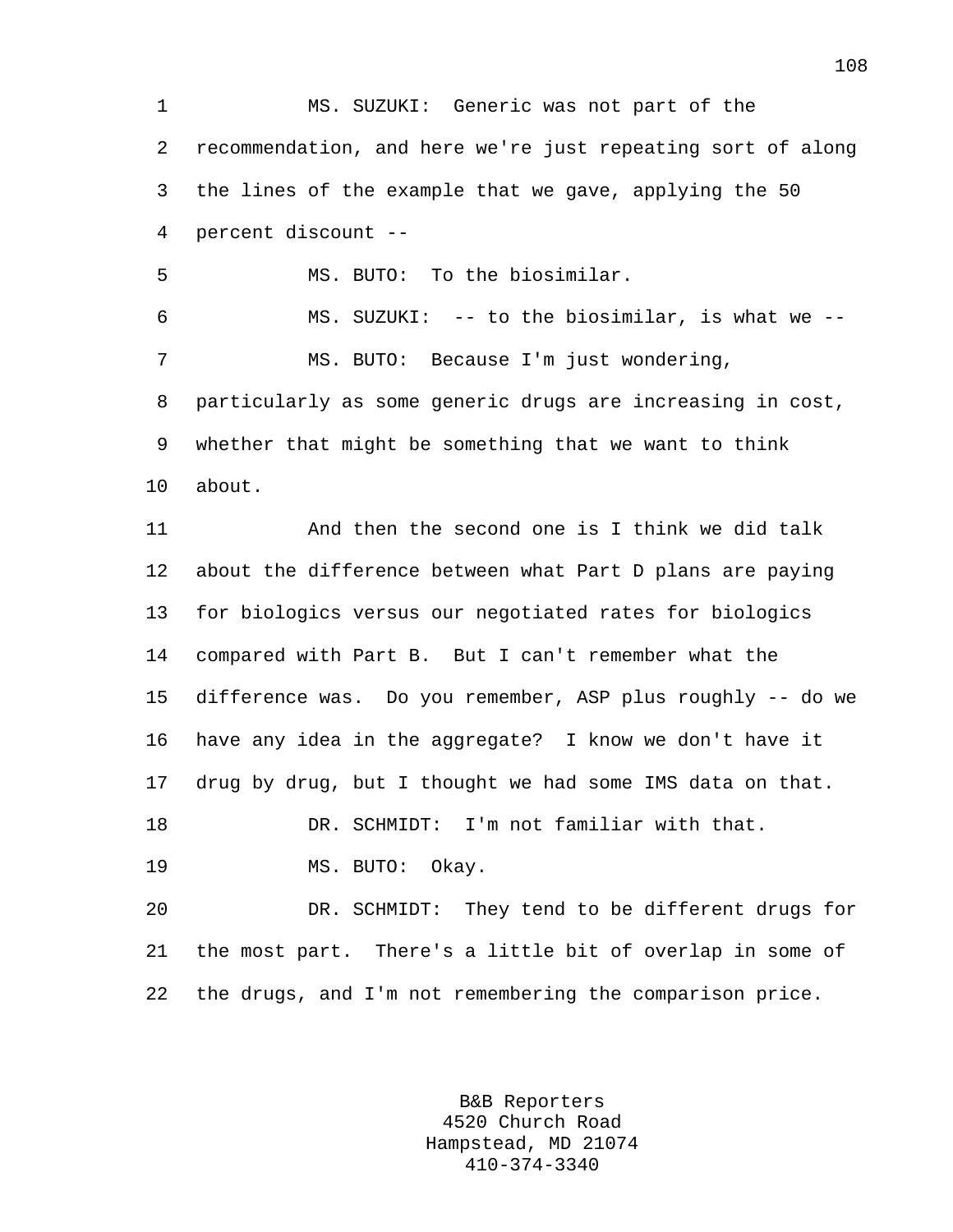1 But we'll be happy to --

2 MS. BUTO: So they're different drugs, so it's 3 Enbrel versus Remicade kind of thing. 4 DR. SCHMIDT: There's a small share for which 5 there's coverage under B and D, but I'm not recalling -- 6 MS. BUTO: It would just be interesting to know 7 what kind of price discounts they're getting. Thank you. 8 DR. SCHMIDT: We'll have to get back to you. 9 DR. CROSSON: Clarifying questions? 10 DR. REDBERG: Thanks for an excellent chapter, 11 and I think an important topic, and it's really going to be 12 of increasing importance. And related to that, on page 2 13 of the mailing materials, you refer to over the next five 14 years there's going to be more patent expirations for 15 blockbuster biologics. Can you tell us which ones to be 16 looking for? And do you know if there are biosimilars that 17 are in the works for those? 18 DR. SCHMIDT: So in Table 2 in the mailing 19 materials, we had some examples of things that are coming 20 off patent, and in that table are included Humira, Enbrel, 21 Lantus, NovoLog, NovoMix, Avonex, Rebif, some of the MS

22 drugs. Those are the ones that fall under Part D. But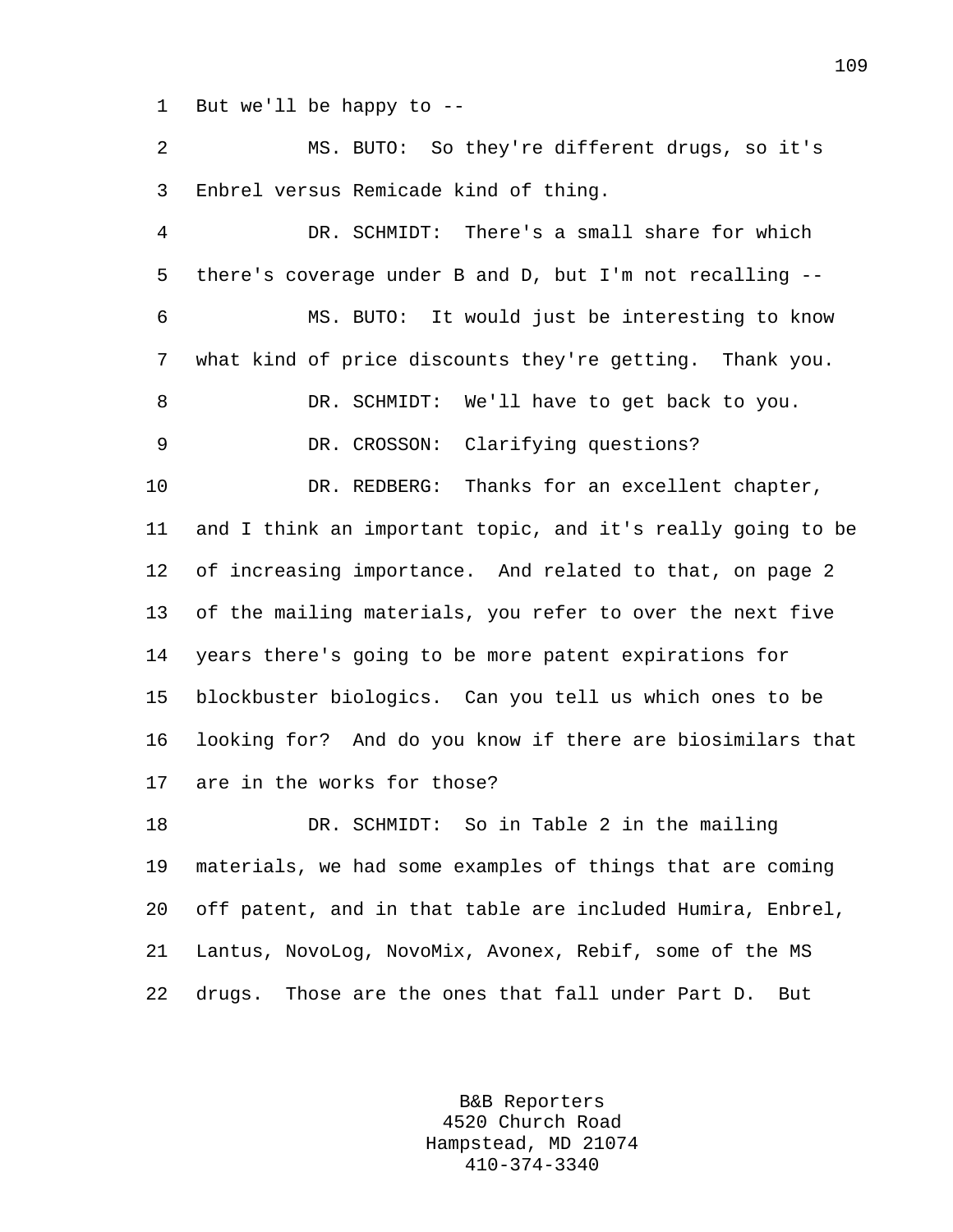1 there are other documents we could show you that refer to 2 Part B drugs that are also likely to come off patent over 3 the next five years.

4 DR. REDBERG: Thanks. And do you know if there 5 are biosimilars?

6 DR. SCHMIDT: If you refer over to the table -- 7 there are in many cases biosimilars, either recently 8 approved or in the pipeline for most of these things. 9 DR. REDBERG: Thank you. Now I see it. 10 DR. CROSSON: Okay. I think we'll proceed with 11 the general discussion. If we can put on Slide 14, I'd 12 just draw your attention to the sub-bullets under the 13 second bullet. We do have a couple of issues on the table. 14 One has got to do, again, with the issue of LIS incentives, 15 and the second one has to do with the question of 16 application of the discount to biosimilars within the 17 coverage gap. 18 Jack, you're going to lead off the discussion. 19 DR. HOADLEY: So I did think about David's 20 precedent, whether I should try to up the game, and I

21 thought about some PowerPoint slides but --

22 [Laughter.]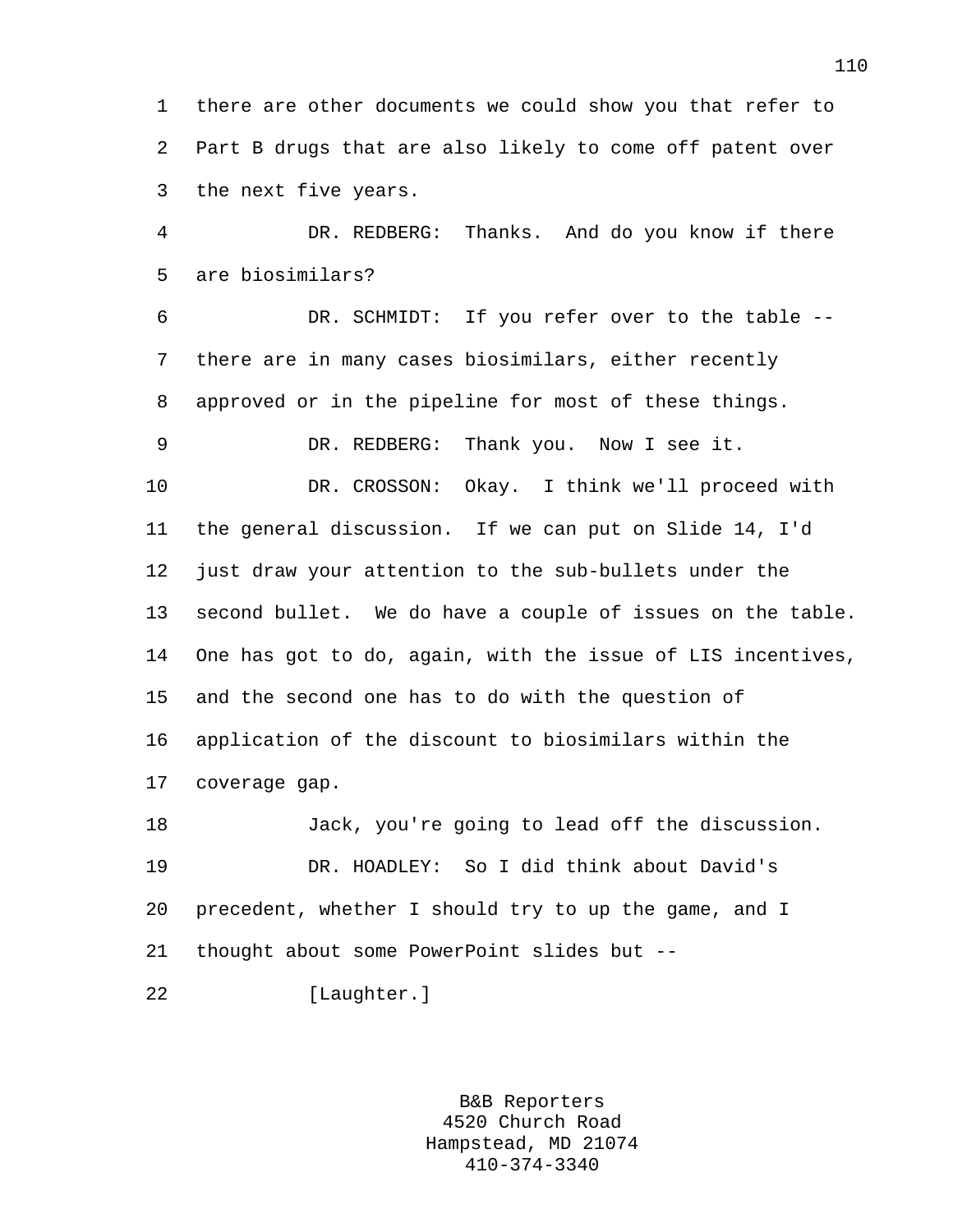1 DR. HOADLEY: I think this was a really great 2 paper, as Jay said earlier, and very clear. I know I 3 learned a lot from it.

4 I think our goal in this topic is to figure out 5 how we best take advantage of the market forces that are 6 developing for these drugs that are offered by biosimilars. 7 You know, on the small molecule drugs, we really have seen 8 a lot of savings generate for Part D in particular by the 9 generic availability in a lot of the major drug classes 10 over the last decade, and the question is: Can we 11 accomplish anything like that with the biologicals? The 12 numbers you present suggest it won't be at the same level, 13 even in the best of circumstances, most likely. But you've 14 also suggested there are a lot of issues that need to be 15 dealt with to even get to the point of achieving some of 16 the available savings to capture the potential.

17 And I do think it's significant -- and you just 18 referenced it a moment ago in the answer -- that there are 19 some clear opportunities that are in the near term within 20 insulin, with rheumatoid arthritis drugs, with multiple 21 sclerosis drugs, so this is not anymore a hypothetical, 22 which, you know, three, four, or five years ago we sort of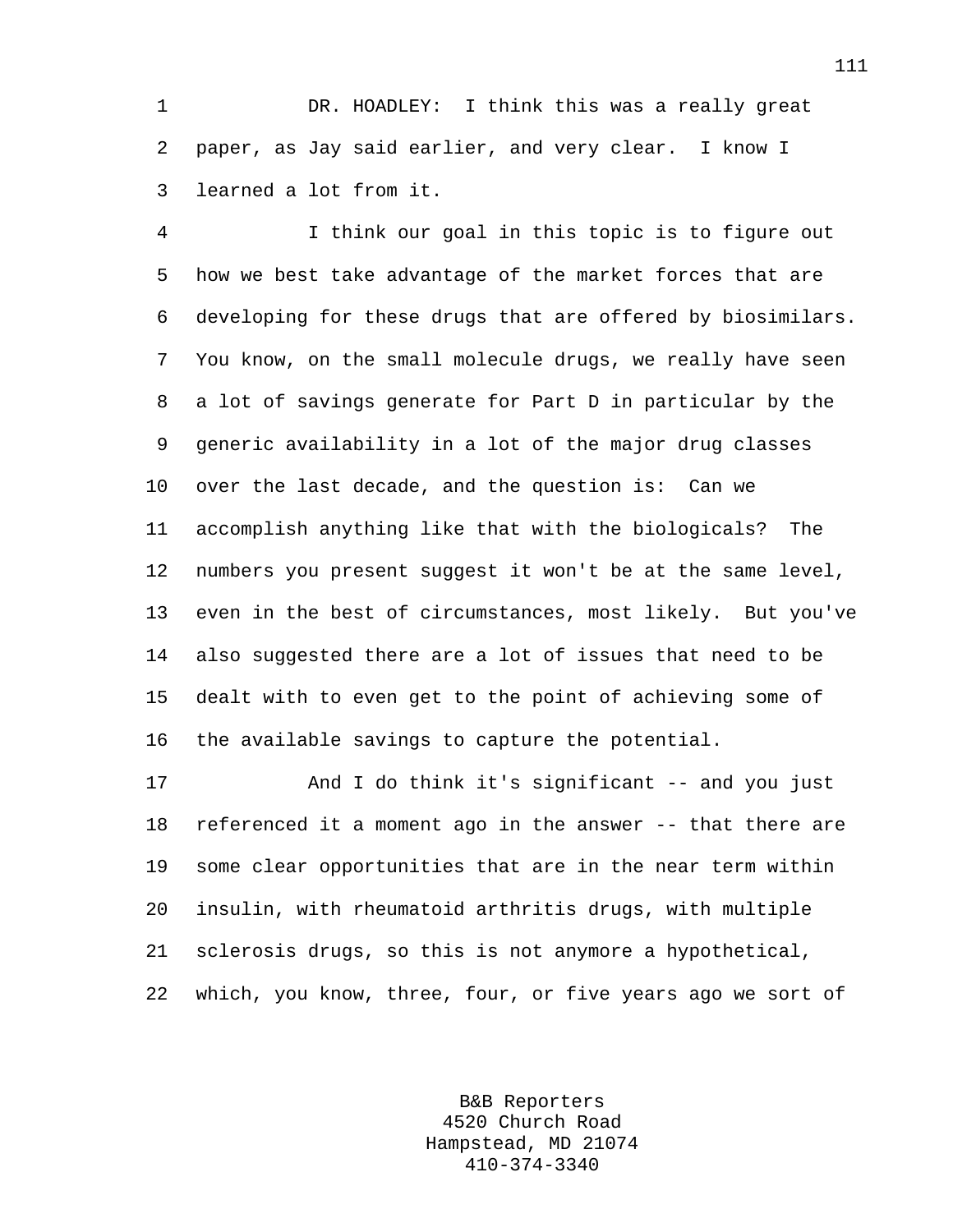1 talked about these issues in a more sort of hypothetical 2 framework, and now I think, you know, we're really on the 3 cusp of having the products available to do this.

4 And so the question is: What can we do? I think 5 there's one set of issues that you raised in the paper -- 6 and I think it's important to raise even though they're not 7 issues where we have a particular voice, they're not 8 Medicare policy, but I think it's important to continue to 9 raise in this context, so that's the interchangeability 10 standards. Obviously, you know, FDA we think may come out 11 with those pretty soon, and we'll obviously want to take a 12 look at sort of what the implications of those are, the 13 naming conventions, the state prescribing laws and 14 substitutions. Those are all going to be factors in 15 setting the context in which Part D policy will have to 16 operate.

17 But I do think that you've highlighted some good 18 policies that give us a chance to supplement some of what 19 we did in last year's recommendations, and I see the 20 potential for getting to some recommendations this year. 21 So the specific things you raised, the formulary rules, I 22 think this is one where we need to think it through pretty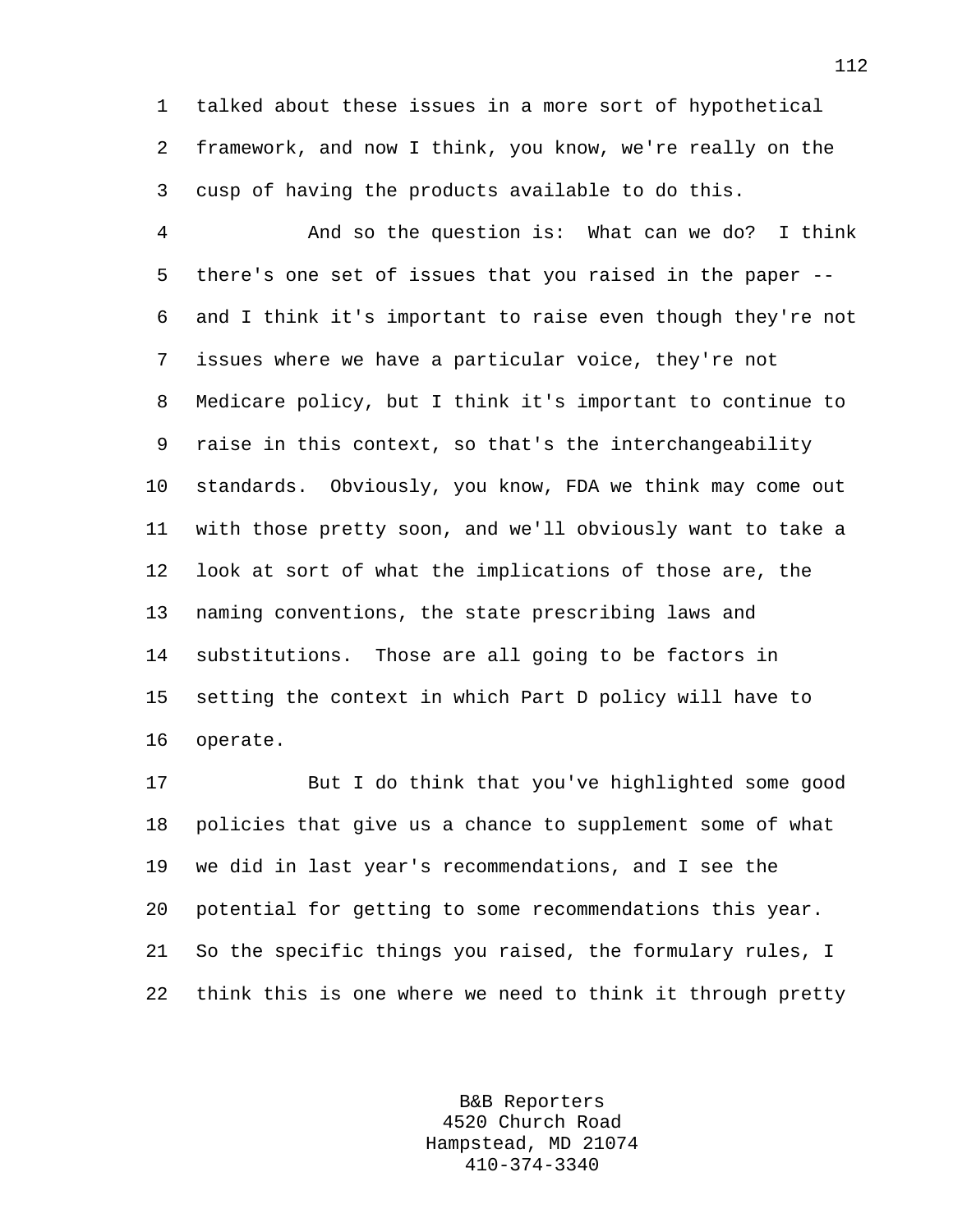1 clearly. The potential things to be comparable to what's 2 done with standard generic drugs is to allow plans to do 3 mid-year corrections without as many of the hoops as they 4 would have to go through today. The hoops today -- and we 5 talked a lot about this last year -- really mean that a 6 plan can't do it mid-year for all practical purposes, or to 7 do it they've got to go through enough hoops that often it 8 just doesn't happen within the time frame.

9 And then, secondarily, to clarify whether or not 10 the plans, as we've seen some evidence of on the commercial 11 side, can simply replace the original biological with the 12 biosimilar, and, you know, I think we need, A, to make sure 13 we understand what the current CMS guidance allows -- you 14 talked about in terms of the two-drug requirement, but in 15 some of these classes there are multiple products, so 16 exactly what is allowed, you know, even for a new year 17 where we're no longer talking about mid-year adjustments.

18 And then I think we need to think through sort of 19 what is the right policy. These are not identical drugs as 20 they are in generics. Is it a different product for 21 interchangeable versus simply biosimilar? And what sort of 22 best protects the rights of patients and prescribers to get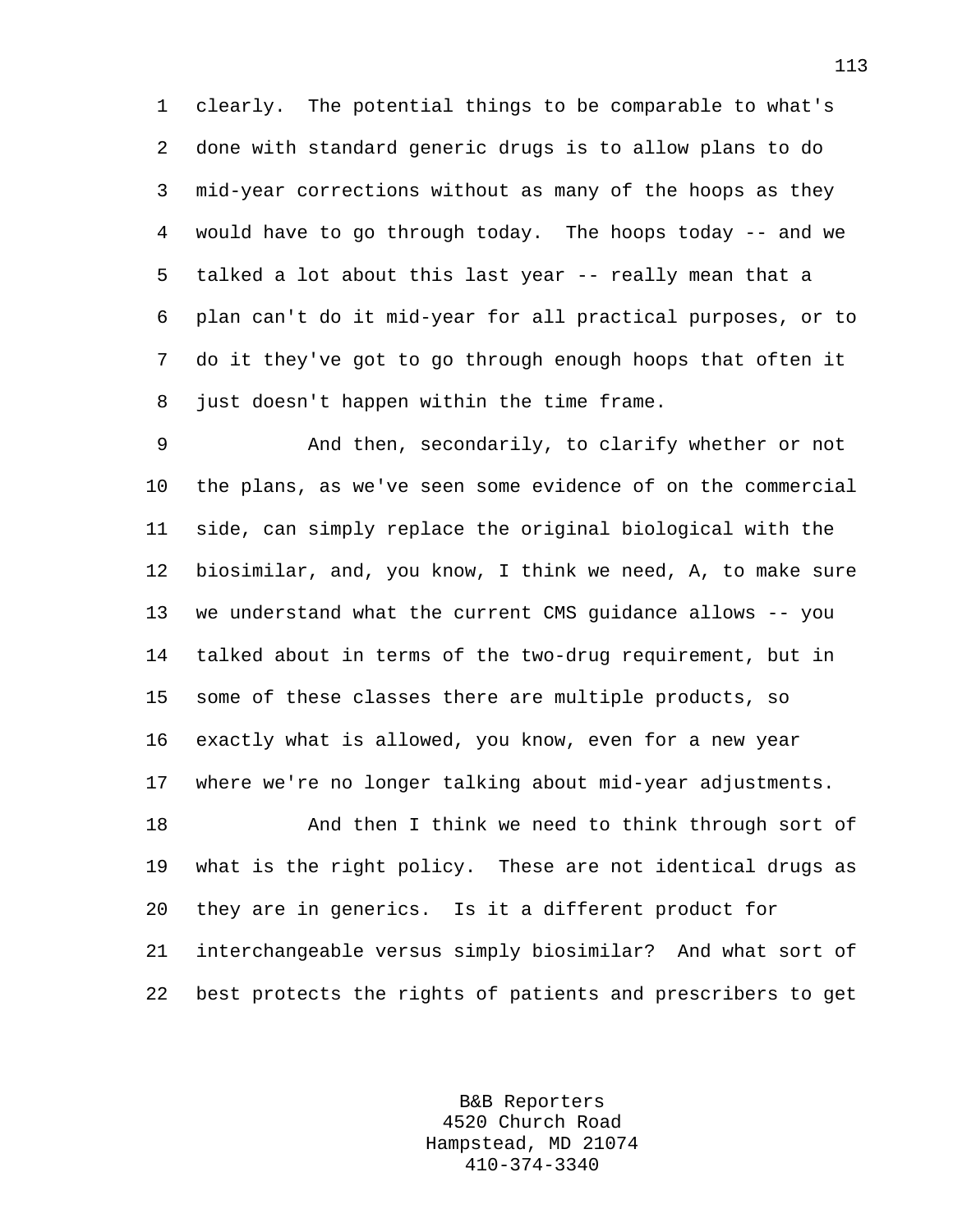1 the right drug? And that might be by allowing mid-year 2 changes, allowing the biosimilar to replace the original 3 drug on a formulary. But as we've already talked about in 4 other contexts, exceptions will be key. There will be 5 patients who need the other products. And so if nothing 6 else, we need to reemphasize the role of exceptions and 7 some of the obstacles that we know about in doing that. So 8 I think that's one that needs some more thought. I think 9 the potential for savings by allowing plans to do some 10 things could be pretty substantial

11 We also talked a little bit last year about 12 potentials for plans to use two specialty tiers to be able 13 to provide differential cost sharing, not just 33 percent 14 or 25 percent of a lower base cost, which would create some 15 differential, but actually to accentuate that differential 16 by saying, you know, have the 25 percent for the original 17 products and a tier that had, say, 15 percent for the 18 biosimilars. And, again, not necessarily to mandate that, 19 but to make sure plans might have the flexibility to do 20 that. Again, something we need to work through the 21 consequences of, but I think something that seems to me -- 22 I've seen one analysis that was shared with me by a plan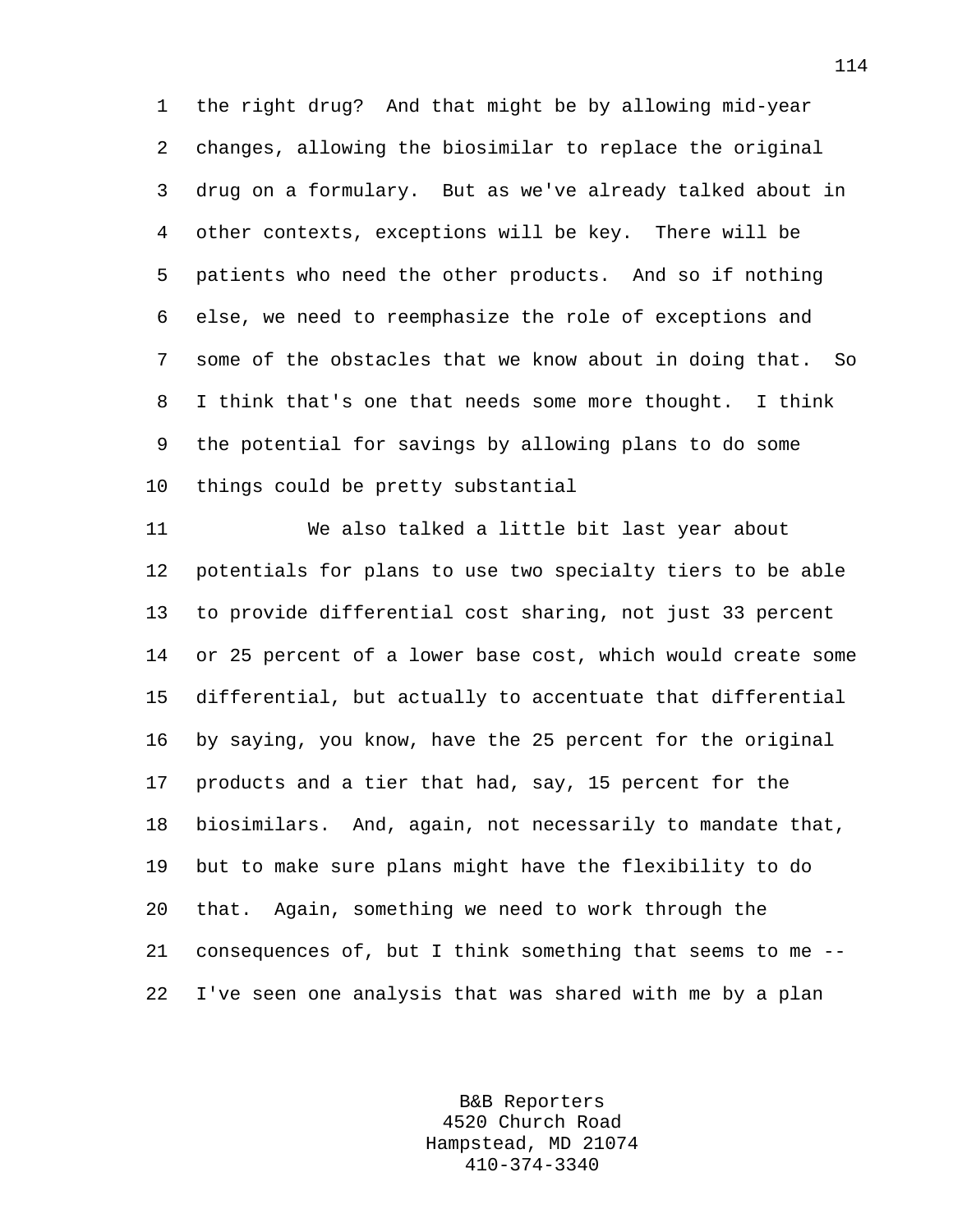1 that suggested it could be really a win-win. By simply 2 creating that differential, you could keep the current 3 coinsurance level for the original drug, a lower one for 4 the biosimilar, and the negotiating advantage would really 5 pay for the difference for them, and so sort of everybody 6 wins -- the taxpayer, the beneficiary, and the plan. So I 7 think that's something at least to bring up.

8 The LIS cost-sharing differential, am I right 9 that we did have that in last year's recommendation? So, 10 again, if we're talking about a package of things, we can 11 reference back to what we did, but that one at least we've 12 covered.

13 And then I think on the coverage gap, I found it 14 very fascinating, because I had not thought through the 15 math essentially that the current system leaves us with, 16 and I think that's really ripe for fixing. And I'm not 17 even sure that needs all that extensive further analysis or 18 conversation. We may need to all be convinced that it 19 makes sense, but on the surface at least, it really does 20 feel like it makes sense to make sure that the discount -- 21 or the two kinds of drugs are treated the same. I mean, we 22 could think about making sure we know exactly how we want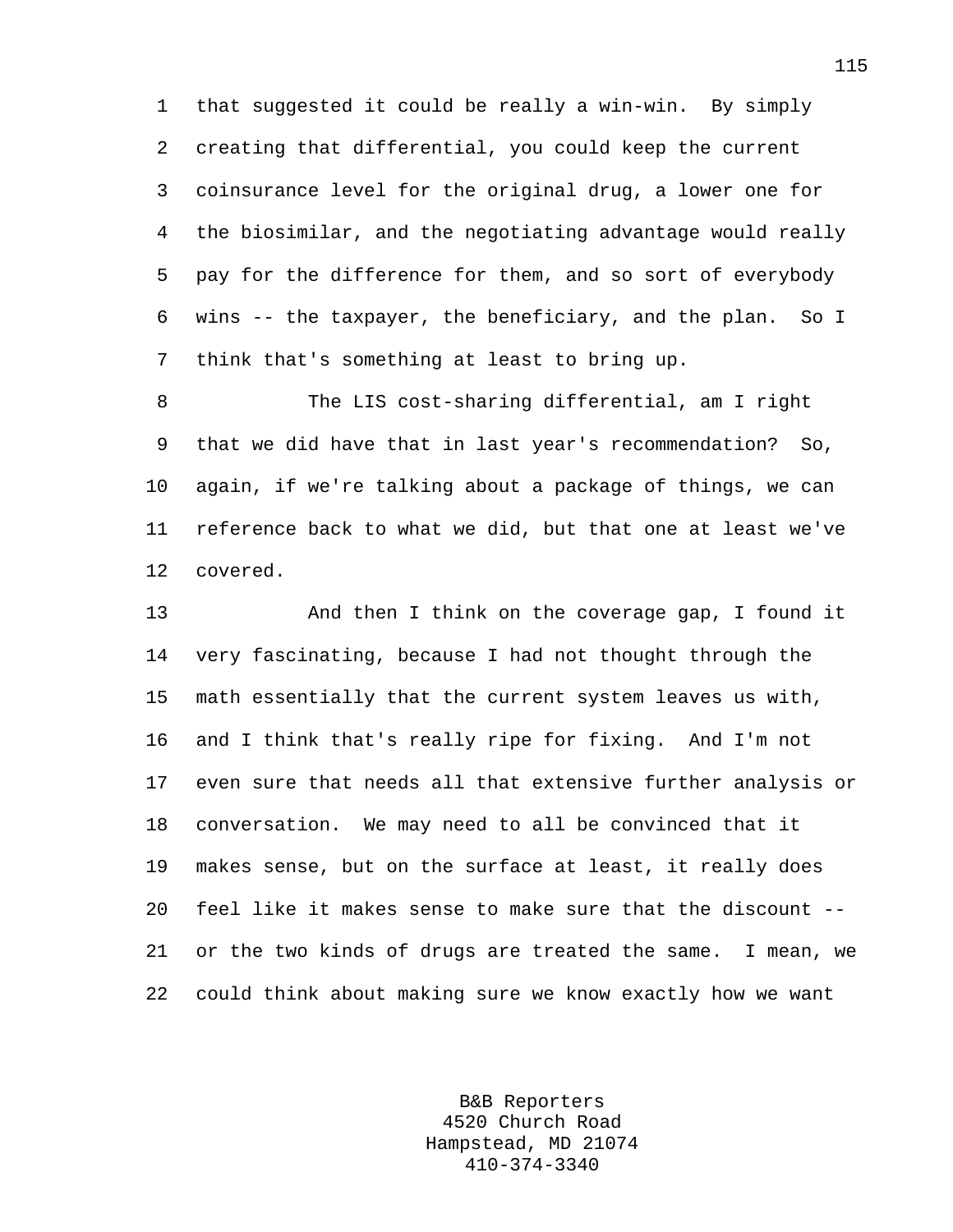1 to do it, but it would look like you would ask the 2 biosimilar manufacturers to pay the same kind of discount, 3 and that seems like the most straightforward way to do 4 that. So, again, that strikes me as very sensible, and 5 then obviously we already have some things from last year 6 on the counting rules, and so that would all fall -- 7 whatever is done for one category of these would be done 8 for the other.

9 The only other two points I would mention that 10 relate to that, one is thinking about sort of what happens 11 once the coverage gap is phased out fully in 2020. I am 12 still not sure whether there's clarity on what CMS' policy 13 will be for cost-sharing tiers in what's now considered the 14 gap phase, which will still be the gap phase in the sense 15 from the point of view of the manufacturer discounts, but 16 to the beneficiary will look like kind of one continuous 17 phase where, on average, they're paying 25 percent. But I 18 think there's an open question of whether tiered cost 19 sharing will be spread into that phase, and that intersects 20 with this question in the sense of if there were two 21 specialty tiers with different cost sharing to make sure 22 that that followed. And then how does that intersect with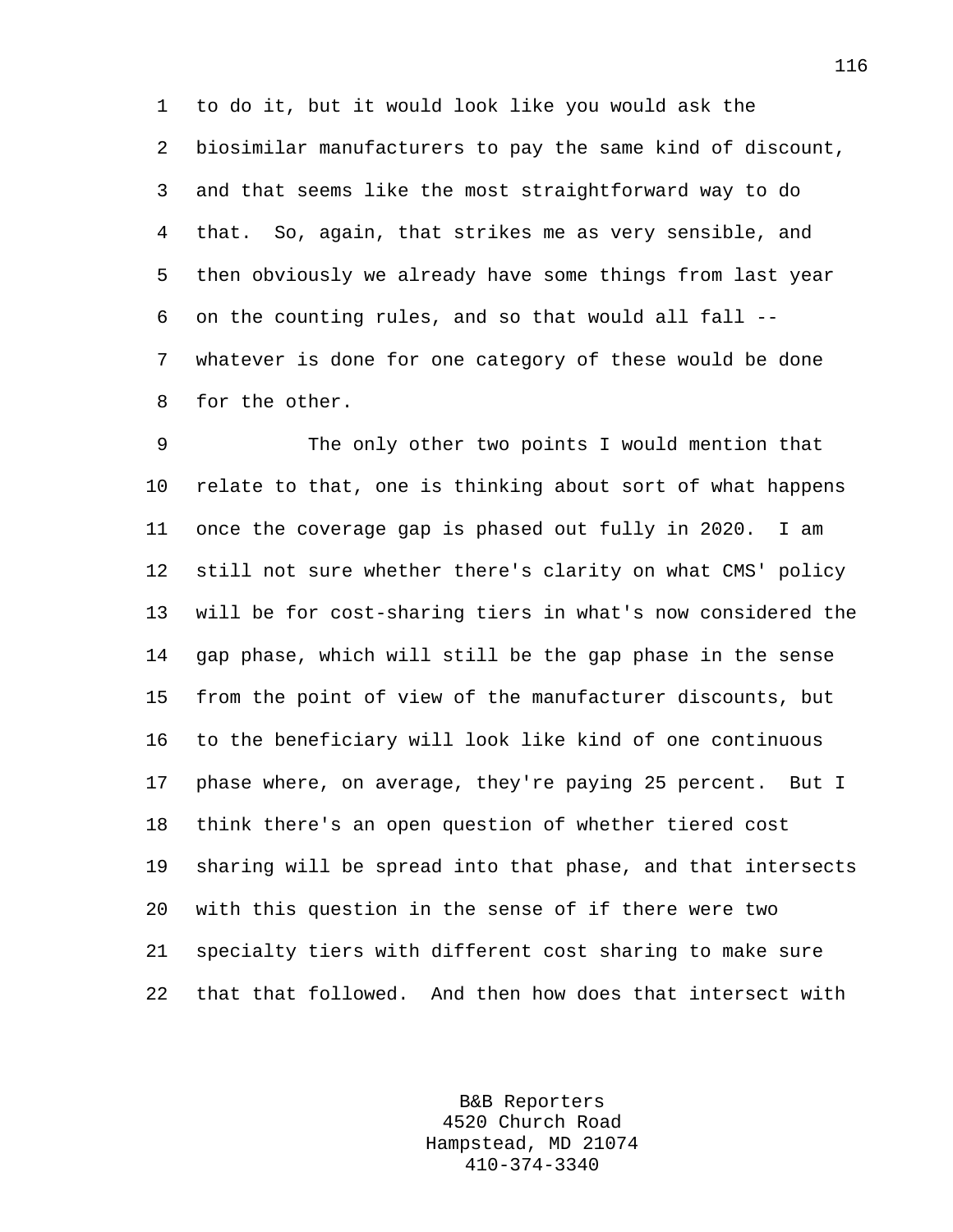1 the manufacturer discount?

2 Which then raises my last point, which is an 3 issue that I'm beginning to see more discussion of, which 4 is the fact that a lot of the pricing in this field is 5 based on rebates, but patients, beneficiaries, pay -- 6 coinsurance is based on the pre-rebate price, and that does 7 create some complicated incentives that don't work so well, 8 and that may be something that might be worth trying to 9 look more into. Is there a policy answer of how to share 10 the value of that rebate back with the patient so the 11 patient is not paying 25 percent or in the catastrophic 12 phase -- and, obviously, if our recommendation is taken up 13 and we cap the out-of-pocket spending, this partly goes 14 away. But right now in the catastrophic pay is paying 5 15 percent of the gross price when the net price may be in 16 some cases as much as 30, 40, 50 percent lower, and there 17 actually are some scenarios where there's kind of some 18 strange incentives going on for the plan or the PBM in 19 terms of making formulary decisions. So that's something 20 that I think is at least worth bringing up and maybe 21 working through some math on and seeing what that looks 22 like.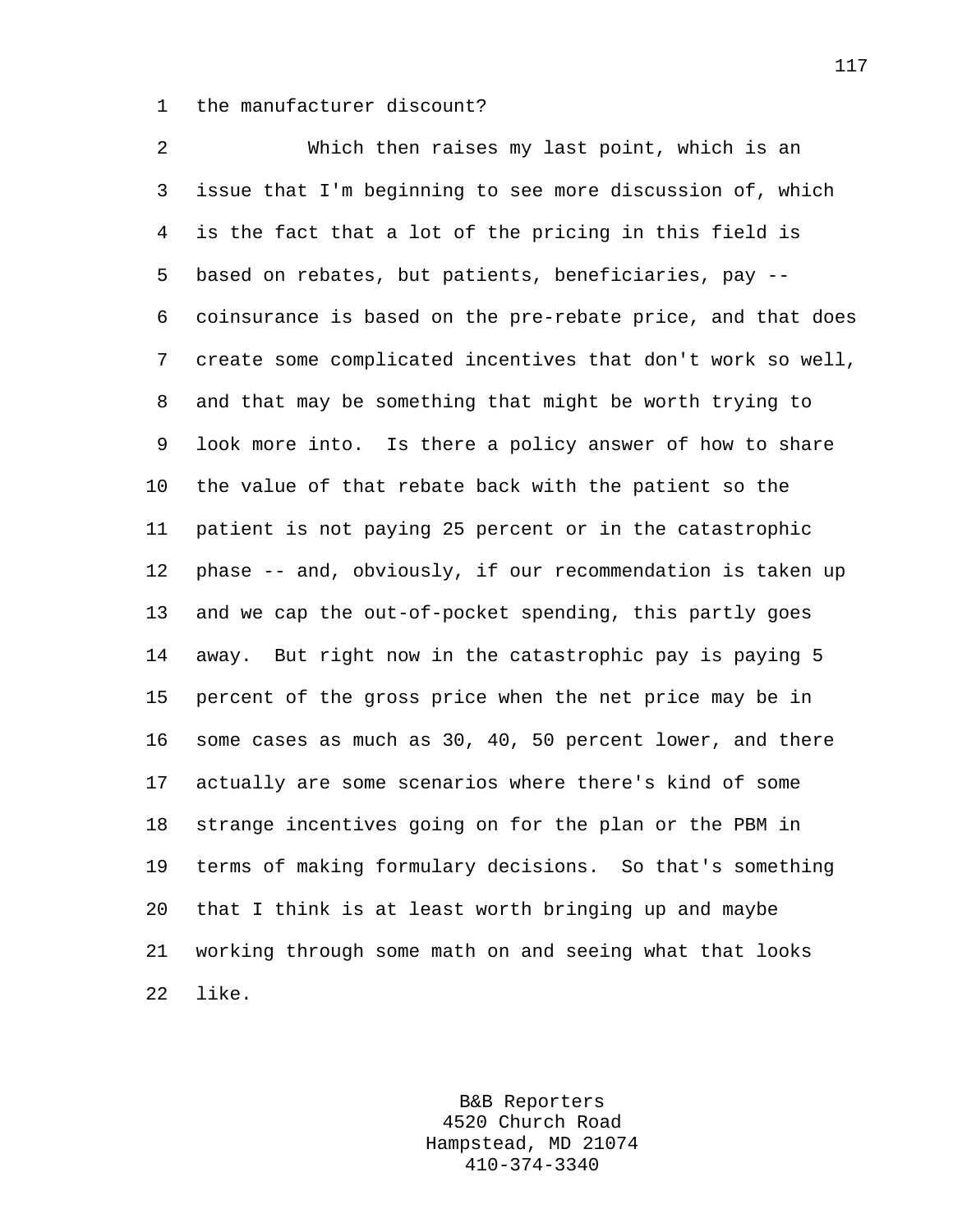1 DR. CROSSON: Okay. Thank you, Jack. 2 So let me see hands for a discussion. I think 3 we'll start over here. David.

4 DR. NERENZ: Thanks.

5 I did want to follow directly, Jack, on your 6 point. In reading this, I didn't fully appreciate this 7 issue of the gap, coverage gap phase-out in 2020. I'm 8 wondering, either a question to you or to your folks. When 9 that happens, how much of this coverage gap problem that 10 we're looking at sort of goes away just by the phase-out?

11 I know the text mentioned that there is a feature 12 of it that the manufacturer discount is still factored into 13 an equation. But I'm wondering, is there some value in 14 actually running an illustration, like the one that just 15 flashed by, in a post-2020 period? Is that worth doing? I 16 just don't know this well enough to know if that would 17 matter.

18 MS. SUZUKI: So we were talking about this as of 19 2020, which would be true for all of the years, but 50 20 percent gap discount continues. CMS is going to track the 21 spending that would have fallen into the gap phase to 22 figure out how much the discount.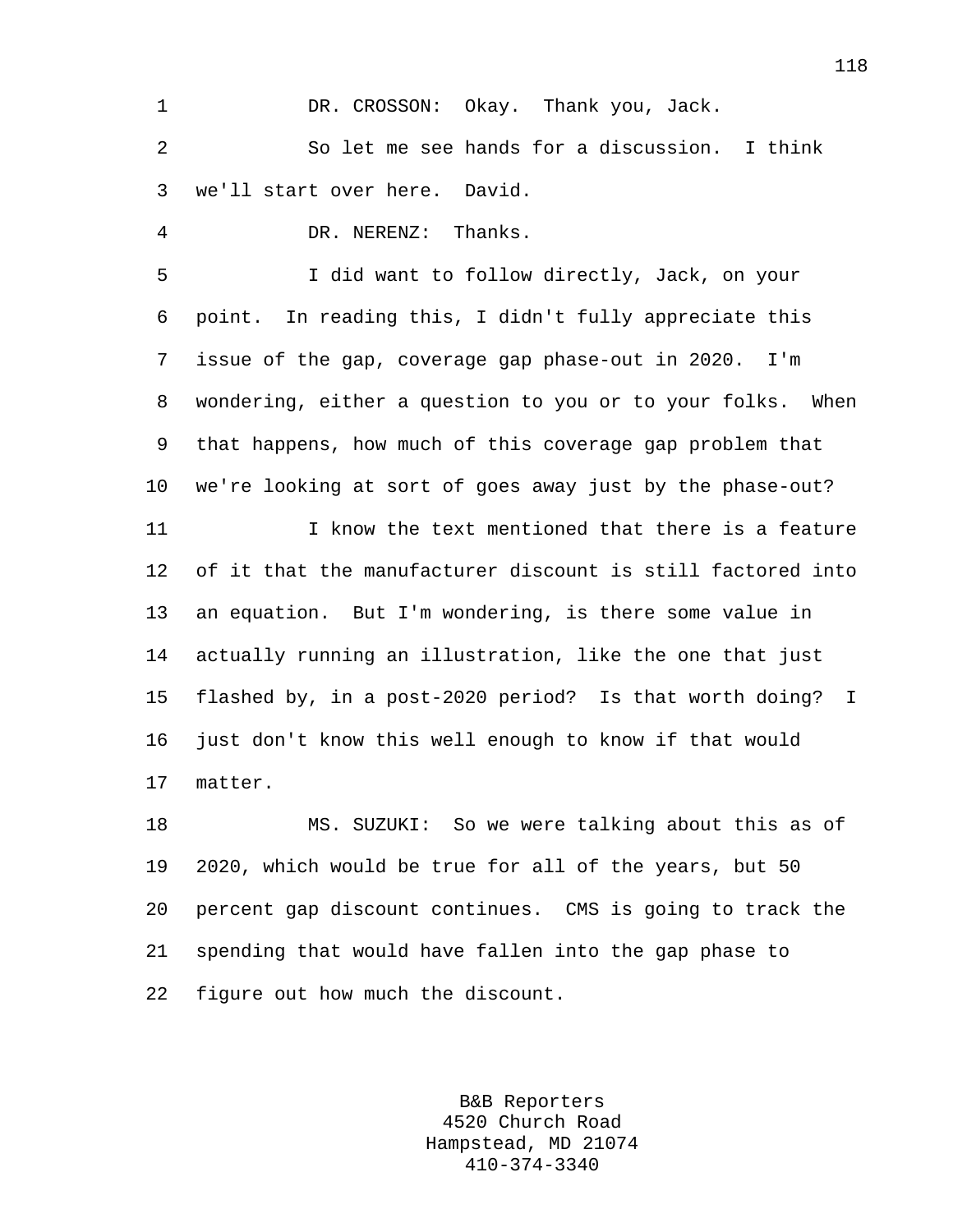1 DR. NERENZ: So this is 2020 and beyond? 2 MS. SUZUKI: Mm-hmm. 3 DR. NERENZ: Okay, okay. Thank you. Sorry I 4 missed that.

5 DR. MILLER: And your vocabulary is confusing 6 because everybody keeps calling it the "gap discount" even 7 though the gap is done at this point.

8 DR. NERENZ: Okay. Well, that's kind of what I 9 want to get into is whether we were entering a distinctly 10 different era on this in 2020 that --

11 MS. BUTO: [Speaking off microphone.]

12 DR. NERENZ: I understand. Okay.

13 DR. HOADLEY: But you also had in the paper -- I 14 mean, there are additional complexities on this between now 15 and 2020 that make some of the differential -- even 16 exaggerates it, but the point is it doesn't go away, this 17 part of it.

18 DR. NERENZ: So that would suggest -- I was about 19 to say maybe there's part of this problem that just solves 20 itself by time that we don't have to worry about, but if it 21 doesn't solve itself by time, we could conceivably get into 22 some broader discussions about this coverage gap issue,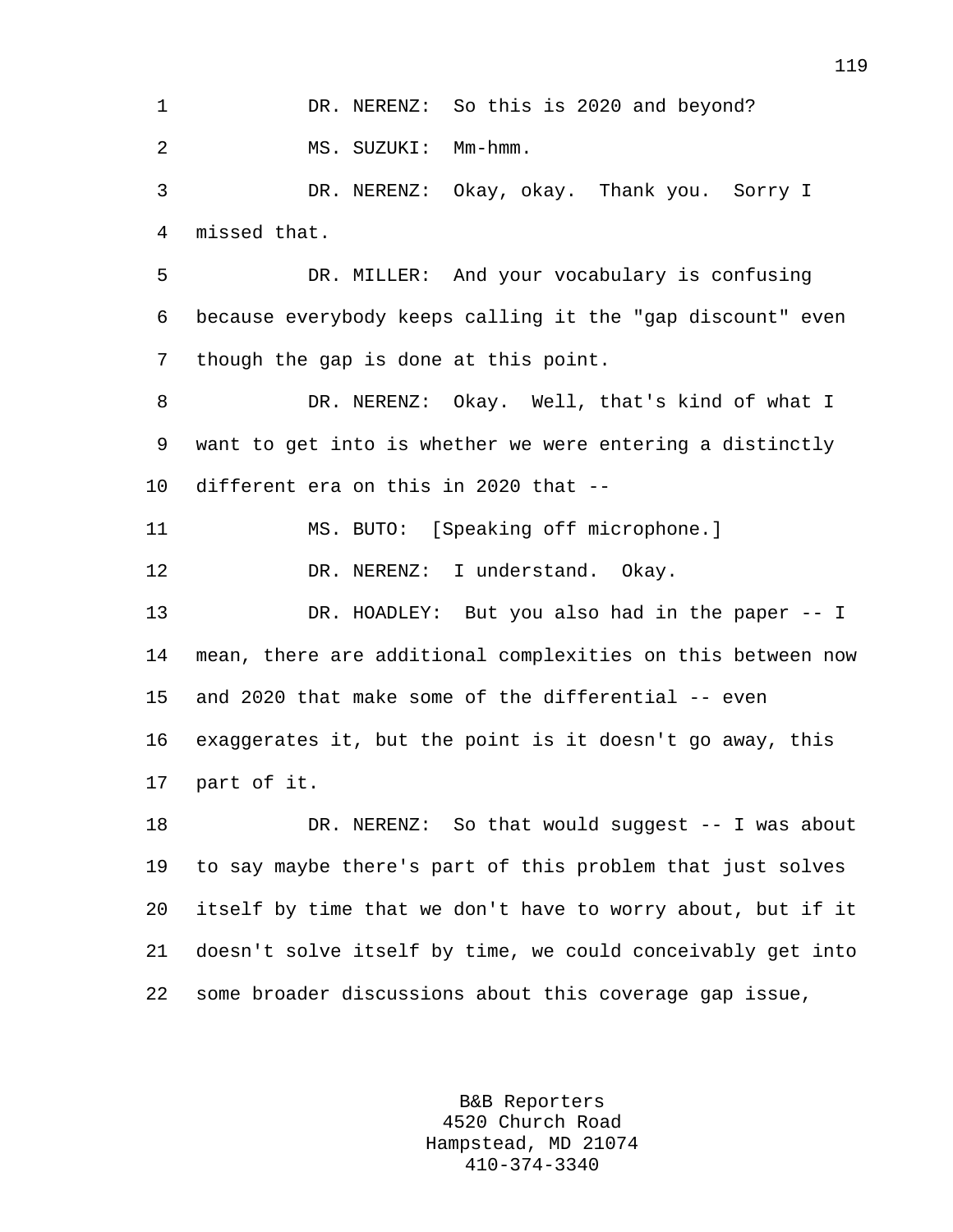1 with implications beyond just biosimilars. I just was 2 trying to clarify what gets fixed by time and what doesn't. 3 DR. CROSSON: Rita.

4 DR. REDBERG: So I wanted to say I do support our 5 previous recommendations to exclude the gap discount from 6 true out-of-pocket spending and to apply the gap discount 7 to biosimilars. I think your examples shows -- I mean, the 8 current system is like designed -- and to me -- a very 9 illogical way to try to protect high-priced reference drugs 10 and discourage people from switching to biosimilars, and I 11 don't think that's something that we want to continue to 12 support.

13 I also wanted to just suggest the issue of the 14 formularies, and I find it sort of disturbing to see all 15 the States that are passing laws to make it harder to 16 substitute biosimilars. I think that 10 -- or, actually, 17 it was now 20 years ago when we were getting more generics, 18 that big case with Synthroid and how the manufacturing 19 tried to suppress the studies that were done to show that 20 the generic levothyroxine was the same as the Synthroid 21 that was a big -- and there's even more money at stake 22 here. So I just think that we need to be careful to pay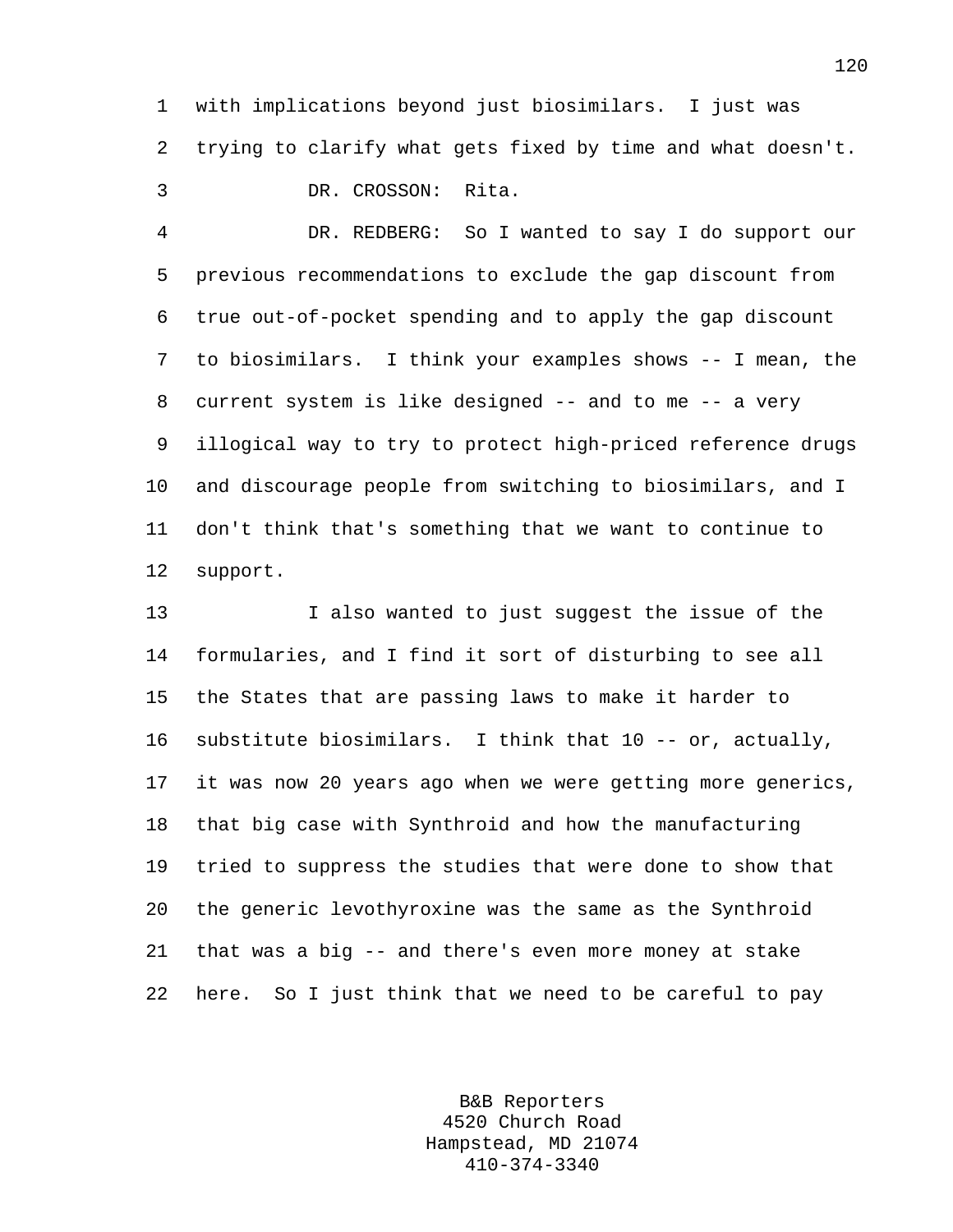1 attention to the science, and that when the FDA approves a 2 biosimilar, that it is a biosimilar, and it can be 3 substituted. And all of these -- kind of the more we can 4 do to strengthen the ability of physicians to substitute 5 biosimilars, I think the better off our beneficiaries in 6 the program will be.

7 There's clearly a lot of opposition, and there's 8 a lot of money, and there is going to be more money.

9 I'm also -- and this is a little out of our 10 province, but we talked about last time that it's been very 11 slow for FDA to approve biosimilars, and that has been 12 another roadblock, again, out of our purview but some 13 concern.

14 And the last thing, I couldn't find it, but I 15 thought I read that unlike the chemicals, that biosimilars 16 don't get that six -- the first one -- don't get six months 17 exclusivity, and I don't know if that was something we 18 wanted to address, to give another incentive for 19 biosimilars coming on the market.

20 Thank you.

21 DR. CROSSON: Amy.

22 DR. BAICKER: So I, too, am in support of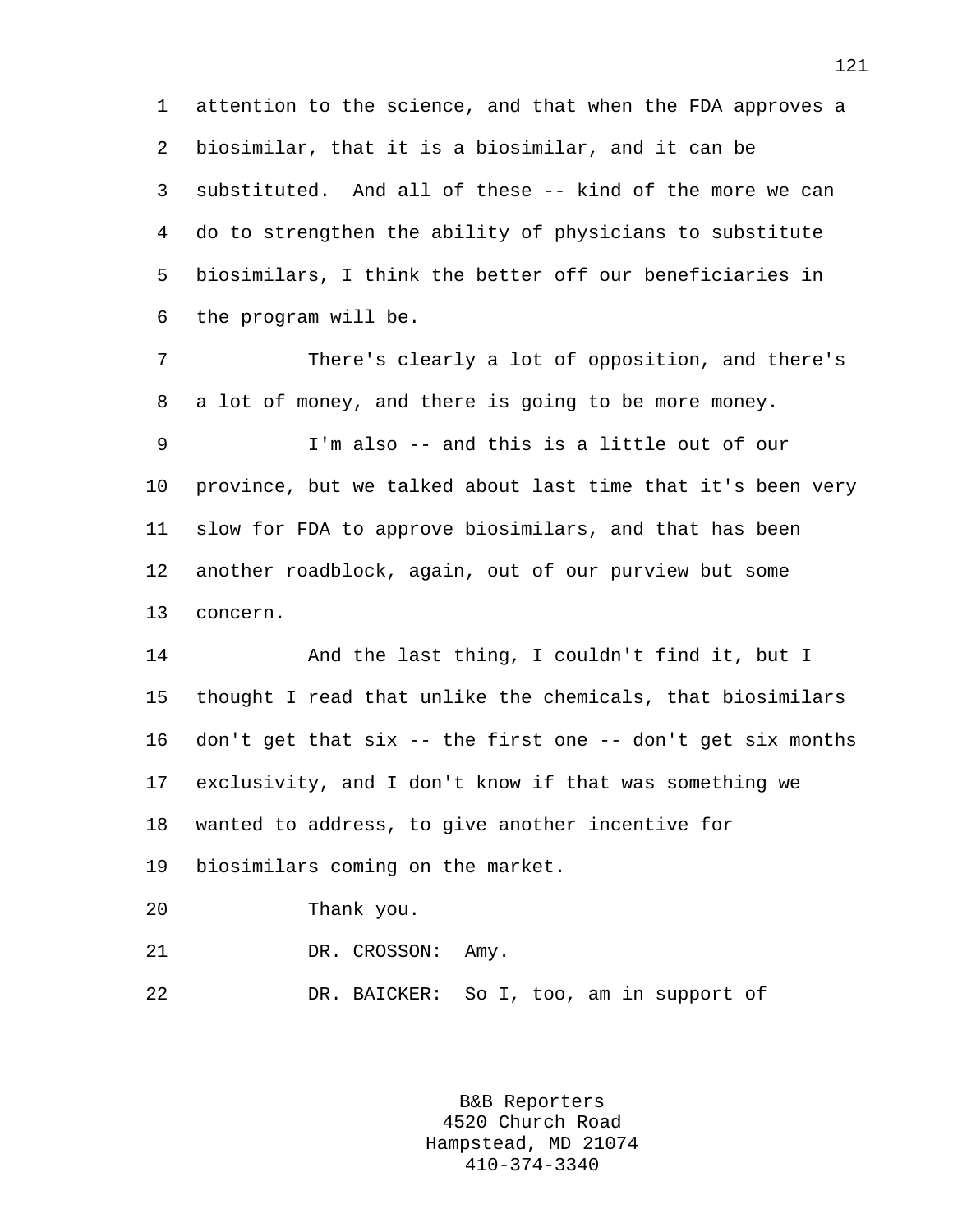1 applying the gap discount to biosimilars and leveling the 2 playing field. Like Rita, very concerned about the States 3 that are passing laws and passing guidance with respect to 4 substitution, ability, and the requirements and the hoops 5 that physicians have to jump through. It's quite 6 concerning.

7 Also in support of allowing the formulary change 8 midyear. Again, we make it so hard on Part D plans to 9 follow best practices in the commercial market, and we 10 handcuff their ability to, again, use those market forces, 11 so absolutely in support of allowing midyear change.

12 This wasn't discussed in the chapter, and maybe 13 there's time for us this year or next to talk about the 14 ability for Part D plans to limit their specialty pharmacy 15 network. When you're diagnosed with cancer, you probably 16 don't go to your primary care physician. You probably seek 17 out an oncologist, and not all pharmacies are created 18 equal. And being able to narrow that network, being able 19 to drive additional value, quality, and monetary value, I 20 think that's something that we should also consider. I'd 21 be interested in what you could find with respect to 22 outcomes in the commercial market when considering the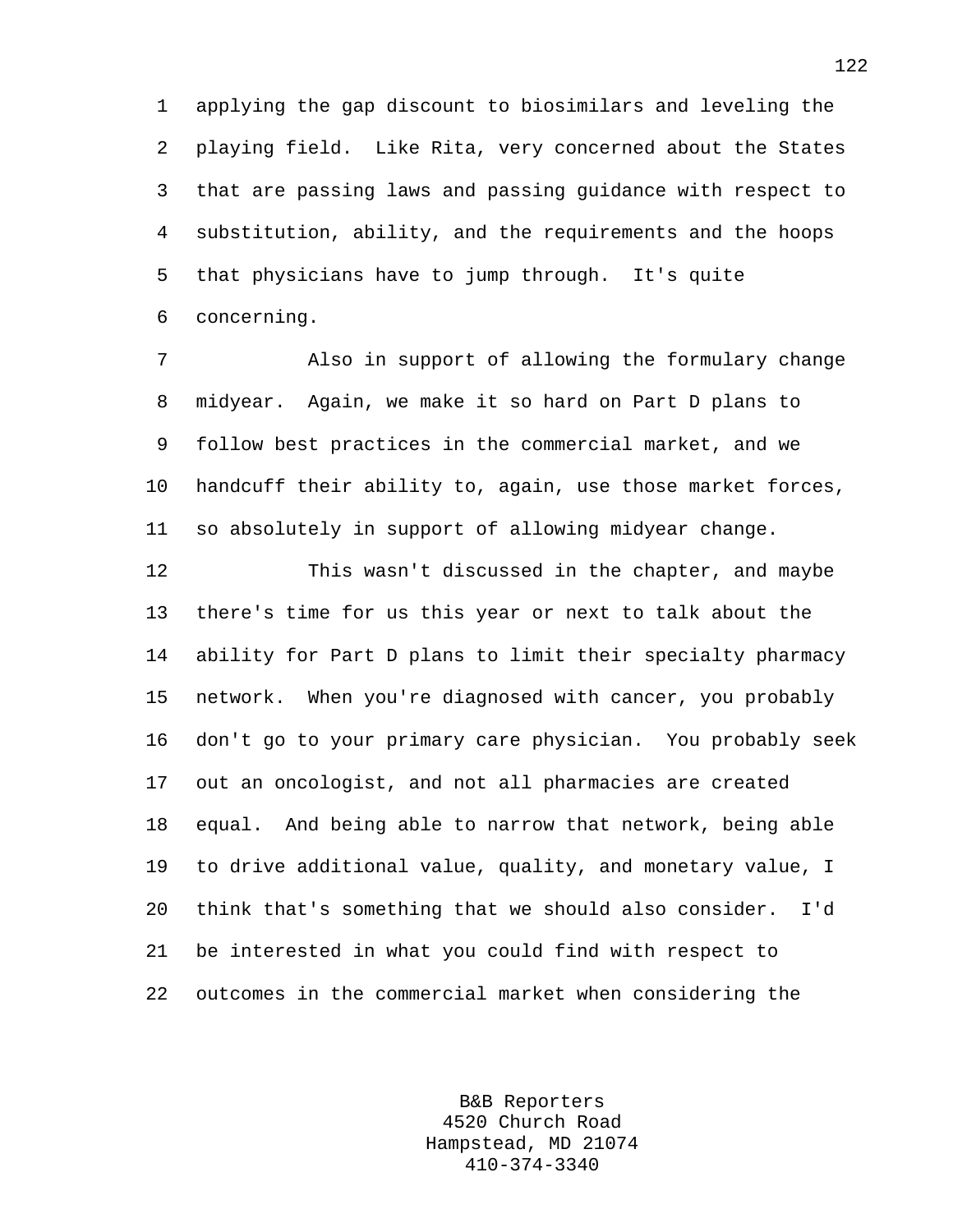1 ability to limit specialty pharmaceuticals to those that

2 are specialized to dispense them.

3 Thanks. 4 DR. CROSSON: Thank you. 5 Hands on this side? Bruce. 6 MR. PYENSON: Thank you. 7 If we could go to -- first, before going to a 8 slide, I want to pick up on an issue that Jack raised about 9 -- that the presentation on Slide 11, I thought, was very 10 useful and very informative, and that's on the coverage 11 gap. But if we could go to that as a reference, because I 12 do have a chart that I want to coach through now. 13 [Laughter.] 14 MR. PYENSON: And unlike Dave, I'm actually going 15 to talk about what the column headings mean and the row 16 headings mean. 17 Dave, I am picking up -- I am imitating you, and, 18 Mark, I think others are going to do likewise in the 19 future. 20 DR. MILLER: Oh, no, I see where this is going. 21 Not happy.

> B&B Reporters 4520 Church Road Hampstead, MD 21074 410-374-3340

22 MR. PYENSON: Yeah. Where this is going is a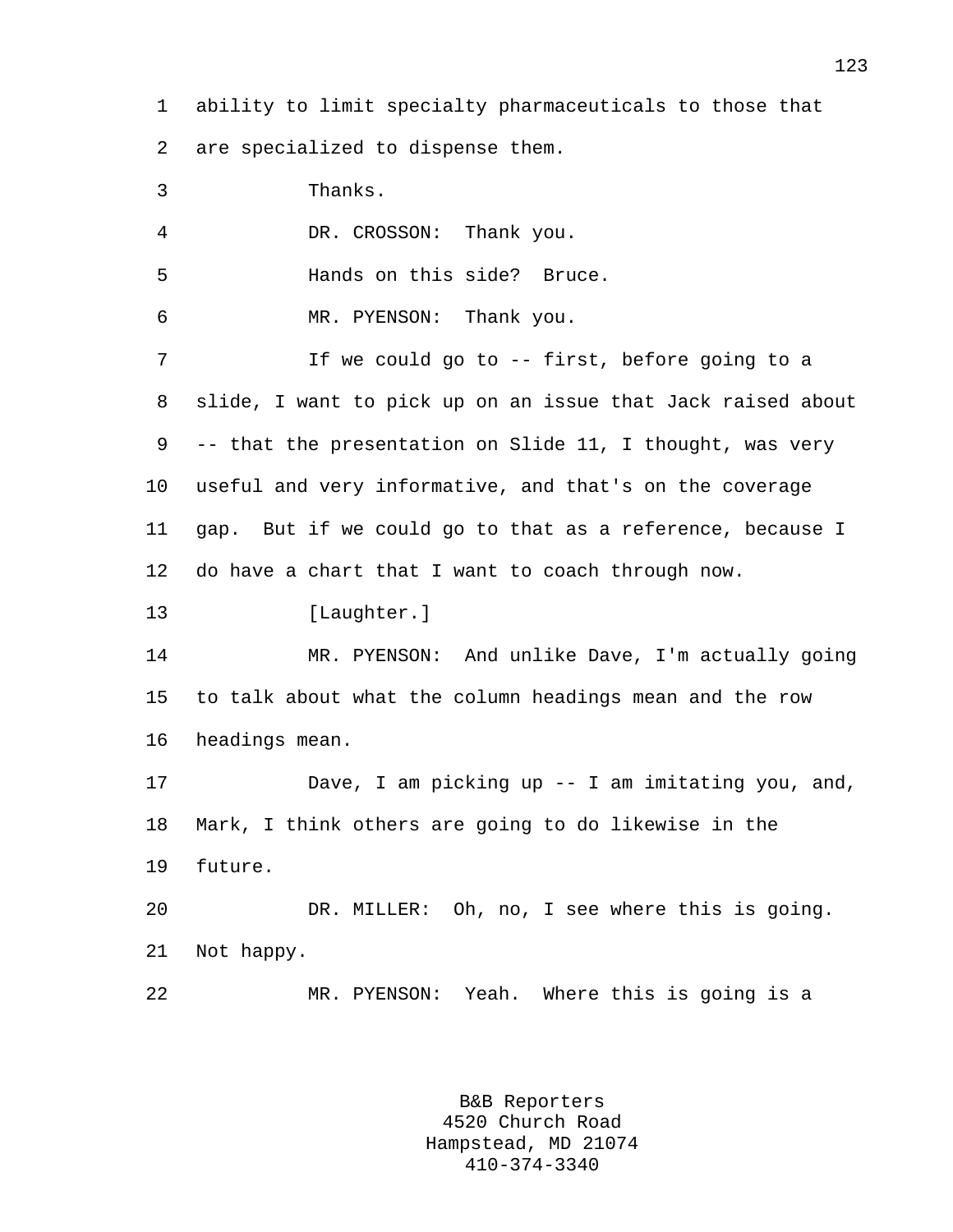1 rule against, I know. This is going to be a one-up. 2 DR. CROSSON: These are gone. These are gone. 3 They're gone.

4 DR. MILLER: So we're going to take away your 5 pens.

```
6 [Laughter.]
```
7 MR. PYENSON: So the focus here is on the 8 coverage gap from -- but Medicare doesn't spend any money 9 in the coverage gap for non-low-income subsidy people, 10 other than through the direct subsidy.

11 So the growing area over Medicare spending, as 12 the previous months' reports have shown, is the 13 catastrophic zone, and I think expanding this kind of 14 analysis to the catastrophic zone would be really, really 15 very useful and also to have a hypothetical treatment of 16 rebates and the impact they have on plan spend and 17 government spend in the catastrophic zone.

18 So here's the hypothetical I am suggesting. Move 19 the numbers around, but purely hypothetical numbers, 20 there's a reference drug that costs \$60,000 and gets a 50 21 percent rebate. There's another reference drug, Reference 22 Drug B, with a  $$30,000$  retail  $-$  and that's this column  $-$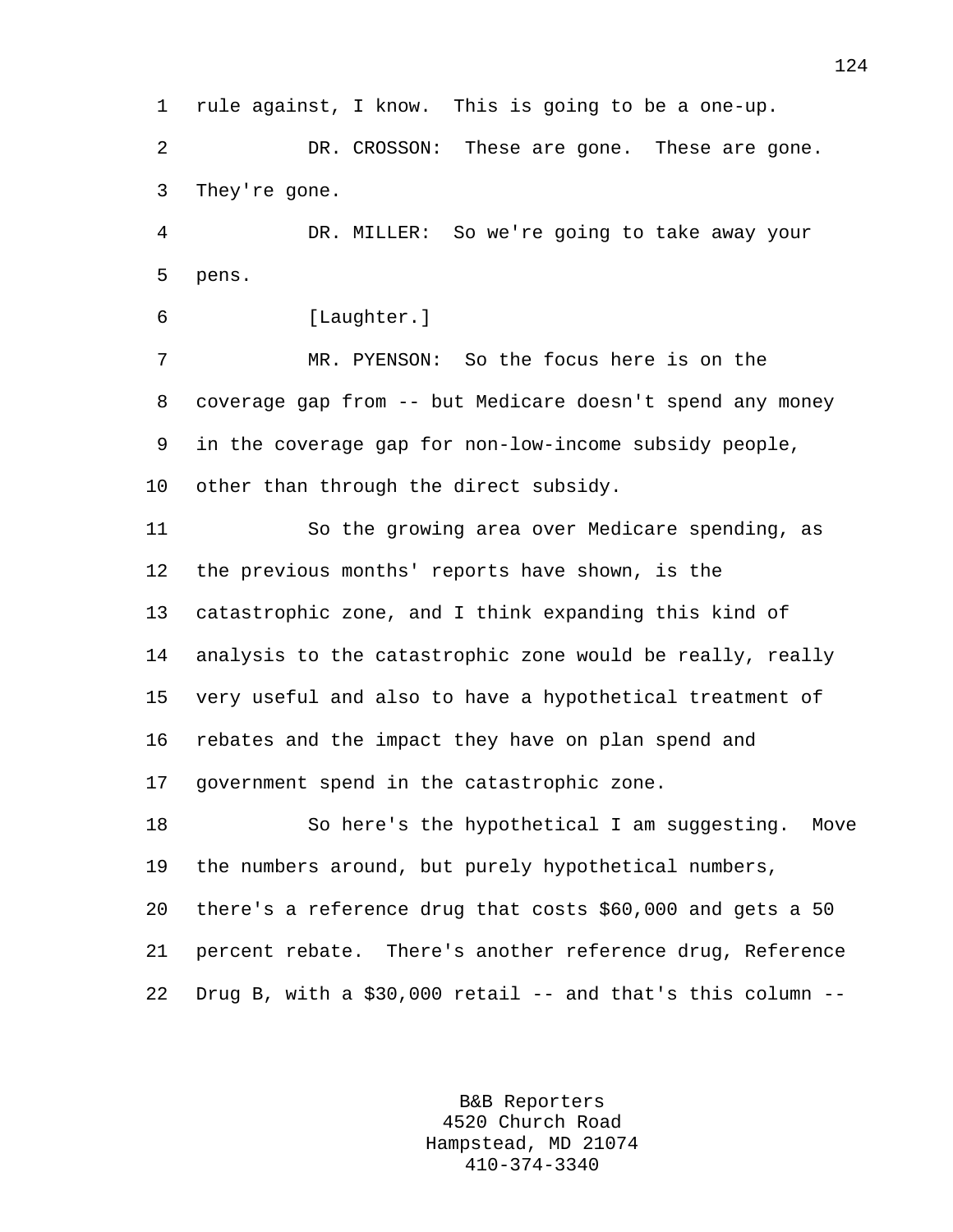1 and also a 50 percent rebate, and a biosimilar with a 2 \$30,000 discounted rebate, the discounted retail, and also 3 50 percent rebate. Similar to what you have here, we could 4 simplify this. Assume that the patient doesn't have any 5 other drug or has some nominal amount of drug. I think you 6 can calculate the patient paid for each of those three, the 7 plan pay for each of those three, and the government pay 8 for each of those things, each of those three drugs. And 9 then allocate the rebate.

10 It turns out that the portion of rebate that goes 11 to the government retrospectively is calculated as the 12 government's portion of the total spend across all the 13 coverage zones. So that's a portion that's certainly under 14 half, perhaps under 30 percent, under 20 percent. But I 15 think we can use a standard figure there.

16 I think that would help identify some things I've 17 heard that may explain why some plans prefer a higher price 18 and a higher rebate to a lower price, and I think that has 19 bearing on the incentives that the rebate allocation as 20 well as 80 percent of government liability in the 21 catastrophic zone. So I think that illustration, like this 22 illustration, would shed light because whether it's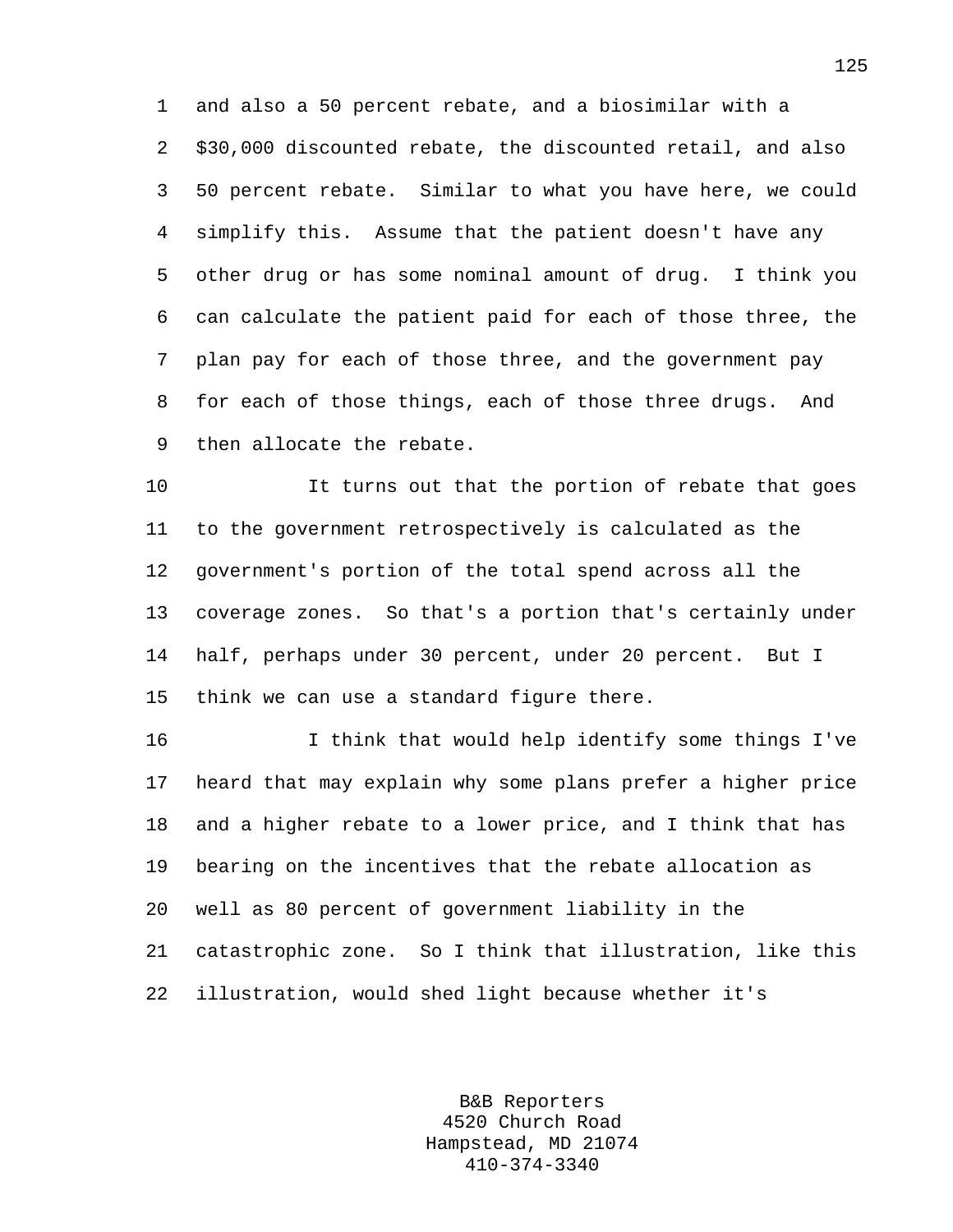1 biosimilar reference drug, those folks are in the 2 catastrophic -- or many of them if they take more than one, 3 one script.

4 So thank you.

5 DR. MILLER: And I think -- so your analytical 6 point beyond the example -- and I think this is something 7 we can do, right? Yeah. So I think this is something we 8 can do. I think your analytical point is that you can 9 think of behavior at the discount and what the beneficiary 10 is facing and that type of thing, which is what we kind of 11 came into the room in, and you're saying also there are 12 some behaviors above the catastrophic cap and how the PBM 13 looks at the price of the drug versus the rebates, and 14 you'd like that fleshed out, if possible.

15 MR. PYENSON: Yes.

16 DR. MILLER: Got it. I think we could probably 17 crank through the example.

18 DR. CROSSON: Kathy.

19 MS. BUTO: But doesn't that, in a sense, just 20 reinforce the recommendations we made in the last report to 21 really address that catastrophic part of the benefit to 22 address some of those distortions, if you will?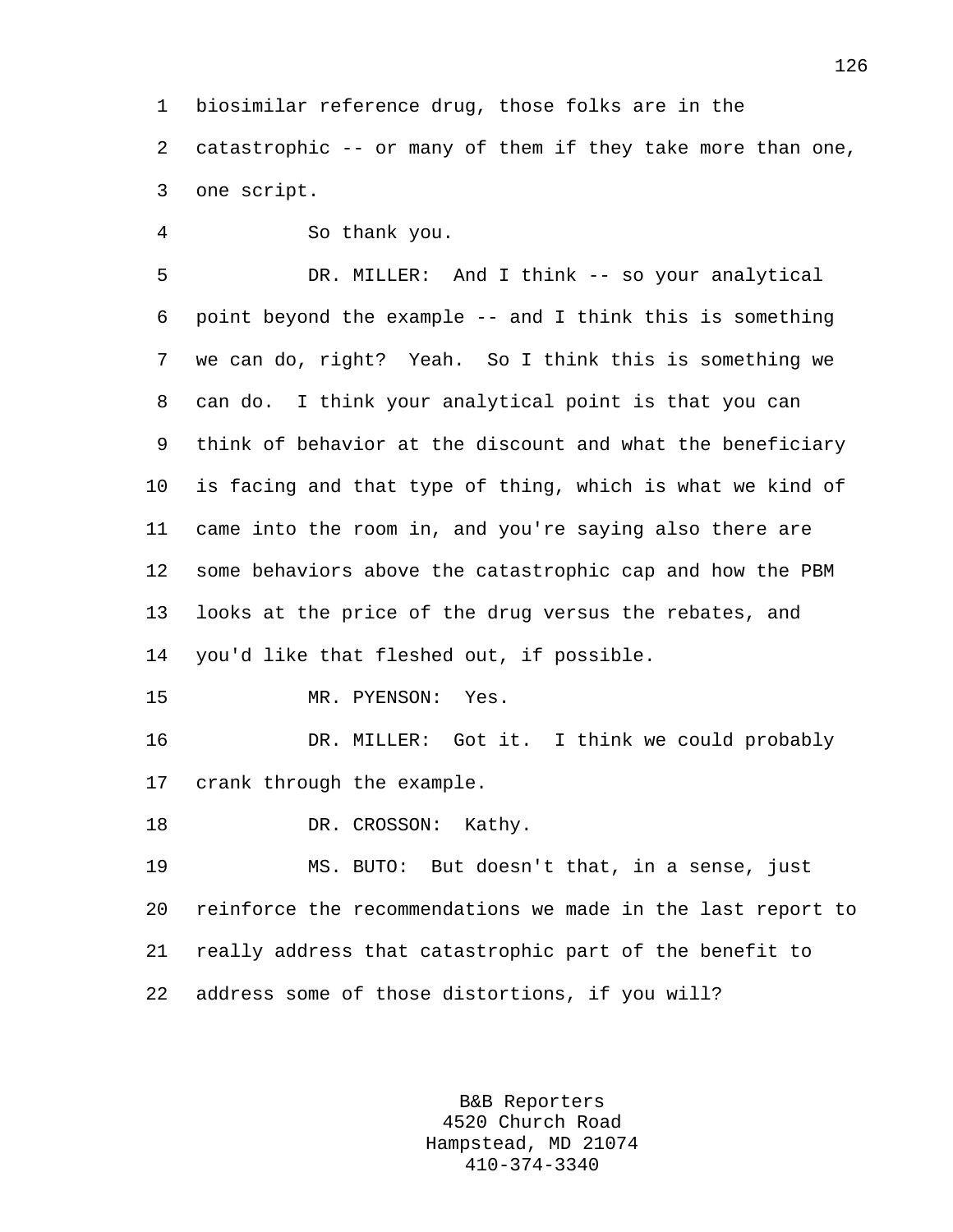1 MR. PYENSON: For sure. I think the allocation 2 of rebate is also potentially an issue that there might be 3 some issue in understanding that as well. 4 MS. BUTO: Yeah. Okay. 5 DR. CROSSON: Excuse me. The allocation of 6 rebate means what? 7 MS. BUTO: He's talking about allocating the -- 8 essentially the CMS rules for how one allocates the rebates 9 when they're reconciling payments. 10 DR. CROSSON: I see. Okay. Thank you. 11 MS. BUTO: Across the whole benefit. 12 Okay. I got a little off track, but just on this 13 slide in particular, where it says "plan liability," if 14 we're talking post 2020, isn't that really the additional 15 government liability built into the plan payment, in a 16 sense? Because the reason the gap goes away is the 17 government is putting more money into it, correct? 18 DR. SCHMIDT: Right. The plan is now covering 19 that. 20 MS. BUTO: Yeah. 21 DR. SCHMIDT: But there's still the 50 percent 22 manufacturer discount.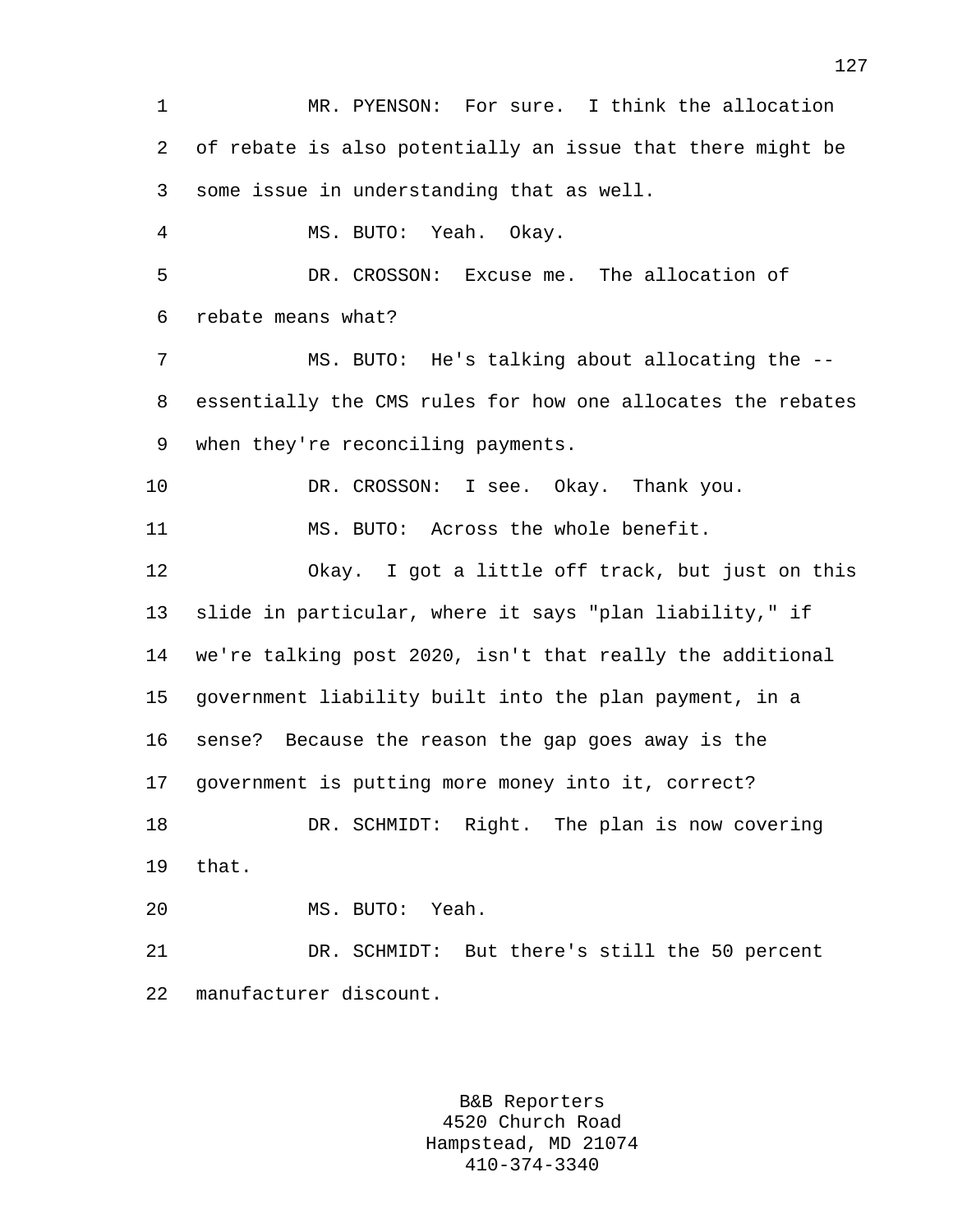1 MS. BUTO: Oh, I know that, and I agree with and 2 support extending that to biosimilars. I would also ask us 3 to consider extending it to generic drugs because, 4 particularly as some of those -- particularly where there 5 are few manufacturers, the costs are rising. I know we 6 don't have the same issue of having the beneficiary out-of-7 pocket be as --

8 DR. SCHMIDT: Can I ask on that, were you 9 thinking of all generics or some above a certain price 10 threshold?

11 MS. BUTO: It could be either. I just feel like, 12 you know, that's an area we haven't really focused on, but 13 it can be also a cost-increasing area that is not of this 14 dimension, certainly.

15 The only other comment I would make is -- and I 16 think, Jack, the point you were making about beneficiary 17 copays and the way they are calculated and so on, that's 18 across the board and not just with respect to biologics, 19 but across the whole benefit.

20 DR. HOADLEY: That's right, across the board. 21 It's just that it's more acute. I mean, the dollars -- 22 MS. BUTO: Are higher with --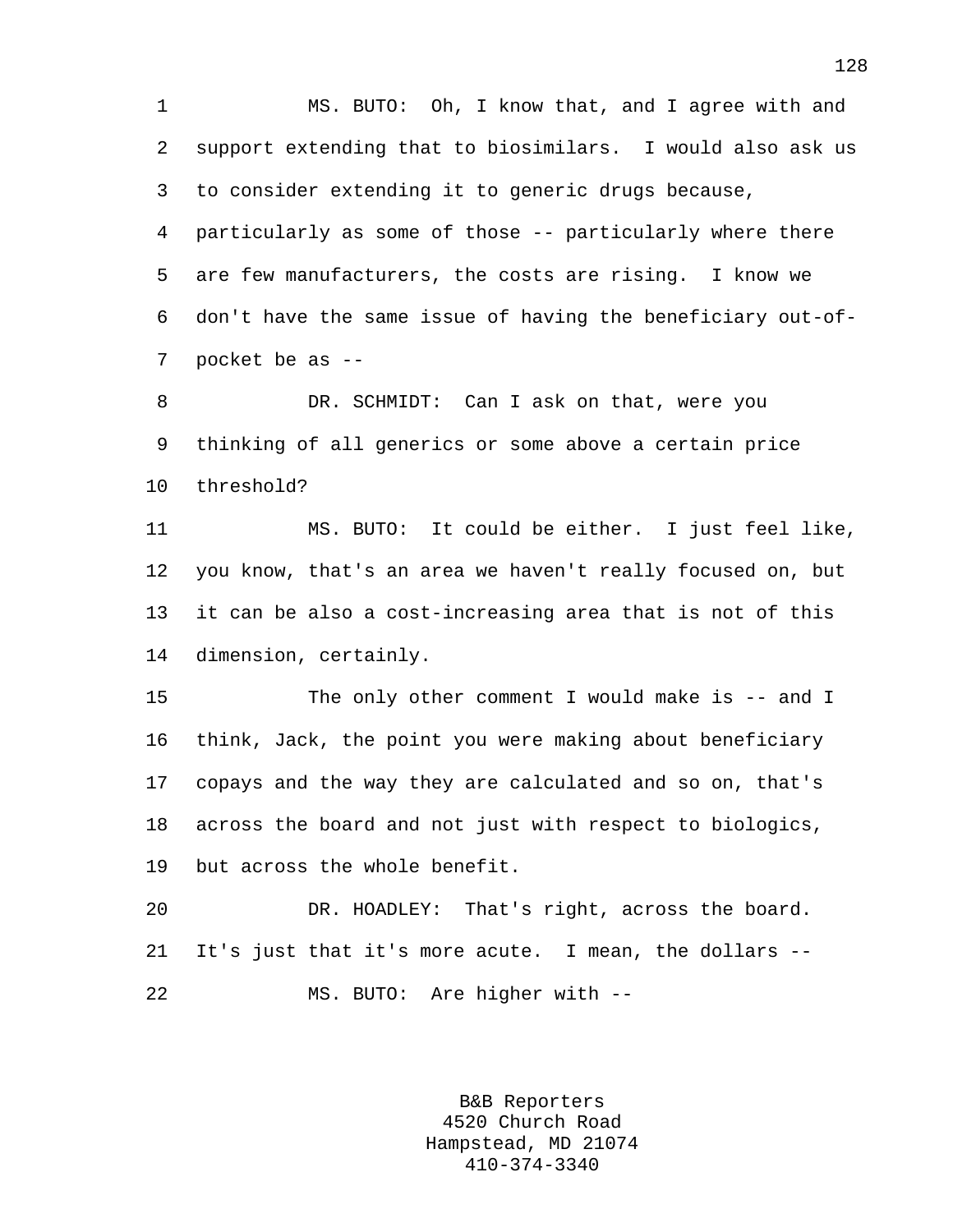1 DR. HOADLEY: -- are bigger with the biologics. 2 MS. BUTO: -- with biologics. So I would just 3 make sure we're clear on that --

4 DR. HOADLEY: Absolutely.

5 MS. BUTO: -- because I think it's a really good 6 point that we ought to look at in the context of the whole 7 benefit.

8 DR. HOADLEY: Yes.

9 MS. BUTO: And then, lastly, the issue of some of 10 the formulary rules, I feel like I can support the 11 direction we're going in, but I also feel we ought to at 12 least understand better what the interchangeability 13 interpretation is from the FDA before we strongly recommend 14 that the plans can essentially discontinue the reference 15 biologic when a biosimilar comes on because until we know 16 better what those rules are or definitions, they may not be 17 interchangeable, in the eyes of the FDA at least. So I 18 would just caution that that needs to be informed by 19 whatever FDA comes up with.

20 DR. CROSSON: Okay. I think I have Craig next -- 21 or I'm sorry. Bill, did you want -- go ahead.

22 DR. HALL: I very much agree with the direction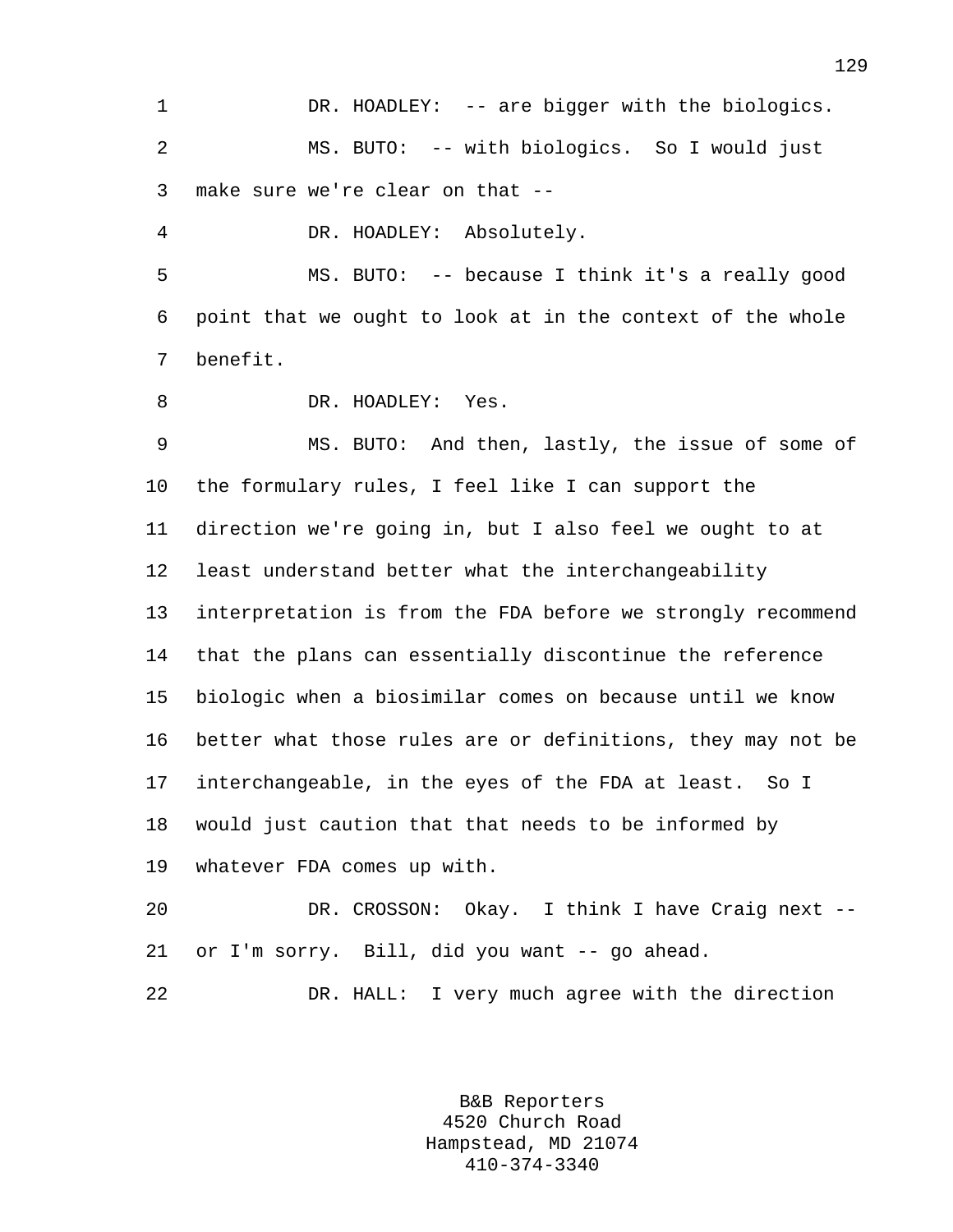1 that we're moving in, and I guess one other suggestion is 2 that because only 1 percent of the Medicare population is 3 directly affected by pricing, it may not get as much 4 attention as it would if it influenced 20 or 30 percent.

5 So I wonder if you can perhaps give us some more 6 information at some point about the trajectory of new drug 7 development. I know that will still be kind of vague, but 8 with the increasing use in cancer and the increasing age of 9 our Medicare population, it would be nice to see how 10 quickly we're going to go into catastrophic limits in terms 11 of Medicare budgeting. I think this is an area we really 12 need to have some information on.

13 DR. CROSSON: Craig.

14 DR. SAMITT: So I also endorse the

15 recommendations here and certainly think that the coverage 16 gap discount should apply to biosimilars, and then that 17 obviously translates into the manufacturer discounts being 18 excluded for both biosimilars and biologics.

19 The one piece we didn't cover that I don't want 20 to lose is the presentation highlights that the LIS copay 21 amount for biosimilars and biologics is equal, and I think 22 we should also reevaluate that and determine whether we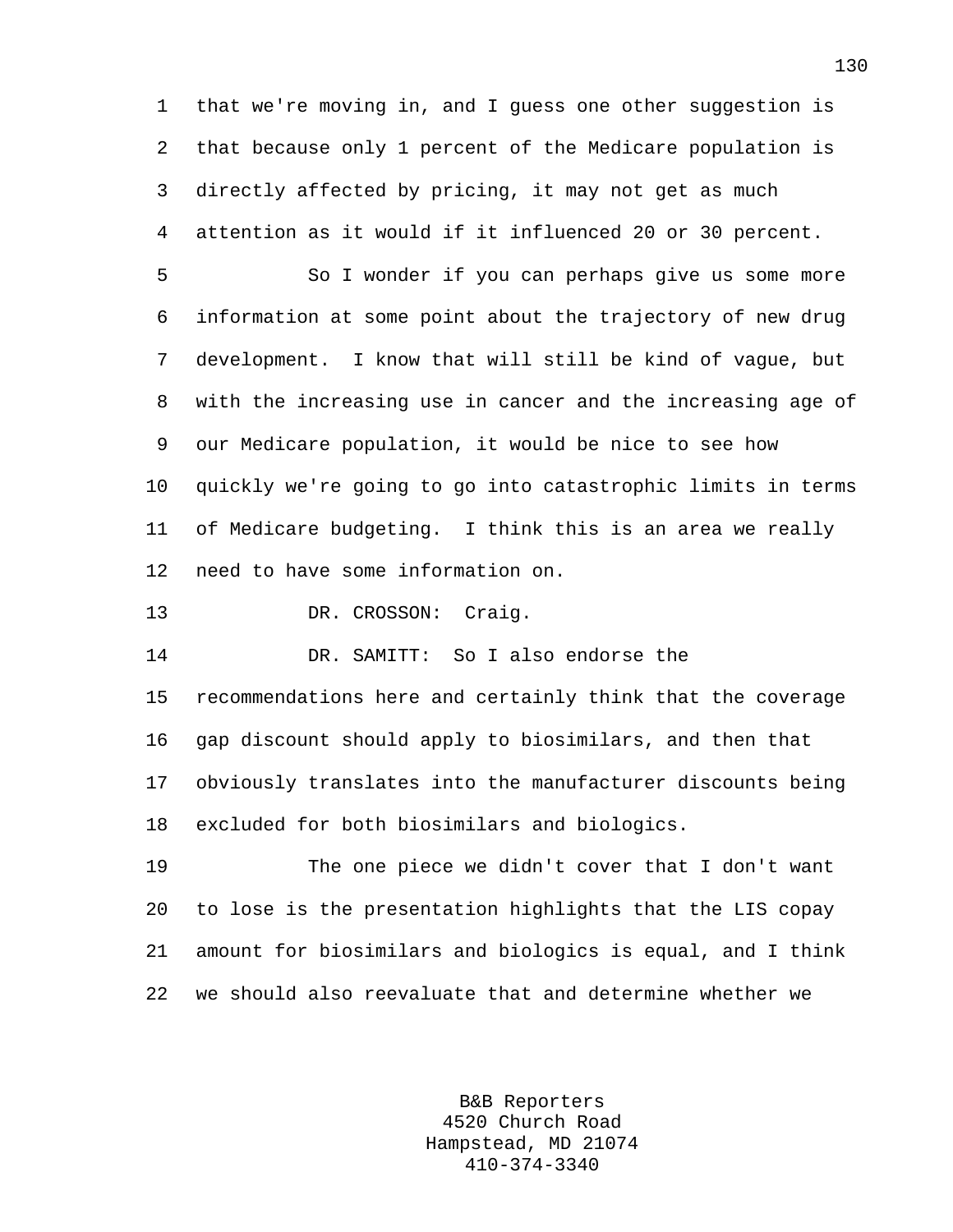1 want to promote biosimilar use by creating differential 2 copays, lower copays obviously for the biosimilars versus 3 the biologics.

4 And then I, too, to Bill's point and Bruce's 5 point -- I'm interested in knowing whether we believe that 6 folks will reach catastrophic levels more quickly in the 7 short order, and then all of these discussions become 8 somewhat irrelevant. I know that this will potentially 9 slow reaching catastrophic, but with the evolution of new 10 drugs in the pipeline, will we find that many more 11 beneficiaries are reaching catastrophic levels? And we 12 need to come up with a solution there as well.

13 DR. CROSSON: Thank you.

14 Paul.

15 DR. GINSBURG: Yeah. I also want to say that I 16 think this is a good area to work in. I think it's a 17 somewhat easier area to work in than some others on some 18 dimensions because we're talking in terms of fostering 19 competition, which takes the ideological issues out. 20 Obviously, there's still a very powerful stakeholder that 21 will not be happy with this, but just given the enormous 22 growth of spending on specialty drugs and biologics in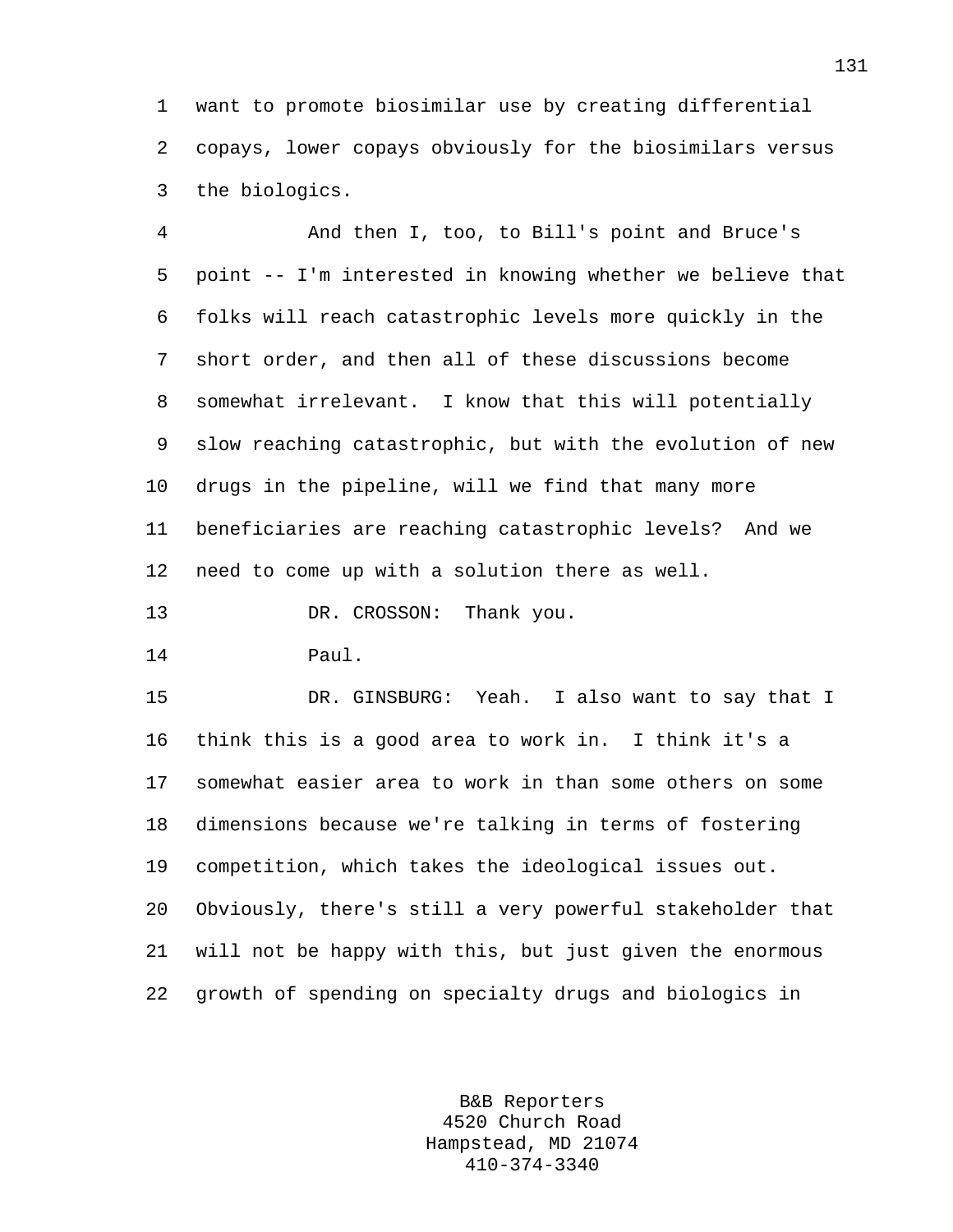1 particular, this is becoming large enough, it's just 2 something we have to pay attention to.

3 I think, like Bruce, much of the issue is going 4 to be about treatment of prescriptions in the catastrophic 5 range because these drugs get up to that range so quickly. 6 I did want to mention, if we're talking about 7 applying a 50 percent discount to biosimilars and perhaps 8 generics, we need to tailor that number because we're going 9 to get into situations with biosimilars, but especially 10 generics where the gross operating margins are a lot lower 11 than the reference drugs and the single-source drugs, just 12 because of the prices of single-source drugs are trying to 13 get back the R&D. And R&D is a lower percentage for the 14 other drugs.

15 15 I think in answer to Kathy on the generic drugs, 16 I'm concerned that we don't get into a tail wagging the 17 dog, taking some of the examples of generic drugs where 18 there's very little competition, where there's been very 19 opportunistic behavior on raising prices, and have that 20 dictate a broad generic drug policy, because I think that 21 in many of the generic areas and I think where a lot of the 22 dollars are, there's pretty significant competition. And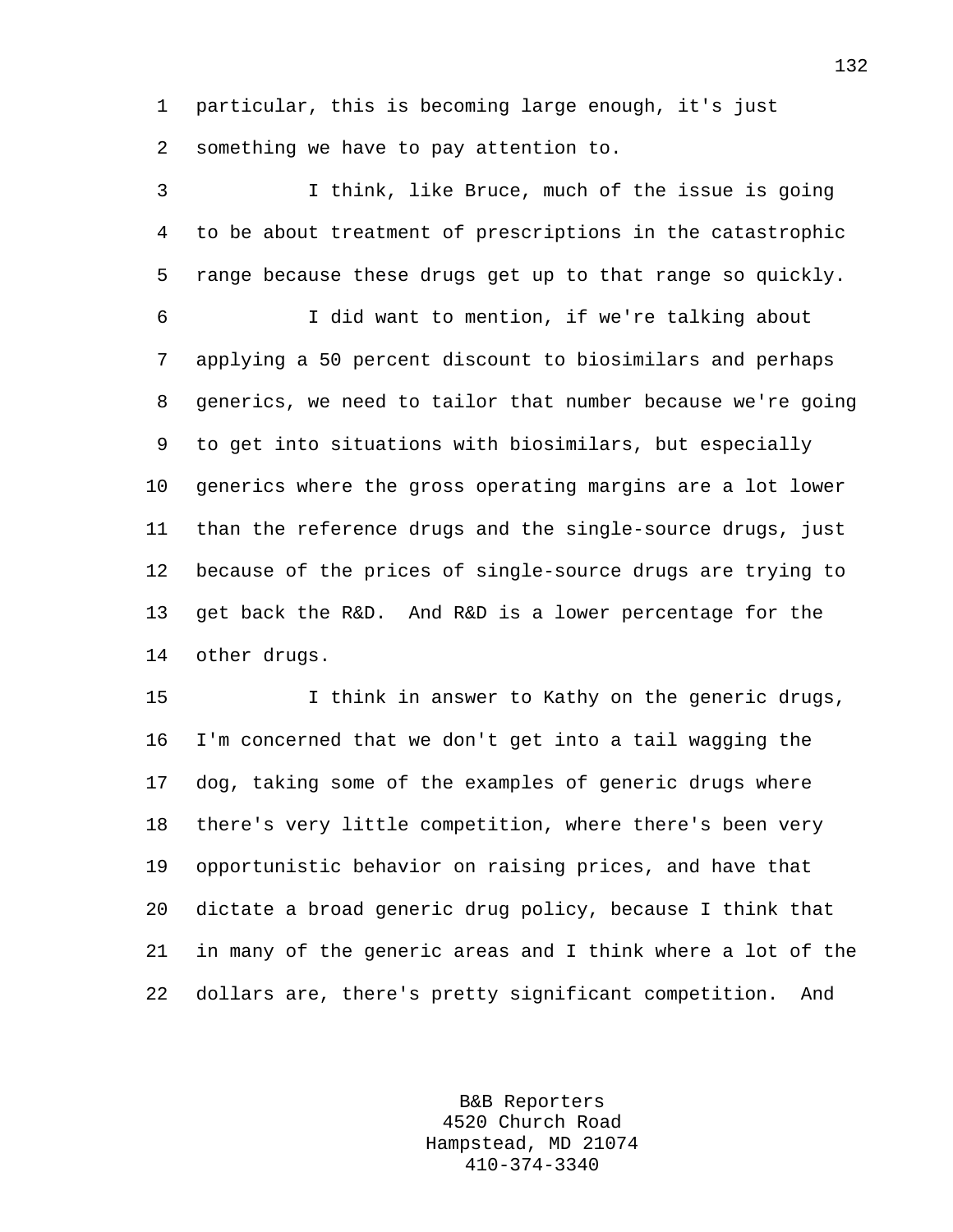1 we don't want to actually mess with that by basically 2 forcing manufacturers to provide drugs to Medicare 3 beneficiaries and take an operating loss on them.

4 A final comment is that I think that I'm really 5 glad that the team took a look at the situations abroad. I 6 think that there's some areas that it's hard to learn from 7 other health care systems because of basic societal value 8 differences, but often in nitty-gritty areas like hospital 9 payments and perhaps payment for prescription drugs,

10 there's really the issues are very similar. The cultures 11 aren't that different. The politics aren't that different, 12 and we can learn a lot.

13 DR. CROSSON: Thank you.

14 Other comments?

15 [No response.]

16 DR. CROSSON: Seeing none, Rachel, Shinobu, thank 17 you very much again for an excellent paper and

18 presentation.

19 We will now proceed to the public comment period. 20 If there are any members of the public who would like to 21 make a comment, please come to the microphone.

22 [No response.]